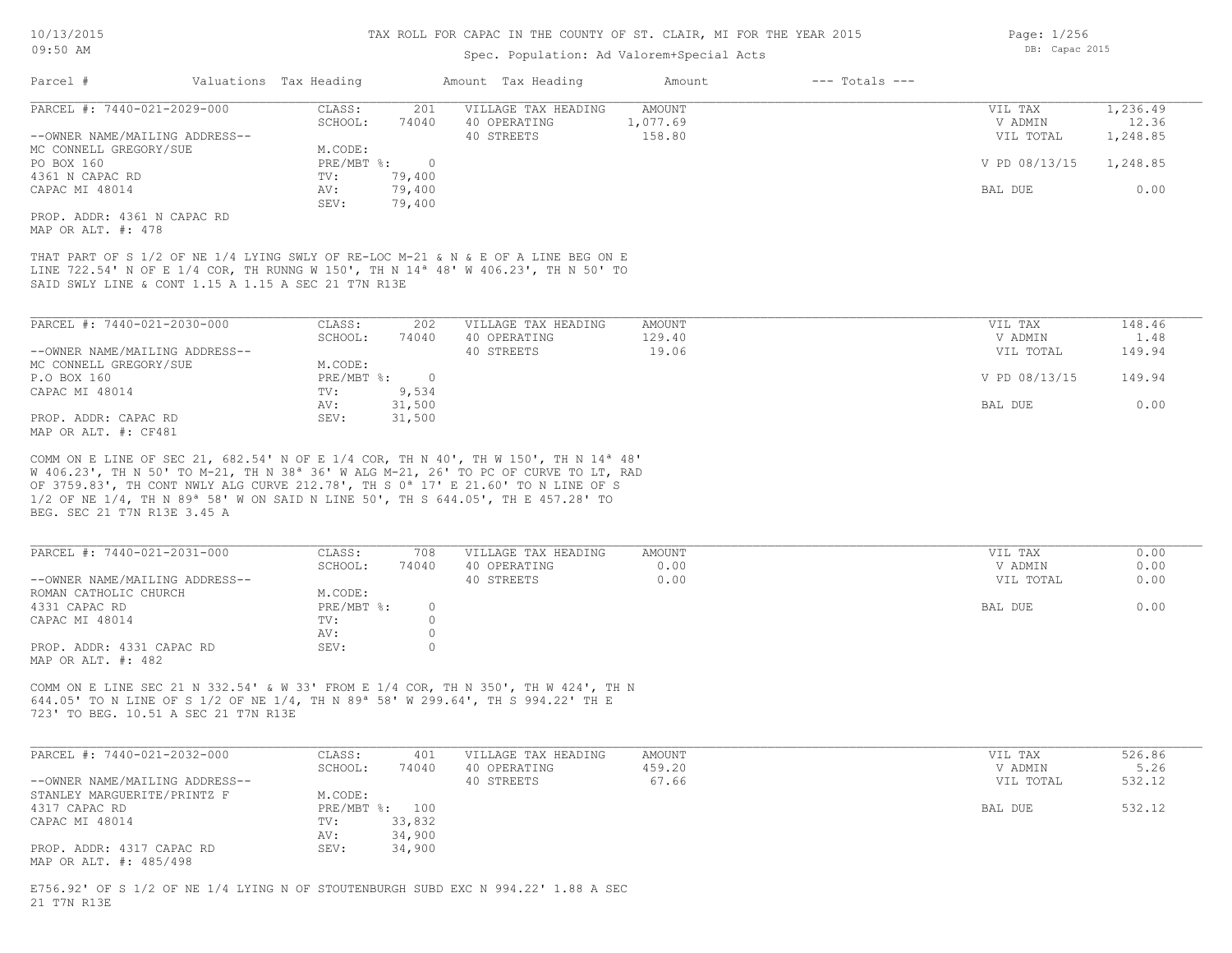## Spec. Population: Ad Valorem+Special Acts

| Parcel #                       |  | Valuations Tax Heading |                | Amount Tax Heading  | Amount | $---$ Totals $---$ |           |        |
|--------------------------------|--|------------------------|----------------|---------------------|--------|--------------------|-----------|--------|
| PARCEL #: 7440-021-2033-000    |  | CLASS:                 | 401            | VILLAGE TAX HEADING | AMOUNT |                    | VIL TAX   | 460.96 |
|                                |  | SCHOOL:                | 74040          | 40 OPERATING        | 401.76 |                    | V ADMIN   | 4.60   |
| --OWNER NAME/MAILING ADDRESS-- |  |                        |                | 40 STREETS          | 59.20  |                    | VIL TOTAL | 465.56 |
| LUMBARDO ROBERT NEIL JR        |  | M.CODE:                |                |                     |        |                    |           |        |
| LUMBARDO DESIREE M             |  |                        | PRE/MBT %: 100 |                     |        |                    | BAL DUE   | 465.56 |
| 4313 STEVENS DRIVE             |  | TV:                    | 29,600         |                     |        |                    |           |        |
| CAPAC MI 48014                 |  | AV:                    | 29,600         |                     |        |                    |           |        |
|                                |  | SEV:                   | 29,600         |                     |        |                    |           |        |
| PROP. ADDR: PARK ST            |  |                        |                |                     |        |                    |           |        |
| MAP OR ALT. #: 476A            |  |                        |                |                     |        |                    |           |        |
|                                |  |                        |                |                     |        |                    |           |        |

SECTION 21 T7N R13E 21.06 A S 511' OF E 511' THEREOF & EXC W 234' OF E 1501.92' OF N 418' OF S 568' OF NE 1/4 S1/2 OF NE 1/4 EXC STOUTENBURGH SUBD & EXC E 756' & EXC W 841.5' OF REMAINDER & EXC

| PARCEL #: 7440-021-2033-100    | CLASS:     | 701   | VILLAGE TAX HEADING | AMOUNT | VIL TAX   | 0.00 |
|--------------------------------|------------|-------|---------------------|--------|-----------|------|
|                                | SCHOOL:    | 74040 |                     |        | V ADMIN   | 0.00 |
| --OWNER NAME/MAILING ADDRESS-- |            |       |                     |        | VIL TOTAL | 0.00 |
| GREAT LAKES RURAL DEV          | M.CODE:    |       |                     |        |           |      |
| PRIME PROPERTIES               | PRE/MBT %: |       |                     |        | BAL DUE   | 0.00 |
| 13862 SIMONE DR                | TV:        |       |                     |        |           |      |
| SHELBY MI 48315                | AV:        |       |                     |        |           |      |
|                                | SEV:       |       |                     |        |           |      |
| PROP. ADDR: 15130 W PARK ST    |            |       |                     |        |           |      |

MAP OR ALT. #: 476C

W234' OF E 1501.92' OF N 418' OF S 568' OF NE 1/4 SECTION 21 T7N R13E 2.25 A

| PARCEL #: 7440-021-2033-500    | CLASS:       | 701   | VILLAGE TAX HEADING | AMOUNT | VIL TAX   | 0.00 |
|--------------------------------|--------------|-------|---------------------|--------|-----------|------|
|                                | SCHOOL:      | 74040 |                     |        | V ADMIN   | 0.00 |
| --OWNER NAME/MAILING ADDRESS-- |              |       |                     |        | VIL TOTAL | 0.00 |
| GREAT LAKES RURAL DEV          | M.CODE:      |       |                     |        |           |      |
| PRIME PROPERTIES               | $PRE/MBT$ %: |       |                     |        | BAL DUE   | 0.00 |
| 13862 SIMONE DR                | TV:          |       |                     |        |           |      |
| SHELBY MI 48315                | AV:          |       |                     |        |           |      |
|                                | SEV:         |       |                     |        |           |      |

MAP OR ALT. #: 476B PROP. ADDR: 15122 W PARK ST

W511' OF E 1267.92' OF N 511' OF S 661' OF NE 1/4 6 A SEC 21 T7N R13E

| PARCEL #: 7440-021-2034-000    | CLASS:  | 401            | VILLAGE TAX HEADING | AMOUNT | VIL TAX       | 720.14 |
|--------------------------------|---------|----------------|---------------------|--------|---------------|--------|
|                                | SCHOOL: | 74040          | 40 OPERATING        | 627.66 | V ADMIN       | 7.20   |
| --OWNER NAME/MAILING ADDRESS-- |         |                | 40 STREETS          | 92.48  | VIL TOTAL     | 727.34 |
| MASI JOHN/CONSTANCE            | M.CODE: | CBSMT          |                     |        |               |        |
| 4301 STEVENS DR                |         | PRE/MBT %: 100 |                     |        | V PD 07/10/15 | 727.34 |
| CAPAC MI 48014-3044            | TV:     | 46,244         |                     |        |               |        |
|                                | AV:     | 48,000         |                     |        | BAL DUE       | 0.00   |
| PROP. ADDR: 4301 STEVENS DR    | SEV:    | 48,000         |                     |        |               |        |
| MAP OR ALT. #: CF483           |         |                |                     |        |               |        |

W175' OF E 2147' OF S 150' OF NE 1/4 0.60 A SEC 21 T7N R13E

Page: 2/256 DB: Capac 2015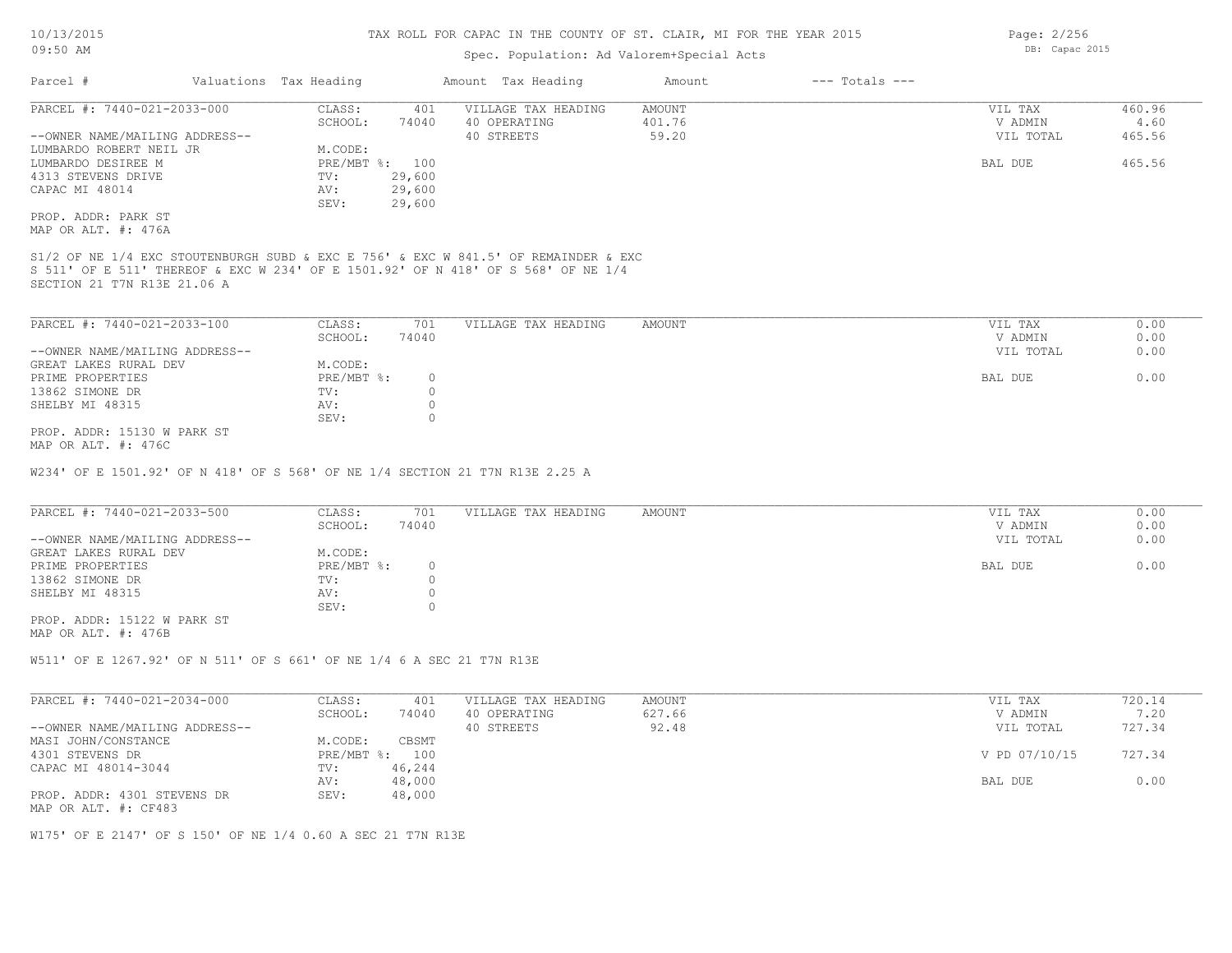## Spec. Population: Ad Valorem+Special Acts

| Parcel #                       | Valuations Tax Heading |        | Amount Tax Heading  | Amount | --- Totals --- |               |        |
|--------------------------------|------------------------|--------|---------------------|--------|----------------|---------------|--------|
| PARCEL #: 7440-021-2035-000    | CLASS:                 | 401    | VILLAGE TAX HEADING | AMOUNT |                | VIL TAX       | 872.90 |
|                                | SCHOOL:                | 74040  | 40 OPERATING        | 760.80 |                | V ADMIN       | 8.72   |
| --OWNER NAME/MAILING ADDRESS-- |                        |        | 40 STREETS          | 112.10 |                | VIL TOTAL     | 881.62 |
| LUMBARDO ROBERT JR/DESIREE     | M.CODE:                | COREL  |                     |        |                |               |        |
| 4313 STEVENS DR                | PRE/MBT %: 100         |        |                     |        |                | V PD 09/10/15 | 881.62 |
| CAPAC MI 48014                 | TV:                    | 56,053 |                     |        |                |               |        |
|                                | AV:                    | 66,900 |                     |        |                | BAL DUE       | 0.00   |
| PROP. ADDR: 4313 STEVENS DR    | SEV:                   | 66,900 |                     |        |                |               |        |
|                                |                        |        |                     |        |                |               |        |

MAP OR ALT. #: 480

100.24', TH W 137.78' TO BEG. 0.31 A SEC 21 T7N R13E BEG W 206' & N 250' FROM SW COR OF STOUTENBURG SUBD, TH N 100', TH E 131.07', TH S

| PARCEL #: 7440-021-2036-000    | CLASS:     | 703      | VILLAGE TAX HEADING | AMOUNT | 0.00<br>VIL TAX   |
|--------------------------------|------------|----------|---------------------|--------|-------------------|
|                                | SCHOOL:    | 74040    | 40 OPERATING        | 0.00   | 0.00<br>V ADMIN   |
| --OWNER NAME/MAILING ADDRESS-- |            |          | 40 STREETS          | 0.00   | 0.00<br>VIL TOTAL |
| VILLAGE OF CAPAC               | M.CODE:    |          |                     |        |                   |
| 135 N MAIN ST                  | PRE/MBT %: | $^{(1)}$ |                     |        | 0.00<br>BAL DUE   |
| CAPAC MI 48014-3143            | TV:        |          |                     |        |                   |
|                                | AV:        |          |                     |        |                   |
| PROP. ADDR: 15070 PARK ST      | SEV:       |          |                     |        |                   |
| MAP OR ALT. #: 484             |            |          |                     |        |                   |

W66' OF E 1972' OF S 150' OF NE 1/4 0.23 A SEC 21 T7N R13E

| PARCEL #: 7440-021-2036-501    | CLASS:       | 402    | VILLAGE TAX HEADING | AMOUNT | VIL TAX   | 281.52 |
|--------------------------------|--------------|--------|---------------------|--------|-----------|--------|
|                                | SCHOOL:      | 74040  | 40 OPERATING        | 245.37 | V ADMIN   | 2.81   |
| --OWNER NAME/MAILING ADDRESS-- |              |        | 40 STREETS          | 36.15  | VIL TOTAL | 284.33 |
| LUMBARDO ROBERT JR/DESIREE     | M.CODE:      |        |                     |        |           |        |
| 4313 STEVENS DR                | $PRE/MBT$ %: |        |                     |        | BAL DUE   | 284.33 |
| CAPAC MI 48014                 | TV:          | 18,078 |                     |        |           |        |
|                                | AV:          | 26,800 |                     |        |           |        |
| PROP. ADDR: STEVENS DR         | SEV:         | 26,800 |                     |        |           |        |
| MAP OR ALT. #: 479A1           |              |        |                     |        |           |        |

ON 09-21-2005 FROM 27-021-2036-500 58S W 476.18', TH N OD 2M 46S W 899.11', TO BEG SECTION 21 T7N R13E 18.31 A SPLIT 47S E 1172.82', TH N 89D 39M 56S W 167.14', TH S OD 2OM 4S W 24.95', TH N 89D 39M BEG S 0D 2M 46S E 1334.67' FROM N 1/4 COR, TH S 89D 34M 39S E 841.5', TH S 0D 2M

| PARCEL #: 7440-021-2036-510     | CLASS:       | 402    | VILLAGE TAX HEADING | AMOUNT | VIL TAX       | 52.32 |
|---------------------------------|--------------|--------|---------------------|--------|---------------|-------|
|                                 | SCHOOL:      | 74040  | 40 OPERATING        | 45.60  | V ADMIN       | 0.52  |
| --OWNER NAME/MAILING ADDRESS--  |              |        | 40 STREETS          | 6.72   | VIL TOTAL     | 52.84 |
| VERBRUGGHE STEVEN/SUZANNE ET-AL | M.CODE:      |        |                     |        |               |       |
| 37861 TOWN HALL                 | $PRE/MBT$ %: |        |                     |        | V PD 09/18/15 | 52.84 |
| HARRISON TWP MI 48045           | TV:          | 3,360  |                     |        |               |       |
|                                 | AV:          | 13,700 |                     |        | BAL DUE       | 0.00  |
| PROP. ADDR: PARK ST             | SEV:         | 13,700 |                     |        |               |       |
| MAP OR ALT. #: 479A2            |              |        |                     |        |               |       |

 $27-021-2036-500$ : 4S W 275', TH N 89D SECTION 21 T7N R13E 2.99 A SPLIT ON 9-21-2005 FROM BEG S OD 2M 46S E 2233.78' FROM N 1/4 COR, TH S 89D 39M 58S E 476.18', TH S OD 20M Page: 3/256 DB: Capac 2015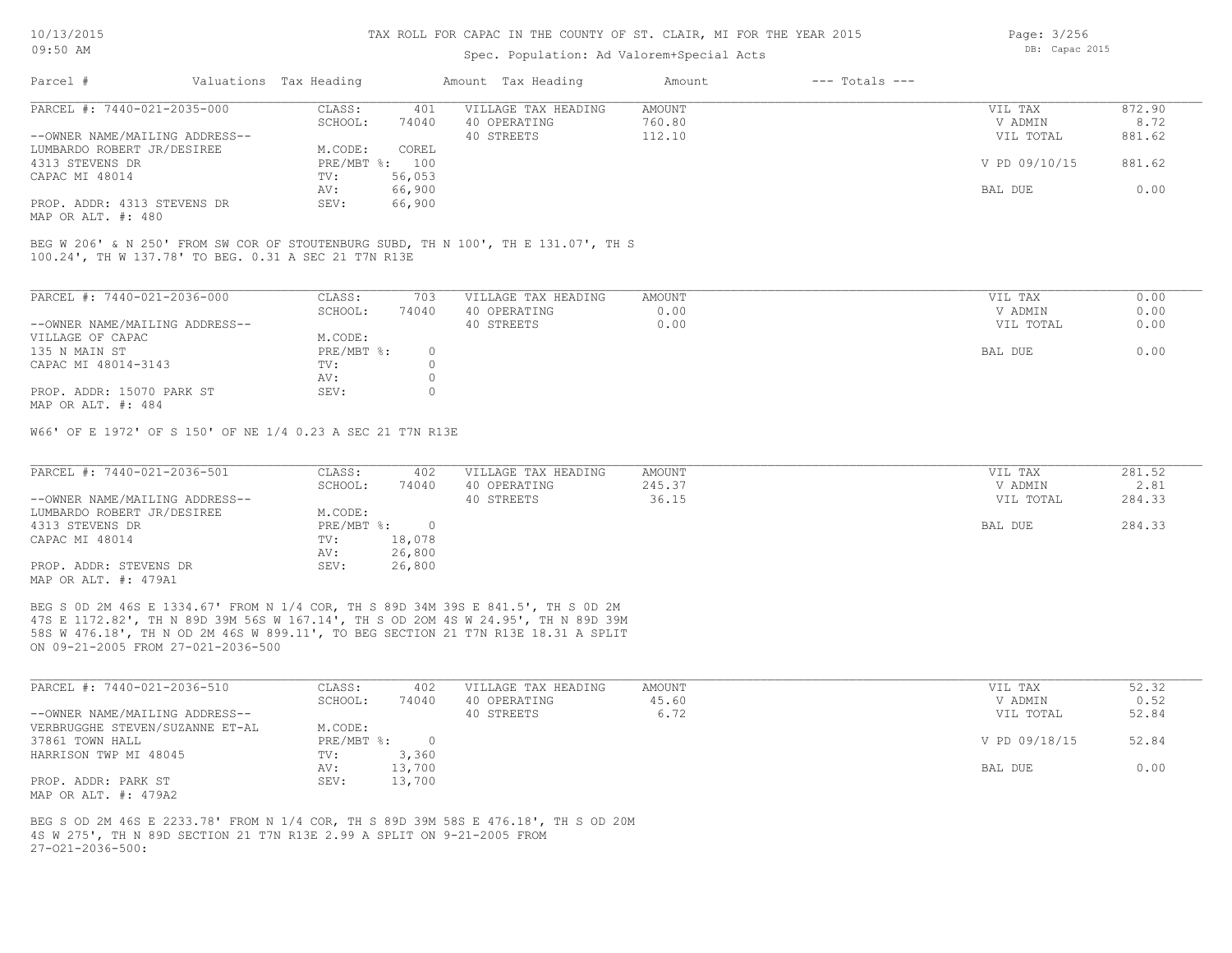## Spec. Population: Ad Valorem+Special Acts

| Parcel #                       | Valuations Tax Heading |        | Amount Tax Heading  | Amount | $---$ Totals $---$ |           |       |
|--------------------------------|------------------------|--------|---------------------|--------|--------------------|-----------|-------|
| PARCEL #: 7440-021-2036-520    | CLASS:                 | 401    | VILLAGE TAX HEADING | AMOUNT |                    | VIL TAX   | 52.32 |
|                                | SCHOOL:                | 74040  | 40 OPERATING        | 45.60  |                    | V ADMIN   | 0.52  |
| --OWNER NAME/MAILING ADDRESS-- |                        |        | 40 STREETS          | 6.72   |                    | VIL TOTAL | 52.84 |
| LUMBARDO ROBERT JR/D           | M.CODE:                |        |                     |        |                    |           |       |
| 4313 STEVENS DR                | PRE/MBT %:             | 100    |                     |        |                    | BAL DUE   | 52.84 |
| CAPAC MI 48014                 | TV:                    | 3,360  |                     |        |                    |           |       |
|                                | AV:                    | 17,800 |                     |        |                    |           |       |
| PROP. ADDR: STEVENS DR         | SEV:                   | 17,800 |                     |        |                    |           |       |
| MAP OR ALT. #: 479A3           |                        |        |                     |        |                    |           |       |

SECTION 21 T7N R13E .58 A SPLIT ON 9-21-2005 FROM 27-021-2036-500 TH N OD 20M 4S E 199.95', TH S 89D 39M 56S E 193.34', TH S OD 56M 14S E 200' TO BEG 100.22', TH N 89D 39M 56S W 131.07', TH S 0D 20M 4S W 100', TH N 89D 39M 56S W 60', 39M 56S W 167.14' & N OD 56M 14S W 100.02' FROM N 1/4 COR, TH N 3D 30M 16S W BEG S 0D 2M 46S E 1334.67', S 89D 34M 39S E 841.5', S OD 2M 47S E 1172.82', N 89D

| PARCEL #: 7440-021-2036-525    | CLASS:       | 402    | VILLAGE TAX HEADING | AMOUNT | VIL TAX   | 120.54 |
|--------------------------------|--------------|--------|---------------------|--------|-----------|--------|
|                                | SCHOOL:      | 74040  | 40 OPERATING        | 105.06 | V ADMIN   | 1.20   |
| --OWNER NAME/MAILING ADDRESS-- |              |        | 40 STREETS          | 15.48  | VIL TOTAL | 121.74 |
| LUMBARDO ROBERT N              | M.CODE:      |        |                     |        |           |        |
| LUMBARDO DESIREE M             | $PRE/MBT$ %: | 100    |                     |        | BAL DUE   | 121.74 |
| 4313 STEVENS DR                | TV:          | 7,741  |                     |        |           |        |
| CAPAC MI 48014                 | AV:          | 12,500 |                     |        |           |        |
|                                | SEV:         | 12,500 |                     |        |           |        |
| PROP. ADDR: STEVENS RD         |              |        |                     |        |           |        |
| MAP OR ALT. #: 479B            |              |        |                     |        |           |        |

197.78',TH S'LY 100.02' TO BEG SECTION 21 T7N R13E 0.46 A BEG W 66' & N0ª0'40"E 150' FROM SW COR STOUTENBURG SUBD TH W 200',TH N 100',TH E

| PARCEL #: 7440-021-2037-000    | CLASS:     | 703   | VILLAGE TAX HEADING | AMOUNT | VIL TAX   | 0.00 |
|--------------------------------|------------|-------|---------------------|--------|-----------|------|
|                                | SCHOOL:    | 74040 | 40 OPERATING        | 0.00   | V ADMIN   | 0.00 |
| --OWNER NAME/MAILING ADDRESS-- |            |       | 40 STREETS          | 0.00   | VIL TOTAL | 0.00 |
| VILLAGE OF CAPAC               | M.CODE:    |       |                     |        |           |      |
| 135 N MAIN ST                  | PRE/MBT %: |       |                     |        | BAL DUE   | 0.00 |
| CAPAC MI 48014-3143            | TV:        |       |                     |        |           |      |
|                                | AV:        |       |                     |        |           |      |
| PROP. ADDR: PARK ST            | SEV:       |       |                     |        |           |      |
| MAP OR ALT. $\#: 477$          |            |       |                     |        |           |      |

S150' OF S 1/2 OF NE 1/4 EXC E 2147' 1.60 A SEC 21 T7N R13E

| PARCEL #: 7440-027-2005-000                       | CLASS:     | 703   | VILLAGE TAX HEADING | AMOUNT |         | VIL TAX   | 0.00 |
|---------------------------------------------------|------------|-------|---------------------|--------|---------|-----------|------|
|                                                   | SCHOOL:    | 74040 | 40 OPERATING        | 0.00   |         | V ADMIN   | 0.00 |
| --OWNER NAME/MAILING ADDRESS--                    |            |       | 40 STREETS          | 0.00   |         | VIL TOTAL | 0.00 |
| VILLAGE OF CAPAC                                  | M.CODE:    |       |                     |        |         |           |      |
| 131 N MAIN ST                                     | PRE/MBT %: |       |                     |        | BAL DUE |           | 0.00 |
| CAPAC MI 48014                                    | TV:        |       |                     |        |         |           |      |
|                                                   | AV:        |       |                     |        |         |           |      |
| PROP. ADDR: E HILL STREET<br>MAP OR ALT. #: CF600 | SEV:       |       |                     |        |         |           |      |

 $\mathcal{L}_\mathcal{L} = \mathcal{L}_\mathcal{L} = \mathcal{L}_\mathcal{L} = \mathcal{L}_\mathcal{L} = \mathcal{L}_\mathcal{L} = \mathcal{L}_\mathcal{L} = \mathcal{L}_\mathcal{L} = \mathcal{L}_\mathcal{L} = \mathcal{L}_\mathcal{L} = \mathcal{L}_\mathcal{L} = \mathcal{L}_\mathcal{L} = \mathcal{L}_\mathcal{L} = \mathcal{L}_\mathcal{L} = \mathcal{L}_\mathcal{L} = \mathcal{L}_\mathcal{L} = \mathcal{L}_\mathcal{L} = \mathcal{L}_\mathcal{L}$ 

E1/2 OF NE 1/4 LYING S OF GTRR R/W & NE 1/4 OF SE 1/4 SECTION 27 T7N R13E 64.38 A

Page: 4/256 DB: Capac 2015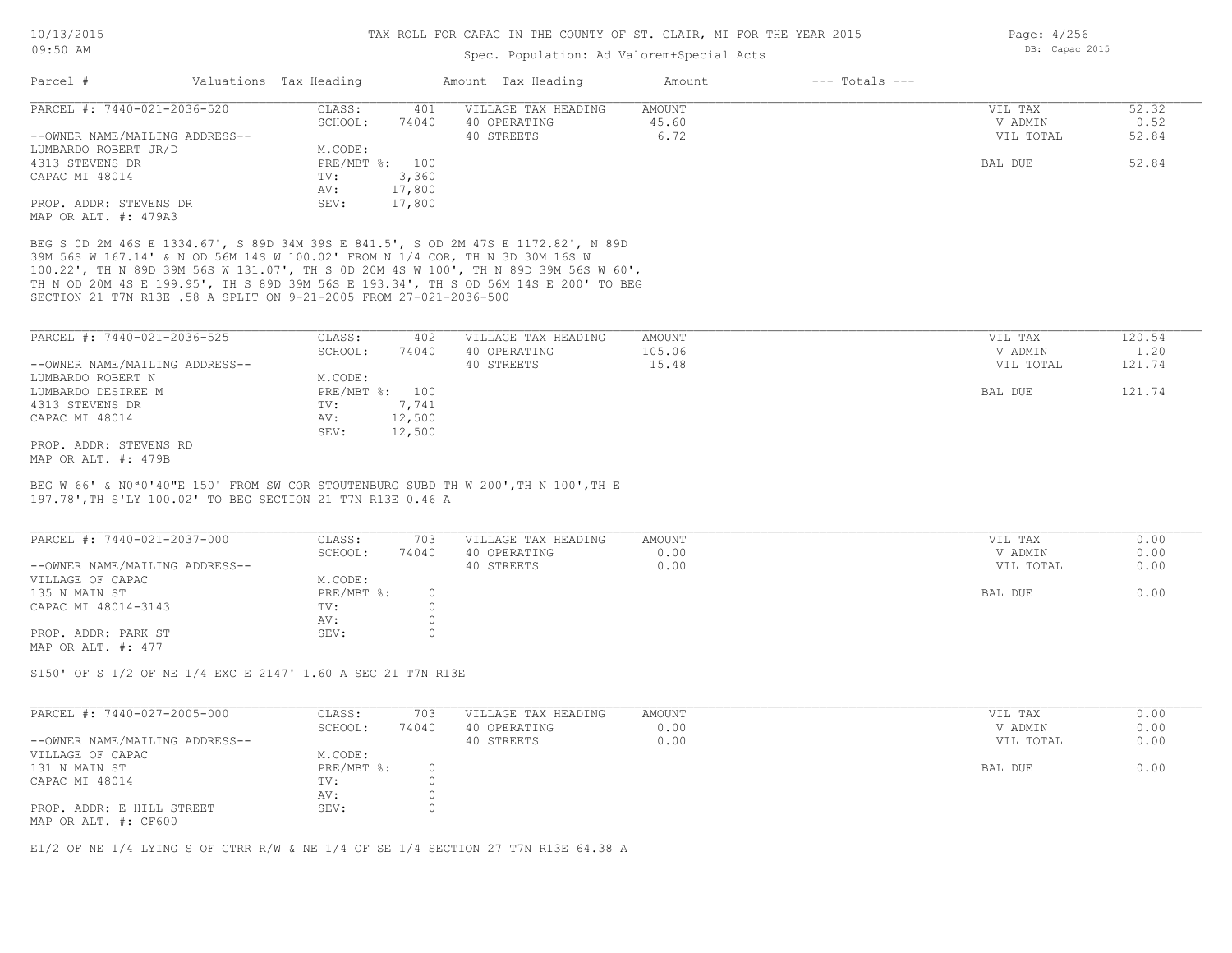### Spec. Population: Ad Valorem+Special Acts

Page: 5/256 DB: Capac 2015

| Parcel #                                              | Valuations Tax Heading |       | Amount Tax Heading  | Amount | $---$ Totals $---$ |           |      |
|-------------------------------------------------------|------------------------|-------|---------------------|--------|--------------------|-----------|------|
| PARCEL #: 7440-027-3005-000                           | CLASS:                 | 703   | VILLAGE TAX HEADING | AMOUNT |                    | VIL TAX   | 0.00 |
|                                                       | SCHOOL:                | 74040 | 40 OPERATING        | 0.00   |                    | V ADMIN   | 0.00 |
| --OWNER NAME/MAILING ADDRESS--                        |                        |       | 40 STREETS          | 0.00   |                    | VIL TOTAL | 0.00 |
| VILLAGE OF CAPAC                                      | M.CODE:                |       |                     |        |                    |           |      |
| 131 N MAIN                                            | $PRE/MBT$ %:           |       |                     |        |                    | BAL DUE   | 0.00 |
| CAPAC MI 48014                                        | TV:                    |       |                     |        |                    |           |      |
|                                                       | AV:                    |       |                     |        |                    |           |      |
| PROP. ADDR: DONALD RD                                 | SEV:                   |       |                     |        |                    |           |      |
| $\cdots$ $\cdots$ $\cdots$ $\cdots$ $\cdots$ $\cdots$ |                        |       |                     |        |                    |           |      |

MAP OR ALT. #: F00310

T7N R13E 2.74 A W66' OF SE 1/4 EXC THAT PART N OF S LINE OF N 25.22 A OF W 1/2 OF SE 1/4 SECTION 27

| PARCEL #: 7440-027-3006-000    | CLASS:       | 703      | VILLAGE TAX HEADING | AMOUNT | VIL TAX   | 0.00 |
|--------------------------------|--------------|----------|---------------------|--------|-----------|------|
|                                | SCHOOL:      | 74040    | 40 OPERATING        | 0.00   | V ADMIN   | 0.00 |
| --OWNER NAME/MAILING ADDRESS-- |              |          | 40 STREETS          | 0.00   | VIL TOTAL | 0.00 |
| VILLAGE OF CAPAC               | M.CODE:      |          |                     |        |           |      |
| 131 N MAIN ST                  | $PRE/MBT$ %: | $\Omega$ |                     |        | BAL DUE   | 0.00 |
| CAPAC MI 48014                 | TV:          |          |                     |        |           |      |
|                                | AV:          |          |                     |        |           |      |
| PROP. ADDR: E HILL STREET      | SEV:         |          |                     |        |           |      |
| MAP OR ALT. #: CF503/599       |              |          |                     |        |           |      |

SECTION 27 T7N R13E 57.26 A THAT PART OF SW 1/4 OF NE 1/4 LYING S OF GTRR R/W & N 25.22 A OF NW 1/4 OF SE 1/4

| PARCEL #: 7440-027-4001-000    | CLASS:  | 401            | VILLAGE TAX HEADING | AMOUNT | VIL TAX       | 547.43 |
|--------------------------------|---------|----------------|---------------------|--------|---------------|--------|
|                                | SCHOOL: | 74040          | 40 OPERATING        | 477.13 | V ADMIN       | 5.47   |
| --OWNER NAME/MAILING ADDRESS-- |         |                | 40 STREETS          | 70.30  | VIL TOTAL     | 552.90 |
| LAFFERTY TIMOTHY D/LOLA T      | M.CODE: | COREL          |                     |        |               |        |
| 608 CAPAC RD                   |         | PRE/MBT %: 100 |                     |        | V PD 09/10/15 | 552.90 |
| CAPAC MI 48014                 | TV:     | 35,153         |                     |        |               |        |
|                                | AV:     | 36,000         |                     |        | BAL DUE       | 0.00   |
| PROP. ADDR: 608 CAPAC RD       | SEV:    | 36,000         |                     |        |               |        |
|                                |         |                |                     |        |               |        |

MAP OR ALT. #: CF604/620

THE N 109 FT OF THE W 384 FT OF THE SW 1/4 .96 A SEC 27 T7N R13E

| PARCEL #: 7440-027-4002-001         | CLASS:       | 101    | VILLAGE TAX HEADING | AMOUNT | VIL TAX       | 773.90 |
|-------------------------------------|--------------|--------|---------------------|--------|---------------|--------|
|                                     | SCHOOL:      | 74040  | 40 OPERATING        | 674.51 | V ADMIN       | 7.73   |
| --OWNER NAME/MAILING ADDRESS--      |              |        | 40 STREETS          | 99.39  | VIL TOTAL     | 781.63 |
| SHULL BRIAN GRIFFITH BRENDA SHULL R | M.CODE:      |        |                     |        |               |        |
| 3520 CAPAC RD                       | $PRE/MBT$ %: | 100    |                     |        | V PD 09/03/15 | 781.63 |
| CAPAC MI 48014-3700                 | TV:          | 49,695 |                     |        |               |        |
|                                     | AV:          | 96,800 |                     |        | BAL DUE       | 0.00   |
| PROP. ADDR: 3520 S CAPAC RD         | SEV:         | 96,800 |                     |        |               |        |

MAP OR ALT. #: CF602/603

6M 22S W 1127.17', TH N 89D 52M 10S W 1312.78' TO BEG SECTION 27 T7N R13E 34A BEG AT SW SEC COR, TH N 0D 0M 38S W 1127.17', TH S 89D 52M 10S E 1315.08', TH S 0D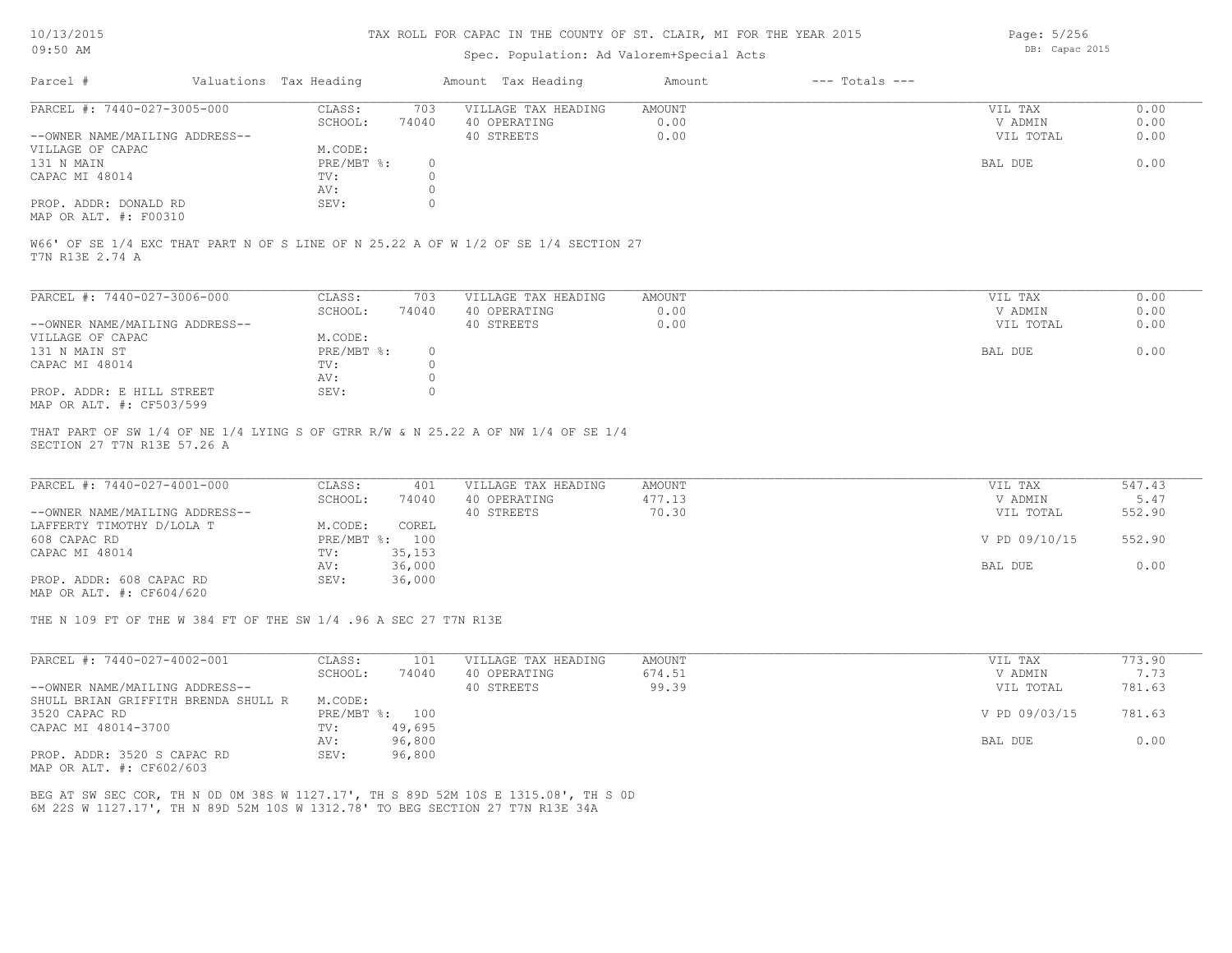## Spec. Population: Ad Valorem+Special Acts

| Parcel #                       | Valuations Tax Heading |                | Amount Tax Heading  | Amount | $---$ Totals $---$ |           |        |
|--------------------------------|------------------------|----------------|---------------------|--------|--------------------|-----------|--------|
| PARCEL #: 7440-027-4002-010    | CLASS:                 | 102            | VILLAGE TAX HEADING | AMOUNT |                    | VIL TAX   | 908.62 |
|                                | SCHOOL:                | 74040          | 40 OPERATING        | 791.93 |                    | V ADMIN   | 9.08   |
| --OWNER NAME/MAILING ADDRESS-- |                        |                | 40 STREETS          | 116.69 |                    | VIL TOTAL | 917.70 |
| SHULL WILLIAM                  | M.CODE:                |                |                     |        |                    |           |        |
| P.O.BOX 691                    |                        | PRE/MBT %: 100 |                     |        |                    | BAL DUE   | 917.70 |
| CAPAC MI 48014                 | TV:                    | 58,346         |                     |        |                    |           |        |
|                                | AV:                    | 77,200         |                     |        |                    |           |        |
| PROP. ADDR: S CAPAC RD         | SEV:                   | 77,200         |                     |        |                    |           |        |
| MAP OR ALT. #:                 |                        |                |                     |        |                    |           |        |

1523.41', TH N 89D 52M 10S W 1315.08', TO BEG SECTION 27 T7N R13E 45.10AC 50M 15S E 384', TH N 0D 0M 38S W 109', TH S 89D 50M 15S E 934.18', TH S 0D 6M 22S W

| PARCEL #: 7440-027-4003-000         | CLASS:     | 202    | VILLAGE TAX HEADING | AMOUNT | VIL TAX       | 1,090.11 |
|-------------------------------------|------------|--------|---------------------|--------|---------------|----------|
|                                     | SCHOOL:    | 74040  | 40 OPERATING        | 950.11 | V ADMIN       | 10.90    |
| --OWNER NAME/MAILING ADDRESS--      |            |        | 40 STREETS          | 140.00 | VIL TOTAL     | 1,101.01 |
| SR HUNTER'S CROSSING LLC            | M.CODE:    |        |                     |        |               |          |
| 27777 FRANKLIN RD STE 200           | PRE/MBT %: |        |                     |        | V PD 08/21/15 | 1,101.01 |
| SOUTHFIELD MI 48034                 | TV:        | 70,000 |                     |        |               |          |
|                                     | AV:        | 70,000 |                     |        | BAL DUE       | 0.00     |
| PROP. ADDR: CHRISTOPHER STONE DRIVE | SEV:       | 70,000 |                     |        |               |          |
| MAP OR ALT. #: CF601                |            |        |                     |        |               |          |

NE 1/4 OF SW 1/4 40 A SEC 27 T7N R13E

| PARCEL #: 7440-033-2002-250    | CLASS:     | 202    | VILLAGE TAX HEADING | AMOUNT | VIL TAX       | 488.99 |
|--------------------------------|------------|--------|---------------------|--------|---------------|--------|
|                                | SCHOOL:    | 74040  | 40 OPERATING        | 426.19 | V ADMIN       | 4.88   |
| --OWNER NAME/MAILING ADDRESS-- |            |        | 40 STREETS          | 62.80  | VIL TOTAL     | 493.87 |
| BONKOWIAK LLC                  | M.CODE:    |        |                     |        |               |        |
| 3433 S MAIN ST                 | PRE/MBT %: |        |                     |        | V PD 09/18/15 | 493.87 |
| CAPAC MI 48014                 | TV:        | 31,400 |                     |        |               |        |
|                                | AV:        | 31,400 |                     |        | BAL DUE       | 0.00   |
| PROP. ADDR: S CAPAC RD         | SEV:       | 31,400 |                     |        |               |        |
|                                |            |        |                     |        |               |        |

MAP OR ALT. #: 382B1

N900' OF E 600' OF NE 1/4 EXC S 308' OF E 290' SEC 33 T7N R16E 10.35 A

| PARCEL #: 7440-033-2002-350    | CLASS:     | 201     | VILLAGE TAX HEADING | AMOUNT   | VIL TAX                | 1,753.51 |
|--------------------------------|------------|---------|---------------------|----------|------------------------|----------|
|                                | SCHOOL:    | 74040   | 40 OPERATING        | 1,528.31 | V ADMIN                | 17.53    |
| --OWNER NAME/MAILING ADDRESS-- |            |         | 40 STREETS          | 225.20   | VIL TOTAL              | 1,771.04 |
| BONKOWIAK LLC                  | M.CODE:    |         |                     |          |                        |          |
| 3433 S CAPAC RD                | PRE/MBT %: |         |                     |          | V PD 09/18/15 1,771.04 |          |
| CAPAC MI 48014                 | TV:        | 112,600 |                     |          |                        |          |
|                                | AV:        | 133,800 |                     |          | BAL DUE                | 0.00     |
| PROP. ADDR: 3433 S CAPAC RD    | SEV:       | 133,800 |                     |          |                        |          |

MAP OR ALT. #: 382B2

S308' OF N 900' OF E 290' OF NE 1/4 SEC 33 T7N R13E 2.05 A

Page: 6/256 DB: Capac 2015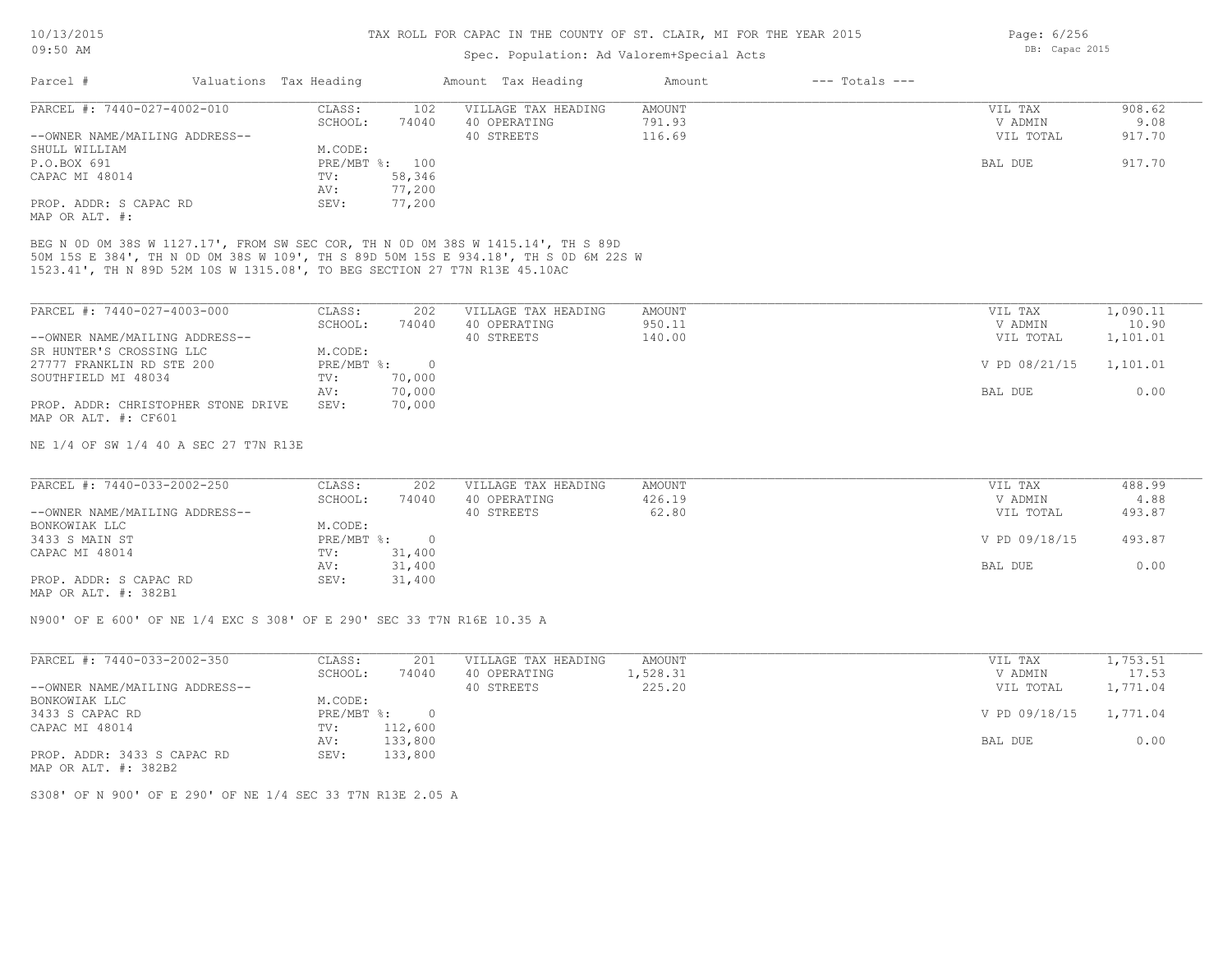#### TAX ROLL FOR CAPAC IN THE COUNTY OF ST. CLAIR, MI FOR THE YEAR 2015

## Spec. Population: Ad Valorem+Special Acts

Page: 7/256 DB: Capac 2015

| Parcel #                       | Valuations Tax Heading |                | Amount Tax Heading                                                                | Amount | $---$ Totals $---$ |               |          |
|--------------------------------|------------------------|----------------|-----------------------------------------------------------------------------------|--------|--------------------|---------------|----------|
| PARCEL #: 7440-033-2002-400    | CLASS:                 | 102            | VILLAGE TAX HEADING                                                               | AMOUNT |                    | VIL TAX       | 1,054.86 |
|                                | SCHOOL:                | 74040          | 40 OPERATING                                                                      | 919.39 |                    | V ADMIN       | 10.54    |
| --OWNER NAME/MAILING ADDRESS-- |                        |                | 40 STREETS                                                                        | 135.47 |                    | VIL TOTAL     | 1,065.40 |
| M & N ENTERPRISES, INC.        | M.CODE:                |                |                                                                                   |        |                    |               |          |
| 14417 HOUGH ROAD               |                        | PRE/MBT %: 100 |                                                                                   |        |                    | V PD 09/10/15 | 1,065.40 |
| ALLENTON MI 48002              | TV:                    | 67,737         |                                                                                   |        |                    |               |          |
|                                | AV:                    | 101,400        |                                                                                   |        |                    | BAL DUE       | 0.00     |
| PROP. ADDR: CAPAC RD           | SEV:                   | 101,400        |                                                                                   |        |                    |               |          |
| MAP OR ALT. #: 382C            |                        |                |                                                                                   |        |                    |               |          |
|                                |                        |                | N1/2 OF NE 1/4 EXC W 20 A & EXC N 900' OF E 600' & N 10 ACRES OF SE 1/4 OF NE 1/4 |        |                    |               |          |
| SECTION 33 T7N R13E 57. 6 A    |                        |                |                                                                                   |        |                    |               |          |
| PARCEL #: 7440-033-2003-000    | CLASS:                 | 102            | VILLAGE TAX HEADING                                                               | AMOUNT |                    | VIL TAX       | 442.92   |

| PARCEL #: /440-033-ZUU3-UUU    | JLASS :      | 1 U Z  | VILLAGE TAX HEADING | AMOUNT. | VIL TAX       | 442.92 |
|--------------------------------|--------------|--------|---------------------|---------|---------------|--------|
|                                | SCHOOL:      | 74040  | 40 OPERATING        | 386.04  | V ADMIN       | 4.42   |
| --OWNER NAME/MAILING ADDRESS-- |              |        | 40 STREETS          | 56.88   | VIL TOTAL     | 447.34 |
| TOSCH RONALD                   | M.CODE:      |        |                     |         |               |        |
| 13833 FOLEY RD.                | $PRE/MBT$ %: | 100    |                     |         | V PD 09/16/15 | 447.34 |
| CAPAC MI 48014                 | TV:          | 28,442 |                     |         |               |        |
|                                | AV:          | 63,100 |                     |         | BAL DUE       | 0.00   |
| PROP. ADDR: CAPAC RD           | SEV:         | 63,100 |                     |         |               |        |
| MAP OR ALT. #: 384             |              |        |                     |         |               |        |

T7N R13E N45 A OF THE S 1/2 OF NE 1/4 EXC THE N 10 A OF THE SE 1/4 OF THE NE 1/4 35 A SEC 33

| PARCEL #: 7440-033-3003-000    | CLASS:       | 201    | VILLAGE TAX HEADING | AMOUNT | VIL TAX       | 935.08 |
|--------------------------------|--------------|--------|---------------------|--------|---------------|--------|
|                                | SCHOOL:      | 74040  | 40 OPERATING        | 814.99 | V ADMIN       | 9.35   |
| --OWNER NAME/MAILING ADDRESS-- |              |        | 40 STREETS          | 120.09 | VIL TOTAL     | 944.43 |
| ZRC HOLDINGS, LLC              | M.CODE:      |        |                     |        |               |        |
| 924 N. BLOCKS CORNER RD        | $PRE/MBT$ %: |        |                     |        | V PD 09/10/15 | 944.43 |
| IMLAY CITY MI 48444            | TV:          | 60,045 |                     |        |               |        |
|                                | AV:          | 82,200 |                     |        | BAL DUE       | 0.00   |
| PROP. ADDR: 3191 S CAPAC RD    | SEV:         | 82,200 |                     |        |               |        |
|                                |              |        |                     |        |               |        |

MAP OR ALT. #: 391D

S440' OF N 660' OF N 1/2 OF SE 1/4 EXC M21 R/W SEC 33 T7N R13E 25.39 A

| PARCEL #: 7440-034-1001-001    | CLASS:       | 001   | VILLAGE TAX HEADING | AMOUNT | 0.00<br>VIL TAX   |
|--------------------------------|--------------|-------|---------------------|--------|-------------------|
|                                | SCHOOL:      | 74040 | 40 OPERATING        | 0.00   | 0.00<br>V ADMIN   |
| --OWNER NAME/MAILING ADDRESS-- |              |       | 40 STREETS          | 0.00   | 0.00<br>VIL TOTAL |
| TOSCH RONALD                   | M.CODE:      |       |                     |        |                   |
| TOSCH KIM                      | $PRE/MBT$ %: | 100   |                     |        | 0.00<br>BAL DUE   |
| 13833 FOLEY RD                 | TV:          |       |                     |        |                   |
| CAPAC MI 48014                 | AV:          |       |                     |        |                   |
|                                | SEV:         |       |                     |        |                   |
| PROP. ADDR: CAPAC RD           |              |       |                     |        |                   |

MAP OR ALT. #: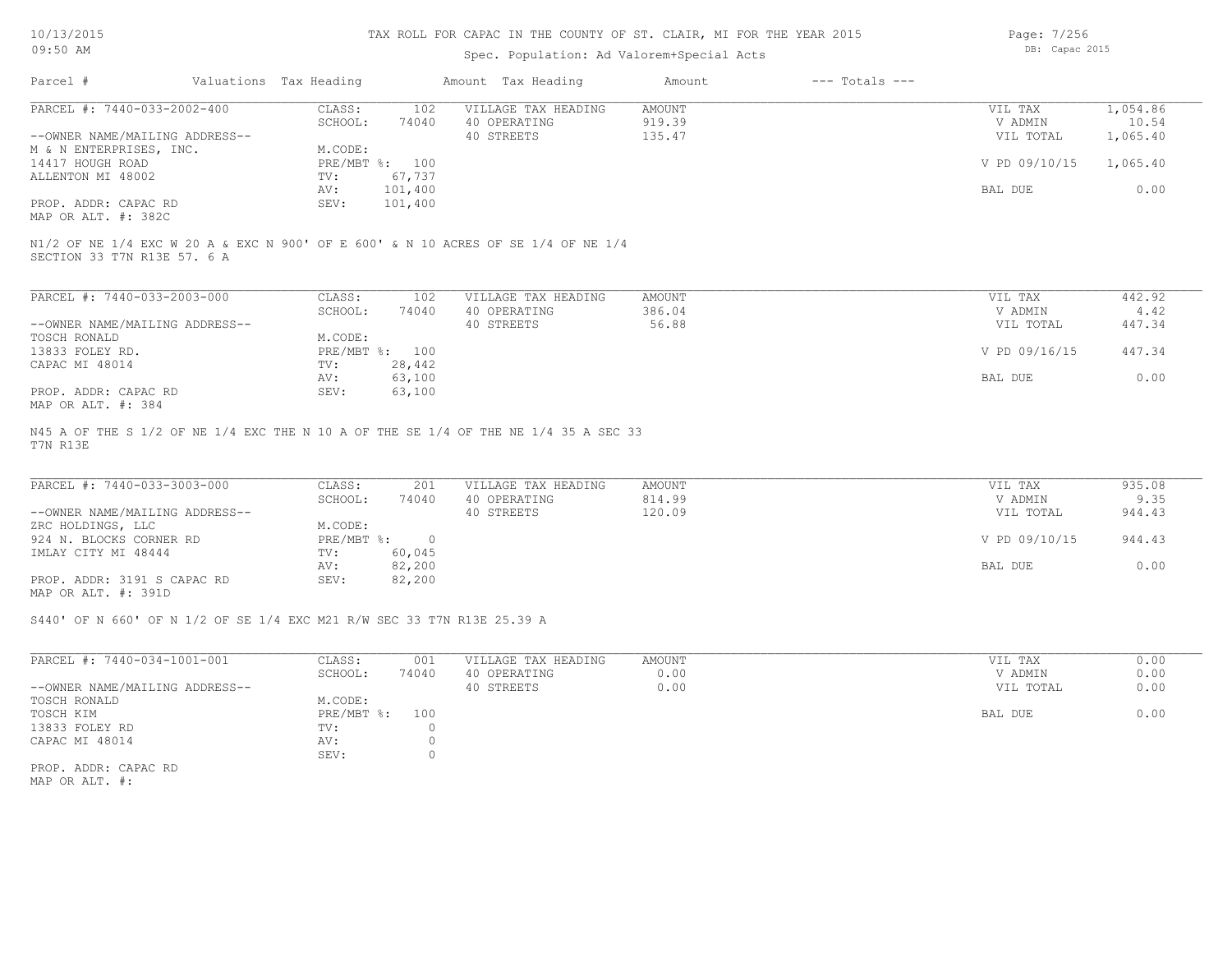## Spec. Population: Ad Valorem+Special Acts

|                                                                                                                                                                                                                                                                                               |                       |                |                     |               | $---$ Totals $---$ |               |          |
|-----------------------------------------------------------------------------------------------------------------------------------------------------------------------------------------------------------------------------------------------------------------------------------------------|-----------------------|----------------|---------------------|---------------|--------------------|---------------|----------|
| PARCEL #: 7440-034-1001-002                                                                                                                                                                                                                                                                   | CLASS:                | 301            | VILLAGE TAX HEADING | AMOUNT        |                    | VIL TAX       | 3,148.86 |
|                                                                                                                                                                                                                                                                                               | SCHOOL:               | 74040          | 40 OPERATING        | 2,744.46      |                    | V ADMIN       | 31.48    |
| --OWNER NAME/MAILING ADDRESS--                                                                                                                                                                                                                                                                |                       |                | 40 STREETS          | 404.40        |                    | VIL TOTAL     | 3,180.34 |
| KEIHIN MICHIGAN MANUFACTURING, INC                                                                                                                                                                                                                                                            | M.CODE:               |                |                     |               |                    |               |          |
| 14898 KOEHN RD.                                                                                                                                                                                                                                                                               | $PRE/MBT$ %:          | $\overline{0}$ |                     |               |                    | V PD 08/19/15 | 3,180.34 |
| CAPAC MI 48014                                                                                                                                                                                                                                                                                | TV:                   | 202,200        |                     |               |                    |               |          |
|                                                                                                                                                                                                                                                                                               | AV:                   | 202,200        |                     |               |                    | BAL DUE       | 0.00     |
| PROP. ADDR: 14898 KOEHN RD<br>MAP OR ALT. #:                                                                                                                                                                                                                                                  | SEV:                  | 202,200        |                     |               |                    |               |          |
| BEG N 2D 33M 56S W 343' FROM W 1/4 COR, TH N 2D 33M 56S W 651.91; TH N 88D 21M 52S<br>E 1314.31; TH S 2D 36M 55S E 994.04; TH S 88D 19M 34S W 882.11; TH N 2D 33M 56S W<br>343.04; TH S 88D 19M 14S W 433.05' TO BEG SECTION 34 T7N R13E 26.602A SPLIT ON<br>05/16/2007 FROM 27-034-1001-001; |                       |                |                     |               |                    |               |          |
|                                                                                                                                                                                                                                                                                               | CLASS:                | 402            | VILLAGE TAX HEADING | <b>AMOUNT</b> |                    | VIL TAX       | 160.40   |
|                                                                                                                                                                                                                                                                                               | SCHOOL:               | 74040          | 40 OPERATING        | 139.80        |                    | V ADMIN       | 1.60     |
|                                                                                                                                                                                                                                                                                               |                       |                | 40 STREETS          | 20.60         |                    | VIL TOTAL     | 162.00   |
| PARCEL #: 7440-034-1001-010<br>--OWNER NAME/MAILING ADDRESS--<br>TOSCH RONALD<br>TOSCH KIM                                                                                                                                                                                                    | M.CODE:               |                |                     |               |                    |               |          |
| 13833 FOLEY RD                                                                                                                                                                                                                                                                                | PRE/MBT %: 100<br>TV: | 10,300         |                     |               |                    | V PD 09/16/15 | 162.00   |
|                                                                                                                                                                                                                                                                                               | AV:                   | 10,300         |                     |               |                    | BAL DUE       | 0.00     |
| CAPAC MI 48014                                                                                                                                                                                                                                                                                | SEV:                  | 10,300         |                     |               |                    |               |          |
| PROP. ADDR: 3326 S CAPAC RD                                                                                                                                                                                                                                                                   |                       |                |                     |               |                    |               |          |

| PARCEL #: 7440-034-1001-020    | CLASS:       | 102    | VILLAGE TAX HEADING | AMOUNT |         | VIL TAX       | 427.59 |
|--------------------------------|--------------|--------|---------------------|--------|---------|---------------|--------|
|                                | SCHOOL:      | 74040  | 40 OPERATING        | 372.68 |         | V ADMIN       | 4.27   |
| --OWNER NAME/MAILING ADDRESS-- |              |        | 40 STREETS          | 54.91  |         | VIL TOTAL     | 431.86 |
| TOSCH, RONALD/KIM              | M.CODE:      |        |                     |        |         |               |        |
| 13833 FOLEY RD                 | $PRE/MBT$ %: | 100    |                     |        |         | V PD 09/16/15 | 431.86 |
| CAPAC MI 48014                 | TV:          | 27,458 |                     |        |         |               |        |
|                                | AV:          | 68,700 |                     |        | BAL DUE |               | 0.00   |
| PROP. ADDR: S CAPAC RD         | SEV:         | 68,700 |                     |        |         |               |        |
| MAP OR ALT. #: 621/640A        |              |        |                     |        |         |               |        |

 $\mathcal{L}_\mathcal{L} = \mathcal{L}_\mathcal{L} = \mathcal{L}_\mathcal{L} = \mathcal{L}_\mathcal{L} = \mathcal{L}_\mathcal{L} = \mathcal{L}_\mathcal{L} = \mathcal{L}_\mathcal{L} = \mathcal{L}_\mathcal{L} = \mathcal{L}_\mathcal{L} = \mathcal{L}_\mathcal{L} = \mathcal{L}_\mathcal{L} = \mathcal{L}_\mathcal{L} = \mathcal{L}_\mathcal{L} = \mathcal{L}_\mathcal{L} = \mathcal{L}_\mathcal{L} = \mathcal{L}_\mathcal{L} = \mathcal{L}_\mathcal{L}$ 

FROM 27-034-1001-001 S 88D 21M 52S W 783.14' TO BEG SECTION 34 T7N R13E 41.688AC. SPLIT ON 05/16/2007 TH N 2D 33M 56S W 885.71; TH N 88D 24M 32S E 1312.89; TH S 2D 36M 55S E 1657.8; TH W 578.08; TH S 88D 21M 52S W 248.17; TH N 2D 33M 56S W 195; TH S 88D 21M 52S W 283; BEG N 2D 33M 56S W 994.91 & N 88D 21M 52S E 531.17 FROM W 1/4 COR, TH N 2D 33M 56S

Page: 8/256 DB: Capac 2015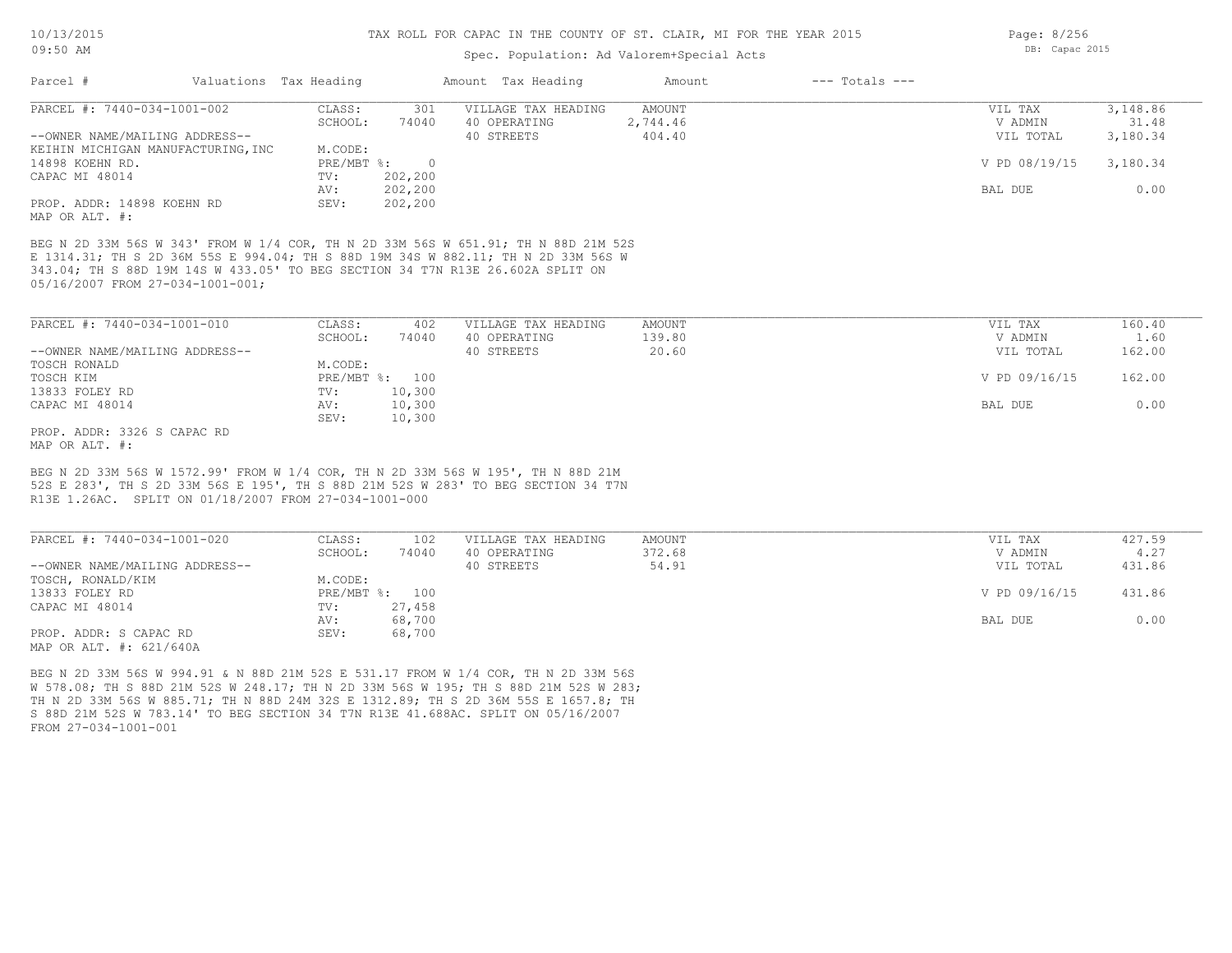## Spec. Population: Ad Valorem+Special Acts

Page: 9/256 DB: Capac 2015

| Parcel #                       | Valuations Tax Heading |        | Amount Tax Heading  | Amount | $---$ Totals $---$ |               |        |
|--------------------------------|------------------------|--------|---------------------|--------|--------------------|---------------|--------|
| PARCEL #: 7440-034-1001-100    | CLASS:                 | 202    | VILLAGE TAX HEADING | AMOUNT |                    | VIL TAX       | 571.16 |
|                                | SCHOOL:                | 74040  | 40 OPERATING        | 497.81 |                    | V ADMIN       | 5.71   |
| --OWNER NAME/MAILING ADDRESS-- |                        |        | 40 STREETS          | 73.35  |                    | VIL TOTAL     | 576.87 |
| SPENCER JAMES L. & JOANNE S.   | M.CODE:                |        |                     |        |                    |               |        |
| 1485 TORREY RD                 | $PRE/MBT$ %:           |        |                     |        |                    | V PD 09/18/15 | 576.87 |
| GROSSE POINTE WOODS MI 48236   | TV:                    | 36,677 |                     |        |                    |               |        |
|                                | AV:                    | 49,700 |                     |        |                    | BAL DUE       | 0.00   |
| PROP. ADDR: CAPAC RD           | SEV:                   | 49,700 |                     |        |                    |               |        |

MAP OR ALT. #: 640B

S88^19'38"W 433' TO BEG SECTION 34 T7N R13E 3.41 A BEG AT W 1/4 COR,TH N2^33'56"W 343',TH N88^19'38"E 433',TH S2^33'56"E 343',TH

| PARCEL #: 7440-034-4001-000    | CLASS:     | 201     | VILLAGE TAX HEADING | AMOUNT   | VIL TAX       | 6,303.95 |
|--------------------------------|------------|---------|---------------------|----------|---------------|----------|
|                                | SCHOOL:    | 74040   | 40 OPERATING        | 5,494.35 | V ADMIN       | 63.03    |
| --OWNER NAME/MAILING ADDRESS-- |            |         | 40 STREETS          | 809.60   | VIL TOTAL     | 6,366.98 |
| MCDONALDS CORP (021-1487)      | M.CODE:    |         |                     |          |               |          |
| PO BOX 182571                  | PRE/MBT %: | $\Box$  |                     |          | V PD 08/26/15 | 6,366.98 |
| COLUMBUS OH 43218-2571         | TV:        | 404,800 |                     |          |               |          |
|                                | AV:        | 404,800 |                     |          | BAL DUE       | 0.00     |
| PROP. ADDR: 3200 S CAPAC RD    | SEV:       | 404,800 |                     |          |               |          |
| MAP OR ALT. #: 642A            |            |         |                     |          |               |          |

23.67 A NW 1/4 OF SW 1/4 EXC THAT PART LYING S & W OF N LINE OF M-21 R/W SEC 34 T7N R13E

| PARCEL #: 7440-034-4001-200    | CLASS:     | 201     | VILLAGE TAX HEADING | AMOUNT   | VIL TAX       | 1,791.76 |
|--------------------------------|------------|---------|---------------------|----------|---------------|----------|
|                                | SCHOOL:    | 74040   | 40 OPERATING        | 1,561.65 | V ADMIN       | 17.91    |
| --OWNER NAME/MAILING ADDRESS-- |            |         | 40 STREETS          | 230.11   | VIL TOTAL     | 1,809.67 |
| SCHWEIHOFER CRP LLC            | M.CODE:    |         |                     |          |               |          |
| 69245 BURKE DR                 | PRE/MBT %: |         |                     |          | V PD 09/03/15 | 1,809.67 |
| RICHMOND MI 48062              | TV:        | 115,056 |                     |          |               |          |
|                                | AV:        | 154,000 |                     |          | BAL DUE       | 0.00     |
| PROP. ADDR: 3200 S CAPAC RD    | SEV:       | 154,000 |                     |          |               |          |
| MAP OR ALT. #: 642B            |            |         |                     |          |               |          |

BEG SECTION 34 T7N R13E 6.22 A W 50', TH N 2D 34M 48S W 30.86', TH N 88D 19M 38S E 330', TH N 2D 34M 48S W 260' TO W 335.46', TH N 47D 34M 48S W 176.78', TH N 2D 34M 48S W 256.11', TH S 87D 25M 12S 5S E 120', TH N 67D 15M 24S W 240.33', TH N 55D 4M 48S W 678.30', TH S 87D 25M 12S 48S E 613.47', TH S 55D 4M 48S E 733.05', TH N 87D 22M 54S E 173.72', TH S 2D 37M BEG N 88D 19M 38S E 380.01' FROM W 1/4 COR, TH N 88D 19M 38S E 180.53', TH S 2D 34M

| PARCEL #: 7440-034-4001-400    | CLASS:     | 202    | VILLAGE TAX HEADING | AMOUNT | VIL TAX       | 200.77 |
|--------------------------------|------------|--------|---------------------|--------|---------------|--------|
|                                | SCHOOL:    | 74040  | 40 OPERATING        | 174.99 | V ADMIN       | 2.00   |
| --OWNER NAME/MAILING ADDRESS-- |            |        | 40 STREETS          | 25.78  | VIL TOTAL     | 202.77 |
| CLEAR RIVER PETROLEUM          | M.CODE:    |        |                     |        |               |        |
| 69245 BURKE DR                 | PRE/MBT %: |        |                     |        | V PD 09/03/15 | 202.77 |
| RICHMOND MI 48062              | TV:        | 12,893 |                     |        |               |        |
|                                | AV:        | 55,500 |                     |        | BAL DUE       | 0.00   |
| PROP. ADDR: 3200 CAPAC RD      | SEV:       | 55,500 |                     |        |               |        |
| MAP OR ALT. #: 642D / 650      |            |        |                     |        |               |        |

733.05',TH N2^34'48"W 613.47' TO BEG SECTION 34 T7N R13E 14.21 A N88^19'38ZZ'E 200',TH S2^ 37'5"E 814.66',TH S87^22'54"W 173.72',TH N55^4'48"W BET N88^19'38"E 560.54' FROM W 1/4 COR,TH N88^19'38"E 554.68',TH S2^37'5"E 233',TH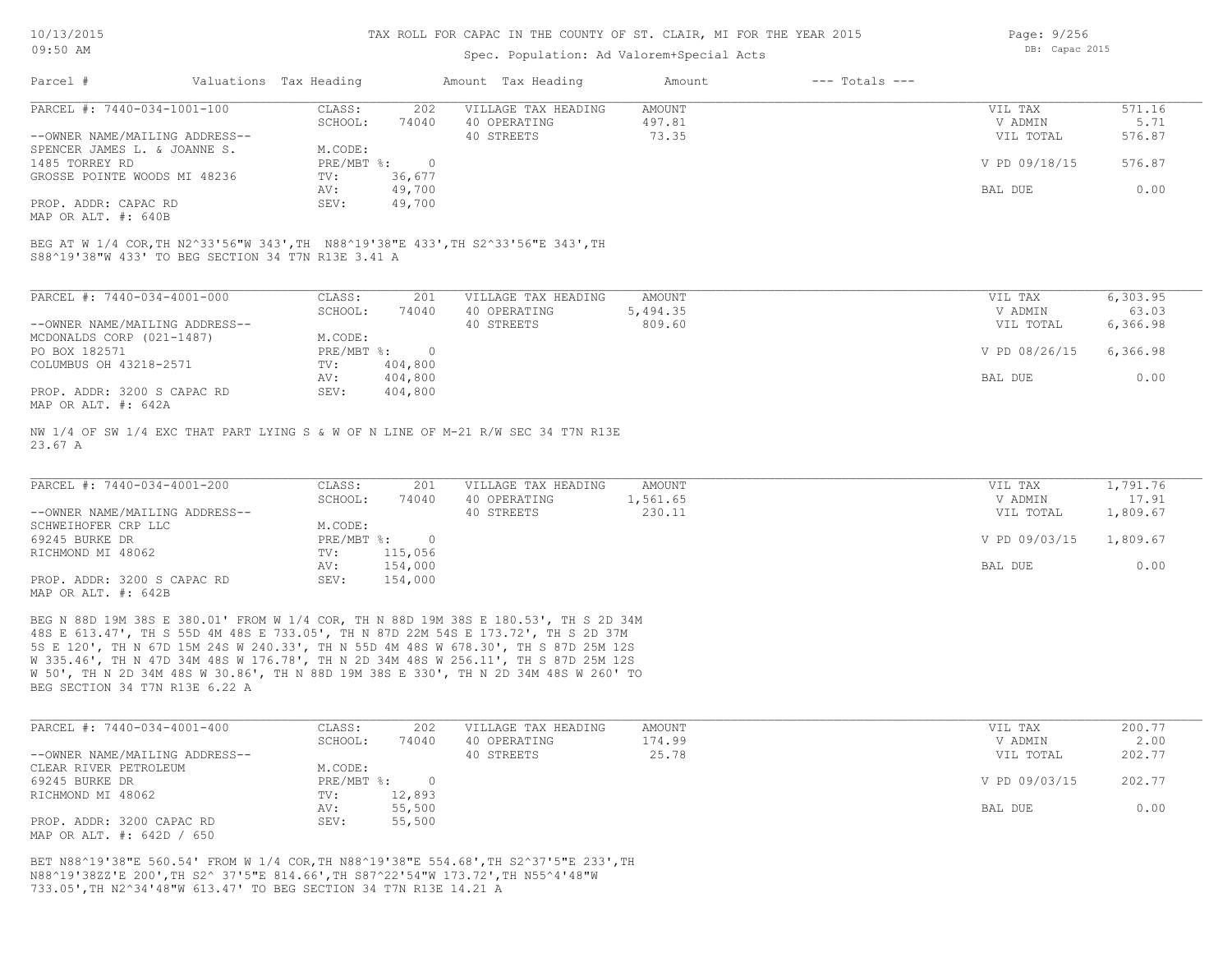## Spec. Population: Ad Valorem+Special Acts

Parcel # Valuations Tax Heading Amount Tax Heading Amount --- Totals ---PROP. ADDR: KOEHN SEV: 0 AV: 0 CAPAC MI 48014  $TV:$  0 AV: 0 131 N MAIN ST PRE/MBT %: 0 BAL DUE 0.00 VILLAGE OF CAPAC M.CODE: M.CODE: 131 N MAIN ST --OWNER NAME/MAILING ADDRESS-- 40 STREETS 0.00 VIL TOTAL 0.00 SCHOOL: 74040 40 OPERATING 0.00 V ADMIN 0.00 PARCEL #: 7440-034-4001-600 CLASS: 703 VILLAGE TAX HEADING AMOUNT AMOUNT VIL TAX 0.00<br>SCHOOL: 74040 40 OPERATING 0.00 000 VADMIN 0.00  $\mathcal{L}_\mathcal{L} = \mathcal{L}_\mathcal{L} = \mathcal{L}_\mathcal{L} = \mathcal{L}_\mathcal{L} = \mathcal{L}_\mathcal{L} = \mathcal{L}_\mathcal{L} = \mathcal{L}_\mathcal{L} = \mathcal{L}_\mathcal{L} = \mathcal{L}_\mathcal{L} = \mathcal{L}_\mathcal{L} = \mathcal{L}_\mathcal{L} = \mathcal{L}_\mathcal{L} = \mathcal{L}_\mathcal{L} = \mathcal{L}_\mathcal{L} = \mathcal{L}_\mathcal{L} = \mathcal{L}_\mathcal{L} = \mathcal{L}_\mathcal{L}$ 

MAP OR ALT. #: CF642C

BEG N88^19'38"E 1115.22' FRO W 1/4 COR,TH N88^19'38"E

| PARCEL #: 7440-150-0001-000        | CLASS:         | 401    | VILLAGE TAX HEADING | AMOUNT | VIL TAX       | 760.32 |
|------------------------------------|----------------|--------|---------------------|--------|---------------|--------|
|                                    | SCHOOL:        | 74040  | 40 OPERATING        | 662.68 | V ADMIN       | 7.60   |
| --OWNER NAME/MAILING ADDRESS--     |                |        | 40 STREETS          | 97.64  | VIL TOTAL     | 767.92 |
| LEWIS GERALD/JANE REVOCABLE TRUST  | M.CODE:        |        |                     |        |               |        |
| 560 N GLASSFORD ST                 | PRE/MBT %: 100 |        |                     |        | V PD 08/17/15 | 767.92 |
| CAPAC MI 48014-3015                | TV:            | 48,824 |                     |        |               |        |
|                                    | AV:            | 50,800 |                     |        | BAL DUE       | 0.00   |
| PROP. ADDR: 560 N GLASSFORD STREET | SEV:           | 50,800 |                     |        |               |        |
| MAP OR ALT. #: CF281K01            |                |        |                     |        |               |        |

LOT 1 EXC S 13.5 FT BONER SUBD SEC 21 T7N R13E

| PARCEL #: 7440-150-0002-000    | CLASS:  | 401            | VILLAGE TAX HEADING | AMOUNT | VIL TAX   | 848.75 |
|--------------------------------|---------|----------------|---------------------|--------|-----------|--------|
|                                | SCHOOL: | 74040          | 40 OPERATING        | 739.75 | V ADMIN   | 8.48   |
| --OWNER NAME/MAILING ADDRESS-- |         |                | 40 STREETS          | 109.00 | VIL TOTAL | 857.23 |
| BARNARD DELORIS ET-AL          | M.CODE: |                |                     |        |           |        |
| 547 N NEEPER ST                |         | PRE/MBT %: 100 |                     |        | BAL DUE   | 857.23 |
| CAPAC MI 48014                 | TV:     | 54,502         |                     |        |           |        |
|                                | AV:     | 56,900         |                     |        |           |        |
| PROP. ADDR: 547 N NEEPER ST    | SEV:    | 56,900         |                     |        |           |        |
| MAP OR ALT. #: CF281K02        |         |                |                     |        |           |        |

LOT 2 BONER SUBD SEC 21 T7N R13E

| PARCEL #: 7440-150-0003-000    | CLASS:     | 401    | VILLAGE TAX HEADING | AMOUNT | VIL TAX       | 548.16 |  |
|--------------------------------|------------|--------|---------------------|--------|---------------|--------|--|
|                                | SCHOOL:    | 74040  | 40 OPERATING        | 477.76 | V ADMIN       | 5.48   |  |
| --OWNER NAME/MAILING ADDRESS-- |            |        | 40 STREETS          | 70.40  | VIL TOTAL     | 553.64 |  |
| SMITH GARY                     | M.CODE:    |        |                     |        |               |        |  |
| 548 N NEEPER ST                | PRE/MBT %: | 100    |                     |        | V PD 09/16/15 | 553.64 |  |
| CAPAC MI 48014-3038            | TV:        | 35,200 |                     |        |               |        |  |
|                                | AV:        | 35,200 |                     |        | BAL DUE       | 0.00   |  |
| PROP. ADDR: 548 N NEEPER ST    | SEV:       | 35,200 |                     |        |               |        |  |
| MAP OR ALT. #: CF281K03        |            |        |                     |        |               |        |  |

LOT 3 BONER SUBDIVISION

Page: 10/256 DB: Capac 2015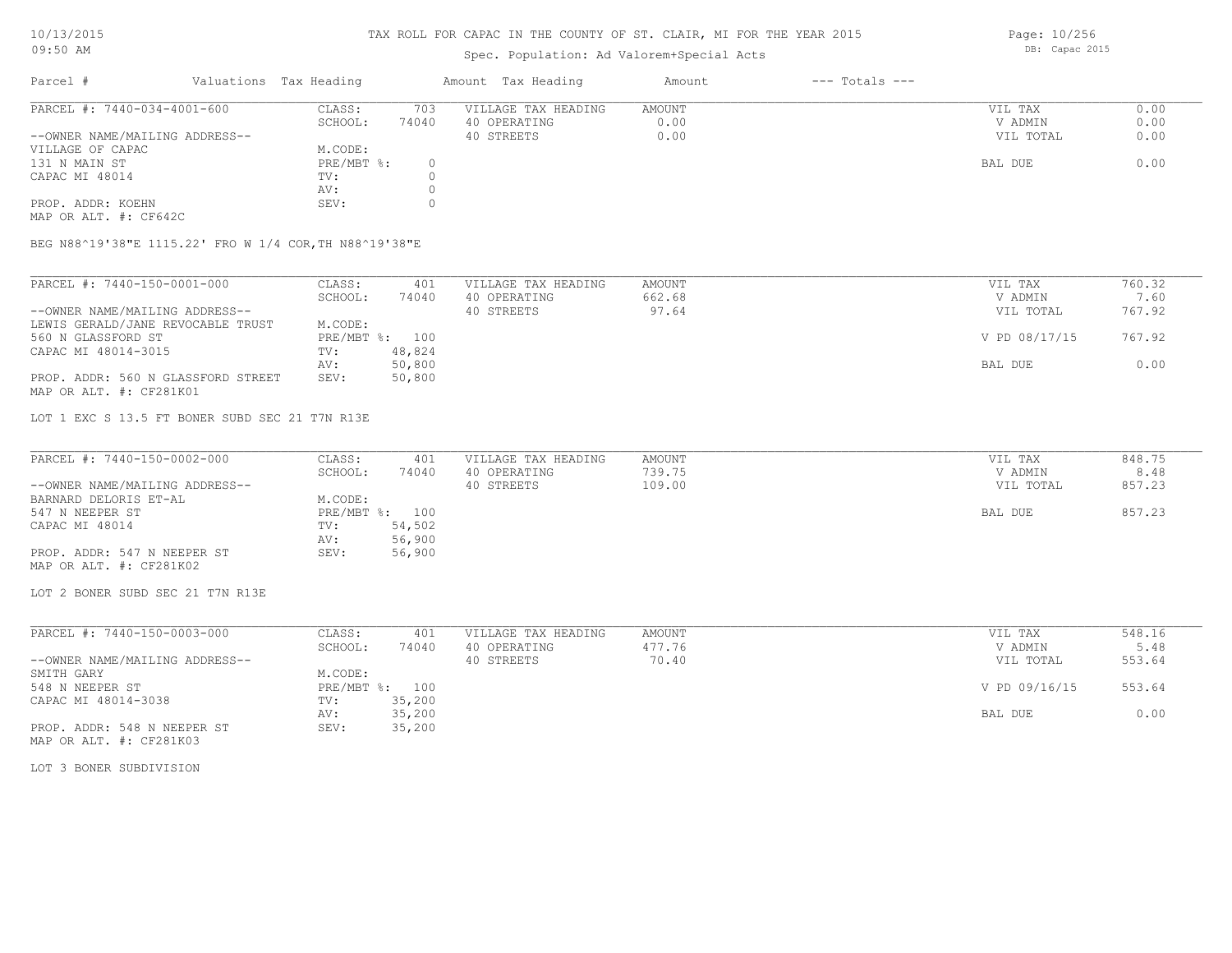| 10/13/2015<br>09:50 AM                                                            |                                                       |                              | TAX ROLL FOR CAPAC IN THE COUNTY OF ST. CLAIR, MI FOR THE YEAR 2015 | Page: 11/256<br>DB: Capac 2015                    |                            |                    |                                 |                          |
|-----------------------------------------------------------------------------------|-------------------------------------------------------|------------------------------|---------------------------------------------------------------------|---------------------------------------------------|----------------------------|--------------------|---------------------------------|--------------------------|
| Parcel #                                                                          | Valuations Tax Heading                                |                              |                                                                     | Amount Tax Heading                                | Amount                     | $---$ Totals $---$ |                                 |                          |
| PARCEL #: 7440-150-0004-000<br>--OWNER NAME/MAILING ADDRESS--<br>SEIDELL JAMES D. |                                                       | CLASS:<br>SCHOOL:<br>M.CODE: | 401<br>74040                                                        | VILLAGE TAX HEADING<br>40 OPERATING<br>40 STREETS | AMOUNT<br>749.56<br>110.45 |                    | VIL TAX<br>V ADMIN<br>VIL TOTAL | 860.01<br>8.60<br>868.61 |
| MARKEY MARY SUE, DROGOSCH KAY ELLEN<br>SEIDELL HERBERT D. HELEN M                 |                                                       | TV:                          | PRE/MBT %: 100<br>55,225                                            |                                                   |                            |                    | V PD 09/02/15                   | 868.61                   |
| P.O.BOX 54<br>CAPAC MI 48014-0054                                                 |                                                       | AV:<br>SEV:                  | 57,800<br>57,800                                                    |                                                   |                            |                    | BAL DUE                         | 0.00                     |
| PROP. ADDR: 550 N GLASSFORD STREET<br>MAP OR ALT. #: CF281K04                     |                                                       |                              |                                                                     |                                                   |                            |                    |                                 |                          |
|                                                                                   | LOT 4 & S 13.5 FT OF LOT 1 BONER SUBD SEC 21 T7N R13E |                              |                                                                     |                                                   |                            |                    |                                 |                          |
| PARCEL #: 7440-150-0005-000                                                       |                                                       | CLASS:                       | 401                                                                 | VILLAGE TAX HEADING                               | AMOUNT                     |                    | VIL TAX                         | 675.86                   |
| --OWNER NAME/MAILING ADDRESS--<br>HUMMEL KENNETH                                  |                                                       | SCHOOL:<br>M.CODE:           | 74040                                                               | 40 OPERATING<br>40 STREETS                        | 589.06<br>86.80            |                    | V ADMIN<br>VIL TOTAL            | 6.75<br>682.61           |
| HUMMEL MARY T<br>545 N NEEPER ST                                                  |                                                       | $\texttt{TV}$ :              | PRE/MBT %: 100<br>43,400                                            |                                                   |                            |                    | V PD 09/16/15                   | 682.61                   |
| CAPAC, MI 48014                                                                   |                                                       | AV:<br>SEV:                  | 43,400<br>43,400                                                    |                                                   |                            |                    | BAL DUE                         | 0.00                     |
| PROP. ADDR: 545 N NEEPER ST<br>MAP OR ALT. #: CF281K05                            |                                                       |                              |                                                                     |                                                   |                            |                    |                                 |                          |
| LOT 5 BONER SUBD SEC 21 T7N R13E                                                  |                                                       |                              |                                                                     |                                                   |                            |                    |                                 |                          |
| PARCEL #: 7440-150-0006-000                                                       |                                                       | CLASS:                       | 401                                                                 | VILLAGE TAX HEADING                               | AMOUNT                     |                    | VIL TAX                         | 667.11                   |
| --OWNER NAME/MAILING ADDRESS--                                                    |                                                       | SCHOOL:                      | 74040                                                               | 40 OPERATING<br>40 STREETS                        | 581.44<br>85.67            |                    | V ADMIN<br>VIL TOTAL            | 6.67<br>673.78           |
| FULLER RAND/FLORENCE<br>546 N NEEPER ST                                           |                                                       | M.CODE:                      | PRE/MBT %: 100                                                      |                                                   |                            |                    | V PD 09/10/15                   | 673.78                   |
| CAPAC MI 48014-3038                                                               |                                                       | $\texttt{TV}$ :<br>AV:       | 42,838<br>44,300                                                    |                                                   |                            |                    | BAL DUE                         | 0.00                     |
| PROP. ADDR: 546 N NEEPER ST<br>MAP OR ALT. #: CF281K06                            |                                                       | SEV:                         | 44,300                                                              |                                                   |                            |                    |                                 |                          |
| LOT 6 BONER SUBDIVISION                                                           |                                                       |                              |                                                                     |                                                   |                            |                    |                                 |                          |
| PARCEL #: 7440-150-0007-000                                                       |                                                       | CLASS:                       | 401                                                                 | VILLAGE TAX HEADING                               | AMOUNT                     |                    | VIL TAX                         | 786.35                   |
| --OWNER NAME/MAILING ADDRESS--                                                    |                                                       | SCHOOL:                      | 74040                                                               | 40 OPERATING<br>40 STREETS                        | 685.36<br>100.99           |                    | V ADMIN<br>VIL TOTAL            | 7.86<br>794.21           |
| WEYHRAUCH GERALD F<br>WEYHRAUCH PATRICIA A                                        |                                                       | M.CODE:                      | COREL<br>PRE/MBT %: 100                                             |                                                   |                            |                    | V PD 09/10/15                   | 794.21                   |
| 540 GLASSFORD<br>CAPAC MI 48014                                                   |                                                       | TV:<br>AV:                   | 50,495<br>52,300                                                    |                                                   |                            |                    | BAL DUE                         | 0.00                     |
| PROP. ADDR: 540 N GLASSFORD STREET<br>MAP OR ALT. #: CF281K07                     |                                                       | SEV:                         | 52,300                                                              |                                                   |                            |                    |                                 |                          |
| LOT 7 BONER SUBD SEC 21 T7N R13E                                                  |                                                       |                              |                                                                     |                                                   |                            |                    |                                 |                          |
|                                                                                   |                                                       |                              |                                                                     |                                                   |                            |                    |                                 |                          |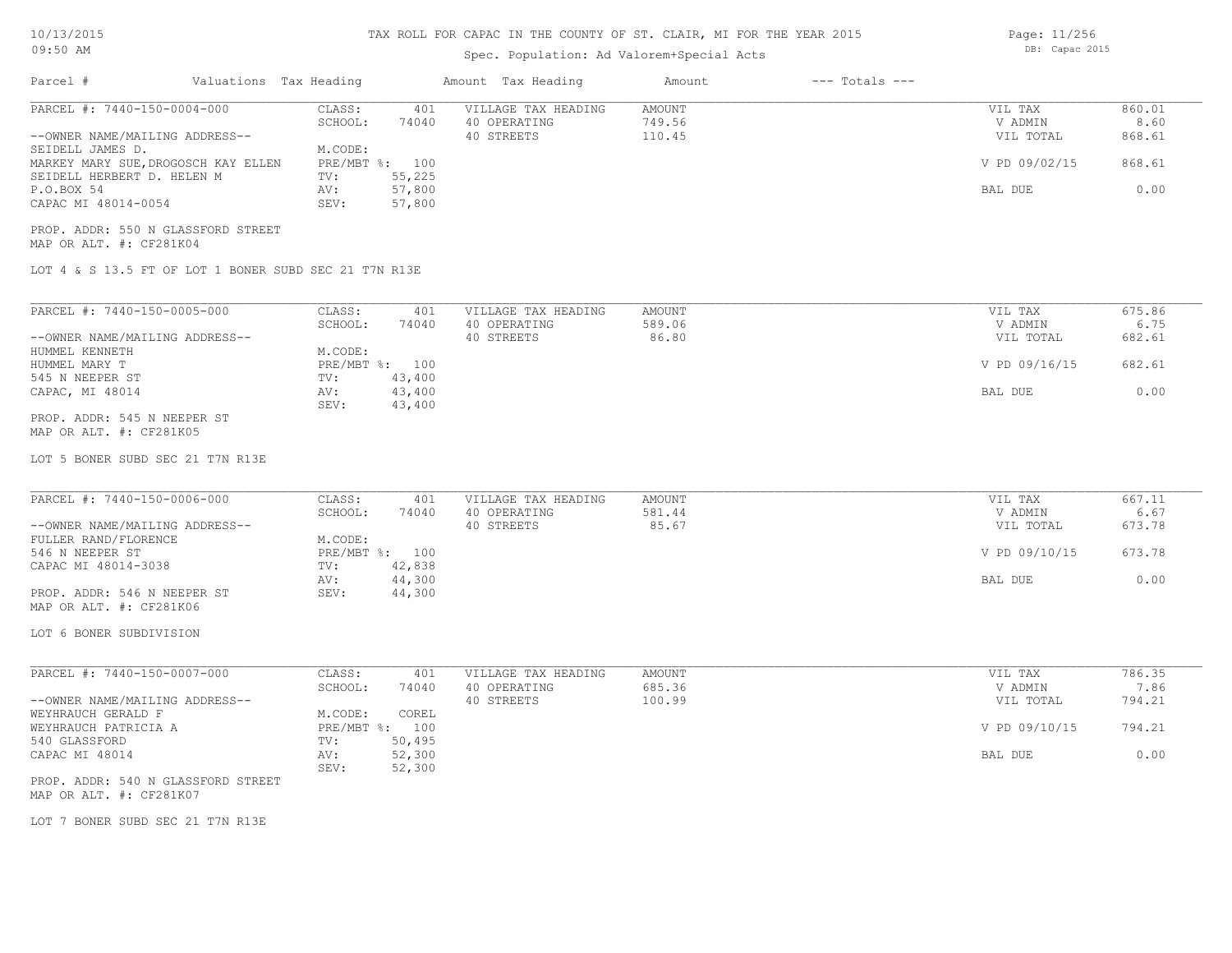# TAX ROLL FOR CAPAC IN THE COUNTY OF ST. CLAIR, MI FOR THE YEAR 2015

# Spec. Population: Ad Valorem+Special Acts

Parcel # Valuations Tax Heading Amount Tax Heading Amount --- Totals ---

Page: 12/256 DB: Capac 2015

| PARCEL #: 7440-150-0008-000                            | CLASS:<br>401    | VILLAGE TAX HEADING | <b>AMOUNT</b> | VIL TAX       | 647.81 |
|--------------------------------------------------------|------------------|---------------------|---------------|---------------|--------|
|                                                        | SCHOOL:<br>74040 | 40 OPERATING        | 564.62        | V ADMIN       | 6.47   |
| --OWNER NAME/MAILING ADDRESS--                         |                  | 40 STREETS          | 83.19         | VIL TOTAL     | 654.28 |
| PARK KIMBERLY M                                        | M.CODE:<br>COREL |                     |               |               |        |
| 541 N NEEPER ST                                        | PRE/MBT %: 100   |                     |               | V PD 09/10/15 | 654.28 |
| CAPAC, MI 48014                                        | 41,599<br>TV:    |                     |               |               |        |
|                                                        | 42,800<br>AV:    |                     |               | BAL DUE       | 0.00   |
| PROP. ADDR: 541 N NEEPER ST<br>MAP OR ALT. #: CF281K08 | SEV:<br>42,800   |                     |               |               |        |
| LOT 8 BONER SUBD SEC 21 T7N R13E                       |                  |                     |               |               |        |
| PARCEL #: 7440-150-0009-000                            | CLASS:<br>401    | VILLAGE TAX HEADING | AMOUNT        | VIL TAX       | 614.05 |
|                                                        | SCHOOL:<br>74040 | 40 OPERATING        | 535.19        | V ADMIN       | 6.14   |
| --OWNER NAME/MAILING ADDRESS--                         |                  | 40 STREETS          | 78.86         | VIL TOTAL     | 620.19 |
| SHOWLER DENISE L                                       | M.CODE:          |                     |               |               |        |
| P.O.BOX 206                                            | PRE/MBT %: 100   |                     |               | V PD 09/18/15 | 620.19 |
| CAPAC MI 48014-0206                                    | 39,431<br>TV:    |                     |               |               |        |
|                                                        | 40,700<br>AV:    |                     |               | BAL DUE       | 0.00   |
| PROP. ADDR: 540 N NEEPER ST<br>MAP OR ALT. #: CF281K09 | 40,700<br>SEV:   |                     |               |               |        |
| LOT 9 BONER SUBD SEC 21 T7N R13E                       |                  |                     |               |               |        |
| PARCEL #: 7440-225-0001-000                            | CLASS:<br>401    | VILLAGE TAX HEADING | <b>AMOUNT</b> | VIL TAX       | 588.58 |
|                                                        | SCHOOL:<br>74040 | 40 OPERATING        | 512.99        | V ADMIN       | 5.88   |
| --OWNER NAME/MAILING ADDRESS--                         |                  | 40 STREETS          | 75.59         | VIL TOTAL     | 594.46 |
| MCGEORGE II DOUGLAS N                                  | M.CODE:<br>COREL |                     |               |               |        |
| 203 S LESTER ST                                        | PRE/MBT %: 100   |                     |               | V PD 09/10/15 | 594.46 |
| CAPAC MI 48014-3713                                    | 37,795<br>TV:    |                     |               |               |        |
|                                                        | 40,000<br>AV:    |                     |               | BAL DUE       | 0.00   |
| PROP. ADDR: 203 S LESTER ST                            | SEV:<br>40,000   |                     |               |               |        |
| MAP OR ALT. #: CF281K10                                |                  |                     |               |               |        |
| LOT 1 BULLOCK PLAT SEC 27 T7N R13E                     |                  |                     |               |               |        |
| PARCEL #: 7440-225-0002-000                            | CLASS:<br>401    | VILLAGE TAX HEADING | AMOUNT        | VIL TAX       | 644.59 |
|                                                        | SCHOOL:<br>74040 | 40 OPERATING        | 561.81        | V ADMIN       | 6.44   |
| --OWNER NAME/MAILING ADDRESS--                         |                  | 40 STREETS          | 82.78         | VIL TOTAL     | 651.03 |
| HUDSON STEVEN/MARGARET                                 | M.CODE:          |                     |               |               |        |
| 205 S LESTER ST                                        | PRE/MBT %: 100   |                     |               | V PD 09/10/15 | 651.03 |
| CAPAC MI 48014                                         | 41,392<br>TV:    |                     |               |               |        |
|                                                        | 44,000<br>AV:    |                     |               | BAL DUE       | 0.00   |
| PROP. ADDR: 205 S LESTER ST<br>MAP OR ALT. #: CF281K11 | SEV:<br>44,000   |                     |               |               |        |

LOT 2 BULLOCK PLAT SEC 27 T7N R13E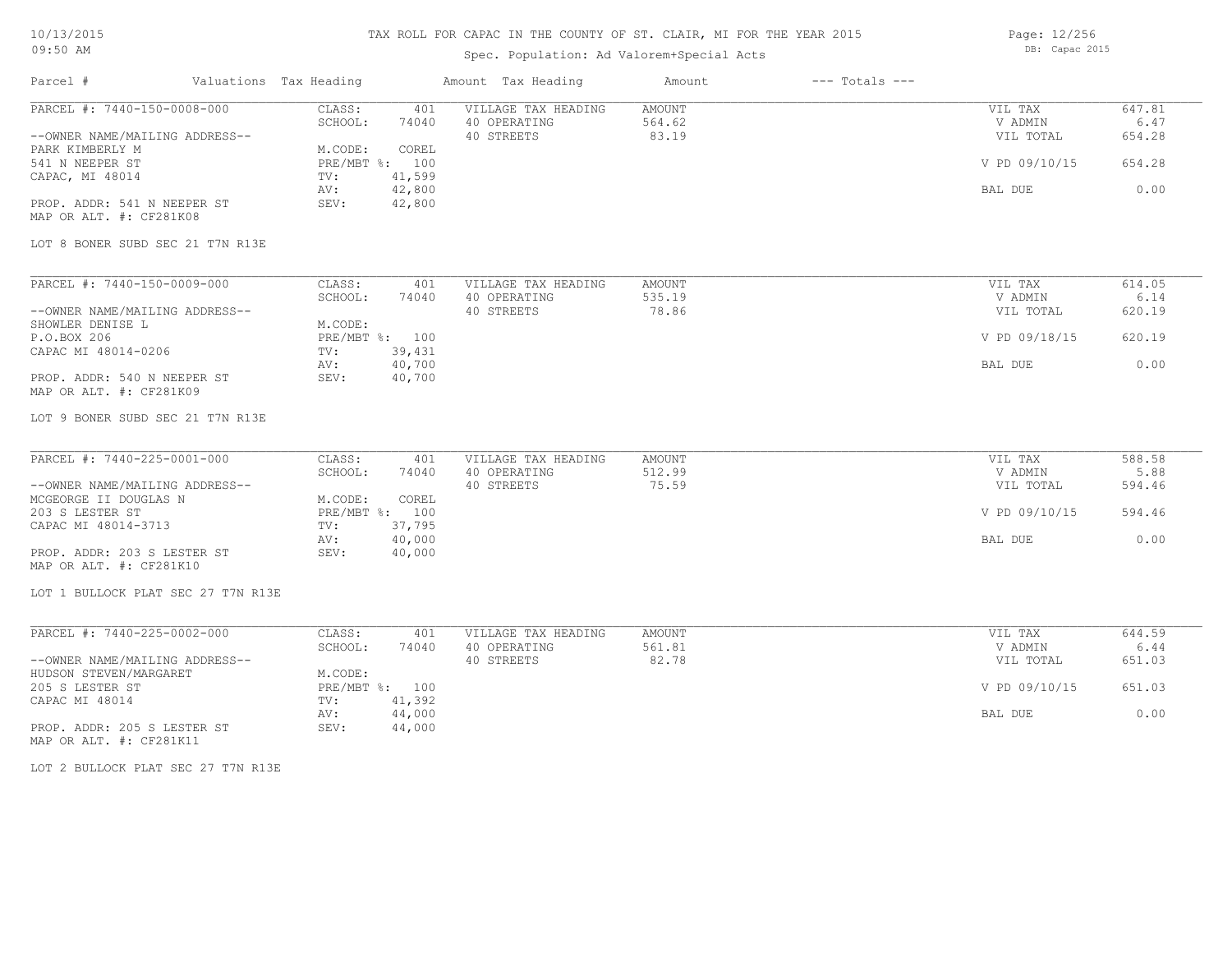# TAX ROLL FOR CAPAC IN THE COUNTY OF ST. CLAIR, MI FOR THE YEAR 2015

# Spec. Population: Ad Valorem+Special Acts

Page: 13/256 DB: Capac 2015

| Parcel #                                               | Valuations Tax Heading |                   |                          | Amount Tax Heading                  | Amount           | $---$ Totals $---$ |                    |                |
|--------------------------------------------------------|------------------------|-------------------|--------------------------|-------------------------------------|------------------|--------------------|--------------------|----------------|
| PARCEL #: 7440-225-0003-000                            |                        | CLASS:<br>SCHOOL: | 401<br>74040             | VILLAGE TAX HEADING<br>40 OPERATING | AMOUNT<br>406.30 |                    | VIL TAX<br>V ADMIN | 466.17<br>4.66 |
| --OWNER NAME/MAILING ADDRESS--                         |                        |                   |                          | 40 STREETS                          | 59.87            |                    | VIL TOTAL          | 470.83         |
| GELARDEN ERNEST/BEVERLY<br>209 S LESTER ST             |                        | M.CODE:           | PRE/MBT %: 100           |                                     |                  |                    | V PD 09/10/15      | 470.83         |
| CAPAC MI 48014-3713                                    |                        | TV:               | 29,935                   |                                     |                  |                    |                    |                |
|                                                        |                        | AV:               | 31,900                   |                                     |                  |                    | BAL DUE            | 0.00           |
| PROP. ADDR: 209 S LESTER ST<br>MAP OR ALT. #: CF281K12 |                        | SEV:              | 31,900                   |                                     |                  |                    |                    |                |
| LOT 3 BULLOCK PLAT                                     |                        |                   |                          |                                     |                  |                    |                    |                |
| PARCEL #: 7440-225-0004-000                            |                        | CLASS:            | 401                      | VILLAGE TAX HEADING                 | AMOUNT           |                    | VIL TAX            | 480.63         |
|                                                        |                        | SCHOOL:           | 74040                    | 40 OPERATING                        | 418.91           |                    | V ADMIN            | 4.80           |
| --OWNER NAME/MAILING ADDRESS--                         |                        |                   |                          | 40 STREETS                          | 61.72            |                    | VIL TOTAL          | 485.43         |
| LEWIS JILL L                                           |                        | M.CODE:           |                          |                                     |                  |                    |                    |                |
| 211 S LESTER ST                                        |                        |                   | PRE/MBT %: 100           |                                     |                  |                    | V PD 09/03/15      | 485.43         |
| CAPAC MI 48014                                         |                        | TV:               | 30,864                   |                                     |                  |                    |                    |                |
| PROP. ADDR: 211 S LESTER ST<br>MAP OR ALT. #: CF281K13 |                        | AV:<br>SEV:       | 34,300<br>34,300         |                                     |                  |                    | BAL DUE            | 0.00           |
| LOT 4 BULLOCK PLAT SEC 27 T7N R13E                     |                        |                   |                          |                                     |                  |                    |                    |                |
| PARCEL #: 7440-225-0005-000                            |                        | CLASS:            | 401                      | VILLAGE TAX HEADING                 | AMOUNT           |                    | VIL TAX            | 543.31         |
|                                                        |                        | SCHOOL:           | 74040                    | 40 OPERATING                        | 473.54           |                    | V ADMIN            | 5.43           |
| --OWNER NAME/MAILING ADDRESS--                         |                        |                   |                          | 40 STREETS                          | 69.77            |                    | VIL TOTAL          | 548.74         |
| BASTIAN MICHAEL F III                                  |                        | M.CODE:           | COREL                    |                                     |                  |                    |                    |                |
| 213 S LESTER ST<br>CAPAC MI 48014                      |                        | TV:               | PRE/MBT %: 100<br>34,889 |                                     |                  |                    | V PD 09/10/15      | 548.74         |
|                                                        |                        | AV:               | 35,900                   |                                     |                  |                    | BAL DUE            | 0.00           |
| PROP. ADDR: 213 S LESTER ST<br>MAP OR ALT. #: CF281K14 |                        | SEV:              | 35,900                   |                                     |                  |                    |                    |                |
| LOT 5 BULLOCK PLAT SEC 27 T7N R13E                     |                        |                   |                          |                                     |                  |                    |                    |                |
| PARCEL #: 7440-225-0006-000                            |                        | CLASS:            | 401                      | VILLAGE TAX HEADING                 | AMOUNT           |                    | VIL TAX            | 534.95         |
|                                                        |                        | SCHOOL:           | 74040                    | 40 OPERATING                        | 466.25           |                    | V ADMIN            | 5.34           |
| --OWNER NAME/MAILING ADDRESS--                         |                        |                   |                          | 40 STREETS                          | 68.70            |                    | VIL TOTAL          | 540.29         |
| VIELHABER RICHARD H                                    |                        | M.CODE:           |                          |                                     |                  |                    |                    |                |
| VIELHABER CINDT L                                      |                        |                   | PRE/MBT %: 100           |                                     |                  |                    | V PD 09/10/15      | 540.29         |
| 215 S LESTER ST                                        |                        | TV:               | 34,352                   |                                     |                  |                    |                    |                |
| CAPAC MI 48014                                         |                        | AV:<br>SEV:       | 37,400<br>37,400         |                                     |                  |                    | BAL DUE            | 0.00           |
| PROP. ADDR: 215 S LESTER ST                            |                        |                   |                          |                                     |                  |                    |                    |                |

MAP OR ALT. #: CF281K15

LOT 6 BULLOCK PLAT SEC 27 T7N R13E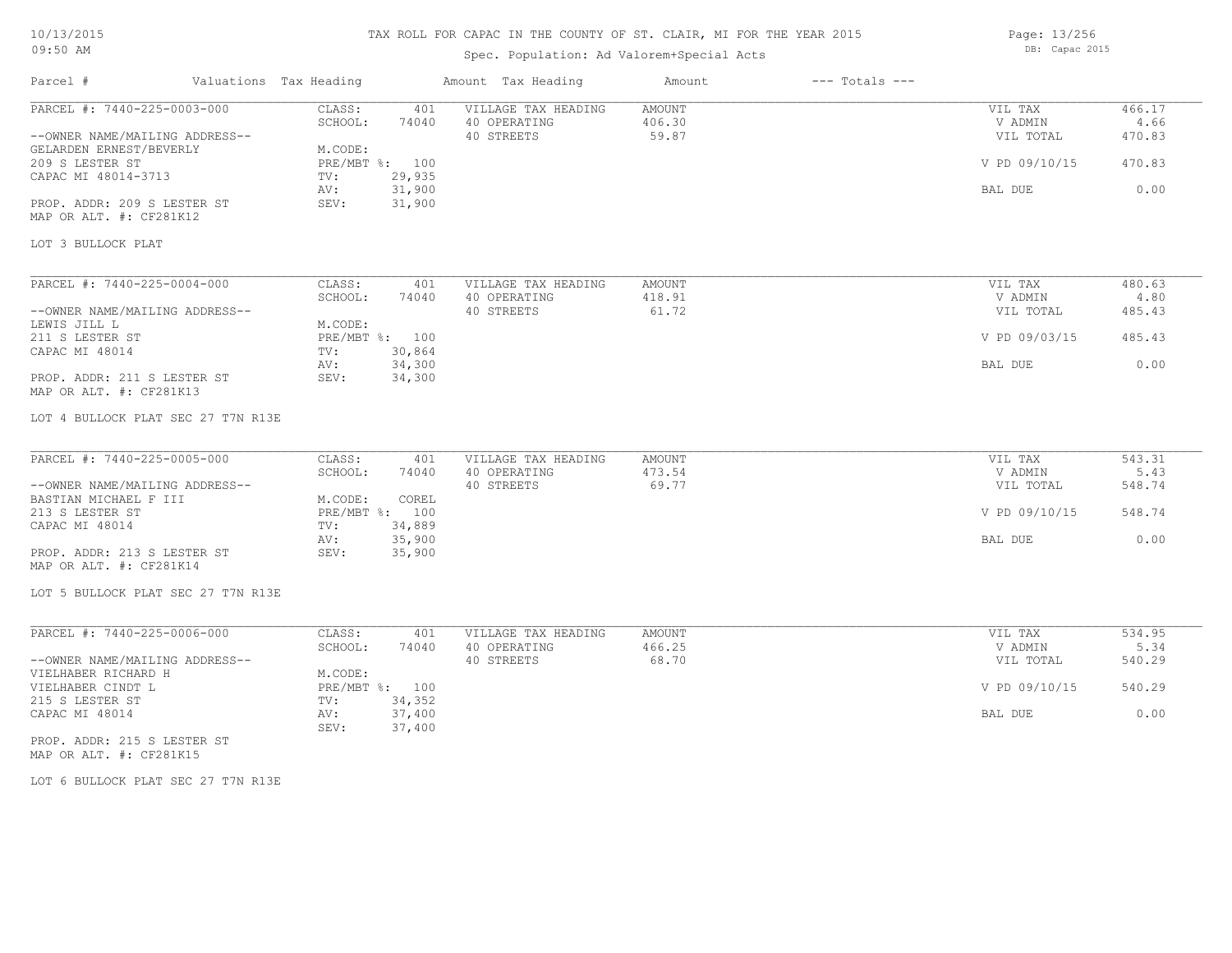# TAX ROLL FOR CAPAC IN THE COUNTY OF ST. CLAIR, MI FOR THE YEAR 2015

# Spec. Population: Ad Valorem+Special Acts

Page: 14/256 DB: Capac 2015

| Parcel #                                                                                                                                                                                                                                 | Valuations Tax Heading |                                                                                                                             | Amount Tax Heading                                | Amount                    | $---$ Totals $---$ |                                                             |                                            |
|------------------------------------------------------------------------------------------------------------------------------------------------------------------------------------------------------------------------------------------|------------------------|-----------------------------------------------------------------------------------------------------------------------------|---------------------------------------------------|---------------------------|--------------------|-------------------------------------------------------------|--------------------------------------------|
| PARCEL #: 7440-225-0007-000<br>--OWNER NAME/MAILING ADDRESS--<br>COX PAUL/SANDRA<br>217 S LESTER ST<br>CAPAC MI 48014<br>PROP. ADDR: 217 S LESTER ST<br>MAP OR ALT. #: CF281K16<br>LOT 7 BULLOCK PLAT SEC 27 T7N R13E                    |                        | CLASS:<br>401<br>SCHOOL:<br>74040<br>M.CODE:<br>PRE/MBT %: 100<br>35,405<br>TV:<br>36,600<br>AV:<br>SEV:<br>36,600          | VILLAGE TAX HEADING<br>40 OPERATING<br>40 STREETS | AMOUNT<br>480.55<br>70.81 |                    | VIL TAX<br>V ADMIN<br>VIL TOTAL<br>V PD 08/05/15<br>BAL DUE | 551.36<br>5.51<br>556.87<br>556.87<br>0.00 |
| PARCEL #: 7440-225-0008-000<br>--OWNER NAME/MAILING ADDRESS--<br>RUDDOCK LEWIS J<br>216 S HUNTER ST<br>CAPAC MI 48014-3708<br>PROP. ADDR: 216 S HUNTER STREET<br>MAP OR ALT. #: CF281K17<br>LOT 8 BULLOCK PLAT                           |                        | CLASS:<br>401<br>SCHOOL:<br>74040<br>M.CODE:<br>COREL<br>PRE/MBT %: 100<br>33,650<br>TV:<br>35,600<br>AV:<br>35,600<br>SEV: | VILLAGE TAX HEADING<br>40 OPERATING<br>40 STREETS | AMOUNT<br>456.73<br>67.30 |                    | VIL TAX<br>V ADMIN<br>VIL TOTAL<br>V PD 09/10/15<br>BAL DUE | 524.03<br>5.24<br>529.27<br>529.27<br>0.00 |
| PARCEL #: 7440-225-0009-000<br>--OWNER NAME/MAILING ADDRESS--<br>MC CLINTOCK FLOYD/SHIRLEY<br>214 S HUNTER ST<br>CAPAC MI 48014-3708<br>PROP. ADDR: 214 S HUNTER STREET<br>MAP OR ALT. #: CF281K18<br>LOT 9 BULLOCK PLAT SEC 27 T7N R13E |                        | CLASS:<br>401<br>SCHOOL:<br>74040<br>M.CODE:<br>PRE/MBT %: 100<br>34,270<br>TV:<br>37,900<br>AV:<br>SEV:<br>37,900          | VILLAGE TAX HEADING<br>40 OPERATING<br>40 STREETS | AMOUNT<br>465.14<br>68.54 |                    | VIL TAX<br>V ADMIN<br>VIL TOTAL<br>V PD 09/21/15<br>BAL DUE | 533.68<br>5.33<br>539.01<br>539.01<br>0.00 |
| PARCEL #: 7440-225-0010-000<br>--OWNER NAME/MAILING ADDRESS--<br>MANDEVILLE LAURINA<br>MAPLE JEFFREY<br>212 S HUNTER STREET<br>CAPAC MI 48014<br>PROP. ADDR: 212 S HUNTER STREET<br>MAP OR ALT. #: CF281K19                              |                        | CLASS:<br>401<br>SCHOOL:<br>74040<br>M.CODE:<br>CBSMT<br>PRE/MBT %: 100<br>34,167<br>TV:<br>36,300<br>AV:<br>SEV:<br>36,300 | VILLAGE TAX HEADING<br>40 OPERATING<br>40 STREETS | AMOUNT<br>463.74<br>68.33 |                    | VIL TAX<br>V ADMIN<br>VIL TOTAL<br>V PD 07/10/15<br>BAL DUE | 532.07<br>5.32<br>537.39<br>537.39<br>0.00 |

LOT 10 BULLOCK PLAT SEC 27 T7N R13E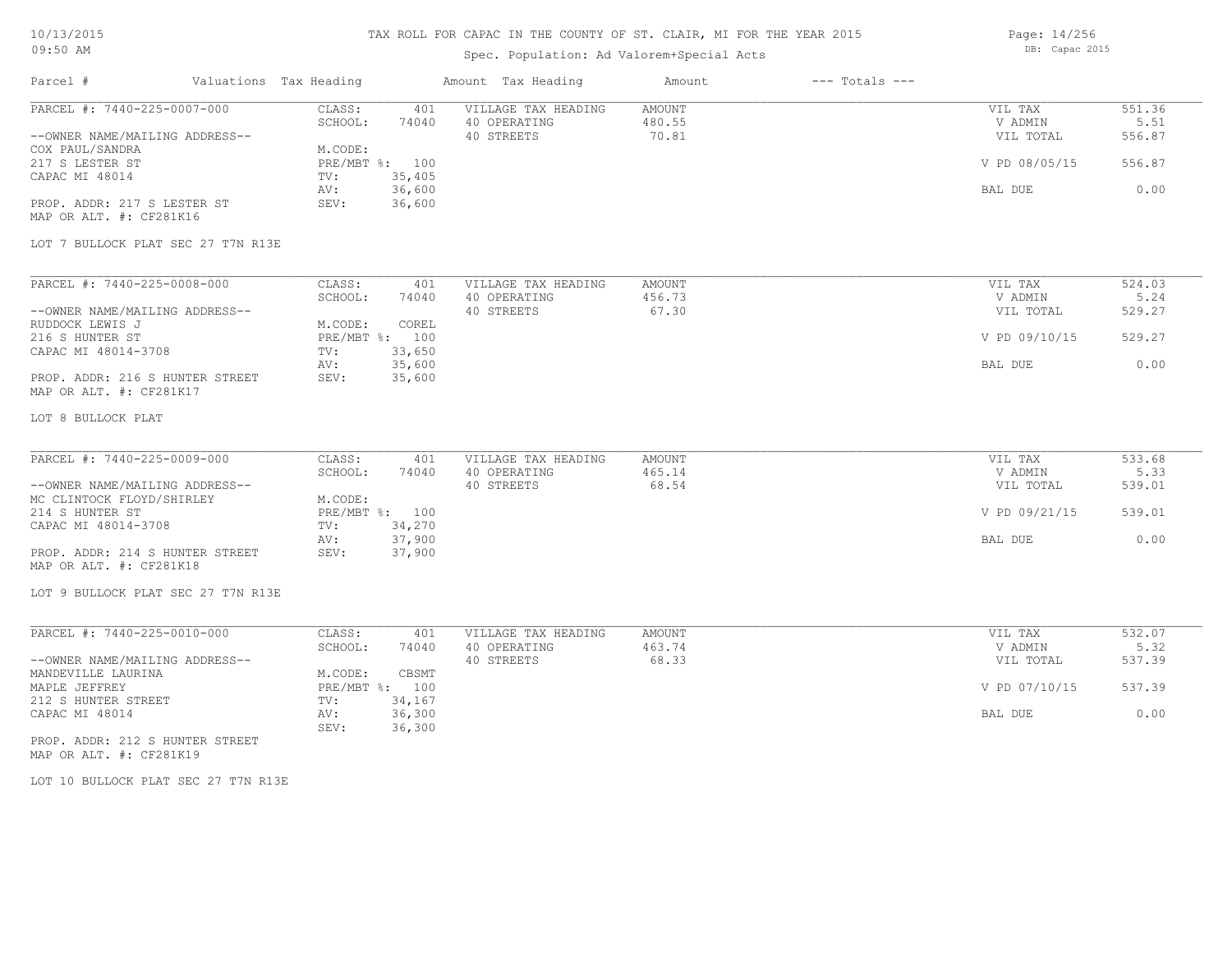## TAX ROLL FOR CAPAC IN THE COUNTY OF ST. CLAIR, MI FOR THE YEAR 2015

## Spec. Population: Ad Valorem+Special Acts

Page: 15/256 DB: Capac 2015

| Parcel #                        | Valuations Tax Heading |                | Amount Tax Heading  | Amount | $---$ Totals $---$ |               |        |
|---------------------------------|------------------------|----------------|---------------------|--------|--------------------|---------------|--------|
| PARCEL #: 7440-225-0011-000     | CLASS:                 | 401            | VILLAGE TAX HEADING | AMOUNT |                    | VIL TAX       | 514.40 |
|                                 | SCHOOL:                | 74040          | 40 OPERATING        | 448.34 |                    | V ADMIN       | 5.14   |
| --OWNER NAME/MAILING ADDRESS--  |                        |                | 40 STREETS          | 66.06  |                    | VIL TOTAL     | 519.54 |
| PARDON BONNIE J. TRUST          | M.CODE:                |                |                     |        |                    |               |        |
| 210 S HUNTER ST                 |                        | PRE/MBT %: 100 |                     |        |                    | V PD 07/10/15 | 519.54 |
| CAPAC MI 48014-3708             | TV:                    | 33,032         |                     |        |                    |               |        |
|                                 | AV:                    | 36,800         |                     |        |                    | BAL DUE       | 0.00   |
| PROP. ADDR: 210 S HUNTER STREET | SEV:                   | 36,800         |                     |        |                    |               |        |
| MAP OR ALT. #: CF281L           |                        |                |                     |        |                    |               |        |

LOT 11 BULLOCK PLAT SEC 27 T7N R13E

| PARCEL #: 7440-300-0001-000    | CLASS:  | 401            | VILLAGE TAX HEADING | AMOUNT | VIL TAX       | 609.15 |
|--------------------------------|---------|----------------|---------------------|--------|---------------|--------|
|                                | SCHOOL: | 74040          | 40 OPERATING        | 530.92 | V ADMIN       | 6.09   |
| --OWNER NAME/MAILING ADDRESS-- |         |                | 40 STREETS          | 78.23  | VIL TOTAL     | 615.24 |
| MACKAY KURTIS                  | M.CODE: |                |                     |        |               |        |
| 537 N NEEPER ST                |         | PRE/MBT %: 100 |                     |        | V PD 09/16/15 | 615.24 |
| CAPAC, MI 48014                | TV:     | 39,116         |                     |        |               |        |
|                                | AV:     | 40,300         |                     |        | BAL DUE       | 0.00   |
| PROP. ADDR: 537 N NEEPER ST    | SEV:    | 40,300         |                     |        |               |        |
| MAP OR ALT. #: CF281M1         |         |                |                     |        |               |        |

LOT 1 CHRISTIES SUBD SEC 21 T7N R13E

| PARCEL #: 7440-300-0002-000    | CLASS:  | 401            | VILLAGE TAX HEADING | AMOUNT | VIL TAX       | 561.01 |
|--------------------------------|---------|----------------|---------------------|--------|---------------|--------|
|                                | SCHOOL: | 74040          | 40 OPERATING        | 488.96 | V ADMIN       | 5.61   |
| --OWNER NAME/MAILING ADDRESS-- |         |                | 40 STREETS          | 72.05  | VIL TOTAL     | 566.62 |
| KOBAYASHI ROBERTA G.           | M.CODE: |                |                     |        |               |        |
| BARNARD DALE B.                |         | PRE/MBT %: 100 |                     |        | V PD 08/31/15 | 566.62 |
| 535 N NEEPER ST                | TV:     | 36,025         |                     |        |               |        |
| CAPAC MI 48014-3040            | AV:     | 37,000         |                     |        | BAL DUE       | 0.00   |
|                                | SEV:    | 37,000         |                     |        |               |        |
| PROP. ADDR: 535 N NEEPER ST    |         |                |                     |        |               |        |

MAP OR ALT. #: CF281M2

LOTS 2 & 3 EXC S 48 FT OF LOT 3 CHRISTIES SUBD SEC 21 T7N R13E

| PARCEL #: 7440-300-0003-000    | CLASS:  | 401            | VILLAGE TAX HEADING | AMOUNT | VIL TAX       | 659.07 |
|--------------------------------|---------|----------------|---------------------|--------|---------------|--------|
|                                | SCHOOL: | 74040          | 40 OPERATING        | 574.43 | V ADMIN       | 6.59   |
| --OWNER NAME/MAILING ADDRESS-- |         |                | 40 STREETS          | 84.64  | VIL TOTAL     | 665.66 |
| LEWIS BEVERLY                  | M.CODE: |                |                     |        |               |        |
| 423 N NEEPER ST                |         | PRE/MBT %: 100 |                     |        | V PD 07/08/15 | 665.66 |
| CAPAC MI 48014-3041            | TV:     | 42,322         |                     |        |               |        |
|                                | AV:     | 43,800         |                     |        | BAL DUE       | 0.00   |
| PROP. ADDR: 423 N NEEPER ST    | SEV:    | 43,800         |                     |        |               |        |
| MAP OR ALT. #: CF281M3         |         |                |                     |        |               |        |

LOT 4 EXC S 23 FT & S 48 FT OF LOT 3 CHRISTIES SUBD SEC 21 T7N R13E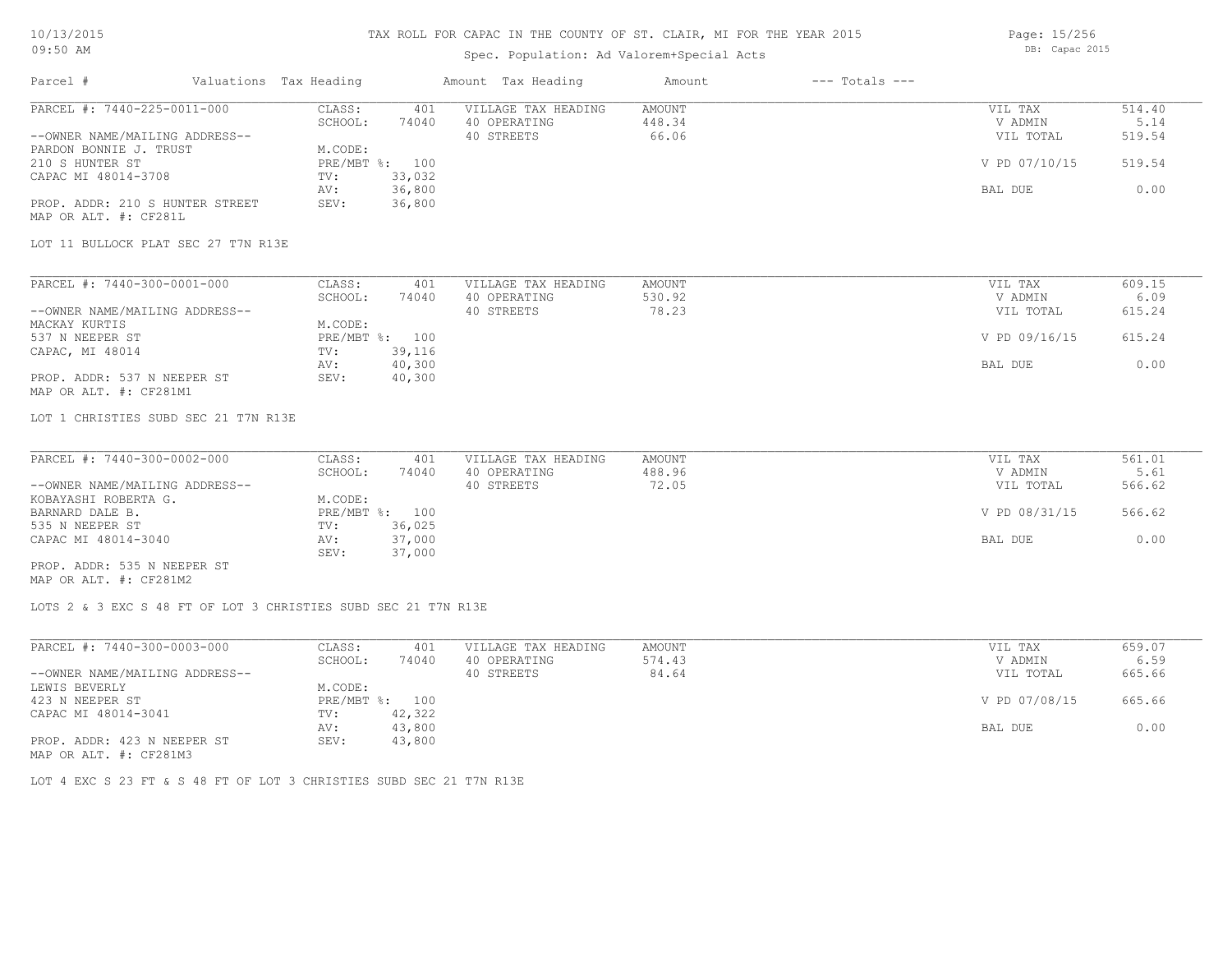# Spec. Population: Ad Valorem+Special Acts

Page: 16/256 DB: Capac 2015

| PARCEL #: 7440-300-0004-000                                                                  | CLASS:<br>401    | VILLAGE TAX HEADING | <b>AMOUNT</b> | VIL TAX       | 594.77 |
|----------------------------------------------------------------------------------------------|------------------|---------------------|---------------|---------------|--------|
|                                                                                              | SCHOOL:<br>74040 | 40 OPERATING        | 518.39        | V ADMIN       | 5.94   |
| --OWNER NAME/MAILING ADDRESS--                                                               |                  | 40 STREETS          | 76.38         | VIL TOTAL     | 600.71 |
| PETZ ELMER/ISABELLA                                                                          | M.CODE:          |                     |               |               |        |
| 421 N NEEPER ST                                                                              | PRE/MBT %: 100   |                     |               | V PD 07/08/15 | 600.71 |
| CAPAC MI 48014-3041                                                                          | 38,193<br>TV:    |                     |               |               |        |
|                                                                                              | 39,300<br>AV:    |                     |               | BAL DUE       | 0.00   |
| PROP. ADDR: 421 N NEEPER ST                                                                  | SEV:<br>39,300   |                     |               |               |        |
| MAP OR ALT. #: CF281M4                                                                       |                  |                     |               |               |        |
| LOT 5 & S 23 FT OF LOT 4 CHRISTIES SUBD SEC 21 T7N R13E                                      |                  |                     |               |               |        |
| PARCEL #: 7440-375-0001-000                                                                  | CLASS:<br>401    | VILLAGE TAX HEADING | <b>AMOUNT</b> | VIL TAX       | 636.04 |
|                                                                                              | SCHOOL:<br>74040 | 40 OPERATING        | 554.36        | V ADMIN       | 6.36   |
| --OWNER NAME/MAILING ADDRESS--                                                               |                  | 40 STREETS          | 81.68         | VIL TOTAL     | 642.40 |
| BERLIN MICHAEL/VICTORIA                                                                      | M.CODE:<br>CBSMT |                     |               |               |        |
|                                                                                              |                  |                     |               |               | 642.40 |
| 410 N MAIN ST                                                                                | PRE/MBT %: 100   |                     |               | V PD 07/10/15 |        |
| CAPAC MI 48014-3148                                                                          | 40,843<br>TV:    |                     |               |               |        |
|                                                                                              | 42,000<br>AV:    |                     |               | BAL DUE       | 0.00   |
| PROP. ADDR: 410 N MAIN ST                                                                    | SEV:<br>42,000   |                     |               |               |        |
| MAP OR ALT. #: C281N01                                                                       |                  |                     |               |               |        |
| LOT 1 CLARKSON SUBD SEC 22 T7N R13E                                                          |                  |                     |               |               |        |
| PARCEL #: 7440-375-0002-000                                                                  | CLASS:<br>401    | VILLAGE TAX HEADING | <b>AMOUNT</b> | VIL TAX       | 604.40 |
|                                                                                              | SCHOOL:<br>74040 | 40 OPERATING        | 526.78        | V ADMIN       | 6.04   |
| --OWNER NAME/MAILING ADDRESS--                                                               |                  | 40 STREETS          | 77.62         | VIL TOTAL     | 610.44 |
| CETNAROWSKI EMMANUEL                                                                         | M.CODE:          |                     |               |               |        |
| CETNAROWSKI JESSICA                                                                          | PRE/MBT %: 100   |                     |               | BAL DUE       | 610.44 |
| 415 N WALKER ST                                                                              | 38,811<br>TV:    |                     |               |               |        |
| CAPAC MI 48014                                                                               | 39,900<br>AV:    |                     |               |               |        |
|                                                                                              | 39,900<br>SEV:   |                     |               |               |        |
| PROP. ADDR: 415 N WALKER ST<br>MAP OR ALT. #: CF281N02/03                                    |                  |                     |               |               |        |
| LOTS 2 & 3 EXC W 37 FT CLARKSON SUBD SEC 22 T7N R13E                                         |                  |                     |               |               |        |
| PARCEL #: 7440-375-0003-000                                                                  | CLASS:<br>401    | VILLAGE TAX HEADING | <b>AMOUNT</b> | VIL TAX       | 618.88 |
|                                                                                              | SCHOOL:<br>74040 | 40 OPERATING        | 539.40        | V ADMIN       | 6.18   |
|                                                                                              |                  | 40 STREETS          | 79.48         | VIL TOTAL     | 625.06 |
|                                                                                              | M.CODE:<br>CBSMT |                     |               |               |        |
|                                                                                              |                  |                     |               | V PD 07/10/15 | 625.06 |
|                                                                                              |                  |                     |               |               |        |
|                                                                                              | PRE/MBT %: 100   |                     |               |               |        |
| --OWNER NAME/MAILING ADDRESS--<br>WILLMAN TINA MARIE<br>414 N MAIN ST<br>CAPAC MI 48014-3148 | 39,741<br>TV:    |                     |               |               |        |
|                                                                                              | 40,900<br>AV:    |                     |               | BAL DUE       | 0.00   |
| PROP. ADDR: 414 N MAIN ST                                                                    | SEV:<br>40,900   |                     |               |               |        |
| MAP OR ALT. #: CF281N04/05                                                                   |                  |                     |               |               |        |
| LOTS 4 & 5 & W 37 FT OF LOTS 2 & 3 CLARKSON SUBD & LOT 3 SUP. JOHN BOWERS PLAT OF            |                  |                     |               |               |        |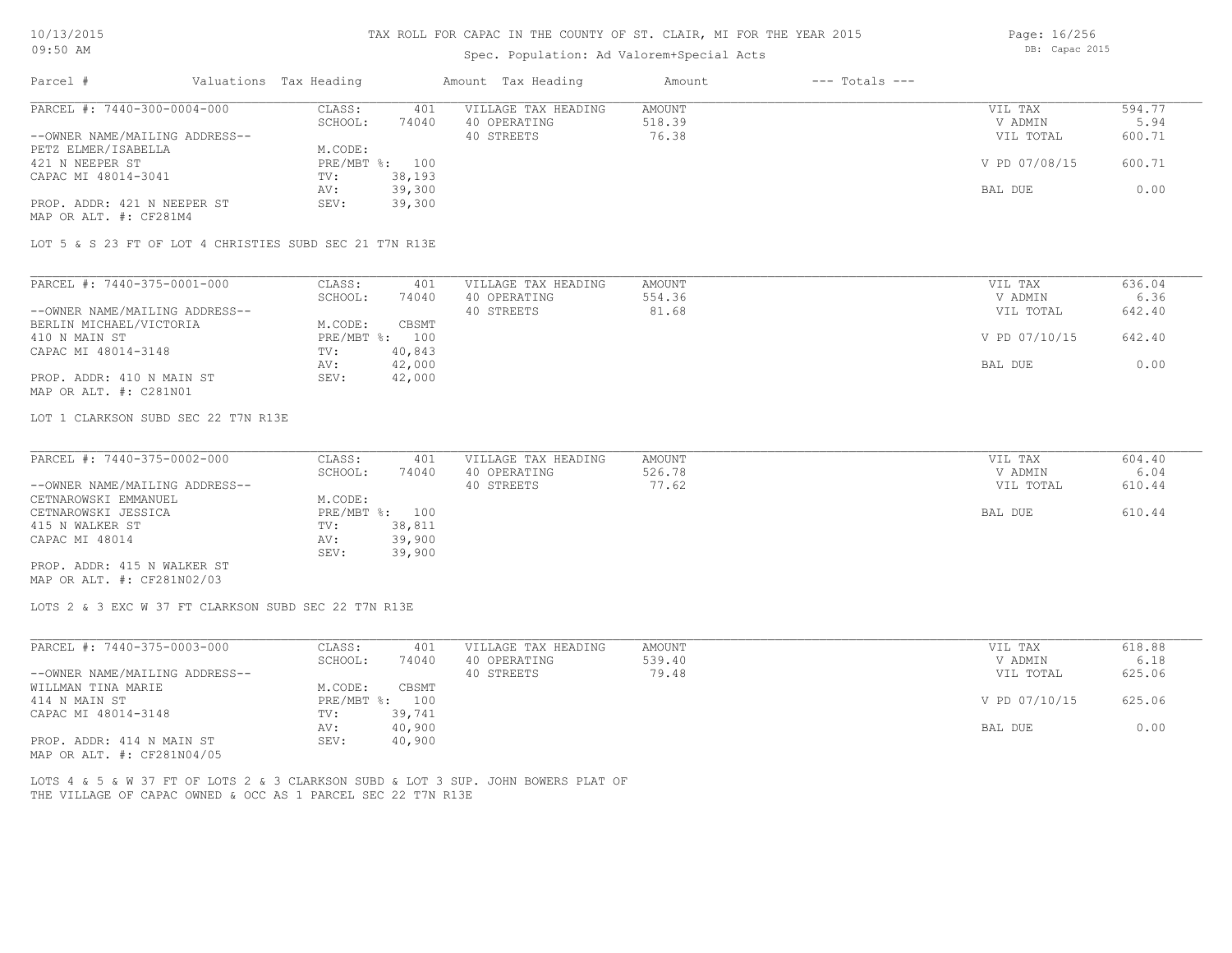## Spec. Population: Ad Valorem+Special Acts

| Parcel #                       | Valuations Tax Heading |        | Amount Tax Heading  | Amount | $---$ Totals $---$ |               |        |
|--------------------------------|------------------------|--------|---------------------|--------|--------------------|---------------|--------|
| PARCEL #: 7440-375-0004-000    | CLASS:                 | 401    | VILLAGE TAX HEADING | AMOUNT |                    | VIL TAX       | 446.86 |
|                                | SCHOOL:                | 74040  | 40 OPERATING        | 389.47 |                    | V ADMIN       | 4.46   |
| --OWNER NAME/MAILING ADDRESS-- |                        |        | 40 STREETS          | 57.39  |                    | VIL TOTAL     | 451.32 |
| ADKINS JEFF E                  | M.CODE:                | COREL  |                     |        |                    |               |        |
| ADKINS RENEE C                 | $PRE/MBT$ %:           | 100    |                     |        |                    | V PD 09/10/15 | 451.32 |
| 425 N WALKER ST                | TV:                    | 28,695 |                     |        |                    |               |        |
| CAPAC MI 48014-3174            | AV:                    | 32,700 |                     |        |                    | BAL DUE       | 0.00   |
|                                | SEV:                   | 32,700 |                     |        |                    |               |        |
| PROP. ADDR: 425 N WALKER ST    |                        |        |                     |        |                    |               |        |

MAP OR ALT. #: CF281N06

CAPAC EXC S 14 FT LYING N OF LOT 6 CLARKSON SUB. SEC 22 T7N R13E S75 FT OF E 150 FT OF THAT PART OF LOT 2 SUP. JOHN BOWERS PLAT OF THE VILLAGE OF

| PARCEL #: 7440-375-0005-000    | CLASS:     | 401    | VILLAGE TAX HEADING | AMOUNT | VIL TAX       | 512.62 |
|--------------------------------|------------|--------|---------------------|--------|---------------|--------|
|                                | SCHOOL:    | 74040  | 40 OPERATING        | 446.79 | V ADMIN       | 5.12   |
| --OWNER NAME/MAILING ADDRESS-- |            |        | 40 STREETS          | 65.83  | VIL TOTAL     | 517.74 |
| GUERRERO VANESSA               | M.CODE:    | COREL  |                     |        |               |        |
| GUERRERO LEON FRANCISCO        | PRE/MBT %: | 100    |                     |        | V PD 09/10/15 | 517.74 |
| 421 N WALKER ST                | TV:        | 32,918 |                     |        |               |        |
| CAPAC MI 48014-3174            | AV:        | 33,700 |                     |        | BAL DUE       | 0.00   |
|                                | SEV:       | 33,700 |                     |        |               |        |
| PROP. ADDR: 421 N WALKER ST    |            |        |                     |        |               |        |

MAP OR ALT. #: CF281N07

22 T7N R13E A PLAT OF THE VILLAGE OF CAPAC ADJ ON N OF SAID LOT 6 OWNED & OCC AS ONE PARCEL SEC LOT 6 CLARKSON SUBD & S 14.0 FT OF E 150 FT OF THAT PART OF LOT 2 SUP. JOHN BOWERS

| PARCEL #: 7440-375-0006-000    | CLASS:  | 401            | VILLAGE TAX HEADING | AMOUNT | VIL TAX   | 580.29 |
|--------------------------------|---------|----------------|---------------------|--------|-----------|--------|
|                                | SCHOOL: | 74040          | 40 OPERATING        | 505.77 | V ADMIN   | 5.80   |
| --OWNER NAME/MAILING ADDRESS-- |         |                | 40 STREETS          | 74.52  | VIL TOTAL | 586.09 |
| OUAIN BARBARA L                | M.CODE: |                |                     |        |           |        |
| 503 N WALKER ST                |         | PRE/MBT %: 100 |                     |        | BAL DUE   | 586.09 |
| CAPAC MI 48014-3176            | TV:     | 37,263         |                     |        |           |        |
|                                | AV:     | 42,000         |                     |        |           |        |
| PROP. ADDR: 503 N WALKER ST    | SEV:    | 42,000         |                     |        |           |        |
| MAP OR ALT. #: CF281N08        |         |                |                     |        |           |        |

SEC 22 T7N R13E BOWERS PLAT OF THE VILLAGE OF CAPAC ADJ ON S OF ABV DESC OWNED & OCC AS 1 PARCEL. LOT 7 EXC W 37 FT CLARKSON SUBD & N 11 FT OF E 150 FT OF THAT PART LOT 2 SUP JOHN

| PARCEL #: 7440-375-0007-000    | CLASS:  | 401            | VILLAGE TAX HEADING | AMOUNT | VIL TAX       | 450.92 |
|--------------------------------|---------|----------------|---------------------|--------|---------------|--------|
|                                | SCHOOL: | 74040          | 40 OPERATING        | 393.01 | V ADMIN       | 4.50   |
| --OWNER NAME/MAILING ADDRESS-- |         |                | 40 STREETS          | 57.91  | VIL TOTAL     | 455.42 |
| STERN LEONARD/DEAN             | M.CODE: |                |                     |        |               |        |
| 1719 COUNTRY SOUIRE DR         |         | PRE/MBT %: 100 |                     |        | V PD 09/18/15 | 455.42 |
| RICHMOND TX 77406--661         | TV:     | 28,956         |                     |        |               |        |
|                                | AV:     | 29,500         |                     |        | BAL DUE       | 0.00   |
| PROP. ADDR: 533 N WALKER ST    | SEV:    | 29,500         |                     |        |               |        |
| MAD OD AID #: OROGINOO         |         |                |                     |        |               |        |

MAP OR ALT. #: CF281N09

LOT 8 CLARKSON SUBD SEC 22 T7N R13E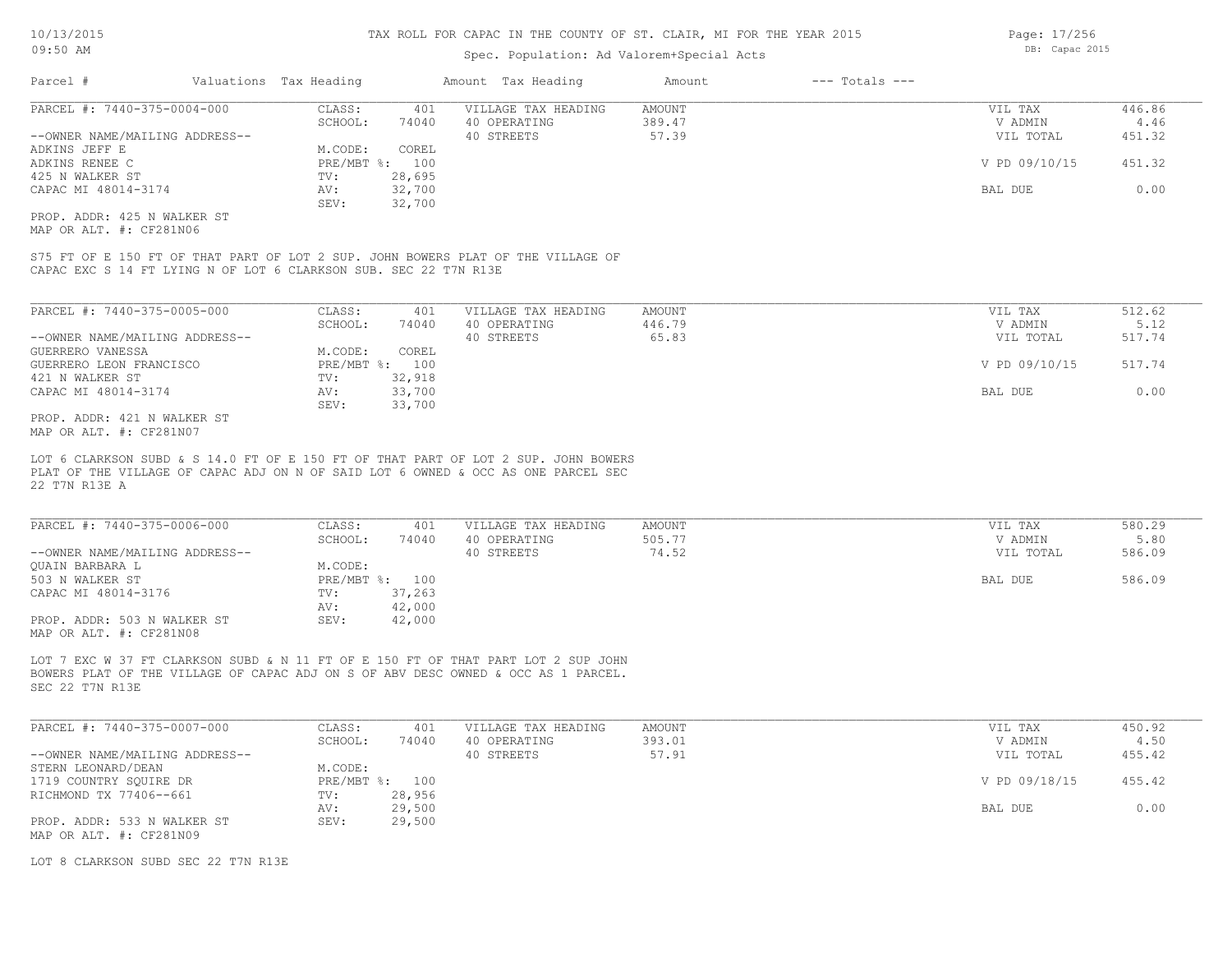# Spec. Population: Ad Valorem+Special Acts

Page: 18/256 DB: Capac 2015

| PARCEL #: 7440-375-0008-000          | CLASS:<br>401<br>SCHOOL:<br>74040 | VILLAGE TAX HEADING<br>40 OPERATING | <b>AMOUNT</b><br>365.43 | VIL TAX<br>V ADMIN | 419.27<br>4.19 |
|--------------------------------------|-----------------------------------|-------------------------------------|-------------------------|--------------------|----------------|
| --OWNER NAME/MAILING ADDRESS--       |                                   | 40 STREETS                          | 53.84                   | VIL TOTAL          | 423.46         |
| FLORES, LINDA L                      | M.CODE:<br>CBSMT                  |                                     |                         |                    |                |
| 545 N WALKER                         | PRE/MBT %: 100                    |                                     |                         | V PD 07/10/15      | 423.46         |
| CAPAC MI 48014                       | 26,924<br>TV:                     |                                     |                         |                    |                |
|                                      | 30,800<br>AV:                     |                                     |                         | BAL DUE            | 0.00           |
| PROP. ADDR: 545 N WALKER ST          | SEV:<br>30,800                    |                                     |                         |                    |                |
| MAP OR ALT. #: CF28N10               |                                   |                                     |                         |                    |                |
| LOT 9 CLARKSON SUBD SEC 22 T7N R13E  |                                   |                                     |                         |                    |                |
| PARCEL #: 7440-375-0009-000          | CLASS:<br>401                     | VILLAGE TAX HEADING                 | <b>AMOUNT</b>           | VIL TAX            | 476.23         |
|                                      | SCHOOL:<br>74040                  | 40 OPERATING                        | 415.07                  | V ADMIN            | 4.76           |
| --OWNER NAME/MAILING ADDRESS--       |                                   | 40 STREETS                          | 61.16                   | VIL TOTAL          | 480.99         |
| WHEELER SHERYL L.                    | M.CODE:                           |                                     |                         |                    |                |
| WHEELER PAUL O.                      | PRE/MBT %: 0                      |                                     |                         | V PD 07/22/15      | 480.99         |
| 905 N SUMMERS RD                     | TV:<br>30,581                     |                                     |                         |                    |                |
| IMLAY CITY MI 48444                  | 34,700<br>AV:<br>SEV:<br>34,700   |                                     |                         | BAL DUE            | 0.00           |
| PROP. ADDR: 561 N WALKER ST          |                                   |                                     |                         |                    |                |
| MAP OR ALT. #: CF281N11              |                                   |                                     |                         |                    |                |
| LOT 10 CLARKSON SUBD SEC 22 T7N R13E |                                   |                                     |                         |                    |                |
|                                      |                                   |                                     |                         |                    |                |
| PARCEL #: 7440-375-0010-000          | CLASS:<br>401                     | VILLAGE TAX HEADING                 | <b>AMOUNT</b>           | VIL TAX            | 495.09         |
|                                      | SCHOOL:<br>74040                  | 40 OPERATING                        | 431.51                  | V ADMIN            | 4.95           |
| --OWNER NAME/MAILING ADDRESS--       |                                   | 40 STREETS                          | 63.58                   | VIL TOTAL          | 500.04         |
| MCCUE JOHN R                         | M.CODE:                           |                                     |                         |                    |                |
| 200 E PARK ST                        | PRE/MBT %: 100                    |                                     |                         | BAL DUE            | 500.04         |
| CAPAC MI 48014-3166                  | 31,792<br>TV:                     |                                     |                         |                    |                |
| PROP. ADDR: 200 E PARK ST            | 35,900<br>AV:<br>SEV:<br>35,900   |                                     |                         |                    |                |
| MAP OR ALT. #: CF281N12              |                                   |                                     |                         |                    |                |
|                                      |                                   |                                     |                         |                    |                |
| LOT 11 CLARKSON SUBD SEC 22 T7N R13E |                                   |                                     |                         |                    |                |
| PARCEL #: 7440-375-0011-000          | CLASS:<br>401                     | VILLAGE TAX HEADING                 | <b>AMOUNT</b>           | VIL TAX            | 484.14         |
|                                      | SCHOOL:<br>74040                  | 40 OPERATING                        | 421.97                  | V ADMIN            | 4.84           |
| --OWNER NAME/MAILING ADDRESS--       |                                   | 40 STREETS                          | 62.17                   | VIL TOTAL          | 488.98         |
| CORWIN KENNETH/ETHEL                 | M.CODE:                           |                                     |                         |                    |                |
| 530 N WALKER<br>CAPAC MI 48014       | PRE/MBT %: 100<br>31,089<br>TV:   |                                     |                         | V PD 07/08/15      | 488.98         |
|                                      | 34,500<br>AV:                     |                                     |                         | BAL DUE            | 0.00           |
| PROP. ADDR: 530 N WALKER ST          | SEV:<br>34,500                    |                                     |                         |                    |                |
| MAP OR ALT. #: CF281N13              |                                   |                                     |                         |                    |                |
|                                      |                                   |                                     |                         |                    |                |
| LOT 12 CLARKSON SUBD SEC 22 T7N R13E |                                   |                                     |                         |                    |                |
|                                      |                                   |                                     |                         |                    |                |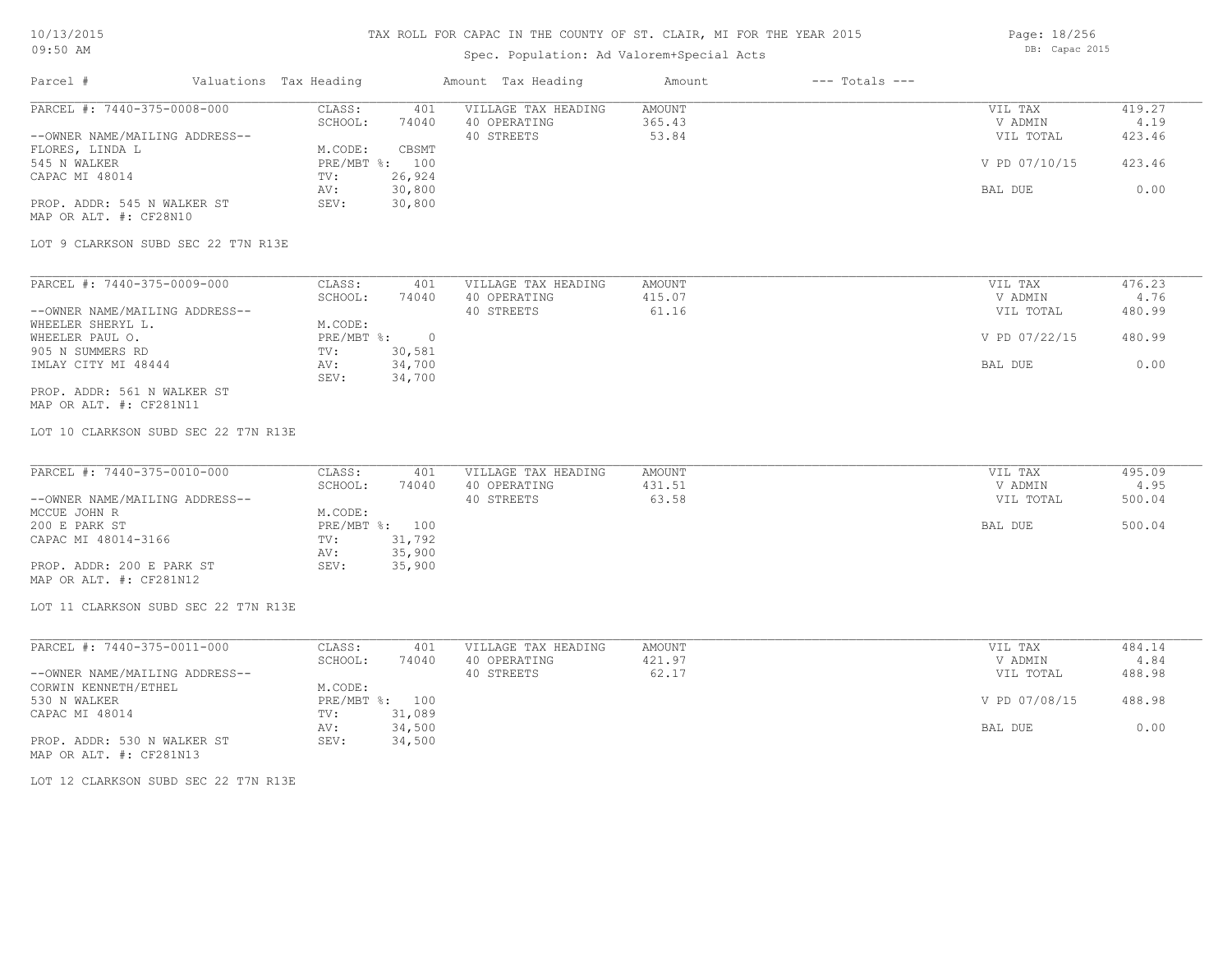# Spec. Population: Ad Valorem+Special Acts

Page: 19/256 DB: Capac 2015

| Parcel #                                                      | Valuations Tax Heading                              | Amount Tax Heading                                | Amount                           | $---$ Totals $---$ |                                 |                          |
|---------------------------------------------------------------|-----------------------------------------------------|---------------------------------------------------|----------------------------------|--------------------|---------------------------------|--------------------------|
| PARCEL #: 7440-375-0012-000<br>--OWNER NAME/MAILING ADDRESS-- | CLASS:<br>401<br>SCHOOL:<br>74040                   | VILLAGE TAX HEADING<br>40 OPERATING<br>40 STREETS | <b>AMOUNT</b><br>502.97<br>74.11 |                    | VIL TAX<br>V ADMIN<br>VIL TOTAL | 577.08<br>5.77<br>582.85 |
| <b>OUICK ELIZABETH A</b><br>450 N WALKER                      | M.CODE:<br>TCBMT<br>PRE/MBT %: 100                  |                                                   |                                  |                    | V PD 07/13/15                   | 582.85                   |
| CAPAC MI 48014                                                | 37,057<br>TV:<br>40,600<br>AV:                      |                                                   |                                  |                    | BAL DUE                         | 0.00                     |
| PROP. ADDR: 450 N WALKER ST<br>MAP OR ALT. #: CF281N14        | SEV:<br>40,600                                      |                                                   |                                  |                    |                                 |                          |
| LOT 13 CLARKSON SUBDIVISION                                   |                                                     |                                                   |                                  |                    |                                 |                          |
| PARCEL #: 7440-375-0013-000                                   | CLASS:<br>401                                       | VILLAGE TAX HEADING                               | AMOUNT                           |                    | VIL TAX                         | 778.02                   |
| --OWNER NAME/MAILING ADDRESS--                                | SCHOOL:<br>74040                                    | 40 OPERATING<br>40 STREETS                        | 678.10<br>99.92                  |                    | V ADMIN<br>VIL TOTAL            | 7.78<br>785.80           |
| LAGROW FRANCIS A<br>LAGROW SALLY A<br>206 CLARKSON CT         | M.CODE:<br>PRE/MBT %: 100<br>49,960<br>TV:          |                                                   |                                  |                    | V PD 07/15/15                   | 785.80                   |
| CAPAC MI 48014-3118                                           | 54,800<br>AV:<br>SEV:<br>54,800                     |                                                   |                                  |                    | BAL DUE                         | 0.00                     |
| PROP. ADDR: 206 CLARKSON COURT<br>MAP OR ALT. #: CF281N15     |                                                     |                                                   |                                  |                    |                                 |                          |
| LOT 14 CLARKSON SUBD SEC 22 T7N R13E                          |                                                     |                                                   |                                  |                    |                                 |                          |
| PARCEL #: 7440-375-0014-000                                   | CLASS:<br>401<br>SCHOOL:<br>74040                   | VILLAGE TAX HEADING<br>40 OPERATING               | AMOUNT<br>470.23                 |                    | VIL TAX<br>V ADMIN              | 539.52<br>5.39           |
| --OWNER NAME/MAILING ADDRESS--<br>ROBBERSTAD TIMOTHY          | M.CODE:                                             | 40 STREETS                                        | 69.29                            |                    | VIL TOTAL                       | 544.91                   |
| ROBBERSTAD NICOLE<br>1818 N VAN DYKE                          | $PRE/MBT$ $\div$<br>$\overline{0}$<br>34,645<br>TV: |                                                   |                                  |                    | V PD 09/18/15                   | 544.91                   |
| IMLAY CITY MI 48444                                           | 38,200<br>AV:<br>SEV:<br>38,200                     |                                                   |                                  |                    | BAL DUE                         | 0.00                     |
| PROP. ADDR: 205 CLARKSON COURT<br>MAP OR ALT. #: CF281N16     |                                                     |                                                   |                                  |                    |                                 |                          |
| LOT 15 CLARKSON SUBD SEC 22 T7N R13E                          |                                                     |                                                   |                                  |                    |                                 |                          |
| PARCEL #: 7440-375-0015-000                                   | CLASS:<br>401                                       | VILLAGE TAX HEADING                               | <b>AMOUNT</b>                    |                    | VIL TAX                         | 599.58                   |
| --OWNER NAME/MAILING ADDRESS--                                | SCHOOL:<br>74040                                    | 40 OPERATING<br>40 STREETS                        | 522.58<br>77.00                  |                    | V ADMIN<br>VIL TOTAL            | 5.99<br>605.57           |
| GINN ALEXANDRIA M TRUST<br>206 E PARK ST                      | M.CODE:<br>PRE/MBT %: 100                           |                                                   |                                  |                    | V PD 09/16/15                   | 605.57                   |
| CAPAC MI 48014-3166                                           | 38,502<br>TV:<br>42,400<br>AV:                      |                                                   |                                  |                    | BAL DUE                         | 0.00                     |
| PROP. ADDR: 206 E PARK ST<br>MAP OR ALT. #: CF281N17          | 42,400<br>SEV:                                      |                                                   |                                  |                    |                                 |                          |

LOT 16 CLARKSON SUBD SEC 22 T7N R13E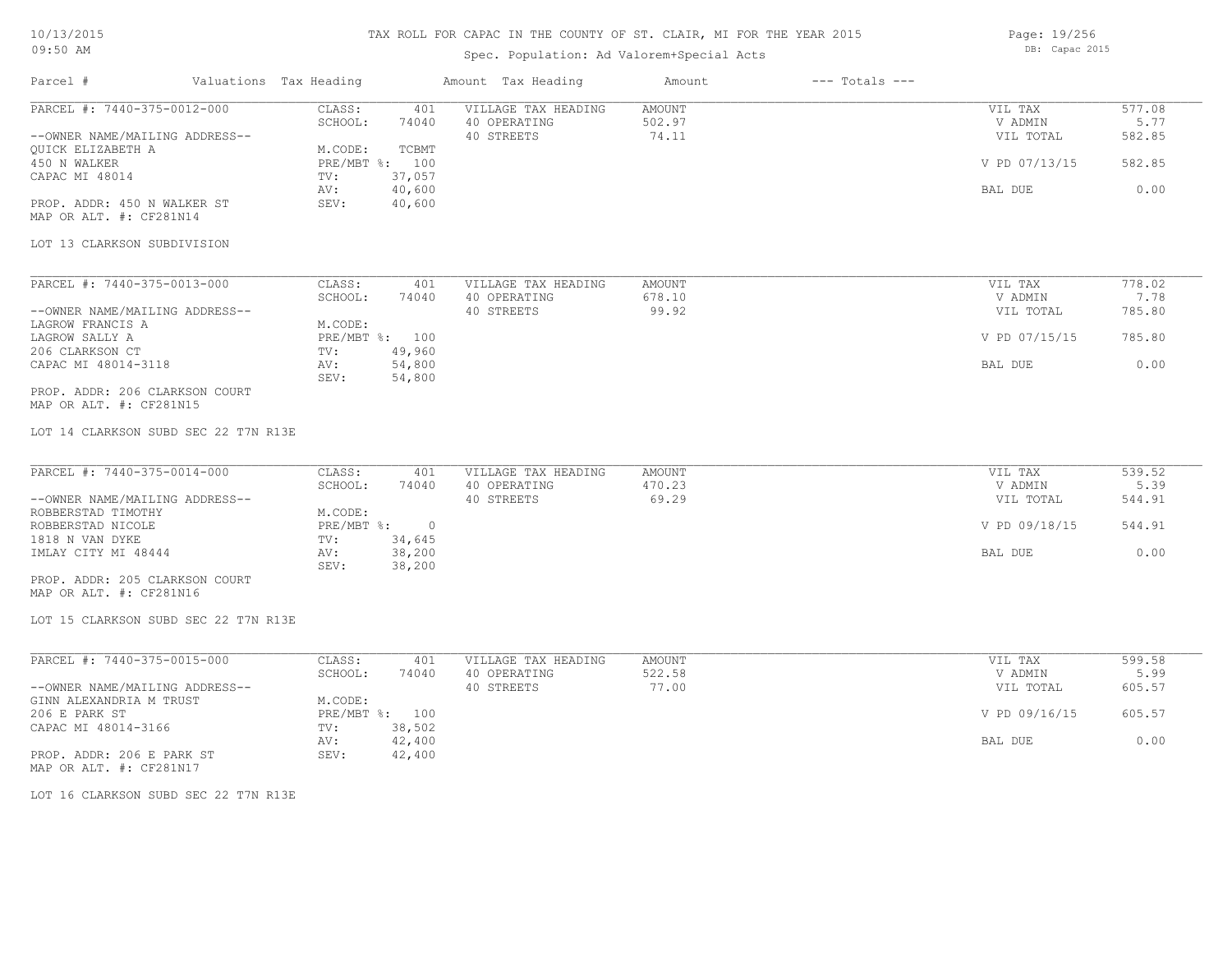## Spec. Population: Ad Valorem+Special Acts

Parcel # Valuations Tax Heading Amount Tax Heading Amount --- Totals ---MAP OR ALT. #: CF281N18 PROP. ADDR: 212 E PARK ST SEV: 51,700 AV: 51,700 BAL DUE 0.00 CAPAC MI 48014 TV: 44,593<br>
AV: 51,700 212 E PARK ST PRE/MBT %: 100 V PD 08/05/15 701.38 MOORE DALE L<br>
212 E PARK ST
212 E PARK ST
212 E PARK ST
212 E PARK ST
212 E PARK ST
212 E PARK ST
212 E PARK ST
212 E PARK ST
212 E PARK ST
212 E PARK ST
212 E PARK ST
212 E PARK ST
212 E PARK ST
212 E PARK ST
212 E PARK S --OWNER NAME/MAILING ADDRESS-- 40 STREETS 89.18 VIL TOTAL 701.38 SCHOOL: 74040 40 OPERATING 605.26 605.26 V ADMIN 6.94 PARCEL #: 7440-375-0016-000 CLASS: 401 VILLAGE TAX HEADING AMOUNT AMOUNT VIL TAX 694.44<br>SCHOOL: 74040 40 OPERATING 605.26 VADMIN 6.94  $\mathcal{L}_\mathcal{L} = \mathcal{L}_\mathcal{L} = \mathcal{L}_\mathcal{L} = \mathcal{L}_\mathcal{L} = \mathcal{L}_\mathcal{L} = \mathcal{L}_\mathcal{L} = \mathcal{L}_\mathcal{L} = \mathcal{L}_\mathcal{L} = \mathcal{L}_\mathcal{L} = \mathcal{L}_\mathcal{L} = \mathcal{L}_\mathcal{L} = \mathcal{L}_\mathcal{L} = \mathcal{L}_\mathcal{L} = \mathcal{L}_\mathcal{L} = \mathcal{L}_\mathcal{L} = \mathcal{L}_\mathcal{L} = \mathcal{L}_\mathcal{L}$ 

OF M-21. SUPERVISORS JOHN BOWERS PLAT OF THE VILLAGE OF CAPAC SEC 22 T7N R13E LOT 17 CLARKSON SUBD & THAT PART OF LOT 2 LYING E OF S 113.91 FT OF LOT 17 & SWLY

| PARCEL #: 7440-375-0017-000    | CLASS:     | 401    | VILLAGE TAX HEADING | AMOUNT | VIL TAX       | 158.22 |
|--------------------------------|------------|--------|---------------------|--------|---------------|--------|
|                                | SCHOOL:    | 74040  | 40 OPERATING        | 137.90 | V ADMIN       | 1.58   |
| --OWNER NAME/MAILING ADDRESS-- |            |        | 40 STREETS          | 20.32  | VIL TOTAL     | 159.80 |
| MOORE DALE L                   | M.CODE:    |        |                     |        |               |        |
| 212 E PARK ST                  | PRE/MBT %: | 100    |                     |        | V PD 08/05/15 | 159.80 |
| CAPAC MI 48014                 | TV:        | 10,160 |                     |        |               |        |
|                                | AV:        | 12,500 |                     |        | BAL DUE       | 0.00   |
| PROP. ADDR: CLARKSTON CT       | SEV:       | 12,500 |                     |        |               |        |
| MAP OR ALT. #: CF281N19        |            |        |                     |        |               |        |

#### LOT 18 CLARKSON SUBD SEC 22 T7N R13E

| PARCEL #: 7440-375-0018-000    | CLASS:  | 401            | VILLAGE TAX HEADING | AMOUNT | VIL TAX       | 699.26 |
|--------------------------------|---------|----------------|---------------------|--------|---------------|--------|
|                                | SCHOOL: | 74040          | 40 OPERATING        | 609.46 | V ADMIN       | 6.99   |
| --OWNER NAME/MAILING ADDRESS-- |         |                | 40 STREETS          | 89.80  | VIL TOTAL     | 706.25 |
| PESONEN THOMAS/KAREN           | M.CODE: | OLALS          |                     |        |               |        |
| 214 CLARKSON CT                |         | PRE/MBT %: 100 |                     |        | V PD 09/18/15 | 706.25 |
| CAPAC MI 48014                 | TV:     | 44,903         |                     |        |               |        |
|                                | AV:     | 49,000         |                     |        | BAL DUE       | 0.00   |
| PROP. ADDR: 214 CLARKSON COURT | SEV:    | 49,000         |                     |        |               |        |
| MAP OR ALT. #: CF281N20        |         |                |                     |        |               |        |

LOT 19 CLARKSON SUBD SEC 22 T7N R13E TRUST 06/03/98

| PARCEL #: 7440-375-0019-000    | CLASS:       | 401    | VILLAGE TAX HEADING | AMOUNT | VIL TAX |               | 662.28 |
|--------------------------------|--------------|--------|---------------------|--------|---------|---------------|--------|
|                                | SCHOOL:      | 74040  | 40 OPERATING        | 577.23 |         | V ADMIN       | 6.62   |
| --OWNER NAME/MAILING ADDRESS-- |              |        | 40 STREETS          | 85.05  |         | VIL TOTAL     | 668.90 |
| WIELAND EDWARD                 | M.CODE:      | COREL  |                     |        |         |               |        |
| WIELAND JANIS                  | $PRE/MBT$ %: | 100    |                     |        |         | V PD 09/10/15 | 668.90 |
| 220 CLARKSON CT                | TV:          | 42,528 |                     |        |         |               |        |
| CAPAC, MI 48014                | AV:          | 46,600 |                     |        | BAL DUE |               | 0.00   |
|                                | SEV:         | 46,600 |                     |        |         |               |        |
|                                |              |        |                     |        |         |               |        |

MAP OR ALT. #: CF281N21 PROP. ADDR: 220 CLARKSON COURT

LOT 20 CLARKSON SUBD SEC 22 T7N R13E

Page: 20/256 DB: Capac 2015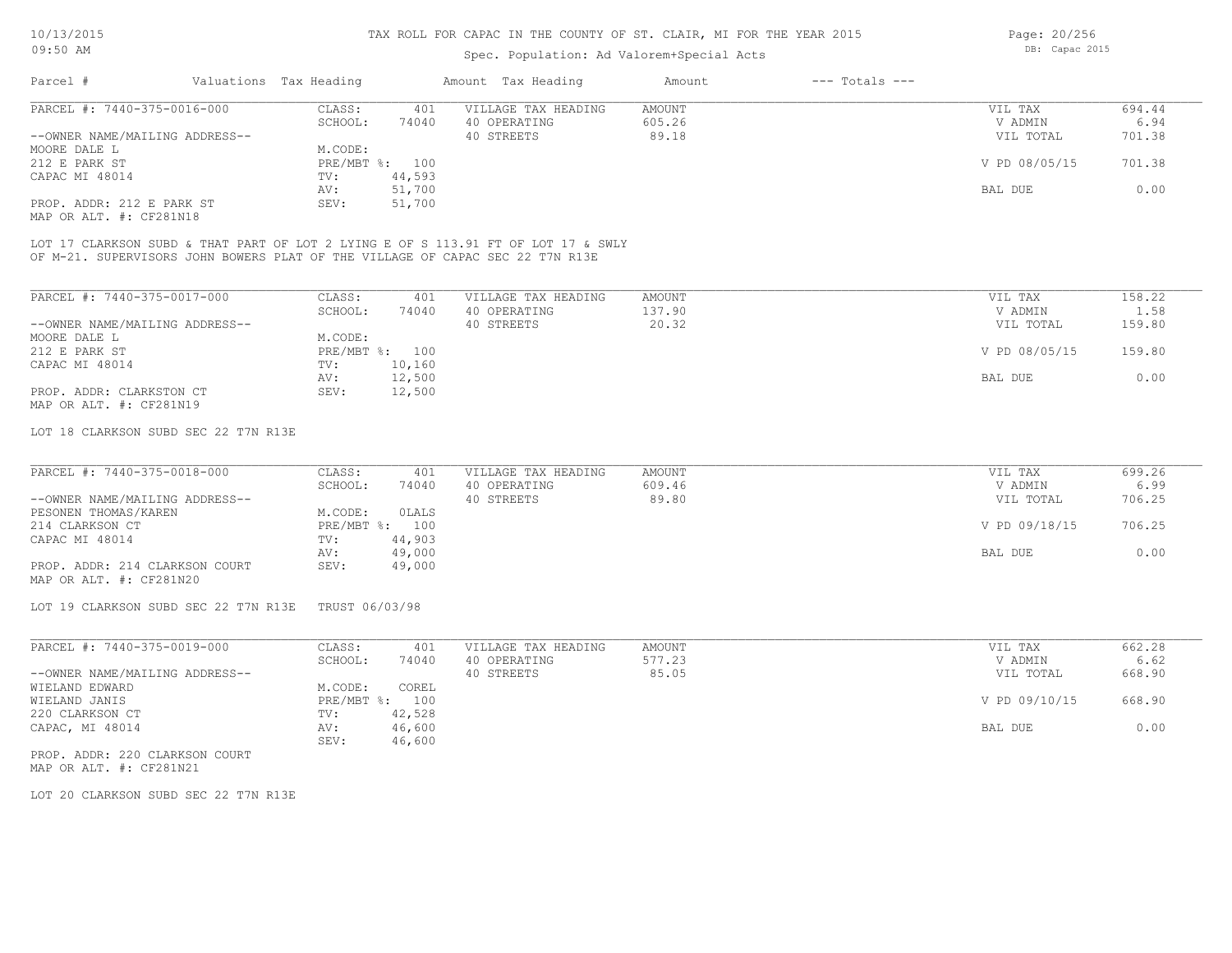# Spec. Population: Ad Valorem+Special Acts

Page: 21/256 DB: Capac 2015

| PARCEL #: 7440-375-0020-000<br>--OWNER NAME/MAILING ADDRESS--<br>LIBKIE MILDRED/CARY/MARK<br>217 CLARKSON CT<br>CAPAC MI 48014-3119<br>PROP. ADDR: 217 CLARKSON COURT<br>MAP OR ALT. #: CF281N22<br>LOT 21 CLARKSON SUBD & THAT PART OF LOT 2 LYING E OF ABV LOT 21 EXTD TO M-21.<br>SUPERVISOR JOHN BOWERS PLAT OF THE VILLAGE OF CAPAC OWNED & OCC AS ONE PARCEL. SEC<br>22 T7N R13E | CLASS:<br>401<br>SCHOOL:<br>74040<br>M.CODE:<br>PRE/MBT %: 100<br>36,025<br>TV:<br>AV:<br>37,900<br>SEV:<br>37,900 | VILLAGE TAX HEADING<br>40 OPERATING<br>40 STREETS | <b>AMOUNT</b><br>488.96<br>72.05 | VIL TAX<br>V ADMIN<br>VIL TOTAL<br>BAL DUE | 561.01<br>5.61<br>566.62<br>566.62 |
|----------------------------------------------------------------------------------------------------------------------------------------------------------------------------------------------------------------------------------------------------------------------------------------------------------------------------------------------------------------------------------------|--------------------------------------------------------------------------------------------------------------------|---------------------------------------------------|----------------------------------|--------------------------------------------|------------------------------------|
|                                                                                                                                                                                                                                                                                                                                                                                        |                                                                                                                    |                                                   |                                  |                                            |                                    |
|                                                                                                                                                                                                                                                                                                                                                                                        |                                                                                                                    |                                                   |                                  |                                            |                                    |
| PARCEL #: 7440-400-0001-000                                                                                                                                                                                                                                                                                                                                                            | CLASS:<br>401<br>SCHOOL:<br>74040                                                                                  | VILLAGE TAX HEADING<br>40 OPERATING               | <b>AMOUNT</b><br>707.15          | VIL TAX<br>V ADMIN                         | 811.35<br>8.11                     |
| --OWNER NAME/MAILING ADDRESS--                                                                                                                                                                                                                                                                                                                                                         |                                                                                                                    | 40 STREETS                                        | 104.20                           | VIL TOTAL                                  | 819.46                             |
| ABERCROMBIE ROY/VIOLET<br>100 CHARLES ST<br>CAPAC MI 48014-3003                                                                                                                                                                                                                                                                                                                        | M.CODE:<br>CBSMT<br>PRE/MBT %: 100<br>52,100<br>TV:                                                                |                                                   |                                  | V PD 07/10/15                              | 819.46                             |
| PROP. ADDR: 100 CHARLES STREET<br>MAP OR ALT. #: CF282A/L01                                                                                                                                                                                                                                                                                                                            | 52,100<br>AV:<br>SEV:<br>52,100                                                                                    |                                                   |                                  | BAL DUE                                    | 0.00                               |
| LOT 1 KENWOOD SUBDIVISION                                                                                                                                                                                                                                                                                                                                                              |                                                                                                                    |                                                   |                                  |                                            |                                    |
| PARCEL #: 7440-400-0002-000                                                                                                                                                                                                                                                                                                                                                            | CLASS:<br>401                                                                                                      | VILLAGE TAX HEADING                               | <b>AMOUNT</b>                    | VIL TAX                                    | 632.26                             |
| --OWNER NAME/MAILING ADDRESS--<br>FALLAERT ENTERPRISES, LP                                                                                                                                                                                                                                                                                                                             | SCHOOL:<br>74040<br>M.CODE:                                                                                        | 40 OPERATING<br>40 STREETS                        | 551.06<br>81.20                  | V ADMIN<br>VIL TOTAL                       | 6.32<br>638.58                     |
| 14463 FOLEY RD<br>CAPAC MI 48014                                                                                                                                                                                                                                                                                                                                                       | $PRE/MBT$ %:<br>$\overline{0}$<br>40,600<br>TV:                                                                    |                                                   |                                  | V PD 07/10/15                              | 638.58                             |
| PROP. ADDR: 102 CHARLES STREET<br>MAP OR ALT. #: CF282L02                                                                                                                                                                                                                                                                                                                              | 40,600<br>AV:<br>SEV:<br>40,600                                                                                    |                                                   |                                  | BAL DUE                                    | 0.00                               |
| LOT 2 KENWOOD                                                                                                                                                                                                                                                                                                                                                                          |                                                                                                                    |                                                   |                                  |                                            |                                    |
| PARCEL #: 7440-400-0003-000                                                                                                                                                                                                                                                                                                                                                            | CLASS:<br>401                                                                                                      | VILLAGE TAX HEADING                               | AMOUNT                           | VIL TAX                                    | 828.48                             |
| --OWNER NAME/MAILING ADDRESS--                                                                                                                                                                                                                                                                                                                                                         | SCHOOL:<br>74040                                                                                                   | 40 OPERATING<br>40 STREETS                        | 722.08<br>106.40                 | V ADMIN<br>VIL TOTAL                       | 8.28<br>836.76                     |
| MOSQUEDA ERIC/RANGEL M<br>104 CHARLES ST                                                                                                                                                                                                                                                                                                                                               | M.CODE:<br>COREL<br>PRE/MBT %: 100                                                                                 |                                                   |                                  | V PD 09/10/15                              | 836.76                             |
| CAPAC MI 48014-3003                                                                                                                                                                                                                                                                                                                                                                    | 53,200<br>TV:<br>AV:<br>53,200                                                                                     |                                                   |                                  | <b>BAL DUE</b>                             | 0.00                               |
| PROP. ADDR: 104 CHARLES STREET<br>MAP OR ALT. #: CF282L03                                                                                                                                                                                                                                                                                                                              | SEV:<br>53,200                                                                                                     |                                                   |                                  |                                            |                                    |
| LOT 3 KENWOOD                                                                                                                                                                                                                                                                                                                                                                          |                                                                                                                    |                                                   |                                  |                                            |                                    |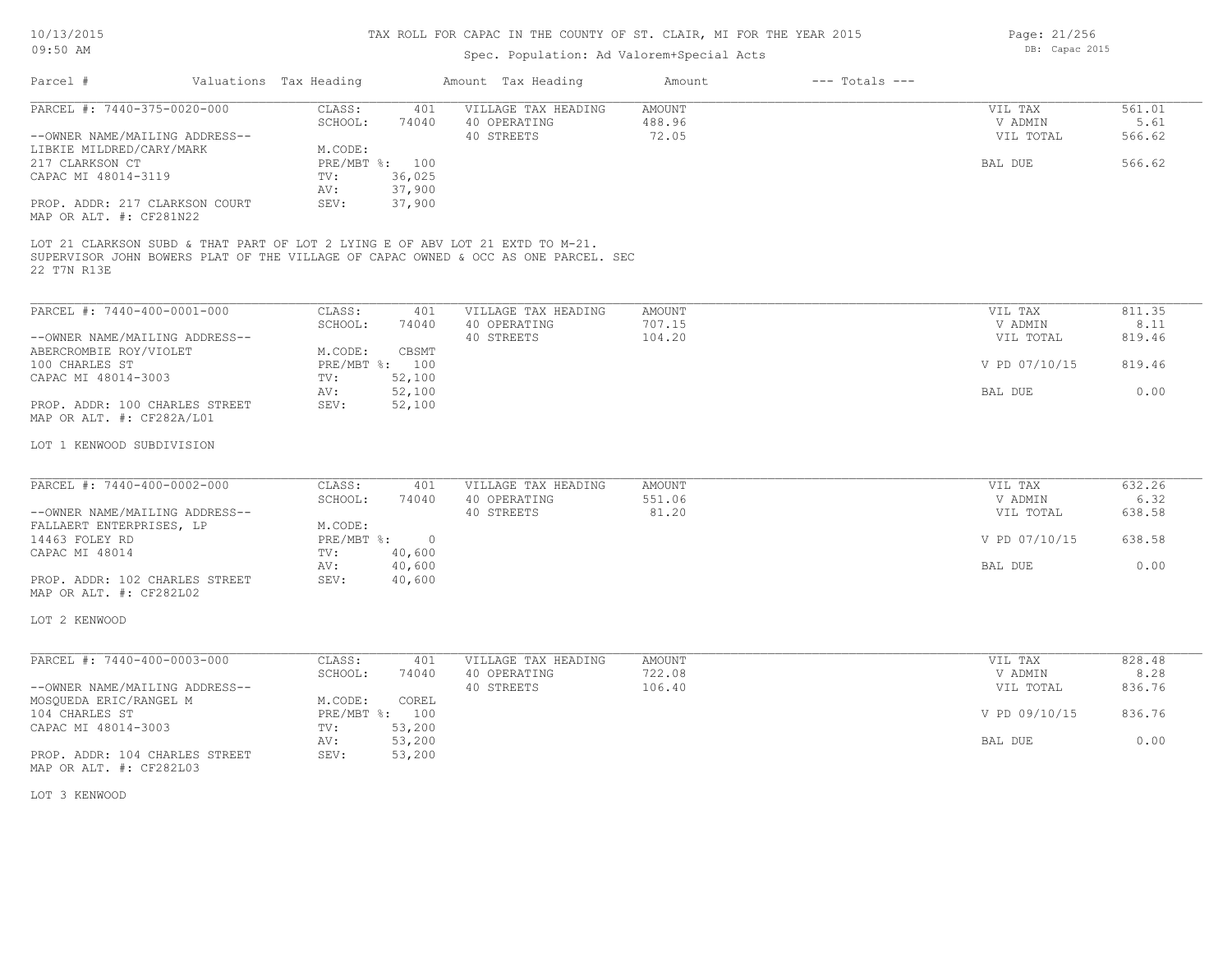# TAX ROLL FOR CAPAC IN THE COUNTY OF ST. CLAIR, MI FOR THE YEAR 2015

Spec. Population: Ad Valorem+Special Acts

Page: 22/256 DB: Capac 2015

| Parcel #                                                      | Valuations Tax Heading          | Amount Tax Heading                                       | Amount                            | $---$ Totals $---$ |                                 |                          |
|---------------------------------------------------------------|---------------------------------|----------------------------------------------------------|-----------------------------------|--------------------|---------------------------------|--------------------------|
| PARCEL #: 7440-400-0004-000<br>--OWNER NAME/MAILING ADDRESS-- | CLASS:<br>SCHOOL:<br>74040      | VILLAGE TAX HEADING<br>401<br>40 OPERATING<br>40 STREETS | <b>AMOUNT</b><br>723.98<br>106.68 |                    | VIL TAX<br>V ADMIN<br>VIL TOTAL | 830.66<br>8.30<br>838.96 |
| ZUNIGA NOE                                                    | M.CODE:<br>COREL                |                                                          |                                   |                    |                                 |                          |
| 106 CHARLES STREET<br>CAPAC MI 48014-3003                     | PRE/MBT %: 100<br>53,340<br>TV: |                                                          |                                   |                    | V PD 09/10/15                   | 838.96                   |
|                                                               | AV:<br>57,700                   |                                                          |                                   |                    | BAL DUE                         | 0.00                     |
| PROP. ADDR: 106 CHARLES STREET<br>MAP OR ALT. #: CF282L04     | 57,700<br>SEV:                  |                                                          |                                   |                    |                                 |                          |
| LOT 4 KENWOOD                                                 |                                 |                                                          |                                   |                    |                                 |                          |
|                                                               |                                 |                                                          |                                   |                    |                                 |                          |
| PARCEL #: 7440-400-0005-000                                   | CLASS:<br>SCHOOL:<br>74040      | 401<br>VILLAGE TAX HEADING<br>40 OPERATING               | AMOUNT<br>837.45                  |                    | VIL TAX<br>V ADMIN              | 960.85<br>9.60           |
| --OWNER NAME/MAILING ADDRESS--                                |                                 | 40 STREETS                                               | 123.40                            |                    | VIL TOTAL                       | 970.45                   |
| BARTH JAMES/SHARON                                            | M.CODE:                         |                                                          |                                   |                    |                                 |                          |
| 515 WILLIAM G DR                                              | PRE/MBT %: 100                  |                                                          |                                   |                    | V PD 09/18/15                   | 970.45                   |
| CAPAC MI 48014-3046                                           | 61,700<br>TV:                   |                                                          |                                   |                    |                                 |                          |
|                                                               | 61,700<br>AV:                   |                                                          |                                   |                    | BAL DUE                         | 0.00                     |
| PROP. ADDR: 515 WILLIAM G DR<br>MAP OR ALT. #: CF282L05       | 61,700<br>SEV:                  |                                                          |                                   |                    |                                 |                          |
| LOT 5 KENWOOD                                                 |                                 |                                                          |                                   |                    |                                 |                          |
| PARCEL #: 7440-400-0006-000                                   | CLASS:                          | VILLAGE TAX HEADING<br>401                               | AMOUNT                            |                    | VIL TAX                         | 817.58                   |
|                                                               | 74040<br>SCHOOL:                | 40 OPERATING                                             | 712.58                            |                    | V ADMIN                         | 8.17                     |
| --OWNER NAME/MAILING ADDRESS--                                |                                 | 40 STREETS                                               | 105.00                            |                    | VIL TOTAL                       | 825.75                   |
| DALESSANDRO DAVID                                             | M.CODE:                         |                                                          |                                   |                    |                                 |                          |
| 517 WILLIAM G DR                                              | PRE/MBT %: 100                  |                                                          |                                   |                    | BAL DUE                         | 825.75                   |
| CAPAC MI 48014                                                | 52,500<br>TV:<br>52,500<br>AV:  |                                                          |                                   |                    |                                 |                          |
| PROP. ADDR: 517 WILLIAM G DR<br>MAP OR ALT. #: CF282L06       | SEV:<br>52,500                  |                                                          |                                   |                    |                                 |                          |
| LOT 6 KENWOOD                                                 |                                 |                                                          |                                   |                    |                                 |                          |
|                                                               |                                 |                                                          |                                   |                    |                                 |                          |
| PARCEL #: 7440-400-0007-000                                   | CLASS:                          | 401<br>VILLAGE TAX HEADING                               | <b>AMOUNT</b>                     |                    | VIL TAX                         | 643.16                   |
| --OWNER NAME/MAILING ADDRESS--                                | SCHOOL:<br>74040                | 40 OPERATING<br>40 STREETS                               | 560.56<br>82.60                   |                    | V ADMIN<br>VIL TOTAL            | 6.43<br>649.59           |
| JAROS KARL P / SANDRA E                                       | M.CODE:                         |                                                          |                                   |                    |                                 |                          |
| 519 WILLIAM G DR                                              | PRE/MBT %: 100                  |                                                          |                                   |                    | V PD 09/18/15                   | 649.59                   |
| CAPAC MI 48014-3046                                           | TV:<br>41,300                   |                                                          |                                   |                    |                                 |                          |
|                                                               | 41,300<br>AV:                   |                                                          |                                   |                    | BAL DUE                         | 0.00                     |
| PROP. ADDR: 519 WILLIAM G DR<br>MAP OR ALT. #: CF282L07       | SEV:<br>41,300                  |                                                          |                                   |                    |                                 |                          |

LOT 7 KENWOOD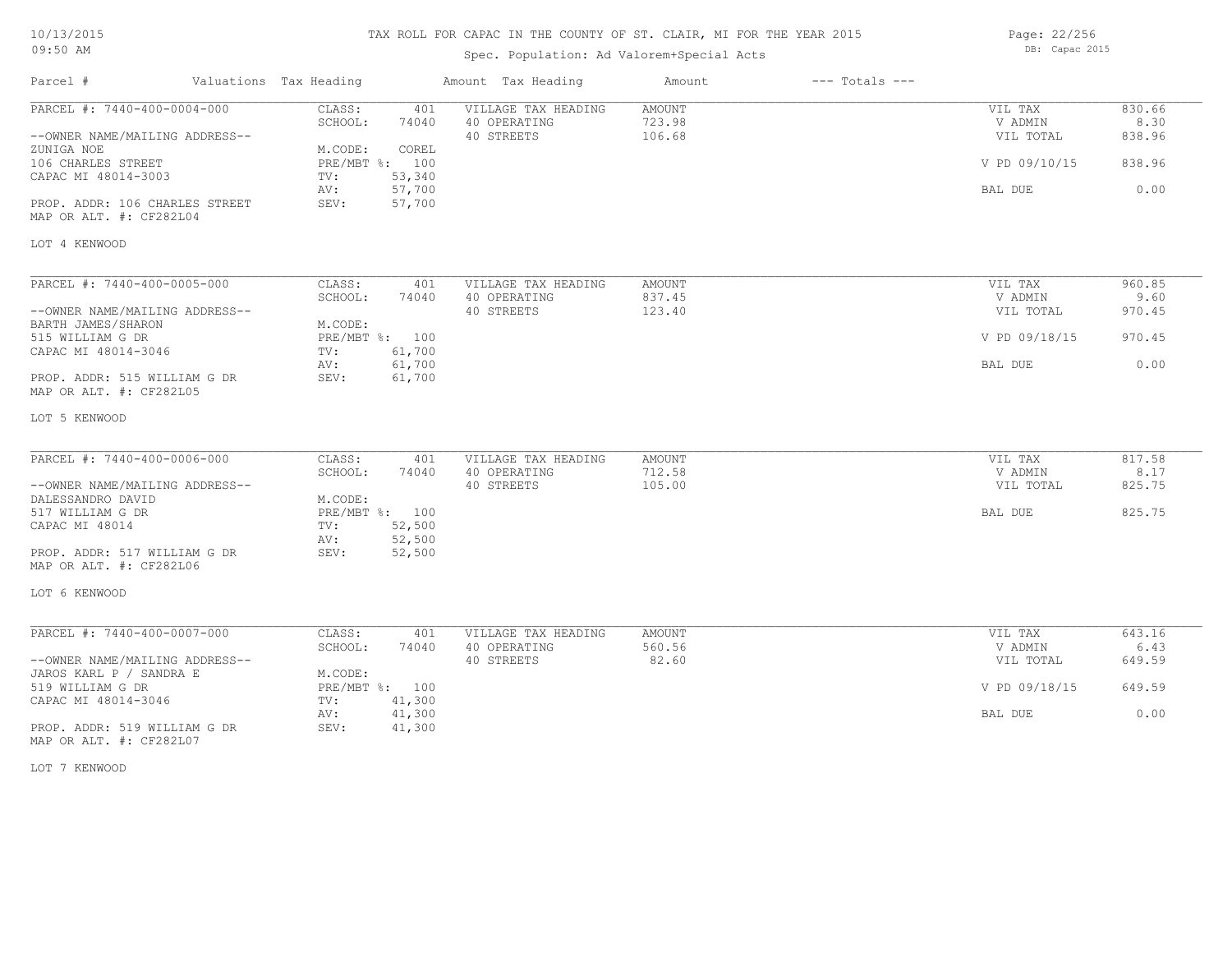# TAX ROLL FOR CAPAC IN THE COUNTY OF ST. CLAIR, MI FOR THE YEAR 2015

# Spec. Population: Ad Valorem+Special Acts

| Parcel #                                                                                                                                                                                                                                                    | Valuations Tax Heading |                                                                                                                    | Amount Tax Heading                                        | Amount                                     | $---$ Totals $---$   |                                                             |                                                  |
|-------------------------------------------------------------------------------------------------------------------------------------------------------------------------------------------------------------------------------------------------------------|------------------------|--------------------------------------------------------------------------------------------------------------------|-----------------------------------------------------------|--------------------------------------------|----------------------|-------------------------------------------------------------|--------------------------------------------------|
| PARCEL #: 7440-400-0008-000<br>--OWNER NAME/MAILING ADDRESS--<br>RICOTTA CHARLES<br>RICOTTA SUZANNE L, RICOTTA MARY G<br>7221 MCCREERY HWY<br>PRESQUE ISLE MI 49777<br>PROP. ADDR: 521 WILLIAM G DR<br>MAP OR ALT. #: CF282L08<br>LOT 8 KENWOOD SUBDIVISION |                        | CLASS:<br>401<br>SCHOOL:<br>74040<br>M.CODE:<br>PRE/MBT %: 100<br>38,500<br>TV:<br>38,500<br>AV:<br>38,500<br>SEV: | VILLAGE TAX HEADING<br>40 OPERATING<br>40 STREETS<br>UTIL | <b>AMOUNT</b><br>522.56<br>77.00<br>412.51 |                      | VIL TAX<br>V ADMIN<br>VIL TOTAL<br>V PD 09/16/15<br>BAL DUE | 1,012.07<br>5.99<br>1,018.06<br>1,018.06<br>0.00 |
| PARCEL #: 7440-400-0009-000                                                                                                                                                                                                                                 |                        | CLASS:<br>401                                                                                                      | VILLAGE TAX HEADING                                       | AMOUNT                                     |                      | VIL TAX                                                     | 672.44                                           |
|                                                                                                                                                                                                                                                             |                        | SCHOOL:<br>74040                                                                                                   | 40 OPERATING                                              | 586.08                                     |                      | V ADMIN                                                     | 6.72                                             |
| --OWNER NAME/MAILING ADDRESS--<br>KOKOSZKA DEBORAH L.                                                                                                                                                                                                       |                        | M.CODE:                                                                                                            | 40 STREETS                                                | 86.36                                      | VIL TOTAL            | 679.16                                                      |                                                  |
| 523 WILLIAM G DR                                                                                                                                                                                                                                            |                        | PRE/MBT %: 100                                                                                                     |                                                           |                                            | V PD 09/10/15        | 679.16                                                      |                                                  |
| CAPAC MI 48014-3046                                                                                                                                                                                                                                         |                        | 43,180<br>TV:                                                                                                      |                                                           |                                            |                      |                                                             |                                                  |
| PROP. ADDR: 523 WILLIAM G DR<br>MAP OR ALT. #: CF282L09                                                                                                                                                                                                     |                        | 46,800<br>AV:<br>SEV:<br>46,800                                                                                    |                                                           |                                            | BAL DUE              | 0.00                                                        |                                                  |
| LOT 9 KENWOOD                                                                                                                                                                                                                                               |                        |                                                                                                                    |                                                           |                                            |                      |                                                             |                                                  |
| PARCEL #: 7440-400-0010-000                                                                                                                                                                                                                                 |                        | CLASS:<br>401                                                                                                      | VILLAGE TAX HEADING                                       | AMOUNT                                     |                      | VIL TAX                                                     | 593.33                                           |
| --OWNER NAME/MAILING ADDRESS--                                                                                                                                                                                                                              |                        | SCHOOL:<br>74040                                                                                                   | 40 OPERATING<br>40 STREETS                                | 517.13<br>76.20                            | V ADMIN<br>VIL TOTAL | 5.93<br>599.26                                              |                                                  |
| BARTH TODD J                                                                                                                                                                                                                                                |                        | M.CODE:<br>00WBF                                                                                                   |                                                           |                                            |                      |                                                             |                                                  |
| 525 WILLIAM G DR                                                                                                                                                                                                                                            |                        | PRE/MBT %: 100                                                                                                     |                                                           |                                            | V PD 08/31/15        | 599.26                                                      |                                                  |
| CAPAC MI 48014-3046                                                                                                                                                                                                                                         |                        | 38,100<br>TV:                                                                                                      |                                                           |                                            |                      | 0.00                                                        |                                                  |
| PROP. ADDR: 525 WILLIAM G DR<br>MAP OR ALT. #: CF282L10                                                                                                                                                                                                     |                        | 38,100<br>AV:<br>38,100<br>SEV:                                                                                    |                                                           |                                            | BAL DUE              |                                                             |                                                  |
| LOT 10 KENWOOD SUBDIVISION                                                                                                                                                                                                                                  |                        |                                                                                                                    |                                                           |                                            |                      |                                                             |                                                  |
| PARCEL #: 7440-400-0011-000                                                                                                                                                                                                                                 |                        | CLASS:<br>401<br>SCHOOL:<br>74040                                                                                  | VILLAGE TAX HEADING<br>40 OPERATING                       | AMOUNT<br>574.13                           |                      | VIL TAX<br>V ADMIN                                          | 658.73<br>6.58                                   |
| --OWNER NAME/MAILING ADDRESS--                                                                                                                                                                                                                              |                        |                                                                                                                    | 40 STREETS                                                | 84.60                                      |                      | VIL TOTAL                                                   | 665.31                                           |
| ZUBY GLENN/JULIANNE<br>527 WILLIAM G DR<br>CAPAC MI 48014-3046                                                                                                                                                                                              |                        | M.CODE:<br>COREL<br>PRE/MBT %: 100<br>42,300<br>TV:                                                                |                                                           |                                            |                      | V PD 09/10/15                                               | 665.31                                           |
|                                                                                                                                                                                                                                                             |                        | 42,300<br>AV:                                                                                                      |                                                           |                                            |                      | BAL DUE                                                     | 0.00                                             |
| PROP. ADDR: 527 WILLIAM G DR<br>MAP OR ALT. #: CF282L11                                                                                                                                                                                                     |                        | SEV:<br>42,300                                                                                                     |                                                           |                                            |                      |                                                             |                                                  |
| LOT 11 KENWOOD                                                                                                                                                                                                                                              |                        |                                                                                                                    |                                                           |                                            |                      |                                                             |                                                  |
|                                                                                                                                                                                                                                                             |                        |                                                                                                                    |                                                           |                                            |                      |                                                             |                                                  |
|                                                                                                                                                                                                                                                             |                        |                                                                                                                    |                                                           |                                            |                      |                                                             |                                                  |
|                                                                                                                                                                                                                                                             |                        |                                                                                                                    |                                                           |                                            |                      |                                                             |                                                  |
|                                                                                                                                                                                                                                                             |                        |                                                                                                                    |                                                           |                                            |                      |                                                             |                                                  |
|                                                                                                                                                                                                                                                             |                        |                                                                                                                    |                                                           |                                            |                      |                                                             |                                                  |

Page: 23/256 DB: Capac 2015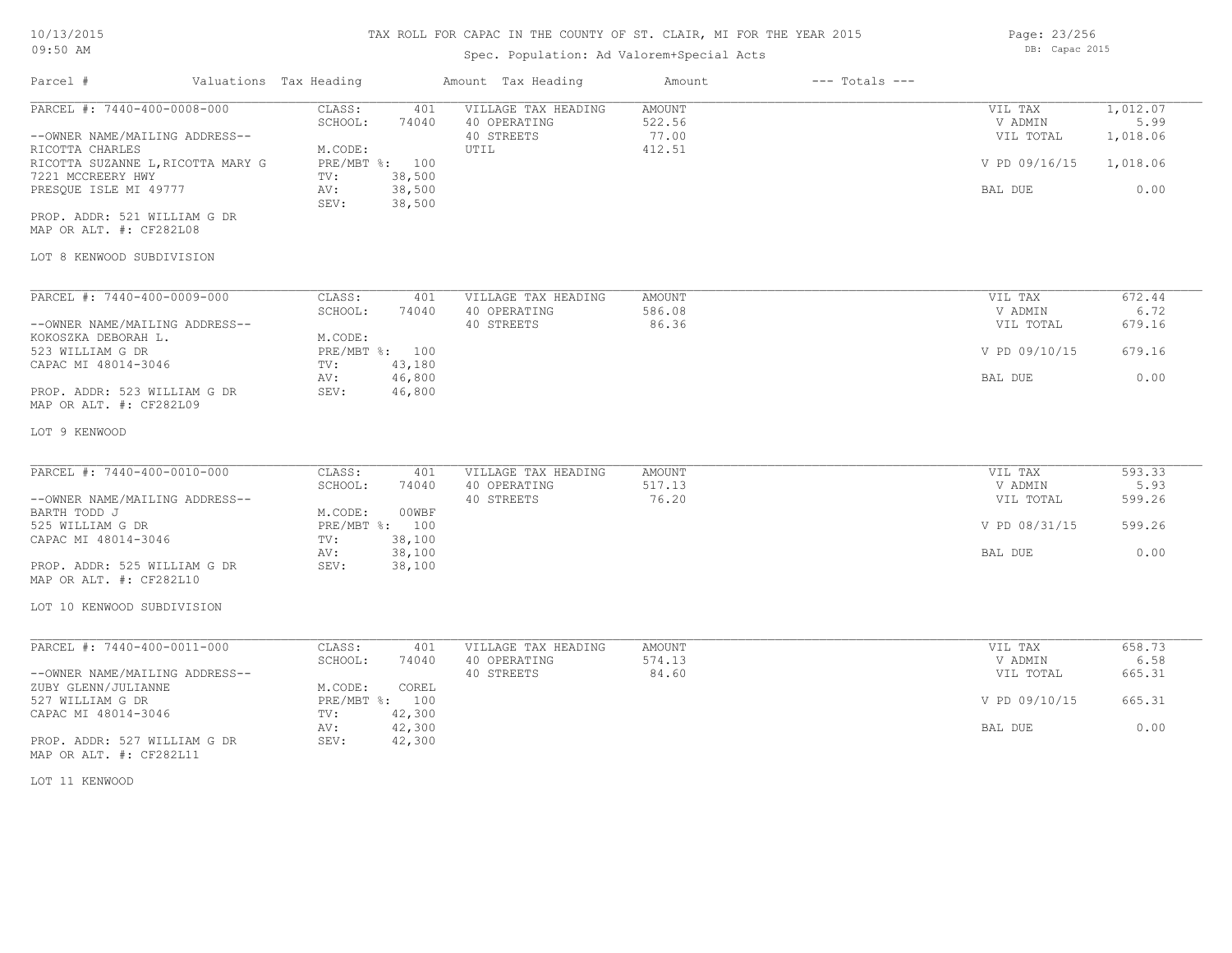#### TAX ROLL FOR CAPAC IN THE COUNTY OF ST. CLAIR, MI FOR THE YEAR 2015

Spec. Population: Ad Valorem+Special Acts

Parcel # Valuations Tax Heading Amount Tax Heading Amount --- Totals ---LOT 12 KENWOOD MAP OR ALT. #: CF282L12 PROP. ADDR: 529 WILLIAM G DR SEV: 49,700 AV: 49,700 AV: 49,700 AV: 49,700 AV: 49,700 BAL DUE D.00 CAPAC MI 48014-3046 TV: 49,700<br>AV: 49,700 529 WILLIAM G DR PRE/MBT %: 100 V PD 08/31/15 781.70 KESKIMAKI ALAN/KATHLEEN M.CODE:<br>529 WILLIAM G DR --OWNER NAME/MAILING ADDRESS-- 40 STREETS 99.40 VIL TOTAL 781.70 SCHOOL: 74040 40 OPERATING 674.57 674.57 674.57 V ADMIN 7.73 PARCEL #: 7440-400-0012-000 CLASS: 401 VILLAGE TAX HEADING AMOUNT AUGUST AND VIL TAX 773.97<br>SCHOOL: 74040 40 OPERATING 674.57 VADMIN 7.73  $\mathcal{L}_\mathcal{L} = \mathcal{L}_\mathcal{L} = \mathcal{L}_\mathcal{L} = \mathcal{L}_\mathcal{L} = \mathcal{L}_\mathcal{L} = \mathcal{L}_\mathcal{L} = \mathcal{L}_\mathcal{L} = \mathcal{L}_\mathcal{L} = \mathcal{L}_\mathcal{L} = \mathcal{L}_\mathcal{L} = \mathcal{L}_\mathcal{L} = \mathcal{L}_\mathcal{L} = \mathcal{L}_\mathcal{L} = \mathcal{L}_\mathcal{L} = \mathcal{L}_\mathcal{L} = \mathcal{L}_\mathcal{L} = \mathcal{L}_\mathcal{L}$ LOT 13 KENWOOD SUBDIVISION MAP OR ALT. #: CF282L13 PROP. ADDR: 530 WILLIAM G DR SEV: 39,200 CAPAC MI 48014-3045 AV: 39,200 BAL DUE 0.00 530 WILLIAM G DR TV: 39,200 ARELLANO MAIRA PRE/MBT %: 100 V PD 07/10/15 616.56 AGUILAR GUADALUPE M.CODE: CBSMT ARELLANO MAIRA --OWNER NAME/MAILING ADDRESS-- 40 STREETS 78.40 VIL TOTAL 616.56 SCHOOL: 74040 40 OPERATING 532.06 V ADMIN 6.10 PARCEL #: 7440-400-0013-000 CLASS: 401 VILLAGE TAX HEADING AMOUNT VIL TAX VIL TAX 610.46<br>SCHOOL: 74040 40 OPERATING 532.06 VADMIN 6.10  $\mathcal{L}_\mathcal{L} = \mathcal{L}_\mathcal{L} = \mathcal{L}_\mathcal{L} = \mathcal{L}_\mathcal{L} = \mathcal{L}_\mathcal{L} = \mathcal{L}_\mathcal{L} = \mathcal{L}_\mathcal{L} = \mathcal{L}_\mathcal{L} = \mathcal{L}_\mathcal{L} = \mathcal{L}_\mathcal{L} = \mathcal{L}_\mathcal{L} = \mathcal{L}_\mathcal{L} = \mathcal{L}_\mathcal{L} = \mathcal{L}_\mathcal{L} = \mathcal{L}_\mathcal{L} = \mathcal{L}_\mathcal{L} = \mathcal{L}_\mathcal{L}$ LOT 14 KENWOOD MAP OR ALT. #: CF282L14 PROP. ADDR: 528 WILLIAM G DR SEV: 40,800 AV: 40,800 BAL DUE 0.00 WARREN MI 48093 TV: 40,800<br>AV: 40,800 28620 PALOMINO DR PRE/MBT %: 0 V PD 09/10/15 641.72 WHEATLEY WAYNE/CAROL ET-AL M.CODE:<br>28620 PALOMINO DR --OWNER NAME/MAILING ADDRESS-- 40 STREETS 81.60 VIL TOTAL 641.72 SCHOOL: 74040 40 OPERATING 553.77 STATES SOME SOLUTION SOLUTION 56.35 PARCEL #: 7440-400-0014-000 CLASS: 401 VILLAGE TAX HEADING AMOUNT VIL TAX 635.37<br>SCHOOL: 74040 40 OPERATING 553.77 56.35 VADMIN 6.35  $\mathcal{L}_\mathcal{L} = \mathcal{L}_\mathcal{L} = \mathcal{L}_\mathcal{L} = \mathcal{L}_\mathcal{L} = \mathcal{L}_\mathcal{L} = \mathcal{L}_\mathcal{L} = \mathcal{L}_\mathcal{L} = \mathcal{L}_\mathcal{L} = \mathcal{L}_\mathcal{L} = \mathcal{L}_\mathcal{L} = \mathcal{L}_\mathcal{L} = \mathcal{L}_\mathcal{L} = \mathcal{L}_\mathcal{L} = \mathcal{L}_\mathcal{L} = \mathcal{L}_\mathcal{L} = \mathcal{L}_\mathcal{L} = \mathcal{L}_\mathcal{L}$ LOT 15 KENWOOD MAP OR ALT. #: CF282L15 PROP. ADDR: 526 WILLIAM G DR SEV: 34,900 CHESTERFIELD MI 48051 AV: 34,900 BAL DUE 0.00 26350 24 MILE RD. TV: 34,900<br>CHESTERFIELD MI 48051 2000 AV: 34,900 PIRRONE PRODUCE INC. PRE/MBT %: 0 V PD 08/13/15 548.92 DEBLOUW, HENRY A./DEANNA L. M.CODE: --OWNER NAME/MAILING ADDRESS-- 40 STREETS 69.80 VIL TOTAL 548.92 SCHOOL: 74040 40 OPERATING 473.69 V ADMIN 5.43 PARCEL #: 7440-400-0015-000 CLASS: 401 VILLAGE TAX HEADING AMOUNT NUMBER OF A SCHOOL SCHOOL: 74040 40 OPERATING 473.69 VADMIN 5.43  $\mathcal{L}_\mathcal{L} = \mathcal{L}_\mathcal{L} = \mathcal{L}_\mathcal{L} = \mathcal{L}_\mathcal{L} = \mathcal{L}_\mathcal{L} = \mathcal{L}_\mathcal{L} = \mathcal{L}_\mathcal{L} = \mathcal{L}_\mathcal{L} = \mathcal{L}_\mathcal{L} = \mathcal{L}_\mathcal{L} = \mathcal{L}_\mathcal{L} = \mathcal{L}_\mathcal{L} = \mathcal{L}_\mathcal{L} = \mathcal{L}_\mathcal{L} = \mathcal{L}_\mathcal{L} = \mathcal{L}_\mathcal{L} = \mathcal{L}_\mathcal{L}$ 

Page: 24/256 DB: Capac 2015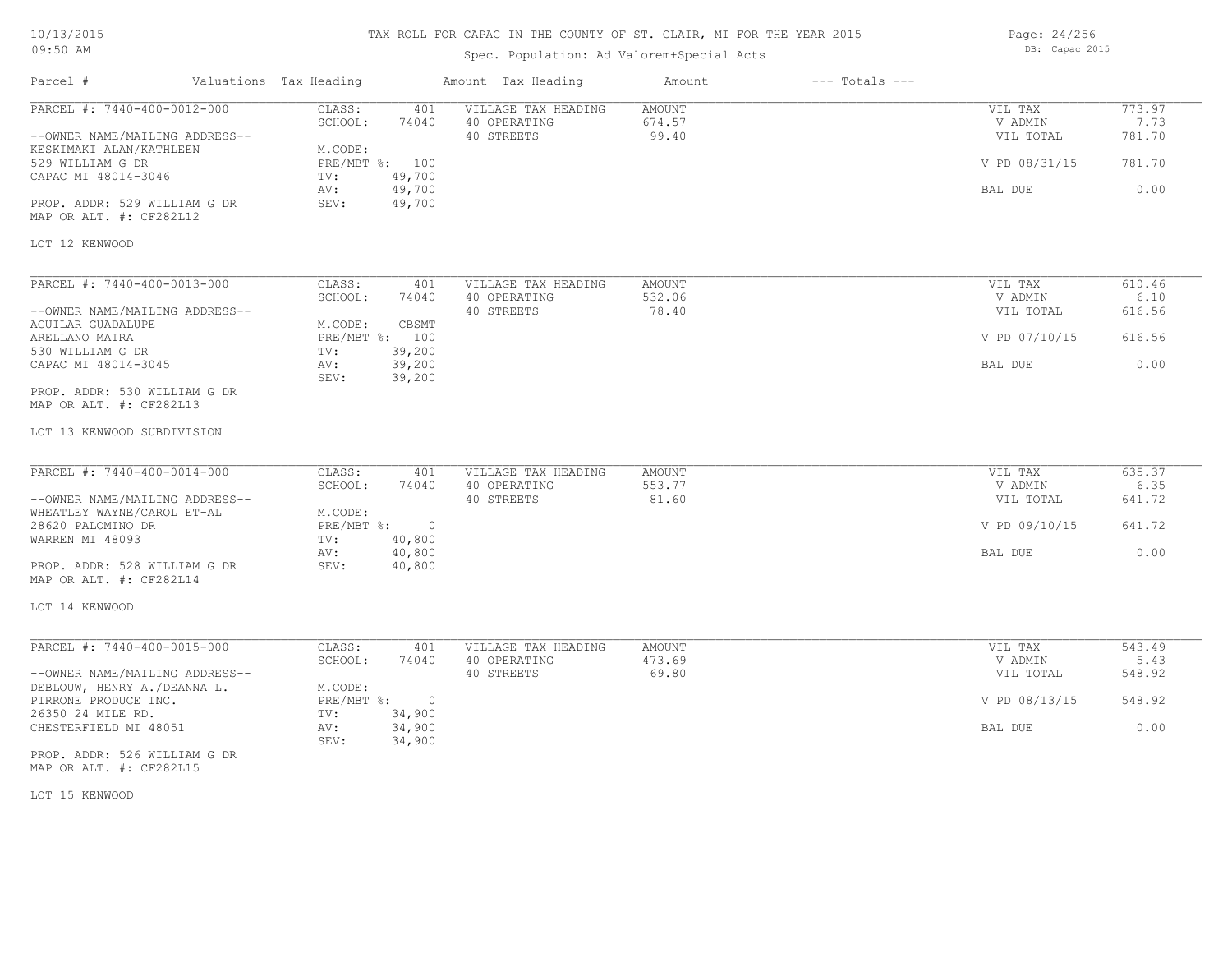#### TAX ROLL FOR CAPAC IN THE COUNTY OF ST. CLAIR, MI FOR THE YEAR 2015

Spec. Population: Ad Valorem+Special Acts

Parcel # Valuations Tax Heading Amount Tax Heading Amount --- Totals ---LOT 16 KENWOOD MAP OR ALT. #: CF282L16 PROP. ADDR: 524 WILLIAM G DR SEV: 40,300 AV: 40,300 BAL DUE 0.00 CAPAC MI 48014-3045 TV: 40,300<br>AV: 40,300 524 WILLIAM G DR PRE/MBT %: 100 V PD 07/08/15 633.86 WALKER JOEL/MARCIA TRUST<br>524 WILLIAM G DR<br>PRE/MBT %: 100 --OWNER NAME/MAILING ADDRESS-- 40 STREETS 80.60 VIL TOTAL 633.86 SCHOOL: 74040 40 OPERATING 546.99 V ADMIN 6.27 PARCEL #: 7440-400-0016-000 CLASS: 401 VILLAGE TAX HEADING AMOUNT VIL TAX VIL TAX 627.59<br>SCHOOL: 74040 40 OPERATING 546.99 9 VADMIN 6.27  $\mathcal{L}_\mathcal{L} = \mathcal{L}_\mathcal{L} = \mathcal{L}_\mathcal{L} = \mathcal{L}_\mathcal{L} = \mathcal{L}_\mathcal{L} = \mathcal{L}_\mathcal{L} = \mathcal{L}_\mathcal{L} = \mathcal{L}_\mathcal{L} = \mathcal{L}_\mathcal{L} = \mathcal{L}_\mathcal{L} = \mathcal{L}_\mathcal{L} = \mathcal{L}_\mathcal{L} = \mathcal{L}_\mathcal{L} = \mathcal{L}_\mathcal{L} = \mathcal{L}_\mathcal{L} = \mathcal{L}_\mathcal{L} = \mathcal{L}_\mathcal{L}$ LOT 17 KENWOOD MAP OR ALT. #: CF282L17 PROP. ADDR: 522 WILLIAM G DR SEV: 34,300 AV: 34,300 BAL DUE 0.00 ROMEO MI 48065 TV: 34,300<br>
AV: 34,300 74900 JUDGES COURT PRE/MBT %: 0 V PD 07/22/15 539.49 HUMBLE HOUSING, LLC<br>
74900 JUDGES COURT
THE PRE/MBT %: --OWNER NAME/MAILING ADDRESS-- 40 STREETS 68.60 VIL TOTAL 539.49 SCHOOL: 74040 40 OPERATING 465.55 465.55 V ADMIN 5.34 PARCEL #: 7440-400-0017-000 CLASS: 401 VILLAGE TAX HEADING AMOUNT VIL TAX 534.15<br>SCHOOL: 74040 40 OPERATING 465.55 465.55 VADMIN 5.34  $\mathcal{L}_\mathcal{L} = \mathcal{L}_\mathcal{L} = \mathcal{L}_\mathcal{L} = \mathcal{L}_\mathcal{L} = \mathcal{L}_\mathcal{L} = \mathcal{L}_\mathcal{L} = \mathcal{L}_\mathcal{L} = \mathcal{L}_\mathcal{L} = \mathcal{L}_\mathcal{L} = \mathcal{L}_\mathcal{L} = \mathcal{L}_\mathcal{L} = \mathcal{L}_\mathcal{L} = \mathcal{L}_\mathcal{L} = \mathcal{L}_\mathcal{L} = \mathcal{L}_\mathcal{L} = \mathcal{L}_\mathcal{L} = \mathcal{L}_\mathcal{L}$ LOT 18 KENWOOD MAP OR ALT. #: CF282L18 PROP. ADDR: 520 WILLIAM G DR SEV: 37,400 AV: 37,400 BAL DUE 0.00 CAPAC MI 48014 TV: 37,400 14463 FOLEY PRE/MBT %: 0 V PD 07/10/15 588.25 FALLAERT ENTERPRISES, LP M.CODE: --OWNER NAME/MAILING ADDRESS-- 40 STREETS 74.80 VIL TOTAL 588.25 SCHOOL: 74040 40 OPERATING 507.63 509 507.63 507.64 5.82 PARCEL #: 7440-400-0018-000 CLASS: 401 VILLAGE TAX HEADING AMOUNT AUGUST AND VIL TAX 582.43<br>SCHOOL: 74040 40 OPERATING 507.63 VADMIN 5.82  $\mathcal{L}_\mathcal{L} = \mathcal{L}_\mathcal{L} = \mathcal{L}_\mathcal{L} = \mathcal{L}_\mathcal{L} = \mathcal{L}_\mathcal{L} = \mathcal{L}_\mathcal{L} = \mathcal{L}_\mathcal{L} = \mathcal{L}_\mathcal{L} = \mathcal{L}_\mathcal{L} = \mathcal{L}_\mathcal{L} = \mathcal{L}_\mathcal{L} = \mathcal{L}_\mathcal{L} = \mathcal{L}_\mathcal{L} = \mathcal{L}_\mathcal{L} = \mathcal{L}_\mathcal{L} = \mathcal{L}_\mathcal{L} = \mathcal{L}_\mathcal{L}$ MAP OR ALT. #: CF282L19 PROP. ADDR: 518 WILLIAM G DR SEV: 50,200 AV: 50,200 BAL DUE 0.00 CAPAC MI 48014-3045 TV: 50,200<br>AV: 50,200 518 WILLIAM G DR PRE/MBT %: 100 V PD 07/08/15 789.57 WRIGHT MATTHEW D. M.CODE: --OWNER NAME/MAILING ADDRESS-- 40 STREETS 100.40 VIL TOTAL 789.57 SCHOOL: 74040 40 OPERATING 681.36 V ADMIN 7.81 PARCEL #: 7440-400-0019-000 CLASS: 401 VILLAGE TAX HEADING AMOUNT VIL TAX 781.76<br>SCHOOL: 74040 40 OPERATING 681.36 VADMIN 7.81

LOT 19 KENWOOD

Page: 25/256 DB: Capac 2015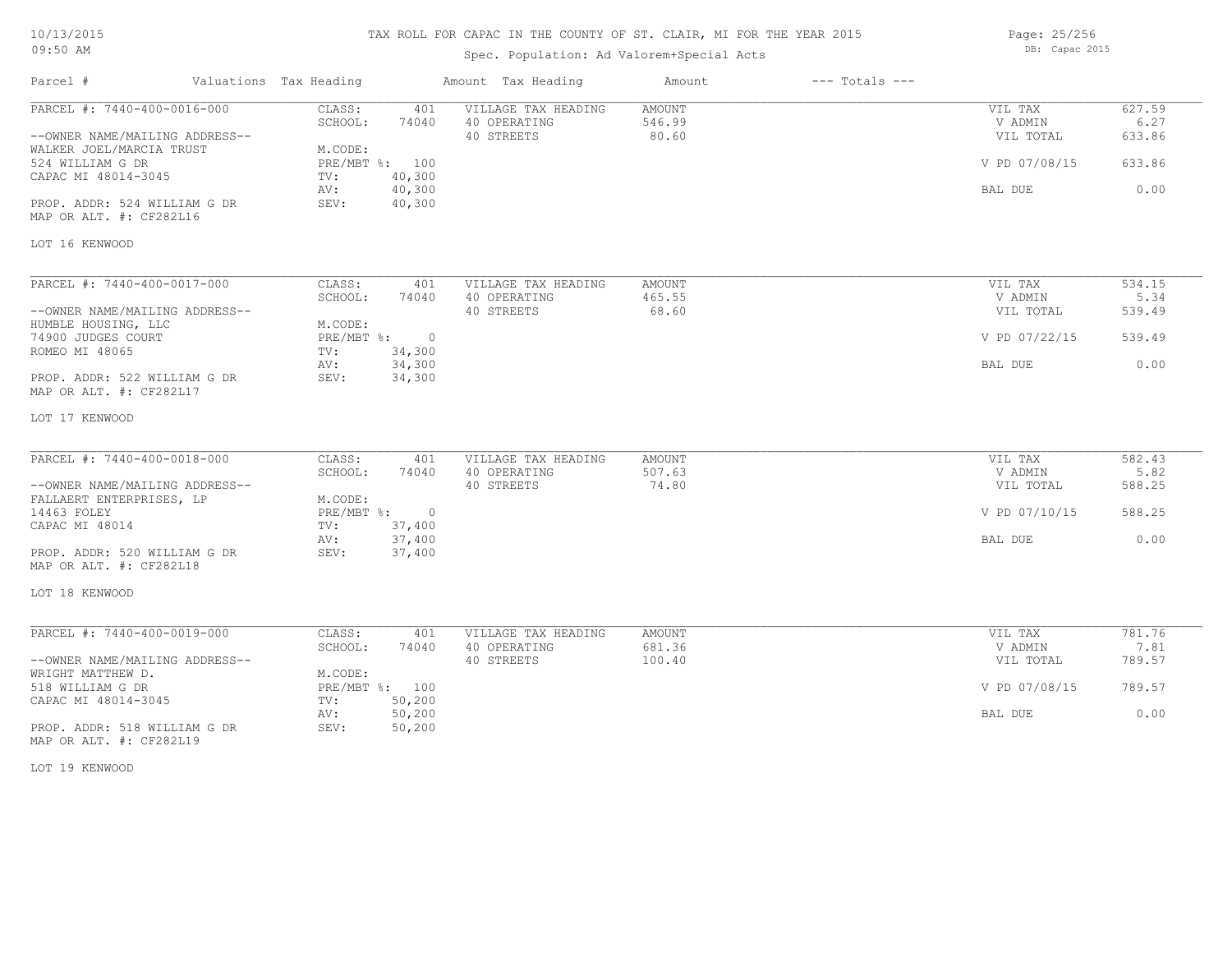#### TAX ROLL FOR CAPAC IN THE COUNTY OF ST. CLAIR, MI FOR THE YEAR 2015

Spec. Population: Ad Valorem+Special Acts

Parcel # Valuations Tax Heading Amount Tax Heading Amount --- Totals ---LOT 20 KENWOOD MAP OR ALT. #: CF282L20 PROP. ADDR: 516 WILLIAM G DR SEV: 50,900 AV: 50,900 BAL DUE 0.00 CAPAC MI 48014-3045 TV: 50,900<br>AV: 50,900 516 WILLIAM G DR PRE/MBT %: 100 V PD 07/08/15 800.58 WRIGHT MARY ANN M.CODE:<br>516 WILLIAM G DR MARY PRE/MBT %: 100 --OWNER NAME/MAILING ADDRESS-- 40 STREETS 101.80 VIL TOTAL 800.58 SCHOOL: 74040 40 OPERATING 690.86 V ADMIN 7.92 PARCEL #: 7440-400-0020-000 CLASS: 401 VILLAGE TAX HEADING AMOUNT AMOUNT VIL TAX 792.66<br>SCHOOL: 74040 40 OPERATING 690.86 VADMIN 7.92  $\mathcal{L}_\mathcal{L} = \mathcal{L}_\mathcal{L} = \mathcal{L}_\mathcal{L} = \mathcal{L}_\mathcal{L} = \mathcal{L}_\mathcal{L} = \mathcal{L}_\mathcal{L} = \mathcal{L}_\mathcal{L} = \mathcal{L}_\mathcal{L} = \mathcal{L}_\mathcal{L} = \mathcal{L}_\mathcal{L} = \mathcal{L}_\mathcal{L} = \mathcal{L}_\mathcal{L} = \mathcal{L}_\mathcal{L} = \mathcal{L}_\mathcal{L} = \mathcal{L}_\mathcal{L} = \mathcal{L}_\mathcal{L} = \mathcal{L}_\mathcal{L}$ LOT 21 KENWOOD SUBDIVISION MAP OR ALT. #: CF282L21 PROP. ADDR: 101 CHARLES STREET SEV: 46,500 CAPAC MI 48014 AV: 46,500 BAL DUE 0.00 101 CHARLES STREET TV: 46,500<br>
CAPAC MI 48014 AV: 46.500 LOPEZ NORA PRE/MBT %: 0 V PD 09/18/15 731.38 LOPEZ JORGE M.CODE: --OWNER NAME/MAILING ADDRESS-- 40 STREETS 93.00 VIL TOTAL 731.38 SCHOOL: 74040 40 OPERATING 631.14 631.14 V ADMIN 7.24 PARCEL #: 7440-400-0021-000 CLASS: 401 VILLAGE TAX HEADING AMOUNT VIL TAX 724.14 7.24  $\mathcal{L}_\mathcal{L} = \mathcal{L}_\mathcal{L} = \mathcal{L}_\mathcal{L} = \mathcal{L}_\mathcal{L} = \mathcal{L}_\mathcal{L} = \mathcal{L}_\mathcal{L} = \mathcal{L}_\mathcal{L} = \mathcal{L}_\mathcal{L} = \mathcal{L}_\mathcal{L} = \mathcal{L}_\mathcal{L} = \mathcal{L}_\mathcal{L} = \mathcal{L}_\mathcal{L} = \mathcal{L}_\mathcal{L} = \mathcal{L}_\mathcal{L} = \mathcal{L}_\mathcal{L} = \mathcal{L}_\mathcal{L} = \mathcal{L}_\mathcal{L}$ LOT 22 KENWOOD MAP OR ALT. #: CF282L22 PROP. ADDR: 517 W MILL ST SEV: 44,500 CAPAC MI 48014-3031 AV: 44,500 BAL DUE 0.00 517 W MILL ST TV: 44,500 REMENAP SANDRA PRE/MBT %: 100 V PD 07/10/15 699.91 REMENAP JOSEPH M.CODE:<br>REMENAP SANDRA MEXICOPH PRE/MBT %: 100 --OWNER NAME/MAILING ADDRESS-- 40 STREETS 89.00 VIL TOTAL 699.91 SCHOOL: 74040 40 OPERATING 603.99 V ADMIN 6.92 PARCEL #: 7440-400-0022-000 CLASS: 401 VILLAGE TAX HEADING AMOUNT AUGUST AND VIL TAX 692.99<br>SCHOOL: 74040 40 OPERATING 603.99 603.99 VADMIN 6.92  $\mathcal{L}_\mathcal{L} = \mathcal{L}_\mathcal{L} = \mathcal{L}_\mathcal{L} = \mathcal{L}_\mathcal{L} = \mathcal{L}_\mathcal{L} = \mathcal{L}_\mathcal{L} = \mathcal{L}_\mathcal{L} = \mathcal{L}_\mathcal{L} = \mathcal{L}_\mathcal{L} = \mathcal{L}_\mathcal{L} = \mathcal{L}_\mathcal{L} = \mathcal{L}_\mathcal{L} = \mathcal{L}_\mathcal{L} = \mathcal{L}_\mathcal{L} = \mathcal{L}_\mathcal{L} = \mathcal{L}_\mathcal{L} = \mathcal{L}_\mathcal{L}$ MAP OR ALT. #: CF282L23/24 PROP. ADDR: 522 W MILL ST SEV: 55,000 AV: 55,000 BAL DUE 0.00 CAPAC MI 48014 TV: 55,000<br>AV: 55,000 522 MILL ST PRE/MBT %: 100 V PD 07/10/15 865.07 RIEGEL JOHN / JUDITH M.CODE: CBSMT --OWNER NAME/MAILING ADDRESS-- 40 STREETS 110.00 VIL TOTAL 865.07 SCHOOL: 74040 40 OPERATING 746.51 746.51 V ADMIN 8.56 PARCEL #: 7440-400-0023-000 CLASS: 401 VILLAGE TAX HEADING AMOUNT AMOUNT VIL TAX 856.51 856.51 8.56

LOTS 23 & 24 KENWOOD

Page: 26/256 DB: Capac 2015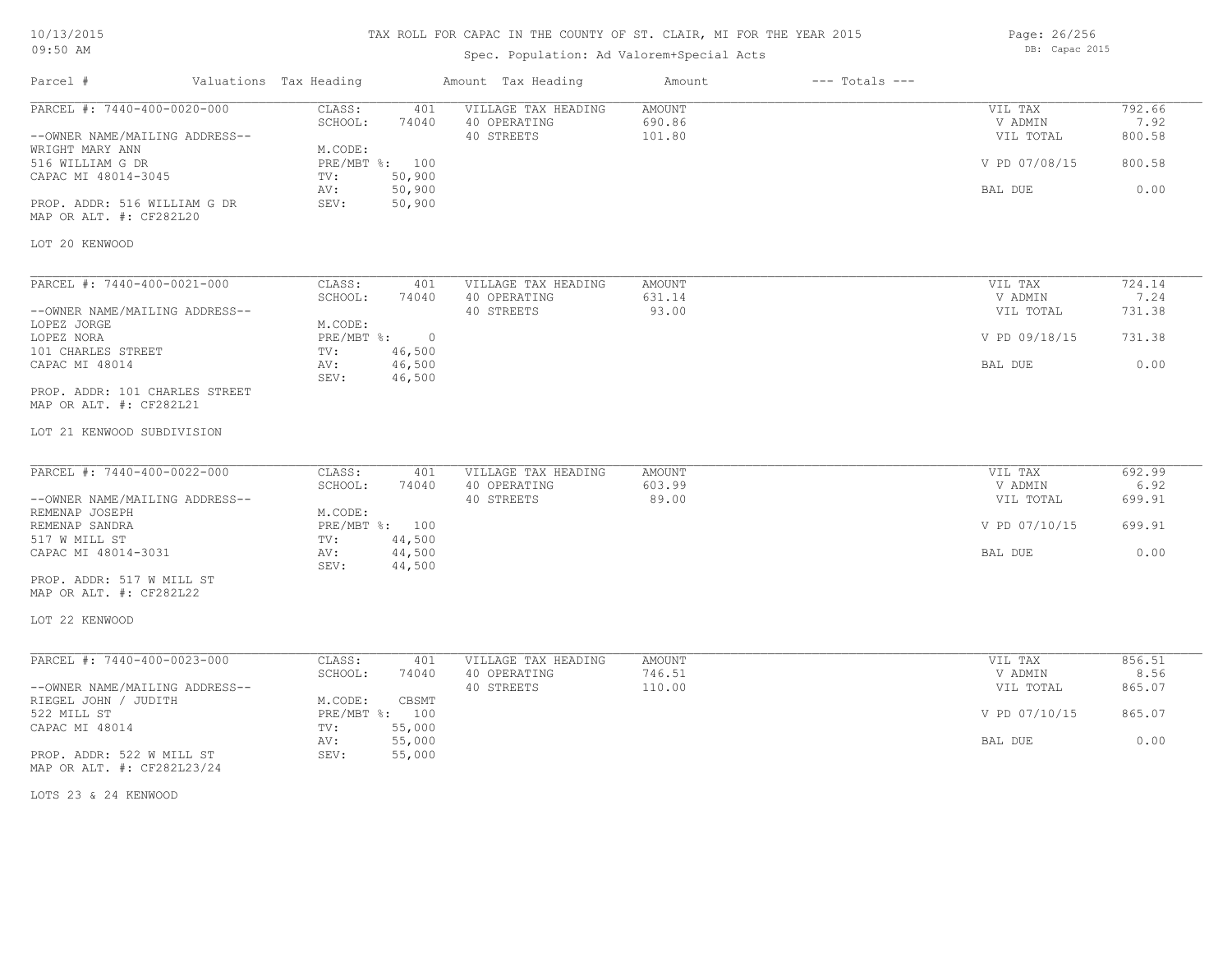| 10/13/2015 |  |
|------------|--|
| 09:50 AM   |  |

# Spec. Population: Ad Valorem+Special Acts

Parcel # Valuations Tax Heading Amount Tax Heading Amount --- Totals ---

Page: 27/256 DB: Capac 2015

| PARCEL #: 7440-400-0025-000                          | CLASS:<br>401<br>SCHOOL:<br>74040 | VILLAGE TAX HEADING<br>40 OPERATING | AMOUNT<br>553.77 | VIL TAX<br>V ADMIN | 635.37<br>6.35 |
|------------------------------------------------------|-----------------------------------|-------------------------------------|------------------|--------------------|----------------|
| --OWNER NAME/MAILING ADDRESS--                       |                                   | 40 STREETS                          | 81.60            | VIL TOTAL          | 641.72         |
| HLUBIC DEBRA                                         | M.CODE:<br>CBSMT                  |                                     |                  |                    |                |
| 523 W MILL ST                                        | PRE/MBT %: 100                    |                                     |                  | V PD 07/10/15      | 641.72         |
| CAPAC MI 48014-3031                                  | 40,800<br>TV:                     |                                     |                  |                    |                |
|                                                      | AV:<br>40,800                     |                                     |                  | BAL DUE            | 0.00           |
| PROP. ADDR: 523 W MILL ST<br>MAP OR ALT. #: CF282L25 | 40,800<br>SEV:                    |                                     |                  |                    |                |
| LOT 25 KENWOOD                                       |                                   |                                     |                  |                    |                |
| PARCEL #: 7440-400-0026-000                          | CLASS:<br>401                     | VILLAGE TAX HEADING                 | AMOUNT           | VIL TAX            | 780.20         |
|                                                      | SCHOOL:<br>74040                  | 40 OPERATING                        | 680.00           | V ADMIN            | 7.80           |
| --OWNER NAME/MAILING ADDRESS--                       |                                   | 40 STREETS                          | 100.20           | VIL TOTAL          | 788.00         |
| KALMUS JAMIE S/JULIE A                               | M.CODE:<br>COREL                  |                                     |                  |                    |                |
| 525 W MILL ST                                        | PRE/MBT %: 100                    |                                     |                  | V PD 09/10/15      | 788.00         |
| CAPAC MI 48014-3031                                  | 50,100<br>TV:                     |                                     |                  |                    |                |
| PROP. ADDR: 525 W MILL ST                            | 50,100<br>AV:<br>SEV:             |                                     |                  | BAL DUE            | 0.00           |
| MAP OR ALT. #: CF282L26                              | 50,100                            |                                     |                  |                    |                |
| LOT 26 KENWOOD                                       |                                   |                                     |                  |                    |                |
| PARCEL #: 7440-400-0027-000                          | CLASS:<br>401                     | VILLAGE TAX HEADING                 | AMOUNT           | VIL TAX            | 657.18         |
|                                                      | SCHOOL:<br>74040                  | 40 OPERATING                        | 572.78           | V ADMIN            | 6.57           |
| --OWNER NAME/MAILING ADDRESS--                       |                                   | 40 STREETS                          | 84.40            | VIL TOTAL          | 663.75         |
| HENDERSON LYLE D                                     | M.CODE:                           |                                     |                  |                    |                |
| 527 W MILL ST                                        | PRE/MBT %: 100                    |                                     |                  | V PD 07/08/15      | 663.75         |
| CAPAC MI 48014-3031                                  | 42,200<br>TV:                     |                                     |                  |                    |                |
|                                                      | 42,200<br>AV:                     |                                     |                  | BAL DUE            | 0.00           |
| PROP. ADDR: 527 W MILL ST                            | 42,200<br>SEV:                    |                                     |                  |                    |                |
| MAP OR ALT. #: CF282L27                              |                                   |                                     |                  |                    |                |
| LOT 27 KENWOOD                                       |                                   |                                     |                  |                    |                |
| PARCEL #: 7440-400-0028-000                          | CLASS:<br>401                     | VILLAGE TAX HEADING                 | AMOUNT           | VIL TAX            | 725.70         |
|                                                      | SCHOOL:<br>74040                  | 40 OPERATING                        | 632.50           | V ADMIN            | 7.25           |
| --OWNER NAME/MAILING ADDRESS--                       |                                   | 40 STREETS                          | 93.20            | VIL TOTAL          | 732.95         |
| CORDAN GEORGE/KATHRYN TRUST                          | M.CODE:                           |                                     |                  |                    |                |
| TALMER BANK                                          | PRE/MBT %: 100                    |                                     |                  | V PD 07/08/15      | 732.95         |
| 525 WATER ST                                         | 46,600<br>TV:                     |                                     |                  |                    |                |
| PORT HURON MI 48060                                  | AV:<br>46,600<br>SEV:<br>46,600   |                                     |                  | BAL DUE            | 0.00           |
| PROP. ADDR: 529 W MILL ST                            |                                   |                                     |                  |                    |                |

MAP OR ALT. #: CF282L28

LOT 28 KENWOOD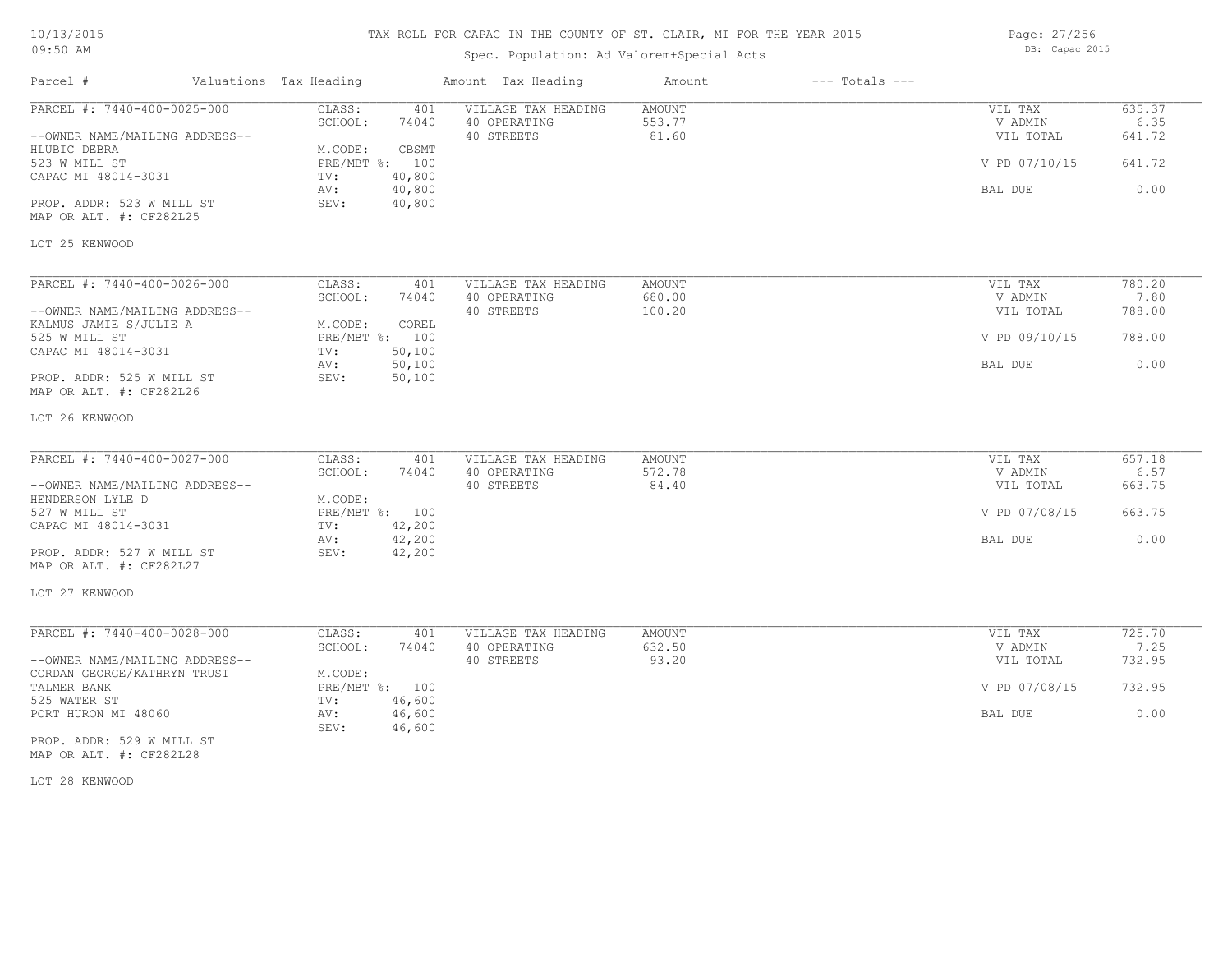#### TAX ROLL FOR CAPAC IN THE COUNTY OF ST. CLAIR, MI FOR THE YEAR 2015

## Spec. Population: Ad Valorem+Special Acts

Parcel # Valuations Tax Heading Amount Tax Heading Amount --- Totals ---LOT 29 KENWOOD SUBDIVISION MAP OR ALT. #: CF282L29 PROP. ADDR: 101 ST CLAIR ST MARINE CITY MI 48039 SEV: 49,000 P.O. BOX 130 AV: 49,000 LABREE HOMES, LLC TV: 49,000 MUNOZ MAIRA PRE/MBT %: 100 BAL DUE 770.70 MUNOZ FREDRICO M.CODE: --OWNER NAME/MAILING ADDRESS-- 40 STREETS 98.00 VIL TOTAL 770.70 SCHOOL: 74040 40 OPERATING 665.07 665.07 NDMIN 7.63 PARCEL #: 7440-400-0029-000 CLASS: 401 VILLAGE TAX HEADING AMOUNT NULLAGE ON THE TAX 763.07 VIL TAX 763.07 7.63  $\mathcal{L}_\mathcal{L} = \mathcal{L}_\mathcal{L} = \mathcal{L}_\mathcal{L} = \mathcal{L}_\mathcal{L} = \mathcal{L}_\mathcal{L} = \mathcal{L}_\mathcal{L} = \mathcal{L}_\mathcal{L} = \mathcal{L}_\mathcal{L} = \mathcal{L}_\mathcal{L} = \mathcal{L}_\mathcal{L} = \mathcal{L}_\mathcal{L} = \mathcal{L}_\mathcal{L} = \mathcal{L}_\mathcal{L} = \mathcal{L}_\mathcal{L} = \mathcal{L}_\mathcal{L} = \mathcal{L}_\mathcal{L} = \mathcal{L}_\mathcal{L}$ LOT 30 KENWOOD MAP OR ALT. #: CF282L30 PROP. ADDR: 103 ST CLAIR ST SEV: 37,600 AV: 37,600 BAL DUE 0.00 CAPAC MI 48014-3043 TV: 37,600<br>AV: 37,600 103 ST CLAIR ST PRE/MBT %: 100 V PD 09/10/15 591.39 STACK GARY D<br>103 ST CLAIR ST<br>103 ST CLAIR ST --OWNER NAME/MAILING ADDRESS-- 40 STREETS 75.20 VIL TOTAL 591.39 SCHOOL: 74040 40 OPERATING 510.34 5.85 SCHOOL: 54040 5.85 PARCEL #: 7440-400-0030-000 CLASS: 401 VILLAGE TAX HEADING AMOUNT VIL TAX 585.54<br>585.54 SCHOOL: 74040 40 OPERATING 510.34 VADMIN 5.85  $\mathcal{L}_\mathcal{L} = \mathcal{L}_\mathcal{L} = \mathcal{L}_\mathcal{L} = \mathcal{L}_\mathcal{L} = \mathcal{L}_\mathcal{L} = \mathcal{L}_\mathcal{L} = \mathcal{L}_\mathcal{L} = \mathcal{L}_\mathcal{L} = \mathcal{L}_\mathcal{L} = \mathcal{L}_\mathcal{L} = \mathcal{L}_\mathcal{L} = \mathcal{L}_\mathcal{L} = \mathcal{L}_\mathcal{L} = \mathcal{L}_\mathcal{L} = \mathcal{L}_\mathcal{L} = \mathcal{L}_\mathcal{L} = \mathcal{L}_\mathcal{L}$ LOT 31 KENWOOD SUBDIVISION MAP OR ALT. #: CF282L31 PROP. ADDR: 105 ST CLAIR ST SEV: 36,100 CAPAC MI 48014-3043 AV: 36,100<br>SEV: 36,100 105 ST CLAIR ST **TV:** 36,100 HERRERA FORTINO PRE/MBT %: 100 BAL DUE 567.80 FAUSTINA HERRERA SARA M.CODE: --OWNER NAME/MAILING ADDRESS-- 40 STREETS 72.20 VIL TOTAL 567.80 SCHOOL: 74040 40 OPERATING 489.98 V ADMIN 5.62 PARCEL #: 7440-400-0031-000 CLASS: 401 VILLAGE TAX HEADING AMOUNT VIL TAX 562.18<br>562.18 SCHOOL: 74040 40 OPERATING 489.98 VADMIN 5.62  $\mathcal{L}_\mathcal{L} = \mathcal{L}_\mathcal{L} = \mathcal{L}_\mathcal{L} = \mathcal{L}_\mathcal{L} = \mathcal{L}_\mathcal{L} = \mathcal{L}_\mathcal{L} = \mathcal{L}_\mathcal{L} = \mathcal{L}_\mathcal{L} = \mathcal{L}_\mathcal{L} = \mathcal{L}_\mathcal{L} = \mathcal{L}_\mathcal{L} = \mathcal{L}_\mathcal{L} = \mathcal{L}_\mathcal{L} = \mathcal{L}_\mathcal{L} = \mathcal{L}_\mathcal{L} = \mathcal{L}_\mathcal{L} = \mathcal{L}_\mathcal{L}$ LOT 32 KENWOOD SUBDIVISION MAP OR ALT. #: CF282L32 PROP. ADDR: 107 ST. CLAIR ST SEV: 48,100 AV: 48,100 BAL DUE 0.00 CAPAC MI 48014 TV: 48,100<br>
AV: 48,100 107 ST. CLAIR ST PRE/MBT %: 100 V PD 09/10/15 756.55 RICHARDS NADINE M.CODE: COREL 107 ST. CLAIR ST --OWNER NAME/MAILING ADDRESS-- 40 STREETS 96.20 VIL TOTAL 756.55 SCHOOL: 74040 40 OPERATING 652.86 652.86 V ADMIN 7.49 PARCEL #: 7440-400-0032-000 CLASS: 401 VILLAGE TAX HEADING AMOUNT VIL TAX 749.06<br>SCHOOL: 74040 40 OPERATING 652.86 9 VADMIN 7.49  $\mathcal{L}_\mathcal{L} = \mathcal{L}_\mathcal{L} = \mathcal{L}_\mathcal{L} = \mathcal{L}_\mathcal{L} = \mathcal{L}_\mathcal{L} = \mathcal{L}_\mathcal{L} = \mathcal{L}_\mathcal{L} = \mathcal{L}_\mathcal{L} = \mathcal{L}_\mathcal{L} = \mathcal{L}_\mathcal{L} = \mathcal{L}_\mathcal{L} = \mathcal{L}_\mathcal{L} = \mathcal{L}_\mathcal{L} = \mathcal{L}_\mathcal{L} = \mathcal{L}_\mathcal{L} = \mathcal{L}_\mathcal{L} = \mathcal{L}_\mathcal{L}$ 

Page: 28/256 DB: Capac 2015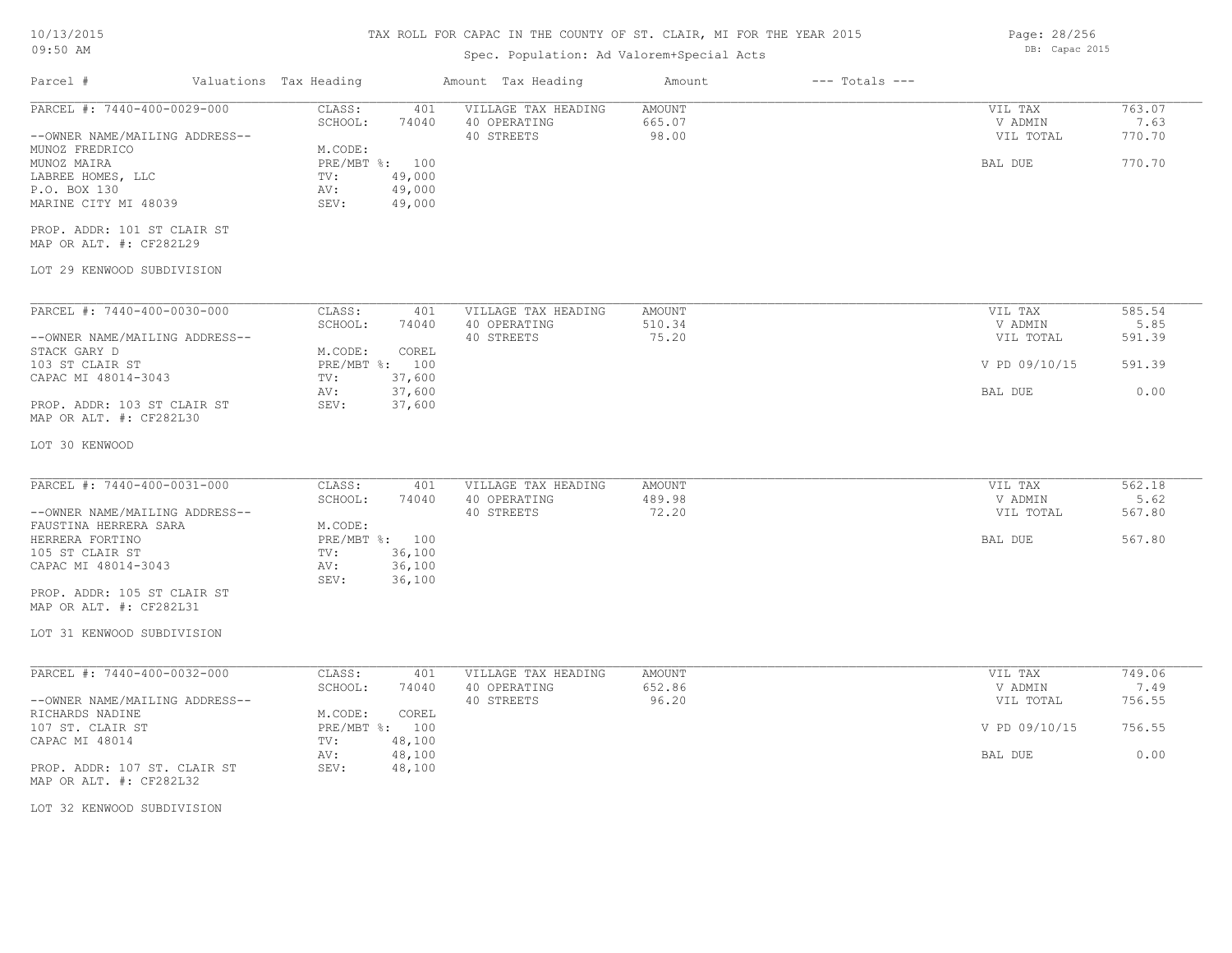# Spec. Population: Ad Valorem+Special Acts

Page: 29/256 DB: Capac 2015

| Parcel #                       | Valuations Tax Heading |        | Amount Tax Heading  | Amount | $---$ Totals $---$ |               |        |
|--------------------------------|------------------------|--------|---------------------|--------|--------------------|---------------|--------|
| PARCEL #: 7440-425-0001-000    | CLASS:                 | 401    | VILLAGE TAX HEADING | AMOUNT |                    | VIL TAX       | 848.75 |
|                                | SCHOOL:                | 74040  | 40 OPERATING        | 739.75 |                    | V ADMIN       | 8.48   |
| --OWNER NAME/MAILING ADDRESS-- |                        |        | 40 STREETS          | 109.00 |                    | VIL TOTAL     | 857.23 |
| RIEGEL LINDA                   | M.CODE:                |        |                     |        |                    |               |        |
| 415 W MILL ST                  | PRE/MBT %:             | 100    |                     |        |                    | V PD 09/16/15 | 857.23 |
| CAPAC MI 48014-3618            | TV:                    | 54,502 |                     |        |                    |               |        |
|                                | AV:                    | 56,000 |                     |        |                    | BAL DUE       | 0.00   |
| PROP. ADDR: 415 W MILL ST      | SEV:                   | 56,000 |                     |        |                    |               |        |
| MAP OR ALT. #: CF282M/O        |                        |        |                     |        |                    |               |        |

LOT 1 EXC S 35' OF W 35' POPPS SUBDIVISION

| PARCEL #: 7440-425-0001-250    | CLASS:     | 703   | VILLAGE TAX HEADING | AMOUNT | VIL TAX   | 0.00 |
|--------------------------------|------------|-------|---------------------|--------|-----------|------|
|                                | SCHOOL:    | 74040 | 40 OPERATING        | 0.00   | V ADMIN   | 0.00 |
| --OWNER NAME/MAILING ADDRESS-- |            |       | 40 STREETS          | 0.00   | VIL TOTAL | 0.00 |
| VILLAGE OF CAPAC               | M.CODE:    |       |                     |        |           |      |
| 131 N MAIN ST                  | PRE/MBT %: |       |                     |        | BAL DUE   | 0.00 |
| CAPAC MI 48014                 | TV:        |       |                     |        |           |      |
|                                | AV:        |       |                     |        |           |      |
| PROP. ADDR: 499 W MILL ST      | SEV:       |       |                     |        |           |      |
| MAP OR ALT. #: CF282R1         |            |       |                     |        |           |      |

S35' OF W 35' OF LOT 1 POPPS SUBDIVISION

| PARCEL #: 7440-425-0002-000         | CLASS:  | 401            | VILLAGE TAX HEADING | AMOUNT | VIL TAX       | 860.01 |
|-------------------------------------|---------|----------------|---------------------|--------|---------------|--------|
|                                     | SCHOOL: | 74040          | 40 OPERATING        | 749.56 | V ADMIN       | 8.60   |
| --OWNER NAME/MAILING ADDRESS--      |         |                | 40 STREETS          | 110.45 | VIL TOTAL     | 868.61 |
| STEVENS CHRISTOPHER A /<br>JENNIE S | M.CODE: |                |                     |        |               |        |
| 109 N MATTESON ST                   |         | PRE/MBT %: 100 |                     |        | V PD 09/16/15 | 868.61 |
| CAPAC MI 48014-3020                 | TV:     | 55,225         |                     |        |               |        |
|                                     | AV:     | 57,200         |                     |        | BAL DUE       | 0.00   |
| PROP. ADDR: 109 N MATTESON ST       | SEV:    | 57,200         |                     |        |               |        |
| MAP OR ALT. #: CF282R2              |         |                |                     |        |               |        |

LOT 2 POPPS SUBDIVISION

| PARCEL #: 7440-425-0003-000    | CLASS:       | 401    | VILLAGE TAX HEADING | AMOUNT | VIL TAX       | 715.34 |
|--------------------------------|--------------|--------|---------------------|--------|---------------|--------|
|                                | SCHOOL:      | 74040  | 40 OPERATING        | 623.47 | V ADMIN       | 7.15   |
| --OWNER NAME/MAILING ADDRESS-- |              |        | 40 STREETS          | 91.87  | VIL TOTAL     | 722.49 |
| GRESELL KAREN A                | M.CODE:      |        |                     |        |               |        |
| 107 N MATTESON ST              | $PRE/MBT$ %: | 100    |                     |        | V PD 09/16/15 | 722.49 |
| CAPAC MI 48014-3020            | TV:          | 45,935 |                     |        |               |        |
|                                | AV:          | 47,800 |                     |        | BAL DUE       | 0.00   |
| PROP. ADDR: 107 N MATTESON ST  | SEV:         | 47,800 |                     |        |               |        |

MAP OR ALT. #: CF282R3

LOT 3 POPPS SUBDIVISION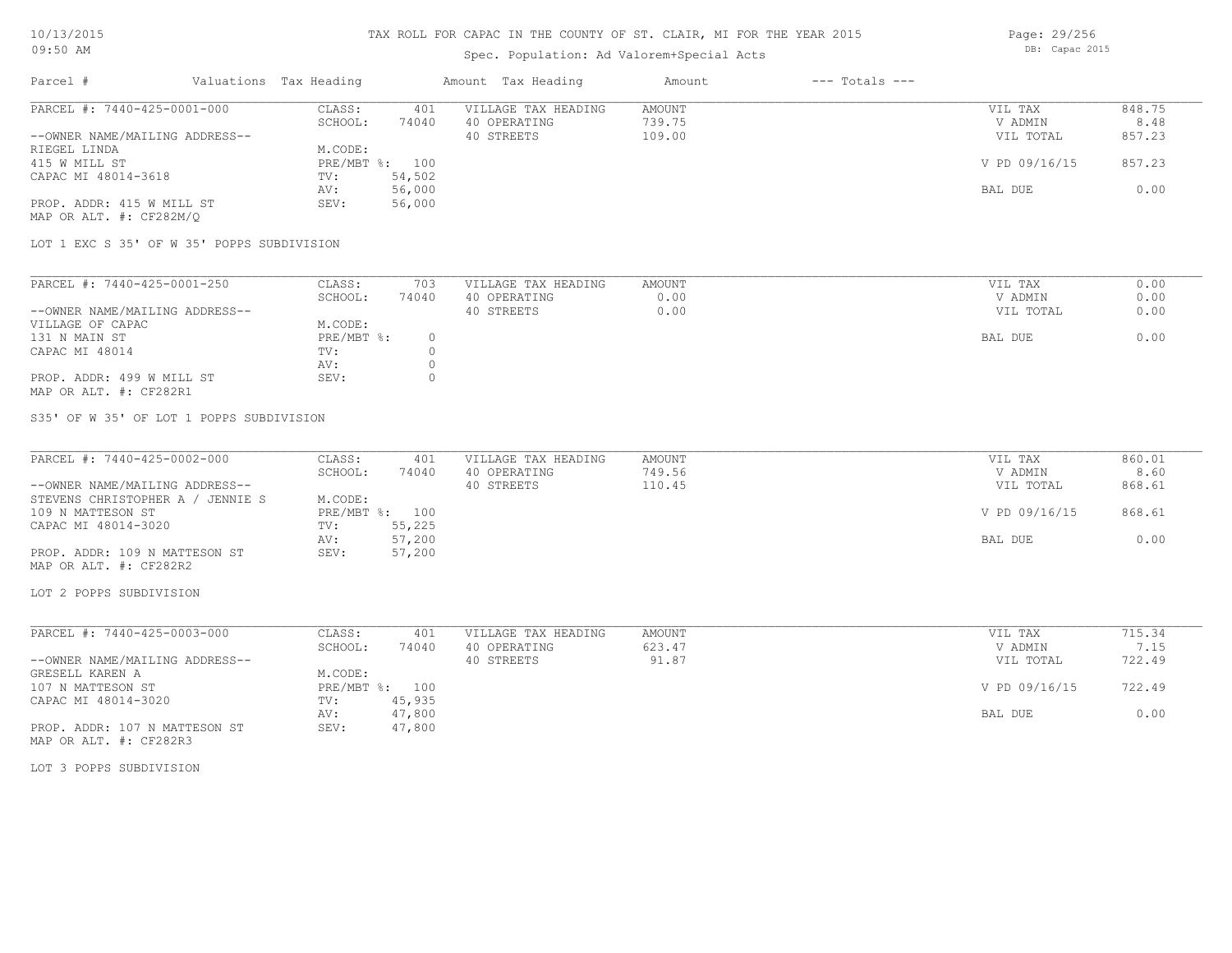## Spec. Population: Ad Valorem+Special Acts

Parcel # Valuations Tax Heading Amount Tax Heading Amount --- Totals ---LOT 4 POPPS SUBDIVISION MAP OR ALT. #: CF282R4 PROP. ADDR: N MADISON SEV: 12,500 CAPAC MI 48014-3029 **AV:** 12,500 **BAL DUE** 0.00 403 W MILL ST TV: 5,979 WISNESKI JANE M PRE/MBT %: 100 V PD 09/18/15 94.03 WISNESKI DAVID F<br>WISNESKI JANE M<br>PRE/MBT %: 100 --OWNER NAME/MAILING ADDRESS-- 40 STREETS 11.95 VIL TOTAL 94.03 SCHOOL: 74040 40 OPERATING 81.15 81.15 81.15 V ADMIN 0.93 PARCEL #: 7440-425-0004-000 CLASS: 402 VILLAGE TAX HEADING AMOUNT VIL TAX VIL TAX 93.10<br>SCHOOL: 74040 40 OPERATING 81.15 VADMIN 0.93  $\mathcal{L}_\mathcal{L} = \mathcal{L}_\mathcal{L} = \mathcal{L}_\mathcal{L} = \mathcal{L}_\mathcal{L} = \mathcal{L}_\mathcal{L} = \mathcal{L}_\mathcal{L} = \mathcal{L}_\mathcal{L} = \mathcal{L}_\mathcal{L} = \mathcal{L}_\mathcal{L} = \mathcal{L}_\mathcal{L} = \mathcal{L}_\mathcal{L} = \mathcal{L}_\mathcal{L} = \mathcal{L}_\mathcal{L} = \mathcal{L}_\mathcal{L} = \mathcal{L}_\mathcal{L} = \mathcal{L}_\mathcal{L} = \mathcal{L}_\mathcal{L}$ 

| PARCEL #: 7440-425-0005-000    | CLASS:       | 401    | VILLAGE TAX HEADING | AMOUNT | VIL TAX       | 597.97 |
|--------------------------------|--------------|--------|---------------------|--------|---------------|--------|
|                                | SCHOOL:      | 74040  | 40 OPERATING        | 521.18 | V ADMIN       | 5.97   |
| --OWNER NAME/MAILING ADDRESS-- |              |        | 40 STREETS          | 76.79  | VIL TOTAL     | 603.94 |
| WISNESKI DAVID F.              | M.CODE:      |        |                     |        |               |        |
| WISNESKI JANE M                | $PRE/MBT$ %: | 100    |                     |        | V PD 09/18/15 | 603.94 |
| 403 W MILL ST                  | TV:          | 38,399 |                     |        |               |        |
| CAPAC MI 48014-3029            | AV:          | 39,500 |                     |        | BAL DUE       | 0.00   |
|                                | SEV:         | 39,500 |                     |        |               |        |
| PROP. ADDR: 403 W MILL ST      |              |        |                     |        |               |        |

MAP OR ALT. #: CF282R5/W

LOT 5 POPPS SUBDIVISION

| PARCEL #: 7440-450-1001-000    | CLASS:       | 201    | VILLAGE TAX HEADING | AMOUNT | VIL TAX       | 743.43 |
|--------------------------------|--------------|--------|---------------------|--------|---------------|--------|
|                                | SCHOOL:      | 74040  | 40 OPERATING        | 647.96 | V ADMIN       | 7.43   |
| --OWNER NAME/MAILING ADDRESS-- |              |        | 40 STREETS          | 95.47  | VIL TOTAL     | 750.86 |
| TJH REALTY, LLC                | M.CODE:      |        |                     |        |               |        |
| PO BOX 38                      | $PRE/MBT$ %: |        |                     |        | V PD 09/10/15 | 750.86 |
| JEDDO MI 48032                 | TV:          | 47,739 |                     |        |               |        |
|                                | AV:          | 78,300 |                     |        | BAL DUE       | 0.00   |
| PROP. ADDR: 4309 N CAPAC RD    | SEV:         | 78,300 |                     |        |               |        |
|                                |              |        |                     |        |               |        |

MAP OR ALT. #: CF282X01

LOT 1 EXC W 150' & EXC E 140' OF S 100' STOUTENBURG SUBDIVISION

|                        | VIL TAX                       | 715.34 |
|------------------------|-------------------------------|--------|
| 623.47<br>40 OPERATING | V ADMIN                       | 7.15   |
| 91.87<br>40 STREETS    | VIL TOTAL                     | 722.49 |
|                        |                               |        |
|                        | V PD 07/13/15                 | 722.49 |
|                        |                               |        |
|                        | BAL DUE                       | 0.00   |
|                        |                               |        |
|                        | VILLAGE TAX HEADING<br>AMOUNT |        |

MAP OR ALT. #: CF282X02

W150' OF LOT 1 EXC W 50' STOUTENBERG SUBDIVISION

Page: 30/256 DB: Capac 2015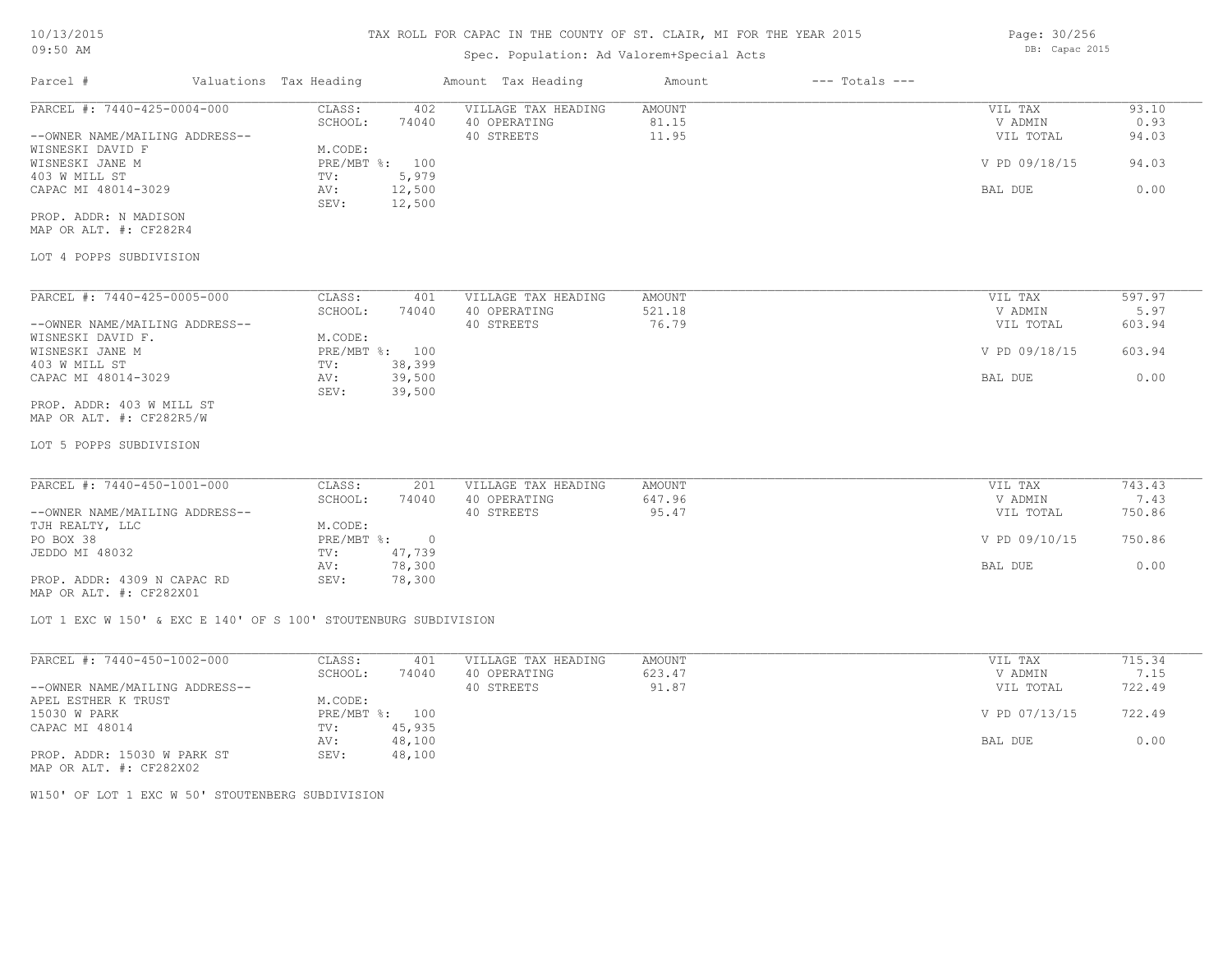# Spec. Population: Ad Valorem+Special Acts

Page: 31/256 DB: Capac 2015

| Parcel #                       | Valuations Tax Heading |        | Amount Tax Heading  | Amount | $---$ Totals $---$ |               |        |
|--------------------------------|------------------------|--------|---------------------|--------|--------------------|---------------|--------|
| PARCEL #: 7440-450-1003-000    | CLASS:                 | 202    | VILLAGE TAX HEADING | AMOUNT |                    | VIL TAX       | 136.14 |
|                                | SCHOOL:                | 74040  | 40 OPERATING        | 118.66 |                    | V ADMIN       | 1.36   |
| --OWNER NAME/MAILING ADDRESS-- |                        |        | 40 STREETS          | 17.48  |                    | VIL TOTAL     | 137.50 |
| TJH REALTY, LLC                | M.CODE:                |        |                     |        |                    |               |        |
| PO BOX 38                      | $PRE/MBT$ %:           |        |                     |        |                    | V PD 09/10/15 | 137.50 |
| JEDDO MI 48032                 | TV:                    | 8,743  |                     |        |                    |               |        |
|                                | AV:                    | 15,500 |                     |        |                    | BAL DUE       | 0.00   |
| PROP. ADDR: 4305 N CAPAC RD    | SEV:                   | 15,500 |                     |        |                    |               |        |
|                                |                        |        |                     |        |                    |               |        |

MAP OR ALT. #: CF282X03

E140 FT OF S 100 FT OF LOT 1 STOUTENBURG SUBD SEC 21 T7N R13E

| PARCEL #: 7440-450-1004-000    | CLASS:     | 401    | VILLAGE TAX HEADING | AMOUNT | VIL TAX       | 536.89 |
|--------------------------------|------------|--------|---------------------|--------|---------------|--------|
|                                | SCHOOL:    | 74040  | 40 OPERATING        | 467.94 | V ADMIN       | 5.36   |
| --OWNER NAME/MAILING ADDRESS-- |            |        | 40 STREETS          | 68.95  | VIL TOTAL     | 542.25 |
| JAMISON NETTIE                 | M.CODE:    | COREL  |                     |        |               |        |
| 15038 W PARK ST                | PRE/MBT %: | 100    |                     |        | V PD 09/10/15 | 542.25 |
| CAPAC MI 48014-3042            | TV:        | 34,476 |                     |        |               |        |
|                                | AV:        | 35,600 |                     |        | BAL DUE       | 0.00   |
| PROP. ADDR: 15038 W PARK ST    | SEV:       | 35,600 |                     |        |               |        |
| MAP OR ALT. #: CF282X04        |            |        |                     |        |               |        |

LOT 2 & W 50' OF LOT 1 STOUTENBURG SUBDIVISION

| PARCEL #: 7440-450-1005-000    | CLASS:     | 401    | VILLAGE TAX HEADING | AMOUNT | VIL TAX       | 148.77 |
|--------------------------------|------------|--------|---------------------|--------|---------------|--------|
|                                | SCHOOL:    | 74040  | 40 OPERATING        | 129.67 | V ADMIN       | 1.48   |
| --OWNER NAME/MAILING ADDRESS-- |            |        | 40 STREETS          | 19.10  | VIL TOTAL     | 150.25 |
| KOBAYASHI ROBERTA G.           | M.CODE:    |        |                     |        |               |        |
| BARNARD DALE B.                | PRE/MBT %: |        |                     |        | V PD 08/31/15 | 150.25 |
| 535 N NEEPER ST                | TV:        | 9,554  |                     |        |               |        |
| CAPAC MI 48014-3040            | AV:        | 16,500 |                     |        | BAL DUE       | 0.00   |
|                                | SEV:       | 16,500 |                     |        |               |        |
| PROP. ADDR: 15050 W PARK ST    |            |        |                     |        |               |        |

MAP OR ALT. #: CF282X05

#### LOT 3 STOUTENBURG SUBDIVISION

| PARCEL #: 7440-450-1006-000    | CLASS:  | 402            | VILLAGE TAX HEADING | AMOUNT | VIL TAX       | 156.62 |
|--------------------------------|---------|----------------|---------------------|--------|---------------|--------|
|                                | SCHOOL: | 74040          | 40 OPERATING        | 136.51 | V ADMIN       | 1.56   |
| --OWNER NAME/MAILING ADDRESS-- |         |                | 40 STREETS          | 20.11  | VIL TOTAL     | 158.18 |
| WHITE ROBERT G                 | M.CODE: |                |                     |        |               |        |
| 15070 W PARK ST                |         | PRE/MBT %: 100 |                     |        | V PD 08/13/15 | 158.18 |
| CAPAC MI 48014-3042            | TV:     | 10,058         |                     |        |               |        |
|                                | AV:     | 12,500         |                     |        | BAL DUE       | 0.00   |
| PROP. ADDR: W PARK ST          | SEV:    | 12,500         |                     |        |               |        |
| MAP OR ALT. #: CF282X06        |         |                |                     |        |               |        |

LOT 4 STOUTENBURG SUBD SEC 21 T7N R13E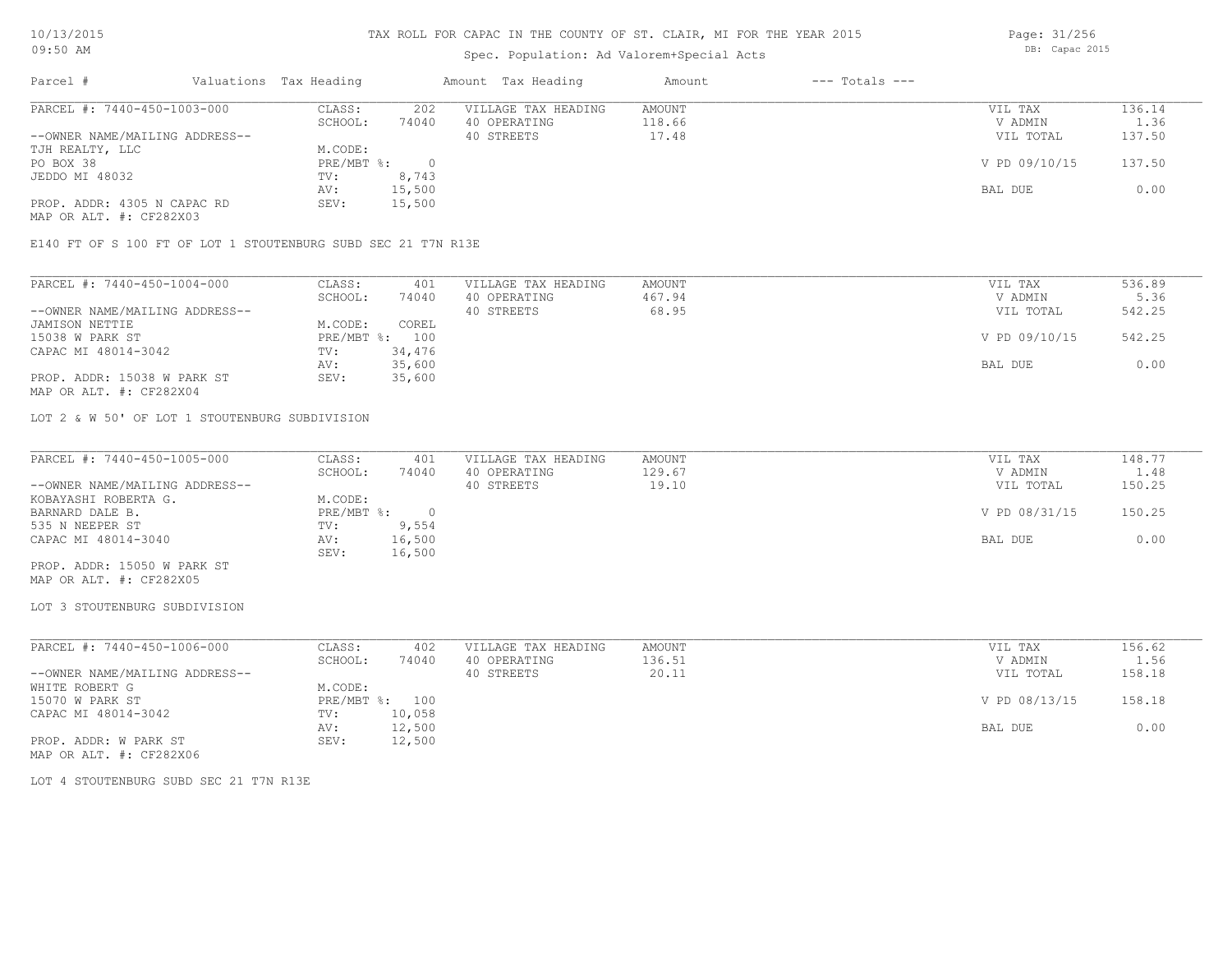# Spec. Population: Ad Valorem+Special Acts

Page: 32/256 DB: Capac 2015

| Parcel #                       | Valuations Tax Heading |        | Amount Tax Heading  | Amount | $---$ Totals $---$ |               |        |
|--------------------------------|------------------------|--------|---------------------|--------|--------------------|---------------|--------|
| PARCEL #: 7440-450-1007-000    | CLASS:                 | 402    | VILLAGE TAX HEADING | AMOUNT |                    | VIL TAX       | 156.62 |
|                                | SCHOOL:                | 74040  | 40 OPERATING        | 136.51 |                    | V ADMIN       | 1.56   |
| --OWNER NAME/MAILING ADDRESS-- |                        |        | 40 STREETS          | 20.11  |                    | VIL TOTAL     | 158.18 |
| WHITE ROBERT G                 | M.CODE:                |        |                     |        |                    |               |        |
| 15070 W PARK ST                | PRE/MBT %: 100         |        |                     |        |                    | V PD 08/13/15 | 158.18 |
| CAPAC MI 48014-3042            | TV:                    | 10,058 |                     |        |                    |               |        |
|                                | AV:                    | 12,500 |                     |        |                    | BAL DUE       | 0.00   |
| PROP. ADDR: W PARK ST          | SEV:                   | 12,500 |                     |        |                    |               |        |
| MAP OR ALT. #: CF282X07        |                        |        |                     |        |                    |               |        |

LOT 5 STOUTENBURG SUBD SEC 21 T7N R13E

| PARCEL #: 7440-450-1008-000    | CLASS:  | 401            | VILLAGE TAX HEADING | AMOUNT | VIL TAX       | 752.29 |
|--------------------------------|---------|----------------|---------------------|--------|---------------|--------|
|                                | SCHOOL: | 74040          | 40 OPERATING        | 655.68 | V ADMIN       | 7.52   |
| --OWNER NAME/MAILING ADDRESS-- |         |                | 40 STREETS          | 96.61  | VIL TOTAL     | 759.81 |
| WHITE ROBERT G                 | M.CODE: | COREL          |                     |        |               |        |
| 15070 W PARK ST                |         | PRE/MBT %: 100 |                     |        | V PD 08/05/15 | 759.81 |
| CAPAC MI 48014-3042            | TV:     | 48,308         |                     |        |               |        |
|                                | AV:     | 53,200         |                     |        | BAL DUE       | 0.00   |
| PROP. ADDR: 15070 W PARK ST    | SEV:    | 53,200         |                     |        |               |        |
| MAP OR ALT. #: CF282X08        |         |                |                     |        |               |        |

LOT 6 STOUTENBURG SUBD SEC 21 T7N R13E

| PARCEL #: 7440-450-1009-000    | CLASS:     | 703   | VILLAGE TAX HEADING | AMOUNT | VIL TAX   | 0.00 |
|--------------------------------|------------|-------|---------------------|--------|-----------|------|
|                                | SCHOOL:    | 74040 | 40 OPERATING        | 0.00   | V ADMIN   | 0.00 |
| --OWNER NAME/MAILING ADDRESS-- |            |       | 40 STREETS          | 0.00   | VIL TOTAL | 0.00 |
| VILLAGE OF CAPAC               | M.CODE:    |       |                     |        |           |      |
| 131 N MAIN                     | PRE/MBT %: |       |                     |        | BAL DUE   | 0.00 |
| CAPAC MI 48014-3042            | TV:        |       |                     |        |           |      |
|                                | AV:        |       |                     |        |           |      |
| PROP. ADDR: PARK ST            | SEV:       |       |                     |        |           |      |
| MAP OR ALT. #: CF282X09        |            |       |                     |        |           |      |

LOT 7 STOUTENBURG SUBD SEC 21 T7N R13E

| PARCEL #: 7440-450-1010-000    | CLASS:     | 402    | VILLAGE TAX HEADING | AMOUNT | VIL TAX       | 194.66 |
|--------------------------------|------------|--------|---------------------|--------|---------------|--------|
|                                | SCHOOL:    | 74040  | 40 OPERATING        | 169.66 | V ADMIN       | 1.94   |
| --OWNER NAME/MAILING ADDRESS-- |            |        | 40 STREETS          | 25.00  | VIL TOTAL     | 196.60 |
| WHITE ROBERT G                 | M.CODE:    |        |                     |        |               |        |
| 15070 W PARK ST                | PRE/MBT %: | $\cap$ |                     |        | V PD 08/13/15 | 196.60 |
| CAPAC MI 48014-3042            | TV:        | 12,500 |                     |        |               |        |
|                                | AV:        | 12,500 |                     |        | BAL DUE       | 0.00   |
| PROP. ADDR: W PARK ST          | SEV:       | 12,500 |                     |        |               |        |

MAP OR ALT. #: CF282X10

LOT 8 STOUTENBURG SUBD SEC 21 T7N R13E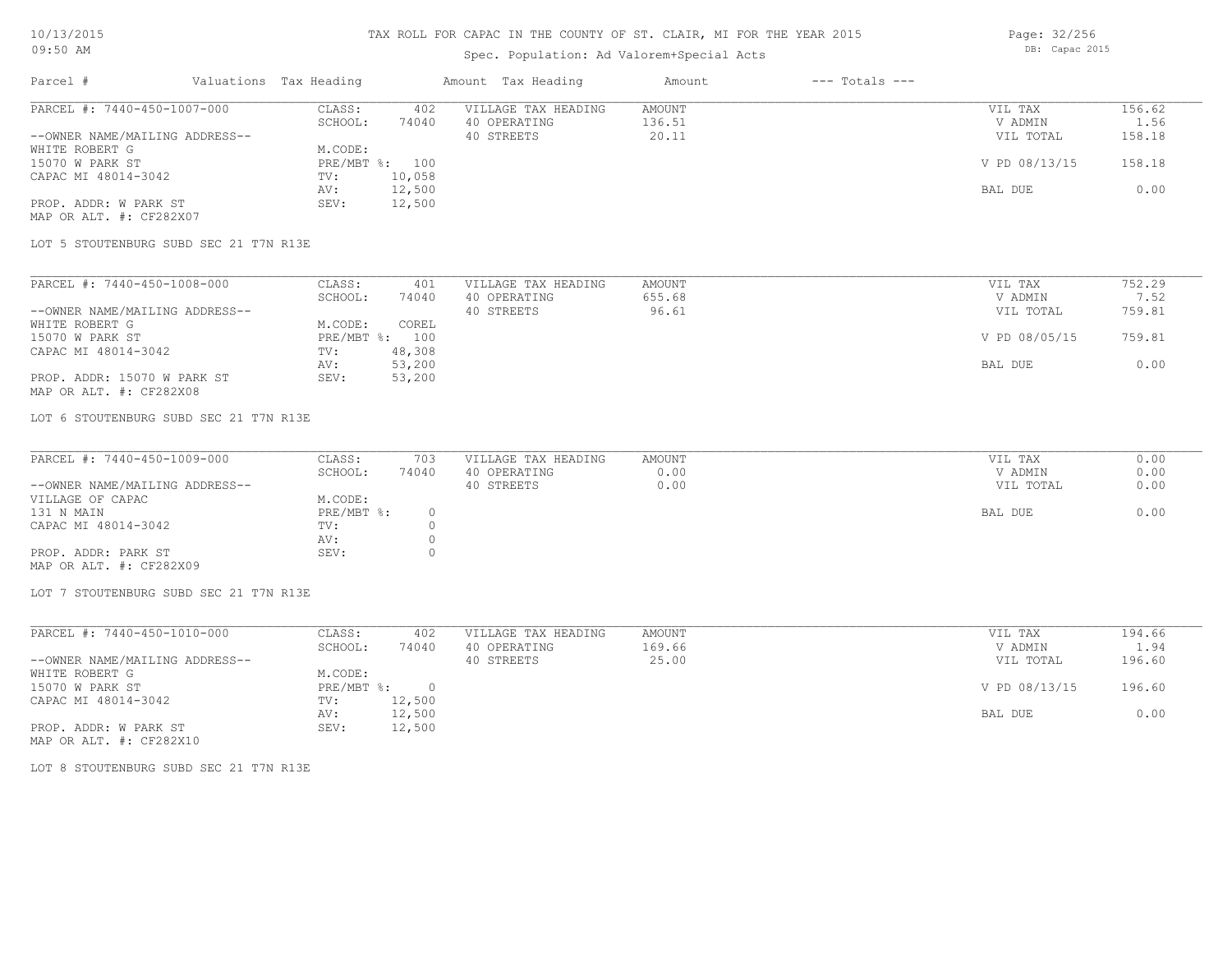# Spec. Population: Ad Valorem+Special Acts

| Parcel #                       | Valuations Tax Heading |        | Amount Tax Heading  | Amount | $---$ Totals $---$ |           |        |
|--------------------------------|------------------------|--------|---------------------|--------|--------------------|-----------|--------|
| PARCEL #: 7440-450-1011-000    | CLASS:                 | 401    | VILLAGE TAX HEADING | AMOUNT |                    | VIL TAX   | 688.26 |
|                                | SCHOOL:                | 74040  | 40 OPERATING        | 599.87 |                    | V ADMIN   | 6.88   |
| --OWNER NAME/MAILING ADDRESS-- |                        |        | 40 STREETS          | 88.39  |                    | VIL TOTAL | 695.14 |
| TOWNSEND JASON                 | M.CODE:                |        |                     |        |                    |           |        |
| TOWNSEND COLLEEN               | PRE/MBT %: 100         |        |                     |        |                    | BAL DUE   | 695.14 |
| 15096 W PARK ST                | TV:                    | 44,196 |                     |        |                    |           |        |
| CAPAC MI 48014                 | AV:                    | 45,700 |                     |        |                    |           |        |
|                                | SEV:                   | 45,700 |                     |        |                    |           |        |
| PROP. ADDR: 15096 W PARK ST    |                        |        |                     |        |                    |           |        |

MAP OR ALT. #: CF282X11

LOT 9 STOUTENBURG SUBD SEC 21 T7N R13E

| PARCEL #: 7440-450-1012-000    | CLASS:     | 202   | VILLAGE TAX HEADING | AMOUNT | VIL TAX       | 85.92 |
|--------------------------------|------------|-------|---------------------|--------|---------------|-------|
|                                | SCHOOL:    | 74040 | 40 OPERATING        | 74.89  | V ADMIN       | 0.85  |
| --OWNER NAME/MAILING ADDRESS-- |            |       | 40 STREETS          | 11.03  | VIL TOTAL     | 86.77 |
| GREAT LAKES RURAL DEVELOPMENT  | M.CODE:    |       |                     |        |               |       |
| PRIME PROPERTIES               | PRE/MBT %: |       |                     |        | V PD 07/29/15 | 86.77 |
| 13862 SIMONE DR                | TV:        | 5,518 |                     |        |               |       |
| SHELBY MI 48315                | AV:        | 7,900 |                     |        | BAL DUE       | 0.00  |
|                                | SEV:       | 7,900 |                     |        |               |       |
| PROP. ADDR: W PARK ST          |            |       |                     |        |               |       |

MAP OR ALT. #: CF282X12

LOT 10 STOUTENBURG SUBD SEC 21 T7N R13E

| PARCEL #: 7440-450-1013-000    | CLASS:     | 401    | VILLAGE TAX HEADING | AMOUNT | VIL TAX       | 1,117.57 |
|--------------------------------|------------|--------|---------------------|--------|---------------|----------|
|                                | SCHOOL:    | 74040  | 40 OPERATING        | 974.05 | V ADMIN       | 11.17    |
| --OWNER NAME/MAILING ADDRESS-- |            |        | 40 STREETS          | 143.52 | VIL TOTAL     | 1,128.74 |
| A S PROPERTIES INC             | M.CODE:    |        |                     |        |               |          |
| 16030 W PARK ST                | PRE/MBT %: |        |                     |        | V PD 09/10/15 | 1,128.74 |
| CAPAC MI 48014                 | TV:        | 71,764 |                     |        |               |          |
|                                | AV:        | 78,800 |                     |        | BAL DUE       | 0.00     |
| PROP. ADDR: 16014 W PARK ST    | SEV:       | 78,800 |                     |        |               |          |

MAP OR ALT. #: 282X13

LOT 11 STOUTENBURG SUBDIVISION SECTION 21 T7N R13E

| PARCEL #: 7440-450-1014-000    | CLASS:     | 401    | VILLAGE TAX HEADING | AMOUNT | VIL TAX       | 1,138.98 |
|--------------------------------|------------|--------|---------------------|--------|---------------|----------|
|                                | SCHOOL:    | 74040  | 40 OPERATING        | 992.71 | V ADMIN       | 11.38    |
| --OWNER NAME/MAILING ADDRESS-- |            |        | 40 STREETS          | 146.27 | VIL TOTAL     | 1,150.36 |
| A S PROPERTIES INC             | M.CODE:    |        |                     |        |               |          |
| 16030 W PARK ST                | PRE/MBT %: |        |                     |        | V PD 09/10/15 | 1,150.36 |
| CAPAC MI 48014                 | TV:        | 73,139 |                     |        |               |          |
|                                | AV:        | 80,300 |                     |        | BAL DUE       | 0.00     |
| PROP. ADDR: 16018 W PARK ST    | SEV:       | 80,300 |                     |        |               |          |
|                                |            |        |                     |        |               |          |

MAP OR ALT. #: 282X14

LOT 12 STOUTENBURG SUBDIVISION SECTION 21 T7N R13E

Page: 33/256

DB: Capac 2015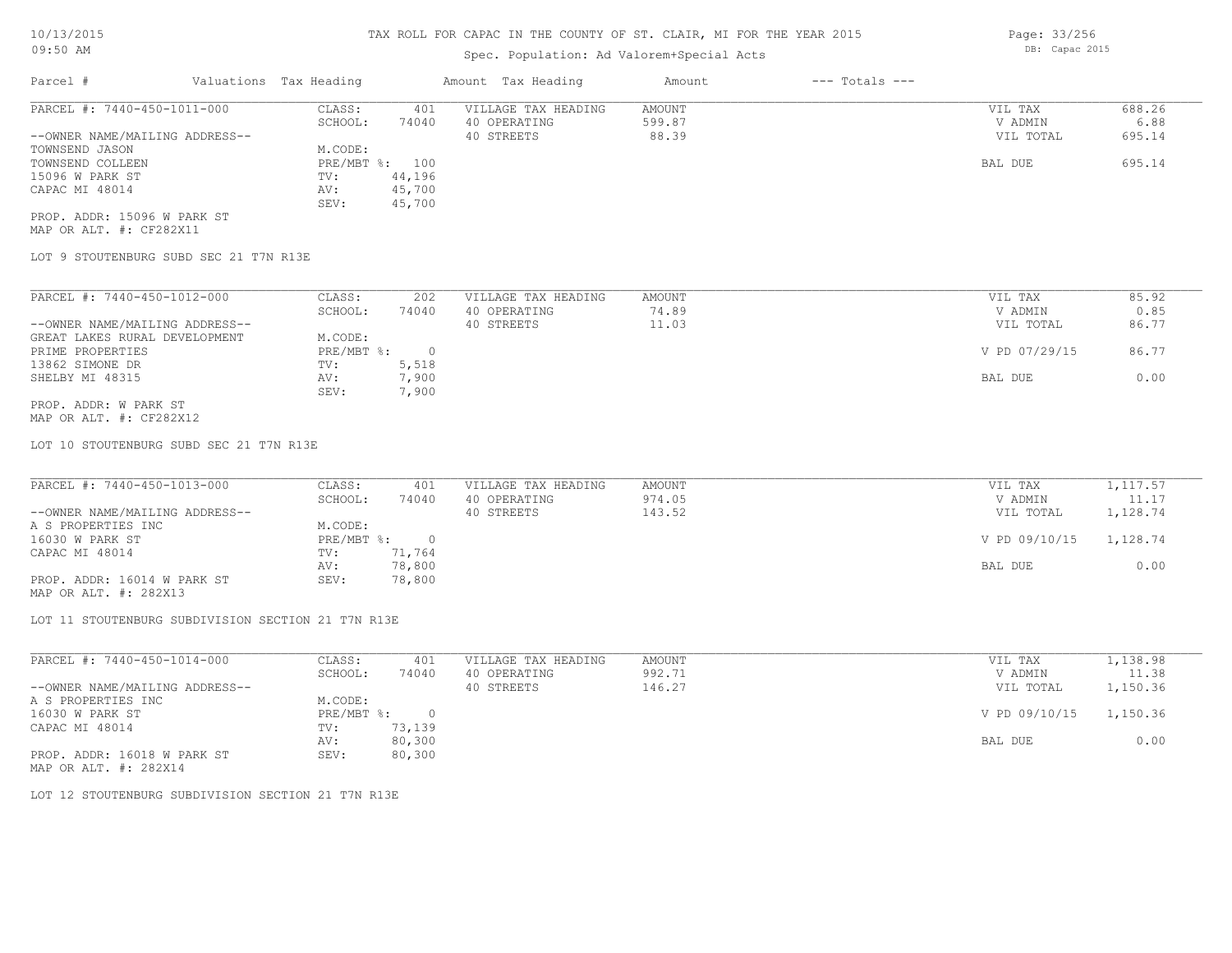# Spec. Population: Ad Valorem+Special Acts

Page: 34/256 DB: Capac 2015

| Parcel #                       | Valuations Tax Heading |        | Amount Tax Heading  | Amount | $---$ Totals $---$ |               |          |
|--------------------------------|------------------------|--------|---------------------|--------|--------------------|---------------|----------|
| PARCEL #: 7440-450-1015-000    | CLASS:                 | 401    | VILLAGE TAX HEADING | AMOUNT |                    | VIL TAX       | 1,138.98 |
|                                | SCHOOL:                | 74040  | 40 OPERATING        | 992.71 |                    | V ADMIN       | 11.38    |
| --OWNER NAME/MAILING ADDRESS-- |                        |        | 40 STREETS          | 146.27 |                    | VIL TOTAL     | 1,150.36 |
| A S PROPERTIES INC             | M.CODE:                |        |                     |        |                    |               |          |
| 16030 W PARK ST                | $PRE/MBT$ %:           |        |                     |        |                    | V PD 09/10/15 | 1,150.36 |
| CAPAC MI 48014                 | TV:                    | 73,139 |                     |        |                    |               |          |
|                                | AV:                    | 80,300 |                     |        |                    | BAL DUE       | 0.00     |
| PROP. ADDR: 16022 W PARK ST    | SEV:                   | 80,300 |                     |        |                    |               |          |
| MAP OR ALT. #: 282X15          |                        |        |                     |        |                    |               |          |

LOT 13 STOUTENBURG SUBDIVISION SECTION 21 T7N R13E

| PARCEL #: 7440-450-1016-000    | CLASS:     | 402    | VILLAGE TAX HEADING | AMOUNT | VIL TAX   | 144.67     |
|--------------------------------|------------|--------|---------------------|--------|-----------|------------|
|                                | SCHOOL:    | 74040  | 40 OPERATING        | 126.09 | V ADMIN   | $\pm$ . 44 |
| --OWNER NAME/MAILING ADDRESS-- |            |        | 40 STREETS          | 18.58  | VIL TOTAL | 146.11     |
| LUMBARDO ROBERT JR             | M.CODE:    |        |                     |        |           |            |
| LUMBARDO DESIREE M             | PRE/MBT %: | 100    |                     |        | BAL DUE   | 146.11     |
| 4313 STEVENS DR                | TV:        | 9,290  |                     |        |           |            |
| CAPAC MI 48014                 | AV:        | 12,500 |                     |        |           |            |
|                                | SEV:       | 12,500 |                     |        |           |            |
| PROP. ADDR: PARK ST            |            |        |                     |        |           |            |

MAP OR ALT. #: CF282X16

LOT 14 STOUTENBURG SUBD SEC 21 T7N R13E

| PARCEL #: 7440-450-1017-000    | CLASS:     | 401    | VILLAGE TAX HEADING | AMOUNT   | VIL TAX       | 1,272.31 |
|--------------------------------|------------|--------|---------------------|----------|---------------|----------|
|                                | SCHOOL:    | 74040  | 40 OPERATING        | 1,108.91 | V ADMIN       | 12.72    |
| --OWNER NAME/MAILING ADDRESS-- |            |        | 40 STREETS          | 163.40   | VIL TOTAL     | 1,285.03 |
| BRINKER NORMAN                 | M.CODE:    |        |                     |          |               |          |
| 16022 W PARK ST                | PRE/MBT %: |        |                     |          | V PD 09/18/15 | 1,285.03 |
| CAPAC MI 48014                 | TV:        | 81,700 |                     |          |               |          |
|                                | AV:        | 81,700 |                     |          | BAL DUE       | 0.00     |
| PROP. ADDR: 16030 W PARK ST    | SEV:       | 81,700 |                     |          |               |          |
|                                |            |        |                     |          |               |          |

MAP OR ALT. #: 282X17

LOT 15 STOUTENBURG SUBDIVISION SECTION 21 T7N R13E

| PARCEL #: 7440-450-1018-000    | CLASS:       | 401    | VILLAGE TAX HEADING | AMOUNT | VIL TAX       | 1,138.98 |
|--------------------------------|--------------|--------|---------------------|--------|---------------|----------|
|                                | SCHOOL:      | 74040  | 40 OPERATING        | 992.71 | V ADMIN       | 11.38    |
| --OWNER NAME/MAILING ADDRESS-- |              |        | 40 STREETS          | 146.27 | VIL TOTAL     | 1,150.36 |
| NORBERT J BRINKER              | M.CODE:      |        |                     |        |               |          |
| 16022 W PARK ST                | $PRE/MBT$ %: |        |                     |        | V PD 09/18/15 | 1,150.36 |
| CAPAC MI 48014                 | TV:          | 73,139 |                     |        |               |          |
|                                | AV:          | 81,000 |                     |        | BAL DUE       | 0.00     |
| PROP. ADDR: 16032 W PARK ST    | SEV:         | 81,000 |                     |        |               |          |
| MAP OR ALT. #: 282X18          |              |        |                     |        |               |          |

LOT 16 STOUTENBURG SUBDIVISION SECTION 21 T7N R13E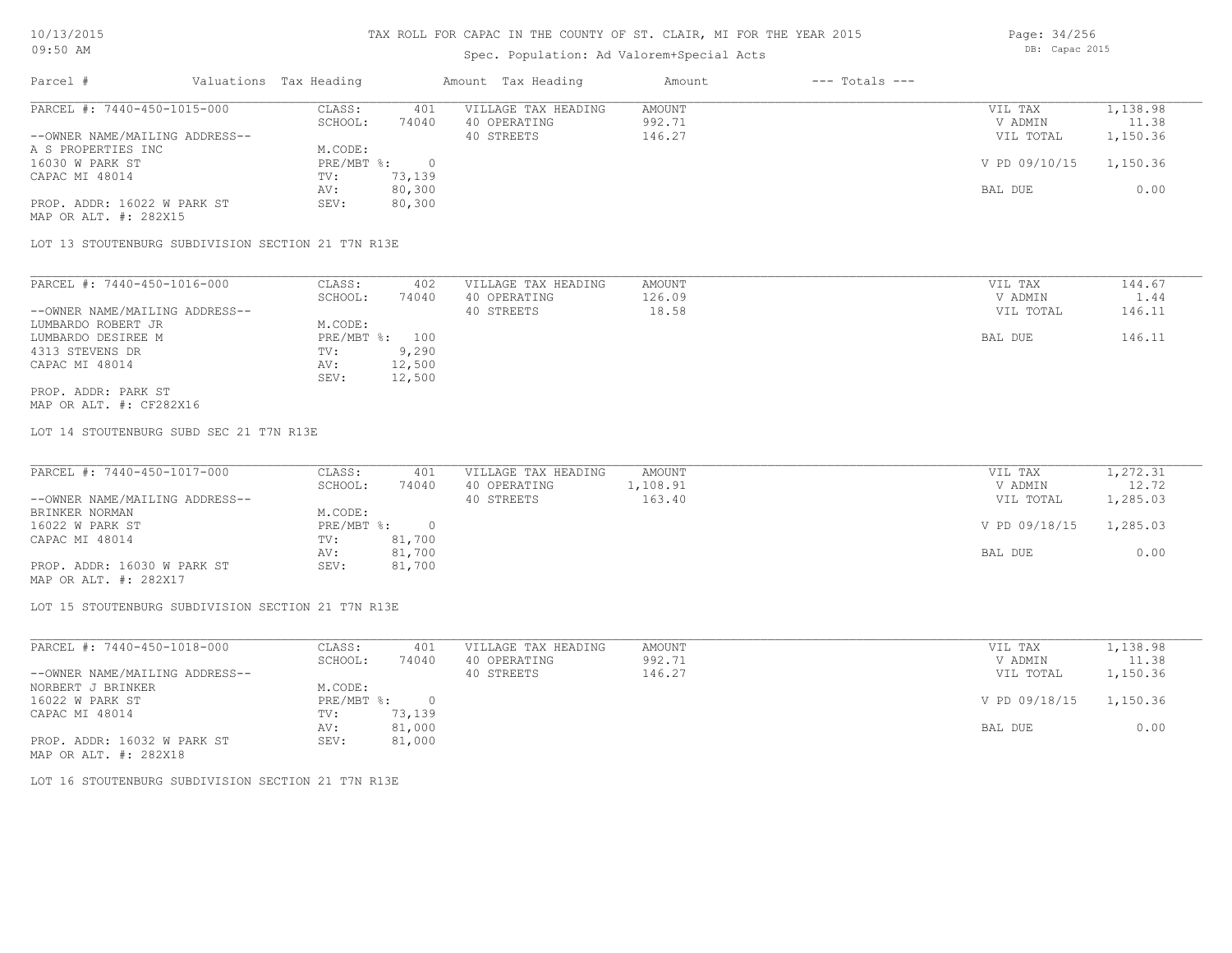## Spec. Population: Ad Valorem+Special Acts

Page: 35/256 DB: Capac 2015

| Parcel #                         | Valuations Tax Heading |        | Amount Tax Heading  | Amount | $---$ Totals $---$ |           |          |
|----------------------------------|------------------------|--------|---------------------|--------|--------------------|-----------|----------|
| PARCEL #: 7440-450-1019-000      | CLASS:                 | 401    | VILLAGE TAX HEADING | AMOUNT |                    | VIL TAX   | 1,681.58 |
|                                  | SCHOOL:                | 74040  | 40 OPERATING        | 992.71 |                    | V ADMIN   | 11.38    |
| --OWNER NAME/MAILING ADDRESS--   |                        |        | 40 STREETS          | 146.27 |                    | VIL TOTAL | 1,692.96 |
| FEDERAL NATIONAL MORTGAGE ASSOC. | M.CODE:                |        | UTIL                | 542.60 |                    |           |          |
| 3900 WISCONSIN AVENUE, N.W.      | $PRE/MBT$ %:           |        |                     |        |                    | BAL DUE   | 1,692.96 |
| WASHINGTON DC 20016              | TV:                    | 73,139 |                     |        |                    |           |          |
|                                  | AV:                    | 81,000 |                     |        |                    |           |          |
| PROP. ADDR: 16038 W PARK ST      | SEV:                   | 81,000 |                     |        |                    |           |          |
| MAP OR ALT. #: 282X19            |                        |        |                     |        |                    |           |          |

LOT 17 STOUTENBURG SUBDIVISION SECTION21 T7N R13E

| PARCEL #: 7440-600-0001-000    | CLASS:     | 201    | VILLAGE TAX HEADING | AMOUNT | VIL TAX       | 764.63 |
|--------------------------------|------------|--------|---------------------|--------|---------------|--------|
|                                | SCHOOL:    | 74040  | 40 OPERATING        | 666.43 | V ADMIN       | 7.64   |
| --OWNER NAME/MAILING ADDRESS-- |            |        | 40 STREETS          | 98.20  | VIL TOTAL     | 772.27 |
| K.M.D. INC                     | M.CODE:    |        |                     |        |               |        |
| 302 S MAIN ST                  | PRE/MBT %: |        |                     |        | V PD 09/18/15 | 772.27 |
| CAPAC MI 48014                 | TV:        | 49,100 |                     |        |               |        |
|                                | AV:        | 49,100 |                     |        | BAL DUE       | 0.00   |
| PROP. ADDR: 302 S MAIN ST      | SEV:       | 49,100 |                     |        |               |        |

MAP OR ALT. #: CF283

LOTS 1 & 2 SUPERVISOR CHRIS ABRAHAMS PLAT SEC 27 T7N R13E

| PARCEL #: 7440-600-0002-000    | CLASS:       | 201    | VILLAGE TAX HEADING | AMOUNT | VIL TAX       | 133.04 |
|--------------------------------|--------------|--------|---------------------|--------|---------------|--------|
|                                | SCHOOL:      | 74040  | 40 OPERATING        | 115.96 | V ADMIN       | 1.33   |
| --OWNER NAME/MAILING ADDRESS-- |              |        | 40 STREETS          | 17.08  | VIL TOTAL     | 134.37 |
| K.M.D. INC                     | M.CODE:      |        |                     |        |               |        |
| 320 S MAIN ST                  | $PRE/MBT$ %: |        |                     |        | V PD 09/18/15 | 134.37 |
| CAPAC MI 48014                 | TV:          | 8,544  |                     |        |               |        |
|                                | AV:          | 60,900 |                     |        | BAL DUE       | 0.00   |
| PROP. ADDR: 300 S MAIN ST      | SEV:         | 60,900 |                     |        |               |        |
| MAP OR ALT. #: CF284           |              |        |                     |        |               |        |

LOT 3 SUPERVISOR CHRIS ABRAHAMS PLAT SEC 27 T7N R13E

| PARCEL #: 7440-600-0003-000                                                        | CLASS:     | 201    | VILLAGE TAX HEADING | AMOUNT   | VIL TAX                | 1,476.19 |
|------------------------------------------------------------------------------------|------------|--------|---------------------|----------|------------------------|----------|
|                                                                                    | SCHOOL:    | 74040  | 40 OPERATING        | 1,286.61 | V ADMIN                | 14.76    |
| --OWNER NAME/MAILING ADDRESS--                                                     |            |        | 40 STREETS          | 189.58   | VIL TOTAL              | 1,490.95 |
| K.M.D. INC                                                                         | M.CODE:    |        |                     |          |                        |          |
| 302 S MAIN ST                                                                      | PRE/MBT %: |        |                     |          | V PD 09/18/15 1,490.95 |          |
| CAPAC MI 48014                                                                     | TV:        | 94,792 |                     |          |                        |          |
|                                                                                    | AV:        | 95,000 |                     |          | BAL DUE                | 0.00     |
| PROP. ADDR: 302 S MAIN ST<br>$\cdots$ $\cdots$ $\cdots$ $\cdots$ $\cdots$ $\cdots$ | SEV:       | 95,000 |                     |          |                        |          |

MAP OR ALT. #: CF285A

LOTS 4, 5 & 6 SUPERVISOR CHRIS ABRAHAMS PLAT SEC 27 T7N R13E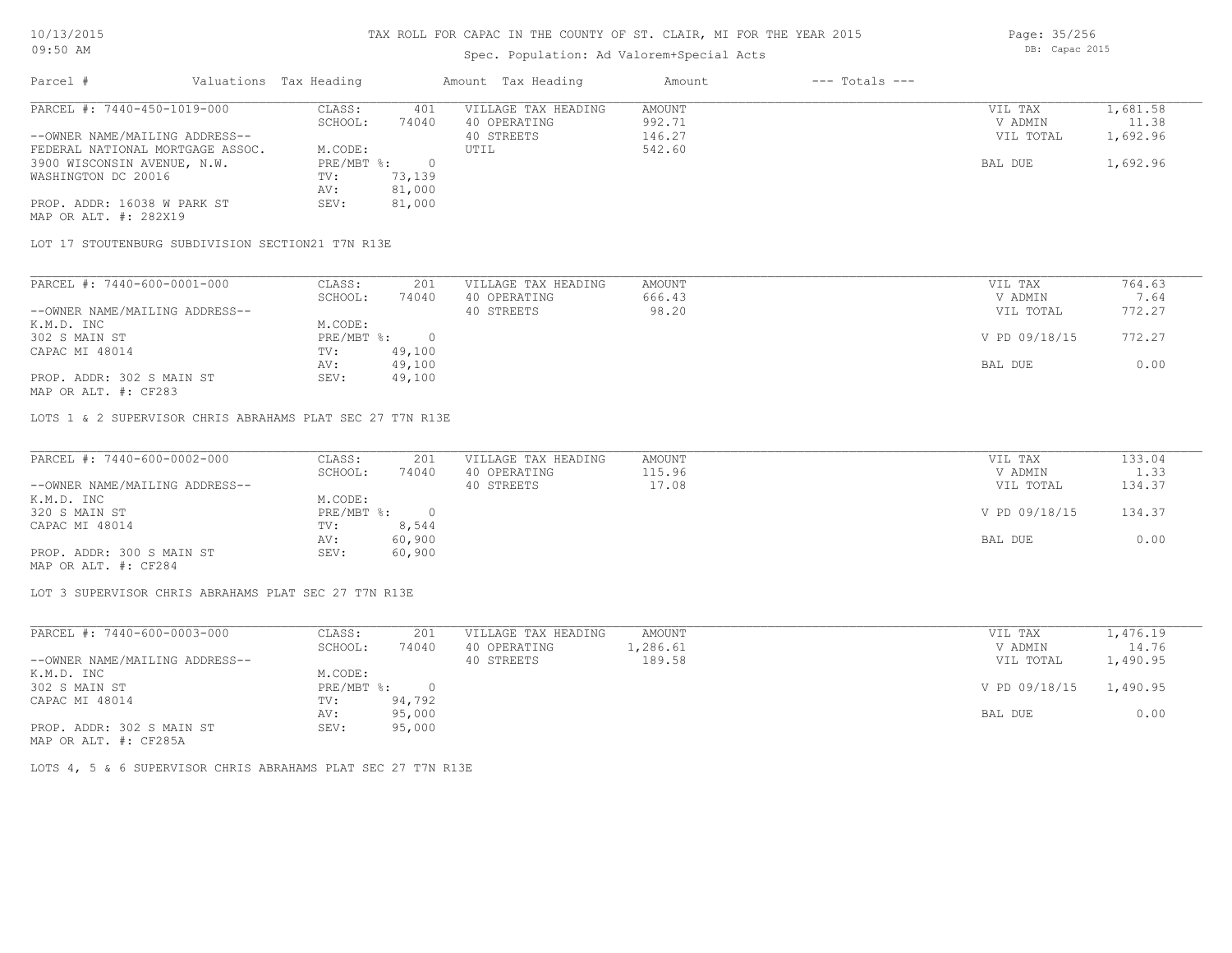## Spec. Population: Ad Valorem+Special Acts

Parcel # Valuations Tax Heading Amount Tax Heading Amount --- Totals ---PROP. ADDR: E HILL STREET SEV: 14,700 AV: 14,700 BAL DUE 0.00 MOGADORE OH 44260-9430 TV: 5,076<br>AV: 14,700 3388 RANDOLPH RD PRE/MBT %: 0 V PD 09/10/15 79.83 BULLOCK GERALD/ROSE M.CODE:<br>3388 RANDOLPH RD PRE/MBT %: --OWNER NAME/MAILING ADDRESS-- 40 STREETS 40 STREETS 10.15 10.15 VIL TOTAL 79.83 SCHOOL: 74040 40 OPERATING 68.89 V ADMIN 0.79 PARCEL #: 7440-600-0004-000 CLASS: 202 VILLAGE TAX HEADING AMOUNT VIL TAX VIL TAX 79.04 SCHOOL: 74040 40 OPERATING 68.89 V ADMIN 0.79  $\mathcal{L}_\mathcal{L} = \mathcal{L}_\mathcal{L} = \mathcal{L}_\mathcal{L} = \mathcal{L}_\mathcal{L} = \mathcal{L}_\mathcal{L} = \mathcal{L}_\mathcal{L} = \mathcal{L}_\mathcal{L} = \mathcal{L}_\mathcal{L} = \mathcal{L}_\mathcal{L} = \mathcal{L}_\mathcal{L} = \mathcal{L}_\mathcal{L} = \mathcal{L}_\mathcal{L} = \mathcal{L}_\mathcal{L} = \mathcal{L}_\mathcal{L} = \mathcal{L}_\mathcal{L} = \mathcal{L}_\mathcal{L} = \mathcal{L}_\mathcal{L}$ 

MAP OR ALT. #: CF285B

LOT 7 SUPERVISOR CHRIS ABRAHAMS PLAT SEC 27 T7N R13E

| PARCEL #: 7440-600-0005-000    | CLASS:     | 301     | VILLAGE TAX HEADING | AMOUNT | VIL TAX       | 877.92 |
|--------------------------------|------------|---------|---------------------|--------|---------------|--------|
|                                | SCHOOL:    | 74040   | 40 OPERATING        | 765.17 | V ADMIN       | 8.77   |
| --OWNER NAME/MAILING ADDRESS-- |            |         | 40 STREETS          | 112.75 | VIL TOTAL     | 886.69 |
| CAPAC CONSTRUCTION CO          | M.CODE:    |         |                     |        |               |        |
| PO BOX 388                     | PRE/MBT %: |         |                     |        | V PD 09/16/15 | 886.69 |
| CAPAC MI 48014-0388            | TV:        | 56,375  |                     |        |               |        |
|                                | AV:        | 100,200 |                     |        | BAL DUE       | 0.00   |
| PROP. ADDR: 216 E HILL STREET  | SEV:       | 100,200 |                     |        |               |        |
| MAP OR ALT. #: CF286           |            |         |                     |        |               |        |

LOTS 8, 9, 10, 11, 12, 13 & 14 SUPERVISOR CHRIS ABRAHAMS PLAT SEC 27 T7N R13E

| PARCEL #: 7440-600-0006-000    | CLASS:  | 401            | VILLAGE TAX HEADING | AMOUNT | VIL TAX       | 302.19 |
|--------------------------------|---------|----------------|---------------------|--------|---------------|--------|
|                                | SCHOOL: | 74040          | 40 OPERATING        | 263.38 | V ADMIN       | 3.02   |
| --OWNER NAME/MAILING ADDRESS-- |         |                | 40 STREETS          | 38.81  | VIL TOTAL     | 305.21 |
| SUSTAITA GUADAUPE D            | M.CODE: | COREL          |                     |        |               |        |
| 106 E HILL ST                  |         | PRE/MBT %: 100 |                     |        | V PD 09/10/15 | 305.21 |
| CAPAC MI 48014                 | TV:     | 19,405         |                     |        |               |        |
|                                | AV:     | 23,500         |                     |        | BAL DUE       | 0.00   |
| PROP. ADDR: 106 E HILL STREET  | SEV:    | 23,500         |                     |        |               |        |
| MAP OR ALT. #: CF287           |         |                |                     |        |               |        |

LOT 15 SUPERVISOR CHRIS ABRAHAMS PLAT

| PARCEL #: 7440-600-0007-000    | CLASS:     | 401    | VILLAGE TAX HEADING | AMOUNT | VIL TAX       | 286.11 |
|--------------------------------|------------|--------|---------------------|--------|---------------|--------|
|                                | SCHOOL:    | 74040  | 40 OPERATING        | 249.37 | V ADMIN       | 2.86   |
| --OWNER NAME/MAILING ADDRESS-- |            |        | 40 STREETS          | 36.74  | VIL TOTAL     | 288.97 |
| HOMETOWN RENTALS, LLC          | M.CODE:    | CBSMT  |                     |        |               |        |
| 3305 KNOLL RD.                 | PRE/MBT %: | $\Box$ |                     |        | V PD 07/10/15 | 288.97 |
| CAPAC MI 48014                 | TV:        | 18,373 |                     |        |               |        |
|                                | AV:        | 20,800 |                     |        | BAL DUE       | 0.00   |
| PROP. ADDR: 104 E HILL STREET  | SEV:       | 20,800 |                     |        |               |        |

MAP OR ALT. #: CF288

LOT 16 SUPERVISOR CHRIS ABRAHAMS PLAT

Page: 36/256 DB: Capac 2015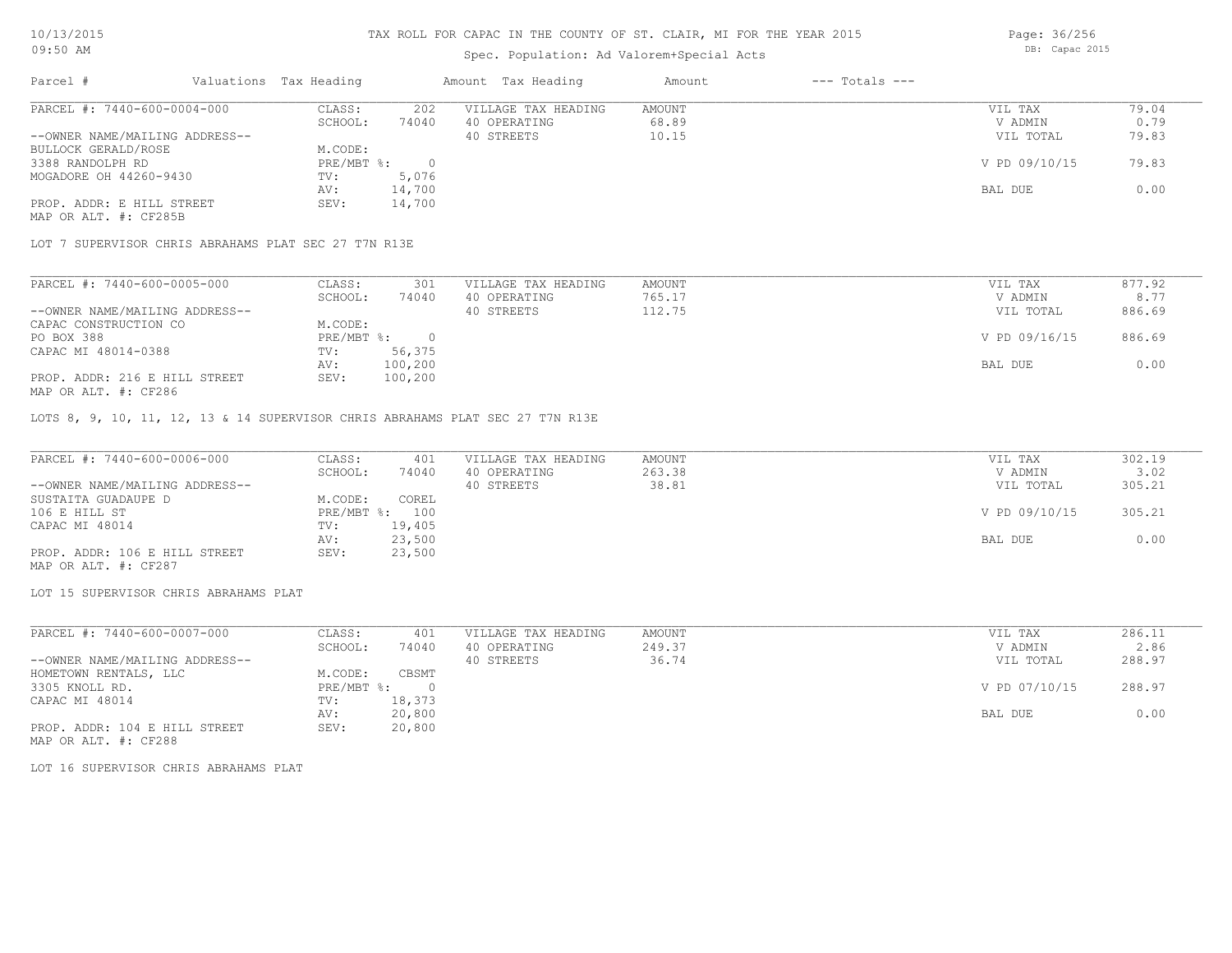# Spec. Population: Ad Valorem+Special Acts

| Parcel #                       | Valuations Tax Heading |                | Amount Tax Heading  | Amount | $---$ Totals $---$ |               |        |
|--------------------------------|------------------------|----------------|---------------------|--------|--------------------|---------------|--------|
| PARCEL #: 7440-600-0008-000    | CLASS:                 | 401            | VILLAGE TAX HEADING | AMOUNT |                    | VIL TAX       | 448.50 |
|                                | SCHOOL:                | 74040          | 40 OPERATING        | 390.90 |                    | V ADMIN       | 4.48   |
| --OWNER NAME/MAILING ADDRESS-- |                        |                | 40 STREETS          | 57.60  |                    | VIL TOTAL     | 452.98 |
| GONZALEZ FRANCISCO J           | M.CODE:                |                |                     |        |                    |               |        |
| 400 S MAIN ST                  |                        | PRE/MBT %: 100 |                     |        |                    | V PD 08/19/15 | 452.98 |
| CAPAC MI 48014                 | TV:                    | 28,800         |                     |        |                    |               |        |
|                                | AV:                    | 28,800         |                     |        |                    | BAL DUE       | 0.00   |
| PROP. ADDR: 400 S MAIN ST      | SEV:                   | 28,800         |                     |        |                    |               |        |
|                                |                        |                |                     |        |                    |               |        |

MAP OR ALT. #: CF289

LOT 17 SUPERVISORS CHRIS ABRAHAMS PLAT SEC 27 T7N R13E

| PARCEL #: 7440-600-0010-000    | CLASS:       | 401    | VILLAGE TAX HEADING | AMOUNT | VIL TAX       | 449.33 |
|--------------------------------|--------------|--------|---------------------|--------|---------------|--------|
|                                | SCHOOL:      | 74040  | 40 OPERATING        | 391.63 | V ADMIN       | 4.49   |
| --OWNER NAME/MAILING ADDRESS-- |              |        | 40 STREETS          | 57.70  | VIL TOTAL     | 453.82 |
| RAMIREZ MARIO                  | M.CODE:      | CBSMT  |                     |        |               |        |
| RAMIREZ SAMANTHA               | $PRE/MBT$ %: | 100    |                     |        | V PD 07/10/15 | 453.82 |
| 404 S MAIN ST                  | TV:          | 28,854 |                     |        |               |        |
| CAPAC MI 48014-3719            | AV:          | 29,300 |                     |        | BAL DUE       | 0.00   |
|                                | SEV:         | 29,300 |                     |        |               |        |
| PROP. ADDR: 404 S MAIN ST      |              |        |                     |        |               |        |

MAP OR ALT. #: CF290

LOTS 18 & 19 SUPERVISOR CHRIS ABRAHAMS PLAT

| PARCEL #: 7440-600-0011-000    | CLASS:  | 401            | VILLAGE TAX HEADING | AMOUNT | VIL TAX       | 435.10 |
|--------------------------------|---------|----------------|---------------------|--------|---------------|--------|
|                                | SCHOOL: | 74040          | 40 OPERATING        | 379.22 | V ADMIN       | 4.35   |
| --OWNER NAME/MAILING ADDRESS-- |         |                | 40 STREETS          | 55.88  | VIL TOTAL     | 439.45 |
| DESMIT WALTER II/MARIE         | M.CODE: | OLALS          |                     |        |               |        |
| 406 S MAIN ST                  |         | PRE/MBT %: 100 |                     |        | V PD 09/18/15 | 439.45 |
| CAPAC MI 48014-3719            | TV:     | 27,940         |                     |        |               |        |
|                                | AV:     | 28,400         |                     |        | BAL DUE       | 0.00   |
| PROP. ADDR: 406 S MAIN ST      | SEV:    | 28,400         |                     |        |               |        |
| MAP OR ALT. #: CF291           |         |                |                     |        |               |        |

LOT 20 SUPERVISOR CHRIS ABRAHAMS PLAT SEC 27 T7N R13E

| PARCEL #: 7440-600-0012-000    | CLASS:       | 401    | VILLAGE TAX HEADING | AMOUNT | VIL TAX       | 71.41 |
|--------------------------------|--------------|--------|---------------------|--------|---------------|-------|
|                                | SCHOOL:      | 74040  | 40 OPERATING        | 62.24  | V ADMIN       | 0.71  |
| --OWNER NAME/MAILING ADDRESS-- |              |        | 40 STREETS          | 9.17   | VIL TOTAL     | 72.12 |
| DESMIT WALTER II/MARIE         | M.CODE:      | OLALS  |                     |        |               |       |
| 406 S MAIN ST                  | $PRE/MBT$ %: | 100    |                     |        | V PD 09/18/15 | 72.12 |
| CAPAC MI 48014-3719            | TV:          | 4,586  |                     |        |               |       |
|                                | AV:          | 13,900 |                     |        | BAL DUE       | 0.00  |
| PROP. ADDR: S MAIN ST.         | SEV:         | 13,900 |                     |        |               |       |
| MAP OR ALT. #: CF292           |              |        |                     |        |               |       |

LOT 21 SUPERVISOR CHRIS ABRAHAMS PLAT SEC 27 T7N R13E

Page: 37/256 DB: Capac 2015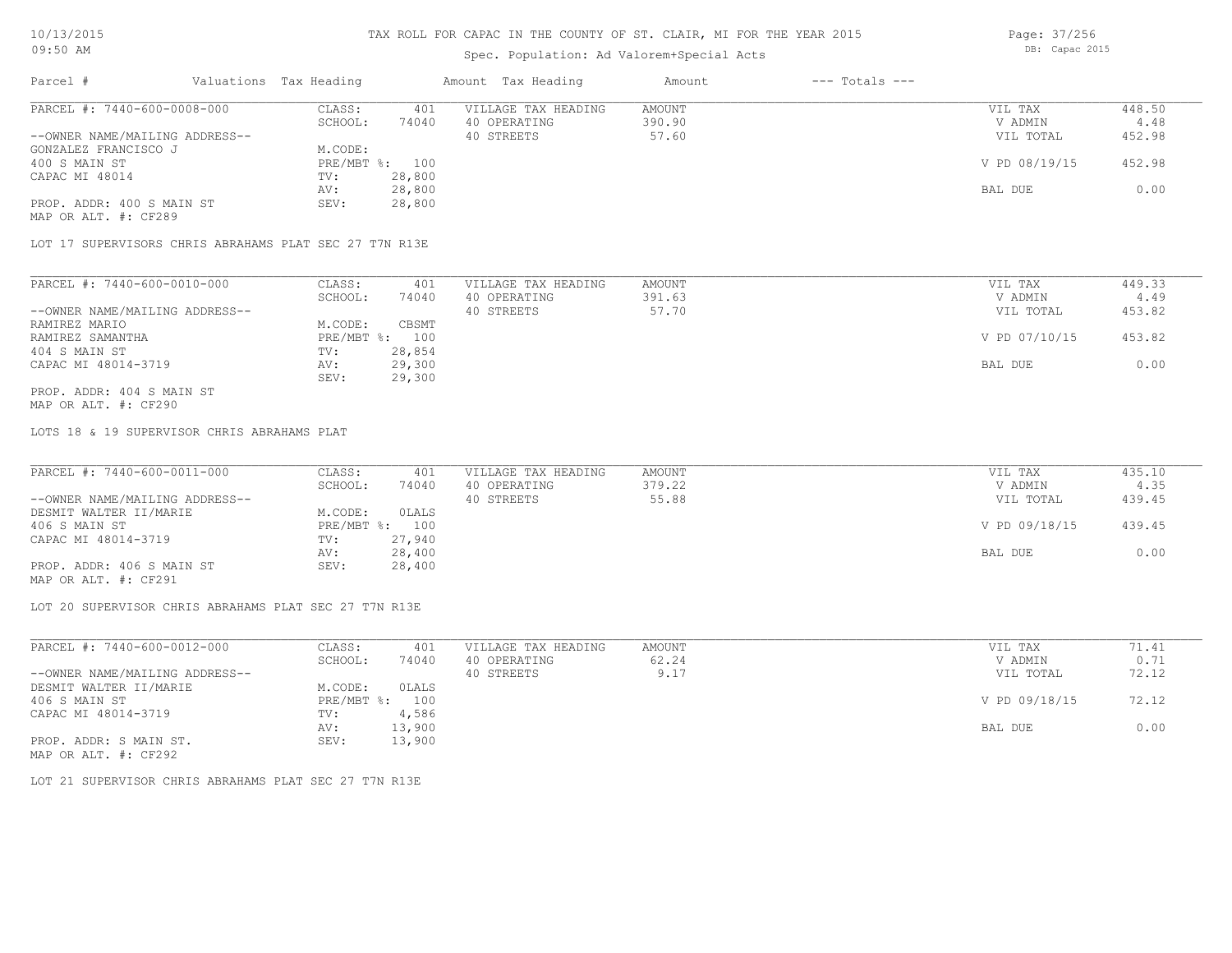| 10/13/2015                                                                                                                                                                                                |                        |                  | TAX ROLL FOR CAPAC IN THE COUNTY OF ST. CLAIR, MI FOR THE YEAR 2015 | Page: 38/256     |                    |                    |        |
|-----------------------------------------------------------------------------------------------------------------------------------------------------------------------------------------------------------|------------------------|------------------|---------------------------------------------------------------------|------------------|--------------------|--------------------|--------|
| 09:50 AM                                                                                                                                                                                                  |                        |                  | Spec. Population: Ad Valorem+Special Acts                           |                  |                    | DB: Capac 2015     |        |
| Parcel #                                                                                                                                                                                                  | Valuations Tax Heading |                  | Amount Tax Heading                                                  | Amount           | $---$ Totals $---$ |                    |        |
| PARCEL #: 7440-600-0013-000                                                                                                                                                                               | CLASS:                 | 401              | VILLAGE TAX HEADING                                                 | AMOUNT           |                    | VIL TAX            | 569.05 |
|                                                                                                                                                                                                           | SCHOOL:                | 74040            | 40 OPERATING                                                        | 495.97           |                    | V ADMIN            | 5.69   |
| --OWNER NAME/MAILING ADDRESS--                                                                                                                                                                            |                        |                  | 40 STREETS                                                          | 73.08            |                    | VIL TOTAL          | 574.74 |
| WATKINS KIMBERLY M                                                                                                                                                                                        | M.CODE:                | COREL            |                                                                     |                  |                    |                    |        |
| 111 FRANTZ ST                                                                                                                                                                                             | PRE/MBT %: 100         |                  |                                                                     |                  |                    | V PD 09/10/15      | 574.74 |
|                                                                                                                                                                                                           |                        | 36,541           |                                                                     |                  |                    |                    |        |
| CAPAC MI 48014                                                                                                                                                                                            | TV:                    |                  |                                                                     |                  |                    |                    | 0.00   |
| PROP. ADDR: 111 FRANTZ STREET                                                                                                                                                                             | AV:<br>SEV:            | 37,800<br>37,800 |                                                                     |                  |                    | BAL DUE            |        |
| MAP OR ALT. #: CF293A                                                                                                                                                                                     |                        |                  |                                                                     |                  |                    |                    |        |
| S89 <sup>ª</sup> 44'W 80', TH S0 <sup>ª</sup> 33'30"E 315.69' TO BEG SUPERVISOR CHRIS ABRAHAMS PLAT<br>PARCEL #: 7440-600-0013-200                                                                        | CLASS:                 |                  | VILLAGE TAX HEADING                                                 |                  |                    |                    | 477.41 |
|                                                                                                                                                                                                           | SCHOOL:                | 401<br>74040     | 40 OPERATING                                                        | AMOUNT<br>416.10 |                    | VIL TAX<br>V ADMIN | 4.77   |
| --OWNER NAME/MAILING ADDRESS--                                                                                                                                                                            |                        |                  | 40 STREETS                                                          | 61.31            |                    | VIL TOTAL          | 482.18 |
| TROOP MICHAEL A                                                                                                                                                                                           | M.CODE:                | COREL            |                                                                     |                  |                    |                    |        |
| 410 S MAIN ST                                                                                                                                                                                             | PRE/MBT %: 100         |                  |                                                                     |                  |                    | V PD 09/10/15      | 482.18 |
| CAPAC MI 48014-3719                                                                                                                                                                                       | TV:                    | 30,657           |                                                                     |                  |                    |                    |        |
|                                                                                                                                                                                                           | AV:                    | 31,900           |                                                                     |                  |                    | BAL DUE            | 0.00   |
| PROP. ADDR: 410 S MAIN ST                                                                                                                                                                                 | SEV:                   | 31,900           |                                                                     |                  |                    |                    |        |
| MAP OR ALT. #: CF293B                                                                                                                                                                                     |                        |                  |                                                                     |                  |                    |                    |        |
| THAT PART OF LOT 22 LYING W OF EXTD E LINE OF LOT 23 & ALL OF LOT 27 SUPV CHRIS<br>ABRAHAMS PLAT<br>PARCEL #: 7440-600-0013-400                                                                           | CLASS:                 | 401              | VILLAGE TAX HEADING                                                 | AMOUNT           |                    | VIL TAX            | 597.97 |
|                                                                                                                                                                                                           | SCHOOL:                | 74040            | 40 OPERATING                                                        | 521.18           |                    | V ADMIN            | 5.97   |
| --OWNER NAME/MAILING ADDRESS--                                                                                                                                                                            |                        |                  | 40 STREETS                                                          | 76.79            |                    | VIL TOTAL          | 603.94 |
| FOX LON/KATHLEEN                                                                                                                                                                                          | M.CODE:                |                  |                                                                     |                  |                    |                    |        |
| 129 FRANTZ ST                                                                                                                                                                                             | PRE/MBT %: 100         |                  |                                                                     |                  |                    | V PD 07/08/15      | 603.94 |
| CAPAC MI 48014                                                                                                                                                                                            | TV:                    | 38,399           |                                                                     |                  |                    |                    |        |
|                                                                                                                                                                                                           | AV:                    | 39,800           |                                                                     |                  |                    | BAL DUE            | 0.00   |
| PROP. ADDR: 129 FRANTZ STREET<br>MAP OR ALT. #: CF293C                                                                                                                                                    | SEV:                   | 39,800           |                                                                     |                  |                    |                    |        |
| THAT PART OF LOT 22, BEG N89 <sup>ª9'E</sup> 80' FROM SW COR LOT 22, TH N89 <sup>ª9'E</sup> 80', TH<br>NO*33'30"W 314.06', TH S89*44'W 80', TH S0*33'30"E 314.87' TO BEG SUPERVISOR CHRIS<br>ABRAHMS PLAT |                        |                  |                                                                     |                  |                    |                    |        |
| PARCEL #: 7440-600-0013-600                                                                                                                                                                               | CLASS:                 | 401              | VILLAGE TAX HEADING                                                 | AMOUNT           |                    | VIL TAX            | 573.87 |
|                                                                                                                                                                                                           | SCHOOL:                | 74040            | 40 OPERATING                                                        | 500.17           |                    | V ADMIN            | 5.73   |
| --OWNER NAME/MAILING ADDRESS--                                                                                                                                                                            |                        |                  | 40 STREETS                                                          | 73.70            |                    | VIL TOTAL          | 579.60 |
| KRAMER BRUCE A SR                                                                                                                                                                                         | M.CODE:                |                  |                                                                     |                  |                    |                    |        |
| 279 DEER PARK S                                                                                                                                                                                           | PRE/MBT %:             | $\overline{0}$   |                                                                     |                  |                    | V PD 09/18/15      | 579.60 |
| CAPAC MI 48014                                                                                                                                                                                            | TV:                    | 36,851           |                                                                     |                  |                    |                    |        |
|                                                                                                                                                                                                           | AV:                    | 38,100           |                                                                     |                  |                    | BAL DUE            | 0.00   |
| PROP. ADDR: 205 FRANTZ STREET                                                                                                                                                                             | SEV:                   | 38,100           |                                                                     |                  |                    |                    |        |
|                                                                                                                                                                                                           |                        |                  |                                                                     |                  |                    |                    |        |

MAP OR ALT. #: CF292D

314.06' TO BEG SUPERVISOR CHRIS ABRHAMS PLAT S0ª25'E 16.5',TH N89ª9'E 30.94',TH N0ª33'30"W 329.75',TH S89ª44'W 80',TH S0ª33'30"E THAT PART OF LOT 22, BEG N89ª9'E 160' FROM SW COR LOT 22 TH N89ª9'E 49.1',TH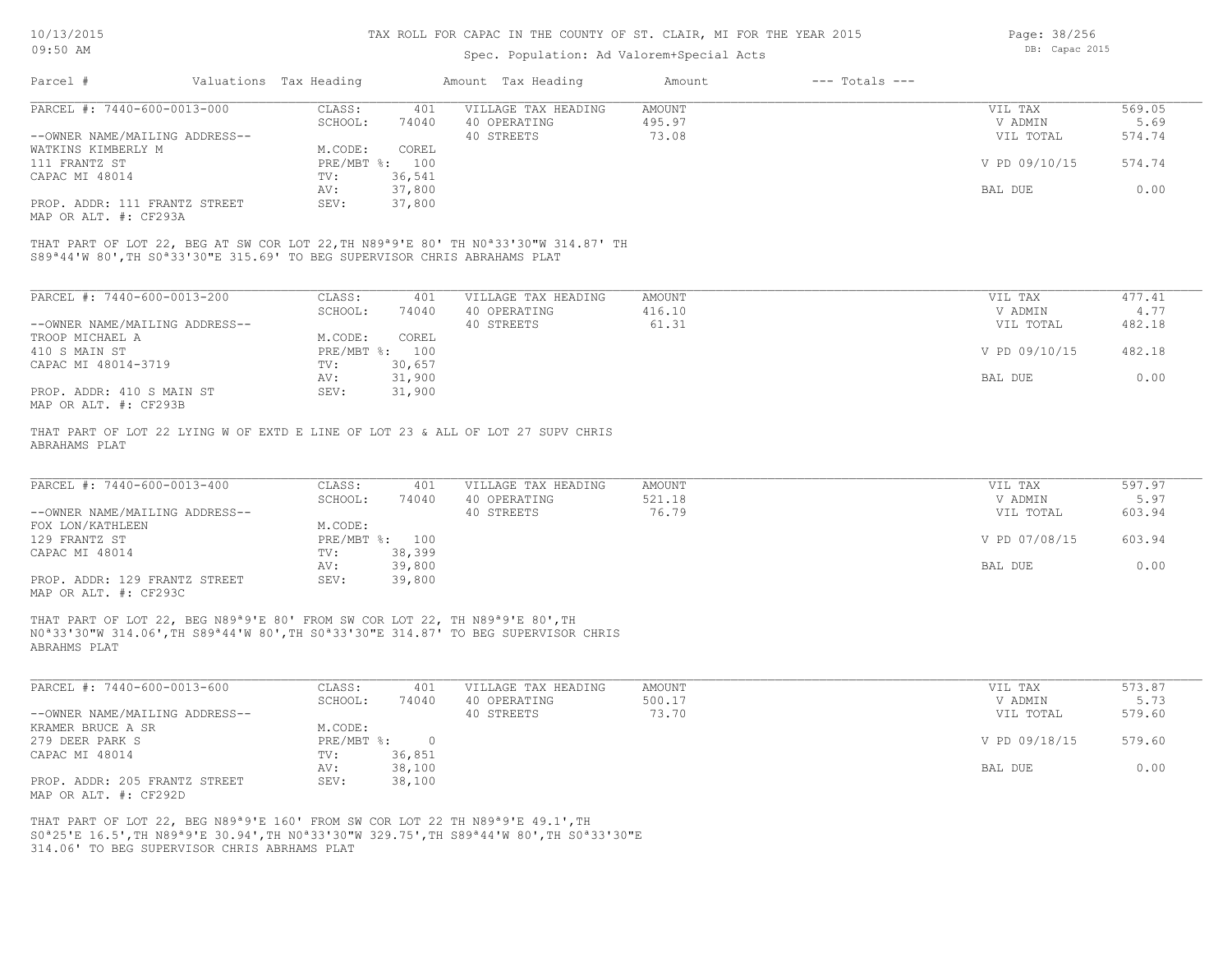| 09:50 AM                                                                                            |                           | Spec. Population: Ad Valorem+Special Acts | DB: Capac 2015 |                    |               |        |
|-----------------------------------------------------------------------------------------------------|---------------------------|-------------------------------------------|----------------|--------------------|---------------|--------|
| Parcel #                                                                                            | Valuations Tax Heading    | Amount Tax Heading                        | Amount         | $---$ Totals $---$ |               |        |
| PARCEL #: 7440-600-0013-800                                                                         | CLASS:                    | VILLAGE TAX HEADING<br>401                | <b>AMOUNT</b>  |                    | VIL TAX       | 858.41 |
|                                                                                                     | SCHOOL:<br>74040          | 40 OPERATING                              | 748.17         |                    | V ADMIN       | 8.58   |
| --OWNER NAME/MAILING ADDRESS--                                                                      |                           | 40 STREETS                                | 110.24         |                    | VIL TOTAL     | 866.99 |
| RODRIGUEZ EDWARD/CAMPOS                                                                             | M.CODE:<br>COREL          |                                           |                |                    |               |        |
| 215 FRANTZ                                                                                          | PRE/MBT %: 100            |                                           |                |                    | V PD 09/10/15 | 866.99 |
| CAPAC, MI 48014                                                                                     | 55,122<br>TV:             |                                           |                |                    |               |        |
|                                                                                                     | 56,600<br>AV:             |                                           |                |                    | BAL DUE       | 0.00   |
| PROP. ADDR: 215 FRANTZ STREET<br>MAP OR ALT. #: CF293E                                              | 56,600<br>SEV:            |                                           |                |                    |               |        |
| 142.09', TH S 0* 33' 30" E 329.75', TH N 89* 9' E 141.66' TO BEG. SUPERVISOR CHRIS<br>ABRAHAMS PLAT |                           |                                           |                |                    |               |        |
| PARCEL #: 7440-600-0014-000                                                                         | CLASS:                    | 401<br>VILLAGE TAX HEADING                | AMOUNT         |                    | VIL TAX       | 480.98 |
|                                                                                                     | SCHOOL:                   | 74040<br>40 OPERATING                     | 419.21         |                    | V ADMIN       | 4.80   |
| --OWNER NAME/MAILING ADDRESS--                                                                      |                           | 40 STREETS                                | 61.77          |                    | VIL TOTAL     | 485.78 |
| AGUILAR EDUARDO                                                                                     | M.CODE:                   |                                           |                |                    |               |        |
| 5944 BOWERS RD                                                                                      | PRE/MBT %: 100            |                                           |                |                    | V PD 08/13/15 | 485.78 |
| IMLAY CITY MI 48444                                                                                 | 30,886<br>$\texttt{TV}$ : |                                           |                |                    |               |        |
|                                                                                                     | 32,900<br>AV:             |                                           |                |                    | BAL DUE       | 0.00   |
| PROP. ADDR: 109 FRANTZ STREET<br>MAP OR ALT. #: CF294                                               | 32,900<br>SEV:            |                                           |                |                    |               |        |
| LOT 23 SUPERVISOR CHRIS ABRAHAMS PLAT SEC 27 T7N R13E                                               |                           |                                           |                |                    |               |        |
| PARCEL #: 7440-600-0015-000                                                                         | CLASS:                    | VILLAGE TAX HEADING<br>401                | AMOUNT         |                    | VIL TAX       | 565.84 |
|                                                                                                     | 74040<br>SCHOOL:          | 40 OPERATING                              | 493.17         |                    | V ADMIN       | 5.65   |
| --OWNER NAME/MAILING ADDRESS--                                                                      |                           | 40 STREETS                                | 72.67          |                    | VIL TOTAL     | 571.49 |
| FINCH ROBERT                                                                                        | M.CODE:                   |                                           |                |                    |               |        |
| 107 FRANTZ ST                                                                                       | PRE/MBT %: 100            |                                           |                |                    | V PD 09/02/15 | 571.49 |
| CAPAC MI 48014                                                                                      | 36,335<br>TV:             |                                           |                |                    |               |        |
|                                                                                                     | 37,500<br>AV:             |                                           |                |                    | BAL DUE       | 0.00   |
| PROP. ADDR: 107 FRANTZ STREET                                                                       | 37,500<br>SEV:            |                                           |                |                    |               |        |
| MAP OR ALT. #: CF295                                                                                |                           |                                           |                |                    |               |        |
|                                                                                                     |                           |                                           |                |                    |               |        |
|                                                                                                     |                           |                                           |                |                    |               |        |

LOT 24 SUPERVISOR CHRIS ABRAHAMS PLAT SEC 27 T7N R13E

| PARCEL #: 7440-600-0016-000    | CLASS:                    | 401    | VILLAGE TAX HEADING | AMOUNT | VIL TAX       | 474.66 |
|--------------------------------|---------------------------|--------|---------------------|--------|---------------|--------|
|                                | SCHOOL:                   | 74040  | 40 OPERATING        | 413.70 | V ADMIN       | 4.74   |
| --OWNER NAME/MAILING ADDRESS-- |                           |        | 40 STREETS          | 60.96  | VIL TOTAL     | 479.40 |
| STANDEL MONICA                 | M.CODE:                   | CBSMT  |                     |        |               |        |
| 105 FRANTZ STREET              | $PRE/MBT$ $\frac{1}{6}$ : | 100    |                     |        | V PD 07/10/15 | 479.40 |
| CAPAC MI 48014                 | TV:                       | 30,480 |                     |        |               |        |
|                                | AV:                       | 38,900 |                     |        | BAL DUE       | 0.00   |
| PROP. ADDR: 105 FRANTZ STREET  | SEV:                      | 38,900 |                     |        |               |        |
| MAP OR ALT. #: CF296           |                           |        |                     |        |               |        |

LOT 25 SUPERVISOR CHRIS ABRAHAMS PLAT SEC 27 T7N R13E

Page: 39/256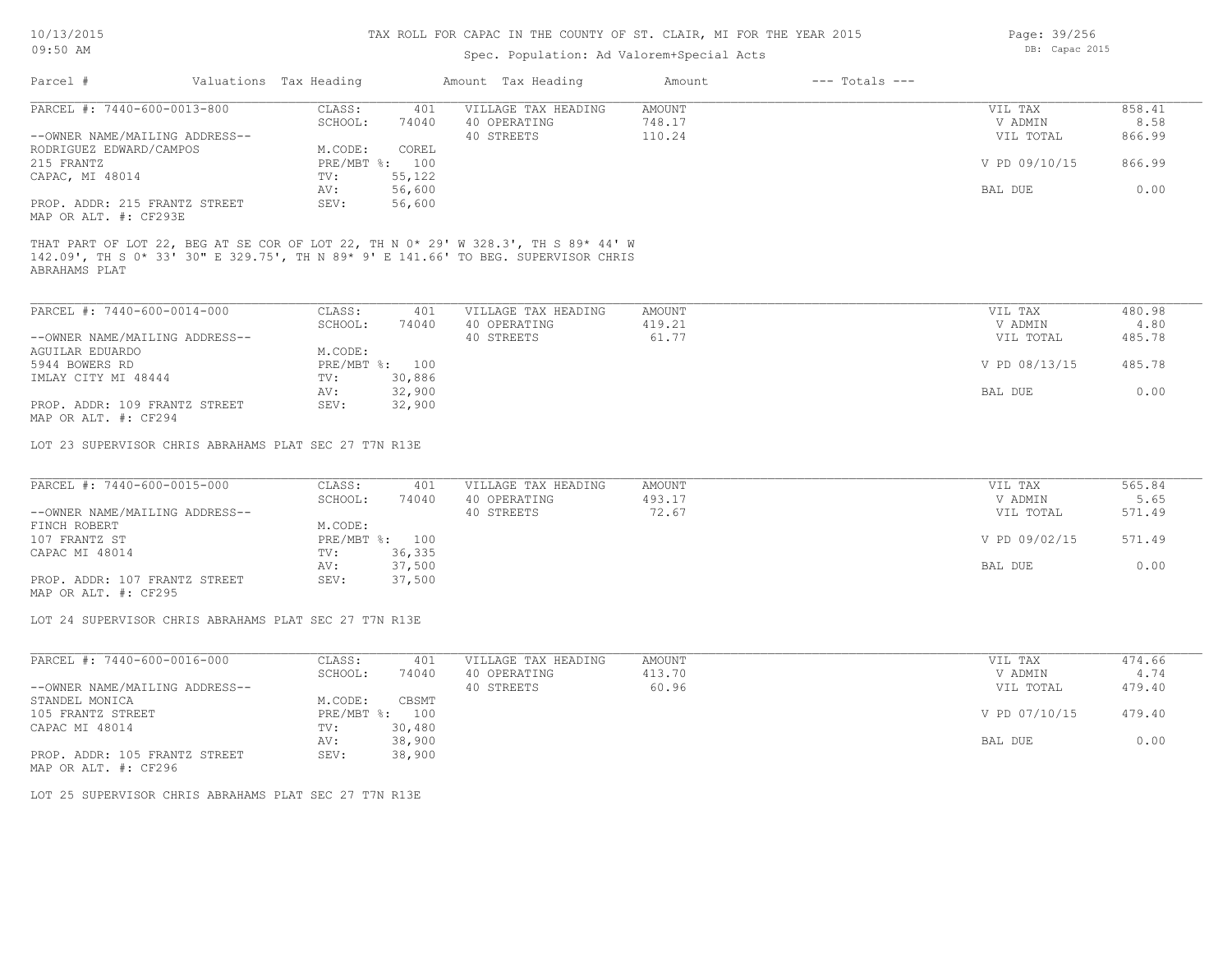# Spec. Population: Ad Valorem+Special Acts

| Parcel #                       | Valuations Tax Heading |        | Amount Tax Heading  | Amount | $---$ Totals $---$ |               |        |
|--------------------------------|------------------------|--------|---------------------|--------|--------------------|---------------|--------|
| PARCEL #: 7440-600-0017-000    | CLASS:                 | 401    | VILLAGE TAX HEADING | AMOUNT |                    | VIL TAX       | 423.58 |
|                                | SCHOOL:                | 74040  | 40 OPERATING        | 369.18 |                    | V ADMIN       | 4.23   |
| --OWNER NAME/MAILING ADDRESS-- |                        |        | 40 STREETS          | 54.40  |                    | VIL TOTAL     | 427.81 |
| MILLER PAUL E                  | M.CODE:                | COREL  |                     |        |                    |               |        |
| 326 GRACE ST                   | PRE/MBT %:             |        |                     |        |                    | V PD 09/10/15 | 427.81 |
| PITTSBURGH PA 15211            | TV:                    | 27,200 |                     |        |                    |               |        |
|                                | AV:                    | 27,200 |                     |        |                    | BAL DUE       | 0.00   |

MAP OR ALT. #: CF297 PROP. ADDR: 103 FRANTZ STREET SEV: 27,200

LOT 26 SUPERVISOR CHRIS ABRAHAMS PLAT SEC 27 T7N R13E

| PARCEL #: 7440-600-0019-000    | CLASS:  | 401            | VILLAGE TAX HEADING | AMOUNT | VIL TAX   | 520.81 |
|--------------------------------|---------|----------------|---------------------|--------|-----------|--------|
|                                | SCHOOL: | 74040          | 40 OPERATING        | 453.93 | V ADMIN   | 5.20   |
| --OWNER NAME/MAILING ADDRESS-- |         |                | 40 STREETS          | 66.88  | VIL TOTAL | 526.01 |
| SCHNECK RICHARD R              | M.CODE: |                |                     |        |           |        |
| ALLEN SHARON                   |         | PRE/MBT %: 100 |                     |        | BAL DUE   | 526.01 |
| 412 S MAIN ST                  | TV:     | 33,444         |                     |        |           |        |
| CAPAC MI 48014-3719            | AV:     | 38,300         |                     |        |           |        |
|                                | SEV:    | 38,300         |                     |        |           |        |
| PROP. ADDR: 412 S MAIN ST      |         |                |                     |        |           |        |

AV: 27,200 BAL DUE 0.00

MAP OR ALT. #: CF298/299

LOT 28 SUPERVISOR CHRIS ABRAHAMS PLAT SEC 27 T7N R13E

| PARCEL #: 7440-600-0020-000    | CLASS:     | 401    | VILLAGE TAX HEADING | AMOUNT | VIL TAX       | 580.66 |
|--------------------------------|------------|--------|---------------------|--------|---------------|--------|
|                                | SCHOOL:    | 74040  | 40 OPERATING        | 506.09 | V ADMIN       | 5.80   |
| --OWNER NAME/MAILING ADDRESS-- |            |        | 40 STREETS          | 74.57  | VIL TOTAL     | 586.46 |
| ZAMMIT JOSEPH                  | M.CODE:    |        |                     |        |               |        |
| ZAMMIT ROBYN                   | PRE/MBT %: |        |                     |        | V PD 09/16/15 | 586.46 |
| 10981 LANTRY LANE              | TV:        | 37,287 |                     |        |               |        |
| OAK HILLS CA 92344             | AV:        | 38,200 |                     |        | BAL DUE       | 0.00   |
|                                | SEV:       | 38,200 |                     |        |               |        |
| PROP. ADDR: 414 S MAIN ST      |            |        |                     |        |               |        |

MAP OR ALT. #: CF300

LOT 29 SUPERVISOR CHRIS ABRAHAMS PLAT SEC 27 T7N R13E

| PARCEL #: 7440-600-0021-000    | CLASS:     | 401    | VILLAGE TAX HEADING | AMOUNT | VIL TAX       | 264.22 |
|--------------------------------|------------|--------|---------------------|--------|---------------|--------|
|                                | SCHOOL:    | 74040  | 40 OPERATING        | 230.29 | V ADMIN       | 2.64   |
| --OWNER NAME/MAILING ADDRESS-- |            |        | 40 STREETS          | 33.93  | VIL TOTAL     | 266.86 |
| BOYNE GRACE / CLARK GERALDINE  | M.CODE:    |        |                     |        |               |        |
| 6504 STERLING RD               | PRE/MBT %: | 100    |                     |        | V PD 09/03/15 | 266.86 |
| YALE MI 48097                  | TV:        | 16,967 |                     |        |               |        |
|                                | AV:        | 20,600 |                     |        | BAL DUE       | 0.00   |
| PROP. ADDR: 500 S MAIN ST      | SEV:       | 20,600 |                     |        |               |        |

MAP OR ALT. #: CF301A

PLAT SEC 27 T7N R13E LOT 31 EXC S 35 FT ALSO LOT 30 EXC E 40 FT OF BOTH LOTS SUPERVISOR CHRIS ABRAHAMS Page: 40/256 DB: Capac 2015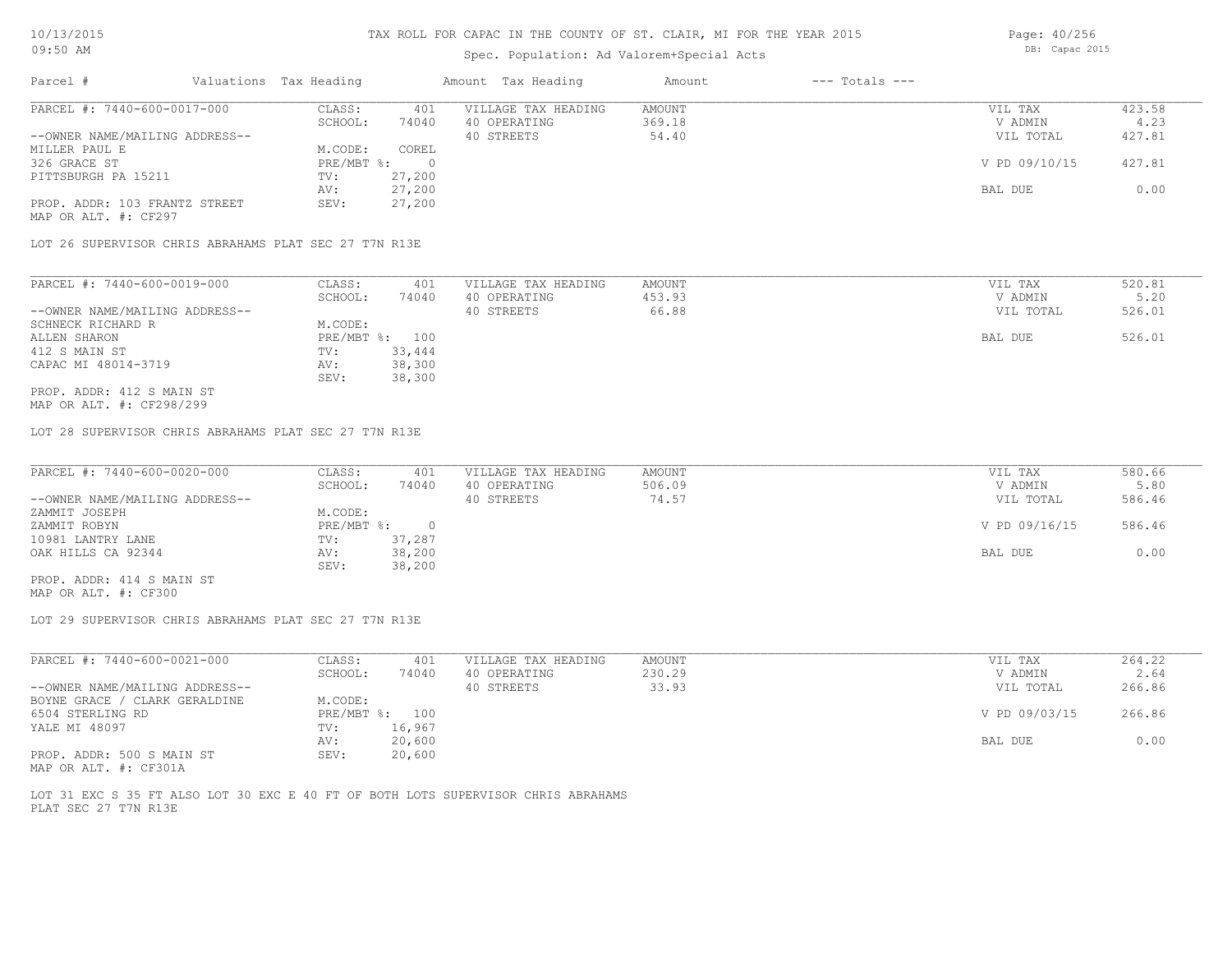## Spec. Population: Ad Valorem+Special Acts

| Parcel #                       | Valuations Tax Heading |       | Amount Tax Heading  | Amount | $---$ Totals $---$ |           |        |
|--------------------------------|------------------------|-------|---------------------|--------|--------------------|-----------|--------|
| PARCEL #: 7440-600-0022-000    | CLASS:                 | 402   | VILLAGE TAX HEADING | AMOUNT |                    | VIL TAX   | 101.25 |
|                                | SCHOOL:                | 74040 | 40 OPERATING        | 88.25  |                    | V ADMIN   | 1.01   |
| --OWNER NAME/MAILING ADDRESS-- |                        |       | 40 STREETS          | 13.00  |                    | VIL TOTAL | 102.26 |
| VILLEME DONALD                 | M.CODE:                |       |                     |        |                    |           |        |
| VILLEME HEIDI                  | PRE/MBT %:             |       |                     |        |                    | BAL DUE   | 102.26 |
| 104 FRANTZ ST                  | TV:                    | 6,502 |                     |        |                    |           |        |
| CAPAC MI 48014-3733            | AV:                    | 9,600 |                     |        |                    |           |        |
|                                | SEV:                   | 9,600 |                     |        |                    |           |        |

MAP OR ALT. #: CF301B PROP. ADDR: FRANTZ STREET

E40 FT OF LOTS 30, 31 & 32 SUPERVISORS CHRIS ABRAHAMS PLAT SEC 27 T7N R13E

| PARCEL #: 7440-600-0023-000    | CLASS:     | 401    | VILLAGE TAX HEADING | AMOUNT | VIL TAX       | 471.48 |
|--------------------------------|------------|--------|---------------------|--------|---------------|--------|
|                                | SCHOOL:    | 74040  | 40 OPERATING        | 410.93 | V ADMIN       | 4.71   |
| --OWNER NAME/MAILING ADDRESS-- |            |        | 40 STREETS          | 60.55  | VIL TOTAL     | 476.19 |
| KEGLER JAMES D                 | M.CODE:    |        |                     |        |               |        |
| KEGLER KAREN S                 | PRE/MBT %: |        |                     |        | V PD 08/05/15 | 476.19 |
| 15717 IMLAY CITY RD            | TV:        | 30,276 |                     |        |               |        |
| CAPAC MI 48014                 | AV:        | 30,800 |                     |        | BAL DUE       | 0.00   |
|                                | SEV:       | 30,800 |                     |        |               |        |
| PROP. ADDR: 502 S MAIN ST      |            |        |                     |        |               |        |

MAP OR ALT. #: CF301C

R13E LOTS 32 & S 35 FT OF LOT 31 EXC E 40 FT SUPERVISOR CHRIS ABRAHAMS PLAT SEC 27 T7N

| PARCEL #: 7440-600-0024-000    | CLASS:       | 401    | VILLAGE TAX HEADING | AMOUNT | VIL TAX   | 556.18 |
|--------------------------------|--------------|--------|---------------------|--------|-----------|--------|
|                                | SCHOOL:      | 74040  | 40 OPERATING        | 484.75 | V ADMIN   | 5.56   |
| --OWNER NAME/MAILING ADDRESS-- |              |        | 40 STREETS          | 71.43  | VIL TOTAL | 561.74 |
| VILLEME DONALD                 | M.CODE:      |        |                     |        |           |        |
| VILLEME HEIDI                  | $PRE/MBT$ %: | 100    |                     |        | BAL DUE   | 561.74 |
| 104 FRANTZ ST                  | TV:          | 35,715 |                     |        |           |        |
| CAPAC MI 48014-3733            | AV:          | 36,900 |                     |        |           |        |
|                                | SEV:         | 36,900 |                     |        |           |        |
| PROP. ADDR: 104 FRANTZ STREET  |              |        |                     |        |           |        |

MAP OR ALT. #: CF302A1

LOT 33 & W 1/2 OF LOT 34 SUPERVISOR CHRIS ABRAHAMS PLAT SEC 27 T7N R13E

| PARCEL #: 7440-600-0025-000                             | CLASS:       | 401    | VILLAGE TAX HEADING | AMOUNT | VIL TAX   | 477.82 |
|---------------------------------------------------------|--------------|--------|---------------------|--------|-----------|--------|
|                                                         | SCHOOL:      | 74040  | 40 OPERATING        | 416.46 | V ADMIN   | 4.77   |
| --OWNER NAME/MAILING ADDRESS--                          |              |        | 40 STREETS          | 61.36  | VIL TOTAL | 482.59 |
| WELLS FARGO HOME MORTGAGE                               | M.CODE:      |        |                     |        |           |        |
| ORLANS ASSOCIATES, P.C.                                 | $PRE/MBT$ %: | $\Box$ |                     |        | BAL DUE   | 482.59 |
| P.O. BOX 5041                                           | TV:          | 30,683 |                     |        |           |        |
| TROY MI 48007-5041                                      | AV:          | 31,300 |                     |        |           |        |
|                                                         | SEV:         | 31,300 |                     |        |           |        |
| PROP. ADDR: 106 FRANTZ STREET<br>MAP OR ALT. #: CF302A2 |              |        |                     |        |           |        |

R13E E1/2 OF LOT 34, LOT 35 & W 40 FT OF LOT 36 SUPERVISOR CHRIS ABRAHAMS PLAT SEC 7 T7N Page: 41/256 DB: Capac 2015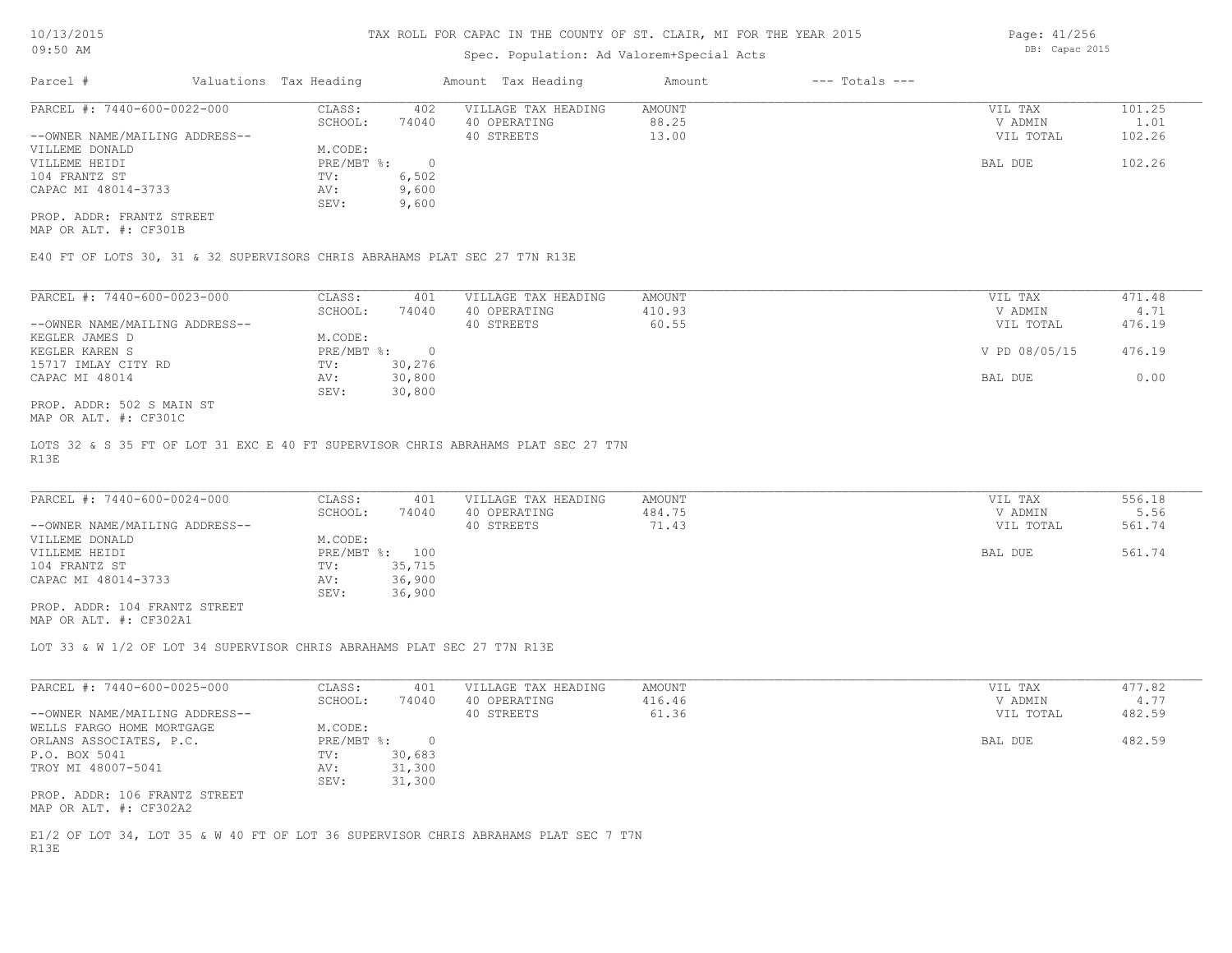## Spec. Population: Ad Valorem+Special Acts

| Parcel #                       | Valuations Tax Heading |        | Amount Tax Heading  | Amount | $---$ Totals $---$ |               |        |
|--------------------------------|------------------------|--------|---------------------|--------|--------------------|---------------|--------|
| PARCEL #: 7440-600-0026-000    | CLASS:                 | 401    | VILLAGE TAX HEADING | AMOUNT |                    | VIL TAX       | 406.45 |
|                                | SCHOOL:                | 74040  | 40 OPERATING        | 354.25 |                    | V ADMIN       | 4.06   |
| --OWNER NAME/MAILING ADDRESS-- |                        |        | 40 STREETS          | 52.20  |                    | VIL TOTAL     | 410.51 |
| VENTIMIGLIA MATTHEW R          | M.CODE:                | COREL  |                     |        |                    |               |        |
| 110 FRANTZ STREET              | PRE/MBT %: 100         |        |                     |        |                    | V PD 09/10/15 | 410.51 |
| CAPAC MI 48014-3733            | TV:                    | 26,100 |                     |        |                    |               |        |
|                                | AV:                    | 26,100 |                     |        |                    | BAL DUE       | 0.00   |
| PROP. ADDR: 110 FRANTZ STREET  | SEV:                   | 26,100 |                     |        |                    |               |        |
|                                |                        |        |                     |        |                    |               |        |

MAP OR ALT. #: CF302B

LOT 37 & E 10 FT OF LOT 36 SUPERVISOR CHRIS ABRAHAMS PLAT SEC 27 T7N R13E

| PARCEL #: 7440-600-0027-000    | CLASS:     | 401    | VILLAGE TAX HEADING | AMOUNT | VIL TAX       | 181.63 |
|--------------------------------|------------|--------|---------------------|--------|---------------|--------|
|                                | SCHOOL:    | 74040  | 40 OPERATING        | 158.31 | V ADMIN       | 1.81   |
| --OWNER NAME/MAILING ADDRESS-- |            |        | 40 STREETS          | 23.32  | VIL TOTAL     | 183.44 |
| HILL MATTHEW R/RANK ANTON      | M.CODE:    |        |                     |        |               |        |
| 16022 W PARK ST                | PRE/MBT %: |        |                     |        | V PD 09/18/15 | 183.44 |
| CAPAC MI 48014                 | TV:        | 11,664 |                     |        |               |        |
|                                | AV:        | 14,100 |                     |        | BAL DUE       | 0.00   |
| PROP. ADDR: FRANTZ STREET      | SEV:       | 14,100 |                     |        |               |        |

MAP OR ALT. #: CF303

LOT 38 SUPERVISOR CHRIS ABRAHAMS PLAT SEC 27 T7N R13E

| PARCEL #: 7440-600-0028-000    | CLASS:  | 401            | VILLAGE TAX HEADING | AMOUNT | VIL TAX   | 417.94 |
|--------------------------------|---------|----------------|---------------------|--------|-----------|--------|
|                                | SCHOOL: | 74040          | 40 OPERATING        | 364.27 | V ADMIN   | 4.17   |
| --OWNER NAME/MAILING ADDRESS-- |         |                | 40 STREETS          | 53.67  | VIL TOTAL | 422.11 |
| MURPHY TERRANCE                | M.CODE: |                |                     |        |           |        |
| MURPHY LAURI                   |         | PRE/MBT %: 100 |                     |        | BAL DUE   | 422.11 |
| 204 FRANTZ STREET              | TV:     | 26,838         |                     |        |           |        |
| CAPAC MI 48014-3735            | AV:     | 28,500         |                     |        |           |        |
|                                | SEV:    | 28,500         |                     |        |           |        |
| PROP. ADDR: 204 FRANTZ STREET  |         |                |                     |        |           |        |

MAP OR ALT. #: CF304

T7N R13E LOT 39 & MOST NLY 14 FT OF LOT 40 ADJ THERETO SUPERVISOR CHRIS ABRAHAMS PLAT SEC 27

| PARCEL #: 7440-600-0029-000    | CLASS:     | 201     | VILLAGE TAX HEADING | AMOUNT   | VIL TAX       | l,850.07 |
|--------------------------------|------------|---------|---------------------|----------|---------------|----------|
|                                | SCHOOL:    | 74040   | 40 OPERATING        | 1,612.47 | V ADMIN       | 18.50    |
| --OWNER NAME/MAILING ADDRESS-- |            |         | 40 STREETS          | 237.60   | VIL TOTAL     | 1,868.57 |
| SR HUNTER'S CROSSING LLC       | M.CODE:    |         |                     |          |               |          |
| 27777 FRANKLIN RD STE 200      | PRE/MBT %: |         |                     |          | V PD 08/21/15 | 1,868.57 |
| SOUTHFIELD MI 48034            | TV:        | 118,800 |                     |          |               |          |
|                                | AV:        | 118,800 |                     |          | BAL DUE       | 0.00     |
| PROP. ADDR:                    | SEV:       | 118,800 |                     |          |               |          |
| $\frac{1}{2}$                  |            |         |                     |          |               |          |

MAP OR ALT. #:

BEG SUP ABRAHAMS PLAT FT, TH S 0D34M46S W 388.17 FT, TH N 89D51M20S W 62 FT TH 0D 34 M 46S E 388.31 FT TO LOT 40 EXCEPT THE MOST N'LY 14 FT AND EXC BEG AT NW COR LOT 40 TH S 89D44M22S E 62

Page: 42/256 DB: Capac 2015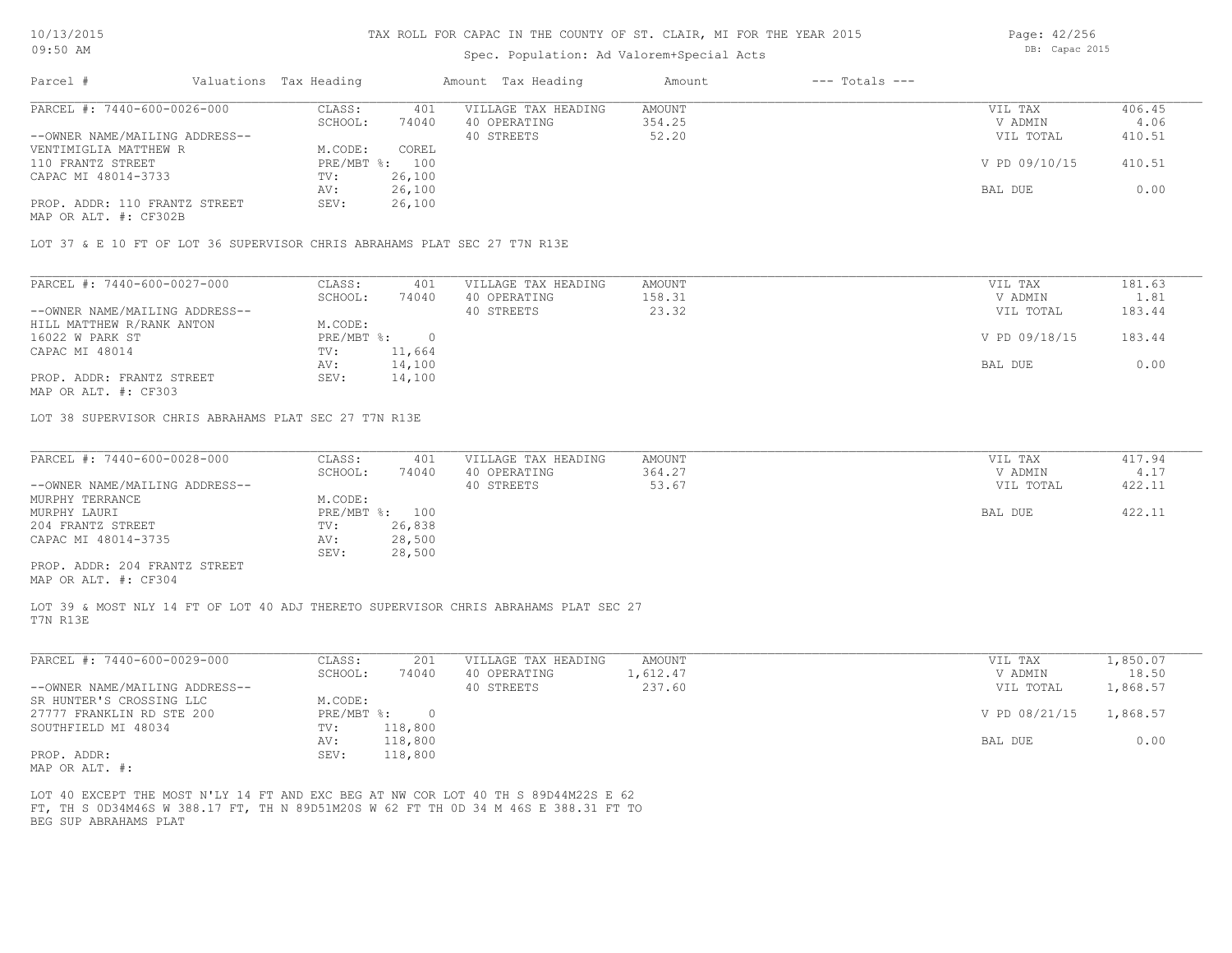# Spec. Population: Ad Valorem+Special Acts

| Parcel #                                                          | Valuations Tax Heading |                | Amount Tax Heading                                                                                                                                                           | Amount | $---$ Totals $---$ |               |        |
|-------------------------------------------------------------------|------------------------|----------------|------------------------------------------------------------------------------------------------------------------------------------------------------------------------------|--------|--------------------|---------------|--------|
| PARCEL #: 7440-600-0029-100                                       | CLASS:                 | 401            | VILLAGE TAX HEADING                                                                                                                                                          | AMOUNT |                    | VIL TAX       | 921.09 |
|                                                                   | SCHOOL:                | 74040          | 40 OPERATING                                                                                                                                                                 | 802.80 |                    | V ADMIN       | 9.21   |
| --OWNER NAME/MAILING ADDRESS--                                    |                        |                | 40 STREETS                                                                                                                                                                   | 118.29 |                    | VIL TOTAL     | 930.30 |
| MCNUTT LINDA K                                                    | M.CODE:                |                |                                                                                                                                                                              |        |                    |               |        |
| 602 S MAIN ST                                                     |                        | PRE/MBT %: 100 |                                                                                                                                                                              |        |                    | V PD 09/18/15 | 930.30 |
| CAPAC MI 48014-3723                                               | TV:                    | 59,147         |                                                                                                                                                                              |        |                    |               |        |
|                                                                   | AV:                    | 61,100         |                                                                                                                                                                              |        |                    | BAL DUE       | 0.00   |
| PROP. ADDR: 602 S MAIN ST                                         | SEV:                   | 61,100         |                                                                                                                                                                              |        |                    |               |        |
| MAP OR ALT. #: CF305B                                             |                        |                |                                                                                                                                                                              |        |                    |               |        |
|                                                                   |                        |                | LOTS 41 & 45 & THAT PRT OF LOTS 40 & 46 DESC AS BEG AT NW COR LOT 46, TH S89^54'10"E                                                                                         |        |                    |               |        |
|                                                                   |                        |                | 313.71',TH NO^34'46"E 299' TH S89^44'22"E 62',TH SO^34'46"W 388.17' TH N89^51'20"W<br>62', TH N89^52'27"W 146.78', TH N72"58'38"W 69.03', TH N89^ 52'27"W 100', TH NO^1'44"W |        |                    |               |        |
| 69' TO BEG SUP CHRIS ABRAHAMS PLAT<br>PARCEL #: 7440-600-0030-000 | CLASS:                 | 401            | VILLAGE TAX HEADING                                                                                                                                                          | AMOUNT |                    | VIL TAX       | 401.87 |
|                                                                   | SCHOOL:                | 74040          | 40 OPERATING                                                                                                                                                                 | 350.26 |                    | V ADMIN       | 4.01   |
| --OWNER NAME/MAILING ADDRESS--                                    |                        |                | 40 STREETS                                                                                                                                                                   | 51.61  |                    | VIL TOTAL     | 405.88 |
| NANNI CHRISTOPHER J                                               | M.CODE:                |                |                                                                                                                                                                              |        |                    |               |        |
| NANNI KAREN, MCCONNELL GREGORY, SUE                               | $PRE/MBT$ %:           | $\overline{0}$ |                                                                                                                                                                              |        |                    | V PD 09/10/15 | 405.88 |
| 14417 HOUGH RD                                                    | TV:                    | 25,806         |                                                                                                                                                                              |        |                    |               |        |

MAP OR ALT. #: CF306 PROP. ADDR: 504 S MAIN ST

LOT 42 SUPERVISOR CHRIS ABRAHAMS PLAT SEC 27 T7N R13E

SEV: 29,500

| PARCEL #: 7440-600-0031-000    | CLASS:     | 401    | VILLAGE TAX HEADING | AMOUNT | VIL TAX       | 378.13 |
|--------------------------------|------------|--------|---------------------|--------|---------------|--------|
|                                | SCHOOL:    | 74040  | 40 OPERATING        | 329.57 | V ADMIN       | 3.78   |
| --OWNER NAME/MAILING ADDRESS-- |            |        | 40 STREETS          | 48.56  | VIL TOTAL     | 381.91 |
| MULTI CORP., INC.              | M.CODE:    |        |                     |        |               |        |
| P.O. BOX 399                   | PRE/MBT %: |        |                     |        | V PD 09/10/15 | 381.91 |
| CAPAC MI 48014                 | TV:        | 24,282 |                     |        |               |        |
|                                | AV:        | 27,300 |                     |        | BAL DUE       | 0.00   |
| PROP. ADDR: 506 S MAIN ST      | SEV:       | 27,300 |                     |        |               |        |
|                                |            |        |                     |        |               |        |

MAP OR ALT. #: CF307

LOT 43 SUPERVISOR CHRIS ABRAHAMS PLAT SEC 27 T7N R13E

| PARCEL #: 7440-600-0032-000                       | CLASS:       | 401    | VILLAGE TAX HEADING | AMOUNT | VIL TAX   | 294.59 |
|---------------------------------------------------|--------------|--------|---------------------|--------|-----------|--------|
|                                                   | SCHOOL:      | 74040  | 40 OPERATING        | 256.76 | V ADMIN   | 2.94   |
| --OWNER NAME/MAILING ADDRESS--                    |              |        | 40 STREETS          | 37.83  | VIL TOTAL | 297.53 |
| MCNUTT MEL ALGER                                  | M.CODE:      |        |                     |        |           |        |
| P.O. BOX 541                                      | $PRE/MBT$ %: |        |                     |        | BAL DUE   | 297.53 |
| MEMPHIS MI 48041                                  | TV:          | 18,917 |                     |        |           |        |
|                                                   | AV:          | 23,400 |                     |        |           |        |
| PROP. ADDR: 508 S MAIN ST<br>MAP OR ALT. #: CF308 | SEV:         | 23,400 |                     |        |           |        |

LOT 44 SUPERVISOR CHRIS ABRAHAMS PLAT SEC 27 T7N R13E

Page: 43/256 DB: Capac 2015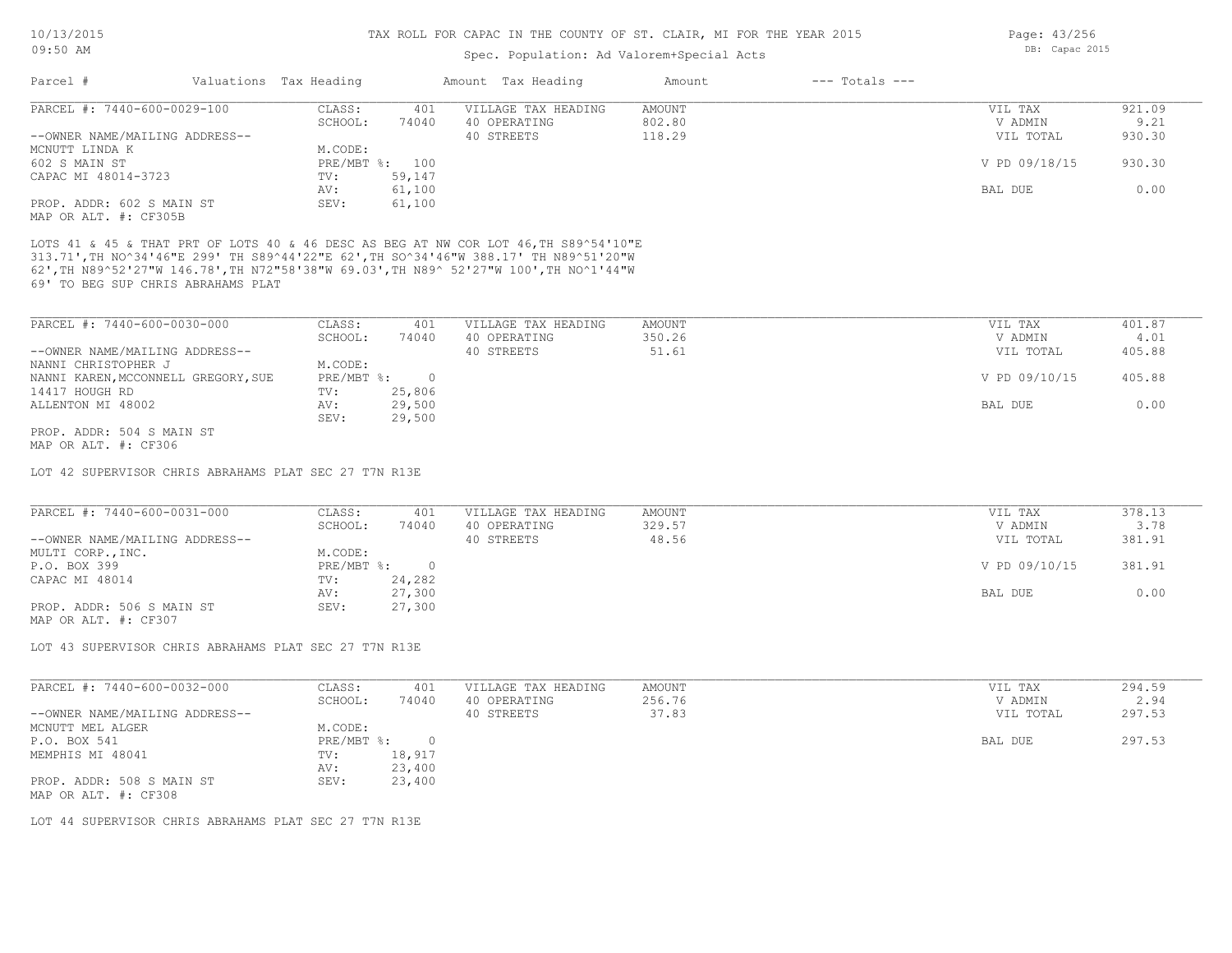## Spec. Population: Ad Valorem+Special Acts

| Parcel #                       | Valuations Tax Heading |        | Amount Tax Heading  | Amount | $---$ Totals $---$ |               |        |
|--------------------------------|------------------------|--------|---------------------|--------|--------------------|---------------|--------|
| PARCEL #: 7440-600-0033-000    | CLASS:                 | 202    | VILLAGE TAX HEADING | AMOUNT |                    | VIL TAX       | 134.98 |
|                                | SCHOOL:                | 74040  | 40 OPERATING        | 117.65 |                    | V ADMIN       | 1.34   |
| --OWNER NAME/MAILING ADDRESS-- |                        |        | 40 STREETS          | 17.33  |                    | VIL TOTAL     | 136.32 |
| SR HUNTER'S CROSSING LLC       | M.CODE:                |        |                     |        |                    |               |        |
| 27777 FRANKLIN RD STE 200      | PRE/MBT %:             |        |                     |        |                    | V PD 08/21/15 | 136.32 |
| SOUTHFIELD MI 48034            | TV:                    | 8,668  |                     |        |                    |               |        |
|                                | AV:                    | 13,500 |                     |        |                    | BAL DUE       | 0.00   |
| PROP. ADDR: S MAIN ST          | SEV:                   | 13,500 |                     |        |                    |               |        |
|                                |                        |        |                     |        |                    |               |        |

MAP OR ALT. #: CF309

70' TO BEG SUP CHRIS ABRAHAMS PLAT 90',TH S89^52'27"E100',TH S 72^58'38"E 69.03'.TH S89^52'27"E 146.78' TH SO^34'46"W PART OF LOT 46 DESC AS BEG AT SE COR LOT 46, TH N89^52' 27"W 312.11',TH NO^1'44"W

| PARCEL #: 7440-750-0001-000    | CLASS:     | 703   | VILLAGE TAX HEADING | AMOUNT | VIL TAX   | 0.00 |
|--------------------------------|------------|-------|---------------------|--------|-----------|------|
|                                | SCHOOL:    | 74040 | 40 OPERATING        | 0.00   | V ADMIN   | 0.00 |
| --OWNER NAME/MAILING ADDRESS-- |            |       | 40 STREETS          | 0.00   | VIL TOTAL | 0.00 |
| PARK STREET                    | M.CODE:    |       |                     |        |           |      |
|                                | PRE/MBT %: |       |                     |        | BAL DUE   | 0.00 |
| PROP. ADDR:                    | TV:        |       |                     |        |           |      |
| MAP OR ALT. #: CF310A          | AV:        |       |                     |        |           |      |
|                                | SEV:       |       |                     |        |           |      |

& 28 T7N R13E LOT 1 EXC S 9 FT SUPERVISOR JOHN BOWERS PLAT OF THE VILLAGE OF CAPAC SEC 21, 22 27

| PARCEL #: 7440-750-0002-000    | CLASS:     | 201    | VILLAGE TAX HEADING | AMOUNT   | VIL TAX       | 1,225.59 |
|--------------------------------|------------|--------|---------------------|----------|---------------|----------|
|                                | SCHOOL:    | 74040  | 40 OPERATING        | 1,068.19 | V ADMIN       | 12.25    |
| --OWNER NAME/MAILING ADDRESS-- |            |        | 40 STREETS          | 157.40   | VIL TOTAL     | 1,237.84 |
| DIMOSKI LJUPCO / JOVONKA       | M.CODE:    |        |                     |          |               |          |
| PO BOX 351                     | PRE/MBT %: |        |                     |          | V PD 09/10/15 | 1,237.84 |
| 560 N MAIN ST                  | TV:        | 78,700 |                     |          |               |          |
| CAPAC MI 48014-3150            | AV:        | 78,700 |                     |          | BAL DUE       | 0.00     |
|                                | SEV:       | 78,700 |                     |          |               |          |
| PROP. ADDR: 560 N MAIN ST      |            |        |                     |          |               |          |

MAP OR ALT. #: CF310B

CAPAC SEC 21, 22, 27 & 28 T7N R13E TH W 187 FT, TH N 150 FT TO BEG. SUPERVISOR JOHN BOWERS PLAT OF THE VILLAGE OF THAT PART OF LOTS 1 & 2, COMM 66 FT S OF NW COR OF LOT 1, TH E 187 FT, TH S 150 FT,

| PARCEL #: 7440-750-0003-000    | CLASS:     | 708      | VILLAGE TAX HEADING | AMOUNT | VIL TAX   | 0.00 |
|--------------------------------|------------|----------|---------------------|--------|-----------|------|
|                                | SCHOOL:    | 74040    | 40 OPERATING        | 0.00   | V ADMIN   | 0.00 |
| --OWNER NAME/MAILING ADDRESS-- |            |          | 40 STREETS          | 0.00   | VIL TOTAL | 0.00 |
| ST JOHNS LUTHERAN CHURCH       | M.CODE:    |          |                     |        |           |      |
| 109 E KEMPT CT                 | PRE/MBT %: | $\Omega$ |                     |        | BAL DUE   | 0.00 |
| CAPAC MI 48014                 | TV:        |          |                     |        |           |      |
|                                | AV:        |          |                     |        |           |      |
| PROP. ADDR: M-21               | SEV:       |          |                     |        |           |      |
| MAP OR ALT. #: CF311A          |            |          |                     |        |           |      |

 $\mathcal{L}_\mathcal{L} = \mathcal{L}_\mathcal{L} = \mathcal{L}_\mathcal{L} = \mathcal{L}_\mathcal{L} = \mathcal{L}_\mathcal{L} = \mathcal{L}_\mathcal{L} = \mathcal{L}_\mathcal{L} = \mathcal{L}_\mathcal{L} = \mathcal{L}_\mathcal{L} = \mathcal{L}_\mathcal{L} = \mathcal{L}_\mathcal{L} = \mathcal{L}_\mathcal{L} = \mathcal{L}_\mathcal{L} = \mathcal{L}_\mathcal{L} = \mathcal{L}_\mathcal{L} = \mathcal{L}_\mathcal{L} = \mathcal{L}_\mathcal{L}$ 

PLAT OF THE VILLAGE OF CAPAC S289 FT OF LOT 2 LYING BETW M-21 & WALKER RDS EXC W 528 FT. SUPERVISOR JOHN BOWERS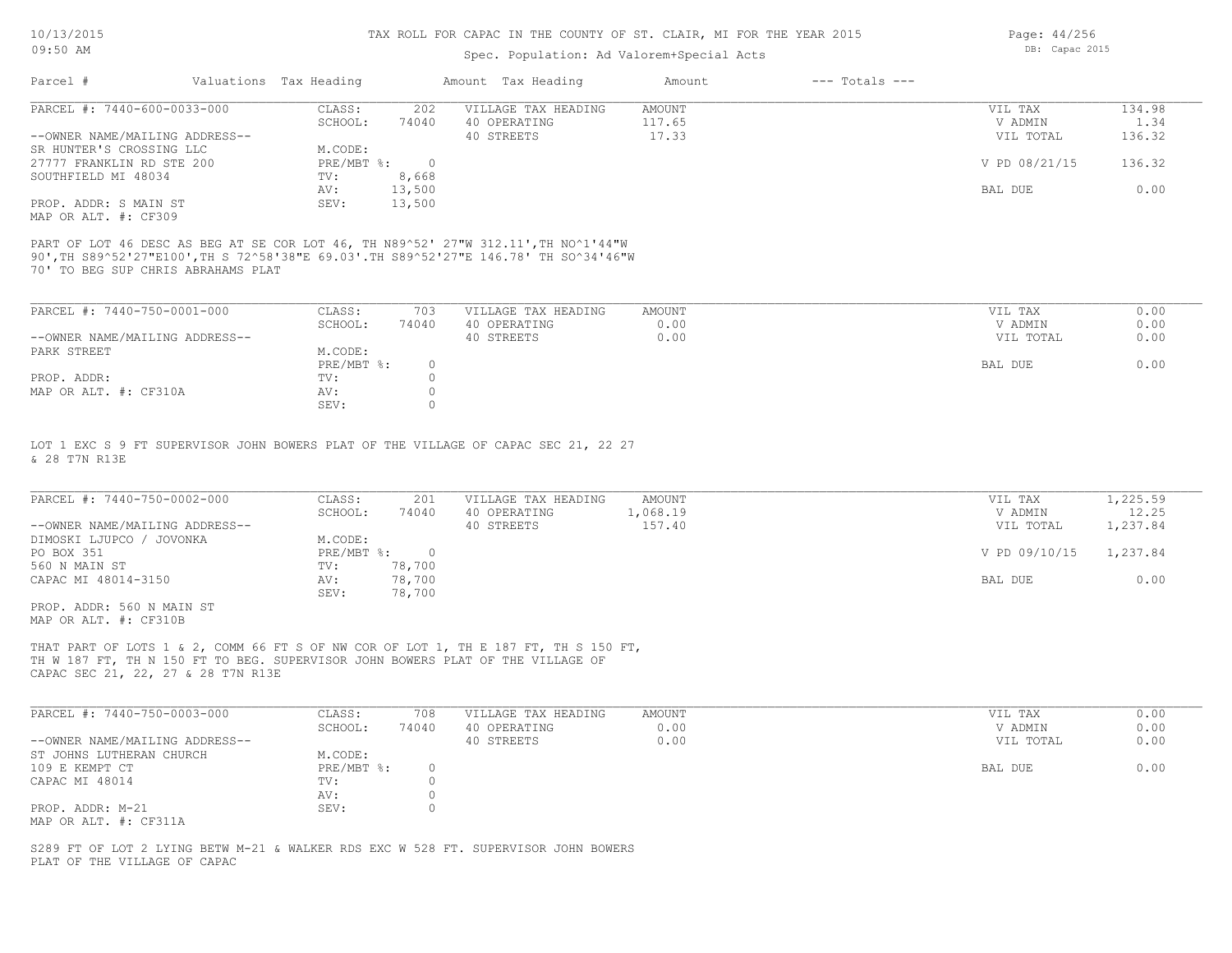## Spec. Population: Ad Valorem+Special Acts

| Parcel #                       | Valuations Tax Heading |        | Amount Tax Heading  | Amount | $---$ Totals $---$ |               |        |
|--------------------------------|------------------------|--------|---------------------|--------|--------------------|---------------|--------|
| PARCEL #: 7440-750-0004-000    | CLASS:                 | 201    | VILLAGE TAX HEADING | AMOUNT |                    | VIL TAX       | 348.83 |
|                                | SCHOOL:                | 74040  | 40 OPERATING        | 304.03 |                    | V ADMIN       | 3.48   |
| --OWNER NAME/MAILING ADDRESS-- |                        |        | 40 STREETS          | 44.80  |                    | VIL TOTAL     | 352.31 |
| DIMOSKI LIUPCO                 | M.CODE:                |        |                     |        |                    |               |        |
| DIMOSKI JOVANKA                | PRE/MBT %:             |        |                     |        |                    | V PD 09/10/15 | 352.31 |
| 15690 GOULD RD                 | TV:                    | 22,400 |                     |        |                    |               |        |
| ALLENTON MI 48002              | AV:                    | 22,400 |                     |        |                    | BAL DUE       | 0.00   |
|                                | SEV:                   | 22,400 |                     |        |                    |               |        |
| PROP. ADDR: 534 N MAIN ST      |                        |        |                     |        |                    |               |        |

MAP OR ALT. #: CF311B

22, 27 & 28 T7N R13E FT, TH N 75 FT TO BEG. SUPERVISOR JOHN BOWERS PLAT OF THE VILLAGE OF CAPAC SEC 21, PART OF LOT 2 COMM 216 FT S OF NW COR OF LOT 1, TH E 150 FT, TH S 75 FT, TH W 150

| PARCEL #: 7440-750-0005-000    | CLASS:     | 201     | VILLAGE TAX HEADING | AMOUNT   | VIL TAX       | 1,270.11 |
|--------------------------------|------------|---------|---------------------|----------|---------------|----------|
|                                | SCHOOL:    | 74040   | 40 OPERATING        | 1,107.00 | V ADMIN       | 12.70    |
| --OWNER NAME/MAILING ADDRESS-- |            |         | 40 STREETS          | 163.11   | VIL TOTAL     | 1,282.81 |
| DIMOSKI LJUBCO                 | M.CODE:    |         |                     |          |               |          |
| DIMOSKI JOVANKA                | PRE/MBT %: | $\cap$  |                     |          | V PD 09/10/15 | 1,282.81 |
| 15690 GOULD RD.                | TV:        | 81,559  |                     |          |               |          |
| ALLENTON MI 48002              | AV:        | 122,300 |                     |          | BAL DUE       | 0.00     |
|                                | SEV:       | 122,300 |                     |          |               |          |
| PROP. ADDR: 512 N MAIN ST      |            |         |                     |          |               |          |

MAP OR ALT. #: CF311C

7 CLARKSON SUBD, OWNED & OCC AS ONE PARCEL. SEC 21, 22, 27 & 28 T7N R13E BEG. SUPERVISORS JOHN BOWERS PLAT OF THE VILLAGE OF CAPAC ALSO INCL W 37 FT OF LOT FT, TH S 0 DEG 2 MIN E 174 FT TH W 187 FT, TH N 0 DEG 2 MIN W 174 FT TO PLACE OF PART OF LOT 2, COM AT NW COR OF LOT 1 TH S 0 DEG 2 MIN E 291 FT TO BEG, TH E 187

| PARCEL #: 7440-750-0006-000    | CLASS:     | 708   | VILLAGE TAX HEADING | AMOUNT | 0.00<br>VIL TAX   |
|--------------------------------|------------|-------|---------------------|--------|-------------------|
|                                | SCHOOL:    | 74040 | 40 OPERATING        | 0.00   | 0.00<br>V ADMIN   |
| --OWNER NAME/MAILING ADDRESS-- |            |       | 40 STREETS          | 0.00   | 0.00<br>VIL TOTAL |
| ST JOHNS LUTHERAN CHURCH       | M.CODE:    |       |                     |        |                   |
| 109 E KEMPF CT                 | PRE/MBT %: |       |                     |        | 0.00<br>BAL DUE   |
| CAPAC MI 48014-3130            | TV:        |       |                     |        |                   |
|                                | AV:        |       |                     |        |                   |
| PROP. ADDR: N WALKER ST        | SEV:       |       |                     |        |                   |
| MAP OR ALT. $\#$ : CF311D/F    |            |       |                     |        |                   |

28 T7N R13E 528 FT TO BEG. SUPERVISOR JOHN BOWERS PLAT OF THE VILLAGE OF CAPAC SEC 21, 22 27 & PART OF LOT 2 BEG AT NW COR OF LOT 9 TH N 289 FT, TH E 528 FT, TH S 289 FT, TH W

Page: 45/256 DB: Capac 2015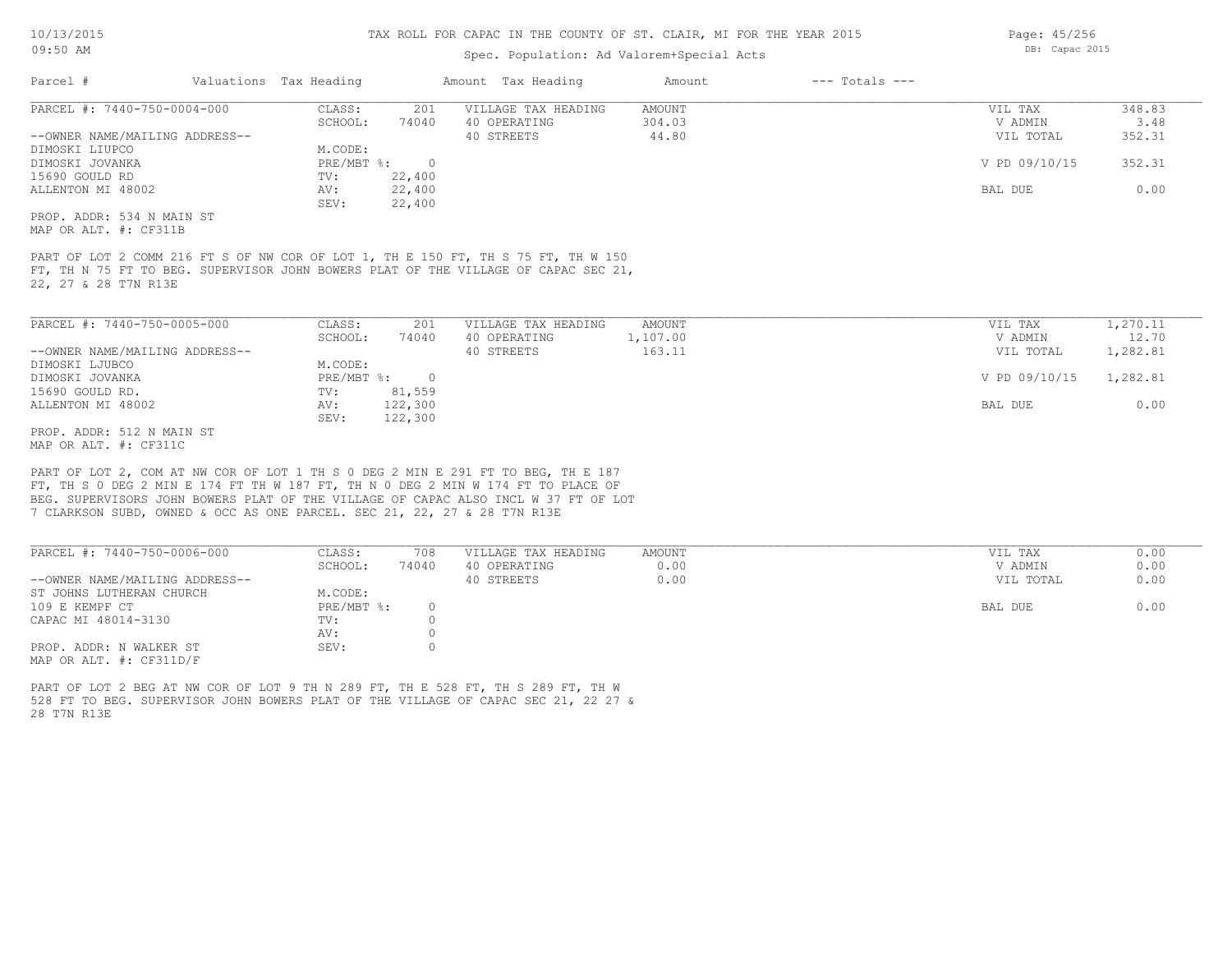## Spec. Population: Ad Valorem+Special Acts

Page: 46/256 DB: Capac 2015

| Parcel #                       | Valuations Tax Heading |       | Amount Tax Heading                                                                  | Amount | $---$ Totals $---$ |           |      |
|--------------------------------|------------------------|-------|-------------------------------------------------------------------------------------|--------|--------------------|-----------|------|
| PARCEL #: 7440-750-0007-000    | CLASS:                 | 708   | VILLAGE TAX HEADING                                                                 | AMOUNT |                    | VIL TAX   | 0.00 |
|                                | SCHOOL:                | 74040 | 40 OPERATING                                                                        | 0.00   |                    | V ADMIN   | 0.00 |
| --OWNER NAME/MAILING ADDRESS-- |                        |       | 40 STREETS                                                                          | 0.00   |                    | VIL TOTAL | 0.00 |
| ST JOHNS LUTHERAN CHURCH       | M.CODE:                |       |                                                                                     |        |                    |           |      |
| 109 E KEMPF CT                 | PRE/MBT %:             |       |                                                                                     |        |                    | BAL DUE   | 0.00 |
| CAPAC MI 48014                 | TV:                    |       |                                                                                     |        |                    |           |      |
|                                | AV:                    |       |                                                                                     |        |                    |           |      |
| PROP. ADDR: 109 E KEMPF COURT  | SEV:                   |       |                                                                                     |        |                    |           |      |
| MAP OR ALT. #: CF311G          |                        |       |                                                                                     |        |                    |           |      |
|                                |                        |       |                                                                                     |        |                    |           |      |
|                                |                        |       | PART OF LOT 2, BEG ON S LOT LINE AT NE COR OF LOT 8, TH N 141 FT, TH W 150 FT, TH S |        |                    |           |      |
|                                |                        |       | 141 FT, TH E 150 FT TO BEG. SUPERVISOR JOHN BOWERS PLAT OF THE VILLAGE OF CAPAC SEC |        |                    |           |      |
| 21, 22, 27 & 28 T7N R13E       |                        |       |                                                                                     |        |                    |           |      |

| PARCEL #: 7440-750-0008-000    | CLASS:     | 201    | VILLAGE TAX HEADING | AMOUNT   | VIL TAX       | 1,328.37 |
|--------------------------------|------------|--------|---------------------|----------|---------------|----------|
|                                | SCHOOL:    | 74040  | 40 OPERATING        | 1,157.77 | V ADMIN       | 13.28    |
| --OWNER NAME/MAILING ADDRESS-- |            |        | 40 STREETS          | 170.60   | VIL TOTAL     | 1,341.65 |
| A.D. PROPANE INC- CAPAC        | M.CODE:    |        |                     |          |               |          |
| PO BOX 798                     | PRE/MBT %: |        |                     |          | V PD 08/05/15 | 1,341.65 |
| VALLEY FORGE PA 19482          | TV:        | 85,300 |                     |          |               |          |
|                                | AV:        | 85,300 |                     |          | BAL DUE       | 0.00     |
| PROP. ADDR: 14900 DOWNEY RD    | SEV:       | 85,300 |                     |          |               |          |
| MAP OR ALT. #: CF311H          |            |        |                     |          |               |          |

CAPAC SEC 21, 22, 27 & 28 T7N R13E THAT PART OF LOT 2 LYING NE OF M-21 SUPERVISOR JOHN BOWERS PLAT OF THE VILLAGE OF

| PARCEL #: 7440-750-0009-000    | CLASS:       | 401    | VILLAGE TAX HEADING | AMOUNT | VIL TAX       | 726.58 |
|--------------------------------|--------------|--------|---------------------|--------|---------------|--------|
|                                | SCHOOL:      | 74040  | 40 OPERATING        | 633.27 | V ADMIN       | 7.26   |
| --OWNER NAME/MAILING ADDRESS-- |              |        | 40 STREETS          | 93.31  | VIL TOTAL     | 733.84 |
| SENYK VANESSA D                | M.CODE:      | COREL  |                     |        |               |        |
| 222 CLARKSON CT                | $PRE/MBT$ %: | 100    |                     |        | V PD 09/10/15 | 733.84 |
| CAPAC MI 48014-3118            | TV:          | 46,657 |                     |        |               |        |
|                                | AV:          | 48,400 |                     |        | BAL DUE       | 0.00   |
| PROP. ADDR: 222 CLARKSON COURT | SEV:         | 48,400 |                     |        |               |        |
| MAP OR ALT. #: CF311I          |              |        |                     |        |               |        |

 $\mathcal{L}_\mathcal{L} = \mathcal{L}_\mathcal{L} = \mathcal{L}_\mathcal{L} = \mathcal{L}_\mathcal{L} = \mathcal{L}_\mathcal{L} = \mathcal{L}_\mathcal{L} = \mathcal{L}_\mathcal{L} = \mathcal{L}_\mathcal{L} = \mathcal{L}_\mathcal{L} = \mathcal{L}_\mathcal{L} = \mathcal{L}_\mathcal{L} = \mathcal{L}_\mathcal{L} = \mathcal{L}_\mathcal{L} = \mathcal{L}_\mathcal{L} = \mathcal{L}_\mathcal{L} = \mathcal{L}_\mathcal{L} = \mathcal{L}_\mathcal{L}$ 

OF CAPAC SEC 21, 22, 27 & 28 T7N R13E 21 & N OF EXTD S LINE OF LOT 20 OF ABV PLAT. SUPV JOHN BOWERS PLAT OF THE VILLAGE THAT PART OF LOT 2 LYING W OF M-21 & E OF CLARKSON SUBD & S OF EXTD S LINE OF LOT

| PARCEL #: 7440-750-0010-000          | CLASS:     | 401    | VILLAGE TAX HEADING | AMOUNT | VIL TAX       | 567.33 |
|--------------------------------------|------------|--------|---------------------|--------|---------------|--------|
|                                      | SCHOOL:    | 74040  | 40 OPERATING        | 494.47 | V ADMIN       | 5.67   |
| --OWNER NAME/MAILING ADDRESS--       |            |        | 40 STREETS          | 72.86  | VIL TOTAL     | 573.00 |
| QUAIN TIMOTHY, REBECCA               | M.CODE:    | 00WBF  |                     |        |               |        |
| QUAIN ABIGAEL R, NABORS JANE, WILLIA | PRE/MBT %: |        |                     |        | V PD 08/31/15 | 573.00 |
| P.O. BOX 551                         | TV:        | 36,431 |                     |        |               |        |
| ARMADA MI 48005                      | AV:        | 42,500 |                     |        | BAL DUE       | 0.00   |
|                                      | SEV:       | 42,500 |                     |        |               |        |
| PROP. ADDR: 406 N MAIN ST            |            |        |                     |        |               |        |

MAP OR ALT. #: CF312/313

LOT 4 SUPERVISOR JOHN BOWERS PLAT OF THE VILLAGE OF CAPAC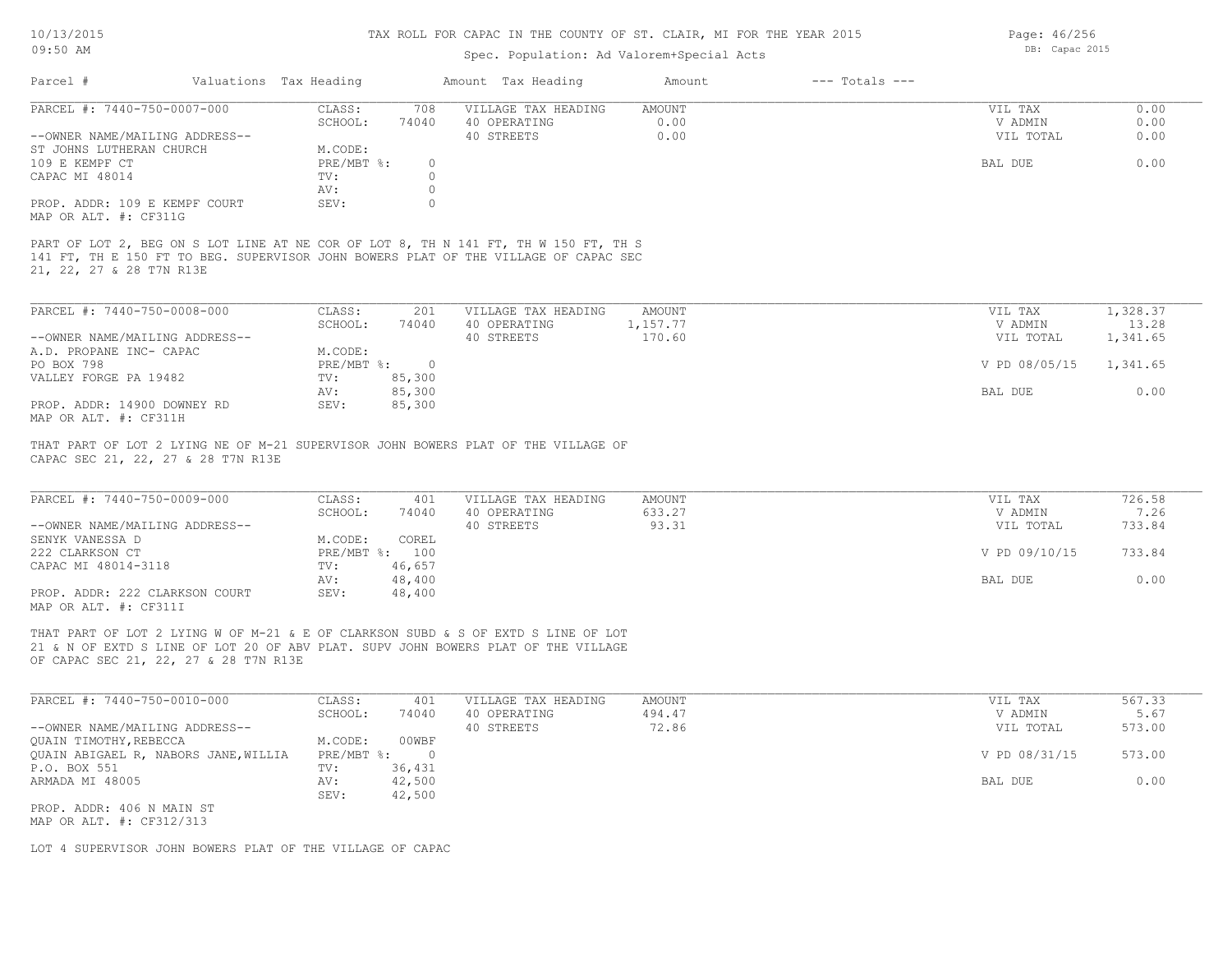# Spec. Population: Ad Valorem+Special Acts

Page: 47/256 DB: Capac 2015

| Parcel #                                                                                                                      | Valuations Tax Heading            | Amount Tax Heading  | Amount<br>$---$ Totals $---$ |               |        |
|-------------------------------------------------------------------------------------------------------------------------------|-----------------------------------|---------------------|------------------------------|---------------|--------|
| PARCEL #: 7440-750-0011-000                                                                                                   | CLASS:<br>401                     | VILLAGE TAX HEADING | <b>AMOUNT</b>                | VIL TAX       | 707.30 |
|                                                                                                                               | SCHOOL:<br>74040                  | 40 OPERATING        | 616.47                       | V ADMIN       | 7.07   |
| --OWNER NAME/MAILING ADDRESS--                                                                                                |                                   | 40 STREETS          | 90.83                        | VIL TOTAL     | 714.37 |
| HANEL CLAUDETTE                                                                                                               | M.CODE:<br>CBSMT                  |                     |                              |               |        |
| 404 N MAIN ST                                                                                                                 | PRE/MBT %: 100                    |                     |                              | V PD 07/10/15 | 714.37 |
| CAPAC MI 48014                                                                                                                | 45,419<br>TV:                     |                     |                              |               |        |
|                                                                                                                               | AV:<br>50,600<br>SEV:             |                     |                              | BAL DUE       | 0.00   |
| PROP. ADDR: 404 N MAIN ST<br>MAP OR ALT. #: CF314                                                                             | 50,600                            |                     |                              |               |        |
|                                                                                                                               |                                   |                     |                              |               |        |
| LOT 5 SUPERVISOR JOHN BOWERS PLAT OF THE VILLAGE OF CAPAC SEC 21, 22, 27 & 28 T7N<br>R13E                                     |                                   |                     |                              |               |        |
| PARCEL #: 7440-750-0012-000                                                                                                   | CLASS:<br>401                     | VILLAGE TAX HEADING | <b>AMOUNT</b>                | VIL TAX       | 806.96 |
|                                                                                                                               | SCHOOL:<br>74040                  | 40 OPERATING        | 703.33                       | V ADMIN       | 8.06   |
| --OWNER NAME/MAILING ADDRESS--                                                                                                |                                   | 40 STREETS          | 103.63                       | VIL TOTAL     | 815.02 |
| LERNER MATTHEW T                                                                                                              | M.CODE:<br>COREL                  |                     |                              |               |        |
| 402 N MAIN ST                                                                                                                 | PRE/MBT %: 100                    |                     |                              | V PD 09/10/15 | 815.02 |
| CAPAC MI 48014-3148                                                                                                           | 51,819<br>TV:                     |                     |                              |               |        |
|                                                                                                                               | AV:<br>57,500                     |                     |                              | BAL DUE       | 0.00   |
| PROP. ADDR: 402 N MAIN ST<br>MAP OR ALT. #: CF315                                                                             | SEV:<br>57,500                    |                     |                              |               |        |
| LOT 6 SUPERVISOR JOHN BOWERS PLAT OF THE VILLAGE OF CAPAC SEC 21, 22, 27 & 28 T7N<br>R13E                                     |                                   |                     |                              |               |        |
| PARCEL #: 7440-750-0013-000                                                                                                   | CLASS:<br>708                     | VILLAGE TAX HEADING | <b>AMOUNT</b>                | VIL TAX       | 0.00   |
|                                                                                                                               | SCHOOL:<br>74040                  | 40 OPERATING        | 0.00                         | V ADMIN       | 0.00   |
| --OWNER NAME/MAILING ADDRESS--                                                                                                |                                   | 40 STREETS          | 0.00                         | VIL TOTAL     | 0.00   |
| LUTHERAN CHURCH                                                                                                               | M.CODE:                           |                     |                              |               |        |
| 109 E KEMPF CT                                                                                                                | PRE/MBT %:<br>$\circ$             |                     |                              | BAL DUE       | 0.00   |
| CAPAC MI 48014                                                                                                                | $\circ$<br>TV:                    |                     |                              |               |        |
| PROP. ADDR: 109 E KEMPF COURT                                                                                                 | $\circ$<br>AV:<br>$\circ$<br>SEV: |                     |                              |               |        |
| MAP OR ALT. #: CF316                                                                                                          |                                   |                     |                              |               |        |
|                                                                                                                               |                                   |                     |                              |               |        |
| LOTS 7 & 8 SUPERVISOR JOHN BOWERS PLAT OF THE VILLAGE OF CAPAC SEC 21, 22, 27 & 28<br>T7N R13E                                |                                   |                     |                              |               |        |
| PARCEL #: 7440-750-0014-000                                                                                                   | CLASS:<br>401                     | VILLAGE TAX HEADING | <b>AMOUNT</b>                | VIL TAX       | 485.45 |
|                                                                                                                               | SCHOOL:<br>74040                  | 40 OPERATING        | 423.11                       | V ADMIN       | 4.85   |
| --OWNER NAME/MAILING ADDRESS--                                                                                                |                                   | 40 STREETS          | 62.34                        | VIL TOTAL     | 490.30 |
| HRIBAR SHEILA P                                                                                                               | M.CODE:                           |                     |                              |               |        |
| HRIBAR DAVID M                                                                                                                | PRE/MBT %: 100                    |                     |                              | V PD 09/10/15 | 490.30 |
| 400 N LESTER ST                                                                                                               | 31,173<br>TV:                     |                     |                              |               |        |
| CAPAC MI 48014-3140                                                                                                           | 34,000<br>AV:                     |                     |                              | BAL DUE       | 0.00   |
|                                                                                                                               | 34,000<br>SEV:                    |                     |                              |               |        |
| PROP. ADDR: 400 N LESTER ST<br>MAP OR ALT. #: CF317A                                                                          |                                   |                     |                              |               |        |
|                                                                                                                               |                                   |                     |                              |               |        |
| N85 FT OF S 151 FT OF LOT 9 EXC W 772 FT. SUPERVISOR JOHN BOWERS PLAT OF THE<br>VILLAGE OF CAPAC SEC 21, 22, 27 & 28 T7N R13E |                                   |                     |                              |               |        |
|                                                                                                                               |                                   |                     |                              |               |        |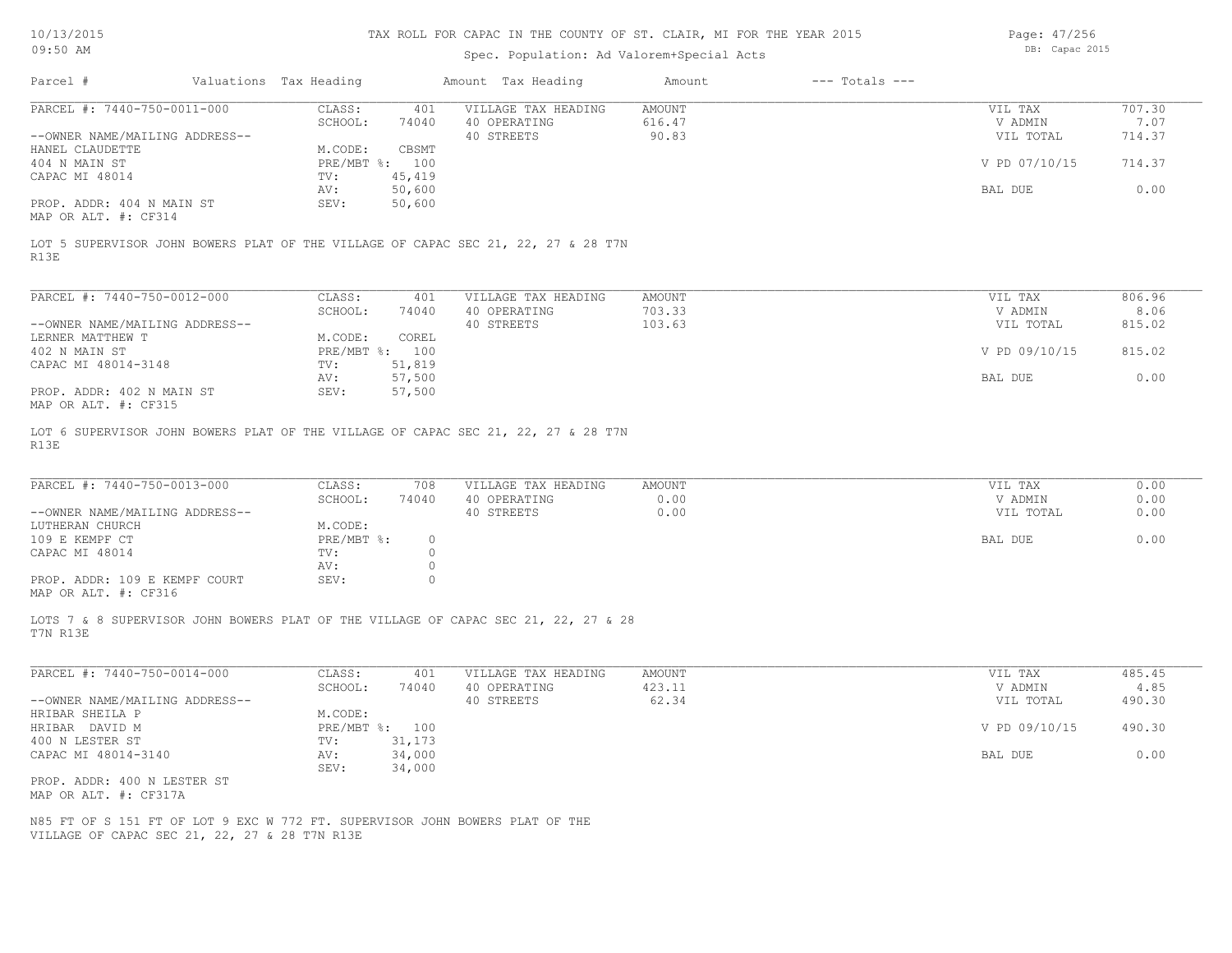Page: 48/256

| Parcel #<br>Valuations Tax Heading<br>Amount Tax Heading<br>$---$ Totals $---$<br>Amount<br>PARCEL #: 7440-750-0015-000<br>CLASS:<br><b>AMOUNT</b><br>401<br>VILLAGE TAX HEADING<br>VIL TAX<br>SCHOOL:<br>40 OPERATING<br>557.85<br>V ADMIN<br>74040<br>82.20<br>40 STREETS<br>--OWNER NAME/MAILING ADDRESS--<br>GRIGGS JOHNNIE/WIXON LISA<br>M.CODE:<br>CBSMT<br>203 E KEMPF COURT<br>PRE/MBT %: 100<br>41,100<br>CAPAC MI 48014-3133<br>TV:<br>AV:<br>41,100<br>BAL DUE<br>SEV:<br>PROP. ADDR: 203 KEMPF COURT<br>41,100<br>MAP OR ALT. #: CF317B<br>N150 FT OF S 216 FT OF W 150 FT OF LOT 9 SUPERVISOR JOHN BOWERS PLAT OF THE VILLAGE<br>OF CAPAC SEC 21, 22, 27 & 28 T7N R13E | 640.05<br>6.40<br>VIL TOTAL<br>646.45<br>V PD 07/10/15<br>646.45<br>0.00 |
|-------------------------------------------------------------------------------------------------------------------------------------------------------------------------------------------------------------------------------------------------------------------------------------------------------------------------------------------------------------------------------------------------------------------------------------------------------------------------------------------------------------------------------------------------------------------------------------------------------------------------------------------------------------------------------------|--------------------------------------------------------------------------|
|                                                                                                                                                                                                                                                                                                                                                                                                                                                                                                                                                                                                                                                                                     |                                                                          |
|                                                                                                                                                                                                                                                                                                                                                                                                                                                                                                                                                                                                                                                                                     |                                                                          |
|                                                                                                                                                                                                                                                                                                                                                                                                                                                                                                                                                                                                                                                                                     |                                                                          |
|                                                                                                                                                                                                                                                                                                                                                                                                                                                                                                                                                                                                                                                                                     |                                                                          |
|                                                                                                                                                                                                                                                                                                                                                                                                                                                                                                                                                                                                                                                                                     |                                                                          |
|                                                                                                                                                                                                                                                                                                                                                                                                                                                                                                                                                                                                                                                                                     |                                                                          |
|                                                                                                                                                                                                                                                                                                                                                                                                                                                                                                                                                                                                                                                                                     |                                                                          |
|                                                                                                                                                                                                                                                                                                                                                                                                                                                                                                                                                                                                                                                                                     |                                                                          |
|                                                                                                                                                                                                                                                                                                                                                                                                                                                                                                                                                                                                                                                                                     |                                                                          |
|                                                                                                                                                                                                                                                                                                                                                                                                                                                                                                                                                                                                                                                                                     |                                                                          |
|                                                                                                                                                                                                                                                                                                                                                                                                                                                                                                                                                                                                                                                                                     |                                                                          |
| PARCEL #: 7440-750-0016-000<br>CLASS:<br><b>AMOUNT</b><br>401<br>VILLAGE TAX HEADING<br>VIL TAX                                                                                                                                                                                                                                                                                                                                                                                                                                                                                                                                                                                     | 636.55                                                                   |
| SCHOOL:<br>40 OPERATING<br>554.80<br>V ADMIN<br>74040                                                                                                                                                                                                                                                                                                                                                                                                                                                                                                                                                                                                                               | 6.36                                                                     |
| --OWNER NAME/MAILING ADDRESS--<br>40 STREETS<br>81.75                                                                                                                                                                                                                                                                                                                                                                                                                                                                                                                                                                                                                               | VIL TOTAL<br>642.91                                                      |
| ROOSE KIMBERLY L<br>M.CODE:<br>COREL                                                                                                                                                                                                                                                                                                                                                                                                                                                                                                                                                                                                                                                |                                                                          |
| 415 N HUNTER STREET<br>PRE/MBT %: 100                                                                                                                                                                                                                                                                                                                                                                                                                                                                                                                                                                                                                                               | V PD 09/10/15<br>642.91                                                  |
| CAPAC MI 48014-3130<br>TV:<br>40,876                                                                                                                                                                                                                                                                                                                                                                                                                                                                                                                                                                                                                                                |                                                                          |
| 42,300<br>AV:<br>BAL DUE                                                                                                                                                                                                                                                                                                                                                                                                                                                                                                                                                                                                                                                            | 0.00                                                                     |
| PROP. ADDR: 415 N HUNTER STREET<br>SEV:<br>42,300                                                                                                                                                                                                                                                                                                                                                                                                                                                                                                                                                                                                                                   |                                                                          |
| MAP OR ALT. #: CF317C1/2                                                                                                                                                                                                                                                                                                                                                                                                                                                                                                                                                                                                                                                            |                                                                          |
| PARCEL #: 7440-750-0017-000<br>CLASS:<br>401<br>VILLAGE TAX HEADING<br><b>AMOUNT</b><br>VIL TAX                                                                                                                                                                                                                                                                                                                                                                                                                                                                                                                                                                                     | 677.16                                                                   |
| SCHOOL:<br>40 OPERATING<br>590.20<br>V ADMIN<br>74040                                                                                                                                                                                                                                                                                                                                                                                                                                                                                                                                                                                                                               | 6.77                                                                     |
| 86.96<br>40 STREETS<br>--OWNER NAME/MAILING ADDRESS--                                                                                                                                                                                                                                                                                                                                                                                                                                                                                                                                                                                                                               | 683.93<br>VIL TOTAL                                                      |
| SCHRADER ANDREW M<br>M.CODE:<br>COREL                                                                                                                                                                                                                                                                                                                                                                                                                                                                                                                                                                                                                                               |                                                                          |
| PRE/MBT %: 100<br>235 E KEMPF CT                                                                                                                                                                                                                                                                                                                                                                                                                                                                                                                                                                                                                                                    | 683.93<br>V PD 09/10/15                                                  |
| CAPAC MI 48014-3133<br>TV:<br>43,484                                                                                                                                                                                                                                                                                                                                                                                                                                                                                                                                                                                                                                                |                                                                          |
| AV:<br>49,400<br>BAL DUE                                                                                                                                                                                                                                                                                                                                                                                                                                                                                                                                                                                                                                                            | 0.00                                                                     |
| PROP. ADDR: 235 E KEMPF COURT<br>SEV:<br>49,400                                                                                                                                                                                                                                                                                                                                                                                                                                                                                                                                                                                                                                     |                                                                          |
|                                                                                                                                                                                                                                                                                                                                                                                                                                                                                                                                                                                                                                                                                     |                                                                          |
| MAP OR ALT. #: CF317C3<br>N140 FT OF S 206 FT OF E 75 FT OF W 245 FT OF LOT 9 SUPERVISOR JOHN BOWERS PLAT OF<br>THE VILLAGE OF CAPAC SEC 21, 22, 27 & 28 T7N R13E                                                                                                                                                                                                                                                                                                                                                                                                                                                                                                                   |                                                                          |
| CLASS:<br>VILLAGE TAX HEADING<br><b>AMOUNT</b><br>VIL TAX<br>401                                                                                                                                                                                                                                                                                                                                                                                                                                                                                                                                                                                                                    | 570.67                                                                   |
| SCHOOL:<br>40 OPERATING<br>497.38<br>V ADMIN<br>74040                                                                                                                                                                                                                                                                                                                                                                                                                                                                                                                                                                                                                               | 5.70                                                                     |
| 73.29<br>40 STREETS                                                                                                                                                                                                                                                                                                                                                                                                                                                                                                                                                                                                                                                                 |                                                                          |
|                                                                                                                                                                                                                                                                                                                                                                                                                                                                                                                                                                                                                                                                                     | VIL TOTAL<br>576.37                                                      |
| M.CODE:                                                                                                                                                                                                                                                                                                                                                                                                                                                                                                                                                                                                                                                                             |                                                                          |
| PRE/MBT %: 100                                                                                                                                                                                                                                                                                                                                                                                                                                                                                                                                                                                                                                                                      | V PD 09/16/15<br>576.37                                                  |
| PARCEL #: 7440-750-0018-000<br>--OWNER NAME/MAILING ADDRESS--<br>401 N HUNTER ST<br>36,645<br>TV:                                                                                                                                                                                                                                                                                                                                                                                                                                                                                                                                                                                   |                                                                          |
| SINDA STEPHEN JR/VIRGINIA<br>CAPAC MI 48014-3130<br>42,200<br>AV:<br>BAL DUE<br>PROP. ADDR: 401 N HUNTER STREET<br>SEV:<br>42,200                                                                                                                                                                                                                                                                                                                                                                                                                                                                                                                                                   | 0.00                                                                     |

THE VILLAGE OF CAPAC SEC 21, 22, 27 & 28 T7N R13E E75 FT OF W 320 FT OF N 140 FT OF S 206 FT OF LOT 9 SUPERVISOR JOHN BOWERS PLAT OF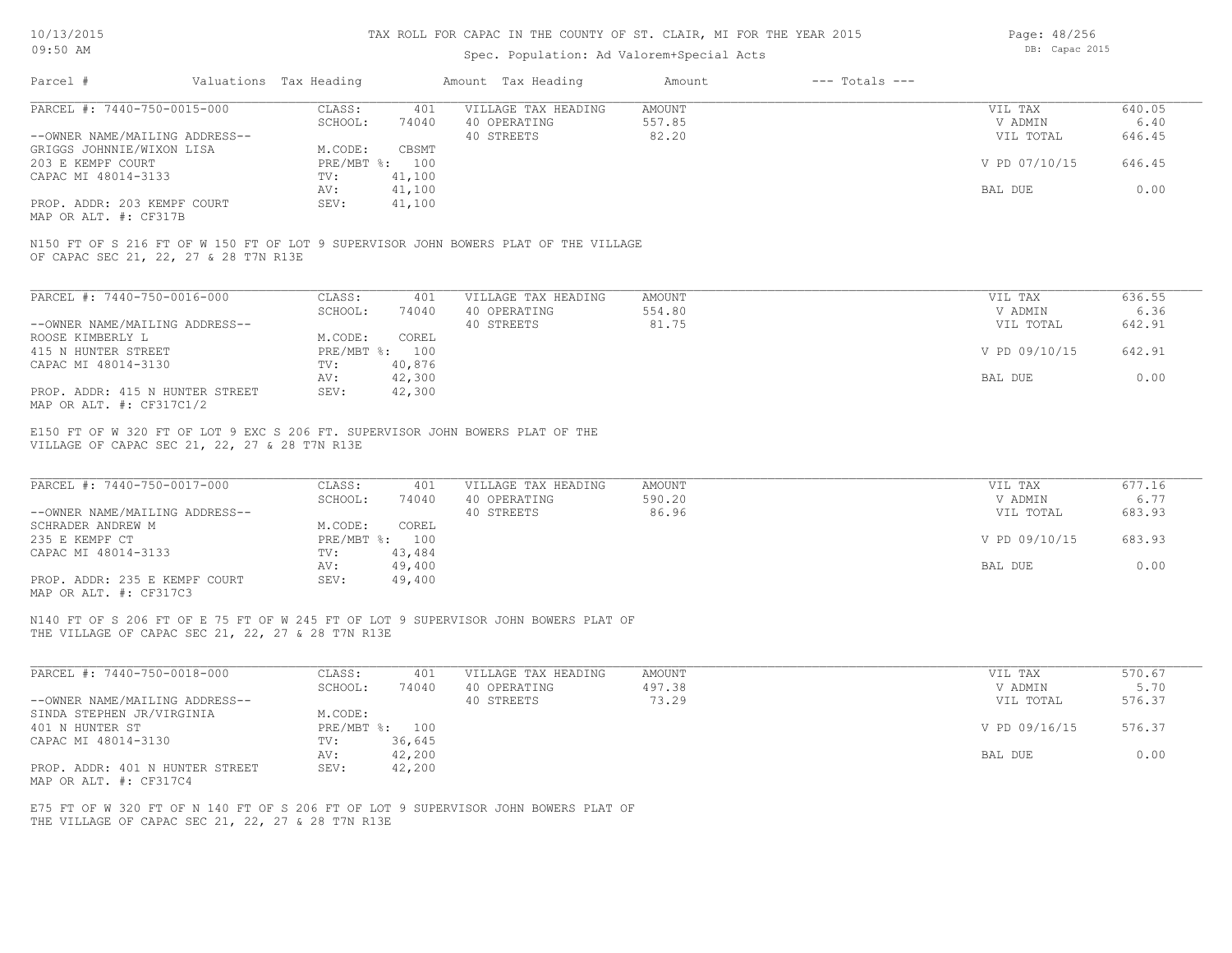| 09:50 AM                                          |                        |         | Spec. Population: Ad Valorem+Special Acts                                           | DB: Capac 2015 |                    |                |        |
|---------------------------------------------------|------------------------|---------|-------------------------------------------------------------------------------------|----------------|--------------------|----------------|--------|
| Parcel #                                          | Valuations Tax Heading |         | Amount Tax Heading                                                                  | Amount         | $---$ Totals $---$ |                |        |
| PARCEL #: 7440-750-0019-000                       | CLASS:                 | 703     | VILLAGE TAX HEADING                                                                 | AMOUNT         |                    | VIL TAX        | 0.00   |
|                                                   | SCHOOL:                | 74040   | 40 OPERATING                                                                        | 0.00           |                    | V ADMIN        | 0.00   |
| --OWNER NAME/MAILING ADDRESS--                    |                        |         | 40 STREETS                                                                          | 0.00           |                    | VIL TOTAL      | 0.00   |
| VILLAGE OF CAPAC                                  | M.CODE:                |         |                                                                                     |                |                    |                |        |
| 131 N MAIN ST                                     | PRE/MBT %:             | $\circ$ |                                                                                     |                |                    | BAL DUE        | 0.00   |
| CAPAC MI 48014                                    | TV:                    | $\circ$ |                                                                                     |                |                    |                |        |
|                                                   | AV:                    | $\circ$ |                                                                                     |                |                    |                |        |
| PROP. ADDR: 406 N WALKER ST                       | SEV:                   | $\circ$ |                                                                                     |                |                    |                |        |
| MAP OR ALT. #: F317D                              |                        |         |                                                                                     |                |                    |                |        |
|                                                   |                        |         | E20 FT OF W 170 FT OF LOT 9, EXC S 66 FT, E 66 FT OF W 386 FT EXC S 66 FT & E 66 FT |                |                    |                |        |
|                                                   |                        |         | OF W 772 FT OF LOT 9 EXC S 66 FT & E 20 FT OF W 556 FT OF LOT 9 EXC S 66 FT & S 66  |                |                    |                |        |
|                                                   |                        |         | FT OF LOT 9 ALSO INCL W 150 FT OF LOT 9 EXC S 216 FT SUPERVISOR JOHN BOWERS PLAT OF |                |                    |                |        |
| THE VILLAGE OF CAPAC SEC 21, 22, 27 & 28 T7N R13E |                        |         |                                                                                     |                |                    |                |        |
|                                                   |                        |         |                                                                                     |                |                    |                |        |
| PARCEL #: 7440-750-0020-000                       |                        | 401     |                                                                                     | AMOUNT         |                    |                | 693.50 |
|                                                   | CLASS:                 |         | VILLAGE TAX HEADING                                                                 |                |                    | VIL TAX        |        |
|                                                   | SCHOOL:                | 74040   | 40 OPERATING                                                                        | 604.44         |                    | V ADMIN        | 6.93   |
| --OWNER NAME/MAILING ADDRESS--                    |                        |         | 40 STREETS                                                                          | 89.06          |                    | VIL TOTAL      | 700.43 |
| MILLER THOMAS E                                   | M.CODE:                |         |                                                                                     |                |                    |                |        |
| 402 N HUNTER STREET                               | PRE/MBT %: 100         |         |                                                                                     |                |                    | BAL DUE        | 700.43 |
| CAPAC MI 48014-3129                               | TV:                    | 44,533  |                                                                                     |                |                    |                |        |
|                                                   | AV:                    | 49,600  |                                                                                     |                |                    |                |        |
| PROP. ADDR: 402 N HUNTER STREET                   | SEV:                   | 49,600  |                                                                                     |                |                    |                |        |
| MAP OR ALT. #: CF317E                             |                        |         |                                                                                     |                |                    |                |        |
|                                                   |                        |         |                                                                                     |                |                    |                |        |
| PARCEL #: 7440-750-0021-000                       | CLASS:                 | 401     | VILLAGE TAX HEADING                                                                 | AMOUNT         |                    | VIL TAX        | 490.27 |
|                                                   | SCHOOL:                | 74040   | 40 OPERATING                                                                        | 427.31         |                    | V ADMIN        | 4.90   |
| --OWNER NAME/MAILING ADDRESS--                    |                        |         | 40 STREETS                                                                          | 62.96          |                    | VIL TOTAL      | 495.17 |
| KRUM RICHARD/BONNIE LIV TRUST                     | M.CODE:                |         |                                                                                     |                |                    |                |        |
| 414 N HUNTER ST                                   | PRE/MBT %: 100         |         |                                                                                     |                |                    | V PD 07/10/15  | 495.17 |
| CAPAC MI 48014-3129                               | TV:                    | 31,483  |                                                                                     |                |                    |                |        |
|                                                   | AV:                    | 35,700  |                                                                                     |                |                    | <b>BAL DUE</b> | 0.00   |
| PROP. ADDR: 414 N HUNTER STREET                   | SEV:                   | 35,700  |                                                                                     |                |                    |                |        |
| MAP OR ALT. #: CF317F                             |                        |         |                                                                                     |                |                    |                |        |
| THE VILLAGE OF CAPAC SEC 21, 22, 27 & 28 T7N R13E |                        |         | E150 FT OF W 536 FT OF LOT 9 EXC S 216 FT THEREOF SUPERVISOR JOHN BOWERS PLAT OF    |                |                    |                |        |
|                                                   |                        |         |                                                                                     |                |                    |                |        |
| PARCEL #: 7440-750-0022-000                       | CLASS:                 | 401     | VILLAGE TAX HEADING                                                                 | <b>AMOUNT</b>  |                    | VIL TAX        | 469.38 |
|                                                   | SCHOOL:                | 74040   | 40 OPERATING                                                                        | 409.10         |                    | V ADMIN        | 4.69   |
| --OWNER NAME/MAILING ADDRESS--                    |                        |         | 40 STREETS                                                                          | 60.28          |                    | VIL TOTAL      | 474.07 |
| SMITH DANIELLE                                    | M.CODE:                | OLALS   |                                                                                     |                |                    |                |        |
| SAELENS MARY                                      | PRE/MBT %: 100         |         |                                                                                     |                |                    | V PD 09/18/15  | 474.07 |
|                                                   |                        | 30,141  |                                                                                     |                |                    |                |        |
| 410 N HUNTER STREET                               | TV:                    |         |                                                                                     |                |                    |                |        |
| CAPAC MI 48014-3129                               | AV:                    | 34,200  |                                                                                     |                |                    | BAL DUE        | 0.00   |
|                                                   | SEV:                   | 34,200  |                                                                                     |                |                    |                |        |
| PROP. ADDR: 410 N HUNTER STREET                   |                        |         |                                                                                     |                |                    |                |        |
| MAP OR ALT. #: CF317G                             |                        |         |                                                                                     |                |                    |                |        |
|                                                   |                        |         |                                                                                     |                |                    |                |        |
|                                                   |                        |         | N75 FT OF S 216 FT OF E 150 FT OF W 536 FT OF LOT 9 SUPERVISOR JOHN BOWERS PLAT OF  |                |                    |                |        |

THE VILLAGE OF CAPAC SEC 21, 22, 27 & 28 T7N R13E

Page: 49/256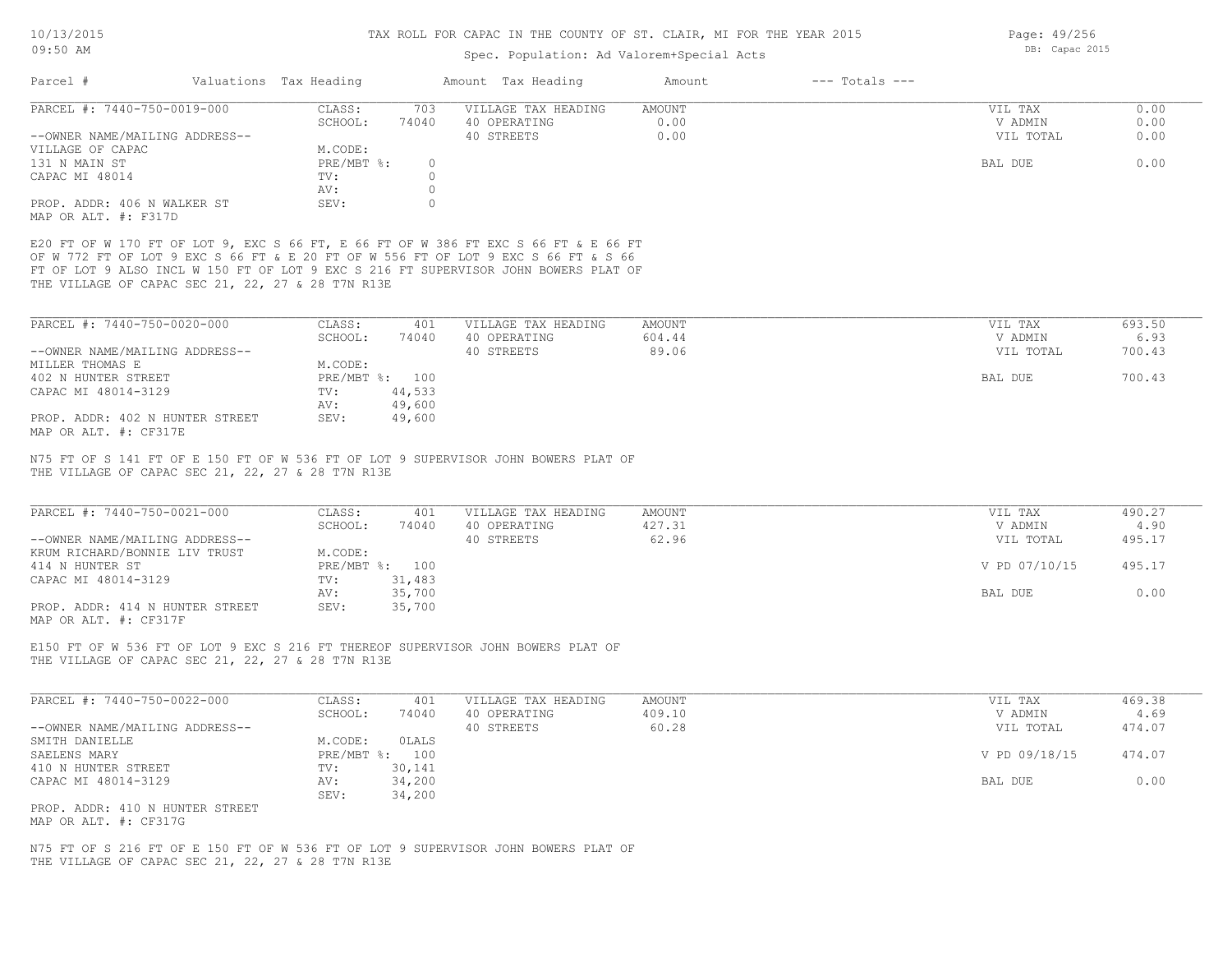## Spec. Population: Ad Valorem+Special Acts

Page: 50/256 DB: Capac 2015

| Parcel #                                     | Valuations Tax Heading |                | Amount Tax Heading  | Amount | $---$ Totals $---$ |               |        |
|----------------------------------------------|------------------------|----------------|---------------------|--------|--------------------|---------------|--------|
| PARCEL #: 7440-750-0023-000                  | CLASS:                 | 401            | VILLAGE TAX HEADING | AMOUNT |                    | VIL TAX       | 664.13 |
|                                              | SCHOOL:                | 74040          | 40 OPERATING        | 578.84 |                    | V ADMIN       | 6.64   |
| --OWNER NAME/MAILING ADDRESS--               |                        |                | 40 STREETS          | 85.29  |                    | VIL TOTAL     | 670.77 |
| MCDUNNAH, NORMAN JR.                         | M.CODE:                | COREL          |                     |        |                    |               |        |
| 401 N LESTER ST                              |                        | PRE/MBT %: 100 |                     |        |                    | V PD 09/10/15 | 670.77 |
| CAPAC MI 48014-3141                          | TV:                    | 42,647         |                     |        |                    |               |        |
|                                              | AV:                    | 48,600         |                     |        |                    | BAL DUE       | 0.00   |
| PROP. ADDR: 401 N LESTER ST                  | SEV:                   | 48,600         |                     |        |                    |               |        |
| $\cdots$ $\cdots$ $\cdots$ $\cdots$ $\cdots$ |                        |                |                     |        |                    |               |        |

MAP OR ALT. #: CF317H

PLAT OF THE VILLAGE OF CAPAC SEC 21, 22, 27 & 28 T7N R13E E150 FT OF W 706 FT OF N 85.22 FT OF S 151.22 FT OF LOT 9 SUPERVISOR JOHN BOWERS

| PARCEL #: 7440-750-0024-000    | CLASS:       | 401    | VILLAGE TAX HEADING | AMOUNT | VIL TAX       | 1,068.03 |
|--------------------------------|--------------|--------|---------------------|--------|---------------|----------|
|                                | SCHOOL:      | 74040  | 40 OPERATING        | 371.27 | V ADMIN       | 4.25     |
| --OWNER NAME/MAILING ADDRESS-- |              |        | 40 STREETS          | 54.70  | VIL TOTAL     | 1,072.28 |
| FELKER EDWARD/JENNIFER         | M.CODE:      | OLALS  | UTIL                | 642.06 |               |          |
| 405 N LESTER ST                | $PRE/MBT$ %: | 100    |                     |        | V PD 09/10/15 | 1,072.28 |
| CAPAC MI 48014-3141            | TV:          | 27,354 |                     |        |               |          |
|                                | AV:          | 31,300 |                     |        | BAL DUE       | 0.00     |
| PROP. ADDR: 405 N LESTER ST    | SEV:         | 31,300 |                     |        |               |          |
| MAP OR ALT. #: CF317I          |              |        |                     |        |               |          |

OF THE VILLAGE OF CAPAC SEC 21, 22, 27 & 28 T7N R13E N75 FT OF S 226.22 FT OF E 150 FT OF W 706 FT OF LOT 9 SUPERVISOR JOHN BOWERS PLAT

| PARCEL #: 7440-750-0025-000    | CLASS:  | 401            | VILLAGE TAX HEADING | AMOUNT | VIL TAX       | 427.19 |
|--------------------------------|---------|----------------|---------------------|--------|---------------|--------|
|                                | SCHOOL: | 74040          | 40 OPERATING        | 372.33 | V ADMIN       | 4.27   |
| --OWNER NAME/MAILING ADDRESS-- |         |                | 40 STREETS          | 54.86  | VIL TOTAL     | 431.46 |
| SMITH CYNTHIA                  | M.CODE: | COREL          |                     |        |               |        |
| 409 N LESTER ST                |         | PRE/MBT %: 100 |                     |        | V PD 09/10/15 | 431.46 |
| CAPAC MI 48014-3141            | TV:     | 27,432         |                     |        |               |        |
|                                | AV:     | 31,400         |                     |        | BAL DUE       | 0.00   |
| PROP. ADDR: 409 N LESTER ST    | SEV:    | 31,400         |                     |        |               |        |
|                                |         |                |                     |        |               |        |

MAP OR ALT. #: CF317J

BOWERS PLAT OF THE VILLAGE OF CAPAC SEC 21, 22, 27 & 28 T7N R13E E150 FT OF W 706 FT OF N 75 FT OF LOT 9 AS MEAS ON LESTER ST. SUPERVISOR JOHN

| PARCEL #: 7440-750-0026-000    | CLASS:     | 401    | VILLAGE TAX HEADING | AMOUNT | VIL TAX       | 384.18 |
|--------------------------------|------------|--------|---------------------|--------|---------------|--------|
|                                | SCHOOL:    | 74040  | 40 OPERATING        | 334.84 | V ADMIN       | 3.84   |
| --OWNER NAME/MAILING ADDRESS-- |            |        | 40 STREETS          | 49.34  | VIL TOTAL     | 388.02 |
| NANNI CHRISTOPHER              | M.CODE:    |        |                     |        |               |        |
| 14417 HOUGH RD                 | PRE/MBT %: |        |                     |        | V PD 09/10/15 | 388.02 |
| ALLENTON MI 48002              | TV:        | 24,670 |                     |        |               |        |
|                                | AV:        | 29,200 |                     |        | BAL DUE       | 0.00   |
| PROP. ADDR: 410 N LESTER ST    | SEV:       | 29,200 |                     |        |               |        |
| MAP OR ALT. #: CF317K          |            |        |                     |        |               |        |

SEC 21, 22, 27 & 28 T7N R13E N75 FT OF LOT 9 EXC W 772 FT. SUPERVISOR JOHN BOWERS PLAT OF THE VILLAGE OF CAPAC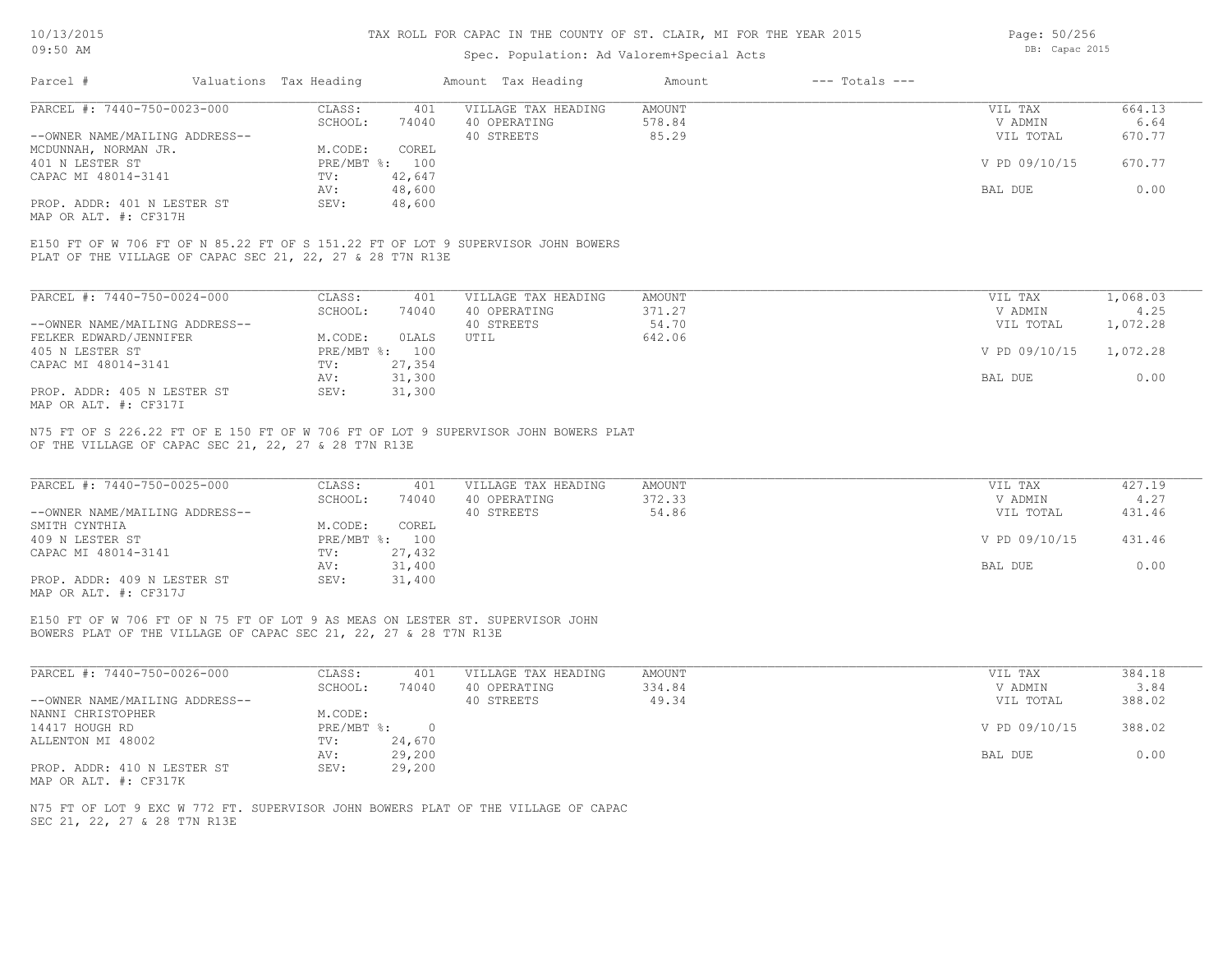## Spec. Population: Ad Valorem+Special Acts

| Parcel #                       | Valuations Tax Heading |        | Amount Tax Heading  | Amount | $---$ Totals $---$ |               |        |
|--------------------------------|------------------------|--------|---------------------|--------|--------------------|---------------|--------|
| PARCEL #: 7440-750-0027-000    | CLASS:                 | 402    | VILLAGE TAX HEADING | AMOUNT |                    | VIL TAX       | 718.34 |
|                                | SCHOOL:                | 74040  | 40 OPERATING        | 626.09 |                    | V ADMIN       | 7.18   |
| --OWNER NAME/MAILING ADDRESS-- |                        |        | 40 STREETS          | 92.25  |                    | VIL TOTAL     | 725.52 |
| MALBURG-NANNI KAREN M.         | M.CODE:                |        |                     |        |                    |               |        |
| MCCONNELL SUE                  | PRE/MBT %: 100         |        |                     |        |                    | V PD 07/24/15 | 725.52 |
| 15233 PUTT-R DRIVE             | TV:                    | 46,128 |                     |        |                    |               |        |
| CAPAC MI 48014                 | AV:                    | 50,000 |                     |        |                    | BAL DUE       | 0.00   |
|                                | SEV:                   | 50,000 |                     |        |                    |               |        |
| PROP. ADDR: 406 N LESTER ST    |                        |        |                     |        |                    |               |        |

MAP OR ALT. #: CF317L

VILLAGE OF CAPAC S75 FT OF N 150 FT OF LOT 9 EXC W 772 FT. SUPERVISOR JOHN BOWERS PLAT OF THE

| PARCEL #: 7440-750-0028-000    | CLASS:  | 102            | VILLAGE TAX HEADING | AMOUNT | VIL TAX       | 409.06 |
|--------------------------------|---------|----------------|---------------------|--------|---------------|--------|
|                                | SCHOOL: | 74040          | 40 OPERATING        | 356.53 | V ADMIN       | 4.09   |
| --OWNER NAME/MAILING ADDRESS-- |         |                | 40 STREETS          | 52.53  | VIL TOTAL     | 413.15 |
| STUEVER ALFRED/DORIS TRUST     | M.CODE: |                |                     |        |               |        |
| 15205 TURNER RD                |         | PRE/MBT %: 100 |                     |        | V PD 07/08/15 | 413.15 |
| YALE MI 48097                  | TV:     | 26,268         |                     |        |               |        |
|                                | AV:     | 45,200         |                     |        | BAL DUE       | 0.00   |
| PROP. ADDR: DOWNEY RD          | SEV:    | 45,200         |                     |        |               |        |
| MAP OR ALT. #: CF318A          |         |                |                     |        |               |        |

THE VILLAGE OF CAPAC SEC 21, 22, 27 & 28 T7N R13E THAT PART OF LOT 10 LYING N OF M-21 EXC W 400 FT. SUPERVISOR JOHN BOWERS PLAT OF

| PARCEL #: 7440-750-0029-000    | CLASS:     | 301     | VILLAGE TAX HEADING | AMOUNT     | VIL TAX   | 4,717.71 |
|--------------------------------|------------|---------|---------------------|------------|-----------|----------|
|                                | SCHOOL:    | 74040   | 40 OPERATING        | 4, 111, 83 | V ADMIN   | 47.17    |
| --OWNER NAME/MAILING ADDRESS-- |            |         | 40 STREETS          | 605.88     | VIL TOTAL | 4,764.88 |
| THUMB RIGGING & ERECTORS INC   | M.CODE:    |         |                     |            |           |          |
| PO BOX 189                     | PRE/MBT %: |         |                     |            | BAL DUE   | 4,764.88 |
| 14850 DOWNEY RD                | TV:        | 302,942 |                     |            |           |          |
| CAPAC MI 48014                 | AV:        | 333,200 |                     |            |           |          |
|                                | SEV:       | 333,200 |                     |            |           |          |
| PROP. ADDR: 14850 DOWNEY RD    |            |         |                     |            |           |          |
| MAP OR ALT. #: CF318B          |            |         |                     |            |           |          |

VILLAGE OF CAPAC SEC 21, 22, 27 & 28 T7N R13E W400 FT OF THAT PART OF LOT 10 LYING N OF M-21 SUPERVISOR JOHN BOWERS PLAT OF THE

| PARCEL #: 7440-750-0030-000    | CLASS:     | 703   | VILLAGE TAX HEADING | AMOUNT | VIL TAX   | 0.00 |
|--------------------------------|------------|-------|---------------------|--------|-----------|------|
|                                | SCHOOL:    | 74040 | 40 OPERATING        | 0.00   | V ADMIN   | 0.00 |
| --OWNER NAME/MAILING ADDRESS-- |            |       | 40 STREETS          | 0.00   | VIL TOTAL | 0.00 |
| VILLAGE OF CAPAC               | M.CODE:    |       |                     |        |           |      |
|                                | PRE/MBT %: |       |                     |        | BAL DUE   | 0.00 |
| PROP. ADDR: 401 N LESTER       | TV:        |       |                     |        |           |      |
| MAP OR ALT. #: CF318C          | AV:        |       |                     |        |           |      |
|                                | SEV:       |       |                     |        |           |      |

CAPAC SEC 21, 22, 27 & 28 T7N R13E THAT PART OF LOT 10 LYING S OF M-21 SUPERVISOR JOHN BOWERS PLAT OF THE VILLAGE OF Page: 51/256 DB: Capac 2015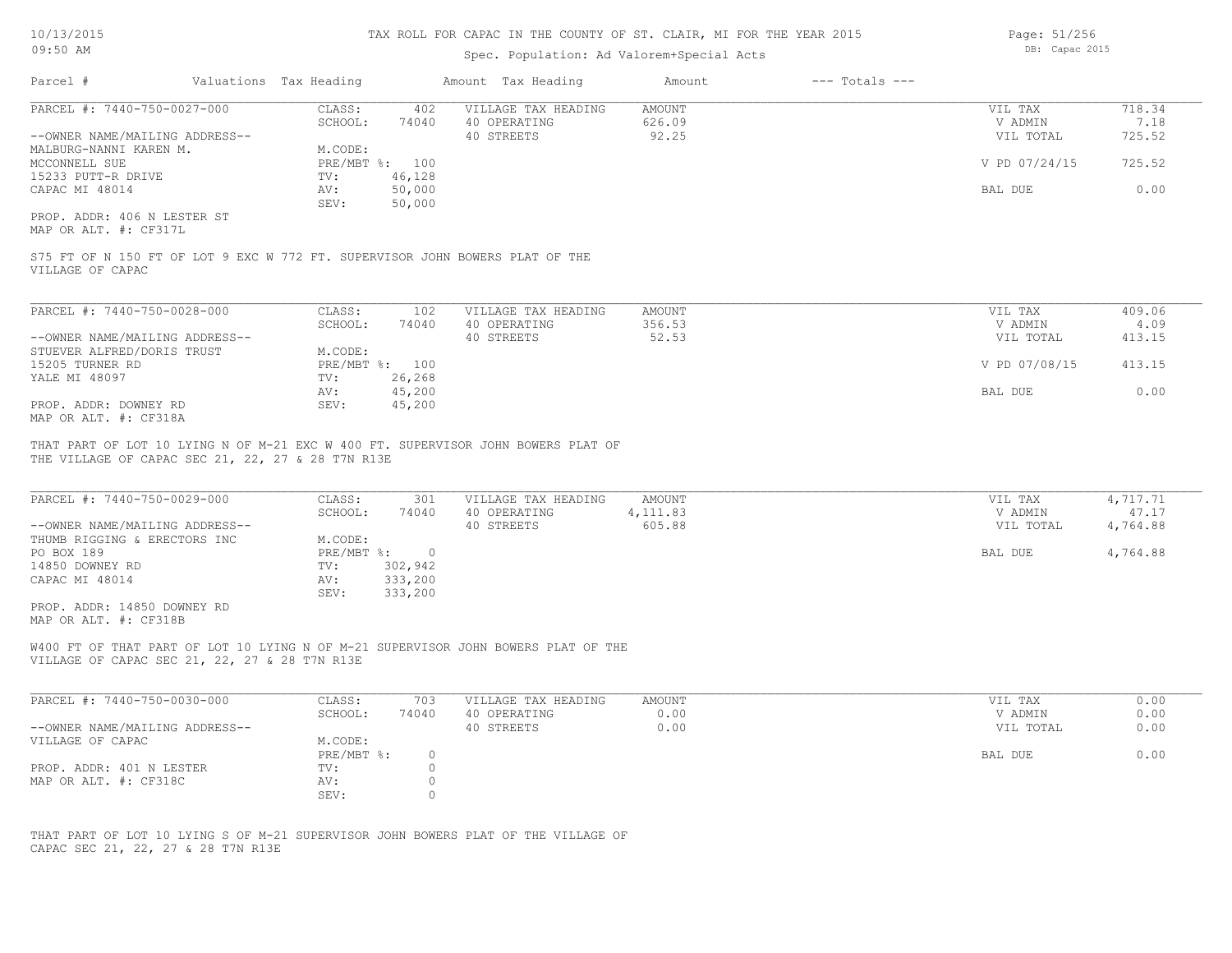# Spec. Population: Ad Valorem+Special Acts

Page: 52/256 DB: Capac 2015

|                                                                                                                  |                                                  | Amount Tax Heading                                | $---$ Totals $---$<br>Amount     |                                 |                          |
|------------------------------------------------------------------------------------------------------------------|--------------------------------------------------|---------------------------------------------------|----------------------------------|---------------------------------|--------------------------|
| PARCEL #: 7440-750-0031-000<br>--OWNER NAME/MAILING ADDRESS--                                                    | CLASS:<br>401<br>SCHOOL:<br>74040                | VILLAGE TAX HEADING<br>40 OPERATING<br>40 STREETS | <b>AMOUNT</b><br>490.36<br>72.25 | VIL TAX<br>V ADMIN<br>VIL TOTAL | 562.61<br>5.62<br>568.23 |
| STINE WAYNE MAURICE<br>1546 NIGHTINGALE LN                                                                       | M.CODE:<br>PRE/MBT %: 100                        |                                                   |                                  | V PD 07/29/15                   | 568.23                   |
| KINGSLEY MI 49649-9212                                                                                           | 36,128<br>TV:<br>40,700<br>AV:                   |                                                   |                                  | BAL DUE                         | 0.00                     |
| PROP. ADDR: 326 N LESTER ST<br>MAP OR ALT. #: CF319A                                                             | 40,700<br>SEV:                                   |                                                   |                                  |                                 |                          |
| N75 FT OF LOT 11 SUPERVISOR JOHN BOWERS PLAT OF THE VILLAGE OF CAPAC SEC 21, 22 27<br>& 28 T7N R13E              |                                                  |                                                   |                                  |                                 |                          |
| PARCEL #: 7440-750-0032-000                                                                                      | CLASS:<br>401                                    | VILLAGE TAX HEADING                               | AMOUNT                           | VIL TAX                         | 707.45                   |
| --OWNER NAME/MAILING ADDRESS--                                                                                   | SCHOOL:<br>74040                                 | 40 OPERATING<br>40 STREETS                        | 343.26<br>50.58                  | V ADMIN<br>VIL TOTAL            | 3.93<br>711.38           |
| PACK PAUL/BARBARA<br>318 N LESTER ST                                                                             | M.CODE:<br>COREL<br>PRE/MBT %: 100               | UTIL                                              | 313.61                           | V PD 09/10/15                   | 711.38                   |
| CAPAC MI 48014-3138<br>PROP. ADDR: 318 N LESTER ST                                                               | 25,290<br>TV:<br>29,100<br>AV:<br>29,100<br>SEV: |                                                   |                                  | BAL DUE                         | 0.00                     |
| MAP OR ALT. #: CF319B                                                                                            |                                                  |                                                   |                                  |                                 |                          |
| S75 FT OF LOT 11 SUPERVISOR JOHN BOWERS PLAT OF THE VILLAGE OF CAPAC SEC 21, 22 27<br>& 28 T7N R13E              |                                                  |                                                   |                                  |                                 |                          |
| PARCEL #: 7440-750-0033-000                                                                                      | CLASS:<br>401<br>SCHOOL:<br>74040                | VILLAGE TAX HEADING<br>40 OPERATING               | AMOUNT<br>469.35                 | VIL TAX<br>V ADMIN              | 538.51<br>5.38           |
| --OWNER NAME/MAILING ADDRESS--<br>KLUG MARK/TERRI                                                                | M.CODE:                                          | 40 STREETS                                        | 69.16                            | VIL TOTAL                       | 543.89                   |
| 322 N LESTER ST<br>CAPAC MI 48014-3138                                                                           | PRE/MBT %: 100<br>34,580<br>TV:                  |                                                   |                                  | BAL DUE                         | 543.89                   |
| PROP. ADDR: 322 N LESTER ST<br>MAP OR ALT. #: CF319C                                                             | AV:<br>39,200<br>SEV:<br>39,200                  |                                                   |                                  |                                 |                          |
| S75 FT OF N 150 FT OF LOT 11 SUPERVISOR JOHN BOWERS PLAT OF THE VILLAGE OF CAPAC<br>SEC 21, 22, 27 & 28 T7N R13E |                                                  |                                                   |                                  |                                 |                          |
|                                                                                                                  |                                                  |                                                   |                                  |                                 | 374.53                   |
| PARCEL #: 7440-750-0034-000                                                                                      | CLASS:<br>401                                    | VILLAGE TAX HEADING                               | AMOUNT                           | VIL TAX                         |                          |
| --OWNER NAME/MAILING ADDRESS--                                                                                   | SCHOOL:<br>74040                                 | 40 OPERATING<br>40 STREETS                        | 326.43<br>48.10                  | V ADMIN<br>VIL TOTAL            | 3.74<br>378.27           |
| BOLLAERT PEARL C<br>314 N LESTER ST                                                                              | M.CODE:<br>PRE/MBT %: 100                        |                                                   |                                  | BAL DUE                         | 378.27                   |
| CAPAC MI 48014-3138                                                                                              | 24,050<br>TV:<br>AV:<br>28,600                   |                                                   |                                  |                                 |                          |
| PROP. ADDR: 314 N LESTER ST<br>MAP OR ALT. #: CF320A                                                             | SEV:<br>28,600                                   |                                                   |                                  |                                 |                          |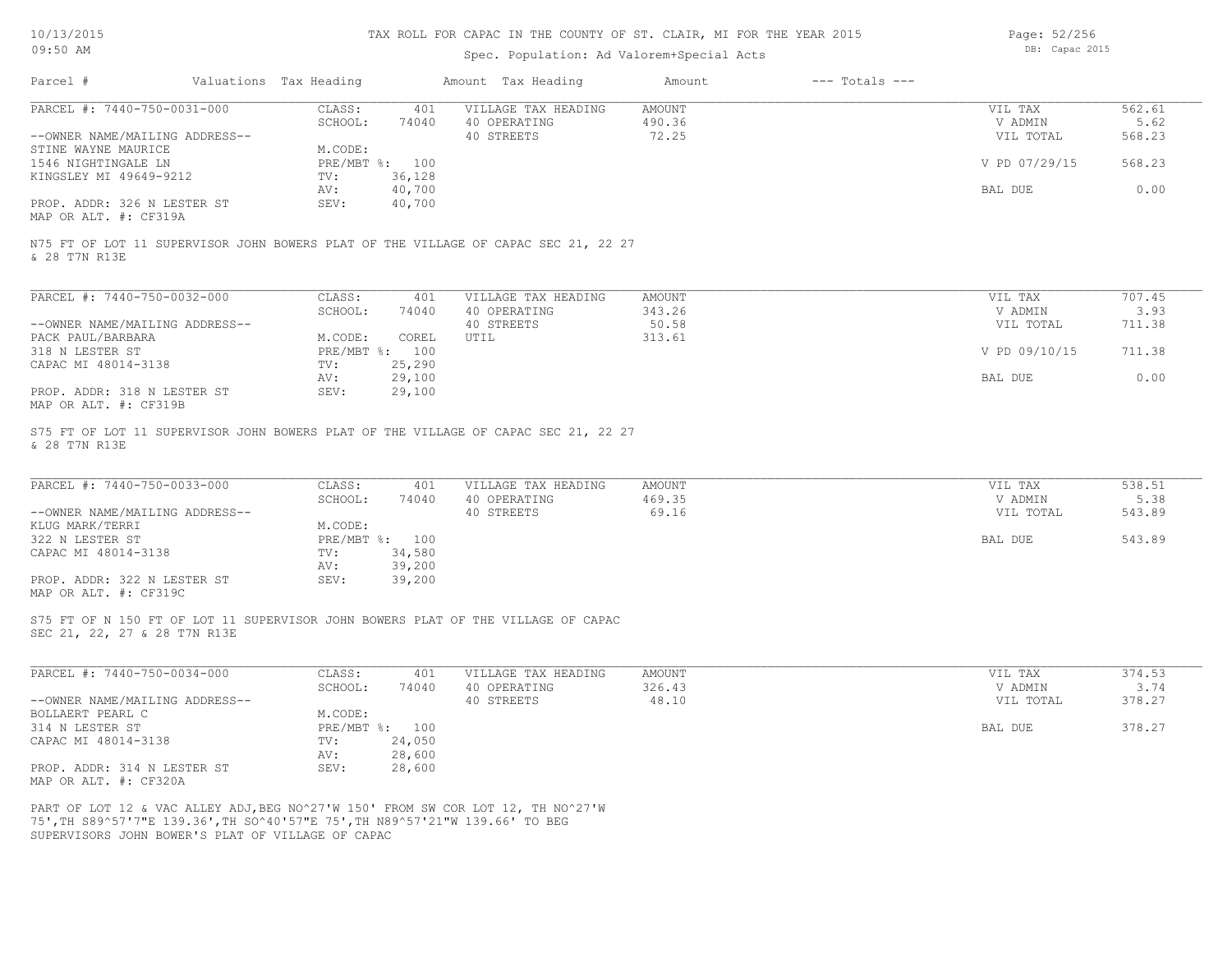# Spec. Population: Ad Valorem+Special Acts

| Parcel #                       | Valuations Tax Heading |        | Amount Tax Heading  | Amount | $---$ Totals $---$ |           |       |
|--------------------------------|------------------------|--------|---------------------|--------|--------------------|-----------|-------|
| PARCEL #: 7440-750-0034-100    | CLASS:                 | 402    | VILLAGE TAX HEADING | AMOUNT |                    | VIL TAX   | 91.70 |
|                                | SCHOOL:                | 74040  | 40 OPERATING        | 79.93  |                    | V ADMIN   | 0.91  |
| --OWNER NAME/MAILING ADDRESS-- |                        |        | 40 STREETS          | 11.77  |                    | VIL TOTAL | 92.61 |
| BOLLAERT PEARL C               | M.CODE:                |        |                     |        |                    |           |       |
| 314 N LESTER ST                | PRE/MBT %: 100         |        |                     |        |                    | BAL DUE   | 92.61 |
| CAPAC MI 48014-3138            | TV:                    | 5,889  |                     |        |                    |           |       |
|                                | AV:                    | 11,600 |                     |        |                    |           |       |
| PROP. ADDR: N LESTER ST        | SEV:                   | 11,600 |                     |        |                    |           |       |
| MAP OR ALT. #: CF320           |                        |        |                     |        |                    |           |       |

SUPERVISOSR JOHN BOWER'S PLAT OF VILLAGE OF CAPAC 75',TH S89^57'21"E 139.66',TH SO^40'57"E 75', TH N89^57'21"W 139.97' TO BEG PART OF LOT 12 & VAC ALLEY ADJ, BEG NO^27'W 75' FROM SW COR LOT 12,TH NO^27'W

| PARCEL #: 7440-750-0034-200    | CLASS:  | 401            | VILLAGE TAX HEADING | AMOUNT | VIL TAX       | 710.51 |
|--------------------------------|---------|----------------|---------------------|--------|---------------|--------|
|                                | SCHOOL: | 74040          | 40 OPERATING        | 619.26 | V ADMIN       | 7.10   |
| --OWNER NAME/MAILING ADDRESS-- |         |                | 40 STREETS          | 91.25  | VIL TOTAL     | 717.61 |
| CARROLL DOUGLAS/DARLEEN        | M.CODE: | CBSMT          |                     |        |               |        |
| 300 N LESTER ST                |         | PRE/MBT %: 100 |                     |        | V PD 07/10/15 | 717.61 |
| CAPAC MI 48014-3138            | TV:     | 45,625         |                     |        |               |        |
|                                | AV:     | 52,300         |                     |        | BAL DUE       | 0.00   |
| PROP. ADDR: 300 N LESTER ST    | SEV:    | 52,300         |                     |        |               |        |
| MAP OR ALT. #: CF320C          |         |                |                     |        |               |        |

BOWER'S PLAT OF VILLAGE OF CAPAC S89^57'21"E 139.97',TH SO^40'57"E 75',TH N89^57'21"W 140.27' TO BEG SUPRVISOR JOHN PART OF LOT 12& VAC ALLEY ADJ, BEG AT SW COR OF LOT 12, TH NO^27'W 75', TH

| PARCEL #: 7440-750-0035-000    | CLASS:         | 401    | VILLAGE TAX HEADING | AMOUNT | VIL TAX       | 493.50 |
|--------------------------------|----------------|--------|---------------------|--------|---------------|--------|
|                                | SCHOOL:        | 74040  | 40 OPERATING        | 430.12 | V ADMIN       | 4.93   |
| --OWNER NAME/MAILING ADDRESS-- |                |        | 40 STREETS          | 63.38  | VIL TOTAL     | 498.43 |
| WITHUN DIANA                   | M.CODE:        | CBSMT  |                     |        |               |        |
| MICHAEL WITHUN                 | PRE/MBT %: 100 |        |                     |        | V PD 07/10/15 | 498.43 |
| 238 N LESTER ST                | TV:            | 31,690 |                     |        |               |        |
| CAPAC MI 48014-3136            | AV:            | 37,000 |                     |        | BAL DUE       | 0.00   |
|                                | SEV:           | 37,000 |                     |        |               |        |

MAP OR ALT. #: CF321A PROP. ADDR: 238 N LESTER ST

LOT 13 EXC S 225' SUPERVISOR JOHN BOWER'S PLAT OF THE VILLAGE OF CAPAC

| PARCEL #: 7440-750-0035-200    | CLASS:       | 401    | VILLAGE TAX HEADING | AMOUNT | VIL TAX   | 450.10 |
|--------------------------------|--------------|--------|---------------------|--------|-----------|--------|
|                                | SCHOOL:      | 74040  | 40 OPERATING        | 392.30 | V ADMIN   | 4.50   |
| --OWNER NAME/MAILING ADDRESS-- |              |        | 40 STREETS          | 57.80  | VIL TOTAL | 454.60 |
| ELLLIOTT RAYMOND JR/SHERRY     | M.CODE:      |        |                     |        |           |        |
| 230 N LESTER ST                | $PRE/MBT$ %: | 100    |                     |        | BAL DUE   | 454.60 |
| CAPAC MI 48014                 | TV:          | 28,903 |                     |        |           |        |
|                                | AV:          | 33,900 |                     |        |           |        |
| PROP. ADDR: 230 N LESTER ST    | SEV:         | 33,900 |                     |        |           |        |
| MAP OR ALT. #: CF321C          |              |        |                     |        |           |        |

N75' OF S 225' OF LOT 13 SUPERVISOR JOHN BOWER'S PLAT OF THE VILLAGE OF CAPAC

Page: 53/256 DB: Capac 2015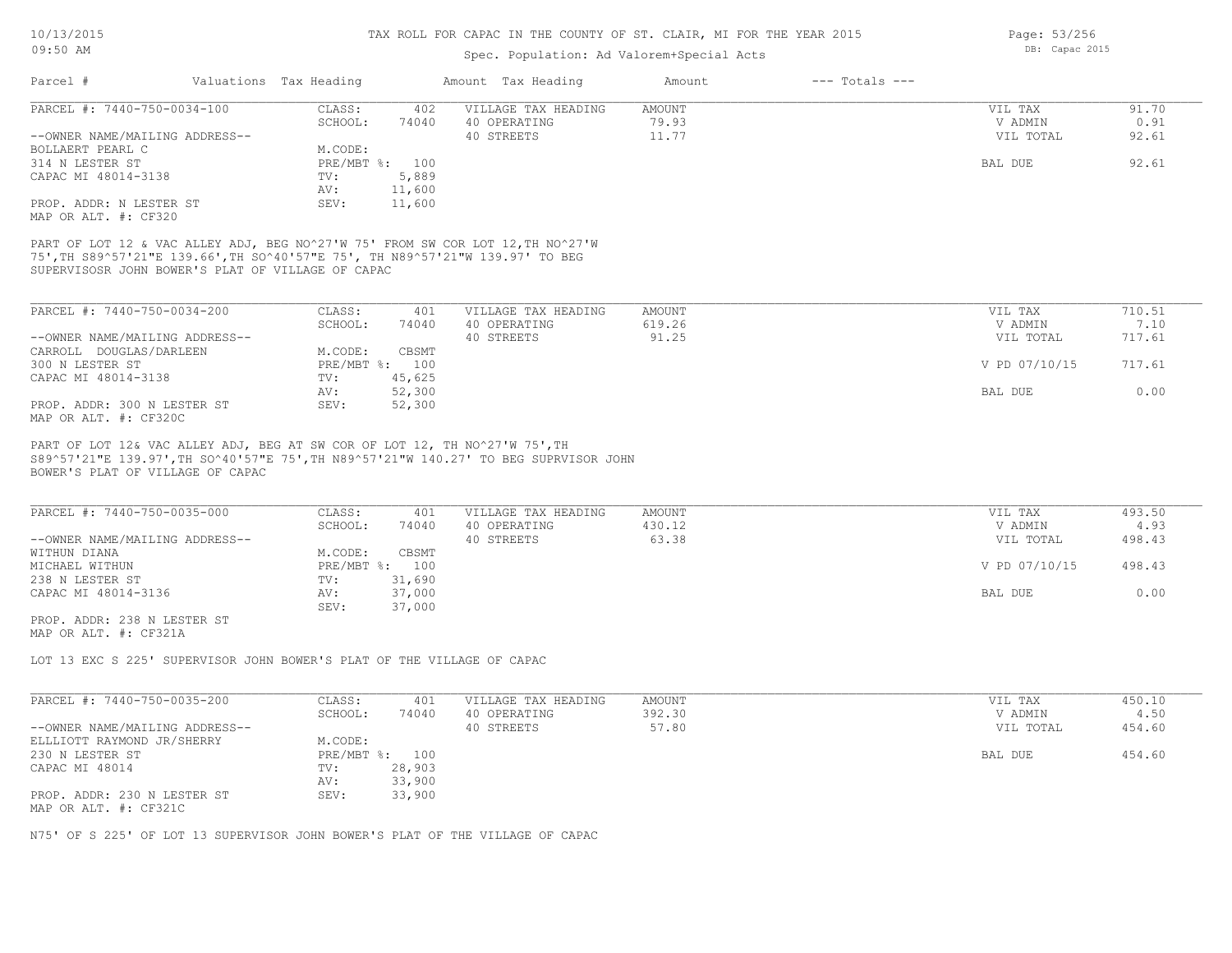## Spec. Population: Ad Valorem+Special Acts

| Parcel #                       | Valuations Tax Heading |        | Amount Tax Heading  | Amount | $---$ Totals $---$ |               |        |
|--------------------------------|------------------------|--------|---------------------|--------|--------------------|---------------|--------|
| PARCEL #: 7440-750-0035-500    | CLASS:                 | 401    | VILLAGE TAX HEADING | AMOUNT |                    | VIL TAX       | 749.08 |
|                                | SCHOOL:                | 74040  | 40 OPERATING        | 652.88 |                    | V ADMIN       | 7.49   |
| --OWNER NAME/MAILING ADDRESS-- |                        |        | 40 STREETS          | 96.20  |                    | VIL TOTAL     | 756.57 |
| MOLINA JOSE E                  | M.CODE:                | COREL  |                     |        |                    |               |        |
| 222 N LESTER ST                | PRE/MBT %: 100         |        |                     |        |                    | V PD 09/10/15 | 756.57 |
| CAPAC MI 48014-3136            | TV:                    | 48,102 |                     |        |                    |               |        |
|                                | AV:                    | 50,200 |                     |        |                    | BAL DUE       | 0.00   |
| PROP. ADDR: 222 N LESTER ST    | SEV:                   | 50,200 |                     |        |                    |               |        |
|                                |                        |        |                     |        |                    |               |        |

MAP OR ALT. #: CF321B

S150' OF LOT 13 SUPERVISOR JOHN BOWER'S PLAT OF THE VILLAGE OF CAPAC

| PARCEL #: 7440-750-0036-000    | CLASS:  | 401            | VILLAGE TAX HEADING | AMOUNT | VIL TAX   | 316.44 |
|--------------------------------|---------|----------------|---------------------|--------|-----------|--------|
|                                | SCHOOL: | 74040          | 40 OPERATING        | 275.80 | V ADMIN   | 3.16   |
| --OWNER NAME/MAILING ADDRESS-- |         |                | 40 STREETS          | 40.64  | VIL TOTAL | 319.60 |
| WALKER RITA                    | M.CODE: |                |                     |        |           |        |
| P.O. BOX 530                   |         | PRE/MBT %: 100 |                     |        | BAL DUE   | 319.60 |
| CAPAC MI 48014-3134            | TV:     | 20,320         |                     |        |           |        |
|                                | AV:     | 21,700         |                     |        |           |        |
| PROP. ADDR: 108 N LESTER ST    | SEV:    | 21,700         |                     |        |           |        |
| MAP OR ALT. #: CF322A          |         |                |                     |        |           |        |

22, 27 & 28 T7N R13E EXC N 195 FT THEREOF SUPERVISOR JOHN BOWERS PLAT OF THE VILLAGE OF CAPAC SEC 21, THAT PART OF LOT 14 LYING N OF A LINE 420 FT N OF & PARALLEL WITH CENTER OF M-21

| PARCEL #: 7440-750-0037-000         | CLASS:         | 401    | VILLAGE TAX HEADING | AMOUNT | VIL TAX   | 371.31 |
|-------------------------------------|----------------|--------|---------------------|--------|-----------|--------|
|                                     | SCHOOL:        | 74040  | 40 OPERATING        | 323.63 | V ADMIN   | 3.71   |
| --OWNER NAME/MAILING ADDRESS--      |                |        | 40 STREETS          | 47.68  | VIL TOTAL | 375.02 |
| HELZER LONNIE L                     | M.CODE:        |        |                     |        |           |        |
| HELZER NICKET-AL, WALKER G WITHUM C | PRE/MBT %: 100 |        |                     |        | BAL DUE   | 375.02 |
| ARNOTT JANET                        | TV:            | 23,844 |                     |        |           |        |
| P.O. BOX 135                        | AV:            | 26,700 |                     |        |           |        |
| ROSE CITY MI 48654                  | SEV:           | 26,700 |                     |        |           |        |

MAP OR ALT. #: CF322B PROP. ADDR: 204 N LESTER ST

N129' OF LOT 14 SUPERVISOR JOHN BOWERS PLAT OF THE VILLAGE OF CAPAC

| PARCEL #: 7440-750-0037-100    | CLASS:     | 703   | VILLAGE TAX HEADING | AMOUNT | VIL TAX   | 0.00 |
|--------------------------------|------------|-------|---------------------|--------|-----------|------|
|                                | SCHOOL:    | 74040 | 40 OPERATING        | 0.00   | V ADMIN   | 0.00 |
| --OWNER NAME/MAILING ADDRESS-- |            |       | 40 STREETS          | 0.00   | VIL TOTAL | 0.00 |
| VILLAGE OF CAPAC               | M.CODE:    |       |                     |        |           |      |
| 131 N MAIN ST                  | PRE/MBT %: |       |                     |        | BAL DUE   | 0.00 |
| CAPAC MI 48014                 | TV:        |       |                     |        |           |      |
|                                | AV:        |       |                     |        |           |      |
| PROP. ADDR: E CHURCH           | SEV:       |       |                     |        |           |      |
| MAP OR ALT. #: CF322C          |            |       |                     |        |           |      |

S66' OF N 195' OF LOT 14 SUPERVISOR JOHN BOWERS PLAT OF THE VILLAGE OF CAPAC

Page: 54/256 DB: Capac 2015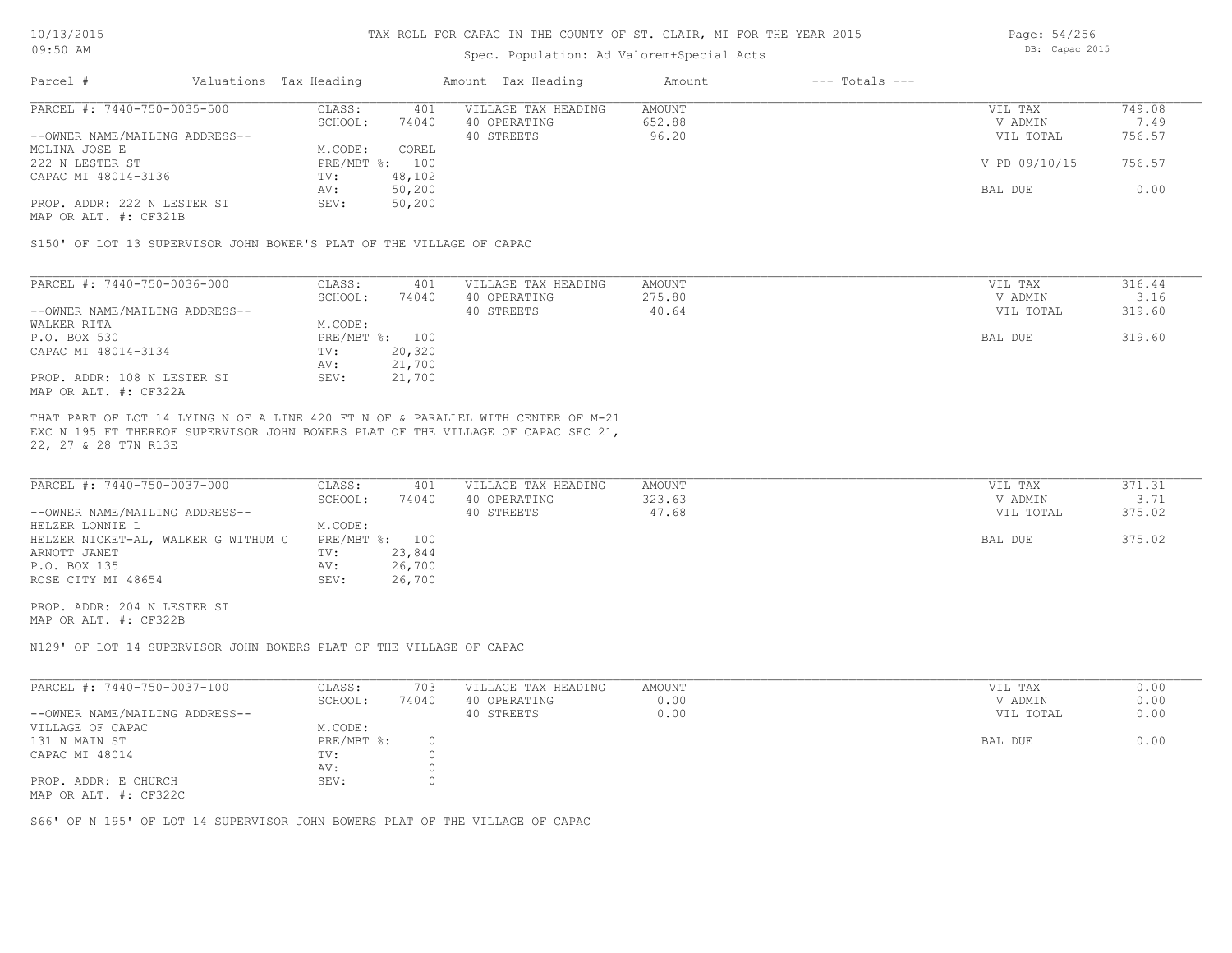## Spec. Population: Ad Valorem+Special Acts

| Parcel #                       | Valuations Tax Heading |                | Amount Tax Heading                                                                  | Amount | $---$ Totals $---$ |               |        |
|--------------------------------|------------------------|----------------|-------------------------------------------------------------------------------------|--------|--------------------|---------------|--------|
| PARCEL #: 7440-750-0039-000    | CLASS:                 | 401            | VILLAGE TAX HEADING                                                                 | AMOUNT |                    | VIL TAX       | 607.55 |
|                                | SCHOOL:                | 74040          | 40 OPERATING                                                                        | 529.53 |                    | V ADMIN       | 6.07   |
| --OWNER NAME/MAILING ADDRESS-- |                        |                | 40 STREETS                                                                          | 78.02  |                    | VIL TOTAL     | 613.62 |
| BEISCHER RONALD/PATSY          | M.CODE:                |                |                                                                                     |        |                    |               |        |
| 403 E MILL ST                  |                        | PRE/MBT %: 100 |                                                                                     |        |                    | V PD 09/10/15 | 613.62 |
| CAPAC MI 48014-3164            | TV:                    | 39,014         |                                                                                     |        |                    |               |        |
|                                | AV:                    | 40,000         |                                                                                     |        |                    | BAL DUE       | 0.00   |
| PROP. ADDR: 403 E MILL ST      | SEV:                   | 40,000         |                                                                                     |        |                    |               |        |
| MAP OR ALT. #: CF323A          |                        |                |                                                                                     |        |                    |               |        |
|                                |                        |                |                                                                                     |        |                    |               |        |
|                                |                        |                | THAT PART OF LOT 14 LYING S OF A LINE 167 FT N OF & PARALLEL TO S LOT LINE EXC W 52 |        |                    |               |        |
|                                |                        |                | FT N OF LOT 15 SUPERVISOR JOHN BOWERS PLAT OF THE VILLAGE OF CAPAC SEC 21, 22, 27 & |        |                    |               |        |
| 28 T7N R13E                    |                        |                |                                                                                     |        |                    |               |        |
|                                |                        |                |                                                                                     |        |                    |               |        |
|                                |                        |                |                                                                                     |        |                    |               |        |

| PARCEL #: 7440-750-0040-000    | CLASS:     | 401    | VILLAGE TAX HEADING | AMOUNT | VIL TAX       | 364.90 |  |
|--------------------------------|------------|--------|---------------------|--------|---------------|--------|--|
|                                | SCHOOL:    | 74040  | 40 OPERATING        | 318.04 | V ADMIN       | 3.64   |  |
| --OWNER NAME/MAILING ADDRESS-- |            |        | 40 STREETS          | 46.86  | VIL TOTAL     | 368.54 |  |
| KLUG BETTY                     | M.CODE:    |        |                     |        |               |        |  |
| CONNIE MURRAY                  | PRE/MBT %: | $\cap$ |                     |        | V PD 09/16/15 | 368.54 |  |
| 4676 DOWNINGTON RD             | TV:        | 23,432 |                     |        |               |        |  |
| DECKERVILLE MI 48427           | AV:        | 27,800 |                     |        | BAL DUE       | 0.00   |  |
|                                | SEV:       | 27,800 |                     |        |               |        |  |
| PROP. ADDR: 104 N LESTER ST    |            |        |                     |        |               |        |  |

MAP OR ALT. #: CF323B

JOHN BOWERS PLAT OF THE VILLAGE OF CAPAC SEC 21, 22, 27 & 28 T7N R13E N75 FT OF S 167 FT OF THAT PART OF LOT 14 LYING N OF N LINE OF LOT 15 SUPERVISOR

| PARCEL #: 7440-750-0041-000    | CLASS:  | 401            | VILLAGE TAX HEADING | AMOUNT | VIL TAX       | 300.61 |
|--------------------------------|---------|----------------|---------------------|--------|---------------|--------|
|                                | SCHOOL: | 74040          | 40 OPERATING        | 262.01 | V ADMIN       | 3.00   |
| --OWNER NAME/MAILING ADDRESS-- |         |                | 40 STREETS          | 38.60  | VIL TOTAL     | 303.61 |
| LYLE WILLIAM                   | M.CODE: | COREL          |                     |        |               |        |
| 106 N LESTER ST                |         | PRE/MBT %: 100 |                     |        | V PD 09/10/15 | 303.61 |
| CAPAC MI 48014-3134            | TV:     | 19,304         |                     |        |               |        |
|                                | AV:     | 23,600         |                     |        | BAL DUE       | 0.00   |
| PROP. ADDR: 106 N LESTER ST    | SEV:    | 23,600         |                     |        |               |        |
|                                |         |                |                     |        |               |        |

MAP OR ALT. #: CF323C

JOHN BOWERS PLAT OF THE VILLAGE OF CAPAC N70 FT OF S 237 FT OF THAT PART OF LOT 14 LYING N OF N LINE OF LOT 15 SUPERVISOR

| PARCEL #: 7440-750-0042-000    | CLASS:     | 402    | VILLAGE TAX HEADING | AMOUNT | VIL TAX       | 137.64 |
|--------------------------------|------------|--------|---------------------|--------|---------------|--------|
|                                | SCHOOL:    | 74040  | 40 OPERATING        | 119.97 | V ADMIN       | 1.37   |
| --OWNER NAME/MAILING ADDRESS-- |            |        | 40 STREETS          | 17.67  | VIL TOTAL     | 139.01 |
| KLUG BETTY                     | M.CODE:    |        |                     |        |               |        |
| CONNIE MURRAY                  | PRE/MBT %: |        |                     |        | V PD 09/16/15 | 139.01 |
| 4676 DOWNINGTON RD             | TV:        | 8,839  |                     |        |               |        |
| DECKERVILLE MI 48427           | AV:        | 12,500 |                     |        | BAL DUE       | 0.00   |
|                                | SEV:       | 12,500 |                     |        |               |        |
| PROP. ADDR: N LESTER ST        |            |        |                     |        |               |        |

MAP OR ALT. #: CF323D

JOHN BOWERS PLAT OF THE VILLAGE OF CAPAC SEC 21, 22, 27 & 28 T7N R13E N75 FT OF S 92 FT OF THAT PART OF LOT 14 LYING N OF N LINE OF LOT 15 SUPERVISOR Page: 55/256 DB: Capac 2015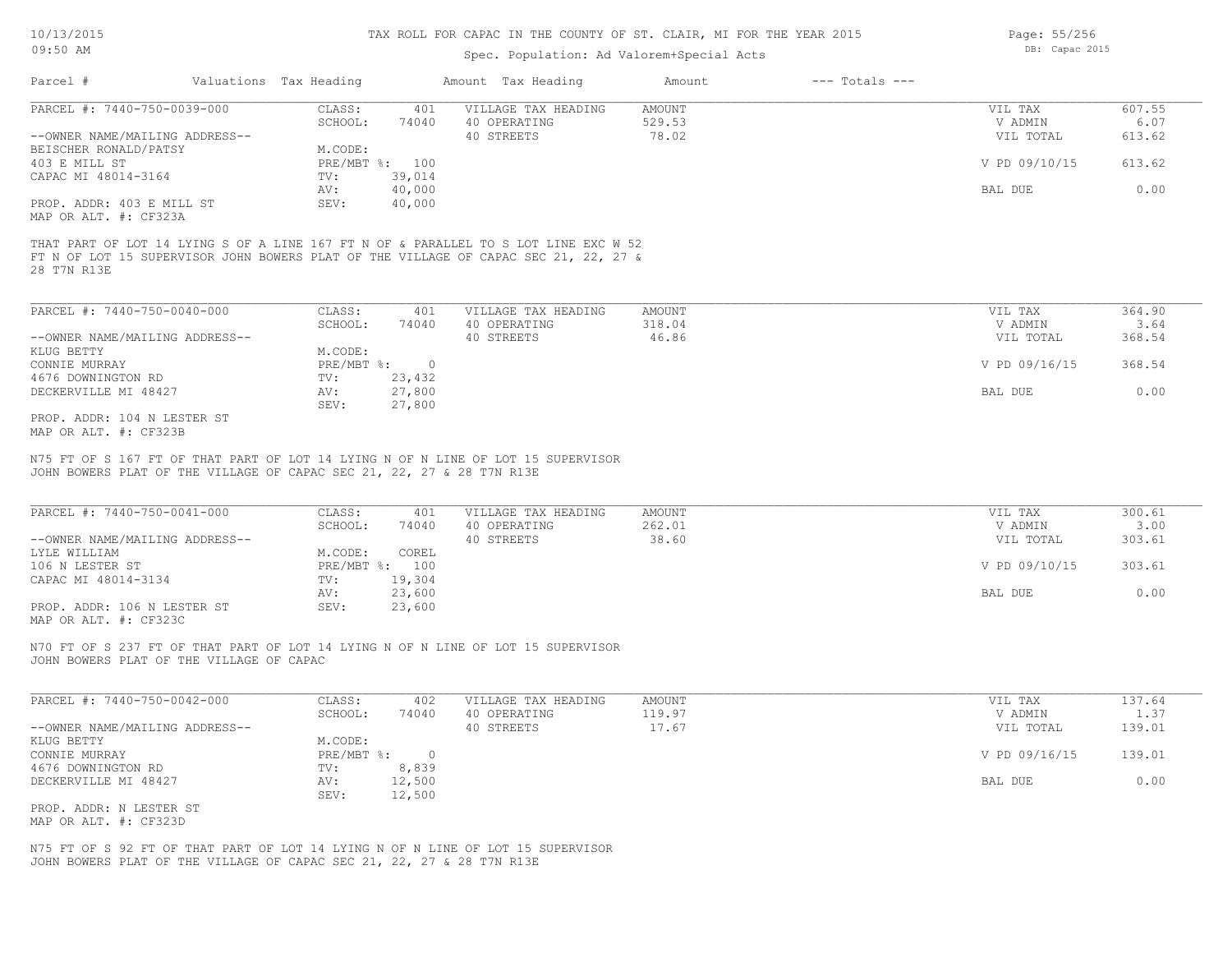Page: 56/256 DB: Capac 2015

# Spec. Population: Ad Valorem+Special Acts

| Parcel #                                                                                                                                                                                                        | Valuations Tax Heading |                             |         | Amount Tax Heading                                                                                                                                                      | Amount        | $---$ Totals $---$ |               |        |
|-----------------------------------------------------------------------------------------------------------------------------------------------------------------------------------------------------------------|------------------------|-----------------------------|---------|-------------------------------------------------------------------------------------------------------------------------------------------------------------------------|---------------|--------------------|---------------|--------|
| PARCEL #: 7440-750-0043-000                                                                                                                                                                                     |                        | CLASS:                      | 401     | VILLAGE TAX HEADING                                                                                                                                                     | <b>AMOUNT</b> |                    | VIL TAX       | 493.66 |
|                                                                                                                                                                                                                 |                        | SCHOOL:                     | 74040   | 40 OPERATING                                                                                                                                                            | 430.26        |                    | V ADMIN       | 4.93   |
| --OWNER NAME/MAILING ADDRESS--                                                                                                                                                                                  |                        |                             |         | 40 STREETS                                                                                                                                                              | 63.40         |                    | VIL TOTAL     | 498.59 |
| SECRETARY OF HOUSING                                                                                                                                                                                            |                        | M.CODE:                     |         |                                                                                                                                                                         |               |                    |               |        |
| C/O MICHAELSON CONNER & BOUL                                                                                                                                                                                    |                        | PRE/MBT %: 100              |         |                                                                                                                                                                         |               |                    | V PD 09/10/15 | 498.59 |
| 4400 WILL ROGERS PKWY SUITE 300                                                                                                                                                                                 |                        | TV:                         | 31,700  |                                                                                                                                                                         |               |                    |               |        |
| OKLAHOMA CITY OK 73108                                                                                                                                                                                          |                        | AV:                         | 31,700  |                                                                                                                                                                         |               |                    | BAL DUE       | 0.00   |
|                                                                                                                                                                                                                 |                        | SEV:                        | 31,700  |                                                                                                                                                                         |               |                    |               |        |
| PROP. ADDR: 401 E MILL ST<br>MAP OR ALT. #: CF324                                                                                                                                                               |                        |                             |         |                                                                                                                                                                         |               |                    |               |        |
| LOT 15 & THAT PART OF LOT 14 BEG AT NW COR OF LOT 15 TH E 52 FT, TH N 17 FT TH W 52<br>FT TO W LOT LINE, TH S 17 FT TO BEG. SUPERVISOR JOHN BOWERS PLAT OF THE VILLAGE OF<br>CAPAC SEC 21, 22, 27 & 28 T7N R13E |                        |                             |         |                                                                                                                                                                         |               |                    |               |        |
| PARCEL #: 7440-750-0044-000                                                                                                                                                                                     |                        | CLASS:                      | 005     | VILLAGE TAX HEADING                                                                                                                                                     | <b>AMOUNT</b> |                    | VIL TAX       | 0.00   |
|                                                                                                                                                                                                                 |                        | SCHOOL:                     | 74040   | 40 OPERATING                                                                                                                                                            | 0.00          |                    | V ADMIN       | 0.00   |
| --OWNER NAME/MAILING ADDRESS--                                                                                                                                                                                  |                        |                             |         | 40 STREETS                                                                                                                                                              | 0.00          |                    | VIL TOTAL     | 0.00   |
| SANCHEZ JAMES/FRANCISCA                                                                                                                                                                                         |                        | M.CODE:                     |         |                                                                                                                                                                         |               |                    |               |        |
| 207 RAILROAD ST                                                                                                                                                                                                 |                        | PRE/MBT %:                  | $\circ$ |                                                                                                                                                                         |               |                    | BAL DUE       | 0.00   |
| CAPAC MI 48014-3623                                                                                                                                                                                             |                        | TV:                         | $\circ$ |                                                                                                                                                                         |               |                    |               |        |
|                                                                                                                                                                                                                 |                        | AV:                         | $\circ$ |                                                                                                                                                                         |               |                    |               |        |
| PROP. ADDR: VACANT LOT E MILL ST<br>MAP OR ALT. #: CF325A                                                                                                                                                       |                        | SEV:                        | $\circ$ |                                                                                                                                                                         |               |                    |               |        |
| THAT PART OF LOT 16 LYING E OF A LINE 170 FT E OF & PARALLEL TO E LINE OF LESTER<br>ST. SUPERVISOR JOHN BOWERS PLAT OF THE VILLAGE OF CAPAC SEC 21, 22, 27 & 28 T7N<br>R13E                                     |                        |                             |         |                                                                                                                                                                         |               |                    |               |        |
| PARCEL #: 7440-750-0044-001                                                                                                                                                                                     |                        | CLASS:                      | 402     | VILLAGE TAX HEADING                                                                                                                                                     | <b>AMOUNT</b> |                    | VIL TAX       | 23.23  |
|                                                                                                                                                                                                                 |                        | SCHOOL:                     | 74040   | 40 OPERATING                                                                                                                                                            | 20.25         |                    | V ADMIN       | 0.23   |
| --OWNER NAME/MAILING ADDRESS--                                                                                                                                                                                  |                        |                             |         | 40 STREETS                                                                                                                                                              | 2.98          |                    | VIL TOTAL     | 23.46  |
| SANCHEZ JAMES                                                                                                                                                                                                   |                        | M.CODE:                     |         |                                                                                                                                                                         |               |                    |               |        |
| 130 N MATTESON ST                                                                                                                                                                                               |                        | $PRE/MBT$ $\frac{1}{6}$ : 0 |         |                                                                                                                                                                         |               |                    | BAL DUE       | 23.46  |
| CAPAC MI 48014                                                                                                                                                                                                  |                        | TV:                         | 1,492   |                                                                                                                                                                         |               |                    |               |        |
|                                                                                                                                                                                                                 |                        | AV:                         | 12,500  |                                                                                                                                                                         |               |                    |               |        |
| PROP. ADDR: CHURCH STREET<br>MAP OR ALT. #:                                                                                                                                                                     |                        | SEV:                        | 12,500  |                                                                                                                                                                         |               |                    |               |        |
| 146.8' TO BEG SUPERVISOR JOHN BOWERS PLAT OF THE VILLAGE OF CAPAC PARCEL A                                                                                                                                      |                        |                             |         | PART OF LOT 16 DESC AS BEG S 89D 49M 35S W 146' FROM NE COR OF LOT 16; TH S OD 20M<br>33S E 129', TH S 89D 49M 35S W 146.55', TH N OD 27M OS W 129', TH N 89D 45M 35S E |               |                    |               |        |
| PARCEL #: 7440-750-0044-002                                                                                                                                                                                     |                        | CLASS:                      | 402     | VILLAGE TAX HEADING                                                                                                                                                     | <b>AMOUNT</b> |                    | VIL TAX       | 0.00   |
|                                                                                                                                                                                                                 |                        | SCHOOL:                     | 74040   | 40 OPERATING                                                                                                                                                            | 0.00          |                    | V ADMIN       | 0.00   |
| --OWNER NAME/MAILING ADDRESS--                                                                                                                                                                                  |                        |                             |         | 40 STREETS                                                                                                                                                              | 0.00          |                    | VIL TOTAL     | 0.00   |
| SANCHEZ JAMES                                                                                                                                                                                                   |                        | M.CODE:                     |         |                                                                                                                                                                         |               |                    |               |        |
| SANCHEZ FRANCISCA                                                                                                                                                                                               |                        | PRE/MBT %:                  | $\circ$ |                                                                                                                                                                         |               |                    | BAL DUE       | 0.00   |
| 207 RAILROAD ST                                                                                                                                                                                                 |                        | TV:                         | $\circ$ |                                                                                                                                                                         |               |                    |               |        |
| CAPAC MI 48014-3623                                                                                                                                                                                             |                        | AV:                         | $\circ$ |                                                                                                                                                                         |               |                    |               |        |
| PROP. ADDR: E CHURCH ST                                                                                                                                                                                         |                        | SEV:                        | $\circ$ |                                                                                                                                                                         |               |                    |               |        |
| MAP OR ALT. #:                                                                                                                                                                                                  |                        |                             |         |                                                                                                                                                                         |               |                    |               |        |

BOWERS PLAT OF VILLAGE OF CAPAC PROPOSED CHURCH STREET EXTENSION W 292.43', TH N 0D 27M 0S W 66', TH N 89D 49M 35S E 292.56' TO BEG. SUPERVISOR JOHN BEG S 0D 20M 33S E 129' FROM NE COR LOT 16, TH S 0D 20M 33S E 66', TH S 89D 49M 35S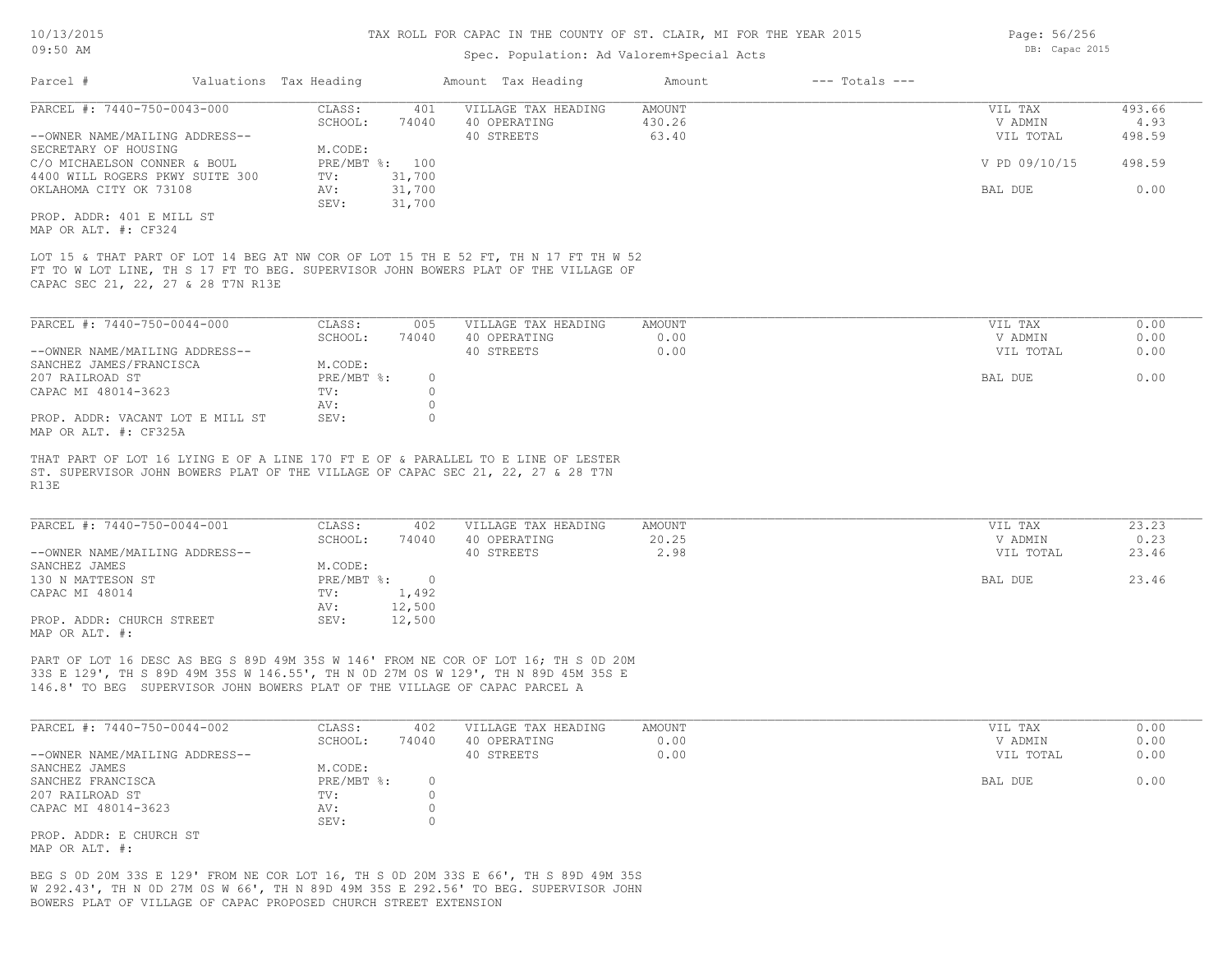## Spec. Population: Ad Valorem+Special Acts

| Parcel #                       | Valuations Tax Heading |        | Amount Tax Heading  | Amount | $---$ Totals $---$ |           |       |
|--------------------------------|------------------------|--------|---------------------|--------|--------------------|-----------|-------|
| PARCEL #: 7440-750-0044-010    | CLASS:                 | 402    | VILLAGE TAX HEADING | AMOUNT |                    | VIL TAX   | 23.23 |
|                                | SCHOOL:                | 74040  | 40 OPERATING        | 20.25  |                    | V ADMIN   | 0.23  |
| --OWNER NAME/MAILING ADDRESS-- |                        |        | 40 STREETS          | 2.98   |                    | VIL TOTAL | 23.46 |
| SANCHEZ JAMES                  | M.CODE:                |        |                     |        |                    |           |       |
| 3111 WRIGHT ST                 | PRE/MBT %:             |        |                     |        |                    | BAL DUE   | 23.46 |
| PORT HURON MI 48060            | TV:                    | 1,492  |                     |        |                    |           |       |
|                                | AV:                    | 12,500 |                     |        |                    |           |       |
| PROP. ADDR: CHURCH STREET      | SEV:                   | 12,500 |                     |        |                    |           |       |
| MAP OR ALT. #:                 |                        |        |                     |        |                    |           |       |

JOHN BOWERS PLAT OF THE VILLAGE OF CAPAC PARCEL B 49M 35S W 146', TH N 0D 20M 33S W 129', TH N 89D 49M 35S E 146' TO BEG SUPERVISOR PART OF LOT 16 DESC AS BEG AT NE COR OF LOT 16; TH S 0D 20M 33S E 129', TH S 89D

| PARCEL #: 7440-750-0044-020    | CLASS:     | 402    | VILLAGE TAX HEADING | AMOUNT | VIL TAX   | 23.23 |
|--------------------------------|------------|--------|---------------------|--------|-----------|-------|
|                                | SCHOOL:    | 74040  | 40 OPERATING        | 20.25  | V ADMIN   | 0.23  |
| --OWNER NAME/MAILING ADDRESS-- |            |        | 40 STREETS          | 2.98   | VIL TOTAL | 23.46 |
| SANCHEZ JAMES                  | M.CODE:    |        |                     |        |           |       |
| 3111 WRIGHT ST                 | PRE/MBT %: |        |                     |        | BAL DUE   | 23.46 |
| PORT HURON MI 48060            | TV:        | 1,492  |                     |        |           |       |
|                                | AV:        | 12,500 |                     |        |           |       |
| PROP. ADDR: CHURCH STREET      | SEV:       | 12,500 |                     |        |           |       |
| MAP OR ALT. #:                 |            |        |                     |        |           |       |

SUPERVISOR JOHN BOWERS PLAT OF THE VILLAGE OF CAPAC PARCEL D TH N 89D 57M 44S W 146', TH N 0D 20M 33S W 145.84', TH N 89D 49M 35S E 146' TO BEG PART OF LOT 16 DESC AS S 0D 20M 33S E 195' FROM THE COR, TH S 0D 20M 33S E 146.38',

| PARCEL #: 7440-750-0044-030    | CLASS:     | 402    | VILLAGE TAX HEADING | AMOUNT | VIL TAX   | 23.24 |
|--------------------------------|------------|--------|---------------------|--------|-----------|-------|
|                                | SCHOOL:    | 74040  | 40 OPERATING        | 20.26  | V ADMIN   | 0.23  |
| --OWNER NAME/MAILING ADDRESS-- |            |        | 40 STREETS          | 2.98   | VIL TOTAL | 23.47 |
| SANCHEZ JAMES                  | M.CODE:    |        |                     |        |           |       |
| 3111 WRIGHT ST                 | PRE/MBT %: |        |                     |        | BAL DUE   | 23.47 |
| PORT HURON MI 48060            | TV:        | 1,493  |                     |        |           |       |
|                                | AV:        | 12,500 |                     |        |           |       |
| PROP. ADDR: CHURCH STREET      | SEV:       | 12,500 |                     |        |           |       |
| MAP OR ALT. #:                 |            |        |                     |        |           |       |

VILLAGE OF CAPAC PARCEL C 146.43', TH S 0D 20M 33S E 145.84' TO BEG SUPERVISOR JOHN BOWERS PLAT OF THE OF LOT 16; TH N 89D 57M 44S W 146.16', TH N 0D 27M 0S W 145.3', TH N 89D 49M 35S E PART OF LOT 16 DESC AS S 0D 20M 33S E 341.38', & N 89D 57M 44S W 146' FROM NE COR

| PARCEL #: 7440-750-0045-000    | CLASS:     | 703   | VILLAGE TAX HEADING | AMOUNT | VIL TAX   | 0.00 |
|--------------------------------|------------|-------|---------------------|--------|-----------|------|
|                                | SCHOOL:    | 74040 | 40 OPERATING        | 0.00   | V ADMIN   | 0.00 |
| --OWNER NAME/MAILING ADDRESS-- |            |       | 40 STREETS          | 0.00   | VIL TOTAL | 0.00 |
| VILLAGE OF CAPAC               | M.CODE:    |       |                     |        |           |      |
| 131 N MAIN ST                  | PRE/MBT %: |       |                     |        | BAL DUE   | 0.00 |
| CAPAC MI 48014                 | TV:        |       |                     |        |           |      |
|                                | AV:        |       |                     |        |           |      |
| PROP. ADDR: MILL STREET        | SEV:       |       |                     |        |           |      |
| MAP OR ALT. #: CF325B          |            |       |                     |        |           |      |

R13E ST. SUPERVISOR JOHN BOWERS PLAT OF THE VILLAGE OF CAPAC SEC 21, 22, 27 & 28 T7N THAT PART OF LOT 16 LYING W OF A LINE 170 FT E OF & PARALLEL TO E LINE OF LESTER Page: 57/256 DB: Capac 2015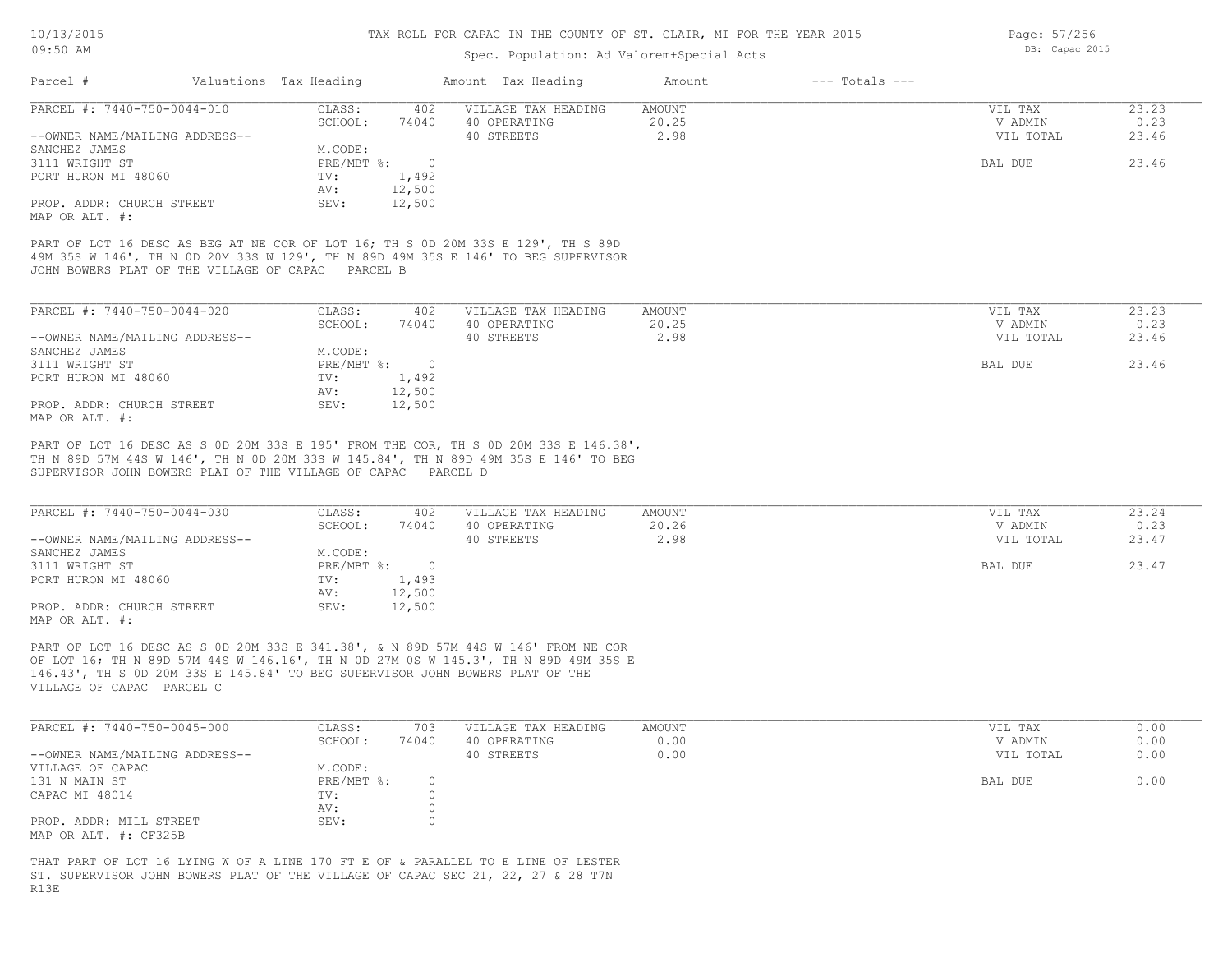# Spec. Population: Ad Valorem+Special Acts

Page: 58/256 DB: Capac 2015

| PARCEL #: 7440-750-0046-000                                                                                                                                                | CLASS:           | 402<br>VILLAGE TAX HEADING | AMOUNT        | VIL TAX       | 142.39   |
|----------------------------------------------------------------------------------------------------------------------------------------------------------------------------|------------------|----------------------------|---------------|---------------|----------|
|                                                                                                                                                                            | SCHOOL:<br>74040 | 40 OPERATING               | 124.11        | V ADMIN       | 1.42     |
| --OWNER NAME/MAILING ADDRESS--                                                                                                                                             |                  | 40 STREETS                 | 18.28         | VIL TOTAL     | 143.81   |
| KLUG MARK A                                                                                                                                                                | M.CODE:          |                            |               |               |          |
| 322 N LESTER ST                                                                                                                                                            | PRE/MBT %: 100   |                            |               | BAL DUE       | 143.81   |
| CAPAC MI 48014                                                                                                                                                             | 9,144<br>TV:     |                            |               |               |          |
|                                                                                                                                                                            | AV:<br>12,500    |                            |               |               |          |
| PROP. ADDR: N LESTER ST                                                                                                                                                    | SEV:<br>12,500   |                            |               |               |          |
| MAP OR ALT. #: CF326A                                                                                                                                                      |                  |                            |               |               |          |
| LOT 17 EXC S 172.2 FT OF W 76 FT. SUPERVISOR JOHN BOWERS PLAT OF THE VILLAGE OF<br>CAPAC SEC 21, 22, 27 & 28 T7N R13E                                                      |                  |                            |               |               |          |
| PARCEL #: 7440-750-0047-000                                                                                                                                                | CLASS:           | VILLAGE TAX HEADING<br>401 | AMOUNT        | VIL TAX       | 435.10   |
|                                                                                                                                                                            | SCHOOL:<br>74040 | 40 OPERATING               | 379.22        | V ADMIN       | 4.35     |
| --OWNER NAME/MAILING ADDRESS--                                                                                                                                             |                  | 40 STREETS                 | 55.88         | VIL TOTAL     | 439.45   |
| TROMBLEY CAROLYN A                                                                                                                                                         | M.CODE:          |                            |               |               |          |
| 25011 30 MILE RD                                                                                                                                                           | PRE/MBT %: 0     |                            |               | BAL DUE       | 439.45   |
| NEW HAVEN MI 48050                                                                                                                                                         | 27,940<br>TV:    |                            |               |               |          |
|                                                                                                                                                                            | 29,400<br>AV:    |                            |               |               |          |
| PROP. ADDR: 405 E MILL ST                                                                                                                                                  |                  |                            |               |               |          |
|                                                                                                                                                                            |                  |                            |               |               |          |
|                                                                                                                                                                            | 29,400<br>SEV:   |                            |               |               |          |
| MAP OR ALT. #: CF326B<br>S172.2 FT OF W 76 FT OF LOT 17 SUPERVISOR JOHN BOWERS PLAT OF THE VILLAGE OF CAPAC<br>SEC 21, 22, 27 & 28 T7N R13E<br>PARCEL #: 7440-750-0048-000 | CLASS:           | 201<br>VILLAGE TAX HEADING | <b>AMOUNT</b> | VIL TAX       | 1,514.17 |
|                                                                                                                                                                            | SCHOOL:<br>74040 | 40 OPERATING               | 1,319.71      | V ADMIN       | 15.14    |
| --OWNER NAME/MAILING ADDRESS--                                                                                                                                             |                  | 40 STREETS                 | 194.46        | VIL TOTAL     | 1,529.31 |
| REWALT JOHN J&M APTS ET-AL                                                                                                                                                 | M.CODE:          |                            |               |               |          |
|                                                                                                                                                                            | PRE/MBT %: 0     |                            |               | V PD 09/10/15 | 1,529.31 |
| 58243 KIMBER<br>WASHINGTON MI 48094-2849                                                                                                                                   | $TV$ :<br>97,231 |                            |               |               |          |
|                                                                                                                                                                            | 97,400<br>AV:    |                            |               | BAL DUE       | 0.00     |
|                                                                                                                                                                            | 97,400<br>SEV:   |                            |               |               |          |
| PROP. ADDR: 415 E MILL ST<br>MAP OR ALT. #: CF327<br>LOT 18 SUPERVISOR JOHN BOWERS PLAT OF THE VILLAGE OF CAPAC SEC 21, 22, 27 & 28 T7N<br>R13E                            |                  |                            |               |               |          |
|                                                                                                                                                                            |                  |                            |               |               |          |
|                                                                                                                                                                            | CLASS:<br>401    | VILLAGE TAX HEADING        | AMOUNT        | VIL TAX       | 466.74   |
|                                                                                                                                                                            | SCHOOL:<br>74040 | 40 OPERATING               | 406.80        | V ADMIN       | 4.66     |
|                                                                                                                                                                            |                  | 40 STREETS                 | 59.94         | VIL TOTAL     | 471.40   |
| PARCEL #: 7440-750-0049-000<br>--OWNER NAME/MAILING ADDRESS--<br>KUTCHEY DANIEL                                                                                            | M.CODE:<br>CBSMT |                            |               |               |          |
| 503 E MILL ST                                                                                                                                                              | PRE/MBT %: 100   |                            |               | V PD 07/10/15 | 471.40   |
| CAPAC MI 48014                                                                                                                                                             | 29,972<br>TV:    |                            |               |               |          |
|                                                                                                                                                                            | 32,000<br>AV:    |                            |               | BAL DUE       | 0.00     |
| PROP. ADDR: 503 E MILL ST                                                                                                                                                  | SEV:<br>32,000   |                            |               |               |          |

R13E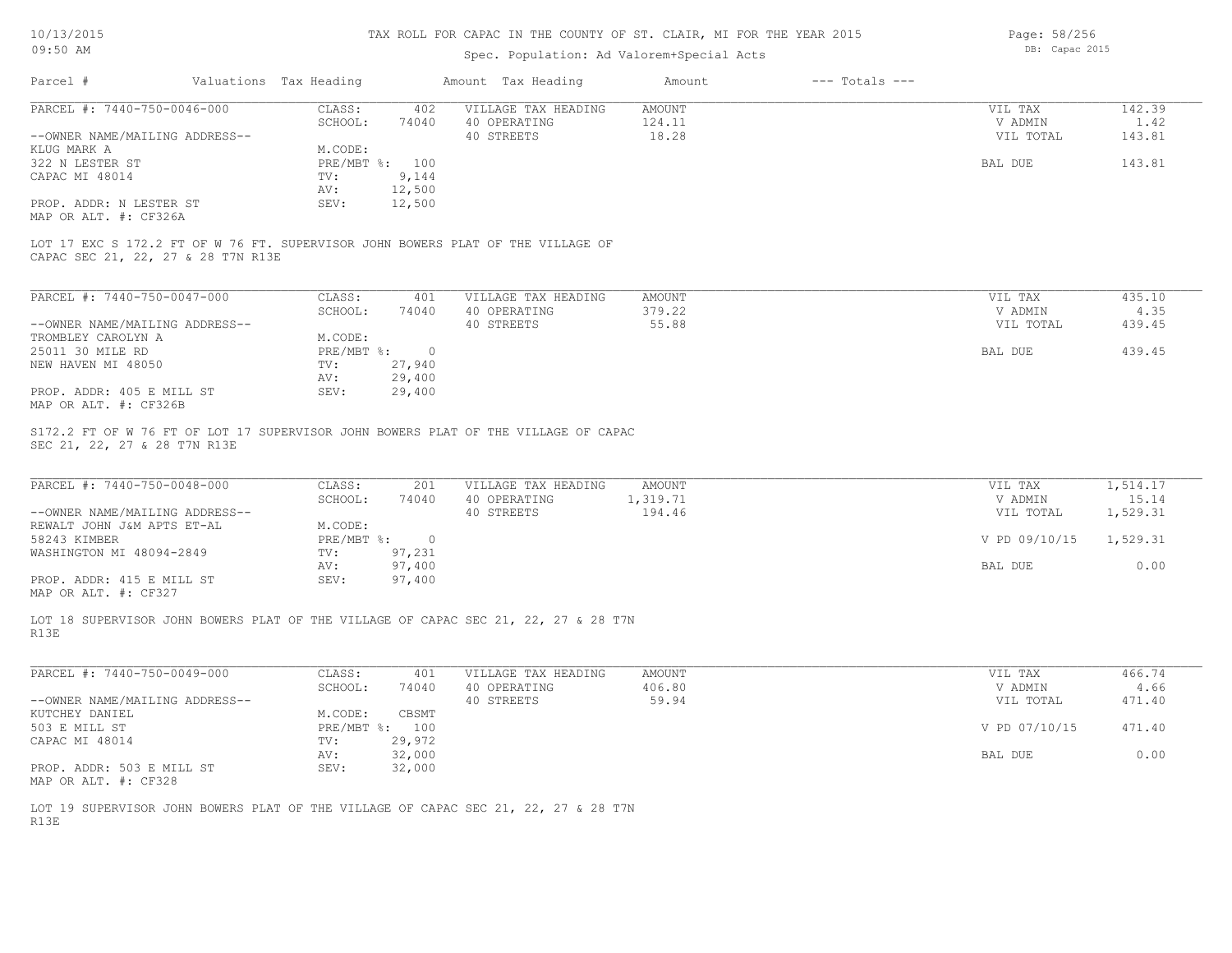## Spec. Population: Ad Valorem+Special Acts

Page: 59/256 DB: Capac 2015

| Parcel #                       | Valuations Tax Heading |        | Amount Tax Heading  | Amount | $---$ Totals $---$ |               |        |
|--------------------------------|------------------------|--------|---------------------|--------|--------------------|---------------|--------|
| PARCEL #: 7440-750-0050-000    | CLASS:                 | 401    | VILLAGE TAX HEADING | AMOUNT |                    | VIL TAX       | 451.61 |
|                                | SCHOOL:                | 74040  | 40 OPERATING        | 393.61 |                    | V ADMIN       | 4.51   |
| --OWNER NAME/MAILING ADDRESS-- |                        |        | 40 STREETS          | 58.00  |                    | VIL TOTAL     | 456.12 |
| RUDOW ALEX                     | M.CODE:                | COREL  |                     |        |                    |               |        |
| 505 E MILL ST                  | $PRE/MBT$ %:           | 100    |                     |        |                    | V PD 09/10/15 | 456.12 |
| CAPAC MI 48014-3034            | TV:                    | 29,000 |                     |        |                    |               |        |
|                                | AV:                    | 29,000 |                     |        |                    | BAL DUE       | 0.00   |
| PROP. ADDR: 505 E MILL ST      | SEV:                   | 29,000 |                     |        |                    |               |        |
| $\frac{1}{2}$                  |                        |        |                     |        |                    |               |        |

MAP OR ALT. #: CF329

VILLAGE OF CAPAC SEC 21, 22, 27 & 28 T7N R13E LOT 20 & W 19.25 FT OF S 150 FT OF LOT 21 SUPERVISOR JOHN BOWERS PLAT OF THE

| PARCEL #: 7440-750-0051-000    | CLASS:     | 401    | VILLAGE TAX HEADING | AMOUNT | 466.74<br>VIL TAX       |
|--------------------------------|------------|--------|---------------------|--------|-------------------------|
|                                | SCHOOL:    | 74040  | 40 OPERATING        | 406.80 | V ADMIN<br>4.66         |
| --OWNER NAME/MAILING ADDRESS-- |            |        | 40 STREETS          | 59.94  | 471.40<br>VIL TOTAL     |
| REVITZER RONALD/SHARAN         | M.CODE:    |        |                     |        |                         |
| 515 E MILL ST                  | PRE/MBT %: | 100    |                     |        | V PD 08/17/15<br>471.40 |
| CAPAC MI 48014-3161            | TV:        | 29,972 |                     |        |                         |
|                                | AV:        | 30,500 |                     |        | 0.00<br>BAL DUE         |
| PROP. ADDR: 515 E MILL ST      | SEV:       | 30,500 |                     |        |                         |
| MAP OR ALT. #: CF330           |            |        |                     |        |                         |

LOT 21 EXC W 19.25 FT OF S 150 FT. SUPERVISOR JOHN BOWERS PLAT OF THE VILLAGE OF

CAPAC SEC 21, 22, 27 & 28 T7N R13E

| PARCEL #: 7440-750-0052-001    | CLASS:     | 402    | VILLAGE TAX HEADING | AMOUNT | VIL TAX       | 342.37 |
|--------------------------------|------------|--------|---------------------|--------|---------------|--------|
|                                | SCHOOL:    | 74040  | 40 OPERATING        | 298.40 | V ADMIN       | 3.42   |
| --OWNER NAME/MAILING ADDRESS-- |            |        | 40 STREETS          | 43.97  | VIL TOTAL     | 345.79 |
| CIARMITARO BROS REALTY LLC     | M.CODE:    |        |                     |        |               |        |
| 52462 CHESWICK ST              | PRE/MBT %: |        |                     |        | V PD 08/17/15 | 345.79 |
| SHELBY TWP MI 48315            | TV:        | 21,985 |                     |        |               |        |
|                                | AV:        | 26,000 |                     |        | BAL DUE       | 0.00   |
| PROP. ADDR: E MILL ST          | SEV:       | 26,000 |                     |        |               |        |
| MAP OR ALT. #:                 |            |        |                     |        |               |        |

25M 29S E 140, TO BEG 17.62A SUPERVISORS JOHN BOWERS PLAT OF THE VILLAGE OF CAPAC 54D 10M 37S E 673.38', TH S 0D 25M 29S E 420.65', TH N 89D 58M W 117.41', THS 0D 54M 38S E 754.93', TH 673.98' ALONG CURVE TO LEFT, RADIUS 4583.75', LONG CHORD S TH N 0D 22M 10S W 514', TH S 89D56M 10S W 451', TH N 0D 55M 25S W 302', TH S 89D COR OF SECT 22, TH N 89D 58M W 400.12', TH N 0D 22M 10S W 140' TH N 89D 58M W 326', PART OF LOT 22DESC AS:BEG N 89D 58M W 119.50' & N 0D 10M 30S W 60' FROM THE S 1/4

| PARCEL #: 7440-750-0052-100    | CLASS:     | 703   | VILLAGE TAX HEADING | AMOUNT | VIL TAX   | 0.00 |
|--------------------------------|------------|-------|---------------------|--------|-----------|------|
|                                | SCHOOL:    | 74040 | 40 OPERATING        | 0.00   | V ADMIN   | 0.00 |
| --OWNER NAME/MAILING ADDRESS-- |            |       | 40 STREETS          | 0.00   | VIL TOTAL | 0.00 |
| VILLAGE OF CAPAC               | M.CODE:    |       |                     |        |           |      |
| 131 N MAIN ST                  | PRE/MBT %: |       |                     |        | BAL DUE   | 0.00 |
| CAPAC MI 48014-3143            | TV:        |       |                     |        |           |      |
|                                | AV:        |       |                     |        |           |      |
| PROP. ADDR: E ALDRICH STREET   | SEV:       |       |                     |        |           |      |
| MAP OR ALT. #: CF31F           |            |       |                     |        |           |      |

SUPERVISOR JOHN BOWER'S PLAT OF THE VILLAGE OF CAPAC S47ª17'E 200',TH S49ª28'9"E 102.18',TH N89ª42'W 756.64',TH N0ª27'E 291' TO BEG. BEG AT NW COR LOT 22,TH N87ª56'25"E 362.26',TH S47ª10'E 200',TH N40ª26'E 39.5' TH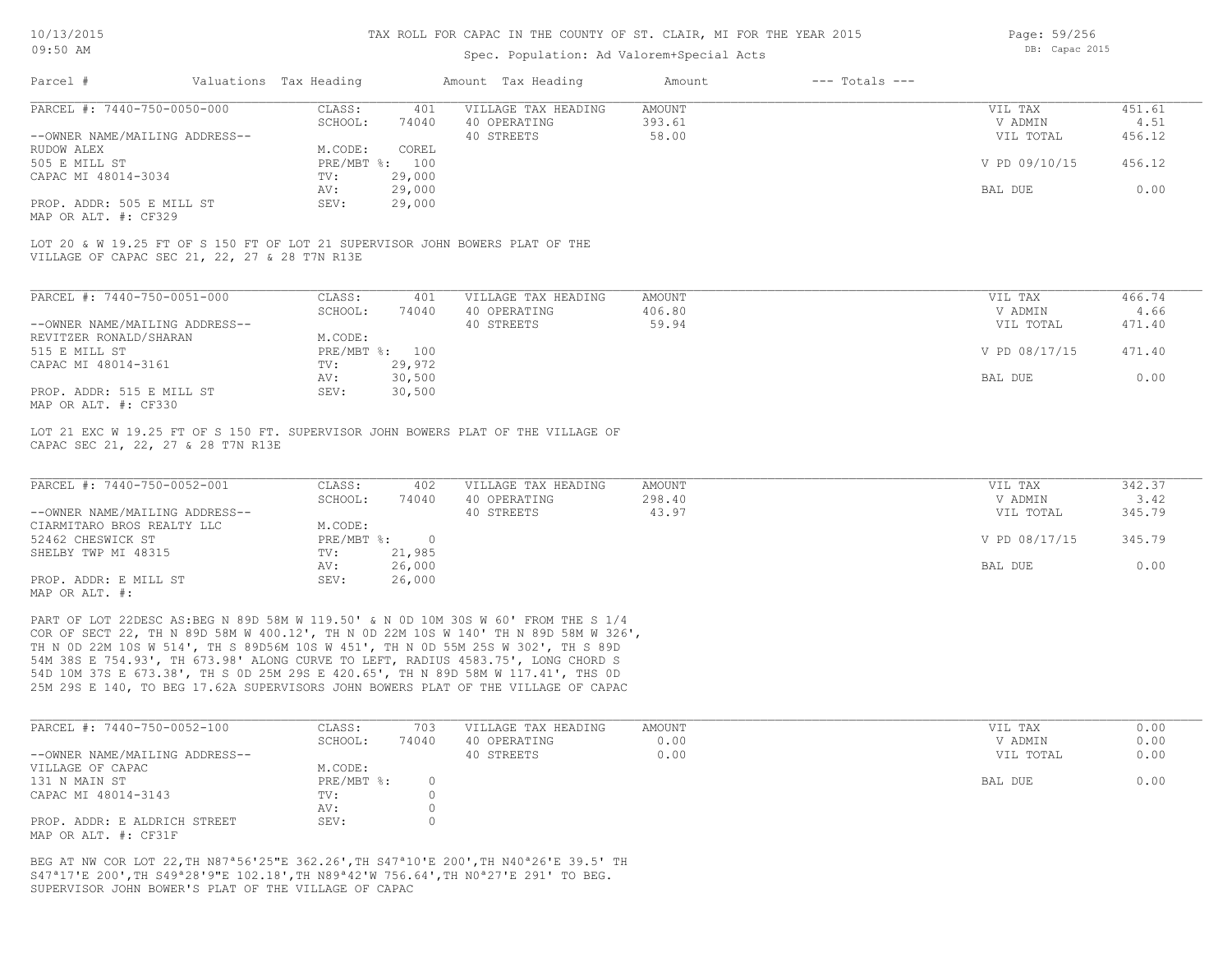# Spec. Population: Ad Valorem+Special Acts

| Parcel #                       | Valuations Tax Heading |        | Amount Tax Heading  | Amount | $---$ Totals $---$ |               |        |
|--------------------------------|------------------------|--------|---------------------|--------|--------------------|---------------|--------|
| PARCEL #: 7440-750-0052-300    | CLASS:                 | 401    | VILLAGE TAX HEADING | AMOUNT |                    | VIL TAX       | 655.85 |
|                                | SCHOOL:                | 74040  | 40 OPERATING        | 571.62 |                    | V ADMIN       | 6.55   |
| --OWNER NAME/MAILING ADDRESS-- |                        |        | 40 STREETS          | 84.23  |                    | VIL TOTAL     | 662.40 |
| FEILER ANN M                   | M.CODE:                | COREL  |                     |        |                    |               |        |
| 635 E MILL ST                  | PRE/MBT %: 100         |        |                     |        |                    | V PD 09/10/15 | 662.40 |
| CAPAC MI 48014                 | TV:                    | 42,115 |                     |        |                    |               |        |
|                                | AV:                    | 42,400 |                     |        |                    | BAL DUE       | 0.00   |

MAP OR ALT. #: 331H PROP. ADDR: 635 E MILL ST SEV: 42,400

167',TH N89^58'W 126' TO BEG SUPERVISOR JOHN BOWERS PLAT OF THE VILLAGE OF CAPAC BEG S89^58'E 100' FROM SW COR LOT 22,TH NO^23'W 167', TH S89^58'E 126',TH SO^23'E

| PARCEL #: 7440-750-0053-000    | CLASS:       | 401    | VILLAGE TAX HEADING | AMOUNT | VIL TAX       | 498.39 |
|--------------------------------|--------------|--------|---------------------|--------|---------------|--------|
|                                | SCHOOL:      | 74040  | 40 OPERATING        | 434.39 | V ADMIN       | 4.98   |
| --OWNER NAME/MAILING ADDRESS-- |              |        | 40 STREETS          | 64.00  | VIL TOTAL     | 503.37 |
| CZERWINSKI MARK                | M.CODE:      | COREL  |                     |        |               |        |
| 655 E MILL ST                  | $PRE/MBT$ %: | 100    |                     |        | V PD 09/10/15 | 503.37 |
| CAPAC MI 48014                 | TV:          | 32,004 |                     |        |               |        |
|                                | AV:          | 32,700 |                     |        | BAL DUE       | 0.00   |
| PROP. ADDR: 655 E MILL ST      | SEV:         | 32,700 |                     |        |               |        |
| MAP OR ALT. #: CF331B          |              |        |                     |        |               |        |

VILLAGE OF CAPAC SEC 21, 22, 27 & 28 T7N R13E E100 FT OF W 326 FT OF S 167 FT OF LOT 22 SUPERVISOR JOHN BOWERS PLAT OF THE

| PARCEL #: 7440-750-0054-000    | CLASS:       | 302    | VILLAGE TAX HEADING | AMOUNT | VIL TAX   | 291.21 |
|--------------------------------|--------------|--------|---------------------|--------|-----------|--------|
|                                | SCHOOL:      | 74040  | 40 OPERATING        | 253.81 | V ADMIN   | 2.91   |
| --OWNER NAME/MAILING ADDRESS-- |              |        | 40 STREETS          | 37.40  | VIL TOTAL | 294.12 |
| HUMPHRIES MICHAEL              | M.CODE:      |        |                     |        |           |        |
| 3031 N LAKE PLEASANT RD        | $PRE/MBT$ %: |        |                     |        | BAL DUE   | 294.12 |
| ATTICA MI 48412                | TV:          | 18,700 |                     |        |           |        |
|                                | AV:          | 18,700 |                     |        |           |        |
| PROP. ADDR: DOWNEY RD          | SEV:         | 18,700 |                     |        |           |        |
| MAP OR ALT. #: CF331C          |              |        |                     |        |           |        |

VILLAGE OF CAPAC SEC 21, 22, 27 & 28 T7N R13E THAT PART OF LOT 22 LYING N OF NEW M-21 HWY. SUPERVISOR JOHN BOWERS PLAT OF THE

| PARCEL #: 7440-750-0055-000    | CLASS:  | 401            | VILLAGE TAX HEADING | AMOUNT | VIL TAX   | 622.10 |
|--------------------------------|---------|----------------|---------------------|--------|-----------|--------|
|                                | SCHOOL: | 74040          | 40 OPERATING        | 542.21 | V ADMIN   | 6.22   |
| --OWNER NAME/MAILING ADDRESS-- |         |                | 40 STREETS          | 79.89  | VIL TOTAL | 628.32 |
| POLZIN GLORIA                  | M.CODE: |                |                     |        |           |        |
| 603 E MILL ST                  |         | PRE/MBT %: 100 |                     |        | BAL DUE   | 628.32 |
| CAPAC MI 48014-3165            | TV:     | 39,948         |                     |        |           |        |
|                                | AV:     | 41,300         |                     |        |           |        |
| PROP. ADDR: 603 E MILL ST      | SEV:    | 41,300         |                     |        |           |        |
| MAP OR ALT. #: CF331D          |         |                |                     |        |           |        |

W100 FT OF S 167 FT OF LOT 22 SUPERVISOR JOHN BOWERS PLAT OF THE VILLAGE OF CAPAC

Page: 60/256 DB: Capac 2015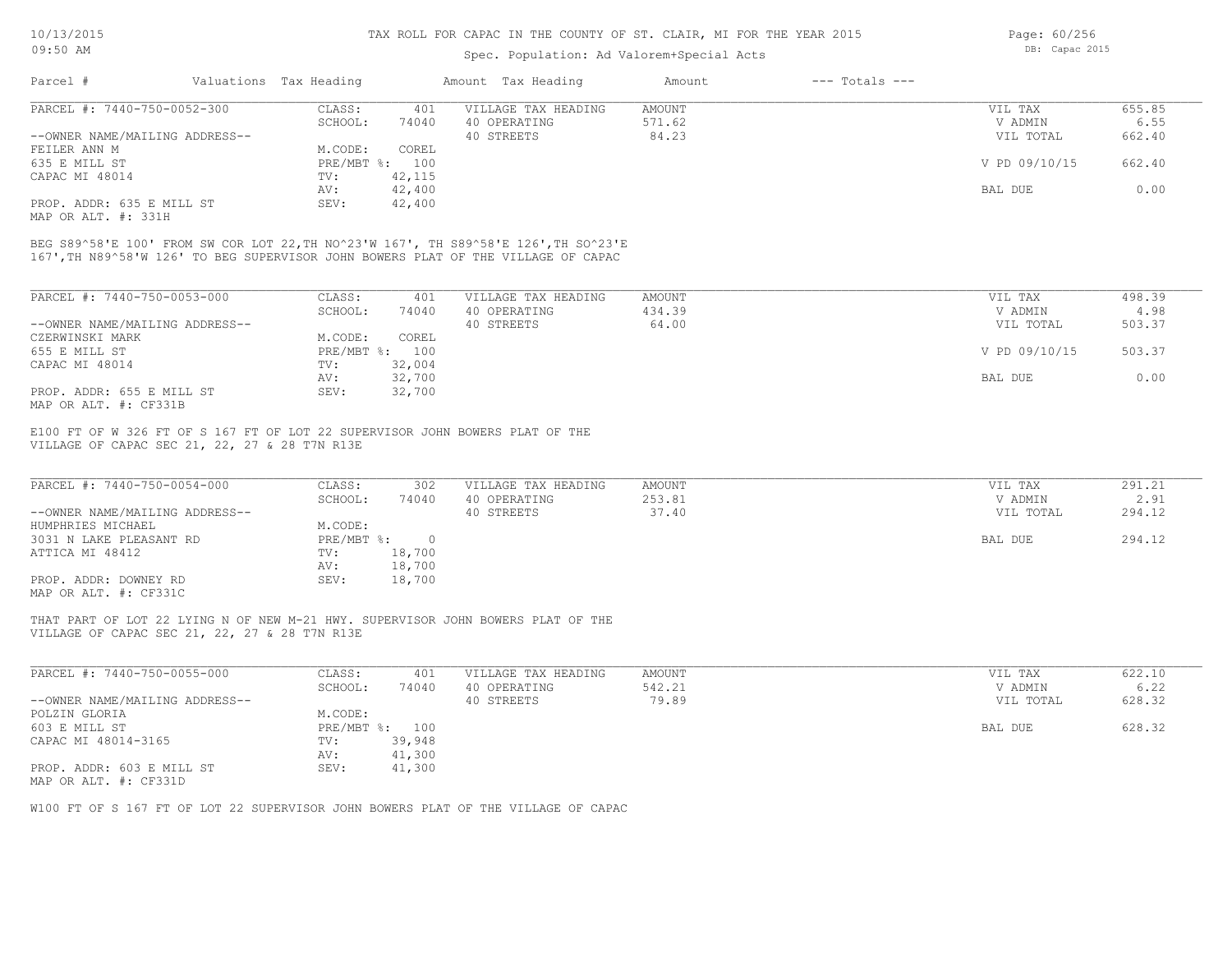# Spec. Population: Ad Valorem+Special Acts

| Parcel #                       | Valuations Tax Heading |                | Amount Tax Heading  | Amount | $---$ Totals $---$ |               |        |
|--------------------------------|------------------------|----------------|---------------------|--------|--------------------|---------------|--------|
| PARCEL #: 7440-750-0056-000    | CLASS:                 | 401            | VILLAGE TAX HEADING | AMOUNT |                    | VIL TAX       | 622.10 |
|                                | SCHOOL:                | 74040          | 40 OPERATING        | 542.21 |                    | V ADMIN       | 6.22   |
| --OWNER NAME/MAILING ADDRESS-- |                        |                | 40 STREETS          | 79.89  |                    | VIL TOTAL     | 628.32 |
| OBARZANEK WALTER JR/MYRA       | M.CODE:                |                |                     |        |                    |               |        |
| 747 E MILL ST                  |                        | PRE/MBT %: 100 |                     |        |                    | V PD 08/26/15 | 628.32 |
| CAPAC MI 48014-3163            | TV:                    | 39,948         |                     |        |                    |               |        |
|                                | AV:                    | 41,400         |                     |        |                    | BAL DUE       | 0.00   |
| PROP. ADDR: 747 E MILL ST      | SEV:                   | 41,400         |                     |        |                    |               |        |
| MAP OR ALT. #: CF331E          |                        |                |                     |        |                    |               |        |

CAPAC SEC 21, 22, 27 & 28 T7N R13E

| PARCEL #: 7440-750-0057-000    | CLASS:  | 401            | VILLAGE TAX HEADING | AMOUNT | VIL TAX       | 534.15 |
|--------------------------------|---------|----------------|---------------------|--------|---------------|--------|
|                                | SCHOOL: | 74040          | 40 OPERATING        | 465.55 | V ADMIN       | 5.34   |
| --OWNER NAME/MAILING ADDRESS-- |         |                | 40 STREETS          | 68.60  | VIL TOTAL     | 539.49 |
| FIKE PHILIP/DONNA              | M.CODE: |                |                     |        |               |        |
| 740 E MILL ST                  |         | PRE/MBT %: 100 |                     |        | V PD 09/18/15 | 539.49 |
| CAPAC MI 48014-3162            | TV:     | 34,300         |                     |        |               |        |
|                                | AV:     | 34,300         |                     |        | BAL DUE       | 0.00   |
| PROP. ADDR: 740 E MILL ST      | SEV:    | 34,300         |                     |        |               |        |
| MAP OR ALT. #: CF332           |         |                |                     |        |               |        |

R13E LOT 23 SUPERVISOR JOHN BOWERS PLAT OF THE VILLAGE OF CAPAC SEC 21, 22, 27 & 28 T7N

| PARCEL #: 7440-750-0058-000    | CLASS:     | 401      | VILLAGE TAX HEADING | AMOUNT | VIL TAX       | 800.45 |
|--------------------------------|------------|----------|---------------------|--------|---------------|--------|
|                                | SCHOOL:    | 74040    | 40 OPERATING        | 697.65 | V ADMIN       | 8.00   |
| --OWNER NAME/MAILING ADDRESS-- |            |          | 40 STREETS          | 102.80 | VIL TOTAL     | 808.45 |
| D.STEVEN, LLC                  | M.CODE:    |          |                     |        |               |        |
| P.O. BOX 130                   | PRE/MBT %: | $\Omega$ |                     |        | V PD 09/18/15 | 808.45 |
| MARINE CITY MI 48039           | TV:        | 51,400   |                     |        |               |        |
|                                | AV:        | 51,400   |                     |        | BAL DUE       | 0.00   |
| PROP. ADDR: 704 E MILL ST      | SEV:       | 51,400   |                     |        |               |        |

 $\mathcal{L}_\mathcal{L} = \mathcal{L}_\mathcal{L} = \mathcal{L}_\mathcal{L} = \mathcal{L}_\mathcal{L} = \mathcal{L}_\mathcal{L} = \mathcal{L}_\mathcal{L} = \mathcal{L}_\mathcal{L} = \mathcal{L}_\mathcal{L} = \mathcal{L}_\mathcal{L} = \mathcal{L}_\mathcal{L} = \mathcal{L}_\mathcal{L} = \mathcal{L}_\mathcal{L} = \mathcal{L}_\mathcal{L} = \mathcal{L}_\mathcal{L} = \mathcal{L}_\mathcal{L} = \mathcal{L}_\mathcal{L} = \mathcal{L}_\mathcal{L}$ 

MAP OR ALT. #: CF333

27 & 28 T7N R13E N297 FT OF LOT 24 SUPERVISOR JOHN BOWERS PLAT OF THE VILLAGE OF CAPAC SEC 21, 22,

| PARCEL #: 7440-750-0059-000    | CLASS:       | 401    | VILLAGE TAX HEADING | AMOUNT | VIL TAX   | 711.99 |
|--------------------------------|--------------|--------|---------------------|--------|-----------|--------|
|                                | SCHOOL:      | 74040  | 40 OPERATING        | 620.55 | V ADMIN   | 7.11   |
| --OWNER NAME/MAILING ADDRESS-- |              |        | 40 STREETS          | 91.44  | VIL TOTAL | 719.10 |
| SHULL ROSEMARY                 | M.CODE:      |        |                     |        |           |        |
| 306 N MAIN ST                  | $PRE/MBT$ %: |        |                     |        | BAL DUE   | 719.10 |
| CAPAC MI 48014-3700            | TV:          | 45,720 |                     |        |           |        |
|                                | AV:          | 45,900 |                     |        |           |        |
| PROP. ADDR: 604 E MILL ST      | SEV:         | 45,900 |                     |        |           |        |
| MAP OR ALT. #: CF334           |              |        |                     |        |           |        |

SEC 21, 22, 27 & 28 T7N R13E LOT 24 EXC N 297 FT & LOT 25 SUPERVISOR JOHN BOWERS PLAT OF THE VILLAGE OF CAPAC Page: 61/256 DB: Capac 2015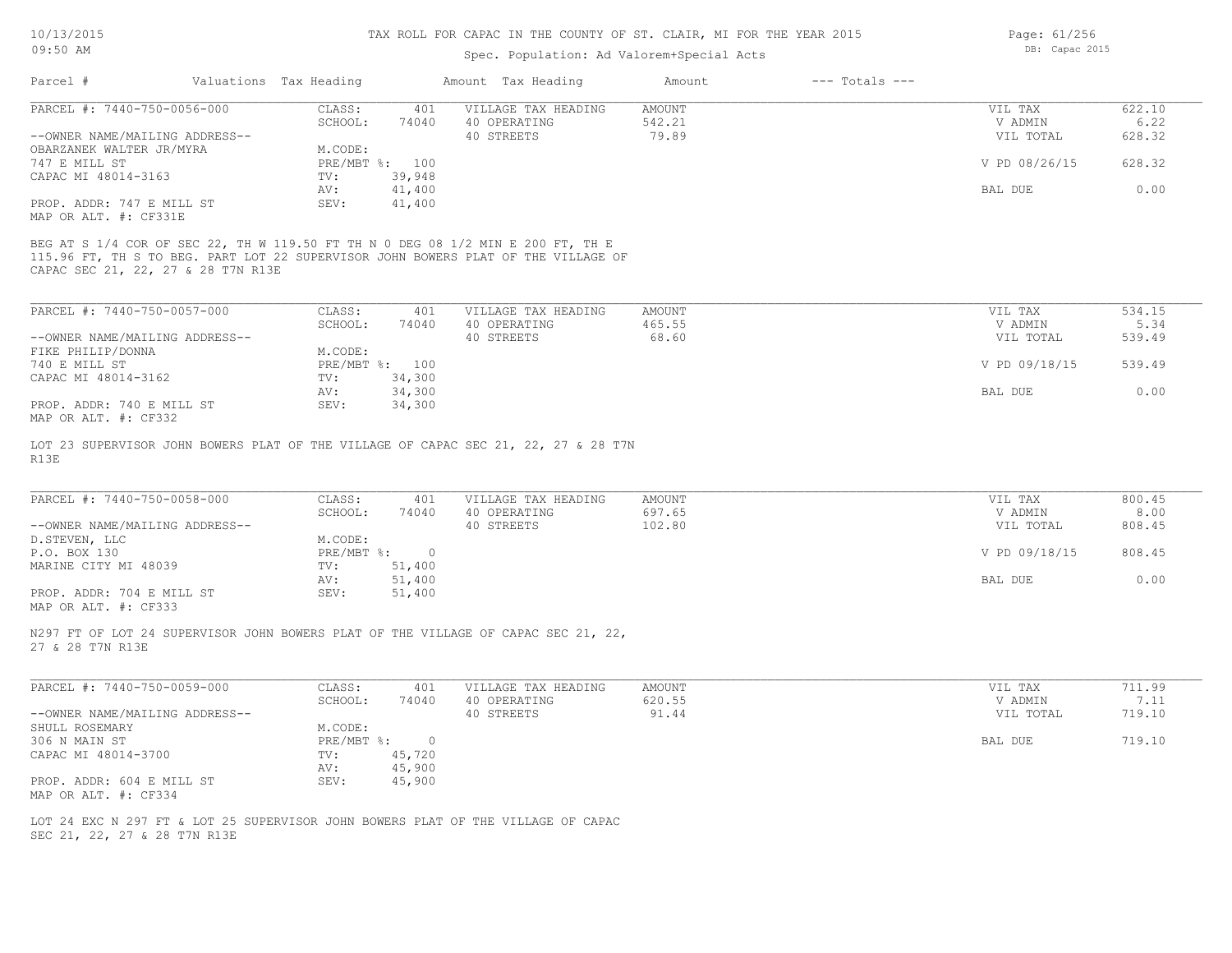| 10/13/2015                                        |                                                            |                        | TAX ROLL FOR CAPAC IN THE COUNTY OF ST. CLAIR, MI FOR THE YEAR 2015 | Page: 62/256                                                                       |                 |                    |                |        |
|---------------------------------------------------|------------------------------------------------------------|------------------------|---------------------------------------------------------------------|------------------------------------------------------------------------------------|-----------------|--------------------|----------------|--------|
| 09:50 AM                                          |                                                            |                        |                                                                     | Spec. Population: Ad Valorem+Special Acts                                          |                 |                    | DB: Capac 2015 |        |
| Parcel #                                          |                                                            | Valuations Tax Heading |                                                                     | Amount Tax Heading                                                                 | Amount          | $---$ Totals $---$ |                |        |
| PARCEL #: 7440-750-0060-000                       |                                                            |                        |                                                                     |                                                                                    |                 |                    |                | 313.26 |
|                                                   |                                                            | CLASS:                 | 401                                                                 | VILLAGE TAX HEADING                                                                | AMOUNT          |                    | VIL TAX        |        |
|                                                   |                                                            | SCHOOL:                | 74040                                                               | 40 OPERATING                                                                       | 273.03          |                    | V ADMIN        | 3.13   |
| --OWNER NAME/MAILING ADDRESS--                    |                                                            |                        |                                                                     | 40 STREETS                                                                         | 40.23           |                    | VIL TOTAL      | 316.39 |
| HANSEN TROY/SUSAN                                 |                                                            | M.CODE:                | COREL                                                               |                                                                                    |                 |                    |                |        |
| 504 E MILL ST                                     |                                                            |                        | PRE/MBT %: 100                                                      |                                                                                    |                 |                    | V PD 09/10/15  | 316.39 |
| CAPAC MI 48014-3160                               |                                                            | TV:                    | 20,116                                                              |                                                                                    |                 |                    |                |        |
|                                                   |                                                            | AV:                    | 24,000                                                              |                                                                                    |                 |                    | BAL DUE        | 0.00   |
| PROP. ADDR: 504 E MILL ST<br>MAP OR ALT. #: CF335 |                                                            | SEV:                   | 24,000                                                              |                                                                                    |                 |                    |                |        |
| R13E                                              |                                                            |                        |                                                                     | LOT 26 SUPERVISOR JOHN BOWERS PLAT OF THE VILLAGE OF CAPAC SEC 21, 22, 27 & 28 T7N |                 |                    |                |        |
| PARCEL #: 7440-750-0061-000                       |                                                            | CLASS:                 | 401                                                                 | VILLAGE TAX HEADING                                                                | AMOUNT          |                    | VIL TAX        | 390.61 |
|                                                   |                                                            |                        |                                                                     |                                                                                    |                 |                    | V ADMIN        | 3.90   |
|                                                   |                                                            | SCHOOL:                | 74040                                                               | 40 OPERATING<br>40 STREETS                                                         | 340.45<br>50.16 |                    |                |        |
| --OWNER NAME/MAILING ADDRESS--                    |                                                            |                        |                                                                     |                                                                                    |                 |                    | VIL TOTAL      | 394.51 |
| HOMETOWN RENTALS, LLC                             |                                                            | M.CODE:                | CBSMT                                                               |                                                                                    |                 |                    |                |        |
| P.O.BOX 614                                       |                                                            | $PRE/MBT$ $\div$       | $\overline{0}$                                                      |                                                                                    |                 |                    | V PD 07/10/15  | 394.51 |
| CAPAC MI 48014                                    |                                                            | TV:                    | 25,083                                                              |                                                                                    |                 |                    |                |        |
|                                                   |                                                            | AV:                    | 29,200                                                              |                                                                                    |                 |                    | BAL DUE        | 0.00   |
| PROP. ADDR: 502 E MILL ST<br>MAP OR ALT. #: CF336 |                                                            | SEV:                   | 29,200                                                              |                                                                                    |                 |                    |                |        |
|                                                   | LOT 27 SUPERVISOR JOHN BOWERS PLAT OF THE VILLAGE OF CAPAC |                        |                                                                     |                                                                                    |                 |                    |                |        |
| PARCEL #: 7440-750-0062-000                       |                                                            | CLASS:                 | 402                                                                 | VILLAGE TAX HEADING                                                                | AMOUNT          |                    | VIL TAX        | 62.29  |
|                                                   |                                                            | SCHOOL:                | 74040                                                               | 40 OPERATING                                                                       | 54.29           |                    | V ADMIN        | 0.62   |
| --OWNER NAME/MAILING ADDRESS--                    |                                                            |                        |                                                                     | 40 STREETS                                                                         | 8.00            |                    | VIL TOTAL      | 62.91  |
| HANSEN TROY A                                     |                                                            | M.CODE:                |                                                                     |                                                                                    |                 |                    |                |        |
| HANSEN SUSAN M                                    |                                                            |                        | PRE/MBT %: 100                                                      |                                                                                    |                 |                    | V PD 09/18/15  | 62.91  |
| 504 E MILL ST                                     |                                                            | TV:                    | 4,000                                                               |                                                                                    |                 |                    |                |        |
| CAPAC MI 48014                                    |                                                            |                        | 4,000                                                               |                                                                                    |                 |                    | BAL DUE        | 0.00   |
|                                                   |                                                            | AV:                    |                                                                     |                                                                                    |                 |                    |                |        |
|                                                   |                                                            | SEV:                   | 4,000                                                               |                                                                                    |                 |                    |                |        |
| PROP. ADDR: FOURTH STREET<br>MAP OR ALT. #: CF337 |                                                            |                        |                                                                     |                                                                                    |                 |                    |                |        |
| R13E                                              |                                                            |                        |                                                                     | LOT 28 SUPERVISOR JOHN BOWERS PLAT OF THE VILLAGE OF CAPAC SEC 21, 22, 27 & 28 T7N |                 |                    |                |        |
| PARCEL #: 7440-750-0063-000                       |                                                            | CLASS:                 | 402                                                                 | VILLAGE TAX HEADING                                                                | AMOUNT          |                    | VIL TAX        | 62.29  |
|                                                   |                                                            | $SCHONT$ :             | 74040                                                               | 40 OPERATING                                                                       | 54.29           |                    | V ADMIN        | 0.62   |

|                                | SCHOOL:    | 74040 | 40 OPERATING | 54.29 | V ADMIN       | 0.62  |
|--------------------------------|------------|-------|--------------|-------|---------------|-------|
| --OWNER NAME/MAILING ADDRESS-- |            |       | 40 STREETS   | 8.00  | VIL TOTAL     | 62.91 |
| HANSEN TROY A                  | M.CODE:    |       |              |       |               |       |
| HANSEN SUSAN M                 | PRE/MBT %: | 100   |              |       | V PD 09/18/15 | 62.91 |
| 504 E MILL ST                  | TV:        | 4,000 |              |       |               |       |
| CAPAC MI 48014                 | AV:        | 4,000 |              |       | BAL DUE       | 0.00  |
|                                | SEV:       | 4,000 |              |       |               |       |
| PROP. ADDR: FOURTH STREET      |            |       |              |       |               |       |

MAP OR ALT. #: CF338

R13E LOT 29 SUPERVISOR JOHN BOWERS PLAT OF THE VILLAGE OF CAPAC SEC 21, 22, 27 & 28 T7N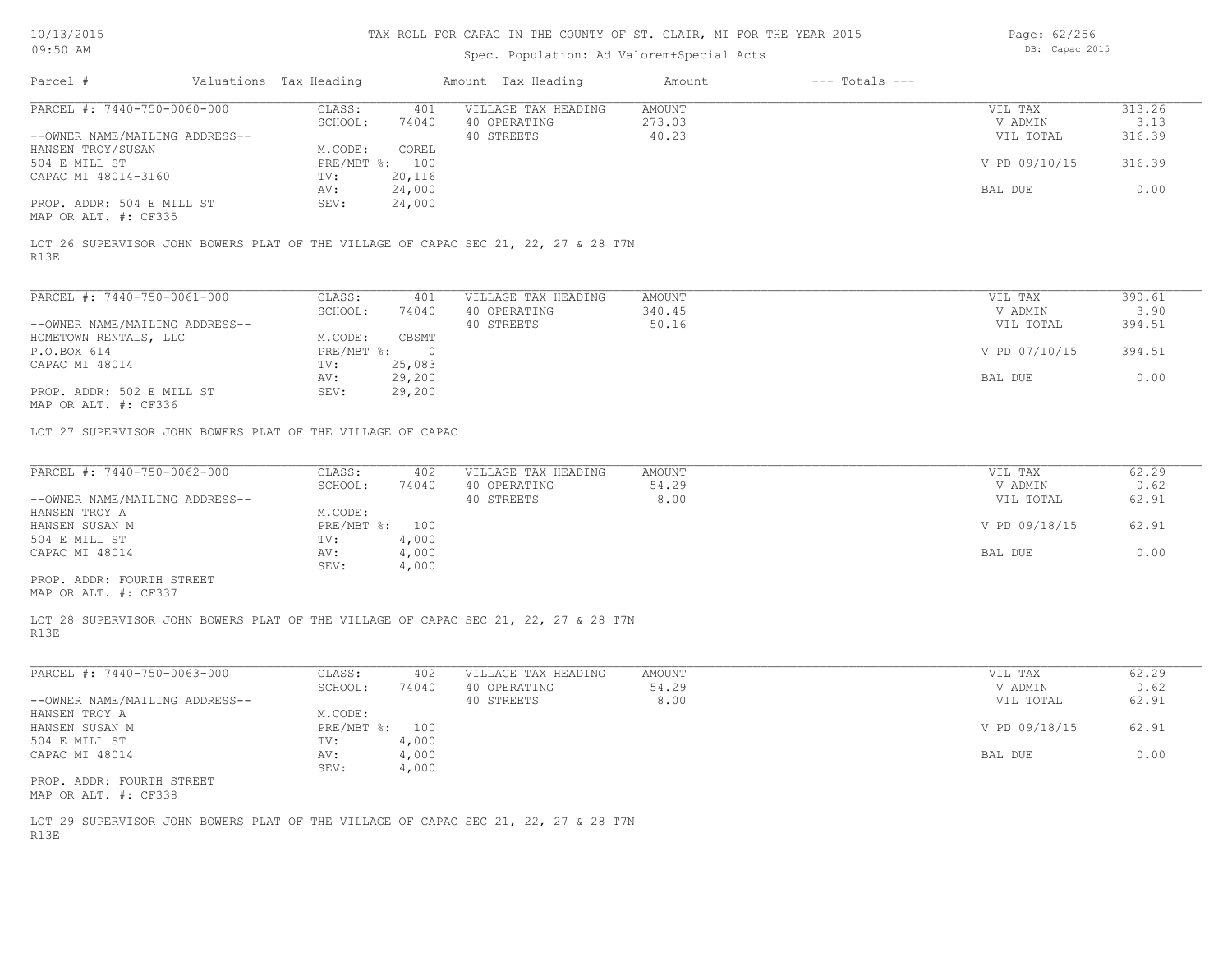Page: 63/256 DB: Capac 2015

| US: JU AIM                                                                                 |                        | pp. capac zuru |                     |               |                    |                |        |
|--------------------------------------------------------------------------------------------|------------------------|----------------|---------------------|---------------|--------------------|----------------|--------|
| Parcel #                                                                                   | Valuations Tax Heading |                | Amount Tax Heading  | Amount        | $---$ Totals $---$ |                |        |
| PARCEL #: 7440-750-0064-000                                                                | CLASS:                 | 402            | VILLAGE TAX HEADING | AMOUNT        |                    | VIL TAX        | 62.29  |
|                                                                                            | SCHOOL:                | 74040          | 40 OPERATING        | 54.29         |                    | V ADMIN        | 0.62   |
| --OWNER NAME/MAILING ADDRESS--                                                             |                        |                | 40 STREETS          | 8.00          |                    | VIL TOTAL      | 62.91  |
| HANSON TROY A                                                                              | M.CODE:                |                |                     |               |                    |                |        |
| HANSON SUSAN M                                                                             | PRE/MBT %: 100         |                |                     |               |                    | V PD 09/18/15  | 62.91  |
| 504 E MILL ST                                                                              | TV:                    | 4,000          |                     |               |                    |                |        |
| CAPAC MI 48014                                                                             | AV:                    | 4,000          |                     |               |                    | BAL DUE        | 0.00   |
|                                                                                            | SEV:                   | 4,000          |                     |               |                    |                |        |
| PROP. ADDR: FOURTH STREET                                                                  |                        |                |                     |               |                    |                |        |
| MAP OR ALT. #: CF339                                                                       |                        |                |                     |               |                    |                |        |
| LOT 30 SUPERVISOR JOHN BOWERS PLAT OF THE VILLAGE OF CAPAC SEC 21, 22, 27 & 28 T7N<br>R13E |                        |                |                     |               |                    |                |        |
| PARCEL #: 7440-750-0065-000                                                                | CLASS:                 | 402            | VILLAGE TAX HEADING | <b>AMOUNT</b> |                    | VIL TAX        | 62.29  |
|                                                                                            | SCHOOL:                | 74040          | 40 OPERATING        | 54.29         |                    | V ADMIN        | 0.62   |
| --OWNER NAME/MAILING ADDRESS--                                                             |                        |                | 40 STREETS          | 8.00          |                    | VIL TOTAL      | 62.91  |
| HOLM JAMES                                                                                 | M.CODE:                |                |                     |               |                    |                |        |
| 318 COTTRELL APT.C                                                                         | PRE/MBT %:             | $\overline{0}$ |                     |               |                    | <b>BAL DUE</b> | 62.91  |
| MARINE CITY MI 48039                                                                       | TV:                    | 4,000          |                     |               |                    |                |        |
|                                                                                            | AV:                    | 4,000          |                     |               |                    |                |        |
| PROP. ADDR: FOURTH STREET                                                                  | SEV:                   | 4,000          |                     |               |                    |                |        |
| MAP OR ALT. #: CF340                                                                       |                        |                |                     |               |                    |                |        |
| LOT 31 SUPERVISOR JOHN BOWERS PLAT OF THE VILLAGE OF CAPAC SEC 21, 22, 27 & 28 T7N<br>R13E |                        |                |                     |               |                    |                |        |
|                                                                                            |                        |                |                     |               |                    |                |        |
| PARCEL #: 7440-750-0066-000                                                                | CLASS:                 | 402            | VILLAGE TAX HEADING | AMOUNT        |                    | VIL TAX        | 99.66  |
|                                                                                            | SCHOOL:                | 74040          | 40 OPERATING        | 86.86         |                    | V ADMIN        | 0.99   |
| --OWNER NAME/MAILING ADDRESS--                                                             |                        |                | 40 STREETS          | 12.80         |                    | VIL TOTAL      | 100.65 |
| MILLER THOMAS E                                                                            | M.CODE:                |                |                     |               |                    |                |        |

| 402 N HUNTER ST     | PRE/MBT %:    | BAL DUE |
|---------------------|---------------|---------|
|                     |               |         |
|                     | ,400<br>TV:   |         |
|                     | 5,400<br>AV:  |         |
| ADDR: FOURTH STREET | 5,400<br>SEV: |         |

& 28 T7N R13E LOTS 32-38 INCL SUPERVISOR JOHN BOWERS PLAT OF THE VILLAGE OF CAPAC SEC 21, 22, 27

| PARCEL #: 7440-750-0067-000    | CLASS:     | 402   | VILLAGE TAX HEADING | AMOUNT | VIL TAX   | 0.00 |
|--------------------------------|------------|-------|---------------------|--------|-----------|------|
|                                | SCHOOL:    | 74040 | 40 OPERATING        | 0.00   | V ADMIN   | 0.00 |
| --OWNER NAME/MAILING ADDRESS-- |            |       | 40 STREETS          | 0.00   | VIL TOTAL | 0.00 |
| MICHIGAN LAND BANK             | M.CODE:    |       |                     |        |           |      |
| MICH DEPT OF LABOR/ECO         | PRE/MBT %: |       |                     |        | BAL DUE   | 0.00 |
| PO BOX 30004                   | TV:        |       |                     |        |           |      |
| LANSING MI 48909               | AV:        |       |                     |        |           |      |
|                                | SEV:       |       |                     |        |           |      |
| PROP. ADDR: MAIN ST            |            |       |                     |        |           |      |
| MAP OR ALT. #: 341H/K          |            |       |                     |        |           |      |

27 & 28 T7N R13E LOTS 39 TO 42 INC. SUPERVISOR JOHN BOWERS PLAT OF THE VILLAGE OF CAPAC SEC 21, 22,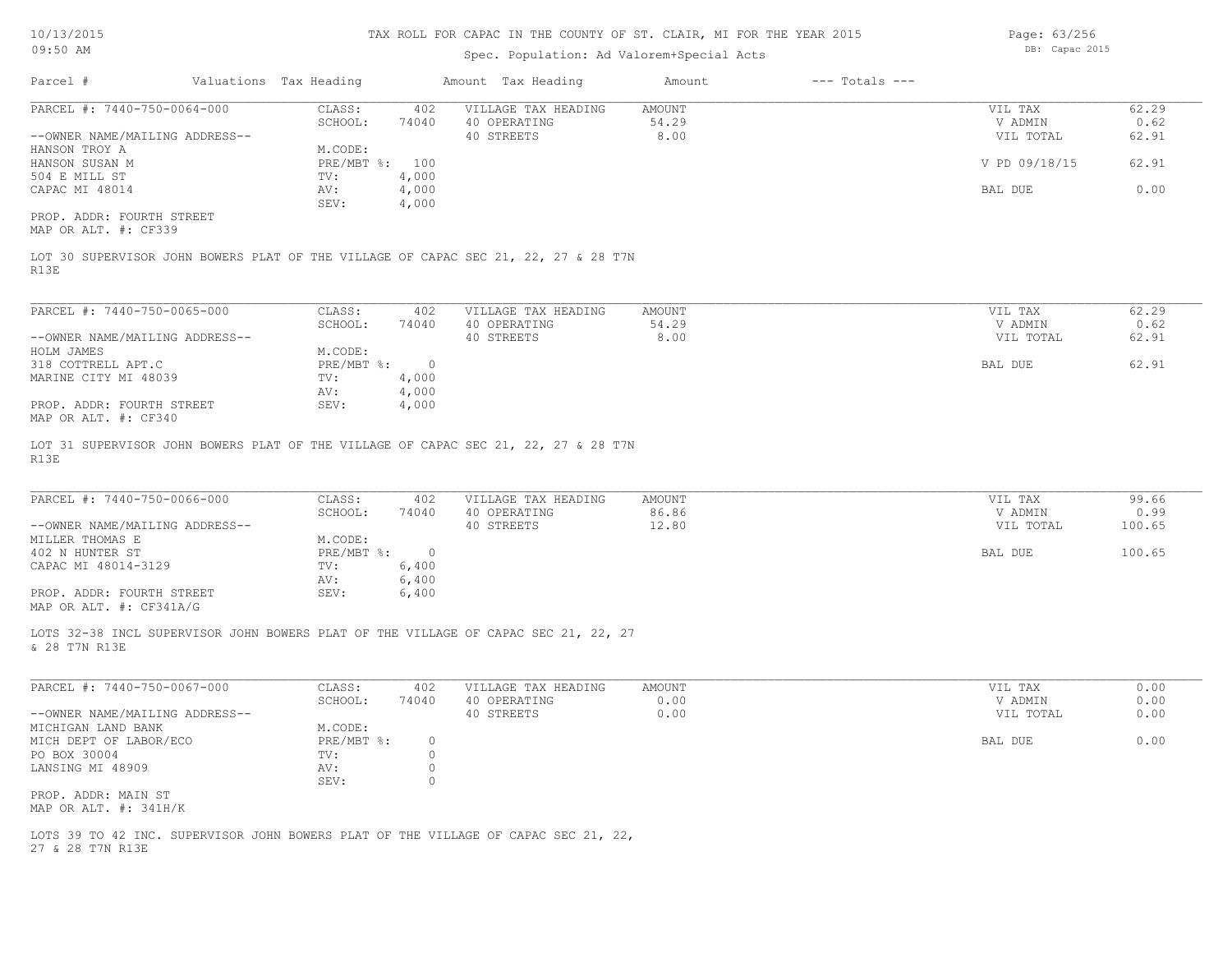10/13/2015 09:50 AM

#### TAX ROLL FOR CAPAC IN THE COUNTY OF ST. CLAIR, MI FOR THE YEAR 2015

# Spec. Population: Ad Valorem+Special Acts

Parcel # Valuations Tax Heading Amount Tax Heading Amount --- Totals ---R13E LOT 43 SUPERVISOR JOHN BOWERS PLAT OF THE VILLAGE OF CAPAC SEC 21, 22, 27 & 28 T7N MAP OR ALT. #: CF342 PROP. ADDR: FOURTH STREET SEV: 4,000 CAPAC MI 48014 **AV:** 4,000 216 S LESTER ST TV: 4,000 RAY DANIEL S PRE/MBT %: 0 BAL DUE 62.91 RAY BARBARA JAN MODE: M.CODE: RAY DANIEL S --OWNER NAME/MAILING ADDRESS-- 40 STREETS 8.00 VIL TOTAL 62.91 SCHOOL: 74040 40 OPERATING 54.29 V ADMIN 0.62 PARCEL #: 7440-750-0068-000 CLASS: 402 VILLAGE TAX HEADING AMOUNT AUGUST AND VIL TAX 62.29<br>SCHOOL: 74040 40 OPERATING 54.29 9 VADMIN 0.62  $\mathcal{L}_\mathcal{L} = \mathcal{L}_\mathcal{L} = \mathcal{L}_\mathcal{L} = \mathcal{L}_\mathcal{L} = \mathcal{L}_\mathcal{L} = \mathcal{L}_\mathcal{L} = \mathcal{L}_\mathcal{L} = \mathcal{L}_\mathcal{L} = \mathcal{L}_\mathcal{L} = \mathcal{L}_\mathcal{L} = \mathcal{L}_\mathcal{L} = \mathcal{L}_\mathcal{L} = \mathcal{L}_\mathcal{L} = \mathcal{L}_\mathcal{L} = \mathcal{L}_\mathcal{L} = \mathcal{L}_\mathcal{L} = \mathcal{L}_\mathcal{L}$ R13E LOT 44 SUPERVISOR JOHN BOWERS PLAT OF THE VILLAGE OF CAPAC SEC 21, 22, 27 & 28 T7N MAP OR ALT. #: CF343 PROP. ADDR: FOURTH STREET SEV: 4,000 CAPAC MI 48014 <br>CAPAC MI 48014 <br>SEV: 4,000 216 S LESTER TV: 4,000 RAY BARBARA J PRE/MBT %: 100 BAL DUE 62.91 RAY DANIEL S<br>
RAY BARBARA J<br>
RAY BARBARA J<br>
M.CODE: NO PRE/MBT %: 100 --OWNER NAME/MAILING ADDRESS-- 40 STREETS 8.00 VIL TOTAL 62.91 SCHOOL: 74040 40 OPERATING 54.29 V ADMIN 0.62 PARCEL #: 7440-750-0069-000 CLASS: 402 VILLAGE TAX HEADING AMOUNT VIL TAX VIL TAX 62.29<br>SCHOOL: 74040 40 OPERATING 54.29 VADMIN 0.62  $\mathcal{L}_\mathcal{L} = \mathcal{L}_\mathcal{L} = \mathcal{L}_\mathcal{L} = \mathcal{L}_\mathcal{L} = \mathcal{L}_\mathcal{L} = \mathcal{L}_\mathcal{L} = \mathcal{L}_\mathcal{L} = \mathcal{L}_\mathcal{L} = \mathcal{L}_\mathcal{L} = \mathcal{L}_\mathcal{L} = \mathcal{L}_\mathcal{L} = \mathcal{L}_\mathcal{L} = \mathcal{L}_\mathcal{L} = \mathcal{L}_\mathcal{L} = \mathcal{L}_\mathcal{L} = \mathcal{L}_\mathcal{L} = \mathcal{L}_\mathcal{L}$ R13E LOT 45 SUPERVISOR JOHN BOWERS PLAT OF THE VILLAGE OF CAPAC SEC 21, 22, 27 & 28 T7N MAP OR ALT. #: CF344 PROP. ADDR: FOURTH STREET SEV: 4,000 CAPAC MI 48014 <br>CAPAC MI 48014 <br>SEV: 4,000 216 S LESTER ST TV: 4,000 RAY DANIEL S PRE/MBT %: 0 BAL DUE 62.91 RAY BARBARA JAN M.CODE: --OWNER NAME/MAILING ADDRESS-- 40 STREETS 8.00 VIL TOTAL 62.91 SCHOOL: 74040 40 OPERATING 54.29 V ADMIN 0.62 PARCEL #: 7440-750-0070-000 CLASS: 402 VILLAGE TAX HEADING AMOUNT AMOUNT VIL TAX VIL TAX 62.29<br>SCHOOL: 74040 40 OPERATING 54.29 9 VADMIN 0.62  $\mathcal{L}_\mathcal{L} = \mathcal{L}_\mathcal{L} = \mathcal{L}_\mathcal{L} = \mathcal{L}_\mathcal{L} = \mathcal{L}_\mathcal{L} = \mathcal{L}_\mathcal{L} = \mathcal{L}_\mathcal{L} = \mathcal{L}_\mathcal{L} = \mathcal{L}_\mathcal{L} = \mathcal{L}_\mathcal{L} = \mathcal{L}_\mathcal{L} = \mathcal{L}_\mathcal{L} = \mathcal{L}_\mathcal{L} = \mathcal{L}_\mathcal{L} = \mathcal{L}_\mathcal{L} = \mathcal{L}_\mathcal{L} = \mathcal{L}_\mathcal{L}$ MAP OR ALT. #: CF345A/C PROP. ADDR: FOURTH STREET SEV: 6,000 CAPAC MI 48014 <br>CAPAC MI 48014 <br>SEV: 6,000 216 S LESTER ST TV: 6,000 RAY DANIEL S PRE/MBT %: 0 BAL DUE 94.36 RAY BARBARA JAN M.CODE: --OWNER NAME/MAILING ADDRESS-- 40 STREETS 12.00 VIL TOTAL 94.36 SCHOOL: 74040 40 OPERATING 81.43 V ADMIN 0.93 PARCEL #: 7440-750-0071-000 CLASS: 402 VILLAGE TAX HEADING AMOUNT VIL TAX VIL TAX 93.43<br>SCHOOL: 74040 40 OPERATING 81.43 VADMIN 0.93  $\mathcal{L}_\mathcal{L} = \mathcal{L}_\mathcal{L} = \mathcal{L}_\mathcal{L} = \mathcal{L}_\mathcal{L} = \mathcal{L}_\mathcal{L} = \mathcal{L}_\mathcal{L} = \mathcal{L}_\mathcal{L} = \mathcal{L}_\mathcal{L} = \mathcal{L}_\mathcal{L} = \mathcal{L}_\mathcal{L} = \mathcal{L}_\mathcal{L} = \mathcal{L}_\mathcal{L} = \mathcal{L}_\mathcal{L} = \mathcal{L}_\mathcal{L} = \mathcal{L}_\mathcal{L} = \mathcal{L}_\mathcal{L} = \mathcal{L}_\mathcal{L}$ 

& 28 T7N R13E LOTS 46, 47 & 48 SUPERVISOR JOHN BOWERS PLAT OF THE VILLAGE OF CAPAC SEC 21, 22 27 Page: 64/256 DB: Capac 2015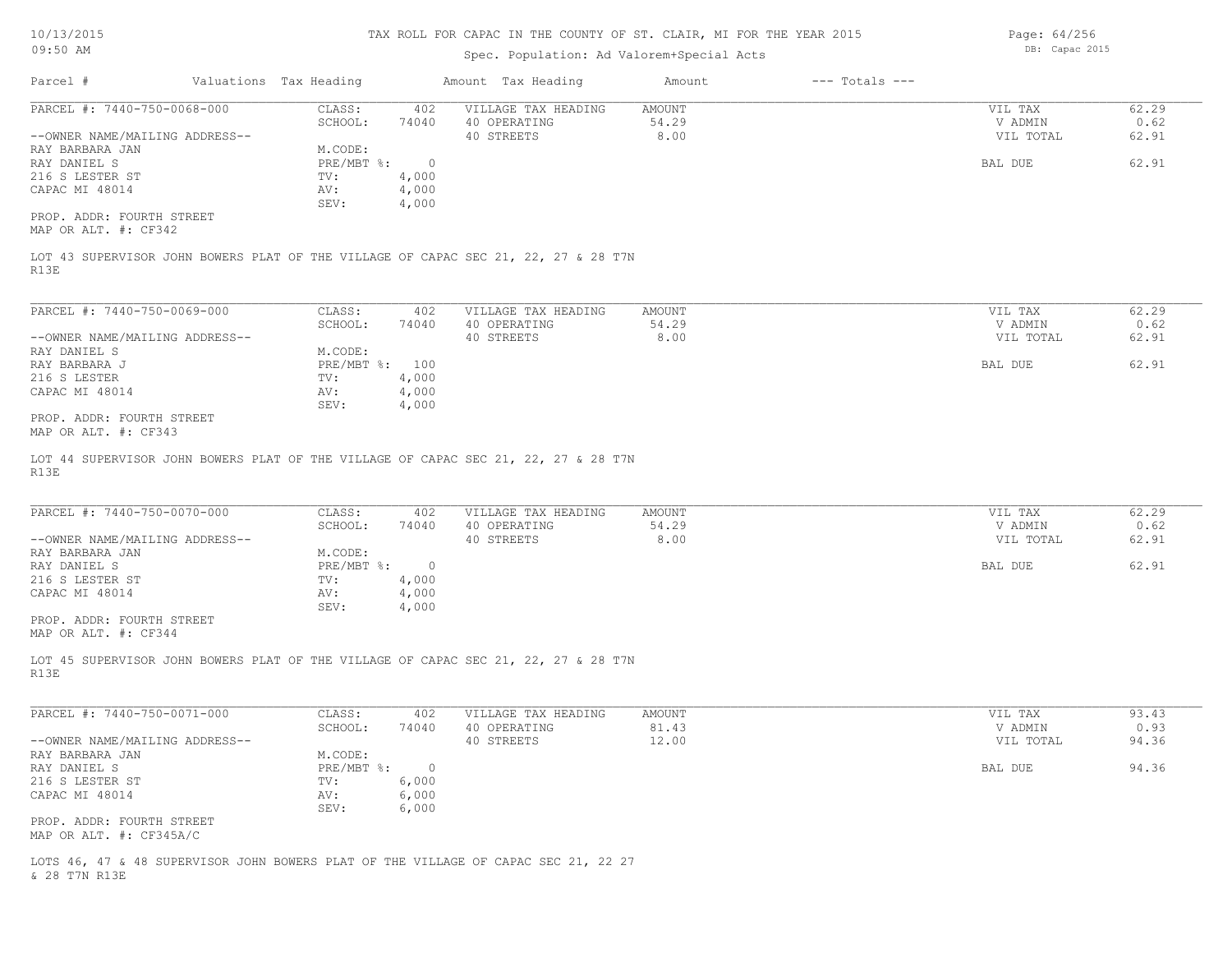# Spec. Population: Ad Valorem+Special Acts

Parcel # Valuations Tax Heading Amount Tax Heading Amount --- Totals ---PROP. ADDR: FOURTH STREET SEV: 4,000 CAPAC MI 48014 AV: 4,000 BAL DUE 0.00 202 S LESTER TV: 4,000<br>
CAPAC MI 48014 AV: 4,000 KILLINGBECK COURTNEY **PRE/MBT %:** 0 0 09/21/15 92.91 0 09/21/15 92.91 KILLINGBECK KARL T M.CODE: --OWNER NAME/MAILING ADDRESS-- 40 STREETS 8.00 VIL TOTAL 62.91 SCHOOL: 74040 40 OPERATING 54.29 V ADMIN 0.62 PARCEL #: 7440-750-0072-000 CLASS: 402 VILLAGE TAX HEADING AMOUNT VIL TAX 62.29  $\mathcal{L}_\mathcal{L} = \mathcal{L}_\mathcal{L} = \mathcal{L}_\mathcal{L} = \mathcal{L}_\mathcal{L} = \mathcal{L}_\mathcal{L} = \mathcal{L}_\mathcal{L} = \mathcal{L}_\mathcal{L} = \mathcal{L}_\mathcal{L} = \mathcal{L}_\mathcal{L} = \mathcal{L}_\mathcal{L} = \mathcal{L}_\mathcal{L} = \mathcal{L}_\mathcal{L} = \mathcal{L}_\mathcal{L} = \mathcal{L}_\mathcal{L} = \mathcal{L}_\mathcal{L} = \mathcal{L}_\mathcal{L} = \mathcal{L}_\mathcal{L}$ 

MAP OR ALT. #: CF345D

27 & 28 T7N R13E LOT 49 EXC N 4 FT. SUPERVISOR JOHN BOWERS PLAT OF THE VILLAGE OF CAPAC SEC 21, 2,

| PARCEL #: 7440-750-0073-000    | CLASS:         | 402   | VILLAGE TAX HEADING | AMOUNT | VIL TAX       | 62.29 |
|--------------------------------|----------------|-------|---------------------|--------|---------------|-------|
|                                | SCHOOL:        | 74040 | 40 OPERATING        | 54.29  | V ADMIN       | 0.62  |
| --OWNER NAME/MAILING ADDRESS-- |                |       | 40 STREETS          | 8.00   | VIL TOTAL     | 62.91 |
| KILLINGHAM KARL                | M.CODE:        | COREL |                     |        |               |       |
| 202 S LESTER                   | PRE/MBT %: 100 |       |                     |        | V PD 09/10/15 | 62.91 |
| CAPAC MI 48014                 | TV:            | 4,000 |                     |        |               |       |
|                                | AV:            | 4,000 |                     |        | BAL DUE       | 0.00  |
| PROP. ADDR: FOURTH STREET      | SEV:           | 4,000 |                     |        |               |       |
| $\frac{1}{2}$                  |                |       |                     |        |               |       |

MAP OR ALT. #: CF345E

21, 22, 27 & 28 T7N R13E LOT 50 & N 4 FT OF LOT 49 SUPERVISOR JOHN BOWERS PLAT OF THE VILLAGE OF CAPAC SEC

| PARCEL #: 7440-750-0074-000       | CLASS:         | 402   | VILLAGE TAX HEADING | AMOUNT | VIL TAX       | 62.29 |
|-----------------------------------|----------------|-------|---------------------|--------|---------------|-------|
|                                   | SCHOOL:        | 74040 | 40 OPERATING        | 54.29  | V ADMIN       | 0.62  |
| --OWNER NAME/MAILING ADDRESS--    |                |       | 40 STREETS          | 8.00   | VIL TOTAL     | 62.91 |
| US DEPT OF HUD                    | M.CODE:        |       |                     |        |               |       |
| MICHAELSON, CONNOR & BOUL         | PRE/MBT %: 100 |       |                     |        | V PD 08/21/15 | 62.91 |
| 4400 WILL RODGERS PARKWAY STE 300 | TV:            | 4,000 |                     |        |               |       |
| OKLAHOMA CITY OK 73108            | AV:            | 4,000 |                     |        | BAL DUE       | 0.00  |
|                                   | SEV:           | 4,000 |                     |        |               |       |
| PROP, ADDR: FOURTH STREET         |                |       |                     |        |               |       |

MAP OR ALT. #: CF346A

R13E LOT 51 SUPERVISOR JOHN BOWERS PLAT OF THE VILLAGE OF CAPAC SEC 21, 22, 27 & 28 T7N

| PARCEL #: 7440-750-0075-000    | CLASS:     | 005   | VILLAGE TAX HEADING | AMOUNT | VIL TAX   | 0.00 |
|--------------------------------|------------|-------|---------------------|--------|-----------|------|
|                                | SCHOOL:    | 74040 | 40 OPERATING        | 0.00   | V ADMIN   | 0.00 |
| --OWNER NAME/MAILING ADDRESS-- |            |       | 40 STREETS          | 0.00   | VIL TOTAL | 0.00 |
| VILLAGE OF CAPAC               | M.CODE:    |       |                     |        |           |      |
| 131 N MAIN ST                  | PRE/MBT %: |       |                     |        | BAL DUE   | 0.00 |
| CAPAC MI 48014                 | TV:        |       |                     |        |           |      |
|                                | AV:        |       |                     |        |           |      |
| PROP. ADDR: MILL STREET        | SEV:       |       |                     |        |           |      |
| MAP OR ALT. #: CF346B          |            |       |                     |        |           |      |

R13E LOT 52 SUPERVISOR JOHN BOWERS PLAT OF THE VILLAGE OF CAPAC SEC 21, 22, 27 & 28 T7N Page: 65/256 DB: Capac 2015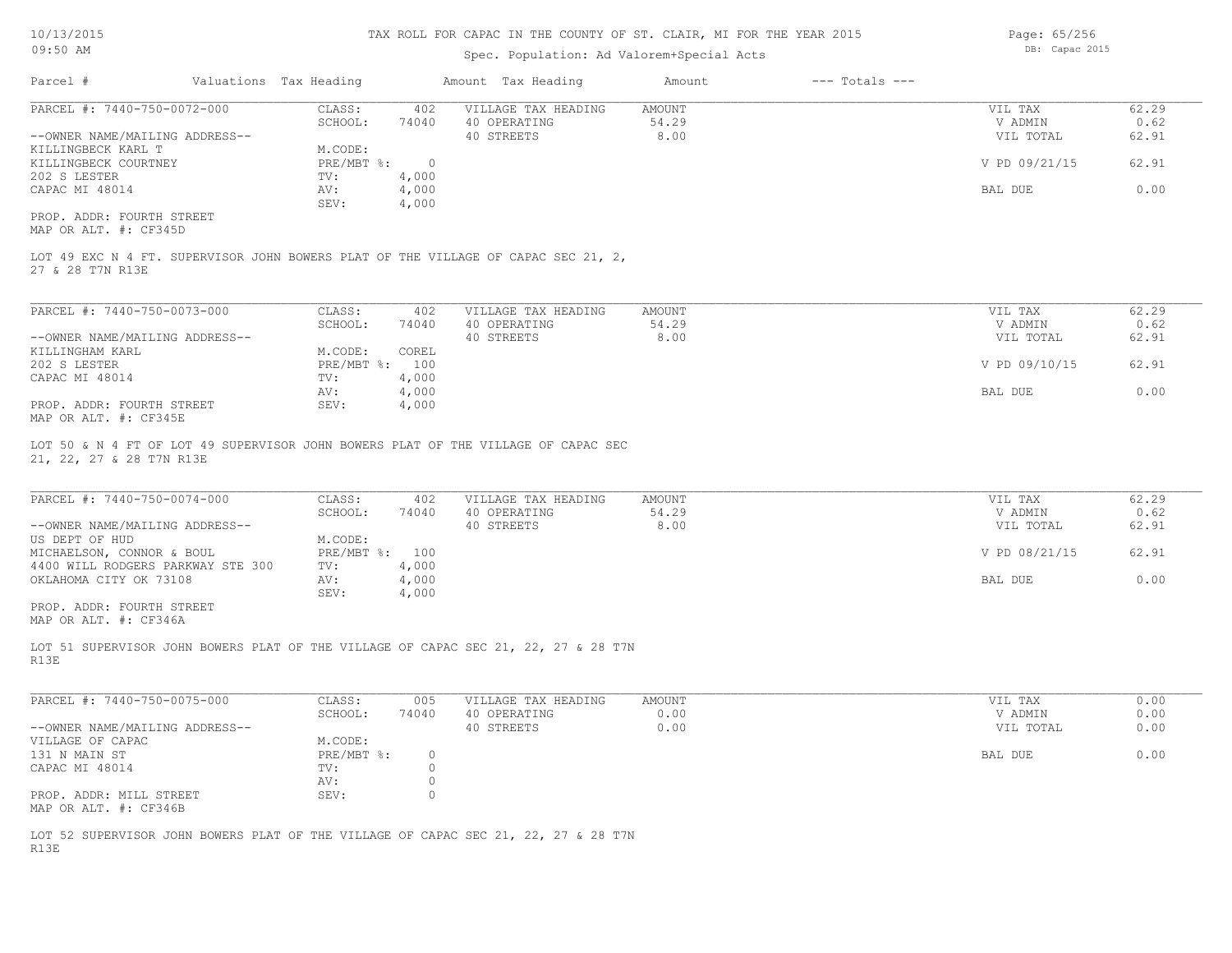Parcel # Valuations Tax Heading Amount Tax Heading Amount --- Totals ---Spec. Population: Ad Valorem+Special Acts DB: Capac 2015 09:50 AM R13E LOT 53 SUPERVISOR JOHN BOWERS PLAT OF THE VILLAGE OF CAPAC SEC 21, 22, 27 & 28 T7N MAP OR ALT. #: CF347 PROP. ADDR: FOURTH STREET SEV: SEV: 0 AV: 0 CAPAC MI 48014 TV: 0<br>
AV: 0 131 N MAIN ST PRE/MBT %: 0 BAL DUE 0.00 VILLAGE OF CAPAC M.CODE: M.CODE: 131 N MAIN ST --OWNER NAME/MAILING ADDRESS-- 40 STREETS 0.00 VIL TOTAL 0.00 SCHOOL: 74040 40 OPERATING 0.00 V ADMIN 0.00 PARCEL #: 7440-750-0076-000 CLASS: 703 VILLAGE TAX HEADING AMOUNT AMOUNT VIL TAX VIL TAX 0.00  $\mathcal{L}_\mathcal{L} = \mathcal{L}_\mathcal{L} = \mathcal{L}_\mathcal{L} = \mathcal{L}_\mathcal{L} = \mathcal{L}_\mathcal{L} = \mathcal{L}_\mathcal{L} = \mathcal{L}_\mathcal{L} = \mathcal{L}_\mathcal{L} = \mathcal{L}_\mathcal{L} = \mathcal{L}_\mathcal{L} = \mathcal{L}_\mathcal{L} = \mathcal{L}_\mathcal{L} = \mathcal{L}_\mathcal{L} = \mathcal{L}_\mathcal{L} = \mathcal{L}_\mathcal{L} = \mathcal{L}_\mathcal{L} = \mathcal{L}_\mathcal{L}$ T7N R13E LOTS 54-55 SUPERVISOR JOHN BOWERS PLAT OF THE VILLAGE OF CAPAC SEC 21, 22, 27 & 28 MAP OR ALT. #: CF348 PROP. ADDR: MILL ST E SEV: 0 AV: 0 CAPAC MI 48014 TV: 0<br>
AV: 0 131 N MAIN ST PRE/MBT %: 0 BAL DUE 0.00 THE VILLAGE OF CAPAC M.CODE: M.CODE: 131 N MAIN ST --OWNER NAME/MAILING ADDRESS-- 40 STREETS 0.00 VIL TOTAL 0.00 SCHOOL: 74040 40 OPERATING 0.00 V ADMIN 0.00 PARCEL #: 7440-750-0077-000 CLASS: 703 VILLAGE TAX HEADING AMOUNT VIL TAX 0.00 PARCEL #: 7440-750-0078-000 CLASS: 402 VILLAGE TAX HEADING AMOUNT VIL TAX VIL TAX 62.29  $\mathcal{L}_\mathcal{L} = \mathcal{L}_\mathcal{L} = \mathcal{L}_\mathcal{L} = \mathcal{L}_\mathcal{L} = \mathcal{L}_\mathcal{L} = \mathcal{L}_\mathcal{L} = \mathcal{L}_\mathcal{L} = \mathcal{L}_\mathcal{L} = \mathcal{L}_\mathcal{L} = \mathcal{L}_\mathcal{L} = \mathcal{L}_\mathcal{L} = \mathcal{L}_\mathcal{L} = \mathcal{L}_\mathcal{L} = \mathcal{L}_\mathcal{L} = \mathcal{L}_\mathcal{L} = \mathcal{L}_\mathcal{L} = \mathcal{L}_\mathcal{L}$ 

|                                | SCHOOL:    | 74040  | 40 OPERATING | 54.29 | V ADMIN       | 0.62  |
|--------------------------------|------------|--------|--------------|-------|---------------|-------|
| --OWNER NAME/MAILING ADDRESS-- |            |        | 40 STREETS   | 8.00  | VIL TOTAL     | 62.91 |
| KATAKIS, ANTONIOS              | M.CODE:    |        |              |       |               |       |
| 2320 FRED MOORE HWY.           | PRE/MBT %: | $\cap$ |              |       | V PD 09/10/15 | 62.91 |
| ST. CLAIR, MI 48079            | TV:        | ,000   |              |       |               |       |
|                                | AV:        | 4,000  |              |       | BAL DUE       | 0.00  |
| PROP. ADDR: FOURTH STREET      | SEV:       | 4,000  |              |       |               |       |

MAP OR ALT. #: CF349

R13E LOT 56 SUPERVISOR JOHN BOWERS PLAT OF THE VILLAGE OF CAPAC SEC 21, 22, 27 & 28 T7N

| PARCEL #: 7440-750-0079-000    | CLASS:       | 401    | VILLAGE TAX HEADING | AMOUNT | VIL TAX   | 303.77 |
|--------------------------------|--------------|--------|---------------------|--------|-----------|--------|
|                                | SCHOOL:      | 74040  | 40 OPERATING        | 264.76 | V ADMIN   | 3.03   |
| --OWNER NAME/MAILING ADDRESS-- |              |        | 40 STREETS          | 39.01  | VIL TOTAL | 306.80 |
| CYRUS MARY/MICHAEL             | M.CODE:      |        |                     |        |           |        |
| 426 E MILL ST                  | $PRE/MBT$ %: | 100    |                     |        | BAL DUE   | 306.80 |
| CAPAC MI 48014-3158            | TV:          | 19,507 |                     |        |           |        |
|                                | AV:          | 23,500 |                     |        |           |        |
| PROP. ADDR: 426 E MILL ST      | SEV:         | 23,500 |                     |        |           |        |
| MAP OR ALT. #: CF350           |              |        |                     |        |           |        |

 $\mathcal{L}_\mathcal{L} = \mathcal{L}_\mathcal{L} = \mathcal{L}_\mathcal{L} = \mathcal{L}_\mathcal{L} = \mathcal{L}_\mathcal{L} = \mathcal{L}_\mathcal{L} = \mathcal{L}_\mathcal{L} = \mathcal{L}_\mathcal{L} = \mathcal{L}_\mathcal{L} = \mathcal{L}_\mathcal{L} = \mathcal{L}_\mathcal{L} = \mathcal{L}_\mathcal{L} = \mathcal{L}_\mathcal{L} = \mathcal{L}_\mathcal{L} = \mathcal{L}_\mathcal{L} = \mathcal{L}_\mathcal{L} = \mathcal{L}_\mathcal{L}$ 

R13E 1700/546 ADD NAME LOT 57 SUPERVISOR JOHN BOWERS PLAT OF THE VILLAGE OF CAPAC SEC 21, 22, 27 & 28 T7N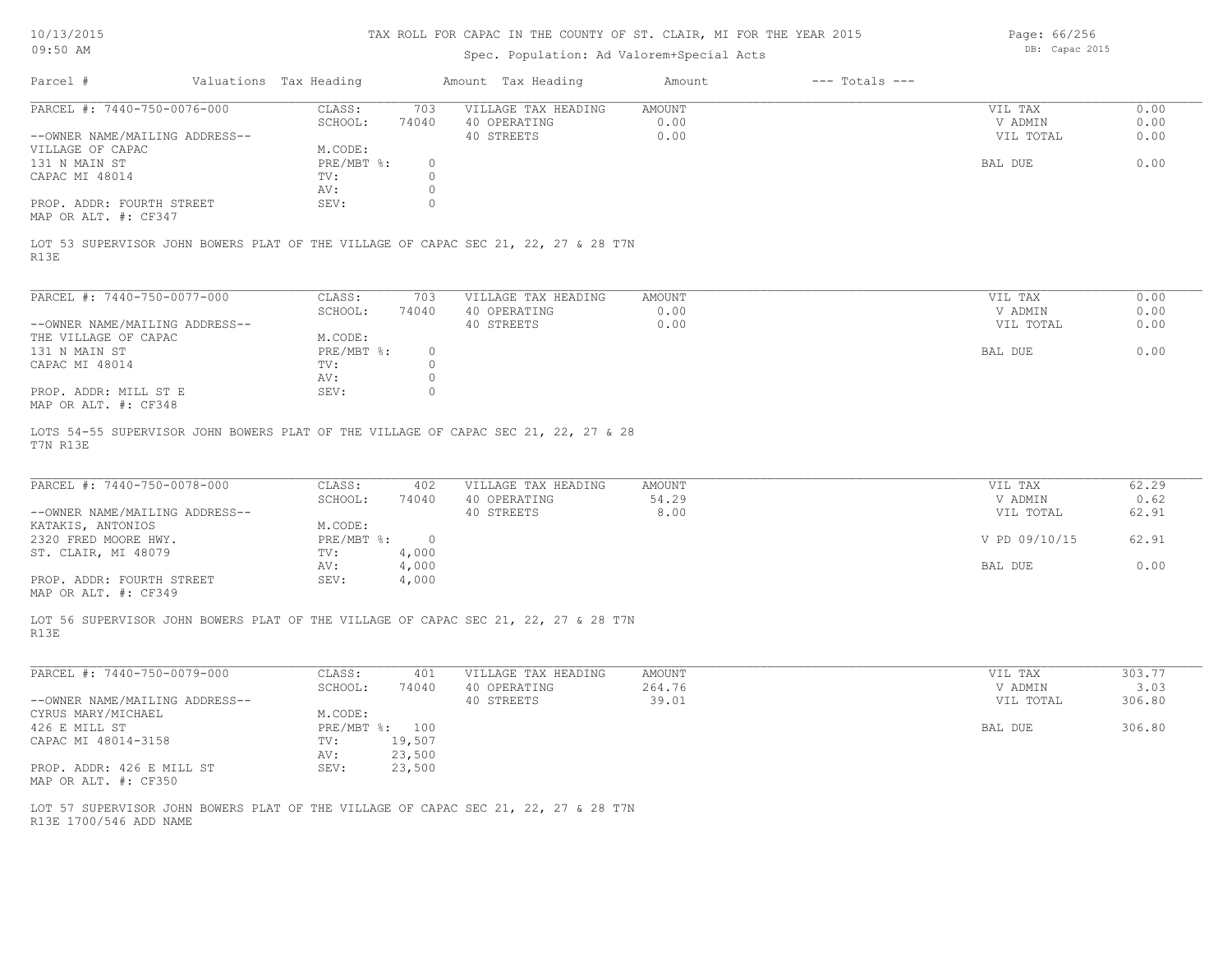Page: 67/256

| 09:50 AM                                              |                                                                                    |                                                     | Spec. Population: Ad Valorem+Special Acts |                    |                      |                |  |  |
|-------------------------------------------------------|------------------------------------------------------------------------------------|-----------------------------------------------------|-------------------------------------------|--------------------|----------------------|----------------|--|--|
| Parcel #                                              | Valuations Tax Heading                                                             | Amount Tax Heading                                  | Amount                                    | $---$ Totals $---$ |                      |                |  |  |
| PARCEL #: 7440-750-0080-000                           | CLASS:<br>SCHOOL:                                                                  | VILLAGE TAX HEADING<br>401<br>74040<br>40 OPERATING | AMOUNT<br>289.59                          |                    | VIL TAX<br>V ADMIN   | 332.26<br>3.32 |  |  |
| --OWNER NAME/MAILING ADDRESS--<br>HUNTER RICHARD E    | M.CODE:                                                                            | 40 STREETS<br>OLALS                                 | 42.67                                     |                    | VIL TOTAL            | 335.58         |  |  |
| 406 E MILL ST<br>CAPAC MI 48014-3158                  | PRE/MBT %: 100<br>21,336<br>TV:                                                    |                                                     |                                           |                    | V PD 09/18/15        | 335.58         |  |  |
| PROP. ADDR: 406 E MILL ST                             | 22,800<br>AV:<br>SEV:<br>22,800                                                    |                                                     |                                           |                    | BAL DUE              | 0.00           |  |  |
| MAP OR ALT. #: CF351<br>R13E                          | LOT 58 SUPERVISOR JOHN BOWERS PLAT OF THE VILLAGE OF CAPAC SEC 21, 22, 27 & 28 T7N |                                                     |                                           |                    |                      |                |  |  |
|                                                       |                                                                                    |                                                     |                                           |                    |                      |                |  |  |
| PARCEL #: 7440-750-0081-000                           | CLASS:                                                                             | 401<br>VILLAGE TAX HEADING                          | AMOUNT                                    |                    | VIL TAX              | 671.92<br>6.71 |  |  |
| --OWNER NAME/MAILING ADDRESS--                        | SCHOOL:                                                                            | 40 OPERATING<br>74040<br>40 STREETS                 | 585.63<br>86.29                           |                    | V ADMIN<br>VIL TOTAL | 678.63         |  |  |
| BRAUNSTEINER BERTRAM/JOAN<br>404 E. MILL ST.          | M.CODE:<br>PRE/MBT %: 100                                                          |                                                     |                                           |                    | V PD 07/08/15        | 678.63         |  |  |
| CAPAC MI 48014                                        | TV:<br>43,147<br>48,900<br>AV:                                                     |                                                     |                                           |                    | BAL DUE              | 0.00           |  |  |
| PROP. ADDR: 404 E MILL ST<br>MAP OR ALT. #: CF352     | 48,900<br>SEV:                                                                     |                                                     |                                           |                    |                      |                |  |  |
| R13E                                                  | LOT 59 SUPERVISOR JOHN BOWERS PLAT OF THE VILLAGE OF CAPAC SEC 21, 22, 27 & 28 T7N |                                                     |                                           |                    |                      |                |  |  |
| PARCEL #: 7440-750-0082-000                           | CLASS:                                                                             | 401<br>VILLAGE TAX HEADING                          | AMOUNT                                    |                    | VIL TAX              | 294.27         |  |  |
| --OWNER NAME/MAILING ADDRESS--                        | SCHOOL:                                                                            | 74040<br>40 OPERATING<br>40 STREETS                 | 256.48<br>37.79                           |                    | V ADMIN<br>VIL TOTAL | 2.94<br>297.21 |  |  |
| MIKOLOWSKI NICHOLAS<br>59076 SECOND ST                | M.CODE:<br>PRE/MBT %: 100                                                          |                                                     |                                           |                    | V PD 07/24/15        | 297.21         |  |  |
| NEW HAVEN MI 48048                                    | 18,897<br>$\text{TV}$ :<br>22,800<br>AV:                                           |                                                     |                                           |                    | BAL DUE              | 0.00           |  |  |
| PROP. ADDR: 402 E MILL ST<br>MAP OR ALT. #: CF353     | SEV:<br>22,800                                                                     |                                                     |                                           |                    |                      |                |  |  |
| R13E                                                  | LOT 60 SUPERVISOR JOHN BOWERS PLAT OF THE VILLAGE OF CAPAC SEC 21, 22, 27 & 28 T7N |                                                     |                                           |                    |                      |                |  |  |
| PARCEL #: 7440-750-0083-000                           | CLASS:                                                                             | VILLAGE TAX HEADING<br>401                          | AMOUNT                                    |                    | VIL TAX              | 255.59         |  |  |
|                                                       | SCHOOL:                                                                            | 74040<br>40 OPERATING                               | 222.77                                    |                    | V ADMIN              | 2.55           |  |  |
| --OWNER NAME/MAILING ADDRESS--<br>OCHOA JOSE/ANGELINE | M.CODE:                                                                            | 40 STREETS                                          | 32.82                                     |                    | VIL TOTAL            | 258.14         |  |  |
| 106 S LESTER ST<br>CAPAC MI 48014                     | $PRE/MBT$ $\div$ :<br>TV: 16,413                                                   | $\circ$                                             |                                           |                    | V PD 09/16/15        | 258.14         |  |  |
| PROP. ADDR: 104 S LESTER ST                           | 20,400<br>AV:<br>SEV:<br>20,400                                                    |                                                     |                                           |                    | BAL DUE              | 0.00           |  |  |
| MAP OR ALT. #: CF354A                                 |                                                                                    |                                                     |                                           |                    |                      |                |  |  |
|                                                       | LOT 61 EXC S 4' SUPERVISOR JOHN BOWER'S PLAT OF THE VILLAGE OF CAPAC               |                                                     |                                           |                    |                      |                |  |  |
|                                                       |                                                                                    |                                                     |                                           |                    |                      |                |  |  |
|                                                       |                                                                                    |                                                     |                                           |                    |                      |                |  |  |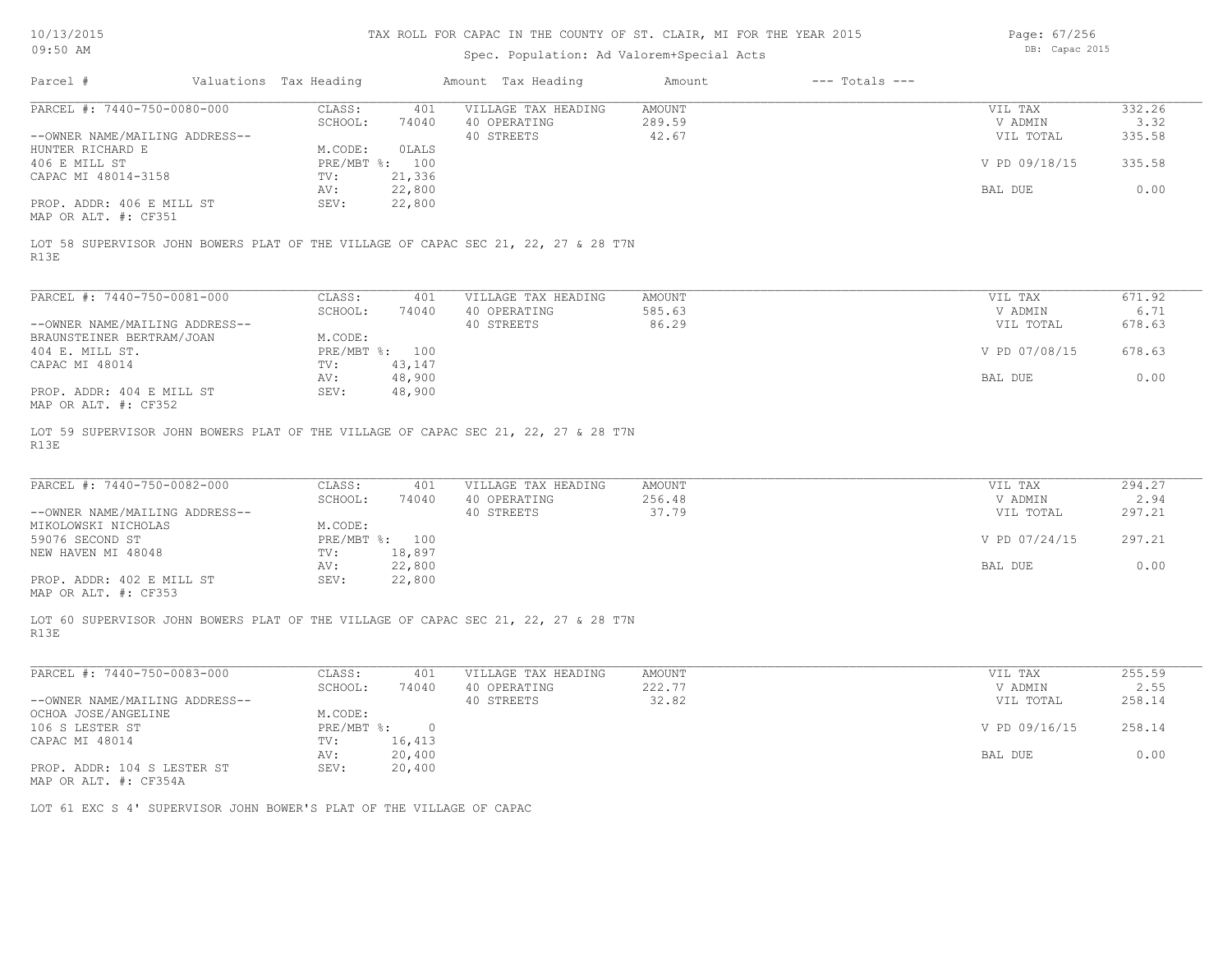## Spec. Population: Ad Valorem+Special Acts

Page: 68/256 DB: Capac 2015

| Parcel #                       |        | Valuations Tax Heading |                     | Amount Tax Heading | Amount | $---$ Totals $---$ |               |        |
|--------------------------------|--------|------------------------|---------------------|--------------------|--------|--------------------|---------------|--------|
| PARCEL #: 7440-750-0083-500    | CLASS: | 401                    | VILLAGE TAX HEADING | AMOUNT             |        | VIL TAX            | 763.57        |        |
|                                |        | SCHOOL:                | 74040               | 40 OPERATING       | 665.51 |                    | V ADMIN       | 7.63   |
| --OWNER NAME/MAILING ADDRESS-- |        |                        |                     | 40 STREETS         | 98.06  |                    | VIL TOTAL     | 771.20 |
| OCHOA JOSE/ANGELINE            |        | M.CODE:                |                     |                    |        |                    |               |        |
| 106 S LESTER ST                |        | PRE/MBT %: 100         |                     |                    |        |                    | V PD 09/16/15 | 771.20 |
| CAPAC MI 48014                 |        | TV:                    | 49,032              |                    |        |                    |               |        |
|                                |        | AV:                    | 55,500              |                    |        |                    | BAL DUE       | 0.00   |
| PROP. ADDR: 106 S LESTER ST    |        | SEV:                   | 55,500              |                    |        |                    |               |        |
|                                |        |                        |                     |                    |        |                    |               |        |

MAP OR ALT. #: CF354B

S4' OF LOT 61 & ALL OF LOT 62 SUPERVISOR JOHN BOWER'S PLAT OF THE VILLAGE OF CAPAC

| PARCEL #: 7440-750-0084-000    | CLASS:  | 401            | VILLAGE TAX HEADING | AMOUNT | VIL TAX       | 167.69 |
|--------------------------------|---------|----------------|---------------------|--------|---------------|--------|
|                                | SCHOOL: | 74040          | 40 OPERATING        | 146.16 | V ADMIN       | 1.67   |
| --OWNER NAME/MAILING ADDRESS-- |         |                | 40 STREETS          | 21.53  | VIL TOTAL     | 169.36 |
| MCDONALD MICHAEL               | M.CODE: |                |                     |        |               |        |
| GAVLINSKI MICHAEL & MICHELLE   |         | PRE/MBT %: 100 |                     |        | V PD 09/18/15 | 169.36 |
| 116 S LESTER ST                | TV:     | 10,769         |                     |        |               |        |
| CAPAC MI 48014                 | AV:     | 14,100         |                     |        | BAL DUE       | 0.00   |
|                                | SEV:    | 14,100         |                     |        |               |        |
| PROP. ADDR: 116 S LESTER ST    |         |                |                     |        |               |        |

MAP OR ALT. #: CF355

LOT 63 SUPERVISOR JOHN BOWERS PLAT OF THE VILLAGE OF CAPAC

| PARCEL #: 7440-750-0085-000    | CLASS:  | 401            | VILLAGE TAX HEADING | AMOUNT | VIL TAX       | 270.04 |
|--------------------------------|---------|----------------|---------------------|--------|---------------|--------|
|                                | SCHOOL: | 74040          | 40 OPERATING        | 235.36 | V ADMIN       | 2.70   |
| --OWNER NAME/MAILING ADDRESS-- |         |                | 40 STREETS          | 34.68  | VIL TOTAL     | 272.74 |
| MCDONALD MICHAEL               | M.CODE: |                |                     |        |               |        |
| GAVLINSKI MICHAEL & MICHELLE   |         | PRE/MBT %: 100 |                     |        | V PD 09/18/15 | 272.74 |
| 116 S LESTER ST                | TV:     | 17,341         |                     |        |               |        |
| CAPAC MI 48014-3710            | AV:     | 21,000         |                     |        | BAL DUE       | 0.00   |
|                                | SEV:    | 21,000         |                     |        |               |        |
| PROP. ADDR: 116 S LESTER ST    |         |                |                     |        |               |        |

MAP OR ALT. #: CF356A

R13E LOT 64 SUPERVISOR JOHN BOWERS PLAT OF THE VILLAGE OF CAPAC SEC 21, 22, 27 & 28 T7N

| PARCEL #: 7440-750-0086-000    | CLASS:       | 401    | VILLAGE TAX HEADING | AMOUNT | VIL TAX       | 273.26 |
|--------------------------------|--------------|--------|---------------------|--------|---------------|--------|
|                                | SCHOOL:      | 74040  | 40 OPERATING        | 238.17 | V ADMIN       | 2.73   |
| --OWNER NAME/MAILING ADDRESS-- |              |        | 40 STREETS          | 35.09  | VIL TOTAL     | 275.99 |
| GAVLINSKI MICHELLE             | M.CODE:      | COREL  |                     |        |               |        |
| 120 S LESTER ST                | $PRE/MBT$ %: | 100    |                     |        | V PD 09/10/15 | 275.99 |
| CAPAC MI 48014-3710            | TV:          | 17,548 |                     |        |               |        |
|                                | AV:          | 21,200 |                     |        | BAL DUE       | 0.00   |
| PROP. ADDR: 120 S LESTER ST    | SEV:         | 21,200 |                     |        |               |        |
| MAP OR ALT. #: CF356B          |              |        |                     |        |               |        |

R13E LOT 65 SUPERVISOR JOHN BOWERS PLAT OF THE VILLAGE OF CAPAC SEC 21, 22, 27 & 28 T7N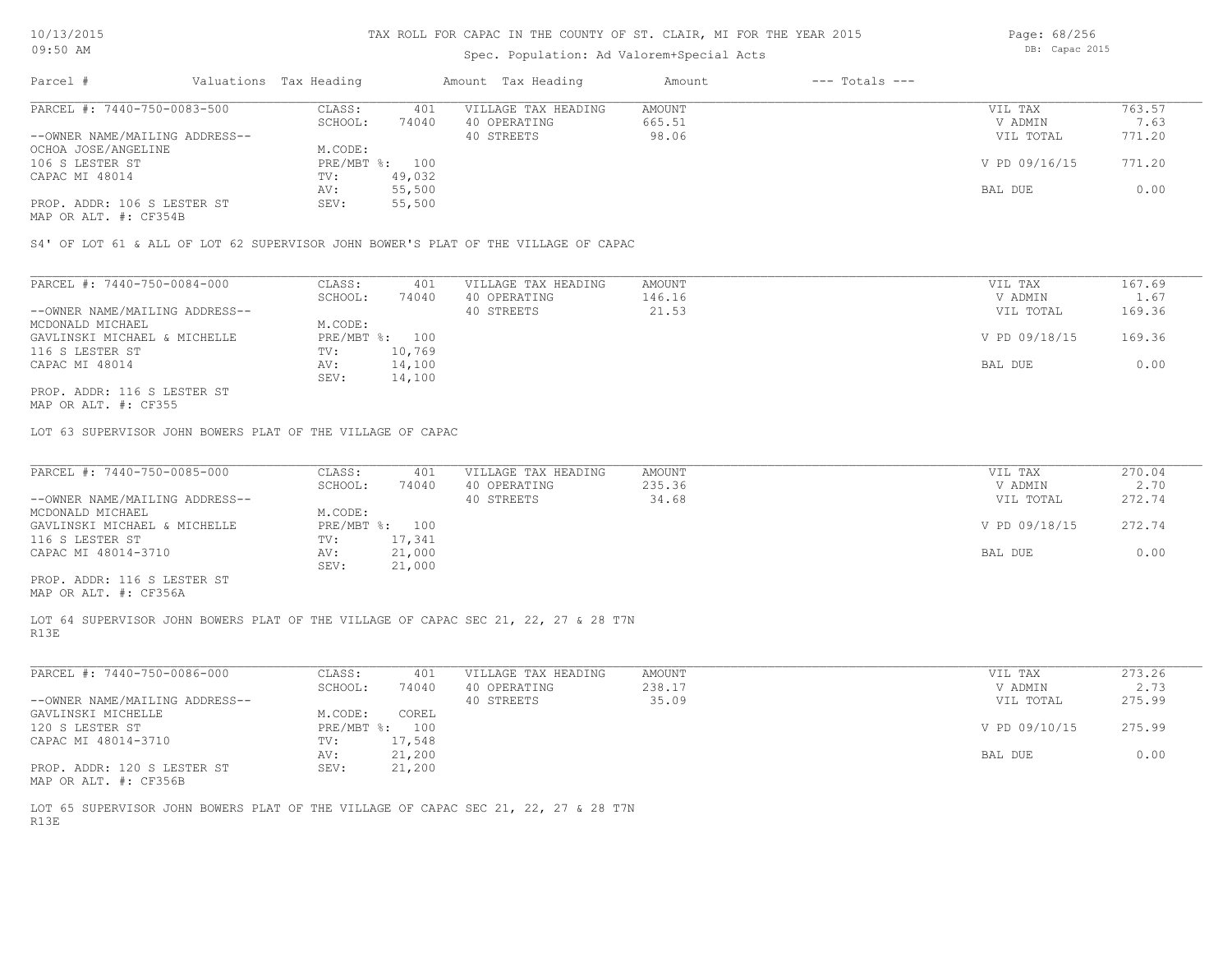## Spec. Population: Ad Valorem+Special Acts

Parcel # Valuations Tax Heading Amount Tax Heading Amount --- Totals ---MAP OR ALT. #: CF357A PROP. ADDR: 200 S LESTER ST SEV: 26,000 OKLAHOMA CITY OK 73108 AV: 26,000 BAL DUE 0.00 4400 WILL RODGERS PARKWAY STE 300 TV: 22,047 MICHAELSON, CONNOR & BOUL PRE/MBT %: 100 CONNOR AND PRE/MBT %: 100 V PD 08/21/15 346.76 US DEPT OF HUD M.CODE: --OWNER NAME/MAILING ADDRESS-- 40 STREETS 44.09 VIL TOTAL 346.76 SCHOOL: 74040 40 OPERATING 299.24 200 V ADMIN 3.43 PARCEL #: 7440-750-0087-000 CLASS: 401 VILLAGE TAX HEADING AMOUNT VIL TAX VIL TAX 343.33<br>SCHOOL: 74040 40 OPERATING 299.24 VADMIN 3.43  $\mathcal{L}_\mathcal{L} = \mathcal{L}_\mathcal{L} = \mathcal{L}_\mathcal{L} = \mathcal{L}_\mathcal{L} = \mathcal{L}_\mathcal{L} = \mathcal{L}_\mathcal{L} = \mathcal{L}_\mathcal{L} = \mathcal{L}_\mathcal{L} = \mathcal{L}_\mathcal{L} = \mathcal{L}_\mathcal{L} = \mathcal{L}_\mathcal{L} = \mathcal{L}_\mathcal{L} = \mathcal{L}_\mathcal{L} = \mathcal{L}_\mathcal{L} = \mathcal{L}_\mathcal{L} = \mathcal{L}_\mathcal{L} = \mathcal{L}_\mathcal{L}$ 

R13E LOT 66 SUPERVISOR JOHN BOWERS PLAT OF THE VILLAGE OF CAPAC SEC 21, 22, 27 & 28 T7N

| PARCEL #: 7440-750-0088-000    | CLASS:  | 401            | VILLAGE TAX HEADING | AMOUNT | VIL TAX       | 440.44 |
|--------------------------------|---------|----------------|---------------------|--------|---------------|--------|
|                                | SCHOOL: | 74040          | 40 OPERATING        | 383.88 | V ADMIN       | 4.40   |
| --OWNER NAME/MAILING ADDRESS-- |         |                | 40 STREETS          | 56.56  | VIL TOTAL     | 444.84 |
| KILLINGBECK KARL               | M.CODE: | COREL          |                     |        |               |        |
| 202 S LESTER ST                |         | PRE/MBT %: 100 |                     |        | V PD 09/10/15 | 444.84 |
| CAPAC MI 48014-3712            | TV:     | 28,283         |                     |        |               |        |
|                                | AV:     | 32,800         |                     |        | BAL DUE       | 0.00   |
| PROP. ADDR: 202 S LESTER ST    | SEV:    | 32,800         |                     |        |               |        |
| MAP OR ALT. #: CF357B          |         |                |                     |        |               |        |

21, 22, 27 & 28 T7N R13E LOT 67 & N 4 FT OF LOT 68 SUPERVISOR JOHN BOWERS PLAT OF THE VILLAGE OF CAPAC SEC

| PARCEL #: 7440-750-0089-000    | CLASS:  | 401            | VILLAGE TAX HEADING | AMOUNT | VIL TAX       | 633.35 |
|--------------------------------|---------|----------------|---------------------|--------|---------------|--------|
|                                | SCHOOL: | 74040          | 40 OPERATING        | 552.01 | V ADMIN       | 6.33   |
| --OWNER NAME/MAILING ADDRESS-- |         |                | 40 STREETS          | 81.34  | VIL TOTAL     | 639.68 |
| HARVEY JAMIE L                 | M.CODE: | COREL          |                     |        |               |        |
| HARVEY TAMMY                   |         | PRE/MBT %: 100 |                     |        | V PD 09/10/15 | 639.68 |
| 204 S LESTER ST                | TV:     | 40,670         |                     |        |               |        |
| CAPAC MI 48014-3712            | AV:     | 46,300         |                     |        | BAL DUE       | 0.00   |
|                                | SEV:    | 46,300         |                     |        |               |        |
| PROP. ADDR: 204 S LESTER ST    |         |                |                     |        |               |        |

MAP OR ALT. #: CF357C

27 & 28 T7N R13E LOT 68 EXC N 4 FT. SUPERVISOR JOHN BOWERS PLAT OF THE VILLAGE OF CAPAC SEC 21, 22,

| PARCEL #: 7440-750-0090-000    | CLASS:     | 401    | VILLAGE TAX HEADING | AMOUNT | VIL TAX       | 327.91 |
|--------------------------------|------------|--------|---------------------|--------|---------------|--------|
|                                | SCHOOL:    | 74040  | 40 OPERATING        | 285.80 | V ADMIN       | 3.27   |
| --OWNER NAME/MAILING ADDRESS-- |            |        | 40 STREETS          | 42.11  | VIL TOTAL     | 331.18 |
| LEON VICTOR M                  | M.CODE:    | COREL  |                     |        |               |        |
| 208 S LESTER ST                | PRE/MBT %: | 100    |                     |        | V PD 09/10/15 | 331.18 |
| CAPAC MI 48014                 | TV:        | 21,057 |                     |        |               |        |
|                                | AV:        | 25,000 |                     |        | BAL DUE       | 0.00   |
| PROP. ADDR: 208 S LESTER ST    | SEV:       | 25,000 |                     |        |               |        |
| MAP OR ALT. #: C358            |            |        |                     |        |               |        |

R13E LOT 69 SUPERVISOR JOHN BOWERS PLAT OF THE VILLAGE OF CAPAC SEC 21, 22, 27 & 28 T7N Page: 69/256 DB: Capac 2015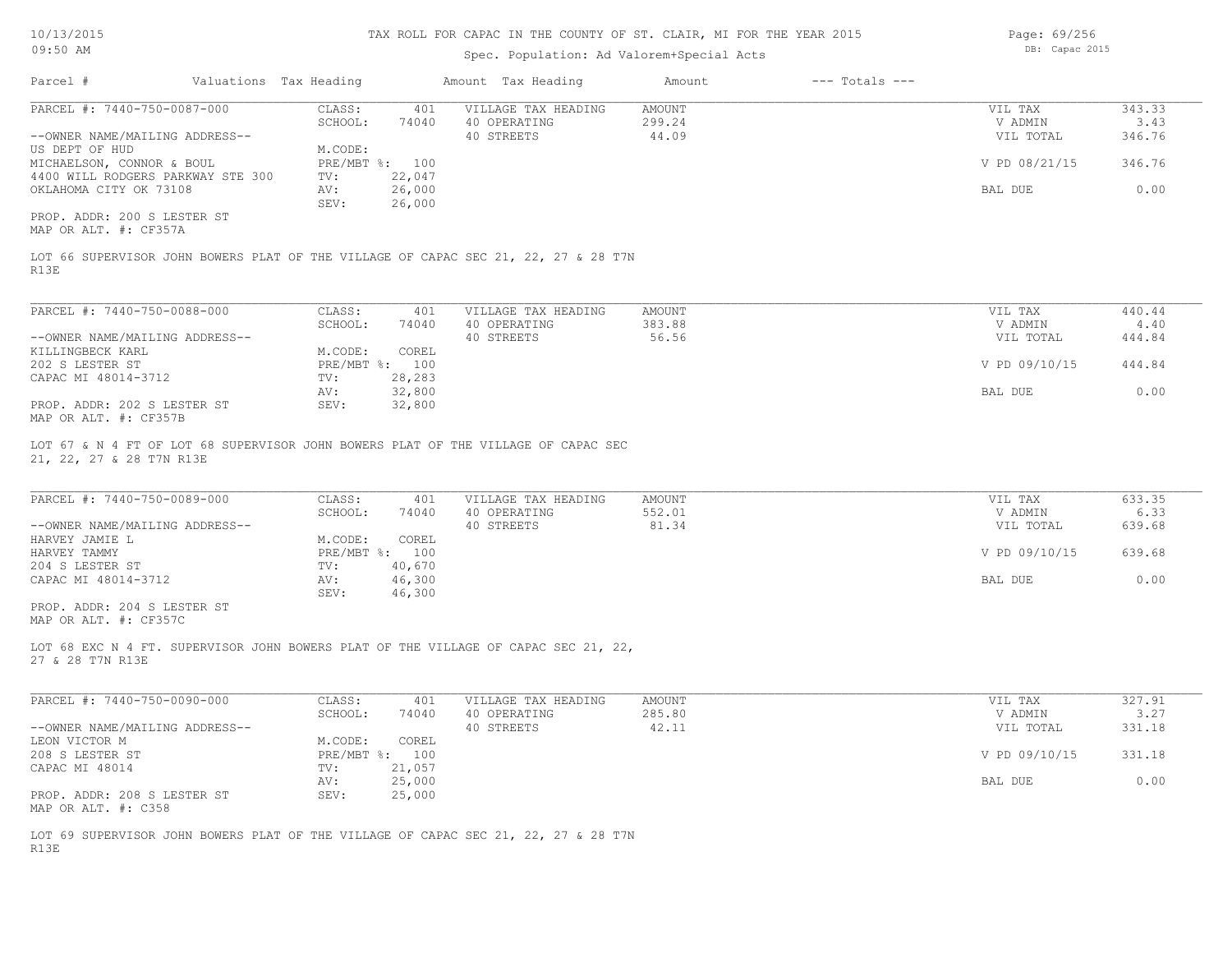## Spec. Population: Ad Valorem+Special Acts

Page: 70/256 DB: Capac 2015

| Parcel #                                              | Valuations Tax Heading |        | Amount Tax Heading  | Amount | $---$ Totals $---$ |               |        |
|-------------------------------------------------------|------------------------|--------|---------------------|--------|--------------------|---------------|--------|
| PARCEL #: 7440-750-0091-000                           | CLASS:                 | 401    | VILLAGE TAX HEADING | AMOUNT |                    | VIL TAX       | 390.61 |
|                                                       | SCHOOL:                | 74040  | 40 OPERATING        | 340.45 |                    | V ADMIN       | 3.90   |
| --OWNER NAME/MAILING ADDRESS--                        |                        |        | 40 STREETS          | 50.16  |                    | VIL TOTAL     | 394.51 |
| MEYER CELESTE L                                       | M.CODE:                | COREL  |                     |        |                    |               |        |
| 210 S LESTER ST                                       | PRE/MBT %: 100         |        |                     |        |                    | V PD 09/10/15 | 394.51 |
| CAPAC MI 48014-1904                                   | TV:                    | 25,083 |                     |        |                    |               |        |
|                                                       | AV:                    | 29,300 |                     |        |                    | BAL DUE       | 0.00   |
| PROP. ADDR: 210 S LESTER ST                           | SEV:                   | 29,300 |                     |        |                    |               |        |
| $\cdots$ $\cdots$ $\cdots$ $\cdots$ $\cdots$ $\cdots$ |                        |        |                     |        |                    |               |        |

MAP OR ALT. #: CF359

R13E LOT 70 SUPERVISOR JOHN BOWERS PLAT OF THE VILLAGE OF CAPAC SEC 21, 22, 27 & 28 T7N

| PARCEL #: 7440-750-0092-000                                   | CLASS:     | 401    | VILLAGE TAX HEADING | AMOUNT | VIL TAX       | 403.47 |
|---------------------------------------------------------------|------------|--------|---------------------|--------|---------------|--------|
|                                                               | SCHOOL:    | 74040  | 40 OPERATING        | 351.66 | V ADMIN       | 4.03   |
| --OWNER NAME/MAILING ADDRESS--                                |            |        | 40 STREETS          | 51.81  | VIL TOTAL     | 407.50 |
| SMITH MARVIN/AMY SMITH                                        | M.CODE:    | COREL  |                     |        |               |        |
| 212 S LESTER ST                                               | PRE/MBT %: | 100    |                     |        | V PD 09/10/15 | 407.50 |
| CAPAC MI 48014                                                | TV:        | 25,909 |                     |        |               |        |
|                                                               | AV:        | 30,200 |                     |        | BAL DUE       | 0.00   |
| PROP. ADDR: 212 S LESTER ST<br>$MAD$ $CD$ $ATM$ $H$ , $CDQCD$ | SEV:       | 30,200 |                     |        |               |        |

MAP OR ALT. #: CF360

R13E LOT 71 SUPERVISOR JOHN BOWERS PLAT OF THE VILLAGE OF CAPAC SEC 21, 22, 27 & 28 T7N

| PARCEL #: 7440-750-0093-000    | CLASS:  | 401            | VILLAGE TAX HEADING | AMOUNT | VIL TAX       | 389.01 |
|--------------------------------|---------|----------------|---------------------|--------|---------------|--------|
|                                | SCHOOL: | 74040          | 40 OPERATING        | 339.05 | V ADMIN       | 3.89   |
| --OWNER NAME/MAILING ADDRESS-- |         |                | 40 STREETS          | 49.96  | VIL TOTAL     | 392.90 |
| RAY DANIEL S                   | M.CODE: | COREL          |                     |        |               |        |
| 216 S LESTER ST                |         | PRE/MBT %: 100 |                     |        | V PD 09/10/15 | 392.90 |
| CAPAC MI 48014                 | TV:     | 24,980         |                     |        |               |        |
|                                | AV:     | 29,200         |                     |        | BAL DUE       | 0.00   |
| PROP. ADDR: 214 S LESTER ST    | SEV:    | 29,200         |                     |        |               |        |

MAP OR ALT. #: CF361

LOT 72 SUPERVISOR JOHN BOWERS PLAT OF THE VILLAGE OF CAPAC

| PARCEL #: 7440-750-0094-000    | CLASS:       | 401    | VILLAGE TAX HEADING | AMOUNT | VIL TAX       | 665.48 |
|--------------------------------|--------------|--------|---------------------|--------|---------------|--------|
|                                | SCHOOL:      | 74040  | 40 OPERATING        | 580.02 | V ADMIN       | 6.65   |
| --OWNER NAME/MAILING ADDRESS-- |              |        | 40 STREETS          | 85.46  | VIL TOTAL     | 672.13 |
| RAY, DANIEL                    | M.CODE:      | COREL  |                     |        |               |        |
| 216 S LESTER ST                | $PRE/MBT$ %: | 100    |                     |        | V PD 09/10/15 | 672.13 |
| CAPAC MI 48014-3712            | TV:          | 42,734 |                     |        |               |        |
|                                | AV:          | 48,400 |                     |        | BAL DUE       | 0.00   |
| PROP. ADDR: 216 S LESTER ST    | SEV:         | 48,400 |                     |        |               |        |

MAP OR ALT. #: CF362A

R13E LOT 73 SUPERVISOR JOHN BOWERS PLAT OF THE VILLAGE OF CAPAC SEC 21, 22, 27 & 28 T7N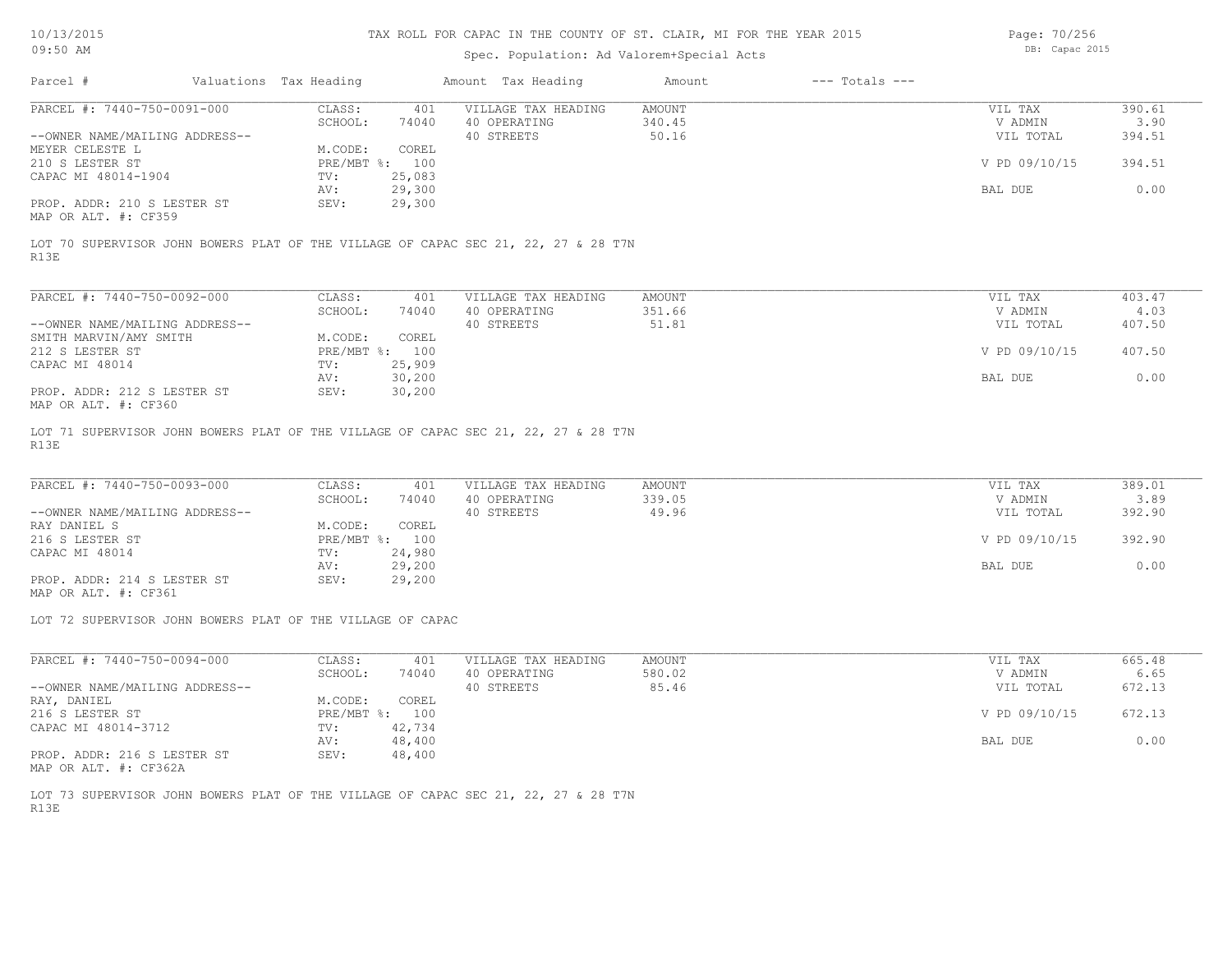# Spec. Population: Ad Valorem+Special Acts

Page: 71/256 DB: Capac 2015

| Parcel #                                                                      | Valuations Tax Heading |                           |                               | Amount Tax Heading                                                                                                                                                        | Amount                    | $---$ Totals $---$ |                                 |                          |
|-------------------------------------------------------------------------------|------------------------|---------------------------|-------------------------------|---------------------------------------------------------------------------------------------------------------------------------------------------------------------------|---------------------------|--------------------|---------------------------------|--------------------------|
| PARCEL #: 7440-750-0095-000<br>--OWNER NAME/MAILING ADDRESS--                 |                        | CLASS:<br>SCHOOL:         | 401<br>74040                  | VILLAGE TAX HEADING<br>40 OPERATING<br>40 STREETS                                                                                                                         | AMOUNT<br>401.28<br>59.13 |                    | VIL TAX<br>V ADMIN<br>VIL TOTAL | 460.41<br>4.60<br>465.01 |
| DOMBROWSKI RICKY/EMILY<br>1530 PINE GROVE AVE STE 1                           |                        | M.CODE:<br>PRE/MBT %: 100 | OLALS                         |                                                                                                                                                                           |                           |                    | V PD 09/18/15                   | 465.01                   |
| PORT HURON MI 48060-3370                                                      |                        | TV:<br>AV:                | 29,565<br>33,900              |                                                                                                                                                                           |                           |                    | BAL DUE                         | 0.00                     |
| PROP. ADDR: 218 S LESTER ST<br>MAP OR ALT. #: CF362B                          |                        | SEV:                      | 33,900                        |                                                                                                                                                                           |                           |                    |                                 |                          |
| R13E                                                                          |                        |                           |                               | LOT 74 SUPERVISOR JOHN BOWERS PLAT OF THE VILLAGE OF CAPAC SEC 21, 22, 27 & 28 T7N                                                                                        |                           |                    |                                 |                          |
| PARCEL #: 7440-750-0096-000                                                   |                        | CLASS:                    | 201                           | VILLAGE TAX HEADING                                                                                                                                                       | <b>AMOUNT</b>             |                    | VIL TAX                         | 859.62                   |
| --OWNER NAME/MAILING ADDRESS--                                                |                        | SCHOOL:                   | 74040                         | 40 OPERATING<br>40 STREETS                                                                                                                                                | 749.22<br>110.40          |                    | V ADMIN<br>VIL TOTAL            | 8.59<br>868.21           |
| ARMADA GRAIN COMPANY                                                          |                        | M.CODE:                   |                               |                                                                                                                                                                           |                           |                    |                                 |                          |
| PO BOX 918                                                                    |                        | $PRE/MBT$ %:              | $\overline{0}$                |                                                                                                                                                                           |                           |                    | V PD 09/16/15                   | 868.21                   |
| ARMADA MI 48005                                                               |                        | TV:                       | 55,200                        |                                                                                                                                                                           |                           |                    |                                 |                          |
|                                                                               |                        | AV:                       | 55,200                        |                                                                                                                                                                           |                           |                    | BAL DUE                         | 0.00                     |
| PROP. ADDR: 220 S HUNTER STREET<br>MAP OR ALT. #: CF363A                      |                        | SEV:                      | 55,200                        |                                                                                                                                                                           |                           |                    |                                 |                          |
| PLAT OF THE VILLAGE OF CAPAC SEC 21, 22, 27 & 28 T7N R13E                     |                        |                           |                               | LOT 75 EXC E 40 FT OF S 113.5 FT & EXC S 40 FT OF REMAINDER. SUPERVISOR JOHN BOWERS                                                                                       |                           |                    |                                 |                          |
| PARCEL #: 7440-750-0097-000                                                   |                        | CLASS:                    | 703                           | VILLAGE TAX HEADING                                                                                                                                                       | <b>AMOUNT</b>             |                    | VIL TAX                         | 0.00                     |
| --OWNER NAME/MAILING ADDRESS--                                                |                        | SCHOOL:                   | 74040                         | 40 OPERATING<br>40 STREETS                                                                                                                                                | 0.00<br>0.00              |                    | V ADMIN<br>VIL TOTAL            | 0.00<br>0.00             |
| VILLAGE OF CAPAC                                                              |                        | M.CODE:                   |                               |                                                                                                                                                                           |                           |                    |                                 |                          |
|                                                                               |                        | PRE/MBT %:                | $\circ$                       |                                                                                                                                                                           |                           |                    | BAL DUE                         | 0.00                     |
| PROP. ADDR: E HILL STREET<br>MAP OR ALT. #: CF363B                            |                        | TV:<br>AV:<br>SEV:        | $\circ$<br>$\circ$<br>$\circ$ |                                                                                                                                                                           |                           |                    |                                 |                          |
| & 28 T7N R13E                                                                 |                        |                           |                               | S40 FT OF LOT 75 & E 40 FT OF S 113.5 FT OF SAID LOT 75 & N 100 FT OF THAT PART OF<br>LOT 76 ADJ GT RR. SUPERVISOR JOHN BOWERS PLAT OF THE VILLAGE OF CAPAC SEC 21 22, 27 |                           |                    |                                 |                          |
| PARCEL #: 7440-750-0098-000                                                   |                        | CLASS:                    | 402                           | VILLAGE TAX HEADING                                                                                                                                                       | AMOUNT                    |                    | VIL TAX                         | 27.29                    |
| --OWNER NAME/MAILING ADDRESS--                                                |                        | SCHOOL:                   | 74040                         | 40 OPERATING<br>40 STREETS                                                                                                                                                | 23.79<br>3.50             |                    | V ADMIN<br>VIL TOTAL            | 0.27<br>27.56            |
| SNELL RUTH D                                                                  |                        | M.CODE:                   |                               |                                                                                                                                                                           |                           |                    |                                 |                          |
| KRUM BONNIE L., LIPKA RUTHANNE E                                              |                        | PRE/MBT %: 100            |                               |                                                                                                                                                                           |                           |                    | BAL DUE                         | 27.56                    |
| 414 N HUNTER ST<br>CAPAC MI 48014                                             |                        | TV:<br>AV:<br>SEV:        | 1,753<br>12,500<br>12,500     |                                                                                                                                                                           |                           |                    |                                 |                          |
| PROP. ADDR: FRANTZ STREET<br>MAP OR ALT. #: CF364                             |                        |                           |                               |                                                                                                                                                                           |                           |                    |                                 |                          |
| W75 FT OF N 180.5 FT OF S 641 FT OF LOT 76 SUPERVISOR JOHN BOWERS PLAT OF THE |                        |                           |                               |                                                                                                                                                                           |                           |                    |                                 |                          |

VILLAGE OF CAPAC SEC 21, 22, 27 & 28 T7N R13E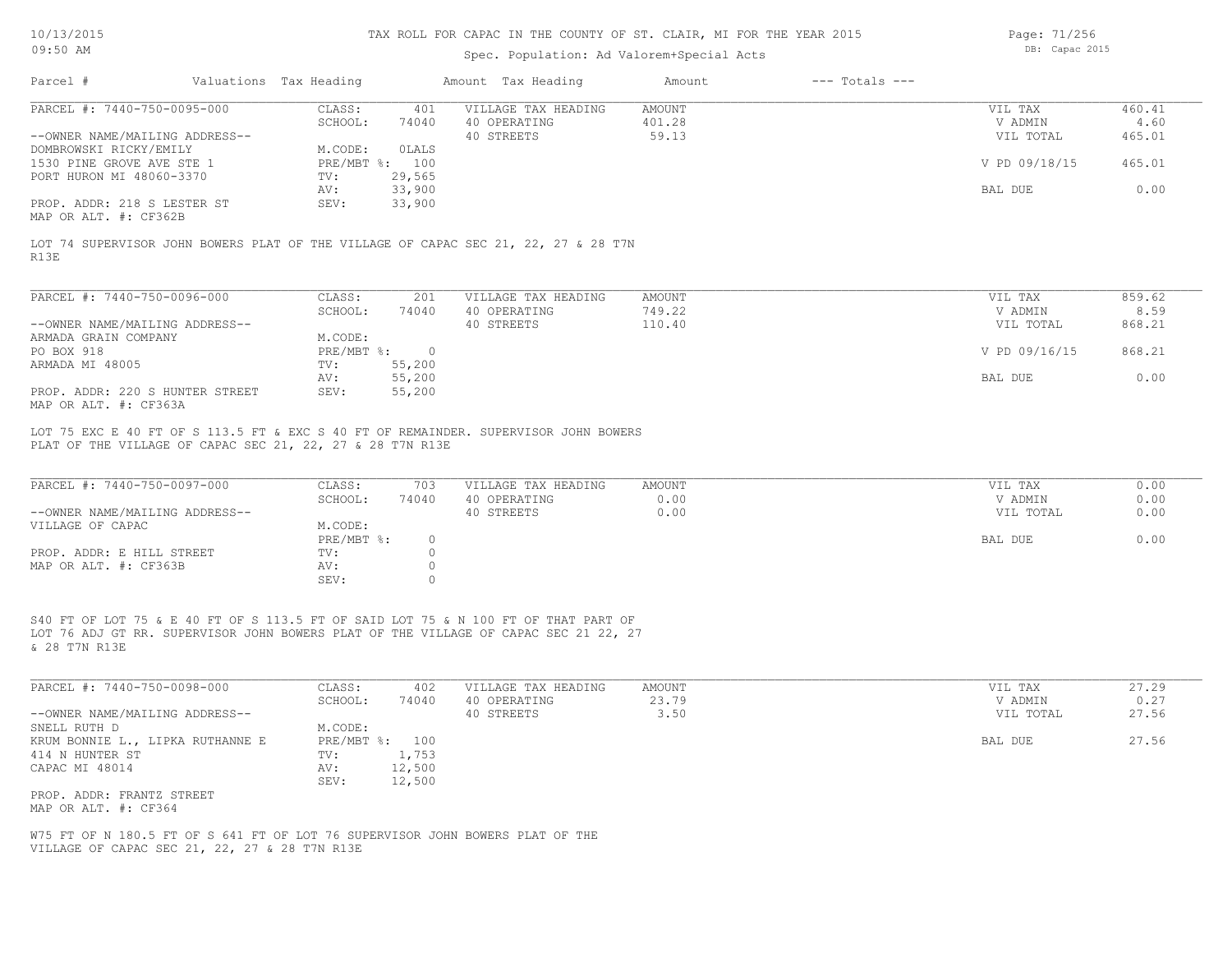## Spec. Population: Ad Valorem+Special Acts

Page: 72/256 DB: Capac 2015

| Parcel #                       | Valuations Tax Heading |          | Amount Tax Heading                                                                  | Amount   | $---$ Totals $---$ |               |          |
|--------------------------------|------------------------|----------|-------------------------------------------------------------------------------------|----------|--------------------|---------------|----------|
| PARCEL #: 7440-750-0099-000    | CLASS:                 | 201      | VILLAGE TAX HEADING                                                                 | AMOUNT   |                    | VIL TAX       | 9,178.72 |
|                                | SCHOOL:                | 74040    | 40 OPERATING                                                                        | 7,999.92 |                    | V ADMIN       | 91.78    |
| --OWNER NAME/MAILING ADDRESS-- |                        |          | 40 STREETS                                                                          | 1,178.80 |                    | VIL TOTAL     | 9,270.50 |
| SR HUNTER'S CROSSING LLC       | M.CODE:                |          |                                                                                     |          |                    |               |          |
| 27777 FRANKLIN RD STE 200      | PRE/MBT %:             | $\Omega$ |                                                                                     |          |                    | V PD 08/21/15 | 9,270.50 |
| SOUTHFIELD MI 48034            | TV:                    | 589,400  |                                                                                     |          |                    |               |          |
|                                | AV:                    | 589,400  |                                                                                     |          |                    | BAL DUE       | 0.00     |
| PROP. ADDR: 602 S MAIN ST      | SEV:                   | 589,400  |                                                                                     |          |                    |               |          |
| MAP OR ALT. #: CF365           |                        |          |                                                                                     |          |                    |               |          |
|                                |                        |          |                                                                                     |          |                    |               |          |
|                                |                        |          | LOT 76 EXC W 75 FT OF N 180.5 FT OF S 641 FT & EXC N 100 FT OF THAT PART ADJ GT RR. |          |                    |               |          |
|                                |                        |          | SUPERVISOR JOHN BOWERS PLAT OF THE VILLAGE OF CAPAC SEC 21, 22, 27 & 28 T7N R13E    |          |                    |               |          |
|                                |                        |          |                                                                                     |          |                    |               |          |

| PARCEL #: 7440-750-0100-000    | CLASS:     | 401    | VILLAGE TAX HEADING | AMOUNT | 358.49<br>VIL TAX       |
|--------------------------------|------------|--------|---------------------|--------|-------------------------|
|                                | SCHOOL:    | 74040  | 40 OPERATING        | 312.45 | 3.58<br>V ADMIN         |
| --OWNER NAME/MAILING ADDRESS-- |            |        | 40 STREETS          | 46.04  | 362.07<br>VIL TOTAL     |
| ROSSEAU LAWRENCE/SUSAN         | M.CODE:    |        |                     |        |                         |
| 607 S MAIN ST                  | PRE/MBT %: | 100    |                     |        | V PD 08/31/15<br>362.07 |
| CAPAC MI 48014-3724            | TV:        | 23,020 |                     |        |                         |
|                                | AV:        | 26,400 |                     |        | 0.00<br>BAL DUE         |
| PROP. ADDR: 607 S MAIN ST      | SEV:       | 26,400 |                     |        |                         |
| MAP OR ALT. #: CF366           |            |        |                     |        |                         |

R13E LOT 77 SUPERVISOR JOHN BOWERS PLAT OF THE VILLAGE OF CAPAC SEC 21, 22, 27 & 28 T7N

| PARCEL #: 7440-750-0101-000    | CLASS:     | 401    | VILLAGE TAX HEADING | AMOUNT | VIL TAX       | 442.06 |
|--------------------------------|------------|--------|---------------------|--------|---------------|--------|
|                                | SCHOOL:    | 74040  | 40 OPERATING        | 385.29 | V ADMIN       | 4.42   |
| --OWNER NAME/MAILING ADDRESS-- |            |        | 40 STREETS          | 56.77  | VIL TOTAL     | 446.48 |
| NANNI CHRIS                    | M.CODE:    |        |                     |        |               |        |
| 14417 HOUGH RD                 | PRE/MBT %: |        |                     |        | V PD 09/10/15 | 446.48 |
| ALLENTON MI 48002              | TV:        | 28,387 |                     |        |               |        |
|                                | AV:        | 32,800 |                     |        | BAL DUE       | 0.00   |
| PROP. ADDR: 605 S MAIN ST      | SEV:       | 32,800 |                     |        |               |        |
|                                |            |        |                     |        |               |        |

MAP OR ALT. #: CF367

R13E LOT 78 SUPERVISOR JOHN BOWERS PLAT OF THE VILLAGE OF CAPAC SEC 21, 22, 27 & 28 T7N

| PARCEL #: 7440-750-0102-000    | CLASS:       | 401    | VILLAGE TAX HEADING | AMOUNT | VIL TAX       | 405.03 |
|--------------------------------|--------------|--------|---------------------|--------|---------------|--------|
|                                | SCHOOL:      | 74040  | 40 OPERATING        | 353.02 | V ADMIN       | 4.05   |
| --OWNER NAME/MAILING ADDRESS-- |              |        | 40 STREETS          | 52.01  | VIL TOTAL     | 409.08 |
| ELLIOTT ROBERT E JR TRUST      | M.CODE:      |        |                     |        |               |        |
| 603 S MAIN ST                  | $PRE/MBT$ %: | 100    |                     |        | V PD 07/10/15 | 409.08 |
| CAPAC MI 48014-3724            | TV:          | 26,009 |                     |        |               |        |
|                                | AV:          | 30,400 |                     |        | BAL DUE       | 0.00   |
| PROP. ADDR: 603 S MAIN ST      | SEV:         | 30,400 |                     |        |               |        |
| MAP OR ALT. #: CF368           |              |        |                     |        |               |        |

 $\mathcal{L}_\mathcal{L} = \mathcal{L}_\mathcal{L} = \mathcal{L}_\mathcal{L} = \mathcal{L}_\mathcal{L} = \mathcal{L}_\mathcal{L} = \mathcal{L}_\mathcal{L} = \mathcal{L}_\mathcal{L} = \mathcal{L}_\mathcal{L} = \mathcal{L}_\mathcal{L} = \mathcal{L}_\mathcal{L} = \mathcal{L}_\mathcal{L} = \mathcal{L}_\mathcal{L} = \mathcal{L}_\mathcal{L} = \mathcal{L}_\mathcal{L} = \mathcal{L}_\mathcal{L} = \mathcal{L}_\mathcal{L} = \mathcal{L}_\mathcal{L}$ 

R13E LOT 79 SUPERVISOR JOHN BOWERS PLAT OF THE VILLAGE OF CAPAC SEC 21, 22, 27 & 28 T7N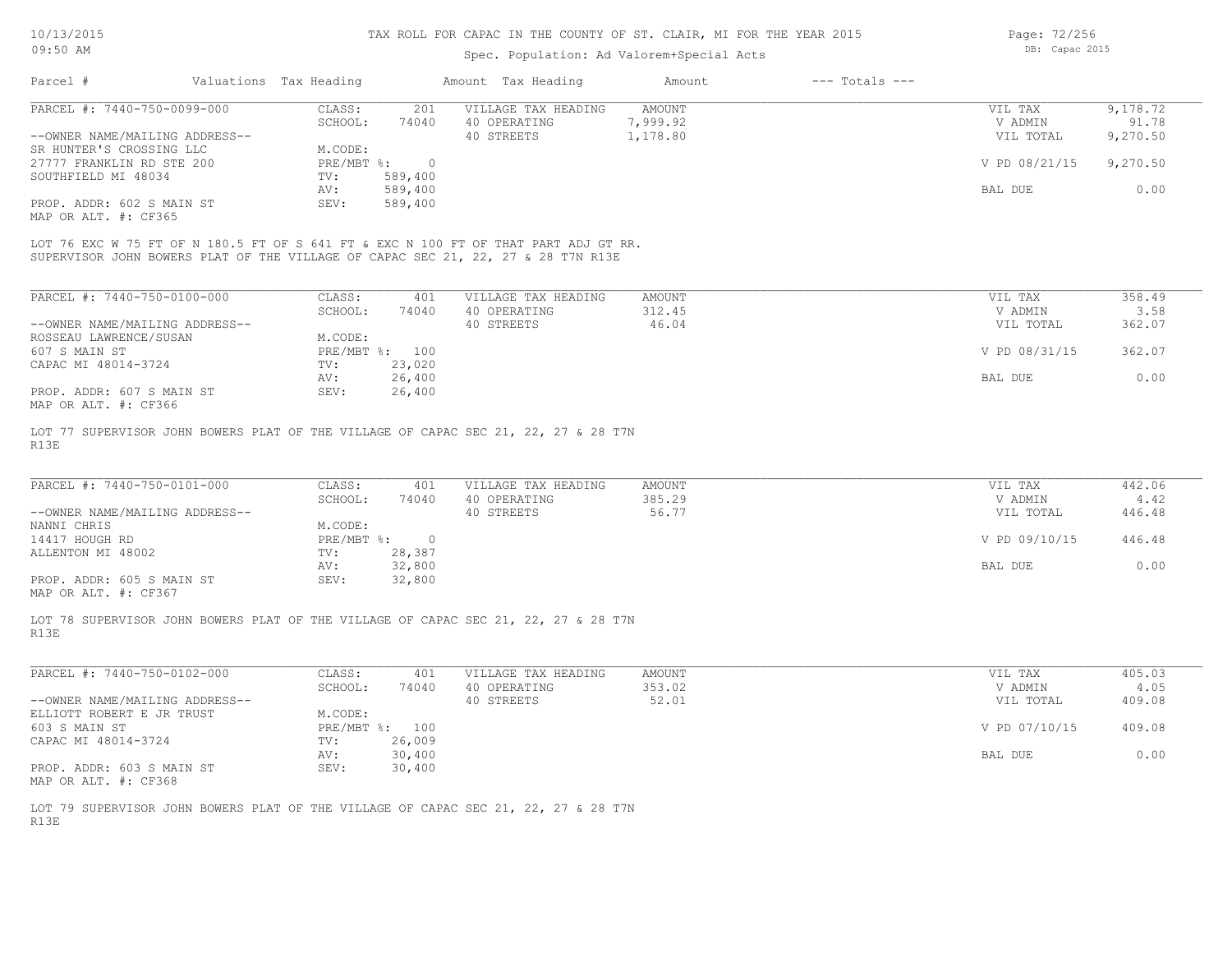# Spec. Population: Ad Valorem+Special Acts

| Page: 73/256 |                |  |
|--------------|----------------|--|
|              | DB: Capac 2015 |  |

|                                                                                                                      | Valuations Tax Heading |                   |                    | Amount Tax Heading                                                                                                                                                                                                                                          | Amount                  | $---$ Totals $---$ |                    |                |
|----------------------------------------------------------------------------------------------------------------------|------------------------|-------------------|--------------------|-------------------------------------------------------------------------------------------------------------------------------------------------------------------------------------------------------------------------------------------------------------|-------------------------|--------------------|--------------------|----------------|
| PARCEL #: 7440-750-0104-000                                                                                          |                        | CLASS:            | 402                | VILLAGE TAX HEADING                                                                                                                                                                                                                                         | AMOUNT                  |                    | VIL TAX            | 164.76         |
|                                                                                                                      |                        | SCHOOL:           | 74040              | 40 OPERATING                                                                                                                                                                                                                                                | 143.60                  |                    | V ADMIN            | 1.64           |
| --OWNER NAME/MAILING ADDRESS--                                                                                       |                        |                   |                    | 40 STREETS                                                                                                                                                                                                                                                  | 21.16                   |                    | VIL TOTAL          | 166.40         |
| CAPAC CONSTRUCTION CO                                                                                                |                        | M.CODE:           |                    |                                                                                                                                                                                                                                                             |                         |                    |                    |                |
| 216 HILL ST                                                                                                          |                        | TV:               | $PRE/MBT$ $\div$ 0 |                                                                                                                                                                                                                                                             |                         |                    | V PD 09/16/15      | 166.40         |
| CAPAC MI 48014                                                                                                       |                        | AV:               | 10,580<br>20,400   |                                                                                                                                                                                                                                                             |                         |                    | BAL DUE            | 0.00           |
| PROP. ADDR: ORCHARD ST                                                                                               |                        | SEV:              | 20,400             |                                                                                                                                                                                                                                                             |                         |                    |                    |                |
| MAP OR ALT. #: CF369B1                                                                                               |                        |                   |                    |                                                                                                                                                                                                                                                             |                         |                    |                    |                |
|                                                                                                                      |                        |                   |                    |                                                                                                                                                                                                                                                             |                         |                    |                    |                |
| PLAT OF THE VILLAGE OF CAPAC SEC 21, 22, 27 & 28 T7N R13E                                                            |                        |                   |                    | BEG AT SW COR OF LOT 77, TH W ON S LINE OF LOT 80 A DIST OF 493 FT, TH N WITH E<br>LINE 660 FT, TH E WITH S LINE 643 FT TO E LINE, TH S ON E LINE 10 FT, TH W 133 FT,<br>TH S 431 FT, TH W 17 FT, TH S 219 FT TO BEG. PART OF LOT 80 SUPERVISOR JOHN BOWERS |                         |                    |                    |                |
|                                                                                                                      |                        |                   |                    |                                                                                                                                                                                                                                                             |                         |                    |                    |                |
| PARCEL #: 7440-750-0105-000                                                                                          |                        | CLASS:<br>SCHOOL: | 401<br>74040       | VILLAGE TAX HEADING<br>40 OPERATING                                                                                                                                                                                                                         | <b>AMOUNT</b><br>552.01 |                    | VIL TAX<br>V ADMIN | 633.35<br>6.33 |
| --OWNER NAME/MAILING ADDRESS--                                                                                       |                        |                   |                    | 40 STREETS                                                                                                                                                                                                                                                  | 81.34                   |                    | VIL TOTAL          | 639.68         |
| WOLAK CHAD R                                                                                                         |                        | M.CODE:           |                    |                                                                                                                                                                                                                                                             |                         |                    |                    |                |
| 507 S MAIN ST                                                                                                        |                        |                   | PRE/MBT %: 100     |                                                                                                                                                                                                                                                             |                         |                    | BAL DUE            | 639.68         |
| CAPAC MI 48014                                                                                                       |                        | TV:               | 40,670             |                                                                                                                                                                                                                                                             |                         |                    |                    |                |
|                                                                                                                      |                        | AV:               | 46,200             |                                                                                                                                                                                                                                                             |                         |                    |                    |                |
| PROP. ADDR: 507 S MAIN ST                                                                                            |                        | SEV:              | 46,200             |                                                                                                                                                                                                                                                             |                         |                    |                    |                |
| MAP OR ALT. #: CF369B2                                                                                               |                        |                   |                    |                                                                                                                                                                                                                                                             |                         |                    |                    |                |
| N75 FT OF S 362.5 FT MEAS FROM 1/4 LINE OF E 133 FT OF LOT 80 SUPERVISOR JOHN<br>BOWERS PLAT OF THE VILLAGE OF CAPAC |                        |                   |                    |                                                                                                                                                                                                                                                             |                         |                    |                    |                |
| PARCEL #: 7440-750-0106-000                                                                                          |                        | CLASS:<br>SCHOOL: | 401<br>74040       | VILLAGE TAX HEADING<br>40 OPERATING                                                                                                                                                                                                                         | AMOUNT<br>601.05        |                    | VIL TAX<br>V ADMIN | 689.61<br>6.89 |
| --OWNER NAME/MAILING ADDRESS--                                                                                       |                        |                   |                    | 40 STREETS                                                                                                                                                                                                                                                  | 88.56                   |                    | VIL TOTAL          | 696.50         |
| VARGO JOSEPH/JAMES                                                                                                   |                        | M.CODE:           |                    |                                                                                                                                                                                                                                                             |                         |                    |                    |                |
| 505 S MAIN ST                                                                                                        |                        |                   | PRE/MBT %: 100     |                                                                                                                                                                                                                                                             |                         |                    | V PD 09/16/15      | 696.50         |
| CAPAC MI 48014                                                                                                       |                        | $\text{TV}$ :     | 44,283             |                                                                                                                                                                                                                                                             |                         |                    |                    |                |
| PROP. ADDR: 505 S MAIN ST<br>MAP OR ALT. #: CF369B3                                                                  |                        | AV:<br>SEV:       | 50,500<br>50,500   |                                                                                                                                                                                                                                                             |                         |                    | BAL DUE            | 0.00           |
| N75 FT OF S 437.5 FT MEAS FROM 1/4 LINE OF E 133 FT OF LOT 80 SUPERVISOR JOHN<br>BOWERS PLAT OF THE VILLAGE OF CAPAC |                        |                   |                    |                                                                                                                                                                                                                                                             |                         |                    |                    |                |
|                                                                                                                      |                        |                   |                    |                                                                                                                                                                                                                                                             |                         |                    |                    |                |
| PARCEL #: 7440-750-0107-000                                                                                          |                        | CLASS:            | 401                | VILLAGE TAX HEADING                                                                                                                                                                                                                                         | <b>AMOUNT</b>           |                    | VIL TAX            | 469.50         |
|                                                                                                                      |                        | SCHOOL:           | 74040              | 40 OPERATING                                                                                                                                                                                                                                                | 409.21                  |                    | V ADMIN            | 4.69           |
| --OWNER NAME/MAILING ADDRESS--                                                                                       |                        |                   |                    | 40 STREETS                                                                                                                                                                                                                                                  | 60.29                   |                    | VIL TOTAL          | 474.19         |
| MCCANE MARCI L                                                                                                       |                        | M.CODE:           | COREL              |                                                                                                                                                                                                                                                             |                         |                    |                    |                |
| 503 S MAIN ST                                                                                                        |                        |                   | PRE/MBT %: 100     |                                                                                                                                                                                                                                                             |                         |                    | V PD 09/10/15      | 474.19         |
| CAPAC MI 48014-3722                                                                                                  |                        | TV:               | 30,149             |                                                                                                                                                                                                                                                             |                         |                    | BAL DUE            |                |
| PROP. ADDR: 503 S MAIN ST                                                                                            |                        | AV:<br>SEV:       | 32,900<br>32,900   |                                                                                                                                                                                                                                                             |                         |                    |                    | 0.00           |
| MAP OR ALT. #: CF369B4                                                                                               |                        |                   |                    |                                                                                                                                                                                                                                                             |                         |                    |                    |                |

PLAT OF THE VILLAGE OF CAPAC SEC 21, 22, 27 & 28 T7N R13E N100' OF S 537.5' MEAS FROM 1/4 LINE OF E 133' OF LOT 80 SUPERVISOR JOHN BOWERS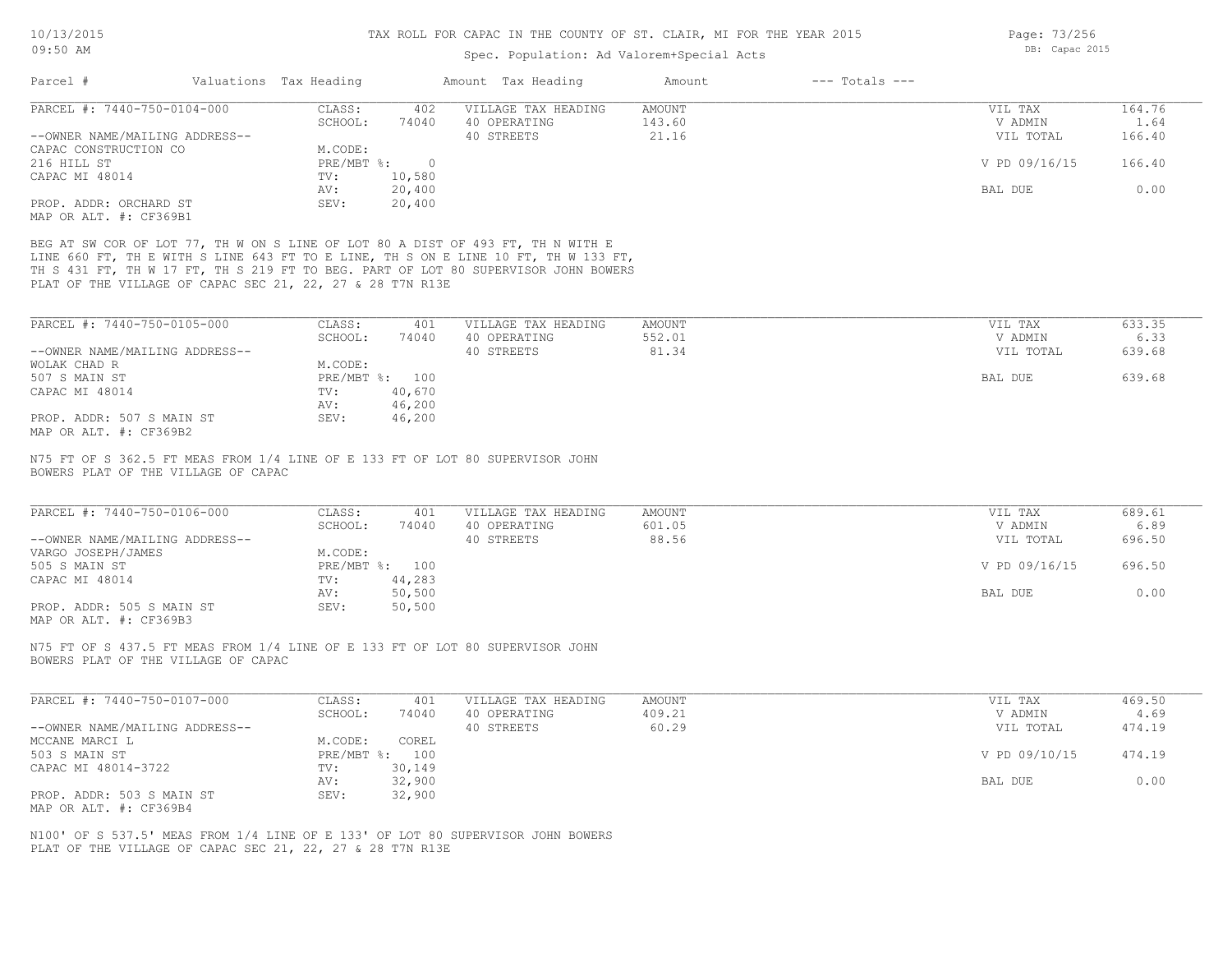### Spec. Population: Ad Valorem+Special Acts

Page: 74/256 DB: Capac 2015

| Parcel #                       | Valuations Tax Heading |                | Amount Tax Heading  | Amount | $---$ Totals $---$ |               |        |
|--------------------------------|------------------------|----------------|---------------------|--------|--------------------|---------------|--------|
| PARCEL #: 7440-750-0108-000    | CLASS:                 | 401            | VILLAGE TAX HEADING | AMOUNT |                    | VIL TAX       | 636.55 |
|                                | SCHOOL:                | 74040          | 40 OPERATING        | 554.80 |                    | V ADMIN       | 6.36   |
| --OWNER NAME/MAILING ADDRESS-- |                        |                | 40 STREETS          | 81.75  |                    | VIL TOTAL     | 642.91 |
| TERZO SALVADOR/EMMA            | M.CODE:                |                |                     |        |                    |               |        |
| 10057 BRANDON RD               |                        | PRE/MBT %: 100 |                     |        |                    | V PD 09/18/15 | 642.91 |
| AVOCA MI 48006-4308            | TV:                    | 40,876         |                     |        |                    |               |        |
|                                | AV:                    | 43,100         |                     |        |                    | BAL DUE       | 0.00   |
| PROP. ADDR: 501 S MAIN ST      | SEV:                   | 43,100         |                     |        |                    |               |        |
| MAP OR ALT. #: CF369B5         |                        |                |                     |        |                    |               |        |

BOWERS PLAT OF THE VILLAGE OF CAPAC SEC 21, 22, 27 & 28 T7N R13E N112.5 FT OF S 650 FT, MEAS FROM 1/4 LINE OF E 133 FT OF LOT 80 SUPERVISOR JOHN

| PARCEL #: 7440-750-0110-000    | CLASS:       | 401    | VILLAGE TAX HEADING | AMOUNT | VIL TAX       | 836.29 |
|--------------------------------|--------------|--------|---------------------|--------|---------------|--------|
|                                | SCHOOL:      | 74040  | 40 OPERATING        | 376.46 | V ADMIN       | 4.31   |
| --OWNER NAME/MAILING ADDRESS-- |              |        | 40 STREETS          | 55.47  | VIL TOTAL     | 840.60 |
| KOPP YVONNE J                  | M.CODE:      | OLCBT  | UTIL                | 404.36 |               |        |
| 509 S MAIN ST                  | $PRE/MBT$ %: | 100    |                     |        | V PD 08/05/15 | 840.60 |
| CAPAC MI 48014                 | TV:          | 27,736 |                     |        |               |        |
|                                | AV:          | 32,100 |                     |        | BAL DUE       | 0.00   |
| PROP. ADDR: 509 S MAIN ST      | SEV:         | 32,100 |                     |        |               |        |
| MAP OR ALT. #: CF369C          |              |        |                     |        |               |        |

BOWERS PLAT OF THE VILLAGE OF CAPAC N68.5 FT OF S 287.5 FT, MEAS FROM 1/4 LINE, OF E 133 FT OF LOT 80 SUPERVISOR JOHN

| PARCEL #: 7440-750-0111-000        | CLASS:         | 401    | VILLAGE TAX HEADING | AMOUNT | VIL TAX       | 374.97 |
|------------------------------------|----------------|--------|---------------------|--------|---------------|--------|
|                                    | SCHOOL:        | 74040  | 40 OPERATING        | 326.82 | V ADMIN       | 3.74   |
| --OWNER NAME/MAILING ADDRESS--     |                |        | 40 STREETS          | 48.15  | VIL TOTAL     | 378.71 |
| DUQUETTE FRANCIS                   | M.CODE:        |        |                     |        |               |        |
| DUQUETTE CAROL H&W & DUQUETTE ADAM | PRE/MBT %: 100 |        |                     |        | V PD 09/10/15 | 378.71 |
| 413 S MAIN ST                      | TV:            | 24,079 |                     |        |               |        |
| CAPAC MI 48014-3720                | AV:            | 28,100 |                     |        | BAL DUE       | 0.00   |
|                                    | SEV:           | 28,100 |                     |        |               |        |

MAP OR ALT. #: CF369D PROP. ADDR: 413 S MAIN ST

PLAT OF THE VILLAGE OF CAPAC SEC 21, 22, 27 & 28 T7N R13E N70 FT OF S 855 FT MEAS FROM 1/4 LINE, OF E 150 FT OF LOT 80 SUPERVISOR JOHN BOWERS

| PARCEL #: 7440-750-0112-000    | CLASS:  | 401            | VILLAGE TAX HEADING | AMOUNT | VIL TAX       | 437.23 |
|--------------------------------|---------|----------------|---------------------|--------|---------------|--------|
|                                | SCHOOL: | 74040          | 40 OPERATING        | 381.08 | V ADMIN       | 4.37   |
| --OWNER NAME/MAILING ADDRESS-- |         |                | 40 STREETS          | 56.15  | VIL TOTAL     | 441.60 |
| SUMRACK MARGARET               | M.CODE: |                |                     |        |               |        |
| 411 S MAIN ST                  |         | PRE/MBT %: 100 |                     |        | V PD 09/10/15 | 441.60 |
| CAPAC MI 48014-3720            | TV:     | 28,077         |                     |        |               |        |
|                                | AV:     | 32,200         |                     |        | BAL DUE       | 0.00   |
| PROP. ADDR: 411 S MAIN ST      | SEV:    | 32,200         |                     |        |               |        |
| MAP OR ALT. #: CF369E/H        |         |                |                     |        |               |        |

BOWERS PLAT OF THE VILLAGE OF CAPAC SEC 21, 22, 27 & 28 T7N R13E N70 FT OF S 925 FT, MEAS FROM 1/4 LINE, OF E 150 FT OF LOT 80 SUPERVISOR JOHN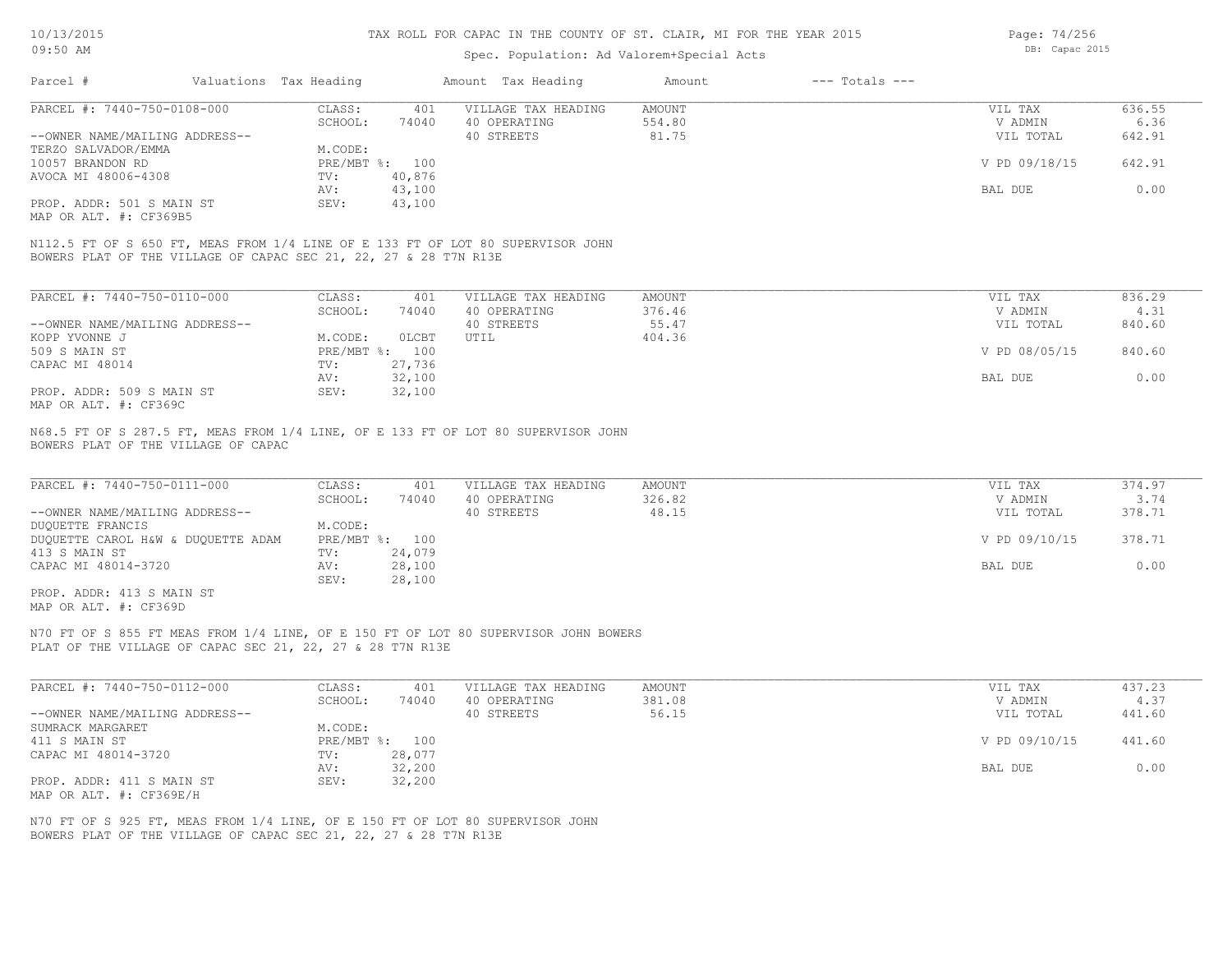Page: 75/256 DB: Capac 2015

| US: JU AM                                                                                                                               |                        |                | pp. capac zuru<br>Spec. Population: Ad Valorem+Special Acts |               |                    |               |        |
|-----------------------------------------------------------------------------------------------------------------------------------------|------------------------|----------------|-------------------------------------------------------------|---------------|--------------------|---------------|--------|
| Parcel #                                                                                                                                | Valuations Tax Heading |                | Amount Tax Heading                                          | Amount        | $---$ Totals $---$ |               |        |
| PARCEL #: 7440-750-0113-000                                                                                                             | CLASS:                 | 401            | VILLAGE TAX HEADING                                         | <b>AMOUNT</b> |                    | VIL TAX       | 530.04 |
|                                                                                                                                         | SCHOOL:                | 74040          | 40 OPERATING                                                | 461.97        |                    | V ADMIN       | 5.30   |
| --OWNER NAME/MAILING ADDRESS--                                                                                                          |                        |                | 40 STREETS                                                  | 68.07         |                    | VIL TOTAL     | 535.34 |
| MEDRANO JOSE/ROJAS MARIA                                                                                                                | M.CODE:                |                |                                                             |               |                    |               |        |
| 405 S MAIN ST                                                                                                                           | PRE/MBT %:             | $\overline{0}$ |                                                             |               |                    | V PD 07/29/15 | 535.34 |
| CAPAC MI 48014-3720                                                                                                                     | $\text{TV}$ :          | 34,036         |                                                             |               |                    |               |        |
|                                                                                                                                         | AV:                    | 36,300         |                                                             |               |                    | BAL DUE       | 0.00   |
| PROP. ADDR: 405 S MAIN ST<br>MAP OR ALT. #: CF369I                                                                                      | SEV:                   | 36,300         |                                                             |               |                    |               |        |
| E150 FT OF N 92.79 FT OF THAT PART OF LOT 80 LYING S OF LOT 81 SUPERVISOR JOHN<br>BOWERS PLAT OF THE VILLAGE OF CAPAC                   |                        |                |                                                             |               |                    |               |        |
| PARCEL #: 7440-750-0114-000                                                                                                             | CLASS:                 | 401            | VILLAGE TAX HEADING                                         | <b>AMOUNT</b> |                    | VIL TAX       | 492.10 |
|                                                                                                                                         | SCHOOL:                | 74040          | 40 OPERATING                                                | 428.90        |                    | V ADMIN       | 4.92   |
| --OWNER NAME/MAILING ADDRESS--                                                                                                          |                        |                | 40 STREETS                                                  | 63.20         |                    | VIL TOTAL     | 497.02 |
| MARDLIN SHANNON M                                                                                                                       | M.CODE:                | COREL          |                                                             |               |                    |               |        |
| 407 S MAIN ST                                                                                                                           | PRE/MBT %: 100         |                |                                                             |               |                    | V PD 09/10/15 | 497.02 |
| CAPAC MI 48014-3720                                                                                                                     | TV:                    | 31,600         |                                                             |               |                    |               |        |
|                                                                                                                                         | AV:                    | 31,600         |                                                             |               |                    | BAL DUE       | 0.00   |
| PROP. ADDR: 407 S MAIN ST<br>MAP OR ALT. #: CF369J                                                                                      | SEV:                   | 31,600         |                                                             |               |                    |               |        |
| E150 FT OF LOT 80 EXC S 993.79 FT & EXC N 92.79 FT. SUPERVISOR JOHN BOWERS PLAT OF<br>THE VILLAGE OF CAPAC SEC 21, 22, 27 & 28 T7N R13E |                        |                |                                                             |               |                    |               |        |
| PARCEL #: 7440-750-0115-000                                                                                                             | CLASS:                 | 401            | VILLAGE TAX HEADING                                         | <b>AMOUNT</b> |                    | VIL TAX       | 562.61 |
|                                                                                                                                         | SCHOOL:                | 74040          | 40 OPERATING                                                | 490.36        |                    | V ADMIN       | 5.62   |
| --OWNER NAME/MAILING ADDRESS--                                                                                                          |                        |                | 40 STREETS                                                  | 72.25         |                    | VIL TOTAL     | 568.23 |
| VONZELLEN JOHN E                                                                                                                        | M.CODE:                | COREL          |                                                             |               |                    |               |        |
| VONZELLEN DEANNA M                                                                                                                      | PRE/MBT %: 100         |                |                                                             |               |                    | V PD 09/10/15 | 568.23 |
| 409 S MAIN ST                                                                                                                           | TV:                    | 36,128         |                                                             |               |                    |               |        |
| CAPAC MI 48014-3720                                                                                                                     | AV:                    | 41,500         |                                                             |               |                    | BAL DUE       | 0.00   |
|                                                                                                                                         | SEV:                   | 41,500         |                                                             |               |                    |               |        |

MAP OR ALT. #: CF369K PROP. ADDR: 409 S MAIN ST

VILLAGE OF CAPAC SEC 21, 22, 27 & 28 T7N R13E N68.79 FT OF S 993.79 FT OF E 150 FT OF LOT 80 SUPERVISOR JOHN BOWERS PLAT OF THE

| PARCEL #: 7440-750-0116-000    | CLASS:  | 401            | VILLAGE TAX HEADING | AMOUNT | VIL TAX       | 443.65 |
|--------------------------------|---------|----------------|---------------------|--------|---------------|--------|
|                                | SCHOOL: | 74040          | 40 OPERATING        | 386.68 | V ADMIN       | 4.43   |
| --OWNER NAME/MAILING ADDRESS-- |         |                | 40 STREETS          | 56.97  | VIL TOTAL     | 448.08 |
| MILLER MAX/ILA                 | M.CODE: |                |                     |        |               |        |
| 415 S MAIN ST                  |         | PRE/MBT %: 100 |                     |        | V PD 09/02/15 | 448.08 |
| CAPAC MI 48014-3720            | TV:     | 28,489         |                     |        |               |        |
|                                | AV:     | 33,300         |                     |        | BAL DUE       | 0.00   |
| PROP. ADDR: 415 S MAIN ST      | SEV:    | 33,300         |                     |        |               |        |
| MAP OR ALT. #: CF369L-M        |         |                |                     |        |               |        |

22, 27 & 28 T7N R13E BOWERS PLAT OF THE VILLAGE OF CAPAC BEING LOT 6 BLOCK 1 UNREC SPARLING PT. SEC 21, N69 FT OF S 785 FT, MEAS FROM 1/4 LINE, OF E 150 FT OF LOT 80 SUPERVISOR JOHN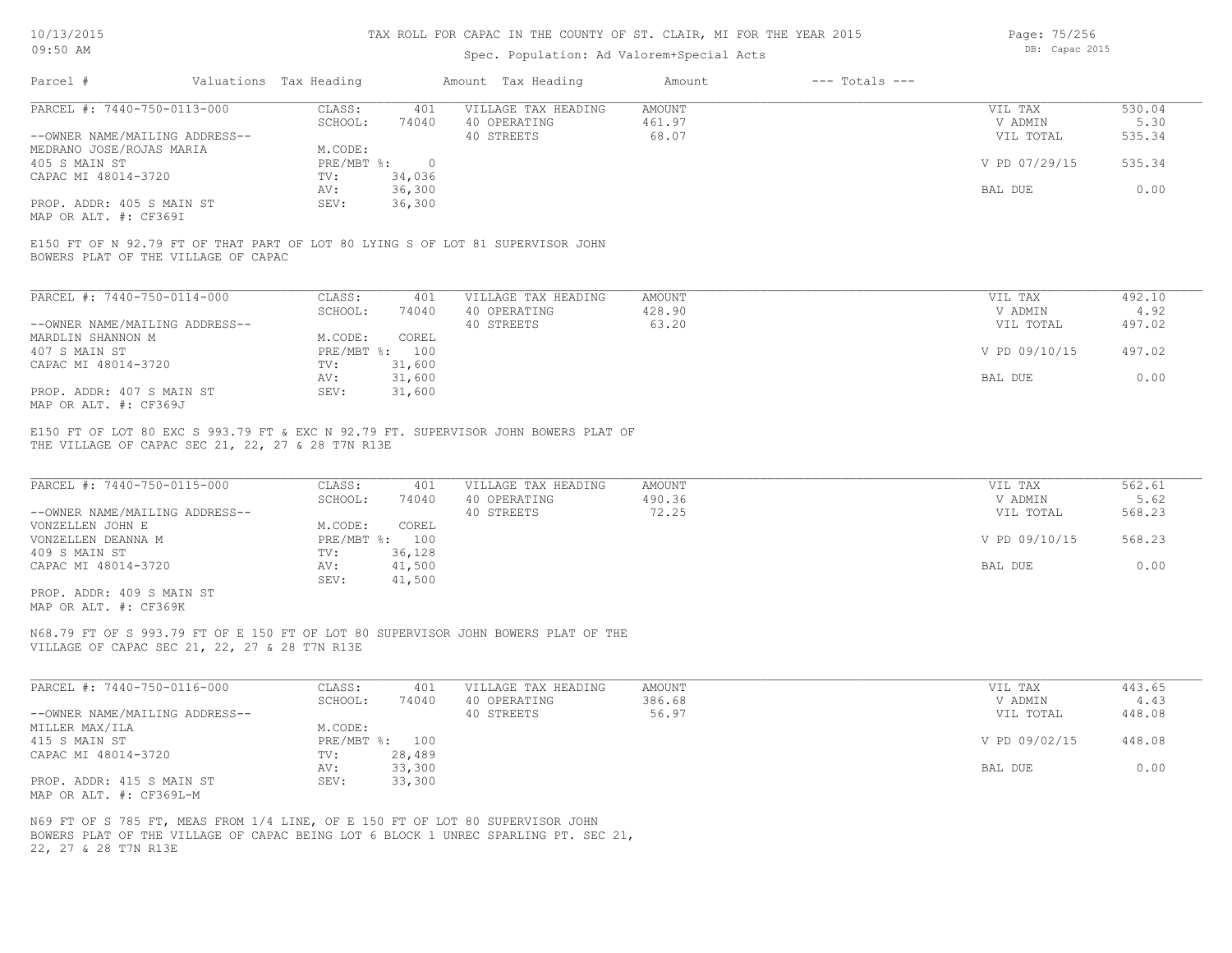## Spec. Population: Ad Valorem+Special Acts

Page: 76/256 DB: Capac 2015

| Parcel #                       |        | Valuations Tax Heading |                     | Amount Tax Heading | Amount | $---$ Totals $---$ |           |      |
|--------------------------------|--------|------------------------|---------------------|--------------------|--------|--------------------|-----------|------|
| PARCEL #: 7440-750-0118-000    | CLASS: | 703                    | VILLAGE TAX HEADING | AMOUNT             |        | VIL TAX            | 0.00      |      |
|                                |        | SCHOOL:                | 74040               | 40 OPERATING       | 0.00   |                    | V ADMIN   | 0.00 |
| --OWNER NAME/MAILING ADDRESS-- |        |                        |                     | 40 STREETS         | 0.00   |                    | VIL TOTAL | 0.00 |
| VILLAGE OF CAPAC               |        | M.CODE:                |                     |                    |        |                    |           |      |
| ORCHARD ST                     |        | PRE/MBT %:             |                     |                    |        |                    | BAL DUE   | 0.00 |
|                                |        | TV:                    |                     |                    |        |                    |           |      |
| PROP. ADDR: ORCHARD ST         |        | AV:                    |                     |                    |        |                    |           |      |
| MAP OR ALT. $\#$ : CF369N/P    |        | SEV:                   |                     |                    |        |                    |           |      |

SUPERVISOR JOHN BOWERS PLAT OF THE VILLAGE OF CAPAC SEC 21, 22, 27 & 28 T7N R13E N56 FT OF S 716 FT OF E 772 FT OF LOT 80, MEAS FROM & WITH E & W 1/4 LINE.

| PARCEL #: 7440-750-0120-000    | CLASS:     | 301     | VILLAGE TAX HEADING | AMOUNT   | 2,944.49<br>VIL TAX       |
|--------------------------------|------------|---------|---------------------|----------|---------------------------|
|                                | SCHOOL:    | 74040   | 40 OPERATING        | 2,566.34 | 29.44<br>V ADMIN          |
| --OWNER NAME/MAILING ADDRESS-- |            |         | 40 STREETS          | 378.15   | 2,973.93<br>VIL TOTAL     |
| SUPERIOR MATERIALS, LLC        | M.CODE:    |         |                     |          |                           |
| P.O.BOX 2900                   | PRE/MBT %: | $\cap$  |                     |          | 2,973.93<br>V PD 08/21/15 |
| FARMINGTON HILLS MI 48333      | TV:        | 189,077 |                     |          |                           |
|                                | AV:        | 190,900 |                     |          | 0.00<br>BAL DUE           |
| PROP. ADDR: 305 S MAIN ST      | SEV:       | 190,900 |                     |          |                           |
| MAP OR ALT. #: CF370/371       |            |         |                     |          |                           |

BOWERS PLAT OF THE VILLAGE OF CAPAC 40',TH NO^2'W 145.06',TH S82^2'E 414.02',TH SO^2'E 664.01' TO BEG SUPERVISOR JOHN E 1/4 COR OF SEC 28 T7N R13E,TH S89^33'W 450',TH NO^2'W 579.7',TH N89^45'58" E PART OF LOTS 80,81, & 82 DESC AS BEG NO^2'W 716',S89^ 33'W 372' & NO^2'W 150' FROM

| PARCEL #: 7440-750-0121-000    | CLASS:     | 202    | VILLAGE TAX HEADING | AMOUNT | VIL TAX       | 389.32 |
|--------------------------------|------------|--------|---------------------|--------|---------------|--------|
|                                | SCHOOL:    | 74040  | 40 OPERATING        | 339.32 | V ADMIN       | 3.89   |
| --OWNER NAME/MAILING ADDRESS-- |            |        | 40 STREETS          | 50.00  | VIL TOTAL     | 393.21 |
| CONLON LAND INVESTMENT LLC     | M.CODE:    |        |                     |        |               |        |
| PO BOX 147                     | PRE/MBT %: |        |                     |        | V PD 08/05/15 | 393.21 |
| NAPOLEON MI 49261              | TV:        | 25,000 |                     |        |               |        |
|                                | AV:        | 25,000 |                     |        | BAL DUE       | 0.00   |
| PROP. ADDR: CAPAC RD           | SEV:       | 25,000 |                     |        |               |        |
| MAP OR ALT. #: CF372A/D        |            |        |                     |        |               |        |

T7N R13E LOT LINE. SUPERVISOR JOHN BOWERS PLAT OF THE VILLAGE OF CAPAC SEC 21, 22, 27 & 28 COR WITH A PTE IN N LOT LINE 948.9 FT E OF NW COR. EXC E 732 FT THEREOF MEAS ALG S THAT PART OF LOT 83 LYING E OF A LINE JOINING A PTE IN S LOT LINE 918.8 FT E OF SW

| PARCEL #: 7440-750-0123-000    | CLASS:       | 703   | VILLAGE TAX HEADING | AMOUNT | VIL TAX   | 0.00 |
|--------------------------------|--------------|-------|---------------------|--------|-----------|------|
|                                | SCHOOL:      | 74040 | 40 OPERATING        | 0.00   | V ADMIN   | 0.00 |
| --OWNER NAME/MAILING ADDRESS-- |              |       | 40 STREETS          | 0.00   | VIL TOTAL | 0.00 |
| SCC ROAD COMMISSION            | M.CODE:      |       |                     |        |           |      |
| 21 AIRPORT DR                  | $PRE/MBT$ %: |       |                     |        | BAL DUE   | 0.00 |
| SMITHS CREEK MI 48074          | TV:          |       |                     |        |           |      |
|                                | AV:          |       |                     |        |           |      |
| PROP. ADDR: S MATTESON         | SEV:         |       |                     |        |           |      |
| MAP OR ALT. #: CF373           |              |       |                     |        |           |      |

R13E LOT 84 SUPERVISOR JOHN BOWERS PLAT OF THE VILLAGE OF CAPAC SEC 21, 22, 27 & 28 T7N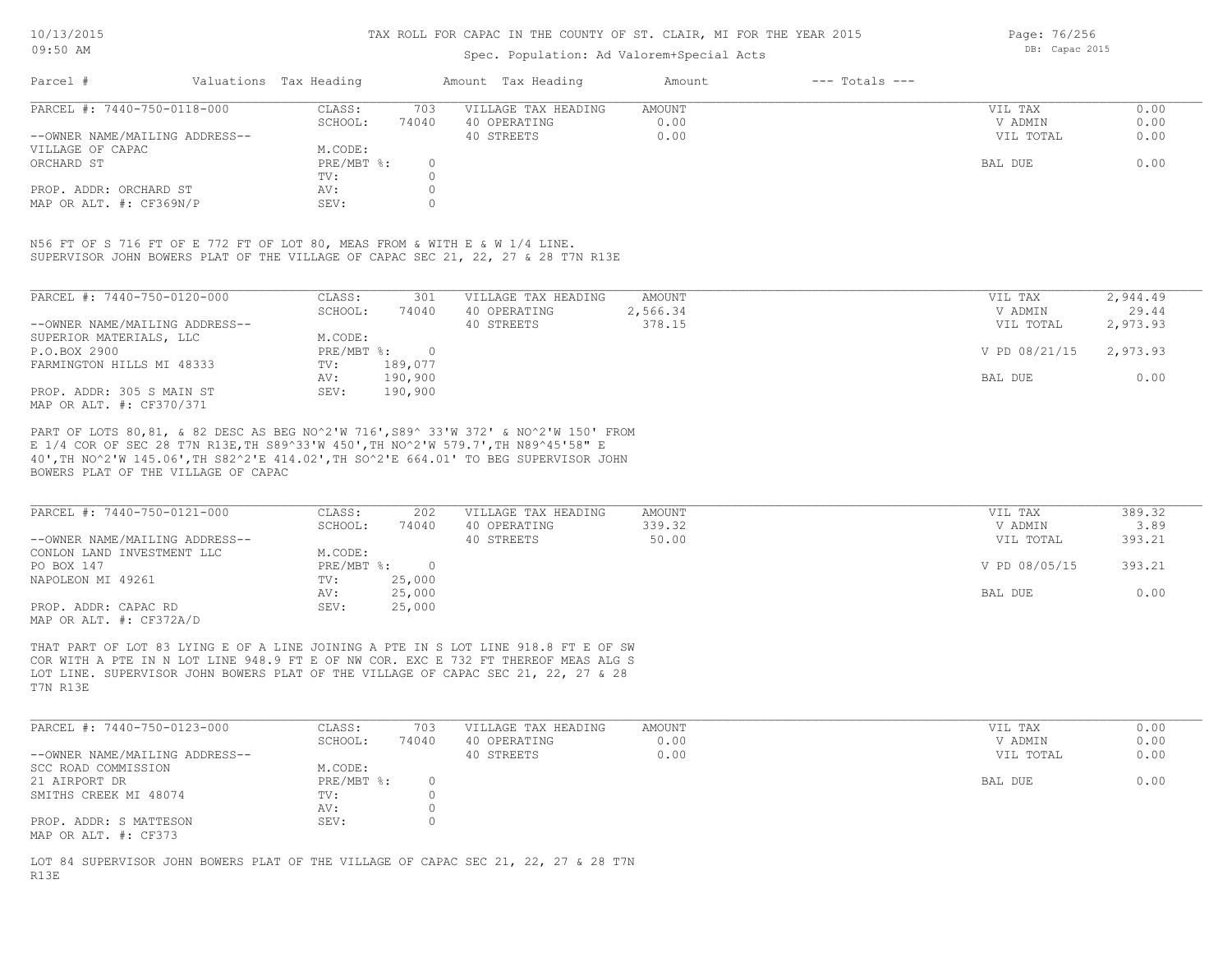## Spec. Population: Ad Valorem+Special Acts

| Parcel #                       | Valuations Tax Heading |       | Amount Tax Heading  | Amount | $---$ Totals $---$ |           |      |
|--------------------------------|------------------------|-------|---------------------|--------|--------------------|-----------|------|
| PARCEL #: 7440-750-0124-000    | CLASS:                 | 703   | VILLAGE TAX HEADING | AMOUNT |                    | VIL TAX   | 0.00 |
|                                | SCHOOL:                | 74040 | 40 OPERATING        | 0.00   |                    | V ADMIN   | 0.00 |
| --OWNER NAME/MAILING ADDRESS-- |                        |       | 40 STREETS          | 0.00   |                    | VIL TOTAL | 0.00 |
| VILLAGE OF CAPAC               | M.CODE:                |       |                     |        |                    |           |      |
|                                | PRE/MBT %:             |       |                     |        |                    | BAL DUE   | 0.00 |
| PROP. ADDR: MATTESON ST        | TV:                    |       |                     |        |                    |           |      |
| MAP OR ALT. #: CF374/375       | AV:                    |       |                     |        |                    |           |      |
|                                | SEV:                   |       |                     |        |                    |           |      |

OF CAPAC SEC 21, 22, 27 & 28 T7N R13E LOTS 85 & 86, ALSO LOT 87 EXC N 412 FT. SUPERVISOR JOHN BOWERS PLAT OF THE VILLAGE

| PARCEL #: 7440-750-0125-000    | CLASS:     | 402      | VILLAGE TAX HEADING | AMOUNT | 178.20<br>VIL TAX       |
|--------------------------------|------------|----------|---------------------|--------|-------------------------|
|                                | SCHOOL:    | 74040    | 40 OPERATING        | 155.32 | 1.78<br>V ADMIN         |
| --OWNER NAME/MAILING ADDRESS-- |            |          | 40 STREETS          | 22.88  | 179.98<br>VIL TOTAL     |
| REITER CHARLES/GRACE ET-AL     | M.CODE:    |          |                     |        |                         |
| 55779 GRATIOT AVE              | PRE/MBT %: | $\Omega$ |                     |        | V PD 09/10/15<br>179.98 |
| CHESTERFIELD MI 48051          | TV:        | 11,444   |                     |        |                         |
|                                | AV:        | 15,900   |                     |        | 0.00<br>BAL DUE         |
| PROP. ADDR: BRYCE RD           | SEV:       | 15,900   |                     |        |                         |
| MAP OR ALT. #: CF376           |            |          |                     |        |                         |

27 & 28 T7N R13E N412 FT OF LOT 87 SUPERVISOR JOHN BOWERS PLAT OF THE VILLAGE OF CAPAC SEC 21, 22,

| PARCEL #: 7440-750-0126-000    | CLASS:       | 703   | VILLAGE TAX HEADING | AMOUNT | VIL TAX   | 0.00 |
|--------------------------------|--------------|-------|---------------------|--------|-----------|------|
|                                | SCHOOL:      | 74040 | 40 OPERATING        | 0.00   | V ADMIN   | 0.00 |
| --OWNER NAME/MAILING ADDRESS-- |              |       | 40 STREETS          | 0.00   | VIL TOTAL | 0.00 |
| TOWNSHIP OF MUSSEY             | M.CODE:      |       |                     |        |           |      |
|                                | $PRE/MBT$ %: |       |                     |        | BAL DUE   | 0.00 |
| CAPAC MI 48014                 | TV:          |       |                     |        |           |      |
|                                | AV:          |       |                     |        |           |      |
| PROP. ADDR: W MILL ST          | SEV:         |       |                     |        |           |      |
| MAP OR ALT. #: CF377A          |              |       |                     |        |           |      |

TO BEG. SUPERVISORSS JOHN BOWER'S PLAT OF THE VILLAGE OF CAPAC 135',TH N89ª38'E 238.41',TH S30ª1'9" W 292.83',TH N82ª2'W 199.70',TH N0ª2'W 358.67' PART OF LOT 88, BEG S0<sup>ª2'E</sup> 7' FROM NW COR LOT 88, TH N89<sup>ª</sup> 38'E 106', TH S0<sup>ª2'E</sup>

| PARCEL #: 7440-750-0126-100    | CLASS:  | 401            | VILLAGE TAX HEADING | AMOUNT | VIL TAX       | 514.40 |
|--------------------------------|---------|----------------|---------------------|--------|---------------|--------|
|                                | SCHOOL: | 74040          | 40 OPERATING        | 448.34 | V ADMIN       | 5.14   |
| --OWNER NAME/MAILING ADDRESS-- |         |                | 40 STREETS          | 66.06  | VIL TOTAL     | 519.54 |
| GRYZB JOHN C                   | M.CODE: | COREL          |                     |        |               |        |
| 526 W MILL ST                  |         | PRE/MBT %: 100 |                     |        | V PD 09/10/15 | 519.54 |
| CAPAC MI 48014                 | TV:     | 33,032         |                     |        |               |        |
|                                | AV:     | 36,900         |                     |        | BAL DUE       | 0.00   |
| PROP. ADDR: 526 W MILL STREET  | SEV:    | 36,900         |                     |        |               |        |
| MAP OR ALT. #: CF377B          |         |                |                     |        |               |        |

THE VILLAGE OF CAPAC S0ª2'E 135',TH S89ª38'W 85',TH N0ª2'W 135' TO BEG. SUPERVISOR JOHN BOWER'S PLAT OF PART OF LOT 88, BEG S0ª2'E 7' & N89ª38'E 106' FROM NW COR LOT 88,TH N89ª38'E 85',TH Page: 77/256 DB: Capac 2015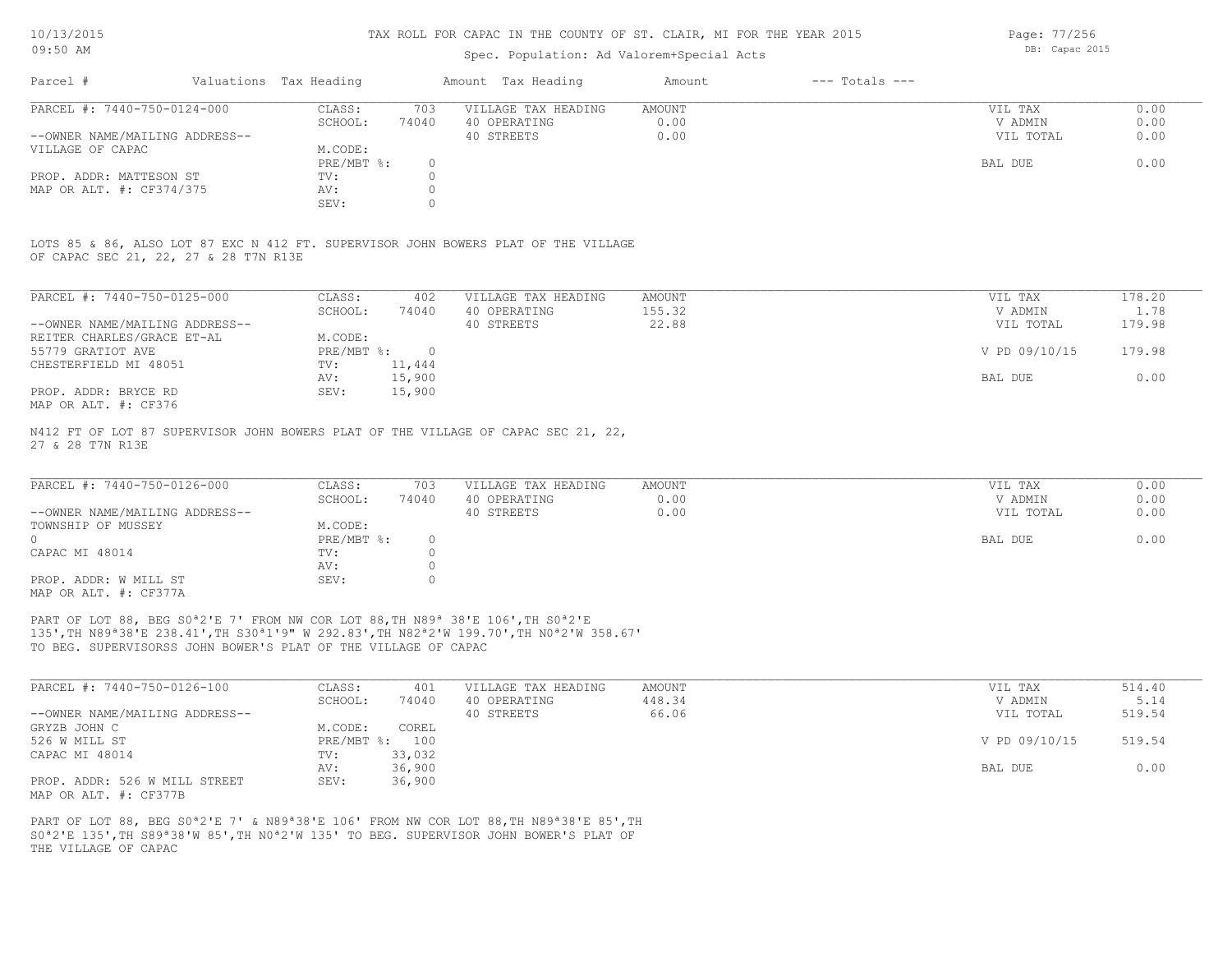## Spec. Population: Ad Valorem+Special Acts

| Parcel #                                                                                                                                                                                                                                                                            | Valuations Tax Heading |        | Amount Tax Heading  | Amount        | $---$ Totals $---$ |               |        |
|-------------------------------------------------------------------------------------------------------------------------------------------------------------------------------------------------------------------------------------------------------------------------------------|------------------------|--------|---------------------|---------------|--------------------|---------------|--------|
| PARCEL #: 7440-750-0126-200                                                                                                                                                                                                                                                         | CLASS:                 | 401    | VILLAGE TAX HEADING | <b>AMOUNT</b> |                    | VIL TAX       | 685.70 |
|                                                                                                                                                                                                                                                                                     | SCHOOL:                | 74040  | 40 OPERATING        | 597.64        |                    | V ADMIN       | 6.85   |
| --OWNER NAME/MAILING ADDRESS--                                                                                                                                                                                                                                                      |                        |        | 40 STREETS          | 88.06         |                    | VIL TOTAL     | 692.55 |
| KRAUSE STEVEN J                                                                                                                                                                                                                                                                     | M.CODE:                |        |                     |               |                    |               |        |
| 520 W MILL ST                                                                                                                                                                                                                                                                       | PRE/MBT %: 100         |        |                     |               |                    | BAL DUE       | 692.55 |
| CAPAC MI 48014                                                                                                                                                                                                                                                                      | TV:                    | 44,032 |                     |               |                    |               |        |
|                                                                                                                                                                                                                                                                                     | AV:                    | 48,900 |                     |               |                    |               |        |
| PROP. ADDR: 520 W MILL ST<br>MAP OR ALT. #: CF377C                                                                                                                                                                                                                                  | SEV:                   | 48,900 |                     |               |                    |               |        |
| PART OF LOT 88, BEG S0 <sup>a</sup> 2'E 7' & N89 <sup>a</sup> 38'E 191' FROM NW COR LOT 88, TH N89 <sup>a</sup> 38'E 85', TH<br>SO <sup>a</sup> 2'E 135', TH S89 <sup>a</sup> 38'W 85', TH NO <sup>a</sup> 2'W 135' TO BEG. SUPERVISOR JOHN BOWER'S PLAT OF<br>THE VILLAGE OF CAPAC |                        |        |                     |               |                    |               |        |
| PARCEL #: 7440-750-0126-300                                                                                                                                                                                                                                                         | CLASS:                 | 401    | VILLAGE TAX HEADING | <b>AMOUNT</b> |                    | VIL TAX       | 482.24 |
|                                                                                                                                                                                                                                                                                     | SCHOOL:                | 74040  | 40 OPERATING        | 420.31        |                    | V ADMIN       | 4.82   |
| --OWNER NAME/MAILING ADDRESS--                                                                                                                                                                                                                                                      |                        |        | 40 STREETS          | 61.93         |                    | VIL TOTAL     | 487.06 |
| KLEIN ROBERT J/BETH ANN                                                                                                                                                                                                                                                             | M.CODE:                |        |                     |               |                    |               |        |
| 518 W MILL ST                                                                                                                                                                                                                                                                       | PRE/MBT %: 100         |        |                     |               |                    | V PD 09/18/15 | 487.06 |
| CAPAC MI 48014-3030                                                                                                                                                                                                                                                                 | TV:                    | 30,967 |                     |               |                    |               |        |
|                                                                                                                                                                                                                                                                                     | AV:                    | 35,400 |                     |               |                    | BAL DUE       | 0.00   |
| PROP. ADDR: 518 W MILL ST<br>MAP OR ALT. #: CF377D                                                                                                                                                                                                                                  | SEV:                   | 35,400 |                     |               |                    |               |        |
| JOHN BOWER'S PLAT OF THE VILLAGE OF CAPAC                                                                                                                                                                                                                                           |                        |        |                     |               |                    |               |        |
| PARCEL #: 7440-750-0127-000                                                                                                                                                                                                                                                         | CLASS:                 | 401    | VILLAGE TAX HEADING | <b>AMOUNT</b> |                    | VIL TAX       | 438.26 |
|                                                                                                                                                                                                                                                                                     | SCHOOL:                | 74040  | 40 OPERATING        | 381.98        |                    | V ADMIN       | 4.38   |
| --OWNER NAME/MAILING ADDRESS--                                                                                                                                                                                                                                                      |                        |        | 40 STREETS          | 56.28         |                    | VIL TOTAL     | 442.64 |
| LEMIER LACEY                                                                                                                                                                                                                                                                        | M.CODE:                |        |                     |               |                    |               |        |
| 506 W MILL ST                                                                                                                                                                                                                                                                       | PRE/MBT %: 100         |        |                     |               |                    | BAL DUE       | 442.64 |
| CAPAC MI 48014-3031                                                                                                                                                                                                                                                                 | TV:                    | 28,143 |                     |               |                    |               |        |
|                                                                                                                                                                                                                                                                                     | AV:<br>SEV:            | 28,600 |                     |               |                    |               |        |
| PROP. ADDR: 506 W MILL ST<br>MAP OR ALT. #: CF378A                                                                                                                                                                                                                                  |                        | 28,600 |                     |               |                    |               |        |
| THAT PART OF LOT 89, BEG N89 <sup>ª</sup> 38'E 214' FROM ITS NW COR, TH N89 <sup>ª</sup> 38'E 82', TH S0 <sup>ª</sup> 2'E                                                                                                                                                           |                        |        |                     |               |                    |               |        |
| 150', TH N89 <sup>a</sup> 38'E 100', TH S0 <sup>a</sup> 2'E 51', TH S89 <sup>a</sup> 38'W 182', TH N0 <sup>a</sup> 2'W 201' TO BEG                                                                                                                                                  |                        |        |                     |               |                    |               |        |
| SUPERVISOR'S JOHN BOWERS' PLAT OF THE VILLAGE OF CAPAC                                                                                                                                                                                                                              |                        |        |                     |               |                    |               |        |
| PARCEL #: 7440-750-0128-000                                                                                                                                                                                                                                                         | CLASS:                 | 401    | VILLAGE TAX HEADING | <b>AMOUNT</b> |                    | VIL TAX       | 278.45 |
|                                                                                                                                                                                                                                                                                     | SCHOOL:                | 74040  | 40 OPERATING        | 242.69        |                    | V ADMIN       | 2.78   |
| --OWNER NAME/MAILING ADDRESS--                                                                                                                                                                                                                                                      |                        |        | 40 STREETS          | 35.76         |                    | VIL TOTAL     | 281.23 |
| RHEAUME DAVID J.                                                                                                                                                                                                                                                                    | M.CODE:                | COREL  |                     |               |                    |               |        |
| 507 W MEIER AVE                                                                                                                                                                                                                                                                     | PRE/MBT %: 100         |        |                     |               |                    | V PD 09/10/15 | 281.23 |
| CAPAC MI 48014-3618                                                                                                                                                                                                                                                                 | TV:                    | 17,881 |                     |               |                    |               |        |
|                                                                                                                                                                                                                                                                                     | AV:                    | 21,300 |                     |               |                    | BAL DUE       | 0.00   |
| PROP. ADDR: 507 W MEIER ST                                                                                                                                                                                                                                                          | SEV:                   | 21,300 |                     |               |                    |               |        |
| MAP OR ALT. #: CF378B                                                                                                                                                                                                                                                               |                        |        |                     |               |                    |               |        |
|                                                                                                                                                                                                                                                                                     |                        |        |                     |               |                    |               |        |

E75 FT OF S 150 FT OF LOT 89 SUPERVISOR JOHN BOWERS PLAT OF THE VILLAGE OF CAPAC

Page: 78/256 DB: Capac 2015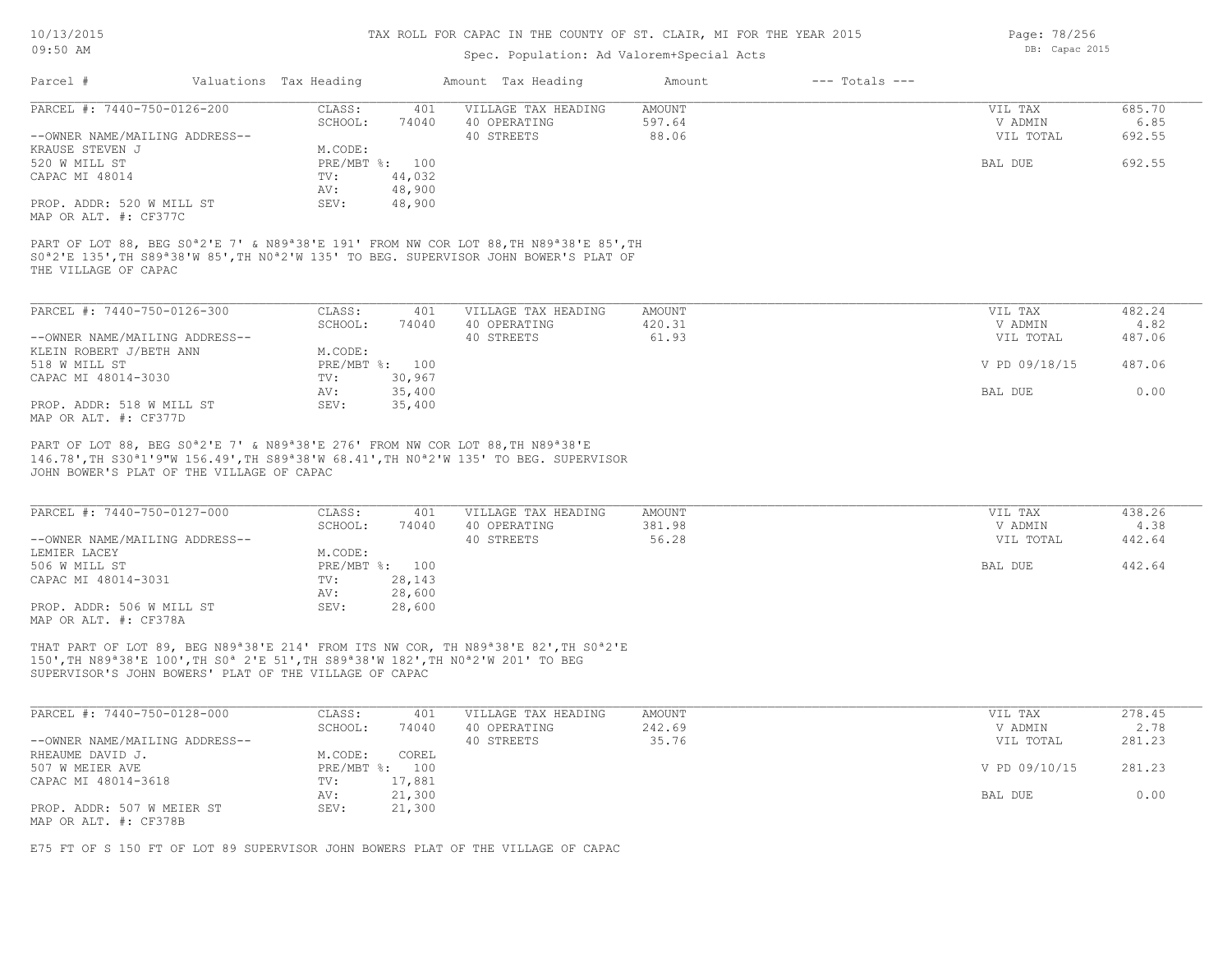## Spec. Population: Ad Valorem+Special Acts

| YEAR 2015 | Page: 79/256   |  |  |
|-----------|----------------|--|--|
|           | DB: Capac 2015 |  |  |
|           |                |  |  |

| Parcel #                       | Valuations Tax Heading |        | Amount Tax Heading  | Amount | $---$ Totals $---$ |               |        |
|--------------------------------|------------------------|--------|---------------------|--------|--------------------|---------------|--------|
| PARCEL #: 7440-750-0129-000    | CLASS:                 | 401    | VILLAGE TAX HEADING | AMOUNT |                    | VIL TAX       | 524.03 |
|                                | SCHOOL:                | 74040  | 40 OPERATING        | 456.73 |                    | V ADMIN       | 5.24   |
| --OWNER NAME/MAILING ADDRESS-- |                        |        | 40 STREETS          | 67.30  |                    | VIL TOTAL     | 529.27 |
| MANDEVILLE SR MARK E/LYNNE     | M.CODE:                |        |                     |        |                    |               |        |
| 509 W MILL ST                  | $PRE/MBT$ %:           | 100    |                     |        |                    | V PD 09/10/15 | 529.27 |
| CAPAC MI 48014-3031            | TV:                    | 33,650 |                     |        |                    |               |        |
|                                | AV:                    | 34,700 |                     |        |                    | BAL DUE       | 0.00   |
| PROP. ADDR: 509 W MILL ST      | SEV:                   | 34,700 |                     |        |                    |               |        |
| MAP OR ALT. #: CF378C1         |                        |        |                     |        |                    |               |        |

CAPAC 330.69',TH N30^19"E 233' TO BEG SUPERVISOR'S JOHN BOWER'S PLAT OF THE VILLAGE OF PART OF LOT 89, BEG AT NW COR OF LOT 89,TH N89^38"E 214' TH SO^2'E 201',TH S89^38'W

| PARCEL #: 7440-750-0129-100    | CLASS:     | 402    | VILLAGE TAX HEADING | AMOUNT | VIL TAX       | 53.06 |
|--------------------------------|------------|--------|---------------------|--------|---------------|-------|
|                                | SCHOOL:    | 74040  | 40 OPERATING        | 46.25  | V ADMIN       | 0.53  |
| --OWNER NAME/MAILING ADDRESS-- |            |        | 40 STREETS          | 6.81   | VIL TOTAL     | 53.59 |
| MANDEVILLE MARK SR/LYNNE       | M.CODE:    |        |                     |        |               |       |
| 509 W MILL ST                  | PRE/MBT %: | 100    |                     |        | V PD 09/10/15 | 53.59 |
| CAPAC MI 48014                 | TV:        | 3,408  |                     |        |               |       |
|                                | AV:        | 12,500 |                     |        | BAL DUE       | 0.00  |
| PROP. ADDR: W MEIER ST         | SEV:       | 12,500 |                     |        |               |       |
| MAP OR ALT. #: 378C2           |            |        |                     |        |               |       |

OF THE VILLAGE OF CAPAC 112.44",TH NO^2'W 249.71',TH N89^38'E 241.85' TO BEG SUPERVISOR'S JOHN BOWER'S PLAT 889,TH SO^2'E 116',TH S89^38'W 75', TH SO^2'E 150',TH S89^38'W 55.5',TH N82^2'W PART OF LOT 89, BEG N89^38'E 214',SO^2'E 201' & N89^38'E 182' FROM NW COR LOT

| PARCEL #: 7440-750-0129-200    | CLASS:  | 402            | VILLAGE TAX HEADING | AMOUNT | VIL TAX       | 53.06 |
|--------------------------------|---------|----------------|---------------------|--------|---------------|-------|
|                                | SCHOOL: | 74040          | 40 OPERATING        | 46.25  | V ADMIN       | 0.53  |
| --OWNER NAME/MAILING ADDRESS-- |         |                | 40 STREETS          | 6.81   | VIL TOTAL     | 53.59 |
| MANDEVILLE MARK SR/LYNNE       | M.CODE: |                |                     |        |               |       |
| 509 W MILL ST                  |         | PRE/MBT %: 100 |                     |        | V PD 09/10/15 | 53.59 |
| CAPAC MI 48014                 | TV:     | 3,408          |                     |        |               |       |
|                                | AV:     | 9,500          |                     |        | BAL DUE       | 0.00  |
| PROP. ADDR: W MEIER ST         | SEV:    | 9,500          |                     |        |               |       |
| MAP OR ALT. #: 378C3           |         |                |                     |        |               |       |

TO BEG SUPERVISOR'S JOHN BOWER'S PLAT OF THE VILLAGE OF CAPAC 89D 38M E 166.37', TH S OD 2M E 249.71', TH N 82D 2M W 168', TH N OD 2M W 225.37' PART OF LOT 89, BEG S 30D 1M 9S W 233' & 89D 38M E 104.47' FRO W COR LOT 89, TH N

| PARCEL #: 7440-750-0129-300    | CLASS:         | 402   | VILLAGE TAX HEADING | AMOUNT | VIL TAX       | 53.06 |
|--------------------------------|----------------|-------|---------------------|--------|---------------|-------|
|                                | SCHOOL:        | 74040 | 40 OPERATING        | 46.25  | V ADMIN       | 0.53  |
| --OWNER NAME/MAILING ADDRESS-- |                |       | 40 STREETS          | 6.81   | VIL TOTAL     | 53.59 |
| MANDEVILLE MARK SR/LYNNE       | M.CODE:        |       |                     |        |               |       |
| 509 W MILL ST                  | PRE/MBT %: 100 |       |                     |        | V PD 09/10/15 | 53.59 |
| CAPAC MI 48014                 | TV:            | 3,408 |                     |        |               |       |
|                                | AV:            | 8,300 |                     |        | BAL DUE       | 0.00  |
| PROP. ADDR: W MEIER ST         | SEV:           | 8,300 |                     |        |               |       |
| MAP OR ALT. #: 378C4           |                |       |                     |        |               |       |

SUPERVISOR'S JOHN BOWER'S PLAT OF THE VILLAGE OF CAPAC TG S OD 2M E 225.37', TH N 82D 2M W 219', TH N 30D 1M 9S E 224.45; TO BEG PART OF LOT 89, BEG S 30D 1M 9S W 233' FROM NW COR LOT 89,TH N 89D 38M E 104.47',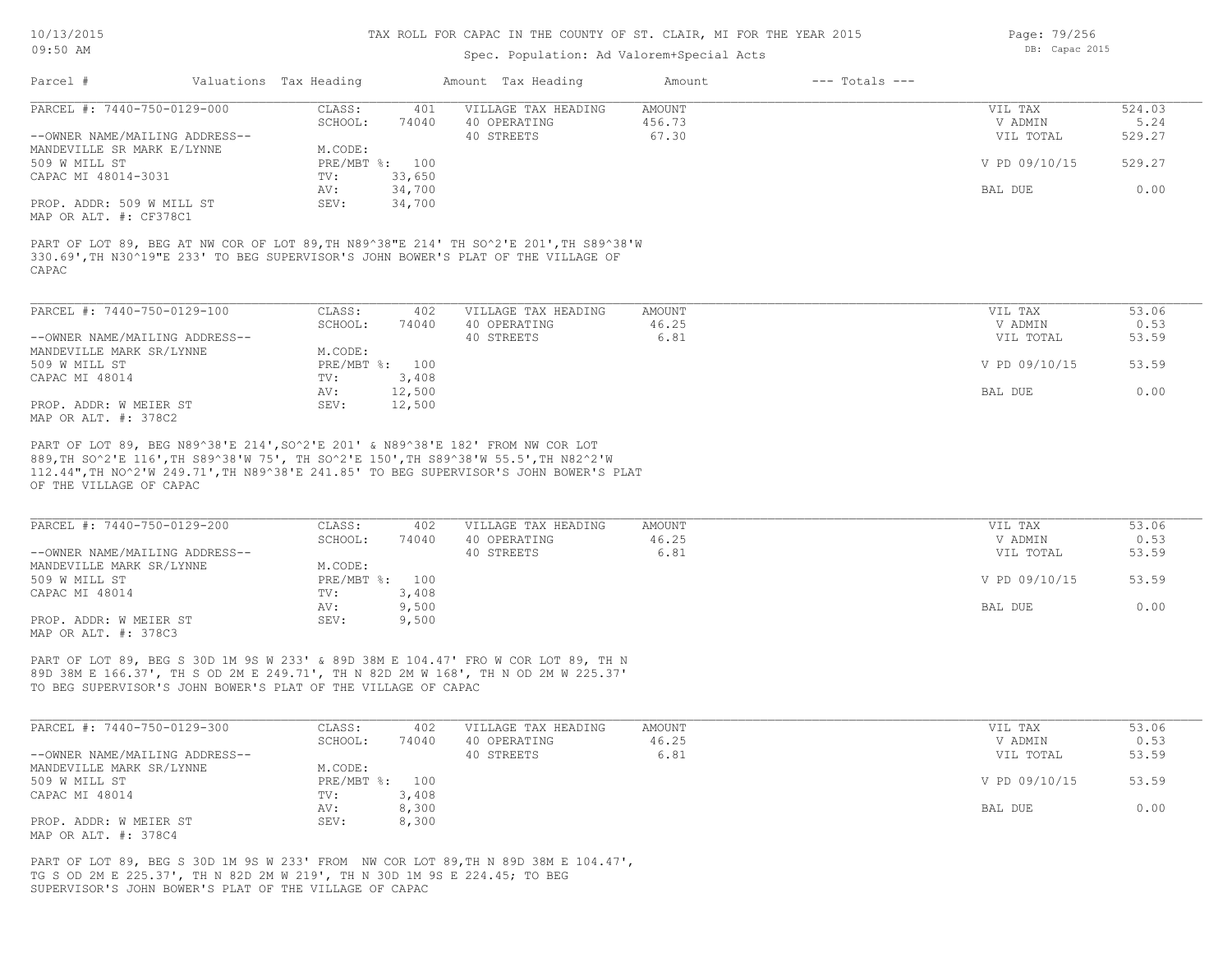## Spec. Population: Ad Valorem+Special Acts

Page: 80/256 DB: Capac 2015

| Parcel #                       | Valuations Tax Heading |        | Amount Tax Heading  | Amount | $---$ Totals $---$ |               |        |
|--------------------------------|------------------------|--------|---------------------|--------|--------------------|---------------|--------|
| PARCEL #: 7440-750-0130-000    | CLASS:                 | 401    | VILLAGE TAX HEADING | AMOUNT |                    | VIL TAX       | 450.10 |
|                                | SCHOOL:                | 74040  | 40 OPERATING        | 392.30 |                    | V ADMIN       | 4.50   |
| --OWNER NAME/MAILING ADDRESS-- |                        |        | 40 STREETS          | 57.80  |                    | VIL TOTAL     | 454.60 |
| SCHAEFER SUE/JOHN              | M.CODE:                | COREL  |                     |        |                    |               |        |
| 501 W MILL ST                  | $PRE/MBT$ %:           | 100    |                     |        |                    | V PD 09/10/15 | 454.60 |
| CAPAC MI 48014-3031            | TV:                    | 28,903 |                     |        |                    |               |        |
|                                | AV:                    | 33,000 |                     |        |                    | BAL DUE       | 0.00   |
| PROP. ADDR: 501 W MILL ST      | SEV:                   | 33,000 |                     |        |                    |               |        |
|                                |                        |        |                     |        |                    |               |        |

MAP OR ALT. #: CF378D

SEC 21, 22, 27 & 28 T7N R13E E100 FT OF N 150 FT OF LOT 89 SUPERVISOR JOHN BOWERS PLAT OF THE VILLAGE OF CAPAC

| PARCEL #: 7440-750-0131-000    | CLASS:     | 401    | VILLAGE TAX HEADING | AMOUNT | VIL TAX       | 430.35 |
|--------------------------------|------------|--------|---------------------|--------|---------------|--------|
|                                | SCHOOL:    | 74040  | 40 OPERATING        | 375.08 | V ADMIN       | 4.30   |
| --OWNER NAME/MAILING ADDRESS-- |            |        | 40 STREETS          | 55.27  | VIL TOTAL     | 434.65 |
| CHAVARRIA PETE G JR            | M.CODE:    | OLALS  |                     |        |               |        |
| 15103 IMLAY CITY RD            | PRE/MBT %: |        |                     |        | V PD 09/18/15 | 434.65 |
| CAPAC MI 48014                 | TV:        | 27,635 |                     |        |               |        |
|                                | AV:        | 28,100 |                     |        | BAL DUE       | 0.00   |
| PROP. ADDR: 111 S MATTESON ST  | SEV:       | 28,100 |                     |        |               |        |
| MAP OR ALT. #: CF379           |            |        |                     |        |               |        |

R13E LOT 90 SUPERVISOR JOHN BOWERS PLAT OF THE VILLAGE OF CAPAC SEC 21, 22, 27 & 28 T7N

| PARCEL #: 7440-750-0133-000    | CLASS:     | 704   | VILLAGE TAX HEADING | AMOUNT | VIL TAX   | 0.00 |
|--------------------------------|------------|-------|---------------------|--------|-----------|------|
|                                | SCHOOL:    | 74040 | 40 OPERATING        | 0.00   | V ADMIN   | 0.00 |
| --OWNER NAME/MAILING ADDRESS-- |            |       | 40 STREETS          | 0.00   | VIL TOTAL | 0.00 |
| CAPAC COMMUNITY SCHOOL DIST    | M.CODE:    |       |                     |        |           |      |
| 403 N GLASSFORD ST             | PRE/MBT %: |       |                     |        | BAL DUE   | 0.00 |
| CAPAC MI 48014                 | TV:        |       |                     |        |           |      |
|                                | AV:        |       |                     |        |           |      |
| PROP. ADDR: W MEIER ST         | SEV:       |       |                     |        |           |      |
| MAP OR ALT. #: CF380A          |            |       |                     |        |           |      |

OF POPPS SUBDIVSION SUPERVISOR JOHN BOWER'S PLAT OF THE VILLAGE OF CAPAC S89ª58'36"W 410',TH S60ªW 225',TH SE'LY ALG E LINE OF MILLER-WALKER DRAIN TO N LINE & EXC THAT PART S & E OF A LINE, BEG S0ª33'50"E 324.21' FROM NE COR LOT 91,TH LOT 91 EXC S 499.82' OF THAT PART LYING E OF WALKER DRAIN & EXC KENWOOD SUBDIVISION

| PARCEL #: 7440-750-0133-100    | CLASS:       | 201     | VILLAGE TAX HEADING | AMOUNT   | VIL TAX   | 3,283.09 |
|--------------------------------|--------------|---------|---------------------|----------|-----------|----------|
|                                | SCHOOL:      | 74040   | 40 OPERATING        | 2,861.45 | V ADMIN   | 32.83    |
| --OWNER NAME/MAILING ADDRESS-- |              |         | 40 STREETS          | 421.64   | VIL TOTAL | 3,315.92 |
| MATTESON STREET APT'S CO       | M.CODE:      |         |                     |          |           |          |
| MTH MANAGEMENT COMPANY         | $PRE/MBT$ %: |         |                     |          | BAL DUE   | 3,315.92 |
| 3100 WEST RD BLDG.2 STE 203    | TV:          | 210,820 |                     |          |           |          |
| EAST LANSING MI 48823          | AV:          | 334,200 |                     |          |           |          |
|                                | SEV:         | 334,200 |                     |          |           |          |
| PROP. ADDR: 130 N MATTESON ST  |              |         |                     |          |           |          |
|                                |              |         |                     |          |           |          |

MAP OR ALT. #: CF380B

OF THE VILLAGE OF CAPAC 33',TH N89ª39'14"E 229.66',TH N0ª33'50"E 287' TO BEG SUPERVISOR JOHN BOWER'S PLAT SUBDIVISION,TH S89ª36'41"E 310.23' TO NE COR LOT 2 POPPS SUBDIVISION,TH N0ª23'30"W S60ªW 225',TH SE'LY ALG E LINE OF MILLER-WALKER DRAIN TO N LINE OF POPPS THAT PART OF LOT 91, BEG S0ª33'50"E 324.21' FROM NE COR, TH S89ª58'36"W 410',TH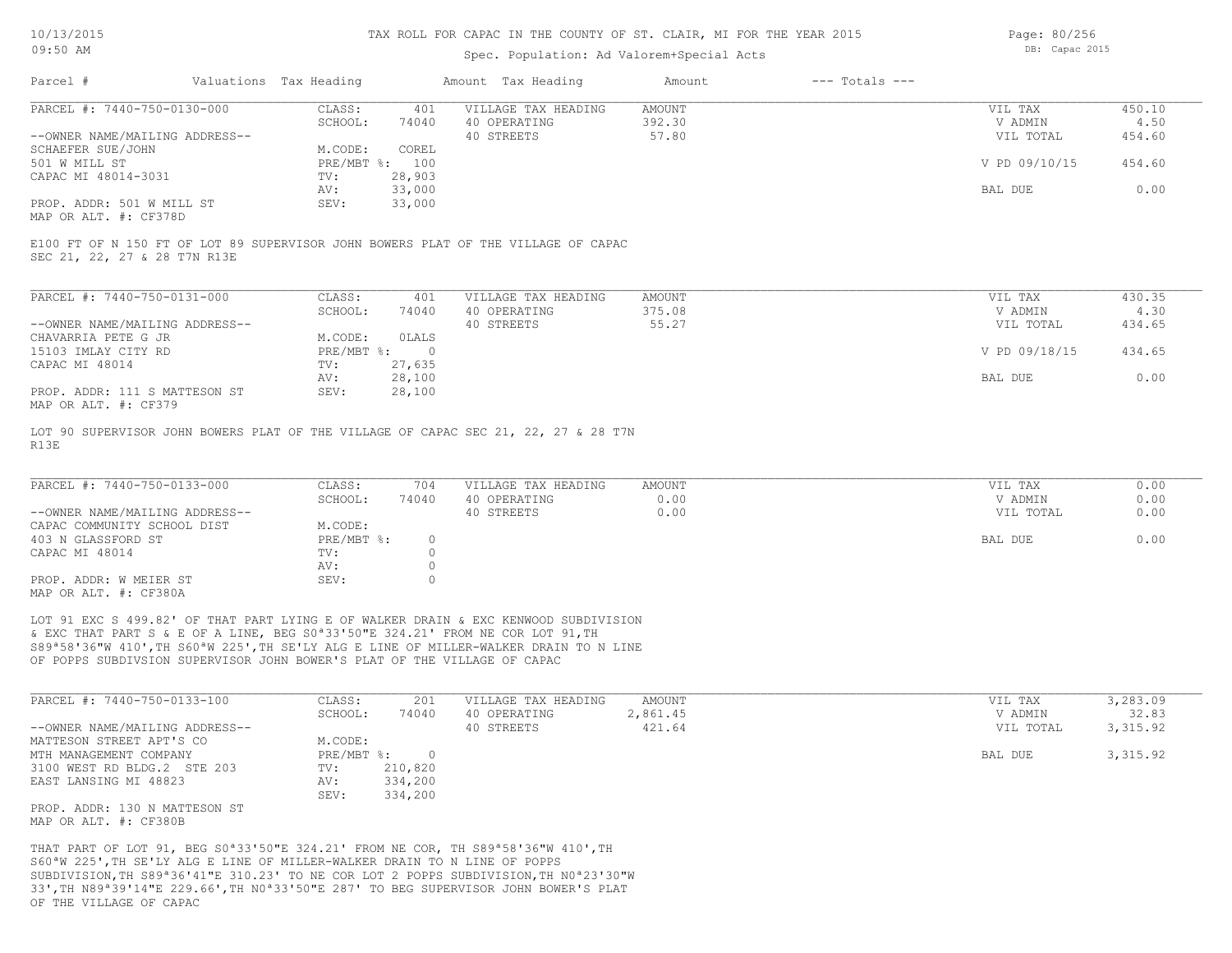## Spec. Population: Ad Valorem+Special Acts

Parcel # Valuations Tax Heading Amount Tax Heading Amount --- Totals ---SEV: 0 MAP OR ALT. #: CF380C AV: 0 PROP. ADDR: W MEIER ST TV: 0 PRE/MBT  $\text{\$:}\quad \quad 0\quad \quad$ VILLAGE OF CAPAC M.CODE: M.CODE: PRE/MBT %: --OWNER NAME/MAILING ADDRESS-- 40 STREETS 0.00 VIL TOTAL 0.00 SCHOOL: 74040 40 OPERATING 0.00 V ADMIN 0.00 PARCEL #: 7440-750-0134-000 CLASS: 703 VILLAGE TAX HEADING AMOUNT AMOUNT VIL TAX 0.00<br>SCHOOL: 74040 40 OPERATING 0.00 0.00 VADMIN 0.00  $\mathcal{L}_\mathcal{L} = \mathcal{L}_\mathcal{L} = \mathcal{L}_\mathcal{L} = \mathcal{L}_\mathcal{L} = \mathcal{L}_\mathcal{L} = \mathcal{L}_\mathcal{L} = \mathcal{L}_\mathcal{L} = \mathcal{L}_\mathcal{L} = \mathcal{L}_\mathcal{L} = \mathcal{L}_\mathcal{L} = \mathcal{L}_\mathcal{L} = \mathcal{L}_\mathcal{L} = \mathcal{L}_\mathcal{L} = \mathcal{L}_\mathcal{L} = \mathcal{L}_\mathcal{L} = \mathcal{L}_\mathcal{L} = \mathcal{L}_\mathcal{L}$ 

JOHN BOWERS PLAT OF THE VILLAGE OF CAPAC SEC 21, 22, 27 & 28 T7N R13E E60 FT OF THAT PART OF S 499.82 FT OF LOT 91 LYING E OF WALKER DRAIN. SUPERVISOR

| PARCEL #: 7440-750-0137-000                                   | CLASS:     | 704   | VILLAGE TAX HEADING | AMOUNT | VIL TAX   | 0.00 |
|---------------------------------------------------------------|------------|-------|---------------------|--------|-----------|------|
|                                                               | SCHOOL:    | 74040 | 40 OPERATING        | 0.00   | V ADMIN   | 0.00 |
| --OWNER NAME/MAILING ADDRESS--                                |            |       | 40 STREETS          | 0.00   | VIL TOTAL | 0.00 |
| CAPAC COMMUNITY SCHOOL                                        | M.CODE:    |       |                     |        |           |      |
| 403 N GLASSFORD ST                                            | PRE/MBT %: |       |                     |        | BAL DUE   | 0.00 |
| CAPAC MI 48014-3016                                           | TV:        |       |                     |        |           |      |
|                                                               | AV:        |       |                     |        |           |      |
| PROP. ADDR: 403 N GLASSFORD STREET<br>MAP OR ALT. #: CF381A/B | SEV:       |       |                     |        |           |      |

SUPERVISOR JOHN BOWERS PLAT OF THE VILLAGE OF CAPAC FT & EXC N 358.5 FT OF W 716.18' OF E 1472' & EXC S 135' OF N 670' OF E 150' LOT 92 EXC W 6 AC & EXC N 360 FT OF E 755.82 FT & EXC S 175 FT OF N 535 FT OF E 150

| PARCEL #: 7440-750-0137-100        | CLASS:  | 401            | VILLAGE TAX HEADING | AMOUNT | VIL TAX       | 560.09 |
|------------------------------------|---------|----------------|---------------------|--------|---------------|--------|
|                                    | SCHOOL: | 74040          | 40 OPERATING        | 488.16 | V ADMIN       | 5.60   |
| --OWNER NAME/MAILING ADDRESS--     |         |                | 40 STREETS          | 71.93  | VIL TOTAL     | 565.69 |
| HACKELBERG ROGER/LORI              | M.CODE: | COREL          |                     |        |               |        |
| 309 N GLASSFORD ST                 |         | PRE/MBT %: 100 |                     |        | V PD 09/10/15 | 565.69 |
| CAPAC MI 48014-3014                | TV:     | 35,966         |                     |        |               |        |
|                                    | AV:     | 36,900         |                     |        | BAL DUE       | 0.00   |
| PROP. ADDR: 309 N GLASSFORD STREET | SEV:    | 36,900         |                     |        |               |        |
|                                    |         |                |                     |        |               |        |

MAP OR ALT. #: CF381F

CAPAC S135' OF N 670' OF E 150' OF LOT 92 SUPERVISOR JOHN BOWERS PLAT OF THE VILLAGE OF

| PARCEL #: 7440-750-0138-000        | CLASS:  | 401            | VILLAGE TAX HEADING | AMOUNT | VIL TAX       | 393.84 |
|------------------------------------|---------|----------------|---------------------|--------|---------------|--------|
|                                    | SCHOOL: | 74040          | 40 OPERATING        | 343.26 | V ADMIN       | 3.93   |
| --OWNER NAME/MAILING ADDRESS--     |         |                | 40 STREETS          | 50.58  | VIL TOTAL     | 397.77 |
| OROSCO FRANCES/CHRISTINA           | M.CODE: | CBSMT          |                     |        |               |        |
| 319 GLASSFORD ST                   |         | PRE/MBT %: 100 |                     |        | V PD 07/10/15 | 397.77 |
| CAPAC MI 48014                     | TV:     | 25,290         |                     |        |               |        |
|                                    | AV:     | 29,100         |                     |        | BAL DUE       | 0.00   |
| PROP. ADDR: 319 N GLASSFORD STREET | SEV:    | 29,100         |                     |        |               |        |
| MAP OR ALT. #: CF381C              |         |                |                     |        |               |        |

OF CAPAC S75 FT OF N 435 FT OF E 150 FT OF LOT 92 SUPERVISOR JOHN BOWERS PLAT OF THE VILLAGE Page: 81/256 DB: Capac 2015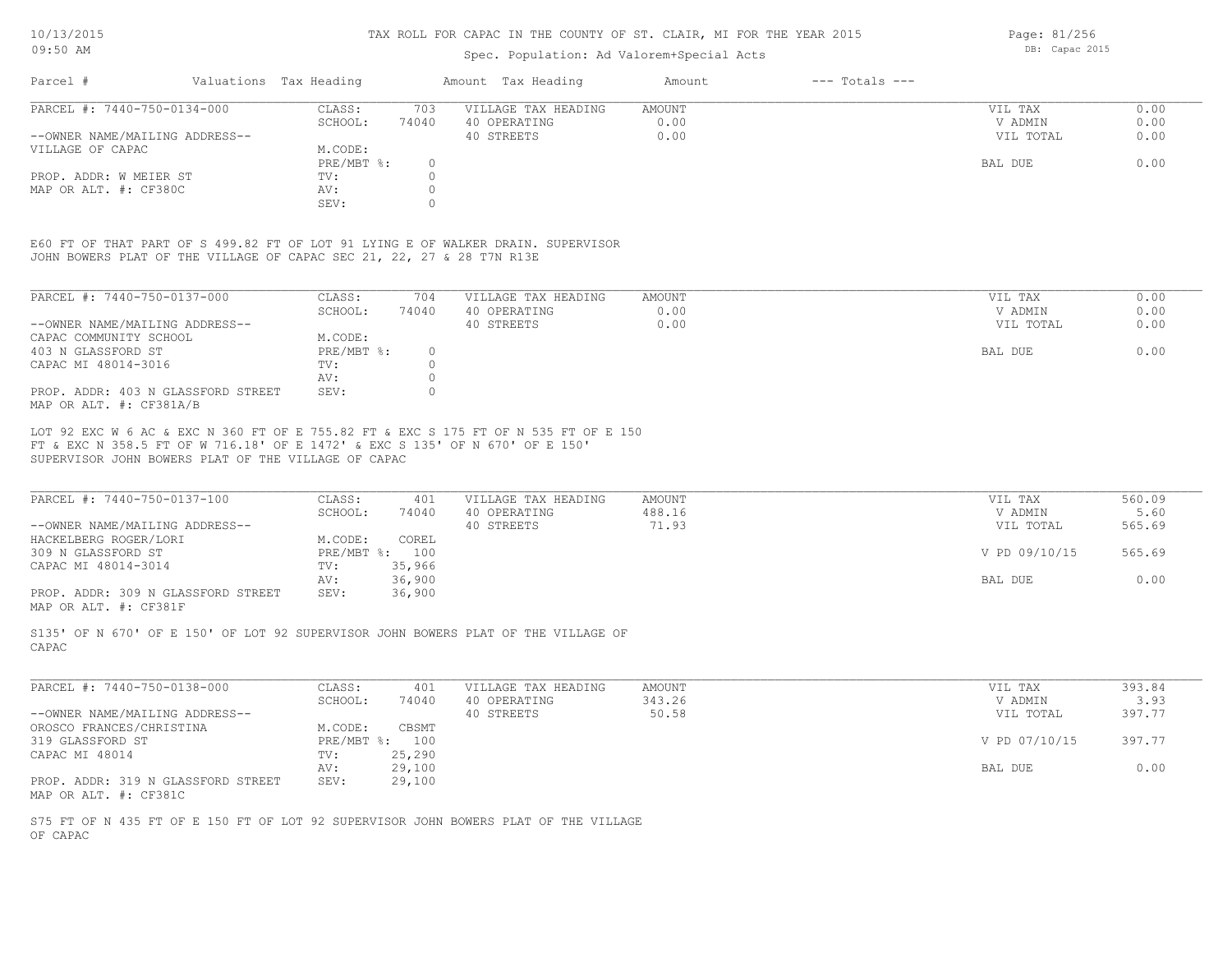### Spec. Population: Ad Valorem+Special Acts

Page: 82/256 DB: Capac 2015

| Parcel #                                                                                                                      | Valuations Tax Heading |          | Amount Tax Heading  | Amount        | $---$ Totals $---$ |                |        |
|-------------------------------------------------------------------------------------------------------------------------------|------------------------|----------|---------------------|---------------|--------------------|----------------|--------|
| PARCEL #: 7440-750-0139-000                                                                                                   | CLASS:                 | 401      | VILLAGE TAX HEADING | AMOUNT        |                    | VIL TAX        | 671.92 |
|                                                                                                                               | SCHOOL:                | 74040    | 40 OPERATING        | 585.63        |                    | V ADMIN        | 6.71   |
| --OWNER NAME/MAILING ADDRESS--                                                                                                |                        |          | 40 STREETS          | 86.29         |                    | VIL TOTAL      | 678.63 |
| TARZWELL TIMOTHY L.                                                                                                           | M.CODE:                | COREL    |                     |               |                    |                |        |
| 317 N GLASSFORD ST                                                                                                            | PRE/MBT %:             | 100      |                     |               |                    | V PD 09/10/15  | 678.63 |
| CAPAC MI 48014-3014                                                                                                           | TV:                    | 43,147   |                     |               |                    |                |        |
|                                                                                                                               | AV:                    | 44,600   |                     |               |                    | BAL DUE        | 0.00   |
| PROP. ADDR: 317 N GLASSFORD STREET<br>MAP OR ALT. #: CF381D                                                                   | SEV:                   | 44,600   |                     |               |                    |                |        |
| S100 FT OF N 535 FT OF E 150 FT OF LOT 92 SUPERVISOR JOHN BOWERS PLAT OF THE<br>VILLAGE OF CAPAC SEC 21, 22, 27 & 28 T7N R13E |                        |          |                     |               |                    |                |        |
| PARCEL #: 7440-750-0140-000                                                                                                   | CLASS:                 | 704      | VILLAGE TAX HEADING | AMOUNT        |                    | VIL TAX        | 0.00   |
|                                                                                                                               | SCHOOL:                | 74040    | 40 OPERATING        | 0.00          |                    | V ADMIN        | 0.00   |
| --OWNER NAME/MAILING ADDRESS--                                                                                                |                        |          | 40 STREETS          | 0.00          |                    | VIL TOTAL      | 0.00   |
| CAPAC COMMUNITY SCHOOL                                                                                                        | M.CODE:                |          |                     |               |                    |                |        |
| 411 N GLASSFORD ST                                                                                                            | PRE/MBT %:             | $\circ$  |                     |               |                    | <b>BAL DUE</b> | 0.00   |
| CAPAC MI 48014-3016                                                                                                           | TV:                    | $\circ$  |                     |               |                    |                |        |
|                                                                                                                               | AV:                    | $\circ$  |                     |               |                    |                |        |
| PROP. ADDR: 411 N GLASSFORD STREET<br>MAP OR ALT. #: CF381E                                                                   | SEV:                   | $\Omega$ |                     |               |                    |                |        |
| S75 FT OF N 150 FT OF E 150 FT OF LOT 92 SUPERVISOR JOHN BOWERS PLAT OF THE VILLAGE<br>OF CAPAC SEC 21, 22, 27 & 28 T7N R13E  |                        |          |                     |               |                    |                |        |
|                                                                                                                               |                        |          |                     |               |                    |                |        |
| PARCEL #: 7440-750-0141-000                                                                                                   | CLASS:                 | 703      | VILLAGE TAX HEADING | <b>AMOUNT</b> |                    | VIL TAX        | 0.00   |
|                                                                                                                               | SCHOOL:                | 74040    | 40 OPERATING        | 0.00          |                    | V ADMIN        | 0.00   |
| --OWNER NAME/MAILING ADDRESS--                                                                                                |                        |          | 40 STREETS          | 0.00          |                    | VIL TOTAL      | 0.00   |
| $\overline{U}$                                                                                                                | M CODE.                |          |                     |               |                    |                |        |

| VILLAGE OF CAPAC          | M.CODE:    |  |         |      |
|---------------------------|------------|--|---------|------|
|                           | PRE/MBT %: |  | BAL DUE | J.OO |
| PROP. ADDR: N GLASSFORD S | TV:        |  |         |      |
| MAP OR ALT. #: CF382A     | AV:        |  |         |      |
|                           | SEV:       |  |         |      |

SEC 21, 22, 27 & 28 T7N R13E W360 FT OF LOT 93 EXC N 100 FT. SUPERVISOR JOHN BOWERS PLAT OF THE VILLAGE OF CAPAC

| PARCEL #: 7440-750-0142-000        | CLASS:     | 704   | VILLAGE TAX HEADING | AMOUNT | VIL TAX   | 0.00 |
|------------------------------------|------------|-------|---------------------|--------|-----------|------|
|                                    | SCHOOL:    | 74040 | 40 OPERATING        | . 00   | V ADMIN   | 0.00 |
| --OWNER NAME/MAILING ADDRESS--     |            |       | 40 STREETS          | J.OO   | VIL TOTAL | 0.00 |
| CAPAC COMM SCHOOL DIST             | M.CODE:    |       |                     |        |           |      |
|                                    | PRE/MBT %: |       |                     |        | BAL DUE   | 0.00 |
| PROP. ADDR: 523 N GLASSFORD STREET | TV:        |       |                     |        |           |      |
| MAP OR ALT. #: CF382B              | AV:        |       |                     |        |           |      |
|                                    | SEV:       |       |                     |        |           |      |

 $\mathcal{L}_\mathcal{L} = \mathcal{L}_\mathcal{L} = \mathcal{L}_\mathcal{L} = \mathcal{L}_\mathcal{L} = \mathcal{L}_\mathcal{L} = \mathcal{L}_\mathcal{L} = \mathcal{L}_\mathcal{L} = \mathcal{L}_\mathcal{L} = \mathcal{L}_\mathcal{L} = \mathcal{L}_\mathcal{L} = \mathcal{L}_\mathcal{L} = \mathcal{L}_\mathcal{L} = \mathcal{L}_\mathcal{L} = \mathcal{L}_\mathcal{L} = \mathcal{L}_\mathcal{L} = \mathcal{L}_\mathcal{L} = \mathcal{L}_\mathcal{L}$ 

SEC 21, 22, 27 & 28 T7N R13E OF LOT 95 & W 6 AC OF LOT 92 SUPERVISOR JOHN BOWERS PLAT OF THE VILLAGE OF CAPAC 100 FT & EXC W 360 FT OF S 659 FT & W 499.04 FT OF LOT 94 EXC N 66 FT & W 499.04 FT N292.5 FT OF E 1472 FT OF LOT 92 EXC S 75 FT OF N 150 FT OF E 150 FT, LOT 93 EXC N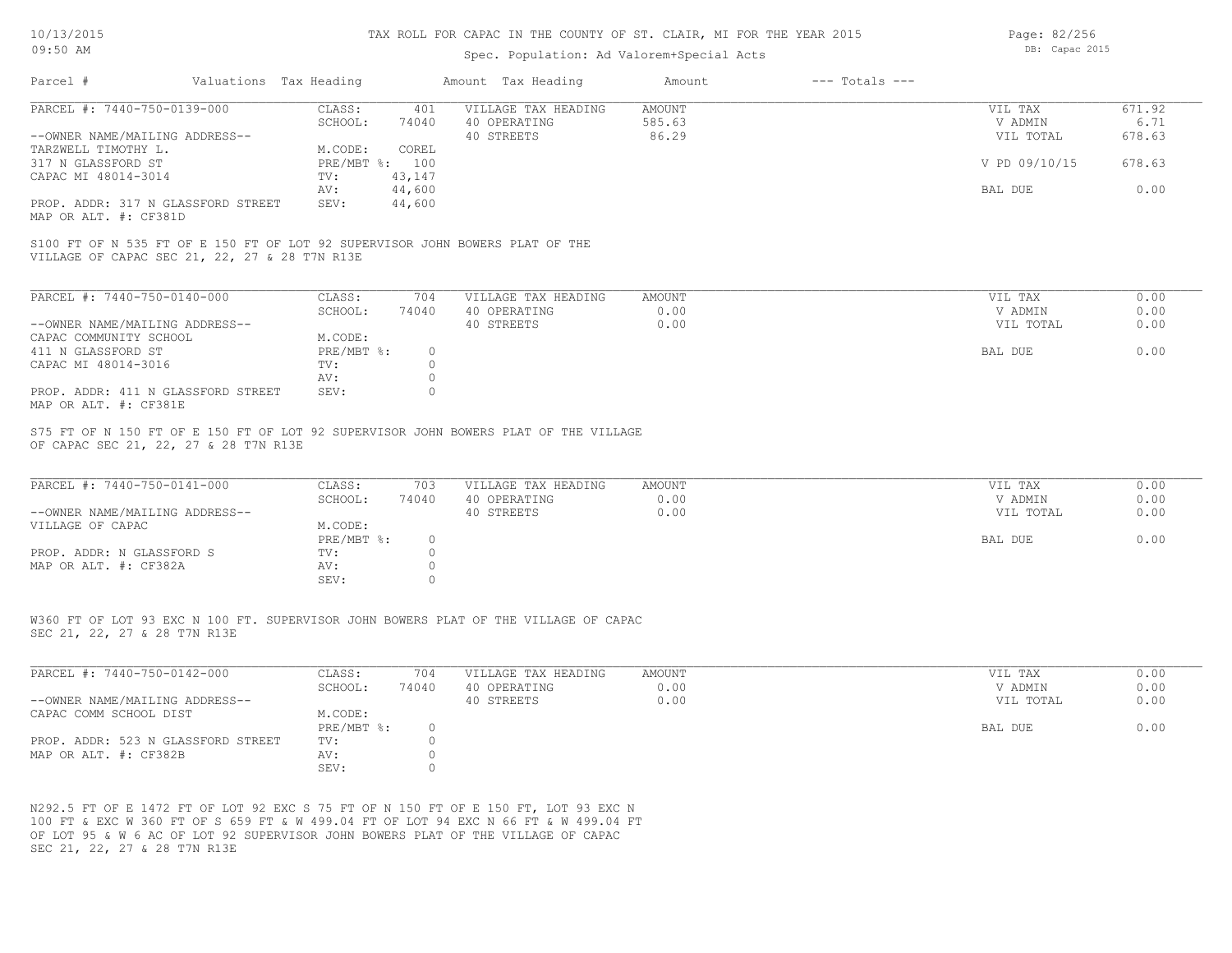## Spec. Population: Ad Valorem+Special Acts

| Parcel #                       | Valuations Tax Heading |       | Amount Tax Heading  | Amount | $---$ Totals $---$ |           |      |
|--------------------------------|------------------------|-------|---------------------|--------|--------------------|-----------|------|
| PARCEL #: 7440-750-0143-000    | CLASS:                 | 705   | VILLAGE TAX HEADING | AMOUNT |                    | VIL TAX   | 0.00 |
|                                | SCHOOL:                | 74040 | 40 OPERATING        | 0.00   |                    | V ADMIN   | 0.00 |
| --OWNER NAME/MAILING ADDRESS-- |                        |       | 40 STREETS          | 0.00   |                    | VIL TOTAL | 0.00 |
| COUNSEL ON AGING INC.,         | M.CODE:                |       |                     |        |                    |           |      |
| 600 GRAND RIVER AVE            | PRE/MBT %:             |       |                     |        |                    | BAL DUE   | 0.00 |
| PORT HURON MI 48060            | TV:                    |       |                     |        |                    |           |      |
|                                | AV:                    |       |                     |        |                    |           |      |
| PROP. ADDR: 585 N MAIN ST      | SEV:                   |       |                     |        |                    |           |      |
|                                |                        |       |                     |        |                    |           |      |

MAP OR ALT. #: CF383A

PLAT OF THE VILLAGE OF CAPAC SEC 21, 22, 27 & 28 T7N R13E N246 FT OF LOT 94 LYING E OF BONER SUB, EXC N 46 FT THEREOF. SUPERVISOR JOHN BOWERS

| PARCEL #: 7440-750-0144-000    | CLASS:       | 401    | VILLAGE TAX HEADING | AMOUNT | VIL TAX       | 564.22 |
|--------------------------------|--------------|--------|---------------------|--------|---------------|--------|
|                                | SCHOOL:      | 74040  | 40 OPERATING        | 491.76 | V ADMIN       | 5.64   |
| --OWNER NAME/MAILING ADDRESS-- |              |        | 40 STREETS          | 72.46  | VIL TOTAL     | 569.86 |
| LYDICK ARTHUR M                | M.CODE:      | COREL  |                     |        |               |        |
| LYDICK PEGGY A                 | $PRE/MBT$ %: | 100    |                     |        | V PD 09/10/15 | 569.86 |
| 509 N MAIN ST                  | TV:          | 36,231 |                     |        |               |        |
| CAPAC MI 48014-3151            | AV:          | 37,200 |                     |        | BAL DUE       | 0.00   |
|                                | SEV:         | 37,200 |                     |        |               |        |
| PROP. ADDR: 509 N MAIN ST      |              |        |                     |        |               |        |

MAP OR ALT. #: CF383B

OF THE VILLAGE OF CAPAC SEC 21, 22, 27 & 28 T7N R13E S113.50 FT OF THAT PART OF LOT 94 LYING E OF BONER SUB. SUPERVISOR JOHN BOWERS PLAT

| PARCEL #: 7440-750-0145-000    | CLASS:     | 401    | VILLAGE TAX HEADING | AMOUNT | VIL TAX       | 445.27 |
|--------------------------------|------------|--------|---------------------|--------|---------------|--------|
|                                | SCHOOL:    | 74040  | 40 OPERATING        | 388.09 | V ADMIN       | 4.45   |
| --OWNER NAME/MAILING ADDRESS-- |            |        | 40 STREETS          | 57.18  | VIL TOTAL     | 449.72 |
| WHEELIHAN CHARLES M.           | M.CODE:    |        |                     |        |               |        |
| 14266 IMLAY CITY RD            | PRE/MBT %: |        |                     |        | V PD 08/17/15 | 449.72 |
| CAPAC MI 48014                 | TV:        | 28,593 |                     |        |               |        |
|                                | AV:        | 32,300 |                     |        | BAL DUE       | 0.00   |
| PROP. ADDR: 507 N MAIN ST      | SEV:       | 32,300 |                     |        |               |        |
| MAP OR ALT. #: CF384A          |            |        |                     |        |               |        |

 $\mathcal{L}_\mathcal{L} = \mathcal{L}_\mathcal{L} = \mathcal{L}_\mathcal{L} = \mathcal{L}_\mathcal{L} = \mathcal{L}_\mathcal{L} = \mathcal{L}_\mathcal{L} = \mathcal{L}_\mathcal{L} = \mathcal{L}_\mathcal{L} = \mathcal{L}_\mathcal{L} = \mathcal{L}_\mathcal{L} = \mathcal{L}_\mathcal{L} = \mathcal{L}_\mathcal{L} = \mathcal{L}_\mathcal{L} = \mathcal{L}_\mathcal{L} = \mathcal{L}_\mathcal{L} = \mathcal{L}_\mathcal{L} = \mathcal{L}_\mathcal{L}$ 

E160 FT OF N 70 FT OF LOT 95 SUPERVISOR JOHN BOWERS PLAT OF THE VILLAGE OF CAPAC

SEC 21, 22, 27 & 28 T7N R13E

| PARCEL #: 7440-750-0146-000    | CLASS:  | 401            | VILLAGE TAX HEADING | AMOUNT | VIL TAX       | 390.61 |
|--------------------------------|---------|----------------|---------------------|--------|---------------|--------|
|                                | SCHOOL: | 74040          | 40 OPERATING        | 340.45 | V ADMIN       | 3.90   |
| --OWNER NAME/MAILING ADDRESS-- |         |                | 40 STREETS          | 50.16  | VIL TOTAL     | 394.51 |
| LUMBARDO DOUGLAS W.            | M.CODE: | COREL          |                     |        |               |        |
| 538 N NEEPER ST                |         | PRE/MBT %: 100 |                     |        | V PD 09/10/15 | 394.51 |
| CAPAC MI 48014-3038            | TV:     | 25,083         |                     |        |               |        |
|                                | AV:     | 28,600         |                     |        | BAL DUE       | 0.00   |
| PROP. ADDR: 538 N NEEPER ST    | SEV:    | 28,600         |                     |        |               |        |
| MAP OR ALT. #: CF384B          |         |                |                     |        |               |        |

OF CAPAC SEC 21, 22, 27 & 28 T7N R13E W160 FT OF E 320 FT OF N 70 FT OF LOT 95 SUPERVISOR JOHN BOWERS PLAT OF THE VILLAGE Page: 83/256 DB: Capac 2015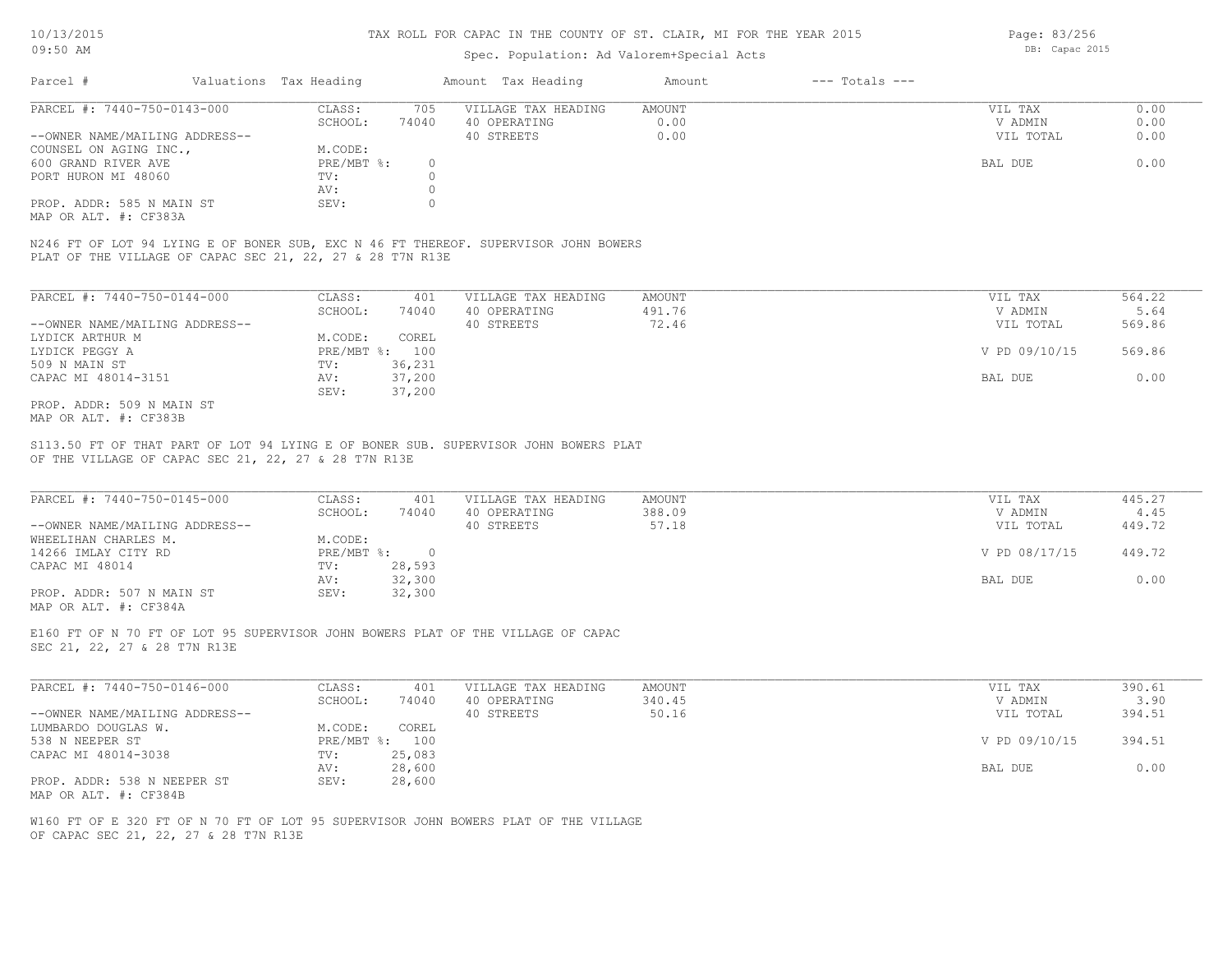### Spec. Population: Ad Valorem+Special Acts

Parcel # Valuations Tax Heading Amount Tax Heading Amount --- Totals ---SEV: 0 MAP OR ALT. #: CF385A/B AV: 0 PROP. ADDR: 0 PRE/MBT  $\text{\$:}\quad \quad 0\quad \quad$ STREETS-VILLAGE OF CAPAC M.CODE: M.CODE: PRE/MBT %: --OWNER NAME/MAILING ADDRESS-- 40 STREETS 0.00 VIL TOTAL 0.00 SCHOOL: 74040 40 OPERATING 0.00 V ADMIN 0.00 PARCEL #: 7440-750-0147-000 CLASS: 703 VILLAGE TAX HEADING AMOUNT AMOUNT VIL TAX 0.00<br>SCHOOL: 74040 40 OPERATING 0.00 000 VADMIN 0.00  $\mathcal{L}_\mathcal{L} = \mathcal{L}_\mathcal{L} = \mathcal{L}_\mathcal{L} = \mathcal{L}_\mathcal{L} = \mathcal{L}_\mathcal{L} = \mathcal{L}_\mathcal{L} = \mathcal{L}_\mathcal{L} = \mathcal{L}_\mathcal{L} = \mathcal{L}_\mathcal{L} = \mathcal{L}_\mathcal{L} = \mathcal{L}_\mathcal{L} = \mathcal{L}_\mathcal{L} = \mathcal{L}_\mathcal{L} = \mathcal{L}_\mathcal{L} = \mathcal{L}_\mathcal{L} = \mathcal{L}_\mathcal{L} = \mathcal{L}_\mathcal{L}$ 

SUPERVISOR JOHN BOWERS PLAT OF THE VILLAGE OF CAPAC SEC 21, 22, 27 & 28 T7N R13E LOTS 94 & 95 EXC N 46 FT THEREOF. ALSO N 46 FT OF LOT 94 & N 100 FT OF LOT 93 150 FT OF N 66 FT OF LOT 97, & W 66 FT OF LOTS 96 & 97, & E 66 FT OF W 565.04 FT OF LOT 97 & W 66 FT OF E 216 FT OF LOTS 96 & 97 & E 66 FT OF W 941.04 FT OF LOT 95 & E S66 FT OF N 358.5 FT OF E 1472 FT OF LOT 92 & N 50 FT OF E 320 FT OF W 386 FT OF

| PARCEL #: 7440-750-0148-000        | CLASS:     | 401    | VILLAGE TAX HEADING | AMOUNT | VIL TAX       | 823.04 |
|------------------------------------|------------|--------|---------------------|--------|---------------|--------|
|                                    | SCHOOL:    | 74040  | 40 OPERATING        | 717.34 | V ADMIN       | 8.23   |
| --OWNER NAME/MAILING ADDRESS--     |            |        | 40 STREETS          | 105.70 | VIL TOTAL     | 831.27 |
| FICK PAMELA FAYE                   | M.CODE:    | COREL  |                     |        |               |        |
| 530 N GLASSFORD ST                 | PRE/MBT %: | 100    |                     |        | V PD 08/13/15 | 831.27 |
| CAPAC MI 48014-3015                | TV:        | 52,851 |                     |        |               |        |
|                                    | AV:        | 54,900 |                     |        | BAL DUE       | 0.00   |
| PROP. ADDR: 530 N GLASSFORD STREET | SEV:       | 54,900 |                     |        |               |        |

MAP OR ALT. #: CF385C

VILLAGE OF CAPAC E160' OF W 725.04' OF N 146.64' OF LOT 95 SUPERVISOR JOHN BOWERS PLAT OF THE

| PARCEL #: 7440-750-0148-250        | CLASS:  | 401            | VILLAGE TAX HEADING | AMOUNT | VIL TAX       | 694.44 |
|------------------------------------|---------|----------------|---------------------|--------|---------------|--------|
|                                    | SCHOOL: | 74040          | 40 OPERATING        | 605.26 | V ADMIN       | 6.94   |
| --OWNER NAME/MAILING ADDRESS--     |         |                | 40 STREETS          | 89.18  | VIL TOTAL     | 701.38 |
| MORALES JUAN J                     | M.CODE: | OOSCU          |                     |        |               |        |
| 480 N GLASSFORD ST                 |         | PRE/MBT %: 100 |                     |        | V PD 08/19/15 | 701.38 |
| CAPAC MI 48014-3015                | TV:     | 44,593         |                     |        |               |        |
|                                    | AV:     | 47,700         |                     |        | BAL DUE       | 0.00   |
| PROP. ADDR: 480 N GLASSFORD STREET | SEV:    | 47,700         |                     |        |               |        |
| MAP OR ALT. #: CF385F              |         |                |                     |        |               |        |

THE VILLAGE OF CAPAC S82' OF N 228.64' OF E 160' OF W 725.04' OF LOT 95 SUPERVISOR JOHN BOWERS PLAT OF

| PARCEL #: 7440-750-0149-000        | CLASS:         | 401    | VILLAGE TAX HEADING | AMOUNT | VIL TAX       | 663.89 |
|------------------------------------|----------------|--------|---------------------|--------|---------------|--------|
|                                    | SCHOOL:        | 74040  | 40 OPERATING        | 578.63 | V ADMIN       | 6.63   |
| --OWNER NAME/MAILING ADDRESS--     |                |        | 40 STREETS          | 85.26  | VIL TOTAL     | 670.52 |
| DAMS BRENT                         | M.CODE:        | COREL  |                     |        |               |        |
| DAMS MARIA                         | PRE/MBT %: 100 |        |                     |        | V PD 09/10/15 | 670.52 |
| 420 N GLASSFORD ST                 | TV:            | 42,631 |                     |        |               |        |
| CAPAC MI 48014                     | AV:            | 44,100 |                     |        | BAL DUE       | 0.00   |
|                                    | SEV:           | 44,100 |                     |        |               |        |
| PROP. ADDR: 420 N GLASSFORD STREET |                |        |                     |        |               |        |
|                                    |                |        |                     |        |               |        |

MAP OR ALT. #: CF385D

PLAT OF THE VILLAGE OF CAPAC SEC 21, 22, 27 & 28 T7N R13E E160 FT OF W 725.04 FT OF LOT 95 EXC N 228.64 FT THEREOF. SUPERVISOR JOHN BOWERS Page: 84/256 DB: Capac 2015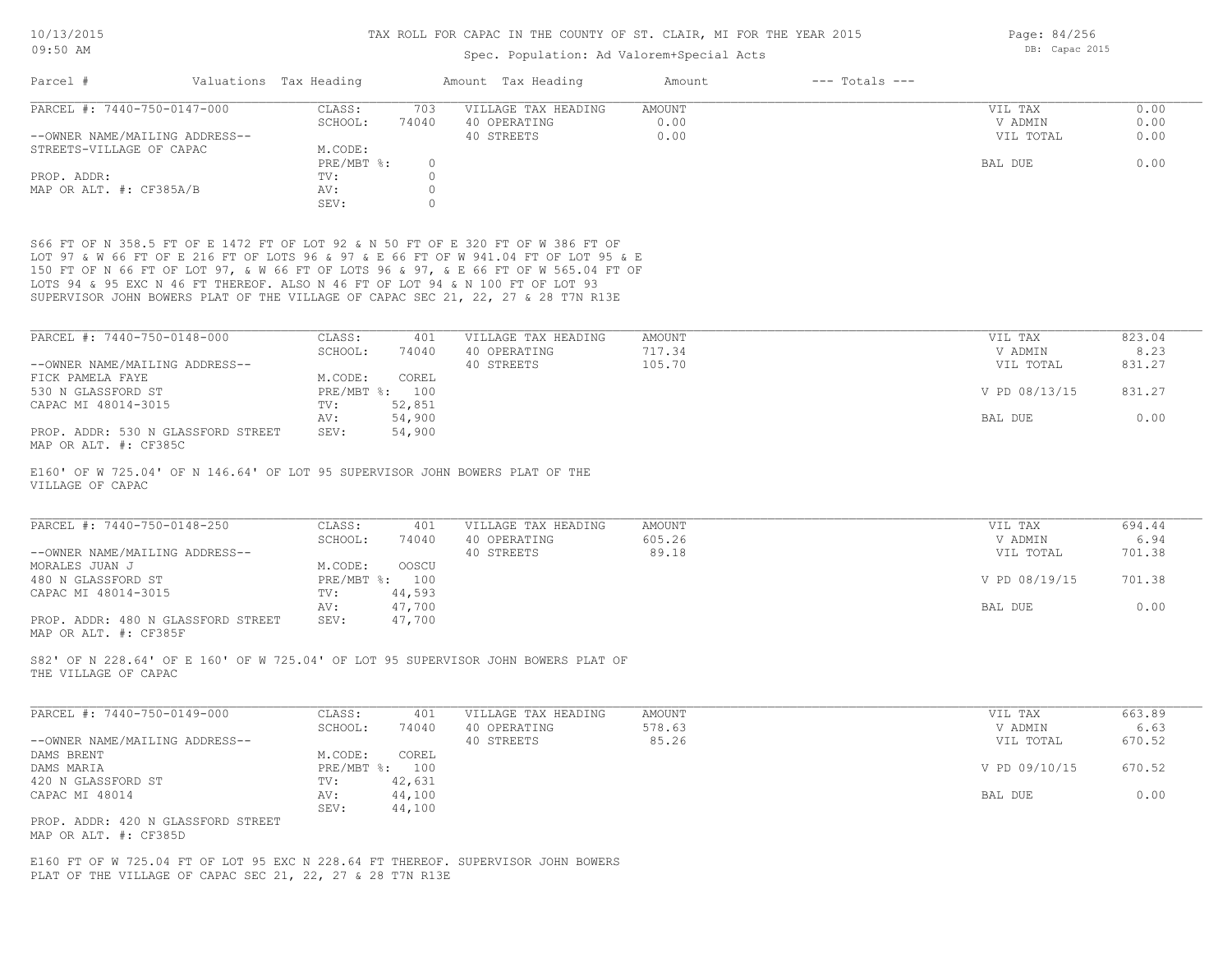## Spec. Population: Ad Valorem+Special Acts

Parcel # Valuations Tax Heading Amount Tax Heading Amount --- Totals ---PROP. ADDR: 505 N MAIN ST SEV: 44,200 CAPAC MI 48014-3151 **AV:** 44,200 **BAL DUE** 0.00 505 N MAIN ST TV: 42,734 GLINSKI PAMELA PRE/MBT %: 100 V PD 09/18/15 672.13 GLINSKI FRANK M.CODE:<br>GLINSKI PAMELA MEXICALLY PRE/MBT %: 100 --OWNER NAME/MAILING ADDRESS-- 40 STREETS 85.46 VIL TOTAL 672.13 SCHOOL: 74040 40 OPERATING 580.02 V ADMIN 6.65 PARCEL #: 7440-750-0150-000 CLASS: 401 VILLAGE TAX HEADING AMOUNT AMOUNT VIL TAX 665.48<br>SCHOOL: 74040 40 OPERATING 580.02 VADMIN 6.65  $\mathcal{L}_\mathcal{L} = \mathcal{L}_\mathcal{L} = \mathcal{L}_\mathcal{L} = \mathcal{L}_\mathcal{L} = \mathcal{L}_\mathcal{L} = \mathcal{L}_\mathcal{L} = \mathcal{L}_\mathcal{L} = \mathcal{L}_\mathcal{L} = \mathcal{L}_\mathcal{L} = \mathcal{L}_\mathcal{L} = \mathcal{L}_\mathcal{L} = \mathcal{L}_\mathcal{L} = \mathcal{L}_\mathcal{L} = \mathcal{L}_\mathcal{L} = \mathcal{L}_\mathcal{L} = \mathcal{L}_\mathcal{L} = \mathcal{L}_\mathcal{L}$ 

MAP OR ALT. #: CF385E

THE VILLAGE OF CAPAC E320' OF S 84.5' ADJ LOT 104 ON N OF LOT 95 EXC W 150' SUPV JOHN BOWER'S PLAT OF

| PARCEL #: 7440-750-0150-250    | CLASS:     | 401    | VILLAGE TAX HEADING | AMOUNT | VIL TAX       | 137.23 |
|--------------------------------|------------|--------|---------------------|--------|---------------|--------|
|                                | SCHOOL:    | 74040  | 40 OPERATING        | 119.61 | V ADMIN       | 1.37   |
| --OWNER NAME/MAILING ADDRESS-- |            |        | 40 STREETS          | 17.62  | VIL TOTAL     | 138.60 |
| ANDERSON FAMILY TRUST          | M.CODE:    |        |                     |        |               |        |
| 6150 ATTICA RD                 | PRE/MBT %: |        |                     |        | V PD 08/26/15 | 138.60 |
| IMLAY CITY MI 48444            | TV:        | 8,813  |                     |        |               |        |
|                                | AV:        | 15,800 |                     |        | BAL DUE       | 0.00   |
| PROP. ADDR: 424 N NEEPER ST    | SEV:       | 15,800 |                     |        |               |        |
| MAP OR ALT. #: CF385G          |            |        |                     |        |               |        |

 $\mathcal{L}_\mathcal{L} = \mathcal{L}_\mathcal{L} = \mathcal{L}_\mathcal{L} = \mathcal{L}_\mathcal{L} = \mathcal{L}_\mathcal{L} = \mathcal{L}_\mathcal{L} = \mathcal{L}_\mathcal{L} = \mathcal{L}_\mathcal{L} = \mathcal{L}_\mathcal{L} = \mathcal{L}_\mathcal{L} = \mathcal{L}_\mathcal{L} = \mathcal{L}_\mathcal{L} = \mathcal{L}_\mathcal{L} = \mathcal{L}_\mathcal{L} = \mathcal{L}_\mathcal{L} = \mathcal{L}_\mathcal{L} = \mathcal{L}_\mathcal{L}$ 

 $\mathcal{L}_\mathcal{L} = \mathcal{L}_\mathcal{L} = \mathcal{L}_\mathcal{L} = \mathcal{L}_\mathcal{L} = \mathcal{L}_\mathcal{L} = \mathcal{L}_\mathcal{L} = \mathcal{L}_\mathcal{L} = \mathcal{L}_\mathcal{L} = \mathcal{L}_\mathcal{L} = \mathcal{L}_\mathcal{L} = \mathcal{L}_\mathcal{L} = \mathcal{L}_\mathcal{L} = \mathcal{L}_\mathcal{L} = \mathcal{L}_\mathcal{L} = \mathcal{L}_\mathcal{L} = \mathcal{L}_\mathcal{L} = \mathcal{L}_\mathcal{L}$ 

VILLAGE OF CAPAC QC 1742/745 05/20/98 W150' OF E 320' OF S 84.5' ADJ LOT 104 ON N OF LOT 95 SUPV JOHN BOWER'S PLAT OF THE

| PARCEL #: 7440-750-0151-000    | CLASS:       | 401    | VILLAGE TAX HEADING | AMOUNT | VIL TAX       | 509.57 |
|--------------------------------|--------------|--------|---------------------|--------|---------------|--------|
|                                | SCHOOL:      | 74040  | 40 OPERATING        | 444.13 | V ADMIN       | 5.09   |
| --OWNER NAME/MAILING ADDRESS-- |              |        | 40 STREETS          | 65.44  | VIL TOTAL     | 514.66 |
| SEIDLER JACK/JO                | M.CODE:      |        |                     |        |               |        |
| 400 N NEEPER ST P.O. BOX 40    | $PRE/MBT$ %: | 100    |                     |        | V PD 08/31/15 | 514.66 |
| CAPAC MI 48014-3039            | TV:          | 32,722 |                     |        |               |        |
|                                | AV:          | 36,900 |                     |        | BAL DUE       | 0.00   |
| PROP. ADDR: 400 N NEEPER ST    | SEV:         | 36,900 |                     |        |               |        |
| MAP OR ALT. #: CF386A1         |              |        |                     |        |               |        |

THE VILLAGE OF CAPAC SEC 21, 22, 27 & 28 T7N R13E W75 FT OF E 150 FT OF LOT 96 EXC N 146.5 FT THEREOF SUPERVISOR JOHN BOWERS PLAT OF

| PARCEL #: 7440-750-0152-000    | CLASS:  | 401            | VILLAGE TAX HEADING | AMOUNT | VIL TAX       | 474.97 |
|--------------------------------|---------|----------------|---------------------|--------|---------------|--------|
|                                | SCHOOL: | 74040          | 40 OPERATING        | 413.97 | V ADMIN       | 4.74   |
| --OWNER NAME/MAILING ADDRESS-- |         |                | 40 STREETS          | 61.00  | VIL TOTAL     | 479.71 |
| KING JEREMY L                  | M.CODE: |                |                     |        |               |        |
| KING JENNIFER A                |         | PRE/MBT %: 100 |                     |        | V PD 09/21/15 | 479.71 |
| 410 N NEEPER ST                | TV:     | 30,500         |                     |        |               |        |
| CAPAC MI 48014                 | AV:     | 30,500         |                     |        | BAL DUE       | 0.00   |
|                                | SEV:    | 30,500         |                     |        |               |        |
| PROP. ADDR: 410 N NEEPER ST    |         |                |                     |        |               |        |
| MAP OR ALT. #: CF386A2         |         |                |                     |        |               |        |

N146.50' OF E 150' OF LOT 96 SUPERVISOR JOHN BOWERS PLAT OF THE VILLAGE OF CAPAC

Page: 85/256 DB: Capac 2015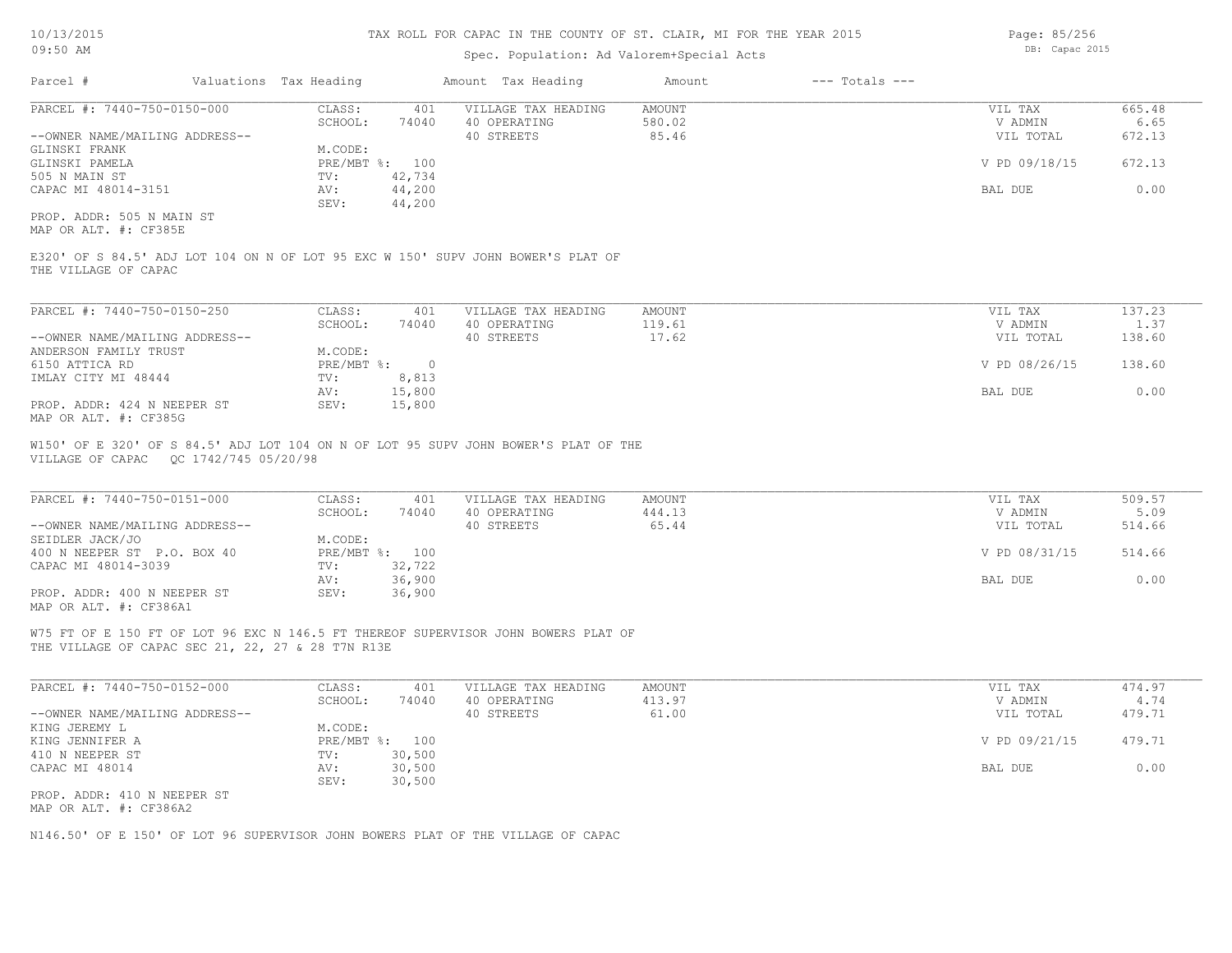## Spec. Population: Ad Valorem+Special Acts

Page: 86/256 DB: Capac 2015

| Parcel #                       |         | Valuations Tax Heading |              | Amount Tax Heading  | Amount | $---$ Totals $---$ |               |        |
|--------------------------------|---------|------------------------|--------------|---------------------|--------|--------------------|---------------|--------|
| PARCEL #: 7440-750-0153-000    |         | CLASS:                 | 401          | VILLAGE TAX HEADING | AMOUNT |                    | VIL TAX       | 591.55 |
|                                | SCHOOL: | 74040                  | 40 OPERATING | 515.58              |        | V ADMIN            | 5.91          |        |
| --OWNER NAME/MAILING ADDRESS-- |         |                        |              | 40 STREETS          | 75.97  |                    | VIL TOTAL     | 597.46 |
| AXT STEVEN W                   |         | M.CODE:                | COREL        |                     |        |                    |               |        |
| 115 KEMPF COURT                |         | PRE/MBT %: 100         |              |                     |        |                    | V PD 09/10/15 | 597.46 |
| CAPAC MI 48014                 |         | TV:                    | 37,986       |                     |        |                    |               |        |
|                                |         | AV:                    | 42,700       |                     |        |                    | BAL DUE       | 0.00   |
| PROP. ADDR: 115 KEMPF COURT    |         | SEV:                   | 42,700       |                     |        |                    |               |        |
|                                |         |                        |              |                     |        |                    |               |        |

MAP OR ALT. #: CF86B

SEC 21, 22, 27 & 28 T7N R13E S146 FT OF E 75 FT OF LOT 96 SUPERVISOR JOHN BOWERS PLAT OF THE VILLAGE OF CAPAC

| PARCEL #: 7440-750-0154-000    | CLASS:       | 401    | VILLAGE TAX HEADING | AMOUNT | VIL TAX       | 541.94 |
|--------------------------------|--------------|--------|---------------------|--------|---------------|--------|
|                                | SCHOOL:      | 74040  | 40 OPERATING        | 472.34 | V ADMIN       | 5.41   |
| --OWNER NAME/MAILING ADDRESS-- |              |        | 40 STREETS          | 69.60  | VIL TOTAL     | 547.35 |
| SLAWINSKI ERIC B               | M.CODE:      | COREL  |                     |        |               |        |
| SLAWINSKI AMANDA K             | $PRE/MBT$ %: | 100    |                     |        | V PD 09/10/15 | 547.35 |
| 401 N NEEPER ST                | TV:          | 34,800 |                     |        |               |        |
| CAPAC MI 48014-3041            | AV:          | 34,800 |                     |        | BAL DUE       | 0.00   |
|                                | SEV:         | 34,800 |                     |        |               |        |
| PROP. ADDR: 401 N NEEPER ST    |              |        |                     |        |               |        |

MAP OR ALT. #: CF386C

OF CAPAC SEC 21, 22, 27 & 28 T7N R13E W170 FT OF E 386 FT OF S 60 FT OF LOT 96 SUPERVISOR JOHN BOWERS PLAT OF THE VILLAGE

| PARCEL #: 7440-750-0155-000    | CLASS:     | 401    | VILLAGE TAX HEADING | AMOUNT | VIL TAX   | 700.86 |
|--------------------------------|------------|--------|---------------------|--------|-----------|--------|
|                                | SCHOOL:    | 74040  | 40 OPERATING        | 610.85 | V ADMIN   | 7.00   |
| --OWNER NAME/MAILING ADDRESS-- |            |        | 40 STREETS          | 90.01  | VIL TOTAL | 707.86 |
| GWISDALLA ANNETTE M            | M.CODE:    |        |                     |        |           |        |
| 405 N NEEPER ST                | PRE/MBT %: | 100    |                     |        | BAL DUE   | 707.86 |
| CAPAC MI 48014                 | TV:        | 45,005 |                     |        |           |        |
|                                | AV:        | 46,400 |                     |        |           |        |
| PROP. ADDR: 405 N NEEPER ST    | SEV:       | 46,400 |                     |        |           |        |
| MAP OR ALT. $\#$ : CF386D/F    |            |        |                     |        |           |        |

 $\mathcal{L}_\mathcal{L} = \mathcal{L}_\mathcal{L} = \mathcal{L}_\mathcal{L} = \mathcal{L}_\mathcal{L} = \mathcal{L}_\mathcal{L} = \mathcal{L}_\mathcal{L} = \mathcal{L}_\mathcal{L} = \mathcal{L}_\mathcal{L} = \mathcal{L}_\mathcal{L} = \mathcal{L}_\mathcal{L} = \mathcal{L}_\mathcal{L} = \mathcal{L}_\mathcal{L} = \mathcal{L}_\mathcal{L} = \mathcal{L}_\mathcal{L} = \mathcal{L}_\mathcal{L} = \mathcal{L}_\mathcal{L} = \mathcal{L}_\mathcal{L}$ 

OF CAPAC SEC 21, 22, 27 & 28 T7N R13E 60 FT & EX N 110.5 FT OF SAID W 20 FT. SUPERVISOR JOHN BOWERS PLAT OF THE VILLAGE N122 FT OF S 182 FT OF W 150 FT OF E 366 FT & W 20 FT OF E 386 FT OF LOT 96 EXC S

| PARCEL #: 7440-750-0156-000    | CLASS:  | 401            | VILLAGE TAX HEADING | AMOUNT | VIL TAX       | 651.04 |
|--------------------------------|---------|----------------|---------------------|--------|---------------|--------|
|                                | SCHOOL: | 74040          | 40 OPERATING        | 567.43 | V ADMIN       | 6.51   |
| --OWNER NAME/MAILING ADDRESS-- |         |                | 40 STREETS          | 83.61  | VIL TOTAL     | 657.55 |
| OCONNOR BETTY J                | M.CODE: |                |                     |        |               |        |
| 411 N NEEPER ST                |         | PRE/MBT %: 100 |                     |        | V PD 07/22/15 | 657.55 |
| CAPAC MI 48014-3041            | TV:     | 41,806         |                     |        |               |        |
|                                | AV:     | 43,100         |                     |        | BAL DUE       | 0.00   |
| PROP. ADDR: 411 N NEEPER ST    | SEV:    | 43,100         |                     |        |               |        |
| MAP OR ALT. #: CF386G/H        |         |                |                     |        |               |        |

T7N R13E FT OF LOT 96 SUPERVISOR JOHN BOWERS PLAT OF THE VILLAGE OF CAPAC SEC 21, 22 27 & 28 W150 FT OF E 366 FT OF LOT 96 EXC S 182 FT THEREOF & N 110.5 FT OF W 20 FT OF E 386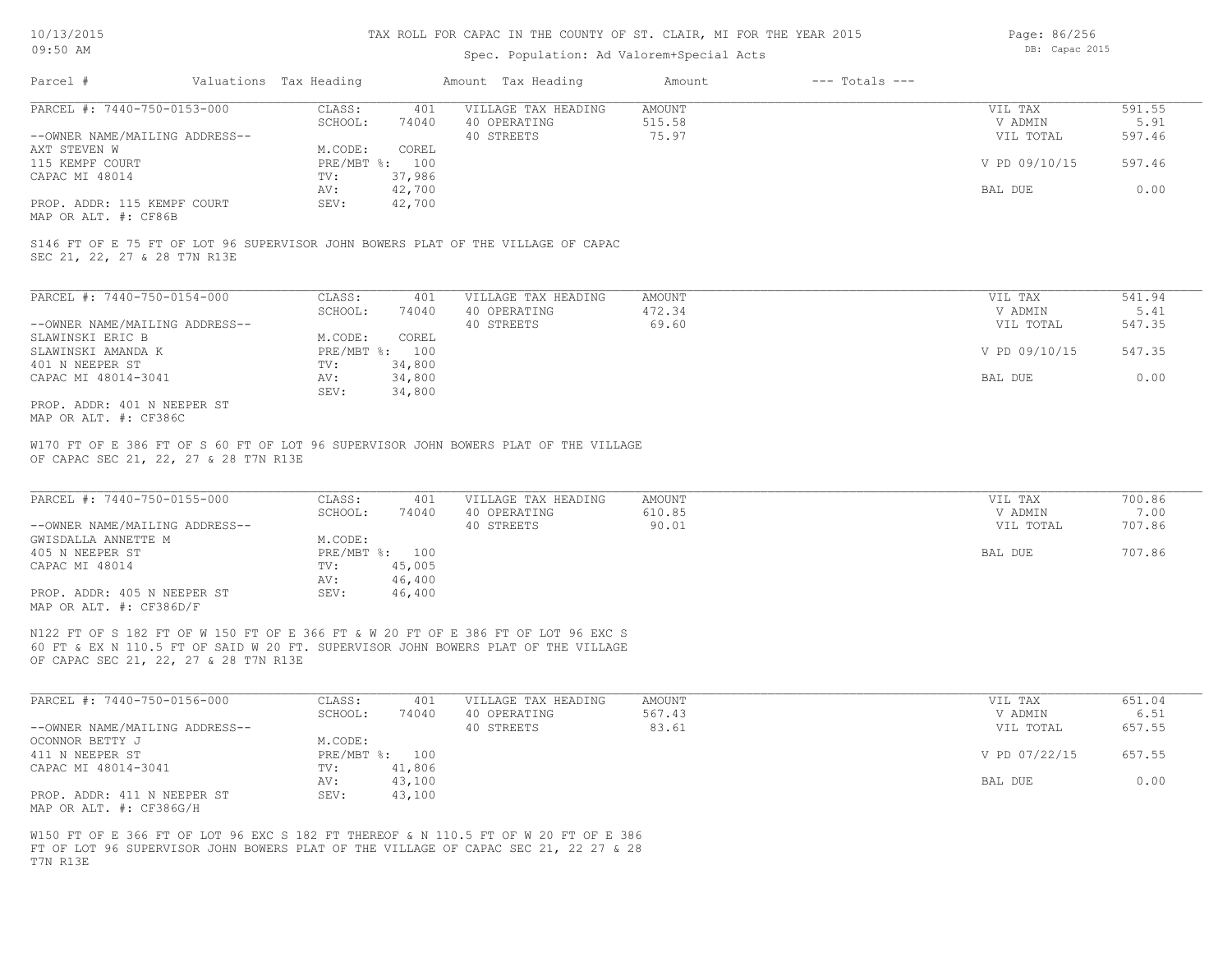## Spec. Population: Ad Valorem+Special Acts

| Parcel #                       | Valuations Tax Heading |                | Amount Tax Heading  | Amount | $---$ Totals $---$ |               |        |
|--------------------------------|------------------------|----------------|---------------------|--------|--------------------|---------------|--------|
| PARCEL #: 7440-750-0157-000    | CLASS:                 | 401            | VILLAGE TAX HEADING | AMOUNT |                    | VIL TAX       | 549.02 |
|                                | SCHOOL:                | 74040          | 40 OPERATING        | 478.51 |                    | V ADMIN       | 5.49   |
| --OWNER NAME/MAILING ADDRESS-- |                        |                | 40 STREETS          | 70.51  |                    | VIL TOTAL     | 554.51 |
| MCDERMOTT MARTIN               | M.CODE:                |                |                     |        |                    |               |        |
| MCDERMOTT TAMMIE               |                        | PRE/MBT %: 100 |                     |        |                    | V PD 09/18/15 | 554.51 |
| 428 HOLMES RD                  | TV:                    | 35,255         |                     |        |                    |               |        |
| ALLENTON MI 48002              | AV:                    | 36,300         |                     |        |                    | BAL DUE       | 0.00   |
|                                | SEV:                   | 36,300         |                     |        |                    |               |        |
|                                |                        |                |                     |        |                    |               |        |

MAP OR ALT. #: CF386I PROP. ADDR: 408 N GLASSFORD STREET

OF THE VILLAGE OF CAPAC SEC 21, 22, 27 & 28 T7N R13E S100 FT OF N 200 FT OF E 150 FT OF W 216 FT OF LOT 96 SUPERVISOR JOHN BOWERS PLAT

| PARCEL #: 7440-750-0158-000        | CLASS:  | 401            | VILLAGE TAX HEADING | AMOUNT | VIL TAX       | 583.52 |
|------------------------------------|---------|----------------|---------------------|--------|---------------|--------|
|                                    | SCHOOL: | 74040          | 40 OPERATING        | 508.58 | V ADMIN       | 5.83   |
| --OWNER NAME/MAILING ADDRESS--     |         |                | 40 STREETS          | 74.94  | VIL TOTAL     | 589.35 |
| BAKER DEWAYNE                      | M.CODE: | COREL          |                     |        |               |        |
| 402 N GLASSFORD ST                 |         | PRE/MBT %: 100 |                     |        | V PD 09/10/15 | 589.35 |
| CAPAC MI 48014-3015                | TV:     | 37,470         |                     |        |               |        |
|                                    | AV:     | 40,000         |                     |        | BAL DUE       | 0.00   |
| PROP. ADDR: 402 N GLASSFORD STREET | SEV:    | 40,000         |                     |        |               |        |
| MAP OR ALT. #: CF386J              |         |                |                     |        |               |        |

VILLAGE OF CAPAC SEC 21, 22, 27 & 28 T7N R13E E150 FT OF W 216 FT OF LOT 96 EXC N 200 FT. SUPERVISOR JOHN BOWERS PLAT OF THE

| PARCEL #: 7440-750-0159-000        | CLASS:     | 401    | VILLAGE TAX HEADING | AMOUNT | VIL TAX       | 531.61 |
|------------------------------------|------------|--------|---------------------|--------|---------------|--------|
|                                    | SCHOOL:    | 74040  | 40 OPERATING        | 463.34 | V ADMIN       | 5.31   |
| --OWNER NAME/MAILING ADDRESS--     |            |        | 40 STREETS          | 68.27  | VIL TOTAL     | 536.92 |
| CROMAS MARK F/LUCY M               | M.CODE:    |        |                     |        |               |        |
| 2447 S SUMERS RD                   | PRE/MBT %: |        |                     |        | V PD 07/10/15 | 536.92 |
| IMLAY CITY MI 48444                | TV:        | 34,137 |                     |        |               |        |
|                                    | AV:        | 35,100 |                     |        | BAL DUE       | 0.00   |
| PROP. ADDR: 416 N GLASSFORD STREET | SEV:       | 35,100 |                     |        |               |        |
| MAP OR ALT. #: CF386K              |            |        |                     |        |               |        |

 $\mathcal{L}_\mathcal{L} = \mathcal{L}_\mathcal{L} = \mathcal{L}_\mathcal{L} = \mathcal{L}_\mathcal{L} = \mathcal{L}_\mathcal{L} = \mathcal{L}_\mathcal{L} = \mathcal{L}_\mathcal{L} = \mathcal{L}_\mathcal{L} = \mathcal{L}_\mathcal{L} = \mathcal{L}_\mathcal{L} = \mathcal{L}_\mathcal{L} = \mathcal{L}_\mathcal{L} = \mathcal{L}_\mathcal{L} = \mathcal{L}_\mathcal{L} = \mathcal{L}_\mathcal{L} = \mathcal{L}_\mathcal{L} = \mathcal{L}_\mathcal{L}$ 

VILLAGE OF CAPAC SEC 21, 22, 27 & 28 T7N R13E N100 FT OF E 150 FT OF W 216 FT OF LOT 96 SUPERVISOR JOHN BOWERS PLAT OF THE

| PARCEL #: 7440-750-0160-000     | CLASS:       | 401    | VILLAGE TAX HEADING | AMOUNT | VIL TAX       | 590.21 |
|---------------------------------|--------------|--------|---------------------|--------|---------------|--------|
|                                 | SCHOOL:      | 74040  | 40 OPERATING        | 514.41 | V ADMIN       | 5.90   |
| --OWNER NAME/MAILING ADDRESS--  |              |        | 40 STREETS          | 75.80  | VIL TOTAL     | 596.11 |
| ROBINS MICHAEL                  | M.CODE:      | COREL  |                     |        |               |        |
| ROBINS BARBARA, ZARNA JESSICA L | $PRE/MBT$ %: | 100    |                     |        | V PD 09/10/15 | 596.11 |
| 316 N NEEPER ST                 | TV:          | 37,900 |                     |        |               |        |
| CAPAC MI 48014-3036             | AV:          | 37,900 |                     |        | BAL DUE       | 0.00   |
|                                 | SEV:         | 37,900 |                     |        |               |        |
| PROP. ADDR: 316 N NEEPER ST     |              |        |                     |        |               |        |

MAP OR ALT. #: CF387A1

SEC 21, 22, 27 & 28 T7N R13E S65 FT OF E 150 FT OF LOT 97 SUPERVISOR JOHN BOWERS PLAT OF THE VILLAGE OF CAPAC Page: 87/256 DB: Capac 2015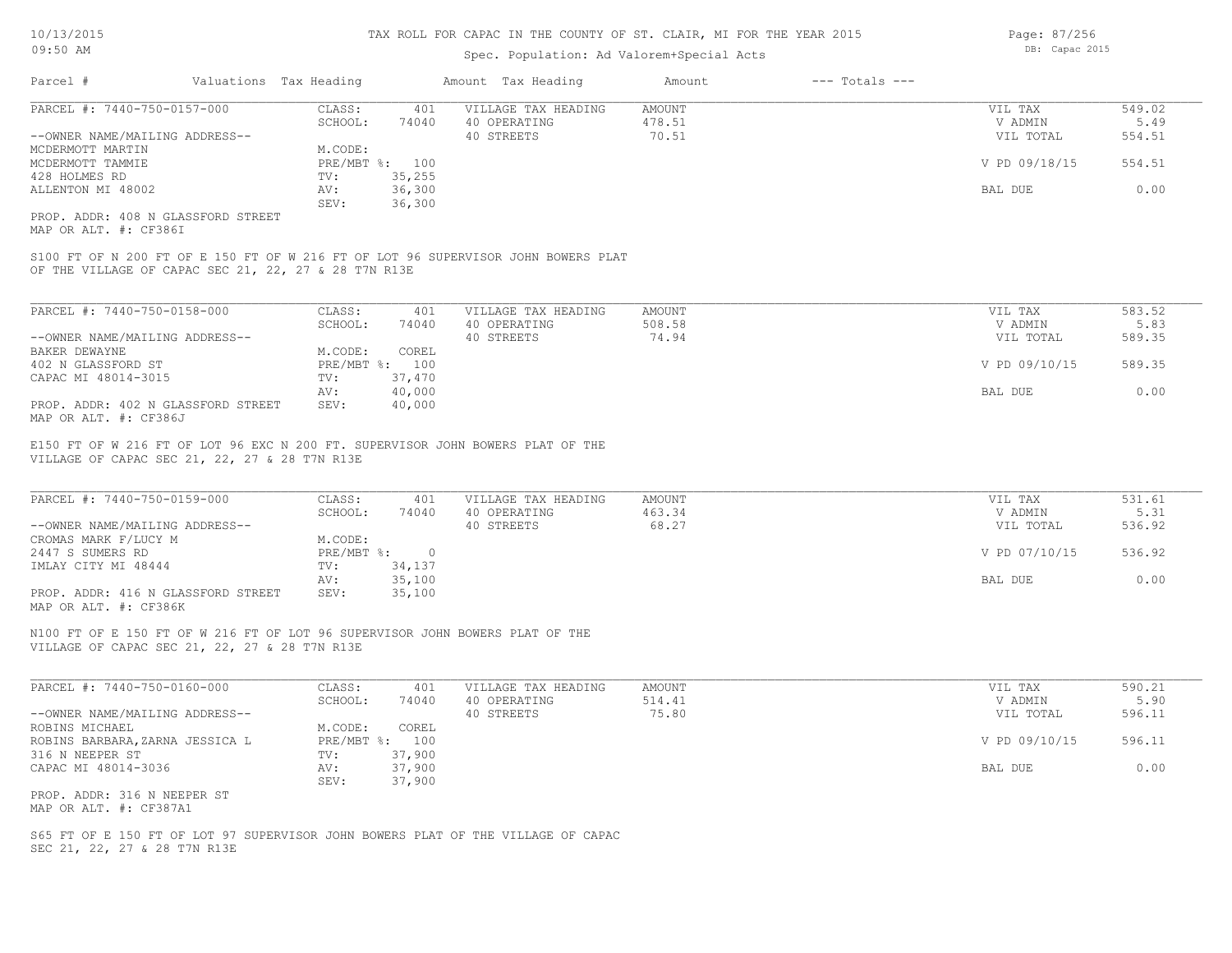## Spec. Population: Ad Valorem+Special Acts

Page: 88/256 DB: Capac 2015

| Parcel #                       | Valuations Tax Heading |        | Amount Tax Heading  | Amount | $---$ Totals $---$ |               |        |
|--------------------------------|------------------------|--------|---------------------|--------|--------------------|---------------|--------|
| PARCEL #: 7440-750-0161-000    | CLASS:                 | 401    | VILLAGE TAX HEADING | AMOUNT |                    | VIL TAX       | 613.88 |
|                                | SCHOOL:                | 74040  | 40 OPERATING        | 535.04 |                    | V ADMIN       | 6.13   |
| --OWNER NAME/MAILING ADDRESS-- |                        |        | 40 STREETS          | 78.84  |                    | VIL TOTAL     | 620.01 |
| STERN/LEVERENZ SALLY ANN       | M.CODE:                | COREL  |                     |        |                    |               |        |
| P.O. BOX 539                   | PRE/MBT %: 100         |        |                     |        |                    | V PD 09/10/15 | 620.01 |
| CAPAC MI 48014-3036            | TV:                    | 39,420 |                     |        |                    |               |        |
|                                | AV:                    | 42,600 |                     |        |                    | BAL DUE       | 0.00   |
| PROP. ADDR: 320 N NEEPER ST    | SEV:                   | 42,600 |                     |        |                    |               |        |

MAP OR ALT. #: CF387A2

OF CAPAC SEC 21, 22, 27 & 28 T7N R13E N85 FT OF S 150 FT OF E 150 FT OF LOT 97 SUPERVISOR JOHN BOWERS PLAT OF THE VILLAGE

| PARCEL #: 7440-750-0162-000    | CLASS:       | 401    | VILLAGE TAX HEADING | AMOUNT | VIL TAX       | 519.21 |
|--------------------------------|--------------|--------|---------------------|--------|---------------|--------|
|                                | SCHOOL:      | 74040  | 40 OPERATING        | 452.53 | V ADMIN       | 5.19   |
| --OWNER NAME/MAILING ADDRESS-- |              |        | 40 STREETS          | 66.68  | VIL TOTAL     | 524.40 |
| GRONE STEVEN                   | M.CODE:      | COREL  |                     |        |               |        |
| GRONE MICHELLE                 | $PRE/MBT$ %: | 100    |                     |        | V PD 09/10/15 | 524.40 |
| 313 N NEEPER ST                | TV:          | 33,341 |                     |        |               |        |
| CAPAC MI 48014                 | AV:          | 37,600 |                     |        | BAL DUE       | 0.00   |
|                                | SEV:         | 37,600 |                     |        |               |        |
| PROP. ADDR: 313 N NEEPER ST    |              |        |                     |        |               |        |

MAP OR ALT. #: CF387B

OF CAPAC SEC 21, 22, 27 & 28 T7N R13E QC 1796/970 08/27/98 S75 FT OF W 150 FT OF E 366 FT OF LOT 97 SUPERVISOR JOHN BOWERS PLAT OF THE VILLAGE

| PARCEL #: 7440-750-0163-000        | CLASS:       | 401    | VILLAGE TAX HEADING | AMOUNT | VIL TAX       | 554.58 |
|------------------------------------|--------------|--------|---------------------|--------|---------------|--------|
|                                    | SCHOOL:      | 74040  | 40 OPERATING        | 483.36 | V ADMIN       | 5.54   |
| --OWNER NAME/MAILING ADDRESS--     |              |        | 40 STREETS          | 71.22  | VIL TOTAL     | 560.12 |
| WHEELER, CLARENCE/VERNABELL        | M.CODE:      |        |                     |        |               |        |
| 19 SAND LAND DR.                   | $PRE/MBT$ %: | 100    |                     |        | V PD 08/13/15 | 560.12 |
| ATTICA MI 48412                    | TV:          | 35,612 |                     |        |               |        |
|                                    | AV:          | 36,600 |                     |        | BAL DUE       | 0.00   |
| PROP. ADDR: 320 N GLASSFORD STREET | SEV:         | 36,600 |                     |        |               |        |
| MAP OR ALT. #: CF387D/F            |              |        |                     |        |               |        |

 $\mathcal{L}_\mathcal{L} = \mathcal{L}_\mathcal{L} = \mathcal{L}_\mathcal{L} = \mathcal{L}_\mathcal{L} = \mathcal{L}_\mathcal{L} = \mathcal{L}_\mathcal{L} = \mathcal{L}_\mathcal{L} = \mathcal{L}_\mathcal{L} = \mathcal{L}_\mathcal{L} = \mathcal{L}_\mathcal{L} = \mathcal{L}_\mathcal{L} = \mathcal{L}_\mathcal{L} = \mathcal{L}_\mathcal{L} = \mathcal{L}_\mathcal{L} = \mathcal{L}_\mathcal{L} = \mathcal{L}_\mathcal{L} = \mathcal{L}_\mathcal{L}$ 

THE VILLAGE OF CAPAC SEC 21, 22, 27 & 28 T7N R13E S91 FT OF N 141 FT OF W 170 FT OF E 536 FT OF LOT 97 SUPERVISOR JOHN BOWERS PLAT OF

| PARCEL #: 7440-750-0164-000    | CLASS:  | 401            | VILLAGE TAX HEADING | AMOUNT | VIL TAX       | 649.42 |
|--------------------------------|---------|----------------|---------------------|--------|---------------|--------|
|                                | SCHOOL: | 74040          | 40 OPERATING        | 566.02 | V ADMIN       | 6.49   |
| --OWNER NAME/MAILING ADDRESS-- |         |                | 40 STREETS          | 83.40  | VIL TOTAL     | 655.91 |
| LOGAN MATTHEW/TRACY            | M.CODE: | COREL          |                     |        |               |        |
| 317 N NEEPER ST                |         | PRE/MBT %: 100 |                     |        | V PD 09/10/15 | 655.91 |
| CAPAC MI 48014-3037            | TV:     | 41,702         |                     |        |               |        |
|                                | AV:     | 45,900         |                     |        | BAL DUE       | 0.00   |
| PROP. ADDR: 317 N NEEPER ST    | SEV:    | 45,900         |                     |        |               |        |
| MAP OR ALT. #: CF387E          |         |                |                     |        |               |        |

OF THE VILLAGE OF CAPAC SEC 21, 22, 27 & 28 T7N R13E N 91 FT OF S 166 FT OF W 150 FT OF E 366 FT OF LOT 97 SUPERVISOR JOHN BOWERS PLAT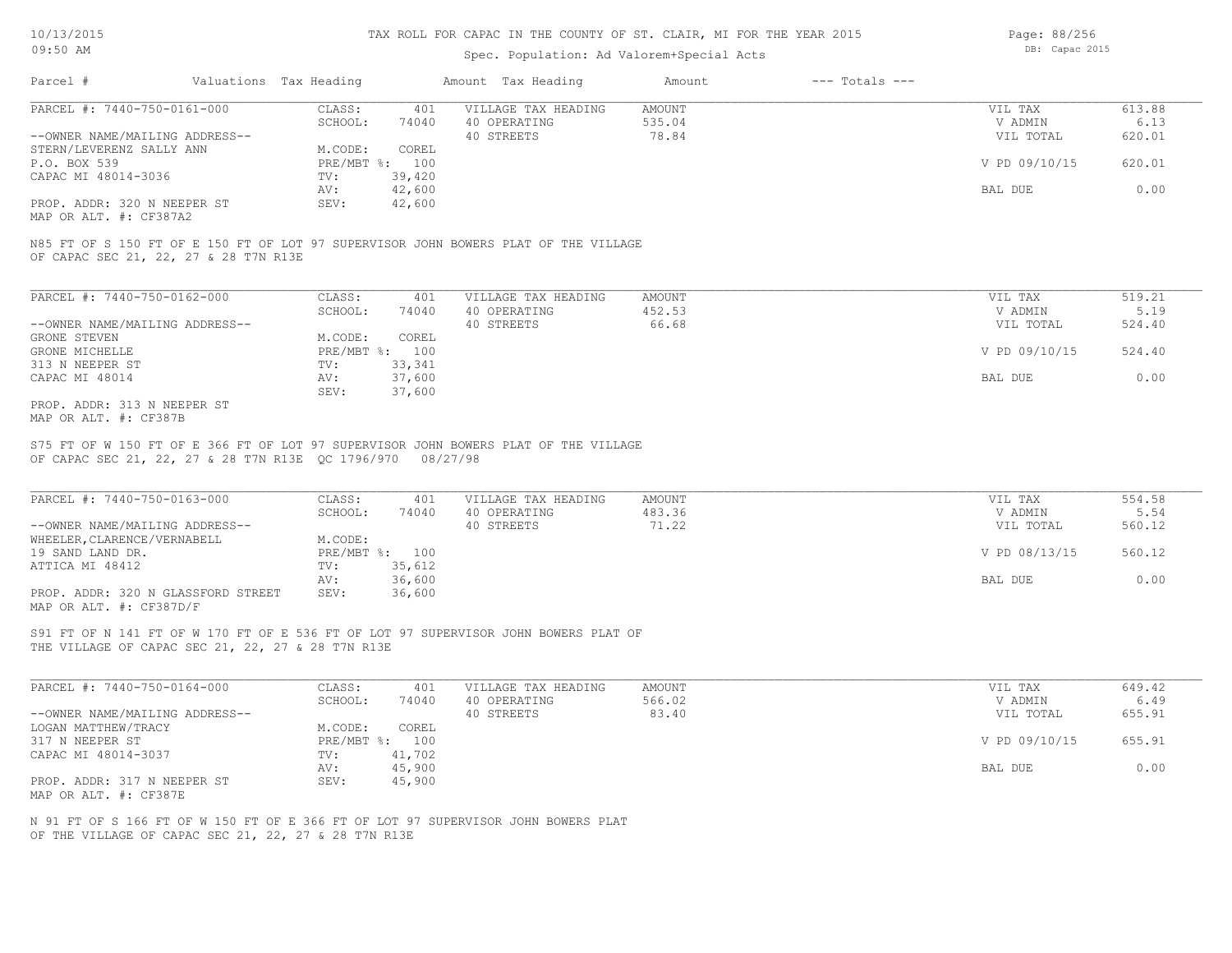## Spec. Population: Ad Valorem+Special Acts

Page: 89/256 DB: Capac 2015

| Parcel #                                                    | Valuations Tax Heading |        | Amount Tax Heading  | Amount | $---$ Totals $---$ |               |        |
|-------------------------------------------------------------|------------------------|--------|---------------------|--------|--------------------|---------------|--------|
| PARCEL #: 7440-750-0165-000                                 | CLASS:                 | 401    | VILLAGE TAX HEADING | AMOUNT |                    | VIL TAX       | 408.19 |
|                                                             | SCHOOL:                | 74040  | 40 OPERATING        | 355.77 |                    | V ADMIN       | 4.08   |
| --OWNER NAME/MAILING ADDRESS--                              |                        |        | 40 STREETS          | 52.42  |                    | VIL TOTAL     | 412.27 |
| ROBBERSTAD TIMOYHY                                          | M.CODE:                |        |                     |        |                    |               |        |
| 1818 N VAN DYKE ROAD                                        | $PRE/MBT$ %:           |        |                     |        |                    | V PD 09/18/15 | 412.27 |
| IMLAY CITY MI 48444                                         | TV:                    | 26,212 |                     |        |                    |               |        |
|                                                             | AV:                    | 27,900 |                     |        |                    | BAL DUE       | 0.00   |
| PROP. ADDR: 316 N GLASSFORD STREET<br>MAP OR ALT. #: CF387F | SEV:                   | 27,900 |                     |        |                    |               |        |

OF CAPAC SEC 21, 22, 27 & 28 T7N R13E S75 FT OF W 170 FT OF E 536 FT OF LOT 97 SUPERVISOR JOHN BOWERS PLAT OF THE VILLAGE

| PARCEL #: 7440-750-0166-000        | CLASS:       | 401      | VILLAGE TAX HEADING | AMOUNT | VIL TAX       | 420.86 |
|------------------------------------|--------------|----------|---------------------|--------|---------------|--------|
|                                    | SCHOOL:      | 74040    | 40 OPERATING        | 366.81 | V ADMIN       | 4.20   |
| --OWNER NAME/MAILING ADDRESS--     |              |          | 40 STREETS          | 54.05  | VIL TOTAL     | 425.06 |
| SHULL BRAIN                        | M.CODE:      |          |                     |        |               |        |
| SHULL WILLIAM T/RANDY & GRIFFITH B | $PRE/MBT$ %: | $\Omega$ |                     |        | V PD 09/09/15 | 200.00 |
| 3520 CAPAC RD                      | TV:          | 27,025   |                     |        |               |        |
| CAPAC MI 48014                     | AV:          | 31,500   |                     |        | BAL DUE       | 225.06 |
|                                    | SEV:         | 31,500   |                     |        |               |        |
| PROP. ADDR: 401 N MAIN ST          |              |          |                     |        |               |        |

MAP OR ALT. #: CF388

R13E LOT 98 SUPERVISOR JOHN BOWERS PLAT OF THE VILLAGE OF CAPAC SEC 21, 22, 27 & 28 T7N

| PARCEL #: 7440-750-0167-000    | CLASS:  | 401            | VILLAGE TAX HEADING | AMOUNT | VIL TAX       | 458.13 |
|--------------------------------|---------|----------------|---------------------|--------|---------------|--------|
|                                | SCHOOL: | 74040          | 40 OPERATING        | 399.30 | V ADMIN       | 4.58   |
| --OWNER NAME/MAILING ADDRESS-- |         |                | 40 STREETS          | 58.83  | VIL TOTAL     | 462.71 |
| ROBERTS CAROL                  | M.CODE: | COREL          |                     |        |               |        |
| 405 N MAIN ST                  |         | PRE/MBT %: 100 |                     |        | V PD 09/10/15 | 462.71 |
| CAPAC MI 48014-3149            | TV:     | 29,419         |                     |        |               |        |
|                                | AV:     | 33,500         |                     |        | BAL DUE       | 0.00   |
| PROP. ADDR: 405 N MAIN ST      | SEV:    | 33,500         |                     |        |               |        |
|                                |         |                |                     |        |               |        |

MAP OR ALT. #: CF389

R13E LOT 99 SUPERVISOR JOHN BOWERS PLAT OF THE VILLAGE OF CAPAC SEC 21, 22, 27 & 28 T7N

| PARCEL #: 7440-750-0168-000    | CLASS:  | 401            | VILLAGE TAX HEADING | AMOUNT | VIL TAX       | 546.61 |
|--------------------------------|---------|----------------|---------------------|--------|---------------|--------|
|                                | SCHOOL: | 74040          | 40 OPERATING        | 476.41 | V ADMIN       | 5.46   |
| --OWNER NAME/MAILING ADDRESS-- |         |                | 40 STREETS          | 70.20  | VIL TOTAL     | 552.07 |
| FRISON STEPHEN E               | M.CODE: |                |                     |        |               |        |
| FRISON CRYSTAL A               |         | PRE/MBT %: 100 |                     |        | V PD 07/10/15 | 552.07 |
| 407 N MAIN ST                  | TV:     | 35,100         |                     |        |               |        |
| CAPAC MI 48014                 | AV:     | 35,100         |                     |        | BAL DUE       | 0.00   |
|                                | SEV:    | 35,100         |                     |        |               |        |
| PROP. ADDR: 407 N MAIN ST      |         |                |                     |        |               |        |
| MAP OR ALT. #: CF390           |         |                |                     |        |               |        |

R13E LOT 100 SUPERVISOR JOHN BOWERS PLAT OF THE VILLAGE OF CAPAC SEC 21, 22, 27 & 28 T7N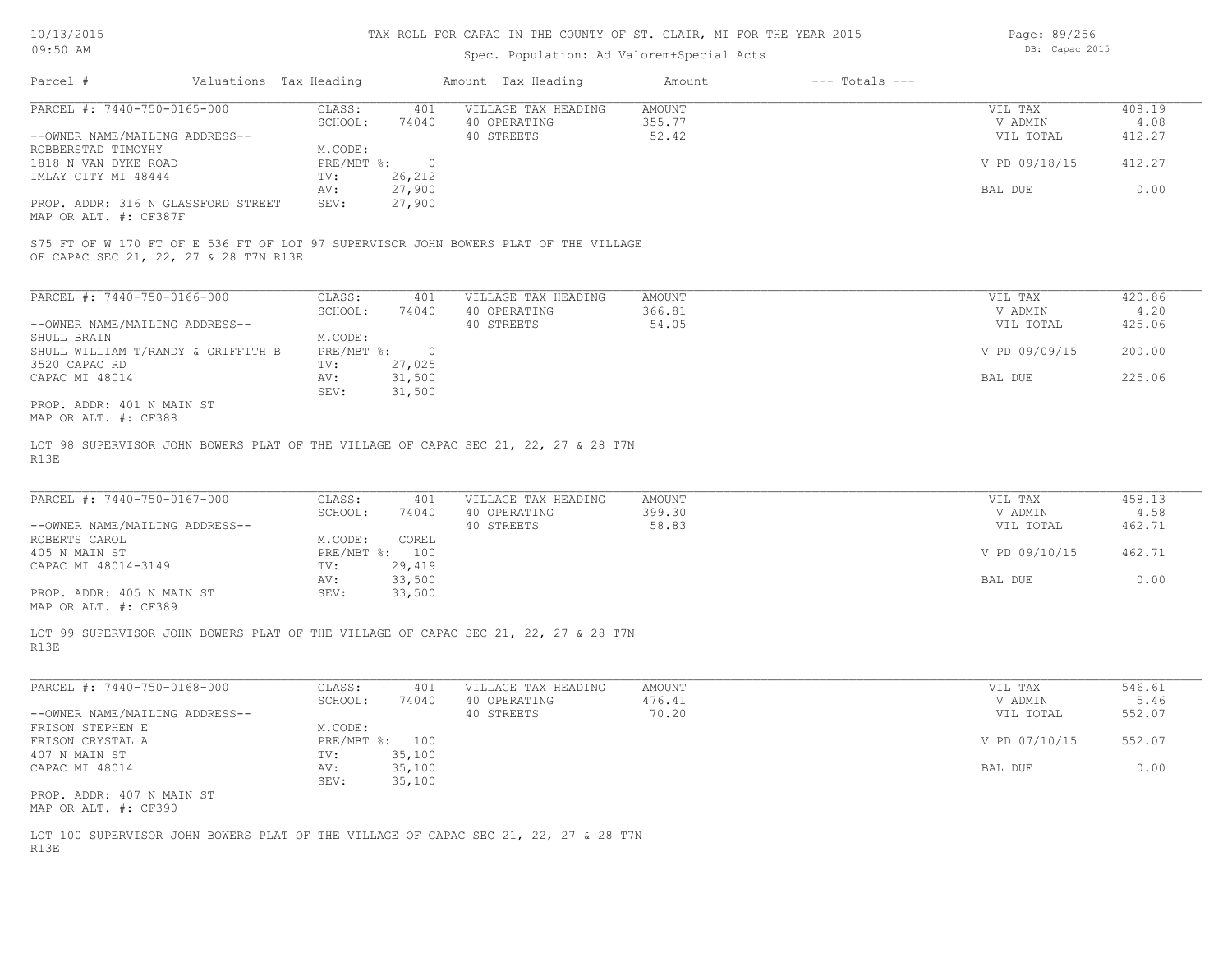## Spec. Population: Ad Valorem+Special Acts

| Parcel #                       | Valuations Tax Heading |        | Amount Tax Heading  | Amount | $---$ Totals $---$ |               |        |
|--------------------------------|------------------------|--------|---------------------|--------|--------------------|---------------|--------|
| PARCEL #: 7440-750-0169-000    | CLASS:                 | 401    | VILLAGE TAX HEADING | AMOUNT |                    | VIL TAX       | 599.56 |
|                                | SCHOOL:                | 74040  | 40 OPERATING        | 522.56 |                    | V ADMIN       | 5.99   |
| --OWNER NAME/MAILING ADDRESS-- |                        |        | 40 STREETS          | 77.00  |                    | VIL TOTAL     | 605.55 |
| FRANCKOWIAK GERARD L           | M.CODE:                |        |                     |        |                    |               |        |
| FRANCKOWIAK LINDA R            | PRE/MBT %:             |        |                     |        |                    | V PD 08/26/15 | 605.55 |
| 13881 BURT RD                  | TV:                    | 38,500 |                     |        |                    |               |        |
| ALLENTON MI 48002              | AV:                    | 38,500 |                     |        |                    | BAL DUE       | 0.00   |
|                                | SEV:                   | 38,500 |                     |        |                    |               |        |
|                                |                        |        |                     |        |                    |               |        |

MAP OR ALT. #: PROP. ADDR: 409 N MAIN ST

LOT 101 SUPERVISOR JOHN BOWERS PLAT OF THE VILLAGE OF CAPAC

| PARCEL #: 7440-750-0170-000    | CLASS:       | 401    | VILLAGE TAX HEADING | AMOUNT | VIL TAX       | 609.24 |
|--------------------------------|--------------|--------|---------------------|--------|---------------|--------|
|                                | SCHOOL:      | 74040  | 40 OPERATING        | 531.00 | V ADMIN       | 6.09   |
| --OWNER NAME/MAILING ADDRESS-- |              |        | 40 STREETS          | 78.24  | VIL TOTAL     | 615.33 |
| GUNN RUSSELL                   | M.CODE:      |        |                     |        |               |        |
| GUNN CAROL                     | $PRE/MBT$ %: | 100    |                     |        | V PD 08/13/15 | 615.33 |
| 413 N MAIN                     | TV:          | 39,122 |                     |        |               |        |
| CAPAC MI 48014                 | AV:          | 42,800 |                     |        | BAL DUE       | 0.00   |
|                                | SEV:         | 42,800 |                     |        |               |        |
| PROP. ADDR: 413 N MAIN ST      |              |        |                     |        |               |        |

MAP OR ALT. #: CF392A

22, 27 & 28 T7N R13E LOT 102 EXC W 140 FT. SUPERVISOR JOHN BOWERS PLAT OF THE VILLAGE OF CAPAC SEC 21,

| PARCEL #: 7440-750-0171-000    | CLASS:  | 401            | VILLAGE TAX HEADING | AMOUNT | VIL TAX       | 745.88 |
|--------------------------------|---------|----------------|---------------------|--------|---------------|--------|
|                                | SCHOOL: | 74040          | 40 OPERATING        | 650.09 | V ADMIN       | 7.45   |
| --OWNER NAME/MAILING ADDRESS-- |         |                | 40 STREETS          | 95.79  | VIL TOTAL     | 753.33 |
| BUZZELL SCOTT E                | M.CODE: | 00WBF          |                     |        |               |        |
| BUZZELL JANET M                |         | PRE/MBT %: 100 |                     |        | V PD 08/31/15 | 753.33 |
| 420 N NEEPER ST                | TV:     | 47,896         |                     |        |               |        |
| CAPAC MI 48014-3039            | AV:     | 49,600         |                     |        | BAL DUE       | 0.00   |
|                                | SEV:    | 49,600         |                     |        |               |        |
| PROP. ADDR: 420 N NEEPER ST    |         |                |                     |        |               |        |

MAP OR ALT. #: CF392B

BOWERS PLAT OF THE VILLAGE OF CAPAC SEC 21, 22, 27 & 28 T7N R13E W140 FT OF LOTS 102 & 103 & E 20 FT OF S 150 FT OF LOT 95 ADJ. SUPERVISOR JOHN

| PARCEL #: 7440-750-0172-000    | CLASS:       | 401    | VILLAGE TAX HEADING | AMOUNT | VIL TAX       | 518.94 |
|--------------------------------|--------------|--------|---------------------|--------|---------------|--------|
|                                | SCHOOL:      | 74040  | 40 OPERATING        | 452.30 | V ADMIN       | 5.18   |
| --OWNER NAME/MAILING ADDRESS-- |              |        | 40 STREETS          | 66.64  | VIL TOTAL     | 524.12 |
| LEMIER RODDY A<br>TRUST        | M.CODE:      | 00WBF  |                     |        |               |        |
| 415 N MAIN ST                  | $PRE/MBT$ %: |        |                     |        | V PD 08/31/15 | 524.12 |
| CAPAC MI 48014                 | TV:          | 33,324 |                     |        |               |        |
|                                | AV:          | 36,600 |                     |        | BAL DUE       | 0.00   |
| PROP. ADDR: 415 N MAIN ST      | SEV:         | 36,600 |                     |        |               |        |
| MAP OR ALT. #: CF393           |              |        |                     |        |               |        |

LOT 103 EXC W 140 FT. SUPERVISOR JOHN BOWERS PLAT OF THE VILLAGE OF CAPAC

Page: 90/256 DB: Capac 2015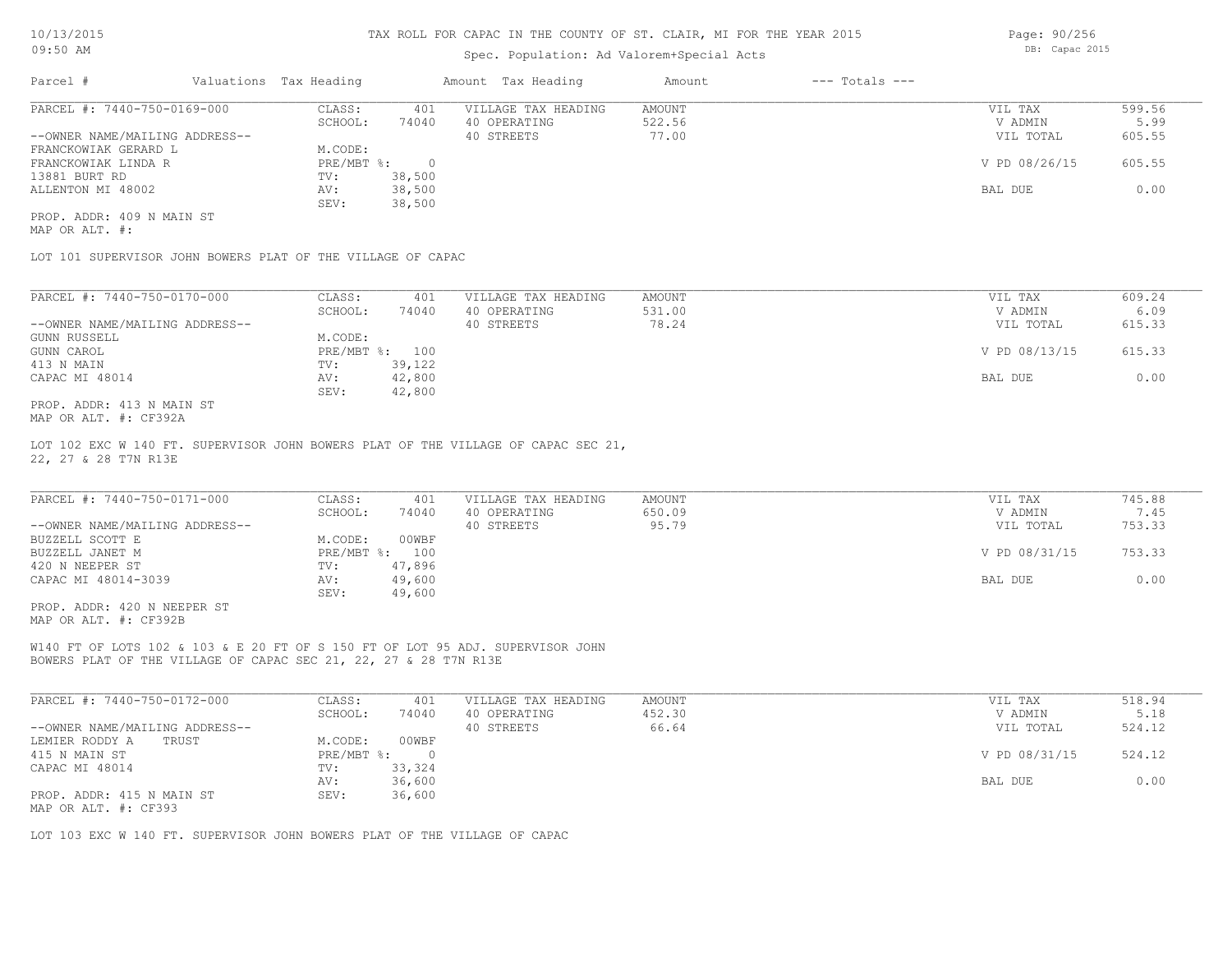### Spec. Population: Ad Valorem+Special Acts

| Parcel #                       | Valuations Tax Heading |        | Amount Tax Heading  | Amount | $---$ Totals $---$ |               |        |
|--------------------------------|------------------------|--------|---------------------|--------|--------------------|---------------|--------|
| PARCEL #: 7440-750-0173-000    | CLASS:                 | 401    | VILLAGE TAX HEADING | AMOUNT |                    | VIL TAX       | 738.16 |
|                                | SCHOOL:                | 74040  | 40 OPERATING        | 643.36 |                    | V ADMIN       | 7.38   |
| --OWNER NAME/MAILING ADDRESS-- |                        |        | 40 STREETS          | 94.80  |                    | VIL TOTAL     | 745.54 |
| CARKUFF DAVID R                | M.CODE:                |        |                     |        |                    |               |        |
| CARKUFF KRISTINE A             | PRE/MBT %:             |        |                     |        |                    | V PD 09/18/15 | 745.54 |
| 13011 BURT RD                  | TV:                    | 47,400 |                     |        |                    |               |        |
| MEMPHIS MI 48041               | AV:                    | 47,400 |                     |        |                    | BAL DUE       | 0.00   |
|                                | SEV:                   | 47,400 |                     |        |                    |               |        |
| PROP. ADDR: 503 N MAIN ST      |                        |        |                     |        |                    |               |        |

MAP OR ALT. #: CF394/400

THE VILLAGE OF CAPAC SEC 21, 22, 27 & 28 T7N R13E LOT 104 & N 75 FT OF S 225 FT OF E 20 FT OF LOT 95 SUPERVISOR JOHN BOWERS PLAT OF

| PARCEL #: 7440-750-0175-000    | CLASS:     | 705   | VILLAGE TAX HEADING | AMOUNT | VIL TAX   | 0.00 |
|--------------------------------|------------|-------|---------------------|--------|-----------|------|
|                                | SCHOOL:    | 74040 | 40 OPERATING        | 0.00   | V ADMIN   | 0.00 |
| --OWNER NAME/MAILING ADDRESS-- |            |       | 40 STREETS          | 0.00   | VIL TOTAL | 0.00 |
| GRAND TRUNK R.R. CO            | M.CODE:    |       |                     |        |           |      |
| 1333 BREWERY PARK BLVD         | PRE/MBT %: |       |                     |        | BAL DUE   | 0.00 |
| PROP MANAGEMENT DEPT           | TV:        |       |                     |        |           |      |
| DETROIT MI 48207               | AV:        |       |                     |        |           |      |
|                                | SEV:       |       |                     |        |           |      |
| PROP. ADDR: 108 RAILROAD ST    |            |       |                     |        |           |      |
|                                |            |       |                     |        |           |      |

MAP OR ALT. #: CF500

SEC 28 T7N R13E TH SELY ON SAID S LINE 340.5 FT TO WLY ST LINE, TH NLY 67.9 FT TO BEG. 12285 SQ FT. 16 FT, TH WLY 163 FT TO A PTE 140.9 FT SWLY OF SAID C.L., TH SLY 6.15 FT TO S LINE, BEG ON WLY LINE OF MAIN ST, 79.9 FT S OF C.L. OF MAIN TRACK, TH WLY 174 FT, TH SLY

| PARCEL #: 7440-750-0176-000    | CLASS:     | 705   | VILLAGE TAX HEADING | AMOUNT | VIL TAX   | 0.00 |
|--------------------------------|------------|-------|---------------------|--------|-----------|------|
|                                | SCHOOL:    | 74040 | 40 OPERATING        | 0.00   | V ADMIN   | 0.00 |
| --OWNER NAME/MAILING ADDRESS-- |            |       | 40 STREETS          | 0.00   | VIL TOTAL | 0.00 |
| G.T.W.R.R. CO                  | M.CODE:    |       |                     |        |           |      |
| 1333 BREWERY PARK BLVD         | PRE/MBT %: |       |                     |        | BAL DUE   | 0.00 |
| PROP MANAGMENT DEPT            | TV:        |       |                     |        |           |      |
| DETROIT MI 48207               | AV:        |       |                     |        |           |      |
|                                | SEV:       |       |                     |        |           |      |
| PROP. ADDR: CAPAC RD           |            |       |                     |        |           |      |

MAP OR ALT. #: CF501

SEC 28 T7N R13E DEG 24 1/2 MIN E 218.11 FT, TH S 5 DEG 35 1/2 MIN W 33.15 FT TO BEG. 3615.17 SO FT. JOHN BOWERS PLAT OF THE VILLAGE OF CAPAC, TH N 82 DEG 1/2 MIN W 203.1 FT, TH S 84 BEG N 82 DEG 1/2 MIN W 340.5 FT FROM INT OF W LINE MAIN ST & N LINE OF LOT 83 SUP.

Page: 91/256 DB: Capac 2015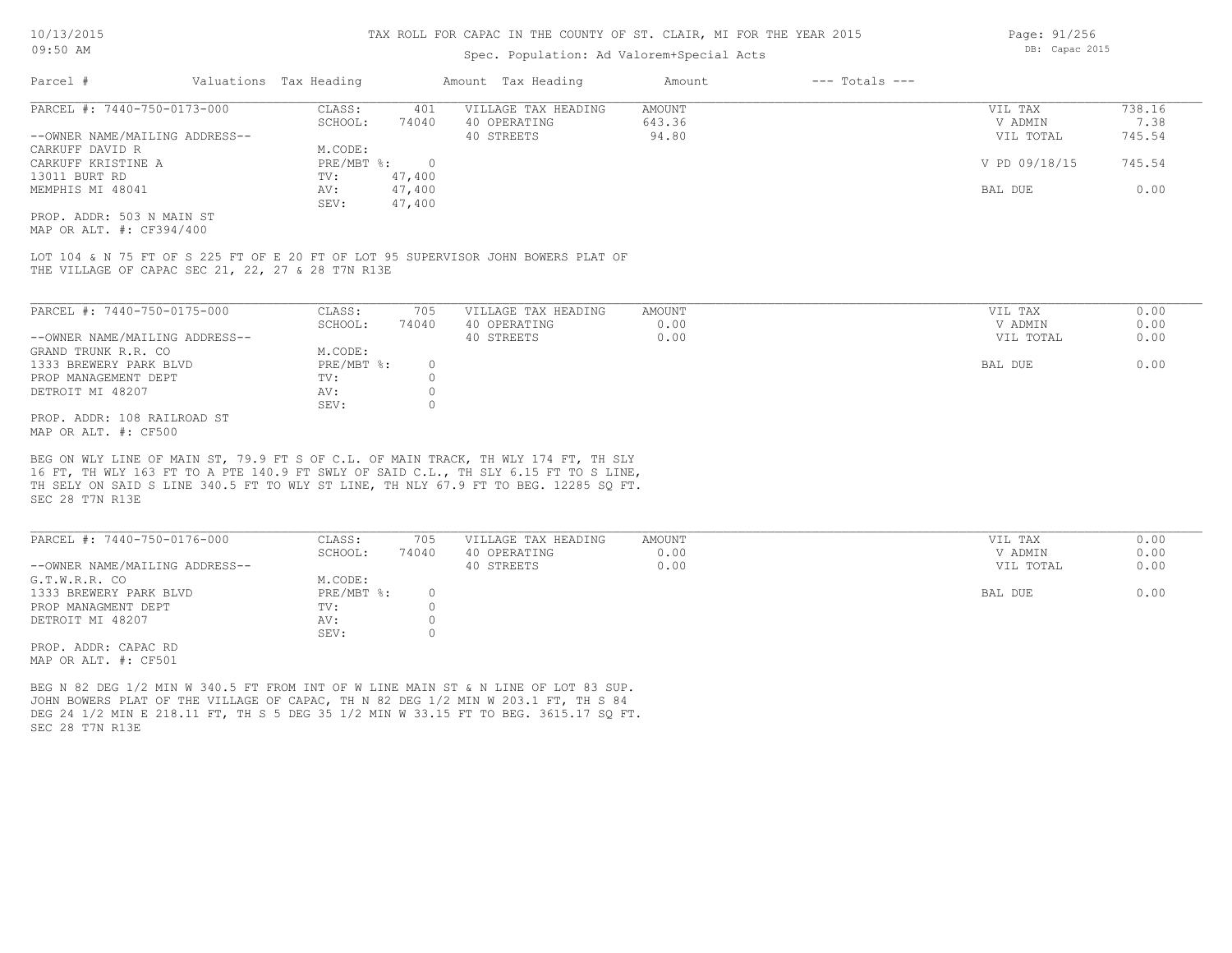## Spec. Population: Ad Valorem+Special Acts

| Parcel #                       | Valuations Tax Heading |       | Amount Tax Heading  | Amount | $---$ Totals $---$ |           |      |
|--------------------------------|------------------------|-------|---------------------|--------|--------------------|-----------|------|
| PARCEL #: 7440-750-0177-000    | CLASS:                 | 705   | VILLAGE TAX HEADING | AMOUNT |                    | VIL TAX   | 0.00 |
|                                | SCHOOL:                | 74040 | 40 OPERATING        | 0.00   |                    | V ADMIN   | 0.00 |
| --OWNER NAME/MAILING ADDRESS-- |                        |       | 40 STREETS          | 0.00   |                    | VIL TOTAL | 0.00 |
| G.T.W.R.R. CO                  | M.CODE:                |       |                     |        |                    |           |      |
| 1333 BREWERY PARK BLVD         | $PRE/MBT$ %:           |       |                     |        |                    | BAL DUE   | 0.00 |
| PROP MANAGMENT DEPT            | TV:                    |       |                     |        |                    |           |      |
| DETROIT MI 48207               | AV:                    |       |                     |        |                    |           |      |
|                                | SEV:                   |       |                     |        |                    |           |      |
| PROP. ADDR: CAPAC RD           |                        |       |                     |        |                    |           |      |
| MAP OR ALT. #: CF502           |                        |       |                     |        |                    |           |      |
|                                |                        |       |                     |        |                    |           |      |

SEC 28 T7N R13E C.L. W BD TRACK, TH S 18 FT, TH W 36 FT, TH N 18 FT TH E 36 FT TO BEG. 11140 SQ FT. 95 FT, TH NLY 31 FT, TO BEG. ALSO SITE B BEG ON W MAIN ST 73.5 FT S OF ITS INT WITH 100 FT, TH SLY 10 FT TH ELY 10 FT, TH SLY 8 FT, TH ELY 62 FT, TH NLY 8 FT, TH ELY R.A. 35.8 FT TO BEG, TH WLY WITH TRACK 404, 271 FT, TH SLY AT R.A. 34 FT, TH ELY SITE A COM AT W LINE MAIN ST & C.L. W BD MAIN TRACK TH WLY 54 FT ON C.L. TH SLY AT

| PARCEL #: 7440-755-0002-000    | CLASS:       | 201     | VILLAGE TAX HEADING | AMOUNT   | VIL TAX       | 1,868.76 |
|--------------------------------|--------------|---------|---------------------|----------|---------------|----------|
|                                | SCHOOL:      | 74040   | 40 OPERATING        | 1,628.76 | V ADMIN       | 18.68    |
| --OWNER NAME/MAILING ADDRESS-- |              |         | 40 STREETS          | 240.00   | VIL TOTAL     | 1,887.44 |
| TWF, L.L.C.                    | M.CODE:      |         |                     |          |               |          |
| 69245 BURKE DR                 | $PRE/MBT$ %: |         |                     |          | V PD 09/18/15 | 1,887.44 |
| RICHMOND MI 48062              | TV:          | 120,000 |                     |          |               |          |
|                                | AV:          | 120,000 |                     |          | BAL DUE       | 0.00     |
| PROP. ADDR: 4334 N CAPAC RD    | SEV:         | 120,000 |                     |          |               |          |
| MAP OR ALT. #: 401/420         |              |         |                     |          |               |          |

R13E 99.50',TH W 150' TO BEG SUPERVISOR JOHN BOWERS PLAT OF W 1/2 OF NW 1/4 SEC 22 T7N BOWER'S PLAT OF W 1/2 OF NW 1/4 SEC 22, TH NO^27'W 99.50',TH E 150',TH SO^27'E PART OF LOTS 2,3 & 4 DESC AS BEG NO^27'W 395.50' FROM SW COR OF SUPERVISOR JOHN

| PARCEL #: 7440-755-0003-000    | CLASS:     | 202    | VILLAGE TAX HEADING | AMOUNT | VIL TAX       | 208.67 |  |
|--------------------------------|------------|--------|---------------------|--------|---------------|--------|--|
|                                | SCHOOL:    | 74040  | 40 OPERATING        | 181.87 | V ADMIN       | 2.08   |  |
| --OWNER NAME/MAILING ADDRESS-- |            |        | 40 STREETS          | 26.80  | VIL TOTAL     | 210.75 |  |
| TWF, L.L.C.                    | M.CODE:    |        |                     |        |               |        |  |
| 69245 BURKE DR                 | PRE/MBT %: | $\cap$ |                     |        | V PD 09/18/15 | 210.75 |  |
| RICHMOND MI 48062              | TV:        | 13,400 |                     |        |               |        |  |
|                                | AV:        | 13,400 |                     |        | BAL DUE       | 0.00   |  |
| PROP. ADDR: CAPAC RD.          | SEV:       | 13,400 |                     |        |               |        |  |
| MAD OD 3TH 4. 401              |            |        |                     |        |               |        |  |

MAP OR ALT. #: 421

1/2 OF NW 1/4 SEC 22 T7N R13E 100.11',TH S39^3'47"E 256.95',TH W 410.47' TO BEG SUPERVISOR JOHN BOWER'S PLAT OF W PLAT OF W 1/2 OF NW 1/4 SEC 22, TH NO^27'W 100',TH E 150',TH NO^27'W 99.50',TH E PART OF LOTS 2,3, & 4 DESC AS BEG NO^27'W 295.50' FROM SW COR OF SUP JOHN BOWERS

Page: 92/256 DB: Capac 2015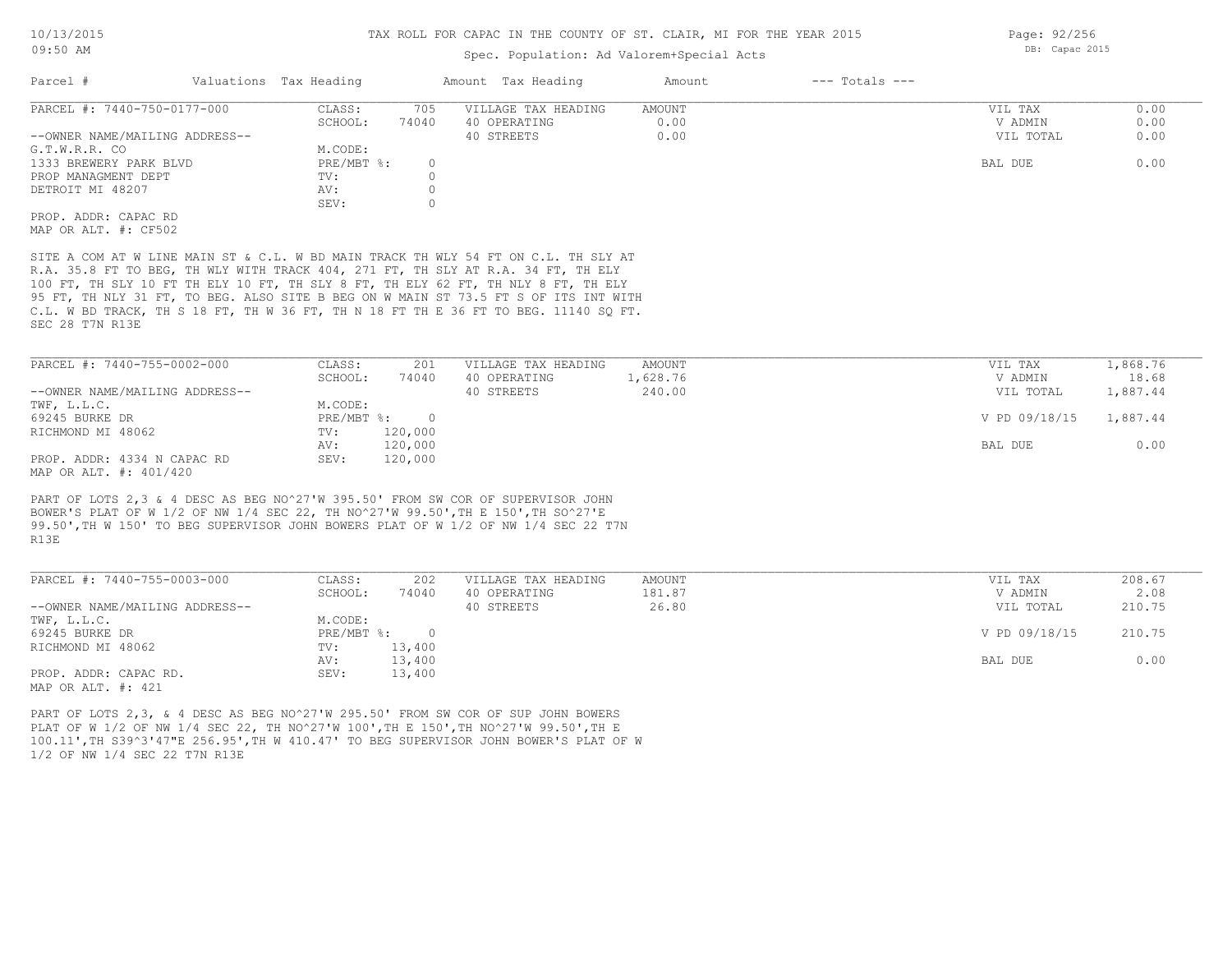# Spec. Population: Ad Valorem+Special Acts

Parcel # Valuations Tax Heading Amount Tax Heading Amount --- Totals ---

| Page: 93/256 |                |  |
|--------------|----------------|--|
|              | DB: Capac 2015 |  |

|                                                                                                                                                                                       | CLASS:<br>401                      | VILLAGE TAX HEADING<br>AMOUNT                  | 791.10<br>VIL TAX                      |
|---------------------------------------------------------------------------------------------------------------------------------------------------------------------------------------|------------------------------------|------------------------------------------------|----------------------------------------|
| --OWNER NAME/MAILING ADDRESS--                                                                                                                                                        | SCHOOL:<br>74040                   | 689.50<br>40 OPERATING<br>40 STREETS<br>101.60 | 7.91<br>V ADMIN<br>799.01<br>VIL TOTAL |
| TOSCH RAY LT,                                                                                                                                                                         | M.CODE:                            |                                                |                                        |
| TOSCH BARBARA LT,                                                                                                                                                                     | $PRE/MBT$ $\div$ 0                 |                                                | V PD 07/10/15<br>799.01                |
| 15536 IMLAY CITY RD                                                                                                                                                                   | 50,800<br>TV:                      |                                                |                                        |
| CAPAC MI 48014-2502                                                                                                                                                                   | 50,900<br>AV:                      |                                                | BAL DUE<br>0.00                        |
|                                                                                                                                                                                       | SEV:<br>50,900                     |                                                |                                        |
| PROP. ADDR: 4344 CAPAC RD                                                                                                                                                             |                                    |                                                |                                        |
| MAP OR ALT. #: 422/475                                                                                                                                                                |                                    |                                                |                                        |
| THAT PART OF LOT 5 LYING SW'LY OF THE C/L OF M-21 SUPV JOHN BOWERS PLAT OF W 1/2<br>OF NW 1/4 SEC 22 T7N R13E                                                                         |                                    |                                                |                                        |
| PARCEL #: 7440-900-1001-002                                                                                                                                                           | CLASS:<br>305                      | VILLAGE TAX HEADING<br>AMOUNT                  | 27,748.52<br>VIL TAX                   |
|                                                                                                                                                                                       | SCHOOL:<br>74040                   | 40 OPERATING<br>24,184.62                      | 277.48<br>V ADMIN                      |
| --OWNER NAME/MAILING ADDRESS--                                                                                                                                                        |                                    | 40 STREETS<br>3,563.90                         | 28,026.00<br>VIL TOTAL                 |
| KEIHIN MICHIGAN MANUFACTURING, LLC                                                                                                                                                    | M.CODE:                            |                                                |                                        |
| 14898 KOEHN RD.                                                                                                                                                                       | PRE/MBT %:<br>$\overline{0}$       |                                                | V PD 08/19/15<br>28,026.00             |
| CAPAC MI 48014                                                                                                                                                                        | 3,563,900<br>TV:                   |                                                |                                        |
|                                                                                                                                                                                       | 3,563,900<br>AV:                   |                                                | BAL DUE<br>0.00                        |
| PROP. ADDR: 14898 KOEHN RD                                                                                                                                                            | SEV: 3,563,900                     |                                                |                                        |
|                                                                                                                                                                                       |                                    |                                                |                                        |
| IFT #2007-247 EXPIRATION 12-30-2019 Split on 05/19/2008 from 41-034-1001-002;                                                                                                         |                                    |                                                |                                        |
|                                                                                                                                                                                       | CLASS:<br>305                      | AMOUNT<br>VILLAGE TAX HEADING                  | 590.17<br>VIL TAX                      |
|                                                                                                                                                                                       | SCHOOL:<br>74040                   | 40 OPERATING<br>514.37                         | 5.90<br>V ADMIN                        |
|                                                                                                                                                                                       |                                    | 40 STREETS<br>75.80                            | VIL TOTAL<br>596.07                    |
|                                                                                                                                                                                       | M.CODE:                            |                                                |                                        |
|                                                                                                                                                                                       | $PRE/MBT$ $\div$ 0                 |                                                | V PD 08/19/15<br>596.07                |
|                                                                                                                                                                                       | 75,800<br>TV:                      |                                                |                                        |
|                                                                                                                                                                                       | 75,800<br>AV:<br>75,800<br>SEV:    |                                                | 0.00<br>BAL DUE                        |
| PARCEL #: 7440-901-1001-002                                                                                                                                                           | CLASS:<br>352                      | VILLAGE TAX HEADING<br>AMOUNT                  | 14,308.52<br>VIL TAX                   |
|                                                                                                                                                                                       | SCHOOL:<br>74040                   | 40 OPERATING<br>12,470.80                      | V ADMIN<br>143.08                      |
|                                                                                                                                                                                       |                                    | 1,837.72<br>40 STREETS                         | 14,451.60<br>VIL TOTAL                 |
|                                                                                                                                                                                       | M.CODE:                            |                                                |                                        |
| PARCEL #: 7440-900-1001-003<br>--OWNER NAME/MAILING ADDRESS--<br>KEIHIN MICHIGAN MANUFACTURING, LLC<br>CAPAC MI 48014<br>PROP. ADDR: 14898 KOEHN RD<br>--OWNER NAME/MAILING ADDRESS-- | PRE/MBT %: 100                     |                                                | V PD 08/19/15                          |
| MAP OR ALT. #:<br>14898 KOEHN RD.<br>MAP OR ALT. #:<br>KEIHIN MICHIGAN MANUFACTURING, LLC<br>14898 KOEHN RD.<br>CAPAC MI 48014                                                        | TV: 1,837,725                      |                                                | 14,451.60                              |
| PROP. ADDR: 14898 KOEHN RD                                                                                                                                                            | 1,837,725<br>AV:<br>SEV: 1,837,725 |                                                | 0.00<br>BAL DUE                        |

42-034-1001-002; IFT PERSONAL #2007-247 EXPIRATION 12-30-2019 Split on 05/19/2008 from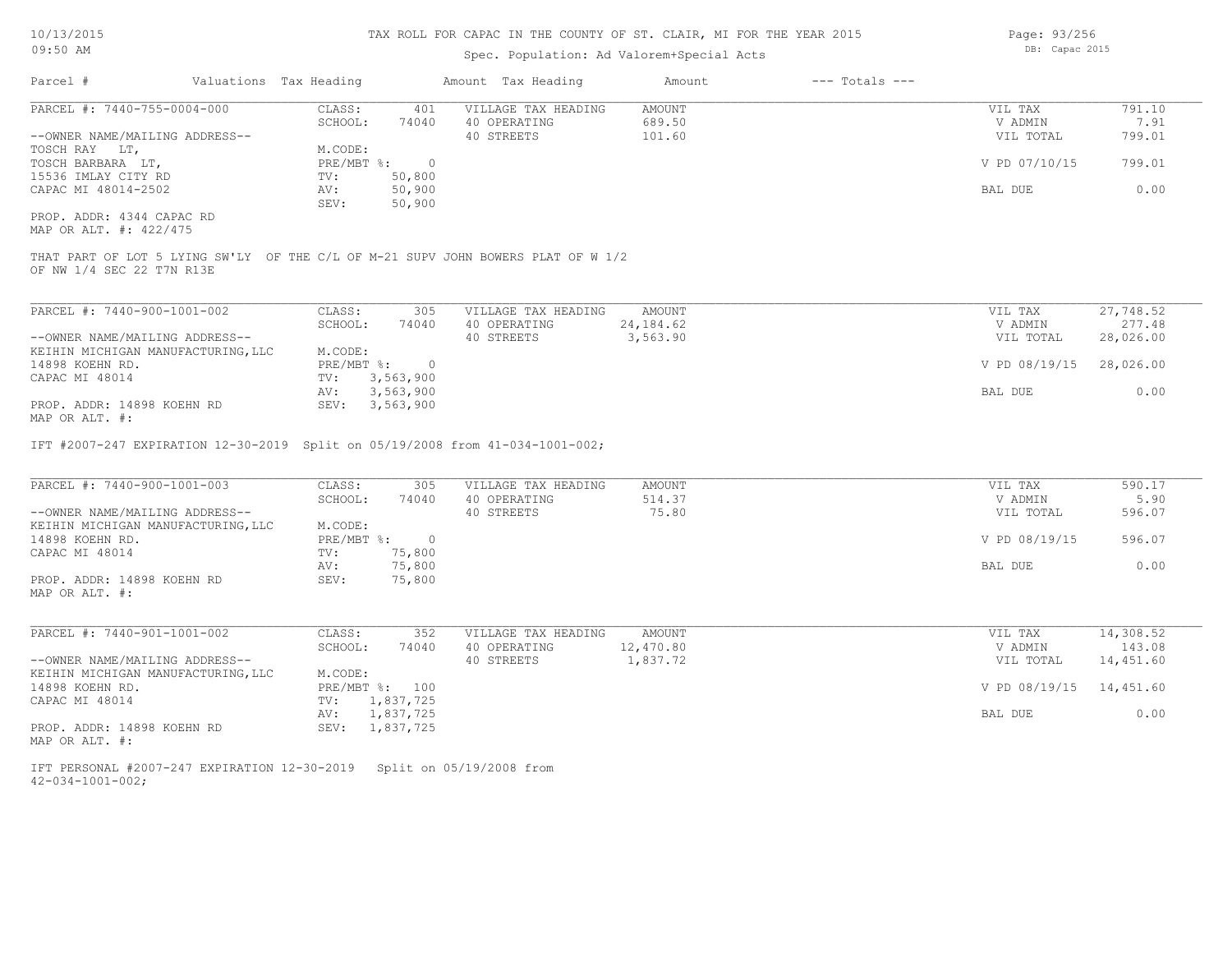## 10/13/2015 09:50 AM

### TAX ROLL FOR CAPAC IN THE COUNTY OF ST. CLAIR, MI FOR THE YEAR 2015

## Spec. Population: Ad Valorem+Special Acts

Page: 94/256 DB: Capac 2015

| Parcel #                                                                                                                                                                                                                         | Valuations Tax Heading                                                                                                      | Amount Tax Heading                                                                                                                | Amount                              | $---$ Totals $---$ |                                                             |                                                       |
|----------------------------------------------------------------------------------------------------------------------------------------------------------------------------------------------------------------------------------|-----------------------------------------------------------------------------------------------------------------------------|-----------------------------------------------------------------------------------------------------------------------------------|-------------------------------------|--------------------|-------------------------------------------------------------|-------------------------------------------------------|
| PARCEL #: 7440-901-1001-003<br>--OWNER NAME/MAILING ADDRESS--<br>KEIHIN MICHIGAN MANUFACTURING LLC<br>14898 KOEHN RD.<br>CAPAC MI 48014<br>PROP. ADDR: 14898 KOEHN RD<br>MAP OR ALT. #:<br>PERSONAL PROPERTY                     | CLASS:<br>352<br>SCHOOL:<br>74040<br>M.CODE:<br>PRE/MBT %: 100<br>TV:<br>364,467<br>364,467<br>AV:<br>SEV:<br>364,467       | VILLAGE TAX HEADING<br>40 OPERATING<br>40 STREETS                                                                                 | <b>AMOUNT</b><br>2,473.27<br>364.46 |                    | VIL TAX<br>V ADMIN<br>VIL TOTAL<br>V PD 08/19/15<br>BAL DUE | 2,837.73<br>28.37<br>2,866.10<br>2,866.10<br>0.00     |
| PARCEL #: 7440-901-1001-004<br>--OWNER NAME/MAILING ADDRESS--<br>KEIHIN MICHIGAN MANUFACTURING LLC<br>14898 KOEHN RD.<br>CAPAC MI 48014<br>PROP. ADDR: 14898 KOEHN RD<br>MAP OR ALT. #:<br>PERSONAL PROPERTY                     | CLASS:<br>352<br>SCHOOL:<br>74040<br>M.CODE:<br>PRE/MBT %: 100<br>TV:<br>1,783,513<br>1,783,513<br>AV:<br>SEV: 1,783,513    | VILLAGE TAX HEADING<br>40 OPERATING<br>40 STREETS                                                                                 | AMOUNT<br>12,102.91<br>1,783.51     |                    | VIL TAX<br>V ADMIN<br>VIL TOTAL<br>V PD 08/19/15<br>BAL DUE | 13,886.42<br>138.86<br>14,025.28<br>14,025.28<br>0.00 |
| PARCEL #: 7440-920-0001-000<br>--OWNER NAME/MAILING ADDRESS--<br>RODZOS KELLY A<br>151 DEER PARK EAST<br>CAPAC MI 48014<br>PROP. ADDR: 151 DEER PARK EAST<br>MAP OR ALT. #: CF651/750<br>RECORDED IN LIBER 1788 PAGES 433 TO 491 | CLASS:<br>401<br>SCHOOL:<br>74040<br>M.CODE:<br>PRE/MBT %: 100<br>51,096<br>TV:<br>54,400<br>AV:<br>SEV:<br>54,400          | VILLAGE TAX HEADING<br>40 OPERATING<br>40 STREETS<br>UNIT 1 DEER PARK ESTATES CONDOMINIUM ST CLAIR COUNTY CONDOMINUM PLAN NO. 146 | <b>AMOUNT</b><br>693.52<br>102.19   |                    | VIL TAX<br>V ADMIN<br>VIL TOTAL<br>V PD 09/18/15<br>BAL DUE | 795.71<br>7.95<br>803.66<br>803.66<br>0.00            |
| PARCEL #: 7440-920-0002-000<br>--OWNER NAME/MAILING ADDRESS--<br>ESKEW D & A/BERGJOLTZ M<br>163 DEER PARK EAST<br>CAPAC MI 48014<br>PROP. ADDR: 163 DEER PARK EAST<br>MAP OR ALT. #: CF751                                       | CLASS:<br>401<br>SCHOOL:<br>74040<br>M.CODE:<br>COREL<br>PRE/MBT %: 100<br>50,786<br>TV:<br>54,100<br>AV:<br>SEV:<br>54,100 | VILLAGE TAX HEADING<br>40 OPERATING<br>40 STREETS                                                                                 | <b>AMOUNT</b><br>689.31<br>101.57   |                    | VIL TAX<br>V ADMIN<br>VIL TOTAL<br>V PD 09/10/15<br>BAL DUE | 790.88<br>7.90<br>798.78<br>798.78<br>0.00            |

RECORDED IN LIBER 1788 PAGES 433 TO 491 UNIT 2 DEER PARK ESTATES CONDOMINIUM ST CLAIR COUNTY CONDOMINUM PLAN NO. 146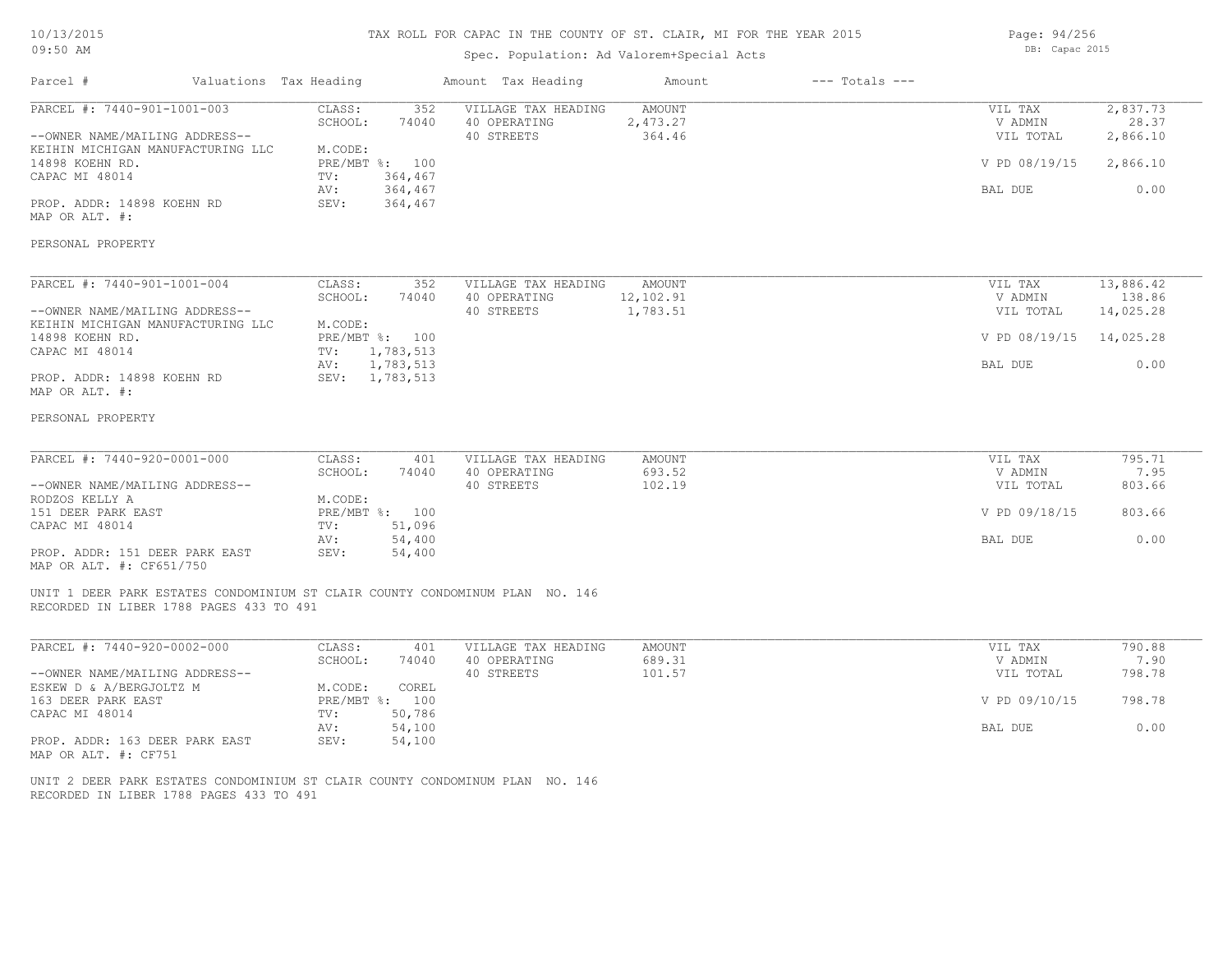# Spec. Population: Ad Valorem+Special Acts

Page: 95/256 DB: Capac 2015

| Parcel #                                                                                                               | Valuations Tax Heading |                         | Amount Tax Heading                                | Amount                            | $---$ Totals $---$ |                                 |                          |
|------------------------------------------------------------------------------------------------------------------------|------------------------|-------------------------|---------------------------------------------------|-----------------------------------|--------------------|---------------------------------|--------------------------|
| PARCEL #: 7440-920-0003-000<br>--OWNER NAME/MAILING ADDRESS--                                                          | CLASS:<br>SCHOOL:      | 401<br>74040            | VILLAGE TAX HEADING<br>40 OPERATING<br>40 STREETS | <b>AMOUNT</b><br>685.11<br>100.95 |                    | VIL TAX<br>V ADMIN<br>VIL TOTAL | 786.06<br>7.86<br>793.92 |
| KLINK JASON C / AMY M<br>175 DEER PARK EAST                                                                            | M.CODE:                | COREL<br>PRE/MBT %: 100 |                                                   |                                   |                    | V PD 09/10/15                   | 793.92                   |
| CAPAC MI 48014                                                                                                         | TV:<br>AV:             | 50,476<br>53,700        |                                                   |                                   |                    | BAL DUE                         | 0.00                     |
| PROP. ADDR: 175 DEER PARK EAST<br>MAP OR ALT. #: CF753                                                                 | SEV:                   | 53,700                  |                                                   |                                   |                    |                                 |                          |
| UNIT 3 DEERPARK ESTATES CONDOMINIUM ST CLAIR COUNTY CONDOMINUM PLAN NO. 146<br>RECORDED IN LIBER 1788 PAGES 433 TO 491 |                        |                         |                                                   |                                   |                    |                                 |                          |
| PARCEL #: 7440-920-0004-000                                                                                            | CLASS:<br>SCHOOL:      | 401<br>74040            | VILLAGE TAX HEADING<br>40 OPERATING               | <b>AMOUNT</b><br>882.57           |                    | VIL TAX<br>V ADMIN              | 1,012.61<br>10.12        |
| --OWNER NAME/MAILING ADDRESS--                                                                                         |                        |                         | 40 STREETS                                        | 130.04                            |                    | VIL TOTAL                       | 1,022.73                 |
| CHERRY SCOTT                                                                                                           | M.CODE:                |                         |                                                   |                                   |                    |                                 |                          |
| 187 DEER PARK E                                                                                                        |                        | PRE/MBT %: 100          |                                                   |                                   |                    | BAL DUE                         | 1,022.73                 |
| CAPAC MI 48014                                                                                                         | TV:<br>AV:             | 65,024<br>68,700        |                                                   |                                   |                    |                                 |                          |
| PROP. ADDR: 187 DEER PARK EAST<br>MAP OR ALT. #: CF754                                                                 | SEV:                   | 68,700                  |                                                   |                                   |                    |                                 |                          |
| PARCEL #: 7440-920-0005-000<br>--OWNER NAME/MAILING ADDRESS--                                                          | CLASS:<br>SCHOOL:      | 401<br>74040            | VILLAGE TAX HEADING<br>40 OPERATING<br>40 STREETS | <b>AMOUNT</b><br>773.62<br>113.99 |                    | VIL TAX<br>V ADMIN<br>VIL TOTAL | 887.61<br>8.87<br>896.48 |
| WEEMAES DARREL/CARD AMY<br>15198 IMLAY CITY RD                                                                         | M.CODE:                | COREL<br>PRE/MBT %: 100 |                                                   |                                   |                    | V PD 07/10/15                   | 896.48                   |
| CAPAC MI 48014                                                                                                         | TV:<br>AV:             | 56,997<br>60,800        |                                                   |                                   |                    | BAL DUE                         | 0.00                     |
| PROP. ADDR: 195 DEER PARK SOUTH<br>MAP OR ALT. #: CF755                                                                | SEV:                   | 60,800                  |                                                   |                                   |                    |                                 |                          |
| UNIT 5 DEERPARK ESTATES CONDOMINIUM ST CLAIR COUNTY CONDOMINUM PLAN NO. 146<br>RECORDED IN LIBER 1788 PAGES 433 TO 491 |                        |                         |                                                   |                                   |                    |                                 |                          |
| PARCEL #: 7440-920-0006-000                                                                                            | CLASS:<br>SCHOOL:      | 401<br>74040            | VILLAGE TAX HEADING<br>40 OPERATING               | <b>AMOUNT</b><br>872.85           |                    | VIL TAX<br>V ADMIN              | 1,001.46<br>10.01        |
| --OWNER NAME/MAILING ADDRESS--                                                                                         |                        |                         | 40 STREETS                                        | 128.61                            |                    | VIL TOTAL                       | 1,011.47                 |
| ANDERSON MICHAEL<br>205 DEER PARK SOUTH                                                                                | M.CODE:                | COREL<br>PRE/MBT %: 100 |                                                   |                                   |                    | V PD 09/10/15                   | 1,011.47                 |
| CAPAC MI 48014                                                                                                         | TV:                    | 64,308                  |                                                   |                                   |                    |                                 |                          |
|                                                                                                                        | AV:                    | 68,600                  |                                                   |                                   |                    | BAL DUE                         | 0.00                     |
| PROP. ADDR: 205 DEER PARK SOUTH<br>MAP OR ALT. #: CF756                                                                | SEV:                   | 68,600                  |                                                   |                                   |                    |                                 |                          |
| UNIT 6 DEERPARK ESTATES CONDOMINIUM ST CLAIR COUNTY CONDOMINUM PLAN NO. 146<br>RECORDED IN LIBER 1788 PAGES 433 TO 491 |                        |                         |                                                   |                                   |                    |                                 |                          |
|                                                                                                                        |                        |                         |                                                   |                                   |                    |                                 |                          |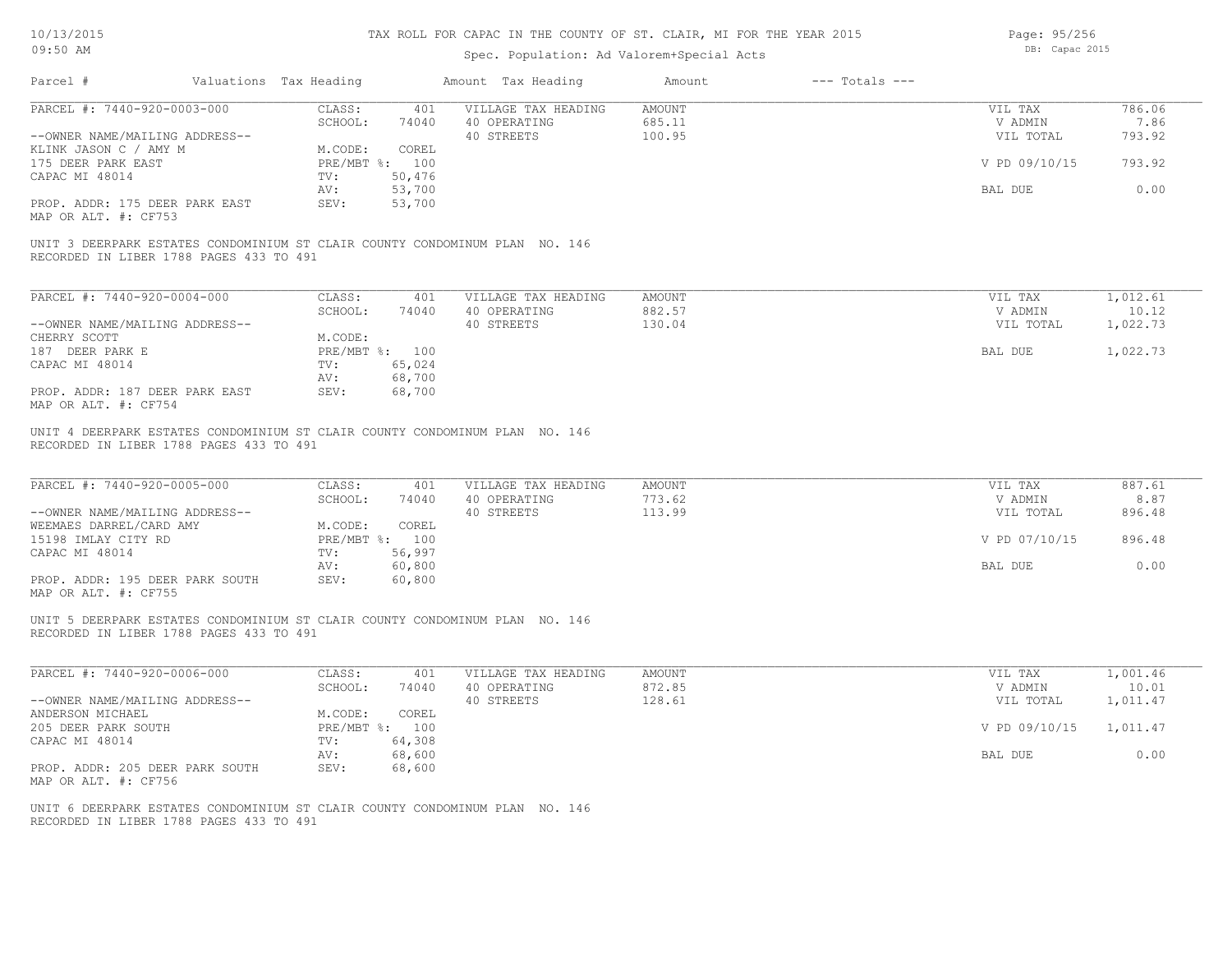# Spec. Population: Ad Valorem+Special Acts

Page: 96/256 DB: Capac 2015

|                                                                                                                        | Valuations Tax Heading |                  | Amount Tax Heading                                | Amount                     | $---$ Totals $---$ |                                 |                          |
|------------------------------------------------------------------------------------------------------------------------|------------------------|------------------|---------------------------------------------------|----------------------------|--------------------|---------------------------------|--------------------------|
| PARCEL #: 7440-920-0007-000                                                                                            | CLASS:<br>SCHOOL:      | 401<br>74040     | VILLAGE TAX HEADING<br>40 OPERATING               | AMOUNT<br>812.09           |                    | VIL TAX<br>V ADMIN              | 931.75<br>9.31           |
| --OWNER NAME/MAILING ADDRESS--                                                                                         |                        |                  | 40 STREETS                                        | 119.66                     |                    | VIL TOTAL                       | 941.06                   |
| MCCRACKEN JULIE                                                                                                        | M.CODE:                | COREL            |                                                   |                            |                    |                                 |                          |
| 215 S DEER PARK SOUTH                                                                                                  |                        | PRE/MBT %: 100   |                                                   |                            |                    | BAL DUE                         | 941.06                   |
| CAPAC MI 48014                                                                                                         | TV:                    | 59,832           |                                                   |                            |                    |                                 |                          |
|                                                                                                                        | AV:                    | 63,700           |                                                   |                            |                    |                                 |                          |
| PROP. ADDR: 215 S DEER PARK SOUTH<br>MAP OR ALT. #: CF757                                                              | SEV:                   | 63,700           |                                                   |                            |                    |                                 |                          |
| UNIT 7 DEERPARK ESTATES CONDOMINIUM ST CLAIR COUNTY CONDOMINUM PLAN NO. 146<br>RECORDED IN LIBER 1788 PAGES 433 TO 491 |                        |                  |                                                   |                            |                    |                                 |                          |
| PARCEL #: 7440-920-0008-000                                                                                            | CLASS:                 | 401              | VILLAGE TAX HEADING                               | <b>AMOUNT</b>              |                    | VIL TAX                         | 798.92                   |
|                                                                                                                        | SCHOOL:                | 74040            | 40 OPERATING                                      | 696.32                     |                    | V ADMIN                         | 7.98                     |
| --OWNER NAME/MAILING ADDRESS--                                                                                         |                        |                  | 40 STREETS                                        | 102.60                     |                    | VIL TOTAL                       | 806.90                   |
| SHERMAN CAROL K                                                                                                        | M.CODE:                |                  |                                                   |                            |                    |                                 |                          |
| P.O. BOX 806293                                                                                                        |                        | PRE/MBT %: 0     |                                                   |                            |                    | V PD 08/05/15                   | 806.90                   |
| SAINT CLAIR SHORES MI 48080                                                                                            | TV:                    | 51,302           |                                                   |                            |                    |                                 |                          |
|                                                                                                                        | AV:                    | 54,600           |                                                   |                            |                    | BAL DUE                         | 0.00                     |
| PROP. ADDR: 229 DEER PARK SOUTH<br>MAP OR ALT. #: CF758                                                                | SEV:                   | 54,600           |                                                   |                            |                    |                                 |                          |
| PARCEL #: 7440-920-0009-000<br>--OWNER NAME/MAILING ADDRESS--                                                          | CLASS:<br>SCHOOL:      | 401<br>74040     | VILLAGE TAX HEADING<br>40 OPERATING<br>40 STREETS | AMOUNT<br>730.87<br>107.69 |                    | VIL TAX<br>V ADMIN<br>VIL TOTAL | 838.56<br>8.38<br>846.94 |
|                                                                                                                        |                        |                  |                                                   |                            |                    |                                 |                          |
|                                                                                                                        |                        |                  |                                                   |                            |                    |                                 |                          |
| JOHNSON DENNIS & CARRIE<br>237 DEER PARK SOUTH                                                                         | M.CODE:                | PRE/MBT %: 100   |                                                   |                            |                    | V PD 09/16/15                   | 846.94                   |
| CAPAC MI 48014                                                                                                         | TV:                    | 53,848           |                                                   |                            |                    |                                 |                          |
|                                                                                                                        | AV:                    | 57,400           |                                                   |                            |                    | BAL DUE                         | 0.00                     |
| PROP. ADDR: 237 DEER PARK SOUTH                                                                                        | SEV:                   | 57,400           |                                                   |                            |                    |                                 |                          |
| MAP OR ALT. #: CF759                                                                                                   |                        |                  |                                                   |                            |                    |                                 |                          |
| UNIT 9 DEERPARK ESTATES CONDOMINIUM ST CLAIR COUNTY CONDOMINUM PLAN NO. 146<br>RECORDED IN LIBER 1788 PAGES 433 TO 491 |                        |                  |                                                   |                            |                    |                                 |                          |
| PARCEL #: 7440-920-0010-000                                                                                            | CLASS:                 | 401              | VILLAGE TAX HEADING                               | AMOUNT                     |                    | VIL TAX                         | 1,153.42                 |
|                                                                                                                        | SCHOOL:                | 74040            | 40 OPERATING                                      | 1,005.29                   |                    | V ADMIN                         | 11.53                    |
| --OWNER NAME/MAILING ADDRESS--                                                                                         |                        |                  | 40 STREETS                                        | 148.13                     |                    | VIL TOTAL                       | 1,164.95                 |
| TROTTO MICHAEL A                                                                                                       | M.CODE:                | COREL            |                                                   |                            |                    |                                 |                          |
| 245 DEER PARK SOUTH                                                                                                    |                        | PRE/MBT %: 100   |                                                   |                            |                    | V PD 09/18/15                   | 1,164.95                 |
| CAPAC MI 48014                                                                                                         | TV:                    | 74,066           |                                                   |                            |                    |                                 |                          |
| PROP. ADDR: 245 DEER PARK SOUTH<br>MAP OR ALT. #: CF760                                                                | AV:<br>SEV:            | 79,200<br>79,200 |                                                   |                            |                    | BAL DUE                         | 0.00                     |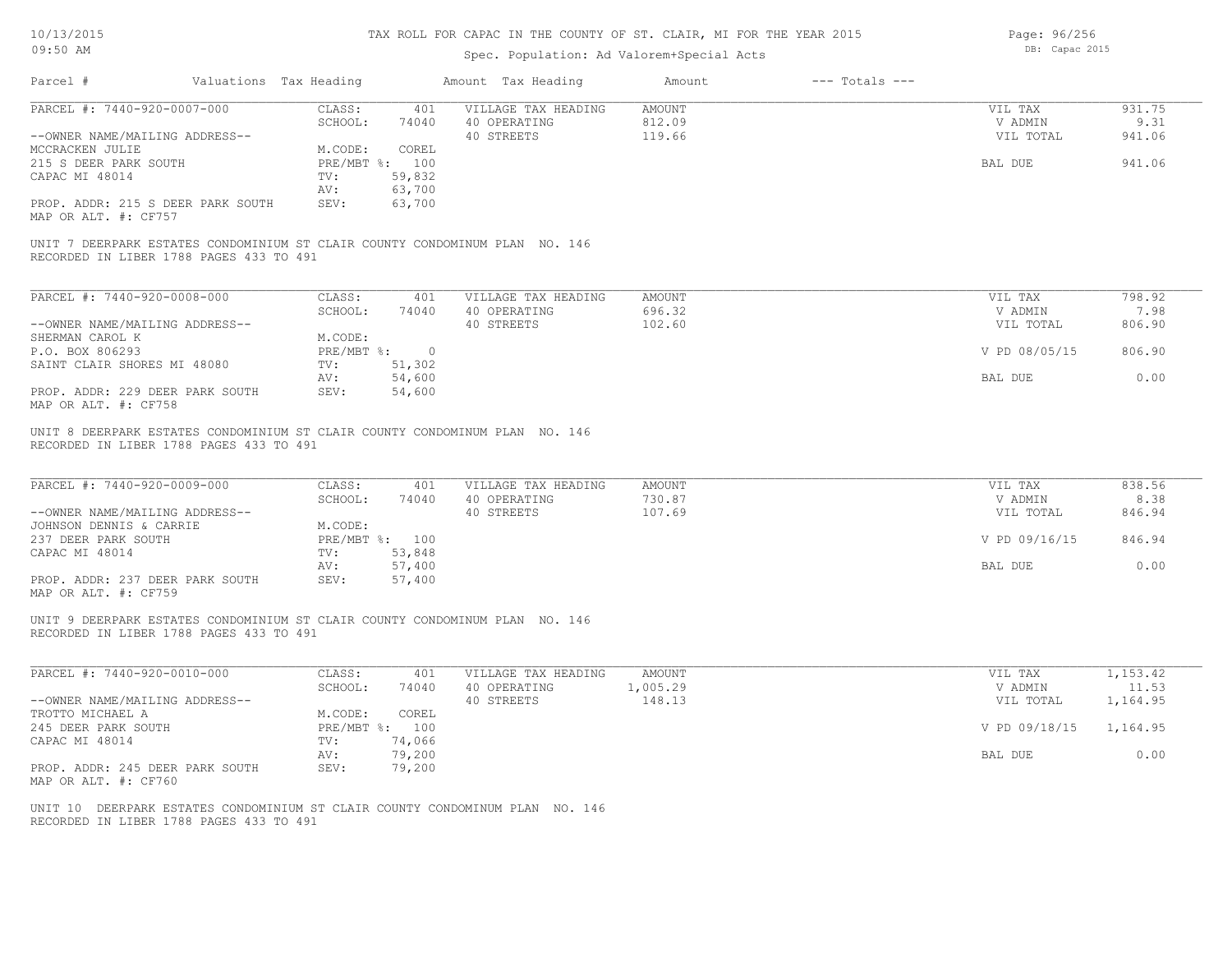# Spec. Population: Ad Valorem+Special Acts

Page: 97/256 DB: Capac 2015

| Parcel #                                                      | Valuations Tax Heading |                          | Amount Tax Heading                                                            | Amount                            | $---$ Totals $---$ |                                 |                          |
|---------------------------------------------------------------|------------------------|--------------------------|-------------------------------------------------------------------------------|-----------------------------------|--------------------|---------------------------------|--------------------------|
| PARCEL #: 7440-920-0011-000<br>--OWNER NAME/MAILING ADDRESS-- | CLASS:<br>SCHOOL:      | 401<br>74040             | VILLAGE TAX HEADING<br>40 OPERATING<br>40 STREETS                             | <b>AMOUNT</b><br>714.31<br>105.25 |                    | VIL TAX<br>V ADMIN<br>VIL TOTAL | 819.56<br>8.19<br>827.75 |
| RUEGSEGGER MICHELLE M                                         | M.CODE:                | COREL                    |                                                                               |                                   |                    |                                 |                          |
| 253 S DEER PARK<br>CAPAC MI 48014                             | TV:                    | PRE/MBT %: 100<br>52,628 |                                                                               |                                   |                    | V PD 09/10/15                   | 827.75                   |
| PROP. ADDR: 253 DEER PARK SOUTH                               | AV:<br>SEV:            | 56,100<br>56,100         |                                                                               |                                   |                    | BAL DUE                         | 0.00                     |
| MAP OR ALT. #: CF761                                          |                        |                          |                                                                               |                                   |                    |                                 |                          |
| RECORDED IN LIBER 1788 PAGES 433 TO 491                       |                        |                          | UNIT 11 DEERPARK ESTATES CONDOMINIUM ST CLAIR COUNTY CONDOMINUM PLAN NO. 146  |                                   |                    |                                 |                          |
| PARCEL #: 7440-920-0012-000                                   | CLASS:                 | 401                      | VILLAGE TAX HEADING                                                           | AMOUNT                            |                    | VIL TAX                         | 843.30                   |
|                                                               | SCHOOL:                | 74040                    | 40 OPERATING                                                                  | 735.00                            |                    | V ADMIN                         | 8.43                     |
| --OWNER NAME/MAILING ADDRESS--<br>FEE EMOGENE                 | M.CODE:                |                          | 40 STREETS                                                                    | 108.30                            |                    | VIL TOTAL                       | 851.73                   |
| 261 DEER PARK SOUTH                                           |                        | PRE/MBT %: 100           |                                                                               |                                   |                    | V PD 07/22/15                   | 851.73                   |
| CAPAC MI 48014                                                | TV:                    | 54,152                   |                                                                               |                                   |                    |                                 |                          |
| PROP. ADDR: 261 DEER PARK SOUTH                               | AV:<br>SEV:            | 57,700<br>57,700         |                                                                               |                                   |                    | BAL DUE                         | 0.00                     |
| MAP OR ALT. #: CF762                                          |                        |                          |                                                                               |                                   |                    |                                 |                          |
| PARCEL #: 7440-920-0013-000<br>--OWNER NAME/MAILING ADDRESS-- | CLASS:<br>SCHOOL:      | 401<br>74040             | VILLAGE TAX HEADING<br>40 OPERATING<br>40 STREETS                             | <b>AMOUNT</b><br>771.97<br>113.75 |                    | VIL TAX<br>V ADMIN<br>VIL TOTAL | 885.72<br>8.85<br>894.57 |
| KRAMER BRUCE A/DOROTHY                                        | M.CODE:                | OLALS                    |                                                                               |                                   |                    |                                 |                          |
| 279 DEER PARK SOUTH<br>CAPAC MI 48014                         | TV:                    | PRE/MBT %: 100<br>56,876 |                                                                               |                                   |                    | V PD 09/18/15                   | 894.57                   |
|                                                               | AV:                    | 60,700                   |                                                                               |                                   |                    | BAL DUE                         | 0.00                     |
| PROP. ADDR: 279 DEER PARK SOUTH<br>MAP OR ALT. #: CF763       | SEV:                   | 60,700                   |                                                                               |                                   |                    |                                 |                          |
| RECORDED IN LIBER 1788 PAGES 433 TO 491                       |                        |                          | UNIT 13 DEERPARK ESTATES CONDOMINIUM ST CLAIR COUNTY CONDOMINUM PLAN NO. 146  |                                   |                    |                                 |                          |
| PARCEL #: 7440-920-0014-000                                   | CLASS:                 | 401                      | VILLAGE TAX HEADING                                                           | <b>AMOUNT</b>                     |                    | VIL TAX                         | 1,056.90                 |
|                                                               | SCHOOL:                | 74040                    | 40 OPERATING                                                                  | 921.17                            |                    | V ADMIN                         | 10.56                    |
| --OWNER NAME/MAILING ADDRESS--<br>HEIDEN GREGORY A / DEANNA L | M.CODE:                | COREL                    | 40 STREETS                                                                    | 135.73                            |                    | VIL TOTAL                       | 1,067.46                 |
| 287 DEER PARK                                                 |                        | PRE/MBT %: 100           |                                                                               |                                   |                    | V PD 08/28/15                   | 1,067.46                 |
| CAPAC MI 48014                                                | TV:                    | 67,868                   |                                                                               |                                   |                    |                                 |                          |
| PROP. ADDR: 287 DEER PARK SOUTH<br>MAP OR ALT. #: CF764       | AV:<br>SEV:            | 72,500<br>72,500         |                                                                               |                                   |                    | BAL DUE                         | 0.00                     |
| RECORDED IN LIBER 1788 PAGES 433 TO 491                       |                        |                          | UNIT 14 DEER PARK ESTATES CONDOMINIUM ST CLAIR COUNTY CONDOMINUM PLAN NO. 146 |                                   |                    |                                 |                          |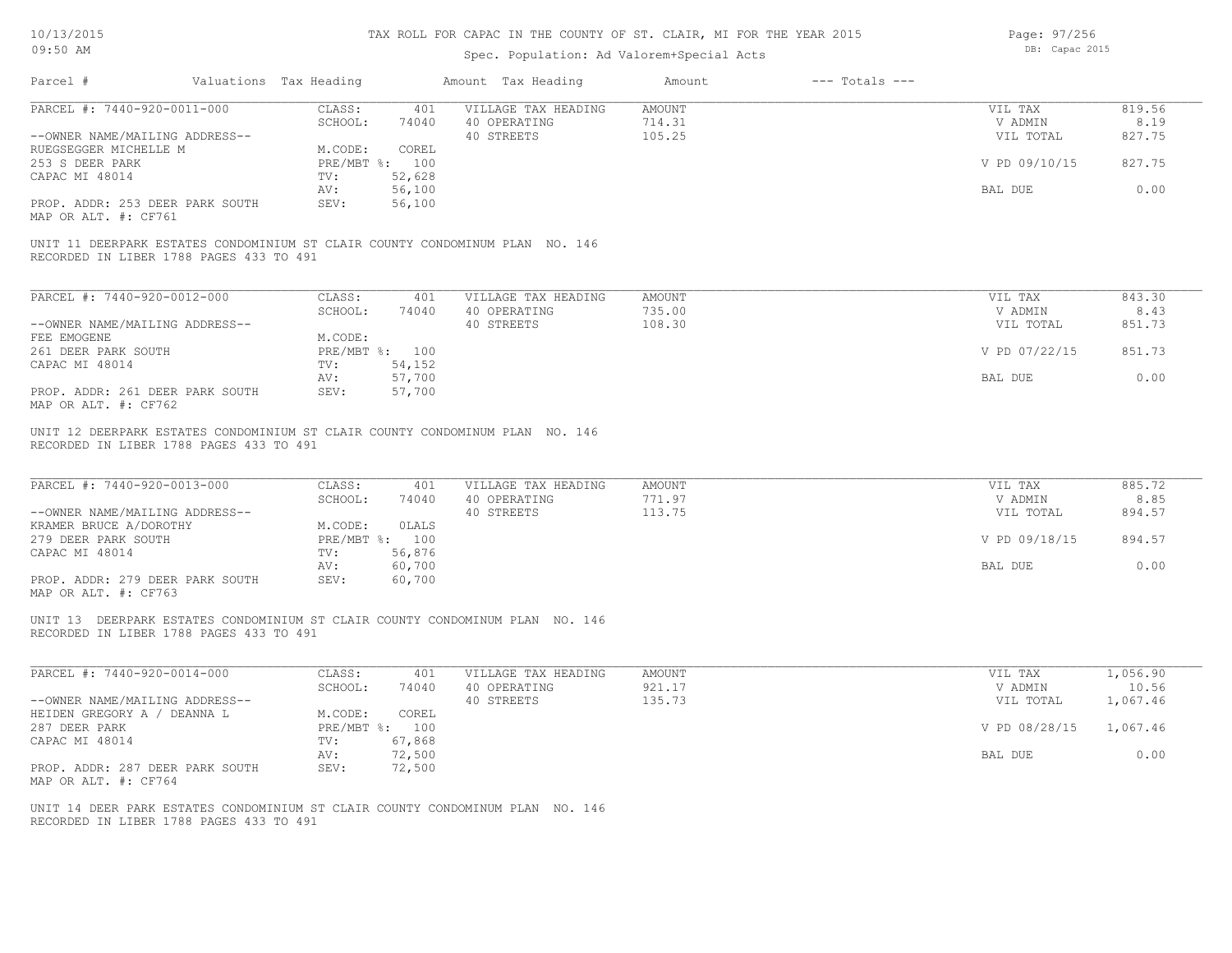# Spec. Population: Ad Valorem+Special Acts

Page: 98/256 DB: Capac 2015

| Parcel #                                                                                    | Valuations Tax Heading       |                         | Amount Tax Heading                                                           | Amount                         | $---$ Totals $---$ |                                 |                        |
|---------------------------------------------------------------------------------------------|------------------------------|-------------------------|------------------------------------------------------------------------------|--------------------------------|--------------------|---------------------------------|------------------------|
| PARCEL #: 7440-920-0015-000                                                                 | CLASS:                       | 401                     | VILLAGE TAX HEADING                                                          | <b>AMOUNT</b>                  |                    | VIL TAX                         | 920.84                 |
| --OWNER NAME/MAILING ADDRESS--                                                              | SCHOOL:                      | 74040                   | 40 OPERATING<br>40 STREETS                                                   | 802.58<br>118.26               |                    | V ADMIN<br>VIL TOTAL            | 9.20<br>930.04         |
| SAMS SCOTT T / SANDRA A                                                                     | M.CODE:                      | COREL                   |                                                                              |                                |                    |                                 |                        |
| 295 DEER PARK SOUTH                                                                         | PRE/MBT %: 100               |                         |                                                                              |                                |                    | V PD 09/10/15                   | 930.04                 |
| CAPAC MI 48014                                                                              | TV:                          | 59,131                  |                                                                              |                                |                    |                                 |                        |
|                                                                                             | AV:                          | 63,100                  |                                                                              |                                |                    | BAL DUE                         | 0.00                   |
| PROP. ADDR: 295 DEER PARK SOUTH<br>MAP OR ALT. #: CF765                                     | SEV:                         | 63,100                  |                                                                              |                                |                    |                                 |                        |
| RECORDED IN LIBER 1788 PAGES 433 TO 491                                                     |                              |                         | UNIT 15 DEERPARK ESTATES CONDOMINIUM ST CLAIR COUNTY CONDOMINUM PLAN NO. 146 |                                |                    |                                 |                        |
| PARCEL #: 7440-920-0016-000                                                                 | CLASS:                       | 402                     | VILLAGE TAX HEADING                                                          | <b>AMOUNT</b>                  |                    | VIL TAX                         | 34.64                  |
|                                                                                             | SCHOOL:                      | 74040                   | 40 OPERATING                                                                 | 30.19                          |                    | V ADMIN                         | 0.34                   |
| --OWNER NAME/MAILING ADDRESS--                                                              |                              |                         | 40 STREETS                                                                   | 4.45                           |                    | VIL TOTAL                       | 34.98                  |
| DEER PARK LAND DEVELOPMENT                                                                  | M.CODE:                      |                         |                                                                              |                                |                    |                                 |                        |
| 8155 ANNSBURY STE 109                                                                       | PRE/MBT %: 0                 |                         |                                                                              |                                |                    | V PD 09/14/15                   | 34.98                  |
| UTICA MI 48316                                                                              | TV:                          | 2,225                   |                                                                              |                                |                    |                                 |                        |
|                                                                                             | AV:                          | 6,000                   |                                                                              |                                |                    | BAL DUE                         | 0.00                   |
| PROP. ADDR: DEER PARK SOUTH<br>MAP OR ALT. #: CF766                                         | SEV:                         | 6,000                   |                                                                              |                                |                    |                                 |                        |
| PARCEL #: 7440-920-0017-000<br>--OWNER NAME/MAILING ADDRESS--<br>DEER PARK LAND DEVELOPMENT | CLASS:<br>SCHOOL:<br>M.CODE: | 402<br>74040            | VILLAGE TAX HEADING<br>40 OPERATING<br>40 STREETS                            | <b>AMOUNT</b><br>30.19<br>4.45 |                    | VIL TAX<br>V ADMIN<br>VIL TOTAL | 34.64<br>0.34<br>34.98 |
| 8155 ANNSBURY STE 109<br>UTICA MI 48316                                                     | $PRE/MBT$ %:<br>TV:          | $\overline{0}$<br>2,225 |                                                                              |                                |                    | V PD 09/14/15                   | 34.98                  |
|                                                                                             | AV:                          | 6,000                   |                                                                              |                                |                    | BAL DUE                         | 0.00                   |
| PROP. ADDR: DEER PARK SOUTH<br>MAP OR ALT. #: CF767                                         | SEV:                         | 6,000                   |                                                                              |                                |                    |                                 |                        |
| RECORDED IN LIBER 1788 PAGES 433 TO 491                                                     |                              |                         | UNIT 17 DEERPARK ESTATES CONDOMINIUM ST CLAIR COUNTY CONDOMINUM PLAN NO. 146 |                                |                    |                                 |                        |
| PARCEL #: 7440-920-0018-000                                                                 | CLASS:                       | 402                     | VILLAGE TAX HEADING                                                          | <b>AMOUNT</b>                  |                    | VIL TAX                         | 34.64                  |
|                                                                                             | SCHOOL:                      | 74040                   | 40 OPERATING                                                                 | 30.19                          |                    | V ADMIN                         | 0.34                   |
| --OWNER NAME/MAILING ADDRESS--                                                              |                              |                         | 40 STREETS                                                                   | 4.45                           |                    | VIL TOTAL                       | 34.98                  |
| DEER PARK LAND DEVELOPMENT                                                                  | M.CODE:                      |                         |                                                                              |                                |                    | V PD 09/14/15                   | 34.98                  |
| 8155 ANNSBURY STE 109<br>UTICA MI 48316                                                     | PRE/MBT %: 0<br>TV:          | 2,225                   |                                                                              |                                |                    |                                 |                        |
|                                                                                             | AV:                          | 6,000                   |                                                                              |                                |                    | BAL DUE                         | 0.00                   |
| PROP. ADDR: DEER PARK SOUTH<br>MAP OR ALT. #: CF768                                         | SEV:                         | 6,000                   |                                                                              |                                |                    |                                 |                        |
| RECORDED IN LIBER 1788 PAGES 433 TO 491                                                     |                              |                         | UNIT 18 DEERPARK ESTATES CONDOMINIUM ST CLAIR COUNTY CONDOMINUM PLAN NO. 146 |                                |                    |                                 |                        |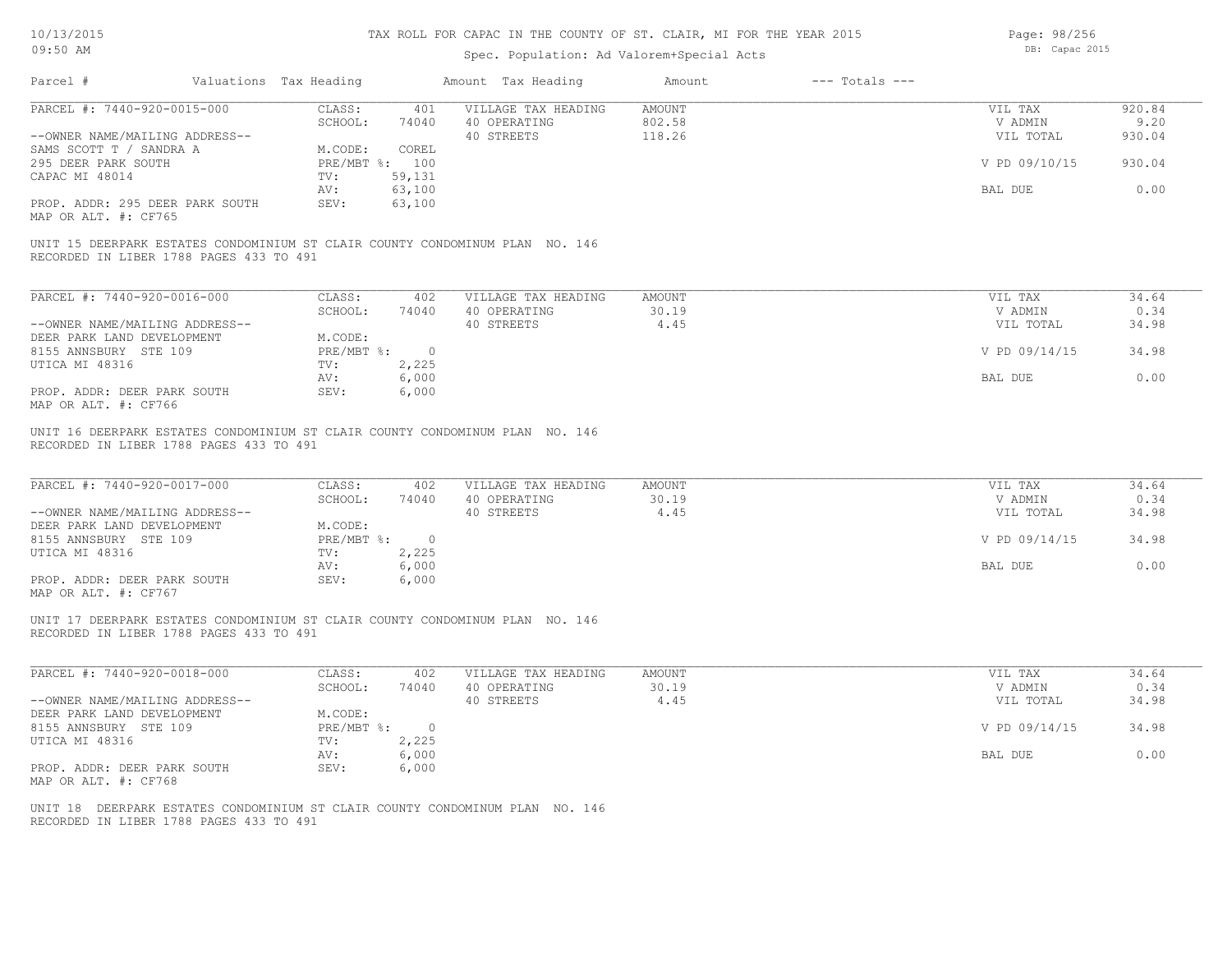# Spec. Population: Ad Valorem+Special Acts

Page: 99/256 DB: Capac 2015

| Parcel #                                                                                                                                                             | Valuations Tax Heading                                           |                                                         | Amount Tax Heading                                                           | Amount                        | $---$ Totals $---$ |                                                             |                                      |
|----------------------------------------------------------------------------------------------------------------------------------------------------------------------|------------------------------------------------------------------|---------------------------------------------------------|------------------------------------------------------------------------------|-------------------------------|--------------------|-------------------------------------------------------------|--------------------------------------|
| PARCEL #: 7440-920-0019-000                                                                                                                                          | CLASS:<br>SCHOOL:                                                | 402<br>74040                                            | VILLAGE TAX HEADING<br>40 OPERATING                                          | <b>AMOUNT</b><br>30.19        |                    | VIL TAX<br>V ADMIN                                          | 34.64<br>0.34                        |
| --OWNER NAME/MAILING ADDRESS--<br>DEER PARK LAND DEVELOPMENT                                                                                                         | M.CODE:                                                          |                                                         | 40 STREETS                                                                   | 4.45                          |                    | VIL TOTAL                                                   | 34.98                                |
| 8155 ANNSBURY STE 109                                                                                                                                                | PRE/MBT %:                                                       | $\overline{\phantom{0}}$                                |                                                                              |                               |                    | V PD 09/14/15                                               | 34.98                                |
| UTICA MI 48316                                                                                                                                                       | TV:<br>AV:                                                       | 2,225<br>6,000                                          |                                                                              |                               |                    | BAL DUE                                                     | 0.00                                 |
| PROP. ADDR: DEER PARK SOUTH<br>MAP OR ALT. #: CF769                                                                                                                  | SEV:                                                             | 6,000                                                   |                                                                              |                               |                    |                                                             |                                      |
| RECORDED IN LIBER 1788 PAGES 433 TO 491                                                                                                                              |                                                                  |                                                         | UNIT 19 DEERPARK ESTATES CONDOMINIUM ST CLAIR COUNTY CONDOMINUM PLAN NO. 146 |                               |                    |                                                             |                                      |
| PARCEL #: 7440-920-0020-000                                                                                                                                          | CLASS:                                                           | 402                                                     | VILLAGE TAX HEADING                                                          | <b>AMOUNT</b>                 |                    | VIL TAX                                                     | 34.64                                |
|                                                                                                                                                                      | SCHOOL:                                                          | 74040                                                   | 40 OPERATING                                                                 | 30.19                         |                    | V ADMIN                                                     | 0.34                                 |
| --OWNER NAME/MAILING ADDRESS--<br>DEER PARK LAND DEVELOPMENT                                                                                                         | M.CODE:                                                          |                                                         | 40 STREETS                                                                   | 4.45                          |                    | VIL TOTAL                                                   | 34.98                                |
| 8155 ANNSBURY STE 109                                                                                                                                                | PRE/MBT %:                                                       | $\overline{0}$                                          |                                                                              |                               |                    | V PD 09/14/15                                               | 34.98                                |
| UTICA MI 48316                                                                                                                                                       | TV:                                                              | 2,225                                                   |                                                                              |                               |                    |                                                             |                                      |
|                                                                                                                                                                      | AV:                                                              | 6,000                                                   |                                                                              |                               |                    | BAL DUE                                                     | 0.00                                 |
| PROP. ADDR: DEER PARK WEST<br>MAP OR ALT. #: CF770                                                                                                                   | SEV:                                                             | 6,000                                                   |                                                                              |                               |                    |                                                             |                                      |
| PARCEL #: 7440-920-0021-000<br>--OWNER NAME/MAILING ADDRESS--<br>DEER PARK LAND DEVELOPMENT<br>8155 ANNSBURY STE 109<br>UTICA MI 48316<br>PROP. ADDR: DEER PARK WEST | CLASS:<br>SCHOOL:<br>M.CODE:<br>PRE/MBT %:<br>TV:<br>AV:<br>SEV: | 402<br>74040<br>$\overline{0}$<br>482<br>6,000<br>6,000 | VILLAGE TAX HEADING<br>40 OPERATING<br>40 STREETS                            | <b>AMOUNT</b><br>6.54<br>0.96 |                    | VIL TAX<br>V ADMIN<br>VIL TOTAL<br>V PD 09/14/15<br>BAL DUE | 7.50<br>0.07<br>7.57<br>7.57<br>0.00 |
| MAP OR ALT. #: CF771<br>RECORDED IN LIBER 1788 PAGES 433 TO 491                                                                                                      |                                                                  |                                                         | UNIT 21 DEERPARK ESTATES CONDOMINIUM ST CLAIR COUNTY CONDOMINUM PLAN NO. 146 |                               |                    |                                                             |                                      |
| PARCEL #: 7440-920-0022-000                                                                                                                                          | CLASS:<br>SCHOOL:                                                | 402<br>74040                                            | VILLAGE TAX HEADING<br>40 OPERATING                                          | <b>AMOUNT</b><br>6.54         |                    | VIL TAX<br>V ADMIN                                          | 7.50<br>0.07                         |
| --OWNER NAME/MAILING ADDRESS--                                                                                                                                       |                                                                  |                                                         | 40 STREETS                                                                   | 0.96                          |                    | VIL TOTAL                                                   | 7.57                                 |
| DEER PARK LAND DEVELOPMENT                                                                                                                                           | M.CODE:                                                          |                                                         |                                                                              |                               |                    |                                                             |                                      |
| 8155 ANNSBURY STE 109<br>UTICA MI 48316                                                                                                                              | $PRE/MBT$ $\div$<br>TV:                                          | $\overline{0}$<br>482                                   |                                                                              |                               |                    | V PD 09/14/15                                               | 7.57                                 |
|                                                                                                                                                                      | AV:                                                              | 6,000                                                   |                                                                              |                               |                    | BAL DUE                                                     | 0.00                                 |
| PROP. ADDR: DEER PARK WEST<br>MAP OR ALT. #: CF772                                                                                                                   | SEV:                                                             | 6,000                                                   |                                                                              |                               |                    |                                                             |                                      |
| RECORDED IN LIBER 1788 PAGES 433 TO 491                                                                                                                              |                                                                  |                                                         | UNIT 22 DEERPARK ESTATES CONDOMINIUM ST CLAIR COUNTY CONDOMINUM PLAN NO. 146 |                               |                    |                                                             |                                      |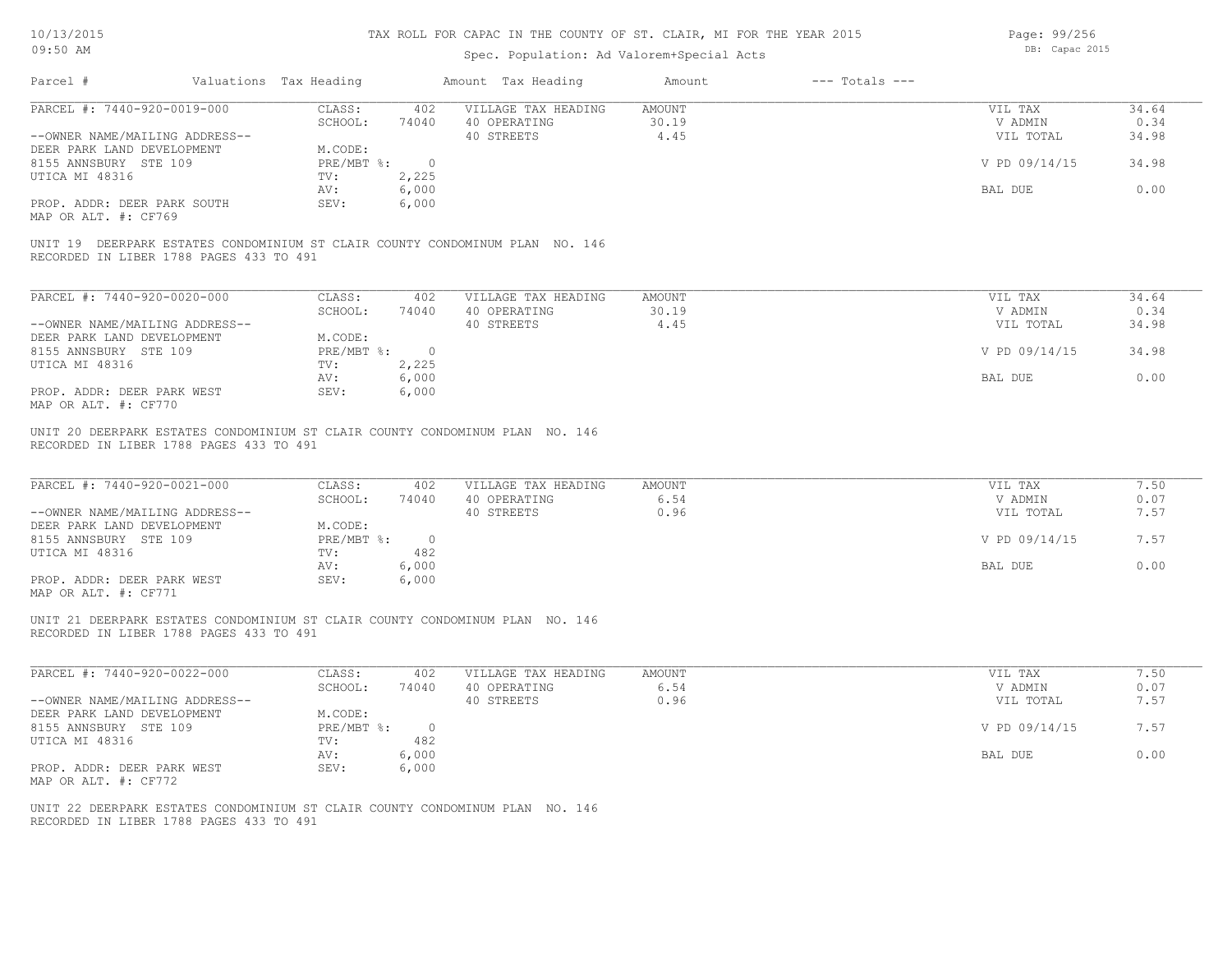# Spec. Population: Ad Valorem+Special Acts

Page: 100/256 DB: Capac 2015

| Parcel #                                                                                                                                                             | Valuations Tax Heading                                           |                                                         | Amount Tax Heading                                                           | Amount                        | $---$ Totals $---$ |                                                             |                                      |
|----------------------------------------------------------------------------------------------------------------------------------------------------------------------|------------------------------------------------------------------|---------------------------------------------------------|------------------------------------------------------------------------------|-------------------------------|--------------------|-------------------------------------------------------------|--------------------------------------|
| PARCEL #: 7440-920-0023-000<br>--OWNER NAME/MAILING ADDRESS--                                                                                                        | CLASS:<br>SCHOOL:                                                | 402<br>74040                                            | VILLAGE TAX HEADING<br>40 OPERATING<br>40 STREETS                            | <b>AMOUNT</b><br>6.54<br>0.96 |                    | VIL TAX<br>V ADMIN<br>VIL TOTAL                             | 7.50<br>0.07<br>7.57                 |
| DEER PARK LAND DEVELOPMENT<br>8155 ANNSBURY STE 109<br>UTICA MI 48316                                                                                                | M.CODE:<br>$PRE/MBT$ $\div$<br>TV:                               | $\overline{0}$<br>482                                   |                                                                              |                               |                    | V PD 09/14/15                                               | 7.57                                 |
|                                                                                                                                                                      | AV:                                                              | 6,000                                                   |                                                                              |                               |                    | BAL DUE                                                     | 0.00                                 |
| PROP. ADDR: DEER PARK WEST<br>MAP OR ALT. #: CF773                                                                                                                   | SEV:                                                             | 6,000                                                   |                                                                              |                               |                    |                                                             |                                      |
| RECORDED IN LIBER 1788 PAGES 433 TO 491                                                                                                                              |                                                                  |                                                         | UNIT 23 DEERPARK ESTATES CONDOMINIUM ST CLAIR COUNTY CONDOMINUM PLAN NO. 146 |                               |                    |                                                             |                                      |
| PARCEL #: 7440-920-0024-000                                                                                                                                          | CLASS:                                                           | 402                                                     | VILLAGE TAX HEADING                                                          | AMOUNT                        |                    | VIL TAX                                                     | 7.50                                 |
|                                                                                                                                                                      | SCHOOL:                                                          | 74040                                                   | 40 OPERATING                                                                 | 6.54                          |                    | V ADMIN                                                     | 0.07                                 |
| --OWNER NAME/MAILING ADDRESS--<br>DEER PARK LAND DEVELOPMENT                                                                                                         | M.CODE:                                                          |                                                         | 40 STREETS                                                                   | 0.96                          |                    | VIL TOTAL                                                   | 7.57                                 |
| 8155 ANNSBURY STE 109                                                                                                                                                | PRE/MBT %:                                                       | $\overline{0}$                                          |                                                                              |                               |                    | V PD 09/14/15                                               | 7.57                                 |
| UTICA MI 48316                                                                                                                                                       | TV:                                                              | 482                                                     |                                                                              |                               |                    |                                                             |                                      |
|                                                                                                                                                                      | AV:                                                              | 6,000                                                   |                                                                              |                               |                    | BAL DUE                                                     | 0.00                                 |
| PROP. ADDR: DEER PARK WEST<br>MAP OR ALT. #: CF774                                                                                                                   | SEV:                                                             | 6,000                                                   |                                                                              |                               |                    |                                                             |                                      |
| PARCEL #: 7440-920-0025-000<br>--OWNER NAME/MAILING ADDRESS--<br>DEER PARK LAND DEVELOPMENT<br>8155 ANNSBURY STE 109<br>UTICA MI 48316<br>PROP. ADDR: DEER PARK WEST | CLASS:<br>SCHOOL:<br>M.CODE:<br>PRE/MBT %:<br>TV:<br>AV:<br>SEV: | 402<br>74040<br>$\overline{0}$<br>482<br>6,000<br>6,000 | VILLAGE TAX HEADING<br>40 OPERATING<br>40 STREETS                            | AMOUNT<br>6.54<br>0.96        |                    | VIL TAX<br>V ADMIN<br>VIL TOTAL<br>V PD 09/14/15<br>BAL DUE | 7.50<br>0.07<br>7.57<br>7.57<br>0.00 |
| MAP OR ALT. #: CF775<br>UNIT 25 DEERPARK ESTATES CONDOMINIUM ST CLAIR COUNTY CONDOMINUM PLAN NO. 146<br>RECORDED IN LIBER 1788 PAGES 433 TO 491                      |                                                                  |                                                         |                                                                              |                               |                    |                                                             |                                      |
| PARCEL #: 7440-920-0026-000                                                                                                                                          | CLASS:                                                           | 402                                                     | VILLAGE TAX HEADING                                                          | <b>AMOUNT</b>                 |                    | VIL TAX                                                     | 7.50                                 |
|                                                                                                                                                                      | SCHOOL:                                                          | 74040                                                   | 40 OPERATING<br>40 STREETS                                                   | 6.54<br>0.96                  |                    | V ADMIN                                                     | 0.07<br>7.57                         |
| --OWNER NAME/MAILING ADDRESS--<br>DEER PARK LAND DEVELOPMENT                                                                                                         | M.CODE:                                                          |                                                         |                                                                              |                               |                    | VIL TOTAL                                                   |                                      |
| 8155 ANNSBURY STE 109<br>UTICA MI 48316                                                                                                                              | PRE/MBT %:<br>TV:                                                | $\overline{0}$<br>482                                   |                                                                              |                               |                    | V PD 09/14/15                                               | 7.57                                 |
|                                                                                                                                                                      | AV:                                                              | 6,000                                                   |                                                                              |                               |                    | <b>BAL DUE</b>                                              | 0.00                                 |
| PROP. ADDR: DEER PARK WEST<br>MAP OR ALT. #: CF776                                                                                                                   | SEV:                                                             | 6,000                                                   |                                                                              |                               |                    |                                                             |                                      |
| RECORDED IN LIBER 1788 PAGES 433 TO 491                                                                                                                              |                                                                  |                                                         | UNIT 26 DEERPARK ESTATES CONDOMINIUM ST CLAIR COUNTY CONDOMINUM PLAN NO. 146 |                               |                    |                                                             |                                      |
|                                                                                                                                                                      |                                                                  |                                                         |                                                                              |                               |                    |                                                             |                                      |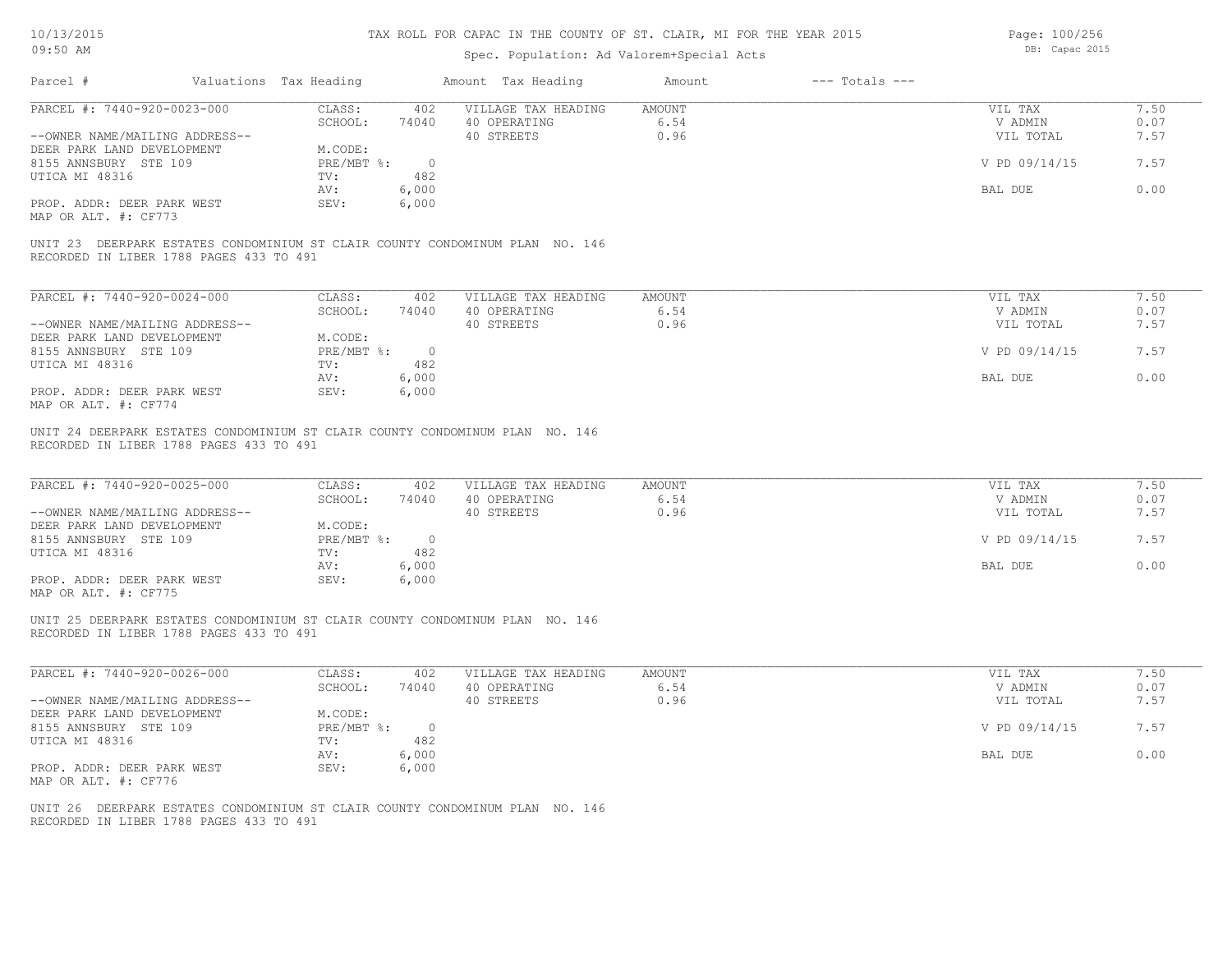# Spec. Population: Ad Valorem+Special Acts

Page: 101/256 DB: Capac 2015

| Parcel #                                                      | Valuations Tax Heading  |                       | Amount Tax Heading                                                           | Amount                        | $---$ Totals $---$ |                                 |                      |
|---------------------------------------------------------------|-------------------------|-----------------------|------------------------------------------------------------------------------|-------------------------------|--------------------|---------------------------------|----------------------|
| PARCEL #: 7440-920-0027-000                                   | CLASS:<br>SCHOOL:       | 402<br>74040          | VILLAGE TAX HEADING<br>40 OPERATING                                          | AMOUNT<br>6.54                |                    | VIL TAX<br>V ADMIN              | 7.50<br>0.07         |
| --OWNER NAME/MAILING ADDRESS--<br>DEER PARK LAND DEVELOPMENT  | M.CODE:                 |                       | 40 STREETS                                                                   | 0.96                          |                    | VIL TOTAL                       | 7.57                 |
| 8155 ANNSBURY STE 109<br>UTICA MI 48316                       | PRE/MBT %:<br>TV:       | $\overline{0}$<br>482 |                                                                              |                               |                    | V PD 09/14/15                   | 7.57                 |
|                                                               | AV:                     | 6,000                 |                                                                              |                               |                    | BAL DUE                         | 0.00                 |
| PROP. ADDR: DEER PARK WEST<br>MAP OR ALT. #: CF777            | SEV:                    | 6,000                 |                                                                              |                               |                    |                                 |                      |
| RECORDED IN LIBER 1788 PAGES 433 TO 491                       |                         |                       | UNIT 27 DEERPARK ESTATES CONDOMINIUM ST CLAIR COUNTY CONDOMINUM PLAN NO. 146 |                               |                    |                                 |                      |
| PARCEL #: 7440-920-0028-000                                   | CLASS:                  | 402                   | VILLAGE TAX HEADING                                                          | <b>AMOUNT</b>                 |                    | VIL TAX                         | 7.50                 |
| --OWNER NAME/MAILING ADDRESS--                                | SCHOOL:                 | 74040                 | 40 OPERATING<br>40 STREETS                                                   | 6.54<br>0.96                  |                    | V ADMIN<br>VIL TOTAL            | 0.07<br>7.57         |
| DEER PARK LAND DEVELOPMENT                                    | M.CODE:                 |                       |                                                                              |                               |                    |                                 |                      |
| 8155 ANNSBURY STE 109                                         | $PRE/MBT$ %:            | $\sim$ 0              |                                                                              |                               |                    | V PD 09/14/15                   | 7.57                 |
| UTICA MI 48316                                                | TV:<br>AV:              | 482<br>6,000          |                                                                              |                               |                    | BAL DUE                         | 0.00                 |
| PROP. ADDR: DEER PARK WEST<br>MAP OR ALT. #: CF778            | SEV:                    | 6,000                 |                                                                              |                               |                    |                                 |                      |
| PARCEL #: 7440-920-0029-000<br>--OWNER NAME/MAILING ADDRESS-- | CLASS:<br>SCHOOL:       | 402<br>74040          | VILLAGE TAX HEADING<br>40 OPERATING<br>40 STREETS                            | <b>AMOUNT</b><br>6.54<br>0.96 |                    | VIL TAX<br>V ADMIN<br>VIL TOTAL | 7.50<br>0.07<br>7.57 |
| DEER PARK LAND DEVELOPMENT<br>8155 ANSBURY STE 109            | M.CODE:<br>PRE/MBT %: 0 |                       |                                                                              |                               |                    | V PD 09/14/15                   | 7.57                 |
| UTICA MI 48316                                                | TV:<br>AV:              | 482<br>6,000          |                                                                              |                               |                    | BAL DUE                         | 0.00                 |
| PROP. ADDR: DEER PARK NORTH<br>MAP OR ALT. #: CF779           | SEV:                    | 6,000                 |                                                                              |                               |                    |                                 |                      |
| RECORDED IN LIBER 1788 PAGES 433 TO 491                       |                         |                       | UNIT 29 DEERPARK ESTATES CONDOMINIUM ST CLAIR COUNTY CONDOMINUM PLAN NO. 146 |                               |                    |                                 |                      |
| PARCEL #: 7440-920-0030-000                                   | CLASS:                  | 402                   | VILLAGE TAX HEADING                                                          | AMOUNT                        |                    | VIL TAX                         | 7.50                 |
| --OWNER NAME/MAILING ADDRESS--                                | SCHOOL:                 | 74040                 | 40 OPERATING<br>40 STREETS                                                   | 6.54<br>0.96                  |                    | V ADMIN<br>VIL TOTAL            | 0.07<br>7.57         |
| DEER PARK LAND DEVELOPMENT<br>8155 ANNSBURY STE 109           | M.CODE:<br>PRE/MBT %:   | $\overline{0}$        |                                                                              |                               |                    | V PD 09/14/15                   | 7.57                 |
| UTICA MI 48316                                                | TV:                     | 482                   |                                                                              |                               |                    |                                 |                      |
| PROP. ADDR: DEER PARK NORTH<br>MAP OR ALT. #: CF780           | AV:<br>SEV:             | 6,000<br>6,000        |                                                                              |                               |                    | BAL DUE                         | 0.00                 |
| RECORDED IN LIBER 1788 PAGES 433 TO 491                       |                         |                       | UNIT 30 DEERPARK ESTATES CONDOMINIUM ST CLAIR COUNTY CONDOMINUM PLAN NO. 146 |                               |                    |                                 |                      |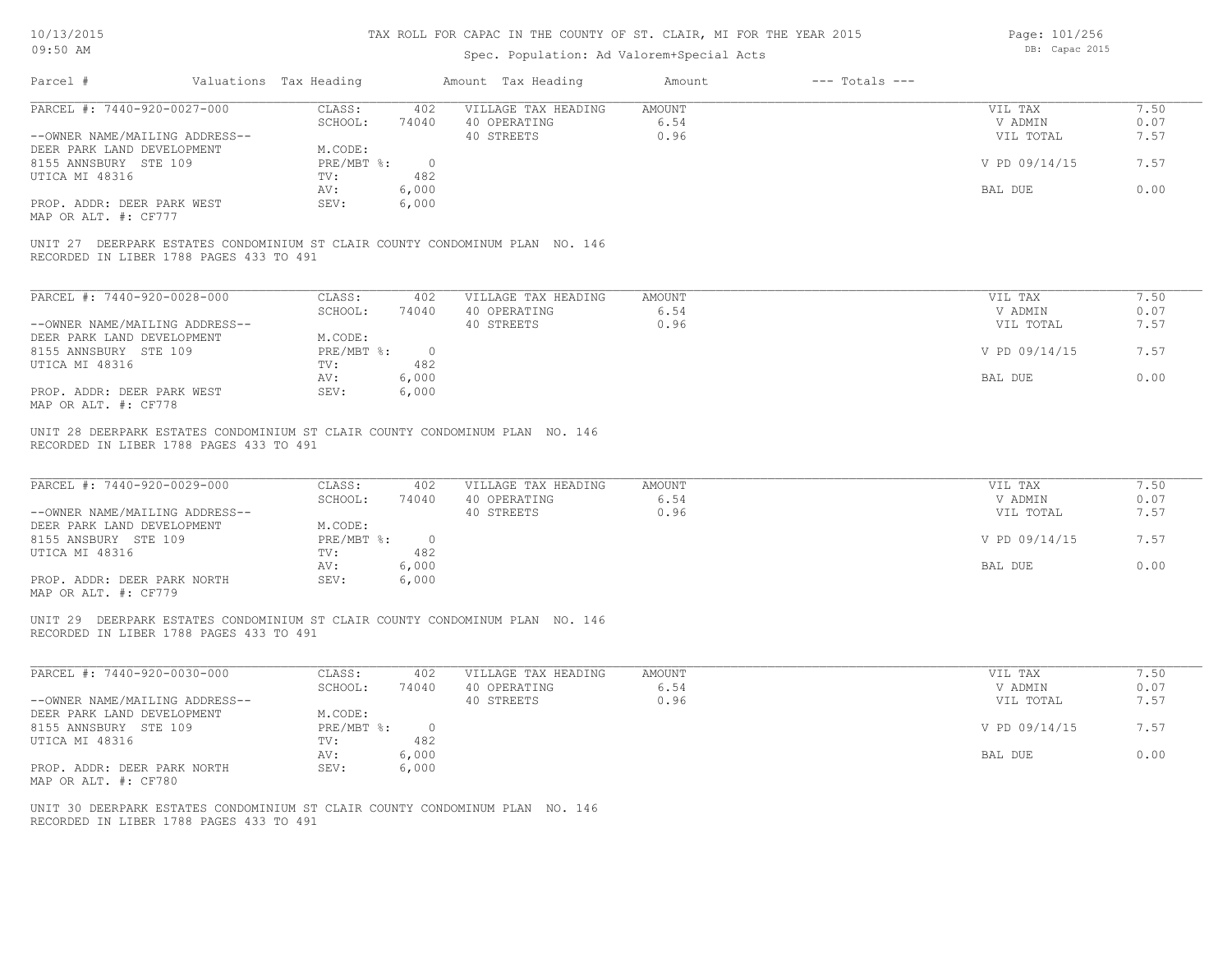# Spec. Population: Ad Valorem+Special Acts

Page: 102/256 DB: Capac 2015

| Parcel #<br>Valuations Tax Heading                                                                                      |                                   | Amount Tax Heading                                | Amount<br>$---$ Totals $---$  |                                 |                      |
|-------------------------------------------------------------------------------------------------------------------------|-----------------------------------|---------------------------------------------------|-------------------------------|---------------------------------|----------------------|
| PARCEL #: 7440-920-0031-000                                                                                             | CLASS:<br>402                     | VILLAGE TAX HEADING                               | AMOUNT                        | VIL TAX                         | 7.50                 |
|                                                                                                                         | SCHOOL:<br>74040                  | 40 OPERATING                                      | 6.54                          | V ADMIN                         | 0.07                 |
| --OWNER NAME/MAILING ADDRESS--                                                                                          |                                   | 40 STREETS                                        | 0.96                          | VIL TOTAL                       | 7.57                 |
| DEER PARK LAND DEVELOPMENT                                                                                              | M.CODE:<br>PRE/MBT %: 0           |                                                   |                               | V PD 09/14/15                   | 7.57                 |
| 8155 ANNSBURY STE 109                                                                                                   | 482                               |                                                   |                               |                                 |                      |
| UTICA MI 48316                                                                                                          | $\text{TV}$ :<br>6,000<br>AV:     |                                                   |                               | BAL DUE                         | 0.00                 |
| PROP. ADDR: DEER PARK NORTH                                                                                             | SEV:<br>6,000                     |                                                   |                               |                                 |                      |
| MAP OR ALT. #: CF781                                                                                                    |                                   |                                                   |                               |                                 |                      |
| UNIT 31 DEERPARK ESTATES CONDOMINIUM ST CLAIR COUNTY CONDOMINUM PLAN NO. 146<br>RECORDED IN LIBER 1788 PAGES 433 TO 491 |                                   |                                                   |                               |                                 |                      |
|                                                                                                                         |                                   |                                                   |                               |                                 |                      |
| PARCEL #: 7440-920-0032-000                                                                                             | CLASS: 402                        | VILLAGE TAX HEADING                               | <b>AMOUNT</b>                 | VIL TAX                         | 7.50                 |
|                                                                                                                         | SCHOOL:<br>74040                  | 40 OPERATING                                      | 6.54                          | V ADMIN                         | 0.07                 |
| --OWNER NAME/MAILING ADDRESS--                                                                                          |                                   | 40 STREETS                                        | 0.96                          | VIL TOTAL                       | 7.57                 |
| JPS DEVELOPMENT, LLC                                                                                                    | M.CODE:                           |                                                   |                               |                                 |                      |
| 8155 ANSBURY STE 103                                                                                                    | PRE/MBT %: 0                      |                                                   |                               | V PD 09/14/15                   | 7.57                 |
| SHELBY TWP MI 48316                                                                                                     | 482<br>$\text{TV}$ :              |                                                   |                               |                                 |                      |
|                                                                                                                         | 6,000<br>AV:                      |                                                   |                               | BAL DUE                         | 0.00                 |
| PROP. ADDR: DEER PARK NORTH<br>MAP OR ALT. #: CF782                                                                     | SEV:<br>6,000                     |                                                   |                               |                                 |                      |
| PARCEL #: 7440-920-0033-000<br>--OWNER NAME/MAILING ADDRESS--                                                           | CLASS:<br>402<br>SCHOOL:<br>74040 | VILLAGE TAX HEADING<br>40 OPERATING<br>40 STREETS | <b>AMOUNT</b><br>6.54<br>0.96 | VIL TAX<br>V ADMIN<br>VIL TOTAL | 7.50<br>0.07<br>7.57 |
| JPS DEVELOPMENT, LLC<br>8155 ANSBURY STE 103                                                                            | M.CODE:<br>PRE/MBT %: 0           |                                                   |                               | V PD 09/14/15                   | 7.57                 |
| SHELBY TWP MI 48316                                                                                                     | TV:<br>482                        |                                                   |                               |                                 |                      |
|                                                                                                                         | 6,000<br>AV:                      |                                                   |                               | BAL DUE                         | 0.00                 |
| PROP. ADDR: DEER PARK NORTH                                                                                             | SEV:<br>6,000                     |                                                   |                               |                                 |                      |
| MAP OR ALT. #: CF783                                                                                                    |                                   |                                                   |                               |                                 |                      |
| UNIT 33 DEERPARK ESTATES CONDOMINIUM ST CLAIR COUNTY CONDOMINUM PLAN NO. 146<br>RECORDED IN LIBER 1788 PAGES 433 TO 491 |                                   |                                                   |                               |                                 |                      |
| PARCEL #: 7440-920-0034-000                                                                                             | CLASS:<br>402                     | VILLAGE TAX HEADING                               | AMOUNT                        | VIL TAX                         | 7.50                 |
|                                                                                                                         | SCHOOL:<br>74040                  | 40 OPERATING                                      | 6.54                          | V ADMIN                         | 0.07                 |
| --OWNER NAME/MAILING ADDRESS--                                                                                          |                                   | 40 STREETS                                        | 0.96                          | VIL TOTAL                       | 7.57                 |
| JPS DEVELOPMENT LLC                                                                                                     | M.CODE:                           |                                                   |                               |                                 |                      |
| 8155 ANSBURY STE 103                                                                                                    | PRE/MBT %: 0                      |                                                   |                               | V PD 09/14/15                   | 7.57                 |
| SHELBY TWP MI 48316                                                                                                     | 482<br>$\text{TV}$ :              |                                                   |                               |                                 |                      |
|                                                                                                                         | 6,000<br>AV:                      |                                                   |                               | BAL DUE                         | 0.00                 |
| PROP. ADDR: DEER PARK NORTH                                                                                             | 6,000<br>SEV:                     |                                                   |                               |                                 |                      |
|                                                                                                                         |                                   |                                                   |                               |                                 |                      |
| MAP OR ALT. #: CF784                                                                                                    |                                   |                                                   |                               |                                 |                      |
|                                                                                                                         |                                   |                                                   |                               |                                 |                      |
| UNIT 34 DEERPARK ESTATES CONDOMINIUM ST CLAIR COUNTY CONDOMINUM PLAN NO. 146                                            |                                   |                                                   |                               |                                 |                      |
| RECORDED IN LIBER 1788 PAGES 433 TO 491                                                                                 |                                   |                                                   |                               |                                 |                      |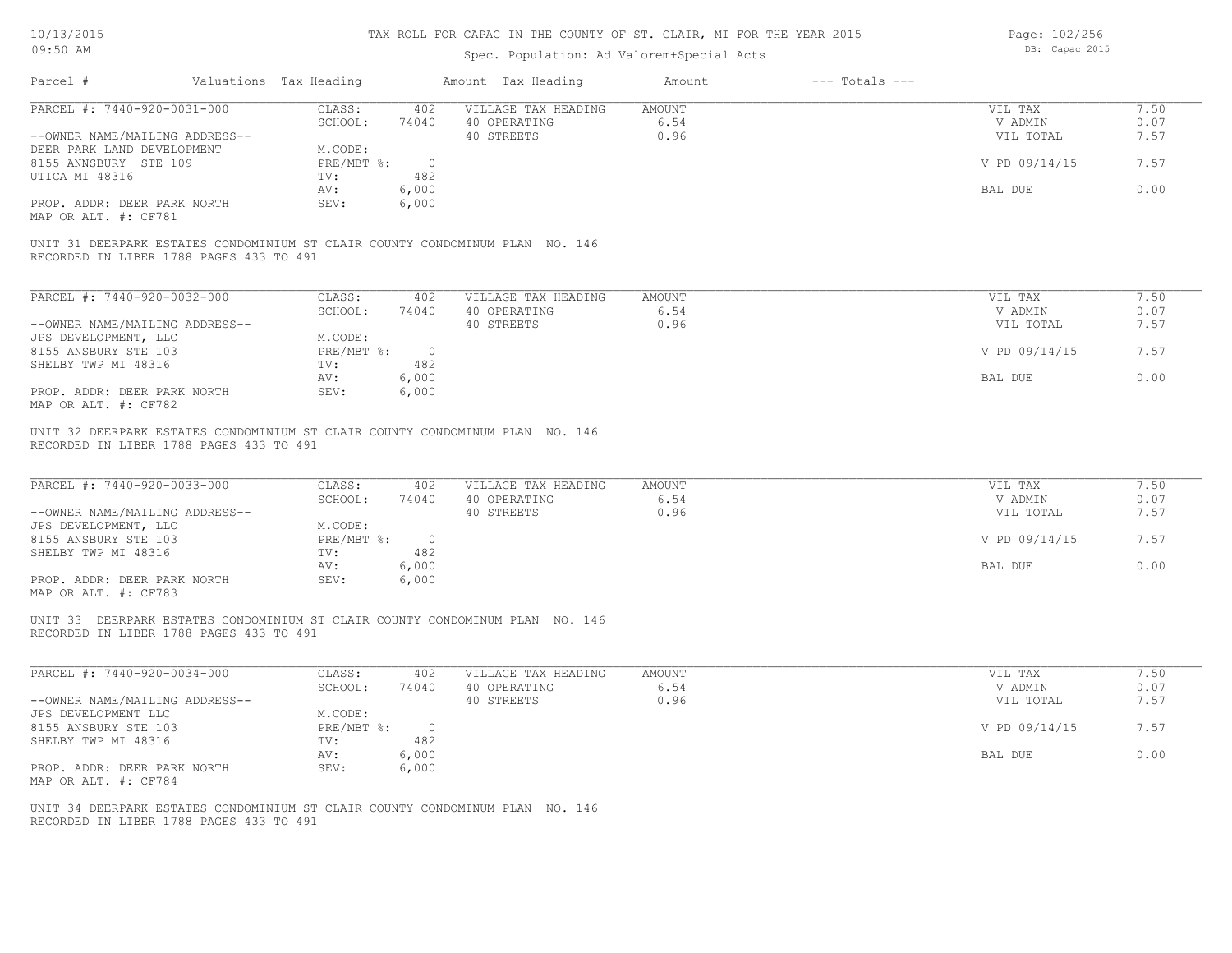# Spec. Population: Ad Valorem+Special Acts

Page: 103/256 DB: Capac 2015

| Parcel #                                                                                                                                               | Valuations Tax Heading |                             |                  | Amount Tax Heading                                | Amount                        | $---$ Totals $---$ |                                 |                      |
|--------------------------------------------------------------------------------------------------------------------------------------------------------|------------------------|-----------------------------|------------------|---------------------------------------------------|-------------------------------|--------------------|---------------------------------|----------------------|
| PARCEL #: 7440-920-0035-000<br>--OWNER NAME/MAILING ADDRESS--                                                                                          |                        | CLASS:<br>SCHOOL:           | 402<br>74040     | VILLAGE TAX HEADING<br>40 OPERATING<br>40 STREETS | <b>AMOUNT</b><br>6.54<br>0.96 |                    | VIL TAX<br>V ADMIN<br>VIL TOTAL | 7.50<br>0.07<br>7.57 |
| JPS DEVELOPMENT LLC<br>8155 ANSBURY STE 103                                                                                                            |                        | M.CODE:<br>$PRE/MBT$ $\div$ | $\circ$          |                                                   |                               |                    | V PD 09/14/15                   | 7.57                 |
| SHELBY TWP MI 48316                                                                                                                                    |                        | TV:<br>AV:                  | 482<br>6,000     |                                                   |                               |                    | BAL DUE                         | 0.00                 |
| PROP. ADDR: DEER PARK NORTH<br>MAP OR ALT. #: CF785                                                                                                    |                        | SEV:                        | 6,000            |                                                   |                               |                    |                                 |                      |
| UNIT 35 DEERPARK ESTATES CONDOMINIUM ST CLAIR COUNTY CONDOMINUM PLAN NO. 146<br>RECORDED IN LIBER 1788 PAGES 433 TO 491                                |                        |                             |                  |                                                   |                               |                    |                                 |                      |
| PARCEL #: 7440-920-0036-000                                                                                                                            |                        | CLASS:                      | 402              | VILLAGE TAX HEADING                               | <b>AMOUNT</b>                 |                    | VIL TAX                         | 93.43                |
|                                                                                                                                                        |                        | SCHOOL:                     | 74040            | 40 OPERATING                                      | 81.43                         |                    | V ADMIN                         | 0.93                 |
| --OWNER NAME/MAILING ADDRESS--<br>KONEFKE ROBERT                                                                                                       |                        | M.CODE:                     |                  | 40 STREETS                                        | 12.00                         |                    | VIL TOTAL                       | 94.36                |
| 20461 PRATT RD.                                                                                                                                        |                        | PRE/MBT %: 0                |                  |                                                   |                               |                    | V PD 07/22/15                   | 94.36                |
| ARMADA MI 48005                                                                                                                                        |                        | TV:                         | 6,000            |                                                   |                               |                    |                                 | 0.00                 |
| PROP. ADDR: DEER PARK EAST<br>MAP OR ALT. #: CF786                                                                                                     |                        | AV:<br>SEV:                 | 6,000<br>6,000   |                                                   |                               |                    | <b>BAL DUE</b>                  |                      |
| UNIT 36 DEERPARK ESTATES CONDOMINIUM ST CLAIR COUNTY CONDOMINUM PLAN NO. 146<br>RECORDED IN LIBER 1788 PAGES 433 TO 491<br>PARCEL #: 7440-920-0037-000 |                        | CLASS:                      | 401              | VILLAGE TAX HEADING                               | AMOUNT                        |                    | VIL TAX                         | 956.47               |
| --OWNER NAME/MAILING ADDRESS--                                                                                                                         |                        | SCHOOL:                     | 74040            | 40 OPERATING<br>40 STREETS                        | 833.64<br>122.83              |                    | V ADMIN<br>VIL TOTAL            | 9.56<br>966.03       |
| BEISCHER CHRISTOPHER/ROXANNE<br>212 DEER PARK SOUTH                                                                                                    |                        | M.CODE:<br>PRE/MBT %: 100   | COREL            |                                                   |                               |                    | V PD 09/10/15                   | 966.03               |
| CAPAC MI 48014                                                                                                                                         |                        | TV:                         | 61,419           |                                                   |                               |                    |                                 |                      |
| PROP. ADDR: 212 DEER PARK SOUTH<br>MAP OR ALT. #: CF787                                                                                                |                        | AV:<br>SEV:                 | 65,600<br>65,600 |                                                   |                               |                    | BAL DUE                         | 0.00                 |
| UNIT 37 DEERPARK ESTATES CONDOMINIUM ST CLAIR COUNTY CONDOMINUM PLAN NO. 146<br>RECORDED IN LIBER 1788 PAGES 433 TO 491                                |                        |                             |                  |                                                   |                               |                    |                                 |                      |
| PARCEL #: 7440-920-0038-000                                                                                                                            |                        | CLASS:                      | 401              | VILLAGE TAX HEADING                               | <b>AMOUNT</b>                 |                    | VIL TAX                         | 833.81               |
| --OWNER NAME/MAILING ADDRESS--                                                                                                                         |                        | SCHOOL:                     | 74040            | 40 OPERATING<br>40 STREETS                        | 726.73<br>107.08              |                    | V ADMIN<br>VIL TOTAL            | 8.33<br>842.14       |
| LEWIS GREGORY A                                                                                                                                        |                        | M.CODE:                     | COREL            |                                                   |                               |                    |                                 |                      |
| DELCOURT KIMBERLY A.                                                                                                                                   |                        | PRE/MBT %: 100              |                  |                                                   |                               |                    | V PD 09/10/15                   | 842.14               |
| 226 DEER PARK SOUTH<br>CAPAC MI 48014                                                                                                                  |                        | TV:<br>AV:                  | 53,543<br>57,000 |                                                   |                               |                    | BAL DUE                         | 0.00                 |
| PROP. ADDR: 226 DEER PARK SOUTH<br>MAP OR ALT. #: CF788                                                                                                |                        | SEV:                        | 57,000           |                                                   |                               |                    |                                 |                      |
| UNIT 38 DEERPARK ESTATES CONDOMINIUM ST CLAIR COUNTY CONDOMINUM PLAN NO. 146<br>RECORDED IN LIBER 1788 PAGES 433 TO 491                                |                        |                             |                  |                                                   |                               |                    |                                 |                      |
|                                                                                                                                                        |                        |                             |                  |                                                   |                               |                    |                                 |                      |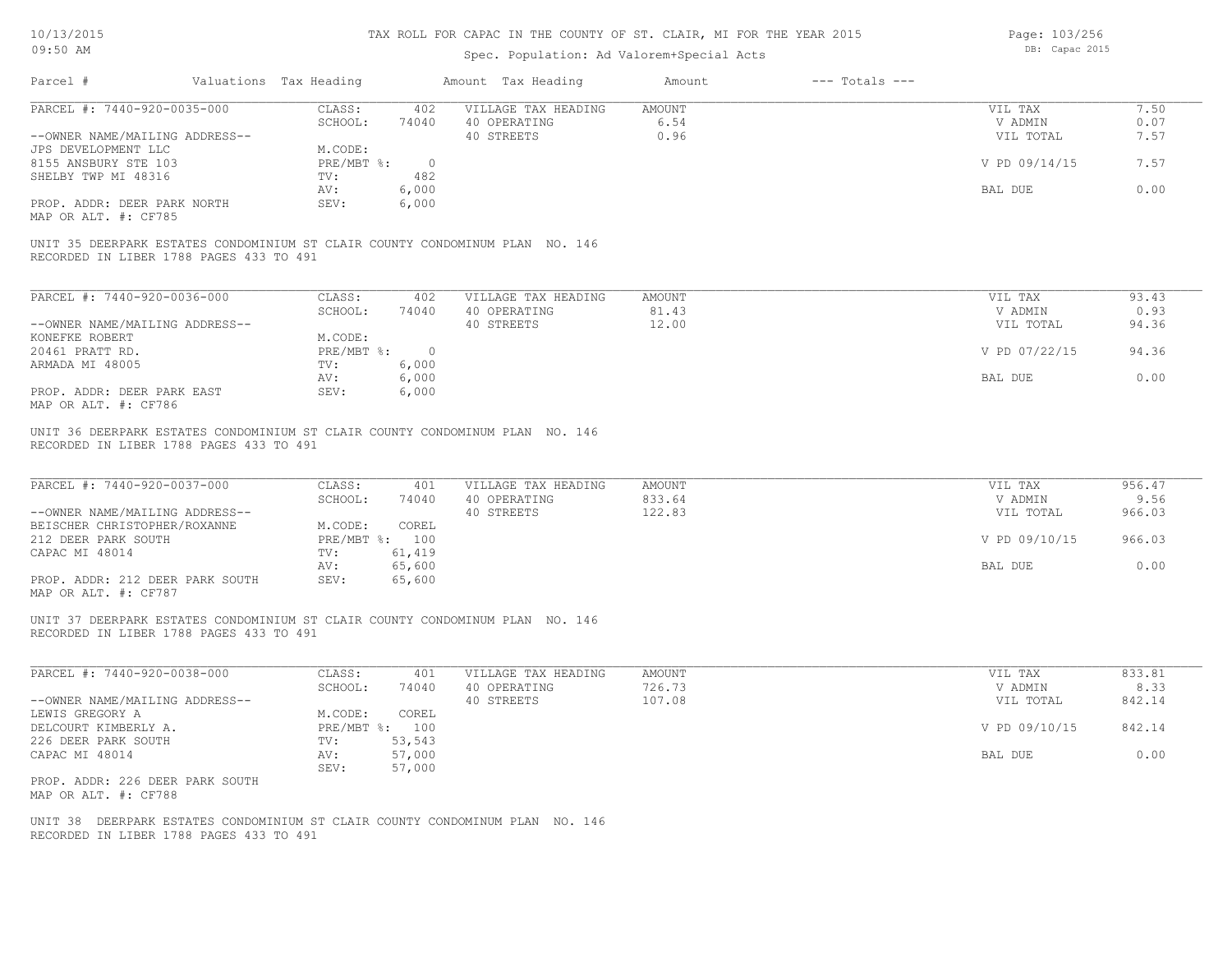# Spec. Population: Ad Valorem+Special Acts

Page: 104/256 DB: Capac 2015

| Parcel #                                                      | Valuations Tax Heading |                | Amount Tax Heading                                                           | Amount                     | $---$ Totals $---$ |                                 |                          |
|---------------------------------------------------------------|------------------------|----------------|------------------------------------------------------------------------------|----------------------------|--------------------|---------------------------------|--------------------------|
| PARCEL #: 7440-920-0039-000                                   | CLASS:                 | 402            | VILLAGE TAX HEADING                                                          | <b>AMOUNT</b>              |                    | VIL TAX                         | 93.43                    |
|                                                               | SCHOOL:                | 74040          | 40 OPERATING                                                                 | 81.43                      |                    | V ADMIN                         | 0.93                     |
| --OWNER NAME/MAILING ADDRESS--                                |                        |                | 40 STREETS                                                                   | 12.00                      |                    | VIL TOTAL                       | 94.36                    |
| KONEFKE ROBERT                                                | M.CODE:                |                |                                                                              |                            |                    |                                 |                          |
| 20461 PRATT RD.                                               | $PRE/MBT$ $\div$       | $\overline{0}$ |                                                                              |                            |                    | V PD 07/22/15                   | 94.36                    |
| ARMADA MI 48005                                               | TV:                    | 6,000          |                                                                              |                            |                    |                                 |                          |
|                                                               | AV:                    | 6,000          |                                                                              |                            |                    | BAL DUE                         | 0.00                     |
| PROP. ADDR: DEER PARK SOUTH                                   | SEV:                   | 6,000          |                                                                              |                            |                    |                                 |                          |
| MAP OR ALT. #: CF789                                          |                        |                |                                                                              |                            |                    |                                 |                          |
| RECORDED IN LIBER 1788 PAGES 433 TO 491                       |                        |                | UNIT 39 DEERPARK ESTATES CONDOMINIUM ST CLAIR COUNTY CONDOMINUM PLAN NO. 146 |                            |                    |                                 |                          |
| PARCEL #: 7440-920-0040-000                                   | CLASS:                 | 401            | VILLAGE TAX HEADING                                                          | <b>AMOUNT</b>              |                    | VIL TAX                         | 833.81                   |
|                                                               | SCHOOL:                | 74040          | 40 OPERATING                                                                 | 726.73                     |                    | V ADMIN                         | 8.33                     |
|                                                               |                        |                |                                                                              |                            |                    |                                 |                          |
| --OWNER NAME/MAILING ADDRESS--                                |                        |                | 40 STREETS                                                                   | 107.08                     |                    | VIL TOTAL                       | 842.14                   |
| DOUTRY IRENE                                                  | M.CODE:                |                |                                                                              |                            |                    |                                 |                          |
| 240 DEER PARK                                                 | PRE/MBT %: 100         |                |                                                                              |                            |                    | V PD 08/05/15                   | 842.14                   |
| CAPAC MI 48014                                                | TV:                    | 53,543         |                                                                              |                            |                    |                                 |                          |
|                                                               | AV:                    | 57,100         |                                                                              |                            |                    | BAL DUE                         | 0.00                     |
| PROP. ADDR: 240 DEER PARK SOUTH<br>MAP OR ALT. #: CF790       | SEV:                   | 57,100         |                                                                              |                            |                    |                                 |                          |
| PARCEL #: 7440-920-0041-000<br>--OWNER NAME/MAILING ADDRESS-- | CLASS:<br>SCHOOL:      | 401<br>74040   | VILLAGE TAX HEADING<br>40 OPERATING<br>40 STREETS                            | AMOUNT<br>781.79<br>115.19 |                    | VIL TAX<br>V ADMIN<br>VIL TOTAL | 896.98<br>8.96<br>905.94 |
| ROBERTS J SCOTT/CHRISTINA MAE                                 | M.CODE:                | OLALS          |                                                                              |                            |                    |                                 |                          |
| 250 DEER PARK SOUTH                                           | PRE/MBT %: 100         |                |                                                                              |                            |                    | V PD 09/18/15                   | 905.94                   |
| CAPAC MI 48014                                                | TV:                    | 57,599         |                                                                              |                            |                    |                                 |                          |
|                                                               | AV:                    | 61,400         |                                                                              |                            |                    | BAL DUE                         | 0.00                     |
| PROP. ADDR: 250 DEER PARK SOUTH<br>MAP OR ALT. #: CF791       | SEV:                   | 61,400         |                                                                              |                            |                    |                                 |                          |
| RECORDED IN LIBER 1788 PAGES 433 TO 491                       |                        |                | UNIT 41 DEERPARK ESTATES CONDOMINIUM ST CLAIR COUNTY CONDOMINUM PLAN NO. 146 |                            |                    |                                 |                          |
| PARCEL #: 7440-920-0042-000                                   | CLASS:                 | 401            | VILLAGE TAX HEADING                                                          | <b>AMOUNT</b>              |                    | VIL TAX                         | 811.66                   |
|                                                               | SCHOOL:                | 74040          | 40 OPERATING                                                                 | 707.42                     |                    | V ADMIN                         | 8.11                     |
| --OWNER NAME/MAILING ADDRESS--                                |                        |                | 40 STREETS                                                                   | 104.24                     |                    | VIL TOTAL                       | 819.77                   |
| RUSIN BRIAN/CYNTHIA                                           | M.CODE:                |                |                                                                              |                            |                    |                                 |                          |
| 258 DEER PARK S                                               | PRE/MBT %: 100         |                |                                                                              |                            |                    | V PD 07/10/15                   | 819.77                   |
| CAPAC MI 48014                                                | TV:                    | 52,120         |                                                                              |                            |                    |                                 |                          |
|                                                               |                        |                |                                                                              |                            |                    |                                 |                          |
|                                                               | AV:                    | 55,500         |                                                                              |                            |                    | BAL DUE                         | 0.00                     |
| PROP. ADDR: 258 DEER PARK SOUTH<br>MAP OR ALT. #: CF792       | SEV:                   | 55,500         |                                                                              |                            |                    |                                 |                          |
| RECORDED IN LIBER 1788 PAGES 433 TO 491                       |                        |                | UNIT 42 DEERPARK ESTATES CONDOMINIUM ST CLAIR COUNTY CONDOMINUM PLAN NO. 146 |                            |                    |                                 |                          |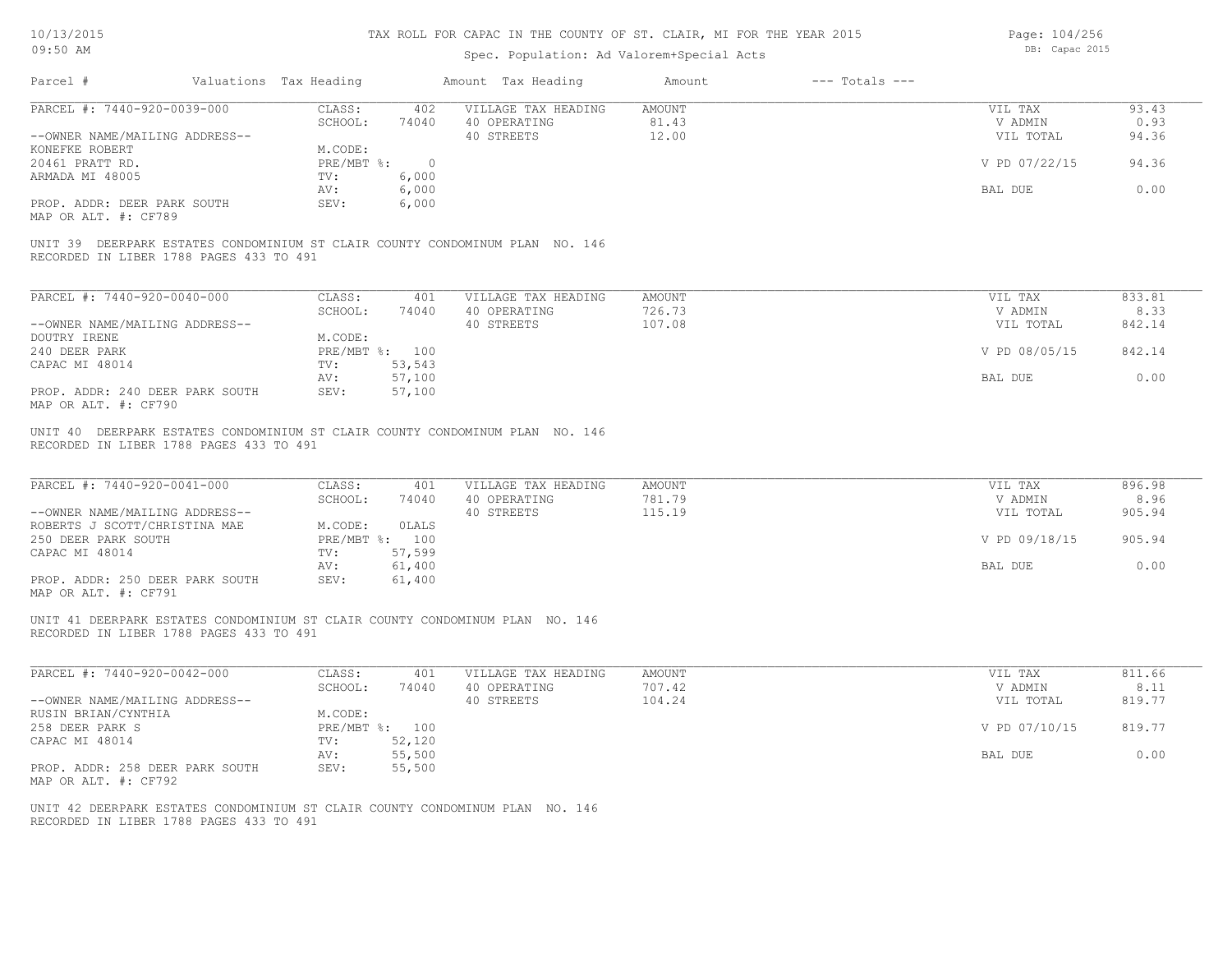## Spec. Population: Ad Valorem+Special Acts

Page: 105/256 DB: Capac 2015

| Parcel #                                                                                                                | Valuations Tax Heading            | Amount Tax Heading                  | Amount         | $---$ Totals $---$ |                    |              |
|-------------------------------------------------------------------------------------------------------------------------|-----------------------------------|-------------------------------------|----------------|--------------------|--------------------|--------------|
| PARCEL #: 7440-920-0043-000                                                                                             | CLASS:<br>401                     | VILLAGE TAX HEADING                 | AMOUNT         |                    | VIL TAX            | 885.72       |
|                                                                                                                         | SCHOOL:<br>74040                  | 40 OPERATING                        | 771.97         |                    | V ADMIN            | 8.85         |
| --OWNER NAME/MAILING ADDRESS--                                                                                          |                                   | 40 STREETS                          | 113.75         |                    | VIL TOTAL          | 894.57       |
| SPENCER KELLY L                                                                                                         | M.CODE:<br>COREL                  |                                     |                |                    |                    |              |
| 354 PHEASANT DR                                                                                                         | PRE/MBT %: 100                    |                                     |                |                    | V PD 09/10/15      | 894.57       |
| CAPAC MI 48014                                                                                                          | 56,876<br>$TV$ :                  |                                     |                |                    |                    |              |
|                                                                                                                         | AV:<br>60,600                     |                                     |                |                    | BAL DUE            | 0.00         |
| PROP. ADDR: 354 PHEASANT DR<br>MAP OR ALT. #: CF793                                                                     | SEV:<br>60,600                    |                                     |                |                    |                    |              |
| UNIT 43 DEERPARK ESTATES CONDOMINIUM ST CLAIR COUNTY CONDOMINUM PLAN NO. 146<br>RECORDED IN LIBER 1788 PAGES 433 TO 491 |                                   |                                     |                |                    |                    |              |
| PARCEL #: 7440-920-0044-000                                                                                             | CLASS:<br>402                     | VILLAGE TAX HEADING                 | AMOUNT         |                    | VIL TAX            | 7.50         |
|                                                                                                                         | SCHOOL:<br>74040                  | 40 OPERATING                        | 6.54           |                    | V ADMIN            | 0.07         |
| --OWNER NAME/MAILING ADDRESS--                                                                                          |                                   | 40 STREETS                          | 0.96           |                    | VIL TOTAL          | 7.57         |
| JPS DEVELOPMENT LLC                                                                                                     | M.CODE:                           |                                     |                |                    |                    |              |
| 8155 ANSBURY STE 103                                                                                                    | PRE/MBT %: 0                      |                                     |                |                    | V PD 09/14/15      | 7.57         |
| SHELBY TWP MI 48316                                                                                                     | TV:<br>482                        |                                     |                |                    |                    |              |
|                                                                                                                         | 6,000<br>AV:                      |                                     |                |                    | BAL DUE            | 0.00         |
| PROP. ADDR: PHEASANT DR                                                                                                 | SEV:<br>6,000                     |                                     |                |                    |                    |              |
| MAP OR ALT. #: CF794                                                                                                    |                                   |                                     |                |                    |                    |              |
| PARCEL #: 7440-920-0045-000                                                                                             | CLASS:<br>402<br>SCHOOL:<br>74040 | VILLAGE TAX HEADING<br>40 OPERATING | AMOUNT<br>6.54 |                    | VIL TAX<br>V ADMIN | 7.50<br>0.07 |
| --OWNER NAME/MAILING ADDRESS--                                                                                          |                                   | 40 STREETS                          | 0.96           |                    | VIL TOTAL          | 7.57         |
| JPS DEVELOPMENT LLC                                                                                                     | M.CODE:                           |                                     |                |                    |                    |              |
| 8155 ANSBURY STE 103                                                                                                    | PRE/MBT %: 0                      |                                     |                |                    | V PD 09/14/15      | 7.57         |
| SHELBY TWP MI 48316                                                                                                     | TV:<br>482                        |                                     |                |                    |                    |              |
|                                                                                                                         | 6,000<br>AV:                      |                                     |                |                    | BAL DUE            | 0.00         |
| PROP. ADDR: PHEASANT DR<br>MAP OR ALT. #: CF795                                                                         | 6,000<br>SEV:                     |                                     |                |                    |                    |              |
| UNIT 45 DEERPARK ESTATES CONDOMINIUM ST CLAIR COUNTY CONDOMINUM PLAN NO. 146<br>RECORDED IN LIBER 1788 PAGES 433 TO 491 |                                   |                                     |                |                    |                    |              |
| PARCEL #: 7440-920-0046-000                                                                                             | CLASS:<br>402                     | VILLAGE TAX HEADING                 | AMOUNT         |                    | VIL TAX            | 7.50         |
|                                                                                                                         | SCHOOL:<br>74040                  | 40 OPERATING                        | 6.54           |                    | V ADMIN            | 0.07         |
| --OWNER NAME/MAILING ADDRESS--                                                                                          |                                   | 40 STREETS                          | 0.96           |                    | VIL TOTAL          | 7.57         |
| JPS DEVELOPMENT LLC                                                                                                     | M.CODE:                           |                                     |                |                    |                    |              |
| 8155 ANSBURY STE 103                                                                                                    | PRE/MBT %: 0                      |                                     |                |                    | V PD 09/14/15      | 7.57         |
| SHELBY TWP MI 48316                                                                                                     | TV:<br>482                        |                                     |                |                    |                    |              |
|                                                                                                                         | 6,000<br>AV:                      |                                     |                |                    | BAL DUE            | 0.00         |
| PROP. ADDR: PHEASANT DR                                                                                                 | SEV:<br>6,000                     |                                     |                |                    |                    |              |
| MAP OR ALT. #: CF796                                                                                                    |                                   |                                     |                |                    |                    |              |
|                                                                                                                         |                                   |                                     |                |                    |                    |              |
| UNIT 46 DEERPARK ESTATES CONDOMINIUM ST CLAIR COUNTY CONDOMINUM PLAN NO. 146<br>RECORDED IN LIBER 1788 PAGES 433 TO 491 |                                   |                                     |                |                    |                    |              |
|                                                                                                                         |                                   |                                     |                |                    |                    |              |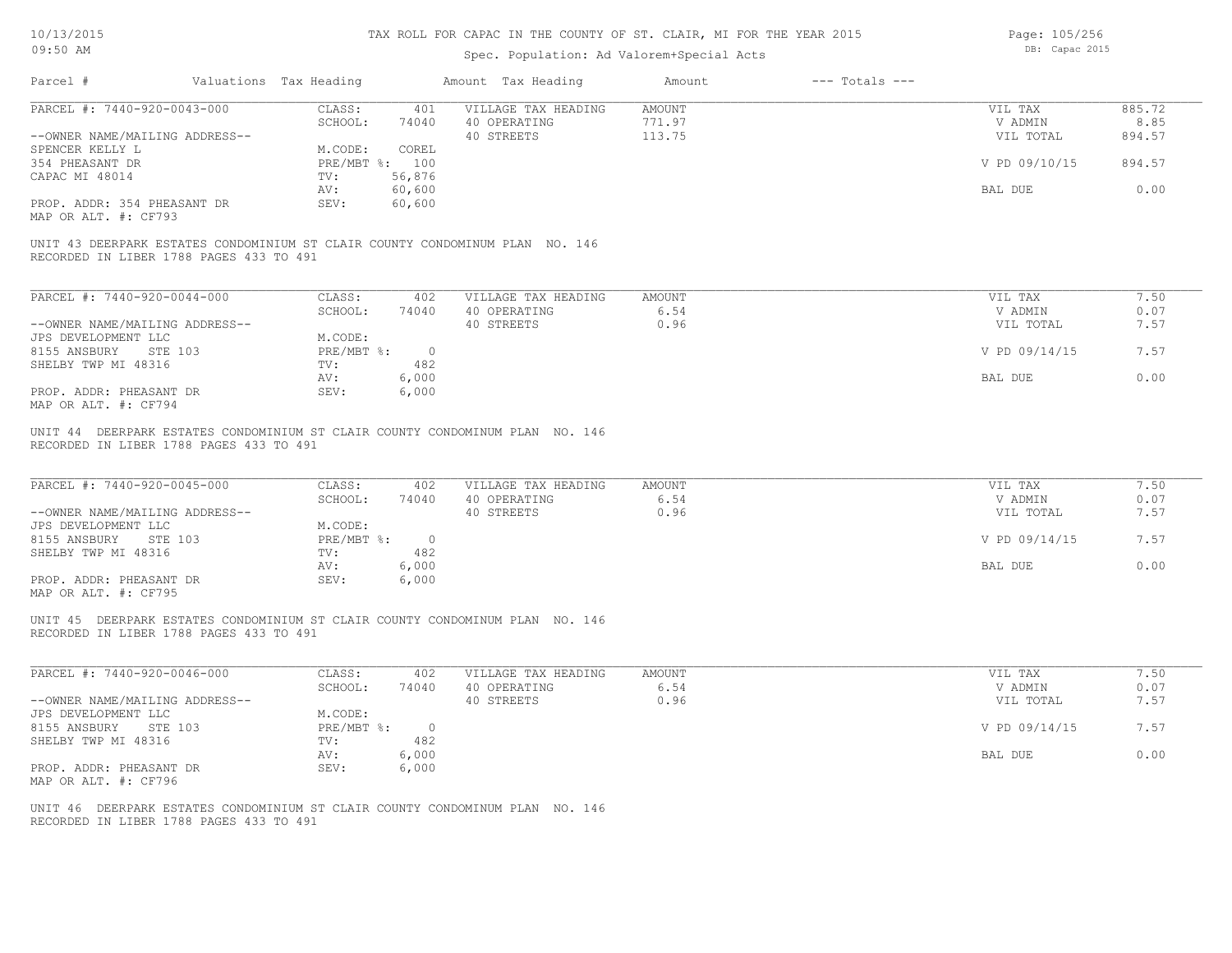# Spec. Population: Ad Valorem+Special Acts

Page: 106/256 DB: Capac 2015

| Parcel #                                                                                                                | Valuations Tax Heading               |                       | Amount Tax Heading  | Amount        | $---$ Totals $---$ |               |              |
|-------------------------------------------------------------------------------------------------------------------------|--------------------------------------|-----------------------|---------------------|---------------|--------------------|---------------|--------------|
| PARCEL #: 7440-920-0047-000                                                                                             | CLASS:                               | 402                   | VILLAGE TAX HEADING | AMOUNT        |                    | VIL TAX       | 7.50         |
|                                                                                                                         | SCHOOL:                              | 74040                 | 40 OPERATING        | 6.54          |                    | V ADMIN       | 0.07         |
| --OWNER NAME/MAILING ADDRESS--                                                                                          |                                      |                       | 40 STREETS          | 0.96          |                    | VIL TOTAL     | 7.57         |
| JPS DEVELOPMENT LLC                                                                                                     | M.CODE:                              |                       |                     |               |                    |               |              |
| 8155 ANSBURY<br>STE 103<br>SHELBY TWP MI 48316                                                                          | PRE/MBT %:<br>TV:                    | $\overline{0}$<br>482 |                     |               |                    | V PD 09/14/15 | 7.57         |
|                                                                                                                         | AV:                                  | 6,000                 |                     |               |                    | BAL DUE       | 0.00         |
| PROP. ADDR: DEER PARK NORTH                                                                                             | SEV:                                 | 6,000                 |                     |               |                    |               |              |
| MAP OR ALT. #: CF797                                                                                                    |                                      |                       |                     |               |                    |               |              |
| UNIT 47 DEERPARK ESTATES CONDOMINIUM ST CLAIR COUNTY CONDOMINUM PLAN NO. 146<br>RECORDED IN LIBER 1788 PAGES 433 TO 491 |                                      |                       |                     |               |                    |               |              |
|                                                                                                                         |                                      |                       |                     |               |                    |               |              |
| PARCEL #: 7440-920-0048-000                                                                                             | CLASS:                               | 402                   | VILLAGE TAX HEADING | AMOUNT        |                    | VIL TAX       | 7.50         |
| --OWNER NAME/MAILING ADDRESS--                                                                                          | SCHOOL:                              | 74040                 | 40 OPERATING        | 6.54<br>0.96  |                    | V ADMIN       | 0.07<br>7.57 |
| JPS DEVELOPMENT LLC                                                                                                     | M.CODE:                              |                       | 40 STREETS          |               |                    | VIL TOTAL     |              |
| 8155 ANSBURY<br>STE 103                                                                                                 | $PRE/MBT$ %:                         | $\circ$               |                     |               |                    | V PD 09/14/15 | 7.57         |
| SHELBY TWP MI 48316                                                                                                     | TV:                                  | 482                   |                     |               |                    |               |              |
|                                                                                                                         | AV:                                  | 6,000                 |                     |               |                    | BAL DUE       | 0.00         |
| PROP. ADDR: DEER PARK NORTH<br>MAP OR ALT. #: CF798                                                                     | SEV:                                 | 6,000                 |                     |               |                    |               |              |
| PARCEL #: 7440-920-0049-000                                                                                             | CLASS:                               | 402                   | VILLAGE TAX HEADING | <b>AMOUNT</b> |                    | VIL TAX       | 7.50         |
|                                                                                                                         | SCHOOL:                              | 74040                 | 40 OPERATING        | 6.54          |                    | V ADMIN       | 0.07         |
| --OWNER NAME/MAILING ADDRESS--                                                                                          |                                      |                       | 40 STREETS          | 0.96          |                    | VIL TOTAL     | 7.57         |
| JPS DEVELOPMENT LLC<br>8155 ANSBURY<br>STE 103                                                                          | M.CODE:<br>$PRE/MBT$ $\frac{1}{6}$ : | $\overline{0}$        |                     |               |                    | V PD 09/14/15 | 7.57         |
| SHELBY TWP MI 48316                                                                                                     | TV:                                  | 482                   |                     |               |                    |               |              |
|                                                                                                                         | AV:                                  | 6,000                 |                     |               |                    | BAL DUE       | 0.00         |
| PROP. ADDR: DEER PARK NORTH<br>MAP OR ALT. #: CF799                                                                     | SEV:                                 | 6,000                 |                     |               |                    |               |              |
| UNIT 49 DEERPARK ESTATES CONDOMINIUM ST CLAIR COUNTY CONDOMINUM PLAN NO. 146<br>RECORDED IN LIBER 1788 PAGES 433 TO 491 |                                      |                       |                     |               |                    |               |              |
| PARCEL #: 7440-920-0050-000                                                                                             | CLASS:                               | 402                   | VILLAGE TAX HEADING | AMOUNT        |                    | VIL TAX       | 7.50         |
|                                                                                                                         | SCHOOL:                              | 74040                 | 40 OPERATING        | 6.54          |                    | V ADMIN       | 0.07         |
| --OWNER NAME/MAILING ADDRESS--                                                                                          |                                      |                       | 40 STREETS          | 0.96          |                    | VIL TOTAL     | 7.57         |
| JPS DEVELOPMENT LLC                                                                                                     | M.CODE:                              |                       |                     |               |                    |               |              |
| 8155 ANSBURY<br>STE 103                                                                                                 | PRE/MBT %:                           | $\overline{0}$        |                     |               |                    | V PD 09/14/15 | 7.57         |
| SHELBY TWP MI 48316                                                                                                     | TV:                                  | 482                   |                     |               |                    |               |              |
| PROP. ADDR: DEER PARK NORTH                                                                                             | AV:<br>SEV:                          | 6,000<br>6,000        |                     |               |                    | BAL DUE       | 0.00         |
| MAP OR ALT. #: CF800                                                                                                    |                                      |                       |                     |               |                    |               |              |
| UNIT 50 DEERPARK ESTATES CONDOMINIUM ST CLAIR COUNTY CONDOMINUM PLAN NO. 146<br>RECORDED IN LIBER 1788 PAGES 433 TO 491 |                                      |                       |                     |               |                    |               |              |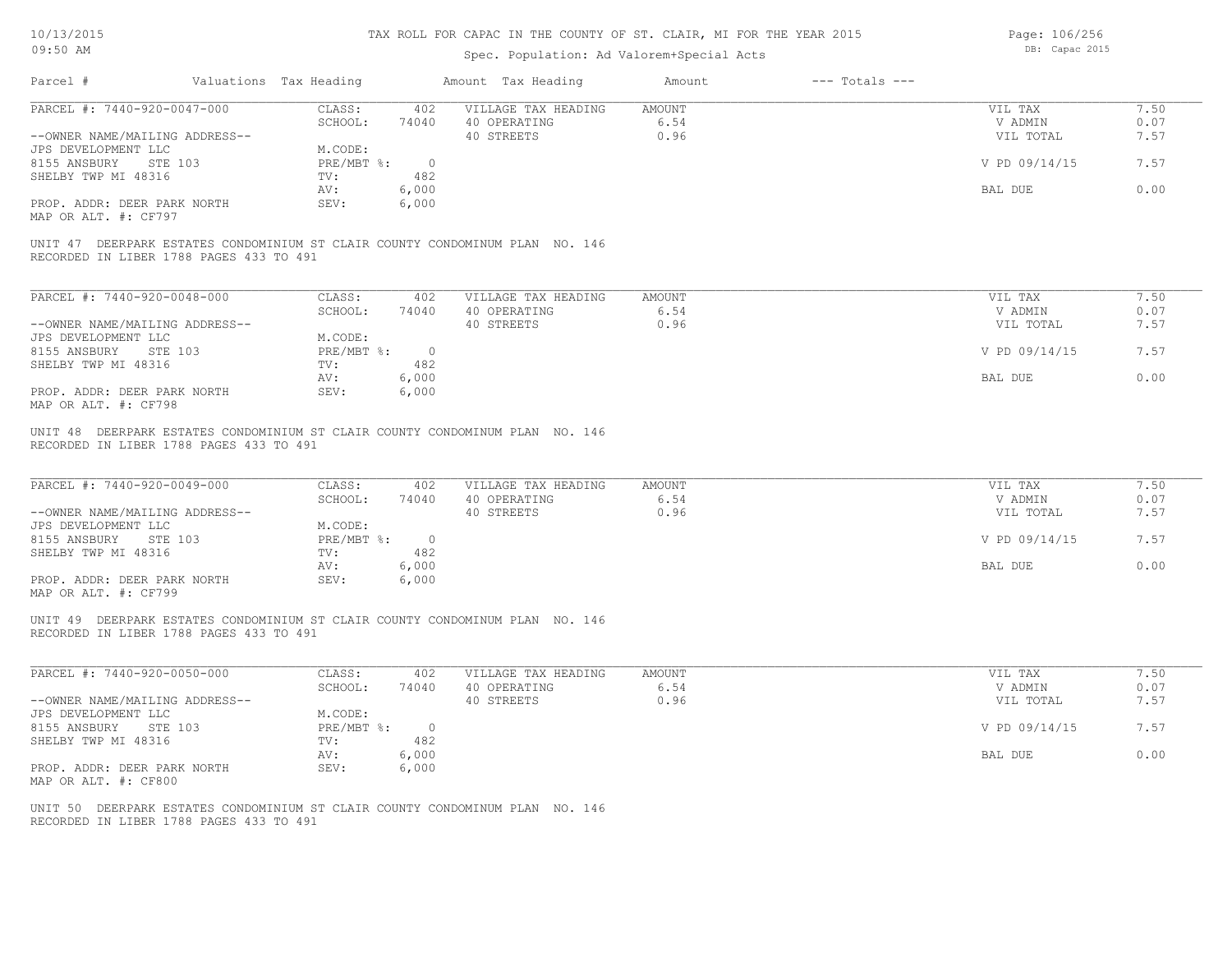# Spec. Population: Ad Valorem+Special Acts

Page: 107/256 DB: Capac 2015

| Parcel #                                                                                                                | Valuations Tax Heading |                                    |                       | Amount Tax Heading                                | Amount                        | $---$ Totals $---$ |                                 |                      |
|-------------------------------------------------------------------------------------------------------------------------|------------------------|------------------------------------|-----------------------|---------------------------------------------------|-------------------------------|--------------------|---------------------------------|----------------------|
| PARCEL #: 7440-920-0051-000<br>--OWNER NAME/MAILING ADDRESS--                                                           |                        | CLASS:<br>SCHOOL:                  | 402<br>74040          | VILLAGE TAX HEADING<br>40 OPERATING<br>40 STREETS | <b>AMOUNT</b><br>6.54<br>0.96 |                    | VIL TAX<br>V ADMIN<br>VIL TOTAL | 7.50<br>0.07<br>7.57 |
| JPS DEVELOPMENT LLC<br>8155 ANSBURY<br>STE 103<br>SHELBY TWP MI 48316                                                   |                        | M.CODE:<br>$PRE/MBT$ $\div$<br>TV: | $\circ$<br>482        |                                                   |                               |                    | V PD 09/14/15                   | 7.57                 |
|                                                                                                                         |                        | AV:                                | 6,000                 |                                                   |                               |                    | BAL DUE                         | 0.00                 |
| PROP. ADDR: DEER PARK NORTH<br>MAP OR ALT. #: CF801                                                                     |                        | SEV:                               | 6,000                 |                                                   |                               |                    |                                 |                      |
| UNIT 51 DEERPARK ESTATES CONDOMINIUM ST CLAIR COUNTY CONDOMINUM PLAN NO. 146<br>RECORDED IN LIBER 1788 PAGES 433 TO 491 |                        |                                    |                       |                                                   |                               |                    |                                 |                      |
| PARCEL #: 7440-920-0052-000                                                                                             |                        | CLASS:<br>SCHOOL:                  | 402<br>74040          | VILLAGE TAX HEADING<br>40 OPERATING               | <b>AMOUNT</b><br>6.54         |                    | VIL TAX<br>V ADMIN              | 7.50<br>0.07         |
| --OWNER NAME/MAILING ADDRESS--                                                                                          |                        |                                    |                       | 40 STREETS                                        | 0.96                          |                    | VIL TOTAL                       | 7.57                 |
| JPS DEVELOPMENT LLC<br>8155 ANSBURY<br>STE 103                                                                          |                        | M.CODE:<br>PRE/MBT %:              | $\overline{0}$        |                                                   |                               |                    | V PD 09/14/15                   | 7.57                 |
| SHELBY TWP MI 48316                                                                                                     |                        | TV:<br>AV:                         | 482<br>6,000          |                                                   |                               |                    | BAL DUE                         | 0.00                 |
| PROP. ADDR: DEER PARK NORTH<br>MAP OR ALT. #: CF802                                                                     |                        | SEV:                               | 6,000                 |                                                   |                               |                    |                                 |                      |
| RECORDED IN LIBER 1788 PAGES 433 TO 491<br>PARCEL #: 7440-920-0053-000<br>--OWNER NAME/MAILING ADDRESS--                |                        | CLASS:<br>SCHOOL:                  | 402<br>74040          | VILLAGE TAX HEADING<br>40 OPERATING<br>40 STREETS | <b>AMOUNT</b><br>6.54<br>0.96 |                    | VIL TAX<br>V ADMIN<br>VIL TOTAL | 7.50<br>0.07<br>7.57 |
| JPS DEVELOPMENT LLC<br>8155 ANSBURY<br>STE 103                                                                          |                        | M.CODE:<br>PRE/MBT %:              | $\sim$ 0              |                                                   |                               |                    | V PD 09/14/15                   | 7.57                 |
| SHELBY TWP MI 48316<br>PROP. ADDR: PHEASANT DR<br>MAP OR ALT. #: CF803                                                  |                        | TV:<br>AV:<br>SEV:                 | 482<br>6,000<br>6,000 |                                                   |                               |                    | BAL DUE                         | 0.00                 |
| UNIT 53 DEERPARK ESTATES CONDOMINIUM ST CLAIR COUNTY CONDOMINUM PLAN NO. 146<br>RECORDED IN LIBER 1788 PAGES 433 TO 491 |                        |                                    |                       |                                                   |                               |                    |                                 |                      |
| PARCEL #: 7440-920-0054-000                                                                                             |                        | CLASS:<br>SCHOOL:                  | 402<br>74040          | VILLAGE TAX HEADING<br>40 OPERATING               | <b>AMOUNT</b><br>6.54         |                    | VIL TAX<br>V ADMIN              | 7.50<br>0.07         |
| --OWNER NAME/MAILING ADDRESS--<br>JPS DEVELOPMENT LLC                                                                   |                        | M.CODE:                            |                       | 40 STREETS                                        | 0.96                          |                    | VIL TOTAL                       | 7.57                 |
| 8155 ANSBURY<br>STE 103                                                                                                 |                        | PRE/MBT %:<br>TV:                  | $\overline{0}$<br>482 |                                                   |                               |                    | V PD 09/14/15                   | 7.57                 |
| SHELBY TWP MI 48316<br>PROP. ADDR: PHEASANT DR                                                                          |                        | AV:<br>SEV:                        | 6,000<br>6,000        |                                                   |                               |                    | BAL DUE                         | 0.00                 |
| MAP OR ALT. #: CF804                                                                                                    |                        |                                    |                       |                                                   |                               |                    |                                 |                      |
| UNIT 54 DEERPARK ESTATES CONDOMINIUM ST CLAIR COUNTY CONDOMINUM PLAN NO. 146<br>RECORDED IN LIBER 1788 PAGES 433 TO 491 |                        |                                    |                       |                                                   |                               |                    |                                 |                      |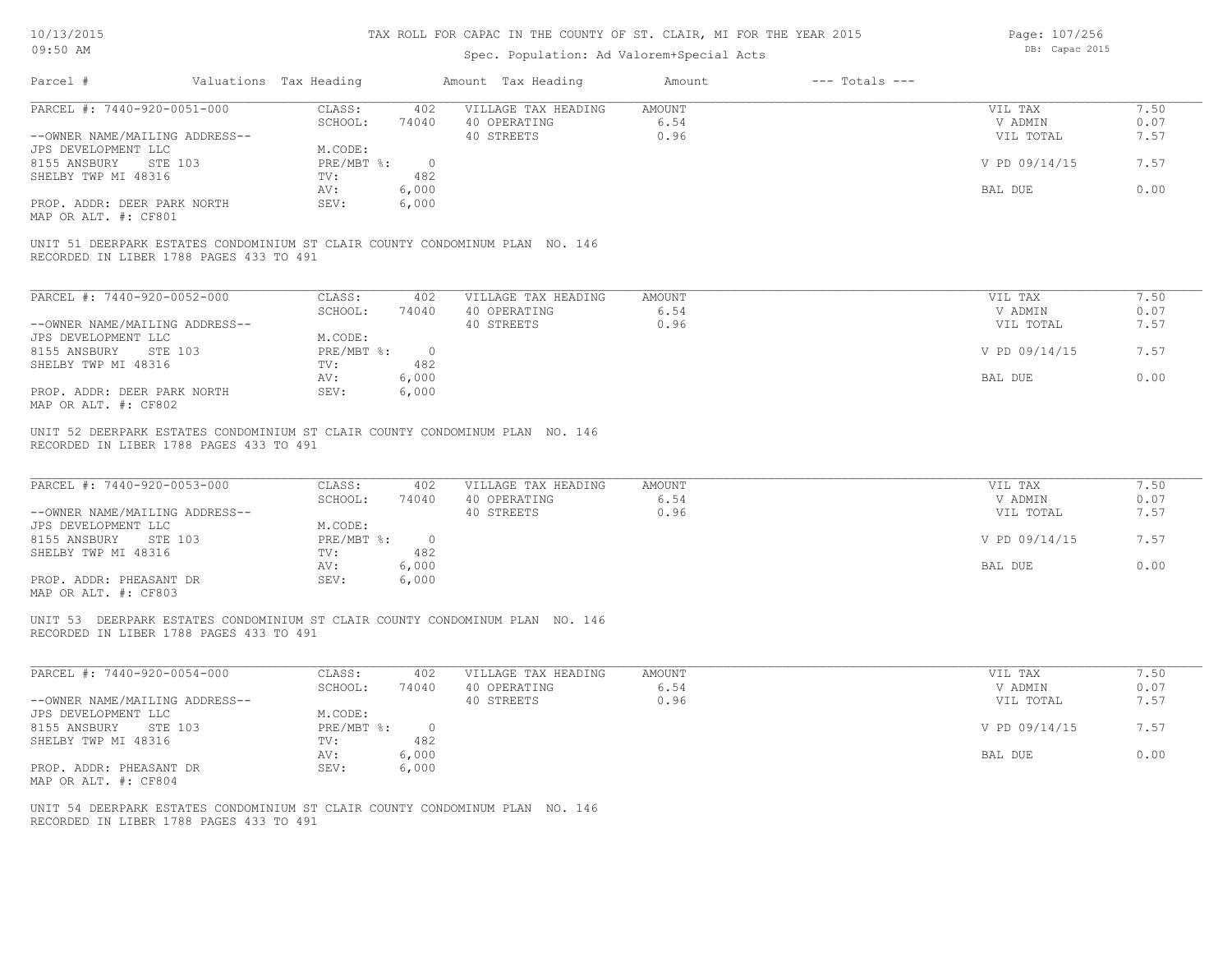# Spec. Population: Ad Valorem+Special Acts

Page: 108/256 DB: Capac 2015

|                                                                                                                                        |                                       | Amount Tax Heading                                | $---$ Totals $---$<br>Amount  |                                 |                      |
|----------------------------------------------------------------------------------------------------------------------------------------|---------------------------------------|---------------------------------------------------|-------------------------------|---------------------------------|----------------------|
| PARCEL #: 7440-920-0055-000                                                                                                            | CLASS:                                | 402 VILLAGE TAX HEADING AMOUNT                    |                               | VIL TAX                         | 7.50                 |
|                                                                                                                                        | SCHOOL:                               | 74040 40 OPERATING                                | 6.54                          | V ADMIN                         | 0.07                 |
| --OWNER NAME/MAILING ADDRESS--                                                                                                         |                                       | 40 STREETS                                        | 0.96                          | VIL TOTAL                       | 7.57                 |
| JPS DEVELOPMENT LLC                                                                                                                    | M.CODE:                               |                                                   |                               |                                 |                      |
| 8155 ANSBURY STE 103                                                                                                                   | PRE/MBT %: 0                          |                                                   |                               | V PD 09/14/15                   | 7.57                 |
| SHELBY TWP MI 48316                                                                                                                    | TV:<br>482                            |                                                   |                               |                                 |                      |
|                                                                                                                                        | 6,000<br>AV:                          |                                                   |                               | BAL DUE                         | 0.00                 |
| PROP. ADDR: PHEASANT DR<br>MAP OR ALT. #: CF805                                                                                        | SEV:<br>6,000                         |                                                   |                               |                                 |                      |
| UNIT 55 DEERPARK ESTATES CONDOMINIUM ST CLAIR COUNTY CONDOMINUM PLAN NO. 146<br>RECORDED IN LIBER 1788 PAGES 433 TO 491                |                                       |                                                   |                               |                                 |                      |
| PARCEL #: 7440-920-0056-000                                                                                                            |                                       |                                                   | <b>AMOUNT</b>                 |                                 | 7.50                 |
|                                                                                                                                        | CLASS:<br>402                         | VILLAGE TAX HEADING                               | 6.54                          | VIL TAX                         |                      |
|                                                                                                                                        | SCHOOL:<br>74040                      | 40 OPERATING                                      | 0.96                          | V ADMIN                         | 0.07<br>7.57         |
| --OWNER NAME/MAILING ADDRESS--                                                                                                         |                                       | 40 STREETS                                        |                               | VIL TOTAL                       |                      |
| JPS DEVELOPMENT LLC                                                                                                                    | M.CODE:                               |                                                   |                               |                                 |                      |
| 8155 ANSBURY STE 103                                                                                                                   | $PRE/MBT$ $\div$ 0                    |                                                   |                               | V PD 09/14/15                   | 7.57                 |
| SHELBY TWP MI 48316                                                                                                                    | 482<br>TV:                            |                                                   |                               |                                 |                      |
|                                                                                                                                        | 6,000<br>AV:                          |                                                   |                               | BAL DUE                         | 0.00                 |
| PROP. ADDR: PHEASANT DR<br>MAP OR ALT. #: CF806                                                                                        | SEV:<br>6,000                         |                                                   |                               |                                 |                      |
|                                                                                                                                        |                                       |                                                   |                               |                                 |                      |
| PARCEL #: 7440-920-0057-000<br>--OWNER NAME/MAILING ADDRESS--                                                                          | CLASS:<br>402<br>SCHOOL:<br>74040     | VILLAGE TAX HEADING<br>40 OPERATING<br>40 STREETS | <b>AMOUNT</b><br>6.54<br>0.96 | VIL TAX<br>V ADMIN<br>VIL TOTAL | 7.50<br>0.07<br>7.57 |
| JPS DEVELOPMENT LLC<br>8155 ANSBURY STE 103<br>SHELBY TWP MI 48316                                                                     | M.CODE:<br>PRE/MBT %: 0<br>TV:<br>482 |                                                   |                               | V PD 09/14/15                   | 7.57                 |
|                                                                                                                                        | 6,000<br>AV:                          |                                                   |                               | BAL DUE                         | 0.00                 |
|                                                                                                                                        | SEV:<br>6,000                         |                                                   |                               |                                 |                      |
|                                                                                                                                        |                                       |                                                   |                               |                                 |                      |
| PROP. ADDR: DEER PARK SOUTH<br>MAP OR ALT. #: CF807                                                                                    |                                       |                                                   |                               |                                 |                      |
| UNIT 57 DEERPARK ESTATES CONDOMINIUM ST CLAIR COUNTY CONDOMINUM PLAN NO. 146<br>RECORDED IN LIBER 1788 PAGES 433 TO 491                |                                       |                                                   |                               |                                 |                      |
|                                                                                                                                        | CLASS:<br>402                         | VILLAGE TAX HEADING                               | AMOUNT                        | VIL TAX                         | 7.50                 |
|                                                                                                                                        | SCHOOL:<br>74040                      | 40 OPERATING                                      | 6.54                          | V ADMIN                         | 0.07                 |
|                                                                                                                                        |                                       | 40 STREETS                                        | 0.96                          | VIL TOTAL                       | 7.57                 |
|                                                                                                                                        | M.CODE:                               |                                                   |                               |                                 |                      |
|                                                                                                                                        | PRE/MBT %: 0                          |                                                   |                               | V PD 09/14/15                   | 7.57                 |
|                                                                                                                                        | 482<br>TV:                            |                                                   |                               |                                 |                      |
| PARCEL #: 7440-920-0058-000<br>--OWNER NAME/MAILING ADDRESS--<br>DEER PARK LAND DEVELOPMENT<br>8155 ANNSBURY STE 109<br>UTICA MI 48316 | AV:<br>6,000                          |                                                   |                               | BAL DUE                         | 0.00                 |
| PROP. ADDR: DEER PARK SOUTH                                                                                                            | SEV:<br>6,000                         |                                                   |                               |                                 |                      |
| MAP OR ALT. #: CF808                                                                                                                   |                                       |                                                   |                               |                                 |                      |
|                                                                                                                                        |                                       |                                                   |                               |                                 |                      |
| UNIT 58 DEERPARK ESTATES CONDOMINIUM ST CLAIR COUNTY CONDOMINUM PLAN NO. 146<br>RECORDED IN LIBER 1788 PAGES 433 TO 491                |                                       |                                                   |                               |                                 |                      |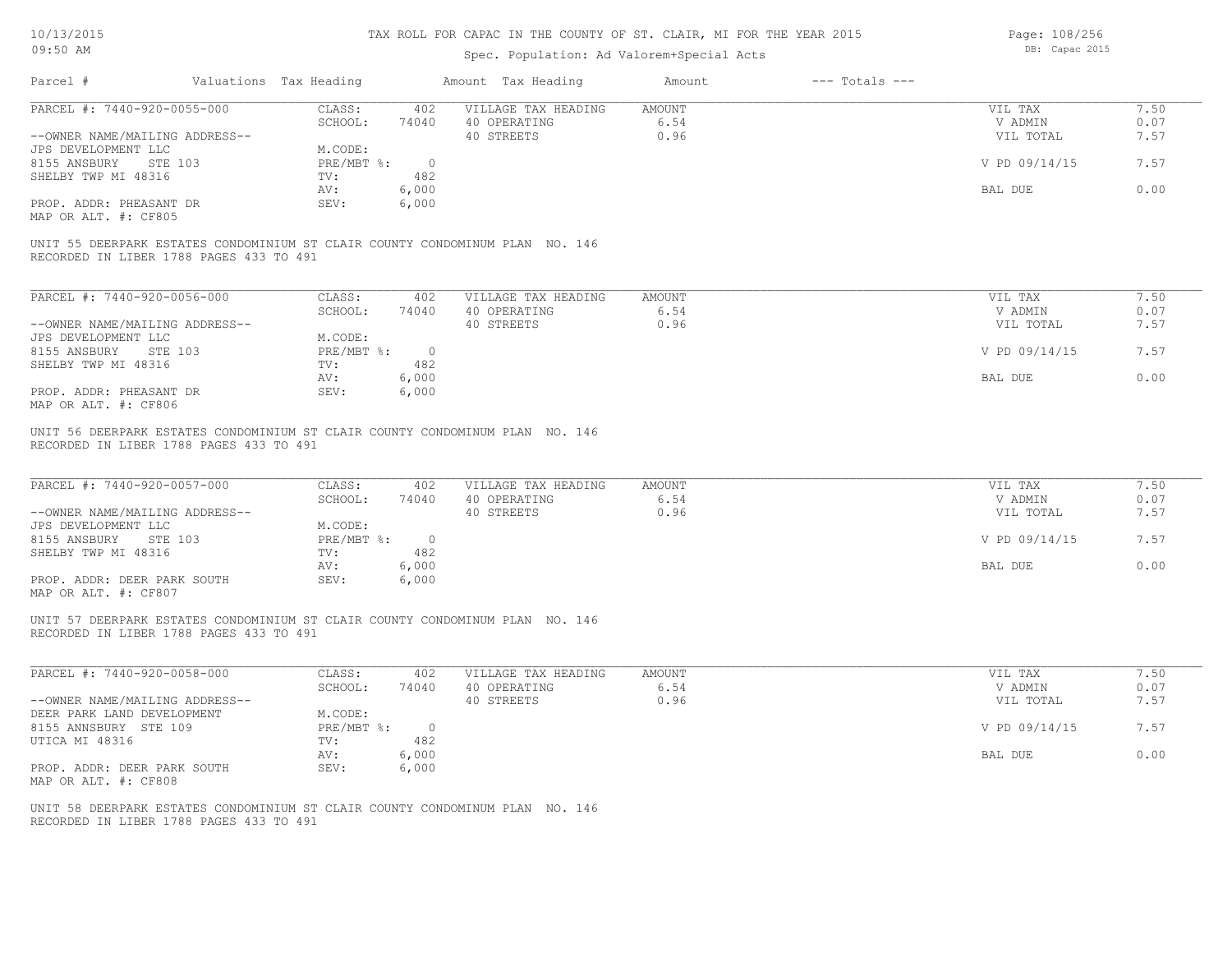## Spec. Population: Ad Valorem+Special Acts

Page: 109/256 DB: Capac 2015

| PARCEL #: 7440-920-0059-000                                                                                             |                                        | Amount Tax Heading                            | Amount<br>$---$ Totals $---$ |                    |              |
|-------------------------------------------------------------------------------------------------------------------------|----------------------------------------|-----------------------------------------------|------------------------------|--------------------|--------------|
|                                                                                                                         | CLASS:<br>SCHOOL:                      | 402 VILLAGE TAX HEADING<br>74040 40 OPERATING | AMOUNT<br>6.54               | VIL TAX<br>V ADMIN | 7.50<br>0.07 |
| --OWNER NAME/MAILING ADDRESS--                                                                                          |                                        | 40 STREETS                                    | 0.96                         | VIL TOTAL          | 7.57         |
| DEER PARK LAND DEVELOPMENT<br>8155 ANNSBURY STE 109                                                                     | M.CODE:<br>$PRE/MBT$ $\frac{1}{6}$ : 0 |                                               |                              | V PD 09/14/15      | 7.57         |
| UTICA MI 48316                                                                                                          | 482<br>$\text{TV}$ :<br>6,000<br>AV:   |                                               |                              | BAL DUE            | 0.00         |
| PROP. ADDR: DEER PARK WEST<br>MAP OR ALT. #: CF809                                                                      | 6,000<br>SEV:                          |                                               |                              |                    |              |
| UNIT 59 DEERPARK ESTATES CONDOMINIUM ST CLAIR COUNTY CONDOMINUM PLAN NO. 146<br>RECORDED IN LIBER 1788 PAGES 433 TO 491 |                                        |                                               |                              |                    |              |
| PARCEL #: 7440-920-0060-000                                                                                             | CLASS:<br>402                          | VILLAGE TAX HEADING                           | AMOUNT                       | VIL TAX            | 7.50         |
|                                                                                                                         | SCHOOL:                                | 74040 40 OPERATING                            | 6.54                         | V ADMIN            | 0.07         |
| --OWNER NAME/MAILING ADDRESS--<br>DEER PARK LAND DEVELOPMENT                                                            | M.CODE:                                | 40 STREETS                                    | 0.96                         | VIL TOTAL          | 7.57         |
| 8155 ANNSBURY STE 109<br>UTICA MI 48316                                                                                 | PRE/MBT %: 0<br>482<br>TV:             |                                               |                              | V PD 09/14/15      | 7.57         |
|                                                                                                                         | 6,000<br>AV:                           |                                               |                              | BAL DUE            | 0.00         |
| PROP. ADDR: DEER PARK WEST<br>MAP OR ALT. #: CF810                                                                      | SEV:<br>6,000                          |                                               |                              |                    |              |
| UNIT 60 DEERPARK ESTATES CONDOMINIUM ST CLAIR COUNTY CONDOMINUM PLAN NO. 146<br>RECORDED IN LIBER 1788 PAGES 433 TO 491 |                                        |                                               |                              |                    |              |
| PARCEL #: 7440-920-0061-000                                                                                             | CLASS:<br>402<br>SCHOOL:<br>74040      | VILLAGE TAX HEADING<br>40 OPERATING           | <b>AMOUNT</b><br>6.54        | VIL TAX<br>V ADMIN | 7.50<br>0.07 |
| --OWNER NAME/MAILING ADDRESS--<br>DEER PARK LAND DEVELOPMENT                                                            | M.CODE:                                | 40 STREETS                                    | 0.96                         | VIL TOTAL          | 7.57         |
| 8155 ANNSBURY STE 109<br>UTICA MI 48316                                                                                 | PRE/MBT %: 0<br>482<br>TV:             |                                               |                              | V PD 09/14/15      | 7.57         |
|                                                                                                                         | 6,000<br>AV:                           |                                               |                              | BAL DUE            | 0.00         |
|                                                                                                                         | 6,000<br>SEV:                          |                                               |                              |                    |              |
| PROP. ADDR: DEER PARK WEST<br>MAP OR ALT. #: CF811                                                                      |                                        |                                               |                              |                    |              |
| UNIT 61 DEERPARK ESTATES CONDOMINIUM ST CLAIR COUNTY CONDOMINUM PLAN NO. 146<br>RECORDED IN LIBER 1788 PAGES 433 TO 491 |                                        |                                               |                              |                    |              |
| PARCEL #: 7440-920-0062-000                                                                                             | CLASS:<br>402                          | VILLAGE TAX HEADING                           | AMOUNT                       | VIL TAX            | 7.50         |
|                                                                                                                         | SCHOOL:<br>74040                       | 40 OPERATING                                  | 6.54                         | V ADMIN            | 0.07         |
| --OWNER NAME/MAILING ADDRESS--<br>DEER PARK LAND DEVELOPMENT                                                            | M.CODE:                                | 40 STREETS                                    | 0.96                         | VIL TOTAL          | 7.57         |
| 8155 ANNSBURY STE 109                                                                                                   | PRE/MBT %: 0                           |                                               |                              | V PD 09/14/15      | 7.57         |
| UTICA MI 48316                                                                                                          | 482<br>TV:<br>6,000<br>AV:             |                                               |                              | BAL DUE            | 0.00         |
| PROP. ADDR: DEER PARK WEST<br>MAP OR ALT. #: CF812                                                                      | 6,000<br>SEV:                          |                                               |                              |                    |              |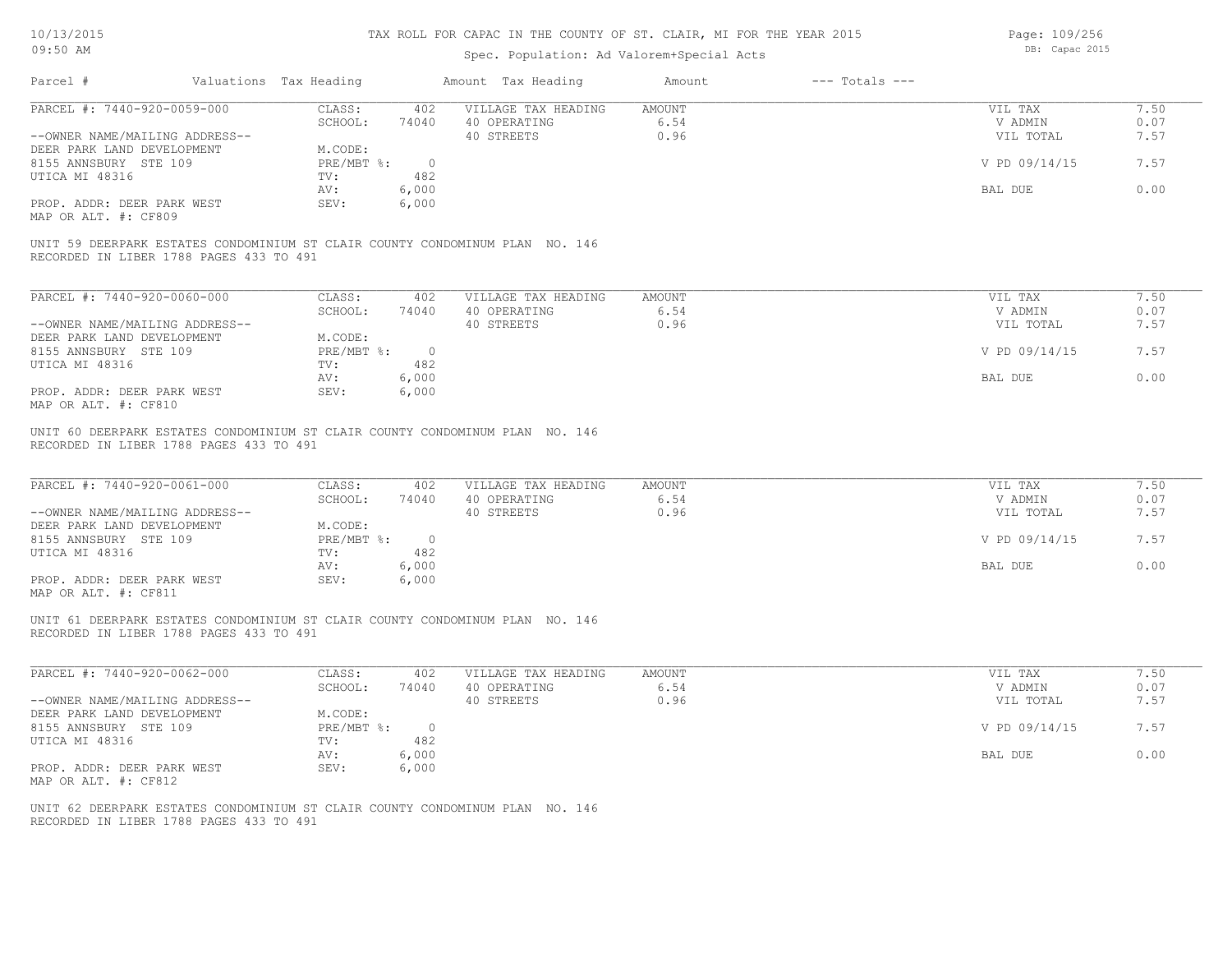# Spec. Population: Ad Valorem+Special Acts

Page: 110/256 DB: Capac 2015

|                                                                                                                         | Valuations Tax Heading      |                          | Amount Tax Heading                                                               | Amount        | $---$ Totals $---$ |               |        |
|-------------------------------------------------------------------------------------------------------------------------|-----------------------------|--------------------------|----------------------------------------------------------------------------------|---------------|--------------------|---------------|--------|
| PARCEL #: 7440-920-0063-000                                                                                             | CLASS:                      | 402                      | VILLAGE TAX HEADING                                                              | <b>AMOUNT</b> |                    | VIL TAX       | 7.50   |
|                                                                                                                         | SCHOOL:                     | 74040                    | 40 OPERATING                                                                     | 6.54          |                    | V ADMIN       | 0.07   |
| --OWNER NAME/MAILING ADDRESS--                                                                                          |                             |                          | 40 STREETS                                                                       | 0.96          |                    | VIL TOTAL     | 7.57   |
| DEER PARK LAND DEVELOPMENT<br>8155 ANNSBURY STE 109                                                                     | M.CODE:<br>$PRE/MBT$ $\div$ | $\overline{0}$           |                                                                                  |               |                    | V PD 09/14/15 | 7.57   |
| UTICA MI 48316                                                                                                          | TV:                         | 482                      |                                                                                  |               |                    |               |        |
|                                                                                                                         | AV:                         | 6,000                    |                                                                                  |               |                    | BAL DUE       | 0.00   |
| PROP. ADDR: DEER PARK WEST<br>MAP OR ALT. #: CF813                                                                      | SEV:                        | 6,000                    |                                                                                  |               |                    |               |        |
| UNIT 63 DEERPARK ESTATES CONDOMINIUM ST CLAIR COUNTY CONDOMINUM PLAN NO. 146<br>RECORDED IN LIBER 1788 PAGES 433 TO 491 |                             |                          |                                                                                  |               |                    |               |        |
| PARCEL #: 7440-920-0064-000                                                                                             | CLASS:                      | 401                      | VILLAGE TAX HEADING                                                              | <b>AMOUNT</b> |                    | VIL TAX       | 284.70 |
|                                                                                                                         | SCHOOL:                     | 74040                    | 40 OPERATING                                                                     | 248.14        |                    | V ADMIN       | 2.84   |
| --OWNER NAME/MAILING ADDRESS--                                                                                          |                             |                          | 40 STREETS                                                                       | 36.56         |                    | VIL TOTAL     | 287.54 |
| O'BRIEN GERALD                                                                                                          | M.CODE:                     |                          |                                                                                  |               |                    |               |        |
| 202 QUAIL DR<br>CAPAC MI 48014                                                                                          | TV:                         | PRE/MBT %: 100<br>18,282 |                                                                                  |               |                    | V PD 09/18/15 | 287.54 |
|                                                                                                                         | AV:                         | 33,900                   |                                                                                  |               |                    | BAL DUE       | 0.00   |
| PROP. ADDR: 202 QUAIL DR<br>MAP OR ALT. #: CF814A                                                                       | SEV:                        | 33,900                   |                                                                                  |               |                    |               |        |
| PARCEL #: 7440-920-0065-000                                                                                             | CLASS:                      | 401                      | VILLAGE TAX HEADING                                                              | AMOUNT        |                    | VIL TAX       |        |
|                                                                                                                         |                             |                          |                                                                                  |               |                    |               | 503.12 |
|                                                                                                                         | SCHOOL:                     | 74040                    | 40 OPERATING                                                                     | 438.51        |                    | V ADMIN       | 5.03   |
| --OWNER NAME/MAILING ADDRESS--                                                                                          |                             |                          | 40 STREETS                                                                       | 64.61         |                    | VIL TOTAL     | 508.15 |
| KWIATKOSKI, JAMES/JOAN                                                                                                  | M.CODE:                     |                          |                                                                                  |               |                    |               |        |
| 204 QUAIL DR                                                                                                            | TV:                         | PRE/MBT %: 100           |                                                                                  |               |                    | V PD 08/05/15 | 508.15 |
| CAPAC MI 48014                                                                                                          | AV:                         | 32,308<br>32,500         |                                                                                  |               |                    | BAL DUE       | 0.00   |
| PROP. ADDR: 204 QUAIL DR<br>MAP OR ALT. #: CF814B                                                                       | SEV:                        | 32,500                   |                                                                                  |               |                    |               |        |
| NO. 146 RECORDED IN LIBER 1788 PAGES 433 TO 491                                                                         |                             |                          | UNIT B BUIULDING 1 DEER PARK ESTATES CONDOMINIUM ST CLAIR COUNTY CONDOMINUM PLAN |               |                    |               |        |
| PARCEL #: 7440-920-0066-000                                                                                             | CLASS:                      | 401                      | VILLAGE TAX HEADING                                                              | <b>AMOUNT</b> |                    | VIL TAX       | 525.29 |
|                                                                                                                         | SCHOOL:                     | 74040                    | 40 OPERATING                                                                     | 457.83        |                    | V ADMIN       | 5.25   |
| --OWNER NAME/MAILING ADDRESS--                                                                                          |                             |                          | 40 STREETS                                                                       | 67.46         |                    | VIL TOTAL     | 530.54 |
| MAYER, DAVID S./HELENA                                                                                                  | M.CODE:                     |                          |                                                                                  |               |                    |               |        |
| 206 QUAIL DR                                                                                                            |                             | PRE/MBT %: 100           |                                                                                  |               |                    | V PD 07/24/15 | 530.54 |
| CAPAC, MI 48014                                                                                                         | TV:                         | 33,731                   |                                                                                  |               |                    |               |        |
| PROP. ADDR: 206 OUAIL DR<br>MAP OR ALT. #: CF814C                                                                       | AV:<br>SEV:                 | 33,900<br>33,900         |                                                                                  |               |                    | BAL DUE       | 0.00   |

NO. 146 RECORDED IN LIBER 1788 PAGES 433 TO 491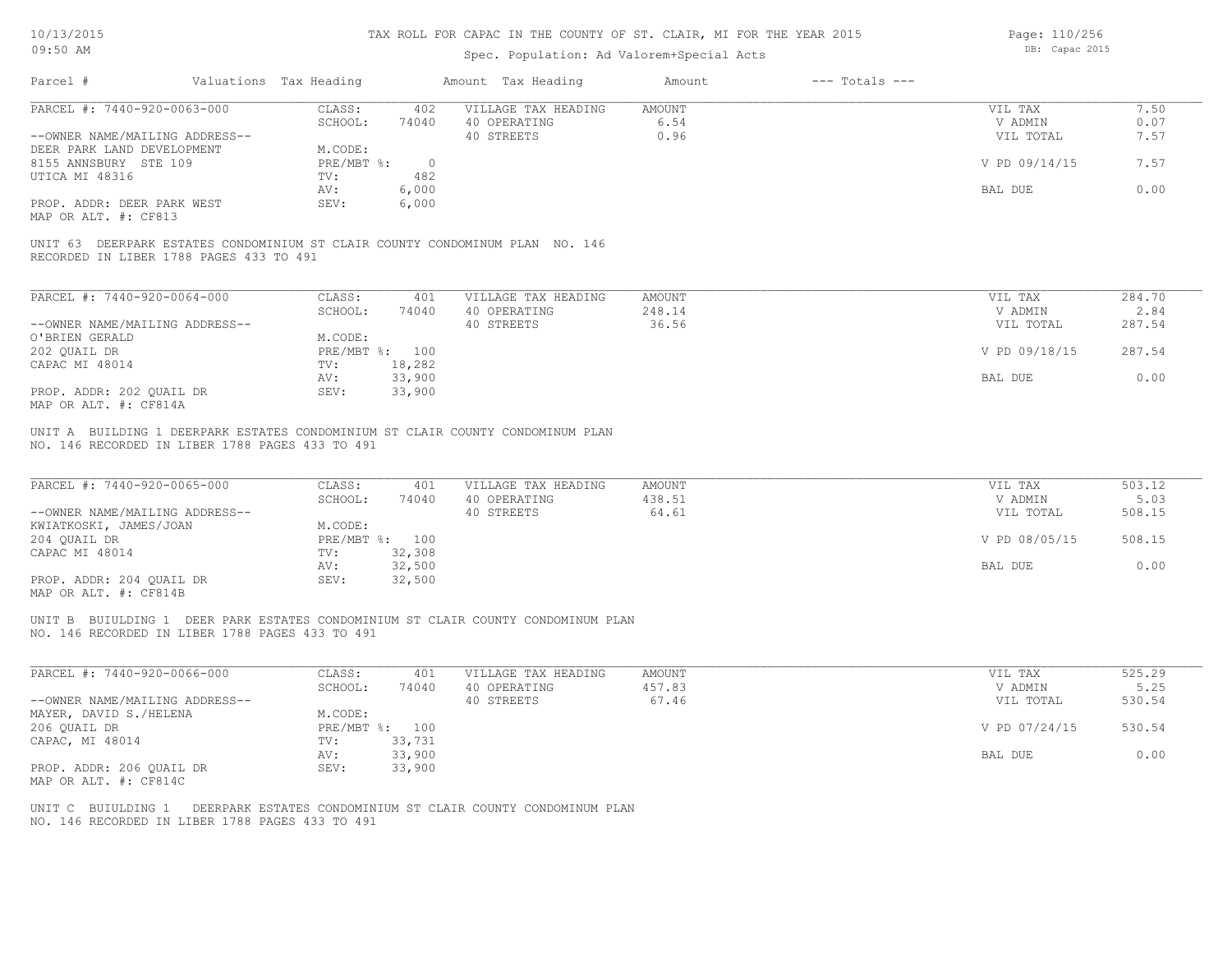Page: 111/256

| 09:50 AM                                          |                                                 |                           |              | Spec. Population: Ad Valorem+Special Acts                                       |                         |                    | DB: Capac 2015     |                |
|---------------------------------------------------|-------------------------------------------------|---------------------------|--------------|---------------------------------------------------------------------------------|-------------------------|--------------------|--------------------|----------------|
| Parcel #                                          | Valuations Tax Heading                          |                           |              | Amount Tax Heading                                                              | Amount                  | $---$ Totals $---$ |                    |                |
| PARCEL #: 7440-920-0067-000                       |                                                 | CLASS:<br>SCHOOL:         | 401<br>74040 | VILLAGE TAX HEADING<br>40 OPERATING                                             | <b>AMOUNT</b><br>457.83 |                    | VIL TAX<br>V ADMIN | 525.29<br>5.25 |
| --OWNER NAME/MAILING ADDRESS--                    |                                                 |                           |              | 40 STREETS                                                                      | 67.46                   |                    | VIL TOTAL          | 530.54         |
| WHITE PAMELA<br>102 OUAIL CT                      |                                                 | M.CODE:<br>PRE/MBT %: 100 | COREL        |                                                                                 |                         |                    | V PD 09/10/15      | 530.54         |
| CAPAC MI 48014                                    |                                                 | TV:                       | 33,731       |                                                                                 |                         |                    |                    |                |
|                                                   |                                                 | AV:                       | 33,900       |                                                                                 |                         |                    | BAL DUE            | 0.00           |
| PROP. ADDR: 102 QUAIL CT<br>MAP OR ALT. #: CF815A |                                                 | SEV:                      | 33,900       |                                                                                 |                         |                    |                    |                |
|                                                   |                                                 |                           |              | UNIT A BUILDING 2 DEER PARK ESTATES CONDOMINIUM ST CLAIR COUNTY CONDOMINUM PLAN |                         |                    |                    |                |
|                                                   | NO. 146 RECORDED IN LIBER 1788 PAGES 433 TO 491 |                           |              |                                                                                 |                         |                    |                    |                |
|                                                   |                                                 |                           |              |                                                                                 |                         |                    |                    |                |
| PARCEL #: 7440-920-0068-000                       |                                                 | CLASS:                    | 401          | VILLAGE TAX HEADING                                                             | <b>AMOUNT</b>           |                    | VIL TAX            | 503.12         |
|                                                   |                                                 | SCHOOL:                   | 74040        | 40 OPERATING                                                                    | 438.51                  |                    | V ADMIN            | 5.03           |
| --OWNER NAME/MAILING ADDRESS--                    |                                                 | M.CODE:                   |              | 40 STREETS                                                                      | 64.61                   |                    | VIL TOTAL          | 508.15         |
| MUHAMETAJ ODETA<br>104 QUAIL CT                   |                                                 | PRE/MBT %:                | COREL<br>100 |                                                                                 |                         |                    | V PD 09/10/15      | 508.15         |
| CAPAC MI 48014--373                               |                                                 | TV:                       | 32,308       |                                                                                 |                         |                    |                    |                |
|                                                   |                                                 | AV:                       | 32,500       |                                                                                 |                         |                    | BAL DUE            | 0.00           |
| PROP. ADDR: 104 QUAIL CT                          |                                                 | SEV:                      | 32,500       |                                                                                 |                         |                    |                    |                |
| MAP OR ALT. #: CF815B                             |                                                 |                           |              |                                                                                 |                         |                    |                    |                |
|                                                   |                                                 |                           |              |                                                                                 |                         |                    |                    |                |
|                                                   | NO. 146 RECORDED IN LIBER 1788 PAGES 433 TO 491 |                           |              | UNIT B BUILDING 2 DEER PARK ESTATES CONDOMINIUM ST CLAIR COUNTY CONDOMINUM PLAN |                         |                    |                    |                |
|                                                   |                                                 |                           |              |                                                                                 |                         |                    |                    |                |
| PARCEL #: 7440-920-0069-000                       |                                                 | CLASS:                    | 401          | VILLAGE TAX HEADING                                                             | <b>AMOUNT</b>           |                    | VIL TAX            | 525.29         |
|                                                   |                                                 | SCHOOL:                   | 74040        | 40 OPERATING                                                                    | 457.83                  |                    | V ADMIN            | 5.25           |
| --OWNER NAME/MAILING ADDRESS--                    |                                                 |                           |              | 40 STREETS                                                                      | 67.46                   |                    | VIL TOTAL          | 530.54         |
| EVON N PFEILSTUCKER                               |                                                 | M.CODE:                   | COREL        |                                                                                 |                         |                    |                    |                |
| 106 OUAIL CT                                      |                                                 | PRE/MBT %: 100            |              |                                                                                 |                         |                    | V PD 09/10/15      | 530.54         |
| CAPAC, MI 48014                                   |                                                 | TV:                       | 33,731       |                                                                                 |                         |                    |                    |                |
|                                                   |                                                 | AV:                       | 33,900       |                                                                                 |                         |                    | BAL DUE            | 0.00           |
| PROP. ADDR: 106 OUAIL CT                          |                                                 | SEV:                      | 33,900       |                                                                                 |                         |                    |                    |                |
| MAP OR ALT. #: CF815C                             |                                                 |                           |              |                                                                                 |                         |                    |                    |                |
|                                                   |                                                 |                           |              | UNIT C BUILDING 2 DEER PARK ESTATES CONDOMINIUM ST CLAIR COUNTY CONDOMINUM PLAN |                         |                    |                    |                |
|                                                   |                                                 |                           |              |                                                                                 |                         |                    |                    |                |

NO. 146 RECORDED IN LIBER 1788 PAGES 433 TO 491

| PARCEL #: 7440-920-0070-000    | CLASS:     | 401    | VILLAGE TAX HEADING | AMOUNT | VIL TAX       | 525.29 |
|--------------------------------|------------|--------|---------------------|--------|---------------|--------|
|                                | SCHOOL:    | 74040  | 40 OPERATING        | 457.83 | V ADMIN       | 5.25   |
| --OWNER NAME/MAILING ADDRESS-- |            |        | 40 STREETS          | 67.46  | VIL TOTAL     | 530.54 |
| LEDBETTER RICK                 | M.CODE:    |        |                     |        |               |        |
| LEDBETTER DEBRA                | PRE/MBT %: |        |                     |        | V PD 07/29/15 | 530.54 |
| P.O. BOX 7                     | TV:        | 33,731 |                     |        |               |        |
| PORTALES NM 88130              | AV:        | 33,900 |                     |        | BAL DUE       | 0.00   |
|                                | SEV:       | 33,900 |                     |        |               |        |
| PROP. ADDR: 108 OUAIL CT       |            |        |                     |        |               |        |
| MAP OR ALT. #: CF816A          |            |        |                     |        |               |        |

 $\mathcal{L}_\mathcal{L} = \mathcal{L}_\mathcal{L} = \mathcal{L}_\mathcal{L} = \mathcal{L}_\mathcal{L} = \mathcal{L}_\mathcal{L} = \mathcal{L}_\mathcal{L} = \mathcal{L}_\mathcal{L} = \mathcal{L}_\mathcal{L} = \mathcal{L}_\mathcal{L} = \mathcal{L}_\mathcal{L} = \mathcal{L}_\mathcal{L} = \mathcal{L}_\mathcal{L} = \mathcal{L}_\mathcal{L} = \mathcal{L}_\mathcal{L} = \mathcal{L}_\mathcal{L} = \mathcal{L}_\mathcal{L} = \mathcal{L}_\mathcal{L}$ 

146 RECORDED IN LIBER 1788 PAGES 433 TO 491 UNIT A BLDG 3 DEER PARK ESTATES CONDOMINIUM ST CLAIR COUNTY CONDOMINUM PLAN NO.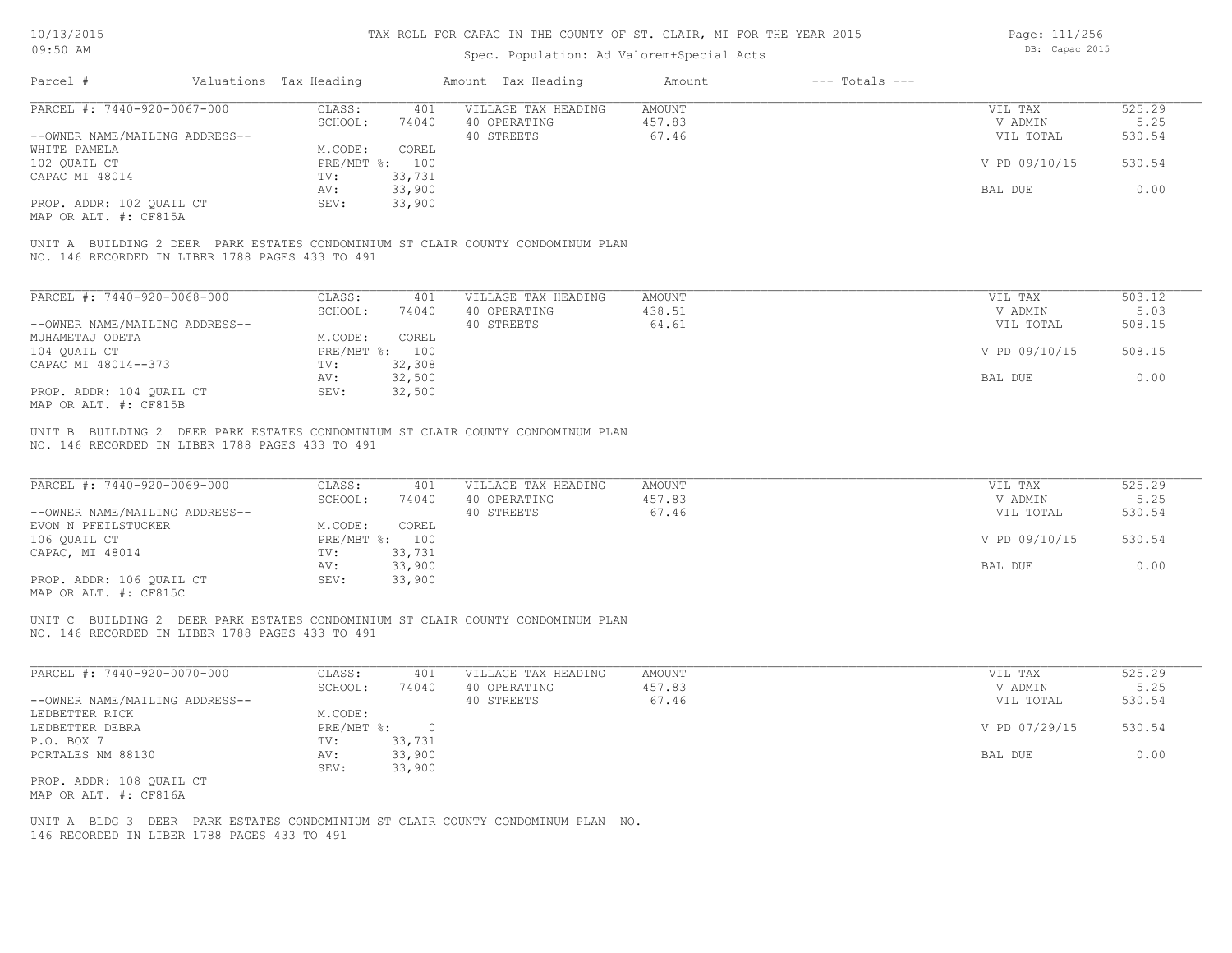### Spec. Population: Ad Valorem+Special Acts

Page: 112/256 DB: Capac 2015

| Parcel #                       | Valuations Tax Heading |        | Amount Tax Heading  | Amount | $---$ Totals $---$ |               |        |
|--------------------------------|------------------------|--------|---------------------|--------|--------------------|---------------|--------|
| PARCEL #: 7440-920-0071-000    | CLASS:                 | 401    | VILLAGE TAX HEADING | AMOUNT |                    | VIL TAX       | 503.12 |
|                                | SCHOOL:                | 74040  | 40 OPERATING        | 438.51 |                    | V ADMIN       | 5.03   |
| --OWNER NAME/MAILING ADDRESS-- |                        |        | 40 STREETS          | 64.61  |                    | VIL TOTAL     | 508.15 |
| WOOSLEY DAVID J.               | M.CODE:                | COREL  |                     |        |                    |               |        |
| 110 OUAIL CT                   | PRE/MBT %: 100         |        |                     |        |                    | V PD 09/10/15 | 508.15 |
| CAPAC MI 48014                 | TV:                    | 32,308 |                     |        |                    |               |        |
|                                | AV:                    | 32,500 |                     |        |                    | BAL DUE       | 0.00   |
| PROP. ADDR: 110 QUAIL CT       | SEV:                   | 32,500 |                     |        |                    |               |        |
|                                |                        |        |                     |        |                    |               |        |

MAP OR ALT. #: CF816B

NO. 146 RECORDED IN LIBER 1788 PAGES 433 TO 491 UNIT B BUILDING 3 DEER PARK ESTATES CONDOMINIUM ST CLAIR COUNTY CONDOMINUM PLAN

| PARCEL #: 7440-920-0072-000    | CLASS:       | 401    | VILLAGE TAX HEADING | AMOUNT | VIL TAX       | 525.29 |
|--------------------------------|--------------|--------|---------------------|--------|---------------|--------|
|                                | SCHOOL:      | 74040  | 40 OPERATING        | 457.83 | V ADMIN       | 5.25   |
| --OWNER NAME/MAILING ADDRESS-- |              |        | 40 STREETS          | 67.46  | VIL TOTAL     | 530.54 |
| HUTTON ROBERT W                | M.CODE:      | COREL  |                     |        |               |        |
| HUTTON JOANNE F                | $PRE/MBT$ %: | 100    |                     |        | V PD 09/10/15 | 530.54 |
| 112 QUAIL CT                   | TV:          | 33,731 |                     |        |               |        |
| CAPAC MI 48014                 | AV:          | 33,900 |                     |        | BAL DUE       | 0.00   |
|                                | SEV:         | 33,900 |                     |        |               |        |
| PROP. ADDR: 112 QUAIL CT       |              |        |                     |        |               |        |

MAP OR ALT. #: CF816C

NO. 146 RECORDED IN LIBER 1788 PAGES 433 TO 491 UNIT C BUIULDING 3 DEER PARK ESTATES CONDOMINIUM ST CLAIR COUNTY CONDOMINUM PLAN

| PARCEL #: 7440-920-0073-000    | CLASS:  | 401            | VILLAGE TAX HEADING | AMOUNT | VIL TAX       | 527.92 |
|--------------------------------|---------|----------------|---------------------|--------|---------------|--------|
|                                | SCHOOL: | 74040          | 40 OPERATING        | 460.12 | V ADMIN       | 5.27   |
| --OWNER NAME/MAILING ADDRESS-- |         |                | 40 STREETS          | 67.80  | VIL TOTAL     | 533.19 |
| LAWSON ARLA J                  | M.CODE: |                |                     |        |               |        |
| FRANTZ CONNIE J                |         | PRE/MBT %: 100 |                     |        | V PD 07/24/15 | 533.19 |
| 111 QUAIL DR.                  | TV:     | 33,900         |                     |        |               |        |
| CAPAC MI 48014                 | AV:     | 33,900         |                     |        | BAL DUE       | 0.00   |
|                                | SEV:    | 33,900         |                     |        |               |        |
| PROP. ADDR: 111 OUAIL CT       |         |                |                     |        |               |        |

MAP OR ALT. #: CF817A

NO. 146 RECORDED IN LIBER 1788 PAGES 433 TO 491 UNIT A BUIULDING 4 DEERPARK ESTATES CONDOMINIUM ST CLAIR COUNTY CONDOMINUM PLAN

| PARCEL #: 7440-920-0074-000    | CLASS:     | 401    | VILLAGE TAX HEADING | AMOUNT | VIL TAX       | 503.12 |
|--------------------------------|------------|--------|---------------------|--------|---------------|--------|
|                                | SCHOOL:    | 74040  | 40 OPERATING        | 438.51 | V ADMIN       | 5.03   |
| --OWNER NAME/MAILING ADDRESS-- |            |        | 40 STREETS          | 64.61  | VIL TOTAL     | 508.15 |
| RINGLE KELLY M                 | M.CODE:    | COREL  |                     |        |               |        |
| 109 OUAIL CT                   | PRE/MBT %: | 100    |                     |        | V PD 09/10/15 | 508.15 |
| CAPAC MI 48014                 | TV:        | 32,308 |                     |        |               |        |
|                                | AV:        | 32,500 |                     |        | BAL DUE       | 0.00   |
| PROP. ADDR: 109 QUAIL CT       | SEV:       | 32,500 |                     |        |               |        |
| MAP OR ALT. #: CF817B          |            |        |                     |        |               |        |

COUNTY CONDOMINIUM PLAN NO 146 RECORDED IN LIBER 1788 PAGES 433 TO 491 UNIT B BLDG 4 DEER PARK ESTATES CONDOMINIUM ST CLAIR COUNT CONDOMINIUM ST CLAIR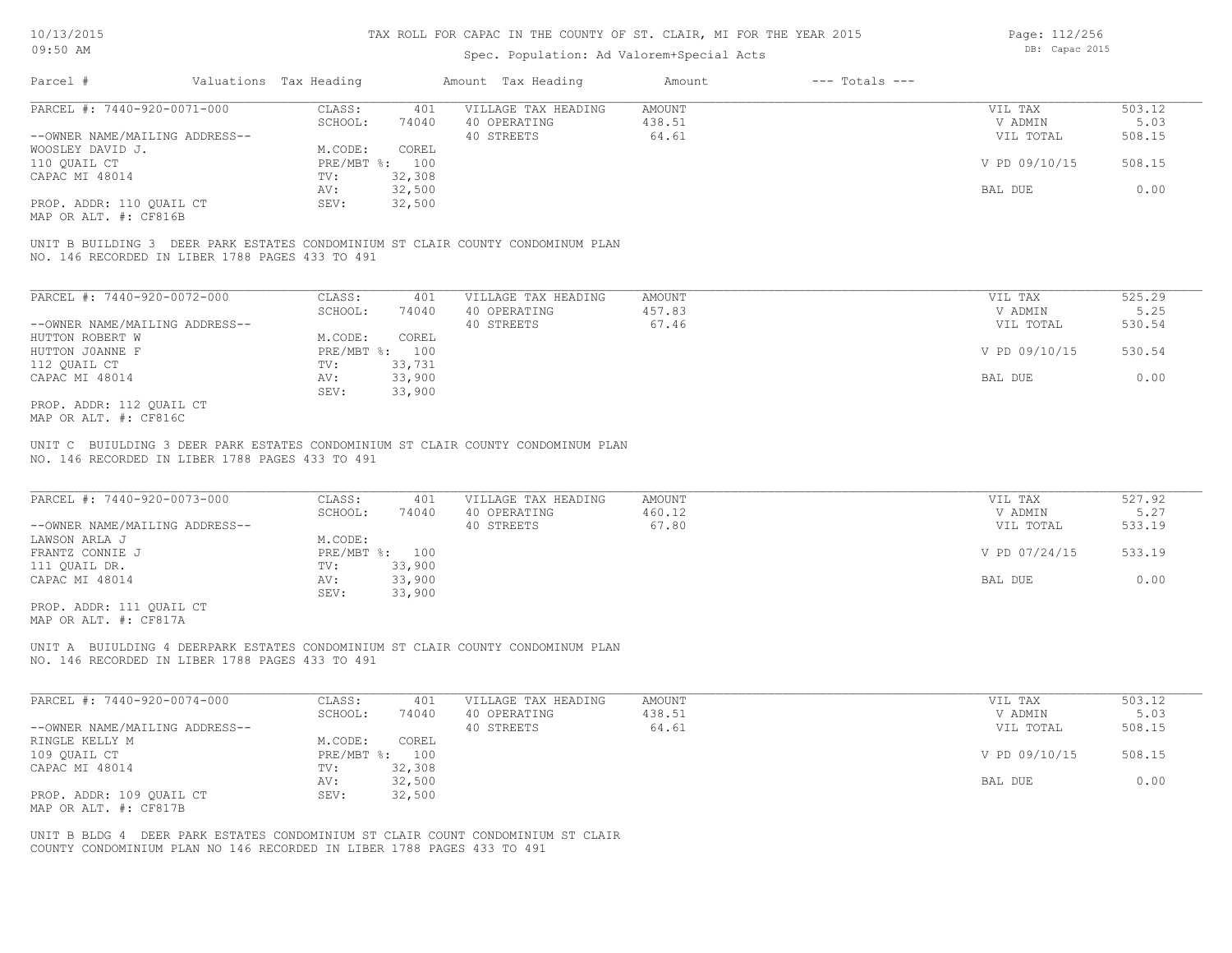Page: 113/256 DB: Capac 2015

| Parcel #<br>Valuations Tax Heading<br>Amount Tax Heading<br>$---$ Totals $---$<br>Amount<br>PARCEL #: 7440-920-0075-000<br>525.29<br>CLASS:<br>401<br>VILLAGE TAX HEADING<br>AMOUNT<br>VIL TAX<br>457.83<br>SCHOOL:<br>74040<br>40 OPERATING<br>V ADMIN<br>67.46<br>--OWNER NAME/MAILING ADDRESS--<br>40 STREETS<br>VIL TOTAL<br>M.CODE:<br>ADAMS LARRY G/JUDITH A<br>530.54<br>107 QUAIL COURT<br>PRE/MBT %: 100<br>V PD 09/16/15<br>CAPAC MI 48014<br>33,731<br>TV:<br>33,900<br>BAL DUE<br>AV:<br>PROP. ADDR: 107 QUAIL CT<br>33,900<br>SEV:<br>MAP OR ALT. #: CF817C<br>UNIT C BUIULDING 4 DEERPARK ESTATES CONDOMINIUM ST CLAIR COUNTY CONDOMINUM PLAN<br>NO. 146 RECORDED IN LIBER 1788 PAGES 433 TO 491<br>PARCEL #: 7440-920-0076-000<br>CLASS:<br>401<br>VILLAGE TAX HEADING<br>AMOUNT<br>VIL TAX<br>457.83<br>SCHOOL:<br>74040<br>40 OPERATING<br>V ADMIN<br>40 STREETS<br>67.46<br>--OWNER NAME/MAILING ADDRESS--<br>VIL TOTAL<br>SMITH, DANIEL/LINDA<br>M.CODE:<br>CBSMT<br>530.54<br>1208 HEMINGWAY LN<br>$PRE/MBT$ %:<br>V PD 07/10/15<br>$\circ$<br>ROSWELL GA 30075-7014<br>33,731<br>TV:<br>33,900<br>BAL DUE<br>0.00<br>AV:<br>PROP. ADDR: 105 QUAIL CT<br>33,900<br>SEV:<br>MAP OR ALT. #: CF818A<br>UNIT A BUILDING 5 DEERPARK ESTATES CONDOMINIUM ST CLAIR COUNTY CONDOMINUM PLAN<br>NO. 146 RECORDED IN LIBER 1788 PAGES 433 TO 491<br>PARCEL #: 7440-920-0077-000<br>CLASS:<br>VILLAGE TAX HEADING<br>401<br>AMOUNT<br>VIL TAX<br>40 OPERATING<br>439.87<br>SCHOOL:<br>74040<br>V ADMIN<br>64.81<br>--OWNER NAME/MAILING ADDRESS--<br>40 STREETS<br>VIL TOTAL<br>LAGROW FRANCIS A<br>M.CODE:<br>LAGROW SALLY A<br>$PRE/MBT$ $\div$<br>$\overline{0}$<br>V PD 07/15/15<br>32,408<br>206 CLARKSON CT<br>TV:<br>CAPAC MI 48014<br>32,600<br>BAL DUE<br>AV:<br>32,600<br>SEV:<br>PROP. ADDR: 103 QUAIL CT<br>MAP OR ALT. #: CF818B<br>UNIT B BUIULDING 5 DEERPARK ESTATES CONDOMINIUM ST CLAIR COUNTY CONDOMINUM PLAN<br>NO. 146 RECORDED IN LIBER 1788 PAGES 433 TO 491<br>PARCEL #: 7440-920-0078-000<br>VILLAGE TAX HEADING<br>CLASS:<br>401<br>AMOUNT<br>VIL TAX<br>SCHOOL:<br>74040<br>40 OPERATING<br>457.83<br>V ADMIN<br>40 STREETS<br>67.46<br>530.54<br>--OWNER NAME/MAILING ADDRESS--<br>VIL TOTAL<br>M.CODE:<br>LANGLEY KEITH D<br>101 QUAIL CT<br>$PRE/MBT$ $\div$<br>100<br>V PD 09/18/15<br>530.54<br>33,731<br>CAPAC MI 48014<br>TV:<br>33,900<br>AV:<br>BAL DUE<br>33,900<br>PROP. ADDR: 101 QUAIL CT<br>SEV:<br>MAP OR ALT. #: CF818C<br>UNIT C BUIULDING 5 DEER PARK ESTATES CONDOMINIUM ST CLAIR COUNTY CONDOMINUM PLAN<br>NO. 146 RECORDED IN LIBER 1788 PAGES 433 TO 491 | UY: JU AM |  | Spec. Population: Ad Valorem+Special Acts |  | DD. Capac ZUIJ |        |
|-------------------------------------------------------------------------------------------------------------------------------------------------------------------------------------------------------------------------------------------------------------------------------------------------------------------------------------------------------------------------------------------------------------------------------------------------------------------------------------------------------------------------------------------------------------------------------------------------------------------------------------------------------------------------------------------------------------------------------------------------------------------------------------------------------------------------------------------------------------------------------------------------------------------------------------------------------------------------------------------------------------------------------------------------------------------------------------------------------------------------------------------------------------------------------------------------------------------------------------------------------------------------------------------------------------------------------------------------------------------------------------------------------------------------------------------------------------------------------------------------------------------------------------------------------------------------------------------------------------------------------------------------------------------------------------------------------------------------------------------------------------------------------------------------------------------------------------------------------------------------------------------------------------------------------------------------------------------------------------------------------------------------------------------------------------------------------------------------------------------------------------------------------------------------------------------------------------------------------------------------------------------------------------------------------------------------------------------------------------------------------------------------------------------------------------------------------------------------------------------------------------------------------------------------------------------------------------------------------------------|-----------|--|-------------------------------------------|--|----------------|--------|
|                                                                                                                                                                                                                                                                                                                                                                                                                                                                                                                                                                                                                                                                                                                                                                                                                                                                                                                                                                                                                                                                                                                                                                                                                                                                                                                                                                                                                                                                                                                                                                                                                                                                                                                                                                                                                                                                                                                                                                                                                                                                                                                                                                                                                                                                                                                                                                                                                                                                                                                                                                                                                   |           |  |                                           |  |                |        |
|                                                                                                                                                                                                                                                                                                                                                                                                                                                                                                                                                                                                                                                                                                                                                                                                                                                                                                                                                                                                                                                                                                                                                                                                                                                                                                                                                                                                                                                                                                                                                                                                                                                                                                                                                                                                                                                                                                                                                                                                                                                                                                                                                                                                                                                                                                                                                                                                                                                                                                                                                                                                                   |           |  |                                           |  |                |        |
| 0.00<br>530.54<br>504.68<br>509.72<br>0.00<br>525.29<br>0.00                                                                                                                                                                                                                                                                                                                                                                                                                                                                                                                                                                                                                                                                                                                                                                                                                                                                                                                                                                                                                                                                                                                                                                                                                                                                                                                                                                                                                                                                                                                                                                                                                                                                                                                                                                                                                                                                                                                                                                                                                                                                                                                                                                                                                                                                                                                                                                                                                                                                                                                                                      |           |  |                                           |  |                | 5.25   |
| 525.29<br>5.25<br>5.04<br>509.72<br>5.25                                                                                                                                                                                                                                                                                                                                                                                                                                                                                                                                                                                                                                                                                                                                                                                                                                                                                                                                                                                                                                                                                                                                                                                                                                                                                                                                                                                                                                                                                                                                                                                                                                                                                                                                                                                                                                                                                                                                                                                                                                                                                                                                                                                                                                                                                                                                                                                                                                                                                                                                                                          |           |  |                                           |  |                | 530.54 |
|                                                                                                                                                                                                                                                                                                                                                                                                                                                                                                                                                                                                                                                                                                                                                                                                                                                                                                                                                                                                                                                                                                                                                                                                                                                                                                                                                                                                                                                                                                                                                                                                                                                                                                                                                                                                                                                                                                                                                                                                                                                                                                                                                                                                                                                                                                                                                                                                                                                                                                                                                                                                                   |           |  |                                           |  |                |        |
|                                                                                                                                                                                                                                                                                                                                                                                                                                                                                                                                                                                                                                                                                                                                                                                                                                                                                                                                                                                                                                                                                                                                                                                                                                                                                                                                                                                                                                                                                                                                                                                                                                                                                                                                                                                                                                                                                                                                                                                                                                                                                                                                                                                                                                                                                                                                                                                                                                                                                                                                                                                                                   |           |  |                                           |  |                |        |
|                                                                                                                                                                                                                                                                                                                                                                                                                                                                                                                                                                                                                                                                                                                                                                                                                                                                                                                                                                                                                                                                                                                                                                                                                                                                                                                                                                                                                                                                                                                                                                                                                                                                                                                                                                                                                                                                                                                                                                                                                                                                                                                                                                                                                                                                                                                                                                                                                                                                                                                                                                                                                   |           |  |                                           |  |                |        |
|                                                                                                                                                                                                                                                                                                                                                                                                                                                                                                                                                                                                                                                                                                                                                                                                                                                                                                                                                                                                                                                                                                                                                                                                                                                                                                                                                                                                                                                                                                                                                                                                                                                                                                                                                                                                                                                                                                                                                                                                                                                                                                                                                                                                                                                                                                                                                                                                                                                                                                                                                                                                                   |           |  |                                           |  |                |        |
|                                                                                                                                                                                                                                                                                                                                                                                                                                                                                                                                                                                                                                                                                                                                                                                                                                                                                                                                                                                                                                                                                                                                                                                                                                                                                                                                                                                                                                                                                                                                                                                                                                                                                                                                                                                                                                                                                                                                                                                                                                                                                                                                                                                                                                                                                                                                                                                                                                                                                                                                                                                                                   |           |  |                                           |  |                |        |
|                                                                                                                                                                                                                                                                                                                                                                                                                                                                                                                                                                                                                                                                                                                                                                                                                                                                                                                                                                                                                                                                                                                                                                                                                                                                                                                                                                                                                                                                                                                                                                                                                                                                                                                                                                                                                                                                                                                                                                                                                                                                                                                                                                                                                                                                                                                                                                                                                                                                                                                                                                                                                   |           |  |                                           |  |                |        |
|                                                                                                                                                                                                                                                                                                                                                                                                                                                                                                                                                                                                                                                                                                                                                                                                                                                                                                                                                                                                                                                                                                                                                                                                                                                                                                                                                                                                                                                                                                                                                                                                                                                                                                                                                                                                                                                                                                                                                                                                                                                                                                                                                                                                                                                                                                                                                                                                                                                                                                                                                                                                                   |           |  |                                           |  |                |        |
|                                                                                                                                                                                                                                                                                                                                                                                                                                                                                                                                                                                                                                                                                                                                                                                                                                                                                                                                                                                                                                                                                                                                                                                                                                                                                                                                                                                                                                                                                                                                                                                                                                                                                                                                                                                                                                                                                                                                                                                                                                                                                                                                                                                                                                                                                                                                                                                                                                                                                                                                                                                                                   |           |  |                                           |  |                |        |
|                                                                                                                                                                                                                                                                                                                                                                                                                                                                                                                                                                                                                                                                                                                                                                                                                                                                                                                                                                                                                                                                                                                                                                                                                                                                                                                                                                                                                                                                                                                                                                                                                                                                                                                                                                                                                                                                                                                                                                                                                                                                                                                                                                                                                                                                                                                                                                                                                                                                                                                                                                                                                   |           |  |                                           |  |                |        |
|                                                                                                                                                                                                                                                                                                                                                                                                                                                                                                                                                                                                                                                                                                                                                                                                                                                                                                                                                                                                                                                                                                                                                                                                                                                                                                                                                                                                                                                                                                                                                                                                                                                                                                                                                                                                                                                                                                                                                                                                                                                                                                                                                                                                                                                                                                                                                                                                                                                                                                                                                                                                                   |           |  |                                           |  |                |        |
|                                                                                                                                                                                                                                                                                                                                                                                                                                                                                                                                                                                                                                                                                                                                                                                                                                                                                                                                                                                                                                                                                                                                                                                                                                                                                                                                                                                                                                                                                                                                                                                                                                                                                                                                                                                                                                                                                                                                                                                                                                                                                                                                                                                                                                                                                                                                                                                                                                                                                                                                                                                                                   |           |  |                                           |  |                |        |
|                                                                                                                                                                                                                                                                                                                                                                                                                                                                                                                                                                                                                                                                                                                                                                                                                                                                                                                                                                                                                                                                                                                                                                                                                                                                                                                                                                                                                                                                                                                                                                                                                                                                                                                                                                                                                                                                                                                                                                                                                                                                                                                                                                                                                                                                                                                                                                                                                                                                                                                                                                                                                   |           |  |                                           |  |                |        |
|                                                                                                                                                                                                                                                                                                                                                                                                                                                                                                                                                                                                                                                                                                                                                                                                                                                                                                                                                                                                                                                                                                                                                                                                                                                                                                                                                                                                                                                                                                                                                                                                                                                                                                                                                                                                                                                                                                                                                                                                                                                                                                                                                                                                                                                                                                                                                                                                                                                                                                                                                                                                                   |           |  |                                           |  |                |        |
|                                                                                                                                                                                                                                                                                                                                                                                                                                                                                                                                                                                                                                                                                                                                                                                                                                                                                                                                                                                                                                                                                                                                                                                                                                                                                                                                                                                                                                                                                                                                                                                                                                                                                                                                                                                                                                                                                                                                                                                                                                                                                                                                                                                                                                                                                                                                                                                                                                                                                                                                                                                                                   |           |  |                                           |  |                |        |
|                                                                                                                                                                                                                                                                                                                                                                                                                                                                                                                                                                                                                                                                                                                                                                                                                                                                                                                                                                                                                                                                                                                                                                                                                                                                                                                                                                                                                                                                                                                                                                                                                                                                                                                                                                                                                                                                                                                                                                                                                                                                                                                                                                                                                                                                                                                                                                                                                                                                                                                                                                                                                   |           |  |                                           |  |                |        |
|                                                                                                                                                                                                                                                                                                                                                                                                                                                                                                                                                                                                                                                                                                                                                                                                                                                                                                                                                                                                                                                                                                                                                                                                                                                                                                                                                                                                                                                                                                                                                                                                                                                                                                                                                                                                                                                                                                                                                                                                                                                                                                                                                                                                                                                                                                                                                                                                                                                                                                                                                                                                                   |           |  |                                           |  |                |        |
|                                                                                                                                                                                                                                                                                                                                                                                                                                                                                                                                                                                                                                                                                                                                                                                                                                                                                                                                                                                                                                                                                                                                                                                                                                                                                                                                                                                                                                                                                                                                                                                                                                                                                                                                                                                                                                                                                                                                                                                                                                                                                                                                                                                                                                                                                                                                                                                                                                                                                                                                                                                                                   |           |  |                                           |  |                |        |
|                                                                                                                                                                                                                                                                                                                                                                                                                                                                                                                                                                                                                                                                                                                                                                                                                                                                                                                                                                                                                                                                                                                                                                                                                                                                                                                                                                                                                                                                                                                                                                                                                                                                                                                                                                                                                                                                                                                                                                                                                                                                                                                                                                                                                                                                                                                                                                                                                                                                                                                                                                                                                   |           |  |                                           |  |                |        |
|                                                                                                                                                                                                                                                                                                                                                                                                                                                                                                                                                                                                                                                                                                                                                                                                                                                                                                                                                                                                                                                                                                                                                                                                                                                                                                                                                                                                                                                                                                                                                                                                                                                                                                                                                                                                                                                                                                                                                                                                                                                                                                                                                                                                                                                                                                                                                                                                                                                                                                                                                                                                                   |           |  |                                           |  |                |        |
|                                                                                                                                                                                                                                                                                                                                                                                                                                                                                                                                                                                                                                                                                                                                                                                                                                                                                                                                                                                                                                                                                                                                                                                                                                                                                                                                                                                                                                                                                                                                                                                                                                                                                                                                                                                                                                                                                                                                                                                                                                                                                                                                                                                                                                                                                                                                                                                                                                                                                                                                                                                                                   |           |  |                                           |  |                |        |
|                                                                                                                                                                                                                                                                                                                                                                                                                                                                                                                                                                                                                                                                                                                                                                                                                                                                                                                                                                                                                                                                                                                                                                                                                                                                                                                                                                                                                                                                                                                                                                                                                                                                                                                                                                                                                                                                                                                                                                                                                                                                                                                                                                                                                                                                                                                                                                                                                                                                                                                                                                                                                   |           |  |                                           |  |                |        |
|                                                                                                                                                                                                                                                                                                                                                                                                                                                                                                                                                                                                                                                                                                                                                                                                                                                                                                                                                                                                                                                                                                                                                                                                                                                                                                                                                                                                                                                                                                                                                                                                                                                                                                                                                                                                                                                                                                                                                                                                                                                                                                                                                                                                                                                                                                                                                                                                                                                                                                                                                                                                                   |           |  |                                           |  |                |        |
|                                                                                                                                                                                                                                                                                                                                                                                                                                                                                                                                                                                                                                                                                                                                                                                                                                                                                                                                                                                                                                                                                                                                                                                                                                                                                                                                                                                                                                                                                                                                                                                                                                                                                                                                                                                                                                                                                                                                                                                                                                                                                                                                                                                                                                                                                                                                                                                                                                                                                                                                                                                                                   |           |  |                                           |  |                |        |
|                                                                                                                                                                                                                                                                                                                                                                                                                                                                                                                                                                                                                                                                                                                                                                                                                                                                                                                                                                                                                                                                                                                                                                                                                                                                                                                                                                                                                                                                                                                                                                                                                                                                                                                                                                                                                                                                                                                                                                                                                                                                                                                                                                                                                                                                                                                                                                                                                                                                                                                                                                                                                   |           |  |                                           |  |                |        |
|                                                                                                                                                                                                                                                                                                                                                                                                                                                                                                                                                                                                                                                                                                                                                                                                                                                                                                                                                                                                                                                                                                                                                                                                                                                                                                                                                                                                                                                                                                                                                                                                                                                                                                                                                                                                                                                                                                                                                                                                                                                                                                                                                                                                                                                                                                                                                                                                                                                                                                                                                                                                                   |           |  |                                           |  |                |        |
|                                                                                                                                                                                                                                                                                                                                                                                                                                                                                                                                                                                                                                                                                                                                                                                                                                                                                                                                                                                                                                                                                                                                                                                                                                                                                                                                                                                                                                                                                                                                                                                                                                                                                                                                                                                                                                                                                                                                                                                                                                                                                                                                                                                                                                                                                                                                                                                                                                                                                                                                                                                                                   |           |  |                                           |  |                |        |
|                                                                                                                                                                                                                                                                                                                                                                                                                                                                                                                                                                                                                                                                                                                                                                                                                                                                                                                                                                                                                                                                                                                                                                                                                                                                                                                                                                                                                                                                                                                                                                                                                                                                                                                                                                                                                                                                                                                                                                                                                                                                                                                                                                                                                                                                                                                                                                                                                                                                                                                                                                                                                   |           |  |                                           |  |                |        |
|                                                                                                                                                                                                                                                                                                                                                                                                                                                                                                                                                                                                                                                                                                                                                                                                                                                                                                                                                                                                                                                                                                                                                                                                                                                                                                                                                                                                                                                                                                                                                                                                                                                                                                                                                                                                                                                                                                                                                                                                                                                                                                                                                                                                                                                                                                                                                                                                                                                                                                                                                                                                                   |           |  |                                           |  |                |        |
|                                                                                                                                                                                                                                                                                                                                                                                                                                                                                                                                                                                                                                                                                                                                                                                                                                                                                                                                                                                                                                                                                                                                                                                                                                                                                                                                                                                                                                                                                                                                                                                                                                                                                                                                                                                                                                                                                                                                                                                                                                                                                                                                                                                                                                                                                                                                                                                                                                                                                                                                                                                                                   |           |  |                                           |  |                |        |
|                                                                                                                                                                                                                                                                                                                                                                                                                                                                                                                                                                                                                                                                                                                                                                                                                                                                                                                                                                                                                                                                                                                                                                                                                                                                                                                                                                                                                                                                                                                                                                                                                                                                                                                                                                                                                                                                                                                                                                                                                                                                                                                                                                                                                                                                                                                                                                                                                                                                                                                                                                                                                   |           |  |                                           |  |                |        |
|                                                                                                                                                                                                                                                                                                                                                                                                                                                                                                                                                                                                                                                                                                                                                                                                                                                                                                                                                                                                                                                                                                                                                                                                                                                                                                                                                                                                                                                                                                                                                                                                                                                                                                                                                                                                                                                                                                                                                                                                                                                                                                                                                                                                                                                                                                                                                                                                                                                                                                                                                                                                                   |           |  |                                           |  |                |        |
|                                                                                                                                                                                                                                                                                                                                                                                                                                                                                                                                                                                                                                                                                                                                                                                                                                                                                                                                                                                                                                                                                                                                                                                                                                                                                                                                                                                                                                                                                                                                                                                                                                                                                                                                                                                                                                                                                                                                                                                                                                                                                                                                                                                                                                                                                                                                                                                                                                                                                                                                                                                                                   |           |  |                                           |  |                |        |
|                                                                                                                                                                                                                                                                                                                                                                                                                                                                                                                                                                                                                                                                                                                                                                                                                                                                                                                                                                                                                                                                                                                                                                                                                                                                                                                                                                                                                                                                                                                                                                                                                                                                                                                                                                                                                                                                                                                                                                                                                                                                                                                                                                                                                                                                                                                                                                                                                                                                                                                                                                                                                   |           |  |                                           |  |                |        |
|                                                                                                                                                                                                                                                                                                                                                                                                                                                                                                                                                                                                                                                                                                                                                                                                                                                                                                                                                                                                                                                                                                                                                                                                                                                                                                                                                                                                                                                                                                                                                                                                                                                                                                                                                                                                                                                                                                                                                                                                                                                                                                                                                                                                                                                                                                                                                                                                                                                                                                                                                                                                                   |           |  |                                           |  |                |        |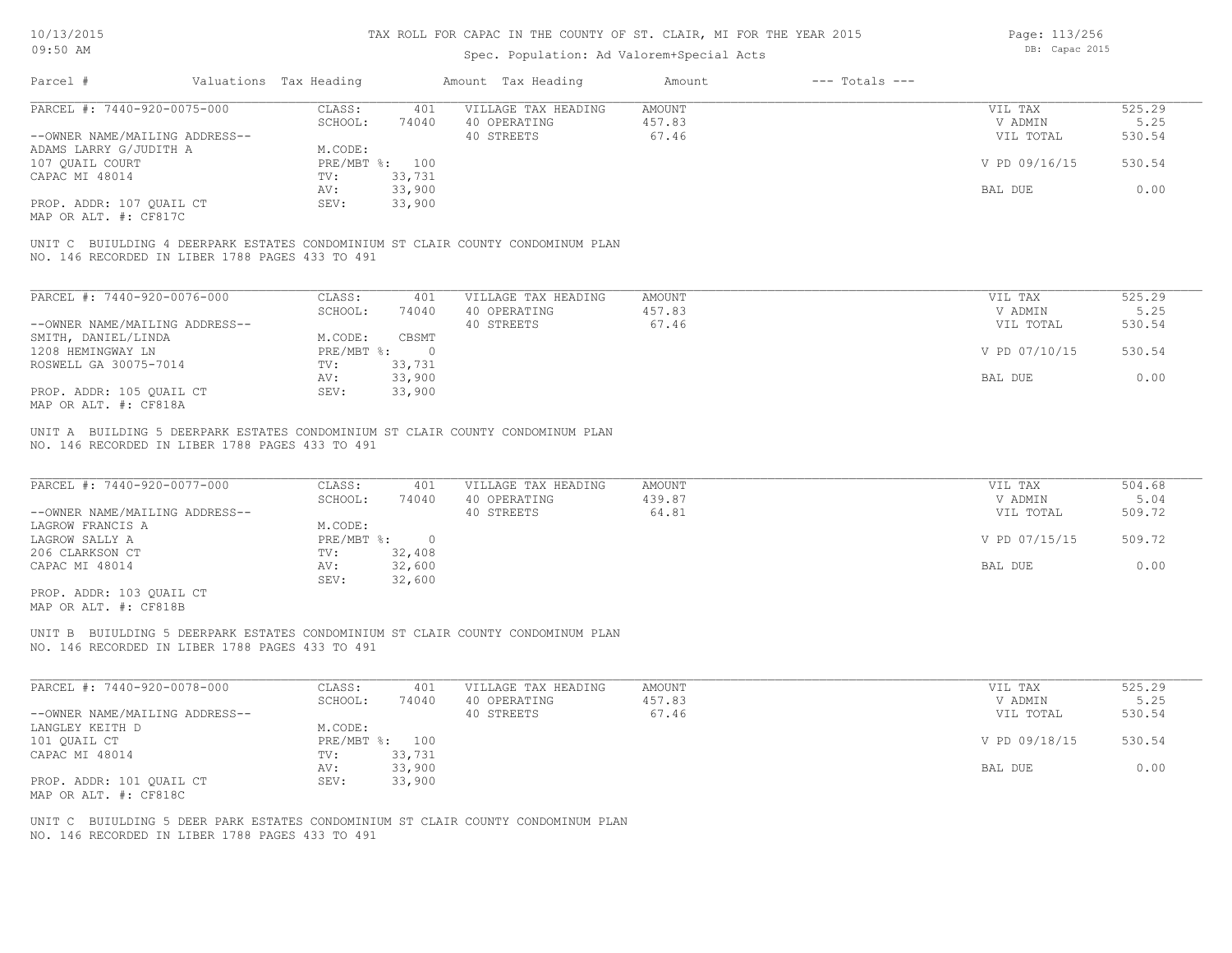### Spec. Population: Ad Valorem+Special Acts

| Parcel #                       | Valuations Tax Heading |        | Amount Tax Heading  | Amount | $---$ Totals $---$ |               |        |
|--------------------------------|------------------------|--------|---------------------|--------|--------------------|---------------|--------|
| PARCEL #: 7440-920-0079-000    | CLASS:                 | 401    | VILLAGE TAX HEADING | AMOUNT |                    | VIL TAX       | 525.29 |
|                                | SCHOOL:                | 74040  | 40 OPERATING        | 457.83 |                    | V ADMIN       | 5.25   |
| --OWNER NAME/MAILING ADDRESS-- |                        |        | 40 STREETS          | 67.46  |                    | VIL TOTAL     | 530.54 |
| HUGHSON JACK C.                | M.CODE:                |        |                     |        |                    |               |        |
| HUGHSON L. R.                  | PRE/MBT %: 100         |        |                     |        |                    | V PD 09/10/15 | 530.54 |
| 218 QUAIL DR                   | TV:                    | 33,731 |                     |        |                    |               |        |
| CAPAC MI 48014                 | AV:                    | 33,900 |                     |        |                    | BAL DUE       | 0.00   |
|                                | SEV:                   | 33,900 |                     |        |                    |               |        |
| PROP. ADDR: 218 OUAIL DR       |                        |        |                     |        |                    |               |        |

MAP OR ALT. #: CF819A

146 RECORDED IN LIBER 1788 PAGES 433 TO 491 UNIT A BLDG 6 DEERPARK ESTATES CONDOMINIUM ST CLAIR COUNTY CONDOMINUM PLAN NO.

| PARCEL #: 7440-920-0080-000    | CLASS:  | 401            | VILLAGE TAX HEADING | AMOUNT | VIL TAX       | 503.12 |
|--------------------------------|---------|----------------|---------------------|--------|---------------|--------|
|                                | SCHOOL: | 74040          | 40 OPERATING        | 438.51 | V ADMIN       | 5.03   |
| --OWNER NAME/MAILING ADDRESS-- |         |                | 40 STREETS          | 64.61  | VIL TOTAL     | 508.15 |
| ERISCH, CYNTHIA                | M.CODE: |                |                     |        |               |        |
| 220 OUAIL DR.                  |         | PRE/MBT %: 100 |                     |        | V PD 09/10/15 | 508.15 |
| CAPAC MI 48014                 | TV:     | 32,308         |                     |        |               |        |
|                                | AV:     | 32,500         |                     |        | BAL DUE       | 0.00   |
| PROP. ADDR: 220 QUAIL DR.      | SEV:    | 32,500         |                     |        |               |        |
| MAP OR ALT. #: CF819B          |         |                |                     |        |               |        |

UNIT B BLDG 6 DEER PARK ESTATES CONDOMINIUM ST CLAIR COUNTY CONDOMINUM PLAN NO.

146 RECORDED IN LIBER 1788 PAGES 433 TO 491

| PARCEL #: 7440-920-0081-000                                             | CLASS:       | 401    | VILLAGE TAX HEADING | AMOUNT | VIL TAX       | 525.29 |
|-------------------------------------------------------------------------|--------------|--------|---------------------|--------|---------------|--------|
|                                                                         | SCHOOL:      | 74040  | 40 OPERATING        | 457.83 | V ADMIN       | 5.25   |
| --OWNER NAME/MAILING ADDRESS--                                          |              |        | 40 STREETS          | 67.46  | VIL TOTAL     | 530.54 |
| MEYERS CHARLOTTE J                                                      | M.CODE:      |        |                     |        |               |        |
| 222 OUAIL DR                                                            | $PRE/MBT$ %: | 100    |                     |        | V PD 08/05/15 | 530.54 |
| CAPAC MI 48014                                                          | TV:          | 33,731 |                     |        |               |        |
|                                                                         | AV:          | 33,900 |                     |        | BAL DUE       | 0.00   |
| PROP. ADDR: 222 OUAIL DR.                                               | SEV:         | 33,900 |                     |        |               |        |
| $\cdots$ $\cdots$ $\cdots$ $\cdots$ $\cdots$ $\cdots$ $\cdots$ $\cdots$ |              |        |                     |        |               |        |

 $\mathcal{L}_\mathcal{L} = \mathcal{L}_\mathcal{L} = \mathcal{L}_\mathcal{L} = \mathcal{L}_\mathcal{L} = \mathcal{L}_\mathcal{L} = \mathcal{L}_\mathcal{L} = \mathcal{L}_\mathcal{L} = \mathcal{L}_\mathcal{L} = \mathcal{L}_\mathcal{L} = \mathcal{L}_\mathcal{L} = \mathcal{L}_\mathcal{L} = \mathcal{L}_\mathcal{L} = \mathcal{L}_\mathcal{L} = \mathcal{L}_\mathcal{L} = \mathcal{L}_\mathcal{L} = \mathcal{L}_\mathcal{L} = \mathcal{L}_\mathcal{L}$ 

MAP OR ALT. #: CF819C

146 RECORDED IN LIBER 1788 PAGES 433 TO 491 UNIT C BLDG 6 DEER PARK ESTATES CONDOMINIUM ST CLAIR COUNTY CONDOMINUM PLAN NO.

| PARCEL #: 7440-920-0082-000    | CLASS:       | 401    | VILLAGE TAX HEADING | AMOUNT | VIL TAX       | 525.29 |
|--------------------------------|--------------|--------|---------------------|--------|---------------|--------|
|                                | SCHOOL:      | 74040  | 40 OPERATING        | 457.83 | V ADMIN       | 5.25   |
| --OWNER NAME/MAILING ADDRESS-- |              |        | 40 STREETS          | 67.46  | VIL TOTAL     | 530.54 |
| CHRISTIAN DARLENE              | M.CODE:      |        |                     |        |               |        |
| 7270 MARTIN RD                 | $PRE/MBT$ %: |        |                     |        | V PD 08/26/15 | 530.54 |
| IMLAY CITY MI 48444            | TV:          | 33,731 |                     |        |               |        |
|                                | AV:          | 33,900 |                     |        | BAL DUE       | 0.00   |
| PROP. ADDR: 236 OUAIL DR       | SEV:         | 33,900 |                     |        |               |        |
| MAP OR ALT. #: CF820A          |              |        |                     |        |               |        |

146 RECORDED IN LIBER 1788 PAGES 433 TO 491 UNIT A BLDG 7 DEERPARK ESTATES CONDOMINIUM ST CLAIR COUNTY CONDOMINUM PLAN NO. Page: 114/256 DB: Capac 2015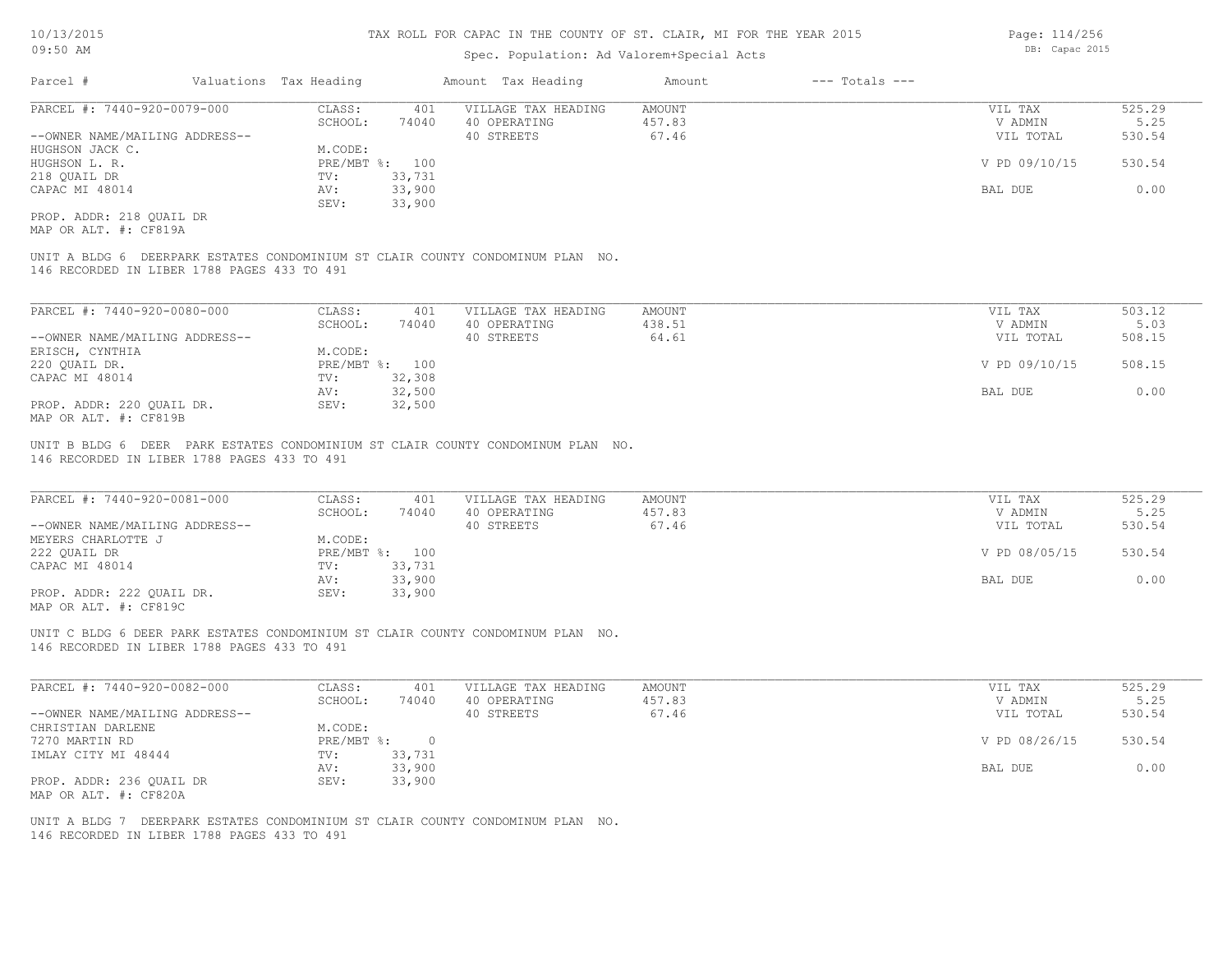# Spec. Population: Ad Valorem+Special Acts

Page: 115/256 DB: Capac 2015

| Parcel #                                                      | Valuations Tax Heading |                  | Amount Tax Heading                                                                 | Amount                    | $---$ Totals $---$ |                                 |                          |
|---------------------------------------------------------------|------------------------|------------------|------------------------------------------------------------------------------------|---------------------------|--------------------|---------------------------------|--------------------------|
| PARCEL #: 7440-920-0083-000                                   | CLASS:<br>SCHOOL:      | 401<br>74040     | VILLAGE TAX HEADING<br>40 OPERATING                                                | <b>AMOUNT</b><br>438.51   |                    | VIL TAX<br>V ADMIN              | 503.12<br>5.03           |
| --OWNER NAME/MAILING ADDRESS--                                |                        |                  | 40 STREETS                                                                         | 64.61                     |                    | VIL TOTAL                       | 508.15                   |
| SOPER DEBORAH                                                 | M.CODE:                | 00WBF            |                                                                                    |                           |                    |                                 |                          |
| 238 QUAIL DR                                                  |                        | PRE/MBT %: 100   |                                                                                    |                           |                    | V PD 08/31/15                   | 508.15                   |
| CAPAC MI 48014                                                | TV:                    | 32,308           |                                                                                    |                           |                    |                                 |                          |
|                                                               | AV:                    | 32,500           |                                                                                    |                           |                    | BAL DUE                         | 0.00                     |
| PROP. ADDR: 238 QUAIL DR<br>MAP OR ALT. #: CF820B             | SEV:                   | 32,500           |                                                                                    |                           |                    |                                 |                          |
| RECORDED IN LIBER 1788 PAGES 433 TO 491                       |                        |                  | UNIT B BLDG 7 DEERPARK ESTATES CONDOMINIUM ST CLAIR COUNTY CONDOMINUM PLAN NO. 146 |                           |                    |                                 |                          |
| PARCEL #: 7440-920-0084-000                                   | CLASS:                 | 401              | VILLAGE TAX HEADING                                                                | <b>AMOUNT</b>             |                    | VIL TAX                         | 525.29                   |
|                                                               | SCHOOL:                | 74040            | 40 OPERATING                                                                       | 457.83                    |                    | V ADMIN                         | 5.25                     |
| --OWNER NAME/MAILING ADDRESS--                                |                        |                  | 40 STREETS                                                                         | 67.46                     |                    | VIL TOTAL                       | 530.54                   |
| MCTEVIA CAROLYN M                                             | M.CODE:                |                  |                                                                                    |                           |                    |                                 |                          |
| 240 QUAIL DR                                                  |                        | PRE/MBT %: 100   |                                                                                    |                           |                    | V PD 07/22/15                   | 530.54                   |
| CAPAC MI 48014                                                | TV:                    | 33,731           |                                                                                    |                           |                    |                                 |                          |
|                                                               | AV:                    | 33,900           |                                                                                    |                           |                    | BAL DUE                         | 0.00                     |
| PROP. ADDR: 240 QUAIL DR<br>MAP OR ALT. #: CF820C             | SEV:                   | 33,900           |                                                                                    |                           |                    |                                 |                          |
| PARCEL #: 7440-920-0085-000<br>--OWNER NAME/MAILING ADDRESS-- | CLASS:<br>SCHOOL:      | 401<br>74040     | VILLAGE TAX HEADING<br>40 OPERATING<br>40 STREETS                                  | AMOUNT<br>461.97<br>68.07 |                    | VIL TAX<br>V ADMIN<br>VIL TOTAL | 530.04<br>5.30<br>535.34 |
| STONE MICHAEL                                                 | M.CODE:                |                  |                                                                                    |                           |                    |                                 |                          |
| 242 QUAIL DR                                                  |                        | PRE/MBT %: 100   |                                                                                    |                           |                    | V PD 09/18/15                   | 535.34                   |
| CAPAC MI 48014                                                | TV:                    | 34,036           |                                                                                    |                           |                    |                                 |                          |
|                                                               | AV:                    | 34,200           |                                                                                    |                           |                    | BAL DUE                         | 0.00                     |
| PROP. ADDR: 242 QUAIL DR<br>MAP OR ALT. #: CF821A             | SEV:                   | 34,200           |                                                                                    |                           |                    |                                 |                          |
| RECORDED IN LIBER 1788 PAGES 433 TO 491                       |                        |                  | UNIT A BLDG 8 DEERPARK ESTATES CONDOMINIUM ST CLAIR COUNTY CONDOMINUM PLAN NO. 146 |                           |                    |                                 |                          |
| PARCEL #: 7440-920-0086-000                                   | CLASS:                 | 401              | VILLAGE TAX HEADING                                                                | <b>AMOUNT</b>             |                    | VIL TAX                         | 507.87                   |
|                                                               | SCHOOL:                | 74040            | 40 OPERATING                                                                       | 442.65                    |                    | V ADMIN                         | 5.07                     |
| --OWNER NAME/MAILING ADDRESS--                                |                        |                  | 40 STREETS                                                                         | 65.22                     |                    | VIL TOTAL                       | 512.94                   |
| ROBERSON RUSSELL                                              | M.CODE:                |                  |                                                                                    |                           |                    |                                 |                          |
| ROBERSON MARY ANN                                             |                        | PRE/MBT %: 0     |                                                                                    |                           |                    | V PD 08/10/15                   | 512.94                   |
| 244 QUAIL DR                                                  | TV:                    | 32,613           |                                                                                    |                           |                    |                                 |                          |
| CAPAC MI 48014                                                | AV:<br>SEV:            | 32,800<br>32,800 |                                                                                    |                           |                    | BAL DUE                         | 0.00                     |
| PROP. ADDR: 244 QUAIL DR<br>MAP OR ALT. #: CF821B             |                        |                  |                                                                                    |                           |                    |                                 |                          |
|                                                               |                        |                  | UNIT B BLDG 8 DEERPARK ESTATES CONDOMINIUM ST CLAIR COUNTY CONDOMINUM PLAN NO.     |                           |                    |                                 |                          |

146 RECORDED IN LIBER 1788 PAGES 433 TO 491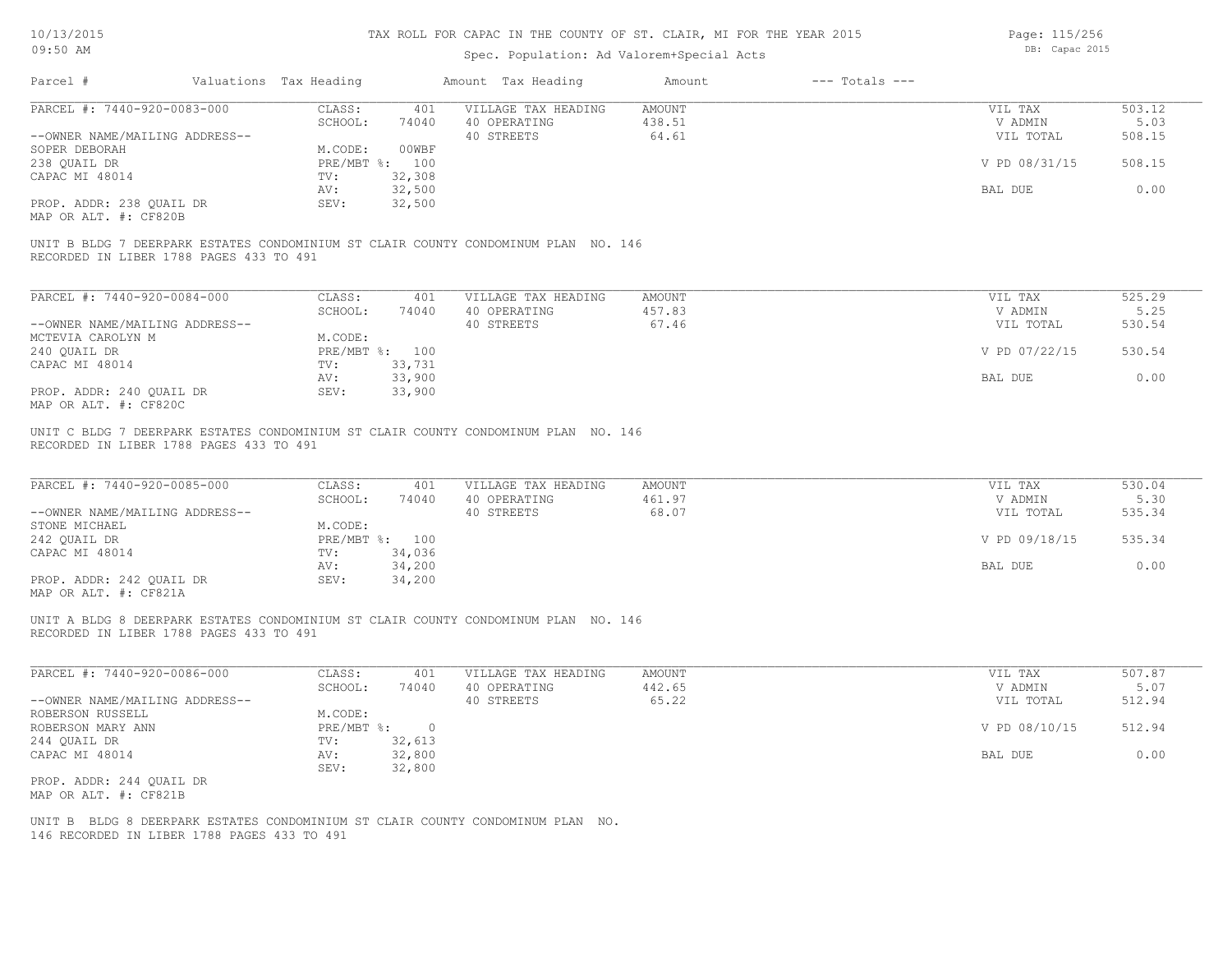### Spec. Population: Ad Valorem+Special Acts

Parcel # Valuations Tax Heading Amount Tax Heading Amount --- Totals ---MAP OR ALT. #: CF821C PROP. ADDR: 246 QUAIL DR SEV: 34,200 YALE MI 48097 AV: 34,200 BAL DUE 0.00 11076 NORMAN TV: 34,036 BREWER PATTI L. SALL SOMET STRE/MBT \$: 100 CONTROLLED TO PREVIOUS CONTROLLED AND V PD 09/10/15 535.34 BREWER YOUNG G.<br>BREWER PATTI L. M. STRE/MBT %: 100 --OWNER NAME/MAILING ADDRESS-- 40 STREETS 68.07 VIL TOTAL 535.34 SCHOOL: 74040 40 OPERATING 461.97 (1999) 461.97 (1999) 461.97 (1999) 47 M M M M S.30 PARCEL #: 7440-920-0087-000 CLASS: 401 VILLAGE TAX HEADING AMOUNT AMOUNT VIL TAX 530.04<br>SCHOOL: 74040 40 OPERATING 461.97 VADMIN 5.30  $\mathcal{L}_\mathcal{L} = \mathcal{L}_\mathcal{L} = \mathcal{L}_\mathcal{L} = \mathcal{L}_\mathcal{L} = \mathcal{L}_\mathcal{L} = \mathcal{L}_\mathcal{L} = \mathcal{L}_\mathcal{L} = \mathcal{L}_\mathcal{L} = \mathcal{L}_\mathcal{L} = \mathcal{L}_\mathcal{L} = \mathcal{L}_\mathcal{L} = \mathcal{L}_\mathcal{L} = \mathcal{L}_\mathcal{L} = \mathcal{L}_\mathcal{L} = \mathcal{L}_\mathcal{L} = \mathcal{L}_\mathcal{L} = \mathcal{L}_\mathcal{L}$ 

RECORDED IN LIBER 1788 PAGES 433 TO 491 UNIT C BLDG 8 DEERPARK ESTATES CONDOMINIUM ST CLAIR COUNTY CONDOMINUM PLAN NO. 146

| PARCEL #: 7440-920-0088-000    | CLASS:       | 401    | VILLAGE TAX HEADING | AMOUNT | VIL TAX       | 536.36 |
|--------------------------------|--------------|--------|---------------------|--------|---------------|--------|
|                                | SCHOOL:      | 74040  | 40 OPERATING        | 467.48 | V ADMIN       | 5.36   |
| --OWNER NAME/MAILING ADDRESS-- |              |        | 40 STREETS          | 68.88  | VIL TOTAL     | 541.72 |
| HUGHES LAWRENCE M              | M.CODE:      |        |                     |        |               |        |
| HUGHES CHARLOTTE L             | $PRE/MBT$ %: | 100    |                     |        | V PD 07/10/15 | 541.72 |
| 252 QUAIL DR                   | TV:          | 34,442 |                     |        |               |        |
| CAPAC MI 48014                 | AV:          | 34,600 |                     |        | BAL DUE       | 0.00   |
|                                | SEV:         | 34,600 |                     |        |               |        |
| PROP. ADDR: 252 OUAIL DR       |              |        |                     |        |               |        |

 $\mathcal{L}_\mathcal{L} = \mathcal{L}_\mathcal{L} = \mathcal{L}_\mathcal{L} = \mathcal{L}_\mathcal{L} = \mathcal{L}_\mathcal{L} = \mathcal{L}_\mathcal{L} = \mathcal{L}_\mathcal{L} = \mathcal{L}_\mathcal{L} = \mathcal{L}_\mathcal{L} = \mathcal{L}_\mathcal{L} = \mathcal{L}_\mathcal{L} = \mathcal{L}_\mathcal{L} = \mathcal{L}_\mathcal{L} = \mathcal{L}_\mathcal{L} = \mathcal{L}_\mathcal{L} = \mathcal{L}_\mathcal{L} = \mathcal{L}_\mathcal{L}$ 

MAP OR ALT. #: CF822A

RECORDED IN LIBER 1788 PAGES 433 TO 491 UNIT A BLDG 9 DEERPARK ESTATES CONDOMINIUM ST CLAIR COUNTY CONDOMINUM PLAN NO. 146

| PARCEL #: 7440-920-0089-000    | CLASS:  | 401            | VILLAGE TAX HEADING | AMOUNT | VIL TAX       | 517.02 |
|--------------------------------|---------|----------------|---------------------|--------|---------------|--------|
|                                | SCHOOL: | 74040          | 40 OPERATING        | 450.62 | V ADMIN       | 5.17   |
| --OWNER NAME/MAILING ADDRESS-- |         |                | 40 STREETS          | 66.40  | VIL TOTAL     | 522.19 |
| HADDON DAVE W                  | M.CODE: | COREL          |                     |        |               |        |
| 254 QUAIL DR                   |         | PRE/MBT %: 100 |                     |        | V PD 09/10/15 | 522.19 |
| CAPAC MI 48014                 | TV:     | 33,200         |                     |        |               |        |
|                                | AV:     | 33,200         |                     |        | BAL DUE       | 0.00   |
| PROP. ADDR: 254 QUAIL DR       | SEV:    | 33,200         |                     |        |               |        |
|                                |         |                |                     |        |               |        |

MAP OR ALT. #: CF822B

RECORDED IN LIBER 1788 PAGES 433 TO 491 UNIT B BLDG 9 DEERPARK ESTATES CONDOMINIUM ST CLAIR COUNTY CONDOMINUM PLAN NO. 146

| PARCEL #: 7440-920-0090-000    | CLASS:  | 401            | VILLAGE TAX HEADING | AMOUNT | VIL TAX       | 536.36 |
|--------------------------------|---------|----------------|---------------------|--------|---------------|--------|
|                                | SCHOOL: | 74040          | 40 OPERATING        | 467.48 | V ADMIN       | 5.36   |
| --OWNER NAME/MAILING ADDRESS-- |         |                | 40 STREETS          | 68.88  | VIL TOTAL     | 541.72 |
| FOLLMER STEVEN J               | M.CODE: | TCBMT          |                     |        |               |        |
| 256 QUAIL DR                   |         | PRE/MBT %: 100 |                     |        | V PD 07/13/15 | 541.72 |
| CAPAC MI 48014                 | TV:     | 34,442         |                     |        |               |        |
|                                | AV:     | 34,600         |                     |        | BAL DUE       | 0.00   |
| PROP. ADDR: 256 QUAIL DR       | SEV:    | 34,600         |                     |        |               |        |
| MAP OR ALT. #: CF822C          |         |                |                     |        |               |        |

146 RECORDED IN LIBER 1788 PAGES 433 TO 491 UNIT C BLDG 9 DEERPARK ESTATES CONDOMINIUM ST CLAIR COUNTY CONDOMINUM PLAN NO. Page: 116/256 DB: Capac 2015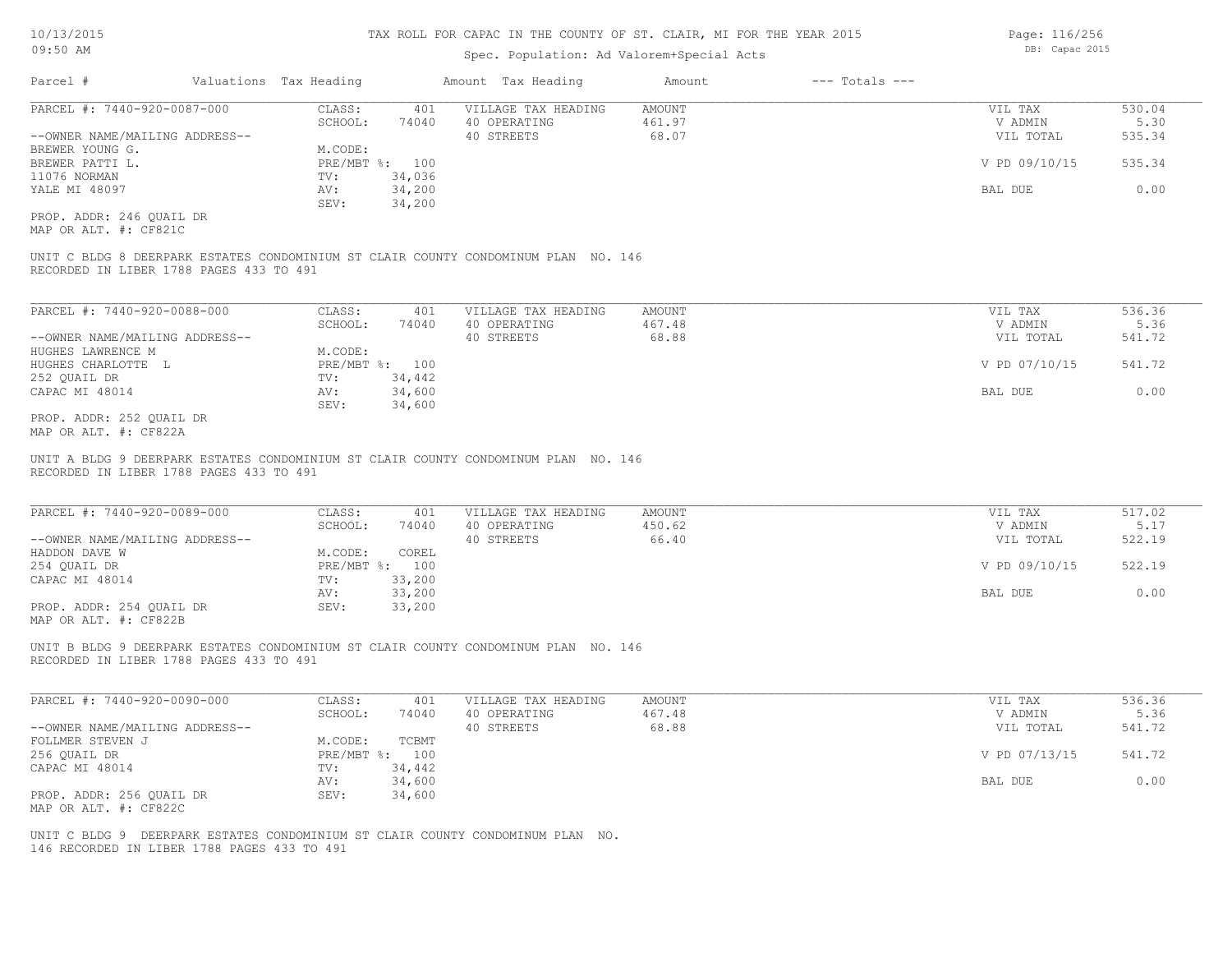### Spec. Population: Ad Valorem+Special Acts

Page: 117/256 DB: Capac 2015

| Parcel #                                                                                                                       | Valuations Tax Heading | Amount Tax Heading         | $---$ Totals $---$<br>Amount |               |      |
|--------------------------------------------------------------------------------------------------------------------------------|------------------------|----------------------------|------------------------------|---------------|------|
| PARCEL #: 7440-920-0091-000                                                                                                    | CLASS:                 | 402<br>VILLAGE TAX HEADING | AMOUNT                       | VIL TAX       | 7.50 |
|                                                                                                                                | 74040<br>SCHOOL:       | 40 OPERATING               | 6.54                         | V ADMIN       | 0.07 |
| --OWNER NAME/MAILING ADDRESS--                                                                                                 |                        | 40 STREETS                 | 0.96                         | VIL TOTAL     | 7.57 |
| DEER PARK LAND DEVELOPMENT                                                                                                     | M.CODE:                |                            |                              |               |      |
| 8155 ANNSBURY STE 109                                                                                                          | PRE/MBT %:             | $\circ$                    |                              | V PD 09/14/15 | 7.57 |
| UTICA MI 48316                                                                                                                 | 482<br>TV:             |                            |                              |               |      |
|                                                                                                                                | 3,000<br>AV:           |                            |                              | BAL DUE       | 0.00 |
| PROP. ADDR: DEER PARK                                                                                                          | SEV:<br>3,000          |                            |                              |               |      |
| MAP OR ALT. #: CF823A                                                                                                          |                        |                            |                              |               |      |
|                                                                                                                                |                        |                            |                              |               |      |
| UNIT A BLDG 10 DEERPARK ESTATES CONDOMINIUM ST CLAIR COUNTY CONDOMINUM PLAN NO.<br>146 RECORDED IN LIBER 1788 PAGES 433 TO 491 |                        |                            |                              |               |      |
| PARCEL #: 7440-920-0092-000                                                                                                    | CLASS:                 | 402<br>VILLAGE TAX HEADING | AMOUNT                       | VIL TAX       | 7.50 |
|                                                                                                                                | 74040<br>SCHOOL:       | 40 OPERATING               | 6.54                         | V ADMIN       | 0.07 |
| --OWNER NAME/MAILING ADDRESS--                                                                                                 |                        | 40 STREETS                 | 0.96                         | VIL TOTAL     | 7.57 |
| DEER PARK LAND DEVELOPMENT                                                                                                     | M.CODE:                |                            |                              |               |      |
| 8155 ANNSBURY STE 109                                                                                                          | PRE/MBT %:             | $\overline{0}$             |                              | V PD 09/14/15 | 7.57 |
| UTICA MI 48316                                                                                                                 | 482<br>TV:             |                            |                              |               |      |
|                                                                                                                                | 3,000<br>AV:           |                            |                              | BAL DUE       | 0.00 |

MAP OR ALT. #: CF823B

146 RECORDED IN LIBER 1788 PAGES 433 TO 491 UNIT B BLDG 10 DEERPARK ESTATES CONDOMINIUM ST CLAIR COUNTY CONDOMINUM PLAN NO.

| PARCEL #: 7440-920-0093-000                  | CLASS:     | 402    | VILLAGE TAX HEADING | AMOUNT | VIL TAX       | 7.50 |
|----------------------------------------------|------------|--------|---------------------|--------|---------------|------|
|                                              | SCHOOL:    | 74040  | 40 OPERATING        | 6.54   | V ADMIN       | 0.07 |
| --OWNER NAME/MAILING ADDRESS--               |            |        | 40 STREETS          | 0.96   | VIL TOTAL     | 7.57 |
| DEER PARK LAND DEVELOPMENT                   | M.CODE:    |        |                     |        |               |      |
| 8155 ANNSBURY STE 109                        | PRE/MBT %: | $\cap$ |                     |        | V PD 09/14/15 | 7.57 |
| UTICA MI 48316                               | TV:        | 482    |                     |        |               |      |
|                                              | AV:        | 3,000  |                     |        | BAL DUE       | 0.00 |
| PROP. ADDR: DEER PARK                        | SEV:       | 3,000  |                     |        |               |      |
| $\cdots$ $\cdots$ $\cdots$ $\cdots$ $\cdots$ |            |        |                     |        |               |      |

 $\mathcal{L}_\mathcal{L} = \mathcal{L}_\mathcal{L} = \mathcal{L}_\mathcal{L} = \mathcal{L}_\mathcal{L} = \mathcal{L}_\mathcal{L} = \mathcal{L}_\mathcal{L} = \mathcal{L}_\mathcal{L} = \mathcal{L}_\mathcal{L} = \mathcal{L}_\mathcal{L} = \mathcal{L}_\mathcal{L} = \mathcal{L}_\mathcal{L} = \mathcal{L}_\mathcal{L} = \mathcal{L}_\mathcal{L} = \mathcal{L}_\mathcal{L} = \mathcal{L}_\mathcal{L} = \mathcal{L}_\mathcal{L} = \mathcal{L}_\mathcal{L}$ 

 $\mathcal{L}_\mathcal{L} = \mathcal{L}_\mathcal{L} = \mathcal{L}_\mathcal{L} = \mathcal{L}_\mathcal{L} = \mathcal{L}_\mathcal{L} = \mathcal{L}_\mathcal{L} = \mathcal{L}_\mathcal{L} = \mathcal{L}_\mathcal{L} = \mathcal{L}_\mathcal{L} = \mathcal{L}_\mathcal{L} = \mathcal{L}_\mathcal{L} = \mathcal{L}_\mathcal{L} = \mathcal{L}_\mathcal{L} = \mathcal{L}_\mathcal{L} = \mathcal{L}_\mathcal{L} = \mathcal{L}_\mathcal{L} = \mathcal{L}_\mathcal{L}$ 

MAP OR ALT. #: CF824A

146 RECORDED IN LIBER 1788 PAGES 433 TO 491 UNIT A BLDG 11 DEERPARK ESTATES CONDOMINIUM ST CLAIR COUNTY CONDOMINUM PLAN NO.

| PARCEL #: 7440-920-0094-000    | CLASS:     | 402      | VILLAGE TAX HEADING | AMOUNT | VIL TAX       | 7.50 |
|--------------------------------|------------|----------|---------------------|--------|---------------|------|
|                                | SCHOOL:    | 74040    | 40 OPERATING        | 6.54   | V ADMIN       | 0.07 |
| --OWNER NAME/MAILING ADDRESS-- |            |          | 40 STREETS          | 0.96   | VIL TOTAL     | 7.57 |
| DEER PARK LAND DEVELOPMENT     | M.CODE:    |          |                     |        |               |      |
| 8155 ANNSBURY STE 109          | PRE/MBT %: | $\Omega$ |                     |        | V PD 09/14/15 | 7.57 |
| UTICA MI 48316                 | TV:        | 482      |                     |        |               |      |
|                                | AV:        | 3,000    |                     |        | BAL DUE       | 0.00 |
| PROP. ADDR: DEER PARK          | SEV:       | 3,000    |                     |        |               |      |
| MAP OR ALT. #: CF824B          |            |          |                     |        |               |      |

146 RECORDED IN LIBER 1788 PAGES 433 TO 491 UNIT B UBLDG 11 DEERPARK ESTATES CONDOMINIUM ST CLAIR COUNTY CONDOMINUM PLAN NO.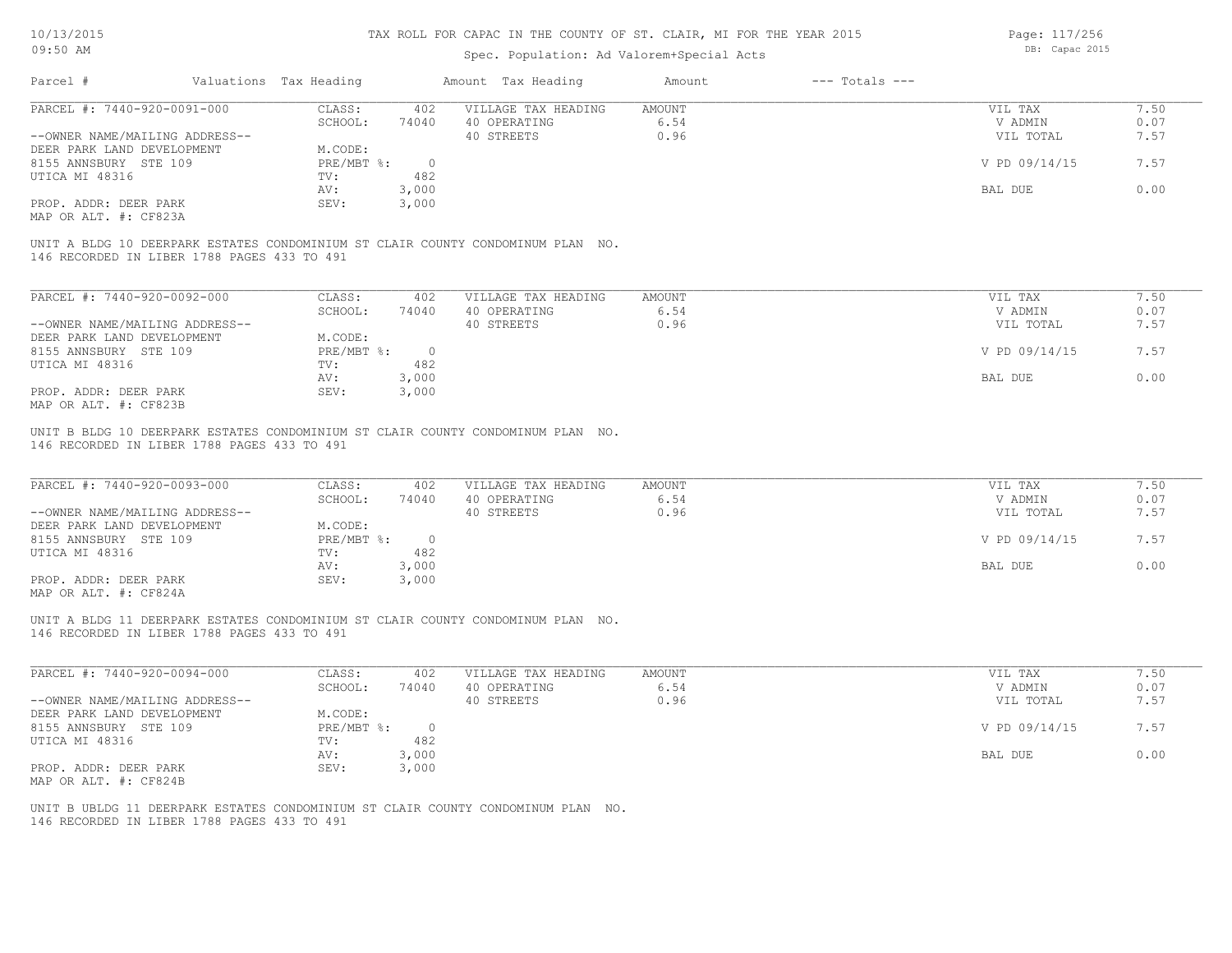| 10/13/2015                                     | TAX ROLL FOR CAPAC IN THE COUNTY OF ST. CLAIR, MI FOR THE YEAR 2015 |                        |                |                                                                                 |                |                    | Page: 118/256<br>DB: Capac 2015 |              |  |
|------------------------------------------------|---------------------------------------------------------------------|------------------------|----------------|---------------------------------------------------------------------------------|----------------|--------------------|---------------------------------|--------------|--|
| 09:50 AM                                       |                                                                     |                        |                | Spec. Population: Ad Valorem+Special Acts                                       |                |                    |                                 |              |  |
| Parcel #                                       |                                                                     | Valuations Tax Heading |                | Amount Tax Heading                                                              | Amount         | $---$ Totals $---$ |                                 |              |  |
| PARCEL #: 7440-920-0095-000                    |                                                                     | CLASS:                 | 402            | VILLAGE TAX HEADING                                                             | AMOUNT         |                    | VIL TAX                         | 7.50         |  |
|                                                |                                                                     | SCHOOL:                | 74040          | 40 OPERATING                                                                    | 6.54           |                    | V ADMIN                         | 0.07         |  |
| --OWNER NAME/MAILING ADDRESS--                 |                                                                     |                        |                | 40 STREETS                                                                      | 0.96           |                    | VIL TOTAL                       | 7.57         |  |
| DEER PARK LAND DEVELOPMENT                     |                                                                     | M.CODE:                |                |                                                                                 |                |                    |                                 |              |  |
| 8155 ANNSBURY STE 109                          |                                                                     | $PRE/MBT$ $\div$       | $\circ$        |                                                                                 |                |                    | V PD 09/14/15                   | 7.57         |  |
| UTICA MI 48316                                 |                                                                     | TV:                    | 482            |                                                                                 |                |                    |                                 |              |  |
|                                                |                                                                     | AV:                    | 3,000          |                                                                                 |                |                    | BAL DUE                         | 0.00         |  |
| PROP. ADDR: DEER PARK<br>MAP OR ALT. #: CF824C |                                                                     | SEV:                   | 3,000          |                                                                                 |                |                    |                                 |              |  |
| 146 RECORDED IN LIBER 1788 PAGES 433 TO 491    |                                                                     |                        |                | UNIT C BLDG 11 DEERPARK ESTATES CONDOMINIUM ST CLAIR COUNTY CONDOMINUM PLAN NO. |                |                    |                                 |              |  |
| PARCEL #: 7440-920-0096-000                    |                                                                     | CLASS:                 | 402            | VILLAGE TAX HEADING                                                             | AMOUNT         |                    | VIL TAX                         | 7.50         |  |
|                                                |                                                                     | SCHOOL:                | 74040          | 40 OPERATING                                                                    | 6.54           |                    | V ADMIN                         | 0.07         |  |
| --OWNER NAME/MAILING ADDRESS--                 |                                                                     |                        |                | 40 STREETS                                                                      | 0.96           |                    | VIL TOTAL                       | 7.57         |  |
| DEER PARK LAND DEVELOPMENT                     |                                                                     | M.CODE:                |                |                                                                                 |                |                    |                                 |              |  |
| 8155 ANNSBURY STE 109                          |                                                                     | PRE/MBT %:             | $\overline{0}$ |                                                                                 |                |                    | V PD 09/14/15                   | 7.57         |  |
| UTICA MI 48316                                 |                                                                     | TV:                    | 482            |                                                                                 |                |                    |                                 |              |  |
|                                                |                                                                     | AV:                    | 3,000          |                                                                                 |                |                    | BAL DUE                         | 0.00         |  |
| PROP. ADDR: DEER PARK                          |                                                                     | SEV:                   | 3,000          |                                                                                 |                |                    |                                 |              |  |
| MAP OR ALT. #: CF825A                          |                                                                     |                        |                |                                                                                 |                |                    |                                 |              |  |
| PARCEL #: 7440-920-0097-000                    |                                                                     | CLASS:<br>SCHOOL:      | 402<br>74040   | VILLAGE TAX HEADING<br>40 OPERATING                                             | AMOUNT<br>6.54 |                    | VIL TAX<br>V ADMIN              | 7.50<br>0.07 |  |
| --OWNER NAME/MAILING ADDRESS--                 |                                                                     |                        |                | 40 STREETS                                                                      | 0.96           |                    | VIL TOTAL                       | 7.57         |  |
| DEER PARK LAND DEVELOPMENT                     |                                                                     | M.CODE:                |                |                                                                                 |                |                    |                                 |              |  |
| 8155 ANSBURY STE 109                           |                                                                     | PRE/MBT %:             | $\overline{0}$ |                                                                                 |                |                    | V PD 09/14/15                   | 7.57         |  |
| UTICA MI 48316                                 |                                                                     | TV:                    | 482            |                                                                                 |                |                    |                                 |              |  |
|                                                |                                                                     | AV:                    | 3,000          |                                                                                 |                |                    | BAL DUE                         | 0.00         |  |
| PROP. ADDR: DEER PARK                          |                                                                     | SEV:                   | 3,000          |                                                                                 |                |                    |                                 |              |  |
| MAP OR ALT. #: CF825B                          |                                                                     |                        |                |                                                                                 |                |                    |                                 |              |  |
| 146 RECORDED IN LIBER 1788 PAGES 433 TO 491    |                                                                     |                        |                | UNIT B BLDG 12 DEERPARK ESTATES CONDOMINIUM ST CLAIR COUNTY CONDOMINUM PLAN NO. |                |                    |                                 |              |  |
| PARCEL #: 7440-920-0098-000                    |                                                                     | CLASS:                 | 402            | VILLAGE TAX HEADING                                                             | AMOUNT         |                    | VIL TAX                         | 7.50         |  |
|                                                |                                                                     | SCHOOL:                | 74040          | 40 OPERATING                                                                    | 6.54           |                    | V ADMIN                         | 0.07         |  |
| --OWNER NAME/MAILING ADDRESS--                 |                                                                     |                        |                | 40 STREETS                                                                      | 0.96           |                    | VIL TOTAL                       | 7.57         |  |
| DEER PARK LAND DEVELOPMENT                     |                                                                     | M.CODE:                |                |                                                                                 |                |                    |                                 |              |  |
| 8155 ANNSBURY STE 109                          |                                                                     | $PRE/MBT$ $\div$       | $\overline{0}$ |                                                                                 |                |                    | V PD 09/14/15                   | 7.57         |  |
| UTICA MI 48316                                 |                                                                     | TV:                    | 482            |                                                                                 |                |                    |                                 |              |  |
|                                                |                                                                     | AV:                    | 3,000          |                                                                                 |                |                    | BAL DUE                         | 0.00         |  |
| PROP. ADDR: DEER PARK                          |                                                                     | SEV:                   | 3,000          |                                                                                 |                |                    |                                 |              |  |
| MAP OR ALT. #: CF925C                          |                                                                     |                        |                |                                                                                 |                |                    |                                 |              |  |
|                                                |                                                                     |                        |                | UNIT C BLDG 12 DEERPARK ESTATES CONDOMINIUM ST CLAIR COUNTY CONDOMINUM PLAN NO. |                |                    |                                 |              |  |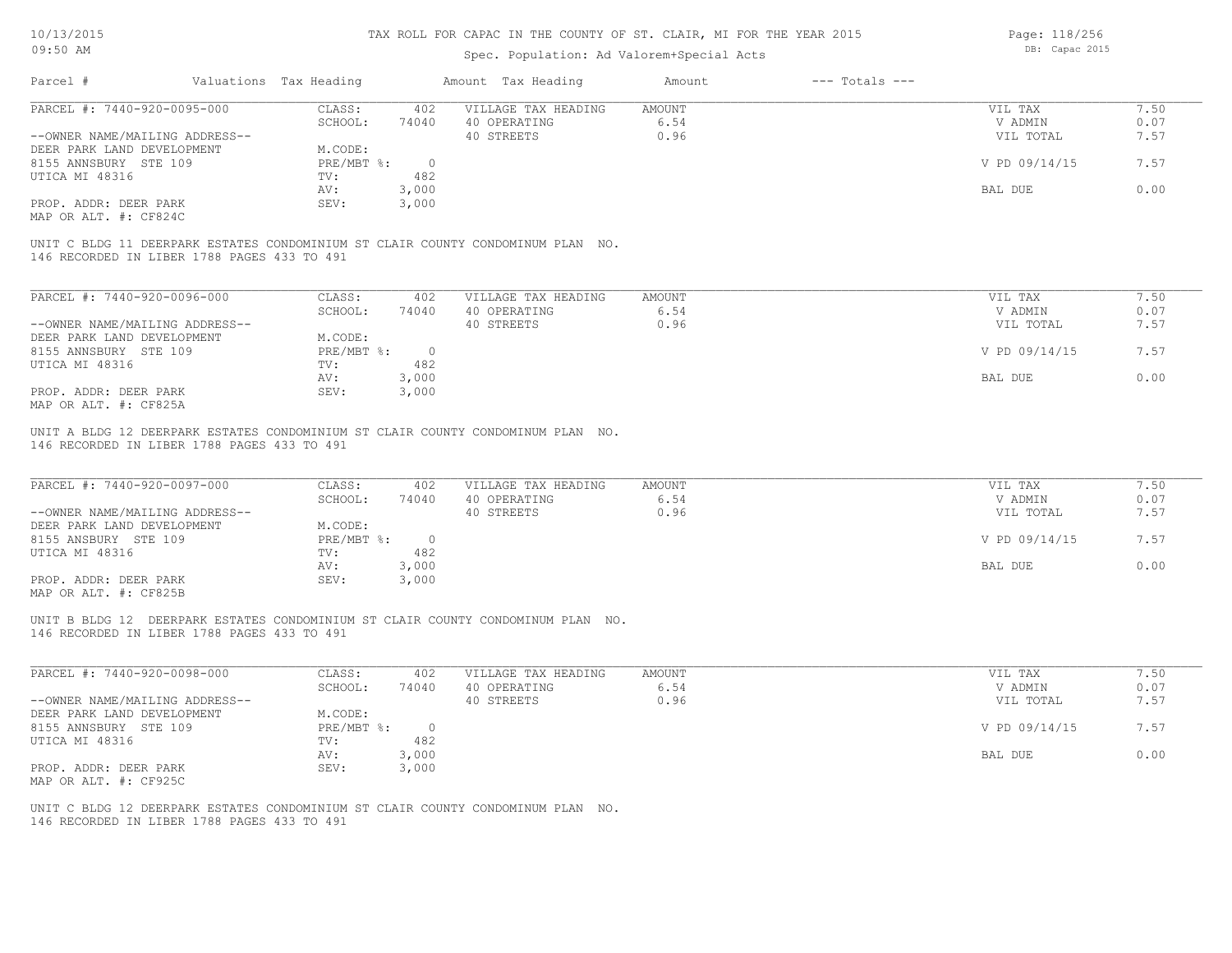### Spec. Population: Ad Valorem+Special Acts

Page: 119/256 DB: Capac 2015

| Parcel #                                    | Valuations Tax Heading |            | Amount Tax Heading                                                              | Amount | $---$ Totals $---$ |               |      |
|---------------------------------------------|------------------------|------------|---------------------------------------------------------------------------------|--------|--------------------|---------------|------|
| PARCEL #: 7440-920-0099-000                 | CLASS:                 | 402        | VILLAGE TAX HEADING                                                             | AMOUNT |                    | VIL TAX       | 7.50 |
|                                             | SCHOOL:                | 74040      | 40 OPERATING                                                                    | 6.54   |                    | V ADMIN       | 0.07 |
| --OWNER NAME/MAILING ADDRESS--              |                        |            | 40 STREETS                                                                      | 0.96   |                    | VIL TOTAL     | 7.57 |
| DEER PARK LAND DEVELOPMENT                  | M.CODE:                |            |                                                                                 |        |                    |               |      |
| 8155 ANNSBURY STE 109                       | PRE/MBT %:             | $\bigcirc$ |                                                                                 |        |                    | V PD 09/14/15 | 7.57 |
| UTICA MI 48316                              | TV:                    | 482        |                                                                                 |        |                    |               |      |
|                                             | AV:                    | 3,000      |                                                                                 |        |                    | BAL DUE       | 0.00 |
| PROP. ADDR: DEER PARK                       | SEV:                   | 3,000      |                                                                                 |        |                    |               |      |
| MAP OR ALT. #: CF826A                       |                        |            |                                                                                 |        |                    |               |      |
| 146 RECORDED IN LIBER 1788 PAGES 433 TO 491 |                        |            | UNIT A BLDG 13 DEERPARK ESTATES CONDOMINIUM ST CLAIR COUNTY CONDOMINUM PLAN NO. |        |                    |               |      |
| PARCEL #: 7440-920-0100-000                 | CLASS:                 | 402        | VILLAGE TAX HEADING                                                             | AMOUNT |                    | VIL TAX       | 7.50 |
|                                             | SCHOOL:                | 74040      | 40 OPERATING                                                                    | 6.54   |                    | V ADMIN       | 0.07 |
| --OWNER NAME/MAILING ADDRESS--              |                        |            | 40 STREETS                                                                      | 0.96   |                    | VIL TOTAL     | 7.57 |

| DEER PARK LAND DEVELOPMENT | M.CODE:    |       |               |      |
|----------------------------|------------|-------|---------------|------|
| 8155 ANNSBURY STE 109      | PRE/MBT %: |       | V PD 09/14/15 | 7.57 |
| UTICA MI 48316             | TV:        | 482   |               |      |
|                            | AV:        | 000,  | BAL DUE       | 0.00 |
| PROP. ADDR: DEER PARK      | SEV:       | 3,000 |               |      |
| MAP OR ALT. #: CF826B      |            |       |               |      |

UNIT B BLDG 13 DEERPARK ESTATES CONDOMINIUM ST CLAIR COUNTY CONDOMINUM PLAN NO.

146 RECORDED IN LIBER 1788 PAGES 433 TO 491

| PARCEL #: 7440-920-0101-000    | CLASS:     | 402   | VILLAGE TAX HEADING | AMOUNT | VIL TAX       | 1.50 |
|--------------------------------|------------|-------|---------------------|--------|---------------|------|
|                                | SCHOOL:    | 74040 | 40 OPERATING        | 6.54   | V ADMIN       | 0.07 |
| --OWNER NAME/MAILING ADDRESS-- |            |       | 40 STREETS          | 0.96   | VIL TOTAL     | 7.57 |
| DEER PARK LAND DEVELOPMENT     | M.CODE:    |       |                     |        |               |      |
| 8155 ANNSBURY STE 109          | PRE/MBT %: |       |                     |        | V PD 09/14/15 | 7.57 |
| UTICA MI 48316                 | TV:        | 482   |                     |        |               |      |
|                                | AV:        | 3,000 |                     |        | BAL DUE       | 0.00 |
| PROP. ADDR: DEER PARK          | SEV:       | 3,000 |                     |        |               |      |
| $\cdots$                       |            |       |                     |        |               |      |

MAP OR ALT. #: CF826C

146 RECORDED IN LIBER 1788 PAGES 433 TO 491 UNIT C BLDG 13 DEERPARK ESTATES CONDOMINIUM ST CLAIR COUNTY CONDOMINUM PLAN NO.

| PARCEL #: 7440-920-0102-000    | CLASS:     | 402   | VILLAGE TAX HEADING | AMOUNT | VIL TAX       | 7.50 |
|--------------------------------|------------|-------|---------------------|--------|---------------|------|
|                                | SCHOOL:    | 74040 | 40 OPERATING        | 6.54   | V ADMIN       | 0.07 |
| --OWNER NAME/MAILING ADDRESS-- |            |       | 40 STREETS          | 0.96   | VIL TOTAL     | 7.57 |
| DEER PARK LAND DEVELOPMENT     | M.CODE:    |       |                     |        |               |      |
| 8155 ANNSBURY STE 109          | PRE/MBT %: |       |                     |        | V PD 09/14/15 | 7.57 |
| UTICA MI 48316                 | TV:        | 482   |                     |        |               |      |
|                                | AV:        | 3,000 |                     |        | BAL DUE       | 0.00 |
| PROP. ADDR: DEER PARK          | SEV:       | 3,000 |                     |        |               |      |
| MAP OR ALT. #: CF827A          |            |       |                     |        |               |      |

 $\mathcal{L}_\mathcal{L} = \mathcal{L}_\mathcal{L} = \mathcal{L}_\mathcal{L} = \mathcal{L}_\mathcal{L} = \mathcal{L}_\mathcal{L} = \mathcal{L}_\mathcal{L} = \mathcal{L}_\mathcal{L} = \mathcal{L}_\mathcal{L} = \mathcal{L}_\mathcal{L} = \mathcal{L}_\mathcal{L} = \mathcal{L}_\mathcal{L} = \mathcal{L}_\mathcal{L} = \mathcal{L}_\mathcal{L} = \mathcal{L}_\mathcal{L} = \mathcal{L}_\mathcal{L} = \mathcal{L}_\mathcal{L} = \mathcal{L}_\mathcal{L}$ 

146 RECORDED IN LIBER 1788 PAGES 433 TO 491 UNIT A BLDG 14 DEERPARK ESTATES CONDOMINIUM ST CLAIR COUNTY CONDOMINUM PLAN NO.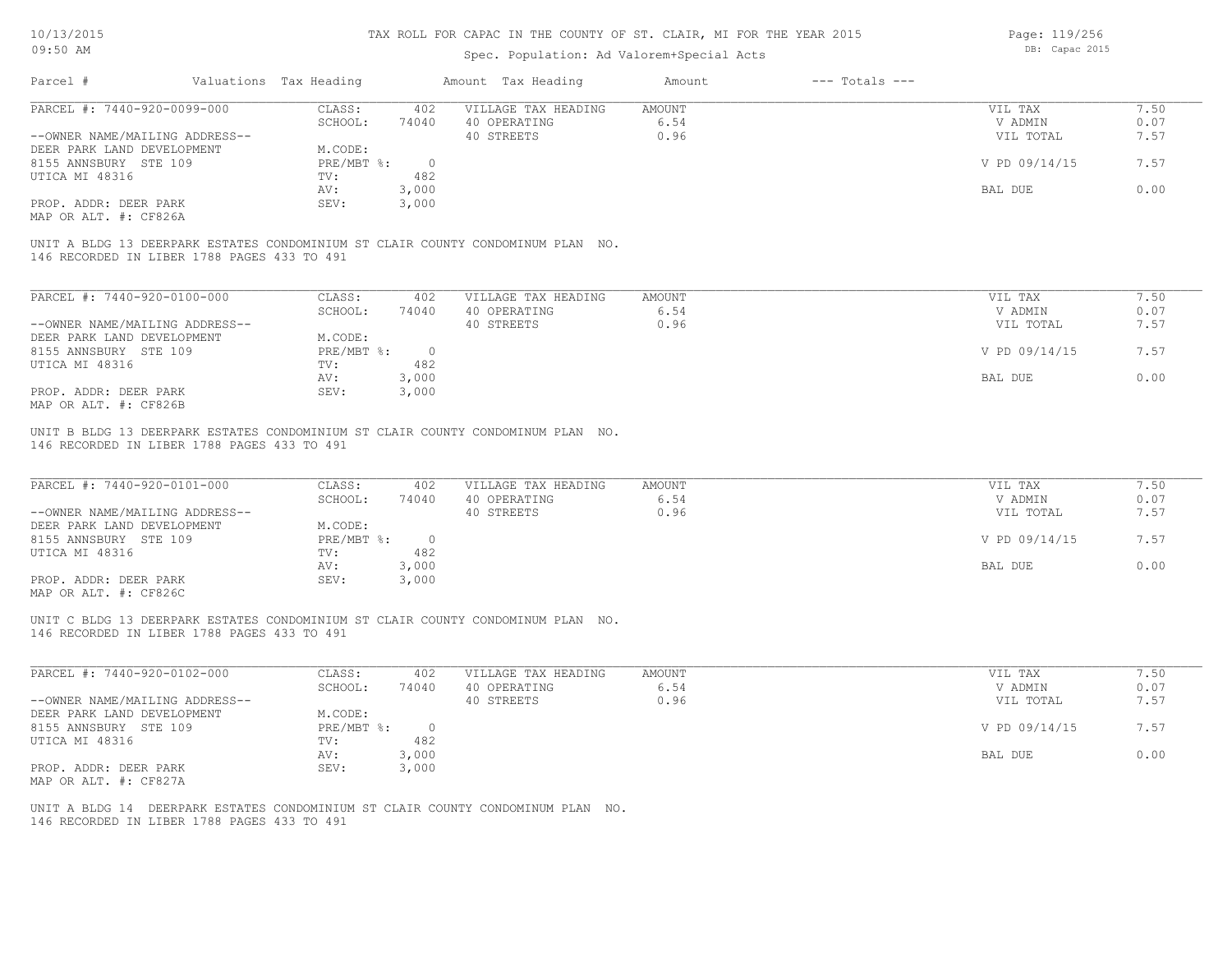### Spec. Population: Ad Valorem+Special Acts

Page: 120/256 DB: Capac 2015

| Parcel #                       | Valuations Tax Heading |       | Amount Tax Heading                                                              | Amount | $---$ Totals $---$ |               |      |
|--------------------------------|------------------------|-------|---------------------------------------------------------------------------------|--------|--------------------|---------------|------|
| PARCEL #: 7440-920-0103-000    | CLASS:                 | 402   | VILLAGE TAX HEADING                                                             | AMOUNT |                    | VIL TAX       | 7.50 |
|                                | SCHOOL:                | 74040 | 40 OPERATING                                                                    | 6.54   |                    | V ADMIN       | 0.07 |
| --OWNER NAME/MAILING ADDRESS-- |                        |       | 40 STREETS                                                                      | 0.96   |                    | VIL TOTAL     | 7.57 |
| DEER PARK LAND DEVELOPMENT     | M.CODE:                |       |                                                                                 |        |                    |               |      |
| 8155 ANNSBURY STE 109          | $PRE/MBT$ $\div$       |       |                                                                                 |        |                    | V PD 09/14/15 | 7.57 |
| UTICA MI 48316                 | TV:                    | 482   |                                                                                 |        |                    |               |      |
|                                | AV:                    | 3,000 |                                                                                 |        |                    | BAL DUE       | 0.00 |
| PROP. ADDR: DEER PARK          | SEV:                   | 3,000 |                                                                                 |        |                    |               |      |
| MAP OR ALT. #: CF827B          |                        |       |                                                                                 |        |                    |               |      |
|                                |                        |       |                                                                                 |        |                    |               |      |
|                                |                        |       | UNIT B BLDG 14 DEERPARK ESTATES CONDOMINIUM ST CLAIR COUNTY CONDOMINUM PLAN NO. |        |                    |               |      |

146 RECORDED IN LIBER 1788 PAGES 433 TO 491

| PARCEL #: 7440-920-0104-000    | CLASS:     | 402   | VILLAGE TAX HEADING | AMOUNT | VIL TAX | 7.50                  |
|--------------------------------|------------|-------|---------------------|--------|---------|-----------------------|
|                                | SCHOOL:    | 74040 | 40 OPERATING        | 6.54   | V ADMIN | 0.07                  |
| --OWNER NAME/MAILING ADDRESS-- |            |       | 40 STREETS          | 0.96   |         | 7.57<br>VIL TOTAL     |
| DEER PARK LAND DEVELOPMENT     | M.CODE:    |       |                     |        |         |                       |
| 8155 ANNSBURY STE 109          | PRE/MBT %: |       |                     |        |         | V PD 09/14/15<br>7.57 |
| UTICA MI 48316                 | TV:        | 482   |                     |        |         |                       |
|                                | AV:        | 3,000 |                     |        | BAL DUE | 0.00                  |
| PROP. ADDR: DEER PARK          | SEV:       | 3,000 |                     |        |         |                       |
| MAP OR ALT. #: CF827C          |            |       |                     |        |         |                       |

146 RECORDED IN LIBER 1788 PAGES 433 TO 491 UNIT C BLDG 14 DEERPARK ESTATES CONDOMINIUM ST CLAIR COUNTY CONDOMINUM PLAN NO.

| PARCEL #: 7440-920-0105-000                           | CLASS:     | 402   | VILLAGE TAX HEADING | AMOUNT | VIL TAX       | 7.50 |
|-------------------------------------------------------|------------|-------|---------------------|--------|---------------|------|
|                                                       | SCHOOL:    | 74040 | 40 OPERATING        | 6.54   | V ADMIN       | 0.07 |
| --OWNER NAME/MAILING ADDRESS--                        |            |       | 40 STREETS          | 0.96   | VIL TOTAL     | 7.57 |
| DEER PARK LAND DEVELOPMENT                            | M.CODE:    |       |                     |        |               |      |
| 8155 ANNSBURY STE 109                                 | PRE/MBT %: |       |                     |        | V PD 09/14/15 | 7.57 |
| UTICA MI 48316                                        | TV:        | 482   |                     |        |               |      |
|                                                       | AV:        | 3,000 |                     |        | BAL DUE       | 0.00 |
| PROP. ADDR: DEER PARK                                 | SEV:       | 3,000 |                     |        |               |      |
| $\cdots$ $\cdots$ $\cdots$ $\cdots$ $\cdots$ $\cdots$ |            |       |                     |        |               |      |

MAP OR ALT. #: CF828A

146 RECORDED IN LIBER 1788 PAGES 433 TO 491 UNIT A BLDG 15 DEERPARK ESTATES CONDOMINIUM ST CLAIR COUNTY CONDOMINUM PLAN NO.

| PARCEL #: 7440-920-0106-000    | CLASS:     | 402   | VILLAGE TAX HEADING | AMOUNT | VIL TAX       | 7.50 |
|--------------------------------|------------|-------|---------------------|--------|---------------|------|
|                                | SCHOOL:    | 74040 | 40 OPERATING        | 6.54   | V ADMIN       | 0.07 |
| --OWNER NAME/MAILING ADDRESS-- |            |       | 40 STREETS          | 0.96   | VIL TOTAL     | 7.57 |
| DEER PARK LAND DEVELOPMENT     | M.CODE:    |       |                     |        |               |      |
| 8155 ANNSBURY STE 109          | PRE/MBT %: |       |                     |        | V PD 09/14/15 | 7.57 |
| UTICA MI 48316                 | TV:        | 482   |                     |        |               |      |
|                                | AV:        | 3,000 |                     |        | BAL DUE       | 0.00 |
| PROP. ADDR: DEER PARK          | SEV:       | 3,000 |                     |        |               |      |
| MAP OR ALT. #: CF828B          |            |       |                     |        |               |      |

 $\mathcal{L}_\mathcal{L} = \mathcal{L}_\mathcal{L} = \mathcal{L}_\mathcal{L} = \mathcal{L}_\mathcal{L} = \mathcal{L}_\mathcal{L} = \mathcal{L}_\mathcal{L} = \mathcal{L}_\mathcal{L} = \mathcal{L}_\mathcal{L} = \mathcal{L}_\mathcal{L} = \mathcal{L}_\mathcal{L} = \mathcal{L}_\mathcal{L} = \mathcal{L}_\mathcal{L} = \mathcal{L}_\mathcal{L} = \mathcal{L}_\mathcal{L} = \mathcal{L}_\mathcal{L} = \mathcal{L}_\mathcal{L} = \mathcal{L}_\mathcal{L}$ 

146 RECORDED IN LIBER 1788 PAGES 433 TO 491 UNIT B BLDG 15 DEERPARK ESTATES CONDOMINIUM ST CLAIR COUNTY CONDOMINUM PLAN NO.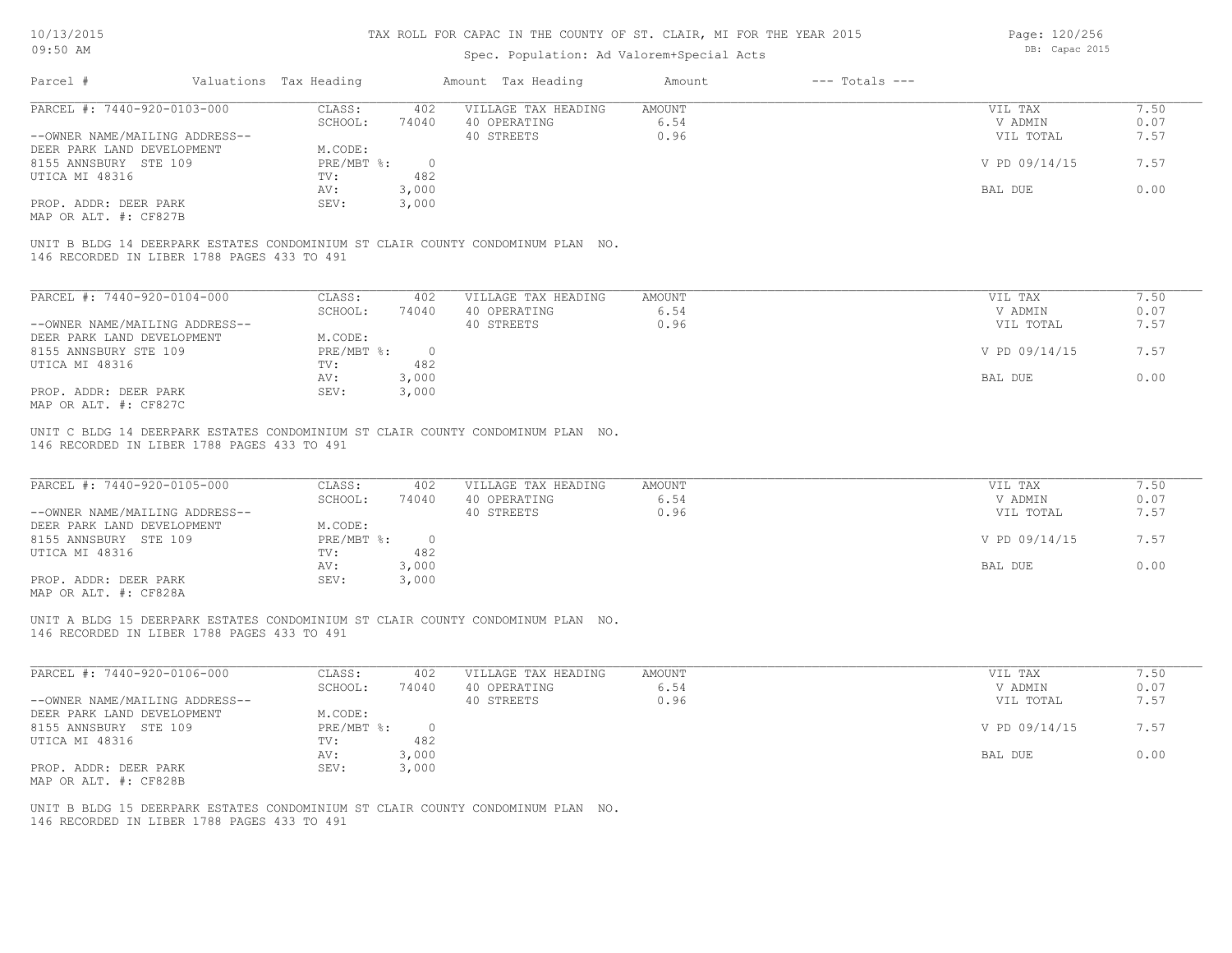Page: 121/256 DB: Capac 2015

| 10/10/2010<br>09:50 AM                              |                                             |                        |                       | IAA AUDD FUA CAFAC IN IAB CUUNII UF 91, CBAIA, MI FUA IAB IBAA 2019<br>Spec. Population: Ad Valorem+Special Acts |               |                    | raye. IZI/ZJ0<br>DB: Capac 2015 |      |
|-----------------------------------------------------|---------------------------------------------|------------------------|-----------------------|------------------------------------------------------------------------------------------------------------------|---------------|--------------------|---------------------------------|------|
| Parcel #                                            |                                             | Valuations Tax Heading |                       | Amount Tax Heading                                                                                               | Amount        | $---$ Totals $---$ |                                 |      |
| PARCEL #: 7440-920-0107-000                         |                                             | CLASS:                 | 402                   | VILLAGE TAX HEADING                                                                                              | <b>AMOUNT</b> |                    | VIL TAX                         | 7.50 |
|                                                     |                                             | SCHOOL:                | 74040                 | 40 OPERATING                                                                                                     | 6.54          |                    | V ADMIN                         | 0.07 |
| --OWNER NAME/MAILING ADDRESS--                      |                                             |                        |                       | 40 STREETS                                                                                                       | 0.96          |                    | VIL TOTAL                       | 7.57 |
| DEER PARK LAND DEVELOPMENT<br>8155 ANNSBURY STE 109 |                                             | M.CODE:                |                       |                                                                                                                  |               |                    |                                 | 7.57 |
| UTICA MI 48316                                      |                                             | PRE/MBT %:<br>TV:      | $\overline{0}$<br>482 |                                                                                                                  |               |                    | V PD 09/14/15                   |      |
|                                                     |                                             | AV:                    | 3,000                 |                                                                                                                  |               |                    | BAL DUE                         | 0.00 |
| PROP. ADDR: DEER PARK                               |                                             | SEV:                   | 3,000                 |                                                                                                                  |               |                    |                                 |      |
| MAP OR ALT. #: CF828C                               |                                             |                        |                       |                                                                                                                  |               |                    |                                 |      |
|                                                     |                                             |                        |                       |                                                                                                                  |               |                    |                                 |      |
|                                                     |                                             |                        |                       | UNIT C BLDG 15 DEERPARK ESTATES CONDOMINIUM ST CLAIR COUNTY CONDOMINUM PLAN NO.                                  |               |                    |                                 |      |
|                                                     | 146 RECORDED IN LIBER 1788 PAGES 433 TO 491 |                        |                       |                                                                                                                  |               |                    |                                 |      |
|                                                     |                                             |                        |                       |                                                                                                                  |               |                    |                                 |      |
| PARCEL #: 7440-920-0108-000                         |                                             | CLASS:                 | 402                   | VILLAGE TAX HEADING                                                                                              | <b>AMOUNT</b> |                    | VIL TAX                         | 7.50 |
|                                                     |                                             | SCHOOL:                | 74040                 | 40 OPERATING                                                                                                     | 6.54          |                    | V ADMIN                         | 0.07 |
| --OWNER NAME/MAILING ADDRESS--                      |                                             |                        |                       | 40 STREETS                                                                                                       | 0.96          |                    | VIL TOTAL                       | 7.57 |
| DEER PARK LAND DEVELOPMENT                          |                                             | M.CODE:                |                       |                                                                                                                  |               |                    |                                 |      |
| 8155 ANNSBURY STE 109                               |                                             | PRE/MBT %:             | $\overline{0}$        |                                                                                                                  |               |                    | V PD 09/14/15                   | 7.57 |
| UTICA MI 48316                                      |                                             | TV:                    | 482                   |                                                                                                                  |               |                    |                                 |      |
|                                                     |                                             | AV:                    | 3,000                 |                                                                                                                  |               |                    | BAL DUE                         | 0.00 |
| PROP. ADDR: DEER PARK                               |                                             | SEV:                   | 3,000                 |                                                                                                                  |               |                    |                                 |      |
| MAP OR ALT. #: CF829A                               |                                             |                        |                       |                                                                                                                  |               |                    |                                 |      |
|                                                     |                                             |                        |                       |                                                                                                                  |               |                    |                                 |      |
|                                                     | 146 RECORDED IN LIBER 1788 PAGES 433 TO 491 |                        |                       | UNIT A BLDG 16 DEERPARK ESTATES CONDOMINIUM ST CLAIR COUNTY CONDOMINUM PLAN NO.                                  |               |                    |                                 |      |
|                                                     |                                             |                        |                       |                                                                                                                  |               |                    |                                 |      |
|                                                     |                                             |                        |                       |                                                                                                                  |               |                    |                                 |      |
| PARCEL #: 7440-920-0109-000                         |                                             | CLASS:                 | 402                   | VILLAGE TAX HEADING                                                                                              | <b>AMOUNT</b> |                    | VIL TAX                         | 7.50 |
|                                                     |                                             | SCHOOL:                | 74040                 | 40 OPERATING                                                                                                     | 6.54          |                    | V ADMIN                         | 0.07 |
| --OWNER NAME/MAILING ADDRESS--                      |                                             |                        |                       | 40 STREETS                                                                                                       | 0.96          |                    | VIL TOTAL                       | 7.57 |
| DEER PARK LAND DEVELOPMENT                          |                                             | M.CODE:                |                       |                                                                                                                  |               |                    |                                 |      |
| 8155 ANNSBURY STE 109                               |                                             | PRE/MBT %:             | $\overline{0}$        |                                                                                                                  |               |                    | V PD 09/14/15                   | 7.57 |
| UTICA MI 48316                                      |                                             | TV:                    | 482                   |                                                                                                                  |               |                    |                                 |      |
|                                                     |                                             | AV:                    | 3,000                 |                                                                                                                  |               |                    | BAL DUE                         | 0.00 |
| PROP. ADDR: DEER PARK                               |                                             | SEV:                   | 3,000                 |                                                                                                                  |               |                    |                                 |      |
| MAP OR ALT. #: CF829B                               |                                             |                        |                       |                                                                                                                  |               |                    |                                 |      |
|                                                     |                                             |                        |                       |                                                                                                                  |               |                    |                                 |      |

146 RECORDED IN LIBER 1788 PAGES 433 TO 491 UNIT B BLDG 16 DEERPARK ESTATES CONDOMINIUM ST CLAIR COUNTY CONDOMINUM PLAN NO.

| PARCEL #: 7440-920-0110-000    | CLASS:     | 402   | VILLAGE TAX HEADING | AMOUNT | VIL TAX       | 7.50 |
|--------------------------------|------------|-------|---------------------|--------|---------------|------|
|                                | SCHOOL:    | 74040 | 40 OPERATING        | 6.54   | V ADMIN       | 0.07 |
| --OWNER NAME/MAILING ADDRESS-- |            |       | 40 STREETS          | 0.96   | VIL TOTAL     | 7.57 |
| DEER PARK LAND DEVELOPMENT     | M.CODE:    |       |                     |        |               |      |
| 8155 ANNSBURY STE 109          | PRE/MBT %: |       |                     |        | V PD 09/14/15 | 7.57 |
| UTICA MI 48316                 | TV:        | 482   |                     |        |               |      |
|                                | AV:        | 3,000 |                     |        | BAL DUE       | 0.00 |
| PROP. ADDR: DEER PARK          | SEV:       | 3,000 |                     |        |               |      |
| MAP OR ALT. #: CF829C          |            |       |                     |        |               |      |

 $\mathcal{L}_\mathcal{L} = \mathcal{L}_\mathcal{L} = \mathcal{L}_\mathcal{L} = \mathcal{L}_\mathcal{L} = \mathcal{L}_\mathcal{L} = \mathcal{L}_\mathcal{L} = \mathcal{L}_\mathcal{L} = \mathcal{L}_\mathcal{L} = \mathcal{L}_\mathcal{L} = \mathcal{L}_\mathcal{L} = \mathcal{L}_\mathcal{L} = \mathcal{L}_\mathcal{L} = \mathcal{L}_\mathcal{L} = \mathcal{L}_\mathcal{L} = \mathcal{L}_\mathcal{L} = \mathcal{L}_\mathcal{L} = \mathcal{L}_\mathcal{L}$ 

146 RECORDED IN LIBER 1788 PAGES 433 TO 491 UNIT C BLDG 16 DEERPARK ESTATES CONDOMINIUM ST CLAIR COUNTY CONDOMINUM PLAN NO.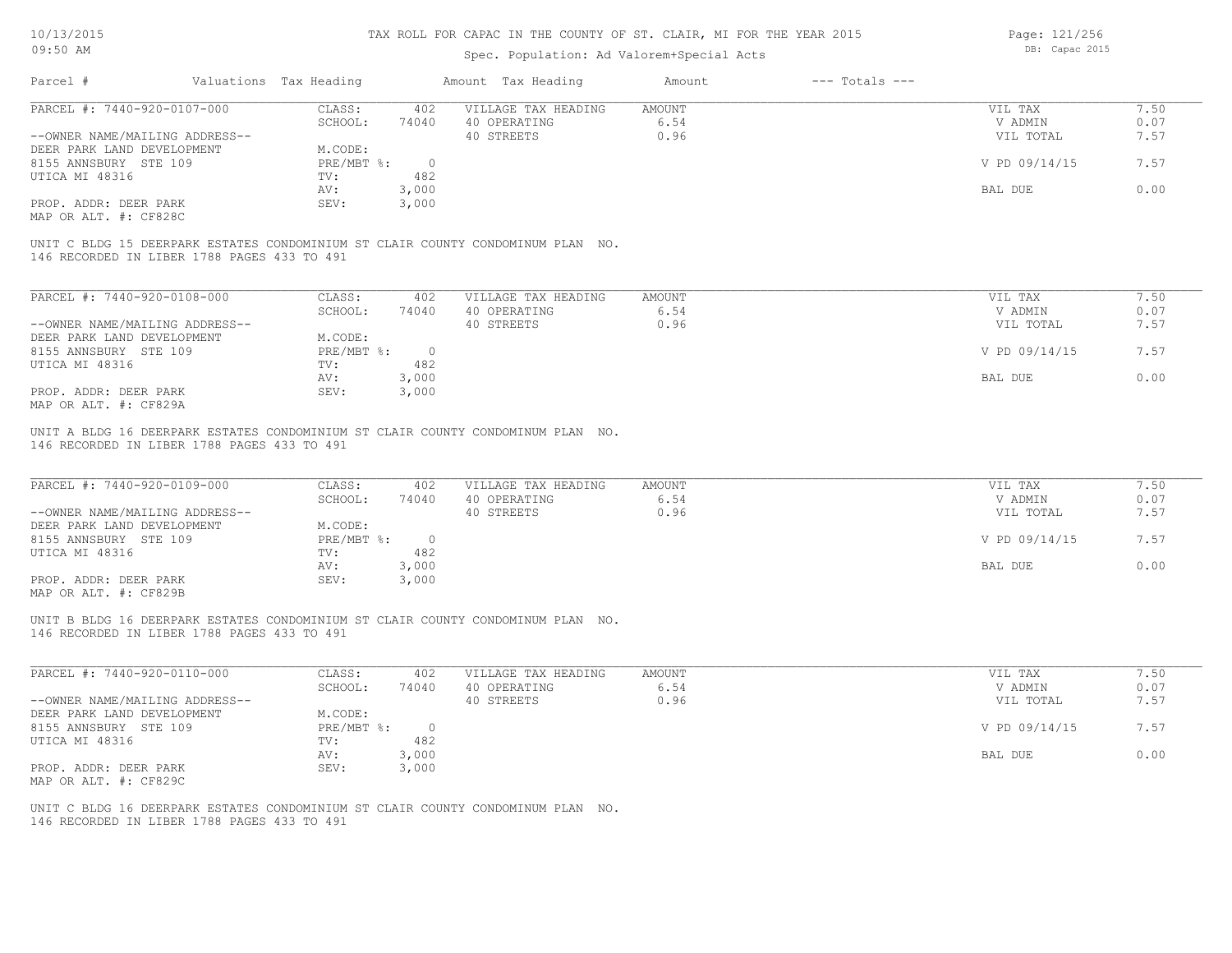### Spec. Population: Ad Valorem+Special Acts

Page: 122/256 DB: Capac 2015

| Parcel #                                                                                                                       | Valuations Tax Heading | Amount Tax Heading         | Amount | $---$ Totals $---$ |               |      |
|--------------------------------------------------------------------------------------------------------------------------------|------------------------|----------------------------|--------|--------------------|---------------|------|
| PARCEL #: 7440-920-0111-000                                                                                                    | CLASS:                 | 402<br>VILLAGE TAX HEADING | AMOUNT |                    | VIL TAX       | 7.50 |
|                                                                                                                                | SCHOOL:                | 40 OPERATING<br>74040      | 6.54   |                    | V ADMIN       | 0.07 |
| --OWNER NAME/MAILING ADDRESS--                                                                                                 |                        | 40 STREETS                 | 0.96   |                    | VIL TOTAL     | 7.57 |
| DEER PARK LAND DEVELOPMENT                                                                                                     | M.CODE:                |                            |        |                    |               |      |
| 8155 ANNSBURY STE 109                                                                                                          | PRE/MBT %:             | $\overline{0}$             |        |                    | V PD 09/14/15 | 7.57 |
| UTICA MI 48316                                                                                                                 | TV:                    | 482                        |        |                    |               |      |
|                                                                                                                                | AV:                    | 3,000                      |        |                    | BAL DUE       | 0.00 |
| PROP. ADDR: DEER PARK                                                                                                          | SEV:                   | 3,000                      |        |                    |               |      |
| MAP OR ALT. #: CF830A                                                                                                          |                        |                            |        |                    |               |      |
| UNIT A BLDG 17 DEERPARK ESTATES CONDOMINIUM ST CLAIR COUNTY CONDOMINUM PLAN NO.<br>146 RECORDED IN LIBER 1788 PAGES 433 TO 491 |                        |                            |        |                    |               |      |
|                                                                                                                                |                        |                            |        |                    |               |      |
| PARCEL #: 7440-920-0112-000                                                                                                    | CLASS:                 | 402<br>VILLAGE TAX HEADING | AMOUNT |                    | VIL TAX       | 7.50 |
|                                                                                                                                | SCHOOL:                | 40 OPERATING<br>74040      | 6.54   |                    | V ADMIN       | 0.07 |
| --OWNER NAME/MAILING ADDRESS--                                                                                                 |                        | 40 STREETS                 | 0.96   |                    | VIL TOTAL     | 7.57 |
| DEER PARK LAND DEVELOPMENT                                                                                                     | M.CODE:                |                            |        |                    |               |      |
| 8155 ANNSBURY STE 109                                                                                                          | PRE/MBT %:             | $\circ$                    |        |                    | V PD 09/14/15 | 7.57 |
| UTICA MI 48316                                                                                                                 | TV:                    | 482                        |        |                    |               |      |
| PROP. ADDR: DEER PARK                                                                                                          | AV:<br>SEV:            | 3,000<br>3,000             |        |                    | BAL DUE       | 0.00 |

146 RECORDED IN LIBER 1788 PAGES 433 TO 491 UNIT B BLDG 17 DEERPARK ESTATES CONDOMINIUM ST CLAIR COUNTY CONDOMINUM PLAN NO.

| PARCEL #: 7440-920-0113-000     | CLASS:     | 402   | VILLAGE TAX HEADING | AMOUNT |         | VIL TAX       | 7.50 |
|---------------------------------|------------|-------|---------------------|--------|---------|---------------|------|
|                                 | SCHOOL:    | 74040 | 40 OPERATING        | 6.54   |         | V ADMIN       | 0.07 |
| --OWNER NAME/MAILING ADDRESS--  |            |       | 40 STREETS          | 0.96   |         | VIL TOTAL     | 7.57 |
| DEER PARK LAND DEVELOPMENT      | M.CODE:    |       |                     |        |         |               |      |
| 8155 ANNSBURY STE 109           | PRE/MBT %: |       |                     |        |         | V PD 09/14/15 | 7.57 |
| UTICA MI 48316                  | TV:        | 482   |                     |        |         |               |      |
|                                 | AV:        | 3,000 |                     |        | BAL DUE |               | 0.00 |
| PROP. ADDR: DEER PARK           | SEV:       | 3,000 |                     |        |         |               |      |
| $MAD$ $CD$ $ATH$ $H$ , $CDQ200$ |            |       |                     |        |         |               |      |

 $\mathcal{L}_\mathcal{L} = \mathcal{L}_\mathcal{L} = \mathcal{L}_\mathcal{L} = \mathcal{L}_\mathcal{L} = \mathcal{L}_\mathcal{L} = \mathcal{L}_\mathcal{L} = \mathcal{L}_\mathcal{L} = \mathcal{L}_\mathcal{L} = \mathcal{L}_\mathcal{L} = \mathcal{L}_\mathcal{L} = \mathcal{L}_\mathcal{L} = \mathcal{L}_\mathcal{L} = \mathcal{L}_\mathcal{L} = \mathcal{L}_\mathcal{L} = \mathcal{L}_\mathcal{L} = \mathcal{L}_\mathcal{L} = \mathcal{L}_\mathcal{L}$ 

 $\mathcal{L}_\mathcal{L} = \mathcal{L}_\mathcal{L} = \mathcal{L}_\mathcal{L} = \mathcal{L}_\mathcal{L} = \mathcal{L}_\mathcal{L} = \mathcal{L}_\mathcal{L} = \mathcal{L}_\mathcal{L} = \mathcal{L}_\mathcal{L} = \mathcal{L}_\mathcal{L} = \mathcal{L}_\mathcal{L} = \mathcal{L}_\mathcal{L} = \mathcal{L}_\mathcal{L} = \mathcal{L}_\mathcal{L} = \mathcal{L}_\mathcal{L} = \mathcal{L}_\mathcal{L} = \mathcal{L}_\mathcal{L} = \mathcal{L}_\mathcal{L}$ 

MAP OR ALT. #: CF830C

146 RECORDED IN LIBER 1788 PAGES 433 TO 491 UNIT C BLDG 17 DEERPARK ESTATES CONDOMINIUM ST CLAIR COUNTY CONDOMINUM PLAN NO.

| PARCEL #: 7440-920-0114-000    | CLASS:     | 402      | VILLAGE TAX HEADING | AMOUNT | 7.50<br>VIL TAX       |  |
|--------------------------------|------------|----------|---------------------|--------|-----------------------|--|
|                                | SCHOOL:    | 74040    | 40 OPERATING        | 6.54   | 0.07<br>V ADMIN       |  |
| --OWNER NAME/MAILING ADDRESS-- |            |          | 40 STREETS          | 0.96   | 7.57<br>VIL TOTAL     |  |
| DEER PARK LAND DEVELOPMENT     | M.CODE:    |          |                     |        |                       |  |
| 8155 ANNSBURY STE 109          | PRE/MBT %: | $\Omega$ |                     |        | V PD 09/14/15<br>7.57 |  |
| UTICA MI 48316                 | TV:        | 482      |                     |        |                       |  |
|                                | AV:        | 3,000    |                     |        | 0.00<br>BAL DUE       |  |
| PROP. ADDR: DEER PARK          | SEV:       | 3,000    |                     |        |                       |  |
| MAP OR ALT. #: CF831A          |            |          |                     |        |                       |  |

146 RECORDED IN LIBER 1788 PAGES 433 TO 491 UNIT A BLDG 18 DEERPARK ESTATES CONDOMINIUM ST CLAIR COUNTY CONDOMINUM PLAN NO.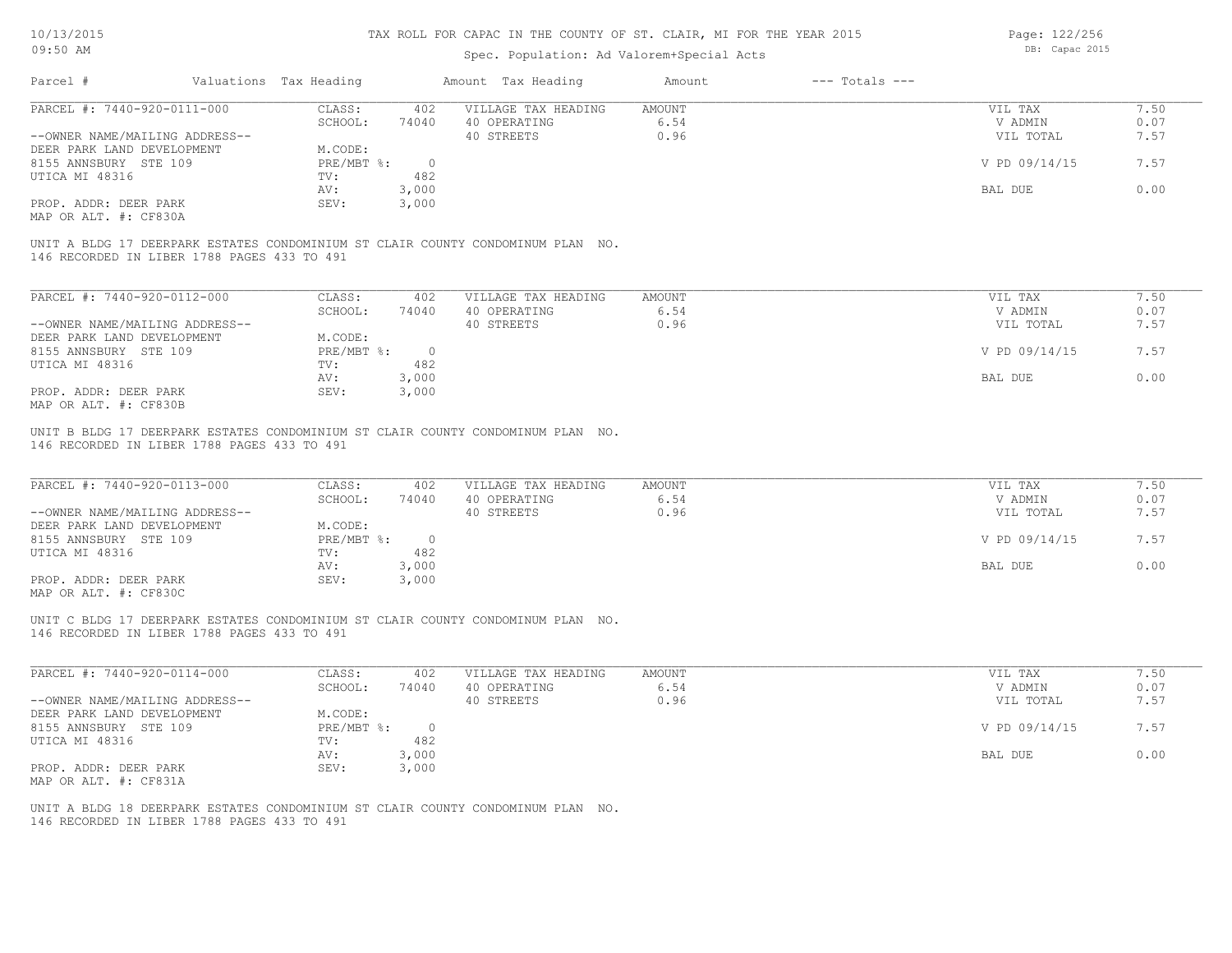| 10/13/2015                                                                      |                        |                  |                          | TAX ROLL FOR CAPAC IN THE COUNTY OF ST. CLAIR, MI FOR THE YEAR 2015 | Page: 123/256 |                    |                |      |
|---------------------------------------------------------------------------------|------------------------|------------------|--------------------------|---------------------------------------------------------------------|---------------|--------------------|----------------|------|
| 09:50 AM                                                                        |                        |                  |                          | Spec. Population: Ad Valorem+Special Acts                           |               |                    | DB: Capac 2015 |      |
| Parcel #                                                                        | Valuations Tax Heading |                  |                          | Amount Tax Heading                                                  | Amount        | $---$ Totals $---$ |                |      |
| PARCEL #: 7440-920-0115-000                                                     |                        | CLASS:           | 402                      | VILLAGE TAX HEADING                                                 | <b>AMOUNT</b> |                    | VIL TAX        | 7.50 |
|                                                                                 |                        | SCHOOL:          | 74040                    | 40 OPERATING                                                        | 6.54          |                    | V ADMIN        | 0.07 |
| --OWNER NAME/MAILING ADDRESS--                                                  |                        |                  |                          | 40 STREETS                                                          | 0.96          |                    | VIL TOTAL      | 7.57 |
| DEER PARK LAND DEVELOPMENT                                                      |                        | M.CODE:          |                          |                                                                     |               |                    |                |      |
| 8155 ANNSBURY STE 109                                                           |                        | PRE/MBT %:       | $\overline{0}$           |                                                                     |               |                    | V PD 09/14/15  | 7.57 |
| UTICA MI 48316                                                                  | TV:                    |                  | 482                      |                                                                     |               |                    |                |      |
|                                                                                 | AV:                    |                  | 3,000                    |                                                                     |               |                    | BAL DUE        | 0.00 |
| PROP. ADDR: DEER PARK                                                           | SEV:                   |                  | 3,000                    |                                                                     |               |                    |                |      |
| MAP OR ALT. #: CF831B                                                           |                        |                  |                          |                                                                     |               |                    |                |      |
| UNIT B BLDG 18 DEERPARK ESTATES CONDOMINIUM ST CLAIR COUNTY CONDOMINUM PLAN NO. |                        |                  |                          |                                                                     |               |                    |                |      |
| 146 RECORDED IN LIBER 1788 PAGES 433 TO 491                                     |                        |                  |                          |                                                                     |               |                    |                |      |
|                                                                                 |                        |                  |                          |                                                                     |               |                    |                |      |
|                                                                                 |                        |                  |                          |                                                                     |               |                    |                |      |
| PARCEL #: $7440-920-0116-000$                                                   |                        | CLASS:           | 402                      | VILLAGE TAX HEADING                                                 | <b>AMOUNT</b> |                    | VIL TAX        | 7.50 |
|                                                                                 |                        | SCHOOL:          | 74040                    | 40 OPERATING                                                        | 6.54          |                    | V ADMIN        | 0.07 |
| --OWNER NAME/MAILING ADDRESS--                                                  |                        |                  |                          | 40 STREETS                                                          | 0.96          |                    | VIL TOTAL      | 7.57 |
| DEER PARK LAND DEVELOPMENT                                                      |                        | M.CODE:          |                          |                                                                     |               |                    |                |      |
| 8155 ANNSBURY STE 109                                                           |                        | $PRE/MBT$ $\div$ | $\overline{0}$           |                                                                     |               |                    | V PD 09/14/15  | 7.57 |
| UTICA MI 48316                                                                  | TV:                    |                  | 482                      |                                                                     |               |                    |                |      |
|                                                                                 | AV:                    |                  | 3,000                    |                                                                     |               |                    | BAL DUE        | 0.00 |
| PROP. ADDR: DEER PARK                                                           | SEV:                   |                  | 3,000                    |                                                                     |               |                    |                |      |
| MAP OR ALT. #: CF831C                                                           |                        |                  |                          |                                                                     |               |                    |                |      |
| UNIT C BLDG 18 DEERPARK ESTATES CONDOMINIUM ST CLAIR COUNTY CONDOMINUM PLAN NO. |                        |                  |                          |                                                                     |               |                    |                |      |
| 146 RECORDED IN LIBER 1788 PAGES 433 TO 491                                     |                        |                  |                          |                                                                     |               |                    |                |      |
|                                                                                 |                        |                  |                          |                                                                     |               |                    |                |      |
| PARCEL #: 7440-920-0117-000                                                     |                        | CLASS:           | 402                      | VILLAGE TAX HEADING                                                 | <b>AMOUNT</b> |                    | VIL TAX        | 7.50 |
|                                                                                 |                        | SCHOOL:          | 74040                    | 40 OPERATING                                                        | 6.54          |                    | V ADMIN        | 0.07 |
| --OWNER NAME/MAILING ADDRESS--                                                  |                        |                  |                          | 40 STREETS                                                          | 0.96          |                    | VIL TOTAL      | 7.57 |
| DEER PARK LAND DEVELOPMENT                                                      |                        | M.CODE:          |                          |                                                                     |               |                    |                |      |
| 8155 ANNSBURY STE 109                                                           |                        | $PRE/MBT$ $\div$ | $\overline{\phantom{0}}$ |                                                                     |               |                    | V PD 09/14/15  | 7.57 |
| UTICA MI 48316                                                                  | TV:                    |                  | 482                      |                                                                     |               |                    |                |      |
|                                                                                 | AV:                    |                  | 3,000                    |                                                                     |               |                    | <b>BAL DUE</b> | 0.00 |
| PROP. ADDR: DEER PARK                                                           | SEV:                   |                  | 3,000                    |                                                                     |               |                    |                |      |
| MAP OR ALT. #: CF832A                                                           |                        |                  |                          |                                                                     |               |                    |                |      |
|                                                                                 |                        |                  |                          |                                                                     |               |                    |                |      |
| UNIT A BLDG 19 DEERPARK ESTATES CONDOMINIUM ST CLAIR COUNTY CONDOMINUM PLAN NO. |                        |                  |                          |                                                                     |               |                    |                |      |
| 146 RECORDED IN LIBER 1788 PAGES 433 TO 491                                     |                        |                  |                          |                                                                     |               |                    |                |      |
|                                                                                 |                        |                  |                          |                                                                     |               |                    |                |      |
| PARCEL #: 7440-920-0118-000                                                     | CLASS:                 |                  | 402                      | VILLAGE TAX HEADING                                                 | <b>AMOUNT</b> |                    | VIL TAX        | 7.50 |

|                                | ------     | ---   |              | -------- | .<br>.                |  |
|--------------------------------|------------|-------|--------------|----------|-----------------------|--|
|                                | SCHOOL:    | 74040 | 40 OPERATING | 6.54     | 0.07<br>V ADMIN       |  |
| --OWNER NAME/MAILING ADDRESS-- |            |       | 40 STREETS   | 0.96     | 7.57<br>VIL TOTAL     |  |
| DEER PARK LAND DEVELOPMENT     | M.CODE:    |       |              |          |                       |  |
| 8155 ANNSBURY STE 109          | PRE/MBT %: |       |              |          | V PD 09/14/15<br>7.57 |  |
| UTICA MI 48316                 | TV:        | 482   |              |          |                       |  |
|                                | AV:        | 3,000 |              |          | 0.00<br>BAL DUE       |  |
| PROP. ADDR: DEER PARK          | SEV:       | 3,000 |              |          |                       |  |
| MAP OR ALT. #: CF832B          |            |       |              |          |                       |  |

146 RECORDED IN LIBER 1788 PAGES 433 TO 491 UNIT B BLDG 19 DEERPARK ESTATES CONDOMINIUM ST CLAIR COUNTY CONDOMINUM PLAN NO.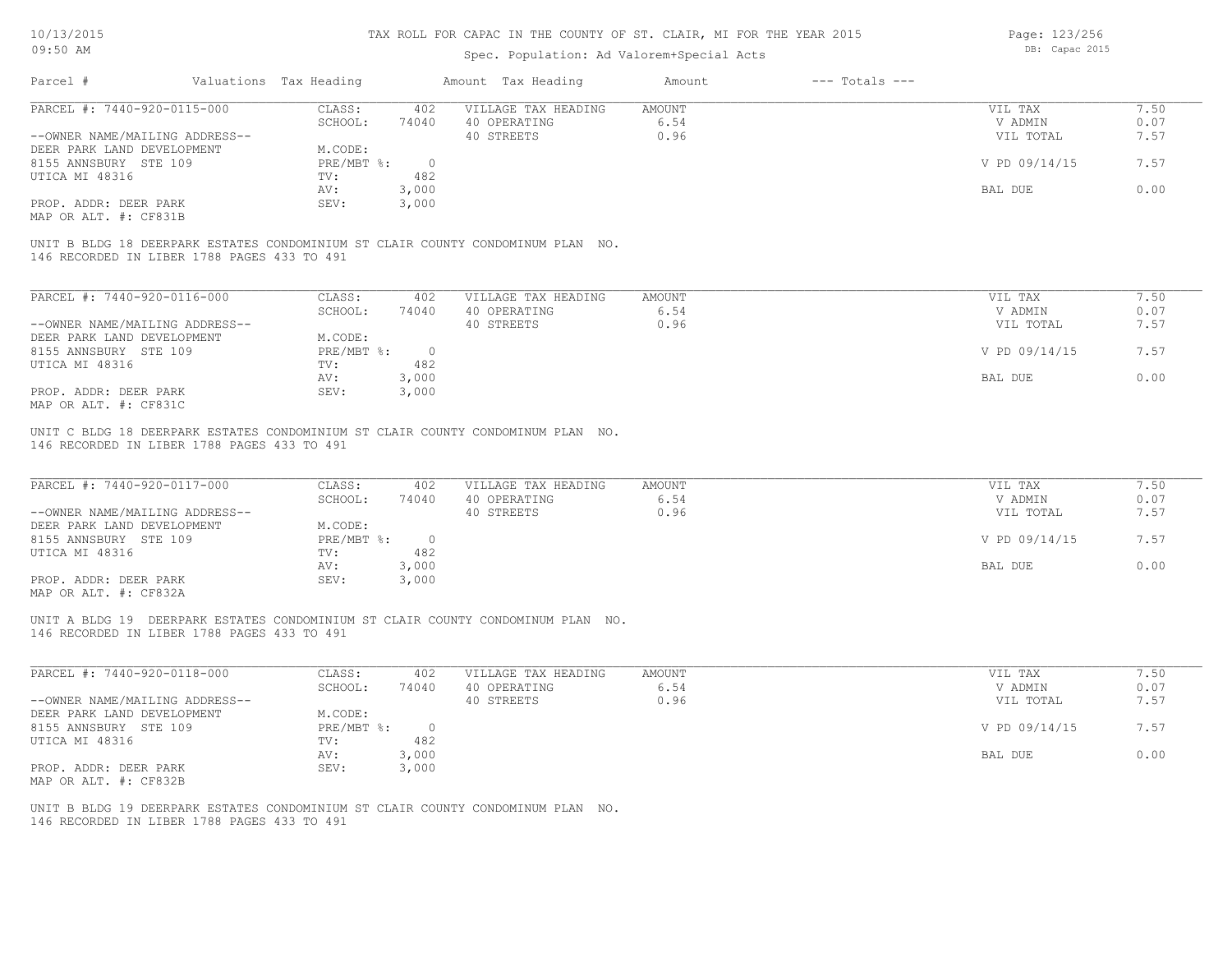### Spec. Population: Ad Valorem+Special Acts

Page: 124/256 DB: Capac 2015

| Parcel #                                    | Valuations Tax Heading             |              | Amount Tax Heading                                                              | Amount               | $---$ Totals $---$ |                   |               |
|---------------------------------------------|------------------------------------|--------------|---------------------------------------------------------------------------------|----------------------|--------------------|-------------------|---------------|
| PARCEL #: 7440-920-0119-000                 | CLASS:                             | 402          | VILLAGE TAX HEADING                                                             | AMOUNT               |                    | VIL TAX           | 7.50          |
|                                             | SCHOOL:                            | 74040        | 40 OPERATING                                                                    | 6.54                 |                    | V ADMIN           | 0.07          |
| --OWNER NAME/MAILING ADDRESS--              |                                    |              | 40 STREETS                                                                      | 0.96                 |                    | VIL TOTAL         | 7.57          |
| DEER PARK LAND DEVELOPMENT                  | M.CODE:                            |              |                                                                                 |                      |                    |                   |               |
| 8155 ANNSBURY STE 109                       | $PRE/MBT$ %:                       | - 0          |                                                                                 |                      |                    | V PD 09/14/15     | 7.57          |
| UTICA MI 48316                              | TV:                                | 482          |                                                                                 |                      |                    |                   |               |
|                                             | AV:                                | 3,000        |                                                                                 |                      |                    | BAL DUE           | 0.00          |
| PROP. ADDR: DEER PARK                       | SEV:                               | 3,000        |                                                                                 |                      |                    |                   |               |
| MAP OR ALT. #: CF832C                       |                                    |              |                                                                                 |                      |                    |                   |               |
| 146 RECORDED IN LIBER 1788 PAGES 433 TO 491 |                                    |              | UNIT C BLDG 19 DEERPARK ESTATES CONDOMINIUM ST CLAIR COUNTY CONDOMINUM PLAN NO. |                      |                    |                   |               |
|                                             |                                    |              |                                                                                 |                      |                    |                   |               |
| PARCEL #: 7440-920-0120-000                 | CLASS:                             | 402          | VILLAGE TAX HEADING                                                             | AMOUNT               |                    | VIL TAX           | 7.50          |
|                                             | $\sim$ $\sim$ $\sim$ $\sim$ $\sim$ | <b>PAQAQ</b> | 10.0                                                                            | $\sim$ $\sim$ $\sim$ |                    | $\cdots$ $\cdots$ | $\sim$ $\sim$ |

|                                | -------    | ---    |              |      | .             | .    |  |
|--------------------------------|------------|--------|--------------|------|---------------|------|--|
|                                | SCHOOL:    | 74040  | 40 OPERATING | 6.54 | V ADMIN       | 0.07 |  |
| --OWNER NAME/MAILING ADDRESS-- |            |        | 40 STREETS   | 0.96 | VIL TOTAL     | 7.57 |  |
| DEER PARK LAND DEVELOPMENT     | M.CODE:    |        |              |      |               |      |  |
| 8155 ANNSBURY STE 109          | PRE/MBT %: | $\cap$ |              |      | V PD 09/14/15 | 7.57 |  |
| UTICA MI 48316                 | TV:        | 482    |              |      |               |      |  |
|                                | AV:        | 3,000  |              |      | BAL DUE       | 0.00 |  |
| PROP. ADDR: DEER PARK          | SEV:       | 3,000  |              |      |               |      |  |
| MAD OD ATHL 4. CHOODA          |            |        |              |      |               |      |  |

MAP OR ALT. #: CF833A

146 RECORDED IN LIBER 1788 PAGES 433 TO 491 UNIT A BLDG 20 DEERPARK ESTATES CONDOMINIUM ST CLAIR COUNTY CONDOMINUM PLAN NO.

| PARCEL #: 7440-920-0121-000                           | CLASS:     | 402   | VILLAGE TAX HEADING | AMOUNT | VIL TAX       | 7.50 |
|-------------------------------------------------------|------------|-------|---------------------|--------|---------------|------|
|                                                       | SCHOOL:    | 74040 | 40 OPERATING        | 6.54   | V ADMIN       | 0.07 |
| --OWNER NAME/MAILING ADDRESS--                        |            |       | 40 STREETS          | 0.96   | VIL TOTAL     | 7.57 |
| DEER PARK LAND DEVELOPMENT                            | M.CODE:    |       |                     |        |               |      |
| 8155 ANNSBURY STE 109                                 | PRE/MBT %: |       |                     |        | V PD 09/14/15 | 7.57 |
| UTICA MI 48316                                        | TV:        | 482   |                     |        |               |      |
|                                                       | AV:        | 3,000 |                     |        | BAL DUE       | 0.00 |
| PROP. ADDR: DEER PARK                                 | SEV:       | 3,000 |                     |        |               |      |
| $\cdots$ $\cdots$ $\cdots$ $\cdots$ $\cdots$ $\cdots$ |            |       |                     |        |               |      |

MAP OR ALT. #: CF833B

146 RECORDED IN LIBER 1788 PAGES 433 TO 491 UNIT B BLDG 20 DEERPARK ESTATES CONDOMINIUM ST CLAIR COUNTY CONDOMINUM PLAN NO.

| PARCEL #: 7440-920-0122-000    | CLASS:     | 402   | VILLAGE TAX HEADING | AMOUNT | VIL TAX       | 7.50 |
|--------------------------------|------------|-------|---------------------|--------|---------------|------|
|                                | SCHOOL:    | 74040 | 40 OPERATING        | 6.54   | V ADMIN       | 0.07 |
| --OWNER NAME/MAILING ADDRESS-- |            |       | 40 STREETS          | 0.96   | VIL TOTAL     | 7.57 |
| DEER PARK LAND DEVELOPMENT     | M.CODE:    |       |                     |        |               |      |
| 8155 ANNSBURY STE 109          | PRE/MBT %: |       |                     |        | V PD 09/14/15 | 7.57 |
| UTICA MI 48316                 | TV:        | 482   |                     |        |               |      |
|                                | AV:        | 3,000 |                     |        | BAL DUE       | 0.00 |
| PROP. ADDR: DEER PARK          | SEV:       | 3,000 |                     |        |               |      |
| MAP OR ALT. #: CF833C          |            |       |                     |        |               |      |

 $\mathcal{L}_\mathcal{L} = \mathcal{L}_\mathcal{L} = \mathcal{L}_\mathcal{L} = \mathcal{L}_\mathcal{L} = \mathcal{L}_\mathcal{L} = \mathcal{L}_\mathcal{L} = \mathcal{L}_\mathcal{L} = \mathcal{L}_\mathcal{L} = \mathcal{L}_\mathcal{L} = \mathcal{L}_\mathcal{L} = \mathcal{L}_\mathcal{L} = \mathcal{L}_\mathcal{L} = \mathcal{L}_\mathcal{L} = \mathcal{L}_\mathcal{L} = \mathcal{L}_\mathcal{L} = \mathcal{L}_\mathcal{L} = \mathcal{L}_\mathcal{L}$ 

146 RECORDED IN LIBER 1788 PAGES 433 TO 491 UNIT C BLDG 20 DEERPARK ESTATES CONDOMINIUM ST CLAIR COUNTY CONDOMINUM PLAN NO.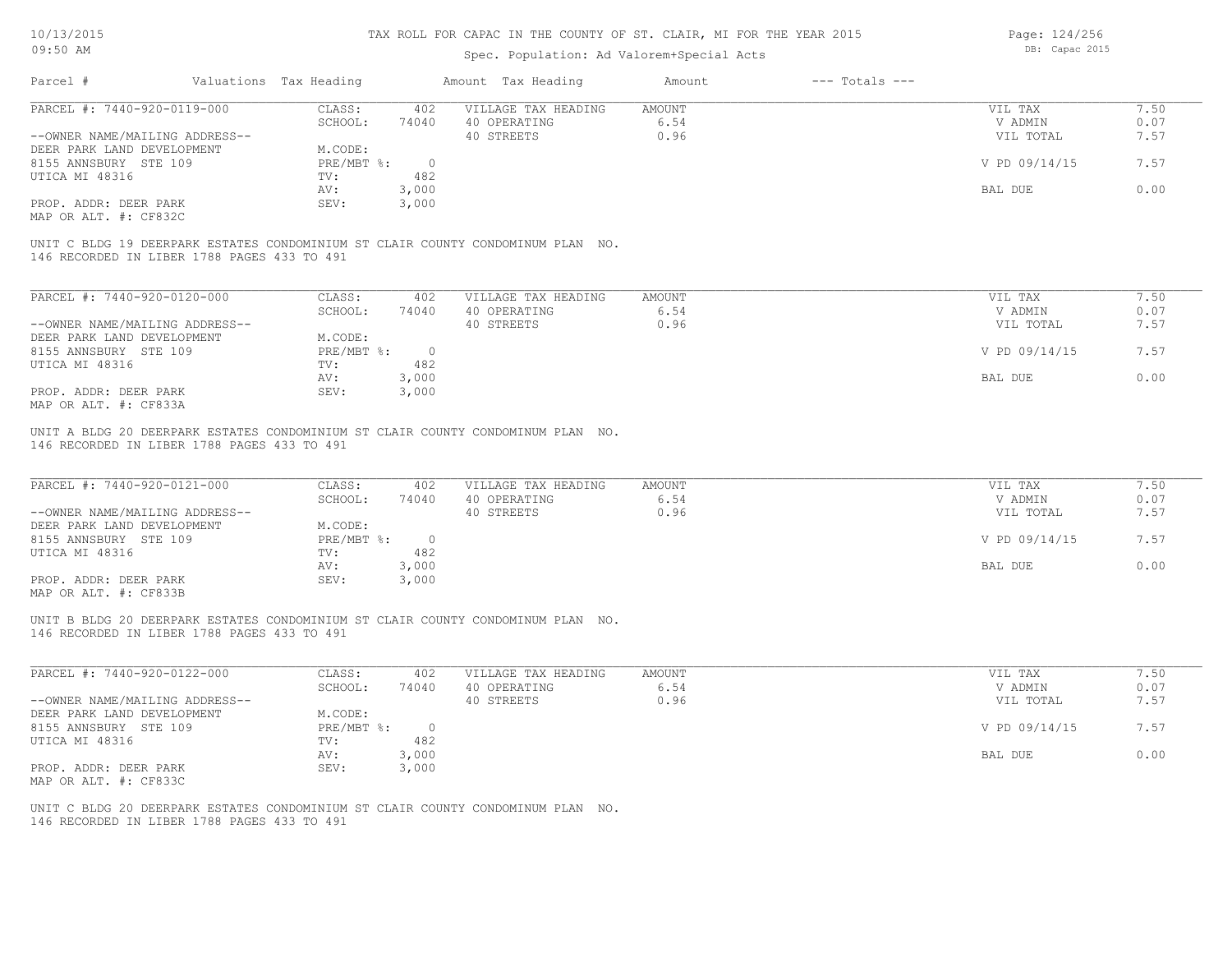### Spec. Population: Ad Valorem+Special Acts

Page: 125/256 DB: Capac 2015

| Parcel #                       | Valuations Tax Heading |        | Amount Tax Heading                                                              | Amount | $---$ Totals $---$ |               |      |
|--------------------------------|------------------------|--------|---------------------------------------------------------------------------------|--------|--------------------|---------------|------|
| PARCEL #: 7440-920-0123-000    | CLASS:                 | 402    | VILLAGE TAX HEADING                                                             | AMOUNT |                    | VIL TAX       | 7.50 |
|                                | SCHOOL:                | 74040  | 40 OPERATING                                                                    | 6.54   |                    | V ADMIN       | 0.07 |
| --OWNER NAME/MAILING ADDRESS-- |                        |        | 40 STREETS                                                                      | 0.96   |                    | VIL TOTAL     | 7.57 |
| DEER PARK LAND DEVELOPMENT     | M.CODE:                |        |                                                                                 |        |                    |               |      |
| 8155 ANNSBURY STE 109          | $PRE/MBT$ $\div$       | $\cap$ |                                                                                 |        |                    | V PD 09/14/15 | 7.57 |
| UTICA MI 48316                 | TV:                    | 482    |                                                                                 |        |                    |               |      |
|                                | AV:                    | 3,000  |                                                                                 |        |                    | BAL DUE       | 0.00 |
| PROP. ADDR: DEER PARK          | SEV:                   | 3,000  |                                                                                 |        |                    |               |      |
|                                |                        |        |                                                                                 |        |                    |               |      |
| MAP OR ALT. #: CF834A          |                        |        | UNIT A BLDG 21 DEERPARK ESTATES CONDOMINIUM ST CLAIR COUNTY CONDOMINUM PLAN NO. |        |                    |               |      |

| PARCEL #: 7440-920-0124-000    | CLASS:     | 402    | VILLAGE TAX HEADING | AMOUNT | VIL TAX       | 7.50 |
|--------------------------------|------------|--------|---------------------|--------|---------------|------|
|                                | SCHOOL:    | 74040  | 40 OPERATING        | 6.54   | V ADMIN       | 0.07 |
| --OWNER NAME/MAILING ADDRESS-- |            |        | 40 STREETS          | 0.96   | VIL TOTAL     | 7.57 |
| DEER PARK LAND DEVELOPMENT     | M.CODE:    |        |                     |        |               |      |
| 8155 ANNSBURY STE 109          | PRE/MBT %: | $\cap$ |                     |        | V PD 09/14/15 | 7.57 |
| UTICA MI 48316                 | TV:        | 482    |                     |        |               |      |
|                                | AV:        | 3,000  |                     |        | BAL DUE       | 0.00 |
| PROP. ADDR: DEER PARK          | SEV:       | 3,000  |                     |        |               |      |
| MAP OR ALT. #: CF834B          |            |        |                     |        |               |      |

146 RECORDED IN LIBER 1788 PAGES 433 TO 491 UNIT B BLDG 21 DEERPARK ESTATES CONDOMINIUM ST CLAIR COUNTY CONDOMINUM PLAN NO.

| PARCEL #: 7440-920-0125-000                  | CLASS:     | 402   | VILLAGE TAX HEADING | AMOUNT | VIL TAX       | 7.50 |
|----------------------------------------------|------------|-------|---------------------|--------|---------------|------|
|                                              | SCHOOL:    | 74040 | 40 OPERATING        | 6.54   | V ADMIN       | 0.07 |
| --OWNER NAME/MAILING ADDRESS--               |            |       | 40 STREETS          | 0.96   | VIL TOTAL     | 7.57 |
| DEER PARK LAND DEVELOPMENT                   | M.CODE:    |       |                     |        |               |      |
| 8155 ANNSBURY STE 109                        | PRE/MBT %: |       |                     |        | V PD 09/14/15 | 7.57 |
| UTICA MI 48316                               | TV:        | 482   |                     |        |               |      |
|                                              | AV:        | 3,000 |                     |        | BAL DUE       | 0.00 |
| PROP. ADDR: DEER PARK                        | SEV:       | 3,000 |                     |        |               |      |
| $\cdots$ $\cdots$ $\cdots$ $\cdots$ $\cdots$ |            |       |                     |        |               |      |

MAP OR ALT. #: CF834C

146 RECORDED IN LIBER 1788 PAGES 433 TO 491 UNIT C BLDG 21 DEERPARK ESTATES CONDOMINIUM ST CLAIR COUNTY CONDOMINUM PLAN NO.

| PARCEL #: 7440-920-0126-000    | CLASS:     | 402   | VILLAGE TAX HEADING | AMOUNT | 7.50<br>VIL TAX       |  |
|--------------------------------|------------|-------|---------------------|--------|-----------------------|--|
|                                | SCHOOL:    | 74040 | 40 OPERATING        | 6.54   | 0.07<br>V ADMIN       |  |
| --OWNER NAME/MAILING ADDRESS-- |            |       | 40 STREETS          | 0.96   | 7.57<br>VIL TOTAL     |  |
| DEER PARK LAND DEVELOPMENT     | M.CODE:    |       |                     |        |                       |  |
| 8155 ANNSBURY STE 109          | PRE/MBT %: |       |                     |        | V PD 09/14/15<br>7.57 |  |
| UTICA MI 48316                 | TV:        | 482   |                     |        |                       |  |
|                                | AV:        | 3,000 |                     |        | 0.00<br>BAL DUE       |  |
| PROP. ADDR: DEER PARK          | SEV:       | 3,000 |                     |        |                       |  |
| MAP OR ALT. #: CF835A          |            |       |                     |        |                       |  |

 $\mathcal{L}_\mathcal{L} = \mathcal{L}_\mathcal{L} = \mathcal{L}_\mathcal{L} = \mathcal{L}_\mathcal{L} = \mathcal{L}_\mathcal{L} = \mathcal{L}_\mathcal{L} = \mathcal{L}_\mathcal{L} = \mathcal{L}_\mathcal{L} = \mathcal{L}_\mathcal{L} = \mathcal{L}_\mathcal{L} = \mathcal{L}_\mathcal{L} = \mathcal{L}_\mathcal{L} = \mathcal{L}_\mathcal{L} = \mathcal{L}_\mathcal{L} = \mathcal{L}_\mathcal{L} = \mathcal{L}_\mathcal{L} = \mathcal{L}_\mathcal{L}$ 

146 RECORDED IN LIBER 1788 PAGES 433 TO 491 UNIT A BLDG 22 DEERPARK ESTATES CONDOMINIUM ST CLAIR COUNTY CONDOMINUM PLAN NO.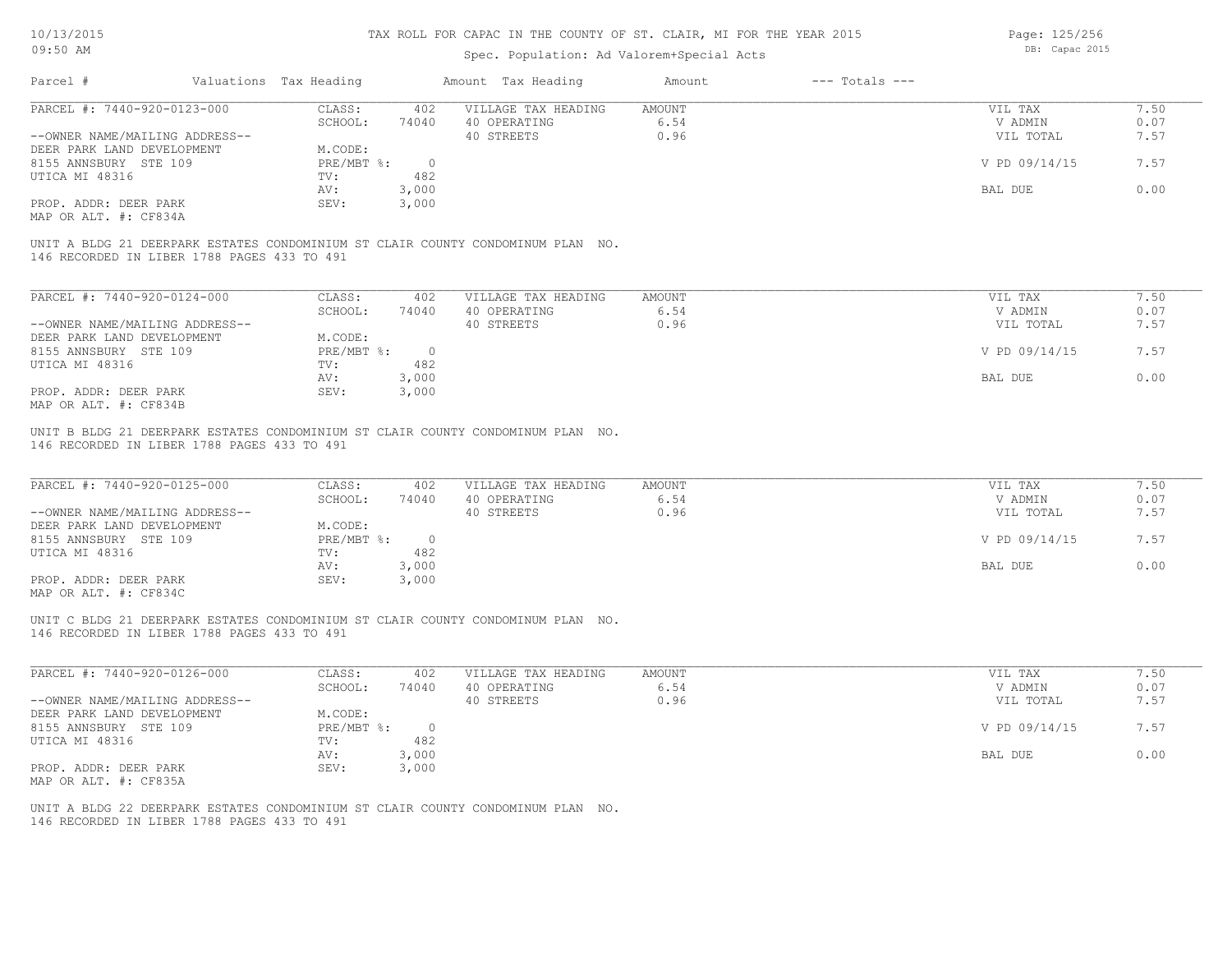### Spec. Population: Ad Valorem+Special Acts

Page: 126/256 DB: Capac 2015

| Parcel #                       |                                             | Valuations Tax Heading |       | Amount Tax Heading                                                              | Amount | $---$ Totals $---$ |               |      |
|--------------------------------|---------------------------------------------|------------------------|-------|---------------------------------------------------------------------------------|--------|--------------------|---------------|------|
| PARCEL #: 7440-920-0127-000    |                                             | CLASS:                 | 402   | VILLAGE TAX HEADING                                                             | AMOUNT |                    | VIL TAX       | 7.50 |
|                                |                                             | SCHOOL:                | 74040 | 40 OPERATING                                                                    | 6.54   |                    | V ADMIN       | 0.07 |
| --OWNER NAME/MAILING ADDRESS-- |                                             |                        |       | 40 STREETS                                                                      | 0.96   |                    | VIL TOTAL     | 7.57 |
| DEER PARK LAND DEVELOPMENT     |                                             | M.CODE:                |       |                                                                                 |        |                    |               |      |
| 8155 ANNSBURY STE 109          |                                             | PRE/MBT %:             |       |                                                                                 |        |                    | V PD 09/14/15 | 7.57 |
| UTICA MI 48316                 |                                             | TV:                    | 482   |                                                                                 |        |                    |               |      |
|                                |                                             | AV:                    | 3,000 |                                                                                 |        |                    | BAL DUE       | 0.00 |
| PROP. ADDR: DEER PARK          |                                             | SEV:                   | 3,000 |                                                                                 |        |                    |               |      |
| MAP OR ALT. #: CF835B          |                                             |                        |       |                                                                                 |        |                    |               |      |
|                                |                                             |                        |       |                                                                                 |        |                    |               |      |
|                                |                                             |                        |       | UNIT B BLDG 22 DEERPARK ESTATES CONDOMINIUM ST CLAIR COUNTY CONDOMINUM PLAN NO. |        |                    |               |      |
|                                | 146 RECORDED IN LIBER 1788 PAGES 433 TO 491 |                        |       |                                                                                 |        |                    |               |      |

PROP. ADDR: DEER PARK SEV: 3,000 AV: 3,000 BAL DUE 0.00 UTICA MI 48316 TV: 482<br>
AV: 3,000 8155 ANNSBURY STE 109 PRE/MBT %: 0 V PD 09/14/15 7.57 DEER PARK LAND DEVELOPMENT M.CODE: --OWNER NAME/MAILING ADDRESS-- 40 STREETS 40 STREETS 0.96 0.96 VIL TOTAL 7.57 SCHOOL: 74040 40 OPERATING 6.54 6.54 V ADMIN 0.07 PARCEL #: 7440-920-0128-000 CLASS: 402 VILLAGE TAX HEADING AMOUNT VIL TAX VIL TAX 7.50<br>SCHOOL: 74040 40 OPERATING 6.54 VADMIN 0.07

MAP OR ALT. #: CF835C

146 RECORDED IN LIBER 1788 PAGES 433 TO 491 UNIT C BLDG 22 DEERPARK ESTATES CONDOMINIUM ST CLAIR COUNTY CONDOMINUM PLAN NO.

| PARCEL #: 7440-920-0129-000                  | CLASS:     | 402   | VILLAGE TAX HEADING | AMOUNT | VIL TAX       | 7.50 |
|----------------------------------------------|------------|-------|---------------------|--------|---------------|------|
|                                              | SCHOOL:    | 74040 | 40 OPERATING        | 6.54   | V ADMIN       | 0.07 |
| --OWNER NAME/MAILING ADDRESS--               |            |       | 40 STREETS          | 0.96   | VIL TOTAL     | 7.57 |
| DEER PARK LAND DEVELOPMENT                   | M.CODE:    |       |                     |        |               |      |
| 8155 ANNSBURY STE 109                        | PRE/MBT %: |       |                     |        | V PD 09/14/15 | 7.57 |
| UTICA MI 48316                               | TV:        | 482   |                     |        |               |      |
|                                              | AV:        | 3,000 |                     |        | BAL DUE       | 0.00 |
| PROP. ADDR: DEER PARK                        | SEV:       | 3,000 |                     |        |               |      |
| $\cdots$ $\cdots$ $\cdots$ $\cdots$ $\cdots$ |            |       |                     |        |               |      |

MAP OR ALT. #: CF836A

146 RECORDED IN LIBER 1788 PAGES 433 TO 491 UNIT A BLDG 23 DEERPARK ESTATES CONDOMINIUM ST CLAIR COUNTY CONDOMINUM PLAN NO.

| PARCEL #: 7440-920-0130-000    | CLASS:     | 402   | VILLAGE TAX HEADING | AMOUNT | VIL TAX       | 7.50 |
|--------------------------------|------------|-------|---------------------|--------|---------------|------|
|                                | SCHOOL:    | 74040 | 40 OPERATING        | 6.54   | V ADMIN       | 0.07 |
| --OWNER NAME/MAILING ADDRESS-- |            |       | 40 STREETS          | 0.96   | VIL TOTAL     | 7.57 |
| DEER PARK LAND DEVELOPMENT     | M.CODE:    |       |                     |        |               |      |
| 8155 ANNSBURY STE 109          | PRE/MBT %: |       |                     |        | V PD 09/14/15 | 7.57 |
| UTICA MI 48316                 | TV:        | 482   |                     |        |               |      |
|                                | AV:        | 3,000 |                     |        | BAL DUE       | 0.00 |
| PROP. ADDR: DEER PARK          | SEV:       | 3,000 |                     |        |               |      |
| MAP OR ALT. #: CF836B          |            |       |                     |        |               |      |

 $\mathcal{L}_\mathcal{L} = \mathcal{L}_\mathcal{L} = \mathcal{L}_\mathcal{L} = \mathcal{L}_\mathcal{L} = \mathcal{L}_\mathcal{L} = \mathcal{L}_\mathcal{L} = \mathcal{L}_\mathcal{L} = \mathcal{L}_\mathcal{L} = \mathcal{L}_\mathcal{L} = \mathcal{L}_\mathcal{L} = \mathcal{L}_\mathcal{L} = \mathcal{L}_\mathcal{L} = \mathcal{L}_\mathcal{L} = \mathcal{L}_\mathcal{L} = \mathcal{L}_\mathcal{L} = \mathcal{L}_\mathcal{L} = \mathcal{L}_\mathcal{L}$ 

146 RECORDED IN LIBER 1788 PAGES 433 TO 491 UNIT B BLDG 23 DEERPARK ESTATES CONDOMINIUM ST CLAIR COUNTY CONDOMINUM PLAN NO.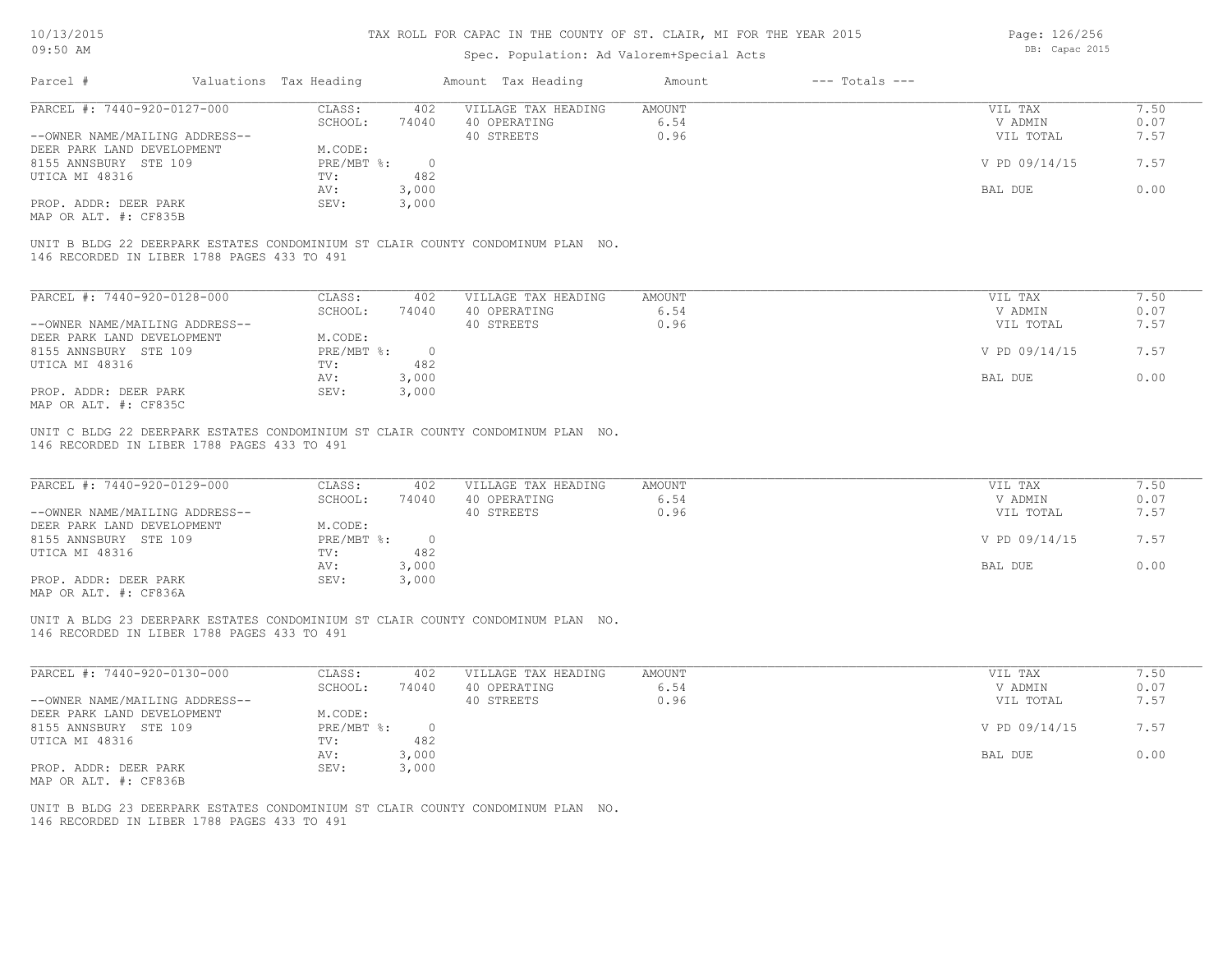Page: 127/256

| 10/13/2015                                        |                        |                | TAX ROLL FOR CAPAC IN THE COUNTY OF ST. CLAIR, MI FOR THE YEAR 2015              |               |                    | Page: 127/256  |        |
|---------------------------------------------------|------------------------|----------------|----------------------------------------------------------------------------------|---------------|--------------------|----------------|--------|
| 09:50 AM                                          |                        |                | Spec. Population: Ad Valorem+Special Acts                                        |               |                    | DB: Capac 2015 |        |
| Parcel #                                          | Valuations Tax Heading |                | Amount Tax Heading                                                               | Amount        | $---$ Totals $---$ |                |        |
| PARCEL #: 7440-920-0131-000                       | CLASS:                 | 402            | VILLAGE TAX HEADING                                                              | AMOUNT        |                    | VIL TAX        | 7.50   |
|                                                   | SCHOOL:                | 74040          | 40 OPERATING                                                                     | 6.54          |                    | V ADMIN        | 0.07   |
| --OWNER NAME/MAILING ADDRESS--                    |                        |                | 40 STREETS                                                                       | 0.96          |                    | VIL TOTAL      | 7.57   |
|                                                   |                        |                |                                                                                  |               |                    |                |        |
| DEER PARK LAND DEVELOPMENT                        | M.CODE:                |                |                                                                                  |               |                    |                |        |
| 8155 ANNSBURY STE 109                             | $PRE/MBT$ $\div$       | $\overline{0}$ |                                                                                  |               |                    | V PD 09/14/15  | 7.57   |
| UTICA MI 48316                                    | TV:                    | 482            |                                                                                  |               |                    |                |        |
|                                                   | AV:                    | 3,000          |                                                                                  |               |                    | BAL DUE        | 0.00   |
| PROP. ADDR: DEER PARK                             | SEV:                   | 3,000          |                                                                                  |               |                    |                |        |
| MAP OR ALT. #: CF836C                             |                        |                |                                                                                  |               |                    |                |        |
| 146 RECORDED IN LIBER 1788 PAGES 433 TO 491       |                        |                | UNIT C BLDG 23 DEERPARK ESTATES CONDOMINIUM ST CLAIR COUNTY CONDOMINUM PLAN NO.  |               |                    |                |        |
| PARCEL #: 7440-920-0132-000                       | CLASS:                 | 401            | VILLAGE TAX HEADING                                                              | <b>AMOUNT</b> |                    | VIL TAX        | 536.36 |
|                                                   | SCHOOL:                | 74040          | 40 OPERATING                                                                     | 467.48        |                    | V ADMIN        | 5.36   |
| --OWNER NAME/MAILING ADDRESS--                    |                        |                | 40 STREETS                                                                       | 68.88         |                    | VIL TOTAL      | 541.72 |
|                                                   |                        |                |                                                                                  |               |                    |                |        |
| FEDERAL HOME LOAN MORTGAGE                        | M.CODE:                | COREL          |                                                                                  |               |                    |                |        |
| 1410 SPRING HILL ROAD                             |                        | PRE/MBT %: 100 |                                                                                  |               |                    | V PD 08/31/15  | 541.72 |
| MC LEAN VA 22102                                  | TV:                    | 34,442         |                                                                                  |               |                    |                |        |
|                                                   | AV:                    | 34,600         |                                                                                  |               |                    | BAL DUE        | 0.00   |
| PROP. ADDR: 255 QUAIL DR                          | SEV:                   | 34,600         |                                                                                  |               |                    |                |        |
| MAP OR ALT. #: CF837A                             |                        |                |                                                                                  |               |                    |                |        |
| PARCEL #: 7440-920-0133-000                       | CLASS:                 | 401            | VILLAGE TAX HEADING                                                              | AMOUNT        |                    | VIL TAX        | 517.02 |
|                                                   | SCHOOL:                | 74040          | 40 OPERATING                                                                     | 450.62        |                    | V ADMIN        | 5.17   |
| --OWNER NAME/MAILING ADDRESS--                    |                        |                | 40 STREETS                                                                       | 66.40         |                    | VIL TOTAL      | 522.19 |
| GLOMBOWSKI STEVEN J                               | M.CODE:                | 00WBF          |                                                                                  |               |                    |                |        |
| GLOMBOWSKI KAREN S                                |                        | PRE/MBT %: 100 |                                                                                  |               |                    | V PD 08/31/15  | 522.19 |
| 253 QUAIL DR                                      | TV:                    | 33,200         |                                                                                  |               |                    |                |        |
| CAPAC MI 48014                                    | AV:                    | 33,200         |                                                                                  |               |                    | BAL DUE        | 0.00   |
|                                                   | SEV:                   | 33,200         |                                                                                  |               |                    |                |        |
| PROP. ADDR: 253 QUAIL DR<br>MAP OR ALT. #: CF837B |                        |                |                                                                                  |               |                    |                |        |
| 146 RECORDED IN LIBER 1788 PAGES 433 TO 491       |                        |                | UNIT B BLDG 24 DEERPARK ESTATES CONDOMINIUM ST CLAIR COUNTY CONDOMINUM PLAN NO.  |               |                    |                |        |
| PARCEL #: 7440-920-0134-000                       | CLASS:                 | 401            | VILLAGE TAX HEADING                                                              | AMOUNT        |                    | VIL TAX        | 536.36 |
|                                                   | SCHOOL:                | 74040          | 40 OPERATING                                                                     | 467.48        |                    | V ADMIN        | 5.36   |
| --OWNER NAME/MAILING ADDRESS--                    |                        |                | 40 STREETS                                                                       | 68.88         |                    | VIL TOTAL      | 541.72 |
| LEMKE ROGER C                                     | M.CODE:                | COREL          |                                                                                  |               |                    |                |        |
| 251 QUAIL DR                                      |                        | PRE/MBT %: 100 |                                                                                  |               |                    | V PD 09/10/15  | 541.72 |
| CAPAC MI 48014                                    | TV:                    | 34,442         |                                                                                  |               |                    |                |        |
|                                                   |                        |                |                                                                                  |               |                    | BAL DUE        |        |
|                                                   | AV:                    | 34,600         |                                                                                  |               |                    |                | 0.00   |
| PROP. ADDR: 251 QUAIL DR                          | SEV:                   | 34,600         |                                                                                  |               |                    |                |        |
| MAP OR ALT. #: CF837C                             |                        |                |                                                                                  |               |                    |                |        |
|                                                   |                        |                |                                                                                  |               |                    |                |        |
|                                                   |                        |                | UNIT C BLDG 24 DEER PARK ESTATES CONDOMINIUM ST CLAIR COUNTY CONDOMINUM PLAN NO. |               |                    |                |        |
| 146 RECORDED IN LIBER 1788 PAGES 433 TO 491       |                        |                |                                                                                  |               |                    |                |        |
|                                                   |                        |                |                                                                                  |               |                    |                |        |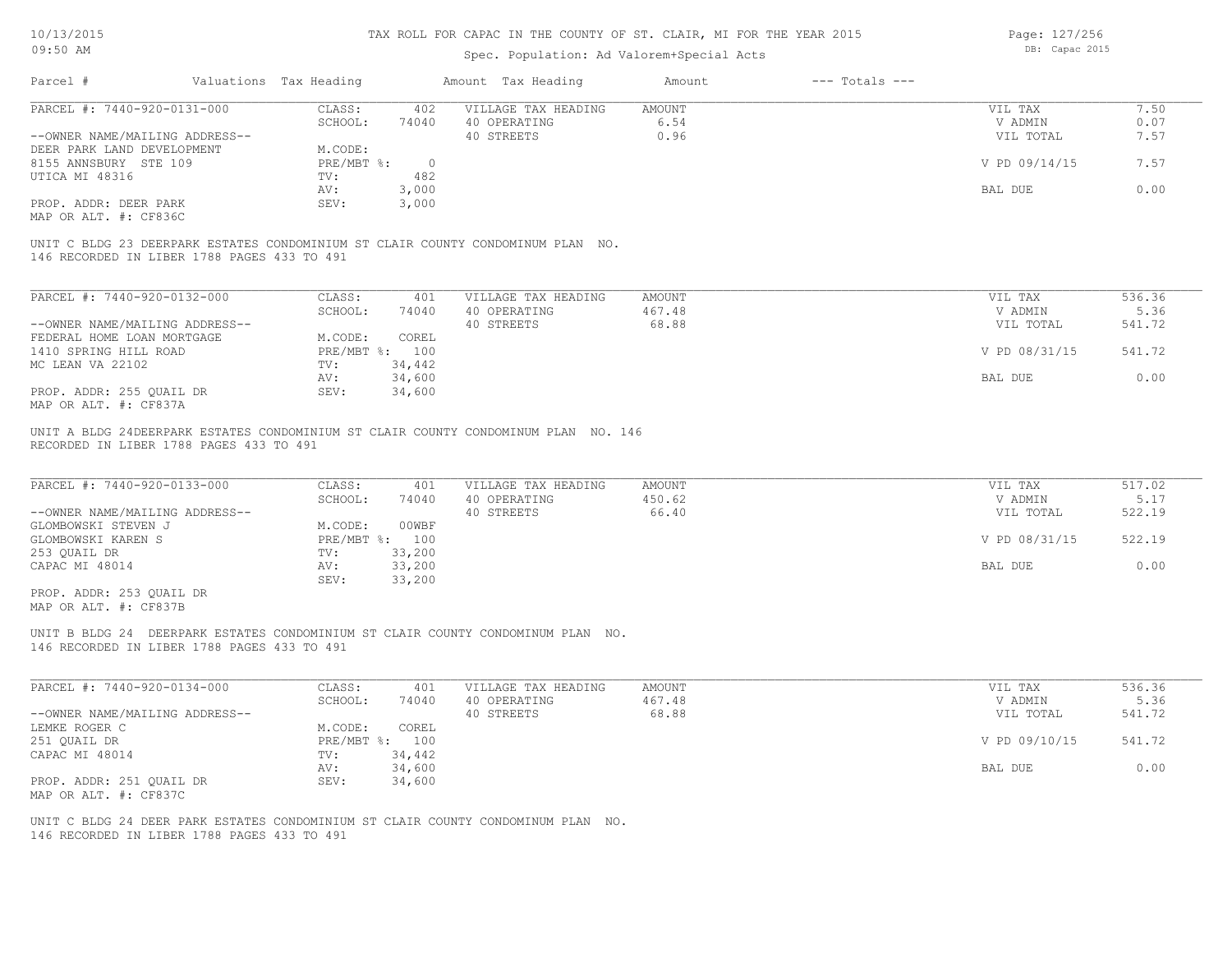### Spec. Population: Ad Valorem+Special Acts

| Parcel #                       | Valuations Tax Heading |        | Amount Tax Heading  | Amount | $---$ Totals $---$ |               |        |
|--------------------------------|------------------------|--------|---------------------|--------|--------------------|---------------|--------|
| PARCEL #: 7440-920-0136-000    | CLASS:                 | 401    | VILLAGE TAX HEADING | AMOUNT |                    | VIL TAX       | 536.36 |
|                                | SCHOOL:                | 74040  | 40 OPERATING        | 467.48 |                    | V ADMIN       | 5.36   |
| --OWNER NAME/MAILING ADDRESS-- |                        |        | 40 STREETS          | 68.88  |                    | VIL TOTAL     | 541.72 |
| KRUGER EUGENE H                | M.CODE:                |        |                     |        |                    |               |        |
| KRUGER BRIDGET A               | PRE/MBT %: 100         |        |                     |        |                    | V PD 07/10/15 | 541.72 |
| 241 OUAIL DR                   | TV:                    | 34,442 |                     |        |                    |               |        |
| CAPAC MI 48014                 | AV:                    | 34,600 |                     |        |                    | BAL DUE       | 0.00   |
|                                | SEV:                   | 34,600 |                     |        |                    |               |        |
| PROP. ADDR: 241 OUAIL DR       |                        |        |                     |        |                    |               |        |

MAP OR ALT. #: CF838A

146 RECORDED IN LIBER 1788 PAGES 433 TO 491 UNIT A BLDG 25 DEERPARK ESTATES CONDOMINIUM ST CLAIR COUNTY CONDOMINUM PLAN NO.

| PARCEL #: 7440-920-0137-000    | CLASS:       | 401    | VILLAGE TAX HEADING | AMOUNT | VIL TAX       | 514.22 |
|--------------------------------|--------------|--------|---------------------|--------|---------------|--------|
|                                | SCHOOL:      | 74040  | 40 OPERATING        | 448.18 | V ADMIN       | 5.14   |
| --OWNER NAME/MAILING ADDRESS-- |              |        | 40 STREETS          | 66.04  | VIL TOTAL     | 519.36 |
| JKM PROPERTY MANAGEMENT LLC    | M.CODE:      |        |                     |        |               |        |
| 36193 ST CLAIR DR              | $PRE/MBT$ %: |        |                     |        | V PD 09/18/15 | 519.36 |
| NEW BALTIMORE MI 48047         | TV:          | 33,020 |                     |        |               |        |
|                                | AV:          | 33,200 |                     |        | BAL DUE       | 0.00   |
| PROP. ADDR: 239 OUAIL DR       | SEV:         | 33,200 |                     |        |               |        |
| MAP OR ALT. #: CF838B          |              |        |                     |        |               |        |

146 RECORDED IN LIBER 1788 PAGES 433 TO 491 UNIT B BLDG 25 DEERPARK ESTATES CONDOMINIUM ST CLAIR COUNTY CONDOMINUM PLAN NO.

| PARCEL #: 7440-920-0138-000    | CLASS:  | 401            | VILLAGE TAX HEADING | AMOUNT | VIL TAX       | 536.36 |
|--------------------------------|---------|----------------|---------------------|--------|---------------|--------|
|                                | SCHOOL: | 74040          | 40 OPERATING        | 467.48 | V ADMIN       | 5.36   |
| --OWNER NAME/MAILING ADDRESS-- |         |                | 40 STREETS          | 68.88  | VIL TOTAL     | 541.72 |
| CUTCHER WILLIAM                | M.CODE: | TCBMT          |                     |        |               |        |
| CUTCHER PATRICIA               |         | PRE/MBT %: 100 |                     |        | V PD 07/13/15 | 541.72 |
| 237 QUAIL DR.                  | TV:     | 34,442         |                     |        |               |        |
| CAPAC MI 48014                 | AV:     | 34,600         |                     |        | BAL DUE       | 0.00   |
|                                | SEV:    | 34,600         |                     |        |               |        |
| PROP. ADDR: 237 OUAIL DR.      |         |                |                     |        |               |        |

MAP OR ALT. #: CF838C

146 RECORDED IN LIBER 1788 PAGES 433 TO 491 UNIT C BLDG 25 DEERPARK ESTATES CONDOMINIUM ST CLAIR COUNTY CONDOMINUM PLAN NO.

| PARCEL #: 7440-920-0139-000    | CLASS:  | 401            | VILLAGE TAX HEADING | AMOUNT | VIL TAX       | 530.04 |
|--------------------------------|---------|----------------|---------------------|--------|---------------|--------|
|                                | SCHOOL: | 74040          | 40 OPERATING        | 461.97 | V ADMIN       | 5.30   |
| --OWNER NAME/MAILING ADDRESS-- |         |                | 40 STREETS          | 68.07  | VIL TOTAL     | 535.34 |
| CRIMBOLI LUELLA                | M.CODE: |                |                     |        |               |        |
| 235 QUAIL                      |         | PRE/MBT %: 100 |                     |        | V PD 09/03/15 | 535.34 |
| CAPAC MI 48014                 | TV:     | 34,036         |                     |        |               |        |
|                                | AV:     | 34,200         |                     |        | BAL DUE       | 0.00   |
| PROP. ADDR: 235 QUAIL DR       | SEV:    | 34,200         |                     |        |               |        |
| MAP OR ALT. #: CF839A          |         |                |                     |        |               |        |

146 RECORDED IN LIBER 1788 PAGES 433 TO 491 UNIT A BLDG 26 DEERPARK ESTATES CONDOMINIUM ST CLAIR COUNTY CONDOMINUM PLAN NO. Page: 128/256 DB: Capac 2015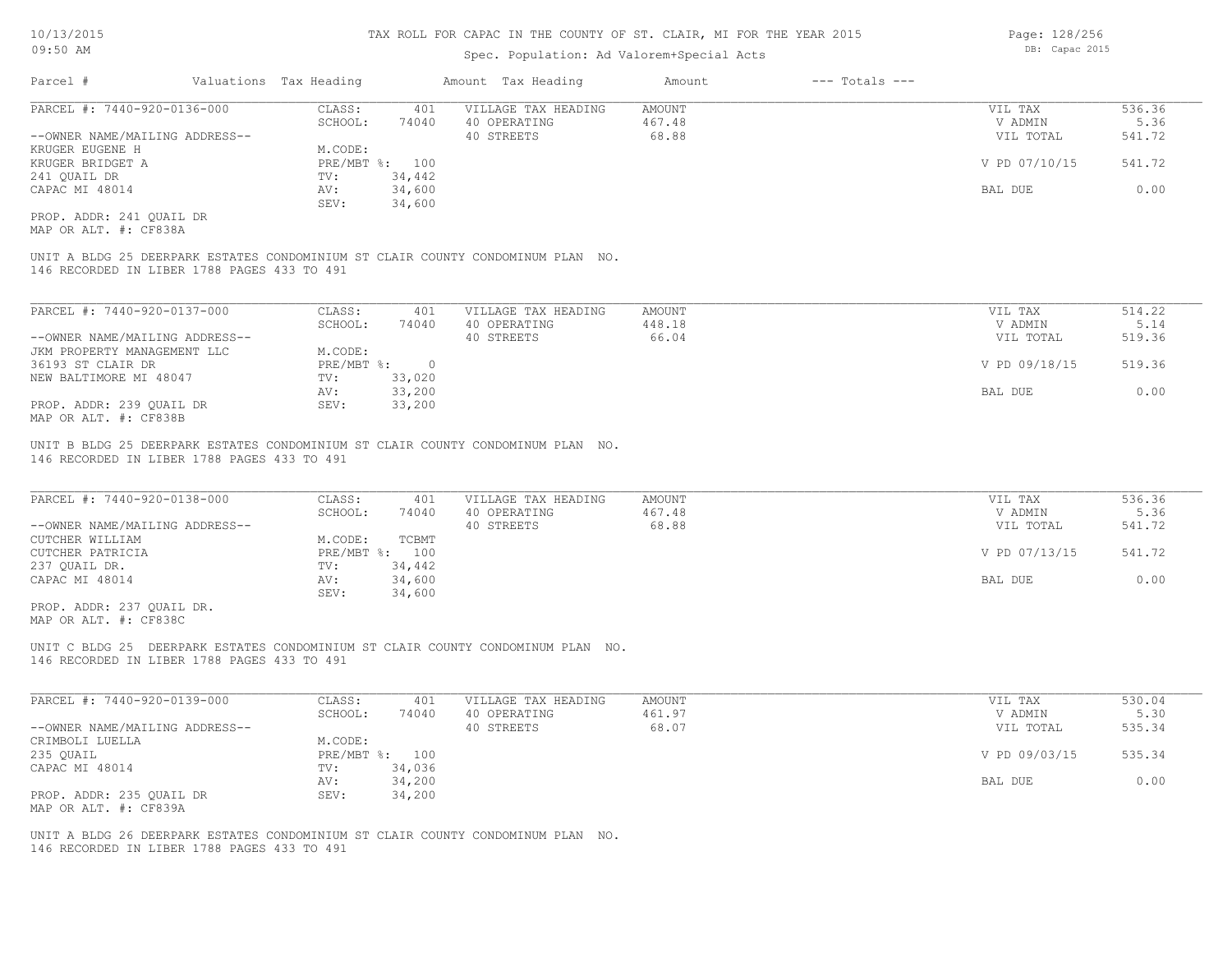### Spec. Population: Ad Valorem+Special Acts

Page: 129/256 DB: Capac 2015

| Parcel #                       | Valuations Tax Heading |        | Amount Tax Heading  | Amount | $---$ Totals $---$ |               |        |
|--------------------------------|------------------------|--------|---------------------|--------|--------------------|---------------|--------|
| PARCEL #: 7440-920-0140-000    | CLASS:                 | 401    | VILLAGE TAX HEADING | AMOUNT |                    | VIL TAX       | 507.87 |
|                                | SCHOOL:                | 74040  | 40 OPERATING        | 442.65 |                    | V ADMIN       | 5.07   |
| --OWNER NAME/MAILING ADDRESS-- |                        |        | 40 STREETS          | 65.22  |                    | VIL TOTAL     | 512.94 |
| KASHOUTY TRUST                 | M.CODE:                | CBSMT  |                     |        |                    |               |        |
| 18000 PRATT RD                 | $PRE/MBT$ %:           |        |                     |        |                    | V PD 07/10/15 | 512.94 |
| ARMADA MI 48005-1138           | TV:                    | 32,613 |                     |        |                    |               |        |
|                                | AV:                    | 32,800 |                     |        |                    | BAL DUE       | 0.00   |
| PROP. ADDR: 233 QUAIL DR       | SEV:                   | 32,800 |                     |        |                    |               |        |
|                                |                        |        |                     |        |                    |               |        |

MAP OR ALT. #: CF839B

146 RECORDED IN LIBER 1788 PAGES 433 TO 491 UNIT B BLDG 26 DEERPARK ESTATES CONDOMINIUM ST CLAIR COUNTY CONDOMINUM PLAN NO.

| PARCEL #: 7440-920-0141-000    | CLASS:           | 401    | VILLAGE TAX HEADING | AMOUNT | VIL TAX       | 532.59 |
|--------------------------------|------------------|--------|---------------------|--------|---------------|--------|
|                                | SCHOOL:          | 74040  | 40 OPERATING        | 464.19 | V ADMIN       | 5.32   |
| --OWNER NAME/MAILING ADDRESS-- |                  |        | 40 STREETS          | 68.40  | VIL TOTAL     | 537.91 |
| WAVREK DONALD A                | M.CODE:          | 00WBF  |                     |        |               |        |
| WAVREK MARGARET                | $PRE/MBT$ $\div$ | 100    |                     |        | V PD 08/31/15 | 537.91 |
| 231 OUAIL DR                   | TV:              | 34,200 |                     |        |               |        |
| CAPAC MI 48014                 | AV:              | 34,200 |                     |        | BAL DUE       | 0.00   |
|                                | SEV:             | 34,200 |                     |        |               |        |
| PROP. ADDR: 231 OUAIL DR       |                  |        |                     |        |               |        |

MAP OR ALT. #: CF839C

146 RECORDED IN LIBER 1788 PAGES 433 TO 491 UNIT C BLDG 26 DEERPARK ESTATES CONDOMINIUM ST CLAIR COUNTY CONDOMINUM PLAN NO.

| PARCEL #: 7440-920-0142-000    | CLASS:     | 401    | VILLAGE TAX HEADING | AMOUNT | VIL TAX   | 532.59 |
|--------------------------------|------------|--------|---------------------|--------|-----------|--------|
|                                | SCHOOL:    | 74040  | 40 OPERATING        | 464.19 | V ADMIN   | 5.32   |
| --OWNER NAME/MAILING ADDRESS-- |            |        | 40 STREETS          | 68.40  | VIL TOTAL | 537.91 |
| GILLET VICK E.                 | M.CODE:    |        |                     |        |           |        |
| 227 OUAIL DR                   | PRE/MBT %: | $\cap$ |                     |        | BAL DUE   | 537.91 |
| CAPAC MI 48014                 | TV:        | 34,200 |                     |        |           |        |
|                                | AV:        | 34,200 |                     |        |           |        |
| PROP. ADDR: 227 QUAIL DR       | SEV:       | 34,200 |                     |        |           |        |
| MAP OR ALT. #: CF840A          |            |        |                     |        |           |        |

 $\mathcal{L}_\mathcal{L} = \mathcal{L}_\mathcal{L} = \mathcal{L}_\mathcal{L} = \mathcal{L}_\mathcal{L} = \mathcal{L}_\mathcal{L} = \mathcal{L}_\mathcal{L} = \mathcal{L}_\mathcal{L} = \mathcal{L}_\mathcal{L} = \mathcal{L}_\mathcal{L} = \mathcal{L}_\mathcal{L} = \mathcal{L}_\mathcal{L} = \mathcal{L}_\mathcal{L} = \mathcal{L}_\mathcal{L} = \mathcal{L}_\mathcal{L} = \mathcal{L}_\mathcal{L} = \mathcal{L}_\mathcal{L} = \mathcal{L}_\mathcal{L}$ 

146 RECORDED IN LIBER 1788 PAGES 433 TO 491 UNIT A BLDG 27 DEERPARK ESTATES CONDOMINIUM ST CLAIR COUNTY CONDOMINUM PLAN NO.

| PARCEL #: 7440-920-0143-000    | CLASS:  | 401            | VILLAGE TAX HEADING | AMOUNT | VIL TAX       | 507.87 |
|--------------------------------|---------|----------------|---------------------|--------|---------------|--------|
|                                | SCHOOL: | 74040          | 40 OPERATING        | 442.65 | V ADMIN       | 5.07   |
| --OWNER NAME/MAILING ADDRESS-- |         |                | 40 STREETS          | 65.22  | VIL TOTAL     | 512.94 |
| URBAN BERNAD & LEOCADIA TRUST  | M.CODE: |                |                     |        |               |        |
| 16145 WHITE WATER              |         | PRE/MBT %: 100 |                     |        | V PD 07/13/15 | 512.94 |
| MACOMB MI 48042                | TV:     | 32,613         |                     |        |               |        |
|                                | AV:     | 32,800         |                     |        | BAL DUE       | 0.00   |
| PROP. ADDR: 225 OUAIL DR       | SEV:    | 32,800         |                     |        |               |        |
| MAP OR ALT. #: CF840B          |         |                |                     |        |               |        |

146 RECORDED IN LIBER 1788 PAGES 433 TO 491 UNIT B BLDG 27 DEERPARK ESTATES CONDOMINIUM ST CLAIR COUNTY CONDOMINUM PLAN NO.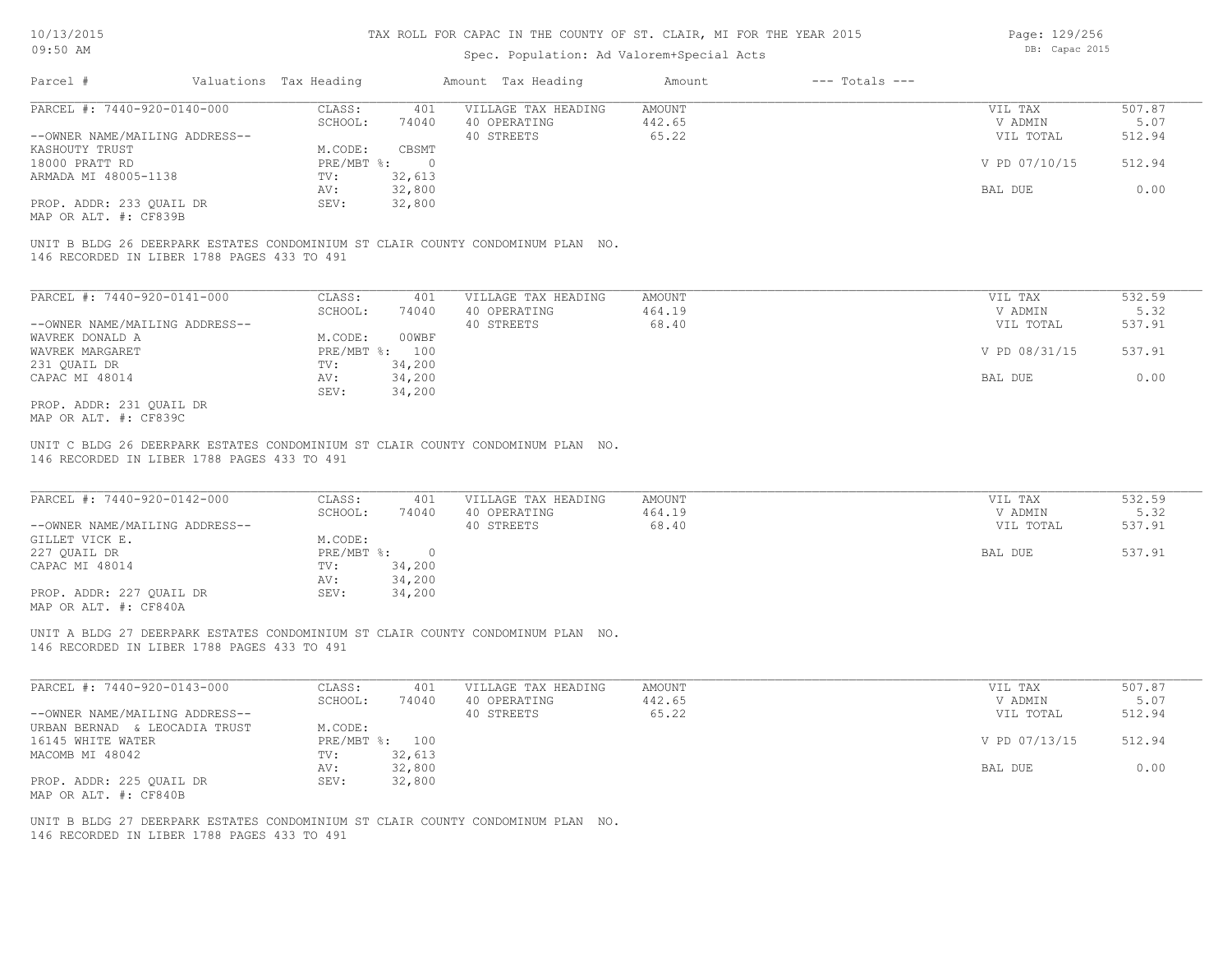## Spec. Population: Ad Valorem+Special Acts

| Parcel #                       | Valuations Tax Heading |        | Amount Tax Heading  | Amount | $---$ Totals $---$ |               |        |
|--------------------------------|------------------------|--------|---------------------|--------|--------------------|---------------|--------|
| PARCEL #: 7440-920-0144-000    | CLASS:                 | 401    | VILLAGE TAX HEADING | AMOUNT |                    | VIL TAX       | 530.04 |
|                                | SCHOOL:                | 74040  | 40 OPERATING        | 461.97 |                    | V ADMIN       | 5.30   |
| --OWNER NAME/MAILING ADDRESS-- |                        |        | 40 STREETS          | 68.07  |                    | VIL TOTAL     | 535.34 |
| PAINTER ROY M                  | M.CODE:                |        |                     |        |                    |               |        |
| PAINTER DARLENE A              | PRE/MBT %: 100         |        |                     |        |                    | V PD 09/18/15 | 535.34 |
| 223 OUAIL DR.                  | TV:                    | 34,036 |                     |        |                    |               |        |
| CAPAC MI 48014                 | AV:                    | 34,200 |                     |        |                    | BAL DUE       | 0.00   |
|                                | SEV:                   | 34,200 |                     |        |                    |               |        |
|                                |                        |        |                     |        |                    |               |        |

MAP OR ALT. #: CF840C PROP. ADDR: 223 QUAIL DR.

146 RECORDED IN LIBER 1788 PAGES 433 TO 491 UNIT C BLDG 27 DEERPARK ESTATES CONDOMINIUM ST CLAIR COUNTY CONDOMINUM PLAN NO.

| PARCEL #: 7440-920-0145-000    | CLASS:     | 401    | VILLAGE TAX HEADING | AMOUNT | VIL TAX       | 530.04 |
|--------------------------------|------------|--------|---------------------|--------|---------------|--------|
|                                | SCHOOL:    | 74040  | 40 OPERATING        | 461.97 | V ADMIN       | 5.30   |
| --OWNER NAME/MAILING ADDRESS-- |            |        | 40 STREETS          | 68.07  | VIL TOTAL     | 535.34 |
| CLOSURDO DAVID/NINA E          | M.CODE:    | 00WBF  |                     |        |               |        |
| 21050 33 MILE ROAD             | PRE/MBT %: |        |                     |        | V PD 08/31/15 | 535.34 |
| ARMADA MI 48005                | TV:        | 34,036 |                     |        |               |        |
|                                | AV:        | 34,200 |                     |        | BAL DUE       | 0.00   |
| PROP. ADDR: 221 OUAIL DR.      | SEV:       | 34,200 |                     |        |               |        |
| MAP OR ALT. #: CF841A          |            |        |                     |        |               |        |

146 RECORDED IN LIBER 1788 PAGES 433 TO 491 UNIT A BLDG 28 DEERPARK ESTATES CONDOMINIUM ST CLAIR COUNTY CONDOMINUM PLAN NO.

| PARCEL #: 7440-920-0146-000    | CLASS:  | 401            | VILLAGE TAX HEADING | AMOUNT | VIL TAX       | 507.87 |
|--------------------------------|---------|----------------|---------------------|--------|---------------|--------|
|                                | SCHOOL: | 74040          | 40 OPERATING        | 442.65 | V ADMIN       | 5.07   |
| --OWNER NAME/MAILING ADDRESS-- |         |                | 40 STREETS          | 65.22  | VIL TOTAL     | 512.94 |
| KLUG WYNN H                    | M.CODE: | COREL          |                     |        |               |        |
| KLUG MARY L                    |         | PRE/MBT %: 100 |                     |        | V PD 09/10/15 | 512.94 |
| 219 QUAIL DR                   | TV:     | 32,613         |                     |        |               |        |
| CAPAC MI 48014                 | AV:     | 32,800         |                     |        | BAL DUE       | 0.00   |
|                                | SEV:    | 32,800         |                     |        |               |        |
| PROP. ADDR: 219 OUAIL DR       |         |                |                     |        |               |        |

MAP OR ALT. #: CF841B

146 RECORDED IN LIBER 1788 PAGES 433 TO 491 UNIT B BLDG 28 DEERPARK ESTATES CONDOMINIUM ST CLAIR COUNTY CONDOMINUM PLAN NO.

| PARCEL #: 7440-920-0147-000    | CLASS:     | 401    | VILLAGE TAX HEADING | AMOUNT | VIL TAX   | 530.04 |
|--------------------------------|------------|--------|---------------------|--------|-----------|--------|
|                                | SCHOOL:    | 74040  | 40 OPERATING        | 461.97 | V ADMIN   | 5.30   |
| --OWNER NAME/MAILING ADDRESS-- |            |        | 40 STREETS          | 68.07  | VIL TOTAL | 535.34 |
| LEWIS CHARLES R.               | M.CODE:    |        |                     |        |           |        |
| HUSTON-LEWIS MARGARET M.       | PRE/MBT %: | 100    |                     |        | BAL DUE   | 535.34 |
| 217 QUAIL CT                   | TV:        | 34,036 |                     |        |           |        |
| CAPAC MI 48014                 | AV:        | 34,200 |                     |        |           |        |
|                                | SEV:       | 34,200 |                     |        |           |        |
| PROP. ADDR: 217 OUAIL DR       |            |        |                     |        |           |        |
| MAP OR ALT. #: CF841C          |            |        |                     |        |           |        |

146 RECORDED IN LIBER 1788 PAGES 433 TO 491 UNIT C BLDG 28 DEERPARK ESTATES CONDOMINIUM ST CLAIR COUNTY CONDOMINUM PLAN NO. Page: 130/256 DB: Capac 2015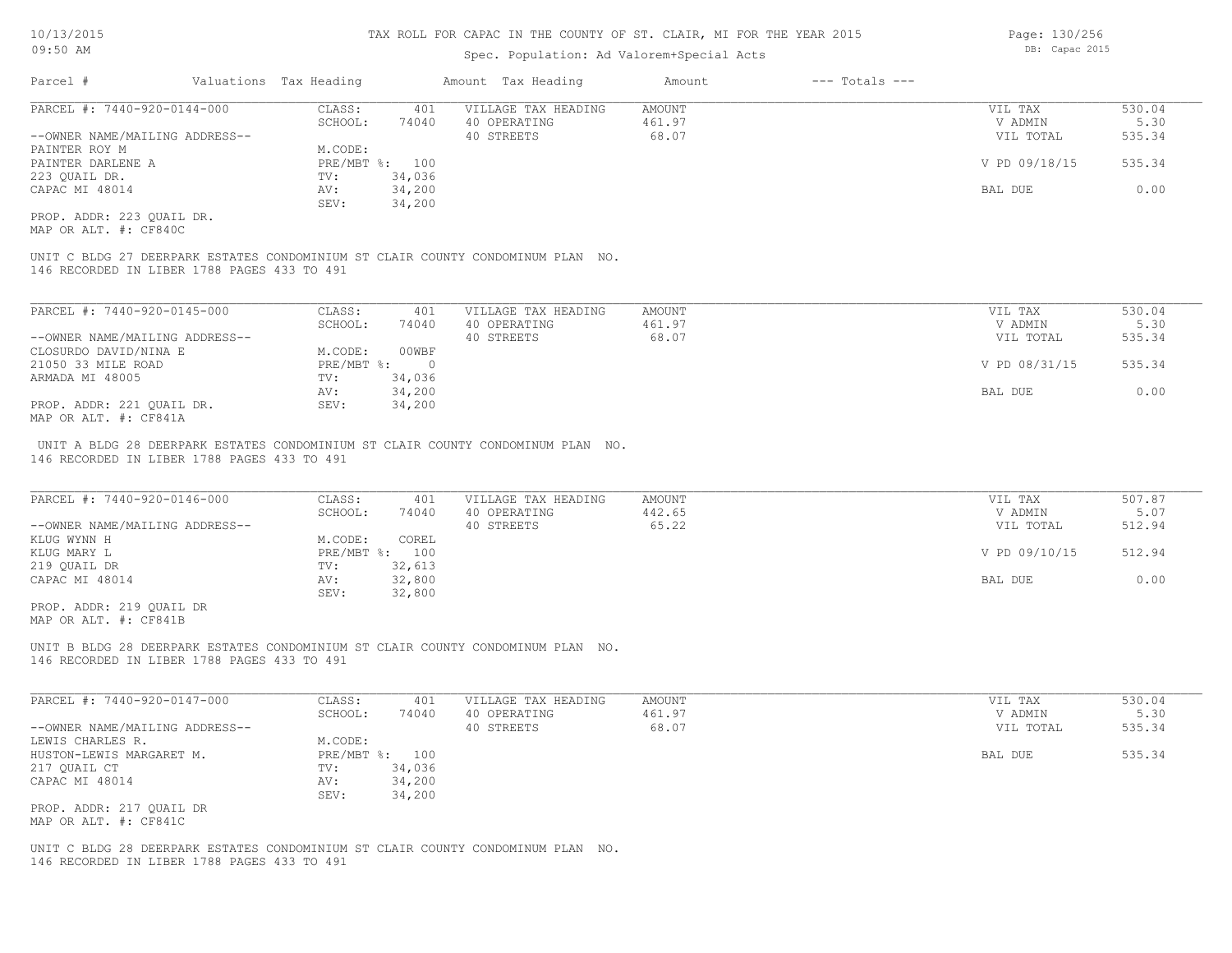### Spec. Population: Ad Valorem+Special Acts

| Parcel #                       | Valuations Tax Heading |        | Amount Tax Heading  | Amount | $---$ Totals $---$ |               |        |
|--------------------------------|------------------------|--------|---------------------|--------|--------------------|---------------|--------|
| PARCEL #: 7440-920-0148-000    | CLASS:                 | 401    | VILLAGE TAX HEADING | AMOUNT |                    | VIL TAX       | 530.04 |
|                                | SCHOOL:                | 74040  | 40 OPERATING        | 461.97 |                    | V ADMIN       | 5.30   |
| --OWNER NAME/MAILING ADDRESS-- |                        |        | 40 STREETS          | 68.07  |                    | VIL TOTAL     | 535.34 |
| COX RONALD L                   | M.CODE:                |        |                     |        |                    |               |        |
| COX KAY L                      | PRE/MBT %: 100         |        |                     |        |                    | V PD 09/10/15 | 535.34 |
| 213 OUAIL DR                   | TV:                    | 34,036 |                     |        |                    |               |        |
| CAPAC MI 48014                 | AV:                    | 34,200 |                     |        |                    | BAL DUE       | 0.00   |
|                                | SEV:                   | 34,200 |                     |        |                    |               |        |
|                                |                        |        |                     |        |                    |               |        |

MAP OR ALT. #: CF842A PROP. ADDR: 213 QUAIL DR

146 RECORDED IN LIBER 1788 PAGES 433 TO 491 UNIT A BLDG 29 DEERPARK ESTATES CONDOMINIUM ST CLAIR COUNTY CONDOMINUM PLAN NO.

| PARCEL #: 7440-920-0149-000    | CLASS:  | 401            | VILLAGE TAX HEADING | AMOUNT | VIL TAX       | 507.87 |
|--------------------------------|---------|----------------|---------------------|--------|---------------|--------|
|                                | SCHOOL: | 74040          | 40 OPERATING        | 442.65 | V ADMIN       | 5.07   |
| --OWNER NAME/MAILING ADDRESS-- |         |                | 40 STREETS          | 65.22  | VIL TOTAL     | 512.94 |
| THURSTON ROSE MARIE            | M.CODE: | 00WBF          |                     |        |               |        |
| 211 QUAIL DR                   |         | PRE/MBT %: 100 |                     |        | V PD 08/31/15 | 512.94 |
| CAPAC MI 48014                 | TV:     | 32,613         |                     |        |               |        |
|                                | AV:     | 32,800         |                     |        | BAL DUE       | 0.00   |
| PROP. ADDR: 211 OUAIL DR       | SEV:    | 32,800         |                     |        |               |        |
| $\frac{1}{2}$                  |         |                |                     |        |               |        |

MAP OR ALT. #: CF842B

146 RECORDED IN LIBER 1788 PAGES 433 TO 491 UNIT B BLDG 29 DEERPARK ESTATES CONDOMINIUM ST CLAIR COUNTY CONDOMINUM PLAN NO.

| PARCEL #: 7440-920-0150-000           | CLASS:       | 401    | VILLAGE TAX HEADING | AMOUNT | VIL TAX       | 530.04 |
|---------------------------------------|--------------|--------|---------------------|--------|---------------|--------|
|                                       | SCHOOL:      | 74040  | 40 OPERATING        | 461.97 | V ADMIN       | 5.30   |
| --OWNER NAME/MAILING ADDRESS--        |              |        | 40 STREETS          | 68.07  | VIL TOTAL     | 535.34 |
| KMETZ STEPHEN W                       | M.CODE:      | COREL  |                     |        |               |        |
| 209 OUAIL DR.                         | $PRE/MBT$ %: | 100    |                     |        | V PD 09/10/15 | 535.34 |
| CAPAC MI 48014                        | TV:          | 34,036 |                     |        |               |        |
|                                       | AV:          | 34,200 |                     |        | BAL DUE       | 0.00   |
| PROP. ADDR: 209 OUAIL DR.<br>$\cdots$ | SEV:         | 34,200 |                     |        |               |        |

 $\mathcal{L}_\mathcal{L} = \mathcal{L}_\mathcal{L} = \mathcal{L}_\mathcal{L} = \mathcal{L}_\mathcal{L} = \mathcal{L}_\mathcal{L} = \mathcal{L}_\mathcal{L} = \mathcal{L}_\mathcal{L} = \mathcal{L}_\mathcal{L} = \mathcal{L}_\mathcal{L} = \mathcal{L}_\mathcal{L} = \mathcal{L}_\mathcal{L} = \mathcal{L}_\mathcal{L} = \mathcal{L}_\mathcal{L} = \mathcal{L}_\mathcal{L} = \mathcal{L}_\mathcal{L} = \mathcal{L}_\mathcal{L} = \mathcal{L}_\mathcal{L}$ 

MAP OR ALT. #: CF842C

146 RECORDED IN LIBER 1788 PAGES 433 TO 491 UNIT C BLDG 29 DEER PARK ESTATES CONDOMINIUM ST CLAIR COUNTY CONDOMINUM PLAN NO.

| PARCEL #: 7440-920-0151-000    | CLASS:     | 401    | VILLAGE TAX HEADING | AMOUNT | VIL TAX       | 532.59 |
|--------------------------------|------------|--------|---------------------|--------|---------------|--------|
|                                | SCHOOL:    | 74040  | 40 OPERATING        | 464.19 | V ADMIN       | 5.32   |
| --OWNER NAME/MAILING ADDRESS-- |            |        | 40 STREETS          | 68.40  | VIL TOTAL     | 537.91 |
| WOOSTER DOROTHY M              | M.CODE:    | 00WBF  |                     |        |               |        |
| 203 QUAIL DR                   | PRE/MBT %: | 100    |                     |        | V PD 09/10/15 | 537.91 |
| CAPAC MI 48014                 | TV:        | 34,200 |                     |        |               |        |
|                                | AV:        | 34,200 |                     |        | BAL DUE       | 0.00   |
| PROP. ADDR: 203 OUAIL DR       | SEV:       | 34,200 |                     |        |               |        |
| MAP OR ALT. #: CF843A          |            |        |                     |        |               |        |

146 RECORDED IN LIBER 1788 PAGES 433 TO 491 UNIT A BLDG 30 DEERPARK ESTATES CONDOMINIUM ST CLAIR COUNTY CONDOMINUM PLAN NO. Page: 131/256 DB: Capac 2015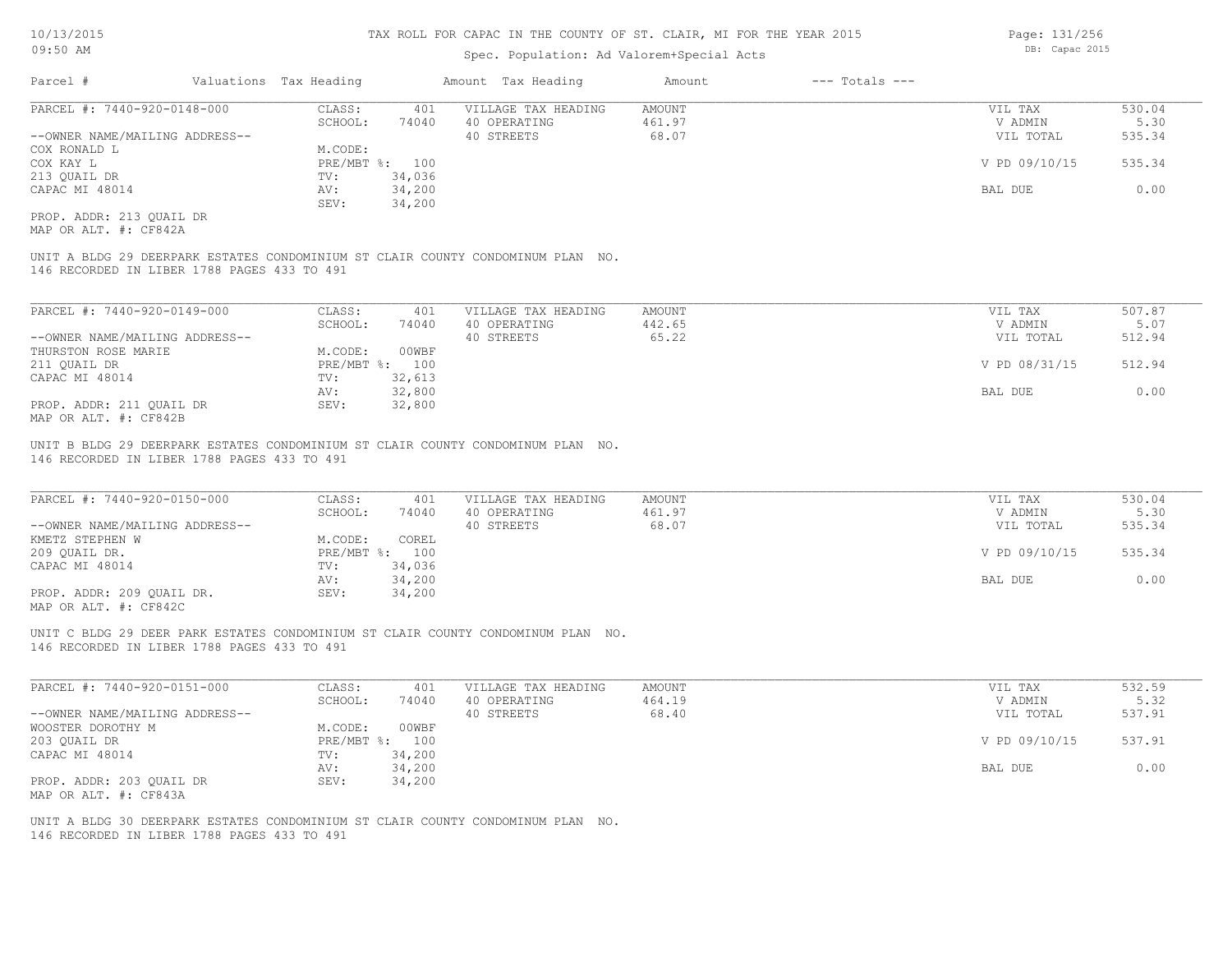### Spec. Population: Ad Valorem+Special Acts

Page: 132/256 DB: Capac 2015

| Parcel #                       | Valuations Tax Heading |        | Amount Tax Heading  | Amount | $---$ Totals $---$ |               |        |
|--------------------------------|------------------------|--------|---------------------|--------|--------------------|---------------|--------|
| PARCEL #: 7440-920-0152-000    | CLASS:                 | 401    | VILLAGE TAX HEADING | AMOUNT |                    | VIL TAX       | 507.87 |
|                                | SCHOOL:                | 74040  | 40 OPERATING        | 442.65 |                    | V ADMIN       | 5.07   |
| --OWNER NAME/MAILING ADDRESS-- |                        |        | 40 STREETS          | 65.22  |                    | VIL TOTAL     | 512.94 |
| MCKNIGHT DANIEL J              | M.CODE:                |        |                     |        |                    |               |        |
| 201 OUAIL DR                   | PRE/MBT %: 100         |        |                     |        |                    | V PD 08/17/15 | 512.94 |
| CAPAC MI 48014                 | TV:                    | 32,613 |                     |        |                    |               |        |
|                                | AV:                    | 32,800 |                     |        |                    | BAL DUE       | 0.00   |
| PROP. ADDR: 201 QUAIL DR       | SEV:                   | 32,800 |                     |        |                    |               |        |
|                                |                        |        |                     |        |                    |               |        |

MAP OR ALT. #: CF843B

146 RECORDED IN LIBER 1788 PAGES 433 TO 491 UNIT B BLDG 30 DEERPARK ESTATES CONDOMINIUM ST CLAIR COUNTY CONDOMINUM PLAN NO.

| PARCEL #: 7440-920-0153-000    | CLASS:     | 401      | VILLAGE TAX HEADING | AMOUNT | VIL TAX       | 530.04 |
|--------------------------------|------------|----------|---------------------|--------|---------------|--------|
|                                | SCHOOL:    | 74040    | 40 OPERATING        | 461.97 | V ADMIN       | 5.30   |
| --OWNER NAME/MAILING ADDRESS-- |            |          | 40 STREETS          | 68.07  | VIL TOTAL     | 535.34 |
| SEIDEL BARBARA N TRUST         | M.CODE:    |          |                     |        |               |        |
| 137 TURNER ST                  | PRE/MBT %: | $\Omega$ |                     |        | V PD 07/22/15 | 535.34 |
| ROMEO MI 48065                 | TV:        | 34,036   |                     |        |               |        |
|                                | AV:        | 34,200   |                     |        | BAL DUE       | 0.00   |
| PROP. ADDR: 199 OUAIL DR       | SEV:       | 34,200   |                     |        |               |        |
| MAP OR ALT. #: CF843C          |            |          |                     |        |               |        |

146 RECORDED IN LIBER 1788 PAGES 433 TO 491 UNIT C BLDG 30 DEERPARK ESTATES CONDOMINIUM ST CLAIR COUNTY CONDOMINUM PLAN NO.

| PARCEL #: 7440-945-0001-000    | CLASS:     | 202    | VILLAGE TAX HEADING | AMOUNT | VIL TAX   | 69.10 |
|--------------------------------|------------|--------|---------------------|--------|-----------|-------|
|                                | SCHOOL:    | 74040  | 40 OPERATING        | 60.23  | V ADMIN   | 0.69  |
| --OWNER NAME/MAILING ADDRESS-- |            |        | 40 STREETS          | 8.87   | VIL TOTAL | 69.79 |
| HOMELAND DEVELOPMENT           | M.CODE:    |        |                     |        |           |       |
| 2153 BENEDICT LANE             | PRE/MBT %: |        |                     |        | BAL DUE   | 69.79 |
| UTICA MI 48316                 | TV:        | 4,438  |                     |        |           |       |
|                                | AV:        | 15,100 |                     |        |           |       |
| PROP. ADDR: S MAIN ST          | SEV:       | 15,100 |                     |        |           |       |
| MAP OR ALT. #: 844/950         |            |        |                     |        |           |       |

IN LIBER 1988 PAGES 841 TO 874 UNIT 1 HOMELAND PLAZA CONDOMINIUM ST CLAIR COUNTY CONDOMINIUM PLAN NO.156 RECORDED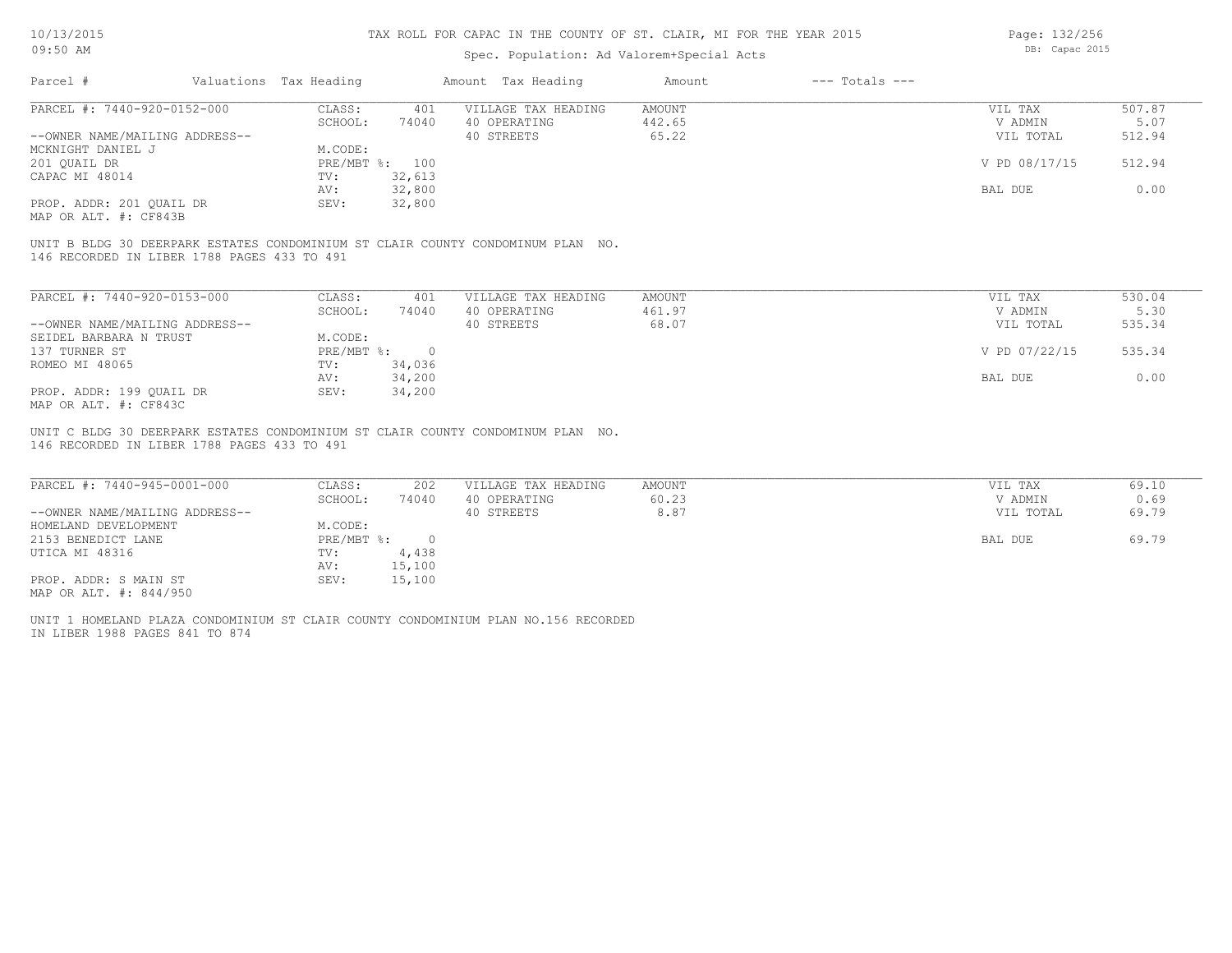### Spec. Population: Ad Valorem+Special Acts

Page: 133/256 DB: Capac 2015

| Parcel #                       | Valuations Tax Heading |        | Amount Tax Heading  | Amount | $---$ Totals $---$ |               |        |
|--------------------------------|------------------------|--------|---------------------|--------|--------------------|---------------|--------|
| PARCEL #: 7440-950-0001-000    | CLASS:                 | 201    | VILLAGE TAX HEADING | AMOUNT |                    | VIL TAX       | 484.32 |
|                                | SCHOOL:                | 74040  | 40 OPERATING        | 422.12 |                    | V ADMIN       | 4.84   |
| --OWNER NAME/MAILING ADDRESS-- |                        |        | 40 STREETS          | 62.20  |                    | VIL TOTAL     | 489.16 |
| FIREGIRL, INC                  | M.CODE:                |        |                     |        |                    |               |        |
| 205 SOUTH MAIN ST              | $PRE/MBT$ %:           |        |                     |        |                    | V PD 09/18/15 | 489.16 |
| CAPAC MI 48014                 | TV:                    | 31,100 |                     |        |                    |               |        |
|                                | AV:                    | 31,100 |                     |        |                    | BAL DUE       | 0.00   |
| PROP. ADDR: 100 N MAIN ST      | SEV:                   | 31,100 |                     |        |                    |               |        |
| MAP OR ALT. #:                 |                        |        |                     |        |                    |               |        |

OF LOT 2 30 00 FEET OF THE WEST 80 00 FEET OF THE NORTH 16 00 FEET OF THE SOUTH 45 00 FEET FEET OF THE NORTH 20 00 FEET OF THE SOUTH 45 00 FEET OF LOT 2, AND EXECPT THE EAST 37 75 FEET TO THE EAST LINE OF THE WEST 80 00 FEET OF LOT 2, EXCEPT THE WEST 50 00 EAST 42 25 FEET, THENCE NORTH 00D 10.5 WEST 5 95 FEET, THENCE NORTH 89D 49.5 EAST LOT 2,13 35 FEET NORTH OF THE SOUTHWEST CORNER OF SAID LOT 2, THENCE NORTH 89D 49.5 OFFICE, LYING NORTH OF THE FOLLOWING DESCRIBED LINE BEGINNING ON THE WEST LINE OF THEREOF AS RECORDED IN LIBER H OF PLATS, PAGE 72, ST CLAIR COUNTY REGISTER OF DEEDS MILL STREET, RANGE 1 EAST OF MAIN STREET, VILLAGE OF CAPAC, ACCORDING TO THE PLAT

| PARCEL #: 7440-950-0002-000         | CLASS:     | 202   | VILLAGE TAX HEADING | AMOUNT | VIL TAX   | 27.88 |
|-------------------------------------|------------|-------|---------------------|--------|-----------|-------|
|                                     | SCHOOL:    | 74040 | 40 OPERATING        | 24.30  | V ADMIN   | 0.27  |
| --OWNER NAME/MAILING ADDRESS--      |            |       | 40 STREETS          | 3.58   | VIL TOTAL | 28.15 |
| GEORGE THOMAS J/MARY                | M.CODE:    |       |                     |        |           |       |
| 112 MAIN ST                         | PRE/MBT %: |       |                     |        | BAL DUE   | 28.15 |
| CAPAC MI 48014                      | TV:        | 1,791 |                     |        |           |       |
|                                     | AV:        | 9,000 |                     |        |           |       |
| PROP. ADDR: E MILL ST               | SEV:       | 9,000 |                     |        |           |       |
| $\cdots$ $\cdots$ $\cdots$ $\cdots$ |            |       |                     |        |           |       |

MAP OR ALT. #:

T7N R13E E 50 FT OF LOT 1 & E 50 FT OF S 15 FT OF LOT 2 BIN R1E VILLAGE OF CAPAC SEC 21/22

| PARCEL #: 7440-950-0003-000    | CLASS:     | 202   | VILLAGE TAX HEADING | AMOUNT | VIL TAX       | 26.47 |
|--------------------------------|------------|-------|---------------------|--------|---------------|-------|
|                                | SCHOOL:    | 74040 | 40 OPERATING        | 23.07  | V ADMIN       | 0.26  |
| --OWNER NAME/MAILING ADDRESS-- |            |       | 40 STREETS          | 3.40   | VIL TOTAL     | 26.73 |
| FIREGIRL, INC                  | M.CODE:    |       |                     |        |               |       |
| 4401 VALENCIA DR               | PRE/MBT %: |       |                     |        | V PD 09/18/15 | 26.73 |
| CAPAC MI 48014                 | TV:        | 1,700 |                     |        |               |       |
|                                | AV:        | 1,700 |                     |        | BAL DUE       | 0.00  |
| PROP. ADDR: N MAIN ST          | SEV:       | 1,700 |                     |        |               |       |
| MAP OR ALT. #:                 |            |       |                     |        |               |       |

 $\mathcal{L}_\mathcal{L} = \mathcal{L}_\mathcal{L} = \mathcal{L}_\mathcal{L} = \mathcal{L}_\mathcal{L} = \mathcal{L}_\mathcal{L} = \mathcal{L}_\mathcal{L} = \mathcal{L}_\mathcal{L} = \mathcal{L}_\mathcal{L} = \mathcal{L}_\mathcal{L} = \mathcal{L}_\mathcal{L} = \mathcal{L}_\mathcal{L} = \mathcal{L}_\mathcal{L} = \mathcal{L}_\mathcal{L} = \mathcal{L}_\mathcal{L} = \mathcal{L}_\mathcal{L} = \mathcal{L}_\mathcal{L} = \mathcal{L}_\mathcal{L}$ 

RECORDED PLAT THEREOF EAST 50 FEET THEREOF, BLOCK 1, RANGE 1 EAST, VILLAGE OF CAPAC, ACCORDING TO THE FEET, THENCE EAST 38 FEET, THENCE SOUTH 3 875 FEET, THENCE EAST 70 FEET, EXECPT THE 2, 13FEET NORTH OF ITS SOUTHWEST CORNER, THENCE EAST 42 FEET THENCE NORTH 5 875 THAT PART OF LOTS 1 AND 2,LYING SOUTH OF A LINE BEGINNING ON THE WESTLINE OF LOTS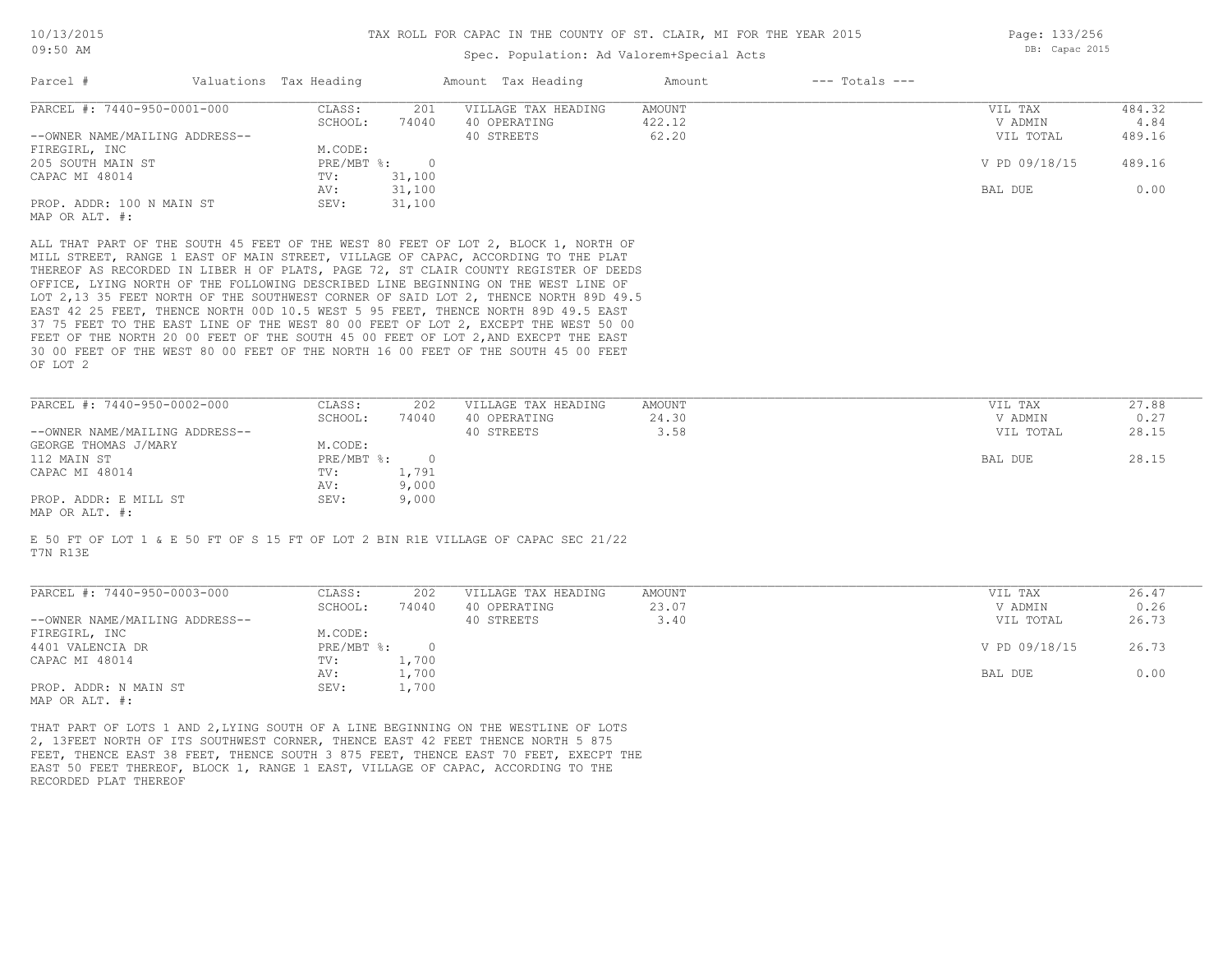### Spec. Population: Ad Valorem+Special Acts

Page: 134/256 DB: Capac 2015

| PARCEL #: 7440-950-0004-000<br>CLASS:<br>201<br>AMOUNT<br>VILLAGE TAX HEADING       | VIL TAX       | 159.65 |
|-------------------------------------------------------------------------------------|---------------|--------|
| SCHOOL:<br>74040<br>40 OPERATING<br>139.15                                          | V ADMIN       | 1.59   |
| --OWNER NAME/MAILING ADDRESS--<br>20.50<br>40 STREETS                               | VIL TOTAL     | 161.24 |
| KLUG KERRY/NANCY<br>M.CODE:                                                         |               |        |
| $PRE/MBT$ $\div$<br>4228 SHERIDAN RD                                                | V PD 09/16/15 | 161.24 |
| 10,252<br>EMMETT MI 48022<br>TV:                                                    |               |        |
| 19,900<br>AV:                                                                       | BAL DUE       | 0.00   |
| PROP. ADDR: 110 N MAIN ST<br>19,900<br>SEV:                                         |               |        |
| MAP OR ALT. #:                                                                      |               |        |
| BEG AT A PTE 30 FT S OF THE NW COR OF LOT 2 TH E 80 FT TH S 16 FT TH W 30 FT TH S 4 |               |        |

CAPAC SEC 21 & 22 T7N R13E FT TH W 50 FT TO MAIN ST TH N ALG MAIN ST 20 FT TO THE BEG. B1N R1E VILLAGE OF

| PARCEL #: 7440-950-0005-000    | CLASS:     | 201    | VILLAGE TAX HEADING | AMOUNT | VIL TAX   | 735.04 |
|--------------------------------|------------|--------|---------------------|--------|-----------|--------|
|                                | SCHOOL:    | 74040  | 40 OPERATING        | 640.64 | V ADMIN   | 7.35   |
| --OWNER NAME/MAILING ADDRESS-- |            |        | 40 STREETS          | 94.40  | VIL TOTAL | 742.39 |
| GEORGE THOMAS J/MARY           | M.CODE:    |        |                     |        |           |        |
| 112 N MAIN ST                  | PRE/MBT %: |        |                     |        | BAL DUE   | 742.39 |
| CAPAC MI 48014                 | TV:        | 47,200 |                     |        |           |        |
|                                | AV:        | 47,200 |                     |        |           |        |
| PROP. ADDR: 112 N MAIN ST      | SEV:       | 47,200 |                     |        |           |        |
| MAP OR ALT. #: CF3             |            |        |                     |        |           |        |

VILLAGE OF CAPAC SEC 21 & 22 T7N R13E N30 FT OF S 45 FT OF E 70 FT OF LOT 2 & TH S 28 FT OF THE N 30 FT OF LOT 2 B1N R1E

| PARCEL #: 7440-950-0006-000                  | CLASS:     | 708   | VILLAGE TAX HEADING | AMOUNT | VIL TAX   | 0.00 |
|----------------------------------------------|------------|-------|---------------------|--------|-----------|------|
|                                              | SCHOOL:    | 74040 | 40 OPERATING        | 0.00   | V ADMIN   | 0.00 |
| --OWNER NAME/MAILING ADDRESS--               |            |       | 40 STREETS          | 0.00   | VIL TOTAL | 0.00 |
| C3 CONNECTION, INC. THE                      | M.CODE:    |       |                     |        |           |      |
| P.O. BOX 116                                 | PRE/MBT %: |       |                     |        | BAL DUE   | 0.00 |
| CAPAC MI 48014                               | TV:        |       |                     |        |           |      |
|                                              | AV:        |       |                     |        |           |      |
| PROP. ADDR: 114 N MAIN ST                    | SEV:       |       |                     |        |           |      |
| $\cdots$ $\cdots$ $\cdots$ $\cdots$ $\cdots$ |            |       |                     |        |           |      |

 $\mathcal{L}_\mathcal{L} = \mathcal{L}_\mathcal{L} = \mathcal{L}_\mathcal{L} = \mathcal{L}_\mathcal{L} = \mathcal{L}_\mathcal{L} = \mathcal{L}_\mathcal{L} = \mathcal{L}_\mathcal{L} = \mathcal{L}_\mathcal{L} = \mathcal{L}_\mathcal{L} = \mathcal{L}_\mathcal{L} = \mathcal{L}_\mathcal{L} = \mathcal{L}_\mathcal{L} = \mathcal{L}_\mathcal{L} = \mathcal{L}_\mathcal{L} = \mathcal{L}_\mathcal{L} = \mathcal{L}_\mathcal{L} = \mathcal{L}_\mathcal{L}$ 

MAP OR ALT. #: CF4

22 T7N R13E THE N 2 FT OF LOT 2 & THE S 1/2 OF S 1/2 OF LOT 3 B1N R1E VILLAGE OF CAPAC SEC 21 &

| PARCEL #: 7440-950-0007-000    | CLASS:       | 201    | VILLAGE TAX HEADING | AMOUNT | VIL TAX   | 761.51 |
|--------------------------------|--------------|--------|---------------------|--------|-----------|--------|
|                                | SCHOOL:      | 74040  | 40 OPERATING        | 663.71 | V ADMIN   | 7.61   |
| --OWNER NAME/MAILING ADDRESS-- |              |        | 40 STREETS          | 97.80  | VIL TOTAL | 769.12 |
| SCHIEWECK ANTHONY W            | M.CODE:      |        |                     |        |           |        |
| SCHIEWECK TINA M               | $PRE/MBT$ %: |        |                     |        | BAL DUE   | 769.12 |
| 10069 O'CONNOR                 | TV:          | 48,900 |                     |        |           |        |
| AVOCA MI 48006                 | AV:          | 48,900 |                     |        |           |        |
|                                | SEV:         | 48,900 |                     |        |           |        |
| PROP. ADDR: 122 N MAIN ST      |              |        |                     |        |           |        |
| MAP OR ALT. #: CF5A            |              |        |                     |        |           |        |

OF CAPAC S22.7' OF N 32.7' OF LOT 3 & N 4.2' OF S 42.3' OF W 21.5' OF LOT 3 B1N R1E VILLAGE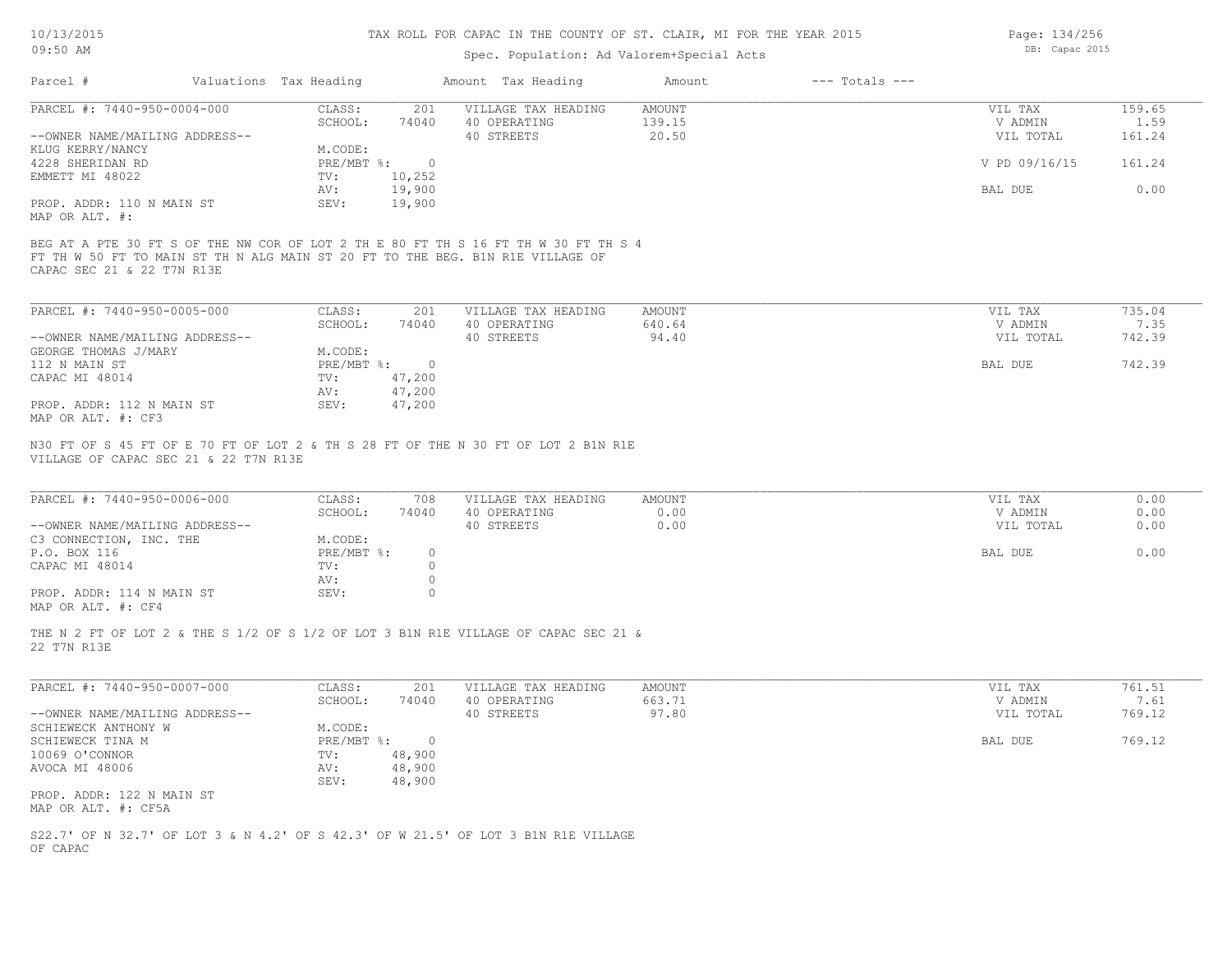10/13/2015 09:50 AM

#### TAX ROLL FOR CAPAC IN THE COUNTY OF ST. CLAIR, MI FOR THE YEAR 2015

## Spec. Population: Ad Valorem+Special Acts

Page: 135/256 DB: Capac 2015

| Parcel #                       | Valuations Tax Heading |        | Amount Tax Heading  | Amount | $---$ Totals $---$ |               |        |
|--------------------------------|------------------------|--------|---------------------|--------|--------------------|---------------|--------|
| PARCEL #: 7440-950-0008-000    | CLASS:                 | 201    | VILLAGE TAX HEADING | AMOUNT |                    | VIL TAX       | 636.93 |
|                                | SCHOOL:                | 74040  | 40 OPERATING        | 555.13 |                    | V ADMIN       | 6.36   |
| --OWNER NAME/MAILING ADDRESS-- |                        |        | 40 STREETS          | 81.80  |                    | VIL TOTAL     | 643.29 |
| GRUBB TODD E                   | M.CODE:                |        |                     |        |                    |               |        |
| 116 N MAIN ST                  | PRE/MBT %:             |        |                     |        |                    | V PD 08/31/15 | 643.29 |
| CAPAC MI 48014                 | TV:                    | 40,900 |                     |        |                    |               |        |
|                                | AV:                    | 40,900 |                     |        |                    | BAL DUE       | 0.00   |
| PROP. ADDR: 116 N MAIN ST      | SEV:                   | 40,900 |                     |        |                    |               |        |
|                                |                        |        |                     |        |                    |               |        |

MAP OR ALT. #: CF5B

S23.55' OF N 56.25' OF LOT 3 EXC N 4.2' OF W 21.5' THEREOF B1N R1E VILLAGE OF CAPAC

| PARCEL #: 7440-950-0009-000    | CLASS:     | 201    | VILLAGE TAX HEADING | AMOUNT | VIL TAX       | 484.11 |
|--------------------------------|------------|--------|---------------------|--------|---------------|--------|
|                                | SCHOOL:    | 74040  | 40 OPERATING        | 421.94 | V ADMIN       | 4.84   |
| --OWNER NAME/MAILING ADDRESS-- |            |        | 40 STREETS          | 62.17  | VIL TOTAL     | 488.95 |
| HULETT MARK/CYNTHIA            | M.CODE:    |        |                     |        |               |        |
| 738 HOWELL RD.                 | PRE/MBT %: |        |                     |        | V PD 07/13/15 | 488.95 |
| ALLENTON, MI 48002             | TV:        | 31,087 |                     |        |               |        |
|                                | AV:        | 56,300 |                     |        | BAL DUE       | 0.00   |
| PROP. ADDR: 124 N MAIN ST      | SEV:       | 56,300 |                     |        |               |        |
| MAP OR ALT. #: CF6             |            |        |                     |        |               |        |

R13E N 10 FT OF LOT 3 & THE S 14 FT OF LOT 4 B1N R1E VILLAGE OF CAPAC SEC 21 & 22 T7N

| PARCEL #: 7440-950-0010-000    | CLASS:     | 201    | VILLAGE TAX HEADING | AMOUNT | VIL TAX       | 539.56 |
|--------------------------------|------------|--------|---------------------|--------|---------------|--------|
|                                | SCHOOL:    | 74040  | 40 OPERATING        | 470.27 | V ADMIN       | 5.39   |
| --OWNER NAME/MAILING ADDRESS-- |            |        | 40 STREETS          | 69.29  | VIL TOTAL     | 544.95 |
| CELANI DANIEL                  | M.CODE:    |        |                     |        |               |        |
| 1920 S ALLEN RD                | PRE/MBT %: |        |                     |        | V PD 09/18/15 | 544.95 |
| SAINT CLAIR MI 48079-3307      | TV:        | 34,648 |                     |        |               |        |
|                                | AV:        | 35,200 |                     |        | BAL DUE       | 0.00   |
| PROP. ADDR: 126 N MAIN ST      | SEV:       | 35,200 |                     |        |               |        |
| MAP OR ALT. #: CF7             |            |        |                     |        |               |        |

 $\mathcal{L}_\mathcal{L} = \mathcal{L}_\mathcal{L} = \mathcal{L}_\mathcal{L} = \mathcal{L}_\mathcal{L} = \mathcal{L}_\mathcal{L} = \mathcal{L}_\mathcal{L} = \mathcal{L}_\mathcal{L} = \mathcal{L}_\mathcal{L} = \mathcal{L}_\mathcal{L} = \mathcal{L}_\mathcal{L} = \mathcal{L}_\mathcal{L} = \mathcal{L}_\mathcal{L} = \mathcal{L}_\mathcal{L} = \mathcal{L}_\mathcal{L} = \mathcal{L}_\mathcal{L} = \mathcal{L}_\mathcal{L} = \mathcal{L}_\mathcal{L}$ 

N23 1/2 FT OF S 1/2 OF LOT 4 B1N R1E VILLAGE OF CAPAC SEC 21 & 22 T7N R13E

| PARCEL #: 7440-950-0011-000    | CLASS:       | 202   | VILLAGE TAX HEADING | AMOUNT | VIL TAX       | 152.61 |
|--------------------------------|--------------|-------|---------------------|--------|---------------|--------|
|                                | SCHOOL:      | 74040 | 40 OPERATING        | 133.01 | V ADMIN       | 1.52   |
| --OWNER NAME/MAILING ADDRESS-- |              |       | 40 STREETS          | 19.60  | VIL TOTAL     | 154.13 |
| GRUBB TODD E                   | M.CODE:      |       |                     |        |               |        |
| 116 N MAIN ST                  | $PRE/MBT$ %: |       |                     |        | V PD 08/31/15 | 154.13 |
| CAPAC MI 48014                 | TV:          | 9,800 |                     |        |               |        |
|                                | AV:          | 9,800 |                     |        | BAL DUE       | 0.00   |
| PROP. ADDR: 128 N MAIN ST      | SEV:         | 9,800 |                     |        |               |        |
| MAP OR ALT. #: CF8             |              |       |                     |        |               |        |

N1/2 LOT 4 B1N R1E VILLAGE OF CAPAC SEC 21 & 22 T7N R13E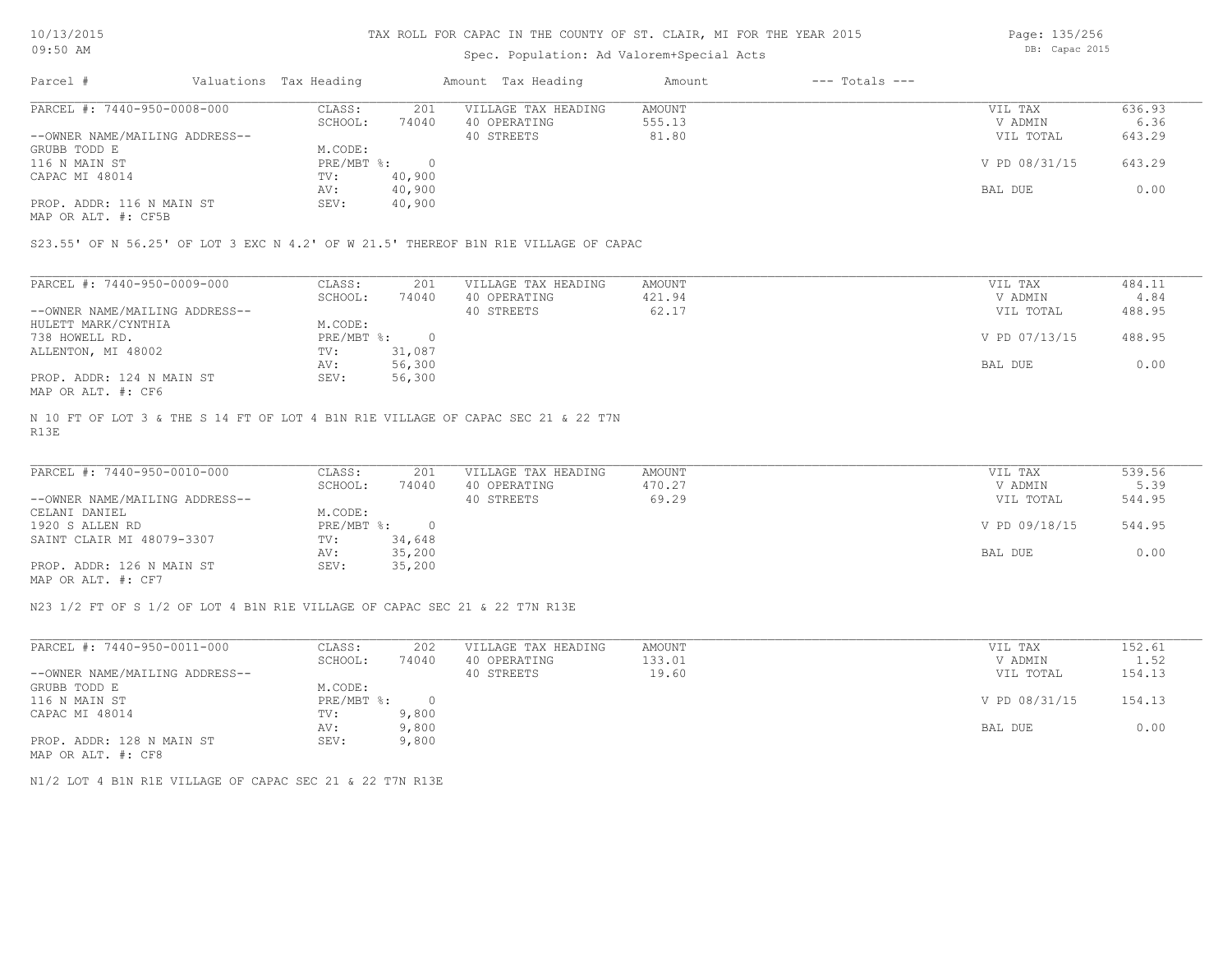### Spec. Population: Ad Valorem+Special Acts

Page: 136/256 DB: Capac 2015

| Parcel #                       | Valuations Tax Heading |        | Amount Tax Heading  | Amount | $---$ Totals $---$ |               |        |
|--------------------------------|------------------------|--------|---------------------|--------|--------------------|---------------|--------|
| PARCEL #: 7440-950-0012-000    | CLASS:                 | 201    | VILLAGE TAX HEADING | AMOUNT |                    | VIL TAX       | 446.12 |
|                                | SCHOOL:                | 74040  | 40 OPERATING        | 388.83 |                    | V ADMIN       | 4.46   |
| --OWNER NAME/MAILING ADDRESS-- |                        |        | 40 STREETS          | 57.29  |                    | VIL TOTAL     | 450.58 |
| GASS-BECKER INS AGENCY INC     | M.CODE:                |        |                     |        |                    |               |        |
| 134 N MAIN ST                  | PRE/MBT %:             |        |                     |        |                    | V PD 08/13/15 | 450.58 |
| CAPAC MI 48014-3142            | TV:                    | 28,648 |                     |        |                    |               |        |
|                                | AV:                    | 39,500 |                     |        |                    | BAL DUE       | 0.00   |
| PROP. ADDR: 134 N MAIN ST      | SEV:                   | 39,500 |                     |        |                    |               |        |
| MAP OR ALT. #: CF9             |                        |        |                     |        |                    |               |        |

LOT 5 B1N R1E VILLAGE OF CAPAC SEC 21 & 22 T7N R13E

| PARCEL #: 7440-950-0013-000    | CLASS:     | 201    | VILLAGE TAX HEADING | AMOUNT | VIL TAX       | 409.06 |
|--------------------------------|------------|--------|---------------------|--------|---------------|--------|
|                                | SCHOOL:    | 74040  | 40 OPERATING        | 356.53 | V ADMIN       | 4.09   |
| --OWNER NAME/MAILING ADDRESS-- |            |        | 40 STREETS          | 52.53  | VIL TOTAL     | 413.15 |
| BECKER GERALD/SANDRA           | M.CODE:    |        |                     |        |               |        |
| PO BOX 158                     | PRE/MBT %: |        |                     |        | V PD 08/13/15 | 413.15 |
| 134 N MAIN ST                  | TV:        | 26,268 |                     |        |               |        |
| CAPAC MI 48014                 | AV:        | 42,300 |                     |        | BAL DUE       | 0.00   |
|                                | SEV:       | 42,300 |                     |        |               |        |
| PROP. ADDR: 136 N MAIN ST      |            |        |                     |        |               |        |

MAP OR ALT. #: CF10

B1N R1E VILLAGE OF CAPAC SEC 21 & 22 T7N R13E S21.5 FT OF LOT 6 & N 0.66 FT OF S 22.16 FT OF W 53.25 FT OF E 80.75 FT OF LOT 6

| PARCEL #: 7440-950-0014-000    | CLASS:     | 201    | VILLAGE TAX HEADING | AMOUNT | VIL TAX       | 401.87 |
|--------------------------------|------------|--------|---------------------|--------|---------------|--------|
|                                | SCHOOL:    | 74040  | 40 OPERATING        | 350.26 | V ADMIN       | 4.01   |
| --OWNER NAME/MAILING ADDRESS-- |            |        | 40 STREETS          | 51.61  | VIL TOTAL     | 405.88 |
| KS PROPERTIES LLC              | M.CODE:    |        |                     |        |               |        |
| 25 S MAIN ST                   | PRE/MBT %: |        |                     |        | V PD 09/18/15 | 405.88 |
| YALE MI 48097                  | TV:        | 25,806 |                     |        |               |        |
|                                | AV:        | 30,900 |                     |        | BAL DUE       | 0.00   |
| PROP. ADDR: 138 N MAIN ST      | SEV:       | 30,900 |                     |        |               |        |
|                                |            |        |                     |        |               |        |

MAP OR ALT. #: CF11A

W1/2 OF N 53.5 FT OF LOT 6 B1N R1E VILLAGE OF CAPAC SEC 21 & 22 T7N R13E

| PARCEL #: 7440-950-0015-000     | CLASS:     | 201    | VILLAGE TAX HEADING | AMOUNT | VIL TAX       | 650.95 |
|---------------------------------|------------|--------|---------------------|--------|---------------|--------|
|                                 | SCHOOL:    | 74040  | 40 OPERATING        | 567.35 | V ADMIN       | 6.50   |
| --OWNER NAME/MAILING ADDRESS--  |            |        | 40 STREETS          | 83.60  | VIL TOTAL     | 657.45 |
| KS PROPERTIES, L.L.C.           | M.CODE:    |        |                     |        |               |        |
| 25 S. MAIN ST.                  | PRE/MBT %: |        |                     |        | V PD 09/18/15 | 657.45 |
| YALE MI 48097                   | TV:        | 41,800 |                     |        |               |        |
|                                 | AV:        | 41,800 |                     |        | BAL DUE       | 0.00   |
| PROP. ADDR: 102 E CHURCH STREET | SEV:       | 41,800 |                     |        |               |        |

MAP OR ALT. #: CF11B

B1N R1E VILLAGE OF CAPAC SEC 21 & 22 T7N R13E E1/2 OF N 53.5 FT OF LOT 6 EXC N 0.66 FT OF S 22.16 FT OF W 53.25 FT OF E 80.75 FT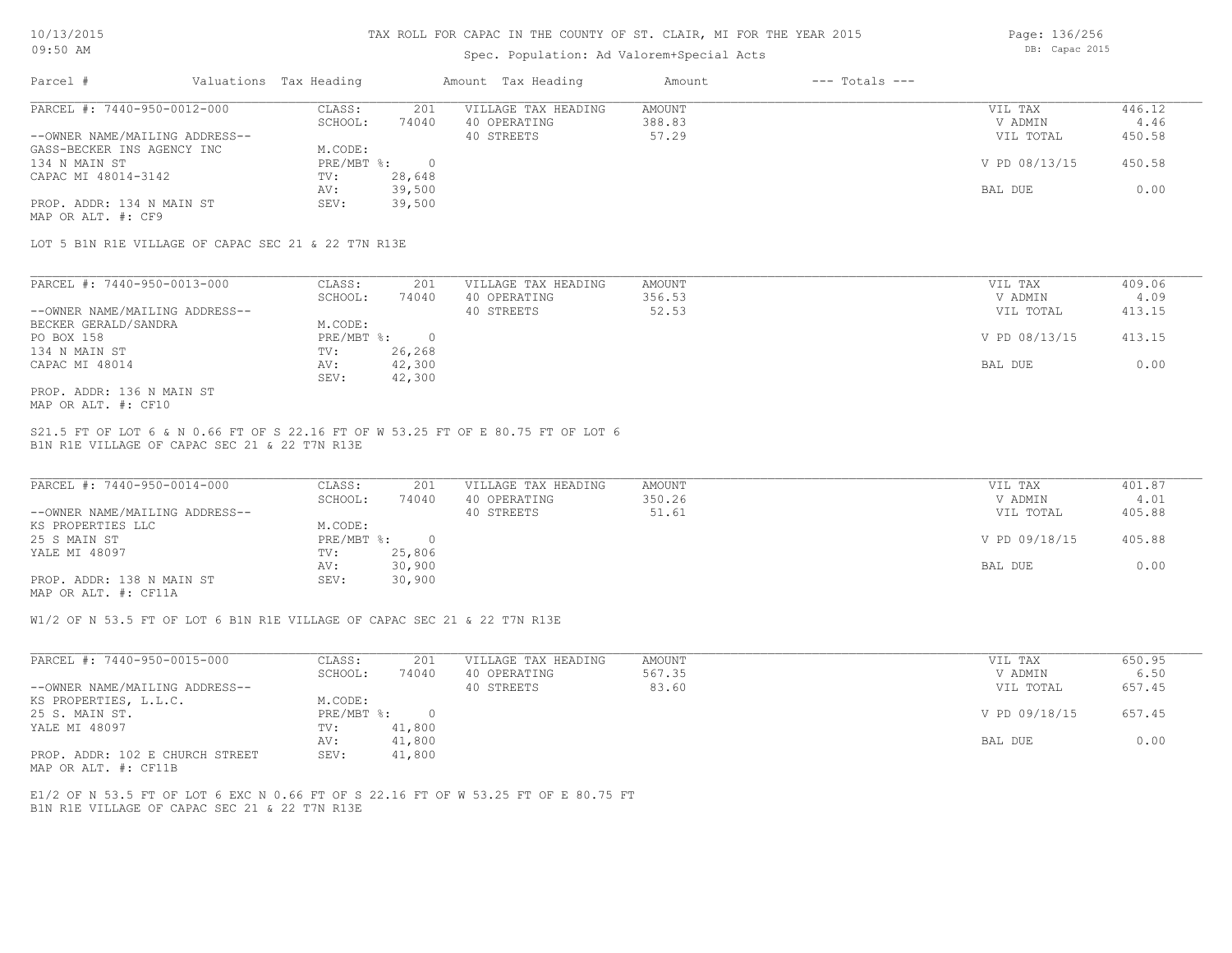## Spec. Population: Ad Valorem+Special Acts

| Parcel #                        | Valuations Tax Heading |        | Amount Tax Heading  | Amount | $---$ Totals $---$ |               |        |
|---------------------------------|------------------------|--------|---------------------|--------|--------------------|---------------|--------|
| PARCEL #: 7440-950-0016-000     | CLASS:                 | 401    | VILLAGE TAX HEADING | AMOUNT |                    | VIL TAX       | 642.36 |
|                                 | SCHOOL:                | 74040  | 40 OPERATING        | 559.87 |                    | V ADMIN       | 6.42   |
| --OWNER NAME/MAILING ADDRESS--  |                        |        | 40 STREETS          | 82.49  |                    | VIL TOTAL     | 648.78 |
| CANCILLA FRANK JR               | M.CODE:                | 0LALS  |                     |        |                    |               |        |
| 106 E CHURCH STREET             | $PRE/MBT$ %:           | 100    |                     |        |                    | V PD 09/18/15 | 648.78 |
| CAPAC MI 48014-3112             | TV:                    | 41,249 |                     |        |                    |               |        |
|                                 | AV:                    | 45,900 |                     |        |                    | BAL DUE       | 0.00   |
| PROP. ADDR: 106 E CHURCH STREET | SEV:                   | 45,900 |                     |        |                    |               |        |
|                                 |                        |        |                     |        |                    |               |        |

MAP OR ALT. #: CF12

W1/2 OF LOTS 7 & 8 EXC S 25' OF W 1/2 OF LOT 8 B1N R1E VILLAGE OF CAPAC

| PARCEL #: 7440-950-0017-000     | CLASS:  | 401            | VILLAGE TAX HEADING | AMOUNT | VIL TAX       | 270.04 |
|---------------------------------|---------|----------------|---------------------|--------|---------------|--------|
|                                 | SCHOOL: | 74040          | 40 OPERATING        | 235.36 | V ADMIN       | 2.70   |
| --OWNER NAME/MAILING ADDRESS--  |         |                | 40 STREETS          | 34.68  | VIL TOTAL     | 272.74 |
| MCCOY SANDRA A                  | M.CODE: | COREL          |                     |        |               |        |
| 108 E CHURCH STREET             |         | PRE/MBT %: 100 |                     |        | V PD 09/10/15 | 272.74 |
| CAPAC MI 48014-3112             | TV:     | 17,341         |                     |        |               |        |
|                                 | AV:     | 20,300         |                     |        | BAL DUE       | 0.00   |
| PROP. ADDR: 108 E CHURCH STREET | SEV:    | 20,300         |                     |        |               |        |
| MAP OR ALT. #: CF13             |         |                |                     |        |               |        |

E1/2 OF LOTS 7 & 8 EXC S 25' B1N R1E VILLAGE OF CAPAC

| PARCEL #: 7440-950-0018-000    | CLASS:  | 401            | VILLAGE TAX HEADING | AMOUNT | VIL TAX       | 827.90 |
|--------------------------------|---------|----------------|---------------------|--------|---------------|--------|
|                                | SCHOOL: | 74040          | 40 OPERATING        | 721.58 | V ADMIN       | 8.27   |
| --OWNER NAME/MAILING ADDRESS-- |         |                | 40 STREETS          | 106.32 | VIL TOTAL     | 836.17 |
| NEMECEK CARMEN K               | M.CODE: |                |                     |        |               |        |
| STEWART WHITNEY H              |         | PRE/MBT %: 100 |                     |        | V PD 09/18/15 | 836.17 |
| PO BOX 397                     | TV:     | 53,163         |                     |        |               |        |
| CAPAC MI 48014                 | AV:     | 60,500         |                     |        | BAL DUE       | 0.00   |
|                                | SEV:    | 60,500         |                     |        |               |        |
| PROP. ADDR: 107 N WALKER ST    |         |                |                     |        |               |        |

MAP OR ALT. #: CF14

N56' OF LOT 9 & S 25' OF LOT 8 B1N R1E VILLAGE OF CAPAC

| PARCEL #: 7440-950-0019-000    | CLASS:  | 401            | VILLAGE TAX HEADING | AMOUNT | VIL TAX       | 419.27 |
|--------------------------------|---------|----------------|---------------------|--------|---------------|--------|
|                                | SCHOOL: | 74040          | 40 OPERATING        | 365.43 | V ADMIN       | 4.19   |
| --OWNER NAME/MAILING ADDRESS-- |         |                | 40 STREETS          | 53.84  | VIL TOTAL     | 423.46 |
| SPILLER GEO/THELMA             | M.CODE: |                |                     |        |               |        |
| 105 N WALKER ST                |         | PRE/MBT %: 100 |                     |        | V PD 09/03/15 | 423.46 |
| CAPAC MI 48014-3168            | TV:     | 26,924         |                     |        |               |        |
|                                | AV:     | 31,400         |                     |        | BAL DUE       | 0.00   |
| PROP. ADDR: 105 N WALKER ST    | SEV:    | 31,400         |                     |        |               |        |
| MAP OR ALT. #: CF15            |         |                |                     |        |               |        |

S19 FT OF LOT 9 & N 1/2 OF LOT 10 B1N R1E VILLAGE OF CAPAC SEC 21 & 22 T7N R13E

Page: 137/256 DB: Capac 2015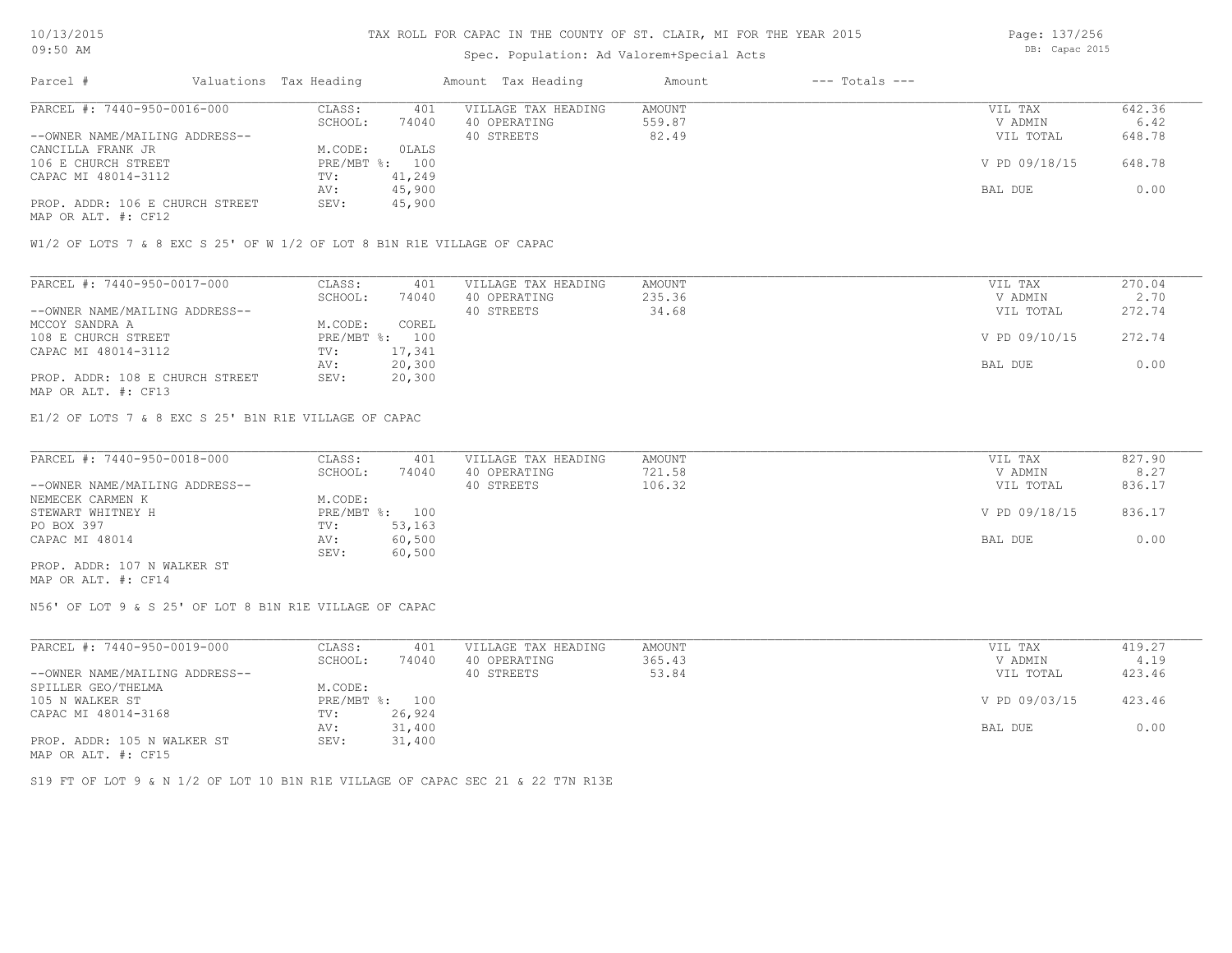Page: 138/256

| Parcel #<br>PARCEL #: 7440-950-0020-000                                         | Valuations Tax Heading |                       |                |                     | Spec. Population: Ad Valorem+Special Acts |                    |               |          |  |  |
|---------------------------------------------------------------------------------|------------------------|-----------------------|----------------|---------------------|-------------------------------------------|--------------------|---------------|----------|--|--|
|                                                                                 |                        |                       |                | Amount Tax Heading  | Amount                                    | $---$ Totals $---$ |               |          |  |  |
|                                                                                 |                        | CLASS:                | 401            | VILLAGE TAX HEADING | <b>AMOUNT</b>                             |                    | VIL TAX       | 364.90   |  |  |
|                                                                                 |                        | SCHOOL:               | 74040          | 40 OPERATING        | 318.04                                    |                    | V ADMIN       | 3.64     |  |  |
| --OWNER NAME/MAILING ADDRESS--                                                  |                        |                       |                | 40 STREETS          | 46.86                                     |                    | VIL TOTAL     | 368.54   |  |  |
| GROENEWOUD PAUL B II                                                            |                        | M.CODE:               |                |                     |                                           |                    |               |          |  |  |
| 103 N WALKER ST                                                                 |                        |                       | PRE/MBT %: 100 |                     |                                           |                    | V PD 08/26/15 | 368.54   |  |  |
| CAPAC MI 48014                                                                  |                        | TV:                   | 23,432         |                     |                                           |                    |               |          |  |  |
|                                                                                 |                        | AV:                   | 27,300         |                     |                                           |                    | BAL DUE       | 0.00     |  |  |
| PROP. ADDR: 103 N WALKER ST                                                     |                        | SEV:                  | 27,300         |                     |                                           |                    |               |          |  |  |
| MAP OR ALT. #: CF16                                                             |                        |                       |                |                     |                                           |                    |               |          |  |  |
| S37.5 FT OF LOT 10 & N 10 FT OF LOT 12 B1N R1E VILLAGE OF CAPAC SEC 21 & 22 T7N |                        |                       |                |                     |                                           |                    |               |          |  |  |
| R13E                                                                            |                        |                       |                |                     |                                           |                    |               |          |  |  |
| PARCEL #: 7440-950-0021-000                                                     |                        | CLASS:                | 201            | VILLAGE TAX HEADING | AMOUNT                                    |                    | VIL TAX       | 791.10   |  |  |
|                                                                                 |                        | SCHOOL:               | 74040          | 40 OPERATING        | 689.50                                    |                    | V ADMIN       | 7.91     |  |  |
| --OWNER NAME/MAILING ADDRESS--                                                  |                        |                       |                | 40 STREETS          | 101.60                                    |                    | VIL TOTAL     | 799.01   |  |  |
|                                                                                 |                        |                       |                |                     |                                           |                    |               |          |  |  |
| CAPAC CAR WASH, LLC<br>1915 N VAN DYKE RD                                       |                        | M.CODE:<br>PRE/MBT %: |                |                     |                                           |                    | V PD 09/18/15 | 799.01   |  |  |
|                                                                                 |                        |                       | $\overline{0}$ |                     |                                           |                    |               |          |  |  |
| IMLAY CITY MI 48444-9522                                                        |                        | TV:                   | 50,800         |                     |                                           |                    |               |          |  |  |
|                                                                                 |                        | AV:                   | 50,800         |                     |                                           |                    | BAL DUE       | 0.00     |  |  |
| PROP. ADDR: 105 E MILL STREET                                                   |                        | SEV:                  | 50,800         |                     |                                           |                    |               |          |  |  |
| MAP OR ALT. #: CF17                                                             |                        |                       |                |                     |                                           |                    |               |          |  |  |
| LOT 11 B1N R1E VILLAGE OF CAPAC                                                 |                        |                       |                |                     |                                           |                    |               |          |  |  |
| PARCEL #: 7440-950-0022-000                                                     |                        |                       |                | VILLAGE TAX HEADING |                                           |                    |               |          |  |  |
|                                                                                 |                        | CLASS:                | 201            |                     | AMOUNT                                    |                    | VIL TAX       | 1,288.87 |  |  |
| --OWNER NAME/MAILING ADDRESS--                                                  |                        | SCHOOL:               | 74040          | 40 OPERATING        | 1,123.35<br>165.52                        |                    | V ADMIN       | 12.88    |  |  |
|                                                                                 |                        |                       |                | 40 STREETS          |                                           |                    | VIL TOTAL     | 1,301.75 |  |  |
| SHULL ROSEMARY                                                                  |                        | M.CODE:               |                |                     |                                           |                    |               |          |  |  |
| 306 N MAIN ST                                                                   |                        | PRE/MBT %:            | $\overline{0}$ |                     |                                           |                    | BAL DUE       | 1,301.75 |  |  |
| CAPAC MI 48014-3700                                                             |                        | TV:                   | 82,764         |                     |                                           |                    |               |          |  |  |
|                                                                                 |                        | AV:                   | 89,000         |                     |                                           |                    |               |          |  |  |
| PROP. ADDR: 101 N WALKER ST                                                     |                        | SEV:                  | 89,000         |                     |                                           |                    |               |          |  |  |
| MAP OR ALT. #: CF18                                                             |                        |                       |                |                     |                                           |                    |               |          |  |  |
|                                                                                 |                        |                       |                |                     |                                           |                    |               |          |  |  |
| LOT 12 EXC N 10 FT THEREOF B1N R1E VILLAGE OF CAPAC SEC 21 & 22 T7N R13E        |                        |                       |                |                     |                                           |                    |               |          |  |  |

| PARCEL #: 7440-950-0023-000    | CLASS:  | 401            | VILLAGE TAX HEADING | AMOUNT | VIL TAX       | 454.91 |
|--------------------------------|---------|----------------|---------------------|--------|---------------|--------|
|                                | SCHOOL: | 74040          | 40 OPERATING        | 396.49 | V ADMIN       | 4.54   |
| --OWNER NAME/MAILING ADDRESS-- |         |                | 40 STREETS          | 58.42  | VIL TOTAL     | 459.45 |
| SCHRADER C M /BALDWIN M        | M.CODE: | CBSMT          |                     |        |               |        |
| 201 E MILL ST                  |         | PRE/MBT %: 100 |                     |        | V PD 07/10/15 | 459.45 |
| CAPAC MI 48014-3155            | TV:     | 29,212         |                     |        |               |        |
|                                | AV:     | 32,500         |                     |        | BAL DUE       | 0.00   |
| PROP. ADDR: 201 E MILL STREET  | SEV:    | 32,500         |                     |        |               |        |
| MAP OR ALT. #: CF19            |         |                |                     |        |               |        |

S96 FT OF LOT 1 B1N R2E VILLAGE OF CAPAC SEC 21 & 22 T7N R13E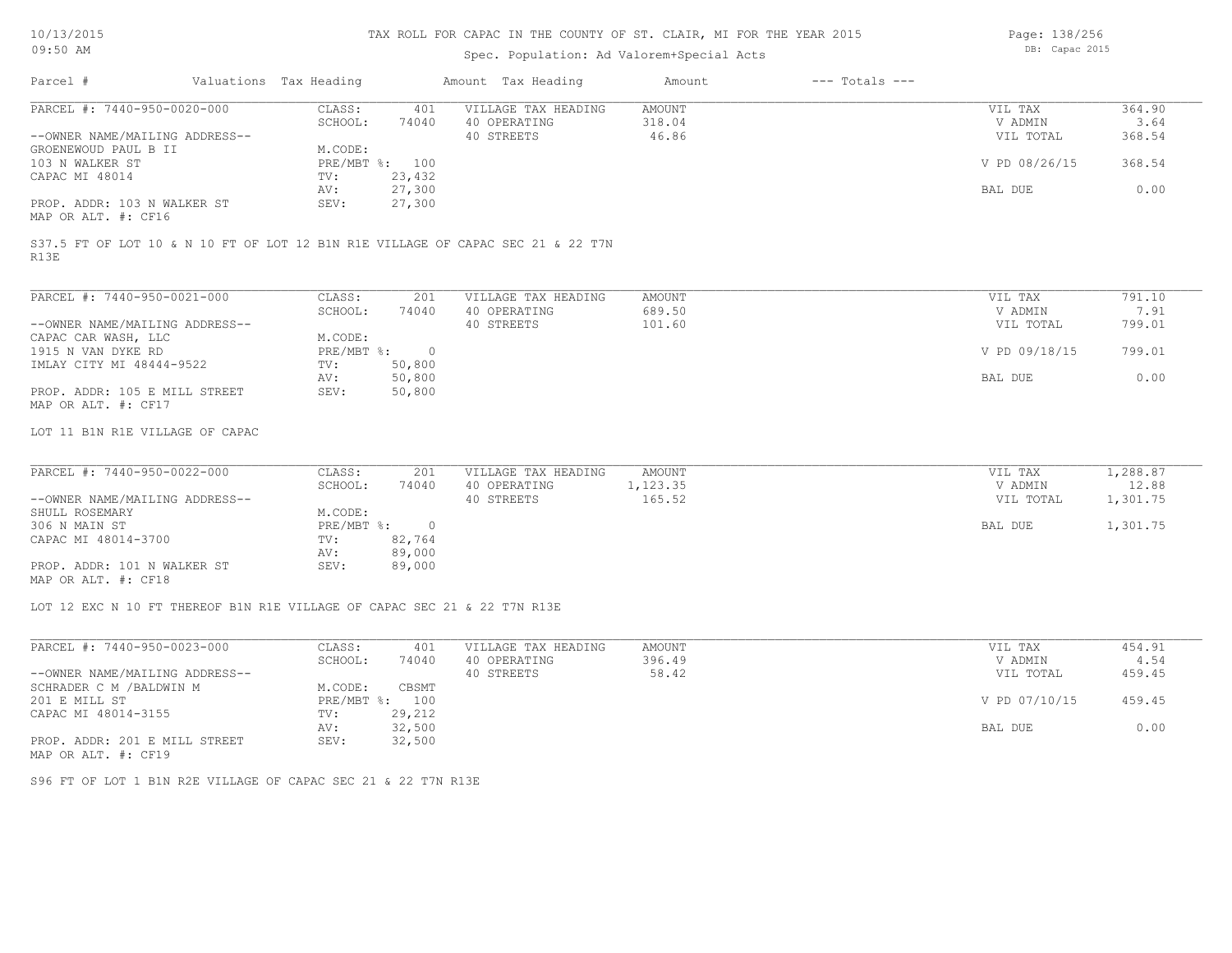## Spec. Population: Ad Valorem+Special Acts

| Parcel #                       | Valuations Tax Heading |                | Amount Tax Heading  | Amount | $---$ Totals $---$ |               |        |
|--------------------------------|------------------------|----------------|---------------------|--------|--------------------|---------------|--------|
| PARCEL #: 7440-950-0024-000    | CLASS:                 | 401            | VILLAGE TAX HEADING | AMOUNT |                    | VIL TAX       | 588.32 |
|                                | SCHOOL:                | 74040          | 40 OPERATING        | 512.77 |                    | V ADMIN       | 5.88   |
| --OWNER NAME/MAILING ADDRESS-- |                        |                | 40 STREETS          | 75.55  |                    | VIL TOTAL     | 594.20 |
| HAZEL ROBERT/MARY              | M.CODE:                |                |                     |        |                    |               |        |
| 104 N WALKER ST                |                        | PRE/MBT %: 100 |                     |        |                    | V PD 09/16/15 | 594.20 |
| CAPAC MI 48014-3167            | TV:                    | 37,779         |                     |        |                    |               |        |
|                                | AV:                    | 42,400         |                     |        |                    | BAL DUE       | 0.00   |
| PROP. ADDR: 104 N WALKER ST    | SEV:                   | 42,400         |                     |        |                    |               |        |
|                                |                        |                |                     |        |                    |               |        |

MAP OR ALT. #: CF20

N54' OF LOT 1, LOT 2 EXC S 96' & S 19' OF LOT 3 B1N R2E VILLAGE OF CAPAC

| PARCEL #: 7440-950-0025-000    | CLASS:     | 401    | VILLAGE TAX HEADING | AMOUNT | VIL TAX       | 373.38 |
|--------------------------------|------------|--------|---------------------|--------|---------------|--------|
|                                | SCHOOL:    | 74040  | 40 OPERATING        | 325.43 | V ADMIN       | 3.73   |
| --OWNER NAME/MAILING ADDRESS-- |            |        | 40 STREETS          | 47.95  | VIL TOTAL     | 377.11 |
| MORAN ROBERT                   | M.CODE:    |        |                     |        |               |        |
| MORAN PATRICIA                 | PRE/MBT %: |        |                     |        | V PD 08/31/15 | 377.11 |
| 3188 MAIN ST                   | TV:        | 23,977 |                     |        |               |        |
| EMMETT MI 48022                | AV:        | 27,000 |                     |        | BAL DUE       | 0.00   |
|                                | SEV:       | 27,000 |                     |        |               |        |
| PROP. ADDR: 203 E MILL STREET  |            |        |                     |        |               |        |

MAP OR ALT. #: CF21A

S96 FT OF LOT 2 B1N R2E VILLAGE OF CAPAC SEC 21 & 22 T7N R13E

| PARCEL #: 7440-950-0026-000    | CLASS:  | 401            | VILLAGE TAX HEADING | AMOUNT | VIL TAX       | 634.45 |
|--------------------------------|---------|----------------|---------------------|--------|---------------|--------|
|                                | SCHOOL: | 74040          | 40 OPERATING        | 552.97 | V ADMIN       | 6.34   |
| --OWNER NAME/MAILING ADDRESS-- |         |                | 40 STREETS          | 81.48  | VIL TOTAL     | 640.79 |
| NEMECEK JOSEPH/ CAROL          | M.CODE: |                |                     |        |               |        |
| 106 N WALKER ST                |         | PRE/MBT %: 100 |                     |        | V PD 09/16/15 | 640.79 |
| CAPAC MI 48014-3167            | TV:     | 40,741         |                     |        |               |        |
|                                | AV:     | 41,900         |                     |        | BAL DUE       | 0.00   |
| PROP. ADDR: 106 N WALKER ST    | SEV:    | 41,900         |                     |        |               |        |
| MAP OR ALT. #: CF21B           |         |                |                     |        |               |        |

LOT 3 EXC S 19' LOT 4 B1N R2E VILLAGE OF CAPAC

| PARCEL #: 7440-950-0027-000    | CLASS:     | 401    | VILLAGE TAX HEADING | AMOUNT | VIL TAX       | 257.83 |
|--------------------------------|------------|--------|---------------------|--------|---------------|--------|
|                                | SCHOOL:    | 74040  | 40 OPERATING        | 224.72 | V ADMIN       | 2.57   |
| --OWNER NAME/MAILING ADDRESS-- |            |        | 40 STREETS          | 33.11  | VIL TOTAL     | 260.40 |
| NEMECEK JOSEPH J               | M.CODE:    |        |                     |        |               |        |
| NEMECEK C A                    | PRE/MBT %: |        |                     |        | V PD 09/16/15 | 260.40 |
| 106 N WALKER ST                | TV:        | 16,557 |                     |        |               |        |
| CAPAC MI 48014                 | AV:        | 29,800 |                     |        | BAL DUE       | 0.00   |
|                                | SEV:       | 29,800 |                     |        |               |        |
|                                |            |        |                     |        |               |        |

MAP OR ALT. #: CF22 PROP. ADDR: 108 N WALKER ST

LOT 5 B1N R2E VILLAGE OF CAPAC SEC 21 & 22 T7N R13E

Page: 139/256 DB: Capac 2015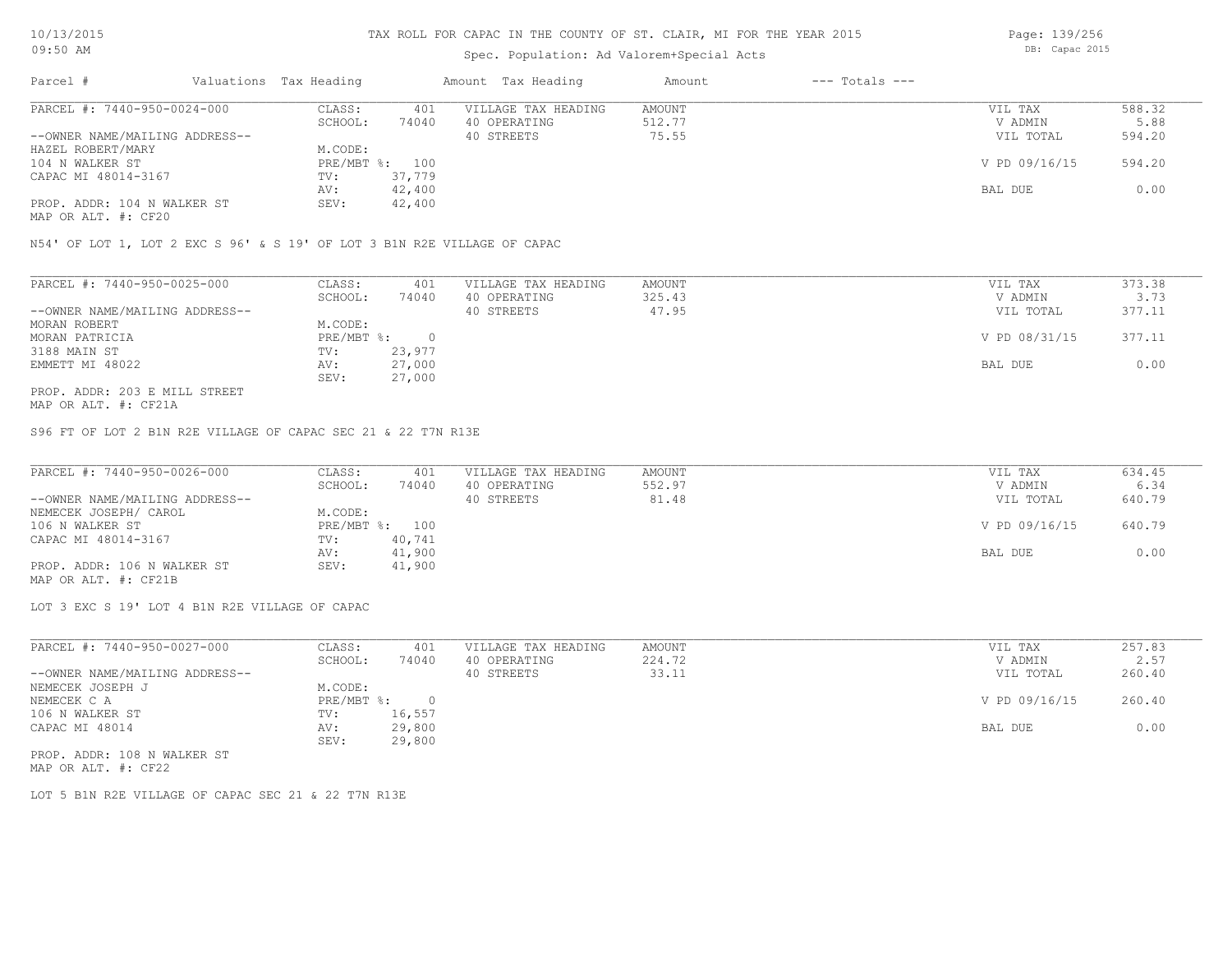## Spec. Population: Ad Valorem+Special Acts

| Parcel #                        | Valuations Tax Heading    |        | Amount Tax Heading  | Amount | $---$ Totals $---$ |               |        |
|---------------------------------|---------------------------|--------|---------------------|--------|--------------------|---------------|--------|
| PARCEL #: 7440-950-0028-000     | CLASS:                    | 401    | VILLAGE TAX HEADING | AMOUNT |                    | VIL TAX       | 332.74 |
|                                 | SCHOOL:                   | 74040  | 40 OPERATING        | 290.01 |                    | V ADMIN       | 3.32   |
| --OWNER NAME/MAILING ADDRESS--  |                           |        | 40 STREETS          | 42.73  |                    | VIL TOTAL     | 336.06 |
| PROPERTY MANAGEMENT TEAM INC    | M.CODE:                   |        |                     |        |                    |               |        |
| 14366 FISHER                    | $PRE/MBT$ $\frac{1}{6}$ : |        |                     |        |                    | V PD 09/16/15 | 336.06 |
| BROWN CITY MI 48416             | TV:                       | 21,367 |                     |        |                    |               |        |
|                                 | AV:                       | 22,100 |                     |        |                    | BAL DUE       | 0.00   |
| PROP. ADDR: 202 E CHURCH STREET | SEV:                      | 22,100 |                     |        |                    |               |        |
|                                 |                           |        |                     |        |                    |               |        |

MAP OR ALT. #: CF23

W1/2 OF LOT 6 B1N R2E VILLAGE OF CAPAC SEC 21 & 22 T7N R13E

| PARCEL #: 7440-950-0029-000     | CLASS:     | 401    | VILLAGE TAX HEADING | AMOUNT | VIL TAX       | 298.97 |
|---------------------------------|------------|--------|---------------------|--------|---------------|--------|
|                                 | SCHOOL:    | 74040  | 40 OPERATING        | 260.58 | V ADMIN       | 2.98   |
| --OWNER NAME/MAILING ADDRESS--  |            |        | 40 STREETS          | 38.39  | VIL TOTAL     | 301.95 |
| HOOVER JAMES/JANE               | M.CODE:    |        |                     |        |               |        |
| 5997 STERLING RD                | PRE/MBT %: |        |                     |        | V PD 09/16/15 | 301.95 |
| CAPAC MI 48014                  | TV:        | 19,199 |                     |        |               |        |
|                                 | AV:        | 19,700 |                     |        | BAL DUE       | 0.00   |
| PROP. ADDR: 204 E CHURCH STREET | SEV:       | 19,700 |                     |        |               |        |
| MAP OR ALT. #: CF24             |            |        |                     |        |               |        |

E1/2 OF LOT 6 B1N R2E VILLAGE OF CAPAC SEC 21 & 22 T7N R13E

| PARCEL #: 7440-950-0030-000     | CLASS:  | 401            | VILLAGE TAX HEADING | AMOUNT | VIL TAX       | 639.76 |
|---------------------------------|---------|----------------|---------------------|--------|---------------|--------|
|                                 | SCHOOL: | 74040          | 40 OPERATING        | 557.60 | V ADMIN       | 6.39   |
| --OWNER NAME/MAILING ADDRESS--  |         |                | 40 STREETS          | 82.16  | VIL TOTAL     | 646.15 |
| HEATON JAMES TRUST              | M.CODE: |                |                     |        |               |        |
| 6150 ATTICA RD                  |         | PRE/MBT %: 100 |                     |        | V PD 08/26/15 | 646.15 |
| IMLAY CITY MI 48444             | TV:     | 41,082         |                     |        |               |        |
|                                 | AV:     | 45,900         |                     |        | BAL DUE       | 0.00   |
| PROP. ADDR: 208 E CHURCH STREET | SEV:    | 45,900         |                     |        |               |        |
| MAP OR ALT. #: CF25             |         |                |                     |        |               |        |

LOT 7 B1N R2E VILLAGE OF CAPAC SEC 21 & 22 T7N R13E

| PARCEL #: 7440-950-0031-000     | CLASS:     | 401      | VILLAGE TAX HEADING | AMOUNT | VIL TAX       | 406.62 |
|---------------------------------|------------|----------|---------------------|--------|---------------|--------|
|                                 | SCHOOL:    | 74040    | 40 OPERATING        | 354.40 | V ADMIN       | 4.06   |
| --OWNER NAME/MAILING ADDRESS--  |            |          | 40 STREETS          | 52.22  | VIL TOTAL     | 410.68 |
| ANDERSEN FAMILY TRUST           | M.CODE:    |          |                     |        |               |        |
| 6150 ATTICA RD                  | PRE/MBT %: | $\Omega$ |                     |        | V PD 08/26/15 | 410.68 |
| IMLAY CITY MI 48444             | TV:        | 26,111   |                     |        |               |        |
|                                 | AV:        | 29,900   |                     |        | BAL DUE       | 0.00   |
| PROP. ADDR: 107 N HUNTER STREET | SEV:       | 29,900   |                     |        |               |        |
| MAP OR ALT. #: CF26             |            |          |                     |        |               |        |

LOT 8 B1N R2E VILLAGE OF CAPAC SEC 21 & 22 T7N R13E

Page: 140/256 DB: Capac 2015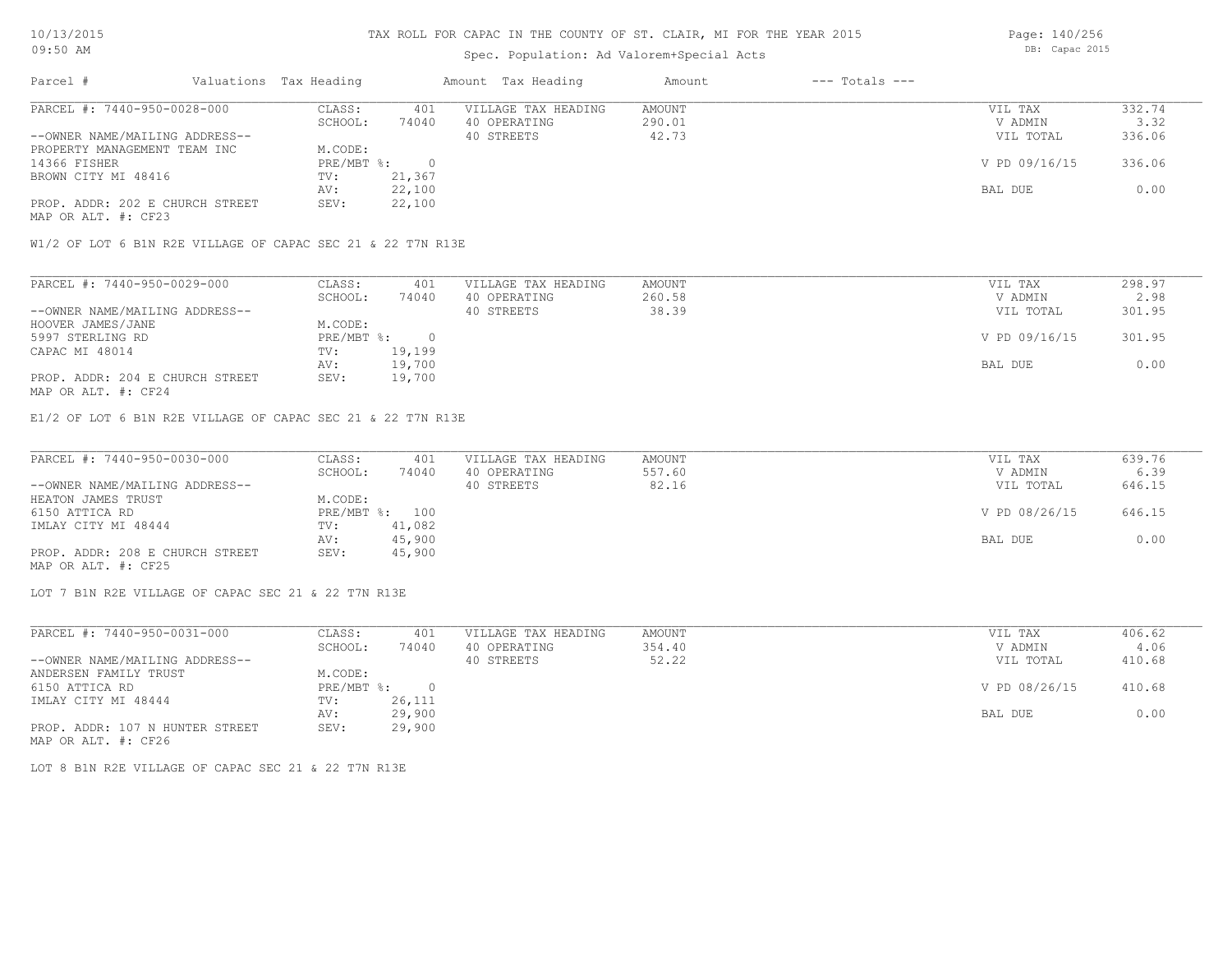## Spec. Population: Ad Valorem+Special Acts

Parcel # Valuations Tax Heading Amount Tax Heading Amount --- Totals ---MAP OR ALT. #: CF27 PROP. ADDR: 105 N HUNTER STREET SEV: 29,100 AV: 29,100 CAPAC MI 48014-3124 TV: 25,392<br>AV: 29,100 105 N HUNTER STREET THE PRE/MBT %: 100 BAL DUE 399.37 OWEN DAVE MUSIC CODE: --OWNER NAME/MAILING ADDRESS-- 40 STREETS 50.78 VIL TOTAL 399.37 SCHOOL: 74040 40 OPERATING 344.64 344.64 V ADMIN 3.95 PARCEL #: 7440-950-0032-000 CLASS: 401 VILLAGE TAX HEADING AMOUNT VIL TAX VIL TAX 395.42<br>SCHOOL: 74040 40 OPERATING 344.64 VADMIN 3.95  $\mathcal{L}_\mathcal{L} = \mathcal{L}_\mathcal{L} = \mathcal{L}_\mathcal{L} = \mathcal{L}_\mathcal{L} = \mathcal{L}_\mathcal{L} = \mathcal{L}_\mathcal{L} = \mathcal{L}_\mathcal{L} = \mathcal{L}_\mathcal{L} = \mathcal{L}_\mathcal{L} = \mathcal{L}_\mathcal{L} = \mathcal{L}_\mathcal{L} = \mathcal{L}_\mathcal{L} = \mathcal{L}_\mathcal{L} = \mathcal{L}_\mathcal{L} = \mathcal{L}_\mathcal{L} = \mathcal{L}_\mathcal{L} = \mathcal{L}_\mathcal{L}$ 

LOT 9 B1N R2E VILLAGE OF CAPAC SEC 21 & 22 T7N R13E

| PARCEL #: 7440-950-0033-000     | CLASS:     | 401    | VILLAGE TAX HEADING | AMOUNT | VIL TAX       | 479.39 |
|---------------------------------|------------|--------|---------------------|--------|---------------|--------|
|                                 | SCHOOL:    | 74040  | 40 OPERATING        | 417.83 | V ADMIN       | 4.79   |
| --OWNER NAME/MAILING ADDRESS--  |            |        | 40 STREETS          | 61.56  | VIL TOTAL     | 484.18 |
| HOSKEY ANTHONY                  | M.CODE:    |        |                     |        |               |        |
| 103 N HUNTER STREET             | PRE/MBT %: | 100    |                     |        | V PD 09/10/15 | 484.18 |
| CAPAC, MI 48014                 | TV:        | 30,784 |                     |        |               |        |
|                                 | AV:        | 34,800 |                     |        | BAL DUE       | 0.00   |
| PROP. ADDR: 103 N HUNTER STREET | SEV:       | 34,800 |                     |        |               |        |
| MAP OR ALT. #: CF28             |            |        |                     |        |               |        |

LOT 10 B1N R2E VILLAGE OF CAPAC SEC 21 & 22 T7N R13E

| PARCEL #: 7440-950-0034-000    | CLASS:  | 401            | VILLAGE TAX HEADING | AMOUNT | VIL TAX       | 554.58 |
|--------------------------------|---------|----------------|---------------------|--------|---------------|--------|
|                                | SCHOOL: | 74040          | 40 OPERATING        | 483.36 | V ADMIN       | 5.54   |
| --OWNER NAME/MAILING ADDRESS-- |         |                | 40 STREETS          | 71.22  | VIL TOTAL     | 560.12 |
| WEISS TROY                     | M.CODE: |                |                     |        |               |        |
| WEISS KIM                      |         | PRE/MBT %: 100 |                     |        | V PD 09/18/15 | 560.12 |
| 207 E MILL STREET              | TV:     | 35,612         |                     |        |               |        |
| CAPAC MI 48014                 | AV:     | 40,000         |                     |        | BAL DUE       | 0.00   |
|                                | SEV:    | 40,000         |                     |        |               |        |
| PROP. ADDR: 207 E MILL STREET  |         |                |                     |        |               |        |

MAP OR ALT. #: CF29

LOT 11 B1N R2E VILLAGE OF CAPAC

| PARCEL #: 7440-950-0035-000    | CLASS:  | 401            | VILLAGE TAX HEADING | AMOUNT | VIL TAX   | 503.12 |
|--------------------------------|---------|----------------|---------------------|--------|-----------|--------|
|                                | SCHOOL: | 74040          | 40 OPERATING        | 438.51 | V ADMIN   | 5.03   |
| --OWNER NAME/MAILING ADDRESS-- |         |                | 40 STREETS          | 64.61  | VIL TOTAL | 508.15 |
| PELC STACEY / KAREN            | M.CODE: |                |                     |        |           |        |
| 209 E MILL ST                  |         | PRE/MBT %: 100 |                     |        | BAL DUE   | 508.15 |
| CAPAC MI 48014                 | TV:     | 32,308         |                     |        |           |        |
|                                | AV:     | 36,600         |                     |        |           |        |
| PROP. ADDR: 209 E MILL ST      | SEV:    | 36,600         |                     |        |           |        |
| MAP OR ALT. #: CF30            |         |                |                     |        |           |        |

LOT 12 B1N R2E VILLAGE OF CAPAC

Page: 141/256 DB: Capac 2015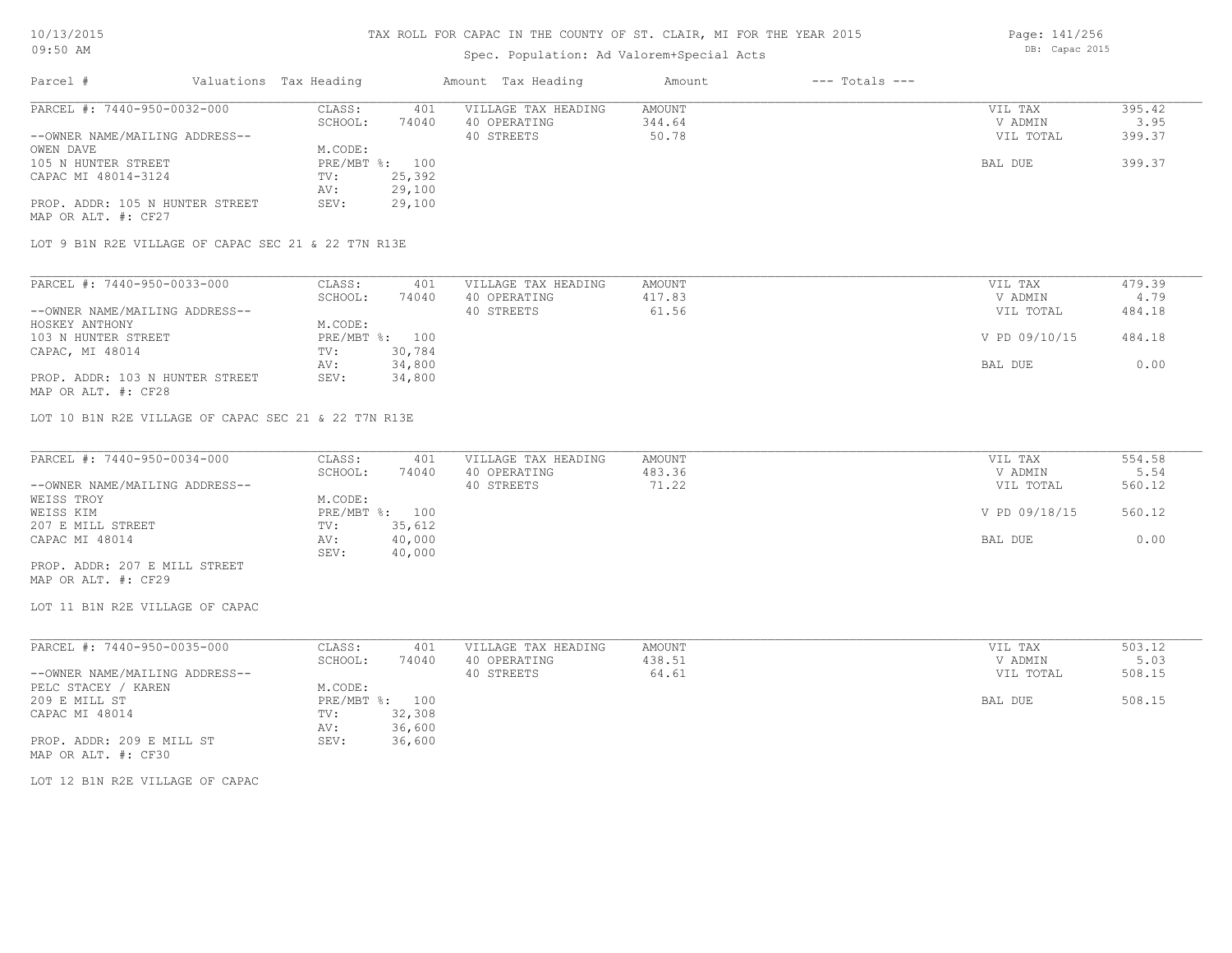## Spec. Population: Ad Valorem+Special Acts

Page: 142/256 DB: Capac 2015

| Parcel #                       | Valuations Tax Heading |        | Amount Tax Heading  | Amount | $---$ Totals $---$ |               |        |
|--------------------------------|------------------------|--------|---------------------|--------|--------------------|---------------|--------|
| PARCEL #: 7440-950-0036-000    | CLASS:                 | 401    | VILLAGE TAX HEADING | AMOUNT |                    | VIL TAX       | 448.50 |
|                                | SCHOOL:                | 74040  | 40 OPERATING        | 390.90 |                    | V ADMIN       | 4.48   |
| --OWNER NAME/MAILING ADDRESS-- |                        |        | 40 STREETS          | 57.60  |                    | VIL TOTAL     | 452.98 |
| OWEN DAVID F.                  | M.CODE:                |        |                     |        |                    |               |        |
| 3513 HOWLAND RD                | PRE/MBT %:             |        |                     |        |                    | V PD 09/18/15 | 452.98 |
| ALMONT MI 48003                | TV:                    | 28,800 |                     |        |                    |               |        |
|                                | AV:                    | 28,800 |                     |        |                    | BAL DUE       | 0.00   |
| PROP. ADDR: 301 E MILL ST      | SEV:                   | 28,800 |                     |        |                    |               |        |
|                                |                        |        |                     |        |                    |               |        |

MAP OR ALT. #: CF31A

LOT 1 EXC E 19.5 FT B1N R3E VILLAGE OF CAPAC SEC 21 & 22 T7N R13E

| PARCEL #: 7440-950-0037-000    | CLASS:  | 401            | VILLAGE TAX HEADING | AMOUNT | VIL TAX       | 443.65 |
|--------------------------------|---------|----------------|---------------------|--------|---------------|--------|
|                                | SCHOOL: | 74040          | 40 OPERATING        | 386.68 | V ADMIN       | 4.43   |
| --OWNER NAME/MAILING ADDRESS-- |         |                | 40 STREETS          | 56.97  | VIL TOTAL     | 448.08 |
| FREZZA JOHN                    | M.CODE: |                |                     |        |               |        |
| 303 E MILL                     |         | PRE/MBT %: 100 |                     |        | V PD 07/22/15 | 448.08 |
| CAPAC MI 48014                 | TV:     | 28,489         |                     |        |               |        |
|                                | AV:     | 32,900         |                     |        | BAL DUE       | 0.00   |
| PROP. ADDR: 303 E MILL ST      | SEV:    | 32,900         |                     |        |               |        |
| MAP OR ALT. #: CF31B           |         |                |                     |        |               |        |

R13E E19 1/2 FT OF LOT 1 & THE W 1/2 OF LOT 2 B1N R3E VILLAGE OF CAPAC SEC 21 & 22 T7N

| PARCEL #: 7440-950-0038-000    | CLASS:  | 401            | VILLAGE TAX HEADING | AMOUNT | VIL TAX       | 408.28 |
|--------------------------------|---------|----------------|---------------------|--------|---------------|--------|
|                                | SCHOOL: | 74040          | 40 OPERATING        | 355.85 | V ADMIN       | 4.08   |
| --OWNER NAME/MAILING ADDRESS-- |         |                | 40 STREETS          | 52.43  | VIL TOTAL     | 412.36 |
| DEBOUVRE BRUCE                 | M.CODE: |                |                     |        |               |        |
| DEBOUVRE KIMBERLY              |         | PRE/MBT %: 100 |                     |        | V PD 09/02/15 | 412.36 |
| P.O. BOX 597                   | TV:     | 26,218         |                     |        |               |        |
| CAPAC MI 48014                 | AV:     | 29,200         |                     |        | BAL DUE       | 0.00   |
|                                | SEV:    | 29,200         |                     |        |               |        |
| PROP. ADDR: 305 E MILL ST      |         |                |                     |        |               |        |

MAP OR ALT. #: 32

E1/2 OF LOT 2 B1N R3E VILLAGE OF CAPAC SEC 21 & 22 T7N R13E

| PARCEL #: 7440-950-0039-000         | CLASS:     | 401    | VILLAGE TAX HEADING | AMOUNT | VIL TAX       | 401.87 |
|-------------------------------------|------------|--------|---------------------|--------|---------------|--------|
|                                     | SCHOOL:    | 74040  | 40 OPERATING        | 350.26 | V ADMIN       | 4.01   |
| --OWNER NAME/MAILING ADDRESS--      |            |        | 40 STREETS          | 51.61  | VIL TOTAL     | 405.88 |
| VAN NESTE JEROME P & CAROL TRUSTEES | M.CODE:    |        |                     |        |               |        |
| PO BOX 494                          | PRE/MBT %: |        |                     |        | V PD 07/15/15 | 405.88 |
| CAPAC MI 48014                      | TV:        | 25,806 |                     |        |               |        |
|                                     | AV:        | 29,600 |                     |        | BAL DUE       | 0.00   |
| PROP. ADDR: 102 N HUNTER STREET     | SEV:       | 29,600 |                     |        |               |        |
| MAP OR ALT. #: CF33                 |            |        |                     |        |               |        |

LOT 3 B1N R3E VILLAGE OF CAPAC SEC 21 & 22 T7N R13E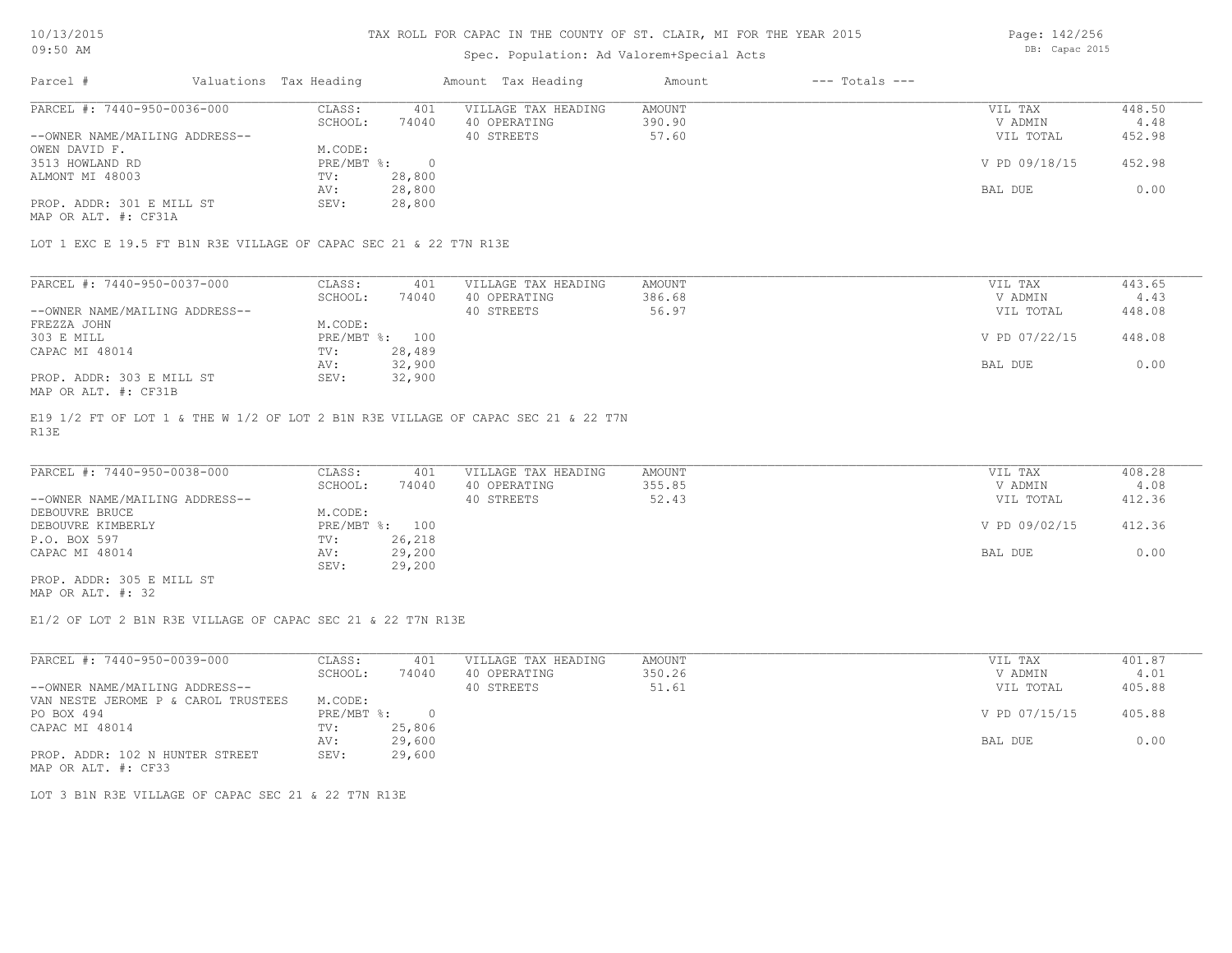## Spec. Population: Ad Valorem+Special Acts

| Parcel #                        | Valuations Tax Heading |        | Amount Tax Heading  | Amount | $---$ Totals $---$ |               |        |
|---------------------------------|------------------------|--------|---------------------|--------|--------------------|---------------|--------|
| PARCEL #: 7440-950-0040-000     | CLASS:                 | 401    | VILLAGE TAX HEADING | AMOUNT |                    | VIL TAX       | 483.85 |
|                                 | SCHOOL:                | 74040  | 40 OPERATING        | 421.71 |                    | V ADMIN       | 4.83   |
| --OWNER NAME/MAILING ADDRESS--  |                        |        | 40 STREETS          | 62.14  |                    | VIL TOTAL     | 488.68 |
| YODER RONALD/BETTY              | M.CODE:                |        |                     |        |                    |               |        |
| 5694 VAN DYKE                   | PRE/MBT %:             |        |                     |        |                    | V PD 08/17/15 | 488.68 |
| ALMONT MI 48003                 | TV:                    | 31,070 |                     |        |                    |               |        |
|                                 | AV:                    | 35,300 |                     |        |                    | BAL DUE       | 0.00   |
| PROP. ADDR: 104 N HUNTER STREET | SEV:                   | 35,300 |                     |        |                    |               |        |
|                                 |                        |        |                     |        |                    |               |        |

MAP OR ALT. #: CF34

LOT 4 B1N R3E VILLAGE OF CAPAC SEC 21 & 22 T7N R13E

| PARCEL #: 7440-950-0041-000     | CLASS:  | 401            | VILLAGE TAX HEADING | AMOUNT | VIL TAX       | 477.41 |
|---------------------------------|---------|----------------|---------------------|--------|---------------|--------|
|                                 | SCHOOL: | 74040          | 40 OPERATING        | 416.10 | V ADMIN       | 4.77   |
| --OWNER NAME/MAILING ADDRESS--  |         |                | 40 STREETS          | 61.31  | VIL TOTAL     | 482.18 |
| DOTSON DAVID ET-AL              | M.CODE: |                |                     |        |               |        |
| 108 N HUNTER ST                 |         | PRE/MBT %: 100 |                     |        | V PD 07/22/15 | 482.18 |
| CAPAC MI 48014-3123             | TV:     | 30,657         |                     |        |               |        |
|                                 | AV:     | 34,700         |                     |        | BAL DUE       | 0.00   |
| PROP. ADDR: 108 N HUNTER STREET | SEV:    | 34,700         |                     |        |               |        |
| MAP OR ALT. #: CF35             |         |                |                     |        |               |        |

LOT 5 B1N R3E VILLAGE OF CAPAC SEC 21 & 22 T7N R13E

| PARCEL #: 7440-950-0042-000     | CLASS:  | 401            | VILLAGE TAX HEADING | AMOUNT | VIL TAX       | 658.73 |
|---------------------------------|---------|----------------|---------------------|--------|---------------|--------|
|                                 | SCHOOL: | 74040          | 40 OPERATING        | 574.13 | V ADMIN       | 6.58   |
| --OWNER NAME/MAILING ADDRESS--  |         |                | 40 STREETS          | 84.60  | VIL TOTAL     | 665.31 |
| MADAY MICHAEL G                 | M.CODE: | COREL          |                     |        |               |        |
| 302 E CHURCH ST                 |         | PRE/MBT %: 100 |                     |        | V PD 09/18/15 | 665.31 |
| CAPAC MI 48014-3116             | TV:     | 42,300         |                     |        |               |        |
|                                 | AV:     | 42,300         |                     |        | BAL DUE       | 0.00   |
| PROP. ADDR: 302 E CHURCH STREET | SEV:    | 42,300         |                     |        |               |        |
| MAP OR ALT. #: CF36             |         |                |                     |        |               |        |

LOT 6 B1N R3E VILLAGE OF CAPAC SEC 21 & 22 T7N R13E

| PARCEL #: 7440-950-0043-000    | CLASS:     | 401      | VILLAGE TAX HEADING | AMOUNT | 236.39<br>VIL TAX   |
|--------------------------------|------------|----------|---------------------|--------|---------------------|
|                                | SCHOOL:    | 74040    | 40 OPERATING        | 206.03 | 2.36<br>V ADMIN     |
| --OWNER NAME/MAILING ADDRESS-- |            |          | 40 STREETS          | 30.36  | 238.75<br>VIL TOTAL |
| CUMMINGS HAROLD L/JANET S      | M.CODE:    |          |                     |        |                     |
| 29665 PRATT RD.                | PRE/MBT %: | $\Omega$ |                     |        | 238.75<br>BAL DUE   |
| RICHMOND MI 48062              | TV:        | 15,180   |                     |        |                     |
|                                | AV:        | 19,700   |                     |        |                     |
| PROP. ADDR: 107 N LESTER ST    | SEV:       | 19,700   |                     |        |                     |
| MAP OR ALT. #: CF37A           |            |          |                     |        |                     |

LOT 7 B1N R3E VILLAGE OF CAPAC SEC 21 & 22 T7N R13E

Page: 143/256 DB: Capac 2015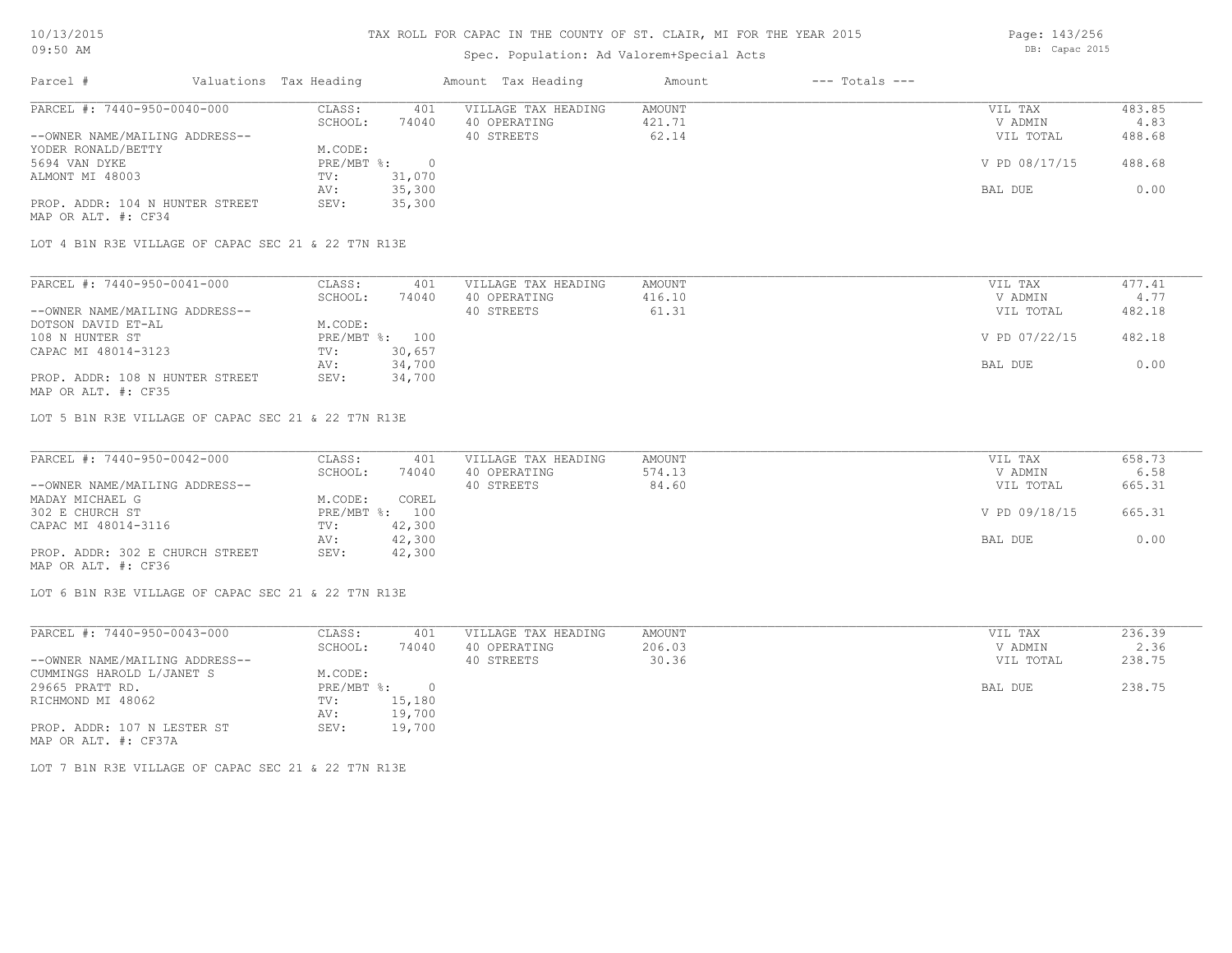### Spec. Population: Ad Valorem+Special Acts

Parcel # Valuations Tax Heading Amount Tax Heading Amount --- Totals ---PROP. ADDR: 105 N LESTER ST SEV: 33,100 AV: 33,100 BAL DUE 0.00 CAPAC MI 48014 TV: 29,005<br>
AV: 33,100 15536 IMLAY CITY RD. PRE/MBT %: 0 V PD 07/10/15 456.20 TOSCH RAY/BARBARA TRUST M.CODE:<br>15536 IMLAY CITY RD. RESANDER PRE/MBT %: --OWNER NAME/MAILING ADDRESS-- 40 STREETS 58.01 VIL TOTAL 456.20 SCHOOL: 74040 40 OPERATING 393.68 393.68 V ADMIN 4.51 PARCEL #: 7440-950-0044-000 CLASS: 401 VILLAGE TAX HEADING AMOUNT NUMBER ON THE VIL TAX 451.69<br>SCHOOL: 74040 40 OPERATING 393.68 393.68 VADMIN 4.51  $\mathcal{L}_\mathcal{L} = \mathcal{L}_\mathcal{L} = \mathcal{L}_\mathcal{L} = \mathcal{L}_\mathcal{L} = \mathcal{L}_\mathcal{L} = \mathcal{L}_\mathcal{L} = \mathcal{L}_\mathcal{L} = \mathcal{L}_\mathcal{L} = \mathcal{L}_\mathcal{L} = \mathcal{L}_\mathcal{L} = \mathcal{L}_\mathcal{L} = \mathcal{L}_\mathcal{L} = \mathcal{L}_\mathcal{L} = \mathcal{L}_\mathcal{L} = \mathcal{L}_\mathcal{L} = \mathcal{L}_\mathcal{L} = \mathcal{L}_\mathcal{L}$ 

MAP OR ALT. #: CF37B

LOT 8 B1N R3E VILLAGE OF CAPAC SEC 21 & 22 T7N R13E

| PARCEL #: 7440-950-0045-000    | CLASS:     | 401    | VILLAGE TAX HEADING | AMOUNT | VIL TAX       | 459.72 |
|--------------------------------|------------|--------|---------------------|--------|---------------|--------|
|                                | SCHOOL:    | 74040  | 40 OPERATING        | 400.68 | V ADMIN       | 4.59   |
| --OWNER NAME/MAILING ADDRESS-- |            |        | 40 STREETS          | 59.04  | VIL TOTAL     | 464.31 |
| TAYLOR EUGENE                  | M.CODE:    |        |                     |        |               |        |
| TAYLOR SHERRIE                 | PRE/MBT %: |        |                     |        | V PD 08/28/15 | 464.31 |
| 15819 ALMONT RD                | TV:        | 29,521 |                     |        |               |        |
| ALLENTON MI 48002              | AV:        | 33,600 |                     |        | BAL DUE       | 0.00   |
|                                | SEV:       | 33,600 |                     |        |               |        |
| PROP. ADDR: 103 N LESTER ST    |            |        |                     |        |               |        |

MAP OR ALT. #: CF37C

LOT 9 B1N R3E VILLAGE OF CAPAC

| PARCEL #: 7440-950-0046-000    | CLASS:  | 401            | VILLAGE TAX HEADING | AMOUNT | VIL TAX       | 389.01 |
|--------------------------------|---------|----------------|---------------------|--------|---------------|--------|
|                                | SCHOOL: | 74040          | 40 OPERATING        | 339.05 | V ADMIN       | 3.89   |
| --OWNER NAME/MAILING ADDRESS-- |         |                | 40 STREETS          | 49.96  | VIL TOTAL     | 392.90 |
| PRINTZ JOSEPH                  | M.CODE: |                |                     |        |               |        |
| PRATT LAURA                    |         | PRE/MBT %: 100 |                     |        | V PD 09/18/15 | 392.90 |
| 101 N LESTER ST                | TV:     | 24,980         |                     |        |               |        |
| CAPAC MI 48014                 | AV:     | 28,700         |                     |        | BAL DUE       | 0.00   |
|                                | SEV:    | 28,700         |                     |        |               |        |
| PROP. ADDR: 101 N LESTER ST    |         |                |                     |        |               |        |

MAP OR ALT. #: CF37D

LOT 10 B1N R3E VILLAGE OF CAPAC SEC 21 & 22 T7N R13E

| PARCEL #: 7440-950-0047-000    | CLASS:     | 401    | VILLAGE TAX HEADING | AMOUNT        | VIL TAX   | 564.22 |
|--------------------------------|------------|--------|---------------------|---------------|-----------|--------|
|                                | SCHOOL:    | 74040  | 40 OPERATING        | 491.76        | V ADMIN   | 5.64   |
| --OWNER NAME/MAILING ADDRESS-- |            |        | 40 STREETS          | 72.46         | VIL TOTAL | 569.86 |
| HILL MARCELLA H                | M.CODE:    |        |                     |               |           |        |
| 14660 KOEHN RD                 | PRE/MBT %: | ∩      |                     | V PD 08/26/15 | 569.86    |        |
| CAPAC MI 48014                 | TV:        | 36,231 |                     |               |           |        |
|                                | AV:        | 40,600 |                     |               | BAL DUE   | 0.00   |
| PROP. ADDR: 307 E MILL ST      | SEV:       | 40,600 |                     |               |           |        |
|                                |            |        |                     |               |           |        |

MAP OR ALT. #: CF38

LOT 11 B1N R3E VILLAGE OF CAPAC SEC 21 & 22 T7N R13E

Page: 144/256 DB: Capac 2015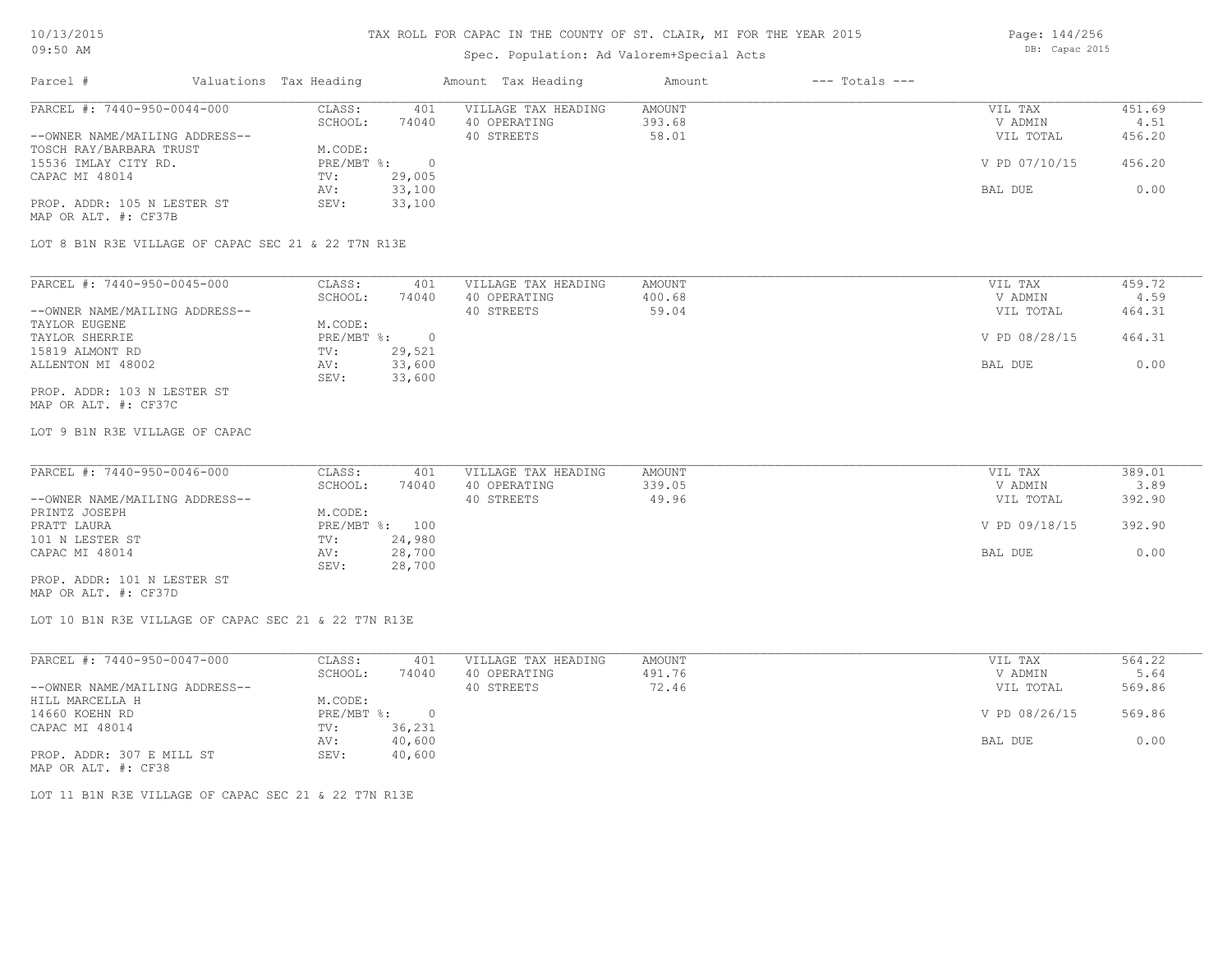## Spec. Population: Ad Valorem+Special Acts

Page: 145/256 DB: Capac 2015

| Parcel #                       | Valuations Tax Heading |        | Amount Tax Heading  | Amount | $---$ Totals $---$ |               |        |
|--------------------------------|------------------------|--------|---------------------|--------|--------------------|---------------|--------|
| PARCEL #: 7440-950-0048-000    | CLASS:                 | 401    | VILLAGE TAX HEADING | AMOUNT |                    | VIL TAX       | 523.69 |
|                                | SCHOOL:                | 74040  | 40 OPERATING        | 456.44 |                    | V ADMIN       | 5.23   |
| --OWNER NAME/MAILING ADDRESS-- |                        |        | 40 STREETS          | 67.25  |                    | VIL TOTAL     | 528.92 |
| RICHEY THERESA                 | M.CODE:                | COREL  |                     |        |                    |               |        |
| 309 E MILL ST                  | $PRE/MBT$ %:           | 100    |                     |        |                    | V PD 09/10/15 | 528.92 |
| CAPAC MI 48014                 | TV:                    | 33,629 |                     |        |                    |               |        |
|                                | AV:                    | 37,900 |                     |        |                    | BAL DUE       | 0.00   |
| PROP. ADDR: 309 E MILL ST      | SEV:                   | 37,900 |                     |        |                    |               |        |
| MAP OR ALT. #: CF39            |                        |        |                     |        |                    |               |        |

LOT 12 B1N R3E VILLAGE OF CAPAC

| PARCEL #: 7440-950-0049-000    | CLASS:     | 201     | VILLAGE TAX HEADING | AMOUNT   | VIL TAX       | 1,859.84 |
|--------------------------------|------------|---------|---------------------|----------|---------------|----------|
|                                | SCHOOL:    | 74040   | 40 OPERATING        | l,620.99 | V ADMIN       | 18.59    |
| --OWNER NAME/MAILING ADDRESS-- |            |         | 40 STREETS          | 238.85   | VIL TOTAL     | 1,878.43 |
| KAATZ DICK                     | M.CODE:    |         |                     |          |               |          |
| 10 S MAIN ST                   | PRE/MBT %: |         |                     |          | V PD 09/18/15 | 1,878.43 |
| YALE MI 48097-3316             | TV:        | 119,428 |                     |          |               |          |
|                                | AV:        | 119,700 |                     |          | BAL DUE       | 0.00     |
| PROP. ADDR: 202 N MAIN ST      | SEV:       | 119,700 |                     |          |               |          |
|                                |            |         |                     |          |               |          |

MAP OR ALT. #: CF40

LOT 1 & S 7 FT OF LOT 2 B2N R1E VILLAGE OF CAPAC SEC 21 & 22 T7N R13E

| PARCEL #: 7440-950-0050-000    | CLASS:     | 201     | VILLAGE TAX HEADING | AMOUNT   | VIL TAX       | 7,205.62 |
|--------------------------------|------------|---------|---------------------|----------|---------------|----------|
|                                | SCHOOL:    | 74040   | 40 OPERATING        | 6,280.22 | V ADMIN       | 72.05    |
| --OWNER NAME/MAILING ADDRESS-- |            |         | 40 STREETS          | 925.40   | VIL TOTAL     | 7,277.67 |
| CAPAC STATE SAVINGS BANK       | M.CODE:    |         |                     |          |               |          |
| 206 N MAIN ST                  | PRE/MBT %: |         |                     |          | V PD 08/31/15 | 7,277.67 |
| CAPAC MI 48014-3144            | TV:        | 462,700 |                     |          |               |          |
|                                | AV:        | 462,700 |                     |          | BAL DUE       | 0.00     |
| PROP. ADDR: 206 N MAIN ST      | SEV:       | 462,700 |                     |          |               |          |
| MAP OR ALT. $\#$ : CF41/43     |            |         |                     |          |               |          |

LOT 2 EXC S 7', LOTS 3,4,5 & E 50' OF LOT 6B2N R1E VILLAGE OF CAPAC

| PARCEL #: 7440-950-0052-000                | CLASS:  | 401            | VILLAGE TAX HEADING | AMOUNT | VIL TAX       | 450.10 |
|--------------------------------------------|---------|----------------|---------------------|--------|---------------|--------|
|                                            | SCHOOL: | 74040          | 40 OPERATING        | 392.30 | V ADMIN       | 4.50   |
| --OWNER NAME/MAILING ADDRESS--             |         |                | 40 STREETS          | 57.80  | VIL TOTAL     | 454.60 |
| VOELKER RITA                               | M.CODE: |                |                     |        |               |        |
| 214 N MAIN ST                              |         | PRE/MBT %: 100 |                     |        | V PD 08/05/15 | 454.60 |
| CAPAC MI 48014                             | TV:     | 28,903         |                     |        |               |        |
|                                            | AV:     | 32,700         |                     |        | BAL DUE       | 0.00   |
| PROP. ADDR: 214 N MAIN ST<br>$\frac{1}{2}$ | SEV:    | 32,700         |                     |        |               |        |

MAP OR ALT. #: CF44/45

LOT 6 EXC THE E 50 FT THEREOF B2N R1E VILLAGE OF CAPAC SEC 21 & 22 T7N R13E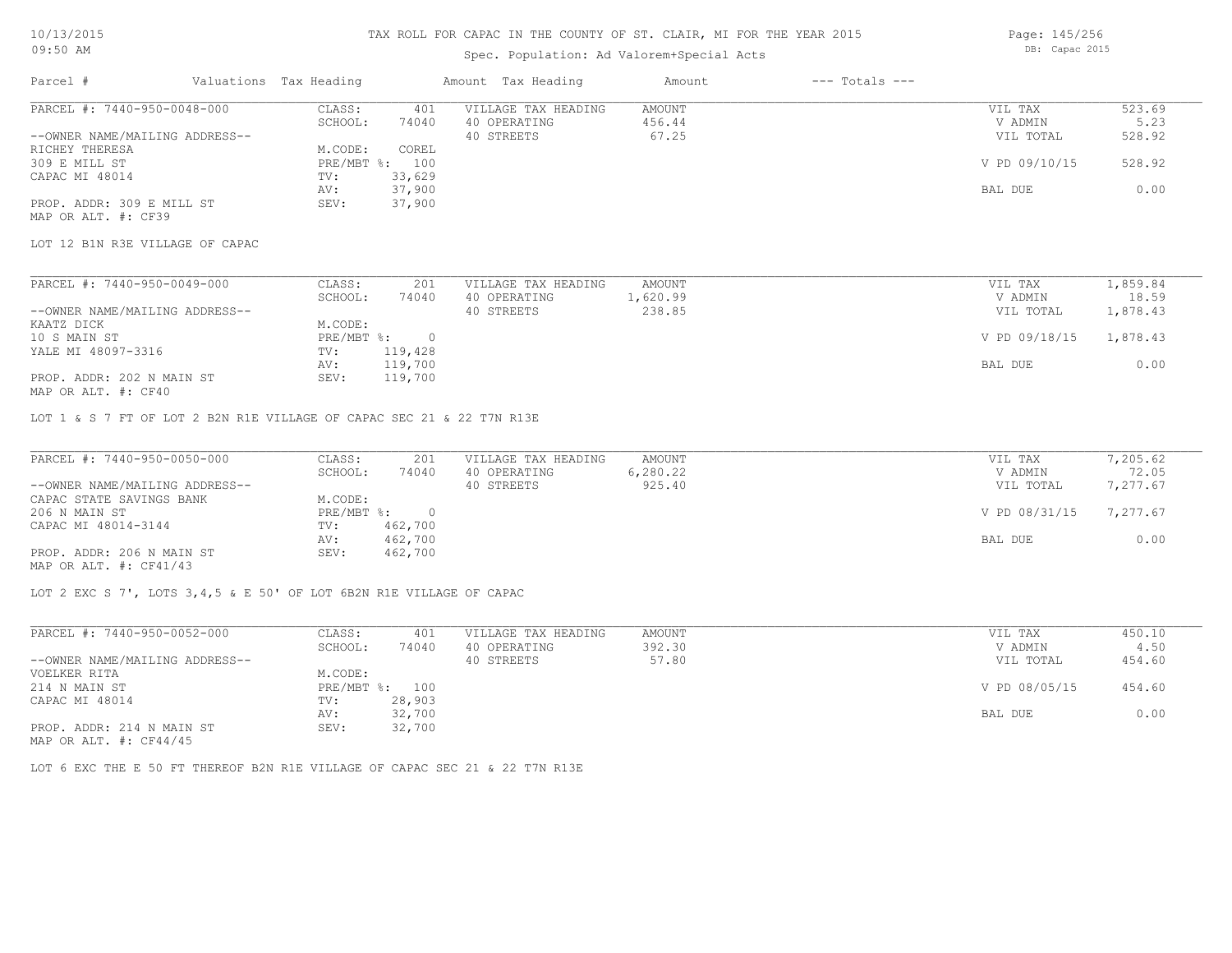| 10/13/2015 |  |
|------------|--|
| 09:50 AM   |  |

### Spec. Population: Ad Valorem+Special Acts

Parcel # Valuations Tax Heading Amount Tax Heading Amount --- Totals ---R13E W1/2 OF LOT 7 & W 1/2 OF LOT 8 EXC S 35 FT B2N R1E VILLAGE OF CAPAC SEC 21 & 22 T7N MAP OR ALT. #: CF46 PROP. ADDR: 106 E ALDRICH STREET DALLAS TX 75261-9015 SEV: 0 P.O.BOX 619015 AV: 0 FTD01B21 TV: 0 FKA:GERERAL TELE CO OF MICH PRE/MBT %: 0 BAL DUE 0.00 VERIZON COMMUNICATIONS INC M.CODE: --OWNER NAME/MAILING ADDRESS-- 40 STREETS 0.00 VIL TOTAL 0.00 SCHOOL: 74040 40 OPERATING 0.00 V ADMIN 0.00 PARCEL #: 7440-950-0054-000 CLASS: 705 VILLAGE TAX HEADING AMOUNT WIL TAX VIL TAX 0.00<br>CCHOOL: 74040 40 OPERATING 0.00 0.00 VADMIN 0.00  $\mathcal{L}_\mathcal{L} = \mathcal{L}_\mathcal{L} = \mathcal{L}_\mathcal{L} = \mathcal{L}_\mathcal{L} = \mathcal{L}_\mathcal{L} = \mathcal{L}_\mathcal{L} = \mathcal{L}_\mathcal{L} = \mathcal{L}_\mathcal{L} = \mathcal{L}_\mathcal{L} = \mathcal{L}_\mathcal{L} = \mathcal{L}_\mathcal{L} = \mathcal{L}_\mathcal{L} = \mathcal{L}_\mathcal{L} = \mathcal{L}_\mathcal{L} = \mathcal{L}_\mathcal{L} = \mathcal{L}_\mathcal{L} = \mathcal{L}_\mathcal{L}$ OF CAPAC SEC 21 & 22 T7N R13E W50 FT OF N 15 FT OF LOT 9 & W 50 FT OF S 35 FT OF W 1/2 OF LOT 8 B2N R1E VILLAGE MAP OR ALT. #: CF47 PROP. ADDR: 106 E ALDRICH STREET DALLAS TX 75261-9015 SEV: 0 P.O. BOX 619015 AV: 0 FTD01B21 TV: 0 FKA:GENERAL TELE CO OF MICH PRE/MBT %: 0<br>FTD01B21 BAL DUE 0.00 PRE/MBT %: 0 BAL DUE 0.00 VERIZON COMMUNICATIONS INC M.CODE: --OWNER NAME/MAILING ADDRESS-- 40 STREETS 0.00 VIL TOTAL 0.00 SCHOOL: 74040 40 OPERATING 0.00 V ADMIN 0.00 PARCEL #: 7440-950-0055-000 CLASS: 705 VILLAGE TAX HEADING AMOUNT WIL TAX VIL TAX 0.00<br>CCHOOL: 74040 40 OPERATING 0.00 0.00 VADMIN 0.00 OF LOT 9 B2N R1E VILLAGE OF CAPAC SEC 21 & 22 T7N R13E E1/2 OF LOTS 7 & 8 & E 25 FT OF W 75 FT OF S 35 FT OF LOT 8 & N 15 FT OF E 100 FT MAP OR ALT. #: CF48 PROP. ADDR: 108 E ALDRICH STREET SEV: 29,900 AV: 29,900 BAL DUE 0.00 CAPAC MI 48014-1700 TV: 26,083 108 E ALDRICH ST PRE/MBT %: 100 V PD 09/10/15 410.24 SCHOCKE GRACE C<br>
M.CODE: COREL --OWNER NAME/MAILING ADDRESS-- 40 STREETS 52.16 VIL TOTAL 410.24 SCHOOL: 74040 40 OPERATING 354.02 V ADMIN 4.06 PARCEL #: 7440-950-0056-000 CLASS: 401 VILLAGE TAX HEADING AMOUNT VIL TAX VIL TAX 406.18<br>SCHOOL: 74040 40 OPERATING 354.02 VADMIN 4.06  $\mathcal{L}_\mathcal{L} = \mathcal{L}_\mathcal{L} = \mathcal{L}_\mathcal{L} = \mathcal{L}_\mathcal{L} = \mathcal{L}_\mathcal{L} = \mathcal{L}_\mathcal{L} = \mathcal{L}_\mathcal{L} = \mathcal{L}_\mathcal{L} = \mathcal{L}_\mathcal{L} = \mathcal{L}_\mathcal{L} = \mathcal{L}_\mathcal{L} = \mathcal{L}_\mathcal{L} = \mathcal{L}_\mathcal{L} = \mathcal{L}_\mathcal{L} = \mathcal{L}_\mathcal{L} = \mathcal{L}_\mathcal{L} = \mathcal{L}_\mathcal{L}$ MAP OR ALT. #: CF49 PROP. ADDR: 205 N WALKER ST SEV: 41,600 AV: 41,600 AV: 41,600 AV: 41,600 BAL DUE 0.00 CAPAC MI 48014-3170 TV: 36,335<br>AV: 41,600 205 N WALKER ST PRE/MBT %: 100 V PD 09/10/15 571.49 WILLIAMS RANDY **M.CODE:** COREL 205 N WALKER ST --OWNER NAME/MAILING ADDRESS-- 40 STREETS 72.67 VIL TOTAL 571.49 SCHOOL: 74040 40 OPERATING 493.17 40 ADMIN 5.65 PARCEL #: 7440-950-0057-000 CLASS: 401 VILLAGE TAX HEADING AMOUNT AMOUNT VIL TAX 565.84<br>565.84 SCHOOL: 74040 40 OPERATING 493.17 VADMIN 5.65  $\mathcal{L}_\mathcal{L} = \mathcal{L}_\mathcal{L} = \mathcal{L}_\mathcal{L} = \mathcal{L}_\mathcal{L} = \mathcal{L}_\mathcal{L} = \mathcal{L}_\mathcal{L} = \mathcal{L}_\mathcal{L} = \mathcal{L}_\mathcal{L} = \mathcal{L}_\mathcal{L} = \mathcal{L}_\mathcal{L} = \mathcal{L}_\mathcal{L} = \mathcal{L}_\mathcal{L} = \mathcal{L}_\mathcal{L} = \mathcal{L}_\mathcal{L} = \mathcal{L}_\mathcal{L} = \mathcal{L}_\mathcal{L} = \mathcal{L}_\mathcal{L}$ 

LOT 9 EXC THE N 15 FT THEREOF B2N R1E VILLAGE OF CAPAC SEC 21 & 22 T7N R13E

Page: 146/256

DB: Capac 2015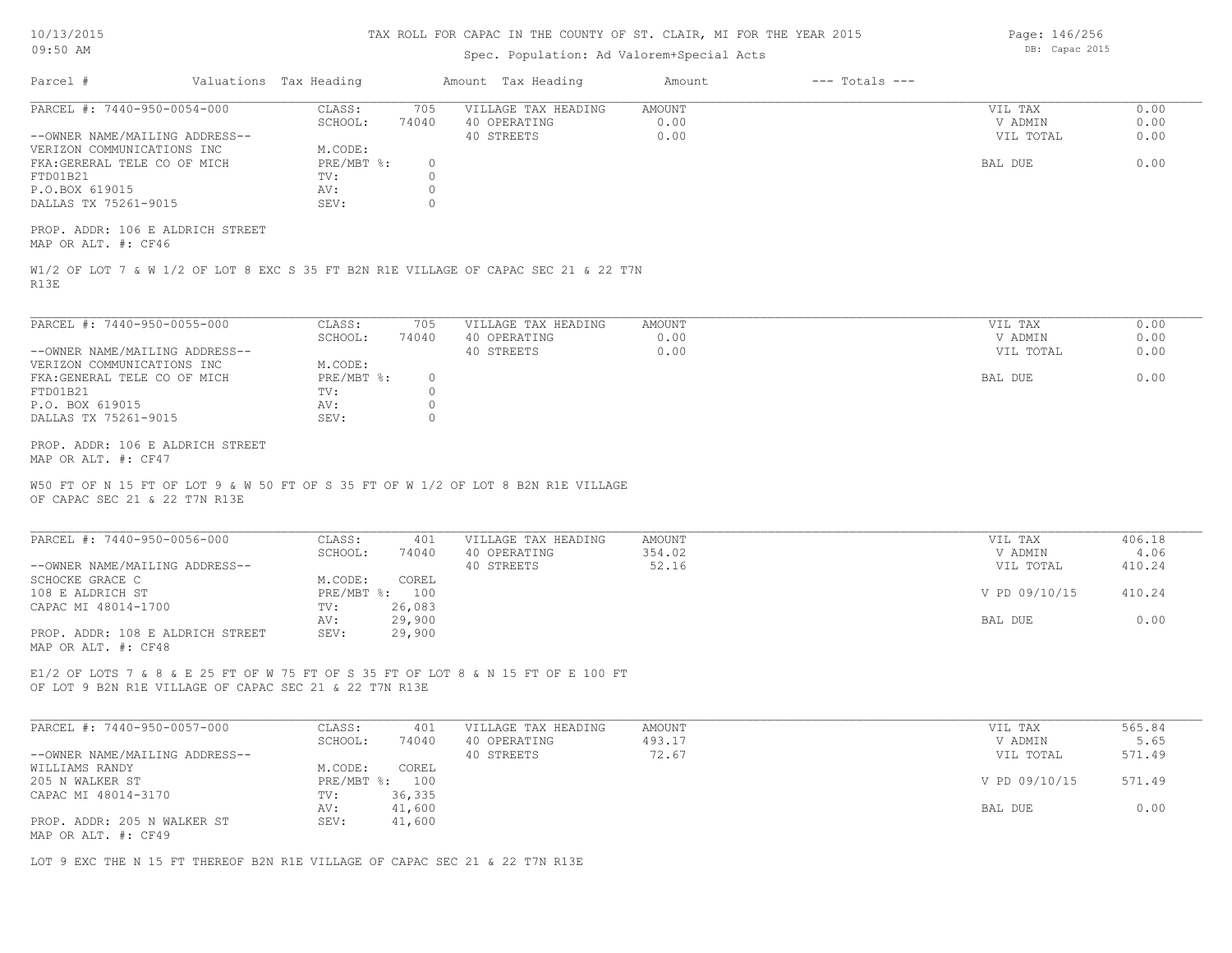## 10/13/2015 09:50 AM

### TAX ROLL FOR CAPAC IN THE COUNTY OF ST. CLAIR, MI FOR THE YEAR 2015

Spec. Population: Ad Valorem+Special Acts

| Parcel #                       | Valuations Tax Heading |                | Amount Tax Heading  | Amount | $---$ Totals $---$ |               |        |
|--------------------------------|------------------------|----------------|---------------------|--------|--------------------|---------------|--------|
| PARCEL #: 7440-950-0058-000    | CLASS:                 | 401            | VILLAGE TAX HEADING | AMOUNT |                    | VIL TAX       | 442.06 |
|                                | SCHOOL:                | 74040          | 40 OPERATING        | 385.29 |                    | V ADMIN       | 4.42   |
| --OWNER NAME/MAILING ADDRESS-- |                        |                | 40 STREETS          | 56.77  |                    | VIL TOTAL     | 446.48 |
| SMITH JANICE                   | M.CODE:                |                |                     |        |                    |               |        |
| 203 N WALKER ST                |                        | PRE/MBT %: 100 |                     |        |                    | V PD 09/18/15 | 446.48 |
| CAPAC MI 48014-3170            | TV:                    | 28,387         |                     |        |                    |               |        |
|                                | AV:                    | 32,400         |                     |        |                    | BAL DUE       | 0.00   |
| PROP. ADDR: 203 N WALKER ST    | SEV:                   | 32,400         |                     |        |                    |               |        |
|                                |                        |                |                     |        |                    |               |        |

MAP OR ALT. #: CF50

LOT 10 B2N R1E VILLAGE OF CAPAC

| PARCEL #: 7440-950-0059-000                                                                                     | CLASS:     | 703   | VILLAGE TAX HEADING | AMOUNT | VIL TAX   | 0.00 |
|-----------------------------------------------------------------------------------------------------------------|------------|-------|---------------------|--------|-----------|------|
|                                                                                                                 | SCHOOL:    | 74040 | 40 OPERATING        | 0.00   | V ADMIN   | 0.00 |
| --OWNER NAME/MAILING ADDRESS--                                                                                  |            |       | 40 STREETS          | 0.00   | VIL TOTAL | 0.00 |
| VILLAGE OF CAPAC                                                                                                | M.CODE:    |       |                     |        |           |      |
| 131 N MAIN                                                                                                      | PRE/MBT %: |       |                     |        | BAL DUE   | 0.00 |
| CAPAC MI 48014                                                                                                  | TV:        |       |                     |        |           |      |
|                                                                                                                 | AV:        |       |                     |        |           |      |
| PROP. ADDR: 103 E CHURCH STREET                                                                                 | SEV:       |       |                     |        |           |      |
| the contract of the contract of the contract of the contract of the contract of the contract of the contract of |            |       |                     |        |           |      |

MAP OR ALT. #: CF51A

LOT 11 EXC S 8' OF W 100' B2N R1E VILLAGE OF CAPAC

| PARCEL #: 7440-950-0060-000     | CLASS:     | 402    | VILLAGE TAX HEADING | AMOUNT | VIL TAX       | 85.84 |
|---------------------------------|------------|--------|---------------------|--------|---------------|-------|
|                                 | SCHOOL:    | 74040  | 40 OPERATING        | 74.82  | V ADMIN       | 0.85  |
| --OWNER NAME/MAILING ADDRESS--  |            |        | 40 STREETS          | 11.02  | VIL TOTAL     | 86.69 |
| KAATZ RICHARD TRUST             | M.CODE:    |        |                     |        |               |       |
| 10 S MAIN ST                    | PRE/MBT %: |        |                     |        | V PD 09/18/15 | 86.69 |
| YALE MI 48097                   | TV:        | 5,513  |                     |        |               |       |
|                                 | AV:        | 15,400 |                     |        | BAL DUE       | 0.00  |
| PROP. ADDR: 103 E CHURCH STREET | SEV:       | 15,400 |                     |        |               |       |
| MAP OR ALT. #: CF51B            |            |        |                     |        |               |       |

S8' OF W 100' OF LOT 11 & W 100' OF LOT 12 B2N R1E VILLAGE OF CAPAC

| PARCEL #: 7440-950-0061-000                                                                                                                    | CLASS:     | 401    | VILLAGE TAX HEADING | AMOUNT | VIL TAX       | 362.31 |
|------------------------------------------------------------------------------------------------------------------------------------------------|------------|--------|---------------------|--------|---------------|--------|
|                                                                                                                                                | SCHOOL:    | 74040  | 40 OPERATING        | 315.78 | V ADMIN       | 3.62   |
| --OWNER NAME/MAILING ADDRESS--                                                                                                                 |            |        | 40 STREETS          | 46.53  | VIL TOTAL     | 365.93 |
| HOMETOWN RENTALS, LLC                                                                                                                          | M.CODE:    | CBSMT  |                     |        |               |        |
| P.O. BOX 614                                                                                                                                   | PRE/MBT %: |        |                     |        | V PD 07/10/15 | 365.93 |
| CAPAC MI 48014                                                                                                                                 | TV:        | 23,266 |                     |        |               |        |
|                                                                                                                                                | AV:        | 26,900 |                     |        | BAL DUE       | 0.00   |
| PROP. ADDR: 201 N WALKER ST<br>the contract of the contract of the contract of the contract of the contract of the contract of the contract of | SEV:       | 26,900 |                     |        |               |        |

MAP OR ALT. #: CF51C

THE E 50 FT OF LOT 12 B2N R1E VILLAGE OF CAPAC

Page: 147/256 DB: Capac 2015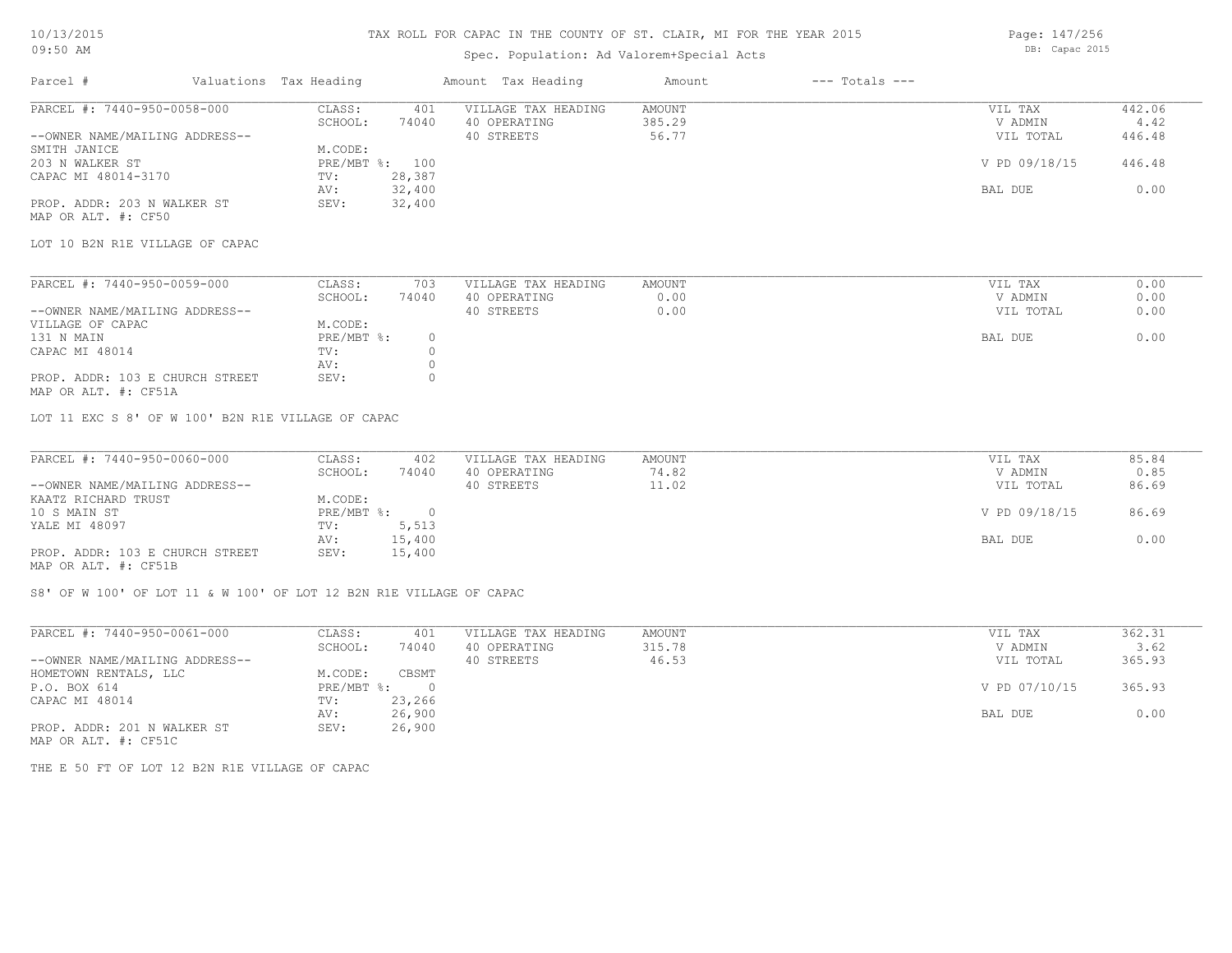### Spec. Population: Ad Valorem+Special Acts

Page: 148/256 DB: Capac 2015

| Parcel #                        |  | Valuations Tax Heading |        | Amount Tax Heading  | Amount | $---$ Totals $---$ |               |        |
|---------------------------------|--|------------------------|--------|---------------------|--------|--------------------|---------------|--------|
| PARCEL #: 7440-950-0062-000     |  | CLASS:                 | 401    | VILLAGE TAX HEADING | AMOUNT |                    | VIL TAX       | 718.55 |
|                                 |  | SCHOOL:                | 74040  | 40 OPERATING        | 626.27 |                    | V ADMIN       | 7.18   |
| --OWNER NAME/MAILING ADDRESS--  |  |                        |        | 40 STREETS          | 92.28  |                    | VIL TOTAL     | 725.73 |
| MURPHY MICHAEL / REWALT JOHN    |  | M.CODE:                |        |                     |        |                    |               |        |
| 58243 KIMBER                    |  | $PRE/MBT$ %:           |        |                     |        |                    | V PD 09/10/15 | 725.73 |
| WASHINGTON MI 48094             |  | TV:                    | 46,141 |                     |        |                    |               |        |
|                                 |  | AV:                    | 51,400 |                     |        |                    | BAL DUE       | 0.00   |
| PROP. ADDR: 203 E CHURCH STREET |  | SEV:                   | 51,400 |                     |        |                    |               |        |
| MAP OR ALT. #: CF52             |  |                        |        |                     |        |                    |               |        |

LOT 1 B2N R2E VILLAGE OF CAPAC SEC 21 & 22 T7N R13E

| PARCEL #: 7440-950-0063-000    | CLASS:  | 401            | VILLAGE TAX HEADING | AMOUNT | VIL TAX       | 712.11 |
|--------------------------------|---------|----------------|---------------------|--------|---------------|--------|
|                                | SCHOOL: | 74040          | 40 OPERATING        | 620.66 | V ADMIN       | 7.12   |
| --OWNER NAME/MAILING ADDRESS-- |         |                | 40 STREETS          | 91.45  | VIL TOTAL     | 719.23 |
| IRONSIDE JASON                 | M.CODE: | MISCG          |                     |        |               |        |
| 204 N WALKER ST                |         | PRE/MBT %: 100 |                     |        | V PD 07/22/15 | 719.23 |
| CAPAC MI 48014-3169            | TV:     | 45,728         |                     |        |               |        |
|                                | AV:     | 51,100         |                     |        | BAL DUE       | 0.00   |
| PROP. ADDR: 204 N WALKER ST    | SEV:    | 51,100         |                     |        |               |        |
| MAP OR ALT. #: CF53            |         |                |                     |        |               |        |

LOT 2 B2N R2E VILLAGE OF CAPAC SEC 21 & 22 T7N R13E

| PARCEL #: 7440-950-0064-000           | CLASS:  | 401            | VILLAGE TAX HEADING | AMOUNT | VIL TAX       | 477.41 |
|---------------------------------------|---------|----------------|---------------------|--------|---------------|--------|
|                                       | SCHOOL: | 74040          | 40 OPERATING        | 416.10 | V ADMIN       | 4.77   |
| --OWNER NAME/MAILING ADDRESS--        |         |                | 40 STREETS          | 61.31  | VIL TOTAL     | 482.18 |
| SCHOLZ DAVID, CRYSTAL, MAYER RANDOLPH | M.CODE: |                |                     |        |               |        |
| 206 N WALKER ST                       |         | PRE/MBT %: 100 |                     |        | V PD 08/26/15 | 482.18 |
| CAPAC MI 48014-3169                   | TV:     | 30,657         |                     |        |               |        |
|                                       | AV:     | 33,700         |                     |        | BAL DUE       | 0.00   |
| PROP. ADDR: 206 N WALKER ST           | SEV:    | 33,700         |                     |        |               |        |
| MAP OR ALT. #: CF54                   |         |                |                     |        |               |        |

LOT 3 & THE S 8 FT OF LOT 4 B2N R2E VILLAGE OF CAPAC SEC 21 & 22 T7N R13E

| PARCEL #: 7440-950-0065-000                        | CLASS:         | 401    | VILLAGE TAX HEADING | AMOUNT | VIL TAX       | 428.76 |
|----------------------------------------------------|----------------|--------|---------------------|--------|---------------|--------|
|                                                    | SCHOOL:        | 74040  | 40 OPERATING        | 373.70 | V ADMIN       | 4.28   |
| --OWNER NAME/MAILING ADDRESS--                     |                |        | 40 STREETS          | 55.06  | VIL TOTAL     | 433.04 |
| GUERRERO SANTOS                                    | M.CODE:        |        |                     |        |               |        |
| 208 N WALKER ST                                    | PRE/MBT %: 100 |        |                     |        | V PD 07/24/15 | 433.04 |
| CAPAC MI 48014                                     | TV:            | 27,533 |                     |        |               |        |
|                                                    | AV:            | 31,600 |                     |        | BAL DUE       | 0.00   |
| PROP. ADDR: 208 N WALKER ST<br>MAD OD ATHL 4. ODEE | SEV:           | 31,600 |                     |        |               |        |

MAP OR ALT. #: CF55

N50 FT OF THE S 58 FT OF LOT 4 B2N R2E VILLAGE OF CAPAC SEC 21 & 22 T7N R13E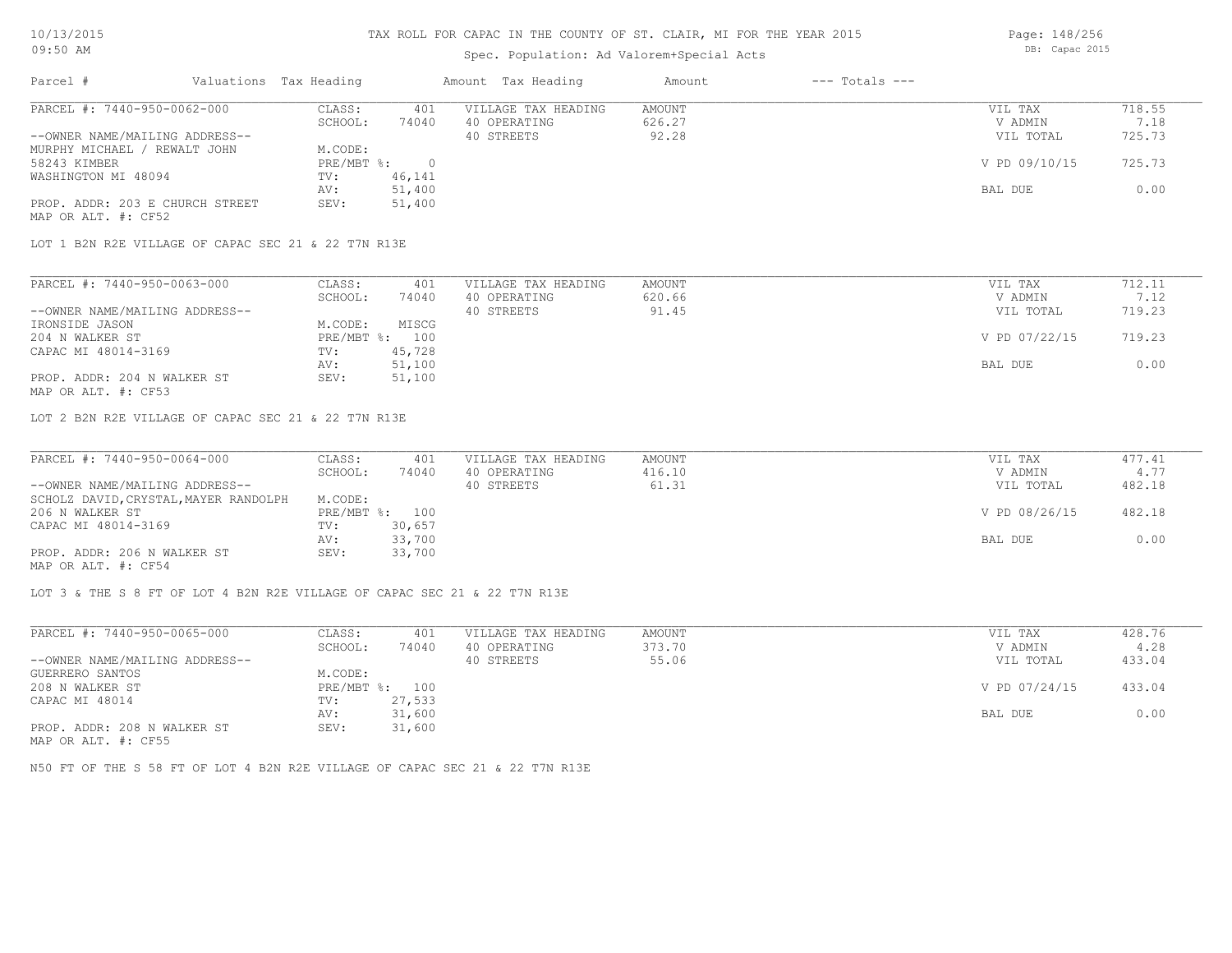### Spec. Population: Ad Valorem+Special Acts

| Parcel #                       | Valuations Tax Heading |                | Amount Tax Heading  | Amount | $---$ Totals $---$ |           |        |
|--------------------------------|------------------------|----------------|---------------------|--------|--------------------|-----------|--------|
| PARCEL #: 7440-950-0066-000    | CLASS:                 | 401            | VILLAGE TAX HEADING | AMOUNT |                    | VIL TAX   | 360.07 |
|                                | SCHOOL:                | 74040          | 40 OPERATING        | 313.83 |                    | V ADMIN   | 3.60   |
| --OWNER NAME/MAILING ADDRESS-- |                        |                | 40 STREETS          | 46.24  |                    | VIL TOTAL | 363.67 |
| EDIE TIMOTHY II                | M.CODE:                |                |                     |        |                    |           |        |
| 210 N WALKER ST                |                        | PRE/MBT %: 100 |                     |        |                    | BAL DUE   | 363.67 |
| CAPAC MI 48014-3169            | TV:                    | 23,122         |                     |        |                    |           |        |
|                                | AV:                    | 27,100         |                     |        |                    |           |        |
| PROP. ADDR: 210 N WALKER ST    | SEV:                   | 27,100         |                     |        |                    |           |        |
|                                |                        |                |                     |        |                    |           |        |

MAP OR ALT. #: CF56

N17 FT OF LOT 4 & THE S 1/2 OF LOT 5 B2N R2E VILLAGE OF CAPAC SEC 21 & 22 T7N R13E

| PARCEL #: 7440-950-0067-000    | CLASS:     | 401    | VILLAGE TAX HEADING | AMOUNT | VIL TAX       | 605.97 |
|--------------------------------|------------|--------|---------------------|--------|---------------|--------|
|                                | SCHOOL:    | 74040  | 40 OPERATING        | 528.15 | V ADMIN       | 6.05   |
| --OWNER NAME/MAILING ADDRESS-- |            |        | 40 STREETS          | 77.82  | VIL TOTAL     | 612.02 |
| MURPHY MICHAEL J/ROSE E        | M.CODE:    |        |                     |        |               |        |
| 625 SUNSET DRIVE               | PRE/MBT %: |        |                     |        | V PD 08/28/15 | 612.02 |
| IMLAY CITY MI 48444            | TV:        | 38,912 |                     |        |               |        |
|                                | AV:        | 40,000 |                     |        | BAL DUE       | 0.00   |
| PROP. ADDR: 212 N WALKER ST    | SEV:       | 40,000 |                     |        |               |        |
| MAP OR ALT. #: CF57            |            |        |                     |        |               |        |

N1/2 OF LOT 5 & ALL OF LOT 6 B2N R2E VILLAGE OF CAPAC SEC 21 & 22 T7N R13E

| PARCEL #: 7440-950-0068-000      | CLASS:     | 401    | VILLAGE TAX HEADING | AMOUNT | VIL TAX       | 544.93 |
|----------------------------------|------------|--------|---------------------|--------|---------------|--------|
|                                  | SCHOOL:    | 74040  | 40 OPERATING        | 474.95 | V ADMIN       | 5.44   |
| --OWNER NAME/MAILING ADDRESS--   |            |        | 40 STREETS          | 69.98  | VIL TOTAL     | 550.37 |
| HOOVER JAMES A                   | M.CODE:    |        |                     |        |               |        |
| HOOVER JANE L                    | PRE/MBT %: |        |                     |        | V PD 09/16/15 | 550.37 |
| 5997 STERLING RD                 | TV:        | 34,993 |                     |        |               |        |
| CAPAC MI 48014-3102              | AV:        | 40,200 |                     |        | BAL DUE       | 0.00   |
|                                  | SEV:       | 40,200 |                     |        |               |        |
| PROP. ADDR: 208 E ALDRICH STREET |            |        |                     |        |               |        |

MAP OR ALT. #: CF58

LOT 7 & THE N 15 FT OF LOT 8 B2N R2E VILLAGE OF CAPAC

| PARCEL #: 7440-950-0069-000     | CLASS:       | 401    | VILLAGE TAX HEADING | AMOUNT | VIL TAX       | 474.21 |
|---------------------------------|--------------|--------|---------------------|--------|---------------|--------|
|                                 | SCHOOL:      | 74040  | 40 OPERATING        | 413.31 | V ADMIN       | 4.74   |
| --OWNER NAME/MAILING ADDRESS--  |              |        | 40 STREETS          | 60.90  | VIL TOTAL     | 478.95 |
| HOOVER JAMES A.                 | M.CODE:      |        |                     |        |               |        |
| HOOVER JANE L                   | $PRE/MBT$ %: |        |                     |        | V PD 09/16/15 | 478.95 |
| 5997 STERLING RD                | TV:          | 30,451 |                     |        |               |        |
| CAPAC MI 48014                  | AV:          | 35,300 |                     |        | BAL DUE       | 0.00   |
|                                 | SEV:         | 35,300 |                     |        |               |        |
| PROP. ADDR: 207 N HUNTER STREET |              |        |                     |        |               |        |

MAP OR ALT. #: CF59

LOT 8 EXC THE N 15 FT THEREOF B2N R2E VILLAGE OF CAPAC SEC 21 & 22 T7N R13E

Page: 149/256 DB: Capac 2015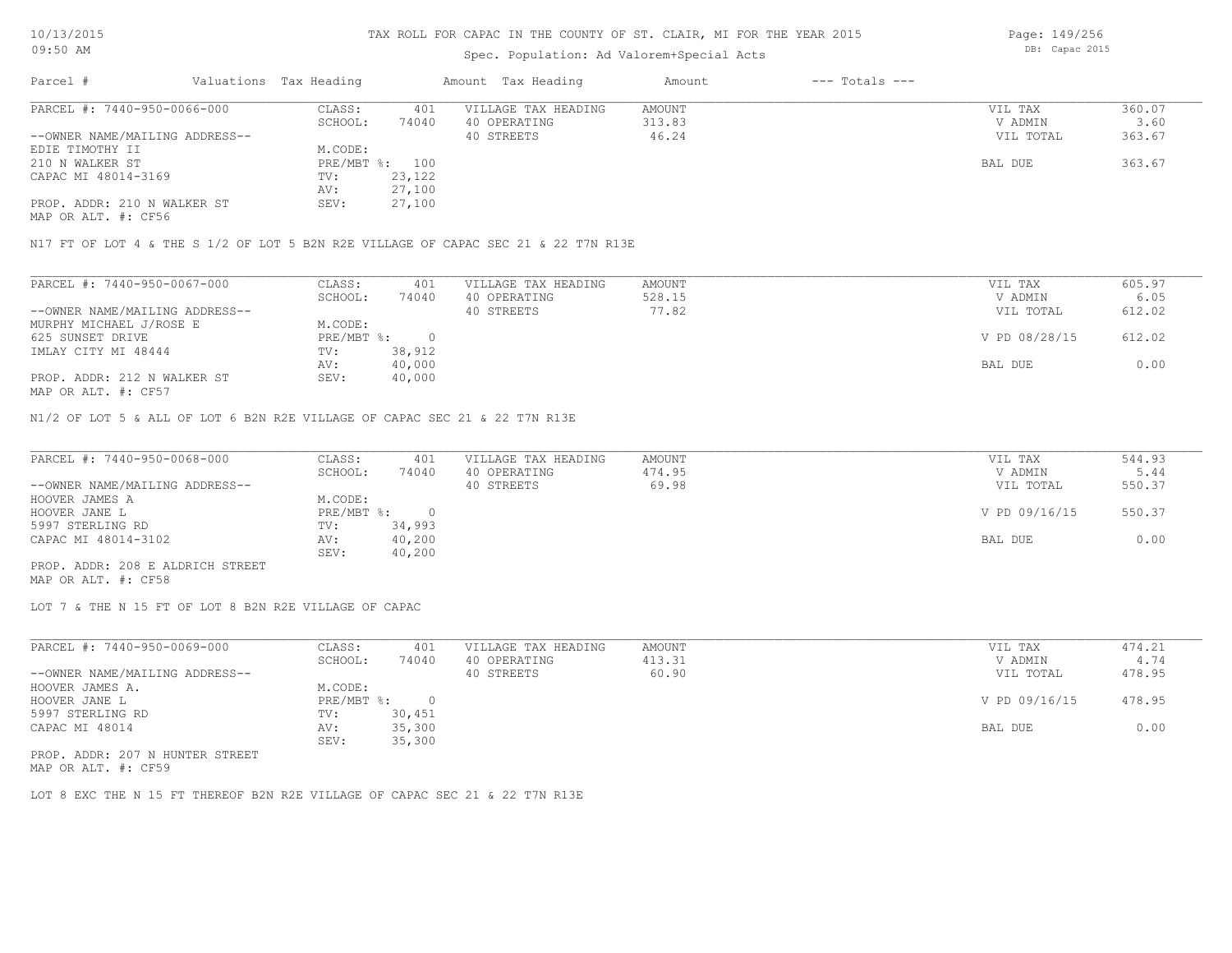## Spec. Population: Ad Valorem+Special Acts

Parcel # Valuations Tax Heading Amount Tax Heading Amount --- Totals ---MAP OR ALT. #: CF60 PROP. ADDR: 205 N HUNTER STREET SEV: 34,700 AV: 34,700 HASLETT MI 48840 TV: 30,581 5620 HALLENDALE RD PRE/MBT %: 0 BAL DUE 480.99 BAIBAK RICHARD S LIVING TRUST M.CODE: --OWNER NAME/MAILING ADDRESS-- 40 STREETS 61.16 VIL TOTAL 480.99 SCHOOL: 74040 40 OPERATING 415.07 415.07 ADMIN 4.76 PARCEL #: 7440-950-0070-000 CLASS: 401 VILLAGE TAX HEADING AMOUNT VIL TAX VIL TAX 476.23<br>SCHOOL: 74040 40 OPERATING 415.07 VADMIN 4.76  $\mathcal{L}_\mathcal{L} = \mathcal{L}_\mathcal{L} = \mathcal{L}_\mathcal{L} = \mathcal{L}_\mathcal{L} = \mathcal{L}_\mathcal{L} = \mathcal{L}_\mathcal{L} = \mathcal{L}_\mathcal{L} = \mathcal{L}_\mathcal{L} = \mathcal{L}_\mathcal{L} = \mathcal{L}_\mathcal{L} = \mathcal{L}_\mathcal{L} = \mathcal{L}_\mathcal{L} = \mathcal{L}_\mathcal{L} = \mathcal{L}_\mathcal{L} = \mathcal{L}_\mathcal{L} = \mathcal{L}_\mathcal{L} = \mathcal{L}_\mathcal{L}$ 

LOT 9 B2N R2E VILLAGE OF CAPAC SEC 21 & 22 T7N R13E

| PARCEL #: 7440-950-0071-000     | CLASS:  | 401            | VILLAGE TAX HEADING | AMOUNT | VIL TAX       | 494.05 |
|---------------------------------|---------|----------------|---------------------|--------|---------------|--------|
|                                 | SCHOOL: | 74040          | 40 OPERATING        | 430.60 | V ADMIN       | 4.94   |
| --OWNER NAME/MAILING ADDRESS--  |         |                | 40 STREETS          | 63.45  | VIL TOTAL     | 498.99 |
| KOWALEWSKI PAUL/ANGELA          | M.CODE: | CBSMT          |                     |        |               |        |
| 203 N HUNTER STREET             |         | PRE/MBT %: 100 |                     |        | V PD 07/10/15 | 498.99 |
| CAPAC MI 48014                  | TV:     | 31,725         |                     |        |               |        |
|                                 | AV:     | 44,400         |                     |        | BAL DUE       | 0.00   |
| PROP. ADDR: 203 N HUNTER STREET | SEV:    | 44,400         |                     |        |               |        |
| MAP OR ALT. #: CF61             |         |                |                     |        |               |        |

LOT 10 B2N R2E VILLAGE OF CAPAC SEC 21 & 22 T7N R13E

| PARCEL #: 7440-950-0072-000     | CLASS:  | 401            | VILLAGE TAX HEADING | AMOUNT | VIL TAX       | 583.52 |
|---------------------------------|---------|----------------|---------------------|--------|---------------|--------|
|                                 | SCHOOL: | 74040          | 40 OPERATING        | 508.58 | V ADMIN       | 5.83   |
| --OWNER NAME/MAILING ADDRESS--  |         |                | 40 STREETS          | 74.94  | VIL TOTAL     | 589.35 |
| ANDRUS STEVEN/CAROL             | M.CODE: | COREL          |                     |        |               |        |
| 209 E CHURCH ST                 |         | PRE/MBT %: 100 |                     |        | V PD 09/10/15 | 589.35 |
| CAPAC MI 48014-3115             | TV:     | 37,470         |                     |        |               |        |
|                                 | AV:     | 42,200         |                     |        | BAL DUE       | 0.00   |
| PROP. ADDR: 209 E CHURCH STREET | SEV:    | 42,200         |                     |        |               |        |
| MAP OR ALT. #: CF62             |         |                |                     |        |               |        |

E1/2 OF LOTS 11 & 12 B2N R2E VILLAGE OF CAPAC SEC 21 & 22 T7N R13E

| PARCEL #: 7440-950-0073-000     | CLASS:       | 401    | VILLAGE TAX HEADING | AMOUNT | VIL TAX       | 488.68 |
|---------------------------------|--------------|--------|---------------------|--------|---------------|--------|
|                                 | SCHOOL:      | 74040  | 40 OPERATING        | 425.92 | V ADMIN       | 4.88   |
| --OWNER NAME/MAILING ADDRESS--  |              |        | 40 STREETS          | 62.76  | VIL TOTAL     | 493.56 |
| LIBKIE PAUL/MARSHA LIVING TRUST | M.CODE:      | CBSMT  |                     |        |               |        |
| 207 E CHURCH ST                 | $PRE/MBT$ %: | 100    |                     |        | V PD 07/10/15 | 493.56 |
| CAPAC MI 48014-3115             | TV:          | 31,380 |                     |        |               |        |
|                                 | AV:          | 35,500 |                     |        | BAL DUE       | 0.00   |
| PROP. ADDR: 207 E CHURCH STREET | SEV:         | 35,500 |                     |        |               |        |
| MAP OR ALT. #: CF63             |              |        |                     |        |               |        |

W1/2 OF LOTS 11 & 12 B2N R2E VILLAGE OF CAPAC SEC 21 & 22 T7N R13E

Page: 150/256

DB: Capac 2015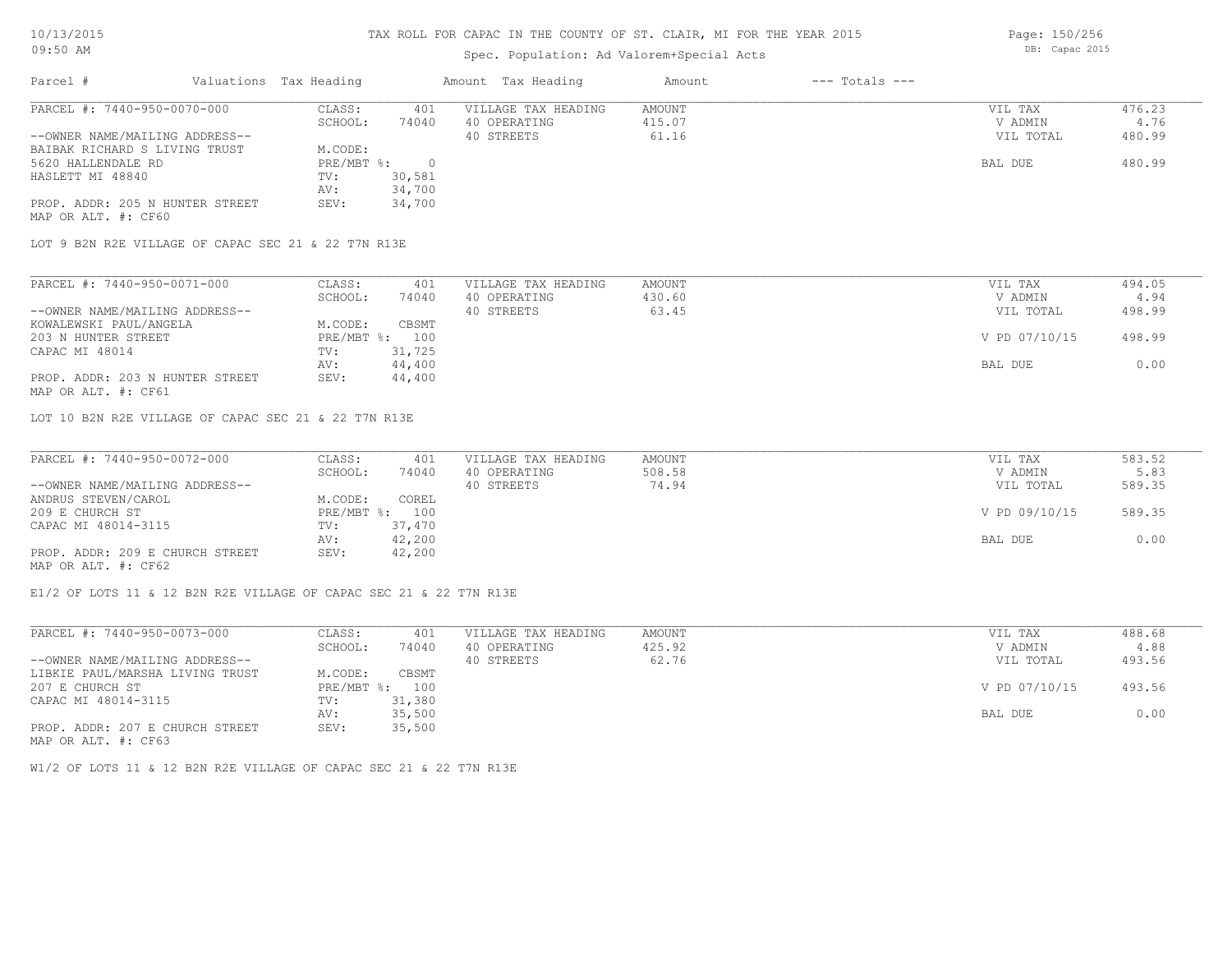# Spec. Population: Ad Valorem+Special Acts

| Parcel #                        | Valuations Tax Heading |                | Amount Tax Heading  | Amount | $---$ Totals $---$ |               |        |
|---------------------------------|------------------------|----------------|---------------------|--------|--------------------|---------------|--------|
| PARCEL #: 7440-950-0074-000     | CLASS:                 | 401            | VILLAGE TAX HEADING | AMOUNT |                    | VIL TAX       | 379.72 |
|                                 | SCHOOL:                | 74040          | 40 OPERATING        | 330.96 |                    | V ADMIN       | 3.79   |
| --OWNER NAME/MAILING ADDRESS--  |                        |                | 40 STREETS          | 48.76  |                    | VIL TOTAL     | 383.51 |
| STANLEY JAMES/VERONICA          | M.CODE:                |                |                     |        |                    |               |        |
| 305 E CHURCH ST                 |                        | PRE/MBT %: 100 |                     |        |                    | V PD 07/08/15 | 383.51 |
| CAPAC MI 48014-3117             | TV:                    | 24,384         |                     |        |                    |               |        |
|                                 | AV:                    | 28,200         |                     |        |                    | BAL DUE       | 0.00   |
| PROP. ADDR: 305 E CHURCH STREET | SEV:                   | 28,200         |                     |        |                    |               |        |
|                                 |                        |                |                     |        |                    |               |        |

MAP OR ALT. #: CF64

E1/2 OF LOTS 1 & 2 B2N R3E VILLAGE OF CAPAC SEC 21 & 22 T7N R13E

| PARCEL #: 7440-950-0075-000     | CLASS:  | 401            | VILLAGE TAX HEADING | AMOUNT | VIL TAX       | 507.95 |
|---------------------------------|---------|----------------|---------------------|--------|---------------|--------|
|                                 | SCHOOL: | 74040          | 40 OPERATING        | 442.72 | V ADMIN       | 5.07   |
| --OWNER NAME/MAILING ADDRESS--  |         |                | 40 STREETS          | 65.23  | VIL TOTAL     | 513.02 |
| DAWE MARION JEAN                | M.CODE: |                |                     |        |               |        |
| P.O. BOX 366                    |         | PRE/MBT %: 100 |                     |        | V PD 09/10/15 | 513.02 |
| CAPAC MI 48014-0366             | TV:     | 32,618         |                     |        |               |        |
|                                 | AV:     | 36,900         |                     |        | BAL DUE       | 0.00   |
| PROP. ADDR: 303 E CHURCH STREET | SEV:    | 36,900         |                     |        |               |        |
| MAP OR ALT. #: CF65             |         |                |                     |        |               |        |

W1/2 OF LOTS 1 & 2 B2N R3E VILLAGE OF CAPAC SEC 21 & 22 T7N R13E

| PARCEL #: 7440-950-0076-000     | CLASS:  | 401            | VILLAGE TAX HEADING | AMOUNT | VIL TAX       | 536.89 |
|---------------------------------|---------|----------------|---------------------|--------|---------------|--------|
|                                 | SCHOOL: | 74040          | 40 OPERATING        | 467.94 | V ADMIN       | 5.36   |
| --OWNER NAME/MAILING ADDRESS--  |         |                | 40 STREETS          | 68.95  | VIL TOTAL     | 542.25 |
| YPMA, BRIAN/JENNIFER LUMBARDO   | M.CODE: | COREL          |                     |        |               |        |
| 204 N HUNTER ST                 |         | PRE/MBT %: 100 |                     |        | V PD 09/10/15 | 542.25 |
| CAPAC MI 48014-3125             | TV:     | 34,476         |                     |        |               |        |
|                                 | AV:     | 39,000         |                     |        | BAL DUE       | 0.00   |
| PROP. ADDR: 204 N HUNTER STREET | SEV:    | 39,000         |                     |        |               |        |
| MAP OR ALT. #: CF66A            |         |                |                     |        |               |        |

LOT 3 B2N R3E VILLAGE OF CAPAC SEC 21 & 22 T7N R13E

| PARCEL #: 7440-950-0077-000    | CLASS:     | 401    | VILLAGE TAX HEADING | AMOUNT | VIL TAX       | 446.86 |
|--------------------------------|------------|--------|---------------------|--------|---------------|--------|
|                                | SCHOOL:    | 74040  | 40 OPERATING        | 389.47 | V ADMIN       | 4.46   |
| --OWNER NAME/MAILING ADDRESS-- |            |        | 40 STREETS          | 57.39  | VIL TOTAL     | 451.32 |
| STOWERS MARY/BOB               | M.CODE:    |        |                     |        |               |        |
| 1470 ORA RD                    | PRE/MBT %: |        |                     |        | V PD 09/10/15 | 451.32 |
| OXFORD MI 48371-3238           | TV:        | 28,695 |                     |        |               |        |
|                                | AV:        | 32,700 |                     |        | BAL DUE       | 0.00   |
| PROP. ADDR: 235 N LESTER ST    | SEV:       | 32,700 |                     |        |               |        |
| MAP OR ALT. #: CF66B           |            |        |                     |        |               |        |

LOT 7 B2N R3E VILLAGE OF CAPAC SEC 21 & 22 T7N R13E

Page: 151/256 DB: Capac 2015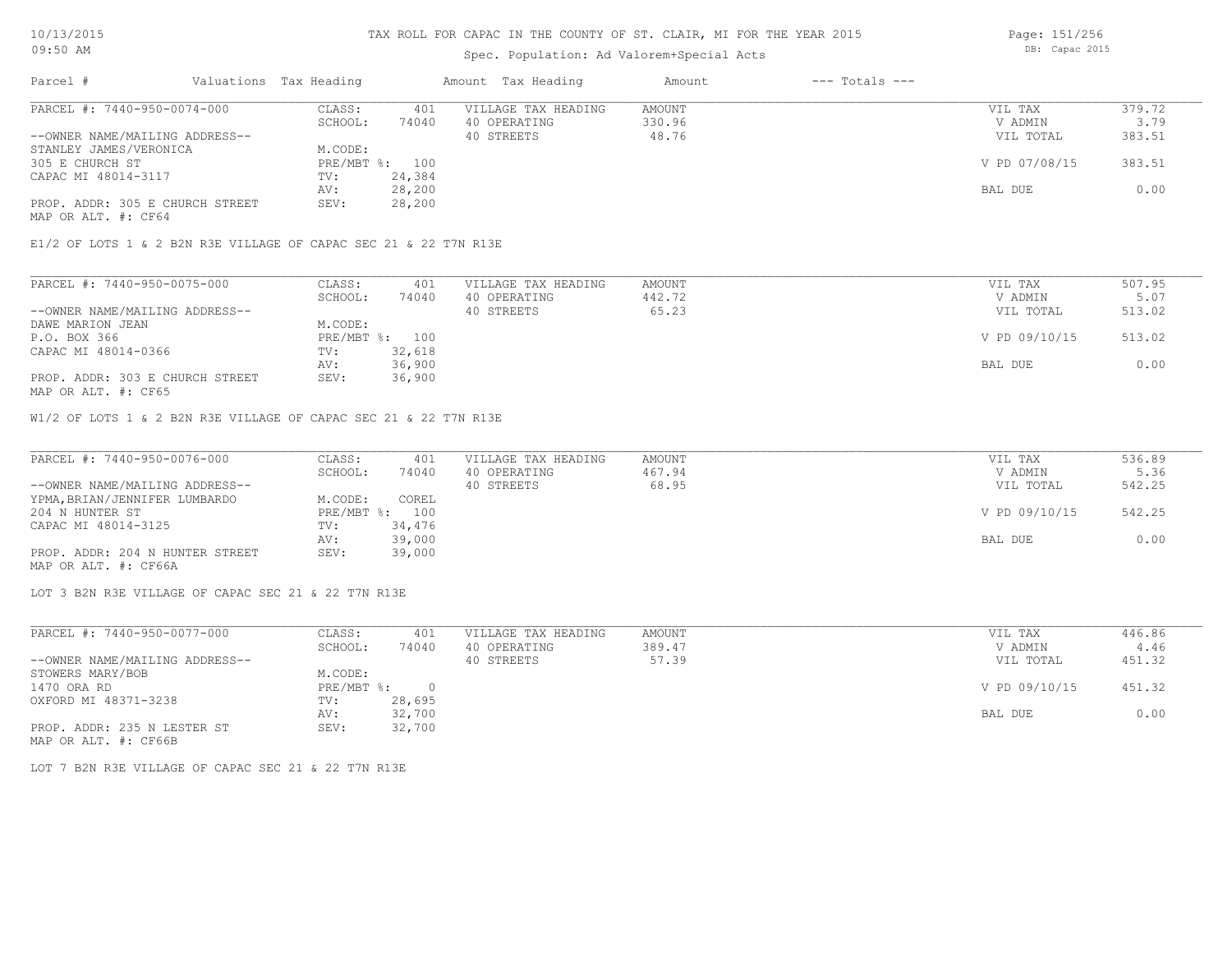# Spec. Population: Ad Valorem+Special Acts

| Parcel #                       | Valuations Tax Heading |        | Amount Tax Heading  | Amount | $---$ Totals $---$ |               |        |
|--------------------------------|------------------------|--------|---------------------|--------|--------------------|---------------|--------|
| PARCEL #: 7440-950-0078-000    | CLASS:                 | 401    | VILLAGE TAX HEADING | AMOUNT |                    | VIL TAX       | 424.01 |
|                                | SCHOOL:                | 74040  | 40 OPERATING        | 369.56 |                    | V ADMIN       | 4.24   |
| --OWNER NAME/MAILING ADDRESS-- |                        |        | 40 STREETS          | 54.45  |                    | VIL TOTAL     | 428.25 |
| JAGODA EUGENE                  | M.CODE:                |        |                     |        |                    |               |        |
| JAGODA REBECCA                 | PRE/MBT %: 100         |        |                     |        |                    | V PD 09/18/15 | 428.25 |
| 229 N LESTER ST                | TV:                    | 27,228 |                     |        |                    |               |        |
| CAPAC MI 48014                 | AV:                    | 31,100 |                     |        |                    | BAL DUE       | 0.00   |
|                                | SEV:                   | 31,100 |                     |        |                    |               |        |
| PROP. ADDR: 229 N LESTER ST    |                        |        |                     |        |                    |               |        |

MAP OR ALT. #: CF66C

LOT 8 B2N R3E VILLAGE OF CAPAC SEC 21 & 22 T7N R13E

| PARCEL #: 7440-950-0079-000    | CLASS:         | 401    | VILLAGE TAX HEADING | AMOUNT | VIL TAX       | 429.20 |
|--------------------------------|----------------|--------|---------------------|--------|---------------|--------|
|                                | SCHOOL:        | 74040  | 40 OPERATING        | 374.08 | V ADMIN       | 4.29   |
| --OWNER NAME/MAILING ADDRESS-- |                |        | 40 STREETS          | 55.12  | VIL TOTAL     | 433.49 |
| BERGEN PATRICIA A              | M.CODE:        | COREL  |                     |        |               |        |
| 223 N LESTER ST                | PRE/MBT %: 100 |        |                     |        | V PD 09/10/15 | 433.49 |
| CAPAC MI 48014                 | TV:            | 27,561 |                     |        |               |        |
|                                | AV:            | 28,600 |                     |        | BAL DUE       | 0.00   |
| PROP. ADDR: 223 N LESTER ST    | SEV:           | 28,600 |                     |        |               |        |

MAP OR ALT. #: CF66D

LOT 9 B2N R3E VILLAGE OF CAPAC SEC 21 & 22 T7N R13E

| PARCEL #: 7440-950-0080-000    | CLASS:         | 401    | VILLAGE TAX HEADING | AMOUNT | VIL TAX       | 512.78 |
|--------------------------------|----------------|--------|---------------------|--------|---------------|--------|
|                                | SCHOOL:        | 74040  | 40 OPERATING        | 446.93 | V ADMIN       | 5.12   |
| --OWNER NAME/MAILING ADDRESS-- |                |        | 40 STREETS          | 65.85  | VIL TOTAL     | 517.90 |
| SOCIA LAURA LYNN               | M.CODE:        |        |                     |        |               |        |
| 217 N LESTER ST                | PRE/MBT %: 100 |        |                     |        | V PD 09/16/15 | 517.90 |
| CAPAC MI 48014                 | TV:            | 32,928 |                     |        |               |        |
|                                | AV:            | 37,300 |                     |        | BAL DUE       | 0.00   |
| PROP. ADDR: 217 N LESTER ST    | SEV:           | 37,300 |                     |        |               |        |
|                                |                |        |                     |        |               |        |

MAP OR ALT. #: CF66E

LOT 10 B2N R3E VILLAGE OF CAPAC SEC 21 & 22 T7N R13E

| PARCEL #: 7440-950-0081-000     | CLASS:  | 401            | VILLAGE TAX HEADING | AMOUNT | VIL TAX       | 367.06 |
|---------------------------------|---------|----------------|---------------------|--------|---------------|--------|
|                                 | SCHOOL: | 74040          | 40 OPERATING        | 319.92 | V ADMIN       | 3.67   |
| --OWNER NAME/MAILING ADDRESS--  |         |                | 40 STREETS          | 47.14  | VIL TOTAL     | 370.73 |
| HARMS SHERRY                    | M.CODE: |                |                     |        |               |        |
| 206 N HUNTER STREET             |         | PRE/MBT %: 100 |                     |        | V PD 09/16/15 | 370.73 |
| CAPAC MI 48014-3125             | TV:     | 23,571         |                     |        |               |        |
|                                 | AV:     | 27,200         |                     |        | BAL DUE       | 0.00   |
| PROP. ADDR: 206 N HUNTER STREET | SEV:    | 27,200         |                     |        |               |        |
| MAP OR ALT. #: CF67             |         |                |                     |        |               |        |

LOT 4 B2N R3E VILLAGE OF CAPAC SEC 21 & 22 T7N R13E

Page: 152/256 DB: Capac 2015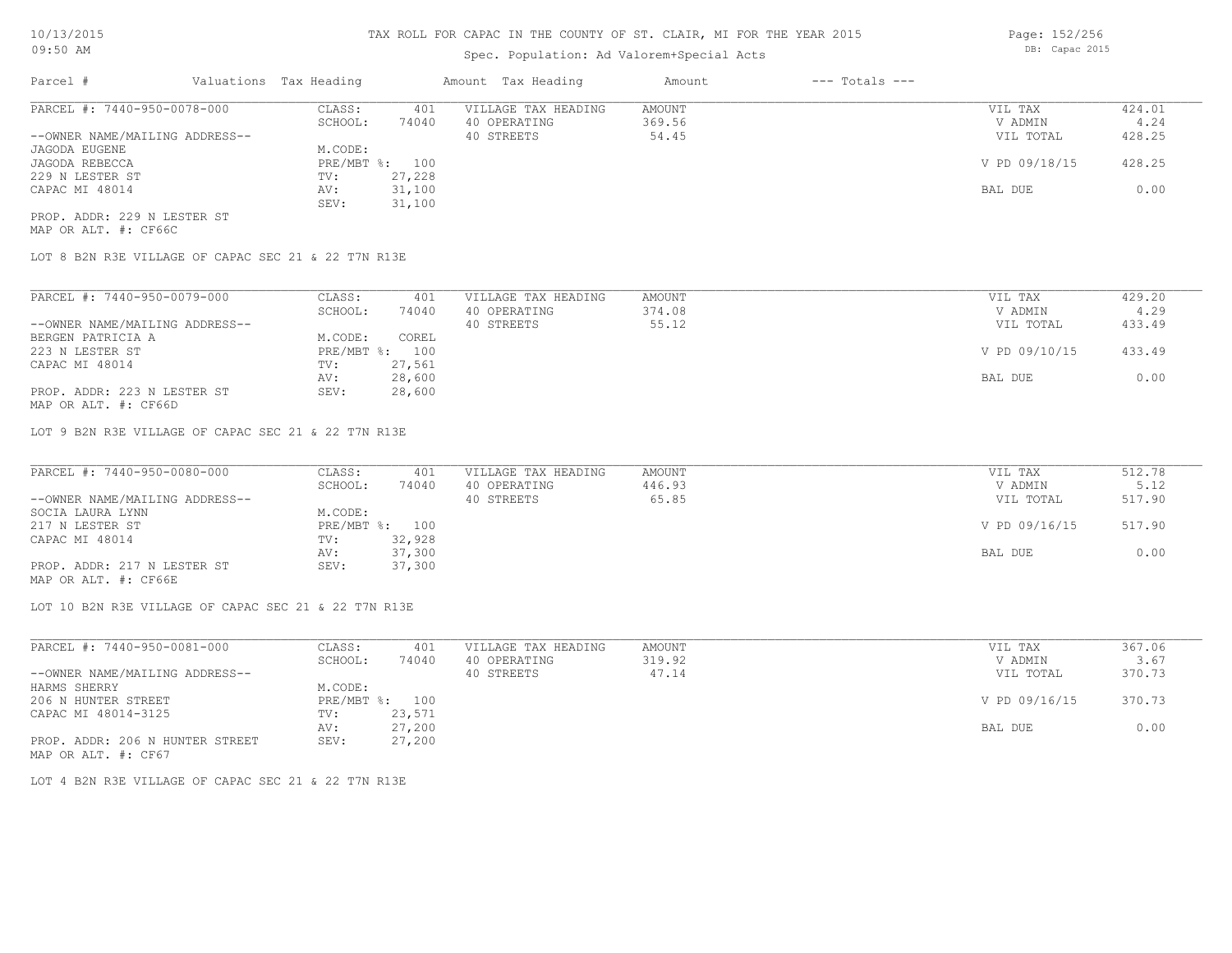## Spec. Population: Ad Valorem+Special Acts

Page: 153/256 DB: Capac 2015

| Parcel #                        | Valuations Tax Heading |                | Amount Tax Heading  | Amount | $---$ Totals $---$ |               |        |
|---------------------------------|------------------------|----------------|---------------------|--------|--------------------|---------------|--------|
| PARCEL #: 7440-950-0082-000     | CLASS:                 | 401            | VILLAGE TAX HEADING | AMOUNT |                    | VIL TAX       | 414.52 |
|                                 | SCHOOL:                | 74040          | 40 OPERATING        | 361.29 |                    | V ADMIN       | 4.14   |
| --OWNER NAME/MAILING ADDRESS--  |                        |                | 40 STREETS          | 53.23  |                    | VIL TOTAL     | 418.66 |
| SCHOCKE JUSTIN                  | M.CODE:                | COREL          |                     |        |                    |               |        |
| 208 N HUNTER ST                 |                        | PRE/MBT %: 100 |                     |        |                    | V PD 09/10/15 | 418.66 |
| CAPAC MI 48014-3125             | TV:                    | 26,619         |                     |        |                    |               |        |
|                                 | AV:                    | 30,400         |                     |        |                    | BAL DUE       | 0.00   |
| PROP. ADDR: 208 N HUNTER STREET | SEV:                   | 30,400         |                     |        |                    |               |        |
| MAP OR ALT. #: CF68             |                        |                |                     |        |                    |               |        |
| LOT 5 B2N R3E VILLAGE OF CAPAC  |                        |                |                     |        |                    |               |        |
|                                 |                        |                |                     |        |                    |               |        |

| PARCEL #: 7440-950-0083-000    | CLASS:     | 401    | VILLAGE TAX HEADING | AMOUNT | VIL TAX       | 408.19 |
|--------------------------------|------------|--------|---------------------|--------|---------------|--------|
|                                | SCHOOL:    | 74040  | 40 OPERATING        | 355.77 | V ADMIN       | 4.08   |
| --OWNER NAME/MAILING ADDRESS-- |            |        | 40 STREETS          | 52.42  | VIL TOTAL     | 412.27 |
| HOOVER JAMES/JANE              | M.CODE:    |        |                     |        |               |        |
| 5997 STERLING RD               | PRE/MBT %: |        |                     |        | V PD 09/16/15 | 412.27 |
| CAPAC MI 48014                 | TV:        | 26,212 |                     |        |               |        |
|                                | AV:        | 30,000 |                     |        | BAL DUE       | 0.00   |
| PROP. ADDR: 210 N HUNTER ST    | SEV:       | 30,000 |                     |        |               |        |
| MAP OR ALT. #: CF69            |            |        |                     |        |               |        |

LOT 6 B2N R3E VILLAGE OF CAPAC SEC 21 & 22 T7N R13E

| PARCEL #: 7440-950-0084-000     | CLASS:     | 401    | VILLAGE TAX HEADING | AMOUNT | VIL TAX       | 477.41 |
|---------------------------------|------------|--------|---------------------|--------|---------------|--------|
|                                 | SCHOOL:    | 74040  | 40 OPERATING        | 416.10 | V ADMIN       | 4.77   |
| --OWNER NAME/MAILING ADDRESS--  |            |        | 40 STREETS          | 61.31  | VIL TOTAL     | 482.18 |
| MOORE PAULIE K                  | M.CODE:    | COREL  |                     |        |               |        |
| 311 E CHURCH ST                 | PRE/MBT %: |        |                     |        | V PD 09/10/15 | 482.18 |
| CAPAC MI 48014-3117             | TV:        | 30,657 |                     |        |               |        |
|                                 | AV:        | 34,800 |                     |        | BAL DUE       | 0.00   |
| PROP. ADDR: 311 E CHURCH STREET | SEV:       | 34,800 |                     |        |               |        |
| MAP OR ALT. #: CF70             |            |        |                     |        |               |        |

E1/2 OF LOTS 11 & 12 B2N R3E VILLAGE OF CAPAC SEC 21 & 22 T7N R13E

| PARCEL #: 7440-950-0085-000                      | CLASS:     | 401    | VILLAGE TAX HEADING | AMOUNT | VIL TAX       | 348.08 |
|--------------------------------------------------|------------|--------|---------------------|--------|---------------|--------|
|                                                  | SCHOOL:    | 74040  | 40 OPERATING        | 303.38 | V ADMIN       | 3.48   |
| --OWNER NAME/MAILING ADDRESS--                   |            |        | 40 STREETS          | 44.70  | VIL TOTAL     | 351.56 |
| ROSILLO GUILLERMINA ROJAS                        | M.CODE:    | CBSMT  |                     |        |               |        |
| 307 E CHURCH STREET                              | PRE/MBT %: | 100    |                     |        | V PD 07/10/15 | 351.56 |
| CAPAC MI 48014                                   | TV:        | 22,352 |                     |        |               |        |
|                                                  | AV:        | 26,000 |                     |        | BAL DUE       | 0.00   |
| PROP. ADDR: 307 E CHURCH STREET<br>$\frac{1}{2}$ | SEV:       | 26,000 |                     |        |               |        |

MAP OR ALT. #: CF71

W1/2 OF LOTS 11 & 12 B2N R3E VILLAGE OF CAPAC SEC 21 & 22 T7N R13E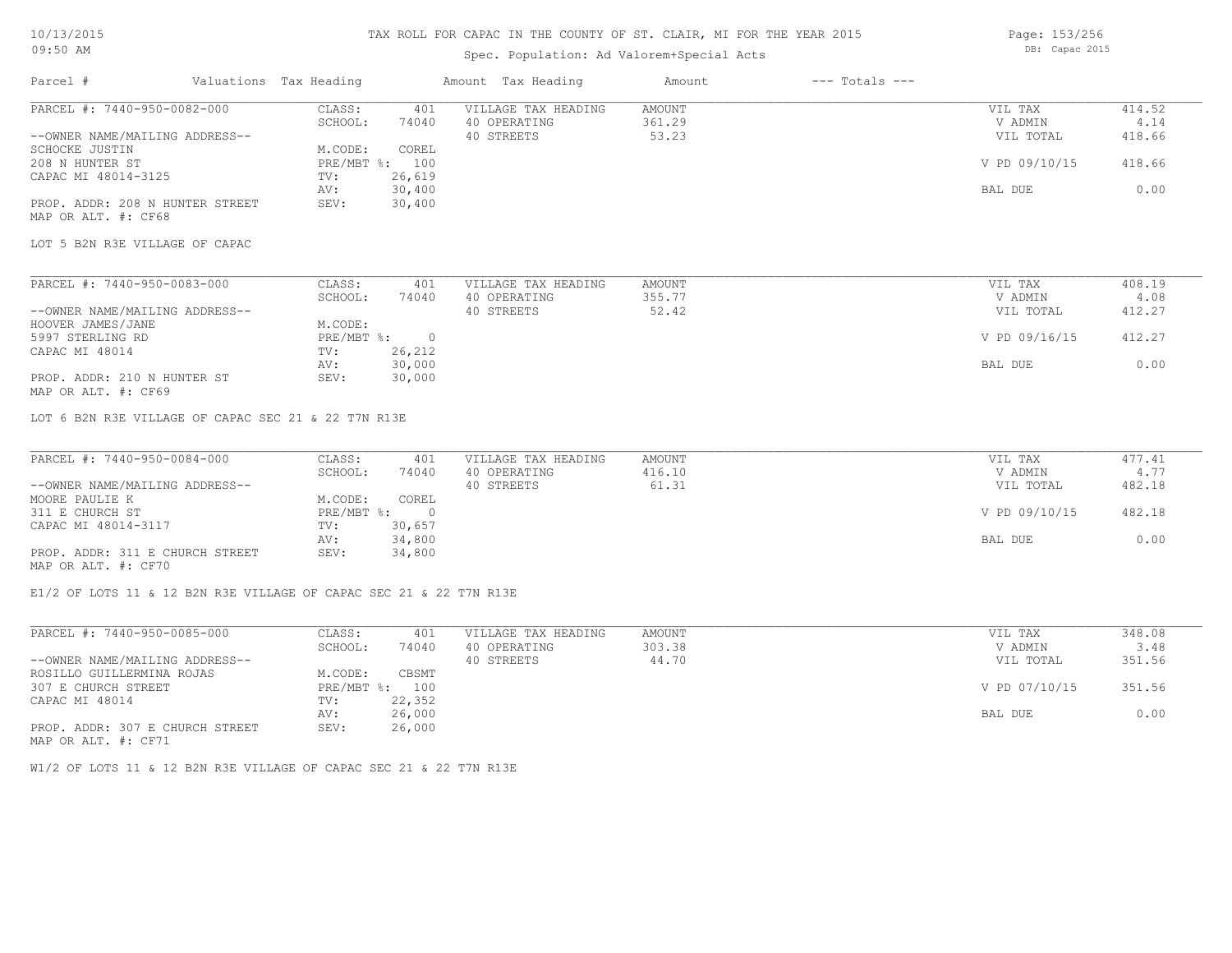# Spec. Population: Ad Valorem+Special Acts

|                                                         |                        |                | Open. Lopalacion. Na valorem openial need                                                                                                                                 |        |                    |               |        |
|---------------------------------------------------------|------------------------|----------------|---------------------------------------------------------------------------------------------------------------------------------------------------------------------------|--------|--------------------|---------------|--------|
| Parcel #                                                | Valuations Tax Heading |                | Amount Tax Heading                                                                                                                                                        | Amount | $---$ Totals $---$ |               |        |
| PARCEL #: 7440-950-0086-000                             | CLASS:                 | 401            | VILLAGE TAX HEADING                                                                                                                                                       | AMOUNT |                    | VIL TAX       | 482.24 |
|                                                         | SCHOOL:                | 74040          | 40 OPERATING                                                                                                                                                              | 420.31 |                    | V ADMIN       | 4.82   |
| --OWNER NAME/MAILING ADDRESS--                          |                        |                | 40 STREETS                                                                                                                                                                | 61.93  |                    | VIL TOTAL     | 487.06 |
| HARGRAVE EUEGENE H II                                   | M.CODE:                |                |                                                                                                                                                                           |        |                    |               |        |
| 103 E ALDRICH ST                                        |                        | PRE/MBT %: 100 |                                                                                                                                                                           |        |                    | V PD 09/10/15 | 487.06 |
| CAPAC MI 48014                                          | TV:                    | 30,967         |                                                                                                                                                                           |        |                    |               |        |
|                                                         | AV:                    | 35,700         |                                                                                                                                                                           |        |                    | BAL DUE       | 0.00   |
| PROP. ADDR: 103 E ALDRICH STREET<br>MAP OR ALT. #: CF72 | SEV:                   | 35,700         |                                                                                                                                                                           |        |                    |               |        |
| & 22 T7N R13E                                           |                        |                | SW COR, TH TO A PTE ON E LINE 12 FT N OF ITS SE COR B3N R1E VILLAGE OF CAPAC SEC 21                                                                                       |        |                    |               |        |
| PARCEL #: 7440-950-0087-000                             | CLASS:                 | 401            | VILLAGE TAX HEADING                                                                                                                                                       | AMOUNT |                    | VIL TAX       | 456.52 |
|                                                         | SCHOOL:                | 74040          | 40 OPERATING                                                                                                                                                              | 397.89 |                    | V ADMIN       | 4.56   |
| --OWNER NAME/MAILING ADDRESS--                          |                        |                | 40 STREETS                                                                                                                                                                | 58.63  |                    | VIL TOTAL     | 461.08 |
| HARGRAVE EUGENE/E                                       | M.CODE:                | COREL          |                                                                                                                                                                           |        |                    |               |        |
| 302 N MAIN ST                                           |                        | PRE/MBT %: 100 |                                                                                                                                                                           |        |                    | V PD 09/10/15 | 461.08 |
| CAPAC MI 48014-3146                                     | TV:                    | 29,315         |                                                                                                                                                                           |        |                    |               |        |
|                                                         | AV:                    | 32,400         |                                                                                                                                                                           |        |                    | BAL DUE       | 0.00   |
| PROP. ADDR: 302 N MAIN ST                               | SEV:                   | 32,400         |                                                                                                                                                                           |        |                    |               |        |
| MAP OR ALT. #: CF7                                      |                        |                |                                                                                                                                                                           |        |                    |               |        |
| & 22 T7N R13E                                           |                        |                | LOT 1 & THAT PART LOT 2 LYING S OF A LINE BEG 4 FT N OF ITS SW COR, TH TO PTE ON E<br>LOT LINE 12 FT N OF ITS SE COR, EXC E 60 FT THEREOF B3N R1E VILLAGE OF CAPAC SEC 21 |        |                    |               |        |
| PARCEL #: 7440-950-0088-000                             | CLASS:                 | 401            | VILLAGE TAX HEADING                                                                                                                                                       | AMOUNT |                    | VIL TAX       | 520.81 |
|                                                         | SCHOOL:                | 74040          | 40 OPERATING                                                                                                                                                              | 453.93 |                    | V ADMIN       | 5.20   |
| --OWNER NAME/MAILING ADDRESS--                          |                        |                | 40 STREETS                                                                                                                                                                | 66.88  |                    | VIL TOTAL     | 526.01 |
| SHULL ROSEMARY                                          | M.CODE:                |                |                                                                                                                                                                           |        |                    |               |        |
| 306 N MAIN ST                                           |                        | PRE/MBT %: 0   |                                                                                                                                                                           |        |                    | BAL DUE       | 526.01 |
| CAPAC MI 48014                                          | TV:                    | 33,444         |                                                                                                                                                                           |        |                    |               |        |
|                                                         | AV:                    | 38,800         |                                                                                                                                                                           |        |                    |               |        |
| PROP. ADDR: 306 N MAIN ST<br>MAP OR ALT. #: CF74        | SEV:                   | 38,800         |                                                                                                                                                                           |        |                    |               |        |

FT N OF SE COR B3N R1E VILLAGE OF CAPAC SEC 21 & 22 T7N R13E LOT 2 EXC PART LYING S OF A LINE, BEG 4 FT N OF SW COR, TH TO PTE ON E LOT LINE 12

| PARCEL #: 7440-950-0089-000    | CLASS:       | 401    | VILLAGE TAX HEADING | AMOUNT | VIL TAX       | 614.05 |
|--------------------------------|--------------|--------|---------------------|--------|---------------|--------|
|                                | SCHOOL:      | 74040  | 40 OPERATING        | 535.19 | V ADMIN       | 6.14   |
| --OWNER NAME/MAILING ADDRESS-- |              |        | 40 STREETS          | 78.86  | VIL TOTAL     | 620.19 |
| LEWTHWAITE NAOMI & SARAH       | M.CODE:      | 00WBF  |                     |        |               |        |
| 308 N MAIN ST                  | $PRE/MBT$ %: | 100    |                     |        | V PD 08/31/15 | 620.19 |
| CAPAC MI 48014-3146            | TV:          | 39,431 |                     |        |               |        |
|                                | AV:          | 44,100 |                     |        | BAL DUE       | 0.00   |
| PROP. ADDR: 308 N MAIN ST      | SEV:         | 44,100 |                     |        |               |        |
| MAP OR ALT. #: CF75            |              |        |                     |        |               |        |

LOT 3 B3N R1E VILLAGE OF CAPAC SEC 21 & 22 T7N R13E

Page: 154/256 DB: Capac 2015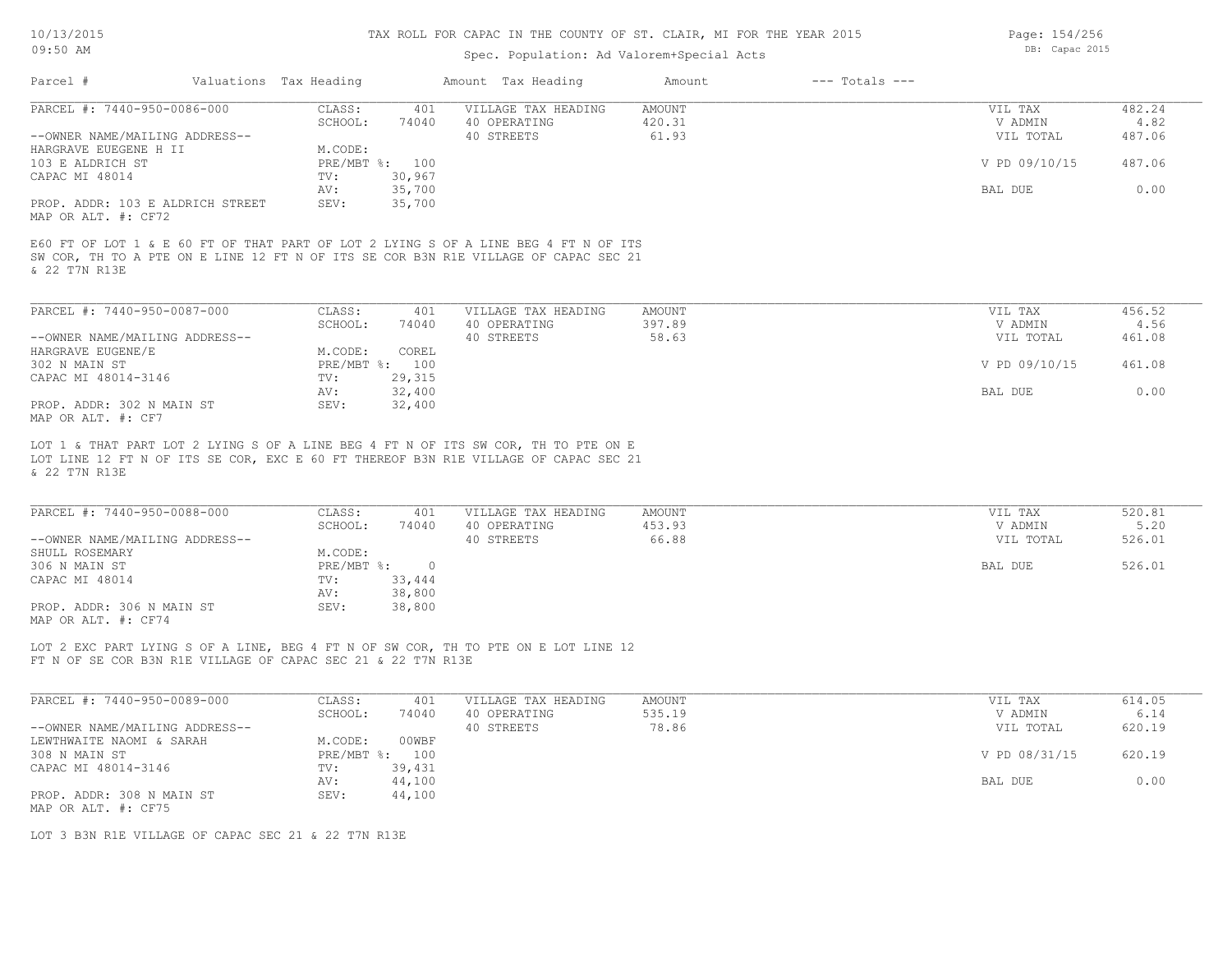# Spec. Population: Ad Valorem+Special Acts

| Parcel #                       | Valuations Tax Heading |        | Amount Tax Heading  | Amount | $---$ Totals $---$ |               |        |
|--------------------------------|------------------------|--------|---------------------|--------|--------------------|---------------|--------|
| PARCEL #: 7440-950-0090-000    | CLASS:                 | 401    | VILLAGE TAX HEADING | AMOUNT |                    | VIL TAX       | 562.61 |
|                                | SCHOOL:                | 74040  | 40 OPERATING        | 490.36 |                    | V ADMIN       | 5.62   |
| --OWNER NAME/MAILING ADDRESS-- |                        |        | 40 STREETS          | 72.25  |                    | VIL TOTAL     | 568.23 |
| PAYNE NEIL C.                  | M.CODE:                | COREL  |                     |        |                    |               |        |
| PAYNE NICOLE H.                | $PRE/MBT$ %:           | 100    |                     |        |                    | V PD 09/10/15 | 568.23 |
| 312 N MAIN ST                  | TV:                    | 36,128 |                     |        |                    |               |        |
| CAPAC MI 48014-3146            | AV:                    | 38,400 |                     |        |                    | BAL DUE       | 0.00   |
|                                | SEV:                   | 38,400 |                     |        |                    |               |        |
| PROP. ADDR: 312 N MAIN ST      |                        |        |                     |        |                    |               |        |

MAP OR ALT. #: CF76

LOT 4 & S 16' OF LOT 5 B3N R1E VILLAGE OF CAPAC

| PARCEL #: 7440-950-0092-001                                                                                                                                                                    | CLASS:     | 401    | VILLAGE TAX HEADING | AMOUNT | VIL TAX       | 582.23 |
|------------------------------------------------------------------------------------------------------------------------------------------------------------------------------------------------|------------|--------|---------------------|--------|---------------|--------|
|                                                                                                                                                                                                | SCHOOL:    | 74040  | 40 OPERATING        | 507.46 | V ADMIN       | 5.82   |
| --OWNER NAME/MAILING ADDRESS--                                                                                                                                                                 |            |        | 40 STREETS          | 74.77  | VIL TOTAL     | 588.05 |
| DENSMORE NICHOLAS G                                                                                                                                                                            | M.CODE:    | COREL  |                     |        |               |        |
| 316 N MAIN ST                                                                                                                                                                                  | PRE/MBT %: | 100    |                     |        | V PD 09/10/15 | 588.05 |
| CAPAC MI 48014-3146                                                                                                                                                                            | TV:        | 37,388 |                     |        |               |        |
|                                                                                                                                                                                                | AV:        | 41,600 |                     |        | BAL DUE       | 0.00   |
| PROP. ADDR: 316 N MAIN ST<br>$\overline{1110}$ $\overline{25}$ $\overline{25}$ $\overline{25}$ $\overline{21}$ $\overline{21}$ $\overline{21}$ $\overline{21}$ $\overline{21}$ $\overline{21}$ | SEV:       | 41,600 |                     |        |               |        |

MAP OR ALT. #: CF77A

N 2' OF LOT 5 AND ALL OF LOT 6 B3N R1E VILLAGE OF CAPAC SEC 21 & 22 T7N R13E

| PARCEL #: 7440-950-0093-001                           | CLASS:  | 401            | VILLAGE TAX HEADING | AMOUNT | VIL TAX       | 503.12 |
|-------------------------------------------------------|---------|----------------|---------------------|--------|---------------|--------|
|                                                       | SCHOOL: | 74040          | 40 OPERATING        | 438.51 | V ADMIN       | 5.03   |
| --OWNER NAME/MAILING ADDRESS--                        |         |                | 40 STREETS          | 64.61  | VIL TOTAL     | 508.15 |
| LANGEVIN RICHARD                                      | M.CODE: | COREL          |                     |        |               |        |
| 314 N MAIN ST                                         |         | PRE/MBT %: 100 |                     |        | V PD 09/10/15 | 508.15 |
| CAPAC MI 48014-3146                                   | TV:     | 32,308         |                     |        |               |        |
|                                                       | AV:     | 37,000         |                     |        | BAL DUE       | 0.00   |
| PROP. ADDR: 314 N MAIN ST                             | SEV:    | 37,000         |                     |        |               |        |
| $\cdots$ $\cdots$ $\cdots$ $\cdots$ $\cdots$ $\cdots$ |         |                |                     |        |               |        |

MAP OR ALT. #: CF77B

S57 FT OF N 59 FT OF LOT 5 B3N R1E VILLAGE OF CAPAC SEC 21 & 22 T7N R13E

| PARCEL #: 7440-950-0094-000    | CLASS:       | 401    | VILLAGE TAX HEADING | AMOUNT | VIL TAX       | 707.30 |
|--------------------------------|--------------|--------|---------------------|--------|---------------|--------|
|                                | SCHOOL:      | 74040  | 40 OPERATING        | 616.47 | V ADMIN       | 7.07   |
| --OWNER NAME/MAILING ADDRESS-- |              |        | 40 STREETS          | 90.83  | VIL TOTAL     | 714.37 |
| POTTER DENNIS/LORI             | M.CODE:      |        |                     |        |               |        |
| 323 N WALKER ST                | $PRE/MBT$ %: | 60     |                     |        | V PD 09/02/15 | 714.37 |
| CAPAC MI 48014-3172            | TV:          | 45,419 |                     |        |               |        |
|                                | AV:          | 50,400 |                     |        | BAL DUE       | 0.00   |
| PROP. ADDR: 323 N WALKER ST    | SEV:         | 50,400 |                     |        |               |        |
| MAP OR ALT. #: CF78A           |              |        |                     |        |               |        |

LOT 7 B3N R1E VILLAGE OF CAPAC SEC 21 & 22 T7N R13E

Page: 155/256 DB: Capac 2015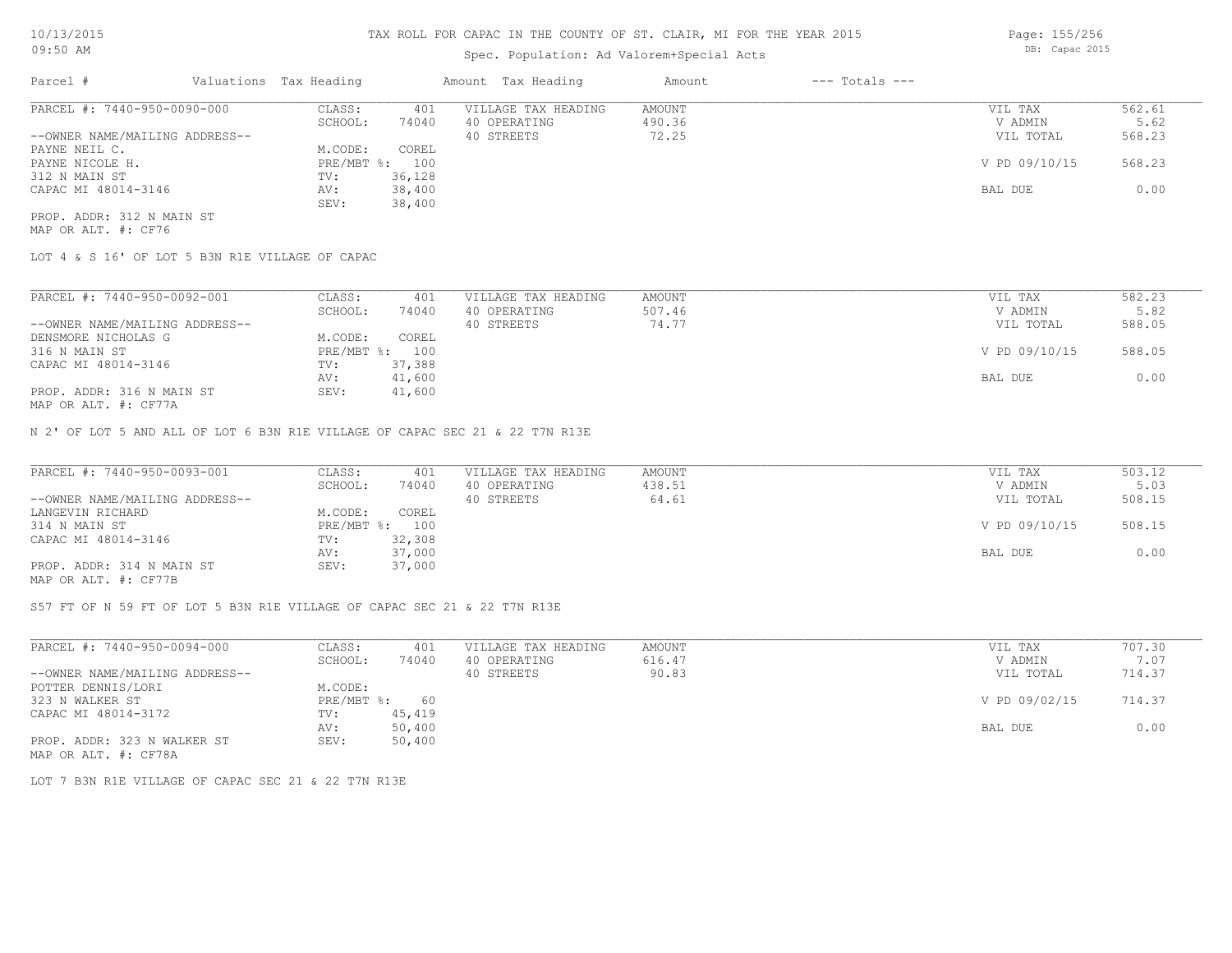# Spec. Population: Ad Valorem+Special Acts

|                                |         |                        |                     | Amount             | $---$ Totals $---$ |               |        |
|--------------------------------|---------|------------------------|---------------------|--------------------|--------------------|---------------|--------|
| PARCEL #: 7440-950-0095-000    | CLASS:  | 401                    | VILLAGE TAX HEADING | AMOUNT             |                    | VIL TAX       | 535.28 |
|                                | SCHOOL: | 74040                  | 40 OPERATING        | 466.54             |                    | V ADMIN       | 5.35   |
| --OWNER NAME/MAILING ADDRESS-- |         |                        | 40 STREETS          | 68.74              |                    | VIL TOTAL     | 540.63 |
| FOWLER MICHELE LYNN            | M.CODE: |                        |                     |                    |                    |               |        |
|                                |         |                        |                     |                    |                    | V PD 07/29/15 | 540.63 |
|                                | TV:     | 34,373                 |                     |                    |                    |               |        |
|                                | AV:     | 38,700                 |                     |                    |                    | BAL DUE       | 0.00   |
|                                |         | Valuations Tax Heading | PRE/MBT %: 100      | Amount Tax Heading |                    |               |        |

LOT 8 B3N R1E VILLAGE OF CAPAC SEC 21 & 22 T7N R13E

PROP. ADDR: 317 N WALKER ST SEV: 38,700

| PARCEL #: 7440-950-0096-000    | CLASS:  | 401            | VILLAGE TAX HEADING | AMOUNT | VIL TAX       | 628.52 |
|--------------------------------|---------|----------------|---------------------|--------|---------------|--------|
|                                | SCHOOL: | 74040          | 40 OPERATING        | 547.80 | V ADMIN       | 6.28   |
| --OWNER NAME/MAILING ADDRESS-- |         |                | 40 STREETS          | 80.72  | VIL TOTAL     | 634.80 |
| PATTON KEVIN E                 | M.CODE: | CBSMT          |                     |        |               |        |
| PATTON DONNA G                 |         | PRE/MBT %: 100 |                     |        | V PD 07/10/15 | 634.80 |
| 309 N WALKER ST                | TV:     | 40,360         |                     |        |               |        |
| CAPAC MI 48014-3172            | AV:     | 45,100         |                     |        | BAL DUE       | 0.00   |
|                                | SEV:    | 45,100         |                     |        |               |        |
| PROP. ADDR: 309 N WALKER ST    |         |                |                     |        |               |        |

MAP OR ALT. #: CF79

MAP OR ALT. #: CF78B

LOT 9 B3N R1E VILLAGE OF CAPAC SEC 21 & 22 T7N R13E

| PARCEL #: 7440-950-0097-000    | CLASS:  | 401            | VILLAGE TAX HEADING | AMOUNT | VIL TAX       | 469.38 |
|--------------------------------|---------|----------------|---------------------|--------|---------------|--------|
|                                | SCHOOL: | 74040          | 40 OPERATING        | 409.10 | V ADMIN       | 4.69   |
| --OWNER NAME/MAILING ADDRESS-- |         |                | 40 STREETS          | 60.28  | VIL TOTAL     | 474.07 |
| TREECE WESLEY/CAROLINE TRUST   | M.CODE: |                |                     |        |               |        |
| 2325 MILLER RD                 |         | PRE/MBT %: 100 |                     |        | V PD 07/10/15 | 474.07 |
| ALLENTON MI 48002              | TV:     | 30,141         |                     |        |               |        |
|                                | AV:     | 34,100         |                     |        | BAL DUE       | 0.00   |
| PROP. ADDR: 303 N WALKER ST    | SEV:    | 34,100         |                     |        |               |        |
| MAP OR ALT. #: CF80            |         |                |                     |        |               |        |

LOT 10 B3N R1E VILLAGE OF CAPAC SEC 21 & 22 T7N R13E

| PARCEL #: 7440-950-0098-000    | CLASS:  | 401            | VILLAGE TAX HEADING | AMOUNT | VIL TAX       | 307.02 |
|--------------------------------|---------|----------------|---------------------|--------|---------------|--------|
|                                | SCHOOL: | 74040          | 40 OPERATING        | 267.59 | V ADMIN       | 3.07   |
| --OWNER NAME/MAILING ADDRESS-- |         |                | 40 STREETS          | 39.43  | VIL TOTAL     | 310.09 |
| GLOMBOWSKI. SCOTT & CHRISTINE  | M.CODE: | COREL          |                     |        |               |        |
| 301 N WALKER ST                |         | PRE/MBT %: 100 |                     |        | V PD 09/10/15 | 310.09 |
| CAPAC MI 48014-3172            | TV:     | 19,715         |                     |        |               |        |
|                                | AV:     | 20,300         |                     |        | BAL DUE       | 0.00   |
| PROP. ADDR: 301 N WALKER ST    | SEV:    | 20,300         |                     |        |               |        |
| MAP OR ALT. #: CF81A           |         |                |                     |        |               |        |

N50 FT OF E 1/2 OF LOT 11 B3N R1E VILLAGE OF CAPAC SEC 21 & 22 T7N R13E

Page: 156/256 DB: Capac 2015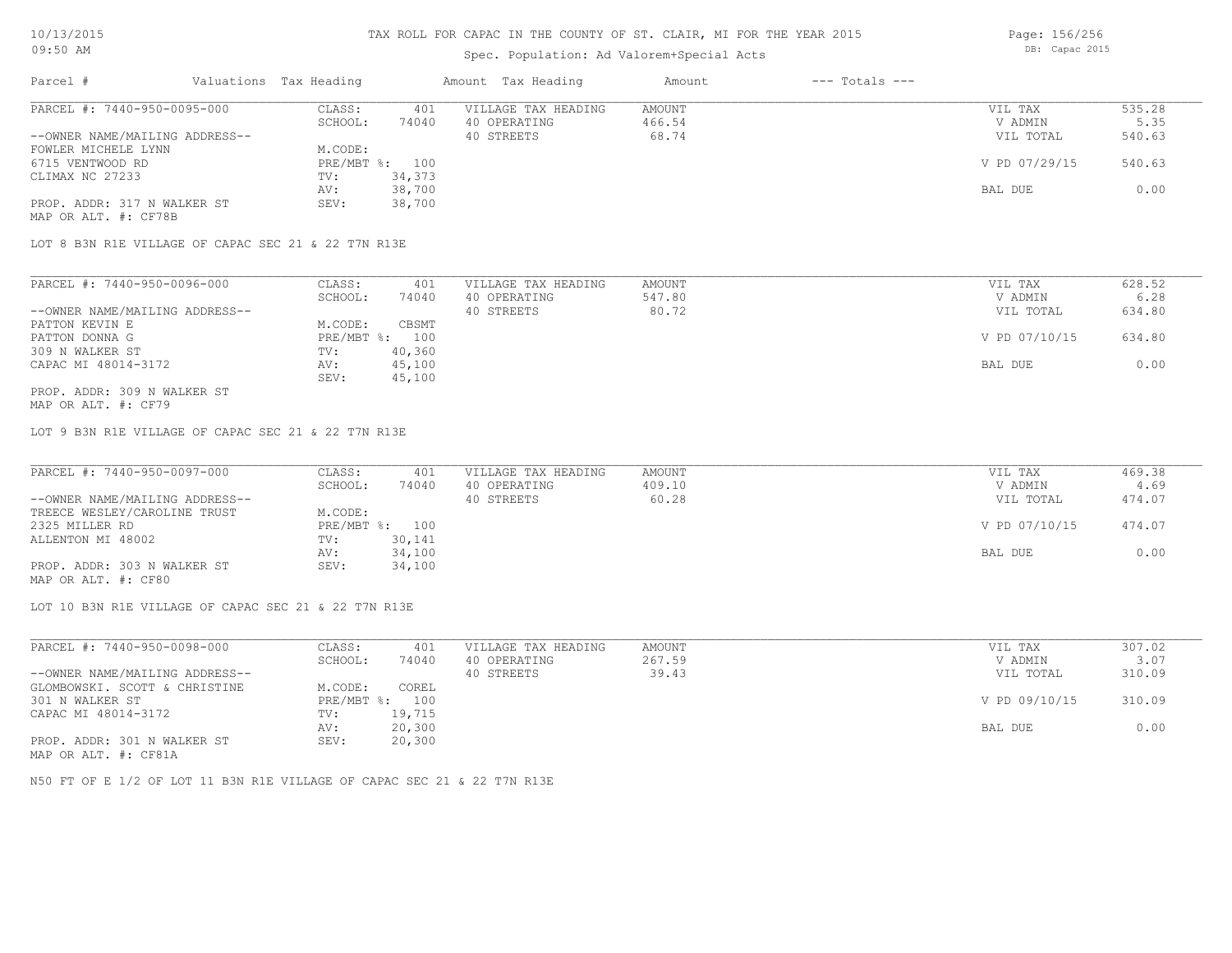# Spec. Population: Ad Valorem+Special Acts

Page: 157/256 DB: Capac 2015

| Parcel #                         | Valuations Tax Heading |        | Amount Tax Heading  | Amount | $---$ Totals $---$ |           |        |
|----------------------------------|------------------------|--------|---------------------|--------|--------------------|-----------|--------|
| PARCEL #: 7440-950-0099-000      | CLASS:                 | 401    | VILLAGE TAX HEADING | AMOUNT |                    | VIL TAX   | 336.99 |
|                                  | SCHOOL:                | 74040  | 40 OPERATING        | 293.71 |                    | V ADMIN   | 3.36   |
| --OWNER NAME/MAILING ADDRESS--   |                        |        | 40 STREETS          | 43.28  |                    | VIL TOTAL | 340.35 |
| HAMADA NORMAN/MARJORIE TRUST     | M.CODE:                |        |                     |        |                    |           |        |
| 8218 RAVINE DR                   | PRE/MBT %:             |        |                     |        |                    | BAL DUE   | 340.35 |
| WESTLAND MI 48185-1108           | TV:                    | 21,640 |                     |        |                    |           |        |
|                                  | AV:                    | 24,800 |                     |        |                    |           |        |
| PROP. ADDR: 107 E ALDRICH STREET | SEV:                   | 24,800 |                     |        |                    |           |        |
| MAP OR ALT. #: CF81B             |                        |        |                     |        |                    |           |        |

& 22 T7N R13E E1/2 OF LOTS 11 & 12 EXC N 50 FT OF E 1/2 OF LOT 11 B3N R1E VILLAGE OF CAPAC SEC 21

| PARCEL #: 7440-950-0100-000      | CLASS:     | 401    | VILLAGE TAX HEADING | AMOUNT | VIL TAX       | 495.09 |
|----------------------------------|------------|--------|---------------------|--------|---------------|--------|
|                                  | SCHOOL:    | 74040  | 40 OPERATING        | 431.51 | V ADMIN       | 4.95   |
| --OWNER NAME/MAILING ADDRESS--   |            |        | 40 STREETS          | 63.58  | VIL TOTAL     | 500.04 |
| GOTTSCHALK EDWARD                | M.CODE:    |        |                     |        |               |        |
| GOTTSCHALK LESLIE                | PRE/MBT %: |        |                     |        | V PD 08/28/15 | 500.04 |
| 162 PATTERDALE PLACE             | TV:        | 31,792 |                     |        |               |        |
| BENSON NC 27504                  | AV:        | 35,800 |                     |        | BAL DUE       | 0.00   |
|                                  | SEV:       | 35,800 |                     |        |               |        |
| PROP. ADDR: 105 E ALDRICH STREET |            |        |                     |        |               |        |

MAP OR ALT. #: CF82

W1/2 OF LOTS 11 & 12 B3N R1E VILLAGE OF CAPAC SEC 21 & 22 T7N R13E

| PARCEL #: 7440-950-0101-000      | CLASS:  | 401            | VILLAGE TAX HEADING | AMOUNT | VIL TAX   | 654.24 |
|----------------------------------|---------|----------------|---------------------|--------|-----------|--------|
|                                  | SCHOOL: | 74040          | 40 OPERATING        | 570.22 | V ADMIN   | 6.54   |
| --OWNER NAME/MAILING ADDRESS--   |         |                | 40 STREETS          | 84.02  | VIL TOTAL | 660.78 |
| RODRIGUEZ JR JOHN                | M.CODE: |                |                     |        |           |        |
| 205 E ALDRICH ST                 |         | PRE/MBT %: 100 |                     |        | BAL DUE   | 660.78 |
| CAPAC MI 48014-3103              | TV:     | 42,012         |                     |        |           |        |
|                                  | AV:     | 43,500         |                     |        |           |        |
| PROP. ADDR: 205 E ALDRICH STREET | SEV:    | 43,500         |                     |        |           |        |
| MAP OR ALT. #: CF83              |         |                |                     |        |           |        |

55' OF LOTS 1 & 2 & ALLEY ADJ TO E VILLAGE OF CAPAC BEG AT SW COR LOT 12 B3N R2E,TH N 150',TH W 75',TH S 150',TH E 75' TO BEG. BEING E

| PARCEL #: 7440-950-0102-000      | CLASS:       | 401    | VILLAGE TAX HEADING | AMOUNT | VIL TAX   | 221.08 |
|----------------------------------|--------------|--------|---------------------|--------|-----------|--------|
|                                  | SCHOOL:      | 74040  | 40 OPERATING        | 192.69 | V ADMIN   | 2.21   |
| --OWNER NAME/MAILING ADDRESS--   |              |        | 40 STREETS          | 28.39  | VIL TOTAL | 223.29 |
| NINO RUBEN & DEANNA              | M.CODE:      |        |                     |        |           |        |
| 203 E ALDRICH ST                 | $PRE/MBT$ %: |        |                     |        | BAL DUE   | 223.29 |
| CAPAC MI 48014-3103              | TV:          | 14,197 |                     |        |           |        |
|                                  | AV:          | 23,800 |                     |        |           |        |
| PROP. ADDR: 203 E ALDRICH STREET | SEV:         | 23,800 |                     |        |           |        |
| MAP OR ALT. #: CF84              |              |        |                     |        |           |        |

W95' OF LOT 1 ALSO THE S 10' OF W 95' OF LOT 2 B3N R2E VILLAGE OF CAPAC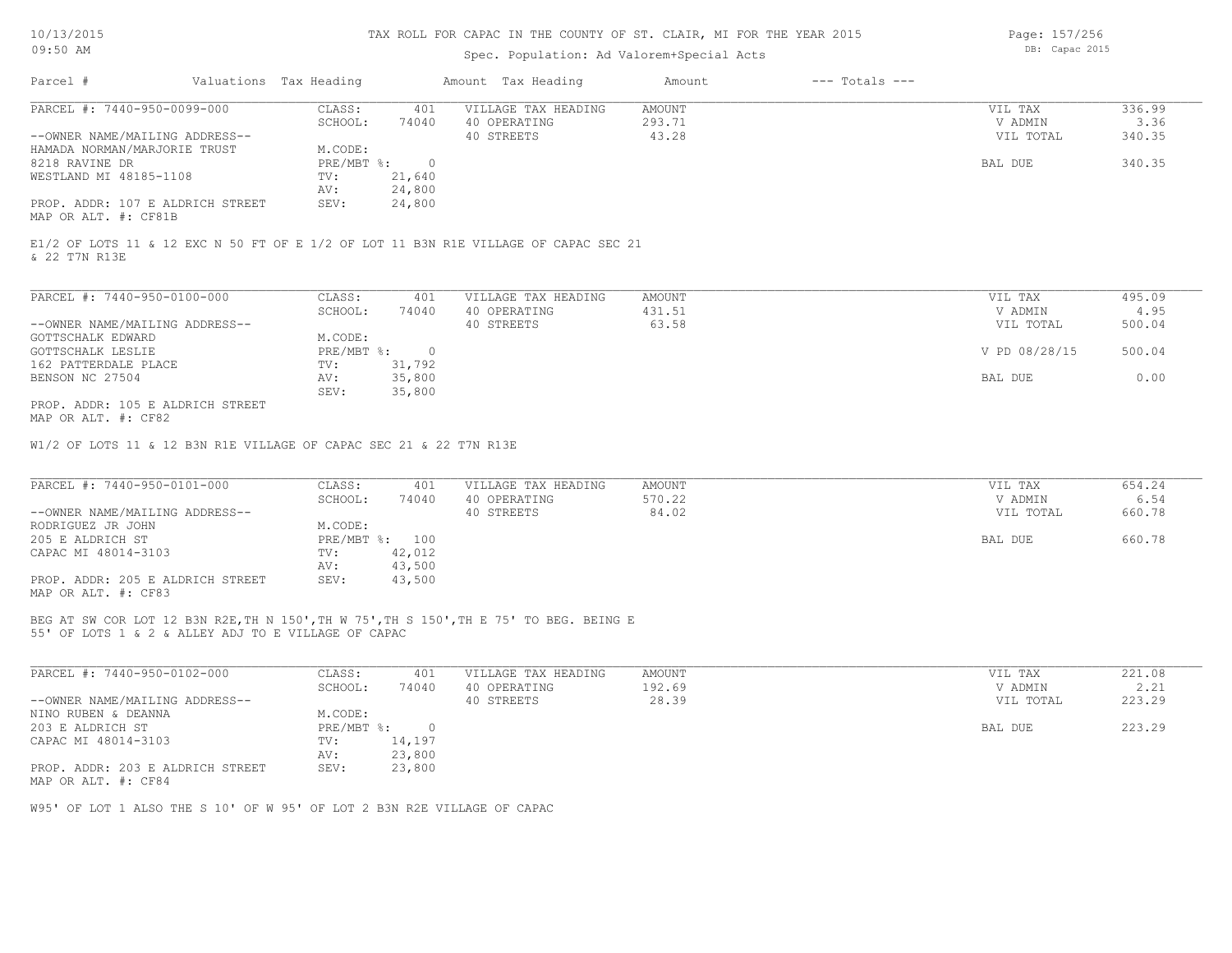Parcel # Valuations Tax Heading Amount Tax Heading Amount --- Totals ---Spec. Population: Ad Valorem+Special Acts  $\mathcal{L}_\mathcal{L} = \mathcal{L}_\mathcal{L} = \mathcal{L}_\mathcal{L} = \mathcal{L}_\mathcal{L} = \mathcal{L}_\mathcal{L} = \mathcal{L}_\mathcal{L} = \mathcal{L}_\mathcal{L} = \mathcal{L}_\mathcal{L} = \mathcal{L}_\mathcal{L} = \mathcal{L}_\mathcal{L} = \mathcal{L}_\mathcal{L} = \mathcal{L}_\mathcal{L} = \mathcal{L}_\mathcal{L} = \mathcal{L}_\mathcal{L} = \mathcal{L}_\mathcal{L} = \mathcal{L}_\mathcal{L} = \mathcal{L}_\mathcal{L}$ 

| PARCEL #: 7440-950-0103-000    | CLASS:       | 401    | VILLAGE TAX HEADING | AMOUNT | VIL TAX       | 360.07 |
|--------------------------------|--------------|--------|---------------------|--------|---------------|--------|
|                                | SCHOOL:      | 74040  | 40 OPERATING        | 313.83 | V ADMIN       | 3.60   |
| --OWNER NAME/MAILING ADDRESS-- |              |        | 40 STREETS          | 46.24  | VIL TOTAL     | 363.67 |
| MARLATT MELISA E               | M.CODE:      |        |                     |        |               |        |
| WALLIS LINDA, WALLIS LARRY     | $PRE/MBT$ %: | 100    |                     |        | V PD 08/19/15 | 363.67 |
| 302 N WALKER ST                | TV:          | 23,122 |                     |        |               |        |
| CAPAC MI 48014                 | AV:          | 25,400 |                     |        | BAL DUE       | 0.00   |
|                                | SEV:         | 25,400 |                     |        |               |        |
| PROP. ADDR: 302 N WALKER ST    |              |        |                     |        |               |        |

MAP OR ALT. #: CF85

OF CAPAC SEC 21 & 22 T7N R13E N65 FT OF THE W 95 FT OF LOT 2 & THE S 5 FT OF THE W 95 FT OF LOT 3 B3N R2E VILLAGE

| PARCEL #: 7440-950-0104-000    | CLASS:  | 401            | VILLAGE TAX HEADING | AMOUNT | VIL TAX       | 454.91 |
|--------------------------------|---------|----------------|---------------------|--------|---------------|--------|
|                                | SCHOOL: | 74040          | 40 OPERATING        | 396.49 | V ADMIN       | 4.54   |
| --OWNER NAME/MAILING ADDRESS-- |         |                | 40 STREETS          | 58.42  | VIL TOTAL     | 459.45 |
| GUTIERREZ BENITA               | M.CODE: | COREL          |                     |        |               |        |
| 304 N WALKER ST                |         | PRE/MBT %: 100 |                     |        | V PD 09/10/15 | 459.45 |
| CAPAC MI 48014-3171            | TV:     | 29,212         |                     |        |               |        |
|                                | AV:     | 33,500         |                     |        | BAL DUE       | 0.00   |
| PROP. ADDR: 304 N WALKER ST    | SEV:    | 33,500         |                     |        |               |        |
| MAP OR ALT. #: CF86            |         |                |                     |        |               |        |

VILLAGE OF CAPAC W95' OF THE N 70' OF LOT 3 & E 55' OF LOT 3 & ALL THAT PART OF ALLEY ADJ B3N R2E

| PARCEL #: 7440-950-0105-000    | CLASS:       | 401    | VILLAGE TAX HEADING | AMOUNT | VIL TAX   | 577.08 |
|--------------------------------|--------------|--------|---------------------|--------|-----------|--------|
|                                | SCHOOL:      | 74040  | 40 OPERATING        | 502.97 | V ADMIN   | 5.77   |
| --OWNER NAME/MAILING ADDRESS-- |              |        | 40 STREETS          | 74.11  | VIL TOTAL | 582.85 |
| FRANKOWIAK MEGAN               | M.CODE:      |        |                     |        |           |        |
| 308 N WALKER ST                | $PRE/MBT$ %: | $\Box$ |                     |        | BAL DUE   | 582.85 |
| CAPAC, MI 48014                | TV:          | 37,057 |                     |        |           |        |
|                                | AV:          | 42,400 |                     |        |           |        |
| PROP. ADDR: 308 N WALKER ST    | SEV:         | 42,400 |                     |        |           |        |
| MAP OR ALT. #: CF87            |              |        |                     |        |           |        |

 $\mathcal{L}_\mathcal{L} = \mathcal{L}_\mathcal{L} = \mathcal{L}_\mathcal{L} = \mathcal{L}_\mathcal{L} = \mathcal{L}_\mathcal{L} = \mathcal{L}_\mathcal{L} = \mathcal{L}_\mathcal{L} = \mathcal{L}_\mathcal{L} = \mathcal{L}_\mathcal{L} = \mathcal{L}_\mathcal{L} = \mathcal{L}_\mathcal{L} = \mathcal{L}_\mathcal{L} = \mathcal{L}_\mathcal{L} = \mathcal{L}_\mathcal{L} = \mathcal{L}_\mathcal{L} = \mathcal{L}_\mathcal{L} = \mathcal{L}_\mathcal{L}$ 

LOT 4 B3N R2E VILLAGE OF CAPAC SEC 21 & 22 T7N R13E

| PARCEL #: 7440-950-0106-000                        | CLASS:     | 401    | VILLAGE TAX HEADING | AMOUNT | VIL TAX   | 607.55 |
|----------------------------------------------------|------------|--------|---------------------|--------|-----------|--------|
|                                                    | SCHOOL:    | 74040  | 40 OPERATING        | 529.53 | V ADMIN   | 6.07   |
| --OWNER NAME/MAILING ADDRESS--                     |            |        | 40 STREETS          | 78.02  | VIL TOTAL | 613.62 |
| DAOUST ROBERT W                                    | M.CODE:    |        |                     |        |           |        |
| BARBIER REBECCA K                                  | PRE/MBT %: | 100    |                     |        | BAL DUE   | 613.62 |
| 316 N WALKER ST                                    | TV:        | 39,014 |                     |        |           |        |
| CAPAC MI 48014-3171                                | AV:        | 43,500 |                     |        |           |        |
|                                                    | SEV:       | 43,500 |                     |        |           |        |
| PROP. ADDR: 316 N WALKER ST<br>MAP OR ALT. #: CF88 |            |        |                     |        |           |        |

LOT 5 B3N R2E VILLAGE OF CAPAC SEC 21 & 22 T7N R13E

Page: 158/256 DB: Capac 2015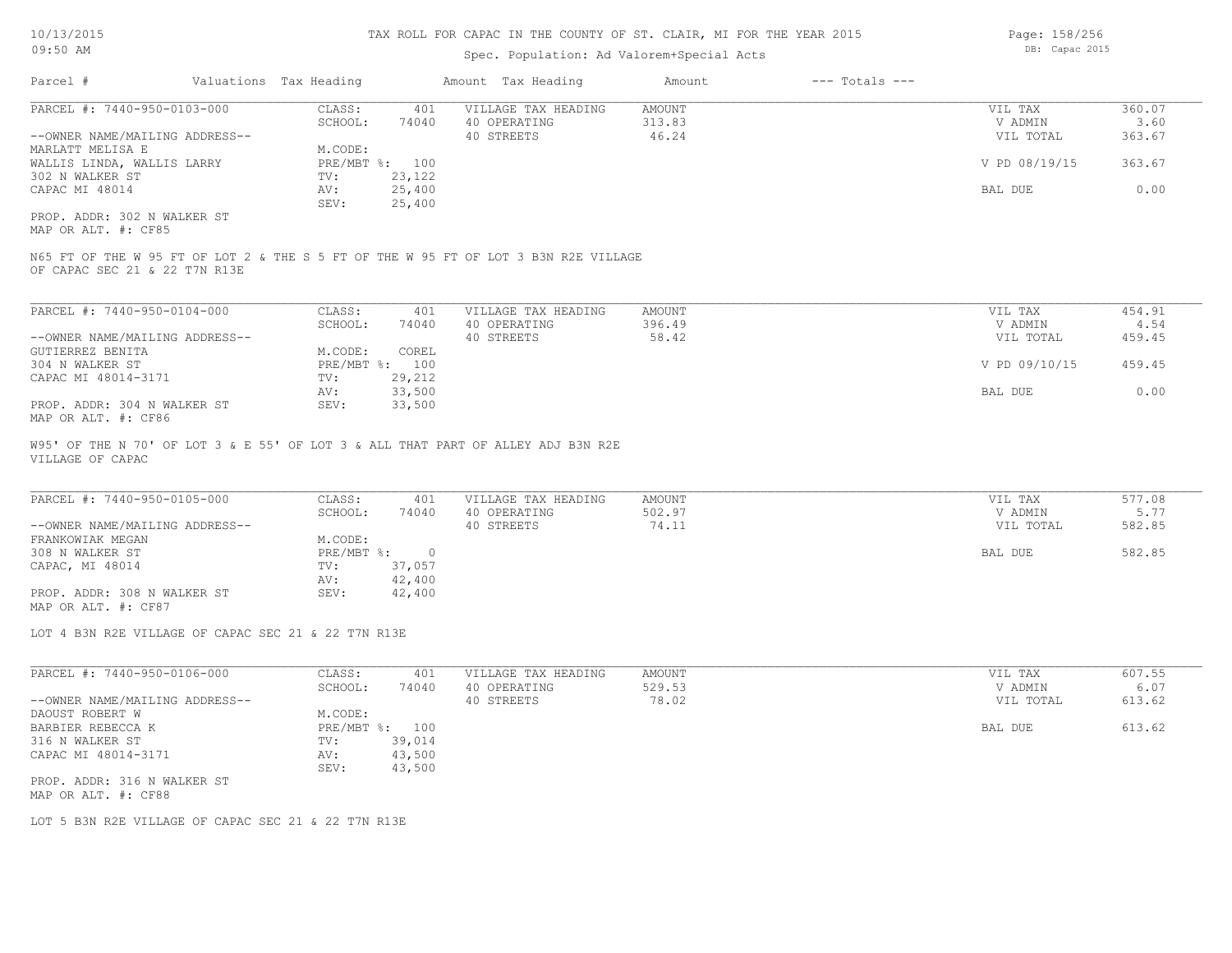### Spec. Population: Ad Valorem+Special Acts

DB: Capac 2015

| Parcel #                       | Valuations Tax Heading |        | Amount Tax Heading  | Amount | $---$ Totals $---$ |               |        |
|--------------------------------|------------------------|--------|---------------------|--------|--------------------|---------------|--------|
| PARCEL #: 7440-950-0107-000    | CLASS:                 | 401    | VILLAGE TAX HEADING | AMOUNT |                    | VIL TAX       | 764.63 |
|                                | SCHOOL:                | 74040  | 40 OPERATING        | 666.43 |                    | V ADMIN       | 7.64   |
| --OWNER NAME/MAILING ADDRESS-- |                        |        | 40 STREETS          | 98.20  |                    | VIL TOTAL     | 772.27 |
| ROWLEY RENE D                  | M.CODE:                | COREL  |                     |        |                    |               |        |
| 320 N WALKER ST                | $PRE/MBT$ %:           | 100    |                     |        |                    | V PD 09/10/15 | 772.27 |
| CAPAC MI 48014-3171            | TV:                    | 49,100 |                     |        |                    |               |        |
|                                | AV:                    | 49,100 |                     |        |                    | BAL DUE       | 0.00   |
| PROP. ADDR: 320 N WALKER ST    | SEV:                   | 49,100 |                     |        |                    |               |        |
| MAP OR ALT. #: CF89A           |                        |        |                     |        |                    |               |        |

LOT 6 B3N R2E VILLAGE OF CAPAC SEC 21 & 22 T7N R13E

| PARCEL #: 7440-950-0108-000    | CLASS:  | 401            | VILLAGE TAX HEADING | AMOUNT | VIL TAX       | 614.05 |
|--------------------------------|---------|----------------|---------------------|--------|---------------|--------|
|                                | SCHOOL: | 74040          | 40 OPERATING        | 535.19 | V ADMIN       | 6.14   |
| --OWNER NAME/MAILING ADDRESS-- |         |                | 40 STREETS          | 78.86  | VIL TOTAL     | 620.19 |
| JENNEX GERALD A/DEBORAH L      | M.CODE: |                |                     |        |               |        |
| 160 S FOURTH ST.               |         | PRE/MBT %: 100 |                     |        | V PD 08/31/15 | 620.19 |
| GLOBE AZ 85501--171            | TV:     | 39,431         |                     |        |               |        |
|                                | AV:     | 44,200         |                     |        | BAL DUE       | 0.00   |
| PROP. ADDR: 250 E KEMPF COURT  | SEV:    | 44,200         |                     |        |               |        |
| MAP OR ALT. #: CF89B           |         |                |                     |        |               |        |

LOT 7 B3N R2E VILLAGE OF CAPAC SEC 21 & 22 T7N R13E

| PARCEL #: 7440-950-0109-000     | CLASS:  | 401            | VILLAGE TAX HEADING | AMOUNT | VIL TAX       | 537.94 |
|---------------------------------|---------|----------------|---------------------|--------|---------------|--------|
|                                 | SCHOOL: | 74040          | 40 OPERATING        | 468.86 | V ADMIN       | 5.37   |
| --OWNER NAME/MAILING ADDRESS--  |         |                | 40 STREETS          | 69.08  | VIL TOTAL     | 543.31 |
| WAGNER CHRISTOPHER / PAUL       | M.CODE: | COREL          |                     |        |               |        |
| 315 N HUNTER ST                 |         | PRE/MBT %: 100 |                     |        | V PD 09/10/15 | 543.31 |
| CAPAC MI 48014-3128             | TV:     | 34,544         |                     |        |               |        |
|                                 | AV:     | 36,400         |                     |        | BAL DUE       | 0.00   |
| PROP. ADDR: 315 N HUNTER STREET | SEV:    | 36,400         |                     |        |               |        |
| MAP OR ALT. #: CF89C1           |         |                |                     |        |               |        |

LOT 8 B3N R2E VILLAGE OF CAPAC SEC 21 & 22 T7N R13E

| PARCEL #: 7440-950-0109-100     | CLASS:     | 401      | VILLAGE TAX HEADING | AMOUNT | VIL TAX       | 230.48 |
|---------------------------------|------------|----------|---------------------|--------|---------------|--------|
|                                 | SCHOOL:    | 74040    | 40 OPERATING        | 200.88 | V ADMIN       | 2.30   |
| --OWNER NAME/MAILING ADDRESS--  |            |          | 40 STREETS          | 29.60  | VIL TOTAL     | 232.78 |
| CAMPBELL KENNETH                | M.CODE:    |          |                     |        |               |        |
| 307 N HUNTER ST                 | PRE/MBT %: | $\Omega$ |                     |        | V PD 09/10/15 | 232.78 |
| CAPAC MI 48014                  | TV:        | 14,800   |                     |        |               |        |
|                                 | AV:        | 14,800   |                     |        | BAL DUE       | 0.00   |
| PROP. ADDR: 311 N HUNTER STREET | SEV:       | 14,800   |                     |        |               |        |

MAP OR ALT. #: 089C2

LOT 9 EXC W 35 FT B3N R2E VILLAGE OF CAPAC

Page: 159/256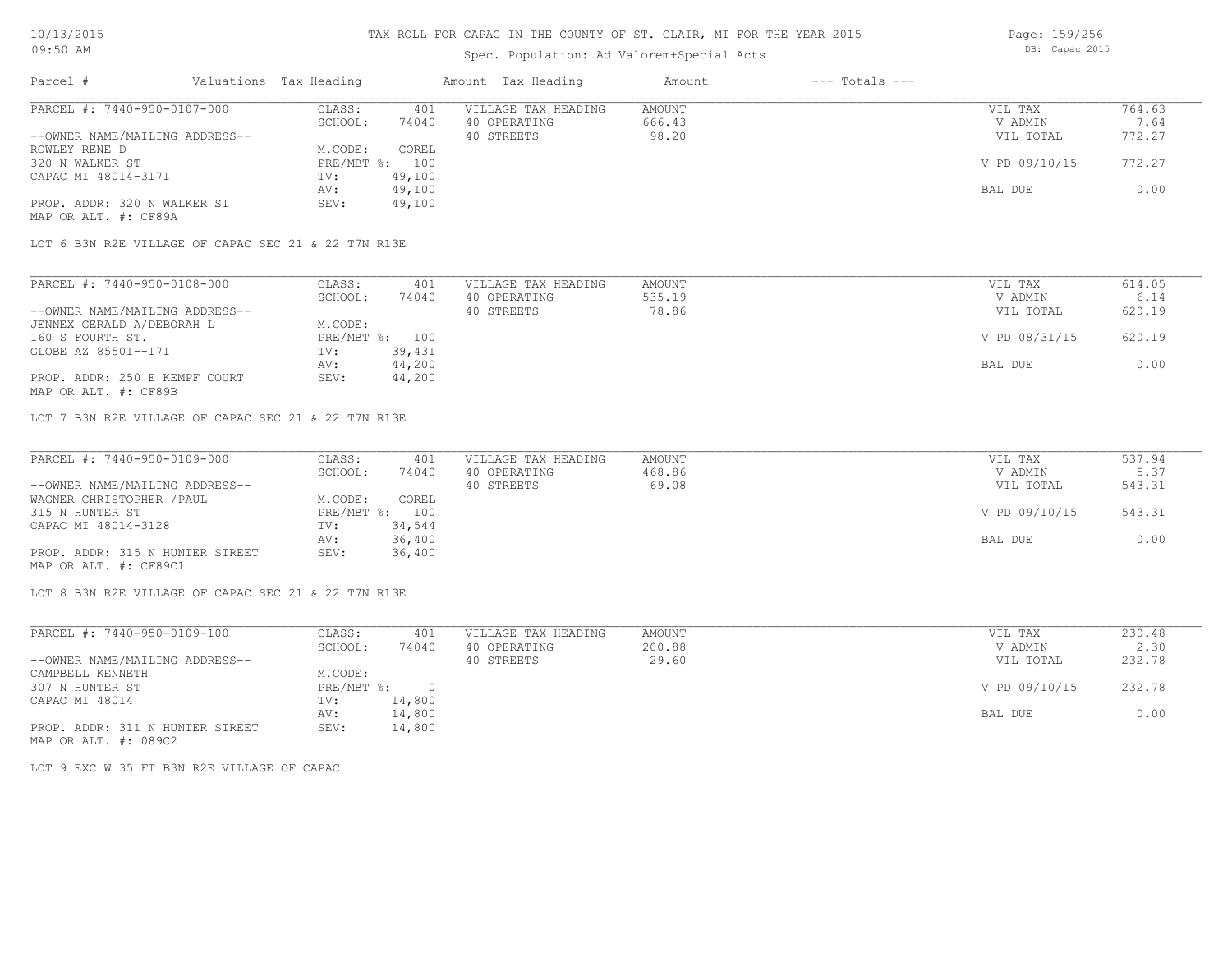### Spec. Population: Ad Valorem+Special Acts

Parcel # Valuations Tax Heading Amount Tax Heading Amount --- Totals ---MAP OR ALT. #: CF89D PROP. ADDR: 306 N WALKER ST SEV: 5,000 AV: 5,000 CAPAC MI 48014 TV: 5,000<br>
AV: 5,000 306 N WALKER ST PRE/MBT %: 0 BAL DUE 78.63 FRANKOWIAK MEGAN MEGAN M.CODE:<br>306 N WALKER ST METRE/MBT %: --OWNER NAME/MAILING ADDRESS-- 40 STREETS 10.00 VIL TOTAL 78.63 SCHOOL: 74040 40 OPERATING 67.86 V ADMIN 0.77 PARCEL #: 7440-950-0110-000 CLASS: 402 VILLAGE TAX HEADING AMOUNT VIL TAX VIL TAX 77.86<br>SCHOOL: 74040 40 OPERATING 67.86 VADMIN 0.77  $\mathcal{L}_\mathcal{L} = \mathcal{L}_\mathcal{L} = \mathcal{L}_\mathcal{L} = \mathcal{L}_\mathcal{L} = \mathcal{L}_\mathcal{L} = \mathcal{L}_\mathcal{L} = \mathcal{L}_\mathcal{L} = \mathcal{L}_\mathcal{L} = \mathcal{L}_\mathcal{L} = \mathcal{L}_\mathcal{L} = \mathcal{L}_\mathcal{L} = \mathcal{L}_\mathcal{L} = \mathcal{L}_\mathcal{L} = \mathcal{L}_\mathcal{L} = \mathcal{L}_\mathcal{L} = \mathcal{L}_\mathcal{L} = \mathcal{L}_\mathcal{L}$ 

W35 FT OF LOT 9 B3N R2E VILLAGE OF CAPAC SEC 21 & 22 T7N R13E

| PARCEL #: 7440-950-0111-000      | CLASS:       | 401    | VILLAGE TAX HEADING | AMOUNT | VIL TAX       | 487.05 |
|----------------------------------|--------------|--------|---------------------|--------|---------------|--------|
|                                  | SCHOOL:      | 74040  | 40 OPERATING        | 424.50 | V ADMIN       | 4.87   |
| --OWNER NAME/MAILING ADDRESS--   |              |        | 40 STREETS          | 62.55  | VIL TOTAL     | 491.92 |
| HEIDMOUS JAMES                   | M.CODE:      | COREL  |                     |        |               |        |
| 209 E ALDRICH STREET             | $PRE/MBT$ %: | 100    |                     |        | V PD 09/10/15 | 491.92 |
| CAPAC MI 48014-3103              | TV:          | 31,276 |                     |        |               |        |
|                                  | AV:          | 36,000 |                     |        | BAL DUE       | 0.00   |
| PROP. ADDR: 209 E ALDRICH STREET | SEV:         | 36,000 |                     |        |               |        |
| MAP OR ALT. #: CF90              |              |        |                     |        |               |        |

T7N R13E E1/2 OF S 50 FT OF LOT 11 & E 1/2 OF LOT 12 B3N R2E VILLAGE OF CAPAC SEC 21 & 22

| PARCEL #: 7440-950-0112-000      | CLASS:       | 401    | VILLAGE TAX HEADING | AMOUNT | VIL TAX       | 427.58 |
|----------------------------------|--------------|--------|---------------------|--------|---------------|--------|
|                                  | SCHOOL:      | 74040  | 40 OPERATING        | 372.67 | V ADMIN       | 4.27   |
| --OWNER NAME/MAILING ADDRESS--   |              |        | 40 STREETS          | 54.91  | VIL TOTAL     | 431.85 |
| SCHMIDT ROGER                    | M.CODE:      | COREL  |                     |        |               |        |
| 207 E ALDRICH ST                 | $PRE/MBT$ %: | 100    |                     |        | V PD 09/10/15 | 431.85 |
| CAPAC MI 48014                   | TV:          | 27,457 |                     |        |               |        |
|                                  | AV:          | 31,800 |                     |        | BAL DUE       | 0.00   |
| PROP. ADDR: 207 E ALDRICH STREET | SEV:         | 31,800 |                     |        |               |        |
|                                  |              |        |                     |        |               |        |

 $\mathcal{L}_\mathcal{L} = \mathcal{L}_\mathcal{L} = \mathcal{L}_\mathcal{L} = \mathcal{L}_\mathcal{L} = \mathcal{L}_\mathcal{L} = \mathcal{L}_\mathcal{L} = \mathcal{L}_\mathcal{L} = \mathcal{L}_\mathcal{L} = \mathcal{L}_\mathcal{L} = \mathcal{L}_\mathcal{L} = \mathcal{L}_\mathcal{L} = \mathcal{L}_\mathcal{L} = \mathcal{L}_\mathcal{L} = \mathcal{L}_\mathcal{L} = \mathcal{L}_\mathcal{L} = \mathcal{L}_\mathcal{L} = \mathcal{L}_\mathcal{L}$ 

MAP OR ALT. #: CF91A

R13E W1/2 OF LOTS 11 & 12 EXC N 25 FT OF LOT 11 B3N R2E VILLAGE OF CAPAC SEC 21 & 22 T7N

| PARCEL #: 7440-950-0113-000                      | CLASS:     | 401    | VILLAGE TAX HEADING | AMOUNT | VIL TAX       | 626.91 |
|--------------------------------------------------|------------|--------|---------------------|--------|---------------|--------|
|                                                  | SCHOOL:    | 74040  | 40 OPERATING        | 546.40 | V ADMIN       | 6.26   |
| --OWNER NAME/MAILING ADDRESS--                   |            |        | 40 STREETS          | 80.51  | VIL TOTAL     | 633.17 |
| CAMPBELL KENNETH                                 | M.CODE:    |        |                     |        |               |        |
| 307 N HUNTER ST                                  | PRE/MBT %: | 100    |                     |        | V PD 09/10/15 | 633.17 |
| CAPAC MI 48014-3128                              | TV:        | 40,257 |                     |        |               |        |
|                                                  | AV:        | 41,700 |                     |        | BAL DUE       | 0.00   |
| PROP. ADDR: 307 N HUNTER STREET<br>$\frac{1}{2}$ | SEV:       | 41,700 |                     |        |               |        |

MAP OR ALT. #: CF91B

LOT 10 & N 25 FT OF LOT 11 B3N R2E VILLAGE OF CAPAC SEC 21 & 22 T7N R13E

Page: 160/256 DB: Capac 2015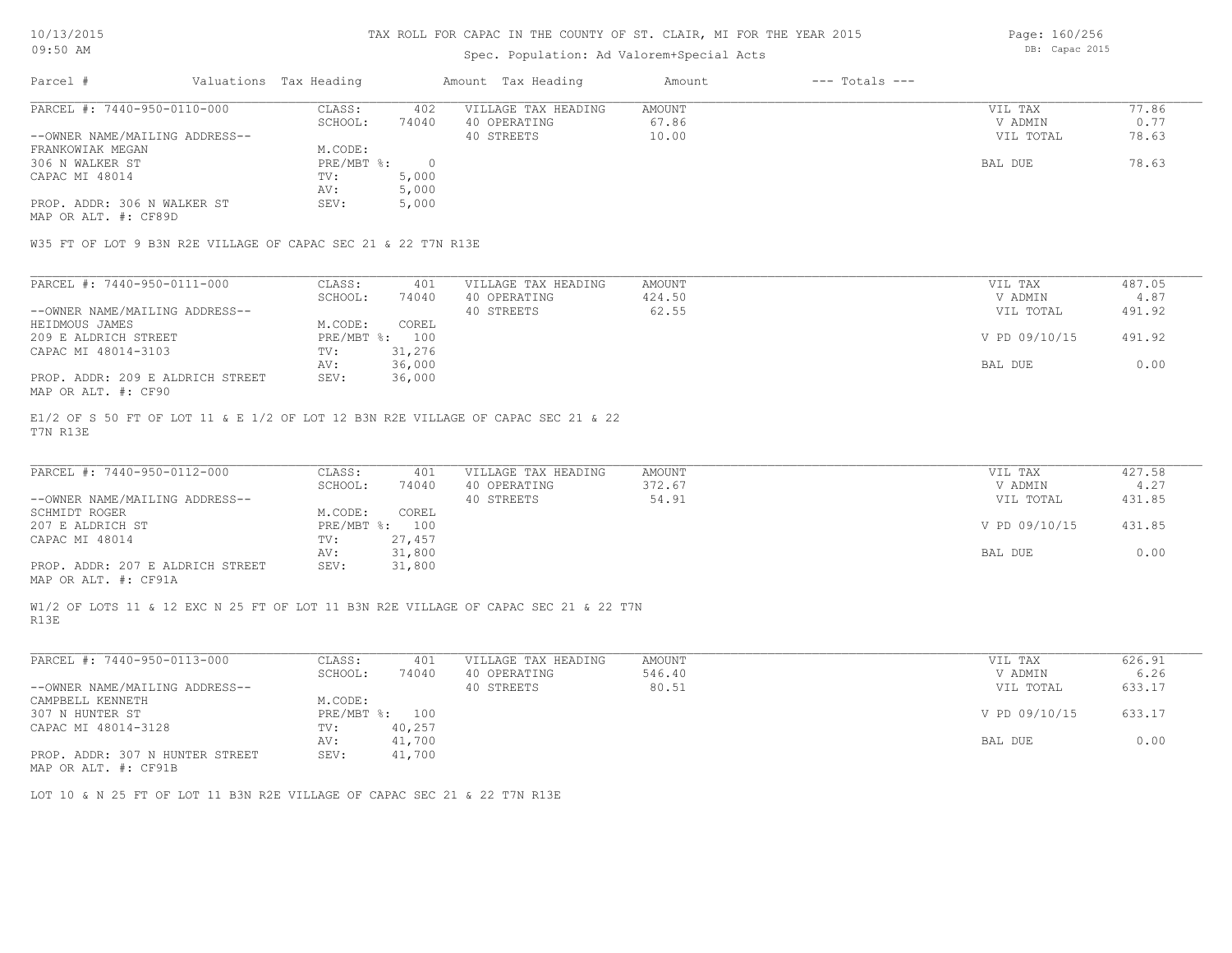# Spec. Population: Ad Valorem+Special Acts

Page: 161/256 DB: Capac 2015

| Parcel #                        | Valuations Tax Heading |        | Amount Tax Heading  | Amount | $---$ Totals $---$ |               |        |
|---------------------------------|------------------------|--------|---------------------|--------|--------------------|---------------|--------|
| PARCEL #: 7440-950-0114-000     | CLASS:                 | 401    | VILLAGE TAX HEADING | AMOUNT |                    | VIL TAX       | 467.77 |
|                                 | SCHOOL:                | 74040  | 40 OPERATING        | 407.70 |                    | V ADMIN       | 4.67   |
| --OWNER NAME/MAILING ADDRESS--  |                        |        | 40 STREETS          | 60.07  |                    | VIL TOTAL     | 472.44 |
| TYSON JASON/ERIN                | M.CODE:                | COREL  |                     |        |                    |               |        |
| 302 N HUNTER                    | $PRE/MBT$ %:           | 100    |                     |        |                    | V PD 09/10/15 | 472.44 |
| CAPAC MI 48014                  | TV:                    | 30,038 |                     |        |                    |               |        |
|                                 | AV:                    | 34,700 |                     |        |                    | BAL DUE       | 0.00   |
| PROP. ADDR: 302 N HUNTER STREET | SEV:                   | 34,700 |                     |        |                    |               |        |
| MAP OR ALT. #: CF92             |                        |        |                     |        |                    |               |        |

S60 FT LOT 1 B3N R3E VILLAGE OF CAPAC

| PARCEL #: 7440-950-0115-000     | CLASS:  | 401            | VILLAGE TAX HEADING | AMOUNT | VIL TAX       | 678.37 |
|---------------------------------|---------|----------------|---------------------|--------|---------------|--------|
|                                 | SCHOOL: | 74040          | 40 OPERATING        | 591.25 | V ADMIN       | 6.78   |
| --OWNER NAME/MAILING ADDRESS--  |         |                | 40 STREETS          | 87.12  | VIL TOTAL     | 685.15 |
| MOORE PAULIE KIM                | M.CODE: |                |                     |        |               |        |
| 304 N HUNTER ST                 |         | PRE/MBT %: 100 |                     |        | V PD 09/10/15 | 685.15 |
| CAPAC MI 48014-3127             | TV:     | 43,561         |                     |        |               |        |
|                                 | AV:     | 46,300         |                     |        | BAL DUE       | 0.00   |
| PROP. ADDR: 304 N HUNTER STREET | SEV:    | 46,300         |                     |        |               |        |
| MAP OR ALT. #: CF93             |         |                |                     |        |               |        |

N15 FT LOT 1 ALSO LOT 2 B3N R3E VILLAGE OF CAPAC

| PARCEL #: 7440-950-0116-000     | CLASS:     | 401    | VILLAGE TAX HEADING | AMOUNT | VIL TAX       | 325.91 |
|---------------------------------|------------|--------|---------------------|--------|---------------|--------|
|                                 | SCHOOL:    | 74040  | 40 OPERATING        | 284.06 | V ADMIN       | 3.25   |
| --OWNER NAME/MAILING ADDRESS--  |            |        | 40 STREETS          | 41.85  | VIL TOTAL     | 329.16 |
| BLOCK PAUL JR                   | M.CODE:    |        |                     |        |               |        |
| 14691 KOEHN RD                  | PRE/MBT %: |        |                     |        | V PD 07/08/15 | 329.16 |
| CAPAC MI 48014                  | TV:        | 20,929 |                     |        |               |        |
|                                 | AV:        | 24,500 |                     |        | BAL DUE       | 0.00   |
| PROP. ADDR: 306 N HUNTER STREET | SEV:       | 24,500 |                     |        |               |        |
| MAP OR ALT. #: CF94             |            |        |                     |        |               |        |

LOT 3 B3N R3E VILLAGE OF CAPAC SEC 21 & 22 T7N R13E

| PARCEL #: 7440-950-0117-000     | CLASS:     | 401    | VILLAGE TAX HEADING | AMOUNT | VIL TAX   | 310.09 |
|---------------------------------|------------|--------|---------------------|--------|-----------|--------|
|                                 | SCHOOL:    | 74040  | 40 OPERATING        | 270.27 | V ADMIN   | 3.10   |
| --OWNER NAME/MAILING ADDRESS--  |            |        | 40 STREETS          | 39.82  | VIL TOTAL | 313.19 |
| LACEY STEVEN                    | M.CODE:    |        |                     |        |           |        |
| 29299 32 MILE RD                | PRE/MBT %: |        |                     |        | BAL DUE   | 313.19 |
| RICHMOND MI 48062               | TV:        | 19,913 |                     |        |           |        |
|                                 | AV:        | 23,400 |                     |        |           |        |
| PROP. ADDR: 308 N HUNTER STREET | SEV:       | 23,400 |                     |        |           |        |
| MAP OR ALT. #: CF95             |            |        |                     |        |           |        |

LOT 4 B3N R3E VILLAGE OF CAPAC SEC 21 & 22 T7N R13E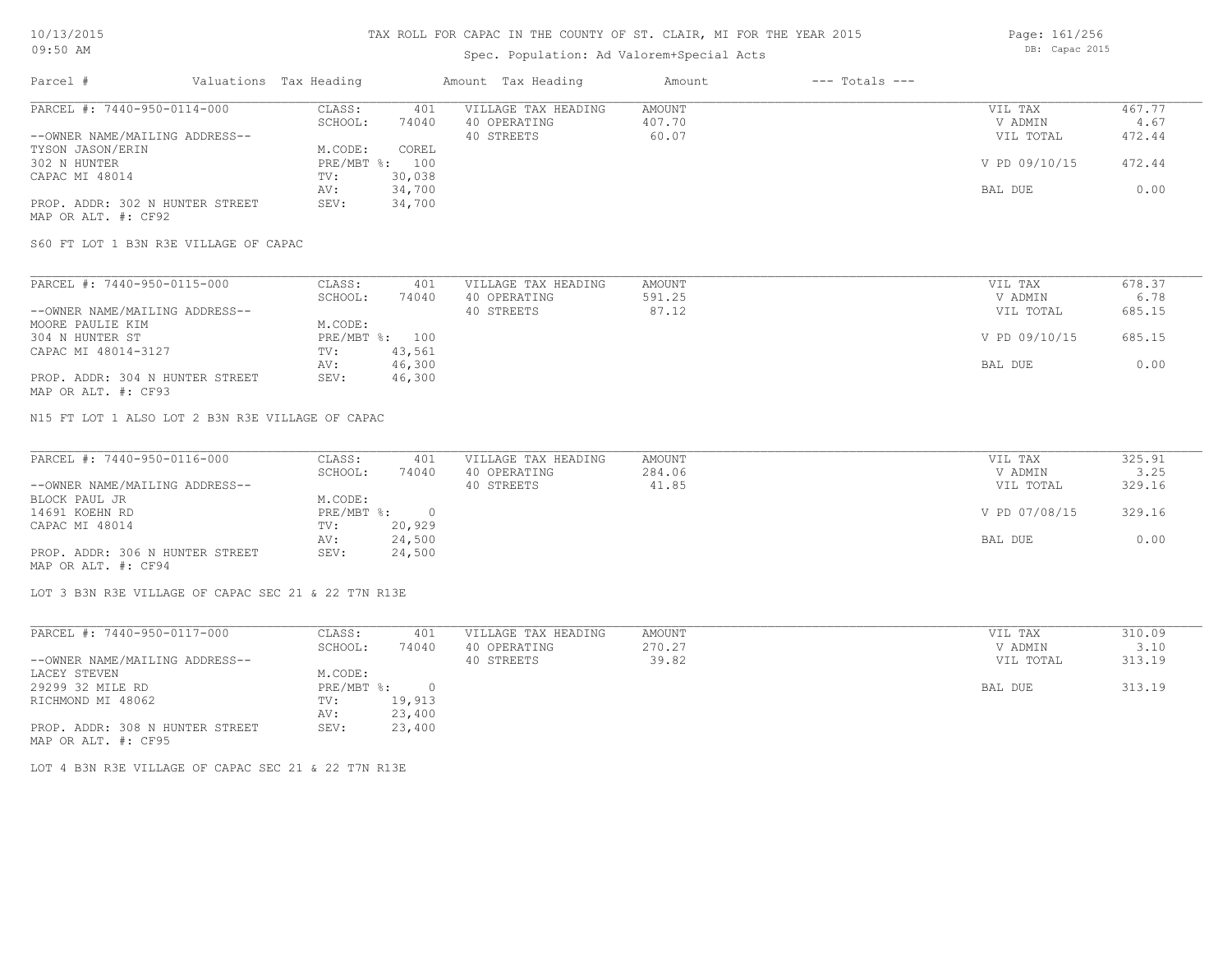# Spec. Population: Ad Valorem+Special Acts

| Parcel #                       | Valuations Tax Heading |        | Amount Tax Heading  | Amount | $---$ Totals $---$ |               |        |
|--------------------------------|------------------------|--------|---------------------|--------|--------------------|---------------|--------|
| PARCEL #: 7440-950-0118-000    | CLASS:                 | 401    | VILLAGE TAX HEADING | AMOUNT |                    | VIL TAX       | 532.07 |
|                                | SCHOOL:                | 74040  | 40 OPERATING        | 463.74 |                    | V ADMIN       | 5.32   |
| --OWNER NAME/MAILING ADDRESS-- |                        |        | 40 STREETS          | 68.33  |                    | VIL TOTAL     | 537.39 |
| COOK JOSEPH                    | M.CODE:                | OLALS  |                     |        |                    |               |        |
| TRUST                          | PRE/MBT %: 100         |        |                     |        |                    | V PD 09/18/15 | 537.39 |
| 316 N HUNTER ST                | TV:                    | 34,167 |                     |        |                    |               |        |
| CAPAC MI 48014-3127            | AV:                    | 38,500 |                     |        |                    | BAL DUE       | 0.00   |
|                                | SEV:                   | 38,500 |                     |        |                    |               |        |
|                                |                        |        |                     |        |                    |               |        |

MAP OR ALT. #: CF96A PROP. ADDR: 316 N HUNTER STREET

LOT 5 B3N R3E VILLAGE OF CAPAC

| PARCEL #: 7440-950-0119-000     | CLASS:       | 401    | VILLAGE TAX HEADING | AMOUNT | VIL TAX       | 467.19 |
|---------------------------------|--------------|--------|---------------------|--------|---------------|--------|
|                                 | SCHOOL:      | 74040  | 40 OPERATING        | 407.19 | V ADMIN       | 4.67   |
| --OWNER NAME/MAILING ADDRESS--  |              |        | 40 STREETS          | 60.00  | VIL TOTAL     | 471.86 |
| SAELENS MARY                    | M.CODE:      | COREL  |                     |        |               |        |
| 324 N HUNTER STREET             | $PRE/MBT$ %: | 100    |                     |        | V PD 09/10/15 | 471.86 |
| CAPAC MI 48014-3127             | TV:          | 30,000 |                     |        |               |        |
|                                 | AV:          | 30,000 |                     |        | BAL DUE       | 0.00   |
| PROP. ADDR: 324 N HUNTER STREET | SEV:         | 30,000 |                     |        |               |        |

MAP OR ALT. #: CF96B

LOT 6 B3N R3E VILLAGE OF CAPAC SEC 21 & 22 T7N R13E

| PARCEL #: 7440-950-0120-000    | CLASS:  | 401            | VILLAGE TAX HEADING | AMOUNT | VIL TAX       | 482.24 |
|--------------------------------|---------|----------------|---------------------|--------|---------------|--------|
|                                | SCHOOL: | 74040          | 40 OPERATING        | 420.31 | V ADMIN       | 4.82   |
| --OWNER NAME/MAILING ADDRESS-- |         |                | 40 STREETS          | 61.93  | VIL TOTAL     | 487.06 |
| KRIESCH RONALD/SHARON          | M.CODE: |                |                     |        |               |        |
| 325 N LESTER ST                |         | PRE/MBT %: 100 |                     |        | V PD 08/31/15 | 487.06 |
| CAPAC MI 48014-3139            | TV:     | 30,967         |                     |        |               |        |
|                                | AV:     | 35,200         |                     |        | BAL DUE       | 0.00   |
| PROP. ADDR: 325 N LESTER ST    | SEV:    | 35,200         |                     |        |               |        |
| MAP OR ALT. #: CF96C           |         |                |                     |        |               |        |

LOT 7 B3N R3E VILLAGE OF CAPAC SEC 21 & 22 T7N R13E

| PARCEL #: 7440-950-0121-000    | CLASS:       | 401    | VILLAGE TAX HEADING | AMOUNT | VIL TAX   | 422.75 |
|--------------------------------|--------------|--------|---------------------|--------|-----------|--------|
|                                | SCHOOL:      | 74040  | 40 OPERATING        | 368.46 | V ADMIN   | 4.22   |
| --OWNER NAME/MAILING ADDRESS-- |              |        | 40 STREETS          | 54.29  | VIL TOTAL | 426.97 |
| GUERRERO VANESSA               | M.CODE:      |        |                     |        |           |        |
| GUERRERO VIOLETA               | $PRE/MBT$ %: | 100    |                     |        | BAL DUE   | 426.97 |
| 321 N LESTER ST                | TV:          | 27,147 |                     |        |           |        |
| CAPAC MI 48014-3139            | AV:          | 31,100 |                     |        |           |        |
|                                | SEV:         | 31,100 |                     |        |           |        |
| PROP. ADDR: 321 N LESTER ST    |              |        |                     |        |           |        |

MAP OR ALT. #: CF96D

LOT 8 B3N R3E VILLAGE OF CAPAC SEC 21 & 22 T7N R13E

Page: 162/256 DB: Capac 2015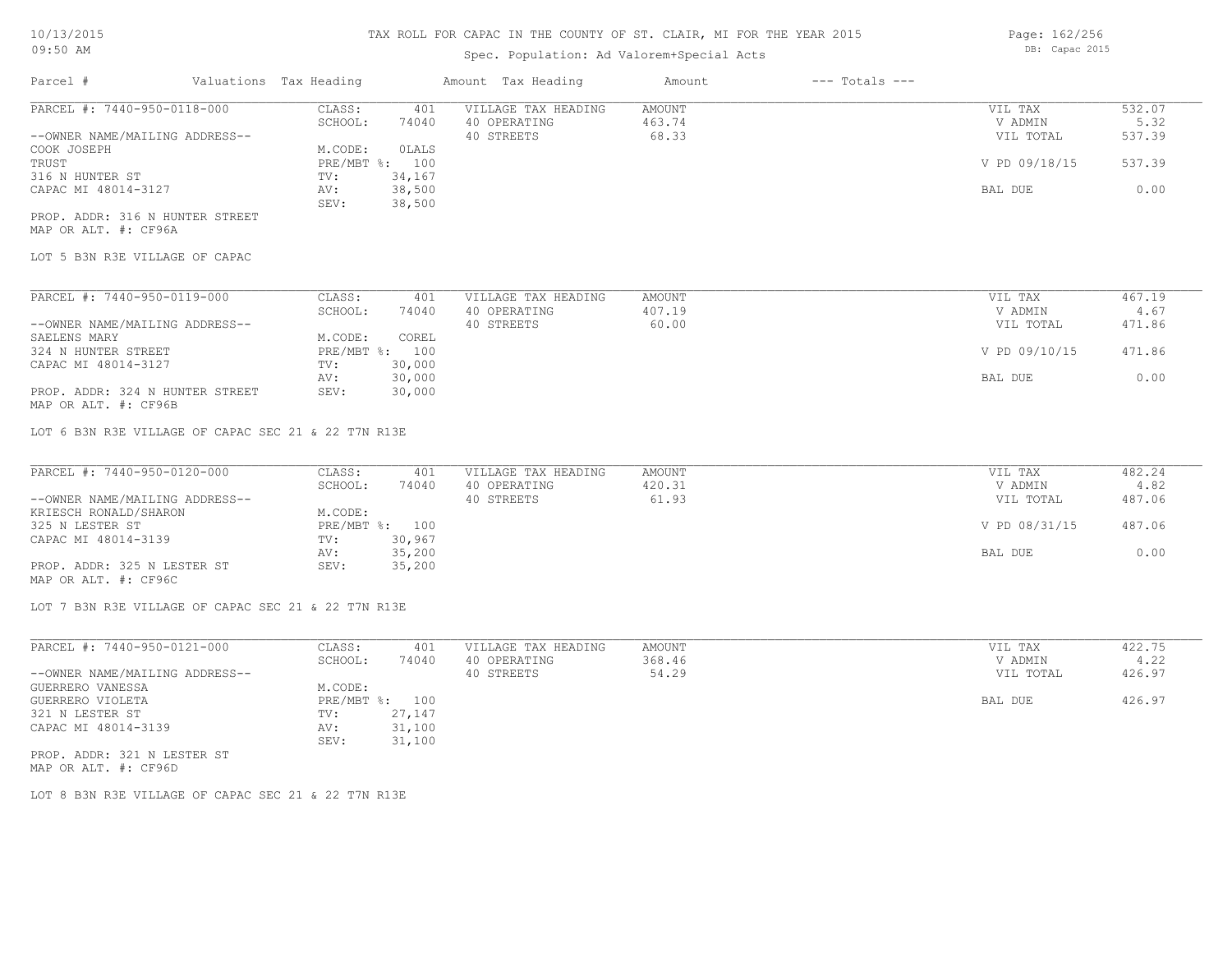## Spec. Population: Ad Valorem+Special Acts

Page: 163/256 DB: Capac 2015

| Parcel #                           | Valuations Tax Heading |        | Amount Tax Heading  | Amount | $---$ Totals $---$ |               |        |
|------------------------------------|------------------------|--------|---------------------|--------|--------------------|---------------|--------|
| PARCEL #: 7440-950-0122-000        | CLASS:                 | 401    | VILLAGE TAX HEADING | AMOUNT |                    | VIL TAX       | 458.13 |
|                                    | SCHOOL:                | 74040  | 40 OPERATING        | 399.30 |                    | V ADMIN       | 4.58   |
| --OWNER NAME/MAILING ADDRESS--     |                        |        | 40 STREETS          | 58.83  |                    | VIL TOTAL     | 462.71 |
| ADAMS DENNIS A/DIANE L ADAMS TRUST | M.CODE:                |        |                     |        |                    |               |        |
| 317 N LESTER ST                    | PRE/MBT %: 100         |        |                     |        |                    | V PD 09/16/15 | 462.71 |
| CAPAC MI 48014-3139                | TV:                    | 29,419 |                     |        |                    |               |        |
|                                    | AV:                    | 33,500 |                     |        |                    | BAL DUE       | 0.00   |
| PROP. ADDR: 317 N LESTER ST        | SEV:                   | 33,500 |                     |        |                    |               |        |
| MAP OR ALT. #: CF96E               |                        |        |                     |        |                    |               |        |

LOT 9 B3N R3E VILLAGE OF CAPAC SEC 21 & 22 T7N R13E

| PARCEL #: 7440-950-0123-000      | CLASS:  | 401            | VILLAGE TAX HEADING | AMOUNT | VIL TAX       | 522.43 |
|----------------------------------|---------|----------------|---------------------|--------|---------------|--------|
|                                  | SCHOOL: | 74040          | 40 OPERATING        | 455.34 | V ADMIN       | 5.22   |
| --OWNER NAME/MAILING ADDRESS--   |         |                | 40 STREETS          | 67.09  | VIL TOTAL     | 527.65 |
| DRAKE EVELYN L.                  | M.CODE: |                |                     |        |               |        |
| P.O.BOX 402                      |         | PRE/MBT %: 100 |                     |        | V PD 08/19/15 | 527.65 |
| CAPAC MI 48014-3104              | TV:     | 33,548         |                     |        |               |        |
|                                  | AV:     | 38,300         |                     |        | BAL DUE       | 0.00   |
| PROP. ADDR: 315 E ALDRICH STREET | SEV:    | 38,300         |                     |        |               |        |
| MAP OR ALT. #: CF97A             |         |                |                     |        |               |        |

E73' OF LOTS 11 & 12 BLK 3N R3E VILLAGE OF CAPAC

| PARCEL #: 7440-950-0123-250    | CLASS:         | 402    | VILLAGE TAX HEADING | AMOUNT | VIL TAX       | 122.52 |
|--------------------------------|----------------|--------|---------------------|--------|---------------|--------|
|                                | SCHOOL:        | 74040  | 40 OPERATING        | 106.79 | V ADMIN       | 1.22   |
| --OWNER NAME/MAILING ADDRESS-- |                |        | 40 STREETS          | 15.73  | VIL TOTAL     | 123.74 |
| ADAMS DENNIS/DIANE REV. TRUST  | M.CODE:        |        |                     |        |               |        |
| 317 N LESTER ST P.O.BOX 507    | PRE/MBT %: 100 |        |                     |        | V PD 09/16/15 | 123.74 |
| CAPAC MI 48014-3138            | TV:            | 7,868  |                     |        |               |        |
|                                | AV:            | 12,500 |                     |        | BAL DUE       | 0.00   |
| PROP. ADDR: N LESTER ST.       | SEV:           | 12,500 |                     |        |               |        |
| MAP OR ALT. #: CF97B           |                |        |                     |        |               |        |

LOT 10 B3N R3E VILLAGE OF CAPAC

| PARCEL #: 7440-950-0124-000      | CLASS:       | 401    | VILLAGE TAX HEADING | AMOUNT | VIL TAX       | 461.35 |
|----------------------------------|--------------|--------|---------------------|--------|---------------|--------|
|                                  | SCHOOL:      | 74040  | 40 OPERATING        | 402.10 | V ADMIN       | 4.61   |
| --OWNER NAME/MAILING ADDRESS--   |              |        | 40 STREETS          | 59.25  | VIL TOTAL     | 465.96 |
| WITHUN GERALD/DIANA              | M.CODE:      |        |                     |        |               |        |
| 305 E ALDRICH ST                 | $PRE/MBT$ %: | 100    |                     |        | V PD 09/18/15 | 465.96 |
| CAPAC MI 48014-3104              | TV:          | 29,625 |                     |        |               |        |
|                                  | AV:          | 33,700 |                     |        | BAL DUE       | 0.00   |
| PROP. ADDR: 305 E ALDRICH STREET | SEV:         | 33,700 |                     |        |               |        |
| MAP OR ALT. #: CF98              |              |        |                     |        |               |        |

E75' OF W 77' OF LOTS 11 & 12 B3N R3E VILLAGE OF CAPAC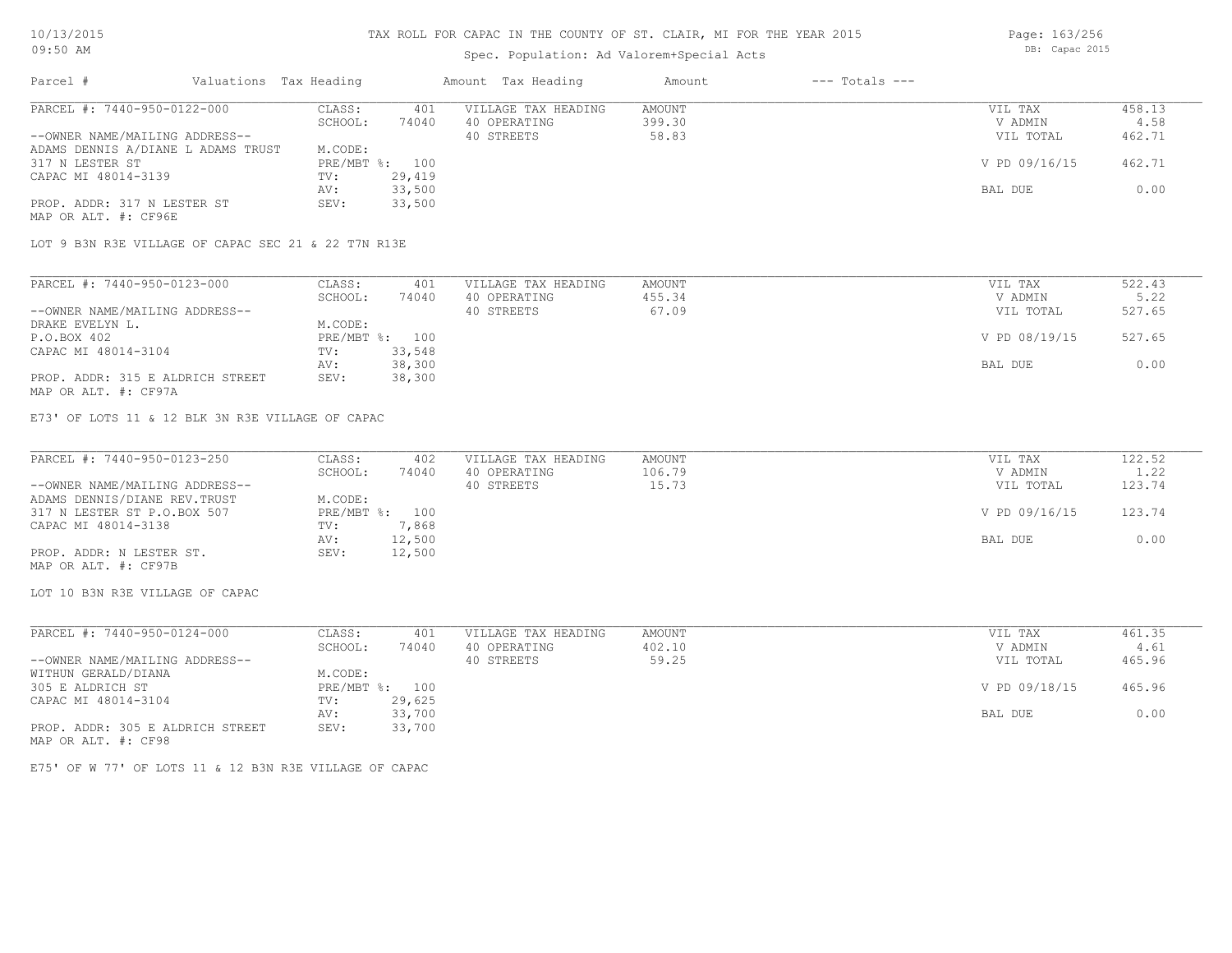### Spec. Population: Ad Valorem+Special Acts

Page: 164/256 DB: Capac 2015

| Parcel #                       | Valuations Tax Heading |        | Amount Tax Heading  | Amount | $---$ Totals $---$ |               |        |
|--------------------------------|------------------------|--------|---------------------|--------|--------------------|---------------|--------|
| PARCEL #: 7440-950-0125-000    | CLASS:                 | 201    | VILLAGE TAX HEADING | AMOUNT |                    | VIL TAX       | 870.53 |
|                                | SCHOOL:                | 74040  | 40 OPERATING        | 758.73 |                    | V ADMIN       | 8.70   |
| --OWNER NAME/MAILING ADDRESS-- |                        |        | 40 STREETS          | 111.80 |                    | VIL TOTAL     | 879.23 |
| DIMOSKI JASON                  | M.CODE:                | CBSMT  |                     |        |                    |               |        |
| 8288 TAMARACK LN               | $PRE/MBT$ %:           |        |                     |        |                    | V PD 07/10/15 | 879.23 |
| ROMEO MI 48065                 | TV:                    | 55,900 |                     |        |                    |               |        |
|                                | AV:                    | 55,900 |                     |        |                    | BAL DUE       | 0.00   |
| PROP. ADDR: 101 N MAIN ST      | SEV:                   | 55,900 |                     |        |                    |               |        |
|                                |                        |        |                     |        |                    |               |        |

MAP OR ALT. #: CF99

THE S 37 FT OF THE E 92 FT OF LOT 1 B1N R1W VILLAGE OF CAPAC SEC 21 & 22 T7N R13E

| PARCEL #: 7440-950-0126-000    | CLASS:     | 201    | VILLAGE TAX HEADING | AMOUNT | VIL TAX       | 599.56 |
|--------------------------------|------------|--------|---------------------|--------|---------------|--------|
|                                | SCHOOL:    | 74040  | 40 OPERATING        | 522.56 | V ADMIN       | 5.99   |
| --OWNER NAME/MAILING ADDRESS-- |            |        | 40 STREETS          | 77.00  | VIL TOTAL     | 605.55 |
| DEMIL, ROBERT/SUSAN            | M.CODE:    |        |                     |        |               |        |
| P.O. BOX 911                   | PRE/MBT %: |        |                     |        | V PD 09/18/15 | 605.55 |
| ARMADA MI 48005                | TV:        | 38,500 |                     |        |               |        |
|                                | AV:        | 38,500 |                     |        | BAL DUE       | 0.00   |
| PROP. ADDR: 103 N MAIN ST      | SEV:       | 38,500 |                     |        |               |        |
| MAP OR ALT. #: CF100           |            |        |                     |        |               |        |

THEREOF ALSO EXC THE N 16 FT THEREOF B1N R1W VILLAGE OF CAPAC SEC 21 & 22 T7N R13E LOT 1 EXC THE S 37 FT OF THE E 92 FT THEREOF ALSO EXC THE W 51 FT OF THE S 56.5 FT

| PARCEL #: 7440-950-0127-000    | CLASS:     | 201    | VILLAGE TAX HEADING | AMOUNT | VIL TAX       | 468.74 |
|--------------------------------|------------|--------|---------------------|--------|---------------|--------|
|                                | SCHOOL:    | 74040  | 40 OPERATING        | 408.54 | V ADMIN       | 4.68   |
| --OWNER NAME/MAILING ADDRESS-- |            |        | 40 STREETS          | 60.20  | VIL TOTAL     | 473.42 |
| ROBERTSON LEWIS                | M.CODE:    |        |                     |        |               |        |
| 5901 JEFFERSON                 | PRE/MBT %: |        |                     |        | V PD 08/13/15 | 473.42 |
| NORTH BRANCH MI 48461          | TV:        | 30,100 |                     |        |               |        |
|                                | AV:        | 30,100 |                     |        | BAL DUE       | 0.00   |
| PROP. ADDR: 103 W MILL ST      | SEV:       | 30,100 |                     |        |               |        |
| $\frac{1}{2}$                  |            |        |                     |        |               |        |

MAP OR ALT. #: CF101

THE W 51 FT OF THE S 56.5 FT OF LOT 1 B1N R1W VILLAGE OF CAPAC SEC 21 & 22 T7N R13E

| PARCEL #: 7440-950-0128-000    | CLASS:     | 201    | VILLAGE TAX HEADING | AMOUNT | VIL TAX   | 803.56 |
|--------------------------------|------------|--------|---------------------|--------|-----------|--------|
|                                | SCHOOL:    | 74040  | 40 OPERATING        | 700.36 | V ADMIN   | 8.03   |
| --OWNER NAME/MAILING ADDRESS-- |            |        | 40 STREETS          | 103.20 | VIL TOTAL | 811.59 |
| KHAN MAOBULUR R.               | M.CODE:    |        |                     |        |           |        |
| HAQ IHSAN                      | PRE/MBT %: |        |                     |        | BAL DUE   | 811.59 |
| P.O.BOX 479                    | TV:        | 51,600 |                     |        |           |        |
| ARMADA MI 48005                | AV:        | 51,600 |                     |        |           |        |
|                                | SEV:       | 51,600 |                     |        |           |        |
| PROP. ADDR: 107 N MAIN ST      |            |        |                     |        |           |        |

MAP OR ALT. #: CF102

T7N R13E THE N 16 FT OF LOT 1 & THE S 22 FT OF LOT 2 B1N R1W VILLAGE OF CAPAC SEC 21 & 22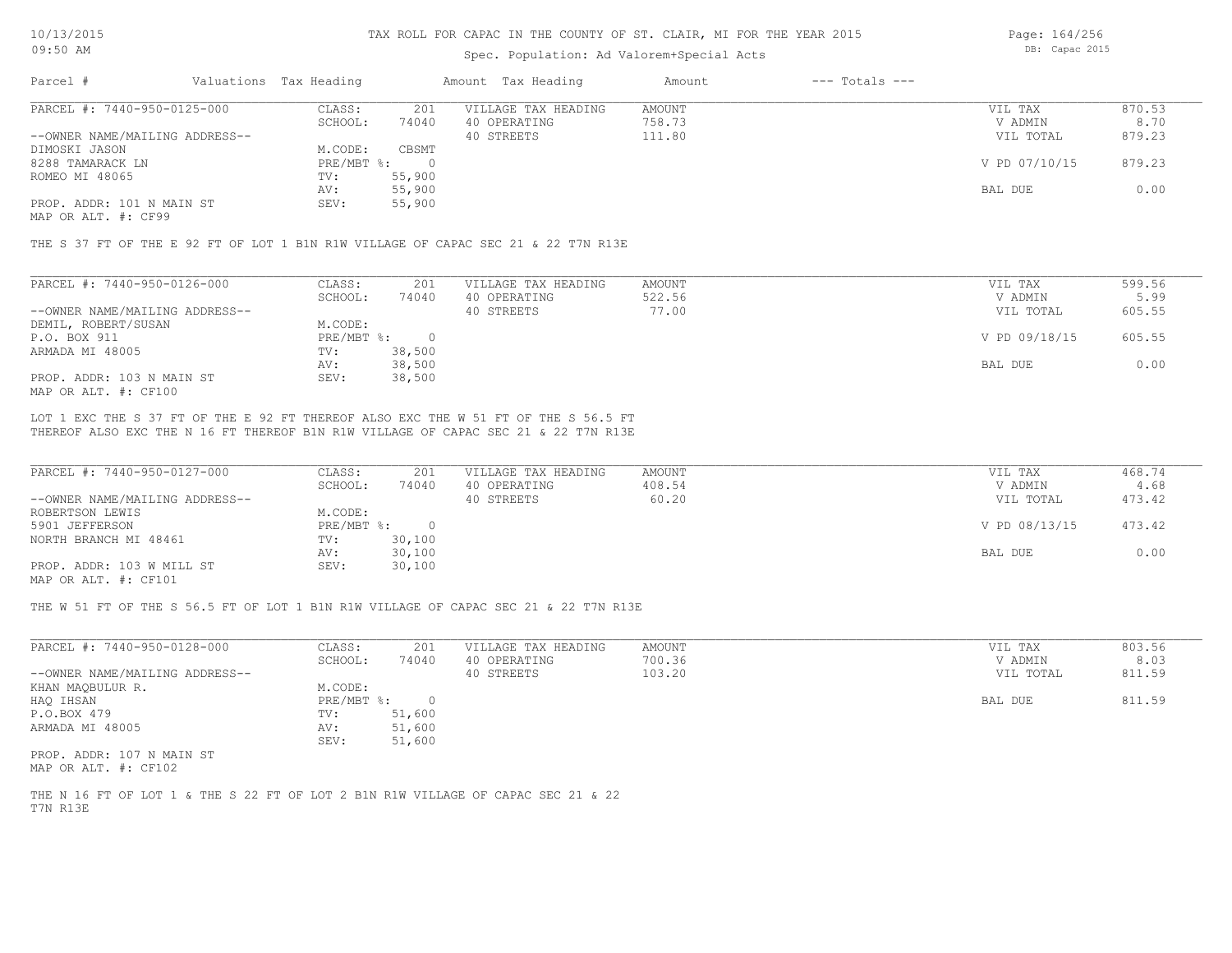### Spec. Population: Ad Valorem+Special Acts

Page: 165/256 DB: Capac 2015

| Parcel #                       | Valuations Tax Heading |        | Amount Tax Heading  | Amount | $---$ Totals $---$ |               |        |
|--------------------------------|------------------------|--------|---------------------|--------|--------------------|---------------|--------|
| PARCEL #: 7440-950-0129-000    | CLASS:                 | 201    | VILLAGE TAX HEADING | AMOUNT |                    | VIL TAX       | 440.71 |
|                                | SCHOOL:                | 74040  | 40 OPERATING        | 384.11 |                    | V ADMIN       | 4.40   |
| --OWNER NAME/MAILING ADDRESS-- |                        |        | 40 STREETS          | 56.60  |                    | VIL TOTAL     | 445.11 |
| 109 N MAIN, LLC                | M.CODE:                |        |                     |        |                    |               |        |
| 6419 STERLING ROAD             | PRE/MBT %:             |        |                     |        |                    | V PD 09/02/15 | 445.11 |
| YALE MI 48097                  | TV:                    | 28,300 |                     |        |                    |               |        |
|                                | AV:                    | 28,300 |                     |        |                    | BAL DUE       | 0.00   |
| PROP. ADDR: 109 N MAIN ST      | SEV:                   | 28,300 |                     |        |                    |               |        |

MAP OR ALT. #: CF103

THE N 25 FT OF THE S 47 FT OF LOT 2 B1N R1W VILLAGE OF CAPAC

| PARCEL #: 7440-950-0130-000    | CLASS:     | 703   | VILLAGE TAX HEADING | AMOUNT | VIL TAX   | 0.00 |
|--------------------------------|------------|-------|---------------------|--------|-----------|------|
|                                | SCHOOL:    | 74040 | 40 OPERATING        | 0.00   | V ADMIN   | 0.00 |
| --OWNER NAME/MAILING ADDRESS-- |            |       | 40 STREETS          | 0.00   | VIL TOTAL | 0.00 |
| VILLAGE OF CAPAC               | M.CODE:    |       |                     |        |           |      |
| 131 N MAIN ST                  | PRE/MBT %: |       |                     |        | BAL DUE   | 0.00 |
| CAPAC MI 48014                 | TV:        |       |                     |        |           |      |
|                                | AV:        |       |                     |        |           |      |
| PROP. ADDR: 111 N MAIN ST      | SEV:       |       |                     |        |           |      |
|                                |            |       |                     |        |           |      |

MAP OR ALT. #: C104

THE S 27.5 FT OF THE N 28 FT OF LOT 2 B1N R1W VILLAGE OF CAPAC SEC 21 & 22 T7N R13E

| PARCEL #: 7440-950-0131-000    | CLASS:       | 703   | VILLAGE TAX HEADING | AMOUNT | VIL TAX   | 0.00 |
|--------------------------------|--------------|-------|---------------------|--------|-----------|------|
|                                | SCHOOL:      | 74040 | 40 OPERATING        | 0.00   | V ADMIN   | 0.00 |
| --OWNER NAME/MAILING ADDRESS-- |              |       | 40 STREETS          | 0.00   | VIL TOTAL | 0.00 |
| VILLAGE OF CAPAC               | M.CODE:      |       |                     |        |           |      |
| P.O. BOX 218                   | $PRE/MBT$ %: |       |                     |        | BAL DUE   | 0.00 |
| CAPAC MI 48014                 | TV:          |       |                     |        |           |      |
|                                | AV:          |       |                     |        |           |      |
| PROP. ADDR: 113 N MAIN ST      | SEV:         |       |                     |        |           |      |
| MAP OR ALT. #: CF105           |              |       |                     |        |           |      |

T7N R13E THE S 25 FT OF LOT 3 & THE N 0.5 FT OF LOT 2 B1N R1W VILLAGE OF CAPAC SEC 21 & 22

| PARCEL #: 7440-950-0132-000    | CLASS:       | 705   | VILLAGE TAX HEADING | AMOUNT | VIL TAX   | 0.00 |
|--------------------------------|--------------|-------|---------------------|--------|-----------|------|
|                                | SCHOOL:      | 74040 | 40 OPERATING        | 0.00   | V ADMIN   | 0.00 |
| --OWNER NAME/MAILING ADDRESS-- |              |       | 40 STREETS          | 0.00   | VIL TOTAL | 0.00 |
| AMERICAN LEGION INC #142       | M.CODE:      |       |                     |        |           |      |
| P.O. BOX 301                   | $PRE/MBT$ %: |       |                     |        | BAL DUE   | 0.00 |
| CAPAC MI 48014                 | TV:          |       |                     |        |           |      |
|                                | AV:          |       |                     |        |           |      |
| PROP. ADDR: 115 N MAIN ST      | SEV:         |       |                     |        |           |      |
| MAP OR ALT. #: CF106           |              |       |                     |        |           |      |

R13E LOT 3 EXC N 26.5 FT & EXC S 25 FT THEREOF B1N R1W VILLAGE OF CAPAC SEC 21 & 22 T7N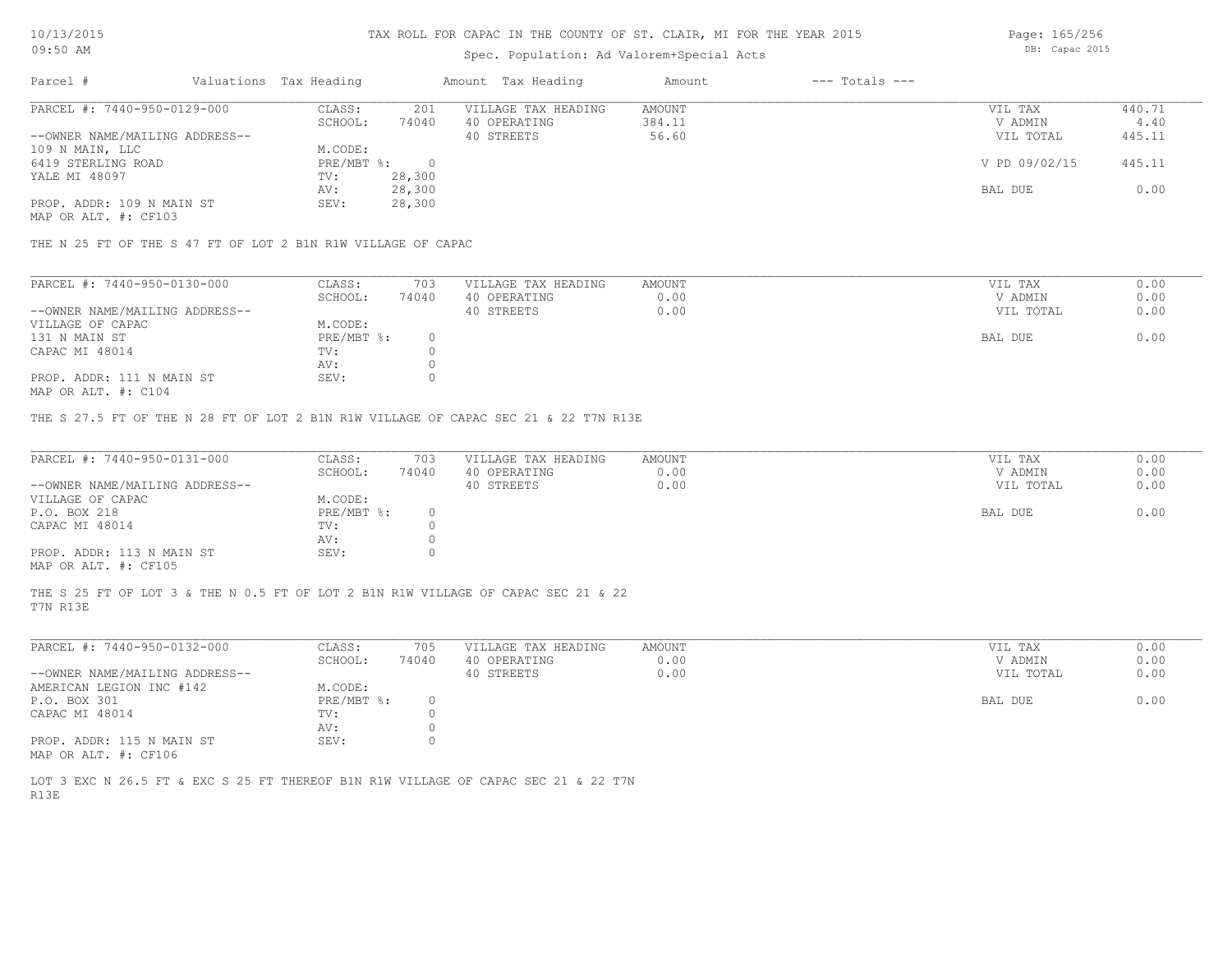# Spec. Population: Ad Valorem+Special Acts

Page: 166/256 DB: Capac 2015

| PARCEL #: 7440-950-0133-000                                                                                                                                                                                                                                                                                | CLASS:<br>201                            | VILLAGE TAX HEADING        | AMOUNT          | VIL TAX              | 409.56   |
|------------------------------------------------------------------------------------------------------------------------------------------------------------------------------------------------------------------------------------------------------------------------------------------------------------|------------------------------------------|----------------------------|-----------------|----------------------|----------|
| --OWNER NAME/MAILING ADDRESS--                                                                                                                                                                                                                                                                             | SCHOOL:<br>74040                         | 40 OPERATING<br>40 STREETS | 356.96<br>52.60 | V ADMIN<br>VIL TOTAL | 4.09     |
| CAPAC HARDWARE STORE, LLC                                                                                                                                                                                                                                                                                  | M.CODE:                                  |                            |                 |                      | 413.65   |
| 119 N MAIN ST                                                                                                                                                                                                                                                                                              | PRE/MBT %: 0                             |                            |                 | V PD 07/24/15        | 413.65   |
| CAPAC MI 48014                                                                                                                                                                                                                                                                                             | 26,300<br>TV:                            |                            |                 |                      |          |
|                                                                                                                                                                                                                                                                                                            | 26,300<br>AV:                            |                            |                 | BAL DUE              | 0.00     |
| PROP. ADDR: 117 N MAIN ST<br>MAP OR ALT. #: CF107                                                                                                                                                                                                                                                          | 26,300<br>SEV:                           |                            |                 |                      |          |
| N26.5 FT OF LOT 3 & S 1.83 FT OF LOT 4 B1N R1W VILLAGE OF CAPAC SEC 21 & 22 T7N<br>R13E                                                                                                                                                                                                                    |                                          |                            |                 |                      |          |
| PARCEL #: 7440-950-0134-000                                                                                                                                                                                                                                                                                | CLASS:<br>201                            | VILLAGE TAX HEADING        | AMOUNT          | VIL TAX              | 1,252.06 |
|                                                                                                                                                                                                                                                                                                            | SCHOOL:<br>74040                         | 40 OPERATING               | 1,091.26        | V ADMIN              | 12.52    |
| --OWNER NAME/MAILING ADDRESS--                                                                                                                                                                                                                                                                             |                                          | 40 STREETS                 | 160.80          | VIL TOTAL            | 1,264.58 |
| CAPAC HARDWARE STORE, LLC                                                                                                                                                                                                                                                                                  | M.CODE:                                  |                            |                 |                      |          |
| 119 N MAIN ST                                                                                                                                                                                                                                                                                              | PRE/MBT %: 0                             |                            |                 | V PD 07/24/15        | 1,264.58 |
| CAPAC MI 48014                                                                                                                                                                                                                                                                                             | 80,400<br>TV:                            |                            |                 |                      |          |
|                                                                                                                                                                                                                                                                                                            | 80,400<br>AV:                            |                            |                 | BAL DUE              | 0.00     |
|                                                                                                                                                                                                                                                                                                            |                                          |                            |                 |                      |          |
|                                                                                                                                                                                                                                                                                                            | 80,400<br>SEV:                           |                            |                 |                      |          |
| PROP. ADDR: 119 N MAIN ST<br>PARCEL #: 7440-950-0135-000                                                                                                                                                                                                                                                   | CLASS:<br>201                            | VILLAGE TAX HEADING        | <b>AMOUNT</b>   | VIL TAX              | 1,339.27 |
|                                                                                                                                                                                                                                                                                                            | SCHOOL:<br>74040                         | 40 OPERATING               | 1,167.27        | V ADMIN              | 13.39    |
| --OWNER NAME/MAILING ADDRESS--                                                                                                                                                                                                                                                                             |                                          | 40 STREETS                 | 172.00          | VIL TOTAL            | 1,352.66 |
|                                                                                                                                                                                                                                                                                                            | M.CODE:                                  |                            |                 |                      |          |
|                                                                                                                                                                                                                                                                                                            | $PRE/MBT$ %:<br>$\overline{\phantom{0}}$ |                            |                 | V PD 08/13/15        | 1,352.66 |
|                                                                                                                                                                                                                                                                                                            | 86,000<br>TV:                            |                            |                 |                      |          |
|                                                                                                                                                                                                                                                                                                            | 86,000<br>AV:                            |                            |                 | BAL DUE              | 0.00     |
| PROP. ADDR: 127 N MAIN ST                                                                                                                                                                                                                                                                                  | SEV:<br>86,000                           |                            |                 |                      |          |
| MAP OR ALT. #: CF108<br>LOT 4 EXC S 1.83 FT & EXC N 6.50 FT THEREOF B1N R1W VILLAGE OF CAPAC SEC 21 & 22<br>T7N R13E<br>AGF PROPERTIES, INC<br>12270 FRANKDRIVE<br>ROMEO MI 48065<br>MAP OR ALT. #: CF109<br>THE N 6.5 FT OF LOT 4 & THE S 70 FT OF LOT 5 B1N R1W VILLAGE OF CAPAC SEC 21 & 22<br>T7N R13E |                                          |                            |                 |                      |          |
| PARCEL #: 7440-950-0136-000                                                                                                                                                                                                                                                                                | CLASS:<br>703                            | VILLAGE TAX HEADING        | <b>AMOUNT</b>   | VIL TAX              | 0.00     |
|                                                                                                                                                                                                                                                                                                            | SCHOOL:<br>74040                         | 40 OPERATING               | 0.00            | V ADMIN              | 0.00     |
|                                                                                                                                                                                                                                                                                                            |                                          | 40 STREETS                 | 0.00            | VIL TOTAL            | 0.00     |
|                                                                                                                                                                                                                                                                                                            | M.CODE:                                  |                            |                 |                      |          |
| --OWNER NAME/MAILING ADDRESS--<br>TOWNSHIP OF MUSSEY HALL                                                                                                                                                                                                                                                  | PRE/MBT %:<br>$\circ$                    |                            |                 | BAL DUE              | 0.00     |
| PROP. ADDR: 135 N MAIN ST<br>MAP OR ALT. #: CF110/111                                                                                                                                                                                                                                                      | $\circ$<br>TV:<br>$\circ$<br>AV:         |                            |                 |                      |          |

E58' OF N 30' & S 3' OF N 33' OF E 60' OF LOT 6 BIN R/W VILLAGE OF CAPAC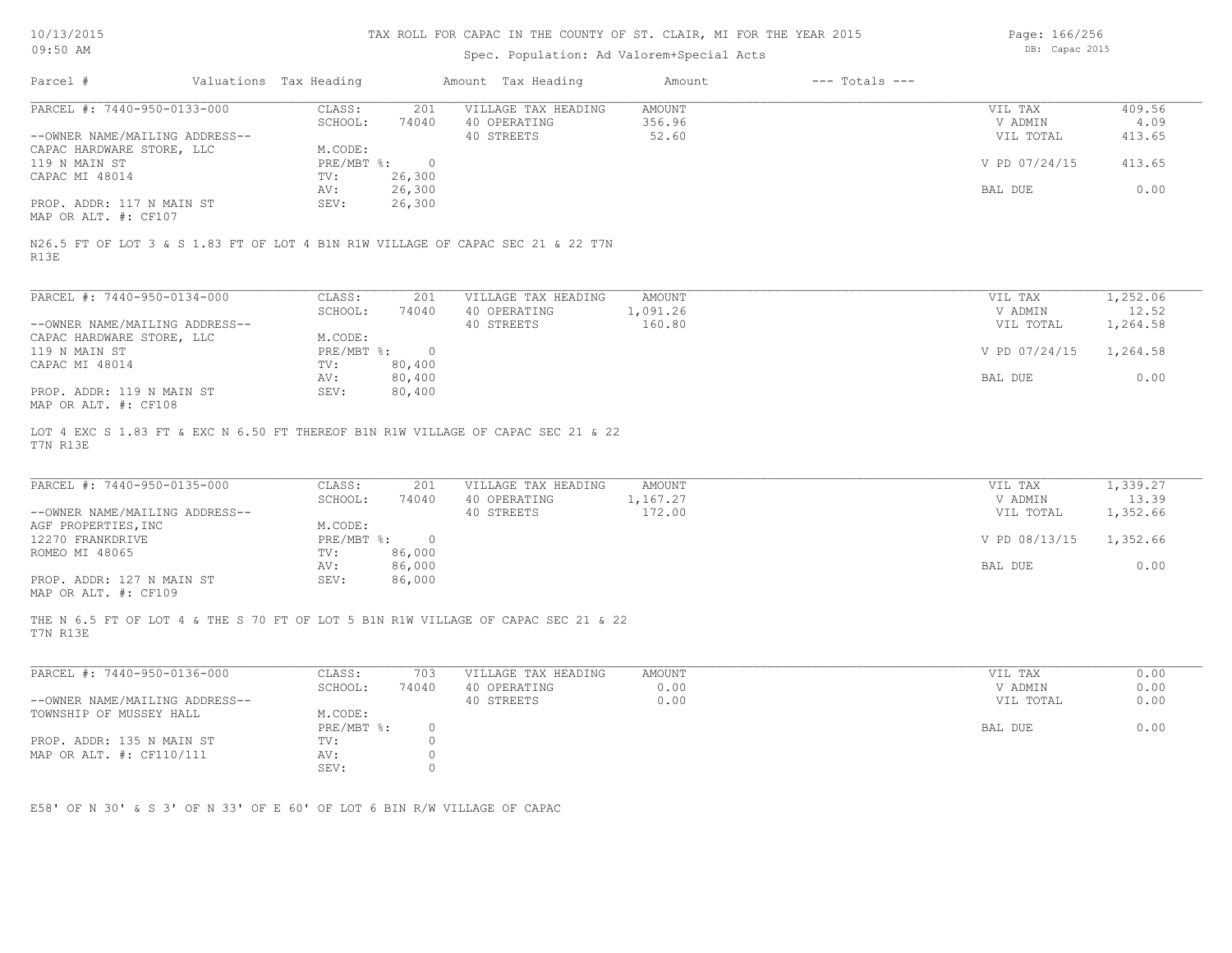# Spec. Population: Ad Valorem+Special Acts

| Parcel #                       | Valuations Tax Heading |       | Amount Tax Heading  | Amount | --- Totals --- |           |      |
|--------------------------------|------------------------|-------|---------------------|--------|----------------|-----------|------|
| PARCEL #: 7440-950-0137-000    | CLASS:                 | 703   | VILLAGE TAX HEADING | AMOUNT |                | VIL TAX   | 0.00 |
|                                | SCHOOL:                | 74040 | 40 OPERATING        | 0.00   |                | V ADMIN   | 0.00 |
| --OWNER NAME/MAILING ADDRESS-- |                        |       | 40 STREETS          | 0.00   |                | VIL TOTAL | 0.00 |
| VILLAGE OF CAPAC               | M.CODE:                |       |                     |        |                |           |      |
| 131 N MAIN ST                  | PRE/MBT %:             |       |                     |        |                | BAL DUE   | 0.00 |
| CAPAC MI 48014                 | TV:                    |       |                     |        |                |           |      |
|                                | AV:                    |       |                     |        |                |           |      |
| PROP. ADDR: 131 N MAIN ST      | SEV:                   |       |                     |        |                |           |      |
|                                |                        |       |                     |        |                |           |      |

MAP OR ALT. #: CF112

R/W VILLAGE OF CAPAC LOT 6 & N 5' OF LOT 5 EXC E 58' OF N 30' & EXC S 3' OF N 33' OF E 60' OF LOT 6 BIN

| PARCEL #: 7440-950-0139-000     | CLASS:     | 708   | VILLAGE TAX HEADING | AMOUNT | VIL TAX   | 0.00 |
|---------------------------------|------------|-------|---------------------|--------|-----------|------|
|                                 | SCHOOL:    | 74040 | 40 OPERATING        | 0.00   | V ADMIN   | 0.00 |
| --OWNER NAME/MAILING ADDRESS--  |            |       | 40 STREETS          | 0.00   | VIL TOTAL | 0.00 |
| FIRST BAPTIST CHURCH            | M.CODE:    |       |                     |        |           |      |
| 108 W CHURCH ST                 | PRE/MBT %: |       |                     |        | BAL DUE   | 0.00 |
| CAPAC MI 48014-3005             | TV:        |       |                     |        |           |      |
|                                 | AV:        |       |                     |        |           |      |
| PROP. ADDR: 108 W CHURCH STRRET | SEV:       |       |                     |        |           |      |
| MAP OR ALT. #: CF113/114        |            |       |                     |        |           |      |

LOTS 7,8 & 9 BIN R/W VILLAGE OF CAPAC

| PARCEL #: 7440-950-0140-000    | CLASS:       | 401    | VILLAGE TAX HEADING | AMOUNT | VIL TAX       | 382.56 |
|--------------------------------|--------------|--------|---------------------|--------|---------------|--------|
|                                | SCHOOL:      | 74040  | 40 OPERATING        | 333.43 | V ADMIN       | 3.82   |
| --OWNER NAME/MAILING ADDRESS-- |              |        | 40 STREETS          | 49.13  | VIL TOTAL     | 386.38 |
| LOPER DWAYNE A/MELANIE         | M.CODE:      | OLALS  |                     |        |               |        |
| 106 N NEEPER                   | $PRE/MBT$ %: | 100    |                     |        | V PD 09/18/15 | 386.38 |
| CAPAC MI 48014                 | TV:          | 24,566 |                     |        |               |        |
|                                | AV:          | 28,300 |                     |        | BAL DUE       | 0.00   |
| PROP. ADDR: 106 N NEEPER ST    | SEV:         | 28,300 |                     |        |               |        |
|                                |              |        |                     |        |               |        |

MAP OR ALT. #: CF115

N50 FT OF LOT 10 B1N R1W VILLAGE OF CAPAC

| PARCEL #: 7440-950-0141-000    | CLASS:       | 401    | VILLAGE TAX HEADING | AMOUNT | VIL TAX   | 371.31 |
|--------------------------------|--------------|--------|---------------------|--------|-----------|--------|
|                                | SCHOOL:      | 74040  | 40 OPERATING        | 323.63 | V ADMIN   | 3.71   |
| --OWNER NAME/MAILING ADDRESS-- |              |        | 40 STREETS          | 47.68  | VIL TOTAL | 375.02 |
| SCHONEMAN HAROLD/ROGER         | M.CODE:      |        |                     |        |           |        |
| 7608 LANSING AVE               | $PRE/MBT$ %: |        |                     |        | BAL DUE   | 375.02 |
| JACKSON MI 49201               | TV:          | 23,844 |                     |        |           |        |
|                                | AV:          | 27,700 |                     |        |           |        |
| PROP. ADDR: 104 N NEEPER ST    | SEV:         | 27,700 |                     |        |           |        |
| MAP OR ALT. #: CF116           |              |        |                     |        |           |        |

& 22 T7N R13E THE S 25 FT OF LOT 10 & THE N 25 FT OF LOTS 11 & 12 B1N R1W VILLAGE OF CAPAC SEC 21 Page: 167/256 DB: Capac 2015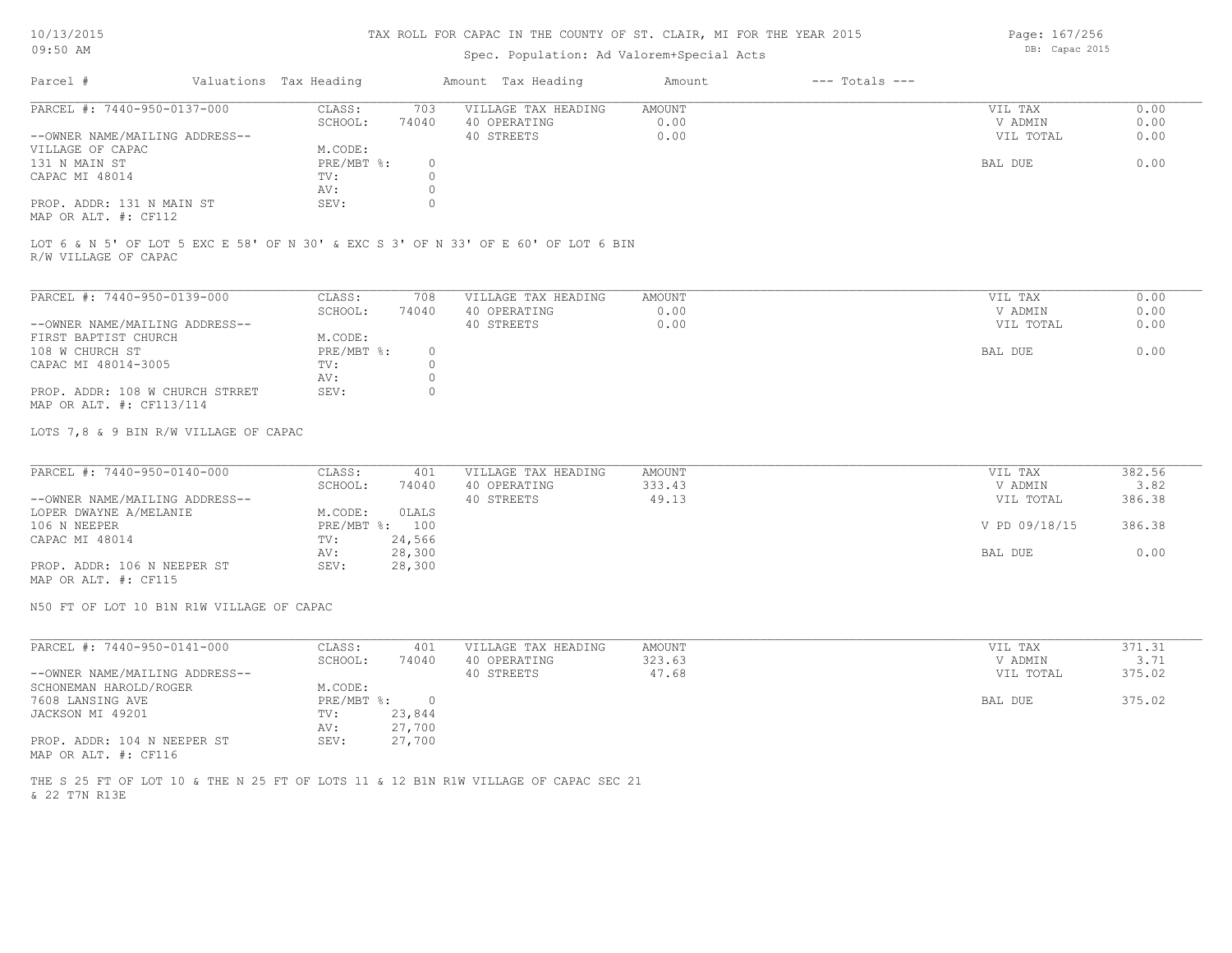## Spec. Population: Ad Valorem+Special Acts

Page: 168/256 DB: Capac 2015

| Parcel #                       | Valuations Tax Heading |        | Amount Tax Heading  | Amount | $---$ Totals $---$ |               |        |
|--------------------------------|------------------------|--------|---------------------|--------|--------------------|---------------|--------|
| PARCEL #: 7440-950-0142-000    | CLASS:                 | 401    | VILLAGE TAX HEADING | AMOUNT |                    | VIL TAX       | 528.44 |
|                                | SCHOOL:                | 74040  | 40 OPERATING        | 460.58 |                    | V ADMIN       | 5.28   |
| --OWNER NAME/MAILING ADDRESS-- |                        |        | 40 STREETS          | 67.86  |                    | VIL TOTAL     | 533.72 |
| BECKER GERALD/SANDRA           | M.CODE:                |        |                     |        |                    |               |        |
| P O BOX 158                    | PRE/MBT %:             |        |                     |        |                    | V PD 08/13/15 | 533.72 |
| CAPAC MI 48014                 | TV:                    | 33,934 |                     |        |                    |               |        |
|                                | AV:                    | 34,600 |                     |        |                    | BAL DUE       | 0.00   |
| PROP. ADDR: 107 W MILL ST      | SEV:                   | 34,600 |                     |        |                    |               |        |
| MAP OR ALT. #: CF117           |                        |        |                     |        |                    |               |        |

LOTS 11 & 12 EXC THE N 25 FT THEREOF B1N R1W VILLAGE OF CAPAC SEC 21 & 22 T7N R13E

| PARCEL #: 7440-950-0143-000    | CLASS:     | 401    | VILLAGE TAX HEADING | AMOUNT | VIL TAX       | 469.38 |
|--------------------------------|------------|--------|---------------------|--------|---------------|--------|
|                                | SCHOOL:    | 74040  | 40 OPERATING        | 409.10 | V ADMIN       | 4.69   |
| --OWNER NAME/MAILING ADDRESS-- |            |        | 40 STREETS          | 60.28  | VIL TOTAL     | 474.07 |
| ROSILLO ROGELIO/MARIA          | M.CODE:    |        |                     |        |               |        |
| 201 W MILL ST                  | PRE/MBT %: | 100    |                     |        | V PD 08/13/15 | 474.07 |
| CAPAC MI 48014-3025            | TV:        | 30,141 |                     |        |               |        |
|                                | AV:        | 32,900 |                     |        | BAL DUE       | 0.00   |
| PROP. ADDR: 201 W MILL ST      | SEV:       | 32,900 |                     |        |               |        |
| MAP OR ALT. #: CF118           |            |        |                     |        |               |        |

S90 FT OF LOT 1 B1N R2W VILLAGE OF CAPAC

| PARCEL #: 7440-950-0144-000    | CLASS:     | 401    | VILLAGE TAX HEADING | AMOUNT | VIL TAX       | 462.00 |
|--------------------------------|------------|--------|---------------------|--------|---------------|--------|
|                                | SCHOOL:    | 74040  | 40 OPERATING        | 402.67 | V ADMIN       | 4.62   |
| --OWNER NAME/MAILING ADDRESS-- |            |        | 40 STREETS          | 59.33  | VIL TOTAL     | 466.62 |
| JJ EDWARD INVESTMENT GROUP LLC | M.CODE:    |        |                     |        |               |        |
| 29635 33 MILE RD               | PRE/MBT %: |        |                     |        | V PD 09/02/15 | 466.62 |
| RICHMOND MI 48062              | TV:        | 29,667 |                     |        |               |        |
|                                | AV:        | 30,200 |                     |        | BAL DUE       | 0.00   |
| PROP. ADDR: 103 N NEEPER ST    | SEV:       | 30,200 |                     |        |               |        |
| MAP OR ALT. #: CF119           |            |        |                     |        |               |        |

N60 FT OF LOT 1 & N 25 FT OF LOT 2 B1N R2W VILLAGE OF CAPAC SEC 21 & 22 T7N R13E

| PARCEL #: 7440-950-0145-000    | CLASS:       | 401    | VILLAGE TAX HEADING | AMOUNT | VIL TAX       | 707.01 |
|--------------------------------|--------------|--------|---------------------|--------|---------------|--------|
|                                | SCHOOL:      | 74040  | 40 OPERATING        | 616.21 | V ADMIN       | 7.07   |
| --OWNER NAME/MAILING ADDRESS-- |              |        | 40 STREETS          | 90.80  | VIL TOTAL     | 714.08 |
| WARNEZ GREGORY                 | M.CODE:      |        |                     |        |               |        |
| 203 W MILL ST                  | $PRE/MBT$ %: | 100    |                     |        | V PD 09/18/15 | 250.00 |
| CAPAC MI 48014-3025            | TV:          | 45,400 |                     |        |               |        |
|                                | AV:          | 45,400 |                     |        | BAL DUE       | 464.08 |
| PROP. ADDR: 203 W MILL ST      | SEV:         | 45,400 |                     |        |               |        |
| MAP OR ALT. #: CF120           |              |        |                     |        |               |        |

LOT 2 EXC N 25 FT B1N R2W VILLAGE OF CAPAC SEC 21 & 22 T7N R13E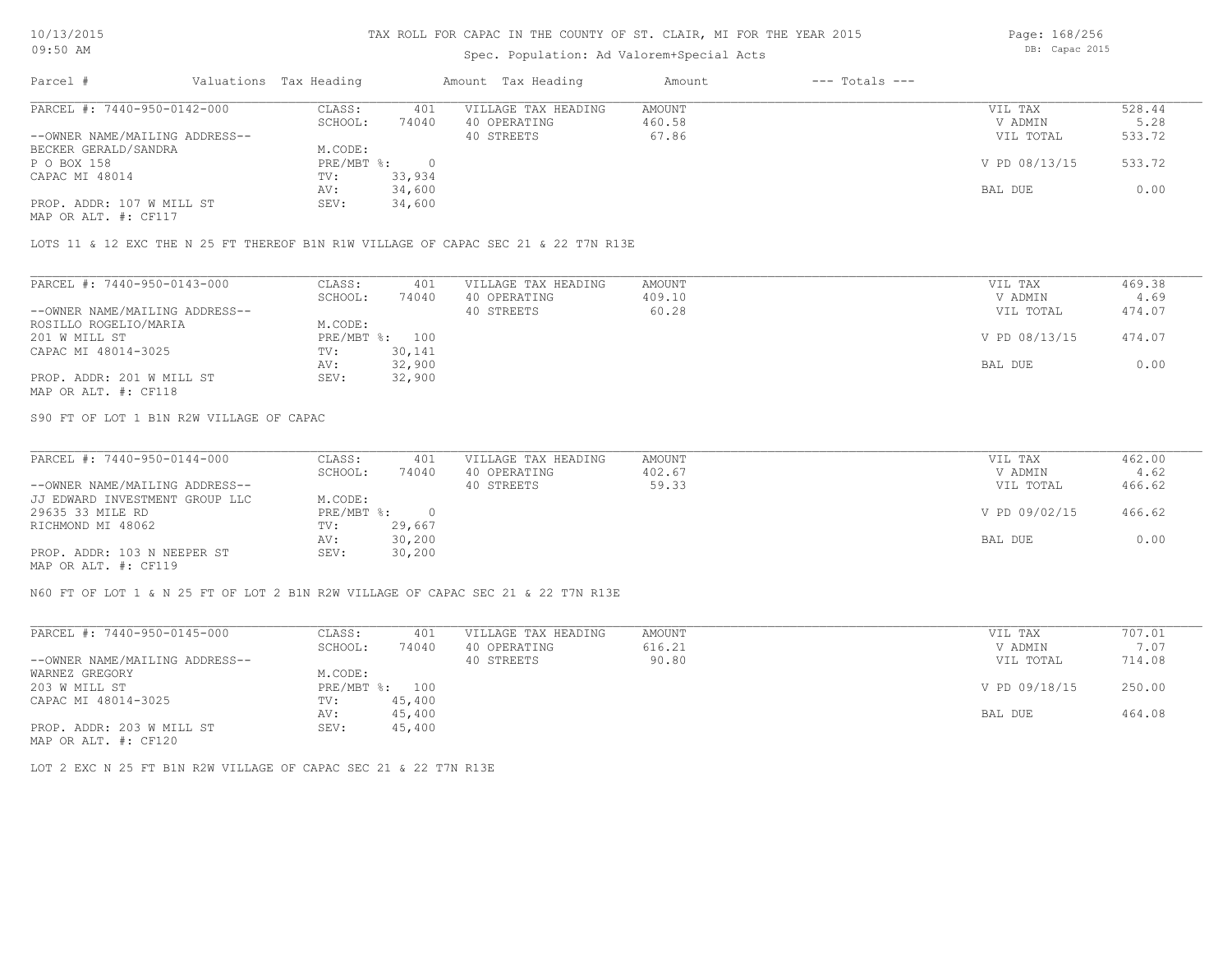## Spec. Population: Ad Valorem+Special Acts

Page: 169/256 DB: Capac 2015

| Parcel #                                            | Valuations Tax Heading |                  | Amount Tax Heading  | Amount | $---$ Totals $---$ |               |        |
|-----------------------------------------------------|------------------------|------------------|---------------------|--------|--------------------|---------------|--------|
| PARCEL #: 7440-950-0146-000                         | CLASS:                 | 401              | VILLAGE TAX HEADING | AMOUNT |                    | VIL TAX       | 599.56 |
|                                                     | SCHOOL:                | 74040            | 40 OPERATING        | 522.56 |                    | V ADMIN       | 5.99   |
| --OWNER NAME/MAILING ADDRESS--                      |                        |                  | 40 STREETS          | 77.00  |                    | VIL TOTAL     | 605.55 |
| BYERS KEVIN F                                       | M.CODE:                |                  |                     |        |                    |               |        |
| BYERS SANDRA L                                      | PRE/MBT %:             | $\overline{0}$   |                     |        |                    | V PD 09/10/15 | 605.55 |
| 14080 KOEHN RD                                      | TV:                    | 38,500           |                     |        |                    |               |        |
| CAPAC MI 48014                                      | AV:<br>SEV:            | 38,500<br>38,500 |                     |        |                    | BAL DUE       | 0.00   |
| PROP. ADDR: 105 N NEEPER ST                         |                        |                  |                     |        |                    |               |        |
| MAP OR ALT. #: CF121                                |                        |                  |                     |        |                    |               |        |
| PARCEL #: 7440-950-0147-000                         | CLASS:                 | 401              | VILLAGE TAX HEADING | AMOUNT |                    | VIL TAX       | 565.84 |
|                                                     | SCHOOL:                | 74040            | 40 OPERATING        | 493.17 |                    | V ADMIN       | 5.65   |
| --OWNER NAME/MAILING ADDRESS--                      |                        |                  | 40 STREETS          | 72.67  |                    | VIL TOTAL     | 571.49 |
| SONNER JANET                                        | M.CODE:                |                  |                     |        |                    |               |        |
| 107 N NEEPER ST                                     |                        | PRE/MBT %: 100   |                     |        |                    | V PD 07/13/15 | 571.49 |
| CAPAC MI 48014                                      | TV:                    | 36,335           |                     |        |                    |               |        |
|                                                     | AV:                    | 40,300           |                     |        |                    | BAL DUE       | 0.00   |
| PROP. ADDR: 107 N NEEPER ST<br>MAP OR ALT. #: CF122 | SEV:                   | 40,300           |                     |        |                    |               |        |
| LOT 4 B1N R2W VILLAGE OF CAPAC SEC 21 & 22 T7N R13E |                        |                  |                     |        |                    |               |        |
| PARCEL #: 7440-950-0148-000                         | CLASS:                 | 401              | VILLAGE TAX HEADING | AMOUNT |                    | VIL TAX       | 503.12 |
|                                                     | SCHOOL:                | 74040            | 40 OPERATING        | 438.51 |                    | V ADMIN       | 5.03   |
| --OWNER NAME/MAILING ADDRESS--                      |                        |                  | 40 STREETS          | 64.61  |                    | VIL TOTAL     | 508.15 |
| LUBAHN EDW JR/LOUISE                                | M.CODE:                |                  |                     |        |                    |               |        |
| 109 N NEEPER ST                                     |                        | PRE/MBT %: 100   |                     |        |                    | V PD 08/13/15 | 508.15 |
| CAPAC MI 48014                                      | TV:                    | 32,308           |                     |        |                    |               |        |
|                                                     | AV:                    | 36,500           |                     |        |                    | BAL DUE       | 0.00   |
| PROP. ADDR: 109 N NEEPER ST                         | SEV:                   | 36,500           |                     |        |                    |               |        |
| MAP OR ALT. #: CB123                                |                        |                  |                     |        |                    |               |        |
| LOT 5 B1N R2W VILLAGE OF CAPAC SEC 21 & 22 T7N R13E |                        |                  |                     |        |                    |               |        |
| PARCEL #: 7440-950-0149-000                         | CLASS:                 | 401              | VILLAGE TAX HEADING | AMOUNT |                    | VIL TAX       | 488.68 |
|                                                     | SCHOOL:                | 74040            | 40 OPERATING        | 425.92 |                    | V ADMIN       | 4.88   |
| --OWNER NAME/MAILING ADDRESS--                      |                        |                  | 40 STREETS          | 62.76  |                    | VIL TOTAL     | 493.56 |
| LEIGH RONALD/CAROLYN                                | M.CODE:                |                  |                     |        |                    |               |        |
| 113 N NEEPER ST                                     |                        | PRE/MBT %: 100   |                     |        |                    | V PD 08/17/15 | 493.56 |
| CAPAC MI 48014-3033                                 | TV:                    | 31,380           |                     |        |                    |               |        |
|                                                     |                        |                  |                     |        |                    |               |        |

AV: 35,500 BAL DUE 0.00

LOT 6 B1N R2W VILLAGE OF CAPAC SEC 21 & 22 T7N R13E

PROP. ADDR: 113 N NEEPER ST SEV: 35,500

MAP OR ALT. #: CF124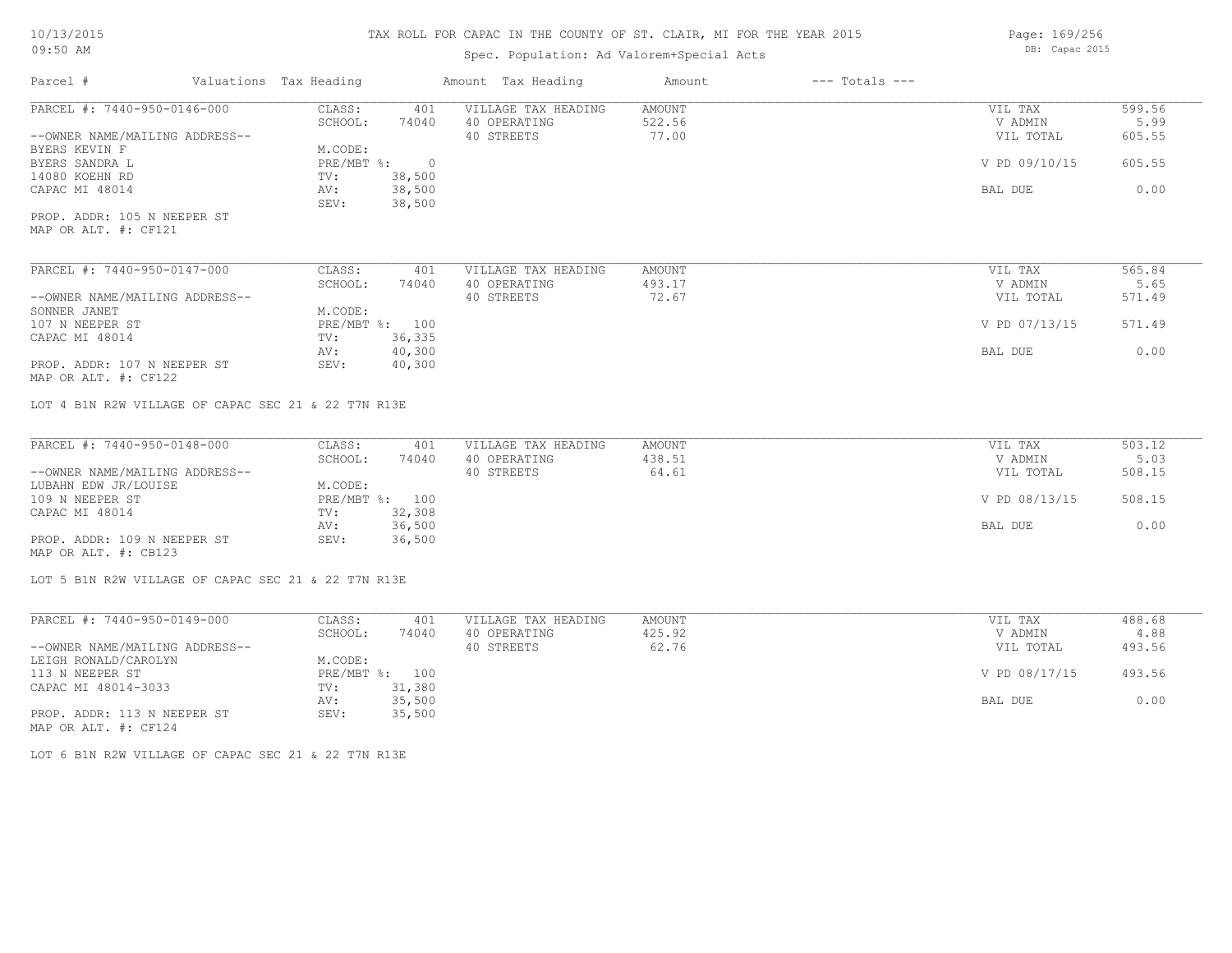# Spec. Population: Ad Valorem+Special Acts

| Parcel #                           | Valuations Tax Heading |        | Amount Tax Heading  | Amount | $---$ Totals $---$ |           |        |
|------------------------------------|------------------------|--------|---------------------|--------|--------------------|-----------|--------|
| PARCEL #: 7440-950-0150-000        | CLASS:                 | 401    | VILLAGE TAX HEADING | AMOUNT |                    | VIL TAX   | 438.26 |
|                                    | SCHOOL:                | 74040  | 40 OPERATING        | 381.98 |                    | V ADMIN   | 4.38   |
| --OWNER NAME/MAILING ADDRESS--     |                        |        | 40 STREETS          | 56.28  |                    | VIL TOTAL | 442.64 |
| COX PHIL                           | M.CODE:                |        |                     |        |                    |           |        |
| COX MARY                           | PRE/MBT %:             |        |                     |        |                    | BAL DUE   | 442.64 |
| 108 N GLASSFORD STREET             | TV:                    | 28,143 |                     |        |                    |           |        |
| CAPAC MI 48014                     | AV:                    | 32,000 |                     |        |                    |           |        |
|                                    | SEV:                   | 32,000 |                     |        |                    |           |        |
| PROP. ADDR: 108 N GLASSFORD STREET |                        |        |                     |        |                    |           |        |

MAP OR ALT. #: CF125

LOT 7 B1N R2W VILLAGE OF CAPAC SEC 21 & 22 T7N R13E

| PARCEL #: 7440-950-0151-000        | CLASS:     | 401    | VILLAGE TAX HEADING | AMOUNT | 699.26<br>VIL TAX       |
|------------------------------------|------------|--------|---------------------|--------|-------------------------|
|                                    | SCHOOL:    | 74040  | 40 OPERATING        | 609.46 | 6.99<br>V ADMIN         |
| --OWNER NAME/MAILING ADDRESS--     |            |        | 40 STREETS          | 89.80  | 706.25<br>VIL TOTAL     |
| BROWN JUDY L.                      | M.CODE:    |        |                     |        |                         |
| MURRAY JOSEPH W.                   | PRE/MBT %: | 67     |                     |        | V PD 07/13/15<br>706.25 |
| 106 N GLASSFORD ST                 | TV:        | 44,903 |                     |        |                         |
| CAPAC MI 48014-3009                | AV:        | 49,800 |                     |        | 0.00<br>BAL DUE         |
|                                    | SEV:       | 49,800 |                     |        |                         |
| PROP. ADDR: 106 N GLASSFORD STREET |            |        |                     |        |                         |

MAP OR ALT. #: CF126

LOT 8 B1N R2W VILLAGE OF CAPAC SEC 21 & 22 T7N R13E

| PARCEL #: 7440-950-0152-000        | CLASS:  | 401            | VILLAGE TAX HEADING | AMOUNT | VIL TAX       | 557.80 |
|------------------------------------|---------|----------------|---------------------|--------|---------------|--------|
|                                    | SCHOOL: | 74040          | 40 OPERATING        | 486.17 | V ADMIN       | 5.57   |
| --OWNER NAME/MAILING ADDRESS--     |         |                | 40 STREETS          | 71.63  | VIL TOTAL     | 563.37 |
| SMITH ROBERT/DOROTHY               | M.CODE: |                |                     |        |               |        |
| 104 N GLASSFORD ST                 |         | PRE/MBT %: 100 |                     |        | V PD 07/22/15 | 563.37 |
| CAPAC MI 48014-3009                | TV:     | 35,819         |                     |        |               |        |
|                                    | AV:     | 40,300         |                     |        | BAL DUE       | 0.00   |
| PROP. ADDR: 104 N GLASSFORD STREET | SEV:    | 40,300         |                     |        |               |        |

MAP OR ALT. #: CF127A

LOT 9 B1N R2W VILLAGE OF CAPAC SEC 21 & 22 T7N R13E

| PARCEL #: 7440-950-0153-000    | CLASS:     | 401    | VILLAGE TAX HEADING | AMOUNT | VIL TAX       | 115.52 |
|--------------------------------|------------|--------|---------------------|--------|---------------|--------|
|                                | SCHOOL:    | 74040  | 40 OPERATING        | 100.69 | V ADMIN       | 1.15   |
| --OWNER NAME/MAILING ADDRESS-- |            |        | 40 STREETS          | 14.83  | VIL TOTAL     | 116.67 |
| SMITH ROBERT/DOROTHY           | M.CODE:    |        |                     |        |               |        |
| 104 N GLASSFORD STREET         | PRE/MBT %: | 100    |                     |        | V PD 07/22/15 | 116.67 |
| CAPAC MI 48014                 | TV:        | 7,419  |                     |        |               |        |
|                                | AV:        | 17,700 |                     |        | BAL DUE       | 0.00   |
| PROP. ADDR: N GLASSFORD STREET | SEV:       | 17,700 |                     |        |               |        |
| MAP OR ALT. #: CF127B          |            |        |                     |        |               |        |

LOT 10 B1N R2W VILLAGE OF CAPAC SEC 21 & 22 T7N R13E

Page: 170/256 DB: Capac 2015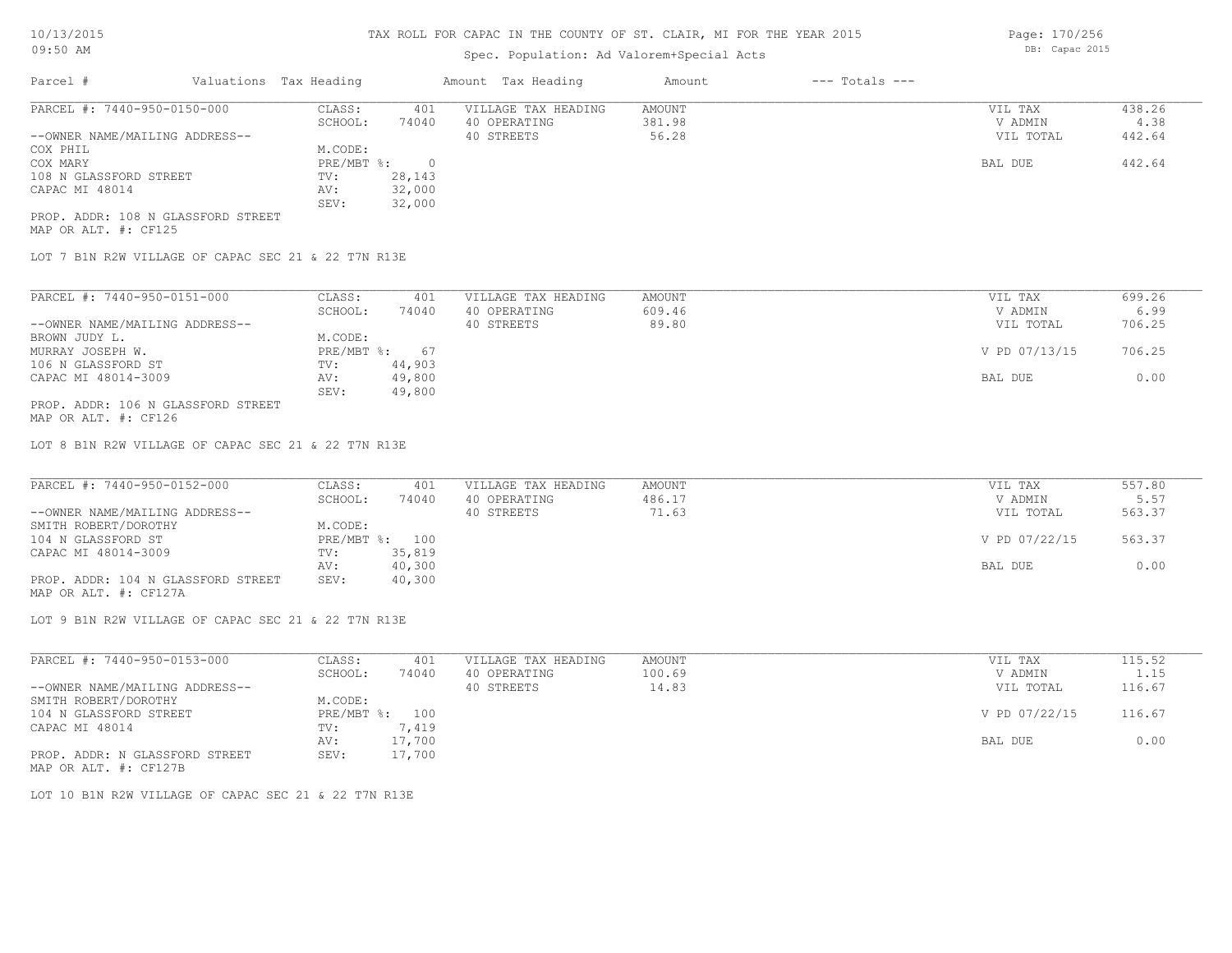# Spec. Population: Ad Valorem+Special Acts

Page: 171/256 DB: Capac 2015

| Parcel #                       | Valuations Tax Heading |        | Amount Tax Heading  | Amount | $---$ Totals $---$ |               |        |
|--------------------------------|------------------------|--------|---------------------|--------|--------------------|---------------|--------|
| PARCEL #: 7440-950-0154-000    | CLASS:                 | 401    | VILLAGE TAX HEADING | AMOUNT |                    | VIL TAX       | 610.85 |
|                                | SCHOOL:                | 74040  | 40 OPERATING        | 532.40 |                    | V ADMIN       | 6.10   |
| --OWNER NAME/MAILING ADDRESS-- |                        |        | 40 STREETS          | 78.45  |                    | VIL TOTAL     | 616.95 |
| STANTON DALLAS I               | M.CODE:                | COREL  |                     |        |                    |               |        |
| 207 W MILL ST                  | $PRE/MBT$ %:           |        |                     |        |                    | V PD 09/10/15 | 616.95 |
| CAPAC MI 48014-3025            | TV:                    | 39,225 |                     |        |                    |               |        |
|                                | AV:                    | 44,100 |                     |        |                    | BAL DUE       | 0.00   |
| PROP. ADDR: 207 W MILL ST      | SEV:                   | 44,100 |                     |        |                    |               |        |
| MAP OR ALT. #: CF128A          |                        |        |                     |        |                    |               |        |

LOT 11 B1N R2W VILLAGE OF CAPAC SEC 21 & 22 T7N R13E

| PARCEL #: 7440-950-0154-500    | CLASS:     | 708   | VILLAGE TAX HEADING | AMOUNT | VIL TAX   | 0.00 |
|--------------------------------|------------|-------|---------------------|--------|-----------|------|
|                                | SCHOOL:    | 74040 | 40 OPERATING        | 0.00   | V ADMIN   | 0.00 |
| --OWNER NAME/MAILING ADDRESS-- |            |       | 40 STREETS          | 0.00   | VIL TOTAL | 0.00 |
| FIRST METH CH OF CAPAC         | M.CODE:    |       |                     |        |           |      |
| 211 W MILL ST                  | PRE/MBT %: |       |                     |        | BAL DUE   | 0.00 |
| CAPAC MI 48014                 | TV:        |       |                     |        |           |      |
|                                | AV:        |       |                     |        |           |      |
| PROP. ADDR: 211 W MILL ST      | SEV:       |       |                     |        |           |      |

MAP OR ALT. #: CF128B

LOT 12 B1N R2W VILLAGE OF CAPAC SEC 21 & 22 T7N R13E

| PARCEL #: 7440-950-0155-000    | CLASS:     | 401    | VILLAGE TAX HEADING | AMOUNT | VIL TAX   | 354.40 |
|--------------------------------|------------|--------|---------------------|--------|-----------|--------|
|                                | SCHOOL:    | 74040  | 40 OPERATING        | 308.89 | V ADMIN   | 3.54   |
| --OWNER NAME/MAILING ADDRESS-- |            |        | 40 STREETS          | 45.51  | VIL TOTAL | 357.94 |
| MCNUTT MEL ALGER               | M.CODE:    |        |                     |        |           |        |
| P.O. BOX 541                   | PRE/MBT %: |        |                     |        | BAL DUE   | 357.94 |
| MEMPHIS MI 48041               | TV:        | 22,758 |                     |        |           |        |
|                                | AV:        | 26,800 |                     |        |           |        |
| PROP. ADDR: 303 W MILL ST      | SEV:       | 26,800 |                     |        |           |        |
| MAP OR ALT. #: CF129A          |            |        |                     |        |           |        |

 $\mathcal{L}_\mathcal{L} = \mathcal{L}_\mathcal{L} = \mathcal{L}_\mathcal{L} = \mathcal{L}_\mathcal{L} = \mathcal{L}_\mathcal{L} = \mathcal{L}_\mathcal{L} = \mathcal{L}_\mathcal{L} = \mathcal{L}_\mathcal{L} = \mathcal{L}_\mathcal{L} = \mathcal{L}_\mathcal{L} = \mathcal{L}_\mathcal{L} = \mathcal{L}_\mathcal{L} = \mathcal{L}_\mathcal{L} = \mathcal{L}_\mathcal{L} = \mathcal{L}_\mathcal{L} = \mathcal{L}_\mathcal{L} = \mathcal{L}_\mathcal{L}$ 

LOT 1 EXC N 50 FT THEREOF B1N R3W VILLAGE OF CAPAC SEC 21 & 22 T7N R13E

| PARCEL #: 7440-950-0156-000        | CLASS:       | 401    | VILLAGE TAX HEADING | AMOUNT | VIL TAX       | 270.04 |
|------------------------------------|--------------|--------|---------------------|--------|---------------|--------|
|                                    | SCHOOL:      | 74040  | 40 OPERATING        | 235.36 | V ADMIN       | 2.70   |
| --OWNER NAME/MAILING ADDRESS--     |              |        | 40 STREETS          | 34.68  | VIL TOTAL     | 272.74 |
| HARVEY JAMIE                       | M.CODE:      | COREL  |                     |        |               |        |
| 101 N GLASSFORD ST                 | $PRE/MBT$ %: | 100    |                     |        | V PD 09/14/15 | 272.74 |
| CAPAC MI 48014                     | TV:          | 17,341 |                     |        |               |        |
|                                    | AV:          | 17,900 |                     |        | BAL DUE       | 0.00   |
| PROP. ADDR: 101 N GLASSFORD STREET | SEV:         | 17,900 |                     |        |               |        |

MAP OR ALT. #: CF129B

N50 FT OF LOT 1 B1N R3W VILLAGE OF CAPAC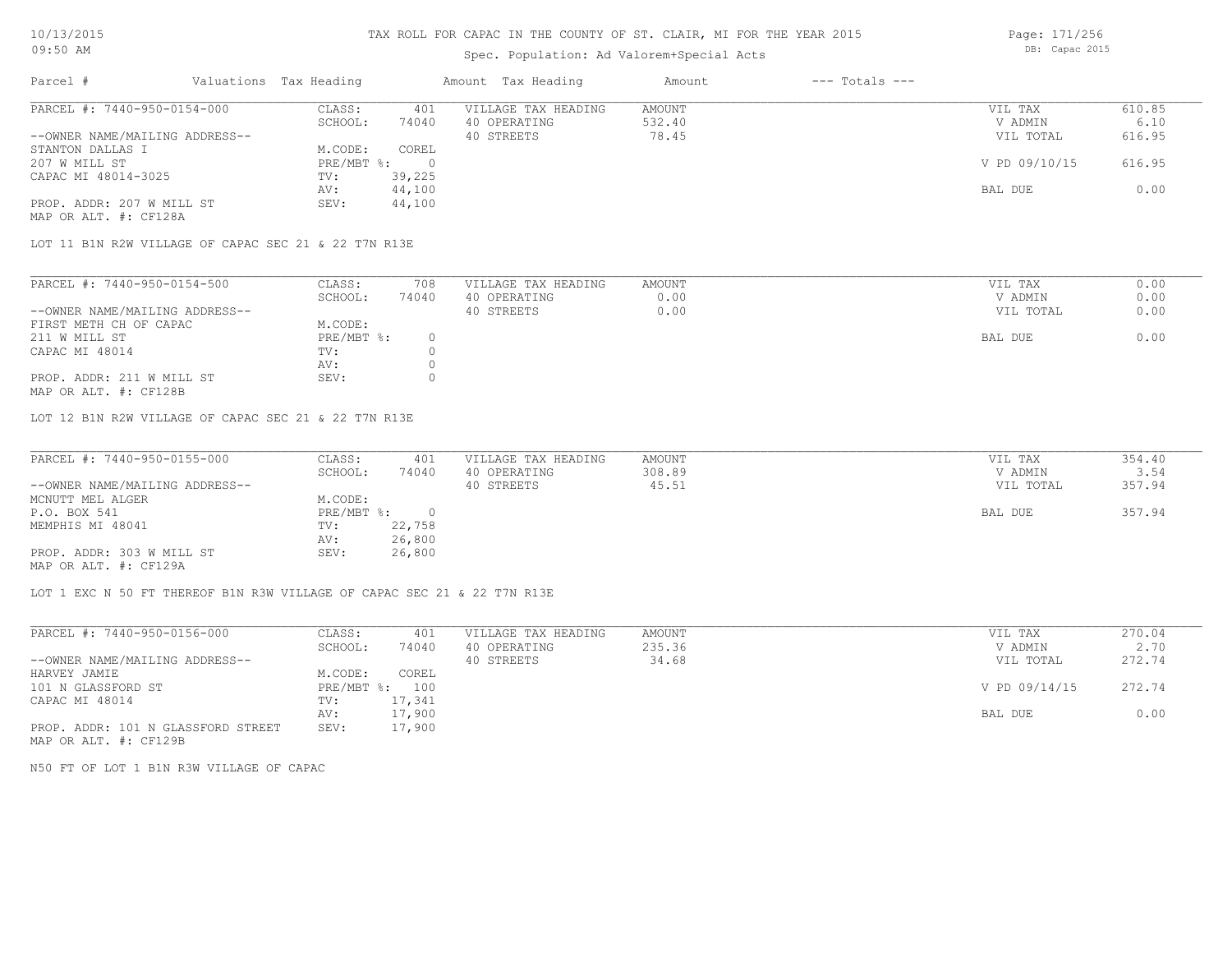# Spec. Population: Ad Valorem+Special Acts

Page: 172/256 DB: Capac 2015

| Parcel #                                                                           | Valuations Tax Heading             | Amount Tax Heading                  | Amount | $---$ Totals $---$ |               |                |
|------------------------------------------------------------------------------------|------------------------------------|-------------------------------------|--------|--------------------|---------------|----------------|
| PARCEL #: 7440-950-0157-000                                                        | CLASS:<br>401                      | VILLAGE TAX HEADING                 | AMOUNT |                    | VIL TAX       | 519.21         |
|                                                                                    | SCHOOL:<br>74040                   | 40 OPERATING                        | 452.53 |                    | V ADMIN       | 5.19           |
| --OWNER NAME/MAILING ADDRESS--                                                     |                                    | 40 STREETS                          | 66.68  |                    | VIL TOTAL     | 524.40         |
| KURTZHALS KYLE                                                                     | M.CODE:<br>OLALS                   |                                     |        |                    |               |                |
| 305 W MILL ST                                                                      | PRE/MBT %: 100                     |                                     |        |                    | V PD 09/18/15 | 524.40         |
| CAPAC MI 48014-3027                                                                | 33,341<br>TV:                      |                                     |        |                    |               |                |
|                                                                                    | 37,800<br>AV:                      |                                     |        |                    | BAL DUE       | 0.00           |
| PROP. ADDR: 305 W MILL ST                                                          | 37,800<br>SEV:                     |                                     |        |                    |               |                |
| MAP OR ALT. #: CF130A                                                              |                                    |                                     |        |                    |               |                |
| LOT 2 B1N R3W VILLAGE OF CAPAC                                                     |                                    |                                     |        |                    |               |                |
|                                                                                    |                                    |                                     |        |                    |               |                |
| PARCEL #: 7440-950-0158-000                                                        | CLASS:<br>401                      | VILLAGE TAX HEADING<br>40 OPERATING | AMOUNT |                    | VIL TAX       | 528.44<br>5.28 |
|                                                                                    | SCHOOL:<br>74040                   |                                     | 460.58 |                    | V ADMIN       |                |
| --OWNER NAME/MAILING ADDRESS--                                                     |                                    | 40 STREETS                          | 67.86  |                    | VIL TOTAL     | 533.72         |
| KNOLL HENRIETTA                                                                    | M.CODE:                            |                                     |        |                    |               |                |
| JOHN WALLACE                                                                       | PRE/MBT %: 100                     |                                     |        |                    | V PD 07/08/15 | 533.72         |
| 3093 ABERDEEN COURT                                                                | 33,934<br>TV:                      |                                     |        |                    |               |                |
| PORT HURON MI 48060                                                                | 38,200<br>AV:<br>38,200<br>SEV:    |                                     |        |                    | BAL DUE       | 0.00           |
| PROP. ADDR: 103 N GLASSFORD STREET                                                 |                                    |                                     |        |                    |               |                |
| MAP OR ALT. #: CF130B                                                              |                                    |                                     |        |                    |               |                |
| LOT 3 B1N R3W VILLAGE OF CAPAC SEC 21 & 22 T7N R13E<br>PARCEL #: 7440-950-0159-000 | CLASS:<br>401                      | VILLAGE TAX HEADING                 | AMOUNT |                    | VIL TAX       | 1,028.44       |
|                                                                                    | SCHOOL:<br>74040                   | 40 OPERATING                        | 896.36 |                    | V ADMIN       | 10.28          |
| --OWNER NAME/MAILING ADDRESS--                                                     |                                    | 40 STREETS                          | 132.08 |                    | VIL TOTAL     | 1,038.72       |
|                                                                                    | M.CODE:                            |                                     |        |                    |               |                |
| MULTI CORP INC                                                                     |                                    |                                     |        |                    |               |                |
| 14835 LOIS LN                                                                      | $PRE/MBT$ $\div$<br>$\overline{0}$ |                                     |        |                    | V PD 09/10/15 | 1,038.72       |
| CAPAC MI 48014                                                                     | 66,040<br>TV:                      |                                     |        |                    |               |                |
|                                                                                    | 69,000<br>AV:                      |                                     |        |                    | BAL DUE       | 0.00           |
| PROP. ADDR: 105 N GLASSFORD STREET<br>MAP OR ALT. #: CF131                         | 69,000<br>SEV:                     |                                     |        |                    |               |                |
| LOT 4 & S 1/4 OF LOT 5 B1N R3W VILLAGE OF CAPAC                                    |                                    |                                     |        |                    |               |                |
| PARCEL #: 7440-950-0160-000                                                        | CLASS:<br>401                      | VILLAGE TAX HEADING                 | AMOUNT |                    | VIL TAX       | 367.06         |
|                                                                                    | SCHOOL:<br>74040                   | 40 OPERATING                        | 319.92 |                    | V ADMIN       | 3.67           |
| --OWNER NAME/MAILING ADDRESS--                                                     |                                    | 40 STREETS                          | 47.14  |                    | VIL TOTAL     | 370.73         |
| CORONADO JOSE/SUSAN                                                                | M.CODE:<br>COREL                   |                                     |        |                    |               |                |
| 107 N GLASSFORD                                                                    | PRE/MBT %: 100                     |                                     |        |                    | V PD 09/10/15 | 370.73         |
|                                                                                    | 23,571<br>TV:                      |                                     |        |                    |               |                |
| CAPAC MI 48014                                                                     |                                    |                                     |        |                    |               |                |

AV: 27,900 BAL DUE 0.00

N3/4 OF LOT 5 B1N R3W VILLAGE OF CAPAC

PROP. ADDR: 107 N GLASSFORD STREET SEV: 27,900

MAP OR ALT. #: CF132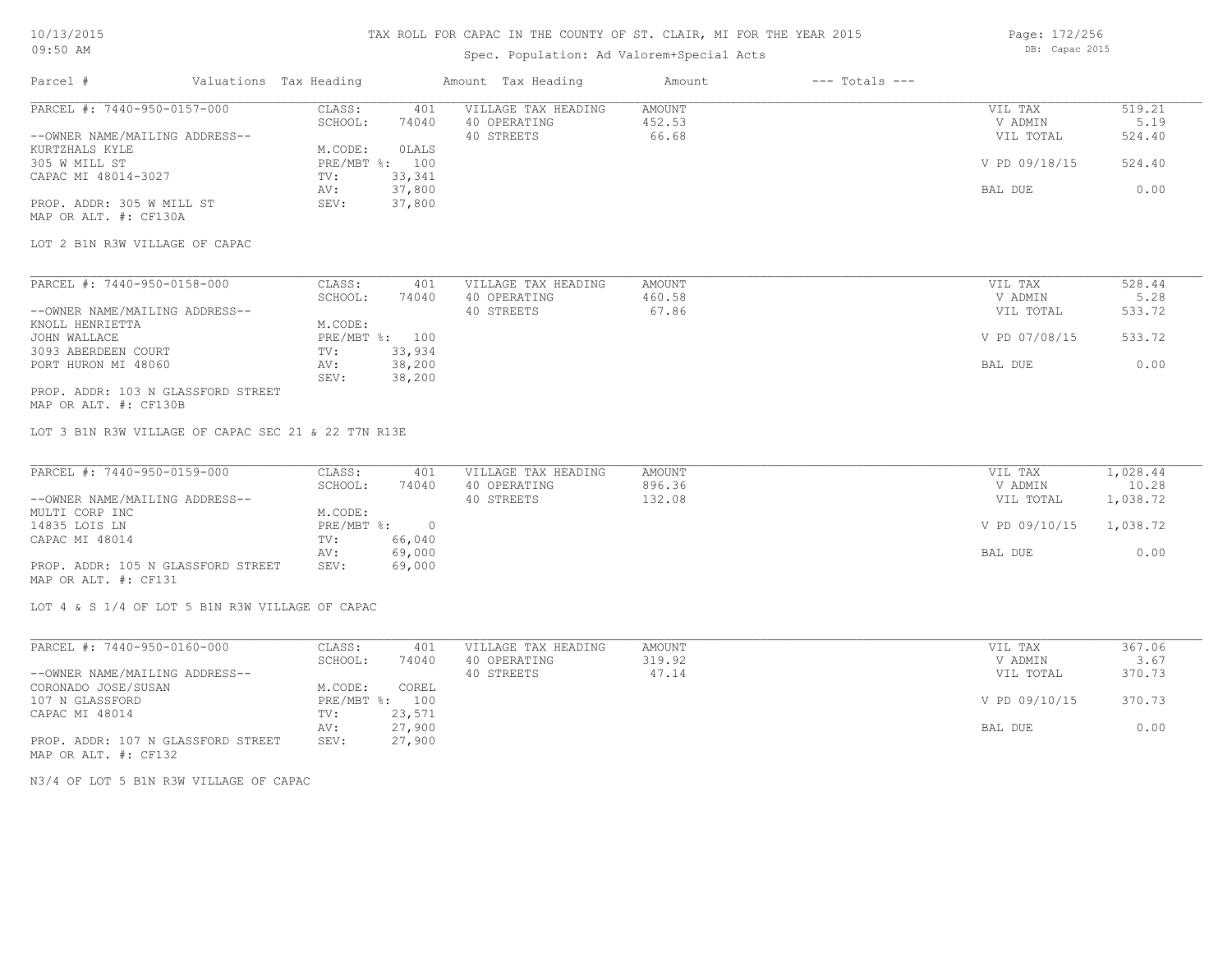## Spec. Population: Ad Valorem+Special Acts

| Parcel #                           | Valuations Tax Heading |        | Amount Tax Heading  | Amount | $---$ Totals $---$ |               |        |
|------------------------------------|------------------------|--------|---------------------|--------|--------------------|---------------|--------|
| PARCEL #: 7440-950-0161-000        | CLASS:                 | 401    | VILLAGE TAX HEADING | AMOUNT |                    | VIL TAX       | 438.26 |
|                                    | SCHOOL:                | 74040  | 40 OPERATING        | 381.98 |                    | V ADMIN       | 4.38   |
| --OWNER NAME/MAILING ADDRESS--     |                        |        | 40 STREETS          | 56.28  |                    | VIL TOTAL     | 442.64 |
| PASELK, SR.DAVID/DONNA             | M.CODE:                | COREL  |                     |        |                    |               |        |
| 109 N GLASSFORD ST                 | PRE/MBT %: 100         |        |                     |        |                    | V PD 09/10/15 | 442.64 |
| CAPAC MI 48014                     | TV:                    | 28,143 |                     |        |                    |               |        |
|                                    | AV:                    | 32,000 |                     |        |                    | BAL DUE       | 0.00   |
| PROP. ADDR: 109 N GLASSFORD STREET | SEV:                   | 32,000 |                     |        |                    |               |        |
|                                    |                        |        |                     |        |                    |               |        |

MAP OR ALT. #: CF133

LOT 6 B1N R3W VILLAGE OF CAPAC SEC 21 & 22 T7N R13E

| PARCEL #: 7440-950-0162-000    | CLASS:  | 401            | VILLAGE TAX HEADING | AMOUNT | VIL TAX   | 634.96 |
|--------------------------------|---------|----------------|---------------------|--------|-----------|--------|
|                                | SCHOOL: | 74040          | 40 OPERATING        | 553.42 | V ADMIN   | 6.34   |
| --OWNER NAME/MAILING ADDRESS-- |         |                | 40 STREETS          | 81.54  | VIL TOTAL | 641.30 |
| RUDDOCK DONALD/LINDA           | M.CODE: |                |                     |        |           |        |
| 104 N MATTESON ST              |         | PRE/MBT %: 100 |                     |        | BAL DUE   | 641.30 |
| CAPAC MI 48014                 | TV:     | 40,774         |                     |        |           |        |
|                                | AV:     | 42,400         |                     |        |           |        |
| PROP. ADDR: 104 N MATTESON ST  | SEV:    | 42,400         |                     |        |           |        |
| MAP OR ALT. #: CF134A          |         |                |                     |        |           |        |

S25 FT OF LOT 9 & LOT 10 B1N R3W VILLAGE OF CAPAC

| PARCEL #: 7440-950-0162-250    | CLASS:  | 401            | VILLAGE TAX HEADING | AMOUNT | VIL TAX       | 684.78 |
|--------------------------------|---------|----------------|---------------------|--------|---------------|--------|
|                                | SCHOOL: | 74040          | 40 OPERATING        | 596.84 | V ADMIN       | 6.84   |
| --OWNER NAME/MAILING ADDRESS-- |         |                | 40 STREETS          | 87.94  | VIL TOTAL     | 691.62 |
| LEON MARTIN/MARGARITA          | M.CODE: | COREL          |                     |        |               |        |
| 108 N MATTESON ST              |         | PRE/MBT %: 100 |                     |        | V PD 09/10/15 | 691.62 |
| CAPAC MI 48014-3019            | TV:     | 43,973         |                     |        |               |        |
|                                | AV:     | 45,800         |                     |        | BAL DUE       | 0.00   |
| PROP. ADDR: 108 N MATTESON ST  | SEV:    | 45,800         |                     |        |               |        |
| MAP OR ALT. #: CF134C          |         |                |                     |        |               |        |

S50 FT OF LOT 8 & N 50 FT OF LOT 9 B1N R3W VILLAGE OF CAPAC

| PARCEL #: 7440-950-0162-500    | CLASS:       | 401    | VILLAGE TAX HEADING | AMOUNT | VIL TAX       | 779.63 |
|--------------------------------|--------------|--------|---------------------|--------|---------------|--------|
|                                | SCHOOL:      | 74040  | 40 OPERATING        | 679.51 | V ADMIN       | 7.79   |
| --OWNER NAME/MAILING ADDRESS-- |              |        | 40 STREETS          | 100.12 | VIL TOTAL     | 787.42 |
| SCHROEDER MICHELLE L           | M.CODE:      | COREL  |                     |        |               |        |
| SCHROEDER MATTHEW B            | $PRE/MBT$ %: | 100    |                     |        | V PD 09/10/15 | 787.42 |
| 110 N MATTESON ST              | TV:          | 50,064 |                     |        |               |        |
| CAPAC MI 48014-3019            | AV:          | 52,300 |                     |        | BAL DUE       | 0.00   |
|                                | SEV:         | 52,300 |                     |        |               |        |
| PROP. ADDR: 110 N MATTESON ST  |              |        |                     |        |               |        |

MAP OR ALT. #: 134B

LOT 7 & N 25 FT OF LOT 8 B1N R3W VILLAGE OF CAPAC

Page: 173/256 DB: Capac 2015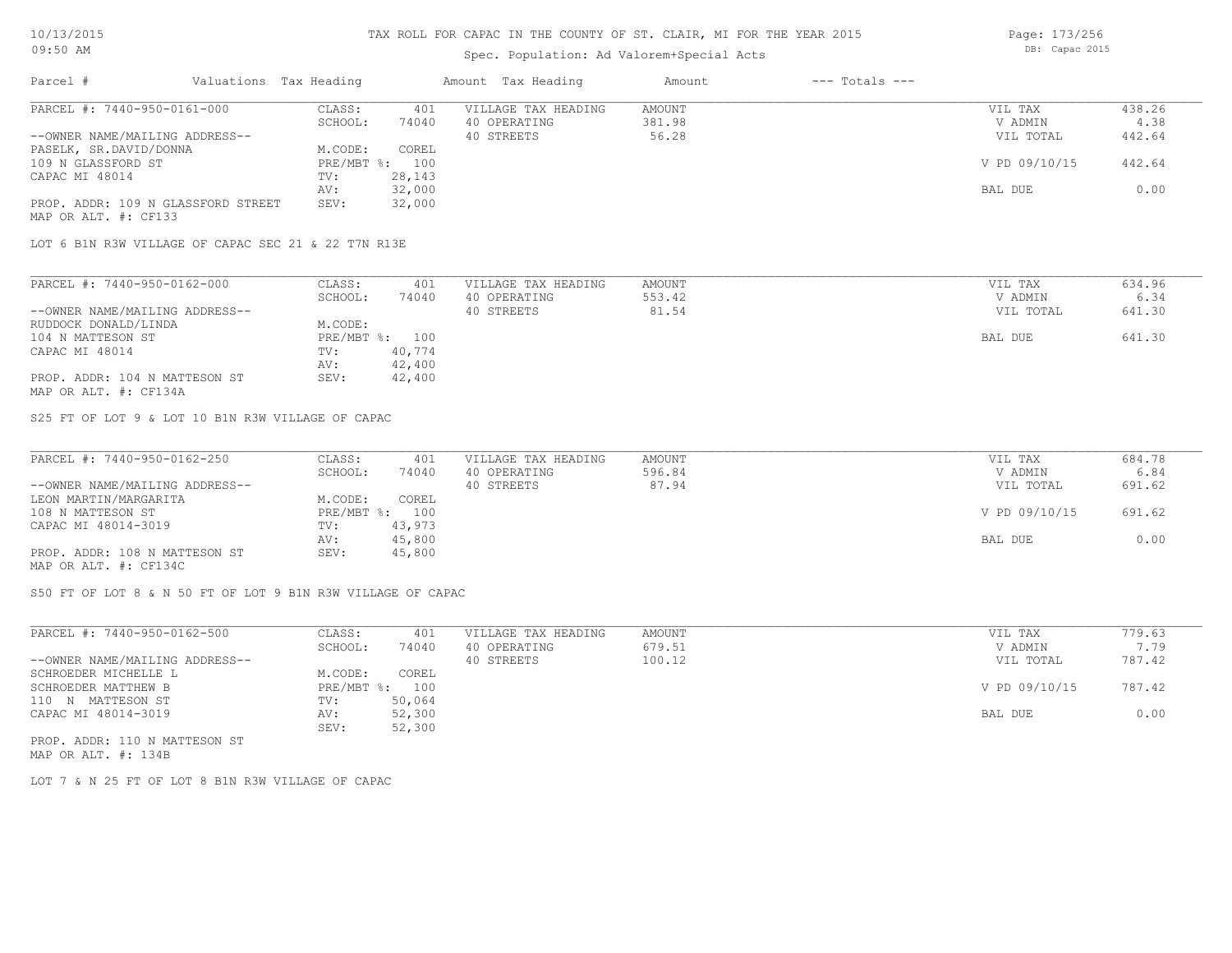# Spec. Population: Ad Valorem+Special Acts

Page: 174/256 DB: Capac 2015

| Parcel #<br>Valuations Tax Heading                                                                                                                     |                              | Amount Tax Heading         | $---$ Totals $---$<br>Amount |                      |                |
|--------------------------------------------------------------------------------------------------------------------------------------------------------|------------------------------|----------------------------|------------------------------|----------------------|----------------|
| PARCEL #: 7440-950-0163-000                                                                                                                            | CLASS:<br>401                | VILLAGE TAX HEADING        | <b>AMOUNT</b>                | VIL TAX              | 458.13         |
| --OWNER NAME/MAILING ADDRESS--                                                                                                                         | SCHOOL:<br>74040             | 40 OPERATING<br>40 STREETS | 399.30<br>58.83              | V ADMIN<br>VIL TOTAL | 4.58<br>462.71 |
| GRZYB JOHN JR/SANDRA                                                                                                                                   | M.CODE:                      |                            |                              |                      |                |
| 307 W MILL ST                                                                                                                                          | PRE/MBT %: 100               |                            |                              | V PD 08/28/15        | 462.71         |
| CAPAC MI 48014-3027                                                                                                                                    | 29,419<br>TV:                |                            |                              |                      |                |
|                                                                                                                                                        | 33,400<br>AV:                |                            |                              | BAL DUE              | 0.00           |
| PROP. ADDR: 307 W MILL ST                                                                                                                              | SEV:<br>33,400               |                            |                              |                      |                |
| MAP OR ALT. #: CF135A                                                                                                                                  |                              |                            |                              |                      |                |
| LOT 11 B1N R3W VILLAGE OF CAPAC SEC 21 & 22 T7N R13E                                                                                                   |                              |                            |                              |                      |                |
| PARCEL #: 7440-950-0164-000                                                                                                                            | CLASS:<br>401                | VILLAGE TAX HEADING        | <b>AMOUNT</b>                | VIL TAX              | 397.04         |
|                                                                                                                                                        | SCHOOL:<br>74040             | 40 OPERATING               | 346.05                       | V ADMIN              | 3.97           |
| --OWNER NAME/MAILING ADDRESS--                                                                                                                         |                              | 40 STREETS                 | 50.99                        | VIL TOTAL            | 401.01         |
| BEDNARSKI DENNIS/RENEE                                                                                                                                 | M.CODE:<br>COREL             |                            |                              |                      |                |
| 311 W MILL ST                                                                                                                                          | PRE/MBT %: 100               |                            |                              | V PD 09/10/15        | 401.01         |
| CAPAC MI 48014-3027                                                                                                                                    | 25,496<br>TV:                |                            |                              |                      |                |
|                                                                                                                                                        | 29,200<br>AV:                |                            |                              | BAL DUE              | 0.00           |
| PROP. ADDR: 311 W MILL ST                                                                                                                              | SEV:<br>29,200               |                            |                              |                      |                |
| MAP OR ALT. #: CF135B                                                                                                                                  |                              |                            |                              |                      |                |
| LOT 12 B1N R3W VILLAGE OF CAPAC                                                                                                                        |                              |                            |                              |                      |                |
|                                                                                                                                                        |                              |                            |                              |                      |                |
| PARCEL #: 7440-950-0165-000                                                                                                                            | CLASS:<br>201                | VILLAGE TAX HEADING        | AMOUNT                       | VIL TAX              | 414.24         |
|                                                                                                                                                        | SCHOOL:<br>74040             | 40 OPERATING               | 361.04                       | V ADMIN              | 4.14           |
| --OWNER NAME/MAILING ADDRESS--                                                                                                                         |                              | 40 STREETS                 | 53.20                        | VIL TOTAL            | 418.38         |
| CHIND TIMOTHY                                                                                                                                          | M.CODE:                      |                            |                              |                      |                |
| 263 QUAIL RD                                                                                                                                           | PRE/MBT %:<br>$\overline{0}$ |                            |                              | V PD 09/18/15        | 418.38         |
| CAPAC MI 48014                                                                                                                                         | 26,600<br>TV:                |                            |                              |                      |                |
|                                                                                                                                                        | 26,600<br>AV:                |                            |                              | BAL DUE              | 0.00           |
| PROP. ADDR: 103 W CHURCH STREET<br>MAP OR ALT. #: CF136A                                                                                               | SEV:<br>26,600               |                            |                              |                      |                |
| THE S 75 FT OF THE E 160 FT OF PARK BLOCK, NOW KNOWN AS LOT 1 B2N R1W, EXC E 75 FT.                                                                    |                              |                            |                              |                      |                |
| VILLAGE OF CAPAC SEC 21 & 22 T7N R13E                                                                                                                  |                              |                            |                              |                      |                |
| PARCEL #: 7440-950-0166-000                                                                                                                            | CLASS:<br>201                | VILLAGE TAX HEADING        | AMOUNT                       | VIL TAX              | 512.35         |
|                                                                                                                                                        | SCHOOL:<br>74040             | 40 OPERATING               | 446.55                       | V ADMIN              | 5.12           |
|                                                                                                                                                        |                              |                            | 65.80                        | VIL TOTAL            | 517.47         |
|                                                                                                                                                        |                              | 40 STREETS                 |                              |                      |                |
|                                                                                                                                                        | M.CODE:                      |                            |                              |                      |                |
|                                                                                                                                                        | PRE/MBT %:<br>$\circ$        |                            |                              | BAL DUE              | 517.47         |
|                                                                                                                                                        | 32,900<br>TV:                |                            |                              |                      |                |
|                                                                                                                                                        | 32,900<br>AV:                |                            |                              |                      |                |
| --OWNER NAME/MAILING ADDRESS--<br>M G FOOD & GAS INC<br>110 SOUTH WATSON ST<br>ST LOUIS MI 48880<br>PROP. ADDR: 201 N MAIN ST<br>MAP OR ALT. #: CF136B | 32,900<br>SEV:               |                            |                              |                      |                |
| S75 FT OF E 75 FT OF PARK BLK, KNOWN AS E 75 FT OF LOT 1 B2N R1W VILLAGE OF CAPAC                                                                      |                              |                            |                              |                      |                |
| SEC 21 & 22 T7N R13E                                                                                                                                   |                              |                            |                              |                      |                |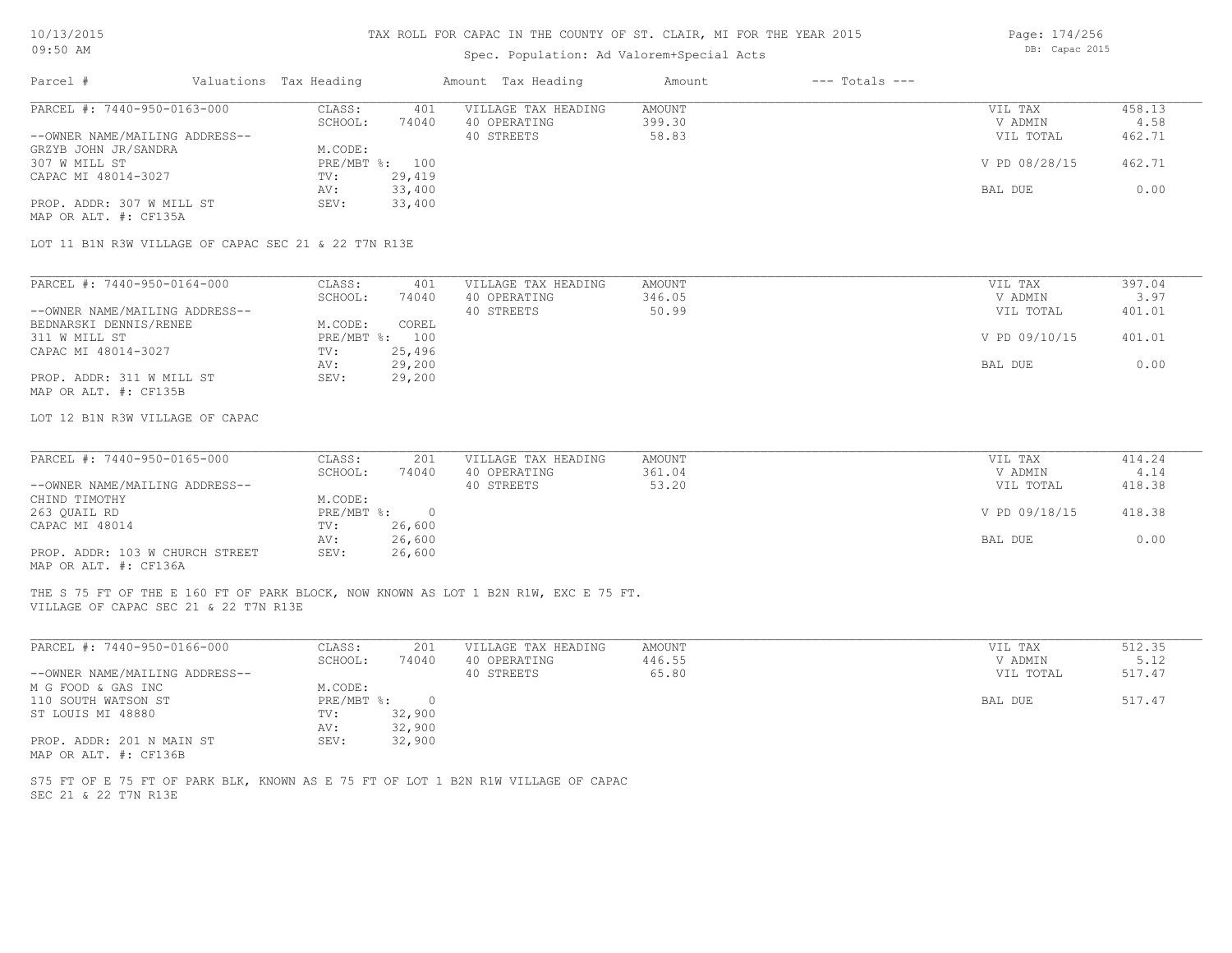# Spec. Population: Ad Valorem+Special Acts

Page: 175/256 DB: Capac 2015

| Parcel #                       | Valuations Tax Heading |                | Amount Tax Heading  | Amount | $---$ Totals $---$ |           |        |
|--------------------------------|------------------------|----------------|---------------------|--------|--------------------|-----------|--------|
| PARCEL #: 7440-950-0167-000    | CLASS:                 | 401            | VILLAGE TAX HEADING | AMOUNT |                    | VIL TAX   | 205.74 |
|                                | SCHOOL:                | 74040          | 40 OPERATING        | 179.32 |                    | V ADMIN   | 2.05   |
| --OWNER NAME/MAILING ADDRESS-- |                        |                | 40 STREETS          | 26.42  |                    | VIL TOTAL | 207.79 |
| NINO DEANNA                    | M.CODE:                |                |                     |        |                    |           |        |
| 203 N MAIN ST                  |                        | PRE/MBT %: 100 |                     |        |                    | BAL DUE   | 207.79 |
| CAPAC MI 48014-3145            | TV:                    | 13,212         |                     |        |                    |           |        |
|                                | AV:                    | 44,700         |                     |        |                    |           |        |
| PROP. ADDR: 203 N MAIN ST      | SEV:                   | 44,700         |                     |        |                    |           |        |
| MAP OR ALT. #: CF137           |                        |                |                     |        |                    |           |        |
|                                |                        |                |                     |        |                    |           |        |

OF CAPAC SEC 21 & 22 T7N R13E THE N 75 FT OF S 150 FT OF E 160 FT OF PARK BLK, NOW KNOWN AS LOT 2 B2N R1W VILLAGE

| PARCEL #: 7440-950-0168-000    | CLASS:     | 402    | VILLAGE TAX HEADING | AMOUNT | VIL TAX       | 194.66 |
|--------------------------------|------------|--------|---------------------|--------|---------------|--------|
|                                | SCHOOL:    | 74040  | 40 OPERATING        | 169.66 | V ADMIN       | 1.94   |
| --OWNER NAME/MAILING ADDRESS-- |            |        | 40 STREETS          | 25.00  | VIL TOTAL     | 196.60 |
| CSB BANK                       | M.CODE:    |        |                     |        |               |        |
| 206 N MAIN ST                  | PRE/MBT %: |        |                     |        | V PD 08/31/15 | 196.60 |
| CAPAC MI 48014                 | TV:        | 12,500 |                     |        |               |        |
|                                | AV:        | 12,500 |                     |        | BAL DUE       | 0.00   |
| PROP. ADDR: 205 N MAIN ST      | SEV:       | 12,500 |                     |        |               |        |
| MAP OR ALT. #: CF138           |            |        |                     |        |               |        |

OF CAPAC SEC 21 & 22 T7N R13E THE N 75 FT OF S 225 FT OF E 160 FT OF PARK BLK, NOW KNOWN AS LOT 3 B2N R1W VILLAGE

| PARCEL #: 7440-950-0169-000    | CLASS:  | 401            | VILLAGE TAX HEADING | AMOUNT | VIL TAX       | 765.15 |
|--------------------------------|---------|----------------|---------------------|--------|---------------|--------|
|                                | SCHOOL: | 74040          | 40 OPERATING        | 666.89 | V ADMIN       | 7.65   |
| --OWNER NAME/MAILING ADDRESS-- |         |                | 40 STREETS          | 98.26  | VIL TOTAL     | 772.80 |
| FRANGEDAKIS PETER/MICHELE      | M.CODE: | COREL          |                     |        |               |        |
| 209 N MAIN ST                  |         | PRE/MBT %: 100 |                     |        | V PD 09/10/15 | 772.80 |
| CAPAC MI 48014-3034            | TV:     | 49,134         |                     |        |               |        |
|                                | AV:     | 50,900         |                     |        | BAL DUE       | 0.00   |
| PROP. ADDR: 209 N MAIN ST      | SEV:    | 50,900         |                     |        |               |        |
| MAP OR ALT. #: CF139A          |         |                |                     |        |               |        |

LOTS 4, 5, B2N R1W VILLAGE OF CAPAC SEC 21 & 22 T7N R13E

| PARCEL #: 7440-950-0169-400    | CLASS:     | 402    | VILLAGE TAX HEADING | AMOUNT | VIL TAX   | 98.38 |
|--------------------------------|------------|--------|---------------------|--------|-----------|-------|
|                                | SCHOOL:    | 74040  | 40 OPERATING        | 85.75  | V ADMIN   | 0.98  |
| --OWNER NAME/MAILING ADDRESS-- |            |        | 40 STREETS          | 12.63  | VIL TOTAL | 99.36 |
| WYSS RICHARD 11/DEBORAH        | M.CODE:    |        |                     |        |           |       |
| 1037 N OAKLAND BLVD APT 2      | PRE/MBT %: |        |                     |        | BAL DUE   | 99.36 |
| WATERFORD MI 48327-1563        | TV:        | 6,318  |                     |        |           |       |
|                                | AV:        | 12,500 |                     |        |           |       |
| PROP. ADDR: N NEEPER ST        | SEV:       | 12,500 |                     |        |           |       |
| MAP OR ALT. #: CF139A3         |            |        |                     |        |           |       |

LOT 8 B2N R1W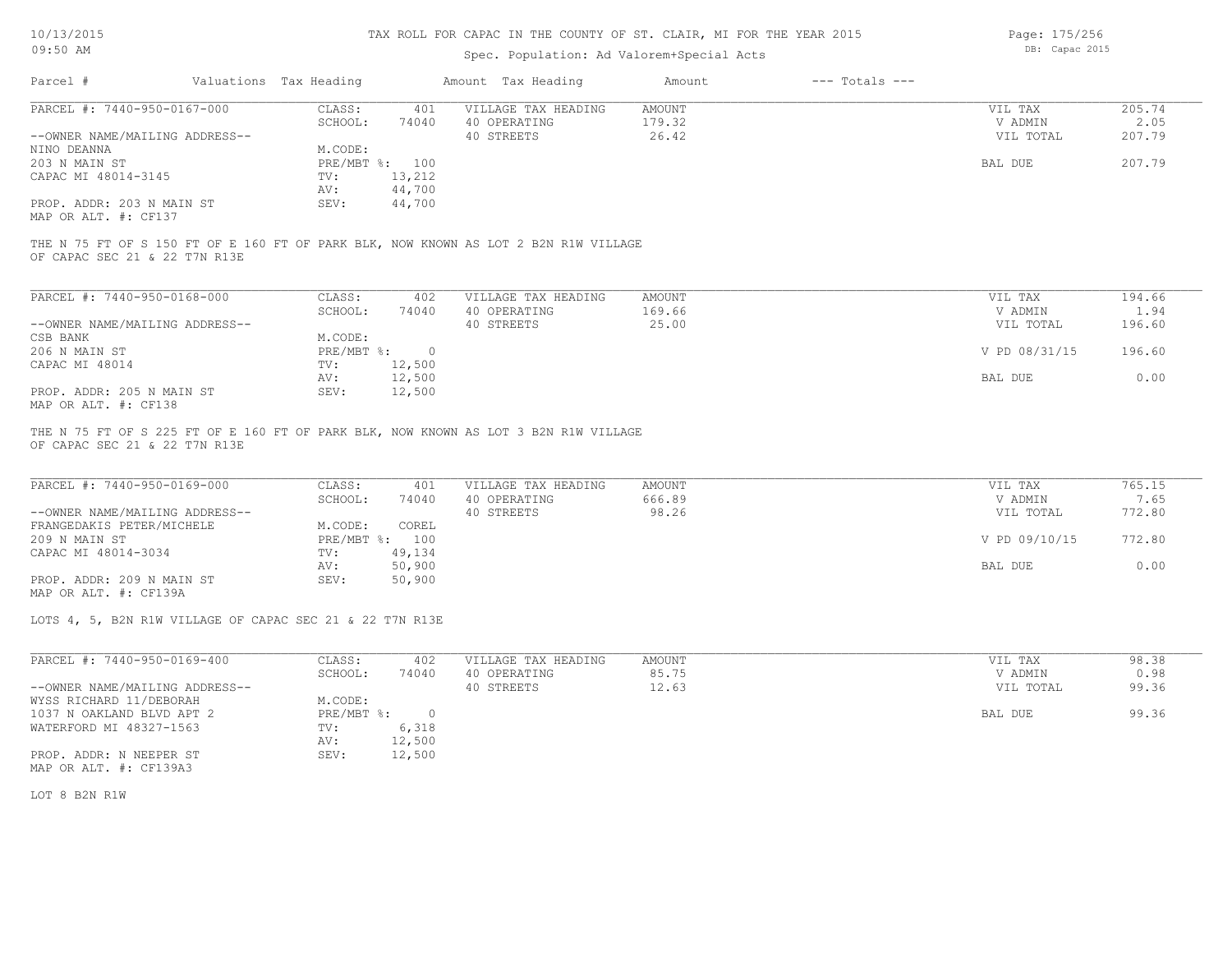# Spec. Population: Ad Valorem+Special Acts

| Parcel #                       | Valuations Tax Heading |            | Amount Tax Heading  | Amount | $---$ Totals $---$ |           |        |
|--------------------------------|------------------------|------------|---------------------|--------|--------------------|-----------|--------|
| PARCEL #: 7440-950-0169-600    | CLASS:                 | 402        | VILLAGE TAX HEADING | AMOUNT |                    | VIL TAX   | 147.12 |
|                                | SCHOOL:                | 74040      | 40 OPERATING        | 128.23 |                    | V ADMIN   | 1.47   |
| --OWNER NAME/MAILING ADDRESS-- |                        |            | 40 STREETS          | 18.89  |                    | VIL TOTAL | 148.59 |
| WYSS RICHARD II/DEBORAH        | M.CODE:                |            |                     |        |                    |           |        |
| 1037 N OAKLAND BLVD APT 2      | PRE/MBT %:             | $\bigcirc$ |                     |        |                    | BAL DUE   | 148.59 |
| WATERFORD MI 48327-1563        | TV:                    | 9,448      |                     |        |                    |           |        |
|                                | AV:                    | 12,500     |                     |        |                    |           |        |
| PROP. ADDR: N NEEPER ST        | SEV:                   | 12,500     |                     |        |                    |           |        |
| MAP OR ALT. #: CF139A4         |                        |            |                     |        |                    |           |        |
| LOT 9 B2N R1W                  |                        |            |                     |        |                    |           |        |
|                                |                        |            |                     |        |                    |           |        |
| PARCEL #: 7440-950-0170-000    | CLASS:                 | 704        | VILLAGE TAX HEADING | AMOUNT |                    | VIL TAX   | 0.00   |
|                                | SCHOOL:                | 74040      | 40 OPERATING        | 0.00   |                    | V ADMIN   | 0.00   |
| --OWNER NAME/MAILING ADDRESS-- |                        |            | 40 STREETS          | 0.00   |                    | VIL TOTAL | 0.00   |

| CAPAC COMM SCHOOL DIST      | M.CODE:    |  |         |      |
|-----------------------------|------------|--|---------|------|
|                             | PRE/MBT %: |  | BAL DUE | 0.00 |
| PROP. ADDR: 201 N NEEPER ST | TV:        |  |         |      |
| MAP OR ALT. #: CF139B       | AV:        |  |         |      |
|                             | SEV:       |  |         |      |

LOT 10 & N 50' OF LOT 11 B2N R1W VILLAGE OF CAPAC

| PARCEL #: 7440-950-0171-000    | CLASS:         | 401    | VILLAGE TAX HEADING | AMOUNT | VIL TAX       | 675.64 |
|--------------------------------|----------------|--------|---------------------|--------|---------------|--------|
|                                | SCHOOL:        | 74040  | 40 OPERATING        | 588.87 | V ADMIN       | 6.75   |
| --OWNER NAME/MAILING ADDRESS-- |                |        | 40 STREETS          | 86.77  | VIL TOTAL     | 682.39 |
| GUERRERO DOMINGO               | M.CODE:        | COREL  |                     |        |               |        |
| 215 N MAIN ST                  | PRE/MBT %: 100 |        |                     |        | V PD 09/10/15 | 682.39 |
| CAPAC MI 48014                 | TV:            | 43,386 |                     |        |               |        |
|                                | AV:            | 53,700 |                     |        | BAL DUE       | 0.00   |
| PROP. ADDR: 215 N MAIN ST      | SEV:           | 53,700 |                     |        |               |        |
| MAP OR ALT. #: CF140A          |                |        |                     |        |               |        |

CAPAC SEC 21 & 22 T7N R13E THE N 75 FT OF THE E 160 FT OF PARK BLK, NOW KNOWN AS LOT 6 B2N R1W VILLAGE OF

| PARCEL #: 7440-950-0172-000    | CLASS:     | 401    | VILLAGE TAX HEADING | AMOUNT | VIL TAX       | 845.54 |
|--------------------------------|------------|--------|---------------------|--------|---------------|--------|
|                                | SCHOOL:    | 74040  | 40 OPERATING        | 736.95 | V ADMIN       | 8.45   |
| --OWNER NAME/MAILING ADDRESS-- |            |        | 40 STREETS          | 108.59 | VIL TOTAL     | 853.99 |
| RODRIGUEZ RALPH                | M.CODE:    |        |                     |        |               |        |
| 7080 STERLING RD               | PRE/MBT %: | n.     |                     |        | V PD 09/18/15 | 853.99 |
| YALE MI 48097                  | TV:        | 54,296 |                     |        |               |        |
|                                | AV:        | 60,400 |                     |        | BAL DUE       | 0.00   |
| PROP. ADDR: 240 N NEEPER ST    | SEV:       | 60,400 |                     |        |               |        |
| MAP OR ALT. #: CF140B          |            |        |                     |        |               |        |

 $\mathcal{L}_\mathcal{L} = \mathcal{L}_\mathcal{L} = \mathcal{L}_\mathcal{L} = \mathcal{L}_\mathcal{L} = \mathcal{L}_\mathcal{L} = \mathcal{L}_\mathcal{L} = \mathcal{L}_\mathcal{L} = \mathcal{L}_\mathcal{L} = \mathcal{L}_\mathcal{L} = \mathcal{L}_\mathcal{L} = \mathcal{L}_\mathcal{L} = \mathcal{L}_\mathcal{L} = \mathcal{L}_\mathcal{L} = \mathcal{L}_\mathcal{L} = \mathcal{L}_\mathcal{L} = \mathcal{L}_\mathcal{L} = \mathcal{L}_\mathcal{L}$ 

CAPAC SEC 21 & 22 T7N R13E THE N 75 FT OF THE W 160 FT OF PARK BLK, NOW KNOWN AS LOT 7 B2N R1W VILLAGE OF Page: 176/256 DB: Capac 2015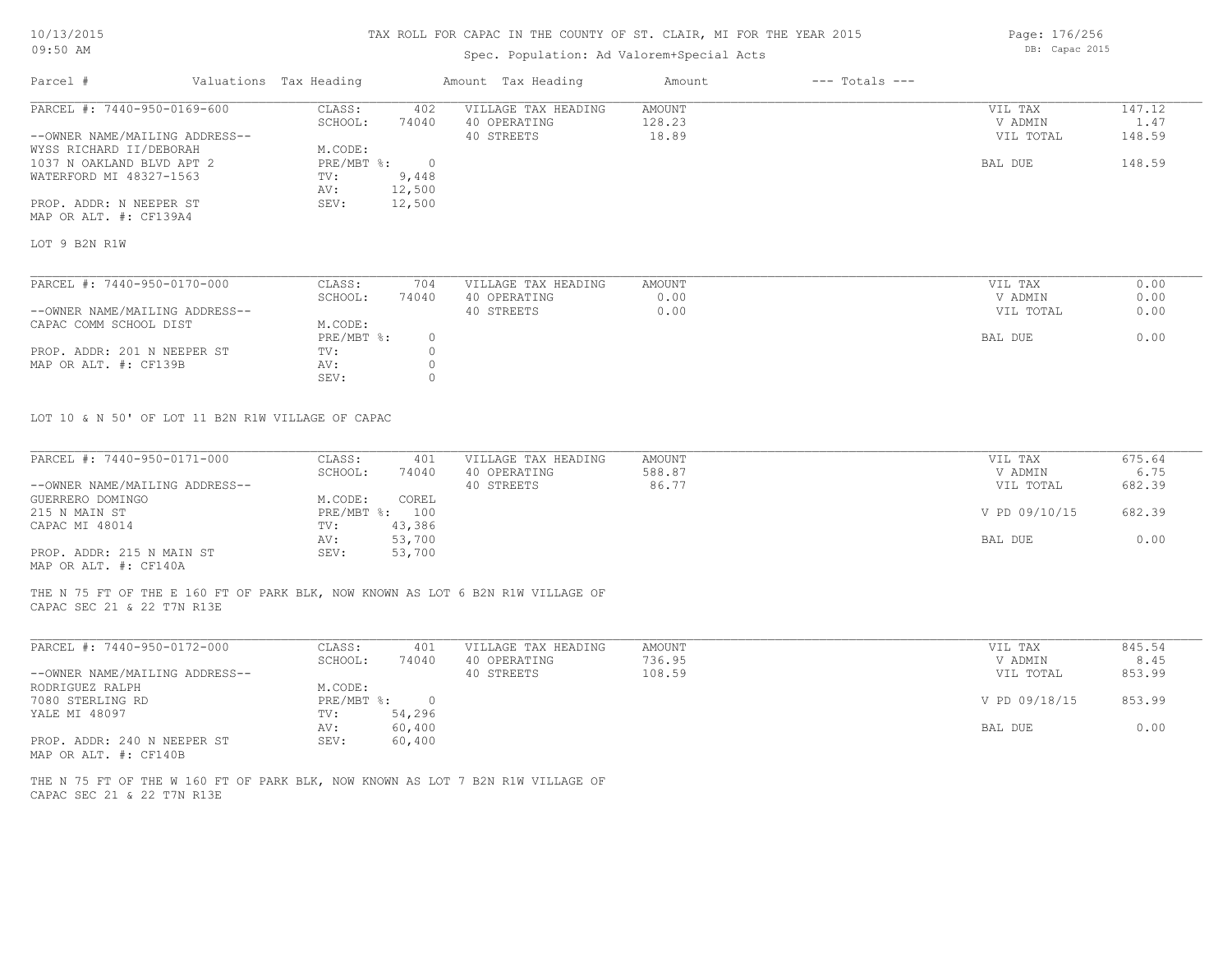# Spec. Population: Ad Valorem+Special Acts

| Parcel #                       | Valuations Tax Heading |       | Amount Tax Heading  | Amount | $---$ Totals $---$ |           |      |
|--------------------------------|------------------------|-------|---------------------|--------|--------------------|-----------|------|
| PARCEL #: 7440-950-0173-000    | CLASS:                 | 401   | VILLAGE TAX HEADING | AMOUNT |                    | VIL TAX   | 0.00 |
|                                | SCHOOL:                | 74040 | 40 OPERATING        | 0.00   |                    | V ADMIN   | 0.00 |
| --OWNER NAME/MAILING ADDRESS-- |                        |       | 40 STREETS          | 0.00   |                    | VIL TOTAL | 0.00 |
| GRIBOWSKAS THOMAS              | M.CODE:                |       |                     |        |                    |           |      |
| DODD TERRY                     | $PRE/MBT$ %:           | 100   |                     |        |                    | BAL DUE   | 0.00 |
| PO BOX 399                     | TV:                    |       |                     |        |                    |           |      |
| 107 CHURCH ST                  | AV:                    |       |                     |        |                    |           |      |
| CAPAC MI 48014                 | SEV:                   |       |                     |        |                    |           |      |
|                                |                        |       |                     |        |                    |           |      |

MAP OR ALT. #: CF141 PROP. ADDR: 107 W CHURCH STREET

E 70' OF LOT 12 & E 70' OF S 25' OF LOT 11 B2N R1W VILLAGE OF CAPAC

| PARCEL #: 7440-950-0174-000    | CLASS:       | 401    | VILLAGE TAX HEADING | AMOUNT | VIL TAX       | 566.85 |
|--------------------------------|--------------|--------|---------------------|--------|---------------|--------|
|                                | SCHOOL:      | 74040  | 40 OPERATING        | 494.05 | V ADMIN       | 5.66   |
| --OWNER NAME/MAILING ADDRESS-- |              |        | 40 STREETS          | 72.80  | VIL TOTAL     | 572.51 |
| NEALY REBEKAH LYNNE            | M.CODE:      |        |                     |        |               |        |
| P.O. BOX 74                    | $PRE/MBT$ %: |        |                     |        | V PD 09/10/15 | 572.51 |
| CAPAC, MI 48014                | TV:          | 36,400 |                     |        |               |        |
|                                | AV:          | 36,400 |                     |        | BAL DUE       | 0.00   |
| PROP. ADDR: 202 N NEEPER ST    | SEV:         | 36,400 |                     |        |               |        |
| MAP OR ALT. #: CF142           |              |        |                     |        |               |        |

W 80' OF LOT 12 & W 80' OF S 25' OF LOT 11 B2N R1W VILLAGE OF CAPAC

| PARCEL #: 7440-950-0175-000    | CLASS:       | 704   | VILLAGE TAX HEADING | AMOUNT | VIL TAX   | 0.00 |
|--------------------------------|--------------|-------|---------------------|--------|-----------|------|
|                                | SCHOOL:      | 74040 | 40 OPERATING        | 0.00   | V ADMIN   | 0.00 |
| --OWNER NAME/MAILING ADDRESS-- |              |       | 40 STREETS          | 0.00   | VIL TOTAL | 0.00 |
| SCHOOL SITE                    | M.CODE:      |       |                     |        |           |      |
|                                | $PRE/MBT$ %: |       |                     |        | BAL DUE   | 0.00 |
| PROP. ADDR: N NEEPER ST        | TV:          |       |                     |        |           |      |
| MAP OR ALT. #: CF143           | AV:          |       |                     |        |           |      |
|                                | SEV:         |       |                     |        |           |      |

LOTS 1 TO 12 INCL. B2N R2W VILLAGE OF CAPAC SEC 21 & 22 T7N R13E

| PARCEL #: 7440-950-0176-000        | CLASS:       | 401    | VILLAGE TAX HEADING | AMOUNT | VIL TAX       | 546.54 |
|------------------------------------|--------------|--------|---------------------|--------|---------------|--------|
|                                    | SCHOOL:      | 74040  | 40 OPERATING        | 476.35 | V ADMIN       | 5.46   |
| --OWNER NAME/MAILING ADDRESS--     |              |        | 40 STREETS          | 70.19  | VIL TOTAL     | 552.00 |
| CORBEIL PAUL R                     | M.CODE:      | COREL  |                     |        |               |        |
| 201 N GLASSFORD STREET             | $PRE/MBT$ %: | 100    |                     |        | V PD 09/10/15 | 552.00 |
| CAPAC MI 48014                     | TV:          | 35,096 |                     |        |               |        |
|                                    | AV:          | 39,600 |                     |        | BAL DUE       | 0.00   |
| PROP. ADDR: 201 N GLASSFORD STREET | SEV:         | 39,600 |                     |        |               |        |
| MAP OR ALT. #: CF144               |              |        |                     |        |               |        |

LOT 1 B2N R3W VILLAGE OF CAPAC SEC 21 & 22 T7N R13E

Page: 177/256 DB: Capac 2015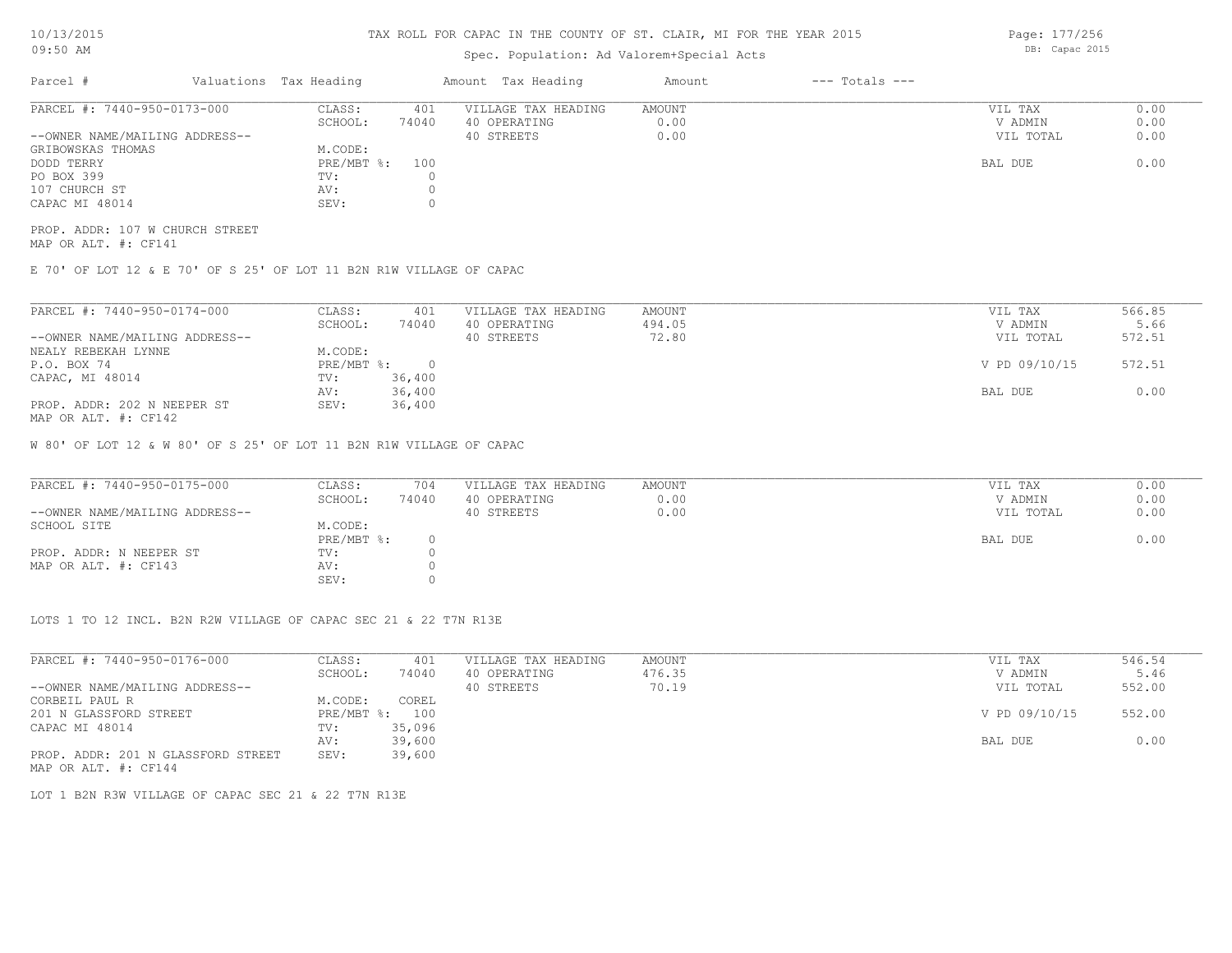# Spec. Population: Ad Valorem+Special Acts

| Parcel #                           | Valuations Tax Heading |        | Amount Tax Heading  | Amount | $---$ Totals $---$ |           |        |
|------------------------------------|------------------------|--------|---------------------|--------|--------------------|-----------|--------|
| PARCEL #: 7440-950-0177-000        | CLASS:                 | 401    | VILLAGE TAX HEADING | AMOUNT |                    | VIL TAX   | 300.83 |
|                                    | SCHOOL:                | 74040  | 40 OPERATING        | 262.20 |                    | V ADMIN   | 3.00   |
| --OWNER NAME/MAILING ADDRESS--     |                        |        | 40 STREETS          | 38.63  |                    | VIL TOTAL | 303.83 |
| MCNUTT MEL ALGER                   | M.CODE:                |        |                     |        |                    |           |        |
| P.O. BOX 541                       | PRE/MBT %:             |        |                     |        |                    | BAL DUE   | 303.83 |
| MEMPHIS MI 48041                   | TV:                    | 19,318 |                     |        |                    |           |        |
|                                    | AV:                    | 24,000 |                     |        |                    |           |        |
| PROP. ADDR: 203 N GLASSFORD STREET | SEV:                   | 24,000 |                     |        |                    |           |        |
| MAP OR ALT. #: CF145               |                        |        |                     |        |                    |           |        |

LOT 2 B2N R3W VILLAGE OF CAPAC SEC 21 & 22 T7N R13E

| PARCEL #: 7440-950-0178-000        | CLASS:  | 401            | VILLAGE TAX HEADING | AMOUNT | VIL TAX   | 660.68 |
|------------------------------------|---------|----------------|---------------------|--------|-----------|--------|
|                                    | SCHOOL: | 74040          | 40 OPERATING        | 575.83 | V ADMIN   | 6.60   |
| --OWNER NAME/MAILING ADDRESS--     |         |                | 40 STREETS          | 84.85  | VIL TOTAL | 667.28 |
| TARZWELL SUSAN M                   | M.CODE: |                |                     |        |           |        |
| 205 N GLASSFORD STREET             |         | PRE/MBT %: 100 |                     |        | BAL DUE   | 667.28 |
| CAPAC, MI 48014                    | TV:     | 42,425         |                     |        |           |        |
|                                    | AV:     | 47,700         |                     |        |           |        |
| PROP. ADDR: 205 N GLASSFORD STREET | SEV:    | 47,700         |                     |        |           |        |
| MAP OR ALT. #: CF146               |         |                |                     |        |           |        |

LOT 3 B2N R3W VILLAGE OF CAPAC

| PARCEL #: 7440-950-0179-000        | CLASS:     | 401    | VILLAGE TAX HEADING | AMOUNT | VIL TAX       | 357.56 |
|------------------------------------|------------|--------|---------------------|--------|---------------|--------|
|                                    | SCHOOL:    | 74040  | 40 OPERATING        | 311.64 | V ADMIN       | 3.57   |
| --OWNER NAME/MAILING ADDRESS--     |            |        | 40 STREETS          | 45.92  | VIL TOTAL     | 361.13 |
| GUERRERO ORLANDO                   | M.CODE:    |        |                     |        |               |        |
| 207 N GLASSFORD STREET             | PRE/MBT %: |        |                     |        | V PD 09/16/15 | 361.13 |
| CAPAC MI 48014-3012                | TV:        | 22,961 |                     |        |               |        |
|                                    | AV:        | 26,600 |                     |        | BAL DUE       | 0.00   |
| PROP. ADDR: 207 N GLASSFORD STREET | SEV:       | 26,600 |                     |        |               |        |
| MAP OR ALT. #: CF147               |            |        |                     |        |               |        |

 $\mathcal{L}_\mathcal{L} = \mathcal{L}_\mathcal{L} = \mathcal{L}_\mathcal{L} = \mathcal{L}_\mathcal{L} = \mathcal{L}_\mathcal{L} = \mathcal{L}_\mathcal{L} = \mathcal{L}_\mathcal{L} = \mathcal{L}_\mathcal{L} = \mathcal{L}_\mathcal{L} = \mathcal{L}_\mathcal{L} = \mathcal{L}_\mathcal{L} = \mathcal{L}_\mathcal{L} = \mathcal{L}_\mathcal{L} = \mathcal{L}_\mathcal{L} = \mathcal{L}_\mathcal{L} = \mathcal{L}_\mathcal{L} = \mathcal{L}_\mathcal{L}$ 

LOT 4 B2N R3W VILLAGE OF CAPAC SEC 21 & 22 T7N R13E

| PARCEL #: 7440-950-0180-000        | CLASS:     | 401    | VILLAGE TAX HEADING | AMOUNT | VIL TAX       | 814.07 |
|------------------------------------|------------|--------|---------------------|--------|---------------|--------|
|                                    | SCHOOL:    | 74040  | 40 OPERATING        | 709.52 | V ADMIN       | 8.14   |
| --OWNER NAME/MAILING ADDRESS--     |            |        | 40 STREETS          | 104.55 | VIL TOTAL     | 822.21 |
| KALBFLEISCH NATHAN                 | M.CODE:    |        |                     |        |               |        |
| 209 N GLASSFORD STREET             | PRE/MBT %: | 100    |                     |        | V PD 09/16/15 | 822.21 |
| CAPAC MI 48014                     | TV:        | 52,275 |                     |        |               |        |
|                                    | AV:        | 58,000 |                     |        | BAL DUE       | 0.00   |
| PROP. ADDR: 209 N GLASSFORD STREET | SEV:       | 58,000 |                     |        |               |        |
| MAP OR ALT. #: CF148               |            |        |                     |        |               |        |

LOT 5 B2N R3W VILLAGE OF CAPAC SEC 21 & 22 T7N R13E

Page: 178/256 DB: Capac 2015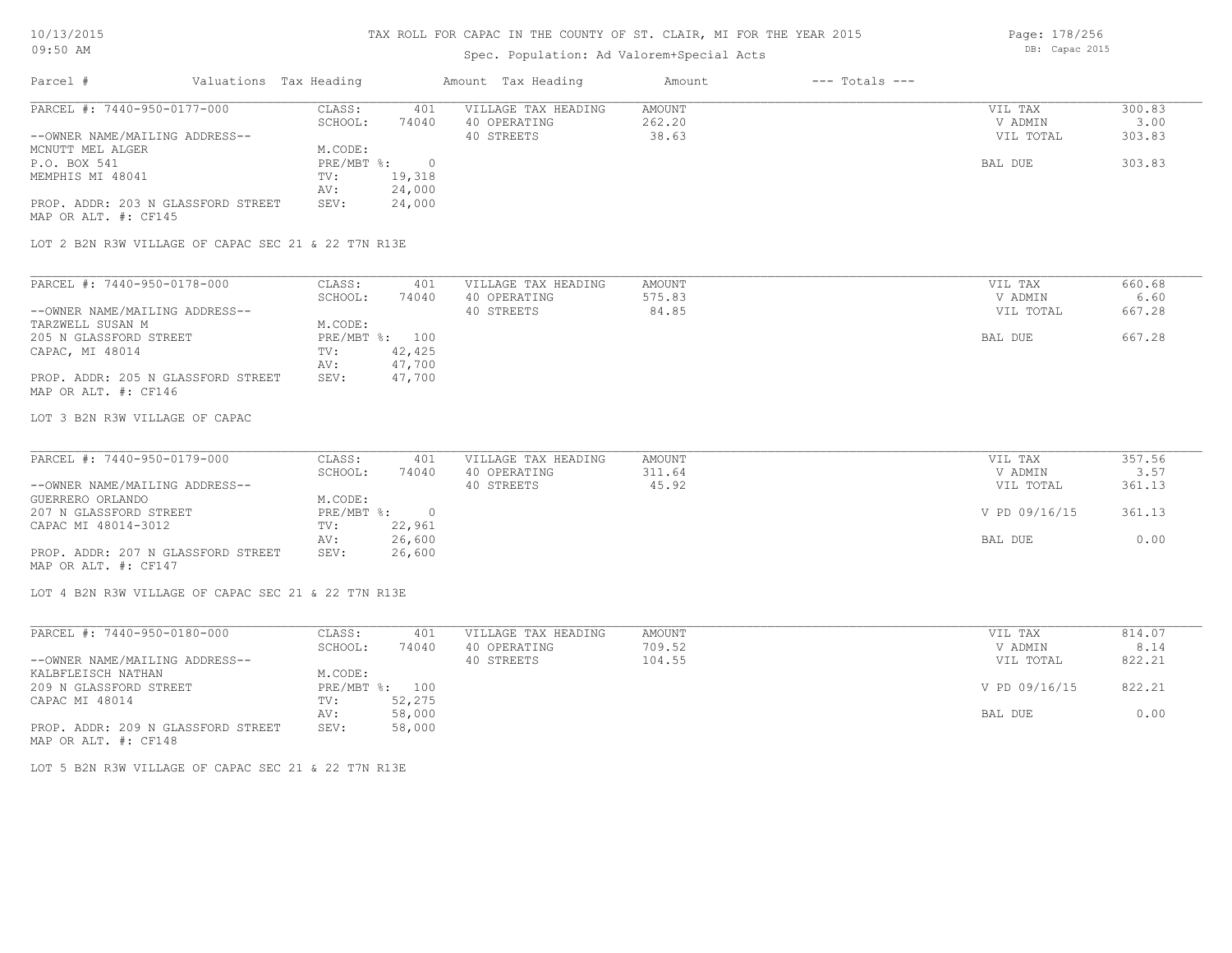### Spec. Population: Ad Valorem+Special Acts

Parcel # Valuations Tax Heading Amount Tax Heading Amount --- Totals ---PROP. ADDR: 215 N GLASSFORD STREET SEV: 31,600 AV: 31,600 BAL DUE 0.00 CAPAC MI 48014-3012 TV: 27,663<br>
AV: 31,600 215 N GLASSFORD ST PRE/MBT %: 100 V PD 07/08/15 435.08 SHARPE CLARE M.CODE: --OWNER NAME/MAILING ADDRESS-- 40 STREETS 55.32 VIL TOTAL 435.08 SCHOOL: 74040 40 OPERATING 375.46 30 V ADMIN 4.30 PARCEL #: 7440-950-0181-000 CLASS: 401 VILLAGE TAX HEADING AMOUNT VIL TAX VIL TAX 430.78<br>SCHOOL: 74040 40 OPERATING 375.46 VADMIN 4.30  $\mathcal{L}_\mathcal{L} = \mathcal{L}_\mathcal{L} = \mathcal{L}_\mathcal{L} = \mathcal{L}_\mathcal{L} = \mathcal{L}_\mathcal{L} = \mathcal{L}_\mathcal{L} = \mathcal{L}_\mathcal{L} = \mathcal{L}_\mathcal{L} = \mathcal{L}_\mathcal{L} = \mathcal{L}_\mathcal{L} = \mathcal{L}_\mathcal{L} = \mathcal{L}_\mathcal{L} = \mathcal{L}_\mathcal{L} = \mathcal{L}_\mathcal{L} = \mathcal{L}_\mathcal{L} = \mathcal{L}_\mathcal{L} = \mathcal{L}_\mathcal{L}$ 

MAP OR ALT. #: CF149A

LOT 6 B2N R3W VILLAGE OF CAPAC SEC 21 & 22 T7N R13E

| PARCEL #: 7440-950-0182-000        | CLASS:  | 401            | VILLAGE TAX HEADING | AMOUNT | VIL TAX       | 431.93 |
|------------------------------------|---------|----------------|---------------------|--------|---------------|--------|
|                                    | SCHOOL: | 74040          | 40 OPERATING        | 376.46 | V ADMIN       | 4.31   |
| --OWNER NAME/MAILING ADDRESS--     |         |                | 40 STREETS          | 55.47  | VIL TOTAL     | 436.24 |
| ATKESON CLIFFORD/DONNA             | M.CODE: |                |                     |        |               |        |
| P.O. BOX 457                       |         | PRE/MBT %: 100 |                     |        | V PD 09/02/15 | 436.24 |
| CAPAC MI 48014-3014                | TV:     | 27,736         |                     |        |               |        |
|                                    | AV:     | 28,700         |                     |        | BAL DUE       | 0.00   |
| PROP. ADDR: 303 N GLASSFORD STREET | SEV:    | 28,700         |                     |        |               |        |
| MAP OR ALT. #: CF149B              |         |                |                     |        |               |        |

W 2ND ST B3N R3W VILLAGE OF CAPAC SEC 21 & 22 T7N R13E LOT 1 & S 22 FT OF LOT 2 & THAT PART OF E 150 FT OF ALDRICH ST LYING W OF W LINE OF

| PARCEL #: 7440-950-0183-000    | CLASS:  | 401            | VILLAGE TAX HEADING | AMOUNT | VIL TAX       | 480.63 |
|--------------------------------|---------|----------------|---------------------|--------|---------------|--------|
|                                | SCHOOL: | 74040          | 40 OPERATING        | 418.91 | V ADMIN       | 4.80   |
| --OWNER NAME/MAILING ADDRESS-- |         |                | 40 STREETS          | 61.72  | VIL TOTAL     | 485.43 |
| OSMULSKI JOSEPH/PATRICIA       | M.CODE: | TCBMT          |                     |        |               |        |
| 301 N MAIN ST                  |         | PRE/MBT %: 100 |                     |        | V PD 07/13/15 | 485.43 |
| CAPAC MI 48014-3147            | TV:     | 30,864         |                     |        |               |        |
|                                | AV:     | 33,600         |                     |        | BAL DUE       | 0.00   |
| PROP. ADDR: 301 N MAIN ST      | SEV:    | 33,600         |                     |        |               |        |
| MAP OR ALT. #: CF150           |         |                |                     |        |               |        |

THE E 90 FT OF LOT 1 B3N R1W VILLAGE OF CAPAC SEC 21 & 22 T7N R13E

| PARCEL #: 7440-950-0184-000      | CLASS:       | 401    | VILLAGE TAX HEADING | AMOUNT | VIL TAX       | 479.02 |
|----------------------------------|--------------|--------|---------------------|--------|---------------|--------|
|                                  | SCHOOL:      | 74040  | 40 OPERATING        | 417.50 | V ADMIN       | 4.79   |
| --OWNER NAME/MAILING ADDRESS--   |              |        | 40 STREETS          | 61.52  | VIL TOTAL     | 483.81 |
| ZENTGREBE AARON                  | M.CODE:      | COREL  |                     |        |               |        |
| ZENTGREBE LACY                   | $PRE/MBT$ %: | 100    |                     |        | V PD 09/10/15 | 483.81 |
| 103 W ALDRICH ST                 | TV:          | 30,760 |                     |        |               |        |
| CAPAC MI 48014-3000              | AV:          | 32,100 |                     |        | BAL DUE       | 0.00   |
|                                  | SEV:         | 32,100 |                     |        |               |        |
| PROP. ADDR: 103 W ALDRICH STREET |              |        |                     |        |               |        |

MAP OR ALT. #: CF151

THE W 60 FT OF LOT 1 B3N R1W VILLAGE OF CAPAC SEC 21 & 22 T7N R13E

Page: 179/256 DB: Capac 2015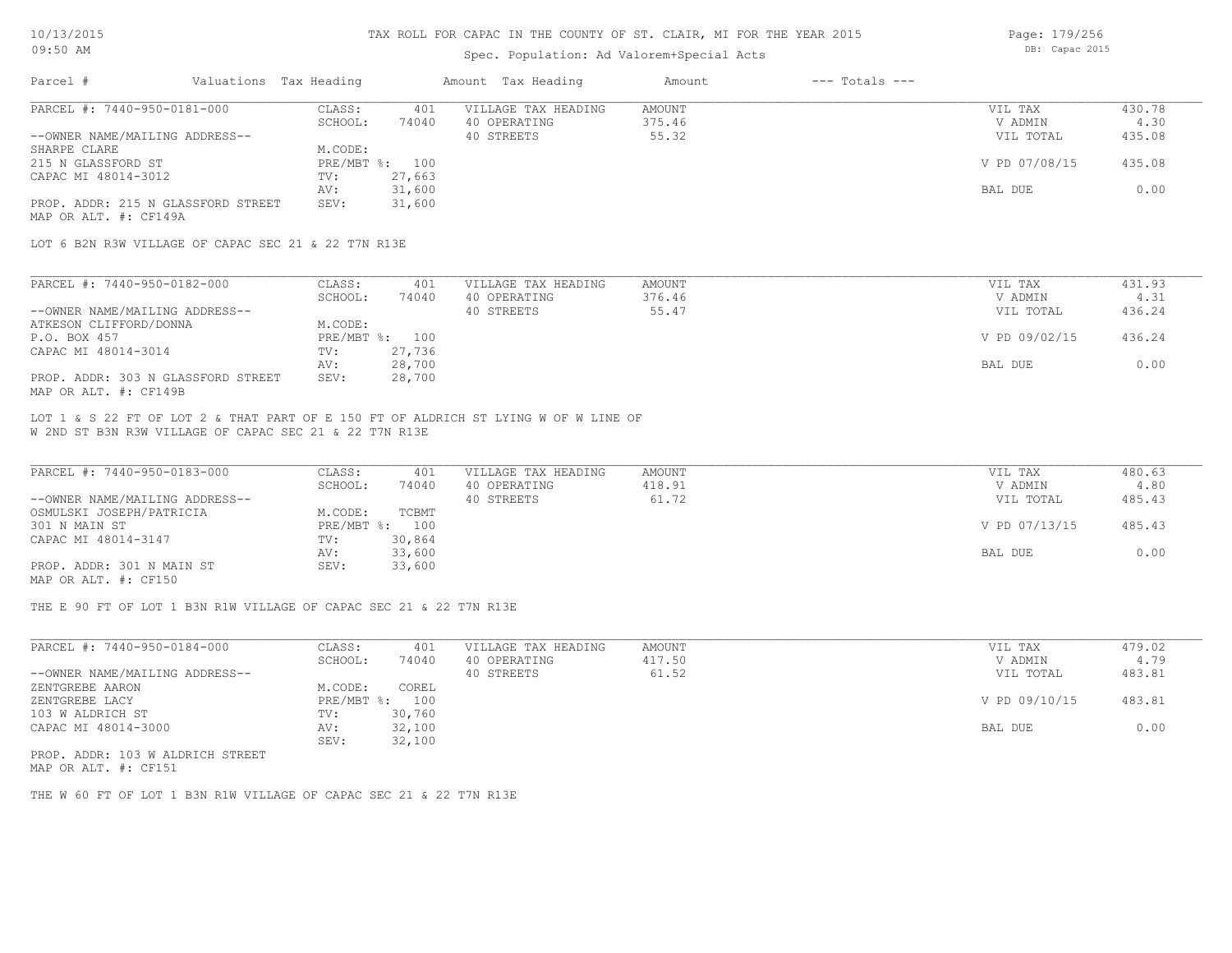## 10/13/2015 09:50 AM

# TAX ROLL FOR CAPAC IN THE COUNTY OF ST. CLAIR, MI FOR THE YEAR 2015

# Spec. Population: Ad Valorem+Special Acts

Page: 180/256 DB: Capac 2015

| Parcel #                                                                                 | Valuations Tax Heading |                                  |                  | Amount Tax Heading                                | Amount                           | $---$ Totals $---$ |                                 |                          |
|------------------------------------------------------------------------------------------|------------------------|----------------------------------|------------------|---------------------------------------------------|----------------------------------|--------------------|---------------------------------|--------------------------|
| PARCEL #: 7440-950-0185-000<br>--OWNER NAME/MAILING ADDRESS--<br>TRAUB LAWRENCE/ROSAMOND |                        | CLASS:<br>SCHOOL:<br>M.CODE:     | 401<br>74040     | VILLAGE TAX HEADING<br>40 OPERATING<br>40 STREETS | <b>AMOUNT</b><br>478.54<br>70.51 |                    | VIL TAX<br>V ADMIN<br>VIL TOTAL | 549.05<br>5.49<br>554.54 |
| 303 N MAIN ST<br>CAPAC MI 48014-3147                                                     |                        | PRE/MBT %: 100<br>TV:<br>AV:     | 35,257<br>45,800 |                                                   |                                  |                    | V PD 07/10/15<br>BAL DUE        | 554.54<br>0.00           |
| PROP. ADDR: 303 N MAIN ST<br>MAP OR ALT. #: CF152                                        |                        | SEV:                             | 45,800           |                                                   |                                  |                    |                                 |                          |
| LOT 2 B3N R1W VILLAGE OF CAPAC                                                           |                        |                                  |                  |                                                   |                                  |                    |                                 |                          |
| PARCEL #: 7440-950-0186-000                                                              |                        | CLASS:                           | 401              | VILLAGE TAX HEADING                               | <b>AMOUNT</b>                    |                    | VIL TAX                         | 552.97                   |
| --OWNER NAME/MAILING ADDRESS--                                                           |                        | SCHOOL:                          | 74040            | 40 OPERATING<br>40 STREETS                        | 481.96<br>71.01                  |                    | V ADMIN<br>VIL TOTAL            | 5.52<br>558.49           |
| BEISCHER DAVID/SHARI<br>307 N MAIN ST PO BOX 360<br>CAPAC MI 48014-3147                  |                        | M.CODE:<br>PRE/MBT %: 100<br>TV: | 35,509           |                                                   |                                  |                    | V PD 09/18/15                   | 558.49                   |
| PROP. ADDR: 307 N MAIN ST<br>MAP OR ALT. #: CF153                                        | AV:                    | SEV:                             | 39,900<br>39,900 |                                                   |                                  |                    | BAL DUE                         | 0.00                     |
| LOT 3 B3N R1W VILLAGE OF CAPAC                                                           |                        |                                  |                  |                                                   |                                  |                    |                                 |                          |
| PARCEL #: 7440-950-0187-000                                                              |                        | CLASS:<br>SCHOOL:                | 401<br>74040     | VILLAGE TAX HEADING<br>40 OPERATING               | AMOUNT<br>435.72                 |                    | VIL TAX<br>V ADMIN              | 499.92<br>4.99           |
| --OWNER NAME/MAILING ADDRESS--<br>GOLEMBIEWSKI KEVIN J                                   |                        | M.CODE:                          | OLALS            | 40 STREETS                                        | 64.20                            |                    | VIL TOTAL                       | 504.91                   |
| 309 N MAIN ST<br>CAPAC MI 48014-3147                                                     |                        | PRE/MBT %: 100<br>TV:            | 32,102           |                                                   |                                  |                    | V PD 09/18/15                   | 504.91                   |
| PROP. ADDR: 309 N MAIN ST<br>MAP OR ALT. #: CF154                                        | AV:                    | SEV:                             | 36,200<br>36,200 |                                                   |                                  |                    | BAL DUE                         | 0.00                     |
| LOT 4 B3N R1W VILLAGE OF CAPAC SEC 21 & 22 T7N R13E                                      |                        |                                  |                  |                                                   |                                  |                    |                                 |                          |
| PARCEL #: 7440-950-0188-000                                                              |                        | CLASS:                           | 401              | VILLAGE TAX HEADING                               | <b>AMOUNT</b>                    |                    | VIL TAX                         | 473.07                   |
| --OWNER NAME/MAILING ADDRESS--                                                           |                        | SCHOOL:                          | 74040            | 40 OPERATING<br>40 STREETS                        | 412.32<br>60.75                  |                    | V ADMIN<br>VIL TOTAL            | 4.73<br>477.80           |
| REVITZER CLARENCE/SARAH                                                                  |                        | M.CODE:                          |                  |                                                   |                                  |                    |                                 |                          |
| 313 N MAIN ST                                                                            |                        | PRE/MBT %: 100                   |                  |                                                   |                                  |                    | V PD 09/10/15                   | 477.80                   |
| CAPAC MI 48014-3147                                                                      |                        | TV:<br>AV:                       | 30,378<br>34,400 |                                                   |                                  |                    | BAL DUE                         | 0.00                     |
| PROP. ADDR: 313 N MAIN ST                                                                |                        | SEV:                             | 34,400           |                                                   |                                  |                    |                                 |                          |

MAP OR ALT. #: CF155

LOT 5 B3N R1W VILLAGE OF CAPAC SEC 21 & 22 T7N R13E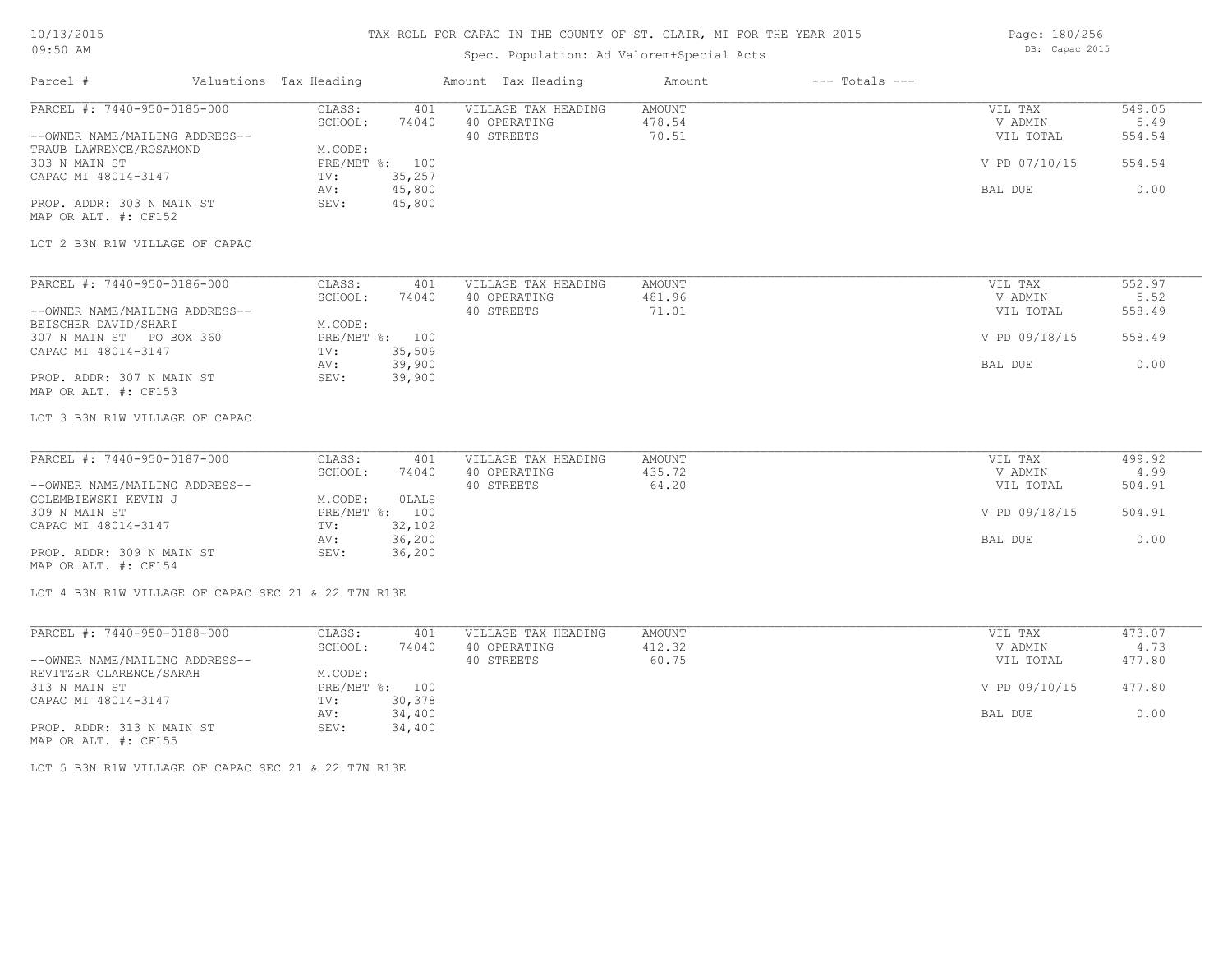## Spec. Population: Ad Valorem+Special Acts

Parcel # Valuations Tax Heading Amount Tax Heading Amount --- Totals ---LOT 6 B3N R1W VILLAGE OF CAPAC MAP OR ALT. #: CF156 PROP. ADDR: 315 N MAIN ST SEV: 33,400 MEMPHIS MI 48041 AV: 33,400 BAL DUE 0.00 12800 MASTERS RD TV: 29,419<br>MEMPHIS MI 48041 AV: 33,400 ABRAHAM LYNN D. PRE/MBT %: 0 V PD 09/16/15 462.71 ABRAHAM MICHAEL J. M.CODE: --OWNER NAME/MAILING ADDRESS-- 40 STREETS 58.83 VIL TOTAL 462.71 SCHOOL: 74040 40 OPERATING 399.30 V ADMIN 4.58 PARCEL #: 7440-950-0189-000 CLASS: 401 VILLAGE TAX HEADING AMOUNT VIL TAX VIL TAX 458.13<br>SCHOOL: 74040 40 OPERATING 399.30 VADMIN 4.58  $\mathcal{L}_\mathcal{L} = \mathcal{L}_\mathcal{L} = \mathcal{L}_\mathcal{L} = \mathcal{L}_\mathcal{L} = \mathcal{L}_\mathcal{L} = \mathcal{L}_\mathcal{L} = \mathcal{L}_\mathcal{L} = \mathcal{L}_\mathcal{L} = \mathcal{L}_\mathcal{L} = \mathcal{L}_\mathcal{L} = \mathcal{L}_\mathcal{L} = \mathcal{L}_\mathcal{L} = \mathcal{L}_\mathcal{L} = \mathcal{L}_\mathcal{L} = \mathcal{L}_\mathcal{L} = \mathcal{L}_\mathcal{L} = \mathcal{L}_\mathcal{L}$ 

| PARCEL #: 7440-950-0190-000    | CLASS:     | 401    | VILLAGE TAX HEADING | AMOUNT | VIL TAX       | 314.84 |
|--------------------------------|------------|--------|---------------------|--------|---------------|--------|
|                                | SCHOOL:    | 74040  | 40 OPERATING        | 274.41 | V ADMIN       | 3.14   |
| --OWNER NAME/MAILING ADDRESS-- |            |        | 40 STREETS          | 40.43  | VIL TOTAL     | 317.98 |
| BLOCK PAUL JR                  | M.CODE:    |        |                     |        |               |        |
| 14691 KOEHN RD                 | PRE/MBT %: | $\Box$ |                     |        | V PD 07/08/15 | 317.98 |
| CAPAC MI 48014                 | TV:        | 20,218 |                     |        |               |        |
|                                | AV:        | 23,700 |                     |        | BAL DUE       | 0.00   |
| PROP. ADDR: 312 N NEEPER ST    | SEV:       | 23,700 |                     |        |               |        |
| MAP OR ALT. #: CF157A          |            |        |                     |        |               |        |

#### LOT 9 B3N R1W VILLAGE OF CAPAC

| PARCEL #: 7440-950-0191-000    | CLASS:  | 401            | VILLAGE TAX HEADING | AMOUNT | VIL TAX       | 552.97 |
|--------------------------------|---------|----------------|---------------------|--------|---------------|--------|
|                                | SCHOOL: | 74040          | 40 OPERATING        | 481.96 | V ADMIN       | 5.52   |
| --OWNER NAME/MAILING ADDRESS-- |         |                | 40 STREETS          | 71.01  | VIL TOTAL     | 558.49 |
| WITHUN DEBRA S TRUST           | M.CODE: | COREL          |                     |        |               |        |
| 308 N NEEPER ST                |         | PRE/MBT %: 100 |                     |        | V PD 09/10/15 | 558.49 |
| CAPAC MI 48014-3036            | TV:     | 35,509         |                     |        |               |        |
|                                | AV:     | 40,100         |                     |        | BAL DUE       | 0.00   |
| PROP. ADDR: 308 N NEEPER ST    | SEV:    | 40,100         |                     |        |               |        |
| MAP OR ALT. #: CF157B          |         |                |                     |        |               |        |

# LOT 10 B3N R1W VILLAGE OF CAPAC

| PARCEL #: 7440-950-0192-000      | CLASS:  | 401            | VILLAGE TAX HEADING | AMOUNT | VIL TAX       | 575.46 |
|----------------------------------|---------|----------------|---------------------|--------|---------------|--------|
|                                  | SCHOOL: | 74040          | 40 OPERATING        | 501.56 | V ADMIN       | 5.75   |
| --OWNER NAME/MAILING ADDRESS--   |         |                | 40 STREETS          | 73.90  | VIL TOTAL     | 581.21 |
| MILLS LARRY/CAROLYN              | M.CODE: |                |                     |        |               |        |
| 105 W ALDRICH ST                 |         | PRE/MBT %: 100 |                     |        | V PD 07/22/15 | 581.21 |
| CAPAC MI 48014-3000              | TV:     | 36,953         |                     |        |               |        |
|                                  | AV:     | 41,500         |                     |        | BAL DUE       | 0.00   |
| PROP. ADDR: 105 W ALDRICH STREET | SEV:    | 41,500         |                     |        |               |        |
| MAP OR ALT. #: CF158B            |         |                |                     |        |               |        |

E1/2 OF LOTS 11 & 12 B3N R1W VILLAGE OF CAPAC SEC 21 & 22 T7N R13E

Page: 181/256 DB: Capac 2015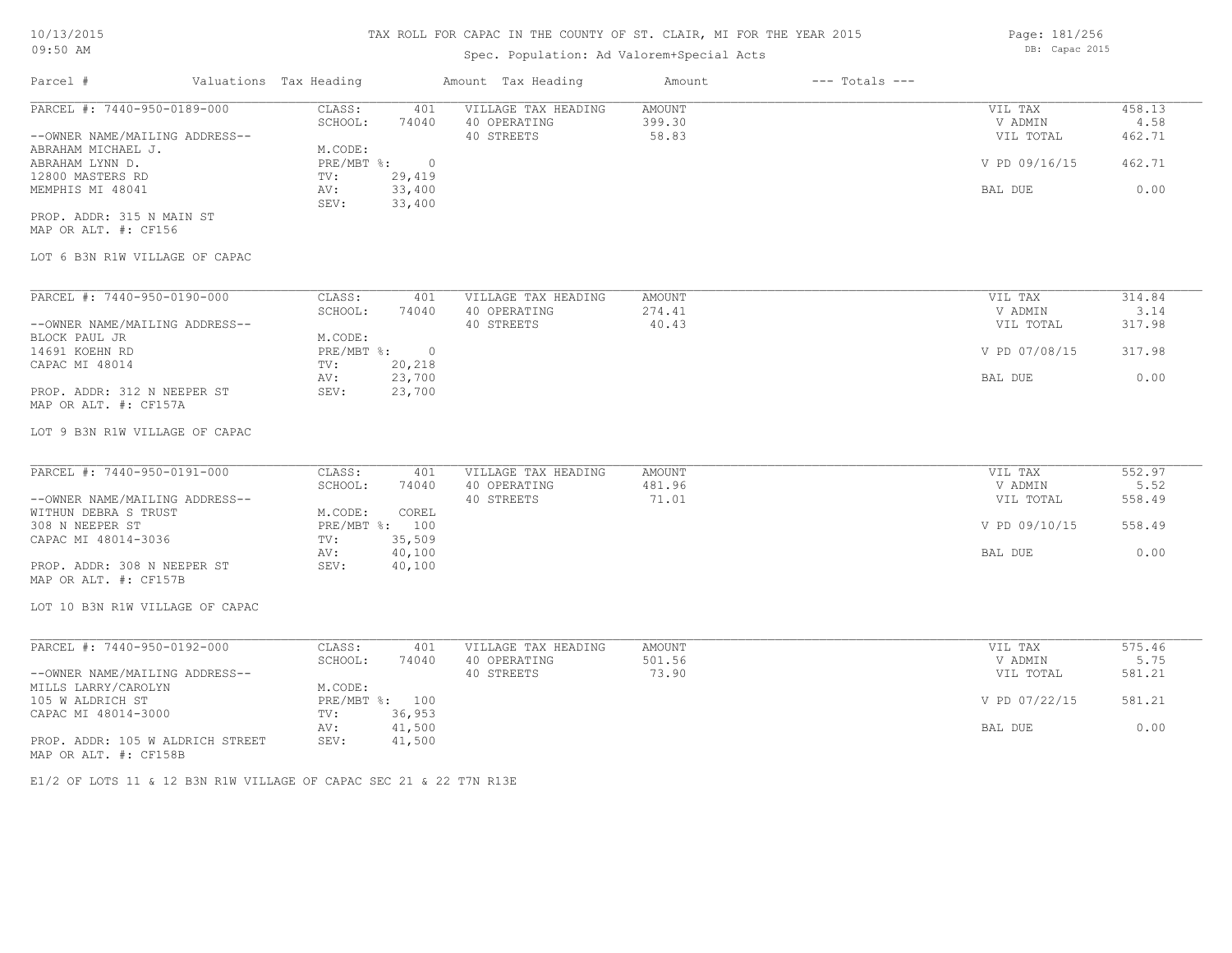### Spec. Population: Ad Valorem+Special Acts

Parcel # Valuations Tax Heading Amount Tax Heading Amount --- Totals --- AV: 43,500 BAL DUE 0.00 CAPAC MI 48014-3000 TV: 38,812<br>AV: 43,500 107 W ALDRICH ST PRE/MBT %: 100 V PD 09/10/15 610.45 SHARPE JOSEPH M.CODE: COREL (107 W ALDRICH ST --OWNER NAME/MAILING ADDRESS-- 40 STREETS 77.62 VIL TOTAL 610.45 SCHOOL: 74040 40 OPERATING 526.79 526.79 V ADMIN 6.04 PARCEL #: 7440-950-0193-000 CLASS: 401 VILLAGE TAX HEADING AMOUNT AMOUNT VIL TAX 604.41 604.41<br>SCHOOL: 74040 40 OPERATING 526.79 74040 7 ADMIN 6.04  $\mathcal{L}_\mathcal{L} = \mathcal{L}_\mathcal{L} = \mathcal{L}_\mathcal{L} = \mathcal{L}_\mathcal{L} = \mathcal{L}_\mathcal{L} = \mathcal{L}_\mathcal{L} = \mathcal{L}_\mathcal{L} = \mathcal{L}_\mathcal{L} = \mathcal{L}_\mathcal{L} = \mathcal{L}_\mathcal{L} = \mathcal{L}_\mathcal{L} = \mathcal{L}_\mathcal{L} = \mathcal{L}_\mathcal{L} = \mathcal{L}_\mathcal{L} = \mathcal{L}_\mathcal{L} = \mathcal{L}_\mathcal{L} = \mathcal{L}_\mathcal{L}$ 

MAP OR ALT. #: CF159

PROP. ADDR: 107 W ALDRICH STREET SEV: 43,500

W1/2 OF LOTS 11 & 12 B3N R1W VILLAGE OF CAPAC SEC 21 & 22 T7N R13E

| PARCEL #: 7440-950-0194-000    | CLASS:     | 401    | VILLAGE TAX HEADING | AMOUNT | VIL TAX       | 148.72 |
|--------------------------------|------------|--------|---------------------|--------|---------------|--------|
|                                | SCHOOL:    | 74040  | 40 OPERATING        | 129.62 | V ADMIN       | 1.48   |
| --OWNER NAME/MAILING ADDRESS-- |            |        | 40 STREETS          | 19.10  | VIL TOTAL     | 150.20 |
| MONTPETIT WILLIAM              | M.CODE:    |        |                     |        |               |        |
| MONTPETIT SHARON               | PRE/MBT %: |        |                     |        | V PD 09/03/15 | 150.20 |
| 27400 BERTRAND                 | TV:        | 9,550  |                     |        |               |        |
| NEW BALTIMORE MI 48051         | AV:        | 13,000 |                     |        | BAL DUE       | 0.00   |
|                                | SEV:       | 13,000 |                     |        |               |        |
| PROP. ADDR: 301 N NEEPER ST    |            |        |                     |        |               |        |

MAP OR ALT. #: CF160

21 & 22 T7N R13E E90 FT OF LOTS 1 & 2 EXC E 90' FT OF N 30 FT OF LOT 2 B3N R2W VILLAGE OF CAPAC SEC

| PARCEL #: 7440-950-0195-000    | CLASS:  | 401            | VILLAGE TAX HEADING | AMOUNT | VIL TAX       | 634.45 |
|--------------------------------|---------|----------------|---------------------|--------|---------------|--------|
|                                | SCHOOL: | 74040          | 40 OPERATING        | 552.97 | V ADMIN       | 6.34   |
| --OWNER NAME/MAILING ADDRESS-- |         |                | 40 STREETS          | 81.48  | VIL TOTAL     | 640.79 |
| SCHWARTZKOPF GERALDINE M.      | M.CODE: |                |                     |        |               |        |
| 307 N NEEPER ST                |         | PRE/MBT %: 100 |                     |        | V PD 07/10/15 | 640.79 |
| CAPAC MI 48014-3037            | TV:     | 40,741         |                     |        |               |        |
|                                | AV:     | 41,900         |                     |        | BAL DUE       | 0.00   |
| PROP. ADDR: 307 N NEEPER ST    | SEV:    | 41,900         |                     |        |               |        |
|                                |         |                |                     |        |               |        |

MAP OR ALT. #: CF161A

LOT 3 & E 90' OF LOT 2 & LOT 4 EXC N 65' B2N R2W VILLAGE OF CAPAC

| PARCEL #: 7440-950-0196-000      | CLASS:     | 401    | VILLAGE TAX HEADING | AMOUNT | VIL TAX       | 594.77 |
|----------------------------------|------------|--------|---------------------|--------|---------------|--------|
|                                  | SCHOOL:    | 74040  | 40 OPERATING        | 518.39 | V ADMIN       | 5.94   |
| --OWNER NAME/MAILING ADDRESS--   |            |        | 40 STREETS          | 76.38  | VIL TOTAL     | 600.71 |
| TREECE WESLEY/CAROLINE TRUST     | M.CODE:    |        |                     |        |               |        |
| 2325 MILLER ROAD                 | PRE/MBT %: |        |                     |        | V PD 07/10/15 | 600.71 |
| BERLIN MI 48002                  | TV:        | 38,193 |                     |        |               |        |
|                                  | AV:        | 43,400 |                     |        | BAL DUE       | 0.00   |
| PROP. ADDR: 203 W ALDRICH STREET | SEV:       | 43,400 |                     |        |               |        |

MAP OR ALT. #: CF161B

VILLAGE OF CAPAC W60' OF LOTS 1 & 2 & INCL E 1/2 OF VAC ALLEY & S 100' OF W 1/2 OF VAC ALLEY B3N R2W Page: 182/256

DB: Capac 2015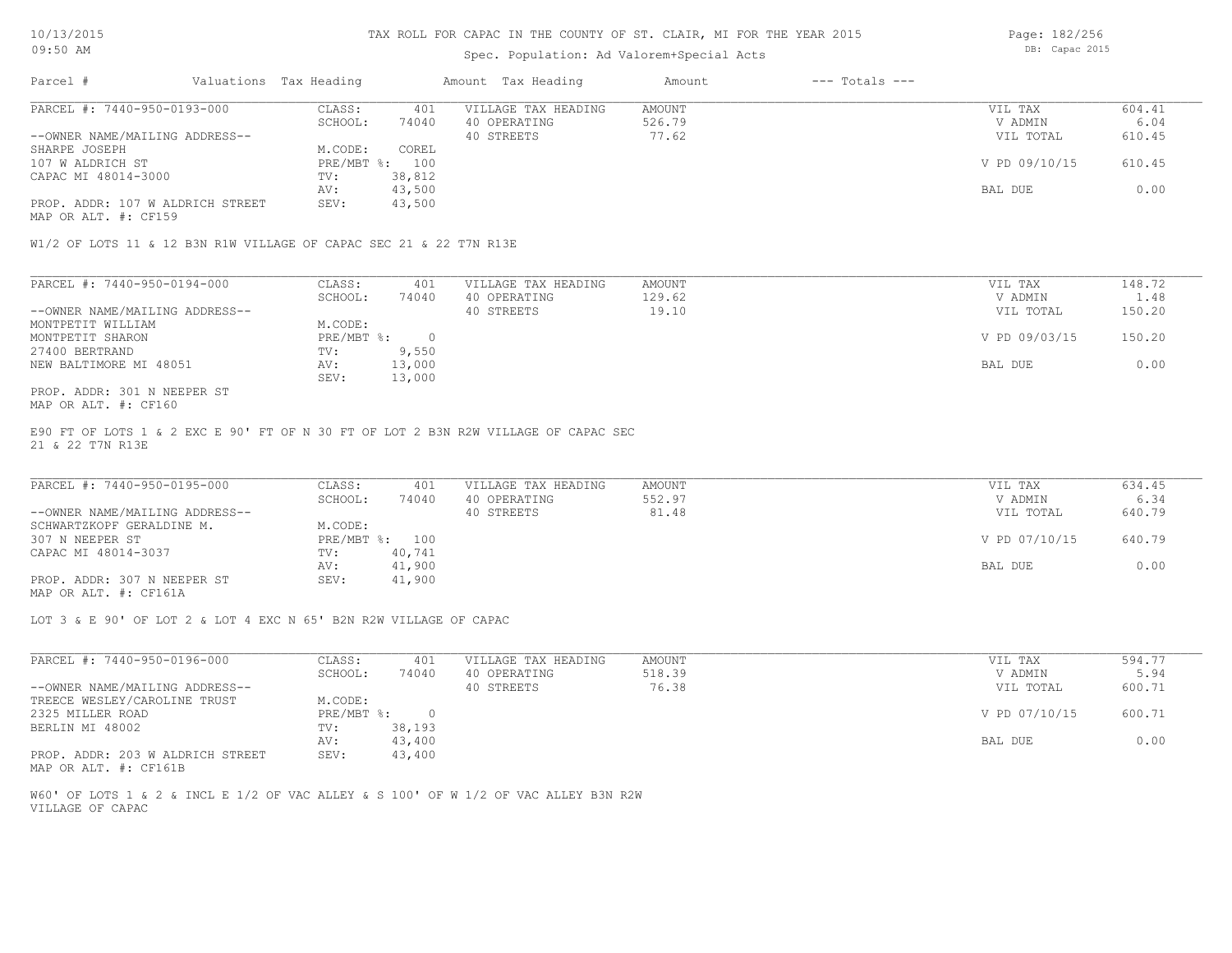## Spec. Population: Ad Valorem+Special Acts

Page: 183/256 DB: Capac 2015

| Parcel #                       | Valuations Tax Heading |        | Amount Tax Heading  | Amount | $---$ Totals $---$ |               |        |
|--------------------------------|------------------------|--------|---------------------|--------|--------------------|---------------|--------|
| PARCEL #: 7440-950-0197-000    | CLASS:                 | 401    | VILLAGE TAX HEADING | AMOUNT |                    | VIL TAX       | 446.94 |
|                                | SCHOOL:                | 74040  | 40 OPERATING        | 389.54 |                    | V ADMIN       | 4.46   |
| --OWNER NAME/MAILING ADDRESS-- |                        |        | 40 STREETS          | 57.40  |                    | VIL TOTAL     | 451.40 |
| BENNETT NOAH                   | M.CODE:                | CBSMT  |                     |        |                    |               |        |
| 311 N NEEPER ST                | PRE/MBT %: 100         |        |                     |        |                    | V PD 07/10/15 | 451.40 |
| CAPAC MI 48014-3037            | TV:                    | 28,700 |                     |        |                    |               |        |
|                                | AV:                    | 28,700 |                     |        |                    | BAL DUE       | 0.00   |
| PROP. ADDR: 311 N NEEPER ST    | SEV:                   | 28,700 |                     |        |                    |               |        |
|                                |                        |        |                     |        |                    |               |        |

MAP OR ALT. #: CF162

N65 FT LOT 4 INCL 1/2 OF VAC ALLEY B3N R2W VILLAGE OF CAPAC SEC 21 & 22 T7N R13E

| PARCEL #: 7440-950-0198-000        | CLASS:     | 401    | VILLAGE TAX HEADING | AMOUNT | VIL TAX       | 289.34 |
|------------------------------------|------------|--------|---------------------|--------|---------------|--------|
|                                    | SCHOOL:    | 74040  | 40 OPERATING        | 252.18 | V ADMIN       | 2.89   |
| --OWNER NAME/MAILING ADDRESS--     |            |        | 40 STREETS          | 37.16  | VIL TOTAL     | 292.23 |
| ROBBERSTAD TIMOTHY                 | M.CODE:    |        |                     |        |               |        |
| ROBBERSTAD NICOLE                  | PRE/MBT %: |        |                     |        | V PD 09/18/15 | 292.23 |
| 1818 N VAN DYKE                    | TV:        | 18,580 |                     |        |               |        |
| IMLAY CITY MI 48444                | AV:        | 19,100 |                     |        | BAL DUE       | 0.00   |
|                                    | SEV:       | 19,100 |                     |        |               |        |
| PROP. ADDR: 312 N GLASSFORD STREET |            |        |                     |        |               |        |

MAP OR ALT. #: CF163A

LOT 9 E 1/2 INCL 1/2 OF VAC ALLEY B3N R2W VILLAGE OF CAPAC SEC 21 & 22 T7N R13E

| PARCEL #: 7440-950-0199-000        | CLASS:       | 401    | VILLAGE TAX HEADING | AMOUNT | VIL TAX       | 273.70 |
|------------------------------------|--------------|--------|---------------------|--------|---------------|--------|
|                                    | SCHOOL:      | 74040  | 40 OPERATING        | 238.55 | V ADMIN       | 2.73   |
| --OWNER NAME/MAILING ADDRESS--     |              |        | 40 STREETS          | 35.15  | VIL TOTAL     | 276.43 |
| ELLIOTT ROBERT TRUSTEE             | M.CODE:      |        |                     |        |               |        |
| 603 S MAIN ST                      | $PRE/MBT$ %: |        |                     |        | V PD 07/10/15 | 276.43 |
| CAPAC MI 48014-3724                | TV:          | 17,576 |                     |        |               |        |
|                                    | AV:          | 21,000 |                     |        | BAL DUE       | 0.00   |
| PROP. ADDR: 308 N GLASSFORD STREET | SEV:         | 21,000 |                     |        |               |        |
| MAP OR ALT. #: CF163B              |              |        |                     |        |               |        |

LOT 10 INCL 1/2 OF VAC ALLEY B3N R2W VILLAGE OF CAPAC SEC 21 & 22 T7N R13E

| PARCEL #: 7440-950-0200-000      | CLASS:     | 401    | VILLAGE TAX HEADING | AMOUNT | VIL TAX       | 528.60 |
|----------------------------------|------------|--------|---------------------|--------|---------------|--------|
|                                  | SCHOOL:    | 74040  | 40 OPERATING        | 460.72 | V ADMIN       | 5.28   |
| --OWNER NAME/MAILING ADDRESS--   |            |        | 40 STREETS          | 67.88  | VIL TOTAL     | 533.88 |
| SHULL BRAIN L                    | M.CODE:    |        |                     |        |               |        |
| SHULL W/R & GRIFFITH B           | PRE/MBT %: |        |                     |        | V PD 09/03/15 | 533.88 |
| 3520 CAPAC RD                    | TV:        | 33,944 |                     |        |               |        |
| CAPAC MI 48014-3700              | AV:        | 40,400 |                     |        | BAL DUE       | 0.00   |
|                                  | SEV:       | 40,400 |                     |        |               |        |
| PROP. ADDR: 209 W ALDRICH STREET |            |        |                     |        |               |        |

MAP OR ALT. #: 164A/B

W1/2 OF LOTS 11 & 12 B3N R2W VILLAGE OF CAPAC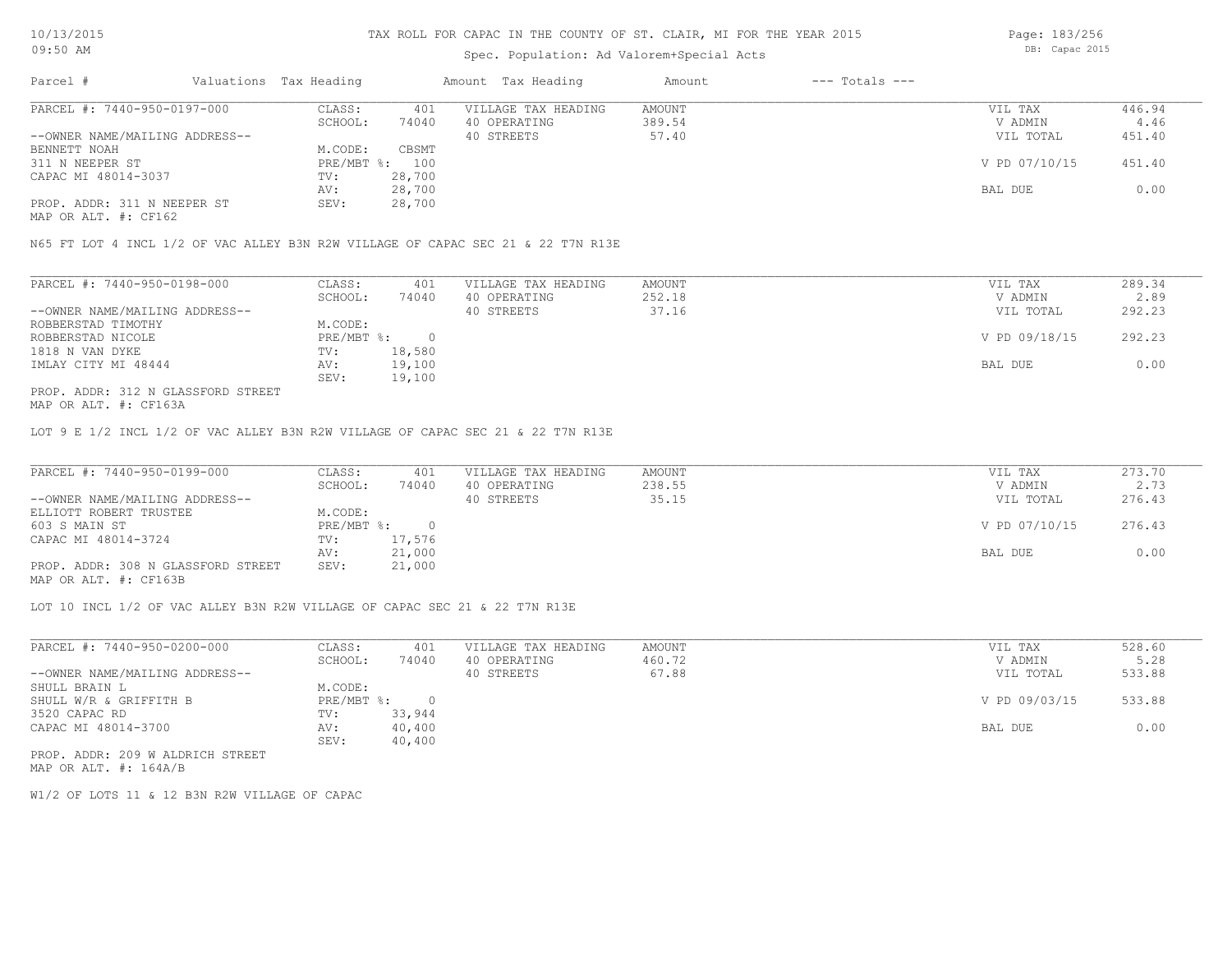### Spec. Population: Ad Valorem+Special Acts

Page: 184/256 DB: Capac 2015

| Parcel #                         | Valuations Tax Heading |        | Amount Tax Heading  | Amount | $---$ Totals $---$ |               |        |
|----------------------------------|------------------------|--------|---------------------|--------|--------------------|---------------|--------|
| PARCEL #: 7440-950-0201-000      | CLASS:                 | 401    | VILLAGE TAX HEADING | AMOUNT |                    | VIL TAX       | 403.34 |
|                                  | SCHOOL:                | 74040  | 40 OPERATING        | 351.54 |                    | V ADMIN       | 4.03   |
| --OWNER NAME/MAILING ADDRESS--   |                        |        | 40 STREETS          | 51.80  |                    | VIL TOTAL     | 407.37 |
| GLEFKE RACHEL M                  | M.CODE:                |        |                     |        |                    |               |        |
| 207 W ALDRICH STREET             | PRE/MBT %: 100         |        |                     |        |                    | V PD 09/16/15 | 407.37 |
| CAPAC MI 48014                   | TV:                    | 25,900 |                     |        |                    |               |        |
|                                  | AV:                    | 25,900 |                     |        |                    | BAL DUE       | 0.00   |
| PROP. ADDR: 207 W ALDRICH STREET | SEV:                   | 25,900 |                     |        |                    |               |        |
| MAP OR ALT. #: CF164C            |                        |        |                     |        |                    |               |        |

E1/2 OF LOTS 11 & 12 B3N R2W VILLAGE OF CAPAC

| PARCEL #: 7440-950-0202-000    | CLASS:     | 201     | VILLAGE TAX HEADING | AMOUNT   | VIL TAX       | 2,094.84  |
|--------------------------------|------------|---------|---------------------|----------|---------------|-----------|
|                                | SCHOOL:    | 74040   | 40 OPERATING        | 1,825.81 | V ADMIN       | 20.94     |
| --OWNER NAME/MAILING ADDRESS-- |            |         | 40 STREETS          | 269.03   | VIL TOTAL     | 2,115.78  |
| FULTHEIM GARY                  | M.CODE:    |         |                     |          |               |           |
| FAMILY DOLLAR                  | PRE/MBT %: |         |                     |          | V PD 08/05/15 | 2, 115.78 |
| P.O. BOX 1017                  | TV:        | 134,518 |                     |          |               |           |
| CHARLOTTE NC 28201-1017        | AV:        | 134,800 |                     |          | BAL DUE       | 0.00      |
|                                | SEV:       | 134,800 |                     |          |               |           |
| PROP. ADDR: 101 S MAIN ST      |            |         |                     |          |               |           |

MAP OR ALT. #: CF165

PART OF THE VILLAGE OF CAPAC SEC 28 T7N R13E LOT 1 EXC THE W 36 FT THEREOF ALSO THE N 10 FT OF THE E 114 FT OF LOT 2 B1S R1W

| PARCEL #: 7440-950-0203-000    | CLASS:       | 201    | VILLAGE TAX HEADING | AMOUNT | VIL TAX       | 526.36 |
|--------------------------------|--------------|--------|---------------------|--------|---------------|--------|
|                                | SCHOOL:      | 74040  | 40 OPERATING        | 458.76 | V ADMIN       | 5.26   |
| --OWNER NAME/MAILING ADDRESS-- |              |        | 40 STREETS          | 67.60  | VIL TOTAL     | 531.62 |
| LEVIN GROUP, L.L.C. THE        | M.CODE:      |        |                     |        |               |        |
| 970 TILLSON DR                 | $PRE/MBT$ %: |        |                     |        | V PD 07/10/15 | 531.62 |
| ZIONSVILLE IN 46077-9330       | TV:          | 33,800 |                     |        |               |        |
|                                | AV:          | 33,800 |                     |        | BAL DUE       | 0.00   |
| PROP. ADDR: 102 W MILL ST      | SEV:         | 33,800 |                     |        |               |        |
|                                |              |        |                     |        |               |        |

MAP OR ALT. #: CF166

SEC 28 T7N R13E W36 FT OF LOT 1 & N 10 FT OF W 36 FT OF LOT 2 B1S R1W PART OF THE VILLAGE OF CAPAC

| PARCEL #: 7440-950-0204-000    | CLASS:       | 201    | VILLAGE TAX HEADING | AMOUNT | VIL TAX       | 210.23 |
|--------------------------------|--------------|--------|---------------------|--------|---------------|--------|
|                                | SCHOOL:      | 74040  | 40 OPERATING        | 183.23 | V ADMIN       | 2.10   |
| --OWNER NAME/MAILING ADDRESS-- |              |        | 40 STREETS          | 27.00  | VIL TOTAL     | 212.33 |
| FULTHEIM GARY                  | M.CODE:      |        |                     |        |               |        |
| FAMILY DOLLAR                  | $PRE/MBT$ %: |        |                     |        | V PD 08/05/15 | 212.33 |
| P.O. BOX 1017                  | TV:          | 13,500 |                     |        |               |        |
| CHARLOTTE NC 28201-1017        | AV:          | 13,500 |                     |        | BAL DUE       | 0.00   |
|                                | SEV:         | 13,500 |                     |        |               |        |
| PROP. ADDR: 107 S MAIN ST      |              |        |                     |        |               |        |
|                                |              |        |                     |        |               |        |

MAP OR ALT. #: CF167

N2/3 OF LOT 2 EXC THE N 10 FT B1S R1W PART OF THE VILLAGE OF CAPAC SEC 28 T7N R13E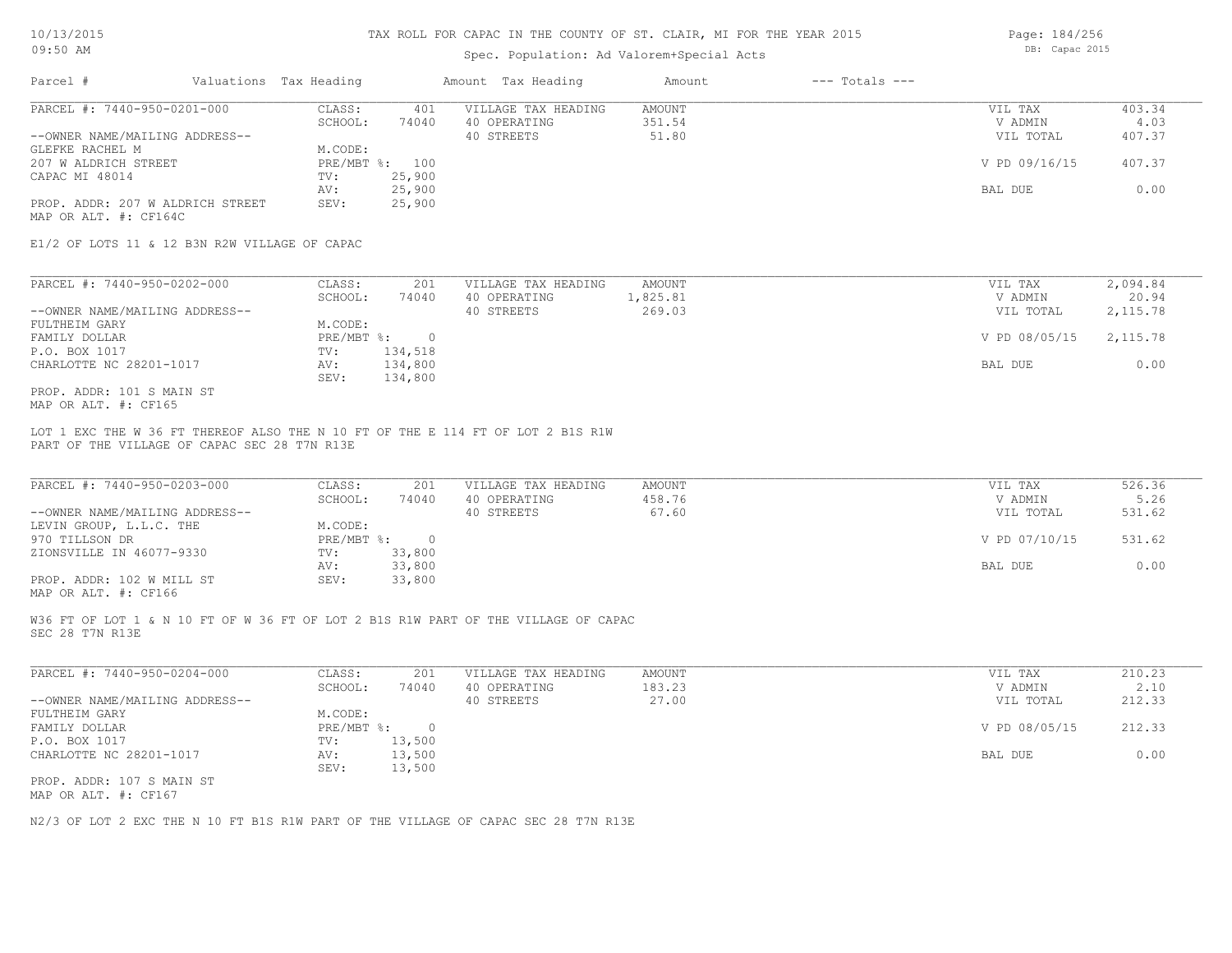### Spec. Population: Ad Valorem+Special Acts

Page: 185/256 DB: Capac 2015

| Parcel #                       | Valuations Tax Heading |        | Amount Tax Heading  | Amount | $---$ Totals $---$ |           |        |
|--------------------------------|------------------------|--------|---------------------|--------|--------------------|-----------|--------|
| PARCEL #: 7440-950-0205-000    | CLASS:                 | 201    | VILLAGE TAX HEADING | AMOUNT |                    | VIL TAX   | 566.85 |
|                                | SCHOOL:                | 74040  | 40 OPERATING        | 494.05 |                    | V ADMIN   | 5.66   |
| --OWNER NAME/MAILING ADDRESS-- |                        |        | 40 STREETS          | 72.80  |                    | VIL TOTAL | 572.51 |
| <b>OUAIN BARBARA</b>           | M.CODE:                |        |                     |        |                    |           |        |
| 109 S MAIN ST                  | PRE/MBT %:             |        |                     |        |                    | BAL DUE   | 572.51 |
| CAPAC MI 48014                 | TV:                    | 36,400 |                     |        |                    |           |        |
|                                | AV:                    | 36,400 |                     |        |                    |           |        |
| PROP. ADDR: 109 S MAIN ST      | SEV:                   | 36,400 |                     |        |                    |           |        |

MAP OR ALT. #: CF168A

S1/3 OF LOT 2 & N 2.03 FT OF LOT 3 B1S R1W VILLAGE OF CAPAC SEC 28 T7N R13E

| PARCEL #: 7440-950-0206-000    | CLASS:     | 703   | VILLAGE TAX HEADING | AMOUNT | VIL TAX   | 0.00 |
|--------------------------------|------------|-------|---------------------|--------|-----------|------|
|                                | SCHOOL:    | 74040 | 40 OPERATING        | 0.00   | V ADMIN   | 0.00 |
| --OWNER NAME/MAILING ADDRESS-- |            |       | 40 STREETS          | 0.00   | VIL TOTAL | 0.00 |
| VILLAGE/CAPAC DOWNTOWN DEV     | M.CODE:    |       |                     |        |           |      |
| 131 N MAIN ST                  | PRE/MBT %: |       |                     |        | BAL DUE   | 0.00 |
| CAPAC MI 48014                 | TV:        |       |                     |        |           |      |
|                                | AV:        |       |                     |        |           |      |
| PROP. ADDR: 111 S MAIN ST      | SEV:       |       |                     |        |           |      |
| MAP OR ALT. #: CF168B          |            |       |                     |        |           |      |

R1W VILLAGE OF CAPAC SEC 28 T7N R13E LOT 3 EXC N 2.03 FT & EXC S 30 FT & EXC N 14 FT OF S 44 FT OF E 82 FT OF LOT 3 B1S

| PARCEL #: 7440-950-0207-000                           | CLASS:     | 201    | VILLAGE TAX HEADING | AMOUNT   | VIL TAX       | 1,379.76 |
|-------------------------------------------------------|------------|--------|---------------------|----------|---------------|----------|
|                                                       | SCHOOL:    | 74040  | 40 OPERATING        | 1,202.56 | V ADMIN       | 13.79    |
| --OWNER NAME/MAILING ADDRESS--                        |            |        | 40 STREETS          | 177.20   | VIL TOTAL     | 1,393.55 |
| MALBURG MARY ELLEN TRUST                              | M.CODE:    |        |                     |          |               |          |
| 15300 ALMONT RD                                       | PRE/MBT %: |        |                     |          | V PD 09/16/15 | 1,393.55 |
| ALLENTON MI 48002                                     | TV:        | 88,600 |                     |          |               |          |
|                                                       | AV:        | 88,600 |                     |          | BAL DUE       | 0.00     |
| PROP. ADDR: 113 S MAIN ST                             | SEV:       | 88,600 |                     |          |               |          |
| $\cdots$ $\cdots$ $\cdots$ $\cdots$ $\cdots$ $\cdots$ |            |        |                     |          |               |          |

 $\mathcal{L}_\mathcal{L} = \mathcal{L}_\mathcal{L} = \mathcal{L}_\mathcal{L} = \mathcal{L}_\mathcal{L} = \mathcal{L}_\mathcal{L} = \mathcal{L}_\mathcal{L} = \mathcal{L}_\mathcal{L} = \mathcal{L}_\mathcal{L} = \mathcal{L}_\mathcal{L} = \mathcal{L}_\mathcal{L} = \mathcal{L}_\mathcal{L} = \mathcal{L}_\mathcal{L} = \mathcal{L}_\mathcal{L} = \mathcal{L}_\mathcal{L} = \mathcal{L}_\mathcal{L} = \mathcal{L}_\mathcal{L} = \mathcal{L}_\mathcal{L}$ 

MAP OR ALT. #: CF168C

SEC 28 T7N R13E S30 FT OF LOT 3 & N 14 FT OF S 44 FT OF E 82 FT OF LOT 3 B1S R1W VILLAG E OF CAPAC

| PARCEL #: 7440-950-0210-000    | CLASS:     | 201     | VILLAGE TAX HEADING | AMOUNT   | VIL TAX                | 2,941.73 |
|--------------------------------|------------|---------|---------------------|----------|------------------------|----------|
|                                | SCHOOL:    | 74040   | 40 OPERATING        | 2,563.93 | V ADMIN                | 29.41    |
| --OWNER NAME/MAILING ADDRESS-- |            |         | 40 STREETS          | 377.80   | VIL TOTAL              | 2,971.14 |
| PARKVIEW PROP. MANGT. CORP.    | M.CODE:    |         |                     |          |                        |          |
| 1225 RICHARDSON ST.            | PRE/MBT %: | $\cap$  |                     |          | V PD 07/22/15 2,971.14 |          |
| PORT HURON, MI 48060           | TV:        | 188,900 |                     |          |                        |          |
|                                | AV:        | 188,900 |                     |          | BAL DUE                | 0.00     |
| PROP. ADDR: 119 S MAIN ST      | SEV:       | 188,900 |                     |          |                        |          |
| MAP OR ALT. #: CF169/172       |            |         |                     |          |                        |          |

LOTS 4, 5, 6 B1S R1W PART OF THE VILLAGE OF CAPAC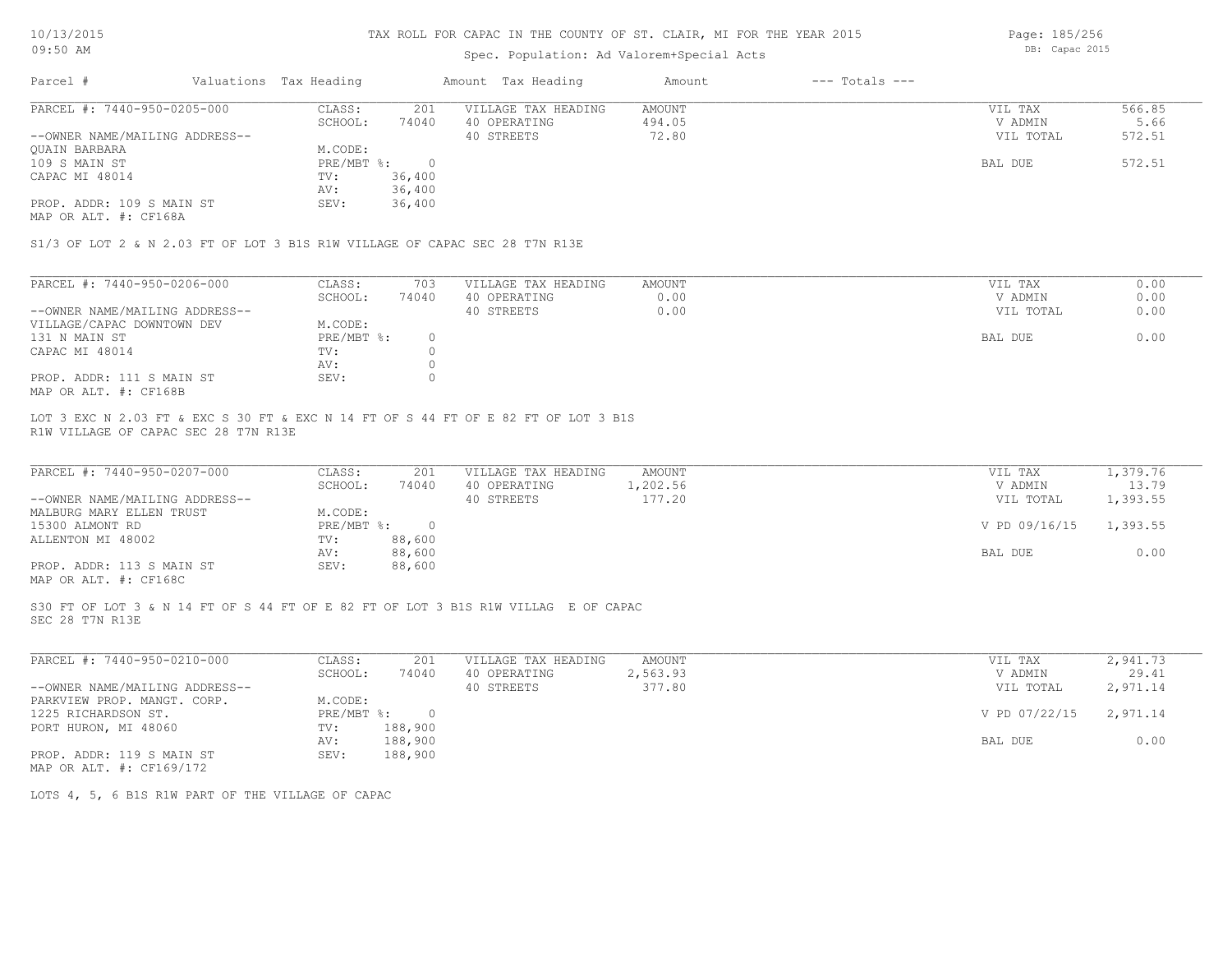## Spec. Population: Ad Valorem+Special Acts

Page: 186/256 DB: Capac 2015

| Parcel #                       | Valuations Tax Heading |        | Amount Tax Heading  | Amount | $---$ Totals $---$ |               |        |
|--------------------------------|------------------------|--------|---------------------|--------|--------------------|---------------|--------|
| PARCEL #: 7440-950-0212-000    | CLASS:                 | 401    | VILLAGE TAX HEADING | AMOUNT |                    | VIL TAX       | 495.22 |
|                                | SCHOOL:                | 74040  | 40 OPERATING        | 431.62 |                    | V ADMIN       | 4.95   |
| --OWNER NAME/MAILING ADDRESS-- |                        |        | 40 STREETS          | 63.60  |                    | VIL TOTAL     | 500.17 |
| TAMM ANDREW                    | M.CODE:                |        |                     |        |                    |               |        |
| 105 W MEIER ST                 | PRE/MBT %: 100         |        |                     |        |                    | V PD 09/16/15 | 500.17 |
| CAPAC MI 48014                 | TV:                    | 31,800 |                     |        |                    |               |        |
|                                | AV:                    | 31,800 |                     |        |                    | BAL DUE       | 0.00   |
| PROP. ADDR: 105 W MEIER ST     | SEV:                   | 31,800 |                     |        |                    |               |        |
|                                |                        |        |                     |        |                    |               |        |

MAP OR ALT. #: CF173

E1/2 OF LOT 7 & S 1/2 OF E 1/2 OF LOT 8 B1S R1W VILLAGE OF CAPAC

| PARCEL #: 7440-950-0213-000    | CLASS:  | 401            | VILLAGE TAX HEADING | AMOUNT | VIL TAX   | 348.08 |
|--------------------------------|---------|----------------|---------------------|--------|-----------|--------|
|                                | SCHOOL: | 74040          | 40 OPERATING        | 303.38 | V ADMIN   | 3.48   |
| --OWNER NAME/MAILING ADDRESS-- |         |                | 40 STREETS          | 44.70  | VIL TOTAL | 351.56 |
| SMITH STACEY LEE               | M.CODE: |                |                     |        |           |        |
| PEAK RALPH                     |         | PRE/MBT %: 100 |                     |        | BAL DUE   | 351.56 |
| 107 W MEIER ST                 | TV:     | 22,352         |                     |        |           |        |
| CAPAC MI 48014                 | AV:     | 25,900         |                     |        |           |        |
|                                | SEV:    | 25,900         |                     |        |           |        |
| PROP. ADDR: 107 W MEIER ST     |         |                |                     |        |           |        |

MAP OR ALT. #: CF174

T7N R13E W1/2 OF LOT 7 & S 1/2 OF W 1/2 OF LOT 8 B1S R1W PART OF THE VILLAGE OF CAPAC SEC 28

| PARCEL #: 7440-950-0214-000    | CLASS:  | 401            | VILLAGE TAX HEADING | AMOUNT | VIL TAX       | 462.00 |
|--------------------------------|---------|----------------|---------------------|--------|---------------|--------|
|                                | SCHOOL: | 74040          | 40 OPERATING        | 402.67 | V ADMIN       | 4.62   |
| --OWNER NAME/MAILING ADDRESS-- |         |                | 40 STREETS          | 59.33  | VIL TOTAL     | 466.62 |
| FRAZER NORMAN                  | M.CODE: |                |                     |        |               |        |
| 108 S NEEPER ST                |         | PRE/MBT %: 100 |                     |        | V PD 07/22/15 | 466.62 |
| CAPAC MI 48014                 | TV:     | 29,667         |                     |        |               |        |
|                                | AV:     | 34,000         |                     |        | BAL DUE       | 0.00   |
| PROP. ADDR: 108 S NEEPER ST    | SEV:    | 34,000         |                     |        |               |        |
|                                |         |                |                     |        |               |        |

MAP OR ALT. #: CF175

N1/2 OF LOT 8 & S 18.75 FT OF LOT 9 B1S R1W VILLAGE OF CAPAC SEC 28 T7N R13E

| PARCEL #: 7440-950-0215-000                         | CLASS:       | 401    | VILLAGE TAX HEADING | AMOUNT | 483.85<br>VIL TAX   |
|-----------------------------------------------------|--------------|--------|---------------------|--------|---------------------|
|                                                     | SCHOOL:      | 74040  | 40 OPERATING        | 421.71 | 4.83<br>V ADMIN     |
| --OWNER NAME/MAILING ADDRESS--                      |              |        | 40 STREETS          | 62.14  | 488.68<br>VIL TOTAL |
| VIGILETTI CANDY LEA                                 | M.CODE:      |        |                     |        |                     |
| 106 S NEEPER ST                                     | $PRE/MBT$ %: | 100    |                     |        | 488.68<br>BAL DUE   |
| CAPAC MI 48014                                      | TV:          | 31,070 |                     |        |                     |
|                                                     | AV:          | 35,700 |                     |        |                     |
| PROP. ADDR: 106 S NEEPER ST<br>MAP OR ALT. #: CF176 | SEV:         | 35,700 |                     |        |                     |

N56.25 FT OF LOT 9 B1S R1W VILLAGE OF CAPAC SEC 28 T7N R13E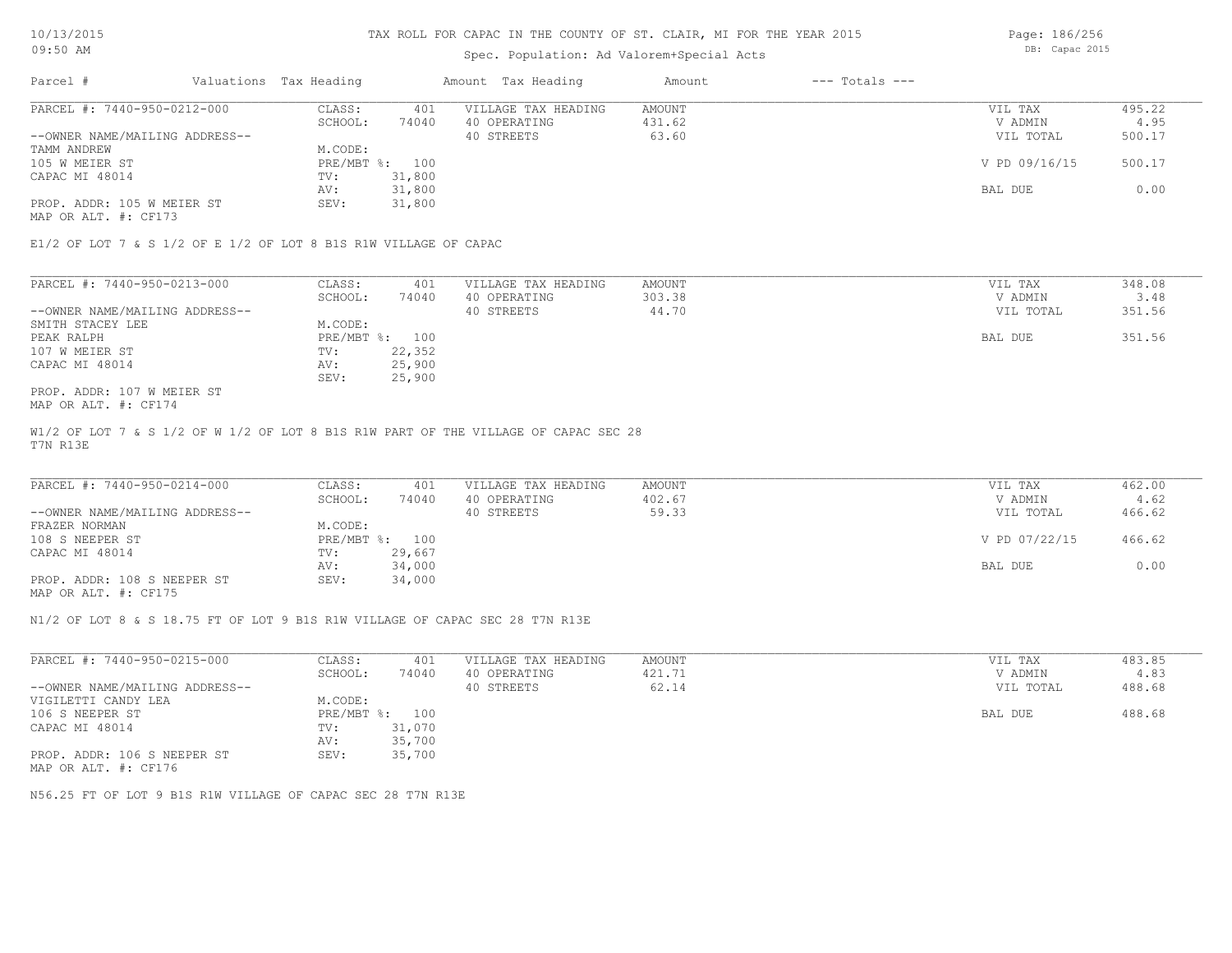### Spec. Population: Ad Valorem+Special Acts

Page: 187/256 DB: Capac 2015

| Parcel #                       | Valuations Tax Heading |        | Amount Tax Heading  | Amount | $---$ Totals $---$ |               |        |
|--------------------------------|------------------------|--------|---------------------|--------|--------------------|---------------|--------|
| PARCEL #: 7440-950-0216-000    | CLASS:                 | 401    | VILLAGE TAX HEADING | AMOUNT |                    | VIL TAX       | 424.01 |
|                                | SCHOOL:                | 74040  | 40 OPERATING        | 369.56 |                    | V ADMIN       | 4.24   |
| --OWNER NAME/MAILING ADDRESS-- |                        |        | 40 STREETS          | 54.45  |                    | VIL TOTAL     | 428.25 |
| SOLLMAN PATRICIA               | M.CODE:                |        |                     |        |                    |               |        |
| P.O. BOX 487                   | PRE/MBT %: 100         |        |                     |        |                    | V PD 08/31/15 | 428.25 |
| CAPAC MI 48014                 | TV:                    | 27,228 |                     |        |                    |               |        |
|                                | AV:                    | 31,100 |                     |        |                    | BAL DUE       | 0.00   |
| PROP. ADDR: 104 S NEEPER ST    | SEV:                   | 31,100 |                     |        |                    |               |        |
|                                |                        |        |                     |        |                    |               |        |

MAP OR ALT. #: CF177

LOT 10 B1S R1W PART OF THE VILLAGE OF CAPAC SEC 28 T7N R13E

| PARCEL #: 7440-950-0217-000    | CLASS:     | 703   | VILLAGE TAX HEADING | AMOUNT | VIL TAX   | 0.00 |
|--------------------------------|------------|-------|---------------------|--------|-----------|------|
|                                | SCHOOL:    | 74040 | 40 OPERATING        | 0.00   | V ADMIN   | 0.00 |
| --OWNER NAME/MAILING ADDRESS-- |            |       | 40 STREETS          | 0.00   | VIL TOTAL | 0.00 |
| VILLAGE OF CAPAC               | M.CODE:    |       |                     |        |           |      |
| 131 N MAIN ST                  | PRE/MBT %: |       |                     |        | BAL DUE   | 0.00 |
| CAPAC MI 48014                 | TV:        |       |                     |        |           |      |
|                                | AV:        |       |                     |        |           |      |
| PROP. ADDR: W MILL ST          | SEV:       |       |                     |        |           |      |
| MAP OR ALT. #: CF178           |            |       |                     |        |           |      |

93 FT TO BEG PART OF THE VILLAGE OF CAPAC SEC 28 T7N R13E FT THEREOF & beg 48FT FROM NW COR LOT 12 TH E 5.29 TH S 93.02 FT TH W 3.74 FT TH N LOT 11 ALSO LOT 12 EXC THE W 48 FT OF THE N 93 FT ALSO EXC THE S 57 FT OF THE W 71

| PARCEL #: 7440-950-0218-000    | CLASS:       | 401    | VILLAGE TAX HEADING | AMOUNT | VIL TAX   | 369.71 |
|--------------------------------|--------------|--------|---------------------|--------|-----------|--------|
|                                | SCHOOL:      | 74040  | 40 OPERATING        | 322.23 | V ADMIN   | 3.69   |
| --OWNER NAME/MAILING ADDRESS-- |              |        | 40 STREETS          | 47.48  | VIL TOTAL | 373.40 |
| CHOATE JACQUELINE              | M.CODE:      |        |                     |        |           |        |
| JACOBS CAROL                   | $PRE/MBT$ %: | 100    |                     |        | BAL DUE   | 373.40 |
| 108 W MILL ST                  | TV:          | 23,741 |                     |        |           |        |
| CAPAC MI 48014-3021            | AV:          | 24,600 |                     |        |           |        |
|                                | SEV:         | 24,600 |                     |        |           |        |
| PROP. ADDR: 108 W MILL ST      |              |        |                     |        |           |        |

MAP OR ALT. #: CF179

B1S R1W PART OF THE VILLAGE OF CAPAC SEC 28 TYN R13E 12,TH N89^42'40"E 5.29',TH SO^57' 21"W 93.02',TH S89^42'40"W 3.74',TH N93" TO BEG THE W 48 FT OF THE N 93 FT OF LOT 12 & BEG E N89^42'40"E 48' FROM NW COR OF LOT

| PARCEL #: 7440-950-0219-000                         | CLASS:  | 401            | VILLAGE TAX HEADING | AMOUNT | VIL TAX   | 305.34 |
|-----------------------------------------------------|---------|----------------|---------------------|--------|-----------|--------|
|                                                     | SCHOOL: | 74040          | 40 OPERATING        | 266.13 | V ADMIN   | 3.05   |
| --OWNER NAME/MAILING ADDRESS--                      |         |                | 40 STREETS          | 39.21  | VIL TOTAL | 308.39 |
| PELTON-BAIRD SHERRY                                 | M.CODE: |                |                     |        |           |        |
| P.O. BOX 142                                        |         | PRE/MBT %: 100 |                     |        | BAL DUE   | 308.39 |
| CAPAC MI 48014                                      | TV:     | 19,608         |                     |        |           |        |
|                                                     | AV:     | 20,200         |                     |        |           |        |
| PROP. ADDR: 102 S NEEPER ST<br>MAP OR ALT. #: CF180 | SEV:    | 20,200         |                     |        |           |        |

T7N R13E THE W 71 FT OF THE S 57 FT OF LOT 12 B1S R1W PART OF THE VILLAGE OF CAPAC SEC 28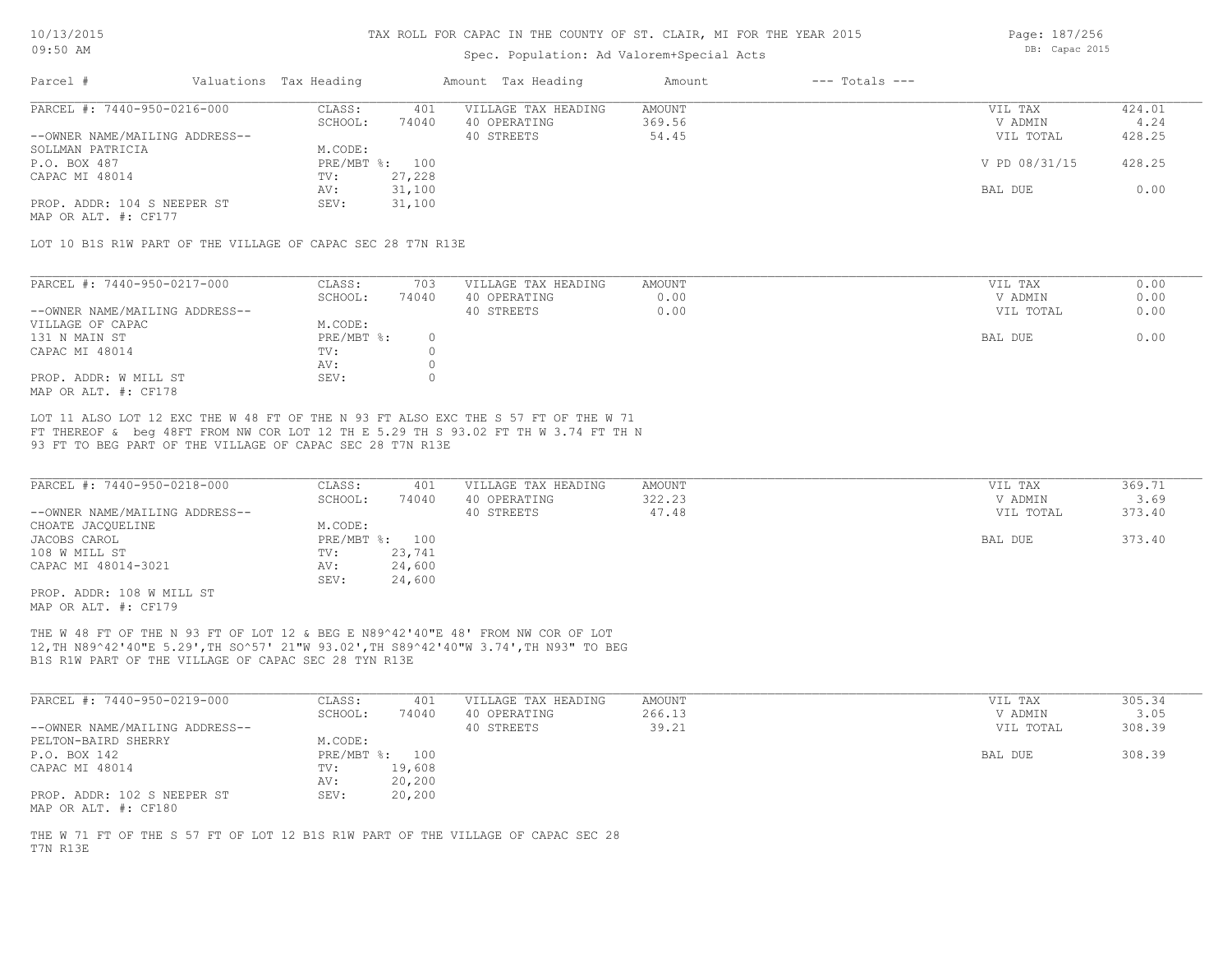### Spec. Population: Ad Valorem+Special Acts

Parcel # Valuations Tax Heading Amount Tax Heading Amount --- Totals ---MAP OR ALT. #: CF181 PROP. ADDR: 202 W MILL ST SEV: 33,300 AV: 33,300 CAPAC MI 48014-3024 TV: 29,260<br>AV: 33,300 202 W MILL ST PRE/MBT %: 100 BAL DUE 460.21 ATWOOD RICHARD G<br>
202 W MILL ST
202 W MILL ST
202 W MILL ST
202 W MILL ST
202 W MILL ST
202 W MILL ST
202 W MILL ST
202 W MILL ST
202 W MILL ST
202 W MILL ST
202 W MILL ST
202 W MILL ST
202 W MILL ST
202 W MILL ST
202 W MI --OWNER NAME/MAILING ADDRESS-- 40 STREETS 58.52 VIL TOTAL 460.21 SCHOOL: 74040 40 OPERATING 397.14 397.14 V ADMIN 4.55 PARCEL #: 7440-950-0220-000 CLASS: 401 VILLAGE TAX HEADING AMOUNT VIL TAX VIL TAX 455.66<br>SCHOOL: 74040 40 OPERATING 397.14 VADMIN 4.55  $\mathcal{L}_\mathcal{L} = \mathcal{L}_\mathcal{L} = \mathcal{L}_\mathcal{L} = \mathcal{L}_\mathcal{L} = \mathcal{L}_\mathcal{L} = \mathcal{L}_\mathcal{L} = \mathcal{L}_\mathcal{L} = \mathcal{L}_\mathcal{L} = \mathcal{L}_\mathcal{L} = \mathcal{L}_\mathcal{L} = \mathcal{L}_\mathcal{L} = \mathcal{L}_\mathcal{L} = \mathcal{L}_\mathcal{L} = \mathcal{L}_\mathcal{L} = \mathcal{L}_\mathcal{L} = \mathcal{L}_\mathcal{L} = \mathcal{L}_\mathcal{L}$ 

N150' OF E 75' OF LOT 1 BIS R2W PLAT OF THE VILLAGE OF CAPAC SEC 28 T7N R13E

| PARCEL #: 7440-950-0221-000    | CLASS:  | 401            | VILLAGE TAX HEADING | AMOUNT | VIL TAX       | 554.58 |
|--------------------------------|---------|----------------|---------------------|--------|---------------|--------|
|                                | SCHOOL: | 74040          | 40 OPERATING        | 483.36 | V ADMIN       | 5.54   |
| --OWNER NAME/MAILING ADDRESS-- |         |                | 40 STREETS          | 71.22  | VIL TOTAL     | 560.12 |
| RICHARDS KENNETH/P             | M.CODE: |                |                     |        |               |        |
| 204 W MILL ST                  |         | PRE/MBT %: 100 |                     |        | V PD 08/05/15 | 560.12 |
| CAPAC MI 48014                 | TV:     | 35,612         |                     |        |               |        |
|                                | AV:     | 40,000         |                     |        | BAL DUE       | 0.00   |
| PROP. ADDR: 204 W MILL ST      | SEV:    | 40,000         |                     |        |               |        |
| MAP OR ALT. #: CF182/183       |         |                |                     |        |               |        |

R13E W75' OF E 150' OF N 150' OF LOT 1 BIS R2W PLAT OF THE VILLAGE OF CAPAC SEC 28 T7N

| PARCEL #: 7440-950-0223-000        | CLASS:     | 401    | VILLAGE TAX HEADING | AMOUNT | VIL TAX       | 488.89 |
|------------------------------------|------------|--------|---------------------|--------|---------------|--------|
|                                    | SCHOOL:    | 74040  | 40 OPERATING        | 426.11 | V ADMIN       | 4.88   |
| --OWNER NAME/MAILING ADDRESS--     |            |        | 40 STREETS          | 62.78  | VIL TOTAL     | 493.77 |
| LIBKIE PAUL & MARSHA REV LIV TRUST | M.CODE:    |        |                     |        |               |        |
| 207 E CHURCH ST                    | PRE/MBT %: |        |                     |        | V PD 07/08/15 | 493.77 |
| CAPAC MI 48014                     | TV:        | 31,394 |                     |        |               |        |
|                                    | AV:        | 35,500 |                     |        | BAL DUE       | 0.00   |
| PROP. ADDR: 103 S NEEPER ST        | SEV:       | 35,500 |                     |        |               |        |
|                                    |            |        |                     |        |               |        |

MAP OR ALT. #: CF184

R13E E150 FT OF LOT 1 EXC N 150 FT THEREOF B1S R2W PLAT OF VILLAGE OF CAPAC SEC 28 T7N

| PARCEL #: 7440-950-0224-000    | CLASS:     | 705   | VILLAGE TAX HEADING | AMOUNT | VIL TAX   | 0.00 |
|--------------------------------|------------|-------|---------------------|--------|-----------|------|
|                                | SCHOOL:    | 74040 | 40 OPERATING        | 0.00   | V ADMIN   | 0.00 |
| --OWNER NAME/MAILING ADDRESS-- |            |       | 40 STREETS          | 0.00   | VIL TOTAL | 0.00 |
| FIRST UNITED METHODIST CHURCH  | M.CODE:    |       |                     |        |           |      |
| 206 WEST MILL ST               | PRE/MBT %: |       |                     |        | BAL DUE   | 0.00 |
| CAPAC MI 48014                 | TV:        |       |                     |        |           |      |
|                                | AV:        |       |                     |        |           |      |
| PROP. ADDR: 206 W MILL ST      | SEV:       |       |                     |        |           |      |
|                                |            |       |                     |        |           |      |

MAP OR ALT. #: CF185

W 150' OF LOT 1 EXC S 1/3 OF W 1/2 OF LOT 1 B1S R2W PLAT OF VILLAGE OF CAPAC

Page: 188/256 DB: Capac 2015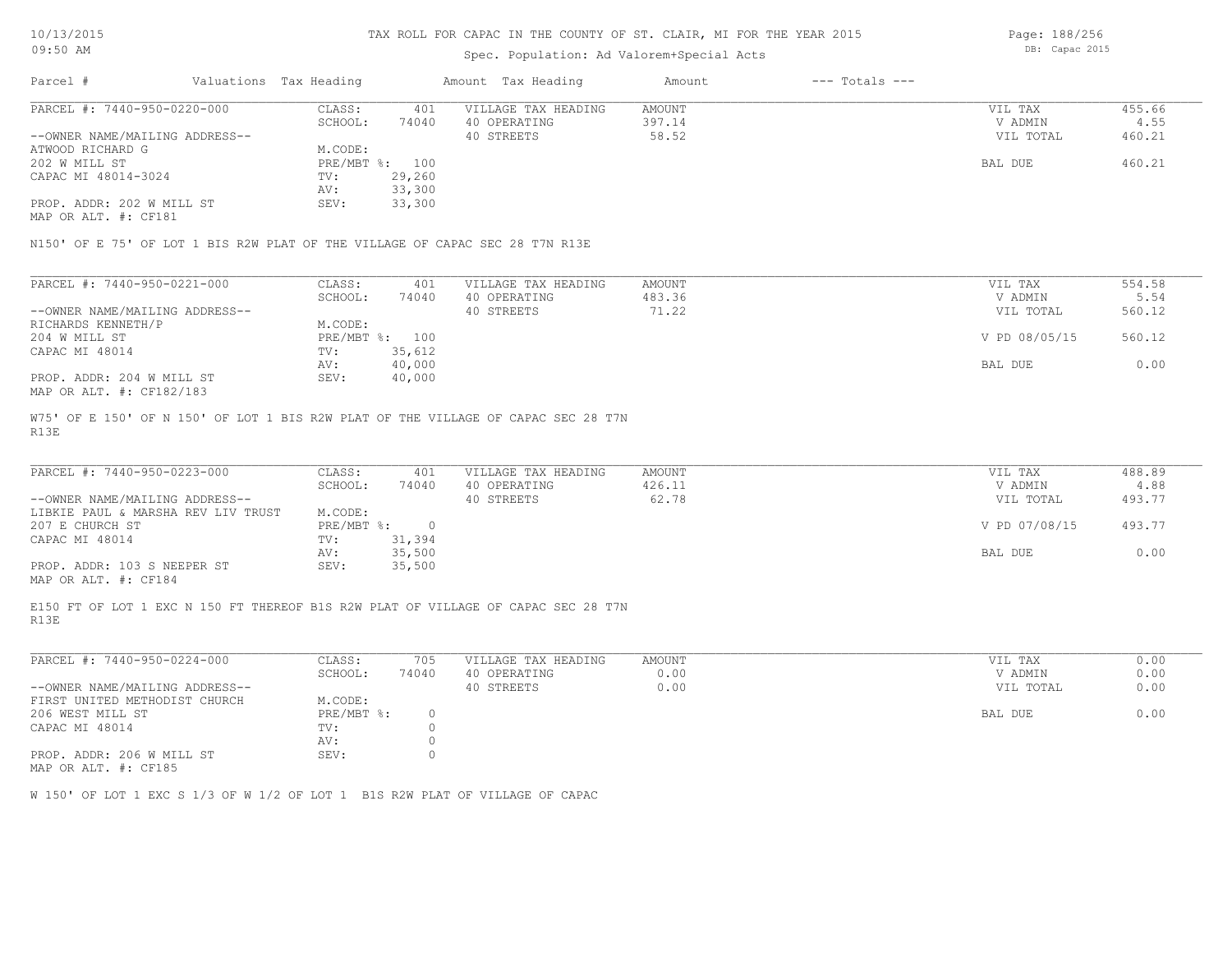# Spec. Population: Ad Valorem+Special Acts

Page: 189/256 DB: Capac 2015

| Parcel #                           |  | Valuations Tax Heading |        | Amount Tax Heading  | Amount | $---$ Totals $---$ |               |        |
|------------------------------------|--|------------------------|--------|---------------------|--------|--------------------|---------------|--------|
| PARCEL #: 7440-950-0224-100        |  | CLASS:                 | 401    | VILLAGE TAX HEADING | AMOUNT |                    | VIL TAX       | 605.97 |
|                                    |  | SCHOOL:                | 74040  | 40 OPERATING        | 528.15 |                    | V ADMIN       | 6.05   |
| --OWNER NAME/MAILING ADDRESS--     |  |                        |        | 40 STREETS          | 77.82  |                    | VIL TOTAL     | 612.02 |
| NAUTS GARY                         |  | M.CODE:                |        |                     |        |                    |               |        |
| NAUTS DEBRA                        |  | PRE/MBT %:             |        |                     |        |                    | V PD 07/08/15 | 612.02 |
| 3909 WEST BRANCH DR                |  | TV:                    | 38,912 |                     |        |                    |               |        |
| GLADWIN MI 48624                   |  | AV:                    | 43,700 |                     |        |                    | BAL DUE       | 0.00   |
|                                    |  | SEV:                   | 43,700 |                     |        |                    |               |        |
| PROP. ADDR: 104 S GLASSFORD STREET |  |                        |        |                     |        |                    |               |        |

MAP OR ALT. #: 185B

S 1/3 OF W 1/2 OF LOT 1 EXC E 10' THEREOF B1S R2W PLAT OF VILLAGE OF CAPAC

| PARCEL #: 7440-950-0225-000                             | CLASS:     | 703   | VILLAGE TAX HEADING | AMOUNT | 0.00<br>VIL TAX   |  |
|---------------------------------------------------------|------------|-------|---------------------|--------|-------------------|--|
|                                                         | SCHOOL:    | 74040 | 40 OPERATING        | 0.00   | 0.00<br>V ADMIN   |  |
| --OWNER NAME/MAILING ADDRESS--                          |            |       | 40 STREETS          | 0.00   | 0.00<br>VIL TOTAL |  |
| VILLAGE ALLEY                                           | M.CODE:    |       |                     |        |                   |  |
| 131 N MAIN ST                                           | PRE/MBT %: |       |                     |        | 0.00<br>BAL DUE   |  |
| CAPAC MI 48014                                          | TV:        |       |                     |        |                   |  |
|                                                         | AV:        |       |                     |        |                   |  |
| PROP. ADDR: ALLEY                                       | SEV:       |       |                     |        |                   |  |
| $M \land D$ $\land T$ $m$ $\#$ , $\land T$ 10 $\land C$ |            |       |                     |        |                   |  |

MAP OR ALT. #: CF186

28 T7N R13E LOT 1 EXC E 150 FT & EXC W 150 FT THEREOF B1S R2W PLAT OF THE VILLAGE OF CAPAC SEC

| PARCEL #: 7440-950-0226-000         | CLASS:         | 401    | VILLAGE TAX HEADING | AMOUNT | VIL TAX       | 443.01 |
|-------------------------------------|----------------|--------|---------------------|--------|---------------|--------|
|                                     | SCHOOL:        | 74040  | 40 OPERATING        | 386.12 | V ADMIN       | 4.43   |
| --OWNER NAME/MAILING ADDRESS--      |                |        | 40 STREETS          | 56.89  | VIL TOTAL     | 447.44 |
| WELCH MELISSA A/MORNINGSTAR MICHAEL | M.CODE:        | COREL  |                     |        |               |        |
| 105 S NEEPER ST                     | PRE/MBT %: 100 |        |                     |        | V PD 09/10/15 | 447.44 |
| CAPAC MI 48014-3620                 | TV:            | 28,448 |                     |        |               |        |
|                                     | AV:            | 32,400 |                     |        | BAL DUE       | 0.00   |
| PROP. ADDR: 105 S NEEPER ST         | SEV:           | 32,400 |                     |        |               |        |

MAP OR ALT. #: CF187

LOT 2 B1S R2W PART OF THE VILLAGE OF CAPAC SEC 28 T7N R13E

| PARCEL #: 7440-950-0227-000                                                                                                                    | CLASS:     | 401    | VILLAGE TAX HEADING | AMOUNT | VIL TAX       | 401.87 |
|------------------------------------------------------------------------------------------------------------------------------------------------|------------|--------|---------------------|--------|---------------|--------|
|                                                                                                                                                | SCHOOL:    | 74040  | 40 OPERATING        | 350.26 | V ADMIN       | 4.01   |
| --OWNER NAME/MAILING ADDRESS--                                                                                                                 |            |        | 40 STREETS          | 51.61  | VIL TOTAL     | 405.88 |
| MILLER ROBERT/LINDA                                                                                                                            | M.CODE:    | COREL  |                     |        |               |        |
| 107 S NEEPER ST                                                                                                                                | PRE/MBT %: | 100    |                     |        | V PD 09/10/15 | 405.88 |
| CAPAC MI 48014-3620                                                                                                                            | TV:        | 25,806 |                     |        |               |        |
|                                                                                                                                                | AV:        | 29,200 |                     |        | BAL DUE       | 0.00   |
| PROP. ADDR: 107 S NEEPER ST<br>the contract of the contract of the contract of the contract of the contract of the contract of the contract of | SEV:       | 29,200 |                     |        |               |        |

MAP OR ALT. #: CF188

LOT 3 B1S R2W PART OF THE VILLAGE OF CAPAC SEC 28 T7N R13E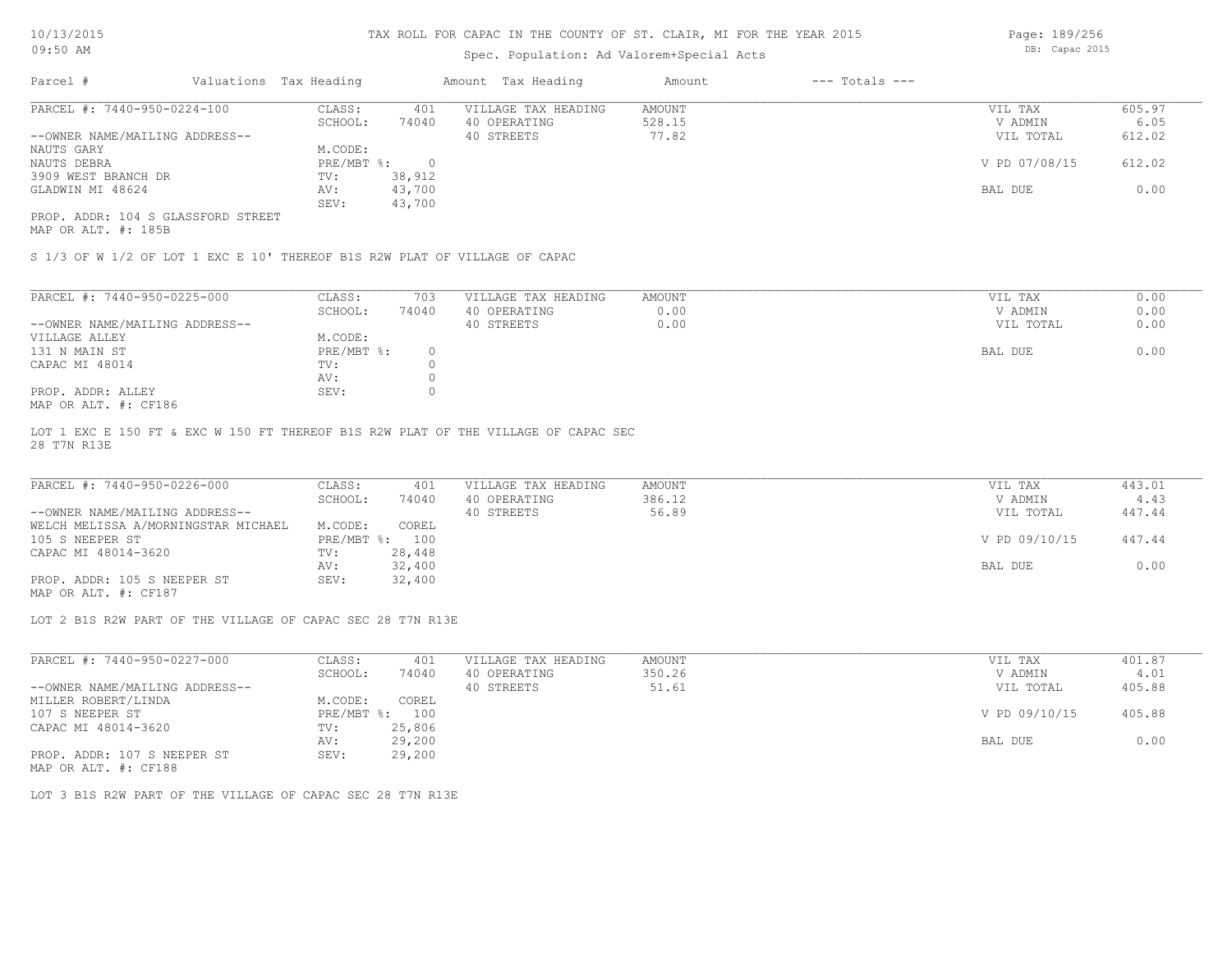## Spec. Population: Ad Valorem+Special Acts

| Parcel #                       |        | Valuations Tax Heading |                     | Amount Tax Heading | Amount | $---$ Totals $---$ |               |        |  |
|--------------------------------|--------|------------------------|---------------------|--------------------|--------|--------------------|---------------|--------|--|
| PARCEL #: 7440-950-0228-000    | CLASS: | 401                    | VILLAGE TAX HEADING | AMOUNT             |        | VIL TAX            | 480.63        |        |  |
|                                |        | SCHOOL:                | 74040               | 40 OPERATING       | 418.91 |                    | V ADMIN       | 4.80   |  |
| --OWNER NAME/MAILING ADDRESS-- |        |                        |                     | 40 STREETS         | 61.72  |                    | VIL TOTAL     | 485.43 |  |
| KANDLER GARCIA TRUST           |        | M.CODE:                |                     |                    |        |                    |               |        |  |
| 109 S NEEPER ST                |        |                        | PRE/MBT %: 100      |                    |        |                    | V PD 07/10/15 | 485.43 |  |
| CAPAC MI 48014                 |        | TV:                    | 30,864              |                    |        |                    |               |        |  |
|                                |        | AV:                    | 35,300              |                    |        |                    | BAL DUE       | 0.00   |  |
| PROP. ADDR: 109 S NEEPER ST    |        | SEV:                   | 35,300              |                    |        |                    |               |        |  |
|                                |        |                        |                     |                    |        |                    |               |        |  |

MAP OR ALT. #: CF189

LOT 4 B1S R2W PART OF THE VILLAGE OF CAPAC SEC 28 T7N R13E

| PARCEL #: 7440-950-0229-000    | CLASS:  | 401            | VILLAGE TAX HEADING | AMOUNT | VIL TAX       | 520.81 |
|--------------------------------|---------|----------------|---------------------|--------|---------------|--------|
|                                | SCHOOL: | 74040          | 40 OPERATING        | 453.93 | V ADMIN       | 5.20   |
| --OWNER NAME/MAILING ADDRESS-- |         |                | 40 STREETS          | 66.88  | VIL TOTAL     | 526.01 |
| WATTS THOMAS                   | M.CODE: | OLALS          |                     |        |               |        |
| 207 W MEIER AVE                |         | PRE/MBT %: 100 |                     |        | V PD 09/18/15 | 526.01 |
| CAPAC MI 48014-3615            | TV:     | 33,444         |                     |        |               |        |
|                                | AV:     | 37,800         |                     |        | BAL DUE       | 0.00   |
| PROP. ADDR: 207 W MEIER ST     | SEV:    | 37,800         |                     |        |               |        |
|                                |         |                |                     |        |               |        |

MAP OR ALT. #: CF190

LOT 5 B1S R2W PART OF THE VILLAGE OF CAPAC SEC 28 T7N R13E

| PARCEL #: 7440-950-0230-000        | CLASS:       | 401    | VILLAGE TAX HEADING | AMOUNT | VIL TAX   | 580.29 |
|------------------------------------|--------------|--------|---------------------|--------|-----------|--------|
|                                    | SCHOOL:      | 74040  | 40 OPERATING        | 505.77 | V ADMIN   | 5.80   |
| --OWNER NAME/MAILING ADDRESS--     |              |        | 40 STREETS          | 74.52  | VIL TOTAL | 586.09 |
| ALPHA TO OMEGA PROPERTIES LLC      | M.CODE:      |        |                     |        |           |        |
| P.O. BOX 343                       | $PRE/MBT$ %: |        |                     |        | BAL DUE   | 586.09 |
| LAKE ORION MI 48361                | TV:          | 37,263 |                     |        |           |        |
|                                    | AV:          | 42,200 |                     |        |           |        |
| PROP. ADDR: 108 S GLASSFORD STREET | SEV:         | 42,200 |                     |        |           |        |
| MAP OR ALT. #: CF191               |              |        |                     |        |           |        |

LOT 6 B1S R2W PART OF THE VILLAGE OF CAPAC SEC 28 T7N R13E

| PARCEL #: 7440-950-0231-000        | CLASS:     | 401       | VILLAGE TAX HEADING | AMOUNT | VIL TAX       | 370.22 |
|------------------------------------|------------|-----------|---------------------|--------|---------------|--------|
|                                    | SCHOOL:    | 74040     | 40 OPERATING        | 322.68 | V ADMIN       | 3.70   |
| --OWNER NAME/MAILING ADDRESS--     |            |           | 40 STREETS          | 47.54  | VIL TOTAL     | 373.92 |
| HULL JAMES                         | M.CODE:    |           |                     |        |               |        |
| 11933 BRYCE RD                     | PRE/MBT %: | $\bigcap$ |                     |        | V PD 09/10/15 | 373.92 |
| EMMETT MI 48022                    | TV:        | 23,774    |                     |        |               |        |
|                                    | AV:        | 27,400    |                     |        | BAL DUE       | 0.00   |
| PROP. ADDR: 106 S GLASSFORD STREET | SEV:       | 27,400    |                     |        |               |        |
| MAP OR ALT. #: CF192               |            |           |                     |        |               |        |

LOT 7 B1S R2W PART OF THE VILLAGE OF CAPAC SEC 28 T7N R13E

Page: 190/256 DB: Capac 2015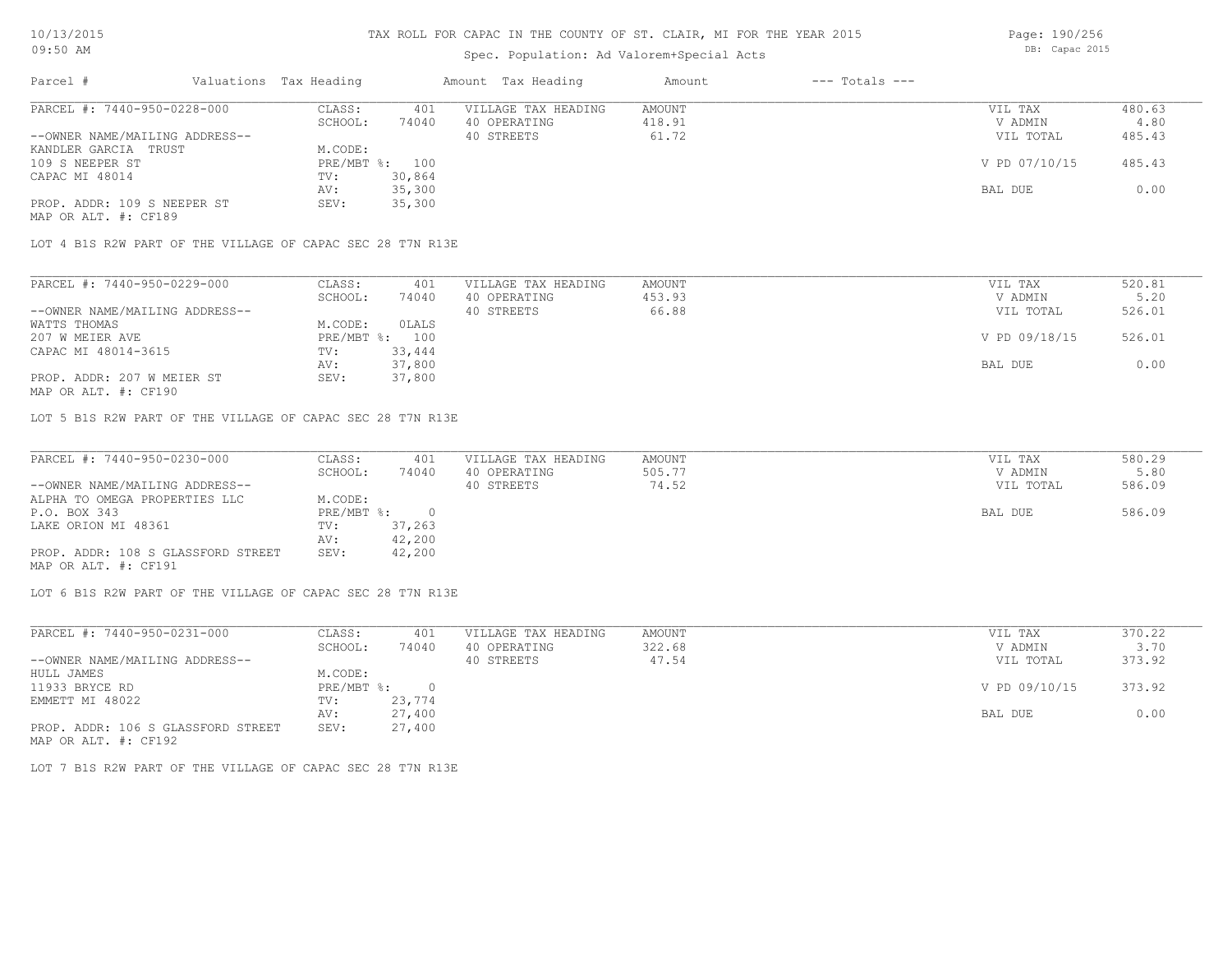## Spec. Population: Ad Valorem+Special Acts

Page: 191/256 DB: Capac 2015

| Parcel #                           | Valuations Tax Heading |        | Amount Tax Heading  | Amount | $---$ Totals $---$ |               |        |
|------------------------------------|------------------------|--------|---------------------|--------|--------------------|---------------|--------|
| PARCEL #: 7440-950-0232-000        | CLASS:                 | 401    | VILLAGE TAX HEADING | AMOUNT |                    | VIL TAX       | 520.81 |
|                                    | SCHOOL:                | 74040  | 40 OPERATING        | 453.93 |                    | V ADMIN       | 5.20   |
| --OWNER NAME/MAILING ADDRESS--     |                        |        | 40 STREETS          | 66.88  |                    | VIL TOTAL     | 526.01 |
| SMITH GREGORY                      | M.CODE:                | CBSMT  |                     |        |                    |               |        |
| 101 S GLASSFORD ST                 | PRE/MBT %: 100         |        |                     |        |                    | V PD 07/10/15 | 526.01 |
| CAPAC MI 48014                     | TV:                    | 33,444 |                     |        |                    |               |        |
|                                    | AV:                    | 37,800 |                     |        |                    | BAL DUE       | 0.00   |
| PROP. ADDR: 101 S GLASSFORD STREET | SEV:                   | 37,800 |                     |        |                    |               |        |
|                                    |                        |        |                     |        |                    |               |        |

MAP OR ALT. #: CF193

N1/2 OF LOTS 1 & 2 B1S R3W PART OF THE VILLAGE OF CAPAC SEC 28 T7N R13E

| PARCEL #: 7440-950-0233-000        | CLASS:  | 401            | VILLAGE TAX HEADING | AMOUNT | VIL TAX       | 338.58 |
|------------------------------------|---------|----------------|---------------------|--------|---------------|--------|
|                                    | SCHOOL: | 74040          | 40 OPERATING        | 295.10 | V ADMIN       | 3.38   |
| --OWNER NAME/MAILING ADDRESS--     |         |                | 40 STREETS          | 43.48  | VIL TOTAL     | 341.96 |
| LOPEZ JORGE L / NORA               | M.CODE: | COREL          |                     |        |               |        |
| 103 S GLASSFORD                    |         | PRE/MBT %: 100 |                     |        | V PD 09/10/15 | 341.96 |
| CAPAC MI 48014                     | TV:     | 21,742         |                     |        |               |        |
|                                    | AV:     | 25,300         |                     |        | BAL DUE       | 0.00   |
| PROP. ADDR: 103 S GLASSFORD STREET | SEV:    | 25,300         |                     |        |               |        |
| MAP OR ALT. #: CF194               |         |                |                     |        |               |        |

S1/2 OF LOTS 1 & 2 B1S R3W PART OF THE VILLAGE OF CAPAC SEC 28 T7N R13E

| PARCEL #: 7440-950-0234-000        | CLASS:     | 401    | VILLAGE TAX HEADING | AMOUNT | VIL TAX       | 548.48 |
|------------------------------------|------------|--------|---------------------|--------|---------------|--------|
|                                    | SCHOOL:    | 74040  | 40 OPERATING        | 478.04 | V ADMIN       | 5.48   |
| --OWNER NAME/MAILING ADDRESS--     |            |        | 40 STREETS          | 70.44  | VIL TOTAL     | 553.96 |
| TICE HARRY C. SR. & DIANE M.       | M.CODE:    | COREL  |                     |        |               |        |
| 14546 YALE RD                      | PRE/MBT %: |        |                     |        | V PD 09/10/15 | 553.96 |
| YALE MI 48097                      | TV:        | 35,220 |                     |        |               |        |
|                                    | AV:        | 49,000 |                     |        | BAL DUE       | 0.00   |
| PROP. ADDR: 105 S GLASSFORD STREET | SEV:       | 49,000 |                     |        |               |        |
| MAP OR ALT. #: CF195               |            |        |                     |        |               |        |

LOT 3 B1S R3W PART OF THE VILLAGE OF CAPAC SEC 28 T7N R13E

| PARCEL #: 7440-950-0235-000        | CLASS:  | 401            | VILLAGE TAX HEADING | AMOUNT | VIL TAX       | 449.33 |
|------------------------------------|---------|----------------|---------------------|--------|---------------|--------|
|                                    | SCHOOL: | 74040          | 40 OPERATING        | 391.63 | V ADMIN       | 4.49   |
| --OWNER NAME/MAILING ADDRESS--     |         |                | 40 STREETS          | 57.70  | VIL TOTAL     | 453.82 |
| DAVILA DANIEL                      | M.CODE: |                |                     |        |               |        |
| 107 S GLASSFORD ST                 |         | PRE/MBT %: 100 |                     |        | V PD 09/02/15 | 453.82 |
| CAPAC MI 48014-3607                | TV:     | 28,854         |                     |        |               |        |
|                                    | AV:     | 32,800         |                     |        | BAL DUE       | 0.00   |
| PROP. ADDR: 107 S GLASSFORD STREET | SEV:    | 32,800         |                     |        |               |        |

MAP OR ALT. #: CF196

LOT 4 B1S R3W VILLAGE OF CAPAC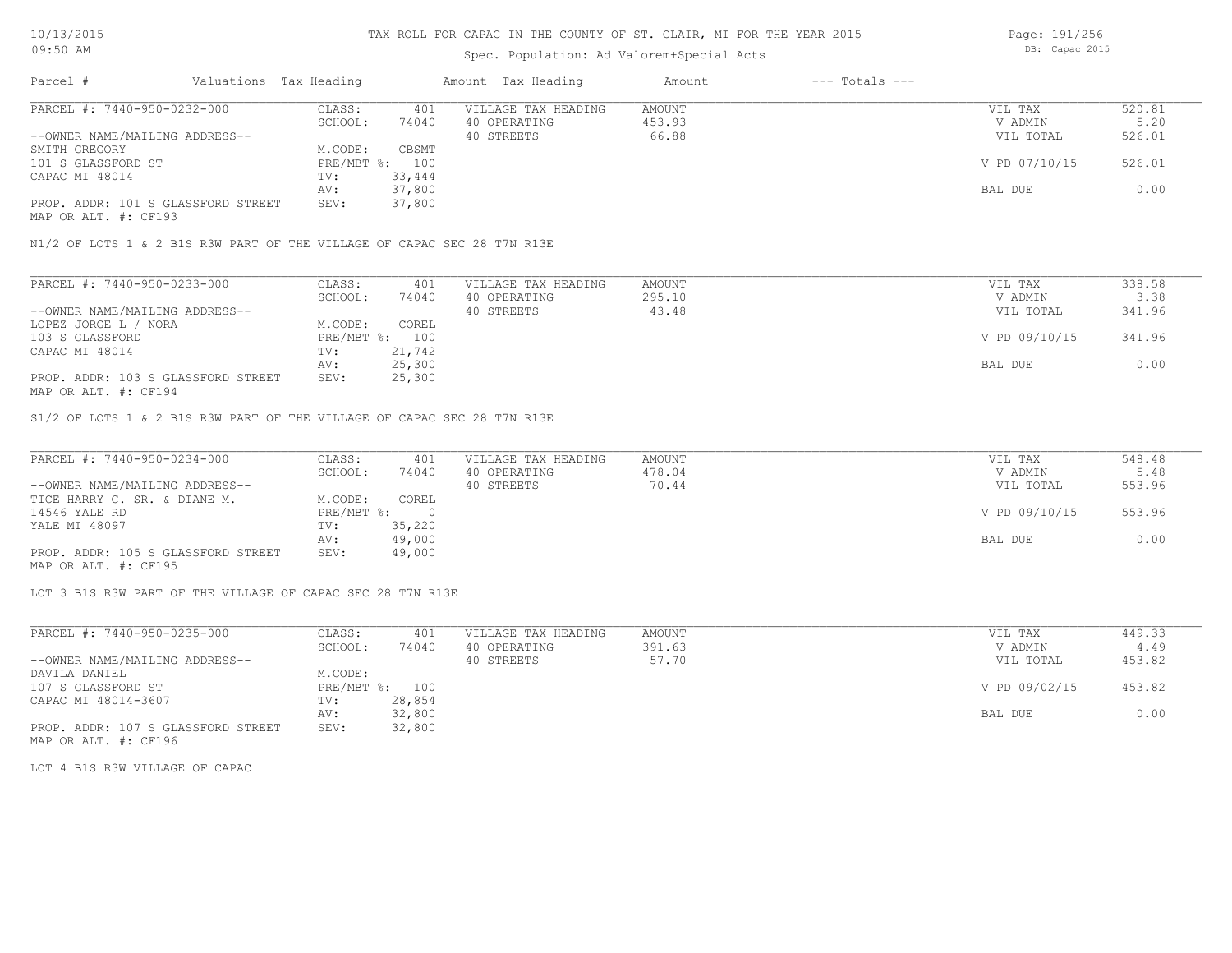# Spec. Population: Ad Valorem+Special Acts

| Parcel #                           | Valuations Tax Heading |        | Amount Tax Heading  | Amount | $---$ Totals $---$ |               |        |
|------------------------------------|------------------------|--------|---------------------|--------|--------------------|---------------|--------|
| PARCEL #: 7440-950-0236-000        | CLASS:                 | 401    | VILLAGE TAX HEADING | AMOUNT |                    | VIL TAX       | 860.01 |
|                                    | SCHOOL:                | 74040  | 40 OPERATING        | 749.56 |                    | V ADMIN       | 8.60   |
| --OWNER NAME/MAILING ADDRESS--     |                        |        | 40 STREETS          | 110.45 |                    | VIL TOTAL     | 868.61 |
| CINDRIC IVAN JOHN                  | M.CODE:                |        |                     |        |                    |               |        |
| CINDRIC BARBARA                    | PRE/MBT %: 100         |        |                     |        |                    | V PD 09/18/15 | 868.61 |
| 111 S GLASSFORD ST                 | TV:                    | 55,225 |                     |        |                    |               |        |
| CAPAC MI 48014-3607                | AV:                    | 58,000 |                     |        |                    | BAL DUE       | 0.00   |
|                                    | SEV:                   | 58,000 |                     |        |                    |               |        |
| PROP. ADDR: 111 S GLASSFORD STREET |                        |        |                     |        |                    |               |        |

MAP OR ALT. #: CF197A

LOT 5 B1S R3W PART OF THE VILLAGE OF CAPAC SEC 28 T7N R13E

| PARCEL #: 7440-950-0237-000                                    | CLASS:  | 401            | VILLAGE TAX HEADING | AMOUNT | VIL TAX       | 609.15 |
|----------------------------------------------------------------|---------|----------------|---------------------|--------|---------------|--------|
|                                                                | SCHOOL: | 74040          | 40 OPERATING        | 530.92 | V ADMIN       | 6.09   |
| --OWNER NAME/MAILING ADDRESS--                                 |         |                | 40 STREETS          | 78.23  | VIL TOTAL     | 615.24 |
| SCHWARTZKOPF MARY C                                            | M.CODE: |                |                     |        |               |        |
| 113 GLASSFORD                                                  |         | PRE/MBT %: 100 |                     |        | V PD 09/10/15 | 615.24 |
| CAPAC MI 48014                                                 | TV:     | 39,116         |                     |        |               |        |
|                                                                | AV:     | 42,500         |                     |        | BAL DUE       | 0.00   |
| PROP. ADDR: 113 S GLASSFORD STREET                             | SEV:    | 42,500         |                     |        |               |        |
| $\cdots$ $\cdots$ $\cdots$ $\cdots$ $\cdots$ $\cdots$ $\cdots$ |         |                |                     |        |               |        |

MAP OR ALT. #: CF197B

LOT 6 B1S R3W PART OF THE VILLAGE OF CAPAC SEC 28 T7N R13E

| PARCEL #: 7440-950-0238-000    | CLASS:     | 201   | VILLAGE TAX HEADING | AMOUNT | VIL TAX   | 0.00 |
|--------------------------------|------------|-------|---------------------|--------|-----------|------|
|                                | SCHOOL:    | 74040 | 40 OPERATING        | 0.00   | V ADMIN   | 0.00 |
| --OWNER NAME/MAILING ADDRESS-- |            |       | 40 STREETS          | 0.00   | VIL TOTAL | 0.00 |
| CAPAC LIONS CLUB               | M.CODE:    |       |                     |        |           |      |
| 315 W MEIER ST                 | PRE/MBT %: |       |                     |        | BAL DUE   | 0.00 |
| CAPAC MI 48014                 | TV:        |       |                     |        |           |      |
|                                | AV:        |       |                     |        |           |      |
| PROP. ADDR: 315 W MEIER ST     | SEV:       |       |                     |        |           |      |
|                                |            |       |                     |        |           |      |

MAP OR ALT. #: CF198

28 T7N R13E LOT 7 & S 25 FT OF LOT 8 INCL ALLEY TO E B1S R3W PART OF THE VILLAGE OF CAPAC SEC

| PARCEL #: 7440-950-0239-000    | CLASS:     | 401    | VILLAGE TAX HEADING | AMOUNT | VIL TAX       | 618.24 |
|--------------------------------|------------|--------|---------------------|--------|---------------|--------|
|                                | SCHOOL:    | 74040  | 40 OPERATING        | 538.84 | V ADMIN       | 6.18   |
| --OWNER NAME/MAILING ADDRESS-- |            |        | 40 STREETS          | 79.40  | VIL TOTAL     | 624.42 |
| VIELHABER RICHARD A            | M.CODE:    |        |                     |        |               |        |
| 108 S MATTESON ST              | PRE/MBT %: | 100    |                     |        | V PD 09/10/15 | 624.42 |
| CAPAC MI 48014                 | TV:        | 39,700 |                     |        |               |        |
|                                | AV:        | 39,700 |                     |        | BAL DUE       | 0.00   |
| PROP. ADDR: 108 S MATTESON ST  | SEV:       | 39,700 |                     |        |               |        |
| MAP OR ALT. #: CF199           |            |        |                     |        |               |        |

N50 FT OF LOT 8 B1S R3W VILLAGE OF CAPAC

Page: 192/256 DB: Capac 2015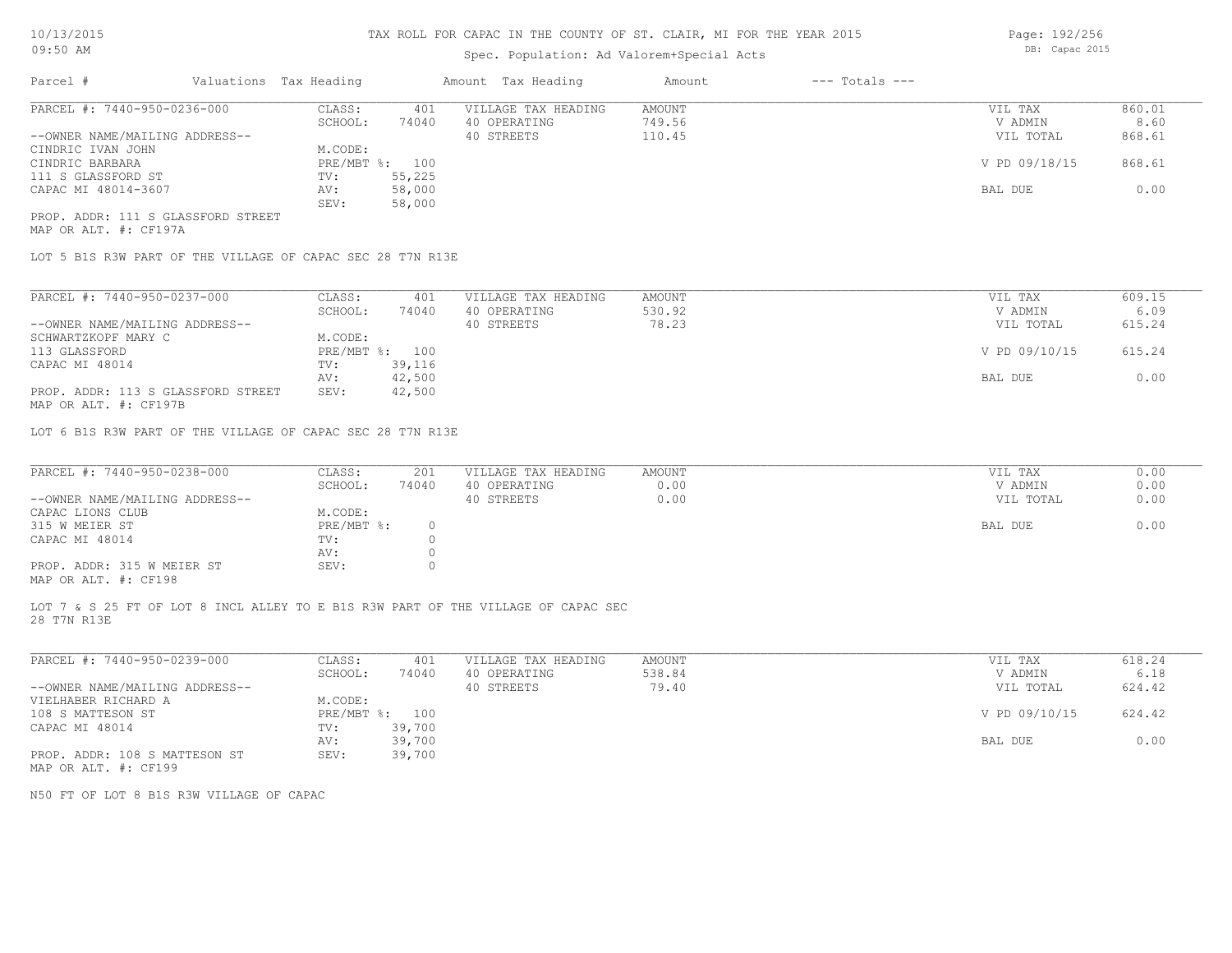## Spec. Population: Ad Valorem+Special Acts

Page: 193/256 DB: Capac 2015

| Parcel #                       | Valuations Tax Heading |        | Amount Tax Heading  | Amount | $---$ Totals $---$ |               |        |
|--------------------------------|------------------------|--------|---------------------|--------|--------------------|---------------|--------|
| PARCEL #: 7440-950-0240-000    | CLASS:                 | 401    | VILLAGE TAX HEADING | AMOUNT |                    | VIL TAX       | 390.80 |
|                                | SCHOOL:                | 74040  | 40 OPERATING        | 340.61 |                    | V ADMIN       | 3.90   |
| --OWNER NAME/MAILING ADDRESS-- |                        |        | 40 STREETS          | 50.19  |                    | VIL TOTAL     | 394.70 |
| DOMINGUEZ MANUEL               | M.CODE:                | OLALS  |                     |        |                    |               |        |
| 106 S MATTESON ST              | PRE/MBT %: 100         |        |                     |        |                    | V PD 09/18/15 | 394.70 |
| CAPAC MI 48014                 | TV:                    | 25,095 |                     |        |                    |               |        |
|                                | AV:                    | 28,700 |                     |        |                    | BAL DUE       | 0.00   |
| PROP. ADDR: 106 S MATTESON ST  | SEV:                   | 28,700 |                     |        |                    |               |        |
|                                |                        |        |                     |        |                    |               |        |

MAP OR ALT. #: CF200

S50 FT OF LOT 9 B1S R3W VILLAGE OF CAPAC

| PARCEL #: 7440-950-0241-000    | CLASS:     | 401    | VILLAGE TAX HEADING | AMOUNT | VIL TAX       | 278.45 |
|--------------------------------|------------|--------|---------------------|--------|---------------|--------|
|                                | SCHOOL:    | 74040  | 40 OPERATING        | 242.69 | V ADMIN       | 2.78   |
| --OWNER NAME/MAILING ADDRESS-- |            |        | 40 STREETS          | 35.76  | VIL TOTAL     | 281.23 |
| KEGLER JEFFREY J               | M.CODE:    | CBSMT  |                     |        |               |        |
| 15665 IMLAY CITY RD            | PRE/MBT %: |        |                     |        | V PD 07/10/15 | 281.23 |
| CAPAC MI 48014-3700            | TV:        | 17,881 |                     |        |               |        |
|                                | AV:        | 21,300 |                     |        | BAL DUE       | 0.00   |
| PROP. ADDR: 104 S MATTESON ST  | SEV:       | 21,300 |                     |        |               |        |
| MAP OR ALT. #: CF201           |            |        |                     |        |               |        |

R13E N1/3 OF LOT 9 & S 1/3 OF LOT 10 B1S R3W PART OF THE VILLAGE OF CAPAC SEC 28 T7N

| PARCEL #: 7440-950-0242-000    | CLASS:     | 401    | VILLAGE TAX HEADING | AMOUNT | VIL TAX       | 305.41 |
|--------------------------------|------------|--------|---------------------|--------|---------------|--------|
|                                | SCHOOL:    | 74040  | 40 OPERATING        | 266.19 | V ADMIN       | 3.05   |
| --OWNER NAME/MAILING ADDRESS-- |            |        | 40 STREETS          | 39.22  | VIL TOTAL     | 308.46 |
| SELECT LLC                     | M.CODE:    |        |                     |        |               |        |
| KEGLER JEFF                    | PRE/MBT %: |        |                     |        | V PD 09/10/15 | 308.46 |
| 15665 IMLAY CITY RD            | TV:        | 19,612 |                     |        |               |        |
| CAPAC MI 48014                 | AV:        | 27,200 |                     |        | BAL DUE       | 0.00   |
|                                | SEV:       | 27,200 |                     |        |               |        |
| PROP. ADDR: 102 S MATTESON ST  |            |        |                     |        |               |        |

MAP OR ALT. #: CF202

N50 FT OF LOT 10 B1S R3W PART OF THE VILLAGE OF CAPAC

| PARCEL #: 7440-950-0243-000                           | CLASS:     | 401    | VILLAGE TAX HEADING | AMOUNT | VIL TAX       | 405.08 |
|-------------------------------------------------------|------------|--------|---------------------|--------|---------------|--------|
|                                                       | SCHOOL:    | 74040  | 40 OPERATING        | 353.06 | V ADMIN       | 4.05   |
| --OWNER NAME/MAILING ADDRESS--                        |            |        | 40 STREETS          | 52.02  | VIL TOTAL     | 409.13 |
| VAN NESTE CAROL A                                     | M.CODE:    |        |                     |        |               |        |
| P.O.BOX 494                                           | PRE/MBT %: |        |                     |        | V PD 07/15/15 | 409.13 |
| CAPAC MI 48014                                        | TV:        | 26,012 |                     |        |               |        |
|                                                       | AV:        | 29,900 |                     |        | BAL DUE       | 0.00   |
| PROP. ADDR: 304 W MILL ST                             | SEV:       | 29,900 |                     |        |               |        |
| $\cdots$ $\cdots$ $\cdots$ $\cdots$ $\cdots$ $\cdots$ |            |        |                     |        |               |        |

MAP OR ALT. #: CF203

E50 FT LOT 11 B1S R3W PART OF THE VILLAGE OF CAPAC SEC 28 T7N R13E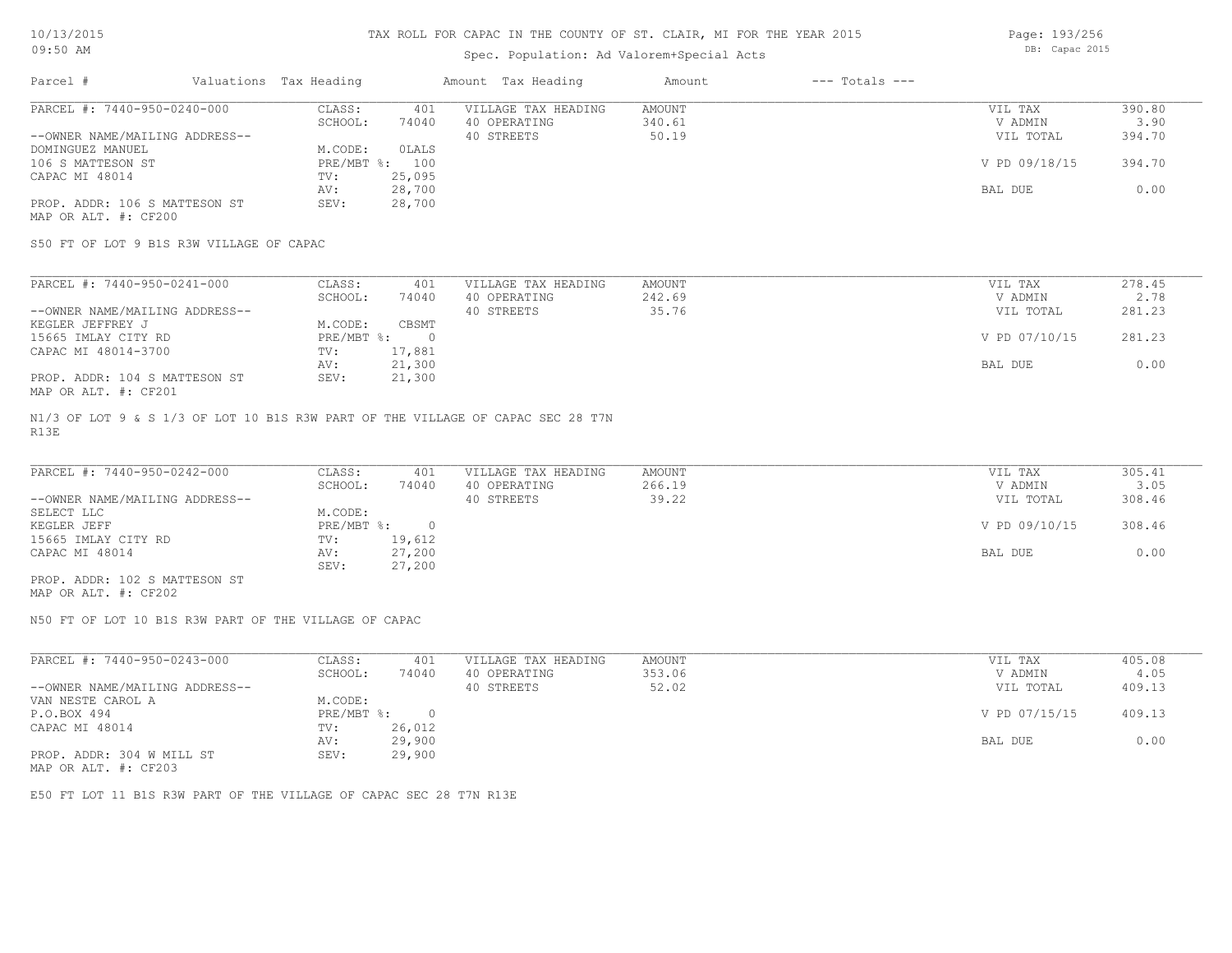## Spec. Population: Ad Valorem+Special Acts

Parcel # Valuations Tax Heading Amount Tax Heading Amount --- Totals -----OWNER NAME/MAILING ADDRESS-- 40 STREETS 53.84 VIL TOTAL 423.46 SCHOOL: 74040 40 OPERATING 365.43 V ADMIN 4.19 PARCEL #: 7440-950-0244-000 CLASS: 401 VILLAGE TAX HEADING AMOUNT VIL TAX VIL TAX 419.27<br>SCHOOL: 74040 40 OPERATING 365.43 VADMIN 4.19  $\mathcal{L}_\mathcal{L} = \mathcal{L}_\mathcal{L} = \mathcal{L}_\mathcal{L} = \mathcal{L}_\mathcal{L} = \mathcal{L}_\mathcal{L} = \mathcal{L}_\mathcal{L} = \mathcal{L}_\mathcal{L} = \mathcal{L}_\mathcal{L} = \mathcal{L}_\mathcal{L} = \mathcal{L}_\mathcal{L} = \mathcal{L}_\mathcal{L} = \mathcal{L}_\mathcal{L} = \mathcal{L}_\mathcal{L} = \mathcal{L}_\mathcal{L} = \mathcal{L}_\mathcal{L} = \mathcal{L}_\mathcal{L} = \mathcal{L}_\mathcal{L}$ 

| --OWNER NAME/MAILING ADDRESS--               |         |                | 40 STREETS | 53.84 | VIL TOTAL     | 423.46 |
|----------------------------------------------|---------|----------------|------------|-------|---------------|--------|
| HEDLUND JAMES/RACHEL                         | M.CODE: |                |            |       |               |        |
| 306 W MILL ST                                |         | PRE/MBT %: 100 |            |       | V PD 07/10/15 | 423.46 |
| CAPAC MI 48014-3026                          | TV:     | 26,924         |            |       |               |        |
|                                              | AV:     | 30,900         |            |       | BAL DUE       | 0.00   |
| PROP. ADDR: 306 W MILL ST                    | SEV:    | 30,900         |            |       |               |        |
| $\cdots$ $\cdots$ $\cdots$ $\cdots$ $\cdots$ |         |                |            |       |               |        |

MAP OR ALT. #: CF204

T7N R13E W25 FT OF LOT 11 & E 25 FT OF LOT 12 B1S R3W PART OF THE VILLAGE OF CAPAC SEC 28

| PARCEL #: 7440-950-0245-000    | CLASS:     | 401    | VILLAGE TAX HEADING | AMOUNT | VIL TAX       | 416.11 |
|--------------------------------|------------|--------|---------------------|--------|---------------|--------|
|                                | SCHOOL:    | 74040  | 40 OPERATING        | 362.67 | V ADMIN       | 4.16   |
| --OWNER NAME/MAILING ADDRESS-- |            |        | 40 STREETS          | 53.44  | VIL TOTAL     | 420.27 |
| CARRENO JOSE                   | M.CODE:    | COREL  |                     |        |               |        |
| 308 W MILL ST                  | PRE/MBT %: | 100    |                     |        | V PD 09/10/15 | 420.27 |
| CAPAC MI 48014-3026            | TV:        | 26,720 |                     |        |               |        |
|                                | AV:        | 30,600 |                     |        | BAL DUE       | 0.00   |
| PROP. ADDR: 308 W MILL ST      | SEV:       | 30,600 |                     |        |               |        |
| MAP OR ALT. #: CF205           |            |        |                     |        |               |        |

W50 FT OF LOT 12 B1S R3W PART OF THE VILLAGE OF CAPAC

| PARCEL #: 7440-950-0246-000    | CLASS:  | 401            | VILLAGE TAX HEADING | AMOUNT | VIL TAX       | 561.01 |
|--------------------------------|---------|----------------|---------------------|--------|---------------|--------|
|                                | SCHOOL: | 74040          | 40 OPERATING        | 488.96 | V ADMIN       | 5.61   |
| --OWNER NAME/MAILING ADDRESS-- |         |                | 40 STREETS          | 72.05  | VIL TOTAL     | 566.62 |
| BERGEN DORTHY                  | M.CODE: | COREL          |                     |        |               |        |
| 203 S MAIN ST                  |         | PRE/MBT %: 100 |                     |        | V PD 09/10/15 | 566.62 |
| CAPAC MI 48014-3717            | TV:     | 36,025         |                     |        |               |        |
|                                | AV:     | 40,400         |                     |        | BAL DUE       | 0.00   |
| PROP. ADDR: 203 S MAIN ST      | SEV:    | 40,400         |                     |        |               |        |
|                                |         |                |                     |        |               |        |

MAP OR ALT. #: CF206

LOT 1 B2S R1W PART OF THE VILLAGE OF CAPAC SEC 28 T7N R13E

| PARCEL #: 7440-950-0247-000    | CLASS:     | 401    | VILLAGE TAX HEADING | AMOUNT | VIL TAX       | 527.92 |
|--------------------------------|------------|--------|---------------------|--------|---------------|--------|
|                                | SCHOOL:    | 74040  | 40 OPERATING        | 460.12 | V ADMIN       | 5.27   |
| --OWNER NAME/MAILING ADDRESS-- |            |        | 40 STREETS          | 67.80  | VIL TOTAL     | 533.19 |
| REMENAP JODI ELIZABETH         | M.CODE:    | CBSMT  |                     |        |               |        |
| 205 S MAIN ST                  | PRE/MBT %: | 100    |                     |        | V PD 07/10/15 | 533.19 |
| CAPAC MI 48014-3717            | TV:        | 33,900 |                     |        |               |        |
|                                | AV:        | 33,900 |                     |        | BAL DUE       | 0.00   |
| PROP. ADDR: 205 S MAIN ST      | SEV:       | 33,900 |                     |        |               |        |
| MAP OR ALT. #: CF207A          |            |        |                     |        |               |        |

LOT 2 B2S R1W PART OF THE VILLAGE OF CAPAC SEC 28 T7N R13E

Page: 194/256 DB: Capac 2015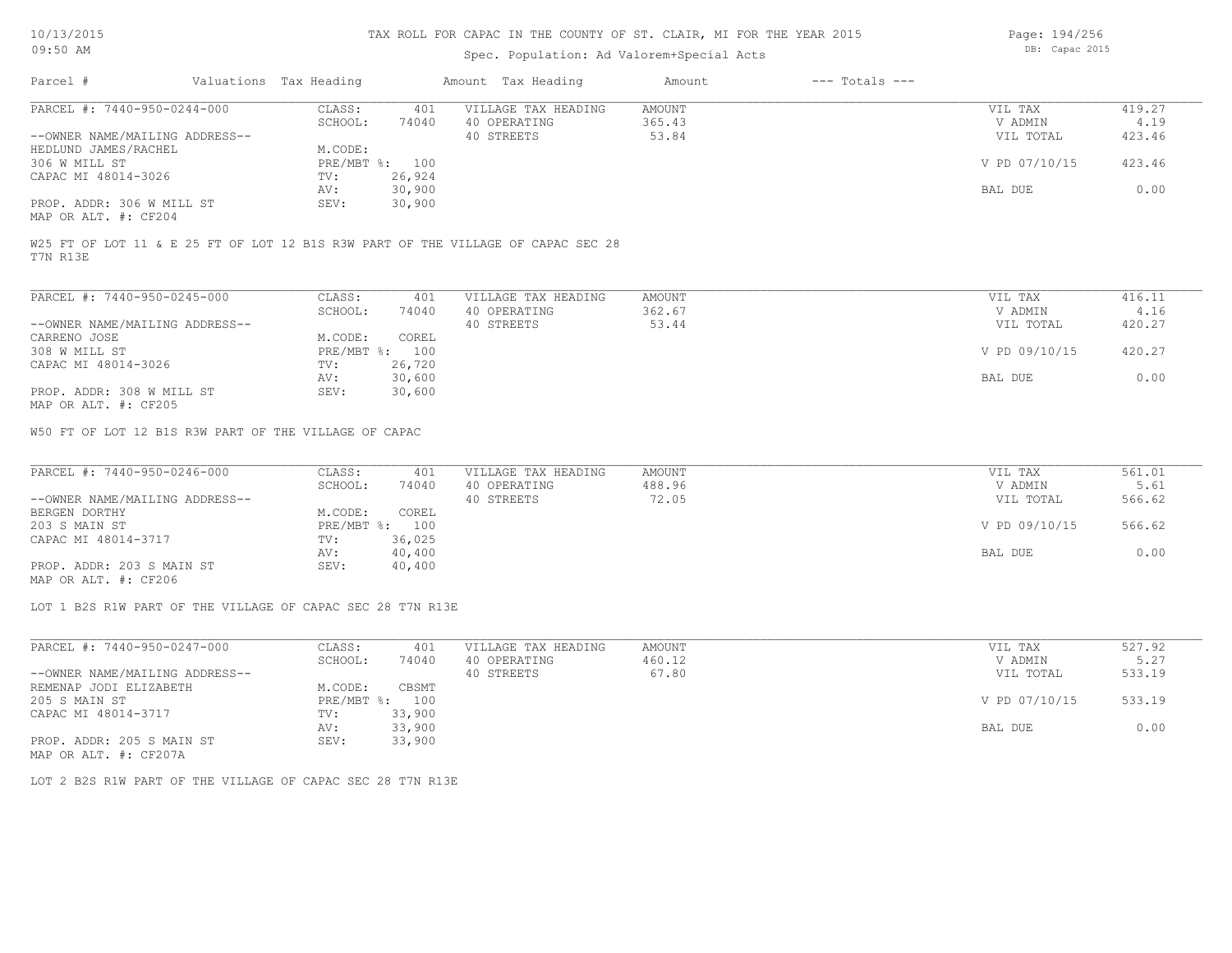## Spec. Population: Ad Valorem+Special Acts

Parcel # Valuations Tax Heading Amount Tax Heading Amount --- Totals ---MAP OR ALT. #: CF207B PROP. ADDR: 207 S MAIN ST SEV: 44,000 AV: 44,000 CAPAC MI 48014-3717 TV: 39,328 207 S MAIN ST PRE/MBT %: 100 BAL DUE 618.56 VAN SICE DOUGLAS/WENDY M.CODE:<br>207 S MAIN ST PRE/MBT %: 100 --OWNER NAME/MAILING ADDRESS-- 40 STREETS 78.65 VIL TOTAL 618.56 SCHOOL: 74040 40 OPERATING 533.79 V ADMIN 6.12 PARCEL #: 7440-950-0248-000 CLASS: 401 VILLAGE TAX HEADING AMOUNT VIL TAX VIL TAX 612.44<br>SCHOOL: 74040 40 OPERATING 533.79 7 VADMIN 6.12  $\mathcal{L}_\mathcal{L} = \mathcal{L}_\mathcal{L} = \mathcal{L}_\mathcal{L} = \mathcal{L}_\mathcal{L} = \mathcal{L}_\mathcal{L} = \mathcal{L}_\mathcal{L} = \mathcal{L}_\mathcal{L} = \mathcal{L}_\mathcal{L} = \mathcal{L}_\mathcal{L} = \mathcal{L}_\mathcal{L} = \mathcal{L}_\mathcal{L} = \mathcal{L}_\mathcal{L} = \mathcal{L}_\mathcal{L} = \mathcal{L}_\mathcal{L} = \mathcal{L}_\mathcal{L} = \mathcal{L}_\mathcal{L} = \mathcal{L}_\mathcal{L}$ 

LOT 3 B2S R1W PART OF THE VILLAGE OF CAPAC SEC 28 T7N R13E

| PARCEL #: 7440-950-0249-000    | CLASS:     | 401    | VILLAGE TAX HEADING | AMOUNT | VIL TAX       | 335.41 |
|--------------------------------|------------|--------|---------------------|--------|---------------|--------|
|                                | SCHOOL:    | 74040  | 40 OPERATING        | 292.34 | V ADMIN       | 3.35   |
| --OWNER NAME/MAILING ADDRESS-- |            |        | 40 STREETS          | 43.07  | VIL TOTAL     | 338.76 |
| MIKE PIRRONE PRODUCE, INC.     | M.CODE:    |        |                     |        |               |        |
| P.O. BOX 100                   | PRE/MBT %: |        |                     |        | V PD 09/16/15 | 338.76 |
| CAPAC MI 48014                 | TV:        | 21,539 |                     |        |               |        |
|                                | AV:        | 25,100 |                     |        | BAL DUE       | 0.00   |
| PROP. ADDR: 209 S MAIN ST      | SEV:       | 25,100 |                     |        |               |        |
|                                |            |        |                     |        |               |        |

MAP OR ALT. #: CF208

LOT 4 B2S R1W PART OF THE VILLAGE OF CAPAC SEC 28 T7N R13E

| PARCEL #: 7440-950-0250-000    | CLASS:  | 401            | VILLAGE TAX HEADING | AMOUNT | VIL TAX       | 472.58 |
|--------------------------------|---------|----------------|---------------------|--------|---------------|--------|
|                                | SCHOOL: | 74040          | 40 OPERATING        | 411.89 | V ADMIN       | 4.72   |
| --OWNER NAME/MAILING ADDRESS-- |         |                | 40 STREETS          | 60.69  | VIL TOTAL     | 477.30 |
| ELLIOTT RAYMOND/PHYLLIS        | M.CODE: |                |                     |        |               |        |
| 107 RAILROAD ST                |         | PRE/MBT %: 100 |                     |        | V PD 09/10/15 | 477.30 |
| CAPAC MI 48014-3622            | TV:     | 30,347         |                     |        |               |        |
|                                | AV:     | 35,300         |                     |        | BAL DUE       | 0.00   |
| PROP. ADDR: 107 RAILROAD ST    | SEV:    | 35,300         |                     |        |               |        |
| MAP OR ALT. #: CF209           |         |                |                     |        |               |        |

CAPAC SEC 28 T7N R13E E1/2 OF LOTS 5 & 6 ALSO S 1/3 OF E 1/2 OF LOT 7 B2S R1W PART OF THE VILLAGE OF

| PARCEL #: 7440-950-0251-000    | CLASS:  | 401            | VILLAGE TAX HEADING | AMOUNT | VIL TAX       | 515.81 |
|--------------------------------|---------|----------------|---------------------|--------|---------------|--------|
|                                | SCHOOL: | 74040          | 40 OPERATING        | 449.57 | V ADMIN       | 5.15   |
| --OWNER NAME/MAILING ADDRESS-- |         |                | 40 STREETS          | 66.24  | VIL TOTAL     | 520.96 |
| KUENZEL WANDA J                | M.CODE: |                |                     |        |               |        |
| 109 RAILROAD STEEET            |         | PRE/MBT %: 100 |                     |        | V PD 08/05/15 | 520.96 |
| CAPAC MI 48014                 | TV:     | 33,123         |                     |        |               |        |
|                                | AV:     | 36,300         |                     |        | BAL DUE       | 0.00   |
| PROP. ADDR: 109 RAILROAD ST    | SEV:    | 36,300         |                     |        |               |        |
| MAP OR ALT. #: CF210           |         |                |                     |        |               |        |

CAPAC SEC 28 T7N R13E W1/2 OF LOTS 5 & 6, ALSO W 1/2 OF S 1/3 OF LOT 7 B2S R1W PART OF THE VILLAGE OF Page: 195/256

DB: Capac 2015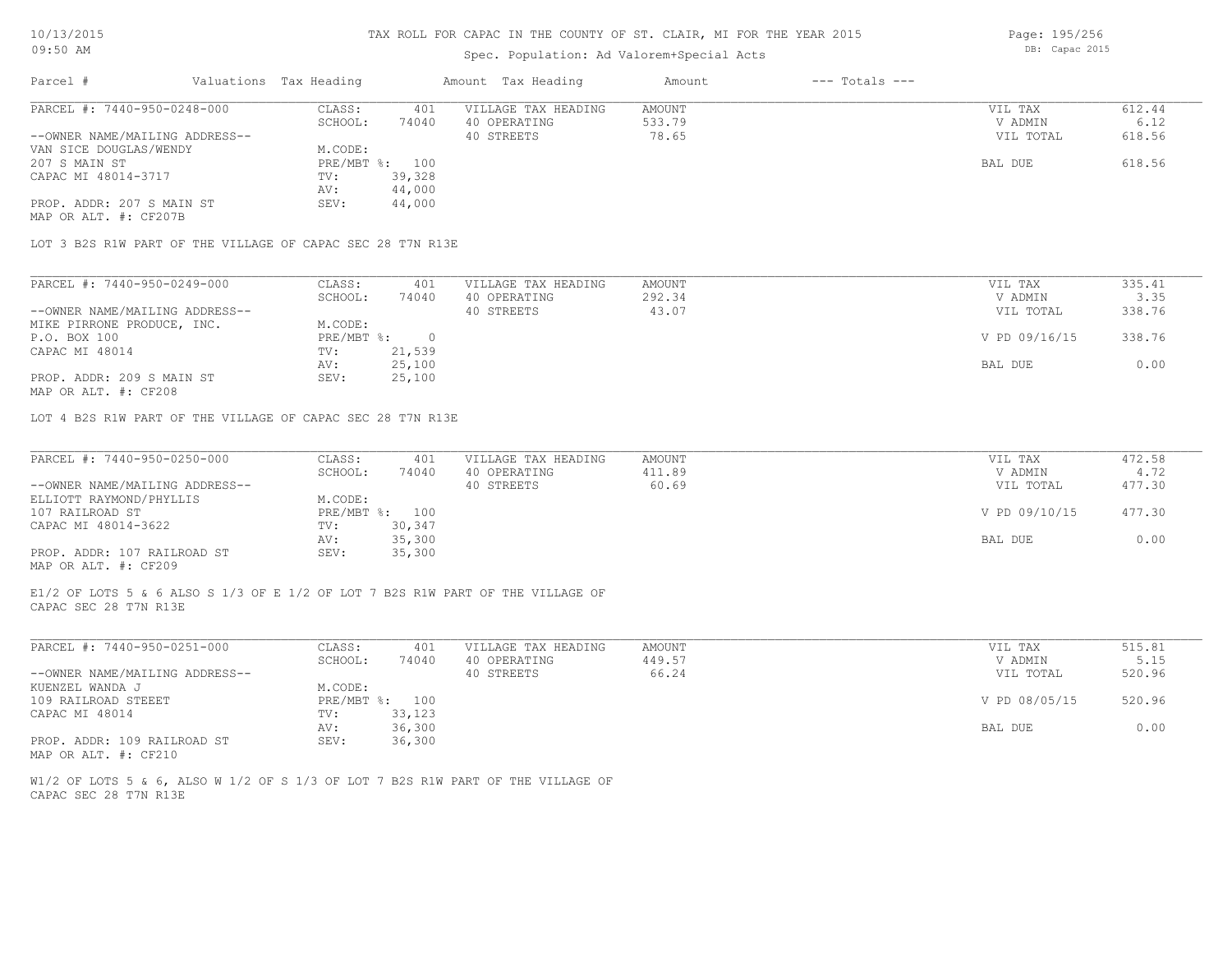### Spec. Population: Ad Valorem+Special Acts

Page: 196/256 DB: Capac 2015

| Parcel #                       | Valuations Tax Heading |        | Amount Tax Heading  | Amount | $---$ Totals $---$ |               |        |
|--------------------------------|------------------------|--------|---------------------|--------|--------------------|---------------|--------|
| PARCEL #: 7440-950-0252-000    | CLASS:                 | 401    | VILLAGE TAX HEADING | AMOUNT |                    | VIL TAX       | 527.25 |
|                                | SCHOOL:                | 74040  | 40 OPERATING        | 459.54 |                    | V ADMIN       | 5.27   |
| --OWNER NAME/MAILING ADDRESS-- |                        |        | 40 STREETS          | 67.71  |                    | VIL TOTAL     | 532.52 |
| DISS LAURA                     | M.CODE:                | CBSMT  |                     |        |                    |               |        |
| 106 W MEIER AVE                | PRE/MBT %: 100         |        |                     |        |                    | V PD 07/10/15 | 532.52 |
| CAPAC MI 48014-3612            | TV:                    | 33,857 |                     |        |                    |               |        |
|                                | AV:                    | 38,800 |                     |        |                    | BAL DUE       | 0.00   |
| PROP. ADDR: 106 W MEIER ST     | SEV:                   | 38,800 |                     |        |                    |               |        |
| $\frac{1}{2}$                  |                        |        |                     |        |                    |               |        |

MAP OR ALT. #: CF211

SEC 28 T7N R13E E1/2 OF LOT 8, ALSO E 1/2 OF N 2/3 OF LOT 7 B2S R1W PART OF THE VILLAGE OF CAPAC

| PARCEL #: 7440-950-0253-000    | CLASS:     | 401    | VILLAGE TAX HEADING | AMOUNT | VIL TAX       | 405.03 |
|--------------------------------|------------|--------|---------------------|--------|---------------|--------|
|                                | SCHOOL:    | 74040  | 40 OPERATING        | 353.02 | V ADMIN       | 4.05   |
| --OWNER NAME/MAILING ADDRESS-- |            |        | 40 STREETS          | 52.01  | VIL TOTAL     | 409.08 |
| HOFERT WARREN                  | M.CODE:    |        |                     |        |               |        |
| HOFERT PATRICIA                | PRE/MBT %: |        |                     |        | V PD 09/10/15 | 409.08 |
| 4025 MARTIN RD                 | TV:        | 26,009 |                     |        |               |        |
| CAPAC, MI 48014                | AV:        | 30,200 |                     |        | BAL DUE       | 0.00   |
|                                | SEV:       | 30,200 |                     |        |               |        |
| PROP. ADDR: 108 W MEIER ST     |            |        |                     |        |               |        |

MAP OR ALT. #: CF212

SEC 28 T7N R13E W1/2 OF LOT 8, ALSO W 1/2 OF N 2/3 OF LOT 7 B2S R1W PART OF THE VILLAGE OF CAPAC

| PARCEL #: 7440-950-0254-000    | CLASS:     | 401    | VILLAGE TAX HEADING | AMOUNT | VIL TAX       | 281.30 |
|--------------------------------|------------|--------|---------------------|--------|---------------|--------|
|                                | SCHOOL:    | 74040  | 40 OPERATING        | 245.18 | V ADMIN       | 2.81   |
| --OWNER NAME/MAILING ADDRESS-- |            |        | 40 STREETS          | 36.12  | VIL TOTAL     | 284.11 |
| HOOVER JAMES A / JANE L        | M.CODE:    |        |                     |        |               |        |
| 5997 STERLING RD               | PRE/MBT %: | $\cap$ |                     |        | V PD 09/16/15 | 284.11 |
| CAPAC MI 48014                 | TV:        | 18,064 |                     |        |               |        |
|                                | AV:        | 19,500 |                     |        | BAL DUE       | 0.00   |
| PROP. ADDR: 202 W MEIER ST     | SEV:       | 19,500 |                     |        |               |        |
| MAP OR ALT. #: CF213A          |            |        |                     |        |               |        |

 $\mathcal{L}_\mathcal{L} = \mathcal{L}_\mathcal{L} = \mathcal{L}_\mathcal{L} = \mathcal{L}_\mathcal{L} = \mathcal{L}_\mathcal{L} = \mathcal{L}_\mathcal{L} = \mathcal{L}_\mathcal{L} = \mathcal{L}_\mathcal{L} = \mathcal{L}_\mathcal{L} = \mathcal{L}_\mathcal{L} = \mathcal{L}_\mathcal{L} = \mathcal{L}_\mathcal{L} = \mathcal{L}_\mathcal{L} = \mathcal{L}_\mathcal{L} = \mathcal{L}_\mathcal{L} = \mathcal{L}_\mathcal{L} = \mathcal{L}_\mathcal{L}$ 

LOT 1 EXC E 85 FT B2S R2W PART OF THE VILLAGE OF CAPAC SEC 28 T7N R13E

| PARCEL #: 7440-950-0255-000    | CLASS:     | 401    | VILLAGE TAX HEADING | AMOUNT | VIL TAX       | 398.64 |
|--------------------------------|------------|--------|---------------------|--------|---------------|--------|
|                                | SCHOOL:    | 74040  | 40 OPERATING        | 347.45 | V ADMIN       | 3.98   |
| --OWNER NAME/MAILING ADDRESS-- |            |        | 40 STREETS          | 51.19  | VIL TOTAL     | 402.62 |
| CUTINO JOSEPH R TRUST          | M.CODE:    |        |                     |        |               |        |
| CUTINO MARLENE A TRUST         | PRE/MBT %: |        |                     |        | V PD 07/15/15 | 402.62 |
| 5346 BURTON RD.                | TV:        | 25,599 |                     |        |               |        |
| MUSSEY TWP. MI 48014           | AV:        | 27,400 |                     |        | BAL DUE       | 0.00   |
|                                | SEV:       | 27,400 |                     |        |               |        |
| PROP. ADDR: 203 S NEEPER ST    |            |        |                     |        |               |        |
|                                |            |        |                     |        |               |        |

MAP OR ALT. #: CF213B

E85 FT OF LOT 1 B2S R2W PART OF THE VILLAGE OF CAPAC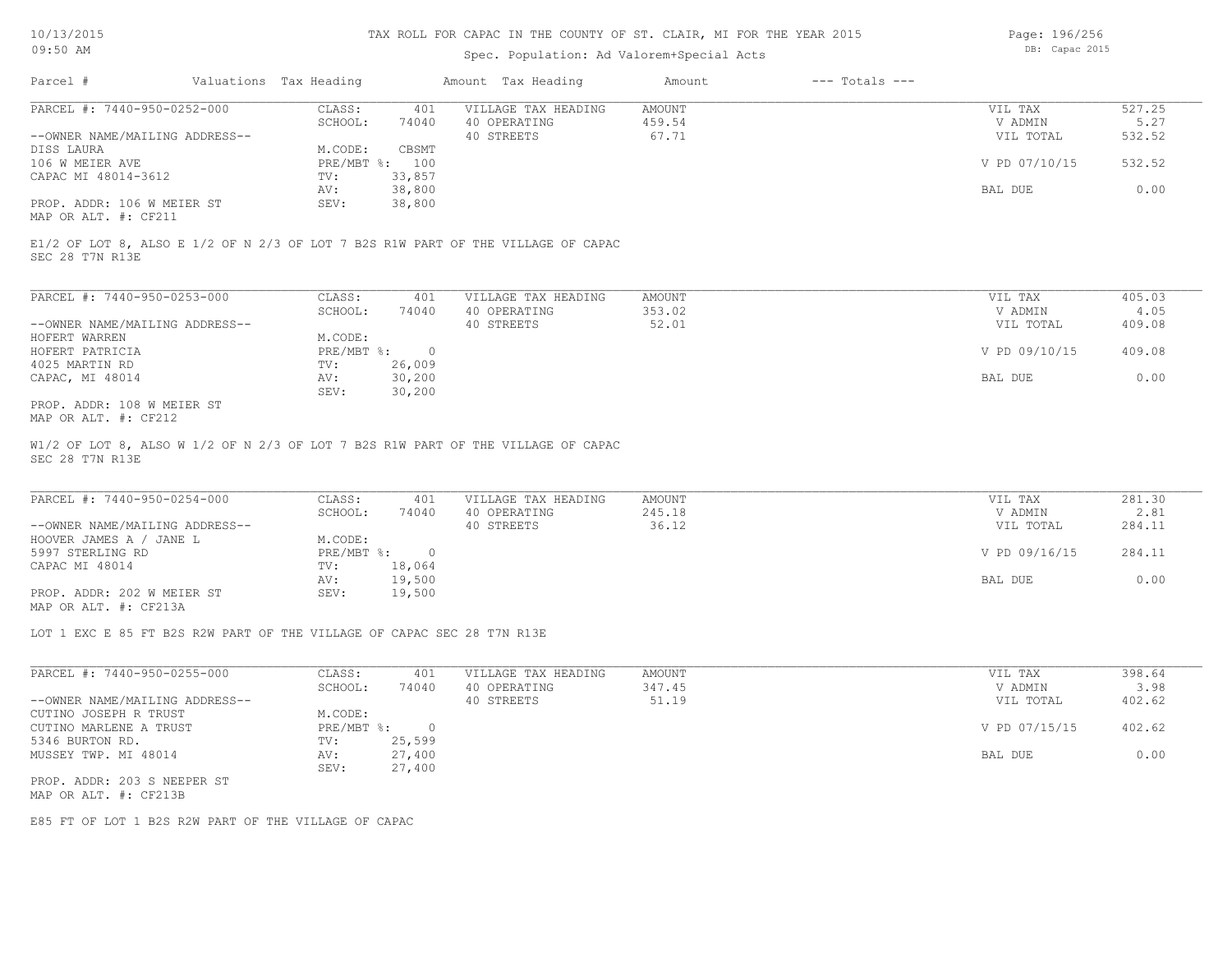## Spec. Population: Ad Valorem+Special Acts

Page: 197/256 DB: Capac 2015

| Parcel #                       | Valuations Tax Heading |        | Amount Tax Heading  | Amount | $---$ Totals $---$ |               |        |
|--------------------------------|------------------------|--------|---------------------|--------|--------------------|---------------|--------|
| PARCEL #: 7440-950-0256-000    | CLASS:                 | 401    | VILLAGE TAX HEADING | AMOUNT |                    | VIL TAX       | 646.17 |
|                                | SCHOOL:                | 74040  | 40 OPERATING        | 563.19 |                    | V ADMIN       | 6.46   |
| --OWNER NAME/MAILING ADDRESS-- |                        |        | 40 STREETS          | 82.98  |                    | VIL TOTAL     | 652.63 |
| MC NUTT MATTHEW                | M.CODE:                | CBSMT  |                     |        |                    |               |        |
| 205 S NEEPER ST                | PRE/MBT %: 100         |        |                     |        |                    | V PD 07/10/15 | 652.63 |
| CAPAC MI 48014                 | TV:                    | 41,494 |                     |        |                    |               |        |
|                                | AV:                    | 54,300 |                     |        |                    | BAL DUE       | 0.00   |
| PROP. ADDR: 205 S NEEPER ST    | SEV:                   | 54,300 |                     |        |                    |               |        |
|                                |                        |        |                     |        |                    |               |        |

MAP OR ALT. #: CF214/215

FRL. LOT 2 B2S R2W PART OF THE VILLAGE OF CAPAC SEC 28 T7N R13E

| PARCEL #: 7440-950-0257-000    | CLASS:     | 401    | VILLAGE TAX HEADING | AMOUNT | VIL TAX   | 411.37 |
|--------------------------------|------------|--------|---------------------|--------|-----------|--------|
|                                | SCHOOL:    | 74040  | 40 OPERATING        | 358.54 | V ADMIN   | 4.11   |
| --OWNER NAME/MAILING ADDRESS-- |            |        | 40 STREETS          | 52.83  | VIL TOTAL | 415.48 |
| TRUDO RICHARD & ANGELA         | M.CODE:    |        |                     |        |           |        |
| 12636 DUNN                     | PRE/MBT %: |        |                     |        | BAL DUE   | 415.48 |
| MEMPHIS MI 48041               | TV:        | 26,416 |                     |        |           |        |
|                                | AV:        | 26,800 |                     |        |           |        |
| PROP. ADDR: 209 S NEEPER ST    | SEV:       | 26,800 |                     |        |           |        |
|                                |            |        |                     |        |           |        |

MAP OR ALT. #: CF216

FRL LOT 3 B2S R2W PART OF THE VILLAGE OF CAPAC SEC 28 T7N R13E QC 10/17/98

| PARCEL #: 7440-950-0258-000        | CLASS:       | 401    | VILLAGE TAX HEADING | AMOUNT | VIL TAX       | 351.24 |
|------------------------------------|--------------|--------|---------------------|--------|---------------|--------|
|                                    | SCHOOL:      | 74040  | 40 OPERATING        | 306.13 | V ADMIN       | 3.51   |
| --OWNER NAME/MAILING ADDRESS--     |              |        | 40 STREETS          | 45.11  | VIL TOTAL     | 354.75 |
| DEBLOUW HENRY/DEANNA               | M.CODE:      |        |                     |        |               |        |
| 26350 24 MILE RD                   | $PRE/MBT$ %: |        |                     |        | V PD 08/13/15 | 354.75 |
| CHESTERFIELD MI 48051              | TV:          | 22,555 |                     |        |               |        |
|                                    | AV:          | 24,900 |                     |        | BAL DUE       | 0.00   |
| PROP. ADDR: 212 S GLASSFORD STREET | SEV:         | 24,900 |                     |        |               |        |
| MAP OR ALT. #: CF217A1             |              |        |                     |        |               |        |

W85 FT OF FRL. LOT 4 B2S R2W PART OF THE VILLAGE OF CAPAC SEC 28 T7N R13E

| PARCEL #: 7440-950-0259-000    | CLASS:     | 401    | VILLAGE TAX HEADING | AMOUNT | VIL TAX   | 331.12 |
|--------------------------------|------------|--------|---------------------|--------|-----------|--------|
|                                | SCHOOL:    | 74040  | 40 OPERATING        | 288.60 | V ADMIN   | 3.31   |
| --OWNER NAME/MAILING ADDRESS-- |            |        | 40 STREETS          | 42.52  | VIL TOTAL | 334.43 |
| MEIER ROBBIN                   | M.CODE:    |        |                     |        |           |        |
| P.O. BOX 173                   | PRE/MBT %: | 100    |                     |        | BAL DUE   | 334.43 |
| CAPAC MI 48014                 | TV:        | 21,263 |                     |        |           |        |
|                                | AV:        | 24,900 |                     |        |           |        |
| PROP. ADDR: 207 RAILROAD ST    | SEV:       | 24,900 |                     |        |           |        |
| MAP OR ALT. #: CF217A2         |            |        |                     |        |           |        |

FRL LOT 4 EXC W 85 FT B2S R2W PART OF THE VILLAGE OF CAPAC SEC 28 T7N R13E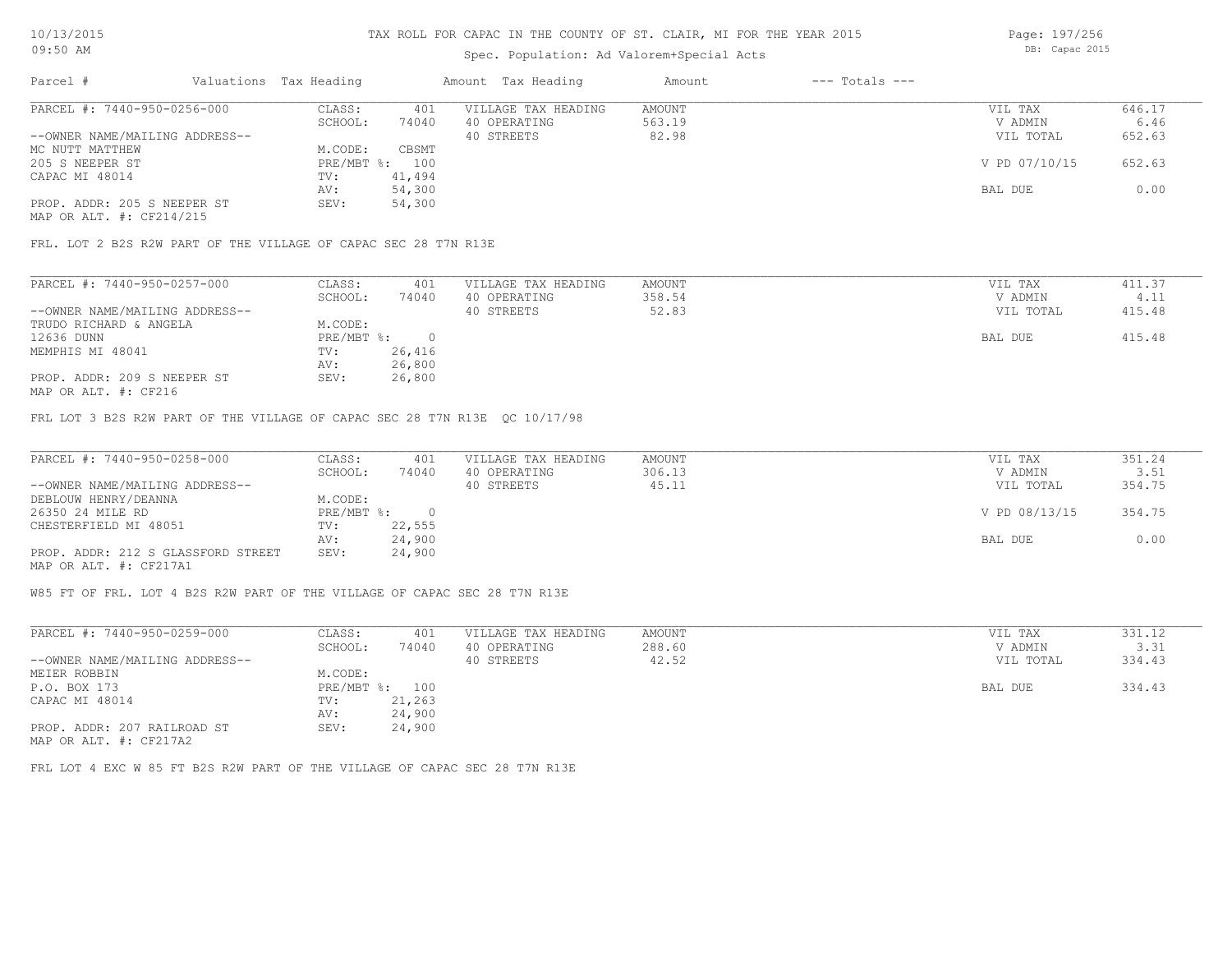## Spec. Population: Ad Valorem+Special Acts

Page: 198/256 DB: Capac 2015

| Parcel #                                | Valuations Tax Heading |                | Amount Tax Heading  | Amount | $---$ Totals $---$ |               |        |
|-----------------------------------------|------------------------|----------------|---------------------|--------|--------------------|---------------|--------|
| PARCEL #: 7440-950-0260-000             | CLASS:                 | 401            | VILLAGE TAX HEADING | AMOUNT |                    | VIL TAX       | 347.63 |
|                                         | SCHOOL:                | 74040          | 40 OPERATING        | 302.99 |                    | V ADMIN       | 3.47   |
| --OWNER NAME/MAILING ADDRESS--          |                        |                | 40 STREETS          | 44.64  |                    | VIL TOTAL     | 351.10 |
| ROSAS MARGARITO JR/ET-AL                | M.CODE:                |                |                     |        |                    |               |        |
| OROSCO.ROSAS, CADINA, A, Y, R, R ROSAS, |                        | PRE/MBT %: 100 |                     |        |                    | V PD 08/05/15 | 351.10 |
| 202 S GLASSFORD ST                      | TV:                    | 22,323         |                     |        |                    |               |        |
| CAPAC MI 48014-3608                     | AV:                    | 29,200         |                     |        |                    | BAL DUE       | 0.00   |
|                                         | SEV:                   | 29,200         |                     |        |                    |               |        |
| PROP. ADDR: 202 S GLASSFORD STREET      |                        |                |                     |        |                    |               |        |

MAP OR ALT. #: CF217B

W1/2 OF LOTS 5 & 6 B2S R2W PART OF THE VILLAGE OF CAPAC SEC 28 T7N R13E

| PARCEL #: 7440-950-0261-000    | CLASS:     | 401    | VILLAGE TAX HEADING | AMOUNT | VIL TAX       | 374.97 |  |
|--------------------------------|------------|--------|---------------------|--------|---------------|--------|--|
|                                | SCHOOL:    | 74040  | 40 OPERATING        | 326.82 | V ADMIN       | 3.74   |  |
| --OWNER NAME/MAILING ADDRESS-- |            |        | 40 STREETS          | 48.15  | VIL TOTAL     | 378.71 |  |
| FRANTZ MICHAEL J               | M.CODE:    |        |                     |        |               |        |  |
| 16134 PETZ RD                  | PRE/MBT %: | $\cap$ |                     |        | V PD 09/18/15 | 378.71 |  |
| CAPAC MI 48014                 | TV:        | 24,079 |                     |        |               |        |  |
|                                | AV:        | 27,800 |                     |        | BAL DUE       | 0.00   |  |
| PROP. ADDR: 206 W MEIER ST     | SEV:       | 27,800 |                     |        |               |        |  |
| $MAD$ $CD$ $ATM$ $H$ , $CDQ1Q$ |            |        |                     |        |               |        |  |

MAP OR ALT. #: CF218

E1/2 OF LOTS 5 & 6 B2S R2W PART OF THE VILLAGE OF CAPAC SEC 28 T7N R13E

| PARCEL #: 7440-950-0262-000        | CLASS:     | 401    | VILLAGE TAX HEADING | AMOUNT | VIL TAX       | 344.90 |
|------------------------------------|------------|--------|---------------------|--------|---------------|--------|
|                                    | SCHOOL:    | 74040  | 40 OPERATING        | 300.61 | V ADMIN       | 3.44   |
| --OWNER NAME/MAILING ADDRESS--     |            |        | 40 STREETS          | 44.29  | VIL TOTAL     | 348.34 |
| HOPKINS SHANE R                    | M.CODE:    | CBSMT  |                     |        |               |        |
| HOPKINS MELISSA R                  | PRE/MBT %: |        |                     |        | V PD 07/10/15 | 348.34 |
| 3305 KNOLL RD                      | TV:        | 22,148 |                     |        |               |        |
| CAPAC MI 48014                     | AV:        | 23,800 |                     |        | BAL DUE       | 0.00   |
|                                    | SEV:       | 23,800 |                     |        |               |        |
| PROP. ADDR: 203 S GLASSFORD STREET |            |        |                     |        |               |        |

MAP OR ALT. #: CF219A

S1/2 OF LOT 1 B2S R3W VILLAGE OF CAPAC

| PARCEL #: 7440-950-0263-000    | CLASS:     | 401    | VILLAGE TAX HEADING | AMOUNT | VIL TAX       | 240.48 |
|--------------------------------|------------|--------|---------------------|--------|---------------|--------|
|                                | SCHOOL:    | 74040  | 40 OPERATING        | 209.60 | V ADMIN       | 2.40   |
| --OWNER NAME/MAILING ADDRESS-- |            |        | 40 STREETS          | 30.88  | VIL TOTAL     | 242.88 |
| CASCADDAN TARA                 | M.CODE:    |        |                     |        |               |        |
| 5985 CAPAC RD                  | PRE/MBT %: |        |                     |        | V PD 09/18/15 | 242.88 |
| CAPAC MI 48014-1303            | TV:        | 15,443 |                     |        |               |        |
|                                | AV:        | 15,900 |                     |        | BAL DUE       | 0.00   |
| PROP. ADDR: 302 W MEIER ST     | SEV:       | 15,900 |                     |        |               |        |

MAP OR ALT. #: CF219B

N1/2 OF LOT 1 EXC W 60 FT THEREOF B2S R3W VILLAGE OF CAPAC SEC 28 T7N R13E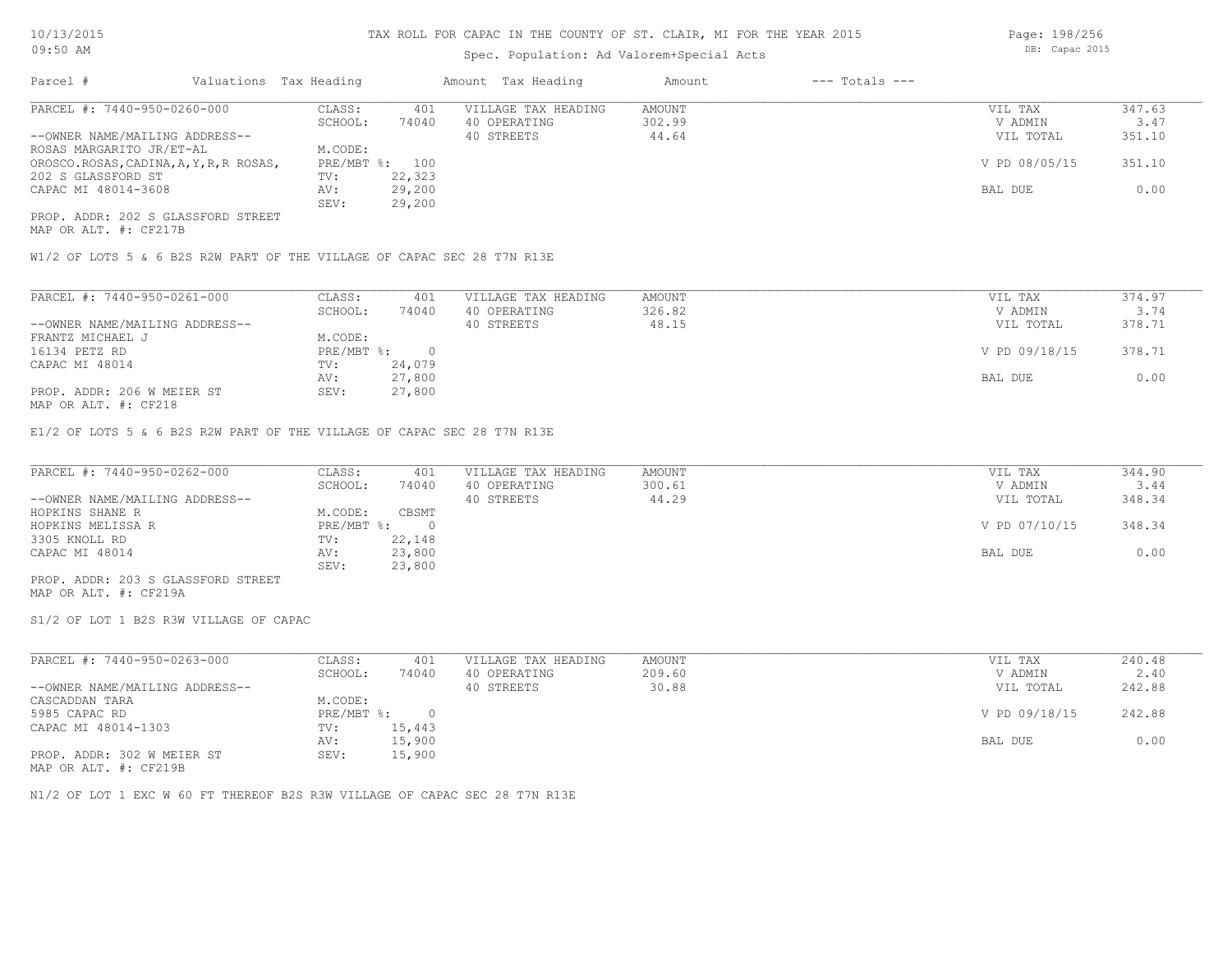# Spec. Population: Ad Valorem+Special Acts

Page: 199/256 DB: Capac 2015

| Parcel #                       | Valuations Tax Heading |        | Amount Tax Heading  | Amount | $---$ Totals $---$ |               |        |
|--------------------------------|------------------------|--------|---------------------|--------|--------------------|---------------|--------|
| PARCEL #: 7440-950-0264-000    | CLASS:                 | 401    | VILLAGE TAX HEADING | AMOUNT |                    | VIL TAX       | 242.05 |
|                                | SCHOOL:                | 74040  | 40 OPERATING        | 210.97 |                    | V ADMIN       | 2.42   |
| --OWNER NAME/MAILING ADDRESS-- |                        |        | 40 STREETS          | 31.08  |                    | VIL TOTAL     | 244.47 |
| RODRIGUEZ, JOHNNY JR.          | M.CODE:                | OLALS  |                     |        |                    |               |        |
| 310 W MEIER AVE                | PRE/MBT %: 100         |        |                     |        |                    | V PD 09/18/15 | 244.47 |
| CAPAC MI 48014-3616            | TV:                    | 15,544 |                     |        |                    |               |        |
|                                | AV:                    | 15,900 |                     |        |                    | BAL DUE       | 0.00   |
| PROP. ADDR: 310 W MEIER ST     | SEV:                   | 15,900 |                     |        |                    |               |        |
| MAP OR ALT. #: CF219C/D        |                        |        |                     |        |                    |               |        |

W60 FT OF N 1/2 OF LOT 1 B2S R3W VILLAGE OF CAPAC

| PARCEL #: 7440-950-0265-000        | CLASS:  | 401            | VILLAGE TAX HEADING | AMOUNT | VIL TAX       | 337.98 |
|------------------------------------|---------|----------------|---------------------|--------|---------------|--------|
|                                    | SCHOOL: | 74040          | 40 OPERATING        | 294.58 | V ADMIN       | 3.37   |
| --OWNER NAME/MAILING ADDRESS--     |         |                | 40 STREETS          | 43.40  | VIL TOTAL     | 341.35 |
| ROSAS MICHAEL/MARGIE               | M.CODE: |                |                     |        |               |        |
| 205 S GLASSFORD ST                 |         | PRE/MBT %: 100 |                     |        | V PD 09/02/15 | 341.35 |
| CAPAC MI 48014-3609                | TV:     | 21,704         |                     |        |               |        |
|                                    | AV:     | 34,300         |                     |        | BAL DUE       | 0.00   |
| PROP. ADDR: 205 S GLASSFORD STREET | SEV:    | 34,300         |                     |        |               |        |
| MAP OR ALT. #: CF220A              |         |                |                     |        |               |        |

LOT 2 B2S R3W VILLAGE OF CAPAC SEC 28 T7N R13E

| PARCEL #: 7440-950-0266-000        | CLASS:  | 401            | VILLAGE TAX HEADING | AMOUNT | VIL TAX       | 325.91 |
|------------------------------------|---------|----------------|---------------------|--------|---------------|--------|
|                                    | SCHOOL: | 74040          | 40 OPERATING        | 284.06 | V ADMIN       | 3.25   |
| --OWNER NAME/MAILING ADDRESS--     |         |                | 40 STREETS          | 41.85  | VIL TOTAL     | 329.16 |
| MAILLOUX MARYANN                   | M.CODE: |                |                     |        |               |        |
| 207 S GLASSFORD                    |         | PRE/MBT %: 100 |                     |        | V PD 09/18/15 | 329.16 |
| CAPAC MI 48014-4305                | TV:     | 20,929         |                     |        |               |        |
|                                    | AV:     | 26,600         |                     |        | BAL DUE       | 0.00   |
| PROP. ADDR: 207 S GLASSFORD STREET | SEV:    | 26,600         |                     |        |               |        |
| MAP OR ALT. #: CF220B              |         |                |                     |        |               |        |

LOT 3 B2S R3W VILLAGE OF CAPAC SEC 28 T7N R13E

| PARCEL #: 7440-950-0267-000    | CLASS:       | 302    | VILLAGE TAX HEADING | AMOUNT | VIL TAX       | 256.95 |
|--------------------------------|--------------|--------|---------------------|--------|---------------|--------|
|                                | SCHOOL:      | 74040  | 40 OPERATING        | 223.95 | V ADMIN       | 2.56   |
| --OWNER NAME/MAILING ADDRESS-- |              |        | 40 STREETS          | 33.00  | VIL TOTAL     | 259.51 |
| DTE ELECTRIC COMPANY           | M.CODE:      |        |                     |        |               |        |
| PROPERTY TAX DEPARTMENT        | $PRE/MBT$ %: |        |                     |        | V PD 08/26/15 | 259.51 |
| P.O.BOX 33017                  | TV:          | 16,500 |                     |        |               |        |
| DETROIT MI 48232               | AV:          | 16,500 |                     |        | BAL DUE       | 0.00   |
|                                | SEV:         | 16,500 |                     |        |               |        |
| PROP. ADDR: 351 W MEIER ST     |              |        |                     |        |               |        |

MAP OR ALT. #: CF221

LOTS 4 & 5 B2S R3W PART OF THE VILLAGE OF CAPAC SEC 28 T7N R13E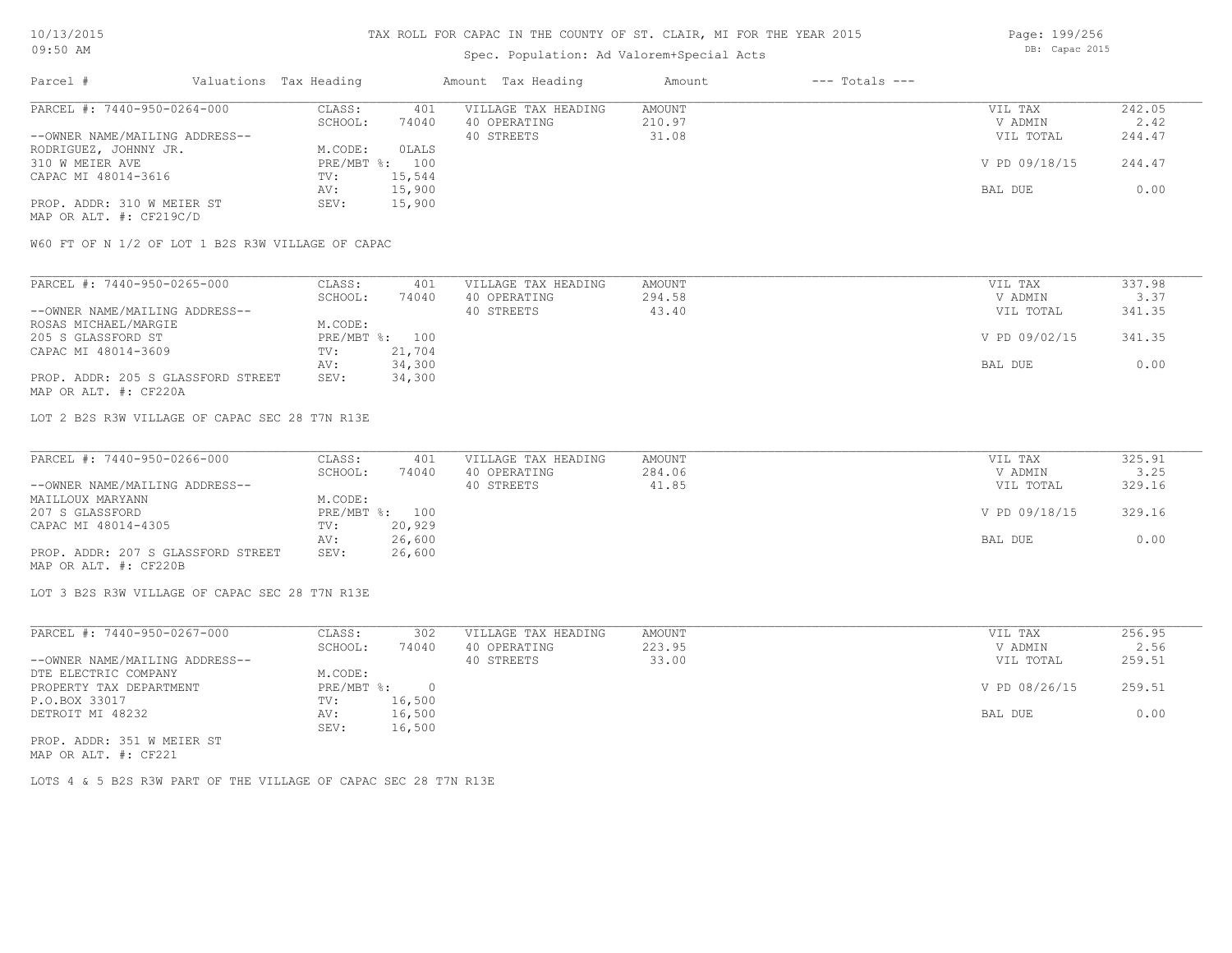Page: 200/256 DB: Capac 2015

# Spec. Population: Ad Valorem+Special Acts

| PARCEL #: 7440-950-0268-000<br><b>AMOUNT</b><br>CLASS:<br>202<br>VILLAGE TAX HEADING<br>VIL TAX<br>SCHOOL:<br>40 OPERATING<br>15.93<br>V ADMIN<br>74040<br>2.34<br>40 STREETS<br>VIL TOTAL<br>--OWNER NAME/MAILING ADDRESS--<br>HADER DAVID SR<br>M.CODE:<br>12878 RYNN RD<br>PRE/MBT %:<br>$\circ$<br>BAL DUE<br>EMMETT MI 48022-3514<br>1,174<br>TV:<br>2,400<br>AV:<br>PROP. ADDR: RAILROAD ST<br>2,400<br>SEV:<br>MAP OR ALT. #: CF222<br>COMM AT A PTE 32 FT S OF THE SW COR OF LOT 4 BLK 2 S OF MILL ST R3W OF MAIN ST TH S<br>TO N LINE OF GT RR TH E ALG THE N LINE OF GT RR 75 FT. TH N TO A PTE 32 FT S OF<br>SAID LINE OF LOT 4 TH W FOLLOWING WITH THE SAID LINE OF SAID LOT 4 TO PLACE OF BEG.<br>B2S R3W PART OF THE VILLAGE OF CAPAC SEC 28 T7N R13E<br>PARCEL #: 7440-950-0270-000<br>CLASS:<br>VILLAGE TAX HEADING<br>AMOUNT<br>VIL TAX<br>201<br>285.03<br>SCHOOL:<br>74040<br>40 OPERATING<br>V ADMIN<br>40 STREETS<br>42.00<br>--OWNER NAME/MAILING ADDRESS--<br>VIL TOTAL<br>CHIND TIMOTHY B SR<br>M.CODE:<br>104 E MILL STREET<br>$PRE/MBT$ $\div$<br>$\circ$<br>V PD 09/18/15<br>21,000<br>CAPAC MI 48014-3152<br>TV:<br>21,000<br>AV:<br>BAL DUE<br>PROP. ADDR: 104 E MILL STREET<br>SEV:<br>21,000<br>E56 FT OF LOT 1 EXC S 33.42' ALSO INC N 22.5' OF S 33.42' OF E 24 FT OF LOT 1<br>B1S R1E VILLAGE OF CAPAC SEC 27 T7N R13E<br>PARCEL #: 7440-950-0271-000<br>CLASS:<br>201<br>VILLAGE TAX HEADING<br>AMOUNT<br>VIL TAX<br>SCHOOL:<br>74040<br>40 OPERATING<br>338.61<br>V ADMIN<br>49.89<br>--OWNER NAME/MAILING ADDRESS--<br>40 STREETS<br>VIL TOTAL<br>MARQUARDT DANIEL/DELLA<br>M.CODE:<br>461 ELK LAKE RD<br>$PRE/MBT$ $\div$<br>$\overline{0}$<br>BAL DUE<br>24,948<br>ATTICA MI 48412-9807<br>TV:<br>51,800<br>AV:<br>51,800<br>PROP. ADDR: 100 S MAIN ST<br>SEV:<br>LOT 1 EXC S 38 FT & EXC E 56 FT OF THE REMAINDER THEREOF B1S R1E VILLAGE OF CAPAC<br>SEC 27 T7N R13E<br>PARCEL #: 7440-950-0272-000<br>CLASS:<br>201<br>VILLAGE TAX HEADING<br>AMOUNT<br>VIL TAX<br>261.17<br>SCHOOL:<br>74040<br>40 OPERATING<br>V ADMIN<br>40 STREETS<br>38.48<br>--OWNER NAME/MAILING ADDRESS--<br>VIL TOTAL<br>M.CODE:<br>MARQUARDT DANIEL/DELLA<br>461 ELK LAKE RD<br>$PRE/MBT$ $\div$<br>$\overline{0}$<br>BAL DUE |        |
|---------------------------------------------------------------------------------------------------------------------------------------------------------------------------------------------------------------------------------------------------------------------------------------------------------------------------------------------------------------------------------------------------------------------------------------------------------------------------------------------------------------------------------------------------------------------------------------------------------------------------------------------------------------------------------------------------------------------------------------------------------------------------------------------------------------------------------------------------------------------------------------------------------------------------------------------------------------------------------------------------------------------------------------------------------------------------------------------------------------------------------------------------------------------------------------------------------------------------------------------------------------------------------------------------------------------------------------------------------------------------------------------------------------------------------------------------------------------------------------------------------------------------------------------------------------------------------------------------------------------------------------------------------------------------------------------------------------------------------------------------------------------------------------------------------------------------------------------------------------------------------------------------------------------------------------------------------------------------------------------------------------------------------------------------------------------------------------------------------------------------------------------------------------------------------------------------------------------------------------------------|--------|
| MAP OR ALT. #: CF223<br>MAP OR ALT. #: CF224                                                                                                                                                                                                                                                                                                                                                                                                                                                                                                                                                                                                                                                                                                                                                                                                                                                                                                                                                                                                                                                                                                                                                                                                                                                                                                                                                                                                                                                                                                                                                                                                                                                                                                                                                                                                                                                                                                                                                                                                                                                                                                                                                                                                      | 18.27  |
|                                                                                                                                                                                                                                                                                                                                                                                                                                                                                                                                                                                                                                                                                                                                                                                                                                                                                                                                                                                                                                                                                                                                                                                                                                                                                                                                                                                                                                                                                                                                                                                                                                                                                                                                                                                                                                                                                                                                                                                                                                                                                                                                                                                                                                                   | 0.18   |
|                                                                                                                                                                                                                                                                                                                                                                                                                                                                                                                                                                                                                                                                                                                                                                                                                                                                                                                                                                                                                                                                                                                                                                                                                                                                                                                                                                                                                                                                                                                                                                                                                                                                                                                                                                                                                                                                                                                                                                                                                                                                                                                                                                                                                                                   | 18.45  |
|                                                                                                                                                                                                                                                                                                                                                                                                                                                                                                                                                                                                                                                                                                                                                                                                                                                                                                                                                                                                                                                                                                                                                                                                                                                                                                                                                                                                                                                                                                                                                                                                                                                                                                                                                                                                                                                                                                                                                                                                                                                                                                                                                                                                                                                   |        |
|                                                                                                                                                                                                                                                                                                                                                                                                                                                                                                                                                                                                                                                                                                                                                                                                                                                                                                                                                                                                                                                                                                                                                                                                                                                                                                                                                                                                                                                                                                                                                                                                                                                                                                                                                                                                                                                                                                                                                                                                                                                                                                                                                                                                                                                   | 18.45  |
|                                                                                                                                                                                                                                                                                                                                                                                                                                                                                                                                                                                                                                                                                                                                                                                                                                                                                                                                                                                                                                                                                                                                                                                                                                                                                                                                                                                                                                                                                                                                                                                                                                                                                                                                                                                                                                                                                                                                                                                                                                                                                                                                                                                                                                                   |        |
|                                                                                                                                                                                                                                                                                                                                                                                                                                                                                                                                                                                                                                                                                                                                                                                                                                                                                                                                                                                                                                                                                                                                                                                                                                                                                                                                                                                                                                                                                                                                                                                                                                                                                                                                                                                                                                                                                                                                                                                                                                                                                                                                                                                                                                                   |        |
|                                                                                                                                                                                                                                                                                                                                                                                                                                                                                                                                                                                                                                                                                                                                                                                                                                                                                                                                                                                                                                                                                                                                                                                                                                                                                                                                                                                                                                                                                                                                                                                                                                                                                                                                                                                                                                                                                                                                                                                                                                                                                                                                                                                                                                                   |        |
|                                                                                                                                                                                                                                                                                                                                                                                                                                                                                                                                                                                                                                                                                                                                                                                                                                                                                                                                                                                                                                                                                                                                                                                                                                                                                                                                                                                                                                                                                                                                                                                                                                                                                                                                                                                                                                                                                                                                                                                                                                                                                                                                                                                                                                                   |        |
|                                                                                                                                                                                                                                                                                                                                                                                                                                                                                                                                                                                                                                                                                                                                                                                                                                                                                                                                                                                                                                                                                                                                                                                                                                                                                                                                                                                                                                                                                                                                                                                                                                                                                                                                                                                                                                                                                                                                                                                                                                                                                                                                                                                                                                                   |        |
|                                                                                                                                                                                                                                                                                                                                                                                                                                                                                                                                                                                                                                                                                                                                                                                                                                                                                                                                                                                                                                                                                                                                                                                                                                                                                                                                                                                                                                                                                                                                                                                                                                                                                                                                                                                                                                                                                                                                                                                                                                                                                                                                                                                                                                                   |        |
|                                                                                                                                                                                                                                                                                                                                                                                                                                                                                                                                                                                                                                                                                                                                                                                                                                                                                                                                                                                                                                                                                                                                                                                                                                                                                                                                                                                                                                                                                                                                                                                                                                                                                                                                                                                                                                                                                                                                                                                                                                                                                                                                                                                                                                                   |        |
|                                                                                                                                                                                                                                                                                                                                                                                                                                                                                                                                                                                                                                                                                                                                                                                                                                                                                                                                                                                                                                                                                                                                                                                                                                                                                                                                                                                                                                                                                                                                                                                                                                                                                                                                                                                                                                                                                                                                                                                                                                                                                                                                                                                                                                                   |        |
|                                                                                                                                                                                                                                                                                                                                                                                                                                                                                                                                                                                                                                                                                                                                                                                                                                                                                                                                                                                                                                                                                                                                                                                                                                                                                                                                                                                                                                                                                                                                                                                                                                                                                                                                                                                                                                                                                                                                                                                                                                                                                                                                                                                                                                                   |        |
|                                                                                                                                                                                                                                                                                                                                                                                                                                                                                                                                                                                                                                                                                                                                                                                                                                                                                                                                                                                                                                                                                                                                                                                                                                                                                                                                                                                                                                                                                                                                                                                                                                                                                                                                                                                                                                                                                                                                                                                                                                                                                                                                                                                                                                                   | 327.03 |
|                                                                                                                                                                                                                                                                                                                                                                                                                                                                                                                                                                                                                                                                                                                                                                                                                                                                                                                                                                                                                                                                                                                                                                                                                                                                                                                                                                                                                                                                                                                                                                                                                                                                                                                                                                                                                                                                                                                                                                                                                                                                                                                                                                                                                                                   | 3.27   |
|                                                                                                                                                                                                                                                                                                                                                                                                                                                                                                                                                                                                                                                                                                                                                                                                                                                                                                                                                                                                                                                                                                                                                                                                                                                                                                                                                                                                                                                                                                                                                                                                                                                                                                                                                                                                                                                                                                                                                                                                                                                                                                                                                                                                                                                   | 330.30 |
|                                                                                                                                                                                                                                                                                                                                                                                                                                                                                                                                                                                                                                                                                                                                                                                                                                                                                                                                                                                                                                                                                                                                                                                                                                                                                                                                                                                                                                                                                                                                                                                                                                                                                                                                                                                                                                                                                                                                                                                                                                                                                                                                                                                                                                                   |        |
|                                                                                                                                                                                                                                                                                                                                                                                                                                                                                                                                                                                                                                                                                                                                                                                                                                                                                                                                                                                                                                                                                                                                                                                                                                                                                                                                                                                                                                                                                                                                                                                                                                                                                                                                                                                                                                                                                                                                                                                                                                                                                                                                                                                                                                                   | 330.30 |
|                                                                                                                                                                                                                                                                                                                                                                                                                                                                                                                                                                                                                                                                                                                                                                                                                                                                                                                                                                                                                                                                                                                                                                                                                                                                                                                                                                                                                                                                                                                                                                                                                                                                                                                                                                                                                                                                                                                                                                                                                                                                                                                                                                                                                                                   |        |
|                                                                                                                                                                                                                                                                                                                                                                                                                                                                                                                                                                                                                                                                                                                                                                                                                                                                                                                                                                                                                                                                                                                                                                                                                                                                                                                                                                                                                                                                                                                                                                                                                                                                                                                                                                                                                                                                                                                                                                                                                                                                                                                                                                                                                                                   | 0.00   |
|                                                                                                                                                                                                                                                                                                                                                                                                                                                                                                                                                                                                                                                                                                                                                                                                                                                                                                                                                                                                                                                                                                                                                                                                                                                                                                                                                                                                                                                                                                                                                                                                                                                                                                                                                                                                                                                                                                                                                                                                                                                                                                                                                                                                                                                   |        |
|                                                                                                                                                                                                                                                                                                                                                                                                                                                                                                                                                                                                                                                                                                                                                                                                                                                                                                                                                                                                                                                                                                                                                                                                                                                                                                                                                                                                                                                                                                                                                                                                                                                                                                                                                                                                                                                                                                                                                                                                                                                                                                                                                                                                                                                   |        |
|                                                                                                                                                                                                                                                                                                                                                                                                                                                                                                                                                                                                                                                                                                                                                                                                                                                                                                                                                                                                                                                                                                                                                                                                                                                                                                                                                                                                                                                                                                                                                                                                                                                                                                                                                                                                                                                                                                                                                                                                                                                                                                                                                                                                                                                   |        |
|                                                                                                                                                                                                                                                                                                                                                                                                                                                                                                                                                                                                                                                                                                                                                                                                                                                                                                                                                                                                                                                                                                                                                                                                                                                                                                                                                                                                                                                                                                                                                                                                                                                                                                                                                                                                                                                                                                                                                                                                                                                                                                                                                                                                                                                   | 388.50 |
|                                                                                                                                                                                                                                                                                                                                                                                                                                                                                                                                                                                                                                                                                                                                                                                                                                                                                                                                                                                                                                                                                                                                                                                                                                                                                                                                                                                                                                                                                                                                                                                                                                                                                                                                                                                                                                                                                                                                                                                                                                                                                                                                                                                                                                                   | 3.88   |
|                                                                                                                                                                                                                                                                                                                                                                                                                                                                                                                                                                                                                                                                                                                                                                                                                                                                                                                                                                                                                                                                                                                                                                                                                                                                                                                                                                                                                                                                                                                                                                                                                                                                                                                                                                                                                                                                                                                                                                                                                                                                                                                                                                                                                                                   | 392.38 |
|                                                                                                                                                                                                                                                                                                                                                                                                                                                                                                                                                                                                                                                                                                                                                                                                                                                                                                                                                                                                                                                                                                                                                                                                                                                                                                                                                                                                                                                                                                                                                                                                                                                                                                                                                                                                                                                                                                                                                                                                                                                                                                                                                                                                                                                   |        |
|                                                                                                                                                                                                                                                                                                                                                                                                                                                                                                                                                                                                                                                                                                                                                                                                                                                                                                                                                                                                                                                                                                                                                                                                                                                                                                                                                                                                                                                                                                                                                                                                                                                                                                                                                                                                                                                                                                                                                                                                                                                                                                                                                                                                                                                   | 392.38 |
|                                                                                                                                                                                                                                                                                                                                                                                                                                                                                                                                                                                                                                                                                                                                                                                                                                                                                                                                                                                                                                                                                                                                                                                                                                                                                                                                                                                                                                                                                                                                                                                                                                                                                                                                                                                                                                                                                                                                                                                                                                                                                                                                                                                                                                                   |        |
|                                                                                                                                                                                                                                                                                                                                                                                                                                                                                                                                                                                                                                                                                                                                                                                                                                                                                                                                                                                                                                                                                                                                                                                                                                                                                                                                                                                                                                                                                                                                                                                                                                                                                                                                                                                                                                                                                                                                                                                                                                                                                                                                                                                                                                                   |        |
|                                                                                                                                                                                                                                                                                                                                                                                                                                                                                                                                                                                                                                                                                                                                                                                                                                                                                                                                                                                                                                                                                                                                                                                                                                                                                                                                                                                                                                                                                                                                                                                                                                                                                                                                                                                                                                                                                                                                                                                                                                                                                                                                                                                                                                                   |        |
|                                                                                                                                                                                                                                                                                                                                                                                                                                                                                                                                                                                                                                                                                                                                                                                                                                                                                                                                                                                                                                                                                                                                                                                                                                                                                                                                                                                                                                                                                                                                                                                                                                                                                                                                                                                                                                                                                                                                                                                                                                                                                                                                                                                                                                                   |        |
|                                                                                                                                                                                                                                                                                                                                                                                                                                                                                                                                                                                                                                                                                                                                                                                                                                                                                                                                                                                                                                                                                                                                                                                                                                                                                                                                                                                                                                                                                                                                                                                                                                                                                                                                                                                                                                                                                                                                                                                                                                                                                                                                                                                                                                                   |        |
|                                                                                                                                                                                                                                                                                                                                                                                                                                                                                                                                                                                                                                                                                                                                                                                                                                                                                                                                                                                                                                                                                                                                                                                                                                                                                                                                                                                                                                                                                                                                                                                                                                                                                                                                                                                                                                                                                                                                                                                                                                                                                                                                                                                                                                                   |        |
|                                                                                                                                                                                                                                                                                                                                                                                                                                                                                                                                                                                                                                                                                                                                                                                                                                                                                                                                                                                                                                                                                                                                                                                                                                                                                                                                                                                                                                                                                                                                                                                                                                                                                                                                                                                                                                                                                                                                                                                                                                                                                                                                                                                                                                                   |        |
|                                                                                                                                                                                                                                                                                                                                                                                                                                                                                                                                                                                                                                                                                                                                                                                                                                                                                                                                                                                                                                                                                                                                                                                                                                                                                                                                                                                                                                                                                                                                                                                                                                                                                                                                                                                                                                                                                                                                                                                                                                                                                                                                                                                                                                                   | 299.65 |
|                                                                                                                                                                                                                                                                                                                                                                                                                                                                                                                                                                                                                                                                                                                                                                                                                                                                                                                                                                                                                                                                                                                                                                                                                                                                                                                                                                                                                                                                                                                                                                                                                                                                                                                                                                                                                                                                                                                                                                                                                                                                                                                                                                                                                                                   | 2.99   |
|                                                                                                                                                                                                                                                                                                                                                                                                                                                                                                                                                                                                                                                                                                                                                                                                                                                                                                                                                                                                                                                                                                                                                                                                                                                                                                                                                                                                                                                                                                                                                                                                                                                                                                                                                                                                                                                                                                                                                                                                                                                                                                                                                                                                                                                   | 302.64 |
|                                                                                                                                                                                                                                                                                                                                                                                                                                                                                                                                                                                                                                                                                                                                                                                                                                                                                                                                                                                                                                                                                                                                                                                                                                                                                                                                                                                                                                                                                                                                                                                                                                                                                                                                                                                                                                                                                                                                                                                                                                                                                                                                                                                                                                                   |        |
|                                                                                                                                                                                                                                                                                                                                                                                                                                                                                                                                                                                                                                                                                                                                                                                                                                                                                                                                                                                                                                                                                                                                                                                                                                                                                                                                                                                                                                                                                                                                                                                                                                                                                                                                                                                                                                                                                                                                                                                                                                                                                                                                                                                                                                                   | 302.64 |
| 19,242<br>ATTICA MI 48412-9807<br>TV:                                                                                                                                                                                                                                                                                                                                                                                                                                                                                                                                                                                                                                                                                                                                                                                                                                                                                                                                                                                                                                                                                                                                                                                                                                                                                                                                                                                                                                                                                                                                                                                                                                                                                                                                                                                                                                                                                                                                                                                                                                                                                                                                                                                                             |        |
| AV:<br>64,600                                                                                                                                                                                                                                                                                                                                                                                                                                                                                                                                                                                                                                                                                                                                                                                                                                                                                                                                                                                                                                                                                                                                                                                                                                                                                                                                                                                                                                                                                                                                                                                                                                                                                                                                                                                                                                                                                                                                                                                                                                                                                                                                                                                                                                     |        |
| PROP. ADDR: 102 S MAIN ST<br>SEV:<br>64,600                                                                                                                                                                                                                                                                                                                                                                                                                                                                                                                                                                                                                                                                                                                                                                                                                                                                                                                                                                                                                                                                                                                                                                                                                                                                                                                                                                                                                                                                                                                                                                                                                                                                                                                                                                                                                                                                                                                                                                                                                                                                                                                                                                                                       |        |
| MAP OR ALT. #: CF225                                                                                                                                                                                                                                                                                                                                                                                                                                                                                                                                                                                                                                                                                                                                                                                                                                                                                                                                                                                                                                                                                                                                                                                                                                                                                                                                                                                                                                                                                                                                                                                                                                                                                                                                                                                                                                                                                                                                                                                                                                                                                                                                                                                                                              |        |
|                                                                                                                                                                                                                                                                                                                                                                                                                                                                                                                                                                                                                                                                                                                                                                                                                                                                                                                                                                                                                                                                                                                                                                                                                                                                                                                                                                                                                                                                                                                                                                                                                                                                                                                                                                                                                                                                                                                                                                                                                                                                                                                                                                                                                                                   |        |
| S38 FT OF LOT 1 EXC N 4.58 FT OF E 56 FT THEREOF & EXC N 22.5 FT OF S 33.42 FT OF E                                                                                                                                                                                                                                                                                                                                                                                                                                                                                                                                                                                                                                                                                                                                                                                                                                                                                                                                                                                                                                                                                                                                                                                                                                                                                                                                                                                                                                                                                                                                                                                                                                                                                                                                                                                                                                                                                                                                                                                                                                                                                                                                                               |        |
| 24 FT OF LOT 1 B1S R1E VILLAGE OF CAPAC SEC 27 T7N R13E                                                                                                                                                                                                                                                                                                                                                                                                                                                                                                                                                                                                                                                                                                                                                                                                                                                                                                                                                                                                                                                                                                                                                                                                                                                                                                                                                                                                                                                                                                                                                                                                                                                                                                                                                                                                                                                                                                                                                                                                                                                                                                                                                                                           |        |
|                                                                                                                                                                                                                                                                                                                                                                                                                                                                                                                                                                                                                                                                                                                                                                                                                                                                                                                                                                                                                                                                                                                                                                                                                                                                                                                                                                                                                                                                                                                                                                                                                                                                                                                                                                                                                                                                                                                                                                                                                                                                                                                                                                                                                                                   |        |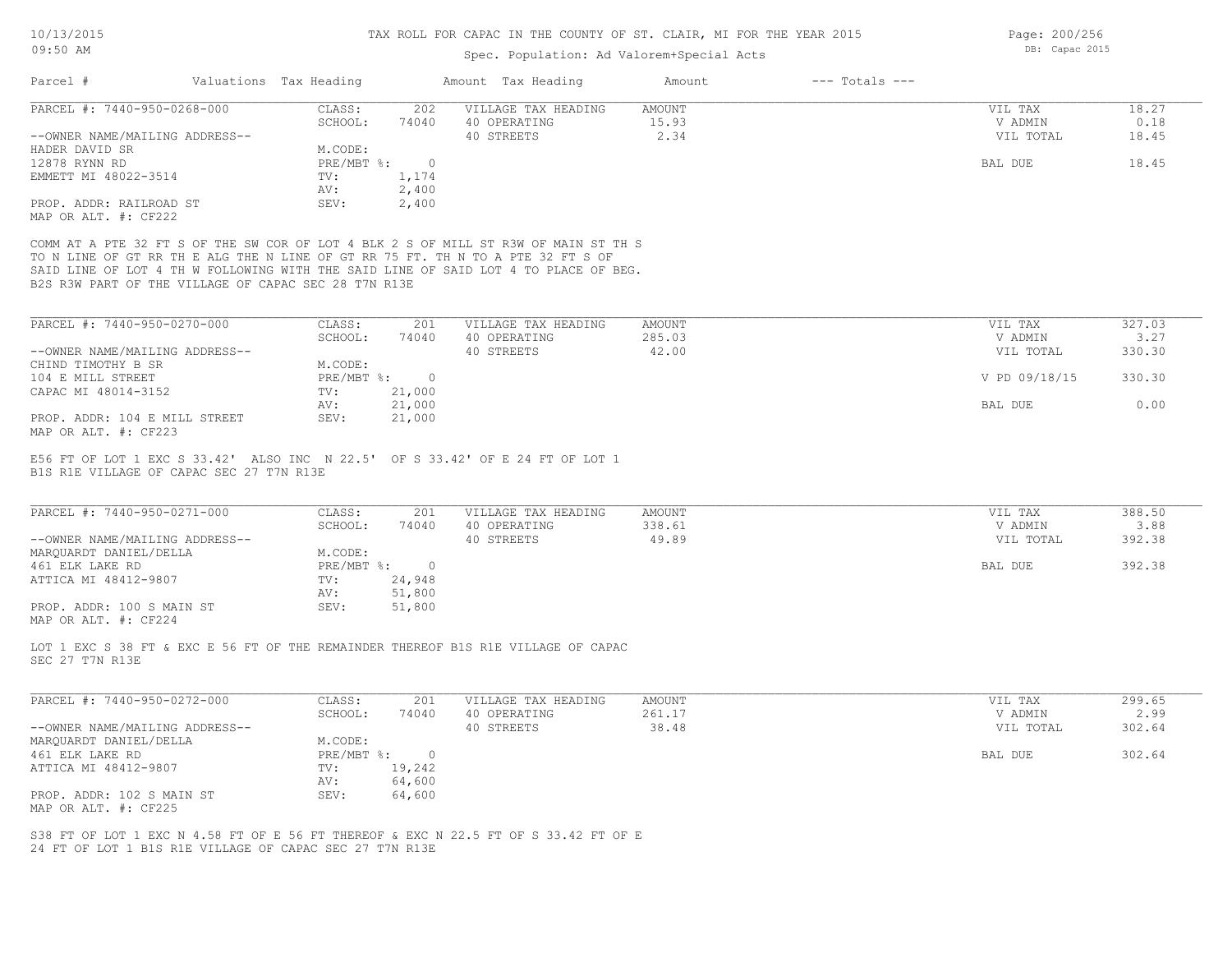## Spec. Population: Ad Valorem+Special Acts

Page: 201/256 DB: Capac 2015

| Parcel #                       | Valuations Tax Heading |        | Amount Tax Heading  | Amount | $---$ Totals $---$ |           |        |
|--------------------------------|------------------------|--------|---------------------|--------|--------------------|-----------|--------|
| PARCEL #: 7440-950-0273-000    | CLASS:                 | 201    | VILLAGE TAX HEADING | AMOUNT |                    | VIL TAX   | 974.86 |
|                                | SCHOOL:                | 74040  | 40 OPERATING        | 849.66 |                    | V ADMIN   | 9.74   |
| --OWNER NAME/MAILING ADDRESS-- |                        |        | 40 STREETS          | 125.20 |                    | VIL TOTAL | 984.60 |
| CAPAC RESALE, LLC              | M.CODE:                |        |                     |        |                    |           |        |
| 33002 WHISPERING LANE          | PRE/MBT %:             |        |                     |        |                    | BAL DUE   | 984.60 |
| NEW BALTIMORE MI 48047         | TV:                    | 62,600 |                     |        |                    |           |        |
|                                | AV:                    | 62,600 |                     |        |                    |           |        |
| PROP. ADDR: 108 S MAIN ST      | SEV:                   | 62,600 |                     |        |                    |           |        |
| MAP OR ALT. #: CF226/227       |                        |        |                     |        |                    |           |        |

N45' OF LOT 2 B1S R1E VILLAGE OF CAPAC

| PARCEL #: 7440-950-0275-000    | CLASS:     | 201    | VILLAGE TAX HEADING | AMOUNT | VIL TAX       | 596.44 |
|--------------------------------|------------|--------|---------------------|--------|---------------|--------|
|                                | SCHOOL:    | 74040  | 40 OPERATING        | 519.84 | V ADMIN       | 5.96   |
| --OWNER NAME/MAILING ADDRESS-- |            |        | 40 STREETS          | 76.60  | VIL TOTAL     | 602.40 |
| SCHOFIELD KIMBERLY             | M.CODE:    |        |                     |        |               |        |
| 7075 WINN RD                   | PRE/MBT %: |        |                     |        | V PD 09/18/15 | 602.40 |
| YALE MI 48097                  | TV:        | 38,300 |                     |        |               |        |
|                                | AV:        | 38,300 |                     |        | BAL DUE       | 0.00   |
| PROP. ADDR: 112 S MAIN ST      | SEV:       | 38,300 |                     |        |               |        |
| MAP OR ALT. #: CF228           |            |        |                     |        |               |        |

S30 FT OF LOT 2 B1S R1E VILLAGE OF CAPAC SEC 27 T7N R13E

| PARCEL #: 7440-950-0276-000    | CLASS:     | 201    | VILLAGE TAX HEADING | AMOUNT | VIL TAX       | 664.94 |
|--------------------------------|------------|--------|---------------------|--------|---------------|--------|
|                                | SCHOOL:    | 74040  | 40 OPERATING        | 579.55 | V ADMIN       | 6.64   |
| --OWNER NAME/MAILING ADDRESS-- |            |        | 40 STREETS          | 85.39  | VIL TOTAL     | 671.58 |
| PD LAND DEVELOPMENT            | M.CODE:    |        |                     |        |               |        |
| 116 S MAIN ST                  | PRE/MBT %: |        |                     |        | V PD 07/24/15 | 671.58 |
| CAPAC MI 48014                 | TV:        | 42,699 |                     |        |               |        |
|                                | AV:        | 43,600 |                     |        | BAL DUE       | 0.00   |
| PROP. ADDR: 116 S MAIN ST      | SEV:       | 43,600 |                     |        |               |        |
| MAP OR ALT. #: CF229           |            |        |                     |        |               |        |

LOT 3 EXC S 32 FT B1S R1E VILLAGE OF CAPAC SEC 27 T7N R13E

| PARCEL #: 7440-950-0277-000    | CLASS:     | 201    | VILLAGE TAX HEADING | AMOUNT   | VIL TAX                | 1,435.06 |
|--------------------------------|------------|--------|---------------------|----------|------------------------|----------|
|                                | SCHOOL:    | 74040  | 40 OPERATING        | 1,250.76 | V ADMIN                | 14.35    |
| --OWNER NAME/MAILING ADDRESS-- |            |        | 40 STREETS          | 184.30   | VIL TOTAL              | 1,449.41 |
| SSCHWEIHOFER SP LLC            | M.CODE:    |        |                     |          |                        |          |
| 69245 BURKE DR                 | PRE/MBT %: |        |                     |          | V PD 09/03/15 1,449.41 |          |
| RICHMOND MI 48062              | TV:        | 92,151 |                     |          |                        |          |
|                                | AV:        | 93,000 |                     |          | BAL DUE                | 0.00     |
| PROP. ADDR: 120 S MAIN ST      | SEV:       | 93,000 |                     |          |                        |          |

MAP OR ALT. #: CF230/231

98' OF THE S 1/2 OF LOT 4 B15 R1E VILLAGE OF CAPAC S32' OF LOT 3 & N 37.5' OF LOT 4 & N 26' OF W 52' OF S 1/2 OF LOT 4 & N 27' OF E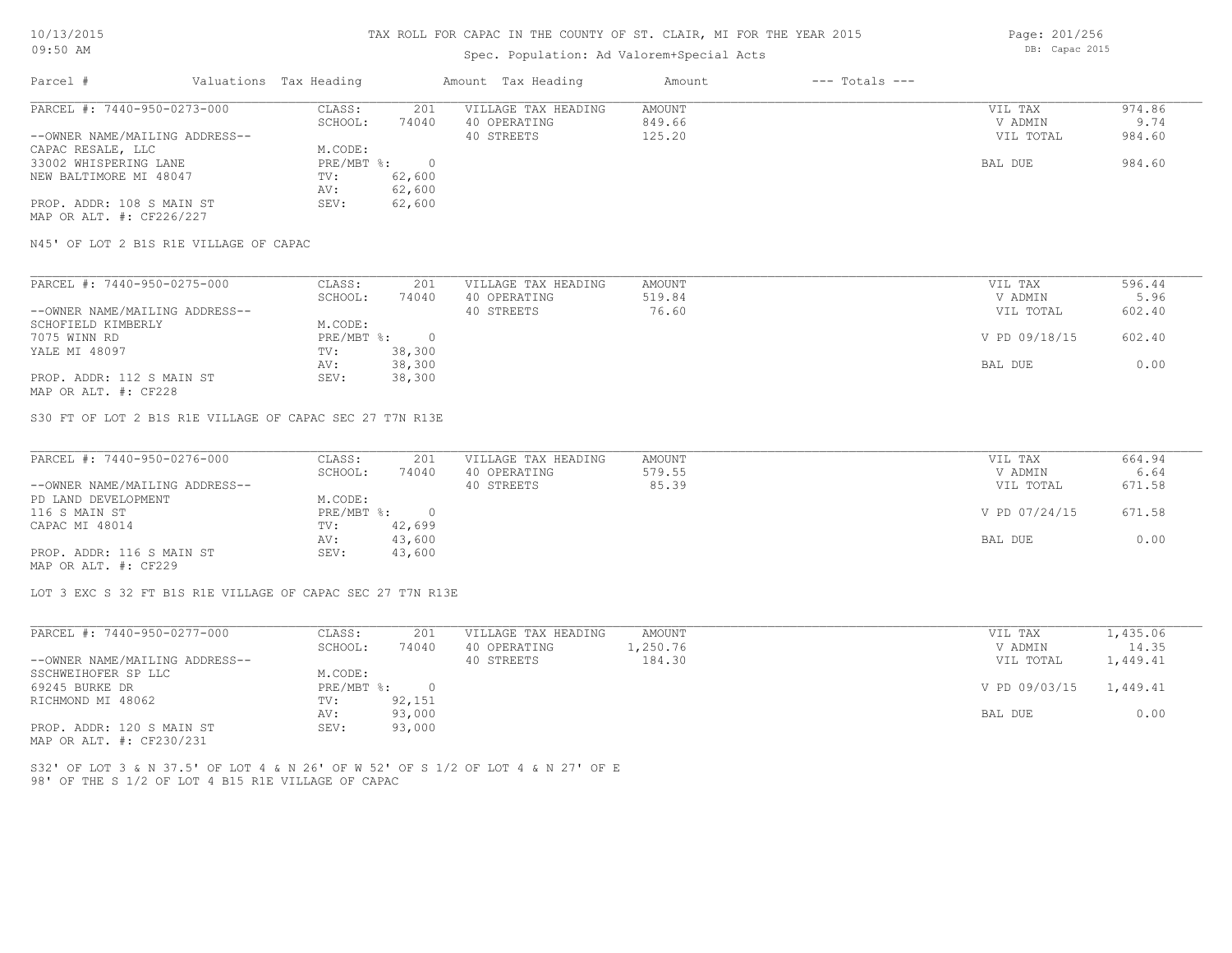## Spec. Population: Ad Valorem+Special Acts

Page: 202/256 DB: Capac 2015

| Parcel #                       | Valuations Tax Heading |        | Amount Tax Heading  | Amount | $---$ Totals $---$ |               |        |
|--------------------------------|------------------------|--------|---------------------|--------|--------------------|---------------|--------|
| PARCEL #: 7440-950-0279-000    | CLASS:                 | 202    | VILLAGE TAX HEADING | AMOUNT |                    | VIL TAX       | 137.60 |
|                                | SCHOOL:                | 74040  | 40 OPERATING        | 119.93 |                    | V ADMIN       | 1.37   |
| --OWNER NAME/MAILING ADDRESS-- |                        |        | 40 STREETS          | 17.67  |                    | VIL TOTAL     | 138.97 |
| SCHWEIHOFER SP LLC             | M.CODE:                |        |                     |        |                    |               |        |
| 69245 BURKE DR                 | PRE/MBT %:             |        |                     |        |                    | V PD 09/03/15 | 138.97 |
| RICHMOND MI 48062              | TV:                    | 8,836  |                     |        |                    |               |        |
|                                | AV:                    | 17,300 |                     |        |                    | BAL DUE       | 0.00   |
| PROP. ADDR: 120 S MAIN ST      | SEV:                   | 17,300 |                     |        |                    |               |        |
|                                |                        |        |                     |        |                    |               |        |

MAP OR ALT. #: CF232

N 25 FT OF LOT 5 B1S R1E VILLAGE OF CAPAC SEC 27 T7N R13E THE S 11.5 FT OF THE W 52 FT OF LOT 4 & S 10.5 FT OF THE E 98 FT OF LOT 4 ALSO THE

| PARCEL #: 7440-950-0280-000    | CLASS:     | 202    | VILLAGE TAX HEADING | AMOUNT | 359.73<br>VIL TAX       |
|--------------------------------|------------|--------|---------------------|--------|-------------------------|
|                                | SCHOOL:    | 74040  | 40 OPERATING        | 313.53 | 3.59<br>V ADMIN         |
| --OWNER NAME/MAILING ADDRESS-- |            |        | 40 STREETS          | 46.20  | 363.32<br>VIL TOTAL     |
| SCHWEIHOFER SP LLC             | M.CODE:    |        |                     |        |                         |
| 69245 BURKE DR                 | PRE/MBT %: | $\cap$ |                     |        | V PD 09/03/15<br>363.32 |
| RICHMOND MI 48062              | TV:        | 23,100 |                     |        |                         |
|                                | AV:        | 23,100 |                     |        | 0.00<br>BAL DUE         |
| PROP. ADDR: 132 S MAIN ST      | SEV:       | 23,100 |                     |        |                         |
| MAP OR ALT. #: CF233           |            |        |                     |        |                         |

#### S2/3 OF LOT 5 B1S R1E VILLAGE OF CAPAC

| PARCEL #: 7440-950-0281-000    | CLASS:     | 201    | VILLAGE TAX HEADING | AMOUNT | VIL TAX       | 901.85 |
|--------------------------------|------------|--------|---------------------|--------|---------------|--------|
|                                | SCHOOL:    | 74040  | 40 OPERATING        | 786.03 | V ADMIN       | 9.01   |
| --OWNER NAME/MAILING ADDRESS-- |            |        | 40 STREETS          | 115.82 | VIL TOTAL     | 910.86 |
| REMCO PROPERTIES, LLC          | M.CODE:    |        |                     |        |               |        |
| 8882 HOUGH RD                  | PRE/MBT %: |        |                     |        | V PD 07/22/15 | 910.86 |
| ALMONT MI 48003                | TV:        | 57,912 |                     |        |               |        |
|                                | AV:        | 58,400 |                     |        | BAL DUE       | 0.00   |
| PROP. ADDR: 136 S MAIN ST      | SEV:       | 58,400 |                     |        |               |        |
| MAP OR ALT. #: CF234           |            |        |                     |        |               |        |

LOT 6 B1S R1E VILLAGE OF CAPAC SEC 27 T7N R13E

| PARCEL #: 7440-950-0282-000    | CLASS:  | 401            | VILLAGE TAX HEADING | AMOUNT | VIL TAX       | 456.52 |
|--------------------------------|---------|----------------|---------------------|--------|---------------|--------|
|                                | SCHOOL: | 74040          | 40 OPERATING        | 397.89 | V ADMIN       | 4.56   |
| --OWNER NAME/MAILING ADDRESS-- |         |                | 40 STREETS          | 58.63  | VIL TOTAL     | 461.08 |
| LINDSAY MARK                   | M.CODE: |                |                     |        |               |        |
| P.O.BOX 567                    |         | PRE/MBT %: 100 |                     |        | V PD 07/08/15 | 461.08 |
| CAPAC MI 48014                 | TV:     | 29,315         |                     |        |               |        |
|                                | AV:     | 33,300         |                     |        | BAL DUE       | 0.00   |
| PROP. ADDR: 109 S WALKER ST    | SEV:    | 33,300         |                     |        |               |        |
| MAP OR ALT. #: CF235           |         |                |                     |        |               |        |

E1/2 OF LOTS 7 & 8 B1S R1E VILLAGE OF CAPAC SEC 27 T7N R13E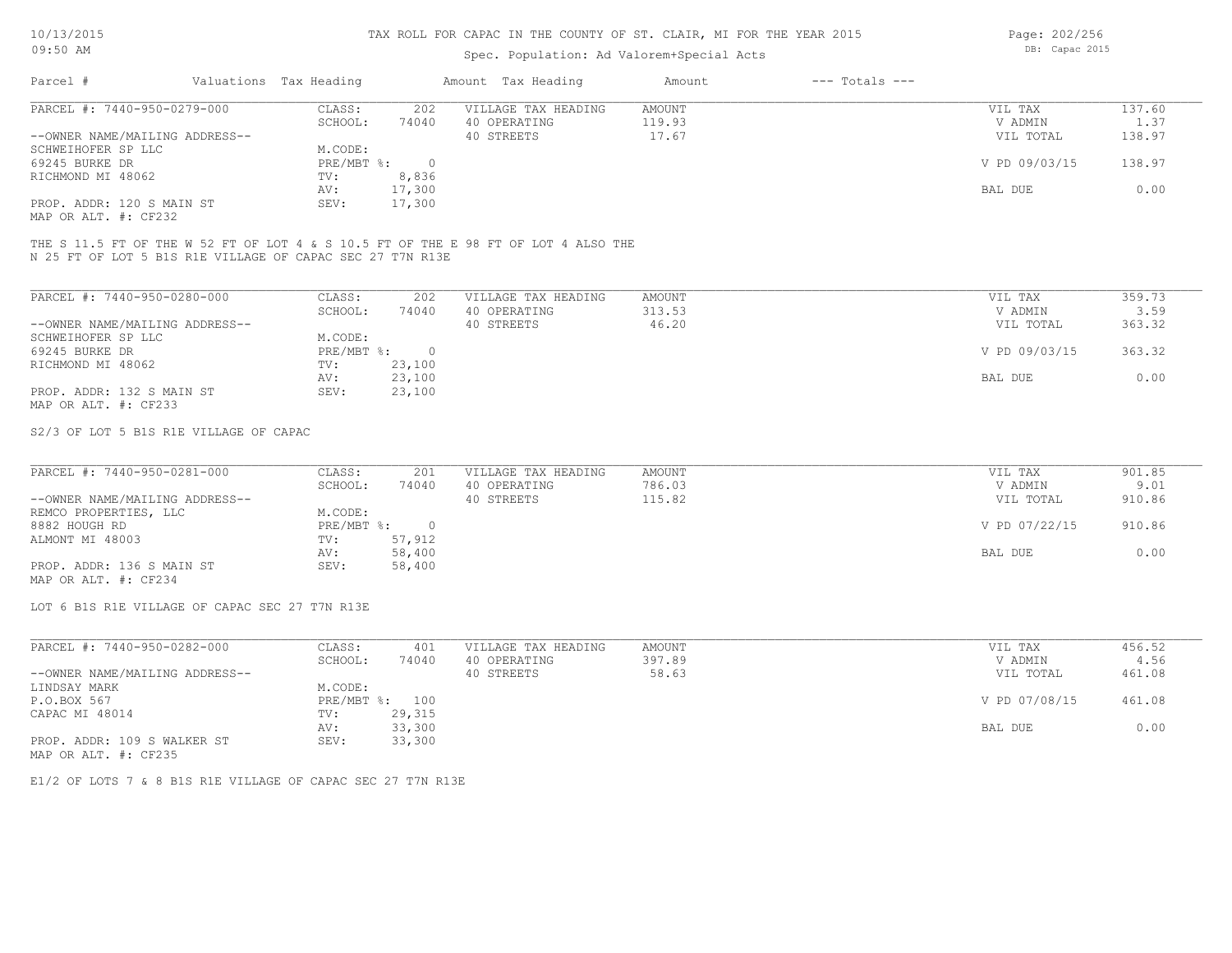## Spec. Population: Ad Valorem+Special Acts

Parcel # Valuations Tax Heading Amount Tax Heading Amount --- Totals ---Page: 203/256 DB: Capac 2015

| PARCEL #: 7440-950-0283-000    | CLASS:       | 401    | VILLAGE TAX HEADING | AMOUNT | VIL TAX       | 601.19 |
|--------------------------------|--------------|--------|---------------------|--------|---------------|--------|
|                                | SCHOOL:      | 74040  | 40 OPERATING        | 523.98 | V ADMIN       | 6.01   |
| --OWNER NAME/MAILING ADDRESS-- |              |        | 40 STREETS          | 77.21  | VIL TOTAL     | 607.20 |
| BOGGESS STEVEN C               | M.CODE:      | OLALS  |                     |        |               |        |
| 105 E MEIER ST                 | $PRE/MBT$ %: | 100    |                     |        | V PD 09/18/15 | 607.20 |
| CAPAC MI 48014-3726            | TV:          | 38,605 |                     |        |               |        |
|                                | AV:          | 43,400 |                     |        | BAL DUE       | 0.00   |
| PROP. ADDR: 105 E MEIER ST     | SEV:         | 43,400 |                     |        |               |        |
| MAP OR ALT. #: CF236           |              |        |                     |        |               |        |

W1/2 OF LOTS 7 & 8 B1S R1E VILLAGE OF CAPAC

| PARCEL #: 7440-950-0284-000    | CLASS:  | 401            | VILLAGE TAX HEADING | AMOUNT | VIL TAX       | 683.18 |
|--------------------------------|---------|----------------|---------------------|--------|---------------|--------|
|                                | SCHOOL: | 74040          | 40 OPERATING        | 595.44 | V ADMIN       | 6.83   |
| --OWNER NAME/MAILING ADDRESS-- |         |                | 40 STREETS          | 87.74  | VIL TOTAL     | 690.01 |
| AKERS JOSEPH R / MARIE A       | M.CODE: |                |                     |        |               |        |
| 105 S WALKER ST                |         | PRE/MBT %: 100 |                     |        | V PD 09/18/15 | 690.01 |
| CAPAC MI 48014-3730            | TV:     | 43,870         |                     |        |               |        |
|                                | AV:     | 49,100         |                     |        | BAL DUE       | 0.00   |
| PROP. ADDR: 105 S WALKER ST    | SEV:    | 49,100         |                     |        |               |        |
| MAP OR ALT. #: CF237           |         |                |                     |        |               |        |

LOT 9 B1S R1E VILLAGE OF CAPAC SEC 27 T7N R13E

| PARCEL #: 7440-950-0285-000    | CLASS:  | 401            | VILLAGE TAX HEADING | AMOUNT | VIL TAX   | 401.79 |
|--------------------------------|---------|----------------|---------------------|--------|-----------|--------|
|                                | SCHOOL: | 74040          | 40 OPERATING        | 350.19 | V ADMIN   | 4.01   |
| --OWNER NAME/MAILING ADDRESS-- |         |                | 40 STREETS          | 51.60  | VIL TOTAL | 405.80 |
| RICH DAVID                     | M.CODE: |                |                     |        |           |        |
| RICH TERESA L.                 |         | PRE/MBT %: 100 |                     |        | BAL DUE   | 405.80 |
| 103 S WALKER ST                | TV:     | 25,801         |                     |        |           |        |
| CAPAC MI 48014                 | AV:     | 31,000         |                     |        |           |        |
|                                | SEV:    | 31,000         |                     |        |           |        |
| PROP. ADDR: 103 S WALKER ST    |         |                |                     |        |           |        |

MAP OR ALT. #: CF238

LOT 10 B1S R1E VILLAGE OF CAPAC SEC 27 T7N R13E

| PARCEL #: 7440-950-0286-000    | CLASS:     | 401    | VILLAGE TAX HEADING | AMOUNT | VIL TAX       | 602.10 |
|--------------------------------|------------|--------|---------------------|--------|---------------|--------|
|                                | SCHOOL:    | 74040  | 40 OPERATING        | 524.78 | V ADMIN       | 6.02   |
| --OWNER NAME/MAILING ADDRESS-- |            |        | 40 STREETS          | 77.32  | VIL TOTAL     | 608.12 |
| LAWRENCE BRUCE/SUSAN           | M.CODE:    | COREL  |                     |        |               |        |
| 106 E MILL ST                  | PRE/MBT %: | 100    |                     |        | V PD 09/10/15 | 608.12 |
| CAPAC MI 48014-3152            | TV:        | 38,664 |                     |        |               |        |
|                                | AV:        | 49,800 |                     |        | BAL DUE       | 0.00   |
| PROP. ADDR: 106 E MILL STREET  | SEV:       | 49,800 |                     |        |               |        |
| MAP OR ALT. #: CF239           |            |        |                     |        |               |        |

LOT 11 B1S R1E VILLAGE OF CAPAC SEC 27 T7N R13E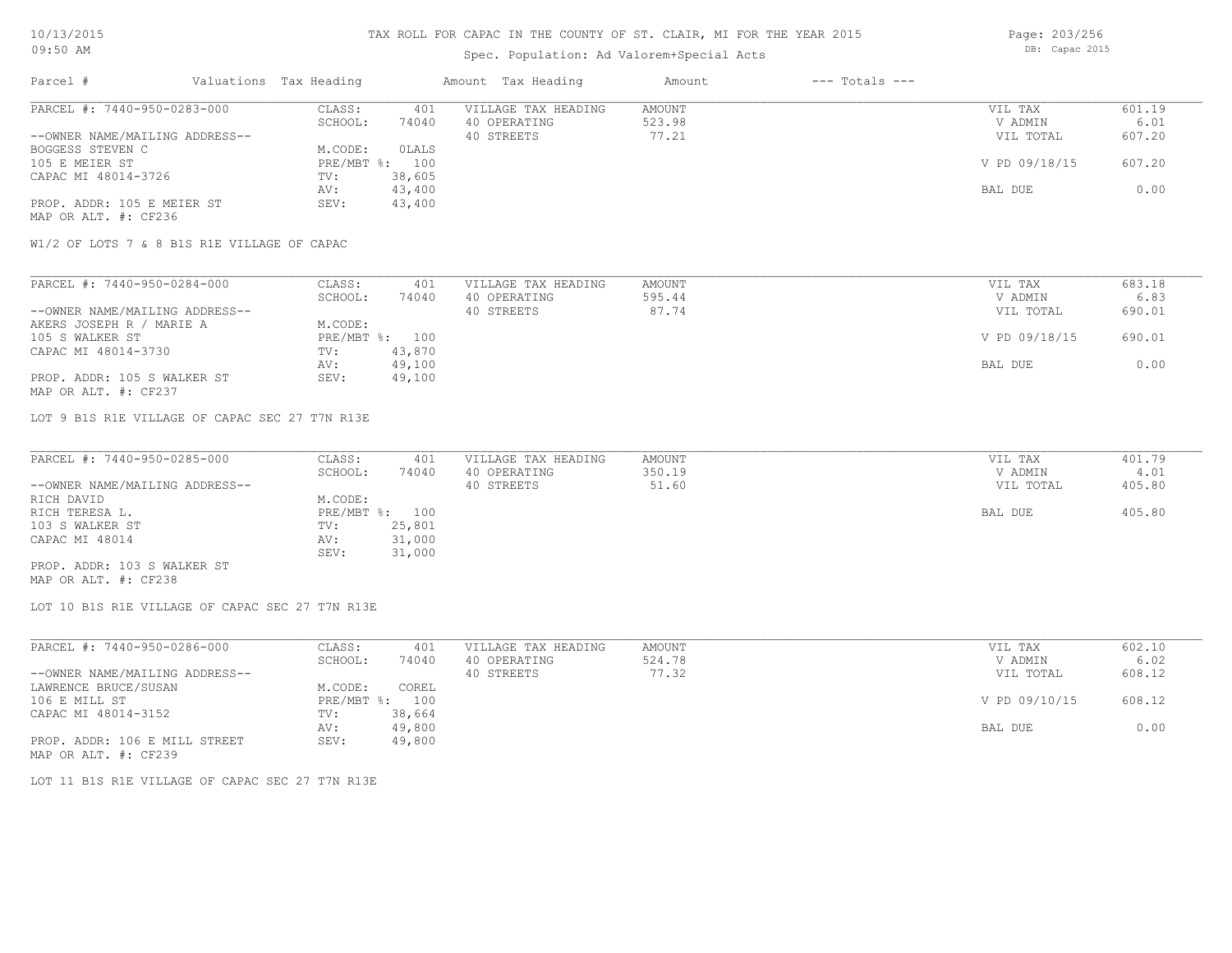## Spec. Population: Ad Valorem+Special Acts

| Parcel #                       | Valuations Tax Heading |        | Amount Tax Heading  | Amount | $---$ Totals $---$ |               |        |
|--------------------------------|------------------------|--------|---------------------|--------|--------------------|---------------|--------|
| PARCEL #: 7440-950-0287-000    | CLASS:                 | 401    | VILLAGE TAX HEADING | AMOUNT |                    | VIL TAX       | 708.81 |
|                                | SCHOOL:                | 74040  | 40 OPERATING        | 617.78 |                    | V ADMIN       | 7.08   |
| --OWNER NAME/MAILING ADDRESS-- |                        |        | 40 STREETS          | 91.03  |                    | VIL TOTAL     | 715.89 |
| GAUTHIER DON                   | M.CODE:                | COREL  |                     |        |                    |               |        |
| GAUTHIER LEIGH K               | PRE/MBT %: 100         |        |                     |        |                    | V PD 09/10/15 | 715.89 |
| 108 E MILL STREET              | TV:                    | 45,516 |                     |        |                    |               |        |
| CAPAC MI 48014                 | AV:                    | 50,600 |                     |        |                    | BAL DUE       | 0.00   |
|                                | SEV:                   | 50,600 |                     |        |                    |               |        |

MAP OR ALT. #: CF240 PROP. ADDR: 108 E MILL STREET

LOT 12 B1S R1E VILLAGE OF CAPAC SEC 27 T7N R13E

| PARCEL #: 7440-950-0288-000                  | CLASS:       | 401    | VILLAGE TAX HEADING | AMOUNT | VIL TAX       | 538.51 |
|----------------------------------------------|--------------|--------|---------------------|--------|---------------|--------|
|                                              | SCHOOL:      | 74040  | 40 OPERATING        | 469.35 | V ADMIN       | 5.38   |
| --OWNER NAME/MAILING ADDRESS--               |              |        | 40 STREETS          | 69.16  | VIL TOTAL     | 543.89 |
| BLACK BRYAN/SUZANNE                          | M.CODE:      | CBSMT  |                     |        |               |        |
| 202 E MILL ST                                | $PRE/MBT$ %: | 100    |                     |        | V PD 07/10/15 | 543.89 |
| CAPAC MI 48014-3154                          | TV:          | 34,580 |                     |        |               |        |
|                                              | AV:          | 39,000 |                     |        | BAL DUE       | 0.00   |
| PROP. ADDR: 202 E MILL STREET                | SEV:         | 39,000 |                     |        |               |        |
| $\cdots$ $\cdots$ $\cdots$ $\cdots$ $\cdots$ |              |        |                     |        |               |        |

MAP OR ALT. #: CF241

LOT 1 EXC THE S 35 FT THEREOF B1S R2E VILLAGE OF CAPAC SEC 27 T7N R13E

| PARCEL #: 7440-950-0289-000    | CLASS:     | 401    | VILLAGE TAX HEADING | AMOUNT | VIL TAX       | 586.73 |
|--------------------------------|------------|--------|---------------------|--------|---------------|--------|
|                                | SCHOOL:    | 74040  | 40 OPERATING        | 511.38 | V ADMIN       | 5.86   |
| --OWNER NAME/MAILING ADDRESS-- |            |        | 40 STREETS          | 75.35  | VIL TOTAL     | 592.59 |
| PFEIFAUF GEORGE/MARY           | M.CODE:    | COREL  |                     |        |               |        |
| 204 E MILL ST                  | PRE/MBT %: | 100    |                     |        | V PD 09/10/15 | 592.59 |
| CAPAC MI 48014-3154            | TV:        | 37,677 |                     |        |               |        |
|                                | AV:        | 42,100 |                     |        | BAL DUE       | 0.00   |
| PROP. ADDR: 204 E MILL STREET  | SEV:       | 42,100 |                     |        |               |        |
| $\cdots$                       |            |        |                     |        |               |        |

MAP OR ALT. #: CF242

LOT 2 EXC THE S 31.5 FT THEREOF B1S R2E VILLAGE OF CAPAC SEC 27 T7N R13E

| PARCEL #: 7440-950-0290-000    | CLASS:  | 401            | VILLAGE TAX HEADING | AMOUNT | VIL TAX       | 414.52 |
|--------------------------------|---------|----------------|---------------------|--------|---------------|--------|
|                                | SCHOOL: | 74040          | 40 OPERATING        | 361.29 | V ADMIN       | 4.14   |
| --OWNER NAME/MAILING ADDRESS-- |         |                | 40 STREETS          | 53.23  | VIL TOTAL     | 418.66 |
| CLINE HOWARD/LAURINA           | M.CODE: |                |                     |        |               |        |
| 102 S WALKER ST                |         | PRE/MBT %: 100 |                     |        | V PD 08/21/15 | 418.66 |
| CAPAC MI 48014-3730            | TV:     | 26,619         |                     |        |               |        |
|                                | AV:     | 31,000         |                     |        | BAL DUE       | 0.00   |
| PROP. ADDR: 102 S WALKER ST    | SEV:    | 31,000         |                     |        |               |        |
| MAP OR ALT. #: CF243           |         |                |                     |        |               |        |

SEC 27 T7N R13E S35 FT OF LOT 1, S 31.5 FT OF LOT 2 & N 23.75 FT OF LOT 3 B1S R2E VILLAGE OF CAPAC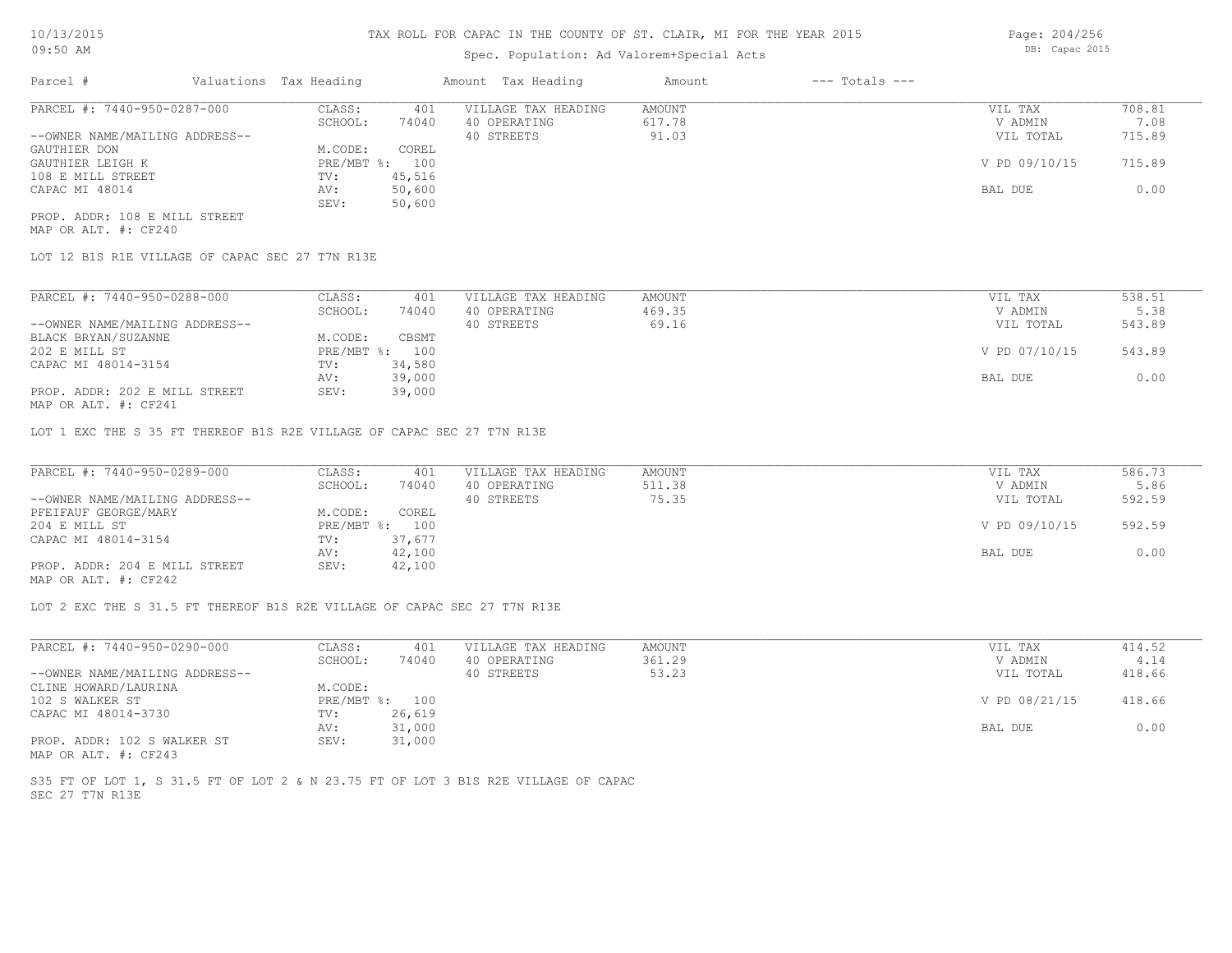# Spec. Population: Ad Valorem+Special Acts

| Parcel #                       | Valuations Tax Heading |        | Amount Tax Heading  | Amount | $---$ Totals $---$ |           |        |
|--------------------------------|------------------------|--------|---------------------|--------|--------------------|-----------|--------|
| PARCEL #: 7440-950-0291-000    | CLASS:                 | 401    | VILLAGE TAX HEADING | AMOUNT |                    | VIL TAX   | 538.51 |
|                                | SCHOOL:                | 74040  | 40 OPERATING        | 469.35 |                    | V ADMIN   | 5.38   |
| --OWNER NAME/MAILING ADDRESS-- |                        |        | 40 STREETS          | 69.16  |                    | VIL TOTAL | 543.89 |
| KENNEY PATRICK T               | M.CODE:                |        |                     |        |                    |           |        |
| KENNEY JEAN                    | PRE/MBT %: 100         |        |                     |        |                    | BAL DUE   | 543.89 |
| 104 S WALKER ST                | TV:                    | 34,580 |                     |        |                    |           |        |
| CAPAC MI 48014-3729            | AV:                    | 39,400 |                     |        |                    |           |        |
|                                | SEV:                   | 39,400 |                     |        |                    |           |        |
| PROP. ADDR: 104 S WALKER ST    |                        |        |                     |        |                    |           |        |

MAP OR ALT. #: CF244

LOT 3 EXC THE N 23.75 FT THEREOF B1S R2E VILLAGE OF CAPAC SEC 27 T7N R13E

| PARCEL #: 7440-950-0292-000    | CLASS:     | 401    | VILLAGE TAX HEADING | AMOUNT | VIL TAX       | 386.05 |
|--------------------------------|------------|--------|---------------------|--------|---------------|--------|
|                                | SCHOOL:    | 74040  | 40 OPERATING        | 336.47 | V ADMIN       | 3.86   |
| --OWNER NAME/MAILING ADDRESS-- |            |        | 40 STREETS          | 49.58  | VIL TOTAL     | 389.91 |
| BENASKE LAWRENCE D             | M.CODE:    |        |                     |        |               |        |
| 106 S WALKER ST                | PRE/MBT %: | 100    |                     |        | V PD 07/08/15 | 389.91 |
| CAPAC MI 48014-3729            | TV:        | 24,790 |                     |        |               |        |
|                                | AV:        | 28,500 |                     |        | BAL DUE       | 0.00   |
| PROP. ADDR: 106 S WALKER ST    | SEV:       | 28,500 |                     |        |               |        |
| MAP OR ALT. #: C245            |            |        |                     |        |               |        |

LOT 4 B1S R2E VILLAGE OF CAPAC SEC 27 T7N R13E

| PARCEL #: 7440-950-0293-000    | CLASS:       | 401    | VILLAGE TAX HEADING | AMOUNT | VIL TAX       | 386.05 |
|--------------------------------|--------------|--------|---------------------|--------|---------------|--------|
|                                | SCHOOL:      | 74040  | 40 OPERATING        | 336.47 | V ADMIN       | 3.86   |
| --OWNER NAME/MAILING ADDRESS-- |              |        | 40 STREETS          | 49.58  | VIL TOTAL     | 389.91 |
| HILL MARCELLA                  | M.CODE:      |        |                     |        |               |        |
| 14660 KOEHN RD                 | $PRE/MBT$ %: |        |                     |        | V PD 08/13/15 | 389.91 |
| CAPAC MI 48014                 | TV:          | 24,790 |                     |        |               |        |
|                                | AV:          | 28,500 |                     |        | BAL DUE       | 0.00   |
| PROP. ADDR: 108 S WALKER ST    | SEV:         | 28,500 |                     |        |               |        |
| MAP OR ALT. #: CF246           |              |        |                     |        |               |        |

LOT 5 B1S R2E VILLAGE OF CAPAC

| PARCEL #: 7440-950-0294-000    | CLASS:       | 401    | VILLAGE TAX HEADING | AMOUNT | VIL TAX       | 469.91 |
|--------------------------------|--------------|--------|---------------------|--------|---------------|--------|
|                                | SCHOOL:      | 74040  | 40 OPERATING        | 409.56 | V ADMIN       | 4.69   |
| --OWNER NAME/MAILING ADDRESS-- |              |        | 40 STREETS          | 60.35  | VIL TOTAL     | 474.60 |
| GUNDERSON CHARLES/ANNETTE      | M.CODE:      | CBSMT  |                     |        |               |        |
| 110 S WALKER ST                | $PRE/MBT$ %: | 100    |                     |        | V PD 07/10/15 | 474.60 |
| CAPAC MI 48014-3729            | TV:          | 30,175 |                     |        |               |        |
|                                | AV:          | 34,200 |                     |        | BAL DUE       | 0.00   |
| PROP. ADDR: 110 S WALKER ST    | SEV:         | 34,200 |                     |        |               |        |
| MAP OR ALT. #: CF247           |              |        |                     |        |               |        |

LOT 6 B1S R2E VILLAGE OF CAPAC SEC 27 T7N R13E

Page: 205/256

DB: Capac 2015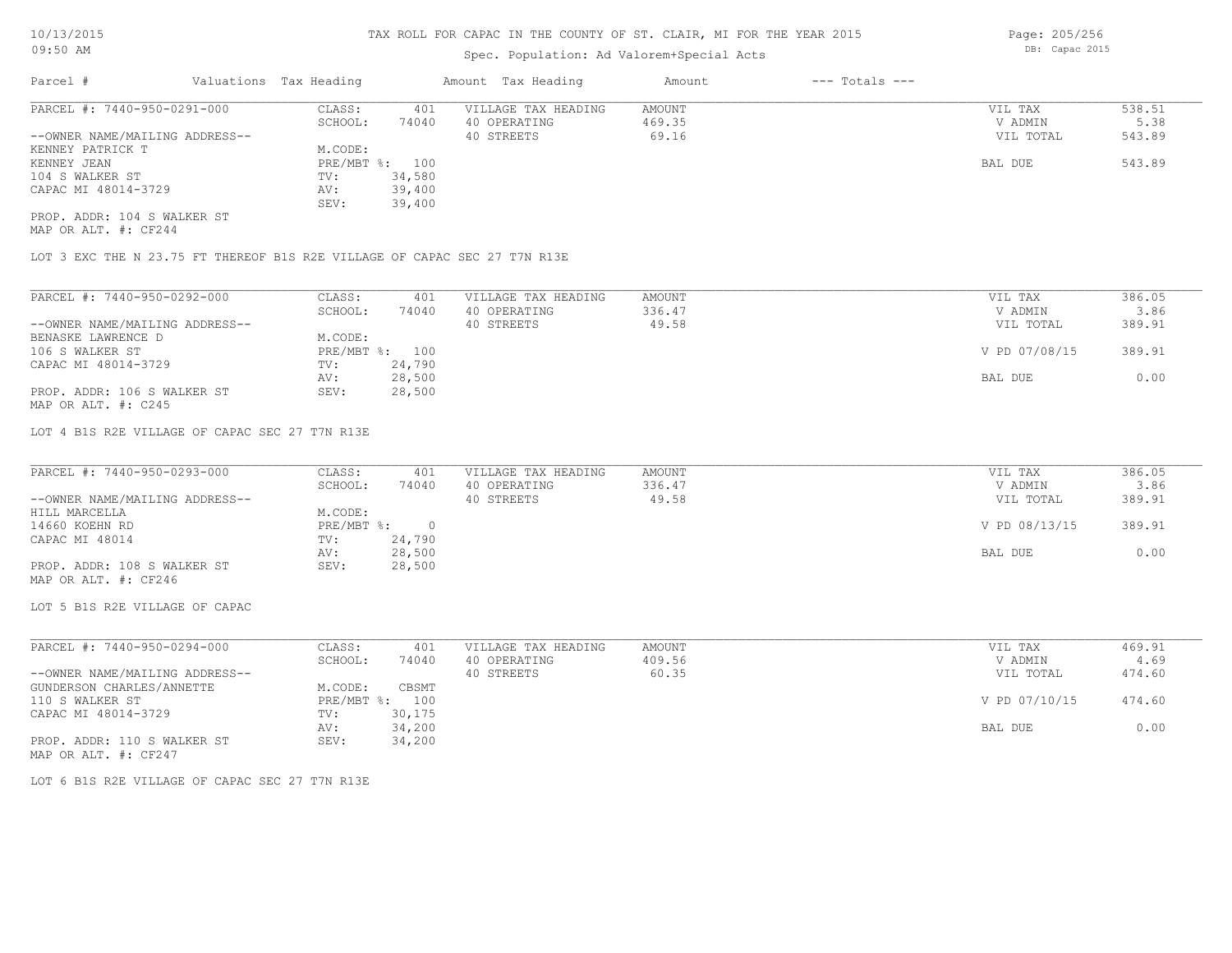## Spec. Population: Ad Valorem+Special Acts

Page: 206/256 DB: Capac 2015

| Parcel #                        | Valuations Tax Heading |        | Amount Tax Heading  | Amount | $---$ Totals $---$ |               |        |
|---------------------------------|------------------------|--------|---------------------|--------|--------------------|---------------|--------|
| PARCEL #: 7440-950-0295-000     | CLASS:                 | 401    | VILLAGE TAX HEADING | AMOUNT |                    | VIL TAX       | 454.91 |
|                                 | SCHOOL:                | 74040  | 40 OPERATING        | 396.49 |                    | V ADMIN       | 4.54   |
| --OWNER NAME/MAILING ADDRESS--  |                        |        | 40 STREETS          | 58.42  |                    | VIL TOTAL     | 459.45 |
| BLOCK PAUL JR                   | M.CODE:                |        |                     |        |                    |               |        |
| 14691 KOEHN RD                  | $PRE/MBT$ %:           |        |                     |        |                    | V PD 07/08/15 | 459.45 |
| CAPAC MI 48014                  | TV:                    | 29,212 |                     |        |                    |               |        |
|                                 | AV:                    | 32,700 |                     |        |                    | BAL DUE       | 0.00   |
| PROP. ADDR: 109 S HUNTER STREET | SEV:                   | 32,700 |                     |        |                    |               |        |
| MAP OR ALT. #: CF248            |                        |        |                     |        |                    |               |        |

LOT 7 B1S R2E VILLAGE OF CAPAC SEC 27 T7N R13E

| PARCEL #: 7440-950-0296-000     | CLASS:  | 401            | VILLAGE TAX HEADING | AMOUNT | VIL TAX       | 501.54 |
|---------------------------------|---------|----------------|---------------------|--------|---------------|--------|
|                                 | SCHOOL: | 74040          | 40 OPERATING        | 437.13 | V ADMIN       | 5.01   |
| --OWNER NAME/MAILING ADDRESS--  |         |                | 40 STREETS          | 64.41  | VIL TOTAL     | 506.55 |
| VIGIL RALPH                     | M.CODE: |                |                     |        |               |        |
| BOX 181                         |         | PRE/MBT %: 100 |                     |        | V PD 09/16/15 | 506.55 |
| 107 HUNTER                      | TV:     | 32,206         |                     |        |               |        |
| CAPAC MI 48014                  | AV:     | 36,300         |                     |        | BAL DUE       | 0.00   |
|                                 | SEV:    | 36,300         |                     |        |               |        |
| PROP. ADDR: 107 S HUNTER STREET |         |                |                     |        |               |        |

MAP OR ALT. #: CF249A

LOT 8 B1S R2E VILLAGE OF CAPAC SEC 27 T7N R13E

| PARCEL #: 7440-950-0297-000     | CLASS:  | 401            | VILLAGE TAX HEADING | AMOUNT | VIL TAX       | 792.48 |
|---------------------------------|---------|----------------|---------------------|--------|---------------|--------|
|                                 | SCHOOL: | 74040          | 40 OPERATING        | 690.71 | V ADMIN       | 7.92   |
| --OWNER NAME/MAILING ADDRESS--  |         |                | 40 STREETS          | 101.77 | VIL TOTAL     | 800.40 |
| KATKIC DAVID A                  | M.CODE: |                |                     |        |               |        |
| KATKIC DAWN M                   |         | PRE/MBT %: 100 |                     |        | V PD 09/18/15 | 800.40 |
| P.O.BOX 87                      | TV:     | 50,889         |                     |        |               |        |
| CAPAC MI 48014-3706             | AV:     | 56,400         |                     |        | BAL DUE       | 0.00   |
|                                 | SEV:    | 56,400         |                     |        |               |        |
| PROP. ADDR: 105 S HUNTER STREET |         |                |                     |        |               |        |

MAP OR ALT. #: CF249B

LOT 9 B1S R2E VILLAGE OF CAPAC SEC 27 T7N R13E

| PARCEL #: 7440-950-0298-000     | CLASS:       | 401    | VILLAGE TAX HEADING | AMOUNT | VIL TAX       | 474.21 |
|---------------------------------|--------------|--------|---------------------|--------|---------------|--------|
|                                 | SCHOOL:      | 74040  | 40 OPERATING        | 413.31 | V ADMIN       | 4.74   |
| --OWNER NAME/MAILING ADDRESS--  |              |        | 40 STREETS          | 60.90  | VIL TOTAL     | 478.95 |
| SMITH CALVIN                    | M.CODE:      | 00WBF  |                     |        |               |        |
| 103 S HUNTER STREET             | $PRE/MBT$ %: | 100    |                     |        | V PD 08/31/15 | 478.95 |
| CAPAC MI 48014                  | TV:          | 30,451 |                     |        |               |        |
|                                 | AV:          | 34,500 |                     |        | BAL DUE       | 0.00   |
| PROP. ADDR: 103 S HUNTER STREET | SEV:         | 34,500 |                     |        |               |        |
| MAP OR ALT. #: CF250            |              |        |                     |        |               |        |

LOT 10 B1S R2E VILLAGE OF CAPAC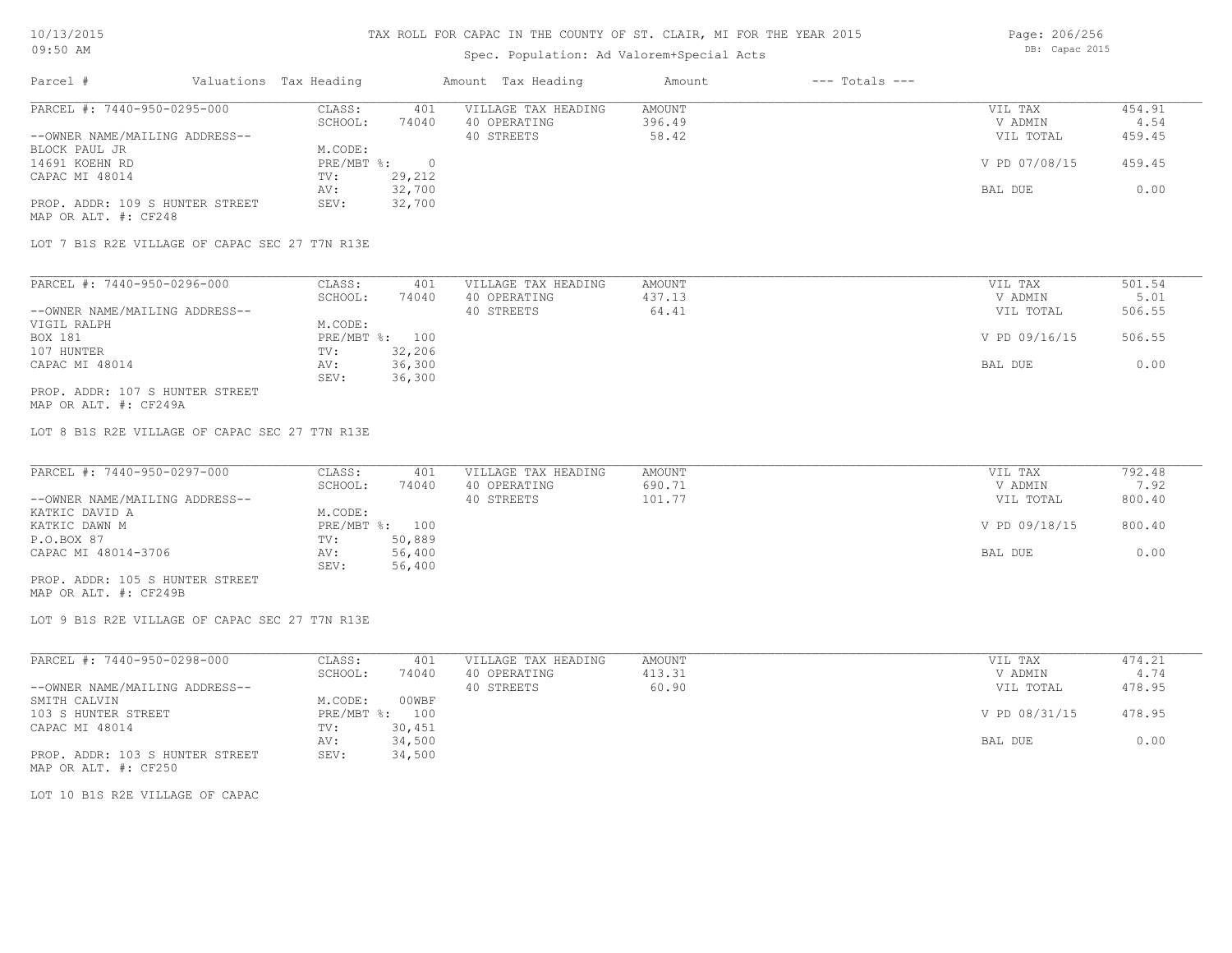## Spec. Population: Ad Valorem+Special Acts

Page: 207/256 DB: Capac 2015

| Parcel #                       | Valuations Tax Heading |                | Amount Tax Heading  | Amount | $---$ Totals $---$ |               |        |
|--------------------------------|------------------------|----------------|---------------------|--------|--------------------|---------------|--------|
| PARCEL #: 7440-950-0299-000    | CLASS:                 | 401            | VILLAGE TAX HEADING | AMOUNT |                    | VIL TAX       | 482.24 |
|                                | SCHOOL:                | 74040          | 40 OPERATING        | 420.31 |                    | V ADMIN       | 4.82   |
| --OWNER NAME/MAILING ADDRESS-- |                        |                | 40 STREETS          | 61.93  |                    | VIL TOTAL     | 487.06 |
| MAILLOUX SCOTT / AILOR MELANIE | M.CODE:                | 00WBF          |                     |        |                    |               |        |
| 206 E MILL ST                  |                        | PRE/MBT %: 100 |                     |        |                    | V PD 08/31/15 | 487.06 |
| CAPAC MI 48014-3154            | TV:                    | 30,967         |                     |        |                    |               |        |
|                                | AV:                    | 35,100         |                     |        |                    | BAL DUE       | 0.00   |
| PROP. ADDR: 206 E MILL STREET  | SEV:                   | 35,100         |                     |        |                    |               |        |
| MAP OR ALT. #: CF251           |                        |                |                     |        |                    |               |        |

LOT 11 B1S R2E VILLAGE OF CAPAC SEC 27 T7N R13E

| PARCEL #: 7440-950-0300-000    | CLASS:     | 401    | VILLAGE TAX HEADING | AMOUNT | VIL TAX       | 364.92 |
|--------------------------------|------------|--------|---------------------|--------|---------------|--------|
|                                | SCHOOL:    | 74040  | 40 OPERATING        | 318.06 | V ADMIN       | 3.64   |
| --OWNER NAME/MAILING ADDRESS-- |            |        | 40 STREETS          | 46.86  | VIL TOTAL     | 368.56 |
| ZABIK MARGARET                 | M.CODE:    |        |                     |        |               |        |
| 74079 COON CREEK RD            | PRE/MBT %: |        |                     |        | V PD 09/10/15 | 368.56 |
| ARMADA MI 48005-3007           | TV:        | 23,434 |                     |        |               |        |
|                                | AV:        | 36,400 |                     |        | BAL DUE       | 0.00   |
| PROP. ADDR: 208 E MILL ST      | SEV:       | 36,400 |                     |        |               |        |
| MAP OR ALT. #: CF252           |            |        |                     |        |               |        |

LOT 12 B1S R2E VILLAGE OF CAPAC SEC 27 T7N R13E

| PARCEL #: 7440-950-0301-000    | CLASS:  | 401            | VILLAGE TAX HEADING | AMOUNT | VIL TAX       | 591.55 |
|--------------------------------|---------|----------------|---------------------|--------|---------------|--------|
|                                | SCHOOL: | 74040          | 40 OPERATING        | 515.58 | V ADMIN       | 5.91   |
| --OWNER NAME/MAILING ADDRESS-- |         |                | 40 STREETS          | 75.97  | VIL TOTAL     | 597.46 |
| PFEILSTUCKER HENRY             | M.CODE: | COREL          |                     |        |               |        |
| 302 E MILL ST                  |         | PRE/MBT %: 100 |                     |        | V PD 09/10/15 | 597.46 |
| CAPAC MI 48014-3156            | TV:     | 37,986         |                     |        |               |        |
|                                | AV:     | 41,500         |                     |        | BAL DUE       | 0.00   |
| PROP. ADDR: 302 E MILL ST      | SEV:    | 41,500         |                     |        |               |        |
| MAP OR ALT. #: CF253A          |         |                |                     |        |               |        |

LOT 1 & W 7.5 FT OF LOT 2 B1S R3E VILLAGE OF CAPAC SEC 27 T7N R13E

| PARCEL #: 7440-950-0302-000                                                                                          | CLASS:       | 401    | VILLAGE TAX HEADING | AMOUNT | VIL TAX       | 512.78 |
|----------------------------------------------------------------------------------------------------------------------|--------------|--------|---------------------|--------|---------------|--------|
|                                                                                                                      | SCHOOL:      | 74040  | 40 OPERATING        | 446.93 | V ADMIN       | 5.12   |
| --OWNER NAME/MAILING ADDRESS--                                                                                       |              |        | 40 STREETS          | 65.85  | VIL TOTAL     | 517.90 |
| GAUTHIER TERILYN L.                                                                                                  | M.CODE:      | COREL  |                     |        |               |        |
| 304 E MILL ST                                                                                                        | $PRE/MBT$ %: | 100    |                     |        | V PD 09/10/15 | 517.90 |
| CAPAC MI 48014                                                                                                       | TV:          | 32,928 |                     |        |               |        |
|                                                                                                                      | AV:          | 38,300 |                     |        | BAL DUE       | 0.00   |
| PROP. ADDR: 304 E MILL ST<br>$\overline{1000}$ $\overline{200}$ $\overline{250}$ $\overline{2100}$ $\overline{2100}$ | SEV:         | 38,300 |                     |        |               |        |

MAP OR ALT. #: CF253B

LOT 2 EXC W 7.5 FT THEREOF B1S R3E VILLAGE OF CAPAC SEC 27 T7N R13E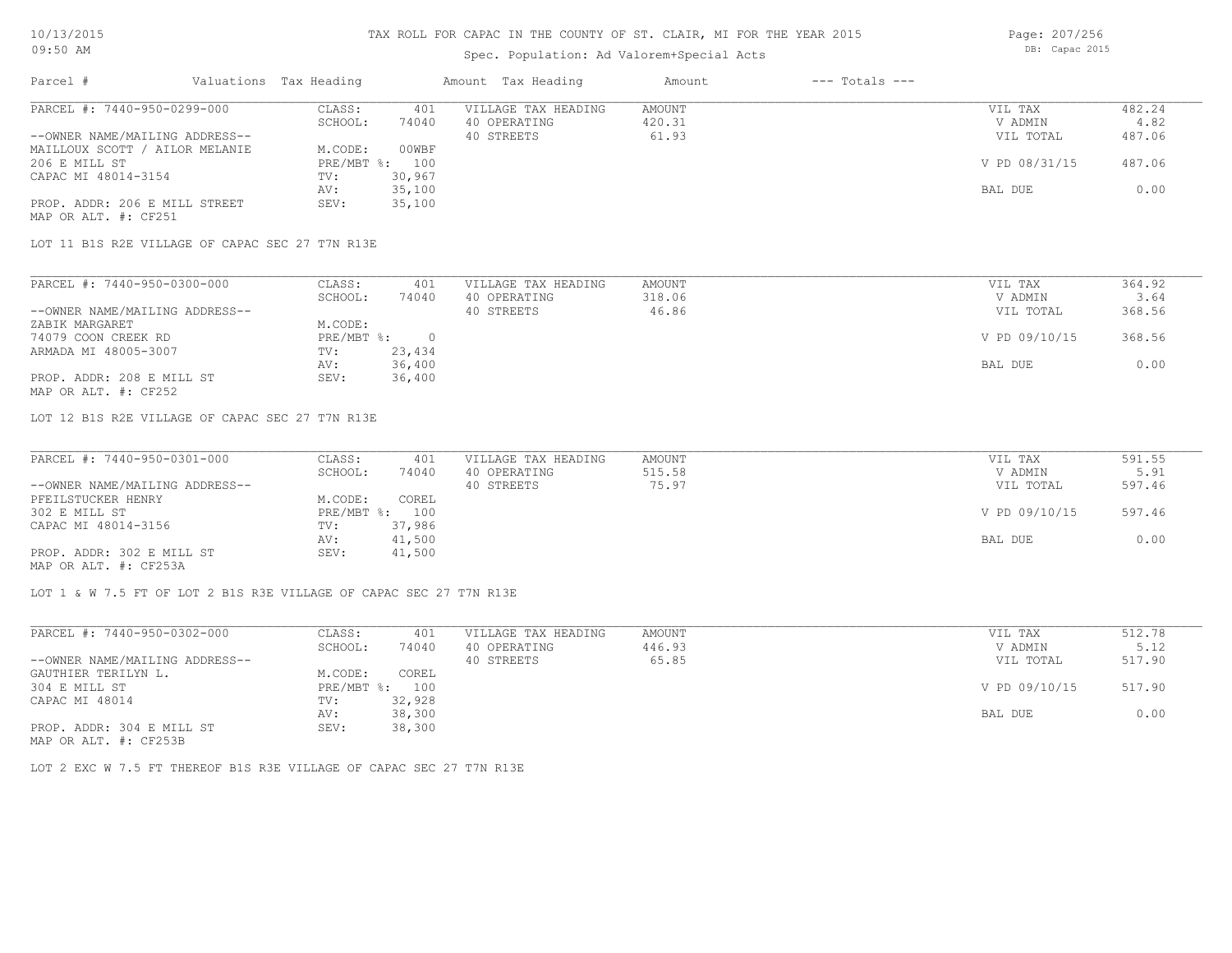# Spec. Population: Ad Valorem+Special Acts

Page: 208/256 DB: Capac 2015

| Parcel #                                       | Valuations Tax Heading       | Amount Tax Heading         | Amount<br>$---$ Totals $---$ |                |        |
|------------------------------------------------|------------------------------|----------------------------|------------------------------|----------------|--------|
| PARCEL #: 7440-950-0303-000                    | CLASS:<br>401                | VILLAGE TAX HEADING        | <b>AMOUNT</b>                | VIL TAX        | 414.52 |
|                                                | SCHOOL:<br>74040             | 40 OPERATING               | 361.29                       | V ADMIN        | 4.14   |
| --OWNER NAME/MAILING ADDRESS--                 |                              | 40 STREETS                 | 53.23                        | VIL TOTAL      | 418.66 |
| WIXON JR WILLIAM                               | M.CODE:<br><b>OLALS</b>      |                            |                              |                |        |
| 102 S HUNTER ST                                | PRE/MBT %: 100               |                            |                              | V PD 09/18/15  | 418.66 |
| CAPAC MI 48014                                 | 26,619<br>TV:                |                            |                              |                |        |
|                                                | 30,400<br>AV:                |                            |                              | BAL DUE        | 0.00   |
| PROP. ADDR: 102 S HUNTER STREET                | 30,400<br>SEV:               |                            |                              |                |        |
| MAP OR ALT. #: CF254                           |                              |                            |                              |                |        |
|                                                |                              |                            |                              |                |        |
| LOT 3 B1S R3E VILLAGE OF CAPAC                 |                              |                            |                              |                |        |
|                                                |                              |                            |                              |                |        |
| PARCEL #: 7440-950-0304-000                    | CLASS:<br>401                | VILLAGE TAX HEADING        | <b>AMOUNT</b>                | VIL TAX        | 466.74 |
|                                                | SCHOOL:<br>74040             | 40 OPERATING               | 406.80                       | V ADMIN        | 4.66   |
| --OWNER NAME/MAILING ADDRESS--                 |                              | 40 STREETS                 | 59.94                        | VIL TOTAL      | 471.40 |
| CASTLE CHRISTOPHER W.                          | M.CODE:<br>COREL             |                            |                              |                |        |
| 104 S HUNTER ST                                | PRE/MBT %: 100               |                            |                              | V PD 09/10/15  | 471.40 |
| CAPAC MI 48014                                 | 29,972<br>TV:                |                            |                              |                |        |
|                                                | 34,000<br>AV:                |                            |                              | <b>BAL DUE</b> | 0.00   |
| PROP. ADDR: 104 S HUNTER ST                    | 34,000<br>SEV:               |                            |                              |                |        |
| MAP OR ALT. #: CF255                           |                              |                            |                              |                |        |
|                                                |                              |                            |                              |                |        |
| LOT 4 B1S R3E VILLAGE OF CAPAC SEC 27 T7N R13E |                              |                            |                              |                |        |
|                                                |                              |                            |                              |                |        |
| PARCEL #: 7440-950-0305-000                    | CLASS:<br>401                | VILLAGE TAX HEADING        | <b>AMOUNT</b>                | VIL TAX        | 349.65 |
|                                                | SCHOOL:<br>74040             | 40 OPERATING               | 304.75                       | V ADMIN        | 3.49   |
| --OWNER NAME/MAILING ADDRESS--                 |                              | 40 STREETS                 | 44.90                        | VIL TOTAL      | 353.14 |
| KEGLER JEFFREY                                 | CBSMT<br>M.CODE:             |                            |                              |                |        |
| 15665 IMLAY CITY RD.                           | PRE/MBT %:<br>$\overline{0}$ |                            |                              | V PD 07/10/15  | 353.14 |
| CAPAC MI 48014                                 | 22,453<br>TV:                |                            |                              |                |        |
|                                                | 26,100                       |                            |                              | BAL DUE        | 0.00   |
|                                                | AV:                          |                            |                              |                |        |
| PROP. ADDR: 106 S HUNTER STREET                | 26,100<br>SEV:               |                            |                              |                |        |
| MAP OR ALT. #: CF256                           |                              |                            |                              |                |        |
| LOT 5 B1S R3E VILLAGE OF CAPAC SEC 27 T7N R13E |                              |                            |                              |                |        |
| PARCEL #: 7440-950-0306-000                    | CLASS:<br>401                | VILLAGE TAX HEADING        |                              |                | 245.92 |
|                                                |                              |                            | AMOUNT                       | VIL TAX        |        |
|                                                | SCHOOL:<br>74040             | 40 OPERATING<br>40 STREETS | 214.34                       | V ADMIN        | 2.45   |
| --OWNER NAME/MAILING ADDRESS--                 |                              |                            | 31.58                        | VIL TOTAL      | 248.37 |

| --OWNER NAME/MAILING ADDRESS--  |              |           | 40 STREETS | 31.58 | VIL TOTAL     | 248.37 |
|---------------------------------|--------------|-----------|------------|-------|---------------|--------|
| MCCONNELL GREGORY               | M.CODE:      |           |            |       |               |        |
| P.O.BOX 160                     | $PRE/MBT$ %: | $\bigcap$ |            |       | V PD 08/13/15 | 248.37 |
| CAPAC MI 48014                  | TV:          | 15,792    |            |       |               |        |
|                                 | AV:          | 17,600    |            |       | BAL DUE       | 0.00   |
| PROP. ADDR: 108 S HUNTER STREET | SEV:         | 17,600    |            |       |               |        |
| MAP OR ALT. #: 257A             |              |           |            |       |               |        |

LOT 6 EXC E 60 FT B1S R3E VILLAGE OF CAPAC SEC 27 T7N R13E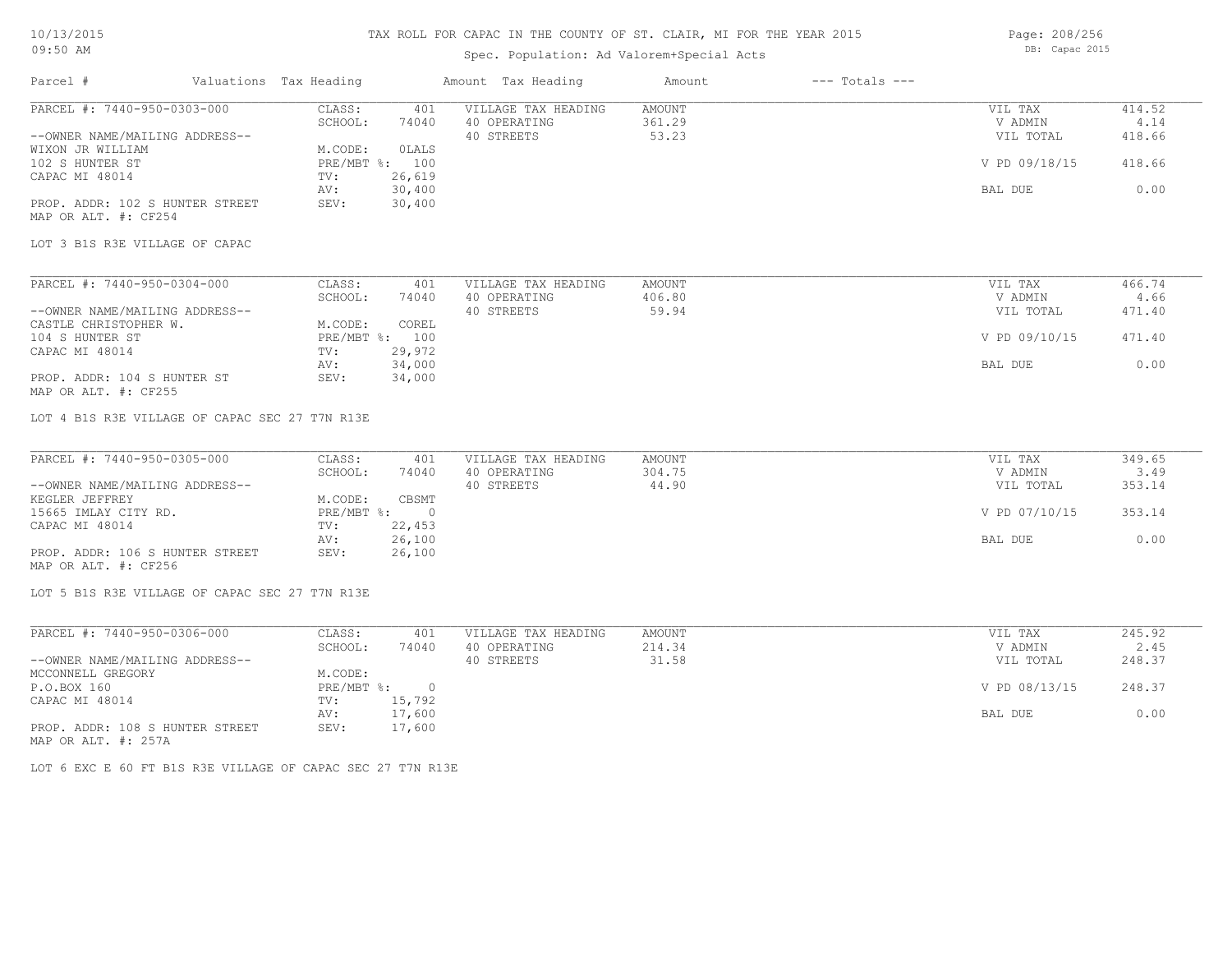### Spec. Population: Ad Valorem+Special Acts

Parcel # Valuations Tax Heading Amount Tax Heading Amount --- Totals ---PROP. ADDR: 305 E MEIER ST SEV: 28,300 AV: 28,300 CAPAC MI 48014 TV: 27,044 305 E MEIER ST PRE/MBT %: 100 BAL DUE 425.35 BIGGS, FAITH K.<br>
305 E MEIER ST<br>
305 E MEIER ST<br>
A MODEL PRE/MBT %: 100 --OWNER NAME/MAILING ADDRESS-- 40 STREETS 54.08 VIL TOTAL 425.35 SCHOOL: 74040 40 OPERATING 367.06 367.06 V ADMIN 4.21 PARCEL #: 7440-950-0307-000 CLASS: 401 VILLAGE TAX HEADING AMOUNT VIL TAX VIL TAX 421.14<br>SCHOOL: 74040 40 OPERATING 367.06 VADMIN 4.21  $\mathcal{L}_\mathcal{L} = \mathcal{L}_\mathcal{L} = \mathcal{L}_\mathcal{L} = \mathcal{L}_\mathcal{L} = \mathcal{L}_\mathcal{L} = \mathcal{L}_\mathcal{L} = \mathcal{L}_\mathcal{L} = \mathcal{L}_\mathcal{L} = \mathcal{L}_\mathcal{L} = \mathcal{L}_\mathcal{L} = \mathcal{L}_\mathcal{L} = \mathcal{L}_\mathcal{L} = \mathcal{L}_\mathcal{L} = \mathcal{L}_\mathcal{L} = \mathcal{L}_\mathcal{L} = \mathcal{L}_\mathcal{L} = \mathcal{L}_\mathcal{L}$ 

MAP OR ALT. #: CF257B

E60 FT OF LOT 6 B1S R3E VILLAGE OF CAPAC SEC 27 T7N R13E

| PARCEL #: 7440-950-0308-000    | CLASS:  | 401            | VILLAGE TAX HEADING | AMOUNT | VIL TAX       | 422.44 |
|--------------------------------|---------|----------------|---------------------|--------|---------------|--------|
|                                | SCHOOL: | 74040          | 40 OPERATING        | 368.19 | V ADMIN       | 4.22   |
| --OWNER NAME/MAILING ADDRESS-- |         |                | 40 STREETS          | 54.25  | VIL TOTAL     | 426.66 |
| WAGNER TIMOTHY                 | M.CODE: | COREL          |                     |        |               |        |
| 309 E MEIER AVE                |         | PRE/MBT %: 100 |                     |        | V PD 09/10/15 | 426.66 |
| CAPAC MI 48014-3728            | TV:     | 27,127         |                     |        |               |        |
|                                | AV:     | 31,000         |                     |        | BAL DUE       | 0.00   |
| PROP. ADDR: 309 E MEIER ST     | SEV:    | 31,000         |                     |        |               |        |
|                                |         |                |                     |        |               |        |

MAP OR ALT. #: 258A

W1/2 OF LOTS 7 & 8 B1S R3E VILLAGE OF CAPAC SEC 27 T7N R13E

| PARCEL #: 7440-950-0309-000    | CLASS:  | 401            | VILLAGE TAX HEADING | AMOUNT | VIL TAX       | 392.37 |
|--------------------------------|---------|----------------|---------------------|--------|---------------|--------|
|                                | SCHOOL: | 74040          | 40 OPERATING        | 341.98 | V ADMIN       | 3.92   |
| --OWNER NAME/MAILING ADDRESS-- |         |                | 40 STREETS          | 50.39  | VIL TOTAL     | 396.29 |
| FINAZZO ANTHONY C              | M.CODE: |                |                     |        |               |        |
| 315 E MEIER ST                 |         | PRE/MBT %: 100 |                     |        | V PD 08/31/15 | 396.29 |
| CAPAC MI 48014                 | TV:     | 25,196         |                     |        |               |        |
|                                | AV:     | 29,000         |                     |        | BAL DUE       | 0.00   |
| PROP. ADDR: 315 E MEIER ST     | SEV:    | 29,000         |                     |        |               |        |
| MAP OR ALT. #: CF00258B        |         |                |                     |        |               |        |

E1/2 OF LOTS 7 & 8 B1S R3E VILLAGE OF CAPAC SEC 27 T7N R13E

| PARCEL #: 7440-950-0310-000    | CLASS:       | 401    | VILLAGE TAX HEADING | AMOUNT | VIL TAX       | 287.95 |
|--------------------------------|--------------|--------|---------------------|--------|---------------|--------|
|                                | SCHOOL:      | 74040  | 40 OPERATING        | 250.97 | V ADMIN       | 2.87   |
| --OWNER NAME/MAILING ADDRESS-- |              |        | 40 STREETS          | 36.98  | VIL TOTAL     | 290.82 |
| ALCALA ULA/WEST CHARLES        | M.CODE:      | COREL  |                     |        |               |        |
| P.O.BOX 442                    | $PRE/MBT$ %: | 100    |                     |        | V PD 09/10/15 | 290.82 |
| CAPAC MI 48014-0442            | TV:          | 18,491 |                     |        |               |        |
|                                | AV:          | 21,900 |                     |        | BAL DUE       | 0.00   |
| PROP. ADDR: 107 S LESTER ST    | SEV:         | 21,900 |                     |        |               |        |

MAP OR ALT. #: CF259A

LOT 9 B1S R3E VILLAGE OF CAPAC SEC 27 T7N R13E

Page: 209/256 DB: Capac 2015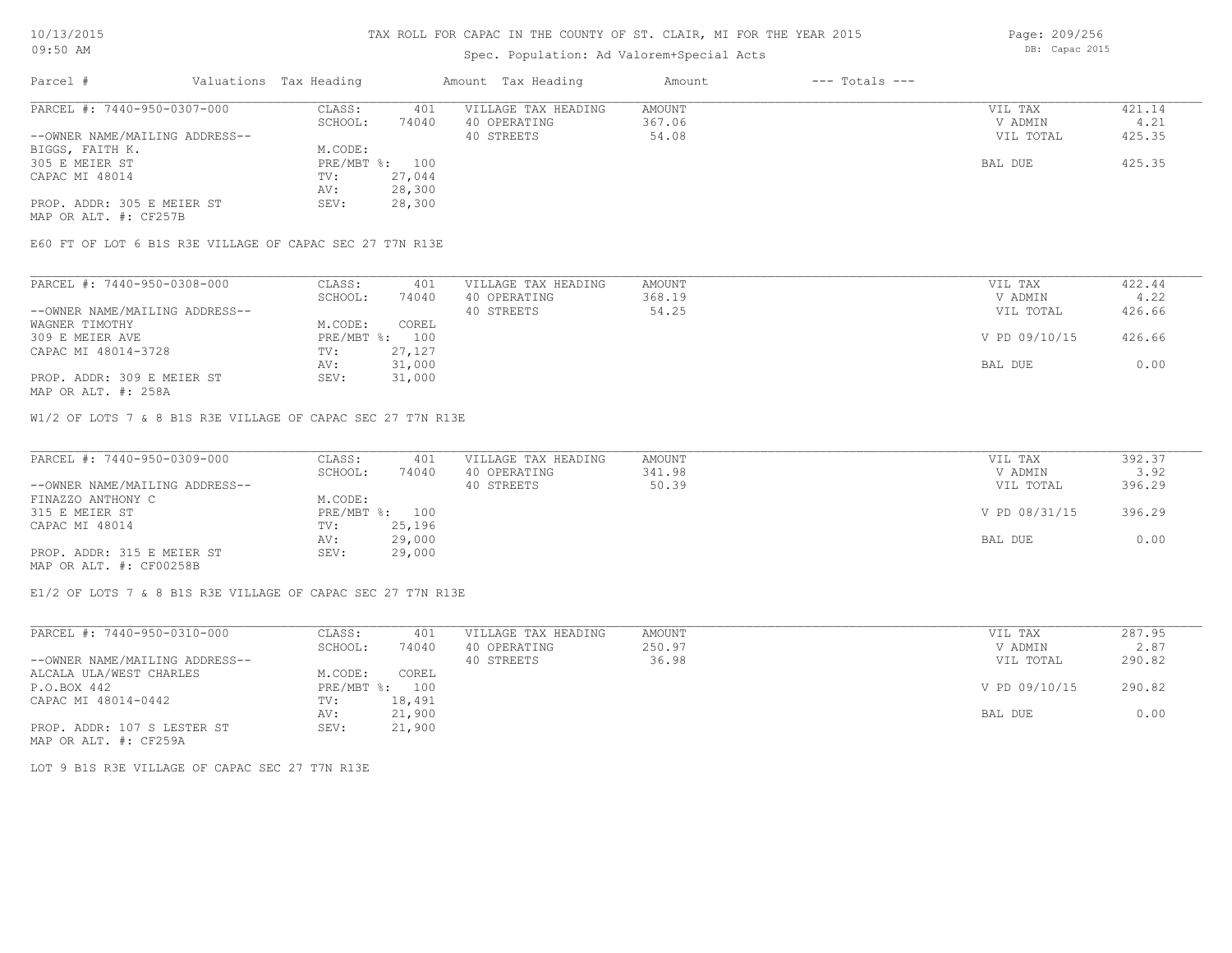## 10/13/2015 09:50 AM

# TAX ROLL FOR CAPAC IN THE COUNTY OF ST. CLAIR, MI FOR THE YEAR 2015

# Spec. Population: Ad Valorem+Special Acts

Page: 210/256 DB: Capac 2015

| Parcel #                                          | Valuations Tax Heading                        | Amount Tax Heading                  | Amount                  | $---$ Totals $---$ |                    |                |
|---------------------------------------------------|-----------------------------------------------|-------------------------------------|-------------------------|--------------------|--------------------|----------------|
| PARCEL #: 7440-950-0311-000                       | CLASS:<br>401<br>SCHOOL:<br>74040             | VILLAGE TAX HEADING<br>40 OPERATING | <b>AMOUNT</b><br>250.97 |                    | VIL TAX<br>V ADMIN | 287.95<br>2.87 |
| --OWNER NAME/MAILING ADDRESS--<br>BLOCK PAUL JR   | M.CODE:                                       | 40 STREETS                          | 36.98                   |                    | VIL TOTAL          | 290.82         |
| 14691 KOEHN RD<br>CAPAC MI 48014                  | PRE/MBT %:<br>$\overline{0}$<br>18,491<br>TV: |                                     |                         |                    | V PD 07/08/15      | 290.82         |
| PROP. ADDR: 105 S LESTER ST                       | 21,900<br>AV:<br>SEV:<br>21,900               |                                     |                         |                    | BAL DUE            | 0.00           |
| MAP OR ALT. #: CF259B                             |                                               |                                     |                         |                    |                    |                |
| LOT 10 B1S R3E VILLAGE OF CAPAC                   |                                               |                                     |                         |                    |                    |                |
| PARCEL #: 7440-950-0312-000                       | CLASS:<br>401                                 | VILLAGE TAX HEADING                 | <b>AMOUNT</b>           |                    | VIL TAX            | 490.27         |
|                                                   | SCHOOL:<br>74040                              | 40 OPERATING                        | 427.31                  |                    | V ADMIN            | 4.90           |
| --OWNER NAME/MAILING ADDRESS--                    |                                               | 40 STREETS                          | 62.96                   |                    | VIL TOTAL          | 495.17         |
| MILLER BRYAN/MICHELLE                             | M.CODE:                                       |                                     |                         |                    |                    |                |
| 306 E MILL ST                                     | PRE/MBT %: 100                                |                                     |                         |                    | V PD 09/16/15      | 495.17         |
| CAPAC MI 48014-3156                               | TV:<br>31,483                                 |                                     |                         |                    |                    |                |
| PROP. ADDR: 306 E MILL ST                         | 35,800<br>AV:<br>35,800<br>SEV:               |                                     |                         |                    | BAL DUE            | 0.00           |
| MAP OR ALT. #: CF260                              |                                               |                                     |                         |                    |                    |                |
| LOT 11 B1S R3E VILLAGE OF CAPAC                   |                                               |                                     |                         |                    |                    |                |
| PARCEL #: 7440-950-0313-000                       | CLASS:<br>401                                 | VILLAGE TAX HEADING                 | AMOUNT                  |                    | VIL TAX            | 499.92         |
|                                                   | SCHOOL:<br>74040                              | 40 OPERATING                        | 435.72                  |                    | V ADMIN            | 4.99           |
| --OWNER NAME/MAILING ADDRESS--                    |                                               | 40 STREETS                          | 64.20                   |                    | VIL TOTAL          | 504.91         |
| KLOBNOCK WILLIAM                                  | M.CODE:                                       |                                     |                         |                    |                    |                |
| 308 E MILL ST                                     | PRE/MBT %: 100                                |                                     |                         |                    | BAL DUE            | 504.91         |
| CAPAC MI 48014-3156                               | 32,102<br>TV:                                 |                                     |                         |                    |                    |                |
|                                                   | 36,300<br>AV:                                 |                                     |                         |                    |                    |                |
| PROP. ADDR: 308 E MILL ST<br>MAP OR ALT. #: CF261 | SEV:<br>36,300                                |                                     |                         |                    |                    |                |
| LOT 12 B1S R3E VILLAGE OF CAPAC SEC 27 T7N R13E   |                                               |                                     |                         |                    |                    |                |
|                                                   |                                               |                                     |                         |                    |                    |                |
| PARCEL #: 7440-950-0314-000                       | CLASS:<br>401                                 | VILLAGE TAX HEADING                 | <b>AMOUNT</b>           |                    | VIL TAX            | 581.91         |
|                                                   | SCHOOL:<br>74040                              | 40 OPERATING                        | 507.18                  |                    | V ADMIN            | 5.81           |
| --OWNER NAME/MAILING ADDRESS--                    |                                               | 40 STREETS                          | 74.73                   |                    | VIL TOTAL          | 587.72         |
| CZAP ROGER/ELIZABETH                              | M.CODE:                                       |                                     |                         |                    |                    |                |
| PO BOX 176                                        | PRE/MBT %: 100                                |                                     |                         |                    | BAL DUE            | 587.72         |
| 200 S MAIN ST                                     | 37,367<br>TV:                                 |                                     |                         |                    |                    |                |
| CAPAC MI 48014-0176                               | 42,600<br>AV:<br>42,600<br>SEV:               |                                     |                         |                    |                    |                |
| PROP. ADDR: 200 S MAIN ST                         |                                               |                                     |                         |                    |                    |                |
| MAP OR ALT. #: CF262                              |                                               |                                     |                         |                    |                    |                |

LOT 1 EXC S 5 FT B2S R1E VILLAGE OF CAPAC SEC 27 T7N R13E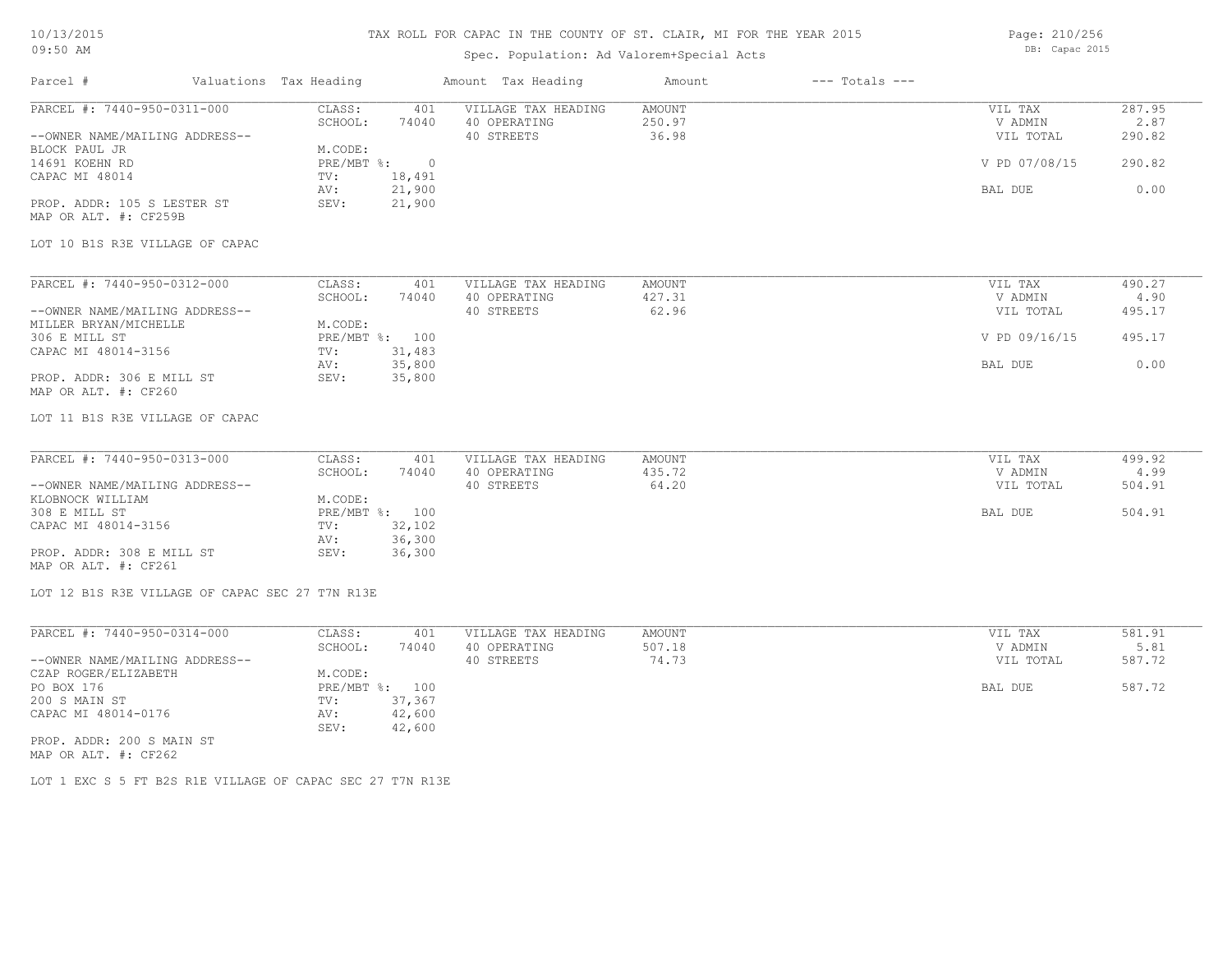### Spec. Population: Ad Valorem+Special Acts

Page: 211/256 DB: Capac 2015

| Parcel #                       | Valuations Tax Heading |        | Amount Tax Heading  | Amount | $---$ Totals $---$ |               |        |
|--------------------------------|------------------------|--------|---------------------|--------|--------------------|---------------|--------|
| PARCEL #: 7440-950-0315-000    | CLASS:                 | 401    | VILLAGE TAX HEADING | AMOUNT |                    | VIL TAX       | 771.60 |
|                                | SCHOOL:                | 74040  | 40 OPERATING        | 672.51 |                    | V ADMIN       | 7.71   |
| --OWNER NAME/MAILING ADDRESS-- |                        |        | 40 STREETS          | 99.09  |                    | VIL TOTAL     | 779.31 |
| LANG CARL                      | M.CODE:                |        |                     |        |                    |               |        |
| 202 S MAIN ST                  | PRE/MBT %: 100         |        |                     |        |                    | V PD 09/18/15 | 779.31 |
| CAPAC MI 48014-3716            | TV:                    | 49,548 |                     |        |                    |               |        |
|                                | AV:                    | 54,800 |                     |        |                    | BAL DUE       | 0.00   |
| PROP. ADDR: 202 S MAIN ST      | SEV:                   | 54,800 |                     |        |                    |               |        |
|                                |                        |        |                     |        |                    |               |        |

MAP OR ALT. #: CF263

LOT 2 & S 5 FT OF LOT 1 B2S R1E VILLAGE OF CAPAC SEC 27 T7N R13E

| PARCEL #: 7440-950-0316-000    | CLASS:     | 401    | VILLAGE TAX HEADING | AMOUNT | VIL TAX       | 683.18 |
|--------------------------------|------------|--------|---------------------|--------|---------------|--------|
|                                | SCHOOL:    | 74040  | 40 OPERATING        | 595.44 | V ADMIN       | 6.83   |
| --OWNER NAME/MAILING ADDRESS-- |            |        | 40 STREETS          | 87.74  | VIL TOTAL     | 690.01 |
| CLOR CHARLES/ DEANNA           | M.CODE:    | CBSMT  |                     |        |               |        |
| 204 S MAIN ST                  | PRE/MBT %: | 100    |                     |        | V PD 07/10/15 | 690.01 |
| CAPAC MI 48014-3716            | TV:        | 43,870 |                     |        |               |        |
|                                | AV:        | 47,700 |                     |        | BAL DUE       | 0.00   |
| PROP. ADDR: 204 S MAIN ST      | SEV:       | 47,700 |                     |        |               |        |
| MAP OR ALT. #: CF264           |            |        |                     |        |               |        |

R13E N 82.42 FT, TH W TO ST TH S 84.16 FT TO BEG. B2S R1E VILLAGE OF CAPAC SEC 27 T7N PART OF LOTS 3 & 4 BEG 177.44 FT N OF SW COR LOT 5, TH N 89 DEG 4 MIN E 150 FT, TH

| PARCEL #: 7440-950-0317-000    | CLASS:       | 401    | VILLAGE TAX HEADING | AMOUNT | VIL TAX       | 503.12 |
|--------------------------------|--------------|--------|---------------------|--------|---------------|--------|
|                                | SCHOOL:      | 74040  | 40 OPERATING        | 438.51 | V ADMIN       | 5.03   |
| --OWNER NAME/MAILING ADDRESS-- |              |        | 40 STREETS          | 64.61  | VIL TOTAL     | 508.15 |
| CLOR CHARLES D                 | M.CODE:      |        |                     |        |               |        |
| CLOR DEANNA M                  | $PRE/MBT$ %: |        |                     |        | V PD 09/16/15 | 508.15 |
| 204 S MAIN ST                  | TV:          | 32,308 |                     |        |               |        |
| CAPAC MI 48014                 | AV:          | 36,300 |                     |        | BAL DUE       | 0.00   |
|                                | SEV:         | 36,300 |                     |        |               |        |

MAP OR ALT. #: CF265 PROP. ADDR: 206 S MAIN ST

R13E TH S 89 DEG 4 MIN W 150 FT, TH S 55 FT TO BEG. B2S R1E VILLAGE OF CAPAC SEC 27 T7N PART LOT 4 BEG 122.44 FT N OF SW COR LOT 5, TH N 89 DEG 4 MIN E 150 FT, TH N 55 FT,

| PARCEL #: 7440-950-0318-000    | CLASS:     | 401    | VILLAGE TAX HEADING | AMOUNT | VIL TAX       | 425.61 |
|--------------------------------|------------|--------|---------------------|--------|---------------|--------|
|                                | SCHOOL:    | 74040  | 40 OPERATING        | 370.95 | V ADMIN       | 4.25   |
| --OWNER NAME/MAILING ADDRESS-- |            |        | 40 STREETS          | 54.66  | VIL TOTAL     | 429.86 |
| GEBBIE EDWARD M                | M.CODE:    |        |                     |        |               |        |
| WILLIAM GEBBIE JR              | PRE/MBT %: | 100    |                     |        | V PD 07/29/15 | 429.86 |
| 59675 KITTLE RD                | TV:        | 27,330 |                     |        |               |        |
| WASHINGTON MI 48094            | AV:        | 31,900 |                     |        | BAL DUE       | 0.00   |
|                                | SEV:       | 31,900 |                     |        |               |        |
| PROP. ADDR: 208 S MAIN ST      |            |        |                     |        |               |        |

MAP OR ALT. #: CF266

VILLAGE OF CAPAC 150' EXC S 65.2' OF W 113' OF LOT 5 MEAS ALG & AT RT/ANG TO W LOT LINE B2S R1E THAT PART OF LOTS 4 & 5 LYING S OF A LINE, BEG 122.44' N OF SW COR LOT 5,TH N89ª4'E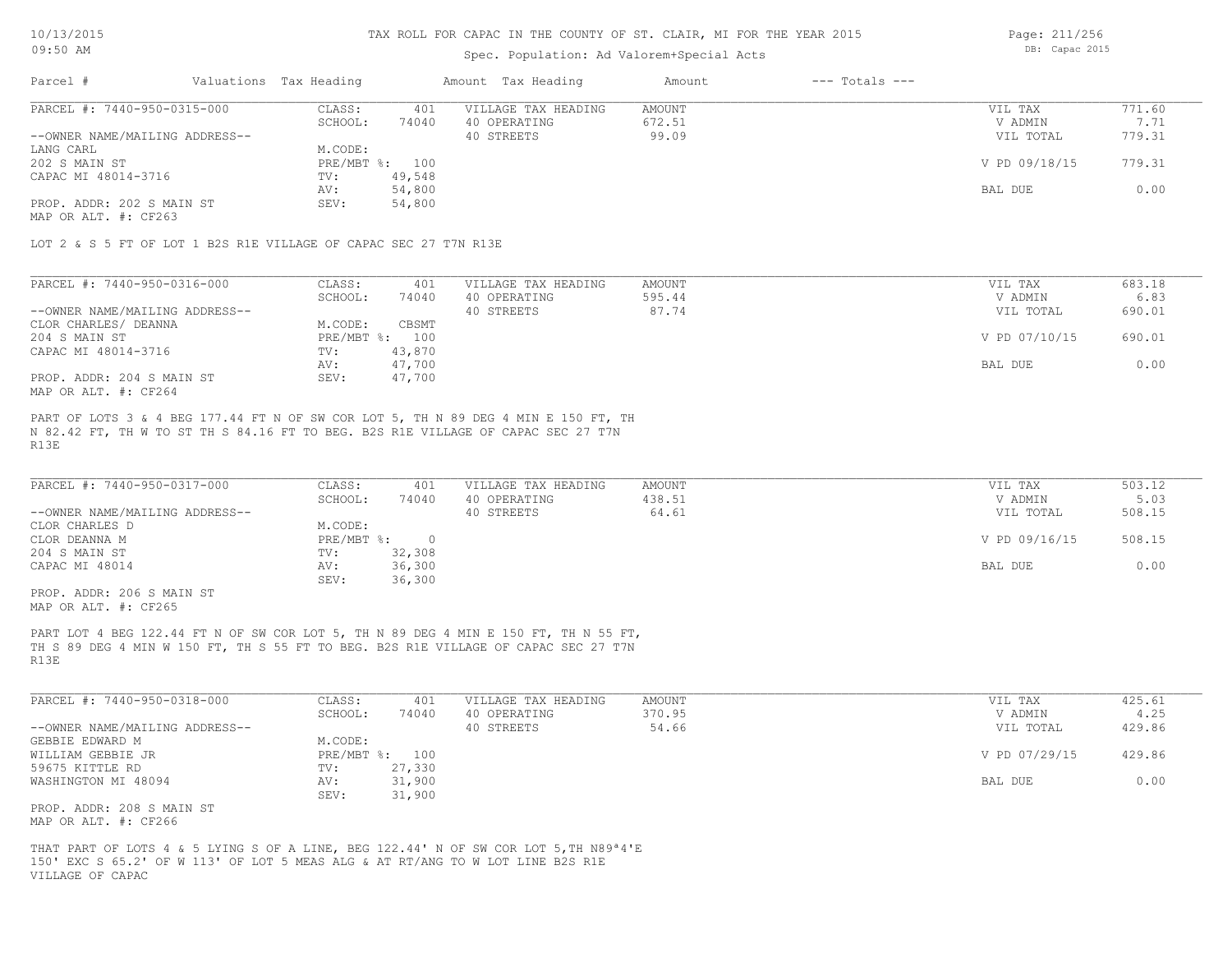### Spec. Population: Ad Valorem+Special Acts

Page: 212/256 DB: Capac 2015

| Parcel #                       | Valuations Tax Heading |        | Amount Tax Heading  | Amount | $---$ Totals $---$ |               |        |
|--------------------------------|------------------------|--------|---------------------|--------|--------------------|---------------|--------|
| PARCEL #: 7440-950-0319-000    | CLASS:                 | 401    | VILLAGE TAX HEADING | AMOUNT |                    | VIL TAX       | 337.57 |
|                                | SCHOOL:                | 74040  | 40 OPERATING        | 294.22 |                    | V ADMIN       | 3.37   |
| --OWNER NAME/MAILING ADDRESS-- |                        |        | 40 STREETS          | 43.35  |                    | VIL TOTAL     | 340.94 |
| CLAY JANINE                    | M.CODE:                |        |                     |        |                    |               |        |
| 210 S MAIN ST                  | PRE/MBT %: 100         |        |                     |        |                    | V PD 08/28/15 | 340.94 |
| CAPAC MI 48014-3716            | TV:                    | 21,677 |                     |        |                    |               |        |
|                                | AV:                    | 22,400 |                     |        |                    | BAL DUE       | 0.00   |
| PROP. ADDR: 210 S MAIN ST      | SEV:                   | 22,400 |                     |        |                    |               |        |
| $\cdots$                       |                        |        |                     |        |                    |               |        |

MAP OR ALT. #: CF267

FT B2S R1E VILLAGE OF CAPAC SEC 27 T7N R13E FR LOT 5 EXC E 37 FT & EXC PART N OF A LINE BEG 65.2 FT N OF SW COR LOT 5, TH E 113

| PARCEL #: 7440-950-0320-000    | CLASS:     | 402    | VILLAGE TAX HEADING | AMOUNT | VIL TAX       | 147.12 |
|--------------------------------|------------|--------|---------------------|--------|---------------|--------|
|                                | SCHOOL:    | 74040  | 40 OPERATING        | 128.23 | V ADMIN       | 1.47   |
| --OWNER NAME/MAILING ADDRESS-- |            |        | 40 STREETS          | 18.89  | VIL TOTAL     | 148.59 |
| RODRIGUEZ JOSE                 | M.CODE:    |        |                     |        |               |        |
| P.O. BOX 292                   | PRE/MBT %: |        |                     |        | V PD 09/16/15 | 148.59 |
| CAPAC MI 48014                 | TV:        | 9,448  |                     |        |               |        |
|                                | AV:        | 12,500 |                     |        | BAL DUE       | 0.00   |
| PROP. ADDR: S WALKER ST        | SEV:       | 12,500 |                     |        |               |        |
| MAP OR ALT. #: CF268           |            |        |                     |        |               |        |

ROW TO BEG 159.14' TH W 150', TH S ALONG W LINE OF LOT TO N LINE OF R.R. ROW, TH E'LY ALONG CAPAC BEING DESCRIBE PER QUITE TITLE JUDGEMENT AS: BEG AT SE COR OF LOT 6, TH N LOT 6 B2S R1E VILLAGE OF CAPAC SEC 27 T7N R13E PART OF LOT 6 B2S R1E VILLAGE OF

| PARCEL #: 7440-950-0321-000    | CLASS:  | 401            | VILLAGE TAX HEADING | AMOUNT | VIL TAX       | 630.13 |
|--------------------------------|---------|----------------|---------------------|--------|---------------|--------|
|                                | SCHOOL: | 74040          | 40 OPERATING        | 549.21 | V ADMIN       | 6.30   |
| --OWNER NAME/MAILING ADDRESS-- |         |                | 40 STREETS          | 80.92  | VIL TOTAL     | 636.43 |
| RODRIGUEZ JOSE A.              | M.CODE: | 00WBF          |                     |        |               |        |
| 209 S WALKER ST                |         | PRE/MBT %: 100 |                     |        | V PD 08/31/15 | 636.43 |
| CAPAC MI 48014-3732            | TV:     | 40,464         |                     |        |               |        |
|                                | AV:     | 43,400         |                     |        | BAL DUE       | 0.00   |
| PROP. ADDR: 209 S WALKER ST    | SEV:    | 43,400         |                     |        |               |        |
| MAP OR ALT. #: CF269           |         |                |                     |        |               |        |

LOT 7 & S 13' OF LOT 8 B2S R1E VILLAGE OF CAPAC

| PARCEL #: 7440-950-0322-000    | CLASS:  | 401            | VILLAGE TAX HEADING | AMOUNT | VIL TAX       | 464.55 |
|--------------------------------|---------|----------------|---------------------|--------|---------------|--------|
|                                | SCHOOL: | 74040          | 40 OPERATING        | 404.89 | V ADMIN       | 4.64   |
| --OWNER NAME/MAILING ADDRESS-- |         |                | 40 STREETS          | 59.66  | VIL TOTAL     | 469.19 |
| TAYLOR MARK/THELMA             | M.CODE: |                |                     |        |               |        |
| 207 S WALKER ST                |         | PRE/MBT %: 100 |                     |        | V PD 08/19/15 | 469.19 |
| CAPAC MI 48014-3732            | TV:     | 29,831         |                     |        |               |        |
|                                | AV:     | 34,500         |                     |        | BAL DUE       | 0.00   |
| PROP. ADDR: 207 S WALKER ST    | SEV:    | 34,500         |                     |        |               |        |
| MAP OR ALT. #: CF270           |         |                |                     |        |               |        |

N62' OF LOT 8 B2S R1E VILLAGE OF CAPAC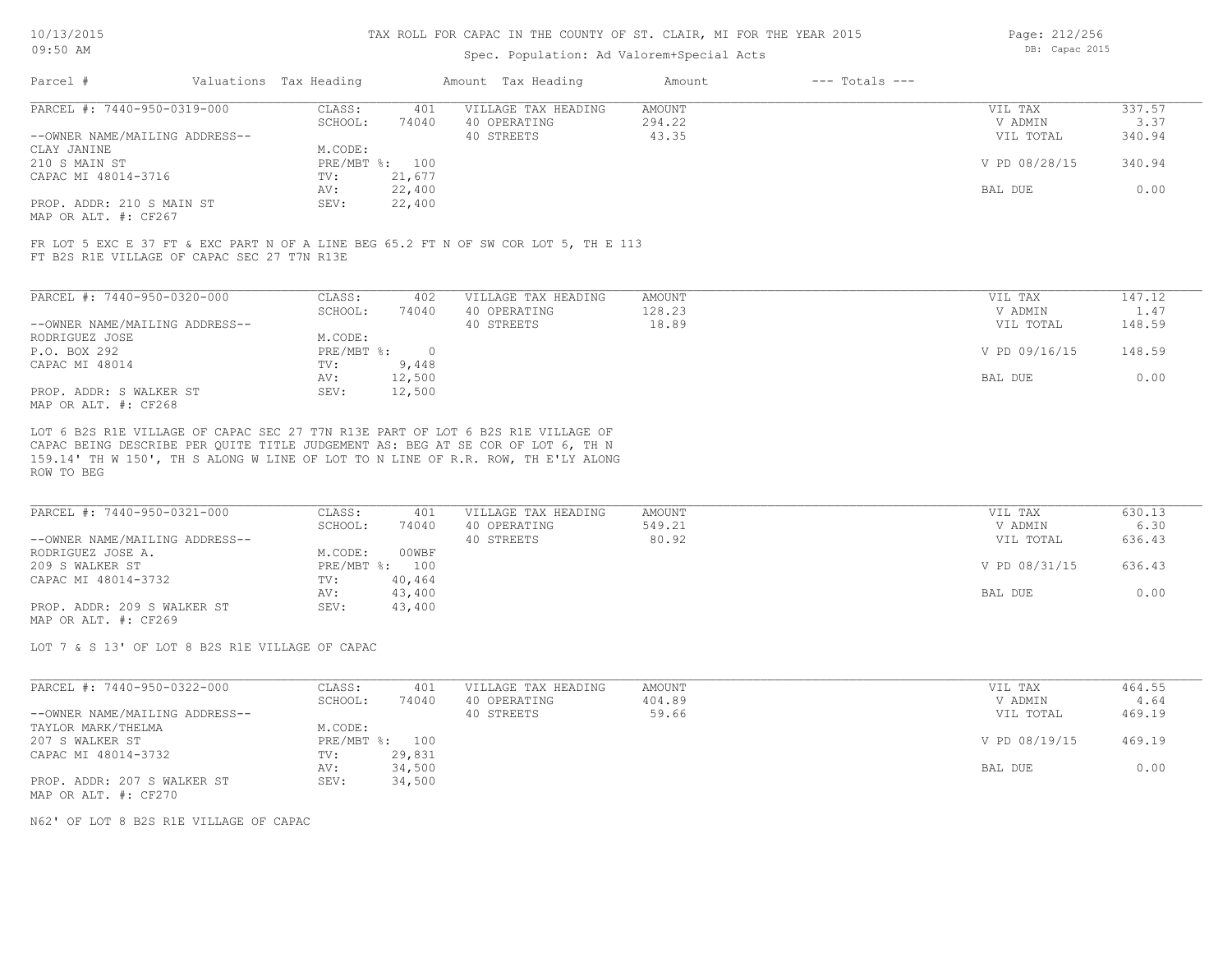## Spec. Population: Ad Valorem+Special Acts

Page: 213/256 DB: Capac 2015

| Parcel #                       | Valuations Tax Heading |        | Amount Tax Heading  | Amount | $---$ Totals $---$ |               |        |
|--------------------------------|------------------------|--------|---------------------|--------|--------------------|---------------|--------|
| PARCEL #: 7440-950-0323-000    | CLASS:                 | 401    | VILLAGE TAX HEADING | AMOUNT |                    | VIL TAX       | 488.68 |
|                                | SCHOOL:                | 74040  | 40 OPERATING        | 425.92 |                    | V ADMIN       | 4.88   |
| --OWNER NAME/MAILING ADDRESS-- |                        |        | 40 STREETS          | 62.76  |                    | VIL TOTAL     | 493.56 |
| ASSELEN WOODROW ET-AL          | M.CODE:                |        |                     |        |                    |               |        |
| 205 S WALKER ST                | PRE/MBT %: 100         |        |                     |        |                    | V PD 08/05/15 | 493.56 |
| CAPAC MI 48014-3732            | TV:                    | 31,380 |                     |        |                    |               |        |
|                                | AV:                    | 35,500 |                     |        |                    | BAL DUE       | 0.00   |
| PROP. ADDR: 205 S WALKER ST    | SEV:                   | 35,500 |                     |        |                    |               |        |
| MAP OR ALT. #: CF271           |                        |        |                     |        |                    |               |        |

LOT 9 B2S R1E VILLAGE OF CAPAC SEC 27 T7N R13E

PROP. ADDR: 203 S WALKER ST SEV: 25,100 CAPAC MI 48014 AV: 25,100 BAL DUE 0.00 203 S WALKER ST TV: 23,122 SCHOENBERG BRIAN C PRE/MBT %: 0 V PD 08/13/15 363.67 SCHOENBERG IRENE M M.CODE: --OWNER NAME/MAILING ADDRESS-- 40 STREETS 46.24 VIL TOTAL 363.67 SCHOOL: 74040 40 OPERATING 313.83 313.83 V ADMIN 3.60 PARCEL #: 7440-950-0324-000 CLASS: 401 VILLAGE TAX HEADING AMOUNT VIL TAX VIL TAX 360.07<br>360.07 SCHOOL: 74040 40 OPERATING 313.83 33.360 VADMIN 3.60  $\mathcal{L}_\mathcal{L} = \mathcal{L}_\mathcal{L} = \mathcal{L}_\mathcal{L} = \mathcal{L}_\mathcal{L} = \mathcal{L}_\mathcal{L} = \mathcal{L}_\mathcal{L} = \mathcal{L}_\mathcal{L} = \mathcal{L}_\mathcal{L} = \mathcal{L}_\mathcal{L} = \mathcal{L}_\mathcal{L} = \mathcal{L}_\mathcal{L} = \mathcal{L}_\mathcal{L} = \mathcal{L}_\mathcal{L} = \mathcal{L}_\mathcal{L} = \mathcal{L}_\mathcal{L} = \mathcal{L}_\mathcal{L} = \mathcal{L}_\mathcal{L}$ 

MAP OR ALT. #: CF272

E88 FT OF LOT 10 B2S R1E VILLAGE OF CAPAC SEC 27 T7N R13E

| PARCEL #: 7440-950-0325-000    | CLASS:     | 401    | VILLAGE TAX HEADING | AMOUNT | VIL TAX       | 276.88 |
|--------------------------------|------------|--------|---------------------|--------|---------------|--------|
|                                | SCHOOL:    | 74040  | 40 OPERATING        | 241.32 | V ADMIN       | 2.76   |
| --OWNER NAME/MAILING ADDRESS-- |            |        | 40 STREETS          | 35.56  | VIL TOTAL     | 279.64 |
| GROENEWOUD PAUL                | M.CODE:    |        |                     |        |               |        |
| 73299 MCFADDEN                 | PRE/MBT %: |        |                     |        | V PD 08/28/15 | 279.64 |
| ARMADA MI 48005                | TV:        | 17,780 |                     |        |               |        |
|                                | AV:        | 18,200 |                     |        | BAL DUE       | 0.00   |
| PROP. ADDR: 106 E MEIER ST     | SEV:       | 18,200 |                     |        |               |        |
| MAP OR ALT. #: CF273           |            |        |                     |        |               |        |

LOT 10 EXC THE E 88 FT B2S R1E VILLAGE OF CAPAC SEC 27 T7N R13E

| PARCEL #: 7440-950-0326-000    | CLASS:  | 401            | VILLAGE TAX HEADING | AMOUNT | VIL TAX       | 684.14 |
|--------------------------------|---------|----------------|---------------------|--------|---------------|--------|
|                                | SCHOOL: | 74040          | 40 OPERATING        | 596.28 | V ADMIN       | 6.84   |
| --OWNER NAME/MAILING ADDRESS-- |         |                | 40 STREETS          | 87.86  | VIL TOTAL     | 690.98 |
| KEGLER JOHNATHON               | M.CODE: |                |                     |        |               |        |
| P.O.BOX 625                    |         | PRE/MBT %: 100 |                     |        | V PD 09/18/15 | 690.98 |
| CAPAC MI 48014                 | TV:     | 43,932         |                     |        |               |        |
|                                | AV:     | 48,600         |                     |        | BAL DUE       | 0.00   |
| PROP. ADDR: 202 S WALKER ST    | SEV:    | 48,600         |                     |        |               |        |
| MAP OR ALT. #: CF274A          |         |                |                     |        |               |        |

LOT 1 B2S R2E VILLAGE OF CAPAC SEC 27 T7N R13E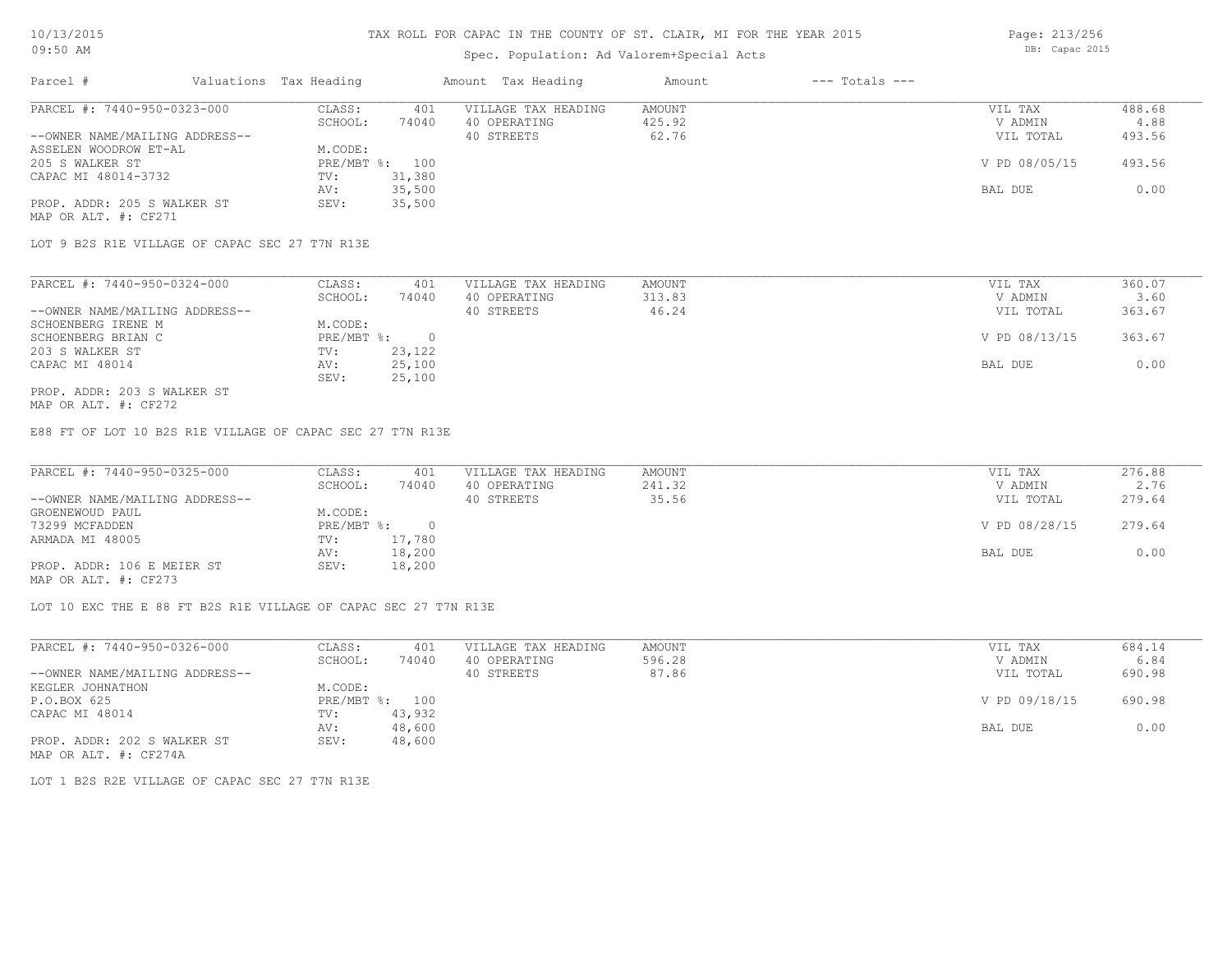# Spec. Population: Ad Valorem+Special Acts

| Parcel #                       | Valuations Tax Heading |        | Amount Tax Heading  | Amount | $---$ Totals $---$ |               |        |
|--------------------------------|------------------------|--------|---------------------|--------|--------------------|---------------|--------|
| PARCEL #: 7440-950-0327-000    | CLASS:                 | 401    | VILLAGE TAX HEADING | AMOUNT |                    | VIL TAX       | 511.04 |
|                                | SCHOOL:                | 74040  | 40 OPERATING        | 445.41 |                    | V ADMIN       | 5.11   |
| --OWNER NAME/MAILING ADDRESS-- |                        |        | 40 STREETS          | 65.63  |                    | VIL TOTAL     | 516.15 |
| HAYDEN ALAN D                  | M.CODE:                |        |                     |        |                    |               |        |
| HAYDEN AMANDA L                | PRE/MBT %:             |        |                     |        |                    | V PD 09/16/15 | 516.15 |
| 2252 CAPAC RD                  | TV:                    | 32,816 |                     |        |                    |               |        |
| ALLENTON MI 48002-1810         | AV:                    | 37,000 |                     |        |                    | BAL DUE       | 0.00   |
|                                | SEV:                   | 37,000 |                     |        |                    |               |        |
| PROP. ADDR: 204 S WALKER ST    |                        |        |                     |        |                    |               |        |

MAP OR ALT. #: CF274B

LOT 2 B2S R2E VILLAGE OF CAPAC SEC 27 T7N R13E

| PARCEL #: 7440-950-0328-000    | CLASS:  | 401            | VILLAGE TAX HEADING | AMOUNT | VIL TAX       | 519.21 |
|--------------------------------|---------|----------------|---------------------|--------|---------------|--------|
|                                | SCHOOL: | 74040          | 40 OPERATING        | 452.53 | V ADMIN       | 5.19   |
| --OWNER NAME/MAILING ADDRESS-- |         |                | 40 STREETS          | 66.68  | VIL TOTAL     | 524.40 |
| ROJAS SATIAGO / MARIA          | M.CODE: |                |                     |        |               |        |
| 206 S WALKER ST                |         | PRE/MBT %: 100 |                     |        | V PD 08/21/15 | 524.40 |
| CAPAC MI 48014-3731            | TV:     | 33,341         |                     |        |               |        |
|                                | AV:     | 37,700         |                     |        | BAL DUE       | 0.00   |
| PROP. ADDR: 206 S WALKER ST    | SEV:    | 37,700         |                     |        |               |        |
| MAP OR ALT. #: CF275           |         |                |                     |        |               |        |

LOT 3 B2S R2E VILLAGE OF CAPAC SEC 27 T7N R13E

| PARCEL #: 7440-950-0329-000    | CLASS:     | 401    | VILLAGE TAX HEADING | AMOUNT | VIL TAX       | 426.77 |
|--------------------------------|------------|--------|---------------------|--------|---------------|--------|
|                                | SCHOOL:    | 74040  | 40 OPERATING        | 371.96 | V ADMIN       | 4.26   |
| --OWNER NAME/MAILING ADDRESS-- |            |        | 40 STREETS          | 54.81  | VIL TOTAL     | 431.03 |
| BIEGANOWSKI DAVID              | M.CODE:    |        |                     |        |               |        |
| 16093 IMLAY CITY RD            | PRE/MBT %: |        |                     |        | V PD 08/13/15 | 431.03 |
| CAPAC MI 48014                 | TV:        | 27,405 |                     |        |               |        |
|                                | AV:        | 35,500 |                     |        | BAL DUE       | 0.00   |
| PROP. ADDR: 210 S WALKER ST    | SEV:       | 35,500 |                     |        |               |        |
| MAP OR ALT. #: CF276A1         |            |        |                     |        |               |        |

LOT 4 BLK 2 S R2E VILLAGE OF CAPAC

| PARCEL #: 7440-950-0329-250    | CLASS:     | 401    | VILLAGE TAX HEADING | AMOUNT | VIL TAX       | 403.28 |
|--------------------------------|------------|--------|---------------------|--------|---------------|--------|
|                                | SCHOOL:    | 74040  | 40 OPERATING        | 351.49 | V ADMIN       | 4.03   |
| --OWNER NAME/MAILING ADDRESS-- |            |        | 40 STREETS          | 51.79  | VIL TOTAL     | 407.31 |
| KONING DONALD J (TRUST)        | M.CODE:    |        |                     |        |               |        |
| 7270 MARTIN RD.                | PRE/MBT %: |        |                     |        | V PD 08/05/15 | 407.31 |
| IMLAY CITY MI 48444            | TV:        | 25,897 |                     |        |               |        |
|                                | AV:        | 33,600 |                     |        | BAL DUE       | 0.00   |
| PROP. ADDR: 208 S WALKER ST    | SEV:       | 33,600 |                     |        |               |        |
| MAP OR ALT. #: CF276A2         |            |        |                     |        |               |        |

LOTS 5 & 6 BLK B2 S R2E VILLAGE OF CAPAC

Page: 214/256 DB: Capac 2015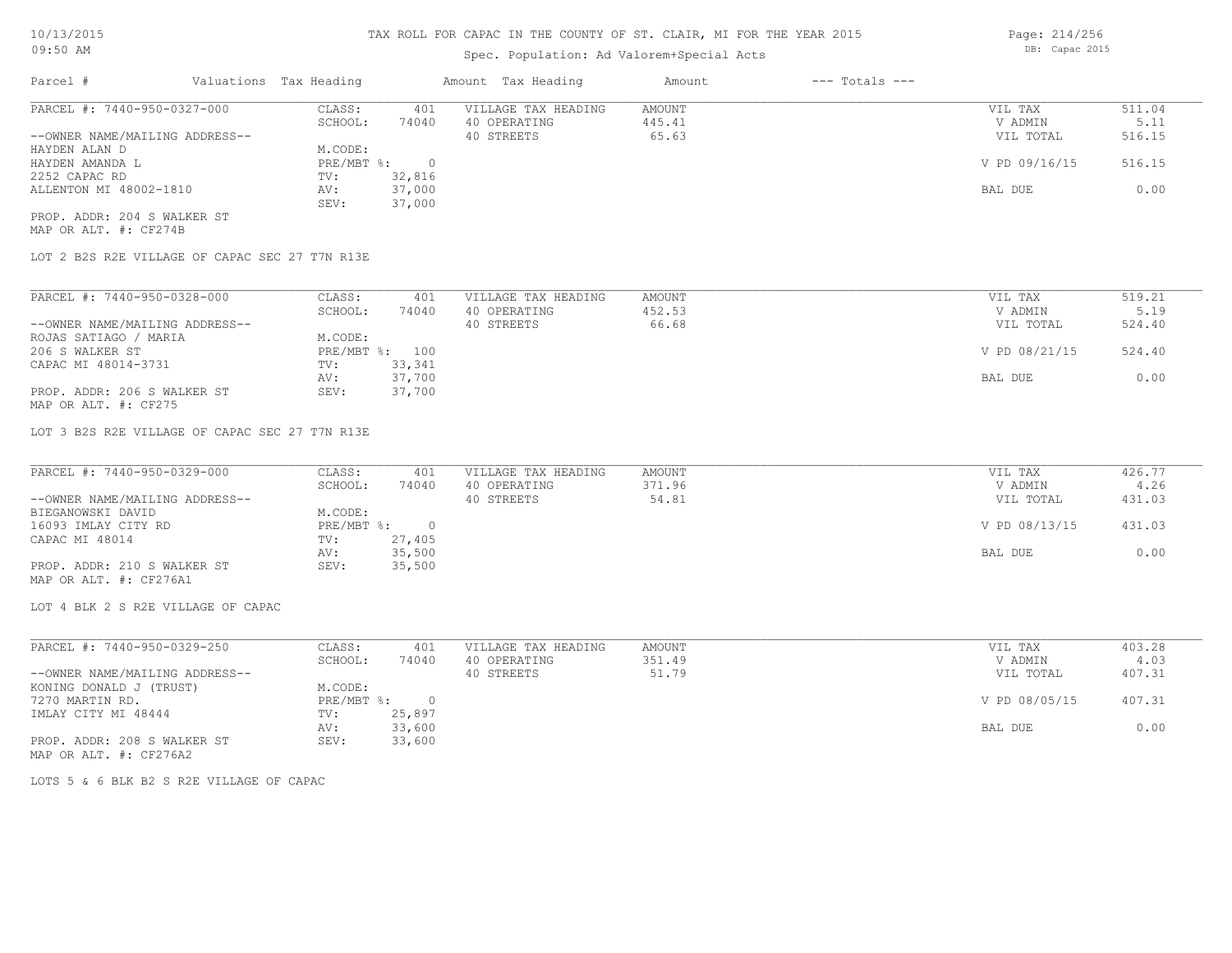# Spec. Population: Ad Valorem+Special Acts

Page: 215/256 DB: Capac 2015

| Parcel #                       | Valuations Tax Heading |        | Amount Tax Heading  | Amount | $---$ Totals $---$ |               |        |
|--------------------------------|------------------------|--------|---------------------|--------|--------------------|---------------|--------|
| PARCEL #: 7440-950-0330-000    | CLASS:                 | 401    | VILLAGE TAX HEADING | AMOUNT |                    | VIL TAX       | 174.76 |
|                                | SCHOOL:                | 74040  | 40 OPERATING        | 152.32 |                    | V ADMIN       | 1.74   |
| --OWNER NAME/MAILING ADDRESS-- |                        |        | 40 STREETS          | 22.44  |                    | VIL TOTAL     | 176.50 |
| GREEN HORIZON LAWN SPRAY CO    | M.CODE:                |        |                     |        |                    |               |        |
| PO BOX 303                     | PRE/MBT %:             |        |                     |        |                    | V PD 07/29/15 | 176.50 |
| WASHINGTON MI 48094            | TV:                    | 11,223 |                     |        |                    |               |        |
|                                | AV:                    | 25,100 |                     |        |                    | BAL DUE       | 0.00   |
| PROP. ADDR: S HUNTER STREET    | SEV:                   | 25,100 |                     |        |                    |               |        |
|                                |                        |        |                     |        |                    |               |        |

MAP OR ALT. #: CF276B

S50 FT OF LOT 8 & ALL OF FRAC LOT 7 B2S R2E VILLAGE OF CAPAC SEC 27 T7N R13E

| PARCEL #: 7440-950-0331-000     | CLASS:     | 402    | VILLAGE TAX HEADING | AMOUNT | VIL TAX       | 115.33 |
|---------------------------------|------------|--------|---------------------|--------|---------------|--------|
|                                 | SCHOOL:    | 74040  | 40 OPERATING        | 100.52 | V ADMIN       | 1.15   |
| --OWNER NAME/MAILING ADDRESS--  |            |        | 40 STREETS          | 14.81  | VIL TOTAL     | 116.48 |
| GREEN HORIZON LAWN SPRAY CO     | M.CODE:    |        |                     |        |               |        |
| PO BOX 303                      | PRE/MBT %: |        |                     |        | V PD 07/29/15 | 116.48 |
| WASHINGTON MI 48094             | TV:        | 7,406  |                     |        |               |        |
|                                 | AV:        | 14,000 |                     |        | BAL DUE       | 0.00   |
| PROP. ADDR: 215 S HUNTER STREET | SEV:       | 14,000 |                     |        |               |        |
| MAP OR ALT. #: CF276C           |            |        |                     |        |               |        |

LOTS 8 & 9 EXC S 50 FT OF LOT 8 B2S R2E VILLAGE OF CAPAC SEC 27 T7N R13E

| PARCEL #: 7440-950-0332-000     | CLASS:  | 401            | VILLAGE TAX HEADING | AMOUNT | VIL TAX       | 451.69 |
|---------------------------------|---------|----------------|---------------------|--------|---------------|--------|
|                                 | SCHOOL: | 74040          | 40 OPERATING        | 393.68 | V ADMIN       | 4.51   |
| --OWNER NAME/MAILING ADDRESS--  |         |                | 40 STREETS          | 58.01  | VIL TOTAL     | 456.20 |
| ROJAS LUIS D/JULIE              | M.CODE: | 00WBF          |                     |        |               |        |
| 205 S HUNTER ST                 |         | PRE/MBT %: 100 |                     |        | V PD 08/31/15 | 456.20 |
| CAPAC MI 48014-3709             | TV:     | 29,005         |                     |        |               |        |
|                                 | AV:     | 33,000         |                     |        | BAL DUE       | 0.00   |
| PROP. ADDR: 205 S HUNTER STREET | SEV:    | 33,000         |                     |        |               |        |
| MAP OR ALT. #: CF276D           |         |                |                     |        |               |        |

LOT 10 B2S R2E VILLAGE OF CAPAC SEC 27 T7N R13E

| PARCEL #: 7440-950-0333-000      | CLASS:       | 401    | VILLAGE TAX HEADING | AMOUNT | VIL TAX       | 459.72 |
|----------------------------------|--------------|--------|---------------------|--------|---------------|--------|
|                                  | SCHOOL:      | 74040  | 40 OPERATING        | 400.68 | V ADMIN       | 4.59   |
| --OWNER NAME/MAILING ADDRESS--   |              |        | 40 STREETS          | 59.04  | VIL TOTAL     | 464.31 |
| RAHM ANNETTE/KEVIN E. STRICKLAND | M.CODE:      | COREL  |                     |        |               |        |
| 203 S HUNTER ST                  | $PRE/MBT$ %: | 100    |                     |        | V PD 09/10/15 | 464.31 |
| CAPAC MI 48014                   | TV:          | 29,521 |                     |        |               |        |
|                                  | AV:          | 33,600 |                     |        | BAL DUE       | 0.00   |
| PROP. ADDR: 203 S HUNTER STREET  | SEV:         | 33,600 |                     |        |               |        |

MAP OR ALT. #: CF277

LOT 11 B2S R2E VILLAGE OF CAPAC SEC 27 T7N R13E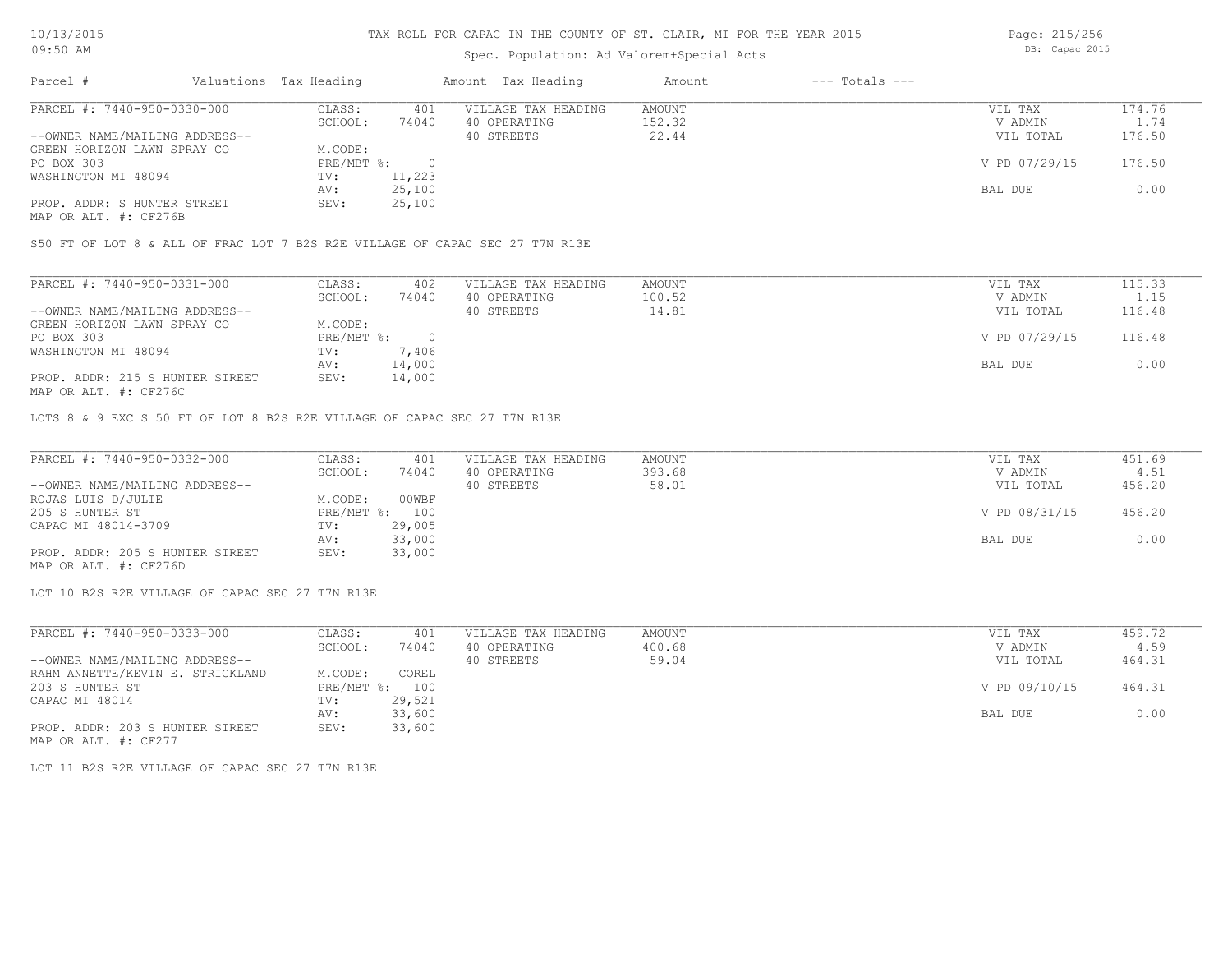# Spec. Population: Ad Valorem+Special Acts

Page: 216/256 DB: Capac 2015

| Parcel #                                                      | Valuations Tax Heading |                   |                          | Amount Tax Heading                                                                  | Amount                    | $---$ Totals $---$ |                                 |                          |
|---------------------------------------------------------------|------------------------|-------------------|--------------------------|-------------------------------------------------------------------------------------|---------------------------|--------------------|---------------------------------|--------------------------|
| PARCEL #: 7440-950-0334-000<br>--OWNER NAME/MAILING ADDRESS-- |                        | CLASS:<br>SCHOOL: | 401<br>74040             | VILLAGE TAX HEADING<br>40 OPERATING<br>40 STREETS                                   | AMOUNT<br>411.88<br>60.69 |                    | VIL TAX<br>V ADMIN<br>VIL TOTAL | 472.57<br>4.72<br>477.29 |
| FOCUS REAL ESTATE LLC<br>2046 WASHPENAW AVE                   |                        | M.CODE:           | PRE/MBT %: 0             |                                                                                     |                           |                    | V PD 07/10/15                   | 477.29                   |
| YPSILANTI MI 48197                                            |                        | TV:<br>AV:        | 30,346<br>39,000         |                                                                                     |                           |                    | BAL DUE                         | 0.00                     |
| PROP. ADDR: 201 S HUNTER STREET<br>MAP OR ALT. #: CF278       |                        | SEV:              | 39,000                   |                                                                                     |                           |                    |                                 |                          |
| LOT 12 B2S R2E VILLAGE OF CAPAC SEC 27 T7N R13E               |                        |                   |                          |                                                                                     |                           |                    |                                 |                          |
| PARCEL #: 7440-950-0335-000                                   |                        | CLASS:            | 401                      | VILLAGE TAX HEADING                                                                 | AMOUNT                    |                    | VIL TAX                         | 527.25                   |
| --OWNER NAME/MAILING ADDRESS--                                |                        | SCHOOL:           | 74040                    | 40 OPERATING<br>40 STREETS                                                          | 459.54<br>67.71           |                    | V ADMIN<br>VIL TOTAL            | 5.27<br>532.52           |
| MURPHY ELIZABETH                                              |                        | M.CODE:           |                          |                                                                                     |                           |                    |                                 |                          |
| P.O. BOX 537<br>CAPAC MI 48014                                |                        | TV:               | PRE/MBT %: 100<br>33,857 |                                                                                     |                           |                    | BAL DUE                         | 532.52                   |
|                                                               |                        | AV:               | 37,100                   |                                                                                     |                           |                    |                                 |                          |
| PROP. ADDR: 202 S HUNTER STREET<br>MAP OR ALT. #: CF279       |                        | SEV:              | 37,100                   |                                                                                     |                           |                    |                                 |                          |
| PARCEL #: 7440-950-0336-000                                   |                        | CLASS:            | 401                      | VILLAGE TAX HEADING                                                                 | <b>AMOUNT</b>             |                    | VIL TAX                         | 507.67                   |
| --OWNER NAME/MAILING ADDRESS--                                |                        | SCHOOL:           | 74040                    | 40 OPERATING<br>40 STREETS                                                          | 442.47<br>65.20           |                    | V ADMIN<br>VIL TOTAL            | 5.07<br>512.74           |
| OUINN JENNA M                                                 |                        | M.CODE:           | COREL                    |                                                                                     |                           |                    |                                 |                          |
| 204 S HUNTER ST                                               |                        |                   | PRE/MBT %: 100           |                                                                                     |                           |                    | V PD 09/10/15                   | 512.74                   |
| CAPAC MI 48014                                                |                        | TV:<br>AV:        | 32,600<br>32,600         |                                                                                     |                           |                    | BAL DUE                         | 0.00                     |
| PROP. ADDR: 204 S HUNTER STREET<br>MAP OR ALT. #: CF280       |                        | SEV:              | 32,600                   |                                                                                     |                           |                    |                                 |                          |
| B2S R3E VILLAGE OF CAPAC SEC 27 T7N R13E                      |                        |                   |                          | THE S 75 FT OF THE N 150 FT OF THE W 160 FT OF PLATTED CEMETERY BLK, KNOWN AS LOT 2 |                           |                    |                                 |                          |
|                                                               |                        |                   |                          |                                                                                     |                           |                    |                                 |                          |
| PARCEL #: 7440-950-0337-000                                   |                        | CLASS:<br>SCHOOL: | 401<br>74040             | VILLAGE TAX HEADING<br>40 OPERATING                                                 | <b>AMOUNT</b><br>366.81   |                    | VIL TAX<br>V ADMIN              | 420.86<br>4.20           |
| --OWNER NAME/MAILING ADDRESS--                                |                        |                   |                          | 40 STREETS                                                                          | 54.05                     |                    | VIL TOTAL                       | 425.06                   |
| SOWDEN JOSEPH                                                 |                        | M.CODE:           | CBSMT                    |                                                                                     |                           |                    |                                 |                          |
| 206 S HUNTER ST                                               |                        |                   | PRE/MBT %: 100           |                                                                                     |                           |                    | V PD 07/10/15                   | 425.06                   |
| CAPAC MI 48014-3708                                           |                        | TV:<br>AV:        | 27,025<br>30,800         |                                                                                     |                           |                    | BAL DUE                         | 0.00                     |
| PROP. ADDR: 206 S HUNTER STREET<br>MAP OR ALT. #: CF281       |                        | SEV:              | 30,800                   |                                                                                     |                           |                    |                                 |                          |
|                                                               |                        |                   |                          |                                                                                     |                           |                    |                                 |                          |

OF LOT 3 B2S R3E VILLAGE OF CAPAC THE S 75 FT OF THE N 225 FT OF THE W 160 FT OF PLATTED CEMETERY BLK, KNOWN AS PART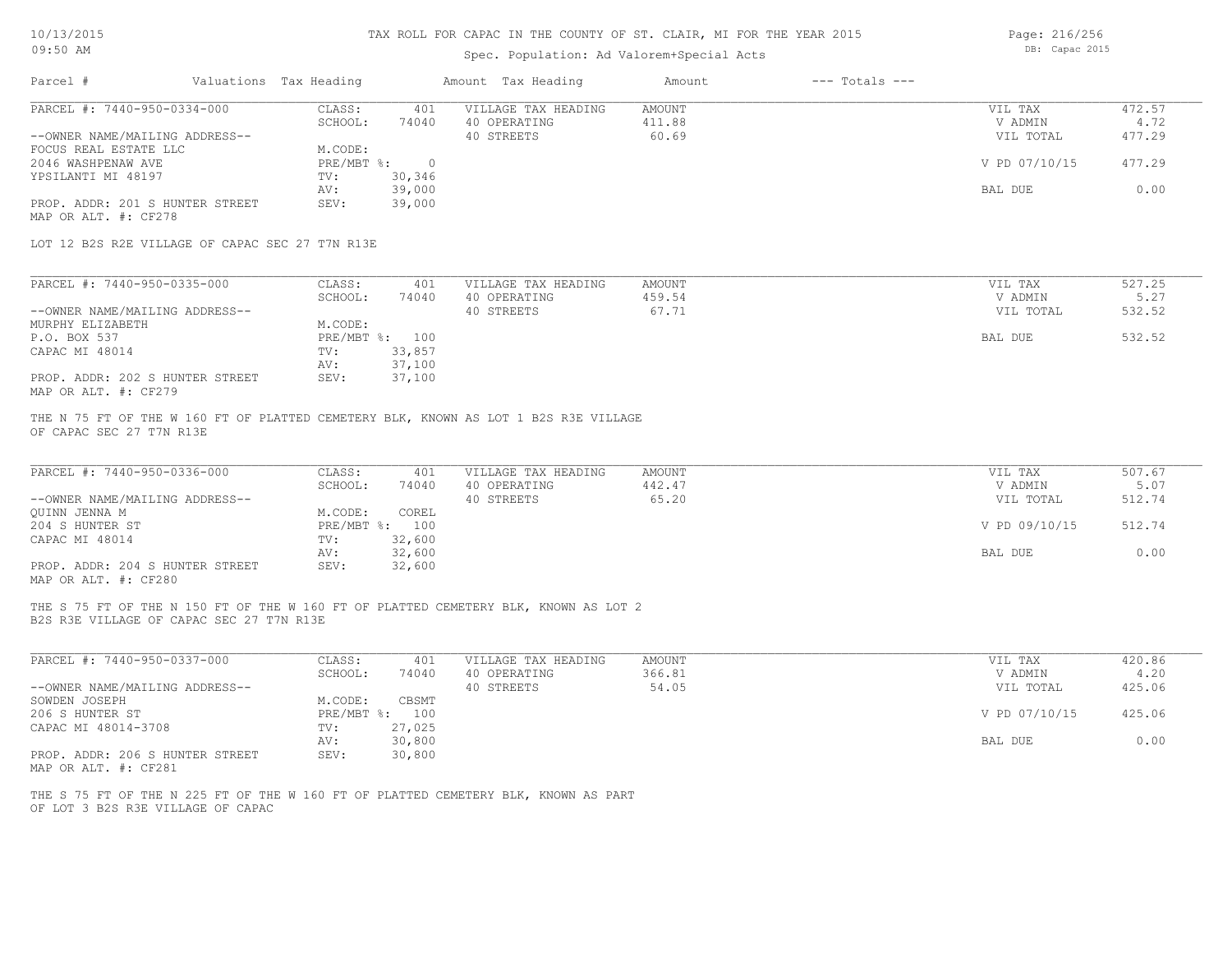# Spec. Population: Ad Valorem+Special Acts

Page: 217/256 DB: Capac 2015

| Parcel #                       | Valuations Tax Heading |                    | Amount Tax Heading                                                                  | Amount | $---$ Totals $---$ |           |        |
|--------------------------------|------------------------|--------------------|-------------------------------------------------------------------------------------|--------|--------------------|-----------|--------|
| PARCEL #: 7440-965-0001-000    | CLASS:                 | 402                | VILLAGE TAX HEADING                                                                 | AMOUNT |                    | VIL TAX   | 194.66 |
|                                | SCHOOL:                | 74040              | 40 OPERATING                                                                        | 169.66 |                    | V ADMIN   | 1.94   |
| --OWNER NAME/MAILING ADDRESS-- |                        |                    | 40 STREETS                                                                          | 25.00  |                    | VIL TOTAL | 196.60 |
| HOMELAND DEVELOPMENT LLC       | M.CODE:                |                    |                                                                                     |        |                    |           |        |
| 2153 BENEDICT LANE             |                        | PRE/MBT %: 0       |                                                                                     |        |                    | BAL DUE   | 196.60 |
| UTICA MI 48316                 | TV:                    | 12,500             |                                                                                     |        |                    |           |        |
|                                | AV:                    | 12,500             |                                                                                     |        |                    |           |        |
| PROP. ADDR: ORCHARD STREET     | SEV:                   | 12,500             |                                                                                     |        |                    |           |        |
| MAP OR ALT. #: 951/1150        |                        |                    |                                                                                     |        |                    |           |        |
|                                |                        |                    | UNIT 1 ORCHARD CREST CONDOMINIUM ST CLAIR CONDOMINIUM PLAN NO. 155 RECORDED IN      |        |                    |           |        |
| LIBER 1988 PAGES 815 TO 840    |                        |                    |                                                                                     |        |                    |           |        |
|                                |                        |                    |                                                                                     |        |                    |           |        |
| PARCEL #: 7440-965-0002-000    | CLASS:                 | 402                | VILLAGE TAX HEADING                                                                 | AMOUNT |                    | VIL TAX   | 85.53  |
|                                | SCHOOL:                | 74040              | 40 OPERATING                                                                        | 74.55  |                    | V ADMIN   | 0.85   |
| --OWNER NAME/MAILING ADDRESS-- |                        |                    | 40 STREETS                                                                          | 10.98  |                    | VIL TOTAL | 86.38  |
| HOMELAND DEVELOPMENT LLC       | M.CODE:                |                    |                                                                                     |        |                    |           |        |
| 2153 BENEDICT LANE             |                        | $PRE/MBT$ $\div$ 0 |                                                                                     |        |                    | BAL DUE   | 86.38  |
| UTICA MI 48316                 | TV:                    | 5,493              |                                                                                     |        |                    |           |        |
|                                | AV:                    | 12,500             |                                                                                     |        |                    |           |        |
| PROP. ADDR: ORCHARD STREET     | SEV:                   | 12,500             |                                                                                     |        |                    |           |        |
| MAP OR ALT. #: 1151            |                        |                    |                                                                                     |        |                    |           |        |
| 1988 PAGES 815 TO 840          |                        |                    | UNIT 2 ORCHARD CREST CONDOMINIUM ST CLAIR CONDOMINIUM PLAN NO.155 RECORDED IN LIBER |        |                    |           |        |
| PARCEL #: 7440-965-0003-000    | CLASS:                 | 402                | VILLAGE TAX HEADING                                                                 | AMOUNT |                    | VIL TAX   | 85.53  |
|                                | SCHOOL:                | 74040              | 40 OPERATING                                                                        | 74.55  |                    | V ADMIN   | 0.85   |
| --OWNER NAME/MAILING ADDRESS-- |                        |                    | 40 STREETS                                                                          | 10.98  |                    | VIL TOTAL | 86.38  |
| HOMELAND DEVELOPMENT LLC       | M.CODE:                |                    |                                                                                     |        |                    |           |        |
| 5153 BENEDICT LANE             |                        | PRE/MBT %: 0       |                                                                                     |        |                    | BAL DUE   | 86.38  |
| UTICA MI 48316                 | TV:                    | 5,493              |                                                                                     |        |                    |           |        |
|                                | AV:                    | 12,500             |                                                                                     |        |                    |           |        |
| PROP. ADDR: ORCHARD STREET     | SEV:                   | 12,500             |                                                                                     |        |                    |           |        |
| MAP OR ALT. #: 1152            |                        |                    |                                                                                     |        |                    |           |        |
| 1988 PAGES 815 TO 840          |                        |                    | UNIT 3 ORCHARD CREST CONDOMINIUM ST CLAIR CONDOMINIUM PLAN NO.155 RECORDED IN LIBER |        |                    |           |        |
| PARCEL #: 7440-965-0004-000    | CLASS:                 | 402                | VILLAGE TAX HEADING                                                                 | AMOUNT |                    | VIL TAX   | 85.53  |
|                                | SCHOOL:                | 74040              | 40 OPERATING                                                                        | 74.55  |                    | V ADMIN   | 0.85   |
| --OWNER NAME/MAILING ADDRESS-- |                        |                    | 40 STREETS                                                                          | 10.98  |                    | VIL TOTAL | 86.38  |
| HOMELAND DEVELOPMENT LLC       | M.CODE:                |                    |                                                                                     |        |                    |           |        |
| 2153 BENEDICT LANE             |                        | PRE/MBT %: 0       |                                                                                     |        |                    | BAL DUE   | 86.38  |
| UTICA MI 48316                 | TV:                    | 5,493              |                                                                                     |        |                    |           |        |
|                                | AV:                    | 12,500             |                                                                                     |        |                    |           |        |
| PROP. ADDR: ORCHARD STREET     | SEV:                   | 12,500             |                                                                                     |        |                    |           |        |
|                                |                        |                    |                                                                                     |        |                    |           |        |
| MAP OR ALT. #: CF1153          |                        |                    |                                                                                     |        |                    |           |        |
| LIBER 1988 PAGES 815 TO 840    |                        |                    | UNIT 4 ORCHARD CREST CONDOMINIUM ST CLAIR CONDOMINIUM PLAN NO. 155 RECORDED IN      |        |                    |           |        |
|                                |                        |                    |                                                                                     |        |                    |           |        |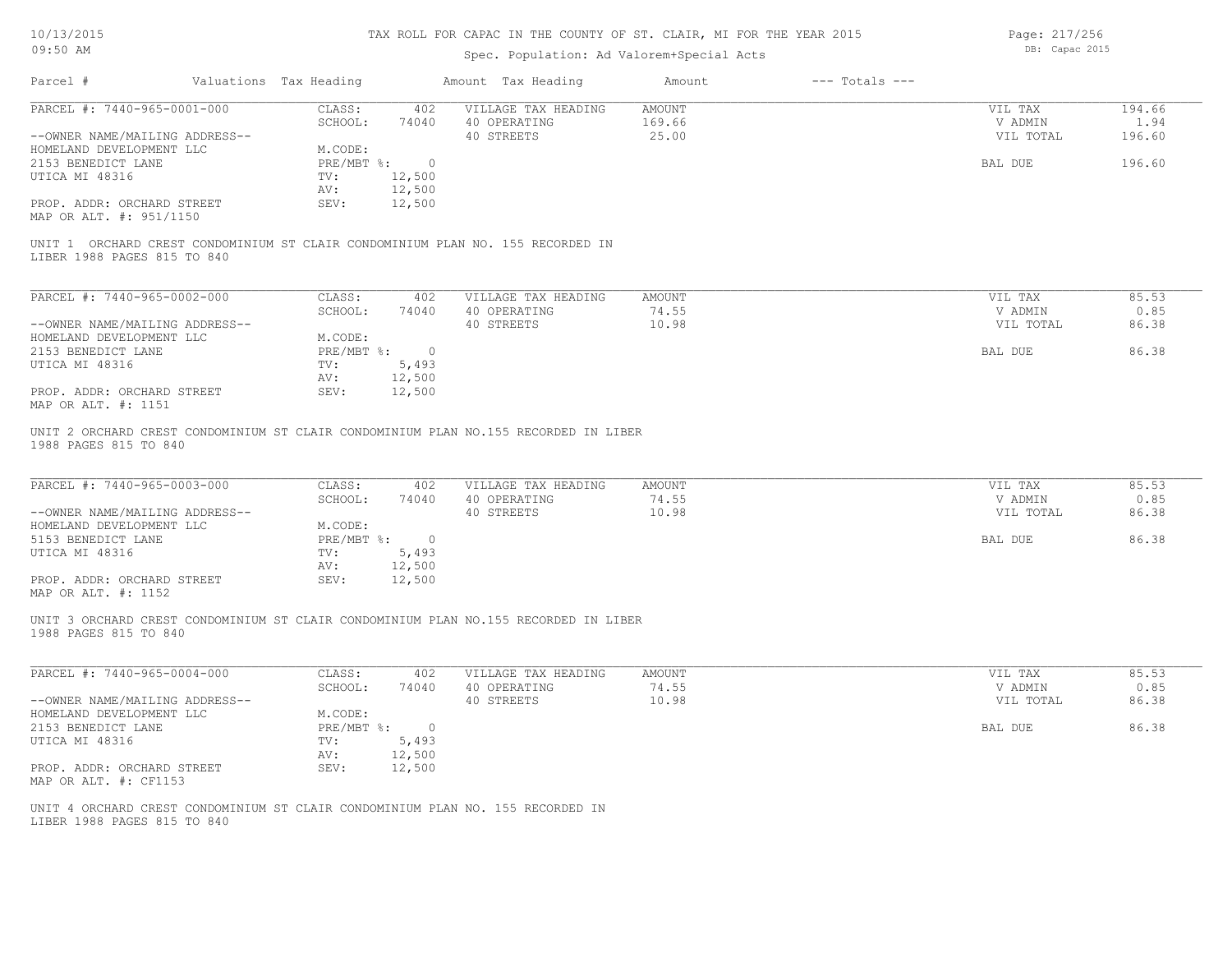### Spec. Population: Ad Valorem+Special Acts

| Parcel #                       |  | Valuations Tax Heading |        | Amount Tax Heading  | Amount | $---$ Totals $---$ |           |       |
|--------------------------------|--|------------------------|--------|---------------------|--------|--------------------|-----------|-------|
| PARCEL #: 7440-965-0005-000    |  | CLASS:                 | 402    | VILLAGE TAX HEADING | AMOUNT |                    | VIL TAX   | 85.65 |
|                                |  | SCHOOL:                | 74040  | 40 OPERATING        | 74.65  |                    | V ADMIN   | 0.85  |
| --OWNER NAME/MAILING ADDRESS-- |  |                        |        | 40 STREETS          | 11.00  |                    | VIL TOTAL | 86.50 |
| HOMELAND DEVELOPMENT LLC       |  | M.CODE:                |        |                     |        |                    |           |       |
| 2153 BENEDICT LANE             |  | PRE/MBT %:             |        |                     |        |                    | BAL DUE   | 86.50 |
| UTICA MI 48316                 |  | TV:                    | 5,500  |                     |        |                    |           |       |
|                                |  | AV:                    | 12,500 |                     |        |                    |           |       |
| PROP. ADDR: ORCHARD STREET     |  | SEV:                   | 12,500 |                     |        |                    |           |       |
|                                |  |                        |        |                     |        |                    |           |       |

MAP OR ALT. #: CF1154/1200

1988 PAGES 815 TO 840 UNIT 5 ORCHARD CREST CONDOMINIUM ST CLAIR CONDOMINIUM PLAN NO.155 RECORDED IN LIBER

| PARCEL #: 7440-998-5000-000    | CLASS:     | 210    | VILLAGE TAX HEADING | AMOUNT | VIL TAX       | 724.14 |
|--------------------------------|------------|--------|---------------------|--------|---------------|--------|
|                                | SCHOOL:    | 74040  | 40 OPERATING        | 631.14 | V ADMIN       | 7.24   |
| --OWNER NAME/MAILING ADDRESS-- |            |        | 40 STREETS          | 93.00  | VIL TOTAL     | 731.38 |
| CROWN CASTLE TOWERS 05 LLC     | M.CODE:    |        |                     |        |               |        |
| FKA: TRINITY WIRELESS TOWERS   | PRE/MBT %: |        |                     |        | V PD 08/31/15 | 731.38 |
| PMB 353                        | TV:        | 46,500 |                     |        |               |        |
| 4017 WASHINGTON ROAD           | AV:        | 46,500 |                     |        | BAL DUE       | 0.00   |
| MCMURRAY PA 15317              | SEV:       | 46,500 |                     |        |               |        |

MAP OR ALT. #: 74-27-750-0097-000 PROP. ADDR: 750 E HILL STREET

#### BLDGS.ON LEASED LAND

| PARCEL #: 7440-998-5000-200    | CLASS:     | 210    | VILLAGE TAX HEADING | AMOUNT | VIL TAX       | 493.66 |
|--------------------------------|------------|--------|---------------------|--------|---------------|--------|
|                                | SCHOOL:    | 74040  | 40 OPERATING        | 430.26 | V ADMIN       | 4.93   |
| --OWNER NAME/MAILING ADDRESS-- |            |        | 40 STREETS          | 63.40  | VIL TOTAL     | 498.59 |
| OMNIPOINT HOLDINGS             | M.CODE:    |        |                     |        |               |        |
| DBA T-MOBILE                   | PRE/MBT %: | $\Box$ |                     |        | V PD 09/21/15 | 498.59 |
| 12920 SE 38TH ST               | TV:        | 31,700 |                     |        |               |        |
| BELLEVUE WA 98006              | AV:        | 31,700 |                     |        | BAL DUE       | 0.00   |
|                                | SEV:       | 31,700 |                     |        |               |        |

 $\mathcal{L}_\mathcal{L} = \mathcal{L}_\mathcal{L} = \mathcal{L}_\mathcal{L} = \mathcal{L}_\mathcal{L} = \mathcal{L}_\mathcal{L} = \mathcal{L}_\mathcal{L} = \mathcal{L}_\mathcal{L} = \mathcal{L}_\mathcal{L} = \mathcal{L}_\mathcal{L} = \mathcal{L}_\mathcal{L} = \mathcal{L}_\mathcal{L} = \mathcal{L}_\mathcal{L} = \mathcal{L}_\mathcal{L} = \mathcal{L}_\mathcal{L} = \mathcal{L}_\mathcal{L} = \mathcal{L}_\mathcal{L} = \mathcal{L}_\mathcal{L}$ 

\_\_\_\_\_\_\_\_\_\_\_\_\_\_\_\_\_\_\_\_\_\_\_\_\_\_\_\_\_\_\_\_\_\_\_\_\_\_\_\_\_\_\_\_\_\_\_\_\_\_\_\_\_\_\_\_\_\_\_\_\_\_\_\_\_\_\_\_\_\_\_\_\_\_\_\_\_\_\_\_\_\_\_\_\_\_\_\_\_\_\_\_\_\_\_\_\_\_\_\_\_\_\_\_\_\_\_\_\_\_\_\_\_\_\_\_\_\_\_\_\_\_\_\_\_\_\_\_\_\_\_\_\_\_\_\_\_\_\_\_\_\_\_\_\_\_\_\_\_\_\_\_\_\_\_\_\_\_\_\_\_\_\_\_\_\_\_\_\_\_\_\_\_\_\_

MAP OR ALT. #: 74-27-750-0097-000 PROP. ADDR:

BLL CELLTOWER

| PARCEL #: 7440-998-5002-004    | CLASS:     | 210   | VILLAGE TAX HEADING | AMOUNT | VIL TAX   | 79.42 |
|--------------------------------|------------|-------|---------------------|--------|-----------|-------|
|                                | SCHOOL:    | 74040 | 40 OPERATING        | 69.22  | V ADMIN   | 0.79  |
| --OWNER NAME/MAILING ADDRESS-- |            |       | 40 STREETS          | 10.20  | VIL TOTAL | 80.21 |
| CROWN CASTLE                   | M.CODE:    |       |                     |        |           |       |
| 2000 CORPORATION DRIVE         | PRE/MBT %: |       |                     |        | BAL DUE   | 80.21 |
| CANONSBURG PA 15317            | TV:        | 5,100 |                     |        |           |       |
|                                | AV:        | 5,100 |                     |        |           |       |
| PROP. ADDR: 750 E HILL STREET  | SEV:       | 5,100 |                     |        |           |       |
| MAP OR ALT. #:                 |            |       |                     |        |           |       |

Page: 218/256 DB: Capac 2015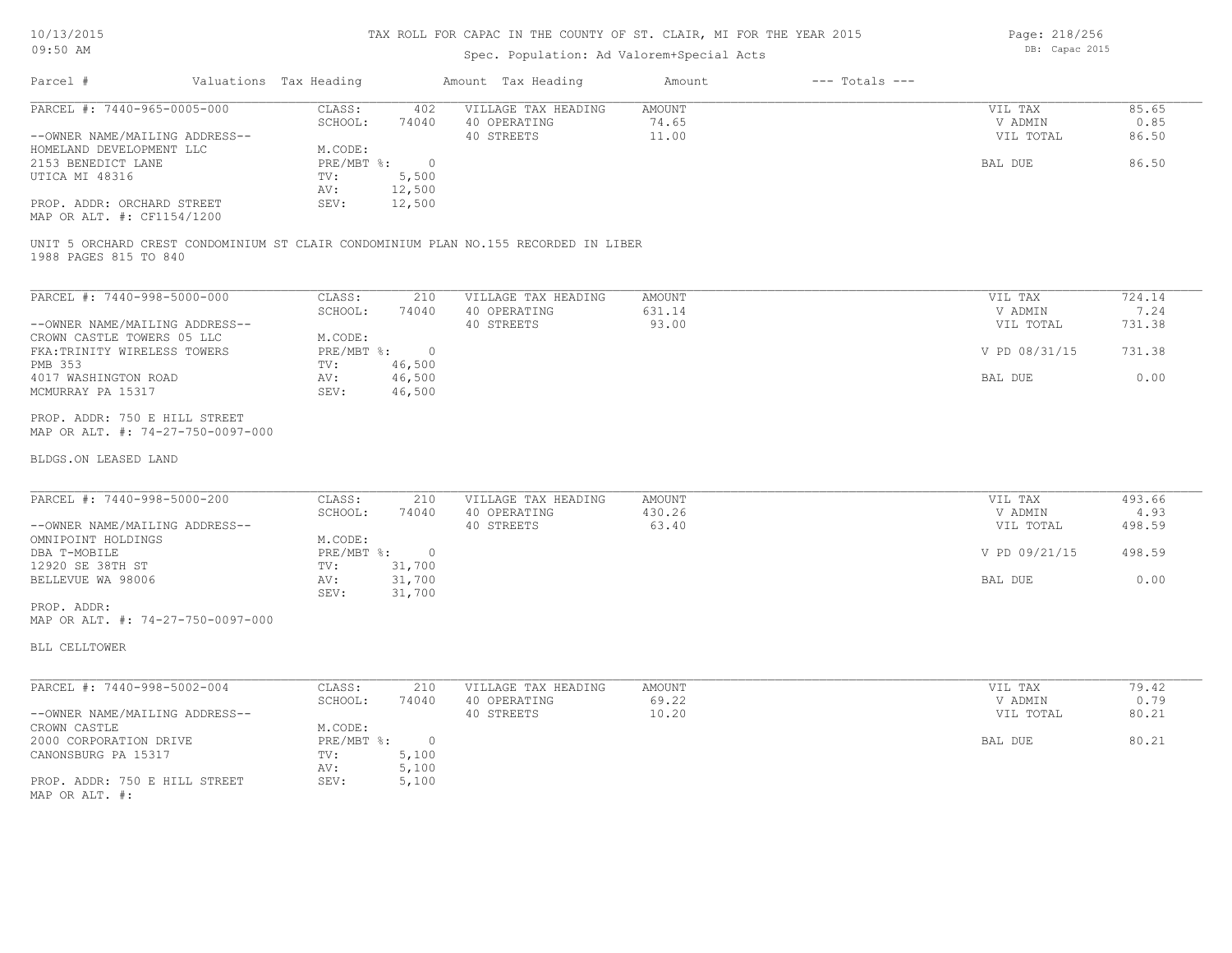| 10/13/2015 |  |
|------------|--|
| 09:50 AM   |  |

Spec. Population: Ad Valorem+Special Acts

Page: 219/256 DB: Capac 2015

| Valuations Tax Heading<br>Parcel #                            |                                   | Amount Tax Heading                                | Amount                  | $---$ Totals $---$ |                                 |                        |
|---------------------------------------------------------------|-----------------------------------|---------------------------------------------------|-------------------------|--------------------|---------------------------------|------------------------|
| PARCEL #: 7440-998-9000-001<br>--OWNER NAME/MAILING ADDRESS-- | CLASS:<br>410<br>SCHOOL:<br>74040 | VILLAGE TAX HEADING<br>40 OPERATING<br>40 STREETS | AMOUNT<br>41.37<br>6.09 |                    | VIL TAX<br>V ADMIN<br>VIL TOTAL | 47.46<br>0.47<br>47.93 |
| CRAMTON DONALD/SHERRIE<br>186 HUNTERS CROSSING BLVD           | M.CODE:<br>PRE/MBT %: 100         |                                                   |                         |                    | V PD 07/22/15                   | 47.93                  |
| CAPAC MI 48014                                                | 3,048<br>TV:<br>3,400<br>AV:      |                                                   |                         |                    | BAL DUE                         | 0.00                   |
| PROP. ADDR: 186 HUNTERS CROSSING BLVD SEV:<br>MAP OR ALT. #:  | 3,400                             |                                                   |                         |                    |                                 |                        |
| PARCEL #: 7440-998-9000-002                                   | CLASS:<br>410                     | VILLAGE TAX HEADING                               | AMOUNT                  |                    | VIL TAX                         | 53.49                  |
|                                                               | SCHOOL:<br>74040                  | 40 OPERATING                                      | 46.62                   |                    | V ADMIN                         | 0.53                   |
| --OWNER NAME/MAILING ADDRESS--                                | M.CODE:                           | 40 STREETS                                        | 6.87                    |                    | VIL TOTAL                       | 54.02                  |
| OTTINGER RICHARD/DENISE<br>177 HUNTERS CROSSING               | PRE/MBT %: 100                    |                                                   |                         |                    | V PD 09/03/15                   | 54.02                  |
| CAPAC MI 48014                                                | 3,435<br>TV:                      |                                                   |                         |                    |                                 |                        |
| PROP. ADDR: 177 HUNTERS CROSSING BLVD SEV:                    | 3,900<br>AV:<br>3,900             |                                                   |                         |                    | BAL DUE                         | 0.00                   |
| MAP OR ALT. #:                                                |                                   |                                                   |                         |                    |                                 |                        |
| PARCEL #: 7440-998-9000-003                                   | CLASS:<br>410                     | VILLAGE TAX HEADING                               | AMOUNT                  |                    | VIL TAX                         | 47.46                  |
|                                                               | SCHOOL:<br>74040                  | 40 OPERATING                                      | 41.37                   |                    | V ADMIN                         | 0.47                   |
| --OWNER NAME/MAILING ADDRESS--                                |                                   | 40 STREETS                                        | 6.09                    |                    | VIL TOTAL                       | 47.93                  |
| BOROWSKI DALE/C<br>197 HUNTER ST                              | M.CODE:<br>PRE/MBT %: 100         |                                                   |                         |                    | V PD 09/18/15                   | 47.93                  |
| HUNTERS CROSSING BLVD                                         | TV:<br>3,048                      |                                                   |                         |                    |                                 |                        |
| CAPAC MI 48014                                                | 3,400<br>AV:                      |                                                   |                         |                    | BAL DUE                         | 0.00                   |
| PROP. ADDR: 197 HUNTERS CROSSING BLVD<br>MAP OR ALT. #:       | 3,400<br>SEV:                     |                                                   |                         |                    |                                 |                        |
|                                                               |                                   |                                                   |                         |                    |                                 |                        |
| PARCEL #: 7440-998-9000-004                                   | CLASS:<br>410<br>SCHOOL:<br>74040 | VILLAGE TAX HEADING                               | AMOUNT<br>45.49         |                    | VIL TAX<br>V ADMIN              | 52.19<br>0.52          |
| --OWNER NAME/MAILING ADDRESS--                                |                                   | 40 OPERATING<br>40 STREETS                        | 6.70                    |                    | VIL TOTAL                       | 52.71                  |
| ROZNOWSKI BRUNO                                               | M.CODE:                           |                                                   |                         |                    |                                 |                        |
| 284 QUAIL RIDGE                                               | PRE/MBT %: 100                    |                                                   |                         |                    | BAL DUE                         | 52.71                  |
| CAPAC MI 48014                                                | 3,352<br>TV:                      |                                                   |                         |                    |                                 |                        |
|                                                               | 3,800<br>AV:                      |                                                   |                         |                    |                                 |                        |
| PROP. ADDR: 284 QUAIL RIDGE<br>MAP OR ALT. #:                 | SEV:<br>3,800                     |                                                   |                         |                    |                                 |                        |
| PARCEL #: 7440-998-9000-005                                   | CLASS:<br>410                     | VILLAGE TAX HEADING                               | <b>AMOUNT</b>           |                    | VIL TAX                         | 42.71                  |
|                                                               | SCHOOL:<br>74040                  | 40 OPERATING                                      | 37.23                   |                    | V ADMIN                         | 0.42                   |
| --OWNER NAME/MAILING ADDRESS--                                |                                   | 40 STREETS                                        | 5.48                    |                    | VIL TOTAL                       | 43.13                  |
| CHIND TIMOTHY                                                 | M.CODE:                           |                                                   |                         |                    |                                 |                        |
| 263 QUAIL RIDGE                                               | PRE/MBT %: 100                    |                                                   |                         |                    | V PD 09/18/15                   | 43.13                  |
| CAPAC MI 48014                                                | 2,743<br>TV:<br>3,000<br>AV:      |                                                   |                         |                    | BAL DUE                         | 0.00                   |
| PROP. ADDR: 263 QUAIL RIDGE<br>MAP OR ALT. #:                 | SEV:<br>3,000                     |                                                   |                         |                    |                                 |                        |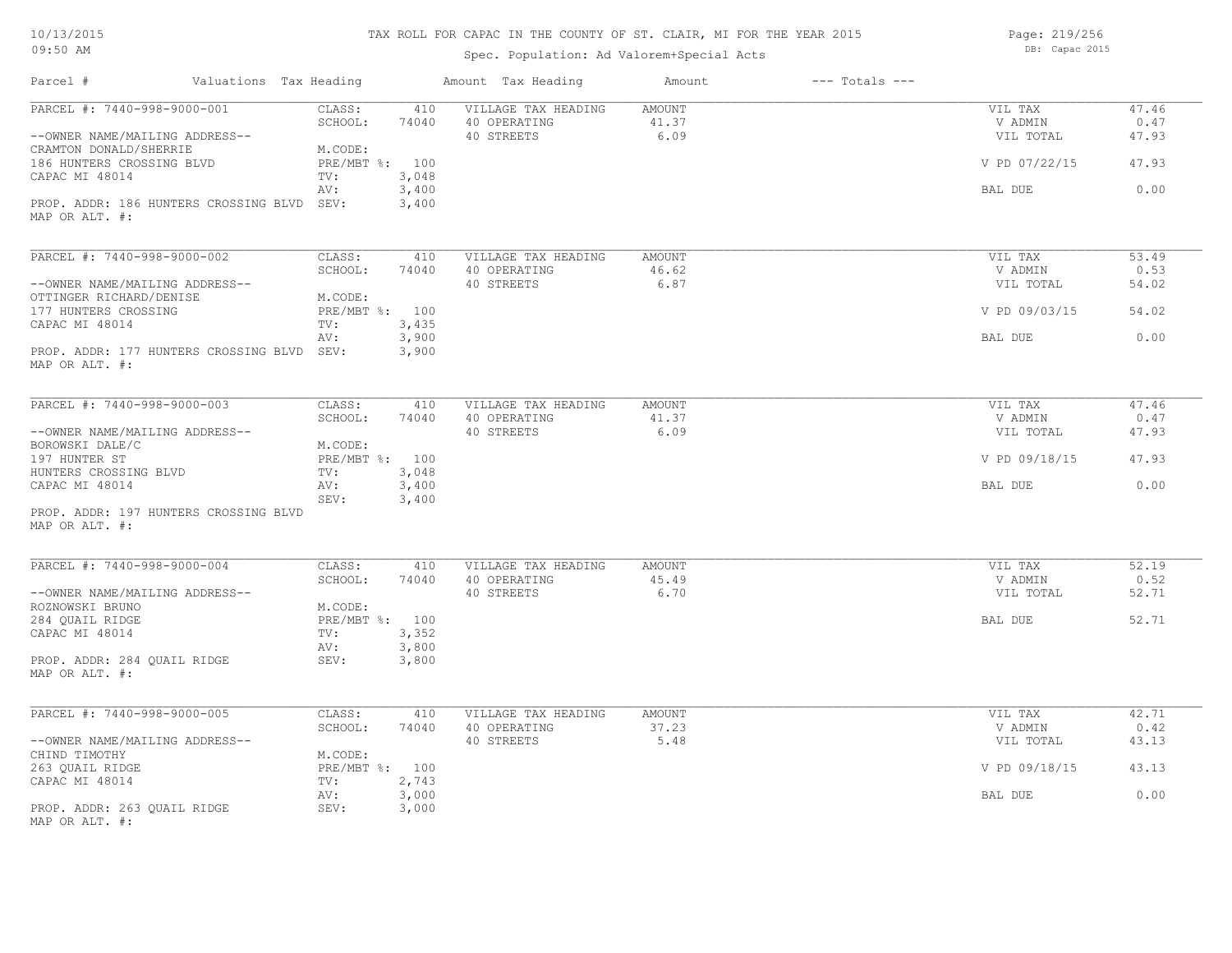# TAX ROLL FOR CAPAC IN THE COUNTY OF ST. CLAIR, MI FOR THE YEAR 2015

Spec. Population: Ad Valorem+Special Acts

Page: 220/256 DB: Capac 2015

| Parcel #<br>Valuations Tax Heading                           |                               | Amount Tax Heading         | Amount        | $---$ Totals $---$ |                      |               |
|--------------------------------------------------------------|-------------------------------|----------------------------|---------------|--------------------|----------------------|---------------|
| PARCEL #: 7440-998-9000-006                                  | CLASS:<br>410                 | VILLAGE TAX HEADING        | AMOUNT        |                    | VIL TAX              | 42.71         |
| --OWNER NAME/MAILING ADDRESS--                               | SCHOOL:<br>74040              | 40 OPERATING<br>40 STREETS | 37.23<br>5.48 |                    | V ADMIN<br>VIL TOTAL | 0.42<br>43.13 |
| BRIEGER DAVID<br>251 QUAIL RIDGE                             | M.CODE:<br>PRE/MBT %: 100     |                            |               |                    | V PD 09/16/15        | 43.13         |
| CAPAC MI 48014                                               | 2,743<br>TV:<br>3,100<br>AV:  |                            |               |                    | BAL DUE              | 0.00          |
| PROP. ADDR: 251 QUAIL RIDGE<br>MAP OR ALT. #:                | SEV:<br>3,100                 |                            |               |                    |                      |               |
| PARCEL #: 7440-998-9000-007                                  | CLASS:<br>410                 | VILLAGE TAX HEADING        | <b>AMOUNT</b> |                    | VIL TAX              | 45.87         |
|                                                              | SCHOOL:<br>74040              | 40 OPERATING               | 39.98         |                    | V ADMIN              | 0.45          |
| --OWNER NAME/MAILING ADDRESS--                               |                               | 40 STREETS                 | 5.89          |                    | VIL TOTAL            | 46.32         |
| HOLLENBECK SHERRY<br>198 HUNTERS CROSSING                    | M.CODE:<br>PRE/MBT %: 100     |                            |               |                    | V PD 09/02/15        | 46.32         |
| CAPAC MI 48014                                               | 2,946<br>TV:                  |                            |               |                    |                      |               |
|                                                              | AV:<br>3,300                  |                            |               |                    | BAL DUE              | 0.00          |
| PROP. ADDR: 198 HUNTERS CROSSING BLVD SEV:<br>MAP OR ALT. #: | 3,300                         |                            |               |                    |                      |               |
| PARCEL #: 7440-998-9000-008                                  | CLASS:<br>410                 | VILLAGE TAX HEADING        | AMOUNT        |                    | VIL TAX              | 11.07         |
|                                                              | SCHOOL:<br>74040              | 40 OPERATING               | 9.65          |                    | V ADMIN              | 0.11          |
| --OWNER NAME/MAILING ADDRESS--                               |                               | 40 STREETS                 | 1.42          |                    | VIL TOTAL            | 11.18         |
| GLOMBOWSKI SUSAN<br>246 MALLARD DR                           | M.CODE:<br>PRE/MBT %: 100     |                            |               |                    | V PD 09/18/15        | 11.18         |
| CAPAC MI 48014                                               | 711<br>TV:                    |                            |               |                    |                      |               |
|                                                              | 800<br>AV:                    |                            |               |                    | BAL DUE              | 0.00          |
| PROP. ADDR: 246 MALLARD DR<br>MAP OR ALT. #:                 | SEV:<br>800                   |                            |               |                    |                      |               |
| PARCEL #: 7440-998-9000-009                                  | CLASS:<br>410                 | VILLAGE TAX HEADING        | <b>AMOUNT</b> |                    | VIL TAX              | 0.00          |
|                                                              | SCHOOL:<br>74040              | 40 OPERATING               | 0.00          |                    | V ADMIN              | 0.00          |
| --OWNER NAME/MAILING ADDRESS--                               |                               | 40 STREETS                 | 0.00          |                    | VIL TOTAL            | 0.00          |
| RESIDENT<br>262 MALLARD DR                                   | M.CODE:<br>PRE/MBT %: 100     |                            |               |                    | BAL DUE              | 0.00          |
| CAPAC MI 48014                                               | TV:<br>$\circ$                |                            |               |                    |                      |               |
|                                                              | AV:<br>$\circ$                |                            |               |                    |                      |               |
| PROP. ADDR: 262 MALLARD DR<br>MAP OR ALT. #:                 | SEV:<br>$\circ$               |                            |               |                    |                      |               |
| PARCEL #: 7440-998-9000-010                                  | CLASS:<br>410                 | VILLAGE TAX HEADING        | <b>AMOUNT</b> |                    | VIL TAX              | 42.71         |
|                                                              | SCHOOL:<br>74040              | 40 OPERATING               | 37.23         |                    | V ADMIN              | 0.42          |
| --OWNER NAME/MAILING ADDRESS--                               |                               | 40 STREETS                 | 5.48          |                    | VIL TOTAL            | 43.13         |
| ROEGNER JOHN                                                 | M.CODE:                       |                            |               |                    |                      |               |
| ROEGNER ROSE MARIE                                           | PRE/MBT %: 100                |                            |               |                    | V PD 09/10/15        | 43.13         |
| 273 MALLARD DR                                               | 2,743<br>TV:                  |                            |               |                    |                      |               |
| CAPAC MI 48014                                               | 3,100<br>AV:<br>3,100<br>SEV: |                            |               |                    | BAL DUE              | 0.00          |
| PROP. ADDR: 273 MALLARD DR<br>MAP OR ALT. #:                 |                               |                            |               |                    |                      |               |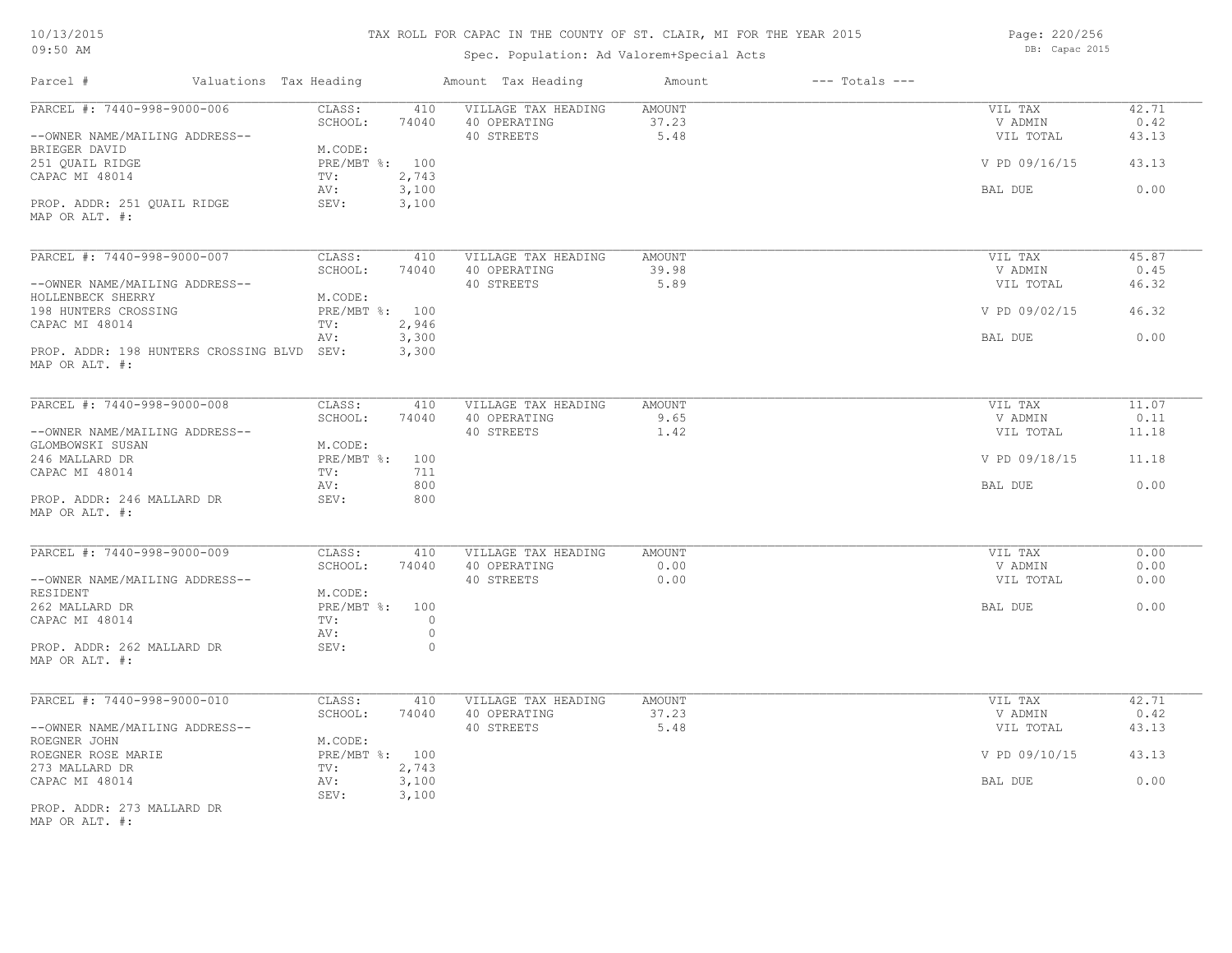| 10/13/2015 |  |
|------------|--|
| 09:50 AM   |  |

Spec. Population: Ad Valorem+Special Acts

Page: 221/256 DB: Capac 2015

| Parcel #                                                 | Valuations Tax Heading |                       |                | Amount Tax Heading                  | Amount                 | $---$ Totals $---$ |                    |               |
|----------------------------------------------------------|------------------------|-----------------------|----------------|-------------------------------------|------------------------|--------------------|--------------------|---------------|
| PARCEL #: 7440-998-9000-012                              |                        | CLASS:<br>SCHOOL:     | 410<br>74040   | VILLAGE TAX HEADING<br>40 OPERATING | AMOUNT<br>38.87        |                    | VIL TAX<br>V ADMIN | 44.59<br>0.44 |
| --OWNER NAME/MAILING ADDRESS--<br>SPOONER SCOTT P        |                        | M.CODE:               |                | 40 STREETS                          | 5.72                   |                    | VIL TOTAL          | 45.03         |
| 221 CHRISTOPHER STONE DRIVE<br>CAPAC MI 48014            |                        | PRE/MBT %: 100<br>TV: | 2,864          |                                     |                        |                    | V PD 07/22/15      | 45.03         |
| PROP. ADDR: 221 CHRISTOPHER STONE DRIV SEV:              |                        | AV:                   | 3,300<br>3,300 |                                     |                        |                    | BAL DUE            | 0.00          |
| MAP OR ALT. #:                                           |                        |                       |                |                                     |                        |                    |                    |               |
| PARCEL #: 7440-998-9000-013                              |                        | CLASS:                | 410            | VILLAGE TAX HEADING                 | <b>AMOUNT</b>          |                    | VIL TAX            | 39.55         |
|                                                          |                        | SCHOOL:               | 74040          | 40 OPERATING                        | 34.47                  |                    | V ADMIN            | 0.39          |
| --OWNER NAME/MAILING ADDRESS--<br>SANTANA RANFERI        |                        | M.CODE:               |                | 40 STREETS                          | 5.08                   |                    | VIL TOTAL          | 39.94         |
| 184 CHRISTOPHER STONE DR                                 |                        | PRE/MBT %: 100        |                |                                     |                        |                    | BAL DUE            | 39.94         |
| CAPAC MI 48014                                           |                        | TV:                   | 2,540          |                                     |                        |                    |                    |               |
|                                                          |                        | AV:                   | 2,800          |                                     |                        |                    |                    |               |
| PROP. ADDR: 184 CHRISTOPHER STONE DRIV SEV:              |                        |                       | 2,800          |                                     |                        |                    |                    |               |
| MAP OR ALT. #:                                           |                        |                       |                |                                     |                        |                    |                    |               |
| PARCEL #: 7440-998-9000-014                              |                        | CLASS:                | 410            | VILLAGE TAX HEADING                 | <b>AMOUNT</b>          |                    | VIL TAX            | 42.71         |
|                                                          |                        | SCHOOL:               | 74040          | 40 OPERATING                        | 37.23                  |                    | V ADMIN            | 0.42          |
| --OWNER NAME/MAILING ADDRESS--                           |                        |                       |                | 40 STREETS                          | 5.48                   |                    | VIL TOTAL          | 43.13         |
| SCHOENROCK THOMAS                                        |                        | M.CODE:               |                |                                     |                        |                    |                    |               |
| SCHOENROCK DOLORES                                       |                        | PRE/MBT %: 100        |                |                                     |                        |                    | V PD 09/10/15      | 43.13         |
| 171 CHRISTOPHER STONE DRIVE<br>CAPAC MI 48014            |                        | TV:<br>AV:            | 2,743<br>3,100 |                                     |                        |                    | <b>BAL DUE</b>     | 0.00          |
|                                                          |                        | SEV:                  | 3,100          |                                     |                        |                    |                    |               |
| PROP. ADDR: 171 CHRISTOPHER STONE DRIV<br>MAP OR ALT. #: |                        |                       |                |                                     |                        |                    |                    |               |
| PARCEL #: 7440-998-9000-015                              |                        | CLASS:                | 410            | VILLAGE TAX HEADING                 | <b>AMOUNT</b>          |                    | VIL TAX            | 52.19         |
|                                                          |                        | SCHOOL:               | 74040          | 40 OPERATING                        | 45.49                  |                    | V ADMIN            | 0.52          |
| --OWNER NAME/MAILING ADDRESS--                           |                        |                       |                | 40 STREETS                          | 6.70                   |                    | VIL TOTAL          | 52.71         |
| LANE OVAL LEE                                            |                        | M.CODE:               |                |                                     |                        |                    |                    |               |
| LANE MARY                                                |                        | PRE/MBT %: 100        |                |                                     |                        |                    | V PD 10/12/15      | 52.71         |
| 226 CHRISTOPHER STONE DRIVE<br>CAPAC MI 48014            |                        | TV:<br>AV:            | 3,352<br>3,800 |                                     |                        |                    | BAL DUE            | 0.00          |
|                                                          |                        | SEV:                  | 3,800          |                                     |                        |                    |                    |               |
| PROP. ADDR: 226 CHRISTOPHER STONE DRIV<br>MAP OR ALT. #: |                        |                       |                |                                     |                        |                    |                    |               |
| BUILDING ON LEASED LAND HUNTERS CROSSING LOT 175         |                        |                       |                |                                     |                        |                    |                    |               |
|                                                          |                        |                       |                |                                     |                        |                    |                    |               |
| PARCEL #: 7440-998-9000-017                              |                        | CLASS:<br>SCHOOL:     | 410<br>74040   | VILLAGE TAX HEADING<br>40 OPERATING | <b>AMOUNT</b><br>42.74 |                    | VIL TAX<br>V ADMIN | 49.03<br>0.49 |
| --OWNER NAME/MAILING ADDRESS--                           |                        |                       |                | 40 STREETS                          | 6.29                   |                    | VIL TOTAL          | 49.52         |
| ZWACK HARRIET                                            |                        | M.CODE:               |                |                                     |                        |                    |                    |               |
| 237 MALLARD LN                                           |                        | PRE/MBT %: 100        |                |                                     |                        |                    | V PD 07/29/15      | 49.52         |
| CAPAC MI 48014                                           |                        | TV:                   | 3,149          |                                     |                        |                    |                    |               |
| PROP. ADDR: 237 MALLARD LN                               |                        | AV:<br>SEV:           | 3,600<br>3,600 |                                     |                        |                    | BAL DUE            | 0.00          |
| MAP OR ALT. #:                                           |                        |                       |                |                                     |                        |                    |                    |               |

BUILDING ON LEASED LAND HUNTERS CROSSING LOT 161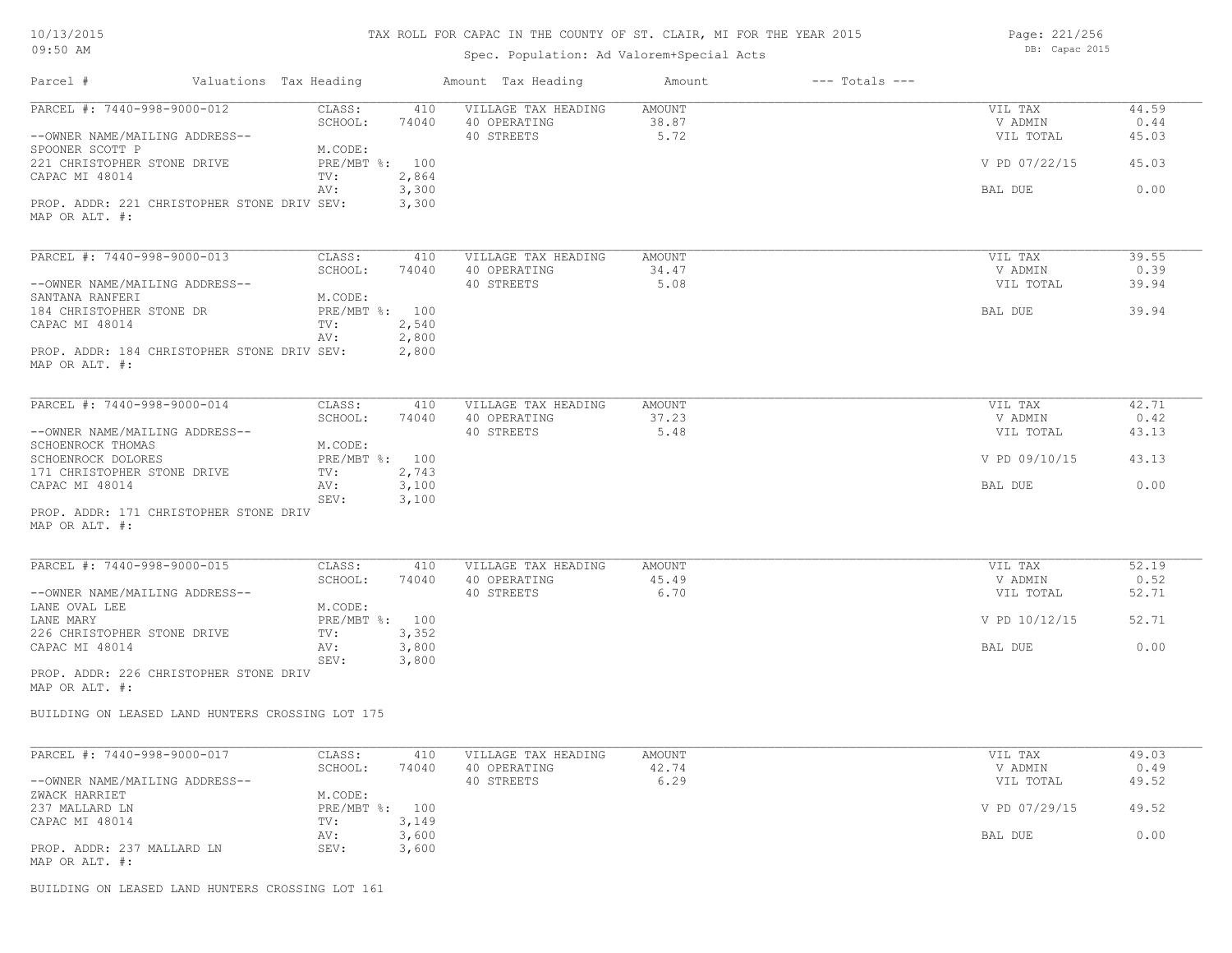### Spec. Population: Ad Valorem+Special Acts

| Parcel #                       | Valuations Tax Heading |       | Amount Tax Heading  | Amount | $---$ Totals $---$ |               |       |
|--------------------------------|------------------------|-------|---------------------|--------|--------------------|---------------|-------|
| PARCEL #: 7440-998-9000-018    | CLASS:                 | 410   | VILLAGE TAX HEADING | AMOUNT |                    | VIL TAX       | 49.03 |
|                                | SCHOOL:                | 74040 | 40 OPERATING        | 42.74  |                    | V ADMIN       | 0.49  |
| --OWNER NAME/MAILING ADDRESS-- |                        |       | 40 STREETS          | 6.29   |                    | VIL TOTAL     | 49.52 |
| BURASINSKI MICHAEL             | M.CODE:                |       |                     |        |                    |               |       |
| 268 MALLARD LN                 | PRE/MBT %: 100         |       |                     |        |                    | V PD 07/13/15 | 49.52 |
| CAPAC MI 48014                 | TV:                    | 3,149 |                     |        |                    |               |       |
|                                | AV:                    | 3,600 |                     |        |                    | BAL DUE       | 0.00  |
| PROP. ADDR: 268 MALLARD LN     | SEV:                   | 3,600 |                     |        |                    |               |       |
|                                |                        |       |                     |        |                    |               |       |

MAP OR ALT. #:

BUILDING ON LEASED LAND HUNTERS CROSSING LOT 142

| PARCEL #: 7440-998-9000-019    | CLASS:         | 410   | VILLAGE TAX HEADING | AMOUNT | VIL TAX       | 49.03 |
|--------------------------------|----------------|-------|---------------------|--------|---------------|-------|
|                                | SCHOOL:        | 74040 | 40 OPERATING        | 42.74  | V ADMIN       | 0.49  |
| --OWNER NAME/MAILING ADDRESS-- |                |       | 40 STREETS          | 6.29   | VIL TOTAL     | 49.52 |
| ZOCHOWSKI MARY                 | M.CODE:        |       |                     |        |               |       |
| 139 SQUAB DR.                  | PRE/MBT %: 100 |       |                     |        | V PD 08/13/15 | 49.52 |
| CAPAC MI 48014                 | TV:            | 3,149 |                     |        |               |       |
|                                | AV:            | 3,600 |                     |        | BAL DUE       | 0.00  |
| PROP. ADDR: 139 SOUAB DR       | SEV:           | 3,600 |                     |        |               |       |
| MAP OR ALT. #:                 |                |       |                     |        |               |       |

BUILDING ON LEASED LAND HUNTERS CROSSING LOT 193

| PARCEL #: 7440-998-9000-020            | CLASS:  | 410            | VILLAGE TAX HEADING | AMOUNT | VIL TAX       | 53.78 |
|----------------------------------------|---------|----------------|---------------------|--------|---------------|-------|
|                                        | SCHOOL: | 74040          | 40 OPERATING        | 46.88  | V ADMIN       | 0.53  |
| --OWNER NAME/MAILING ADDRESS--         |         |                | 40 STREETS          | 6.90   | VIL TOTAL     | 54.31 |
| FISH JOHN W                            | M.CODE: |                |                     |        |               |       |
| FISH VALERIE                           |         | PRE/MBT %: 100 |                     |        | V PD 09/02/15 | 54.31 |
| 291 CHRISTOPHER STONE DR.              | TV:     | 3,454          |                     |        |               |       |
| CAPAC MI 48014                         | AV:     | 3,900          |                     |        | BAL DUE       | 0.00  |
|                                        | SEV:    | 3,900          |                     |        |               |       |
| PROP. ADDR: 291 CHRISTOPHER STONE DRIV |         |                |                     |        |               |       |

MAP OR ALT. #:

BUILDINGS ON LEASED LAND HUNTERS CROSSING LOT#118

| PARCEL #: 7440-998-9000-101    | CLASS:       | 410   | VILLAGE TAX HEADING | AMOUNT | VIL TAX       | 39.55 |
|--------------------------------|--------------|-------|---------------------|--------|---------------|-------|
|                                | SCHOOL:      | 74040 | 40 OPERATING        | 34.47  | V ADMIN       | 0.39  |
| --OWNER NAME/MAILING ADDRESS-- |              |       | 40 STREETS          | 5.08   | VIL TOTAL     | 39.94 |
| LIPSKY PATRICIA                | M.CODE:      |       |                     |        |               |       |
| 280 OUAIL RIDGE                | $PRE/MBT$ %: | 100   |                     |        | V PD 07/10/15 | 39.94 |
| CAPAC MI 48014                 | TV:          | 2,540 |                     |        |               |       |
|                                | AV:          | 2,900 |                     |        | BAL DUE       | 0.00  |
| PROP. ADDR: 280 OUAIL RIDGE    | SEV:         | 2,900 |                     |        |               |       |
| MAP OR ALT. #:                 |              |       |                     |        |               |       |

BUILDINGS ON LEASED LAND HUNTERS CROSSING LOT 101

Page: 222/256 DB: Capac 2015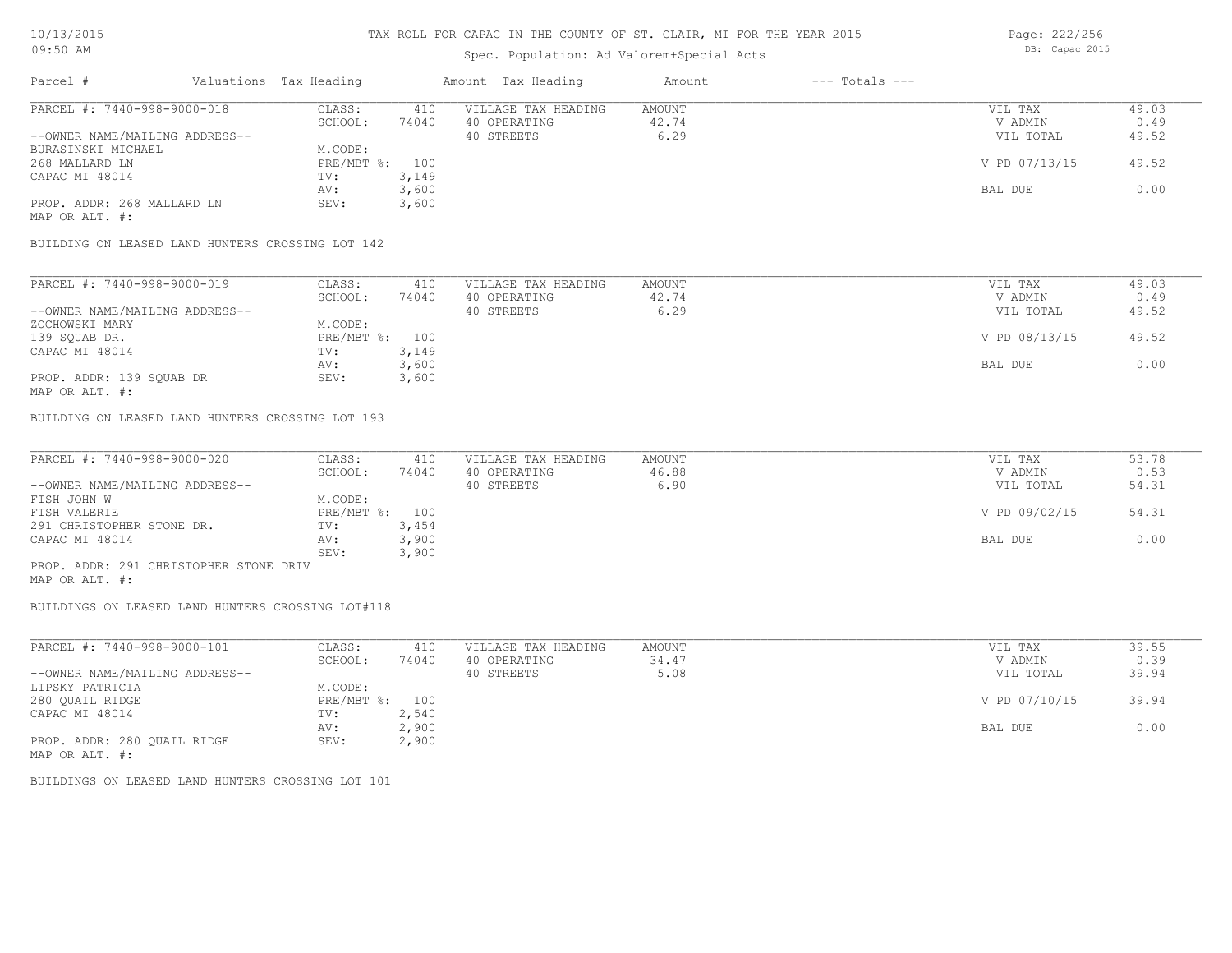# Spec. Population: Ad Valorem+Special Acts

| Parcel #                       | Valuations Tax Heading |       | Amount Tax Heading  | Amount | $---$ Totals $---$ |           |       |
|--------------------------------|------------------------|-------|---------------------|--------|--------------------|-----------|-------|
| PARCEL #: 7440-998-9000-190    | CLASS:                 | 410   | VILLAGE TAX HEADING | AMOUNT |                    | VIL TAX   | 53.78 |
|                                | SCHOOL:                | 74040 | 40 OPERATING        | 46.88  |                    | V ADMIN   | 0.53  |
| --OWNER NAME/MAILING ADDRESS-- |                        |       | 40 STREETS          | 6.90   |                    | VIL TOTAL | 54.31 |
| LAAKSO DARREN                  | M.CODE:                |       |                     |        |                    |           |       |
| LAAKSO SHARON                  | PRE/MBT %:             |       |                     |        |                    | BAL DUE   | 54.31 |
| 108 WHITETAIL DR.              | TV:                    | 3,454 |                     |        |                    |           |       |
| CAPAC MI 48014                 | AV:                    | 3,800 |                     |        |                    |           |       |
|                                | SEV:                   | 3,800 |                     |        |                    |           |       |
| PROP. ADDR: 108 WHITETAIL DR.  |                        |       |                     |        |                    |           |       |

MAP OR ALT. #:

BUILDIND'S ON LEASED LAND HUNTERS CROSSING LOT 190

| PARCEL #: 7440-999-0002-001    | CLASS:     | 251   | VILLAGE TAX HEADING | AMOUNT | 0.00<br>VIL TAX   |  |
|--------------------------------|------------|-------|---------------------|--------|-------------------|--|
|                                | SCHOOL:    | 74040 | 40 OPERATING        | 0.00   | 0.00<br>V ADMIN   |  |
| --OWNER NAME/MAILING ADDRESS-- |            |       | 40 STREETS          | 0.00   | 0.00<br>VIL TOTAL |  |
| T-MOBILE CENTRAL LLC           | M.CODE:    |       |                     |        |                   |  |
| T-MOBILE                       | PRE/MBT %: | 100   |                     |        | 0.00<br>BAL DUE   |  |
| PROPERTY TAX DEPARTMENT        | TV:        |       |                     |        |                   |  |
| 12920 SE 38TH ST.              | AV:        |       |                     |        |                   |  |
| BELLEVUE WA 98006              | SEV:       |       |                     |        |                   |  |
|                                |            |       |                     |        |                   |  |

#### MAP OR ALT. #: PROP. ADDR:

#### PERSONALPROPERTY

| PARCEL #: 7440-999-0002-100    | CLASS:     | 002   | VILLAGE TAX HEADING | AMOUNT | VIL TAX   | 0.00 |
|--------------------------------|------------|-------|---------------------|--------|-----------|------|
|                                | SCHOOL:    | 74040 | 40 OPERATING        | 0.00   | V ADMIN   | 0.00 |
| --OWNER NAME/MAILING ADDRESS-- |            |       | 40 STREETS          | 0.00   | VIL TOTAL | 0.00 |
| ERVIN LEASING CO               | M.CODE:    |       |                     |        |           |      |
| 3893 RESEARCH PARK DR          | PRE/MBT %: | 100   |                     |        | BAL DUE   | 0.00 |
| ANN ARBOR MI 48108             | TV:        |       |                     |        |           |      |
|                                | AV:        |       |                     |        |           |      |
| PROP. ADDR:                    | SEV:       |       |                     |        |           |      |
| MAP OR ALT. #:                 |            |       |                     |        |           |      |

 $\mathcal{L}_\mathcal{L} = \mathcal{L}_\mathcal{L} = \mathcal{L}_\mathcal{L} = \mathcal{L}_\mathcal{L} = \mathcal{L}_\mathcal{L} = \mathcal{L}_\mathcal{L} = \mathcal{L}_\mathcal{L} = \mathcal{L}_\mathcal{L} = \mathcal{L}_\mathcal{L} = \mathcal{L}_\mathcal{L} = \mathcal{L}_\mathcal{L} = \mathcal{L}_\mathcal{L} = \mathcal{L}_\mathcal{L} = \mathcal{L}_\mathcal{L} = \mathcal{L}_\mathcal{L} = \mathcal{L}_\mathcal{L} = \mathcal{L}_\mathcal{L}$ 

### PERSONAL PROPERTY

| PARCEL #: 7440-999-0002-200    | CLASS:       | 251   | VILLAGE TAX HEADING | AMOUNT | VIL TAX   | 0.00 |
|--------------------------------|--------------|-------|---------------------|--------|-----------|------|
|                                | SCHOOL:      | 74040 | 40 OPERATING        | 0.00   | V ADMIN   | 0.00 |
| --OWNER NAME/MAILING ADDRESS-- |              |       | 40 STREETS          | 0.00   | VIL TOTAL | 0.00 |
| HP FININCIAL SERVICES          | M.CODE:      |       |                     |        |           |      |
| P.O. BOX 251209                | $PRE/MBT$ %: | 100   |                     |        | BAL DUE   | 0.00 |
| PLANO TX 75025-1209            | TV:          |       |                     |        |           |      |
|                                | AV:          |       |                     |        |           |      |
| PROP. ADDR:                    | SEV:         |       |                     |        |           |      |
| MAP OR ALT. #:                 |              |       |                     |        |           |      |

PERSONAL PROPERTY

Page: 223/256 DB: Capac 2015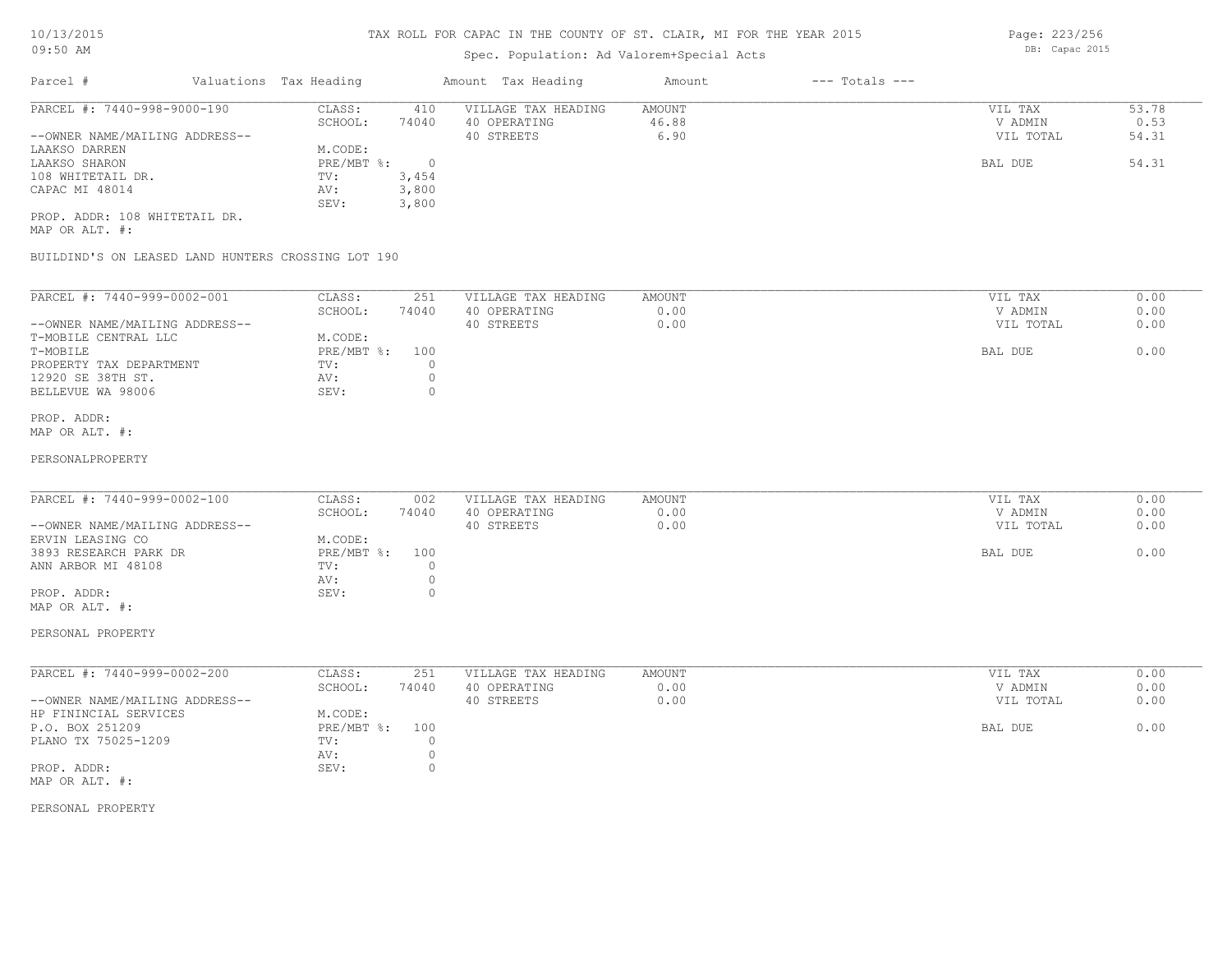# TAX ROLL FOR CAPAC IN THE COUNTY OF ST. CLAIR, MI FOR THE YEAR 2015

Spec. Population: Ad Valorem+Special Acts

| Parcel #                                                    | Valuations Tax Heading |                             |                | Amount Tax Heading                  | Amount         | $---$ Totals $---$ |                    |              |
|-------------------------------------------------------------|------------------------|-----------------------------|----------------|-------------------------------------|----------------|--------------------|--------------------|--------------|
| PARCEL #: 7440-999-0002-500                                 |                        | CLASS:<br>SCHOOL:           | 002<br>74040   | VILLAGE TAX HEADING<br>40 OPERATING | AMOUNT<br>0.00 |                    | VIL TAX<br>V ADMIN | 0.00<br>0.00 |
| --OWNER NAME/MAILING ADDRESS--                              |                        |                             |                | 40 STREETS                          | 0.00           |                    | VIL TOTAL          | 0.00         |
| BANKERS LEASING CO<br>MS. DIANE WILLIAMS                    |                        | M.CODE:<br>$PRE/MBT$ $\div$ | 100            |                                     |                |                    | BAL DUE            | 0.00         |
| P.O.BOX 7740                                                |                        | TV:                         | $\overline{0}$ |                                     |                |                    |                    |              |
| URBANDALE IA 50323                                          |                        | AV:                         | $\circ$        |                                     |                |                    |                    |              |
|                                                             |                        | SEV:                        | 0              |                                     |                |                    |                    |              |
| PROP. ADDR:                                                 |                        |                             |                |                                     |                |                    |                    |              |
| MAP OR ALT. #:                                              |                        |                             |                |                                     |                |                    |                    |              |
| PERSONAL PROPERTY                                           |                        |                             |                |                                     |                |                    |                    |              |
| PARCEL #: 7440-999-0004-000                                 |                        | CLASS:                      | 251            | VILLAGE TAX HEADING                 | AMOUNT         |                    | VIL TAX            | 368.45       |
|                                                             |                        | SCHOOL:                     | 74040          | 40 OPERATING                        | 321.13         |                    | V ADMIN            | 3.68         |
| --OWNER NAME/MAILING ADDRESS--                              |                        |                             |                | 40 STREETS                          | 47.32          |                    | VIL TOTAL          | 372.13       |
| CAPAC CHIROPRACTIC CLINIC                                   |                        | M.CODE:                     |                |                                     |                |                    |                    | 372.13       |
| 116 N MAIN ST<br>CAPAC MI 48014                             |                        | PRE/MBT %: 100<br>TV:       | 23,660         |                                     |                |                    | V PD 08/31/15      |              |
|                                                             |                        | AV:                         | 23,660         |                                     |                |                    | BAL DUE            | 0.00         |
| PROP. ADDR: 116 N MAIN ST<br>MAP OR ALT. #:                 |                        | SEV:                        | 23,660         |                                     |                |                    |                    |              |
| PERSONAL PROPERTY                                           |                        |                             |                |                                     |                |                    |                    |              |
| PARCEL #: 7440-999-0004-100                                 |                        | CLASS:                      | 251            | VILLAGE TAX HEADING                 | AMOUNT         |                    | VIL TAX            | 54.50        |
|                                                             |                        | SCHOOL:                     | 74040          | 40 OPERATING                        | 47.50          |                    | V ADMIN            | 0.54         |
| --OWNER NAME/MAILING ADDRESS--                              |                        |                             |                | 40 STREETS                          | 7.00           |                    | VIL TOTAL          | 55.04        |
| SUPERIOR AUTO REPAIR<br>104 E MILL ST                       |                        | M.CODE:<br>PRE/MBT %: 100   |                |                                     |                |                    | V PD 09/18/15      | 55.04        |
| CAPAC MI 48014                                              |                        | TV:                         | 3,500          |                                     |                |                    |                    |              |
|                                                             |                        | AV:                         | 3,500          |                                     |                |                    | BAL DUE            | 0.00         |
| PROP. ADDR: 104 E MILL STREET<br>MAP OR ALT. #:             |                        | SEV:                        | 3,500          |                                     |                |                    |                    |              |
| PERSONAL PROPERTY                                           |                        |                             |                |                                     |                |                    |                    |              |
| PARCEL #: 7440-999-0005-000                                 |                        | CLASS:                      | 251            | VILLAGE TAX HEADING                 | AMOUNT         |                    | VIL TAX            | 0.00         |
|                                                             |                        | SCHOOL:                     | 74040          | 40 OPERATING                        | 0.00           |                    | V ADMIN            | 0.00         |
| --OWNER NAME/MAILING ADDRESS--<br>LOUIE'S FAMILY RESTAURANT |                        | M.CODE:                     |                | 40 STREETS                          | 0.00           |                    | VIL TOTAL          | 0.00         |
| 560 N MAIN ST                                               |                        | PRE/MBT %:                  | 100            |                                     |                |                    | BAL DUE            | 0.00         |
| CAPAC MI 48014-3150                                         |                        | TV:                         | $\circ$        |                                     |                |                    |                    |              |
|                                                             |                        | AV:                         | $\circ$        |                                     |                |                    |                    |              |
| PROP. ADDR: 560 N MAIN ST<br>MAP OR ALT. #:                 |                        | SEV:                        | $\circ$        |                                     |                |                    |                    |              |
| PERSONAL PROPERTY                                           |                        |                             |                |                                     |                |                    |                    |              |
|                                                             |                        |                             |                |                                     |                |                    |                    |              |
|                                                             |                        |                             |                |                                     |                |                    |                    |              |
|                                                             |                        |                             |                |                                     |                |                    |                    |              |
|                                                             |                        |                             |                |                                     |                |                    |                    |              |
|                                                             |                        |                             |                |                                     |                |                    |                    |              |
|                                                             |                        |                             |                |                                     |                |                    |                    |              |
|                                                             |                        |                             |                |                                     |                |                    |                    |              |
|                                                             |                        |                             |                |                                     |                |                    |                    |              |
|                                                             |                        |                             |                |                                     |                |                    |                    |              |

Page: 224/256 DB: Capac 2015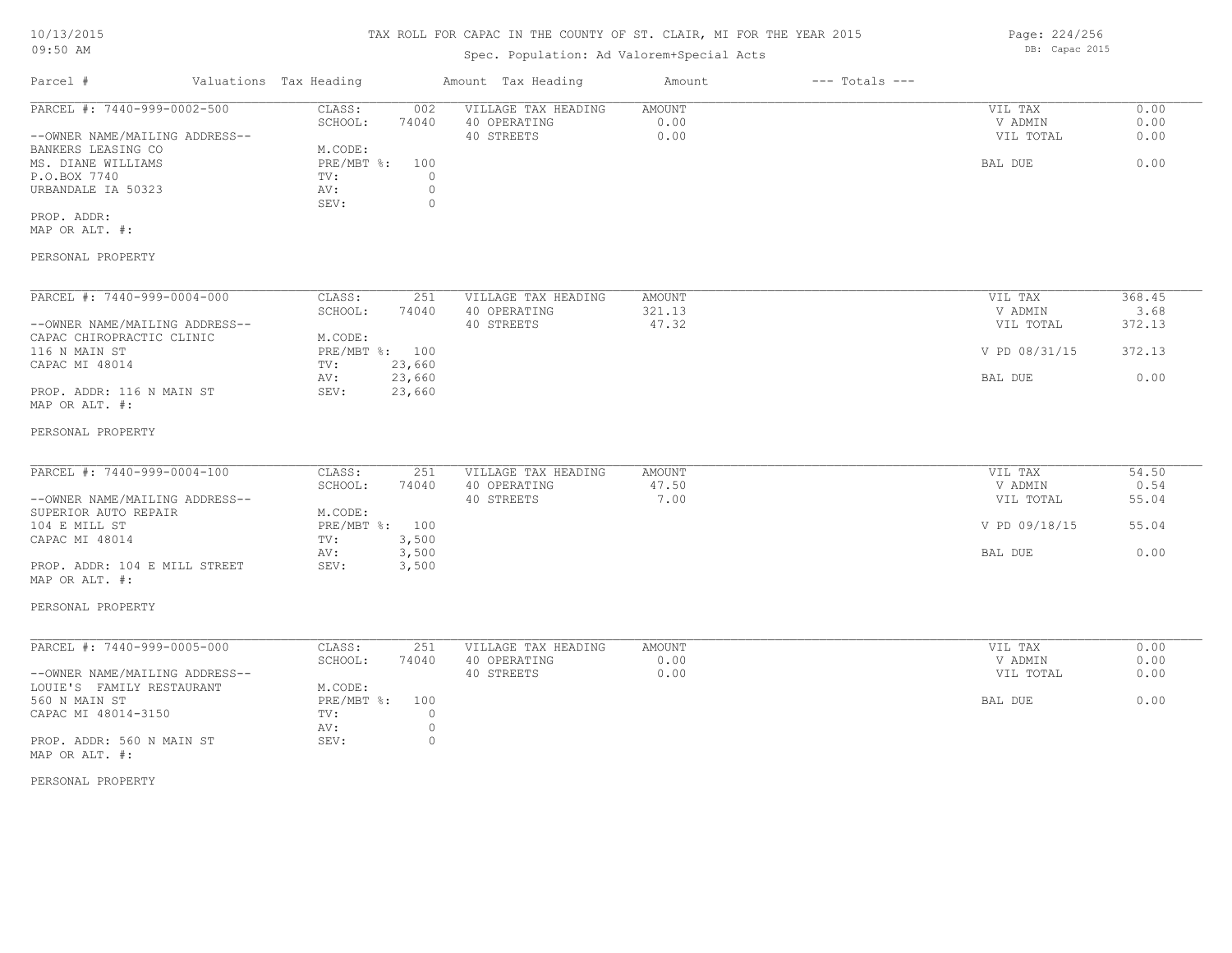### Spec. Population: Ad Valorem+Special Acts

Parcel # Valuations Tax Heading Amount Tax Heading Amount --- Totals ---PROP. ADDR: 136 N MAIN ST SEV: 0 YALE MI 48097 <br>BEV: 0 <br>SEV: 0 <br>O 25 S MAIN ST TV: 0 CAPAC PHARMACY PRE/MBT %: 100 BAL DUE 0.00 SDS PHAMACY M.CODE: --OWNER NAME/MAILING ADDRESS-- 40 STREETS 0.00 VIL TOTAL 0.00 SCHOOL: 74040 40 OPERATING 0.00 V ADMIN 0.00 PARCEL #: 7440-999-0006-000 CLASS: 251 VILLAGE TAX HEADING AMOUNT AMOUNT VIL TAX 0.00<br>SCHOOL: 74040 40 OPERATING 0.00 0.00 VADMIN 0.00  $\mathcal{L}_\mathcal{L} = \mathcal{L}_\mathcal{L} = \mathcal{L}_\mathcal{L} = \mathcal{L}_\mathcal{L} = \mathcal{L}_\mathcal{L} = \mathcal{L}_\mathcal{L} = \mathcal{L}_\mathcal{L} = \mathcal{L}_\mathcal{L} = \mathcal{L}_\mathcal{L} = \mathcal{L}_\mathcal{L} = \mathcal{L}_\mathcal{L} = \mathcal{L}_\mathcal{L} = \mathcal{L}_\mathcal{L} = \mathcal{L}_\mathcal{L} = \mathcal{L}_\mathcal{L} = \mathcal{L}_\mathcal{L} = \mathcal{L}_\mathcal{L}$ 

MAP OR ALT. #:

#### PERSONAL PROPERTY

| PARCEL #: 7440-999-0010-001    | CLASS:       | 251   | VILLAGE TAX HEADING | AMOUNT | VIL TAX   | 46.71 |
|--------------------------------|--------------|-------|---------------------|--------|-----------|-------|
|                                | SCHOOL:      | 74040 | 40 OPERATING        | 40.71  | V ADMIN   | 0.46  |
| --OWNER NAME/MAILING ADDRESS-- |              |       | 40 STREETS          | 6.00   | VIL TOTAL | 47.17 |
| M G FOOD & GAS INC.            | M.CODE:      |       |                     |        |           |       |
| MARATHON GAS STATION           | $PRE/MBT$ %: | 100   |                     |        | BAL DUE   | 47.17 |
| 201 N MAIN                     | TV:          | 3,000 |                     |        |           |       |
| CAPAC MI 48014                 | AV:          | 3,000 |                     |        |           |       |
|                                | SEV:         | 3,000 |                     |        |           |       |
| PROP. ADDR: 201 N MAIN         |              |       |                     |        |           |       |

MAP OR ALT. #:

#### PERSONAL PROPERTY

| PARCEL #: 7440-999-0016-035     | CLASS:       | 251   | VILLAGE TAX HEADING | AMOUNT | VIL TAX   | 0.00 |
|---------------------------------|--------------|-------|---------------------|--------|-----------|------|
|                                 | SCHOOL:      | 74040 | 40 OPERATING        | 0.00   | V ADMIN   | 0.00 |
| --OWNER NAME/MAILING ADDRESS--  |              |       | 40 STREETS          | 0.00   | VIL TOTAL | 0.00 |
| LOGICALEASE, LLC                | M.CODE:      |       |                     |        |           |      |
| ADVANCE PROPERTY TAX COMPLIANCE | $PRE/MBT$ %: | 100   |                     |        | BAL DUE   | 0.00 |
| 1611 N INTERSTATE 35E STE 428   | TV:          |       |                     |        |           |      |
| CARROLLTON TX 75006-8616        | AV:          |       |                     |        |           |      |
|                                 | SEV:         |       |                     |        |           |      |

MAP OR ALT. #: PROP. ADDR:

### PERSONAL PROPERTY

| PARCEL #: 7440-999-0016-050    | CLASS:       | 002   | VILLAGE TAX HEADING | AMOUNT | VIL TAX   | 0.00 |
|--------------------------------|--------------|-------|---------------------|--------|-----------|------|
|                                | SCHOOL:      | 74040 | 40 OPERATING        | 0.00   | V ADMIN   | 0.00 |
| --OWNER NAME/MAILING ADDRESS-- |              |       | 40 STREETS          | 0.00   | VIL TOTAL | 0.00 |
| NCMIC FINANCE CORPORATION      | M.CODE:      |       |                     |        |           |      |
| DBA:NCMIC                      | $PRE/MBT$ %: | 100   |                     |        | BAL DUE   | 0.00 |
| 14001 UNIVERSITY AVE           | TV:          |       |                     |        |           |      |
| CLIVE IA 50325                 | AV:          |       |                     |        |           |      |
|                                | SEV:         |       |                     |        |           |      |
| PROP, ADDR:                    |              |       |                     |        |           |      |

MAP OR ALT. #:

PERSONAL PROPERTY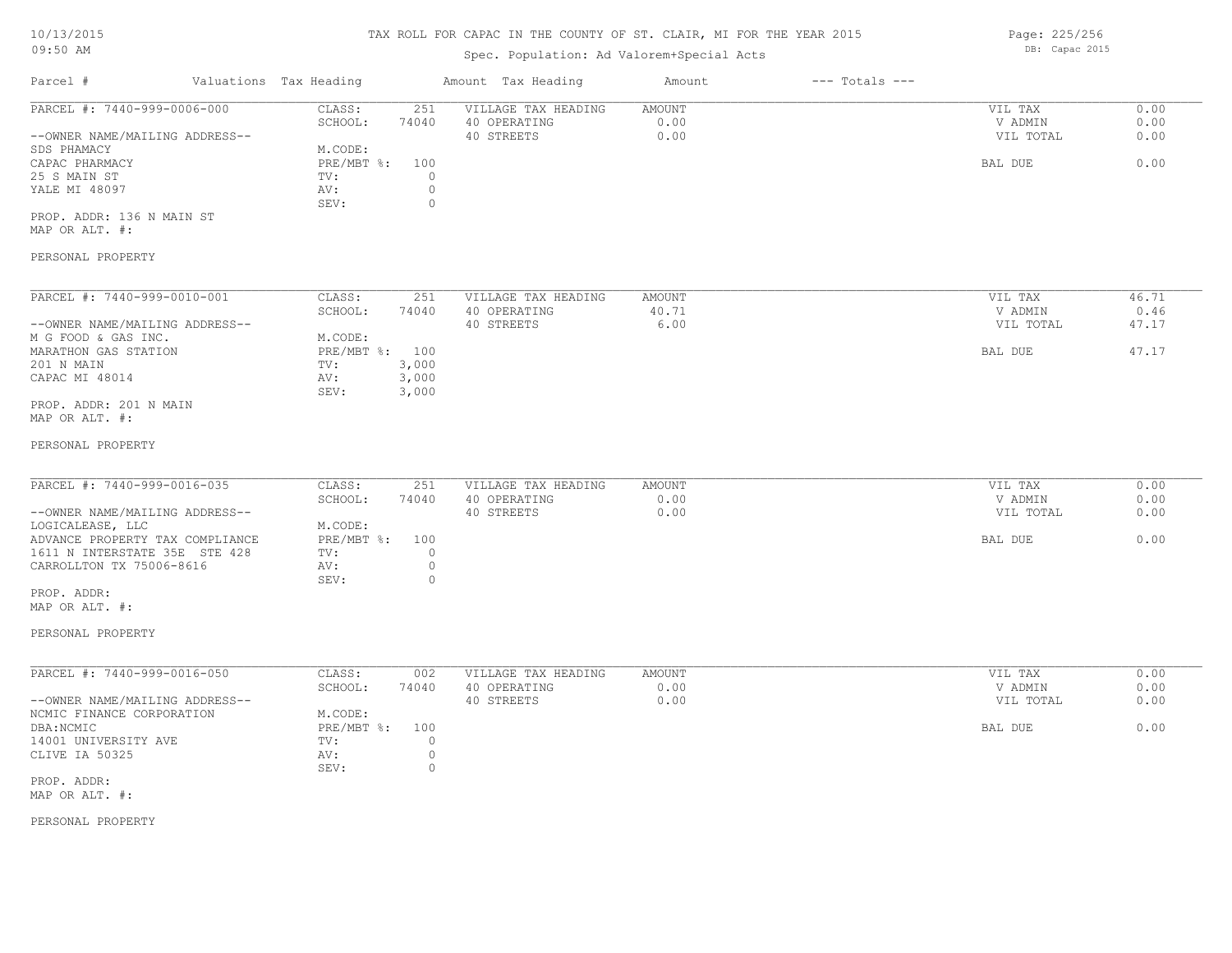# TAX ROLL FOR CAPAC IN THE COUNTY OF ST. CLAIR, MI FOR THE YEAR 2015

# Spec. Population: Ad Valorem+Special Acts

| Parcel #                       | Valuations Tax Heading |       | Amount Tax Heading  | Amount | $---$ Totals $---$ |           |      |
|--------------------------------|------------------------|-------|---------------------|--------|--------------------|-----------|------|
| PARCEL #: 7440-999-0017-100    | CLASS:                 | 251   | VILLAGE TAX HEADING | AMOUNT |                    | VIL TAX   | 0.00 |
|                                | SCHOOL:                | 74040 | 40 OPERATING        | 0.00   |                    | V ADMIN   | 0.00 |
| --OWNER NAME/MAILING ADDRESS-- |                        |       | 40 STREETS          | 0.00   |                    | VIL TOTAL | 0.00 |
| COCA-COLA COMPANY              | M.CODE:                |       |                     |        |                    |           |      |
| PROPERTY TAX DEPT              | PRE/MBT %:             | 100   |                     |        |                    | BAL DUE   | 0.00 |
| PO BOX 4440                    | TV:                    |       |                     |        |                    |           |      |
| BRANDON FL 33509-4440          | AV:                    |       |                     |        |                    |           |      |
|                                | SEV:                   |       |                     |        |                    |           |      |
| PROP. ADDR:                    |                        |       |                     |        |                    |           |      |

MAP OR ALT. #:

### PERSONAL PROPERTY

| PARCEL #: 7440-999-0018-000    | CLASS:     | 002   | VILLAGE TAX HEADING | AMOUNT | VIL TAX   | 0.00 |
|--------------------------------|------------|-------|---------------------|--------|-----------|------|
|                                | SCHOOL:    | 74040 | 40 OPERATING        | 0.00   | V ADMIN   | 0.00 |
| --OWNER NAME/MAILING ADDRESS-- |            |       | 40 STREETS          | 0.00   | VIL TOTAL | 0.00 |
| BARB'S BOOKKEEPING & TAX       | M.CODE:    |       |                     |        |           |      |
| 109 S MAIN ST                  | PRE/MBT %: | 100   |                     |        | BAL DUE   | 0.00 |
| CAPAC MI 48014                 | TV:        |       |                     |        |           |      |
|                                | AV:        |       |                     |        |           |      |
| PROP. ADDR: 109 S MAIN ST      | SEV:       |       |                     |        |           |      |
| MAP OR ALT. #:                 |            |       |                     |        |           |      |

#### PERSONAL PROPERTY

| PARCEL #: 7440-999-0021-050    | CLASS:     | 002   | VILLAGE TAX HEADING | AMOUNT | VIL TAX   | 0.00 |
|--------------------------------|------------|-------|---------------------|--------|-----------|------|
|                                | SCHOOL:    | 74040 | 40 OPERATING        | 0.00   | V ADMIN   | 0.00 |
| --OWNER NAME/MAILING ADDRESS-- |            |       | 40 STREETS          | 0.00   | VIL TOTAL | 0.00 |
| SPIFFY KLEAN                   | M.CODE:    |       |                     |        |           |      |
| 138 N MAIN ST                  | PRE/MBT %: | 100   |                     |        | BAL DUE   | 0.00 |
| CAPAC MI 48014                 | TV:        |       |                     |        |           |      |
|                                | AV:        |       |                     |        |           |      |
| PROP. ADDR: 138 N MAIN ST      | SEV:       |       |                     |        |           |      |
|                                |            |       |                     |        |           |      |

# MAP OR ALT. #:

#### PERSONAL PROPERTY

| PARCEL #: 7440-999-0022-000    | CLASS:     | 551     | VILLAGE TAX HEADING | AMOUNT   | VIL TAX       | 5,545.65 |
|--------------------------------|------------|---------|---------------------|----------|---------------|----------|
|                                | SCHOOL:    | 74040   | 40 OPERATING        | 4,833.44 | V ADMIN       | 55.45    |
| --OWNER NAME/MAILING ADDRESS-- |            |         | 40 STREETS          | 712.21   | VIL TOTAL     | 5,601.10 |
| CONSUMERS POWER                | M.CODE:    |         |                     |          |               |          |
| EP-10 PROPERTY TAX             | PRE/MBT %: |         |                     |          | V PD 09/02/15 | 5,601.10 |
| ONE ENERGY PLAZA               | TV:        | 356,107 |                     |          |               |          |
| JACKSON MI 49201-9938          | AV:        | 356,107 |                     |          | BAL DUE       | 0.00     |
|                                | SEV:       | 356,107 |                     |          |               |          |

MAP OR ALT. #: PROP. ADDR: 3201 E COURT STREET

#### PERSONAL PROPERTY

Page: 226/256 DB: Capac 2015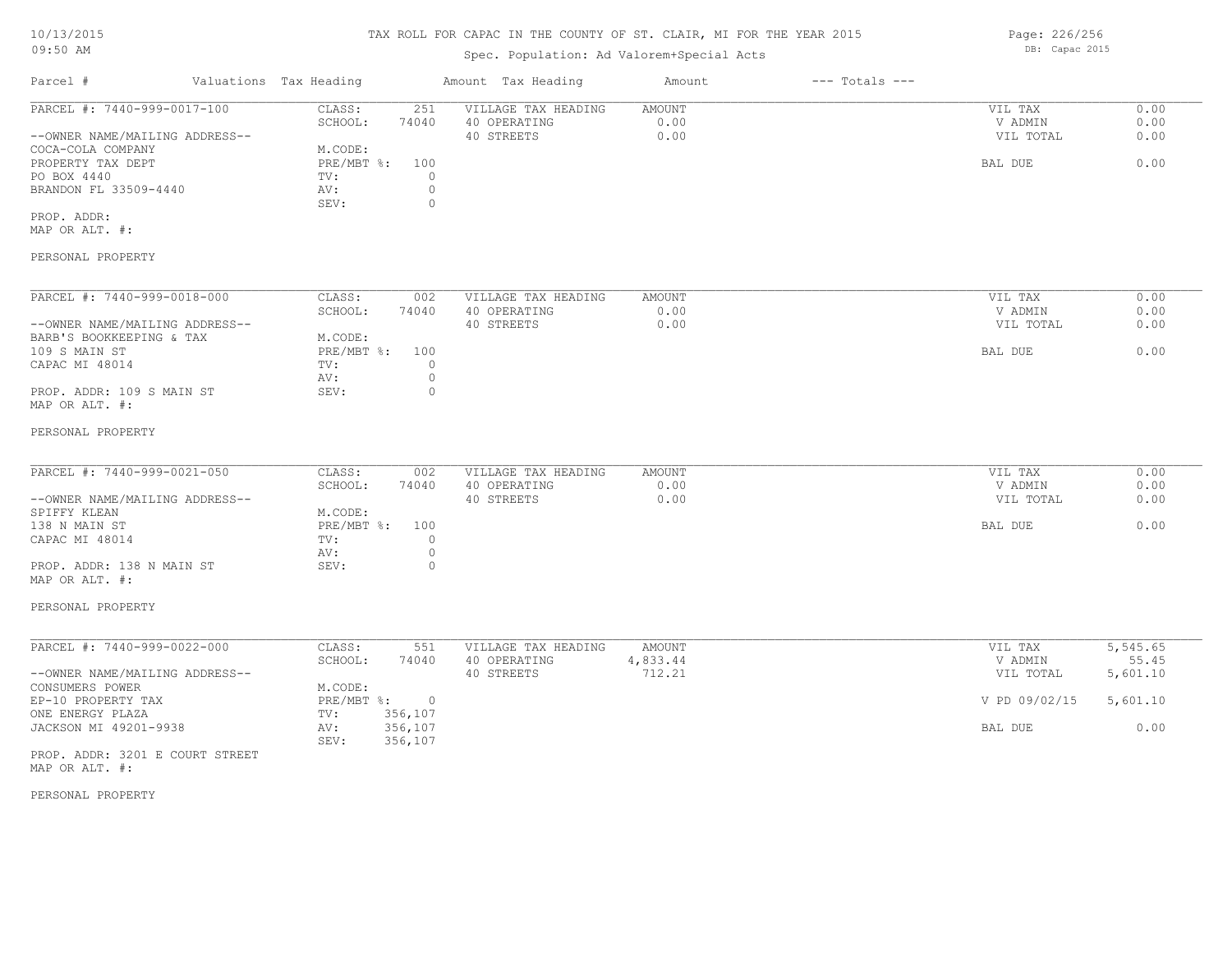#### TAX ROLL FOR CAPAC IN THE COUNTY OF ST. CLAIR, MI FOR THE YEAR 2015

Spec. Population: Ad Valorem+Special Acts

Parcel # Valuations Tax Heading Amount Tax Heading Amount --- Totals ---PERSONAL PROPERTY MAP OR ALT. #: PROP. ADDR: 512 N MAIN SEV: 0 AV: 0 CAPAC MI 48014 TV: 0<br>
AV: 0 512 N MAIN PRE/MBT %: 100 BAL DUE 0.00 MAIN STREET VILLA MODE:<br>512 N MAIN MAIN PRE/MBT %: 100 --OWNER NAME/MAILING ADDRESS-- 40 STREETS 0.00 VIL TOTAL 0.00 SCHOOL: 74040 40 OPERATING 0.00 V ADMIN 0.00 PARCEL #: 7440-999-0023-002 CLASS: 251 VILLAGE TAX HEADING AMOUNT VIL TAX VIL TAX 0.00<br>SCHOOL: 74040 40 OPERATING 0.00 000 VADMIN 0.00  $\mathcal{L}_\mathcal{L} = \mathcal{L}_\mathcal{L} = \mathcal{L}_\mathcal{L} = \mathcal{L}_\mathcal{L} = \mathcal{L}_\mathcal{L} = \mathcal{L}_\mathcal{L} = \mathcal{L}_\mathcal{L} = \mathcal{L}_\mathcal{L} = \mathcal{L}_\mathcal{L} = \mathcal{L}_\mathcal{L} = \mathcal{L}_\mathcal{L} = \mathcal{L}_\mathcal{L} = \mathcal{L}_\mathcal{L} = \mathcal{L}_\mathcal{L} = \mathcal{L}_\mathcal{L} = \mathcal{L}_\mathcal{L} = \mathcal{L}_\mathcal{L}$ PERSONAL PROPERTY MAP OR ALT. #: PROP. ADDR: SEV: 383,659 AV: 383,659 BAL DUE 0.00 MARYSVILLE OH 43040 TV: 383,659<br>AV: 383,659<br>AV: 383,659 24000 HONDA PARKWAY PRE/MBT %: 100 V PD 09/10/15 6,034.45 HONDA OF AMERICA MFG., M.CODE: --OWNER NAME/MAILING ADDRESS-- 40 STREETS 767.31 VIL TOTAL 6,034.45 SCHOOL: 74040 40 OPERATING 5,207.40 V ADMIN 59.74 PARCEL #: 7440-999-0024-010 CLASS: 351 VILLAGE TAX HEADING AMOUNT VIL TAX 5,974.71 5,974.71 SCHOOL: 74040 40 OPERATING 5,207.40 VADMIN 59.74  $\mathcal{L}_\mathcal{L} = \mathcal{L}_\mathcal{L} = \mathcal{L}_\mathcal{L} = \mathcal{L}_\mathcal{L} = \mathcal{L}_\mathcal{L} = \mathcal{L}_\mathcal{L} = \mathcal{L}_\mathcal{L} = \mathcal{L}_\mathcal{L} = \mathcal{L}_\mathcal{L} = \mathcal{L}_\mathcal{L} = \mathcal{L}_\mathcal{L} = \mathcal{L}_\mathcal{L} = \mathcal{L}_\mathcal{L} = \mathcal{L}_\mathcal{L} = \mathcal{L}_\mathcal{L} = \mathcal{L}_\mathcal{L} = \mathcal{L}_\mathcal{L}$ PERSONAL PROPERTY MAP OR ALT. #: PROP. ADDR: 351 W MEIER ST SEV: 847,274 DETROIT MI 48232 AV: 847,274 BAL DUE 0.00 P.O.BOX 33017 TV: 847,274 PROPERTY TAX DEPARTMENT **PRE/MBT \$:** 0 0 08/26/15 13.326.53 DTE ELECTRIC COMPANY M.CODE: --OWNER NAME/MAILING ADDRESS-- 40 STREETS 40 STREETS 4,694.54 VIL TOTAL 13,326.53 SCHOOL: 74040 40 OPERATING 11,500.05 11,500.05 V ADMIN 131.94 PARCEL #: 7440-999-0025-000 CLASS: 551 VILLAGE TAX HEADING AMOUNT VIL TAX 13,194.59<br>SCHOOL: 74040 40 OPERATING 11,500.05 VADMIN 131.94  $\mathcal{L}_\mathcal{L} = \mathcal{L}_\mathcal{L} = \mathcal{L}_\mathcal{L} = \mathcal{L}_\mathcal{L} = \mathcal{L}_\mathcal{L} = \mathcal{L}_\mathcal{L} = \mathcal{L}_\mathcal{L} = \mathcal{L}_\mathcal{L} = \mathcal{L}_\mathcal{L} = \mathcal{L}_\mathcal{L} = \mathcal{L}_\mathcal{L} = \mathcal{L}_\mathcal{L} = \mathcal{L}_\mathcal{L} = \mathcal{L}_\mathcal{L} = \mathcal{L}_\mathcal{L} = \mathcal{L}_\mathcal{L} = \mathcal{L}_\mathcal{L}$ PERSONAL PROPERTY MAP OR ALT. #: PROP. ADDR: SEV: 89,132 SUPERIOR WI 54880--524 AV: 89,132<br>
SEV: 89,132<br>
SEV: 89,132 1409 HAMMOND AVENUE 2ND FLR. TV: 89,132 SUPERIOR CITY CENTER  $PRE/MBT$  %: 0  $V$  PD 09/16/15 1,401.92 ENBRIDGE ENERGY COMPANY, INC<br>SUPERIOR CITY CENTER<br>PRE/MBT %: --OWNER NAME/MAILING ADDRESS-- 40 STREETS 178.26 VIL TOTAL 1,401.92 SCHOOL: 74040 40 OPERATING 1,209.78 V ADMIN 13.88 PARCEL #: 7440-999-0026-010 CLASS: 551 VILLAGE TAX HEADING AMOUNT VIL TAX 1,388.04<br>SCHOOL: 74040 40 OPERATING 1,209.78 VADMIN 13.88  $\mathcal{L}_\mathcal{L} = \mathcal{L}_\mathcal{L} = \mathcal{L}_\mathcal{L} = \mathcal{L}_\mathcal{L} = \mathcal{L}_\mathcal{L} = \mathcal{L}_\mathcal{L} = \mathcal{L}_\mathcal{L} = \mathcal{L}_\mathcal{L} = \mathcal{L}_\mathcal{L} = \mathcal{L}_\mathcal{L} = \mathcal{L}_\mathcal{L} = \mathcal{L}_\mathcal{L} = \mathcal{L}_\mathcal{L} = \mathcal{L}_\mathcal{L} = \mathcal{L}_\mathcal{L} = \mathcal{L}_\mathcal{L} = \mathcal{L}_\mathcal{L}$ 

Page: 227/256 DB: Capac 2015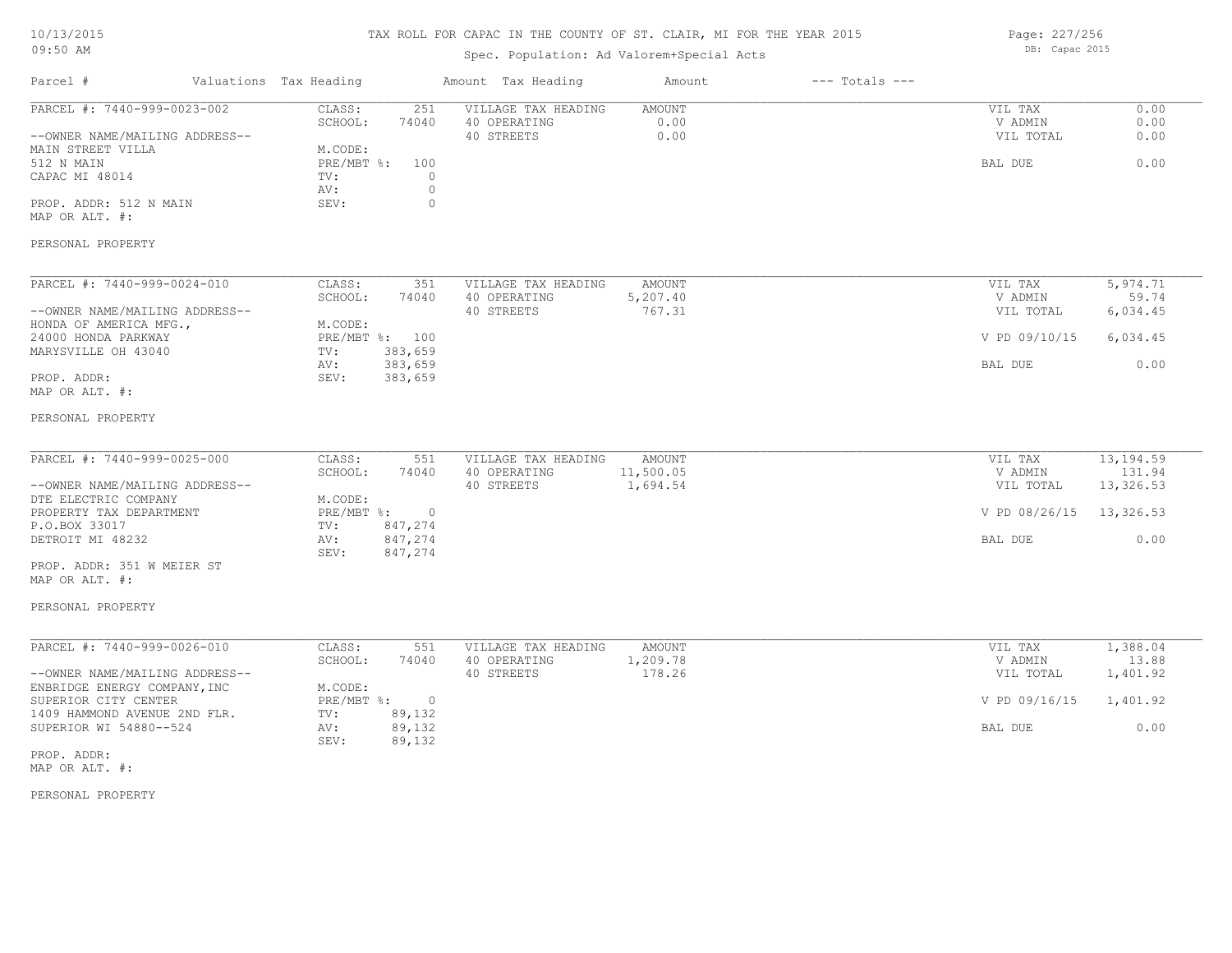#### TAX ROLL FOR CAPAC IN THE COUNTY OF ST. CLAIR, MI FOR THE YEAR 2015

### Spec. Population: Ad Valorem+Special Acts

Parcel # Valuations Tax Heading Amount Tax Heading Amount --- Totals ---DB: Capac 2015 103 W MILL ST PRE/MBT %: 100 BAL DUE 0.00 --OWNER NAME/MAILING ADDRESS-- 40 STREETS 0.00 VIL TOTAL 0.00 SCHOOL: 74040 40 OPERATING 0.00 V ADMIN 0.00 PARCEL #: 7440-999-0027-001 CLASS: 251 VILLAGE TAX HEADING AMOUNT AMOUNT VIL TAX 0.00<br>SCHOOL: 74040 40 OPERATING 0.00 000 VADMIN 0.00  $\mathcal{L}_\mathcal{L} = \mathcal{L}_\mathcal{L} = \mathcal{L}_\mathcal{L} = \mathcal{L}_\mathcal{L} = \mathcal{L}_\mathcal{L} = \mathcal{L}_\mathcal{L} = \mathcal{L}_\mathcal{L} = \mathcal{L}_\mathcal{L} = \mathcal{L}_\mathcal{L} = \mathcal{L}_\mathcal{L} = \mathcal{L}_\mathcal{L} = \mathcal{L}_\mathcal{L} = \mathcal{L}_\mathcal{L} = \mathcal{L}_\mathcal{L} = \mathcal{L}_\mathcal{L} = \mathcal{L}_\mathcal{L} = \mathcal{L}_\mathcal{L}$ 

MAP OR ALT. #: PROP. ADDR: 103 W MILL ST SEV: 0

 AV: 0 CAPAC MI 48014-3022 TV: 0<br>AV: 0

CAPAC AUTO REPAIR INC<br>103 W MILL ST<br>103 W MILL ST

PERSONAL PROPERTY

| PARCEL #: 7440-999-0033-000    | CLASS:         | 251   | VILLAGE TAX HEADING | AMOUNT | VIL TAX       | 34.58 |
|--------------------------------|----------------|-------|---------------------|--------|---------------|-------|
|                                | SCHOOL:        | 74040 | 40 OPERATING        | 30.14  | V ADMIN       | 0.34  |
| --OWNER NAME/MAILING ADDRESS-- |                |       | 40 STREETS          | 4.44   | VIL TOTAL     | 34.92 |
| CAPAC CONSTRUCTION CO INC      | M.CODE:        |       |                     |        |               |       |
| P.O.BOX 388                    | PRE/MBT %: 100 |       |                     |        | V PD 09/16/15 | 34.92 |
| CAPAC MI 48014                 | TV:            | 2,221 |                     |        |               |       |
|                                | AV:            | 2,221 |                     |        | BAL DUE       | 0.00  |
| PROP. ADDR: 216 E HILL STREET  | SEV:           | 2,221 |                     |        |               |       |
| MAP OR ALT. #:                 |                |       |                     |        |               |       |

#### PERSONAL PROPERTY

| PARCEL #: 7440-999-0044-000    | CLASS:         | 251   | VILLAGE TAX HEADING | AMOUNT | VIL TAX   | 0.00 |
|--------------------------------|----------------|-------|---------------------|--------|-----------|------|
|                                | SCHOOL:        | 74040 | 40 OPERATING        | 0.00   | V ADMIN   | 0.00 |
| --OWNER NAME/MAILING ADDRESS-- |                |       | 40 STREETS          | 0.00   | VIL TOTAL | 0.00 |
| CAPAC FAMILY LAUNDRY           | M.CODE:        |       |                     |        |           |      |
| MR.DANIEL L. MAROUARDT         | PRE/MBT %: 100 |       |                     |        | BAL DUE   | 0.00 |
| 461 ELK LAKE DR                | TV:            |       |                     |        |           |      |
| ATTICA MI 48412-9807           | AV:            |       |                     |        |           |      |
|                                | SEV:           |       |                     |        |           |      |
| PROP. ADDR: 100 S MAIN ST      |                |       |                     |        |           |      |

MAP OR ALT. #:

#### Default Legal Description

| PARCEL #: 7440-999-0045-000    | CLASS:         | 251     | VILLAGE TAX HEADING | AMOUNT   | VIL TAX       | 1,985.25 |
|--------------------------------|----------------|---------|---------------------|----------|---------------|----------|
|                                | SCHOOL:        | 74040   | 40 OPERATING        | 1,730.29 | V ADMIN       | 19.85    |
| --OWNER NAME/MAILING ADDRESS-- |                |         | 40 STREETS          | 254.96   | VIL TOTAL     | 2,005.10 |
| SUNRISE STORES #52             | M.CODE:        |         |                     |          |               |          |
| 69245 BURKE DRIVE              | PRE/MBT %: 100 |         |                     |          | V PD 09/03/15 | 2,005.10 |
| RICHMOND MI 48062              | TV:            | 127,481 |                     |          |               |          |
|                                | AV:            | 127,481 |                     |          | BAL DUE       | 0.00     |
| PROP. ADDR: 120 S MAIN ST      | SEV:           | 127,481 |                     |          |               |          |
| MAP OR ALT. #:                 |                |         |                     |          |               |          |

PERSONAL PROPERTY

Page: 228/256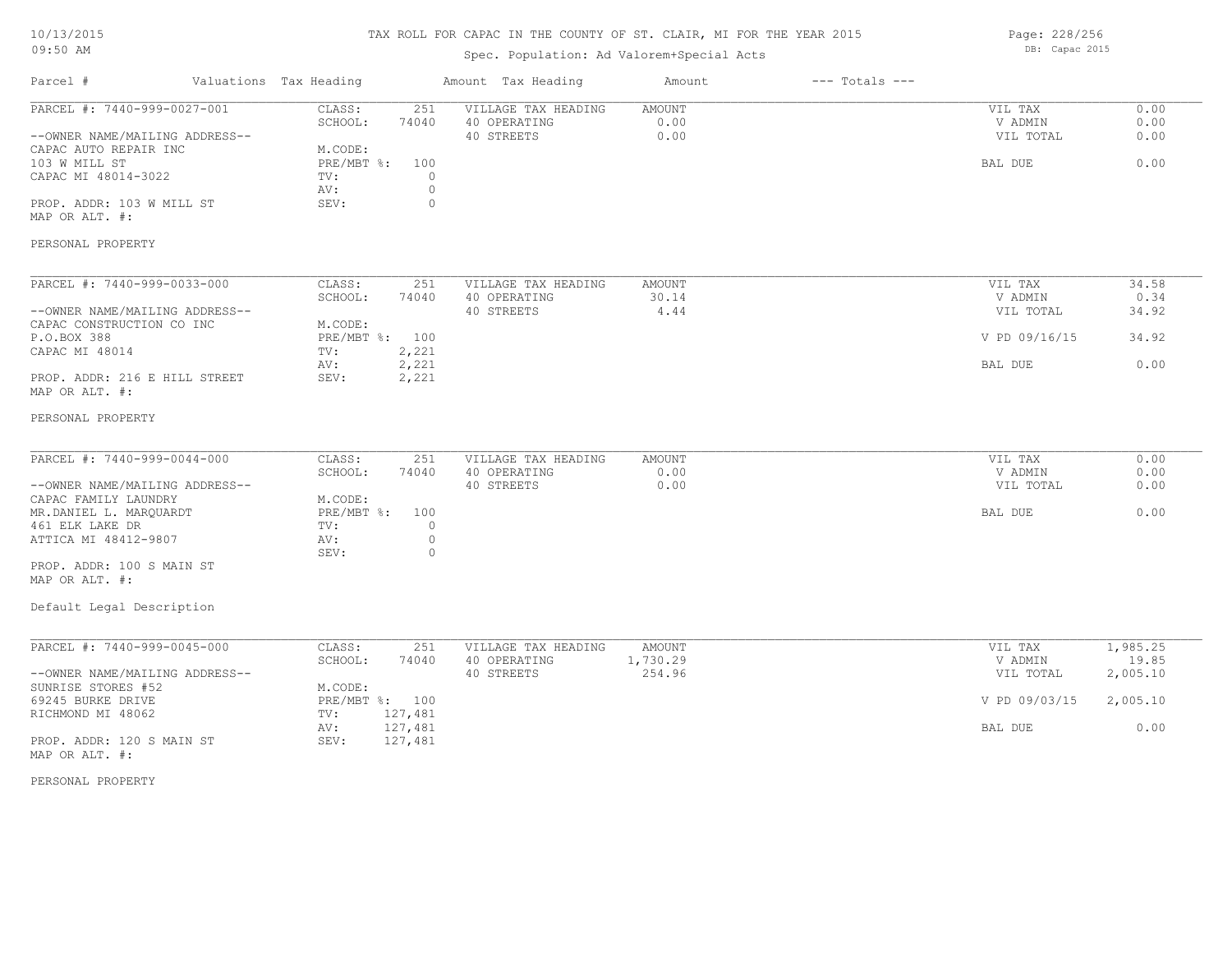# TAX ROLL FOR CAPAC IN THE COUNTY OF ST. CLAIR, MI FOR THE YEAR 2015

# Spec. Population: Ad Valorem+Special Acts

Page: 229/256 DB: Capac 2015

| Parcel #                                                                                                                                                                                                 | Valuations Tax Heading |                                                                                                                       | Amount Tax Heading                                                                 | Amount                              | $---$ Totals $---$ |                                                             |                                                   |
|----------------------------------------------------------------------------------------------------------------------------------------------------------------------------------------------------------|------------------------|-----------------------------------------------------------------------------------------------------------------------|------------------------------------------------------------------------------------|-------------------------------------|--------------------|-------------------------------------------------------------|---------------------------------------------------|
| PARCEL #: 7440-999-0045-001<br>--OWNER NAME/MAILING ADDRESS--<br>SUNRISE CAR WASH<br>69245 BURKE DR<br>RICHMOND MI 48062<br>PROP. ADDR: 4334 N CAPAC RD<br>MAP OR ALT. #:<br>PERSONAL PROPERTY           |                        | CLASS:<br>251<br>SCHOOL:<br>74040<br>M.CODE:<br>PRE/MBT %: 100<br>140,679<br>TV:<br>140,679<br>AV:<br>140,679<br>SEV: | VILLAGE TAX HEADING<br>40 OPERATING<br>40 STREETS                                  | <b>AMOUNT</b><br>1,909.43<br>281.35 |                    | VIL TAX<br>V ADMIN<br>VIL TOTAL<br>V PD 09/03/15<br>BAL DUE | 2,190.78<br>21.90<br>2,212.68<br>2,212.68<br>0.00 |
| PARCEL #: 7440-999-0050-001<br>--OWNER NAME/MAILING ADDRESS--<br>HORGAN THOMAS DDS<br>PO BOX 640<br>CAPAC MI 48014<br>PROP. ADDR: 4309 CAPAC RD<br>MAP OR ALT. #:<br>PERSONAL PROPERTY                   |                        | CLASS:<br>002<br>SCHOOL:<br>74040<br>M.CODE:<br>PRE/MBT %:<br>100<br>TV:<br>AV:<br>SEV:                               | VILLAGE TAX HEADING<br>40 OPERATING<br>40 STREETS<br>$\circ$<br>$\circ$<br>$\circ$ | AMOUNT<br>0.00<br>0.00              |                    | VIL TAX<br>V ADMIN<br>VIL TOTAL<br>BAL DUE                  | 0.00<br>0.00<br>0.00<br>0.00                      |
| PARCEL #: 7440-999-0050-002<br>--OWNER NAME/MAILING ADDRESS--<br>ELIZABETH VINCKIER KERSTEN, DDS, PLC<br>4309 N CAPAC<br>CAPAC MI 48014<br>PROP. ADDR: 4309 CAPAC<br>MAP OR ALT. #:<br>PERSONAL PROPERTY |                        | CLASS:<br>251<br>SCHOOL:<br>74040<br>M.CODE:<br>PRE/MBT %: 100<br>40,366<br>TV:<br>40,366<br>AV:<br>SEV:<br>40,366    | VILLAGE TAX HEADING<br>40 OPERATING<br>40 STREETS                                  | <b>AMOUNT</b><br>547.88<br>80.73    |                    | VIL TAX<br>V ADMIN<br>VIL TOTAL<br>V PD 09/10/15<br>BAL DUE | 628.61<br>6.28<br>634.89<br>634.89<br>0.00        |
| PARCEL #: 7440-999-0051-000<br>--OWNER NAME/MAILING ADDRESS--<br>PITNEY BOWES INC<br>MSC-TAX01<br>5310 CYPRESS CENTER DR. STE 110<br>TAMPA FL 33609<br>PROP. ADDR:<br>MAP OR ALT. #:                     |                        | CLASS:<br>251<br>SCHOOL:<br>74040<br>M.CODE:<br>PRE/MBT %:<br>100<br>TV:<br>AV:<br>SEV:                               | VILLAGE TAX HEADING<br>40 OPERATING<br>40 STREETS<br>$\circ$<br>$\circ$<br>$\circ$ | AMOUNT<br>0.00<br>0.00              |                    | VIL TAX<br>V ADMIN<br>VIL TOTAL<br>BAL DUE                  | 0.00<br>0.00<br>0.00<br>0.00                      |

PERSONAL PROPERTY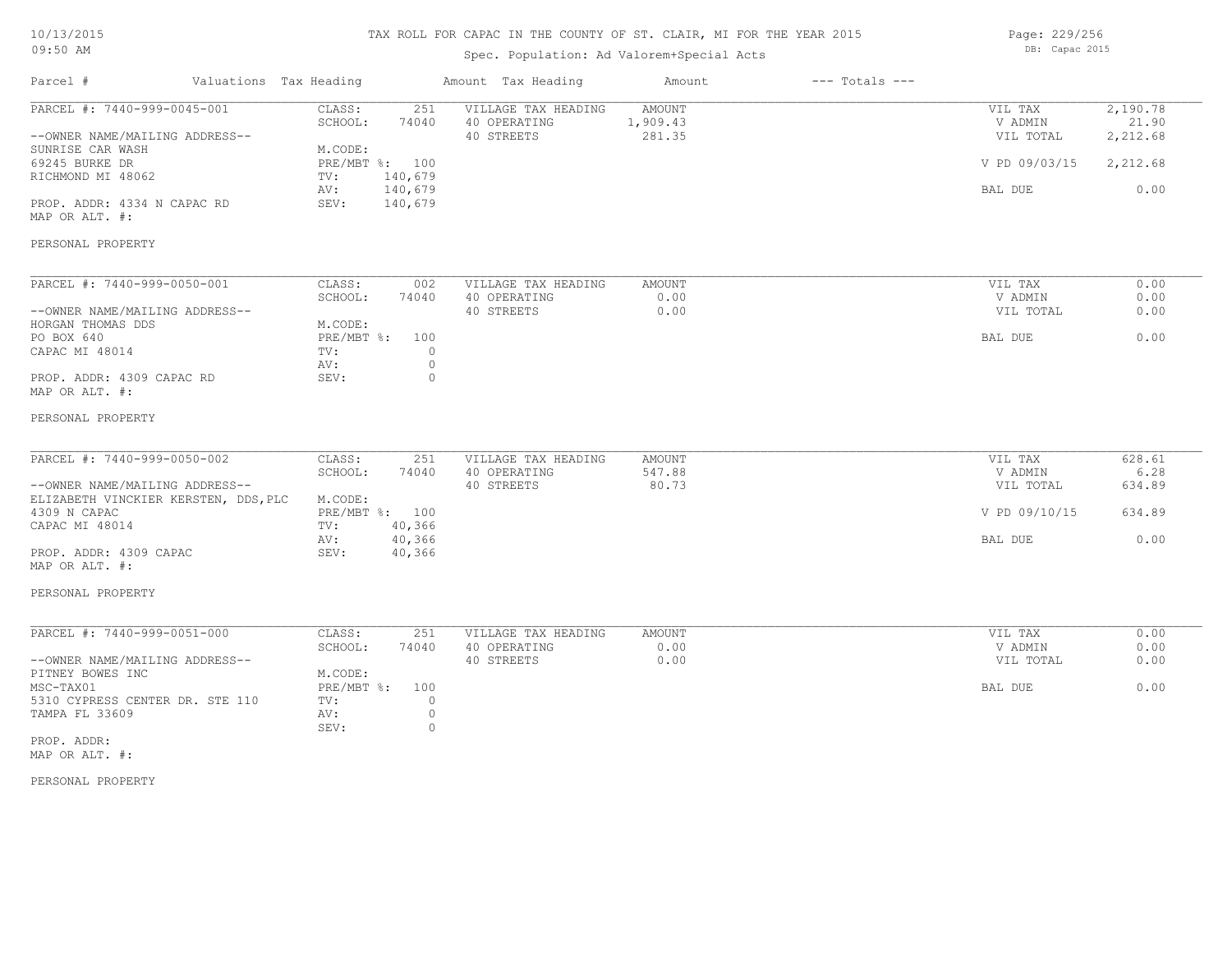# Spec. Population: Ad Valorem+Special Acts

| Parcel #                       | Valuations Tax Heading |       | Amount Tax Heading  | Amount | $---$ Totals $---$ |           |       |
|--------------------------------|------------------------|-------|---------------------|--------|--------------------|-----------|-------|
| PARCEL #: 7440-999-0052-050    | CLASS:                 | 251   | VILLAGE TAX HEADING | AMOUNT |                    | VIL TAX   | 85.65 |
|                                | SCHOOL:                | 74040 | 40 OPERATING        | 74.65  |                    | V ADMIN   | 0.85  |
| --OWNER NAME/MAILING ADDRESS-- |                        |       | 40 STREETS          | 11.00  |                    | VIL TOTAL | 86.50 |
| D & B CEMENT INC               | M.CODE:                |       |                     |        |                    |           |       |
| LUMBARDO                       | PRE/MBT %: 100         |       |                     |        |                    | BAL DUE   | 86.50 |
| 4313 STEVENS DR                | TV:                    | 5,500 |                     |        |                    |           |       |
| CAPAC MI 48014                 | AV:                    | 5,500 |                     |        |                    |           |       |
|                                | SEV:                   | 5,500 |                     |        |                    |           |       |
| PROP. ADDR: 4313 STEVENS DR    |                        |       |                     |        |                    |           |       |
|                                |                        |       |                     |        |                    |           |       |

MAP OR ALT. #:

### PERSONAL PROPERTY

| PARCEL #: 7440-999-0052-051       | CLASS:     | 251   | VILLAGE TAX HEADING | AMOUNT | 0.00<br>VIL TAX   |
|-----------------------------------|------------|-------|---------------------|--------|-------------------|
|                                   | SCHOOL:    | 74040 | 40 OPERATING        | 0.00   | 0.00<br>V ADMIN   |
| --OWNER NAME/MAILING ADDRESS--    |            |       | 40 STREETS          | 0.00   | 0.00<br>VIL TOTAL |
| PITNEY BOWES GLOBAL FINANCIAL     | M.CODE:    |       |                     |        |                   |
| 5310 CYPRESS CENTER DRIVE STE 110 | PRE/MBT %: | 100   |                     |        | BAL DUE<br>0.00   |
| TAMPA FL 33609                    | TV:        |       |                     |        |                   |
|                                   | AV:        |       |                     |        |                   |
| PROP. ADDR:                       | SEV:       |       |                     |        |                   |
| MAP OR ALT. #:                    |            |       |                     |        |                   |

#### PERSONAL PROPERTY

| 74040<br>40 OPERATING<br>SCHOOL:<br>0.00<br>V ADMIN<br>VIL TOTAL<br>0.00<br>40 STREETS<br>M.CODE: | 0.00 |
|---------------------------------------------------------------------------------------------------|------|
| --OWNER NAME/MAILING ADDRESS--                                                                    |      |
| SUPERIOR MATERIALS LLC                                                                            | 0.00 |
|                                                                                                   |      |
| PRE/MBT %: 100<br>P.O. BOX 2900<br>BAL DUE                                                        | 0.00 |
| FARMINGTON MI 48333<br>TV:                                                                        |      |
| AV:                                                                                               |      |
| PROP. ADDR: 305 S MAIN ST<br>SEV:                                                                 |      |

### MAP OR ALT. #:

#### PERSONAL PROPERTY

| PARCEL #: 7440-999-0054-050    | CLASS:         | 002   | VILLAGE TAX HEADING | AMOUNT | VIL TAX   | 0.00 |
|--------------------------------|----------------|-------|---------------------|--------|-----------|------|
|                                | SCHOOL:        | 74040 | 40 OPERATING        | 0.00   | V ADMIN   | 0.00 |
| --OWNER NAME/MAILING ADDRESS-- |                |       | 40 STREETS          | 0.00   | VIL TOTAL | 0.00 |
| LEONARD CHARLES/PATRICIA       | M.CODE:        |       |                     |        |           |      |
| 15183 DOWNEY RD                | PRE/MBT %: 100 |       |                     |        | BAL DUE   | 0.00 |
| CAPAC MI 48014                 | TV:            |       |                     |        |           |      |
|                                | AV:            |       |                     |        |           |      |
| PROP. ADDR: 105 E MILL STREET  | SEV:           |       |                     |        |           |      |
| MAP OR ALT. #:                 |                |       |                     |        |           |      |

#### PERSONAL PROPERTY

Page: 230/256 DB: Capac 2015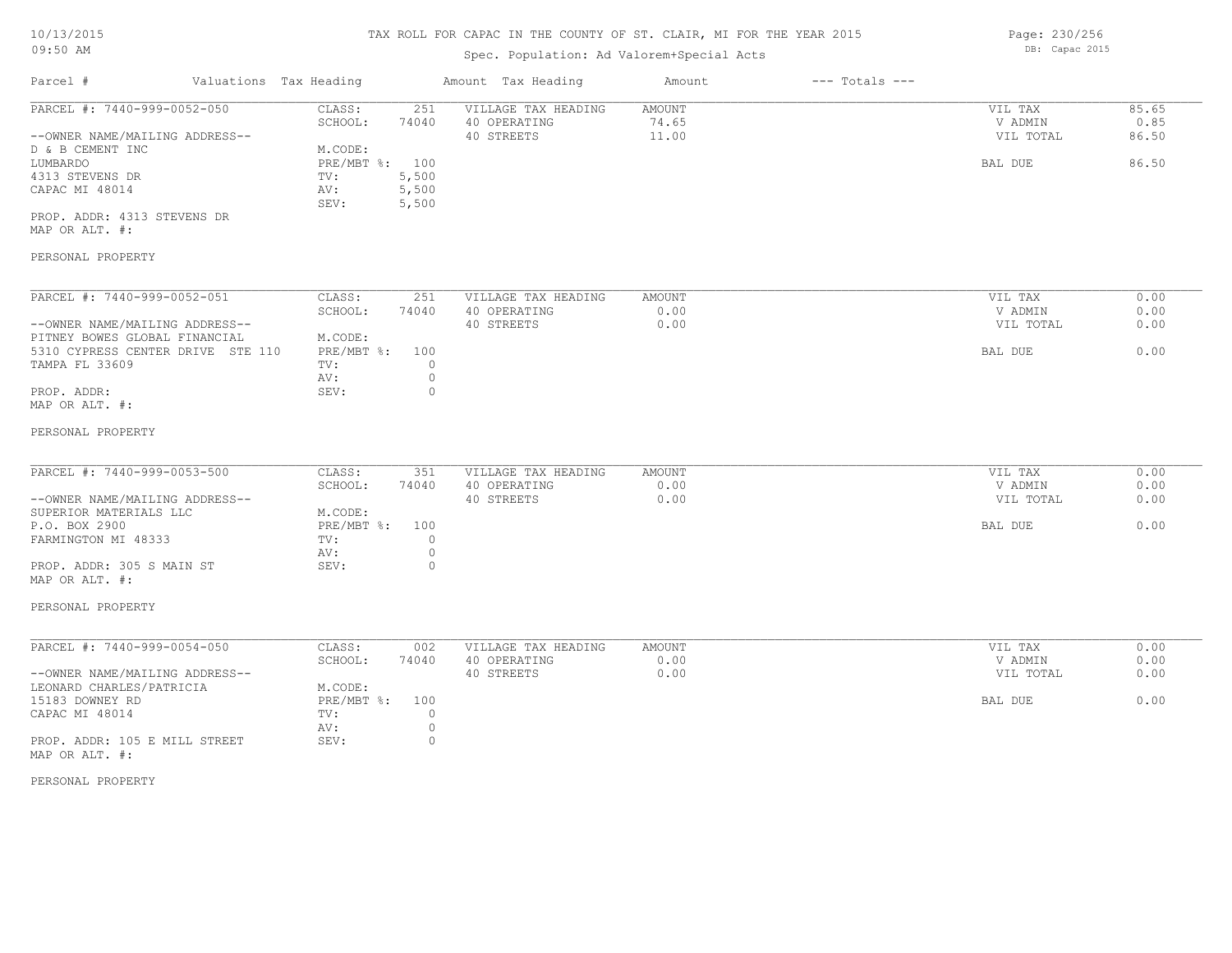# 10/13/2015

### TAX ROLL FOR CAPAC IN THE COUNTY OF ST. CLAIR, MI FOR THE YEAR 2015

| 09:50 AM                                                                                    |  |                                             |                                      |                                     | Spec. Population: Ad Valorem+Special Acts |                    |                      |                |
|---------------------------------------------------------------------------------------------|--|---------------------------------------------|--------------------------------------|-------------------------------------|-------------------------------------------|--------------------|----------------------|----------------|
| Parcel #                                                                                    |  | Valuations Tax Heading                      |                                      | Amount Tax Heading                  | Amount                                    | $---$ Totals $---$ |                      |                |
| PARCEL #: 7440-999-0055-000                                                                 |  | CLASS:<br>SCHOOL:                           | 251<br>74040                         | VILLAGE TAX HEADING<br>40 OPERATING | <b>AMOUNT</b><br>0.00                     |                    | VIL TAX<br>V ADMIN   | 0.00<br>0.00   |
| --OWNER NAME/MAILING ADDRESS--                                                              |  |                                             |                                      | 40 STREETS                          | 0.00                                      |                    | VIL TOTAL            | 0.00           |
| STATE FARM MUTUAL AUTO INS<br>CORP TAX<br>ONE STATE FARM PLAZA<br>BLOOMINGTON IL 61701-0001 |  | M.CODE:<br>PRE/MBT %:<br>TV:<br>AV:<br>SEV: | 100<br>$\circ$<br>$\circ$<br>$\circ$ |                                     |                                           |                    | BAL DUE              | 0.00           |
| PROP. ADDR:<br>MAP OR ALT. #:                                                               |  |                                             |                                      |                                     |                                           |                    |                      |                |
| PERSONAL PROPERTY                                                                           |  |                                             |                                      |                                     |                                           |                    |                      |                |
| PARCEL #: 7440-999-0058-000                                                                 |  | CLASS:                                      | 251                                  | VILLAGE TAX HEADING                 | AMOUNT                                    |                    | VIL TAX              | 28.03          |
| --OWNER NAME/MAILING ADDRESS--                                                              |  | SCHOOL:                                     | 74040                                | 40 OPERATING<br>40 STREETS          | 24.43<br>3.60                             |                    | V ADMIN<br>VIL TOTAL | 0.28<br>28.31  |
| GEORGE, T J/SPERRYS WELDING<br>112 N MAIN ST                                                |  | M.CODE:<br>PRE/MBT %: 100                   |                                      |                                     |                                           |                    | BAL DUE              | 28.31          |
| CAPAC MI 48014                                                                              |  | TV:<br>AV:                                  | 1,800<br>1,800                       |                                     |                                           |                    |                      |                |
| PROP. ADDR: 112 N MAIN ST<br>MAP OR ALT. #:                                                 |  | SEV:                                        | 1,800                                |                                     |                                           |                    |                      |                |
| PERSONAL PROPERTY                                                                           |  |                                             |                                      |                                     |                                           |                    |                      |                |
| PARCEL #: 7440-999-0072-000                                                                 |  | CLASS:                                      | 251                                  | VILLAGE TAX HEADING                 | AMOUNT                                    |                    | VIL TAX              | 626.07         |
| --OWNER NAME/MAILING ADDRESS--                                                              |  | SCHOOL:                                     | 74040                                | 40 OPERATING<br>40 STREETS          | 545.67<br>80.40                           |                    | V ADMIN<br>VIL TOTAL | 6.26<br>632.33 |
| COMCAST OF MICHIGAN IV, LLC<br>TAX DEPT<br>ONE COMCAST CENTER                               |  | M.CODE:<br>PRE/MBT %: 100<br>TV:            |                                      |                                     |                                           |                    | V PD 08/31/15        | 632.33         |
| PHILADELPHIA PA 19103-2838                                                                  |  | AV:<br>SEV:                                 | 40,203<br>40,203<br>40,203           |                                     |                                           |                    | BAL DUE              | 0.00           |
| PROP. ADDR:<br>MAP OR ALT. #:                                                               |  |                                             |                                      |                                     |                                           |                    |                      |                |
| PERSONAL PROPERTY                                                                           |  |                                             |                                      |                                     |                                           |                    |                      |                |

| PARCEL #: 7440-999-0074-000    | CLASS:       | 002   | VILLAGE TAX HEADING | AMOUNT | VIL TAX   | 0.00 |
|--------------------------------|--------------|-------|---------------------|--------|-----------|------|
|                                | SCHOOL:      | 74040 | 40 OPERATING        | 0.00   | V ADMIN   | 0.00 |
| --OWNER NAME/MAILING ADDRESS-- |              |       | 40 STREETS          | 0.00   | VIL TOTAL | 0.00 |
| CAPAC HARDWARE INC             | M.CODE:      |       |                     |        |           |      |
| P.O. BOX 609                   | $PRE/MBT$ %: | 100   |                     |        | BAL DUE   | 0.00 |
| CAPAC MI 48014                 | TV:          |       |                     |        |           |      |
|                                | AV:          |       |                     |        |           |      |
| PROP. ADDR: 121 N MAIN ST      | SEV:         |       |                     |        |           |      |
| MAP OR ALT. #:                 |              |       |                     |        |           |      |

PERSONAL PROPERTY

Page: 231/256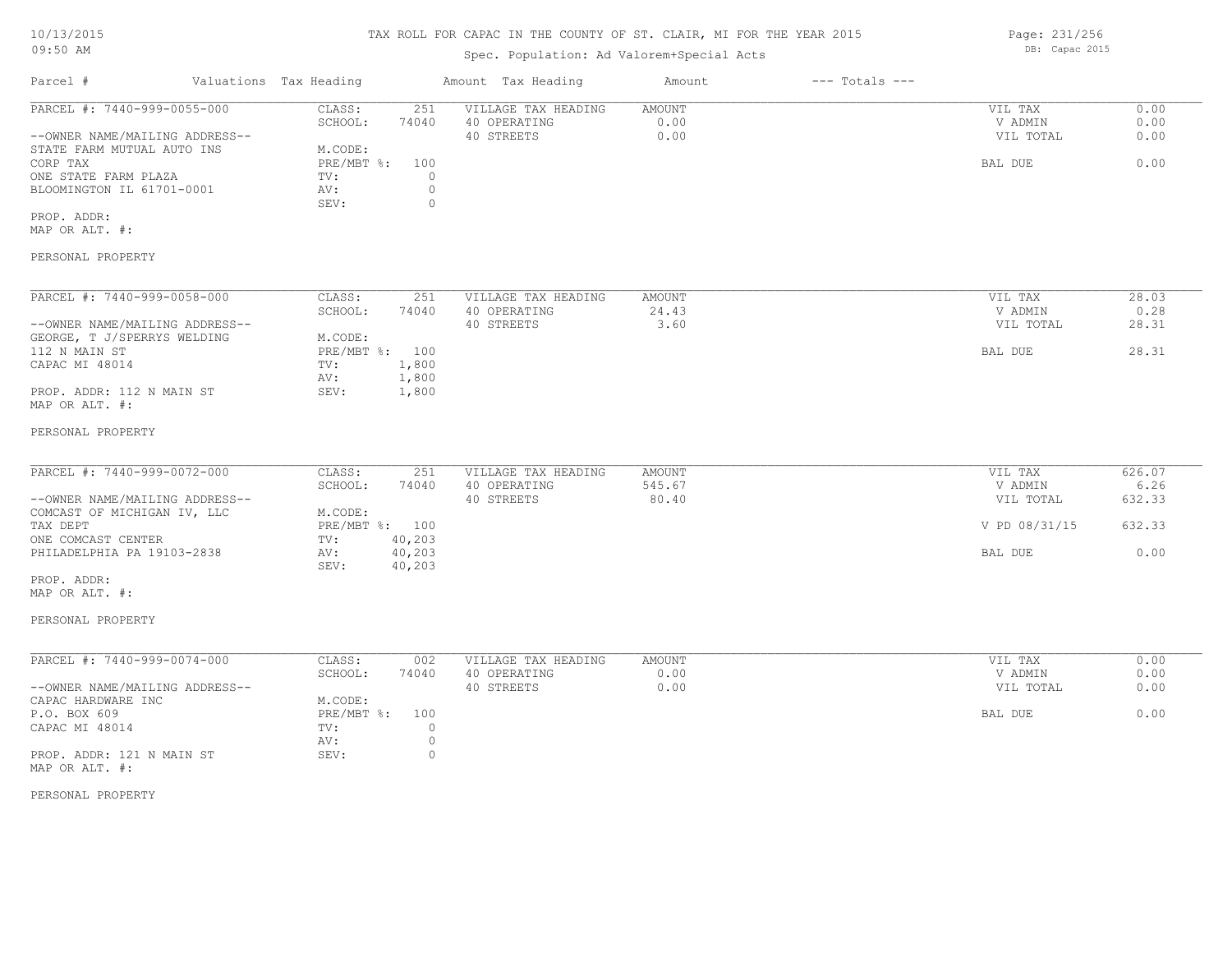| $09:50$ AM                                  |  |                        |                | Spec. Population: Ad Valorem+Special Acts |               |                    |           |        |  |  |
|---------------------------------------------|--|------------------------|----------------|-------------------------------------------|---------------|--------------------|-----------|--------|--|--|
| Parcel #                                    |  | Valuations Tax Heading |                | Amount Tax Heading                        | Amount        | $---$ Totals $---$ |           |        |  |  |
| PARCEL #: 7440-999-0074-001                 |  | CLASS:                 | 251            | VILLAGE TAX HEADING                       | <b>AMOUNT</b> |                    | VIL TAX   | 124.58 |  |  |
|                                             |  | SCHOOL:                | 74040          | 40 OPERATING                              | 108.58        |                    | V ADMIN   | 1.24   |  |  |
| --OWNER NAME/MAILING ADDRESS--              |  |                        |                | 40 STREETS                                | 16.00         |                    | VIL TOTAL | 125.82 |  |  |
| CAPAC HARDWARE, INC                         |  | M.CODE:                |                |                                           |               |                    |           |        |  |  |
| JEFF KEGLER                                 |  | PRE/MBT %:             | 100            |                                           |               |                    | BAL DUE   | 125.82 |  |  |
| 121 N MAIN                                  |  | TV:                    | 8,000          |                                           |               |                    |           |        |  |  |
| CAPAC MI 48014                              |  | AV:<br>SEV:            | 8,000<br>8,000 |                                           |               |                    |           |        |  |  |
| PROP. ADDR: 121 N MAIN                      |  |                        |                |                                           |               |                    |           |        |  |  |
| MAP OR ALT. #:                              |  |                        |                |                                           |               |                    |           |        |  |  |
| PERSONAL PROPERTY                           |  |                        |                |                                           |               |                    |           |        |  |  |
| PARCEL #: 7440-999-0079-100                 |  | CLASS:                 | 251            | VILLAGE TAX HEADING                       | AMOUNT        |                    | VIL TAX   | 0.00   |  |  |
|                                             |  | SCHOOL:                | 74040          | 40 OPERATING                              | 0.00          |                    | V ADMIN   | 0.00   |  |  |
| --OWNER NAME/MAILING ADDRESS--              |  |                        |                | 40 STREETS                                | 0.00          |                    | VIL TOTAL | 0.00   |  |  |
| COMFORT TAN                                 |  | M.CODE:                |                |                                           |               |                    |           |        |  |  |
| 124 N MAIN ST                               |  | PRE/MBT %:             | 100            |                                           |               |                    | BAL DUE   | 0.00   |  |  |
| CAPAC MI 48014                              |  | TV:                    | $\Omega$       |                                           |               |                    |           |        |  |  |
|                                             |  | AV:                    | $\circ$        |                                           |               |                    |           |        |  |  |
| PROP. ADDR: 124 N MAIN ST<br>MAP OR ALT. #: |  | SEV:                   | $\circ$        |                                           |               |                    |           |        |  |  |
| PERSONAL PROPERTY                           |  |                        |                |                                           |               |                    |           |        |  |  |
| PARCEL #: 7440-999-0080-000                 |  | CLASS:                 | 251            | VILLAGE TAX HEADING                       | AMOUNT        |                    | VIL TAX   | 0.00   |  |  |
|                                             |  | SCHOOL:                | 74040          | 40 OPERATING                              | 0.00          |                    | V ADMIN   | 0.00   |  |  |
| --OWNER NAME/MAILING ADDRESS--              |  |                        |                | 40 STREETS                                | 0.00          |                    | VIL TOTAL | 0.00   |  |  |
| GASS-BECKER INSURANCE AGENCY                |  | M.CODE:                |                |                                           |               |                    |           |        |  |  |
| 134 N MAIN ST                               |  | PRE/MBT %:             | 100            |                                           |               |                    | BAL DUE   | 0.00   |  |  |
| CAPAC MI 48014-3142                         |  | TV:                    | $\Omega$       |                                           |               |                    |           |        |  |  |
|                                             |  | AV:                    | $\circ$        |                                           |               |                    |           |        |  |  |
| PROP. ADDR: 134 N MAIN ST                   |  | SEV:                   | $\Omega$       |                                           |               |                    |           |        |  |  |
| MAP OR ALT. #:                              |  |                        |                |                                           |               |                    |           |        |  |  |

#### PERSONAL PROPERTY

| PARCEL #: 7440-999-0081-000    | CLASS:     | 251   | VILLAGE TAX HEADING | AMOUNT | VIL TAX   | 0.00 |
|--------------------------------|------------|-------|---------------------|--------|-----------|------|
|                                | SCHOOL:    | 74040 | 40 OPERATING        | 0.00   | V ADMIN   | 0.00 |
| --OWNER NAME/MAILING ADDRESS-- |            |       | 40 STREETS          | 0.00   | VIL TOTAL | 0.00 |
| IBM CREDIT LLC                 | M.CODE:    |       |                     |        |           |      |
| PO BOX 1159                    | PRE/MBT %: | 100   |                     |        | BAL DUE   | 0.00 |
| SOUTHBURY CT 06488             | TV:        |       |                     |        |           |      |
|                                | AV:        |       |                     |        |           |      |
| PROP. ADDR:                    | SEV:       |       |                     |        |           |      |
| MAP OR ALT. #:                 |            |       |                     |        |           |      |

#### PERSONAL PROPERTY

Page: 232/256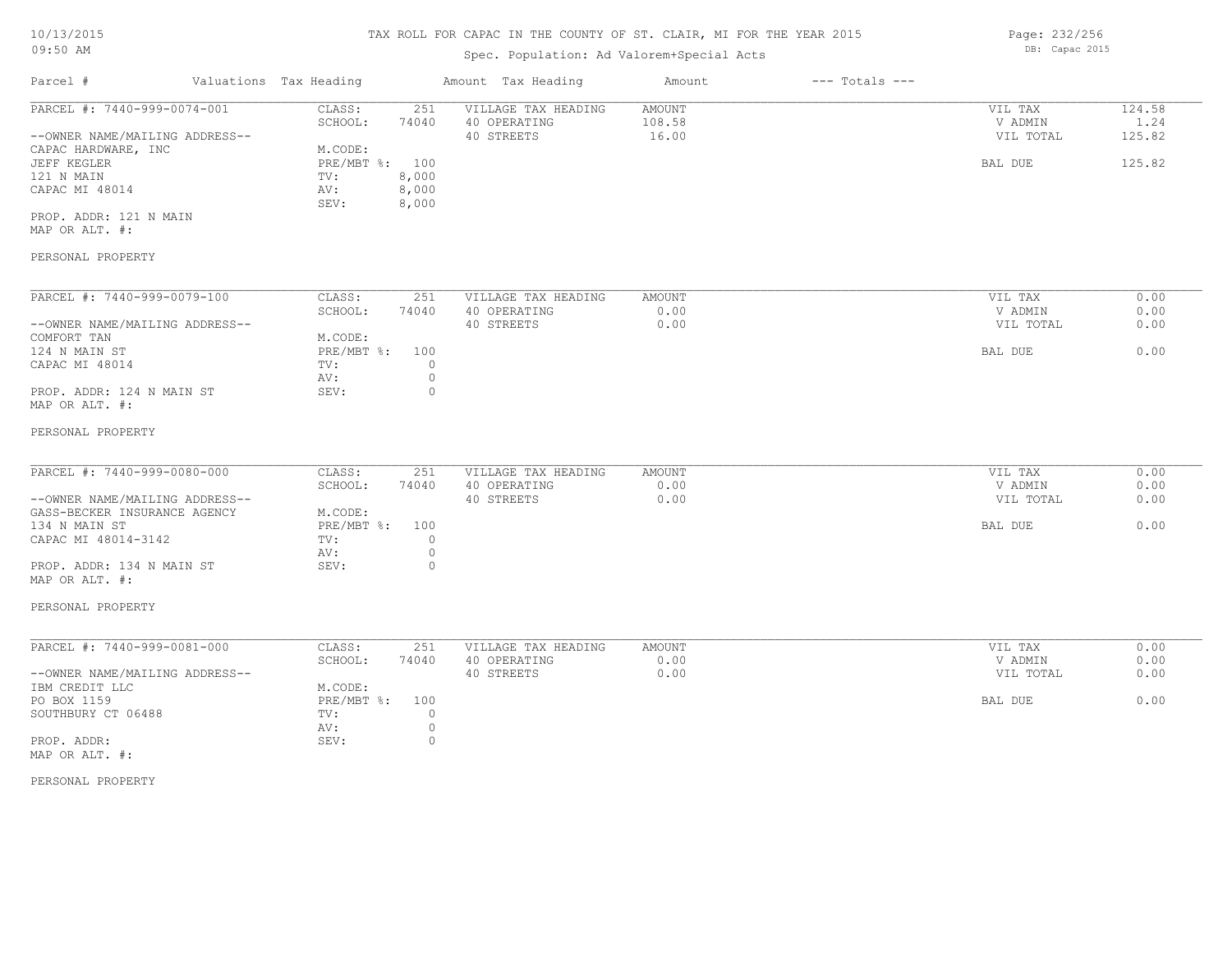### Spec. Population: Ad Valorem+Special Acts

Parcel # Valuations Tax Heading Amount Tax Heading Amount --- Totals ---PERSONAL PROPERTY MAP OR ALT. #: PROP. ADDR: 15122 W PARK ST SEV: 0 SHELBY MI 48315 AV: 0 13862 SIMONE DR TV: 0 PRIME PROPERTIES PRE/MBT %: 100 BAL DUE 0.00 GREAT LAKES RURAL DEVELOPMENT M.CODE: --OWNER NAME/MAILING ADDRESS-- 40 STREETS 0.00 VIL TOTAL 0.00 SCHOOL: 74040 40 OPERATING 0.00 V ADMIN 0.00 PARCEL #: 7440-999-0082-001 CLASS: 251 VILLAGE TAX HEADING AMOUNT AUGUST 20.00 VIL TAX 0.00<br>SCHOOL: 74040 40 OPERATING 0.00 000 VADMIN 0.00  $\mathcal{L}_\mathcal{L} = \mathcal{L}_\mathcal{L} = \mathcal{L}_\mathcal{L} = \mathcal{L}_\mathcal{L} = \mathcal{L}_\mathcal{L} = \mathcal{L}_\mathcal{L} = \mathcal{L}_\mathcal{L} = \mathcal{L}_\mathcal{L} = \mathcal{L}_\mathcal{L} = \mathcal{L}_\mathcal{L} = \mathcal{L}_\mathcal{L} = \mathcal{L}_\mathcal{L} = \mathcal{L}_\mathcal{L} = \mathcal{L}_\mathcal{L} = \mathcal{L}_\mathcal{L} = \mathcal{L}_\mathcal{L} = \mathcal{L}_\mathcal{L}$ 

| PARCEL #: 7440-999-0083-000    | CLASS:       | 251   | VILLAGE TAX HEADING | AMOUNT | VIL TAX   | 0.00 |
|--------------------------------|--------------|-------|---------------------|--------|-----------|------|
|                                | SCHOOL:      | 74040 | 40 OPERATING        | 0.00   | V ADMIN   | 0.00 |
| --OWNER NAME/MAILING ADDRESS-- |              |       | 40 STREETS          | 0.00   | VIL TOTAL | 0.00 |
| SELECT ACCOUNTING              | M.CODE:      |       |                     |        |           |      |
| 124 N MAIN ST                  | $PRE/MBT$ %: | 100   |                     |        | BAL DUE   | 0.00 |
| CAPAC MI 48014                 | TV:          |       |                     |        |           |      |
|                                | AV:          |       |                     |        |           |      |
| PROP. ADDR: 124 N MAIN ST      | SEV:         | (     |                     |        |           |      |
| MAP OR ALT. #:                 |              |       |                     |        |           |      |

#### PERSONAL PROPERTY

| PARCEL #: 7440-999-0084-000    | CLASS:         | 251   | VILLAGE TAX HEADING | AMOUNT | VIL TAX   | 0.00 |
|--------------------------------|----------------|-------|---------------------|--------|-----------|------|
|                                | SCHOOL:        | 74040 | 40 OPERATING        | 0.00   | V ADMIN   | 0.00 |
| --OWNER NAME/MAILING ADDRESS-- |                |       | 40 STREETS          | 0.00   | VIL TOTAL | 0.00 |
| AMERIGAS PROPANE               | M.CODE:        |       |                     |        |           |      |
| P.O.BOX 798                    | PRE/MBT %: 100 |       |                     |        | BAL DUE   | 0.00 |
| VALLEY FORGE PA 19482          | TV:            |       |                     |        |           |      |
|                                | AV:            |       |                     |        |           |      |
| PROP. ADDR: 14900 DOWNEY RD    | SEV:           |       |                     |        |           |      |
| MAP OR ALT. #:                 |                |       |                     |        |           |      |

### PERSONAL PROPERTY

| PARCEL #: 7440-999-0087-000    | CLASS:         | 002   | VILLAGE TAX HEADING | AMOUNT | VIL TAX   | 0.00 |
|--------------------------------|----------------|-------|---------------------|--------|-----------|------|
|                                | SCHOOL:        | 74040 | 40 OPERATING        | 0.00   | V ADMIN   | 0.00 |
| --OWNER NAME/MAILING ADDRESS-- |                |       | 40 STREETS          | 0.00   | VIL TOTAL | 0.00 |
| PERFECTION HAIR & SURE TAN     | M.CODE:        |       |                     |        |           |      |
| PO BOX 633                     | PRE/MBT %: 100 |       |                     |        | BAL DUE   | 0.00 |
| CAPAC MI 48014                 | TV:            |       |                     |        |           |      |
|                                | AV:            |       |                     |        |           |      |
| PROP. ADDR: 101 N MAIN ST      | SEV:           |       |                     |        |           |      |
| MAP OR ALT. #:                 |                |       |                     |        |           |      |

#### PERSONAL PROPERTY

Page: 233/256 DB: Capac 2015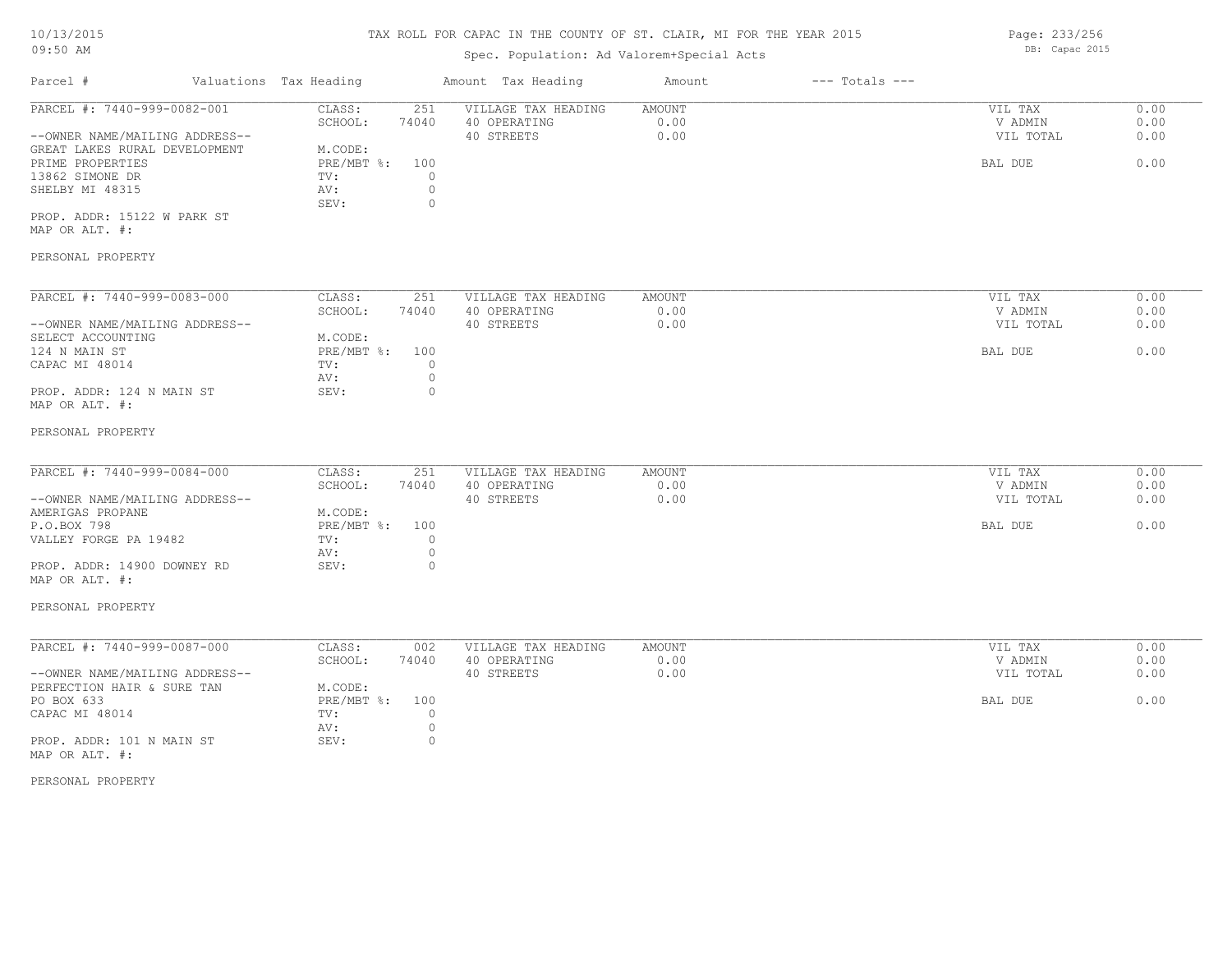### 10/13/2015

#### TAX ROLL FOR CAPAC IN THE COUNTY OF ST. CLAIR, MI FOR THE YEAR 2015

# Spec. Population: Ad Valorem+Special Acts

Parcel # Valuations Tax Heading Amount Tax Heading Amount --- Totals ---09:50 AM PERSONAL PROPERTY MAP OR ALT. #: PROP. ADDR: 110 N MAIN ST SEV: 0 AV: 0 CAPAC MI 48014-3142 TV: 0<br>
AV: 0 110 N MAIN ST PRE/MBT %: 100 BAL DUE 0.00 KLUG'S BARBER SHOP M.CODE:<br>110 N MAIN ST RE/MBT %: --OWNER NAME/MAILING ADDRESS-- 40 STREETS 0.00 VIL TOTAL 0.00 SCHOOL: 74040 40 OPERATING 0.00 V ADMIN 0.00 PARCEL #: 7440-999-0089-000 CLASS: 251 VILLAGE TAX HEADING AMOUNT AMOUNT VIL TAX 0.00<br>SCHOOL: 74040 40 OPERATING 0.00 0.00 VADMIN 0.00  $\mathcal{L}_\mathcal{L} = \mathcal{L}_\mathcal{L} = \mathcal{L}_\mathcal{L} = \mathcal{L}_\mathcal{L} = \mathcal{L}_\mathcal{L} = \mathcal{L}_\mathcal{L} = \mathcal{L}_\mathcal{L} = \mathcal{L}_\mathcal{L} = \mathcal{L}_\mathcal{L} = \mathcal{L}_\mathcal{L} = \mathcal{L}_\mathcal{L} = \mathcal{L}_\mathcal{L} = \mathcal{L}_\mathcal{L} = \mathcal{L}_\mathcal{L} = \mathcal{L}_\mathcal{L} = \mathcal{L}_\mathcal{L} = \mathcal{L}_\mathcal{L}$ PERSONAL PROPERTY MAP OR ALT. #: PROP. ADDR: 0 AV: 0 EL SEGUNDO CA 90245 TV:  $0$ <br>AV: 0 2260 E. IMPERIAL HWY CA/LA5/A130 PRE/MBT %: 100 BAL DUE 0.00 DIRECT TV M.CODE: --OWNER NAME/MAILING ADDRESS-- 40 STREETS 0.00 VIL TOTAL 0.00 SCHOOL: 74040 40 OPERATING 0.00 V ADMIN 0.00 PARCEL #: 7440-999-0094-001 CLASS: 251 VILLAGE TAX HEADING AMOUNT VIL TAX VIL TAX 0.00<br>SCHOOL: 74040 40 OPERATING 0.00 000 VADMIN 0.00  $\mathcal{L}_\mathcal{L} = \mathcal{L}_\mathcal{L} = \mathcal{L}_\mathcal{L} = \mathcal{L}_\mathcal{L} = \mathcal{L}_\mathcal{L} = \mathcal{L}_\mathcal{L} = \mathcal{L}_\mathcal{L} = \mathcal{L}_\mathcal{L} = \mathcal{L}_\mathcal{L} = \mathcal{L}_\mathcal{L} = \mathcal{L}_\mathcal{L} = \mathcal{L}_\mathcal{L} = \mathcal{L}_\mathcal{L} = \mathcal{L}_\mathcal{L} = \mathcal{L}_\mathcal{L} = \mathcal{L}_\mathcal{L} = \mathcal{L}_\mathcal{L}$ PERSONAL PROPERTY MAP OR ALT. #: PROP. ADDR: 136 S MAIN ST SEV: 0 AV: 0 CAPAC MI 48014-3714 TV: 0 P.O. BOX 523 PRE/MBT %: 100 BAL DUE 0.00 CAPAC NAPA<br>
P 0 ROX 523 (P 0 ROX 523) --OWNER NAME/MAILING ADDRESS-- 40 STREETS 0.00 VIL TOTAL 0.00 SCHOOL: 74040 40 OPERATING 0.00 V ADMIN 0.00 PARCEL #: 7440-999-0095-000 CLASS: 251 VILLAGE TAX HEADING AMOUNT AMOUNT VIL TAX 0.00<br>SCHOOL: 74040 40 OPERATING 0.00 00 VADMIN 0.00  $\mathcal{L}_\mathcal{L} = \mathcal{L}_\mathcal{L} = \mathcal{L}_\mathcal{L} = \mathcal{L}_\mathcal{L} = \mathcal{L}_\mathcal{L} = \mathcal{L}_\mathcal{L} = \mathcal{L}_\mathcal{L} = \mathcal{L}_\mathcal{L} = \mathcal{L}_\mathcal{L} = \mathcal{L}_\mathcal{L} = \mathcal{L}_\mathcal{L} = \mathcal{L}_\mathcal{L} = \mathcal{L}_\mathcal{L} = \mathcal{L}_\mathcal{L} = \mathcal{L}_\mathcal{L} = \mathcal{L}_\mathcal{L} = \mathcal{L}_\mathcal{L}$ MAP OR ALT. #: PROP. ADDR: 109 S MAIN SEV: 0 CAPAC MI 48014  $\qquad \qquad \text{AV:} \qquad \qquad 0$ <br>SEV: 0 109 S MAIN TV: 0 SHEILA MCDONALD PRE/MBT %: 100 BAL DUE 0.00 CHEIF FINANCIAL & ACCOUNTING LLC M.CODE:<br>SHEILA MCDONALD PRE/MBT %: --OWNER NAME/MAILING ADDRESS-- 40 STREETS 0.00 VIL TOTAL 0.00 SCHOOL: 74040 40 OPERATING 0.00 V ADMIN 0.00 PARCEL #: 7440-999-0095-001 CLASS: 251 VILLAGE TAX HEADING AMOUNT VIL TAX 0.00

PERSONAL PROPERTY

Page: 234/256 DB: Capac 2015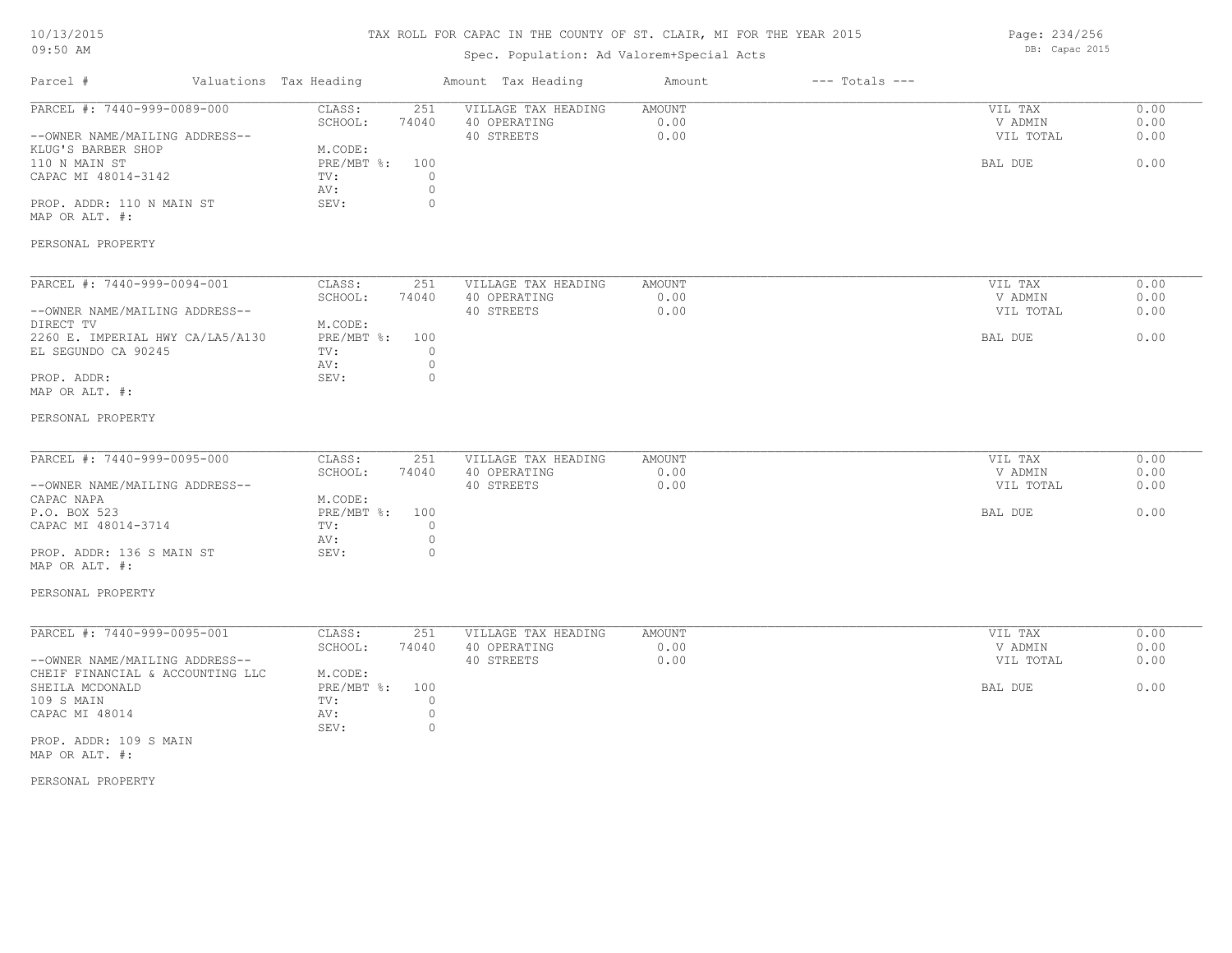#### TAX ROLL FOR CAPAC IN THE COUNTY OF ST. CLAIR, MI FOR THE YEAR 2015

Spec. Population: Ad Valorem+Special Acts

Parcel # Valuations Tax Heading Amount Tax Heading Amount --- Totals ---PERSONAL PROPERTY MAP OR ALT. #: PROP. ADDR: 103 W CHURCH STREET SEV: 0 AV: 0 CAPAC MI 48014 TV: 0<br>
AV: 0 103 W CHURCH ST PRE/MBT %: 100 BAL DUE 0.00 QMTR
M.CODE:<br>
103 W CHURCH ST
BOOK PRE/MBT %: --OWNER NAME/MAILING ADDRESS-- 40 STREETS 0.00 VIL TOTAL 0.00 SCHOOL: 74040 40 OPERATING 0.00 V ADMIN 0.00 PARCEL #: 7440-999-0097-100 CLASS: 002 VILLAGE TAX HEADING AMOUNT AMOUNT VIL TAX 0.00<br>SCHOOL: 74040 40 OPERATING 0.00 0.00 VILLAGE VADMIN 0.00  $\mathcal{L}_\mathcal{L} = \mathcal{L}_\mathcal{L} = \mathcal{L}_\mathcal{L} = \mathcal{L}_\mathcal{L} = \mathcal{L}_\mathcal{L} = \mathcal{L}_\mathcal{L} = \mathcal{L}_\mathcal{L} = \mathcal{L}_\mathcal{L} = \mathcal{L}_\mathcal{L} = \mathcal{L}_\mathcal{L} = \mathcal{L}_\mathcal{L} = \mathcal{L}_\mathcal{L} = \mathcal{L}_\mathcal{L} = \mathcal{L}_\mathcal{L} = \mathcal{L}_\mathcal{L} = \mathcal{L}_\mathcal{L} = \mathcal{L}_\mathcal{L}$ PERSONAL PROPERTY MAP OR ALT. #: PROP. ADDR: 3200 S CAPAC RD SEV: 72,009 WEST BLOOMFIELD MI 48323 AV: 72,009<br>SEV: 72.009 BAL DUE 6.00 3300 LONE PINE RD TV: 72,009 SERENA OF CAPAC PRE/MBT %: 100 V PD 09/10/15 1,132.59 MC DONALD'S CORPORATION (021-1487) M.CODE:<br>SERENA OF CAPAC MEXICALLY PRE/MBT %: 100 --OWNER NAME/MAILING ADDRESS-- 40 STREETS 144.01 VIL TOTAL 1,132.59 SCHOOL: 74040 40 OPERATING 977.37 979.37 971.37 980000 977.37 971.37 971.37 971.37 971.31 971.31 971.31 971.31 PARCEL #: 7440-999-0103-000 CLASS: 251 VILLAGE TAX HEADING AMOUNT VIL TAX VIL TAX 1,121.38<br>SCHOOL: 74040 40 OPERATING 977.37 97.37 VADMIN 11.21  $\mathcal{L}_\mathcal{L} = \mathcal{L}_\mathcal{L} = \mathcal{L}_\mathcal{L} = \mathcal{L}_\mathcal{L} = \mathcal{L}_\mathcal{L} = \mathcal{L}_\mathcal{L} = \mathcal{L}_\mathcal{L} = \mathcal{L}_\mathcal{L} = \mathcal{L}_\mathcal{L} = \mathcal{L}_\mathcal{L} = \mathcal{L}_\mathcal{L} = \mathcal{L}_\mathcal{L} = \mathcal{L}_\mathcal{L} = \mathcal{L}_\mathcal{L} = \mathcal{L}_\mathcal{L} = \mathcal{L}_\mathcal{L} = \mathcal{L}_\mathcal{L}$ PERSONAL PROPERTY MAP OR ALT. #: PROP. ADDR: SEV: 0 FINDLAY OH 45840  $\qquad \qquad \text{AV:} \qquad \qquad 0$ <br>SEV: 0 539 S MAIN ST TV: 0 PROPERTY TAX DEPT. ROOM #4113 PRE/MBT %: 100 BAL DUE 6.00 MARATHON PETROLEUM MODE: --OWNER NAME/MAILING ADDRESS-- 40 STREETS 0.00 VIL TOTAL 0.00 SCHOOL: 74040 40 OPERATING 0.00 V ADMIN 0.00 PARCEL #: 7440-999-0103-100 CLASS: 251 VILLAGE TAX HEADING AMOUNT VIL TAX 0.00  $\mathcal{L}_\mathcal{L} = \mathcal{L}_\mathcal{L} = \mathcal{L}_\mathcal{L} = \mathcal{L}_\mathcal{L} = \mathcal{L}_\mathcal{L} = \mathcal{L}_\mathcal{L} = \mathcal{L}_\mathcal{L} = \mathcal{L}_\mathcal{L} = \mathcal{L}_\mathcal{L} = \mathcal{L}_\mathcal{L} = \mathcal{L}_\mathcal{L} = \mathcal{L}_\mathcal{L} = \mathcal{L}_\mathcal{L} = \mathcal{L}_\mathcal{L} = \mathcal{L}_\mathcal{L} = \mathcal{L}_\mathcal{L} = \mathcal{L}_\mathcal{L}$ MAP OR ALT. #: PROP. ADDR: 109 S MAIN ST SEV: 0 CAPAC MI 48014 <br>
SEV: 0<br>
O SEV: 0 524 WILLIAM G DR TV: 0 MARCIA WALKER PRE/MBT %: 100 BAL DUE 0.00 SIDE DOOR HAIR SALON MODE:<br>MARCIA WALKER MARCIA WALKER --OWNER NAME/MAILING ADDRESS-- 40 STREETS 0.00 VIL TOTAL 0.00 SCHOOL: 74040 40 OPERATING 0.00 V ADMIN 0.00 PARCEL #: 7440-999-0104-000 CLASS: 251 VILLAGE TAX HEADING AMOUNT VIL TAX 0.00

PERSONAL PROPERTY

Page: 235/256 DB: Capac 2015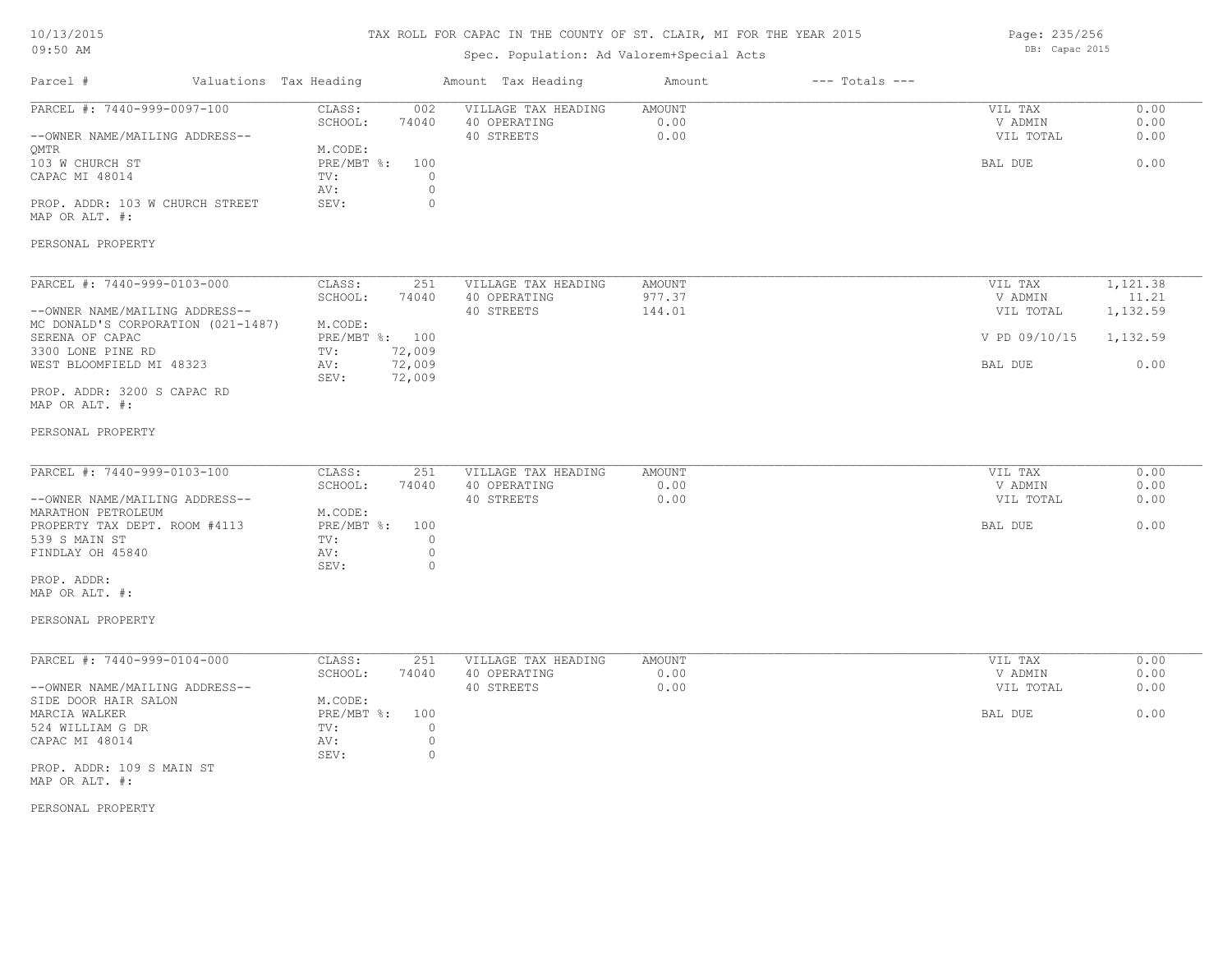#### TAX ROLL FOR CAPAC IN THE COUNTY OF ST. CLAIR, MI FOR THE YEAR 2015

# Spec. Population: Ad Valorem+Special Acts

Parcel # Valuations Tax Heading Amount Tax Heading Amount --- Totals ---PERSONAL PROPERTY MAP OR ALT. #: PROP. ADDR: 0 and 0 and 0 several services of the services of  $\mathbb{S}$ EV: 0 and 0 and 0 and 0 and 0 and 0 and 0 and 0 and 0 and 0 and 0 and 0 and 0 and 0 and 0 and 0 and 0 and 0 and 0 and 0 and 0 and 0 and 0 and 0 and 0 an AV: 0 ENGLEWOOD CO 80112 TV:  $0$ <br>AV: 0 12500 E BELFORD AVE M23B7 PRE/MBT %: 100 BAL DUE 0.00 WESTERN UNION FINANCIAL SERVICES.IN M.CODE: --OWNER NAME/MAILING ADDRESS-- 40 STREETS 0.00 VIL TOTAL 0.00 SCHOOL: 74040 40 OPERATING 0.00 V ADMIN 0.00 PARCEL #: 7440-999-0107-010 CLASS: 251 VILLAGE TAX HEADING AMOUNT VIL TAX VIL TAX 0.00<br>SCHOOL: 74040 40 OPERATING 0.00 0.00 VADMIN 0.00  $\mathcal{L}_\mathcal{L} = \mathcal{L}_\mathcal{L} = \mathcal{L}_\mathcal{L} = \mathcal{L}_\mathcal{L} = \mathcal{L}_\mathcal{L} = \mathcal{L}_\mathcal{L} = \mathcal{L}_\mathcal{L} = \mathcal{L}_\mathcal{L} = \mathcal{L}_\mathcal{L} = \mathcal{L}_\mathcal{L} = \mathcal{L}_\mathcal{L} = \mathcal{L}_\mathcal{L} = \mathcal{L}_\mathcal{L} = \mathcal{L}_\mathcal{L} = \mathcal{L}_\mathcal{L} = \mathcal{L}_\mathcal{L} = \mathcal{L}_\mathcal{L}$ PERSONAL PROPERTY MAP OR ALT. #: PROP. ADDR: 0 AV: 0 DANBURY CT 06810  $TV:$  0<br>AV: 0 39 OLD RIDGEBURY ROAD K2 PRE/MBT %: 100 BAL DUE 6.00 NUCO2 SUPPLY LLC M.CODE: --OWNER NAME/MAILING ADDRESS-- 40 STREETS 0.00 VIL TOTAL 0.00 SCHOOL: 74040 40 OPERATING 0.00 V ADMIN 0.00 PARCEL #: 7440-999-0112-301 CLASS: 251 VILLAGE TAX HEADING AMOUNT VIL TAX VIL TAX 0.00<br>SCHOOL: 74040 40 OPERATING 0.00 00 VADMIN 0.00  $\mathcal{L}_\mathcal{L} = \mathcal{L}_\mathcal{L} = \mathcal{L}_\mathcal{L} = \mathcal{L}_\mathcal{L} = \mathcal{L}_\mathcal{L} = \mathcal{L}_\mathcal{L} = \mathcal{L}_\mathcal{L} = \mathcal{L}_\mathcal{L} = \mathcal{L}_\mathcal{L} = \mathcal{L}_\mathcal{L} = \mathcal{L}_\mathcal{L} = \mathcal{L}_\mathcal{L} = \mathcal{L}_\mathcal{L} = \mathcal{L}_\mathcal{L} = \mathcal{L}_\mathcal{L} = \mathcal{L}_\mathcal{L} = \mathcal{L}_\mathcal{L}$ PERSONAL PROPERTY MAP OR ALT. #: PROP. ADDR: 150 HUNTERS CROSSING BLVD SEV: 0 AV: 0 SOUTHFIELD MI 48034 TV: 0 27777 FRANKLIN RD STE 200 PRE/MBT %: 100 **BAL DUE 0.00** BAL DUE 0.00 SR HUNTERS CROSSING LLC M.CODE: --OWNER NAME/MAILING ADDRESS-- 40 STREETS 0.00 VIL TOTAL 0.00 SCHOOL: 74040 40 OPERATING 0.00 V ADMIN 0.00 PARCEL #: 7440-999-0113-001 CLASS: 251 VILLAGE TAX HEADING AMOUNT AMOUNT VIL TAX VIL TAX 0.00  $\mathcal{L}_\mathcal{L} = \mathcal{L}_\mathcal{L} = \mathcal{L}_\mathcal{L} = \mathcal{L}_\mathcal{L} = \mathcal{L}_\mathcal{L} = \mathcal{L}_\mathcal{L} = \mathcal{L}_\mathcal{L} = \mathcal{L}_\mathcal{L} = \mathcal{L}_\mathcal{L} = \mathcal{L}_\mathcal{L} = \mathcal{L}_\mathcal{L} = \mathcal{L}_\mathcal{L} = \mathcal{L}_\mathcal{L} = \mathcal{L}_\mathcal{L} = \mathcal{L}_\mathcal{L} = \mathcal{L}_\mathcal{L} = \mathcal{L}_\mathcal{L}$ PROP. ADDR: 202 N MAIN ST SEV: 12,500 AV: 12,500 BAL DUE 0.00 CAPAC MI 48014-3144 TV: 12,500<br>
AV: 12,500 202 N MAIN ST PRE/MBT %: 100 V PD 09/18/15 196.60 KAATZ FUNERAL HOME INC<br>
202 N MAIN ST<br>
202 N MAIN ST --OWNER NAME/MAILING ADDRESS-- 40 STREETS 25.00 VIL TOTAL 196.60 SCHOOL: 74040 40 OPERATING 169.66 169.00 169.00 V ADMIN 1.94 PARCEL #: 7440-999-0114-000 CLASS: 251 VILLAGE TAX HEADING AMOUNT AMOUNT VIL TAX 194.66

MAP OR ALT. #:

PERSONAL PROPERTY

Page: 236/256 DB: Capac 2015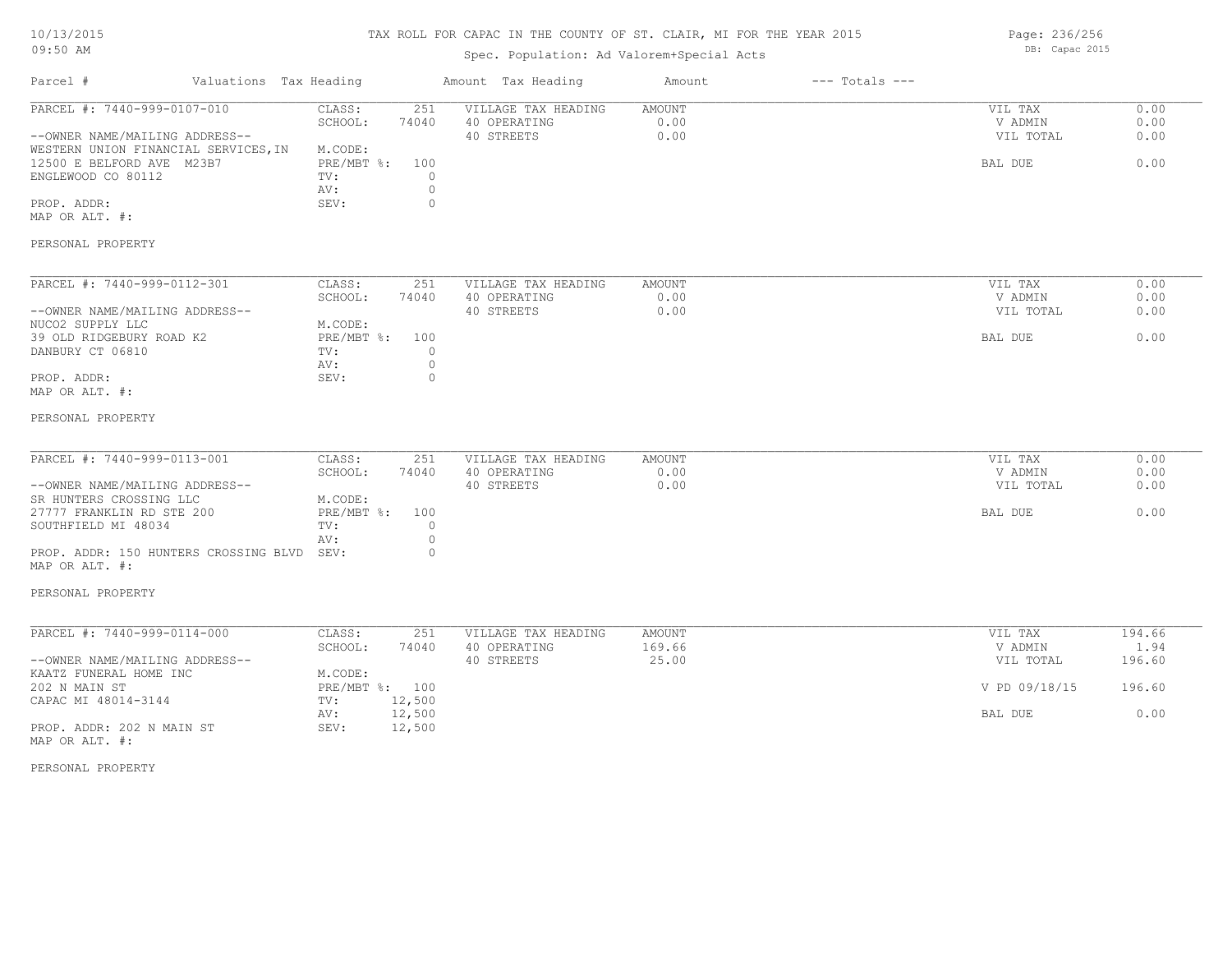# TAX ROLL FOR CAPAC IN THE COUNTY OF ST. CLAIR, MI FOR THE YEAR 2015

# Spec. Population: Ad Valorem+Special Acts

| Parcel #                       | Valuations Tax Heading |       | Amount Tax Heading  | Amount | $---$ Totals $---$ |           |      |
|--------------------------------|------------------------|-------|---------------------|--------|--------------------|-----------|------|
| PARCEL #: 7440-999-0116-000    | CLASS:                 | 251   | VILLAGE TAX HEADING | AMOUNT |                    | VIL TAX   | 0.00 |
|                                | SCHOOL:                | 74040 | 40 OPERATING        | 0.00   |                    | V ADMIN   | 0.00 |
| --OWNER NAME/MAILING ADDRESS-- |                        |       | 40 STREETS          | 0.00   |                    | VIL TOTAL | 0.00 |
| GTECH CORPORATION              | M.CODE:                |       |                     |        |                    |           |      |
| TAX DEPARTMENT                 | PRE/MBT %: 100         |       |                     |        |                    | BAL DUE   | 0.00 |
| 10 MEMORIAL BLVD               | TV:                    |       |                     |        |                    |           |      |
| PROVIDENCE RI 02903            | AV:                    |       |                     |        |                    |           |      |
|                                | SEV:                   |       |                     |        |                    |           |      |
| PROP. ADDR:                    |                        |       |                     |        |                    |           |      |

MAP OR ALT. #:

### PERSONAL PROPERTY

| PARCEL #: 7440-999-0123-150         | CLASS:     | 251   | VILLAGE TAX HEADING | AMOUNT | 0.00<br>VIL TAX   |
|-------------------------------------|------------|-------|---------------------|--------|-------------------|
|                                     | SCHOOL:    | 74040 | 40 OPERATING        | 0.00   | 0.00<br>V ADMIN   |
| --OWNER NAME/MAILING ADDRESS--      |            |       | 40 STREETS          | 0.00   | 0.00<br>VIL TOTAL |
| FAMILY FIRST HEALTH CARE CAPAC PLLC | M.CODE:    |       |                     |        |                   |
| 117 S MAIN                          | PRE/MBT %: | 100   |                     |        | 0.00<br>BAL DUE   |
| CAPAC MI 48014                      | TV:        |       |                     |        |                   |
|                                     | AV:        |       |                     |        |                   |
| PROP. ADDR: 117 S MAIN              | SEV:       |       |                     |        |                   |
| MAP OR ALT. #:                      |            |       |                     |        |                   |

#### PERSONAL PROPERTY

| PARCEL #: 7440-999-0124-000    | CLASS:     | 251   | VILLAGE TAX HEADING | AMOUNT    | VIL TAX       | 8.37 |
|--------------------------------|------------|-------|---------------------|-----------|---------------|------|
|                                | SCHOOL:    | 74040 | 40 OPERATING        | .30       | V ADMIN       | 0.08 |
| --OWNER NAME/MAILING ADDRESS-- |            |       | 40 STREETS          | $\pm 0.7$ | VIL TOTAL     | 8.45 |
| MATTESON STREET APTS           | M.CODE:    |       |                     |           |               |      |
| MTH MANAGEMENT COMPANY         | PRE/MBT %: | 100   |                     |           | V PD 08/28/15 | 8.45 |
| 3100 WEST RD BLDG.#2 STE 203   | TV:        | 538   |                     |           |               |      |
| EAST LANSING MI 48823          | AV:        | 538   |                     |           | BAL DUE       | 0.00 |
|                                | SEV:       | 538   |                     |           |               |      |

MAP OR ALT. #: PROP. ADDR: 130 N MATTESON ST

### PERSONAL PROPERTY

| PARCEL #: 7440-999-0125-001    | CLASS:     | 251   | VILLAGE TAX HEADING | AMOUNT | 0.00<br>VIL TAX   |
|--------------------------------|------------|-------|---------------------|--------|-------------------|
|                                | SCHOOL:    | 74040 | 40 OPERATING        | 0.00   | 0.00<br>V ADMIN   |
| --OWNER NAME/MAILING ADDRESS-- |            |       | 40 STREETS          | 0.00   | 0.00<br>VIL TOTAL |
| DISH NETWORK LLC               | M.CODE:    |       |                     |        |                   |
| P.O. BOX 6623                  | PRE/MBT %: | 100   |                     |        | 0.00<br>BAL DUE   |
| ENGLEWOOD CO 80155             | TV:        |       |                     |        |                   |
|                                | AV:        |       |                     |        |                   |
| PROP. ADDR:                    | SEV:       |       |                     |        |                   |
| MAP OR ALT. #:                 |            |       |                     |        |                   |

PERSONAL PROPERTY

Page: 237/256 DB: Capac 2015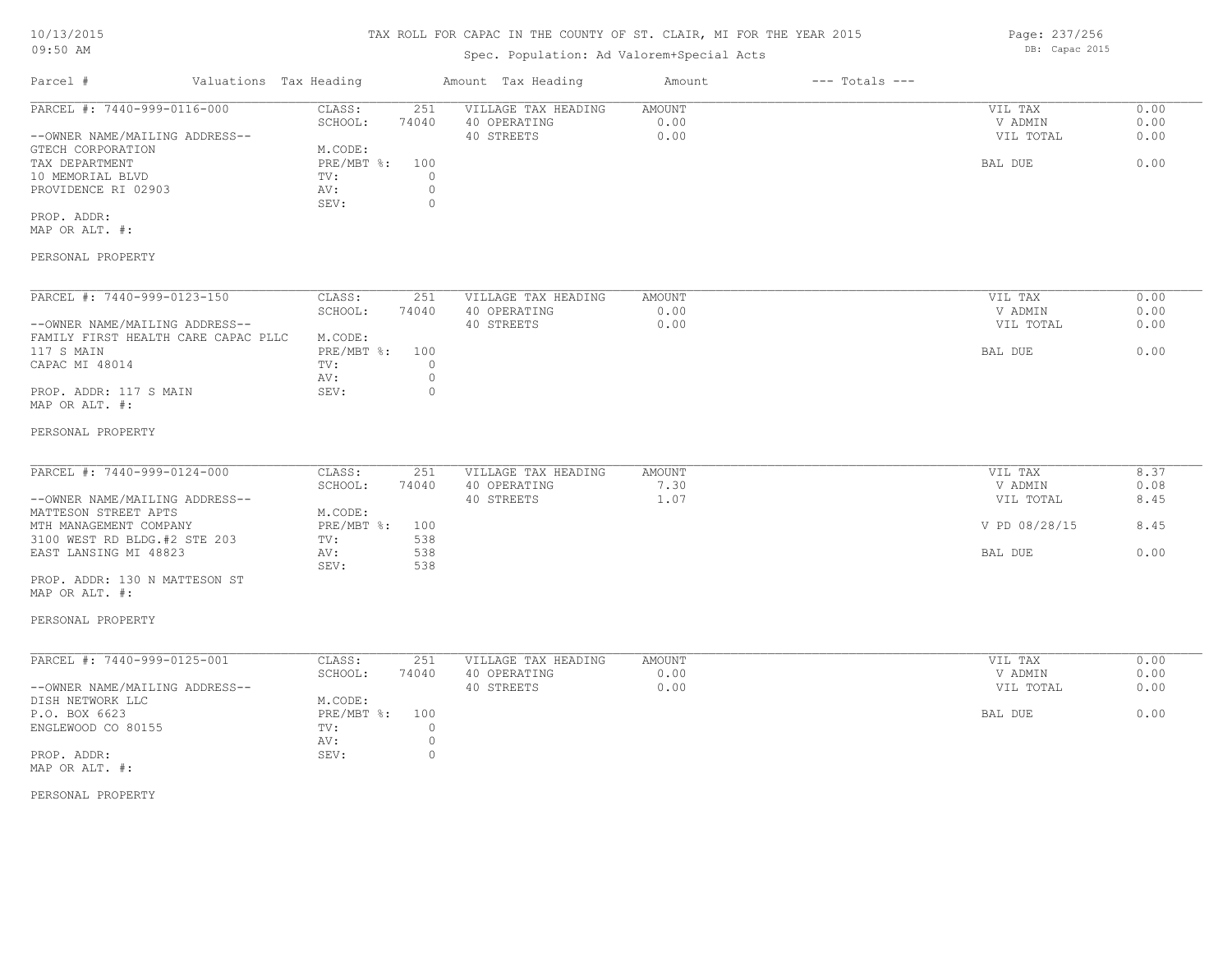# TAX ROLL FOR CAPAC IN THE COUNTY OF ST. CLAIR, MI FOR THE YEAR 2015

Page: 238/256 DB: Capac 2015

Spec. Population: Ad Valorem+Special Acts

| 0.00<br>PARCEL #: 7440-999-0126-000<br>CLASS:<br>251<br>VILLAGE TAX HEADING<br>AMOUNT<br>VIL TAX<br>0.00<br>0.00<br>SCHOOL:<br>74040<br>40 OPERATING<br>V ADMIN<br>40 STREETS<br>0.00<br>0.00<br>--OWNER NAME/MAILING ADDRESS--<br>VIL TOTAL<br>GORDON FOOD SERVICE INC<br>M.CODE:<br>0.00<br>ADVANCE PROPERTY TAX COMPLIANCE<br>PRE/MBT %:<br>100<br>BAL DUE<br>$\circ$<br>1611 N.I-35E STE. 428<br>TV:<br>$\circ$<br>CARROLLTON TX 75006-8616<br>AV:<br>SEV:<br>$\circ$<br>PROP. ADDR:<br>MAP OR ALT. #:<br>PERSONAL PROPERTY<br>PARCEL #: 7440-999-0128-000<br>0.00<br>CLASS:<br>251<br>VILLAGE TAX HEADING<br>AMOUNT<br>VIL TAX<br>0.00<br>0.00<br>SCHOOL:<br>74040<br>40 OPERATING<br>V ADMIN<br>40 STREETS<br>--OWNER NAME/MAILING ADDRESS--<br>0.00<br>VIL TOTAL<br>0.00<br>MR R'S<br>M.CODE:<br>P.O. BOX 459<br>0.00<br>$PRE/MBT$ $\div$<br>100<br>BAL DUE<br>CAPAC MI 48014<br>$\circ$<br>TV:<br>$\circ$<br>AV:<br>PROP. ADDR: 100 N MAIN ST<br>SEV:<br>$\circ$<br>MAP OR ALT. #:<br>PERSONAL PROPERTY<br>PARCEL #: 7440-999-0132-000<br>CLASS:<br>002<br>VILLAGE TAX HEADING<br>AMOUNT<br>VIL TAX<br>0.00<br>0.00<br>SCHOOL:<br>74040<br>40 OPERATING<br>0.00<br>V ADMIN<br>--OWNER NAME/MAILING ADDRESS--<br>40 STREETS<br>0.00<br>VIL TOTAL<br>0.00<br>M.CODE:<br>CHANNEL ONE, LLC<br>PRE/MBT %:<br>CORPORATE VALUATION ADVISORS INC<br>100<br>BAL DUE<br>0.00<br>PO BOX 1590<br>$\circ$<br>TV:<br>$\circ$<br>BROOKFIELD WI 53008-1590<br>AV:<br>SEV:<br>$\circ$<br>PROP. ADDR:<br>MAP OR ALT. #:<br>PERSONAL PROPERTY<br>PARCEL #: 7440-999-0133-000<br>251<br>771.38<br>CLASS:<br>VILLAGE TAX HEADING<br>AMOUNT<br>VIL TAX<br>672.32<br>7.71<br>SCHOOL:<br>74040<br>40 OPERATING<br>V ADMIN<br>40 STREETS<br>99.06<br>779.09<br>--OWNER NAME/MAILING ADDRESS--<br>VIL TOTAL<br>THUMB RIGGING & ERECTORS<br>M.CODE:<br>PO BOX 189<br>PRE/MBT %: 100<br>779.09<br>BAL DUE<br>CAPAC MI 48014<br>TV:<br>49,534<br>49,534<br>AV:<br>PROP. ADDR: 14850 DOWNEY RD<br>SEV:<br>49,534<br>MAP OR ALT. #:<br>PERSONAL PROPERTY | Parcel # | Valuations Tax Heading | Amount Tax Heading | Amount | $---$ Totals $---$ |  |
|-----------------------------------------------------------------------------------------------------------------------------------------------------------------------------------------------------------------------------------------------------------------------------------------------------------------------------------------------------------------------------------------------------------------------------------------------------------------------------------------------------------------------------------------------------------------------------------------------------------------------------------------------------------------------------------------------------------------------------------------------------------------------------------------------------------------------------------------------------------------------------------------------------------------------------------------------------------------------------------------------------------------------------------------------------------------------------------------------------------------------------------------------------------------------------------------------------------------------------------------------------------------------------------------------------------------------------------------------------------------------------------------------------------------------------------------------------------------------------------------------------------------------------------------------------------------------------------------------------------------------------------------------------------------------------------------------------------------------------------------------------------------------------------------------------------------------------------------------------------------------------------------------------------------------------------------------------------------------------------------------------------------------------------|----------|------------------------|--------------------|--------|--------------------|--|
|                                                                                                                                                                                                                                                                                                                                                                                                                                                                                                                                                                                                                                                                                                                                                                                                                                                                                                                                                                                                                                                                                                                                                                                                                                                                                                                                                                                                                                                                                                                                                                                                                                                                                                                                                                                                                                                                                                                                                                                                                                   |          |                        |                    |        |                    |  |
|                                                                                                                                                                                                                                                                                                                                                                                                                                                                                                                                                                                                                                                                                                                                                                                                                                                                                                                                                                                                                                                                                                                                                                                                                                                                                                                                                                                                                                                                                                                                                                                                                                                                                                                                                                                                                                                                                                                                                                                                                                   |          |                        |                    |        |                    |  |
|                                                                                                                                                                                                                                                                                                                                                                                                                                                                                                                                                                                                                                                                                                                                                                                                                                                                                                                                                                                                                                                                                                                                                                                                                                                                                                                                                                                                                                                                                                                                                                                                                                                                                                                                                                                                                                                                                                                                                                                                                                   |          |                        |                    |        |                    |  |
|                                                                                                                                                                                                                                                                                                                                                                                                                                                                                                                                                                                                                                                                                                                                                                                                                                                                                                                                                                                                                                                                                                                                                                                                                                                                                                                                                                                                                                                                                                                                                                                                                                                                                                                                                                                                                                                                                                                                                                                                                                   |          |                        |                    |        |                    |  |
|                                                                                                                                                                                                                                                                                                                                                                                                                                                                                                                                                                                                                                                                                                                                                                                                                                                                                                                                                                                                                                                                                                                                                                                                                                                                                                                                                                                                                                                                                                                                                                                                                                                                                                                                                                                                                                                                                                                                                                                                                                   |          |                        |                    |        |                    |  |
|                                                                                                                                                                                                                                                                                                                                                                                                                                                                                                                                                                                                                                                                                                                                                                                                                                                                                                                                                                                                                                                                                                                                                                                                                                                                                                                                                                                                                                                                                                                                                                                                                                                                                                                                                                                                                                                                                                                                                                                                                                   |          |                        |                    |        |                    |  |
|                                                                                                                                                                                                                                                                                                                                                                                                                                                                                                                                                                                                                                                                                                                                                                                                                                                                                                                                                                                                                                                                                                                                                                                                                                                                                                                                                                                                                                                                                                                                                                                                                                                                                                                                                                                                                                                                                                                                                                                                                                   |          |                        |                    |        |                    |  |
|                                                                                                                                                                                                                                                                                                                                                                                                                                                                                                                                                                                                                                                                                                                                                                                                                                                                                                                                                                                                                                                                                                                                                                                                                                                                                                                                                                                                                                                                                                                                                                                                                                                                                                                                                                                                                                                                                                                                                                                                                                   |          |                        |                    |        |                    |  |
|                                                                                                                                                                                                                                                                                                                                                                                                                                                                                                                                                                                                                                                                                                                                                                                                                                                                                                                                                                                                                                                                                                                                                                                                                                                                                                                                                                                                                                                                                                                                                                                                                                                                                                                                                                                                                                                                                                                                                                                                                                   |          |                        |                    |        |                    |  |
|                                                                                                                                                                                                                                                                                                                                                                                                                                                                                                                                                                                                                                                                                                                                                                                                                                                                                                                                                                                                                                                                                                                                                                                                                                                                                                                                                                                                                                                                                                                                                                                                                                                                                                                                                                                                                                                                                                                                                                                                                                   |          |                        |                    |        |                    |  |
|                                                                                                                                                                                                                                                                                                                                                                                                                                                                                                                                                                                                                                                                                                                                                                                                                                                                                                                                                                                                                                                                                                                                                                                                                                                                                                                                                                                                                                                                                                                                                                                                                                                                                                                                                                                                                                                                                                                                                                                                                                   |          |                        |                    |        |                    |  |
|                                                                                                                                                                                                                                                                                                                                                                                                                                                                                                                                                                                                                                                                                                                                                                                                                                                                                                                                                                                                                                                                                                                                                                                                                                                                                                                                                                                                                                                                                                                                                                                                                                                                                                                                                                                                                                                                                                                                                                                                                                   |          |                        |                    |        |                    |  |
|                                                                                                                                                                                                                                                                                                                                                                                                                                                                                                                                                                                                                                                                                                                                                                                                                                                                                                                                                                                                                                                                                                                                                                                                                                                                                                                                                                                                                                                                                                                                                                                                                                                                                                                                                                                                                                                                                                                                                                                                                                   |          |                        |                    |        |                    |  |
|                                                                                                                                                                                                                                                                                                                                                                                                                                                                                                                                                                                                                                                                                                                                                                                                                                                                                                                                                                                                                                                                                                                                                                                                                                                                                                                                                                                                                                                                                                                                                                                                                                                                                                                                                                                                                                                                                                                                                                                                                                   |          |                        |                    |        |                    |  |
|                                                                                                                                                                                                                                                                                                                                                                                                                                                                                                                                                                                                                                                                                                                                                                                                                                                                                                                                                                                                                                                                                                                                                                                                                                                                                                                                                                                                                                                                                                                                                                                                                                                                                                                                                                                                                                                                                                                                                                                                                                   |          |                        |                    |        |                    |  |
|                                                                                                                                                                                                                                                                                                                                                                                                                                                                                                                                                                                                                                                                                                                                                                                                                                                                                                                                                                                                                                                                                                                                                                                                                                                                                                                                                                                                                                                                                                                                                                                                                                                                                                                                                                                                                                                                                                                                                                                                                                   |          |                        |                    |        |                    |  |
|                                                                                                                                                                                                                                                                                                                                                                                                                                                                                                                                                                                                                                                                                                                                                                                                                                                                                                                                                                                                                                                                                                                                                                                                                                                                                                                                                                                                                                                                                                                                                                                                                                                                                                                                                                                                                                                                                                                                                                                                                                   |          |                        |                    |        |                    |  |
|                                                                                                                                                                                                                                                                                                                                                                                                                                                                                                                                                                                                                                                                                                                                                                                                                                                                                                                                                                                                                                                                                                                                                                                                                                                                                                                                                                                                                                                                                                                                                                                                                                                                                                                                                                                                                                                                                                                                                                                                                                   |          |                        |                    |        |                    |  |
|                                                                                                                                                                                                                                                                                                                                                                                                                                                                                                                                                                                                                                                                                                                                                                                                                                                                                                                                                                                                                                                                                                                                                                                                                                                                                                                                                                                                                                                                                                                                                                                                                                                                                                                                                                                                                                                                                                                                                                                                                                   |          |                        |                    |        |                    |  |
|                                                                                                                                                                                                                                                                                                                                                                                                                                                                                                                                                                                                                                                                                                                                                                                                                                                                                                                                                                                                                                                                                                                                                                                                                                                                                                                                                                                                                                                                                                                                                                                                                                                                                                                                                                                                                                                                                                                                                                                                                                   |          |                        |                    |        |                    |  |
|                                                                                                                                                                                                                                                                                                                                                                                                                                                                                                                                                                                                                                                                                                                                                                                                                                                                                                                                                                                                                                                                                                                                                                                                                                                                                                                                                                                                                                                                                                                                                                                                                                                                                                                                                                                                                                                                                                                                                                                                                                   |          |                        |                    |        |                    |  |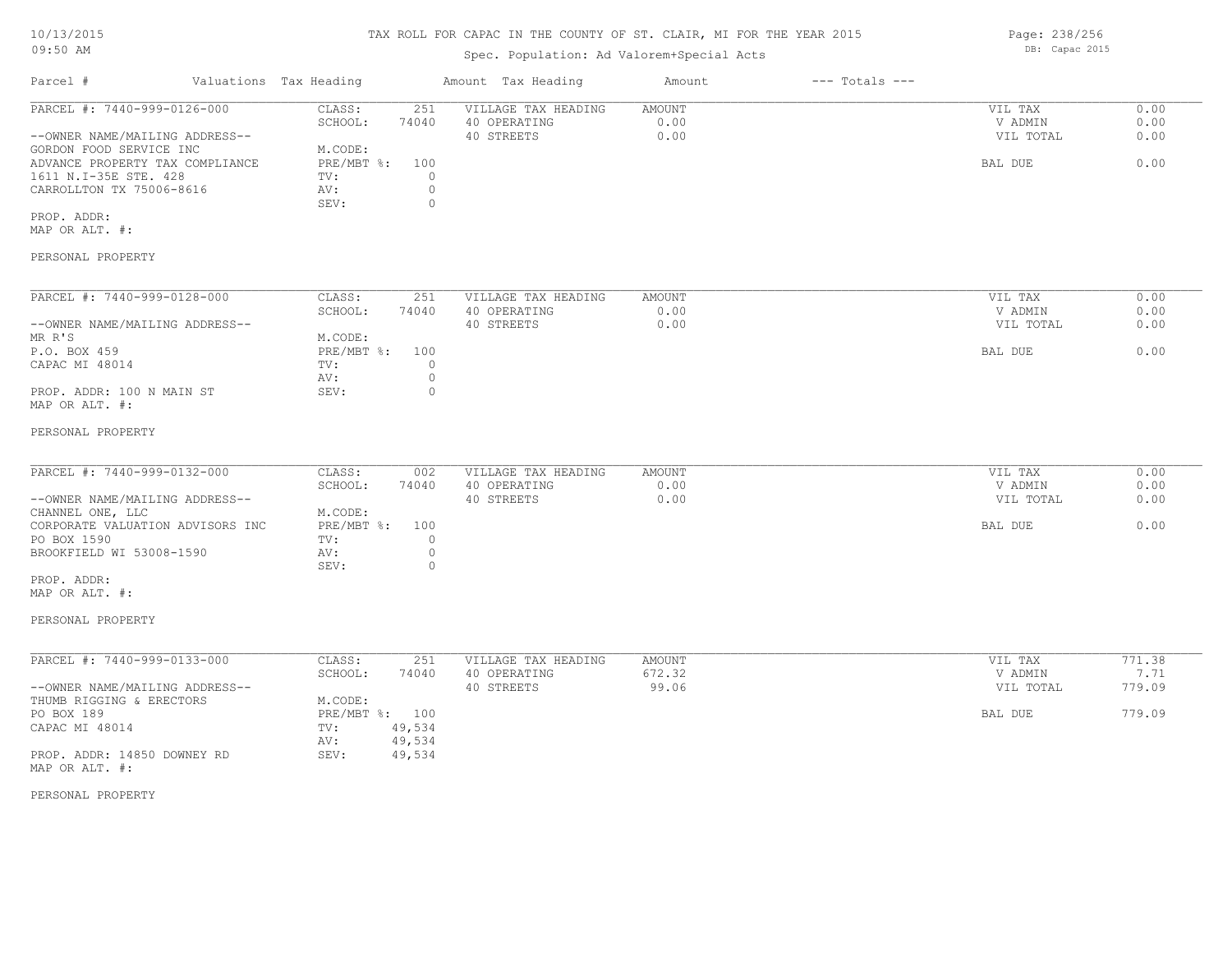#### TAX ROLL FOR CAPAC IN THE COUNTY OF ST. CLAIR, MI FOR THE YEAR 2015

### Spec. Population: Ad Valorem+Special Acts

| Parcel #                           | Valuations Tax Heading |       | Amount Tax Heading  | Amount | $---$ Totals $---$ |           |      |
|------------------------------------|------------------------|-------|---------------------|--------|--------------------|-----------|------|
| PARCEL #: 7440-999-0135-010        | CLASS:                 | 251   | VILLAGE TAX HEADING | AMOUNT |                    | VIL TAX   | 0.00 |
|                                    | SCHOOL:                | 74040 | 40 OPERATING        | 0.00   |                    | V ADMIN   | 0.00 |
| --OWNER NAME/MAILING ADDRESS--     |                        |       | 40 STREETS          | 0.00   |                    | VIL TOTAL | 0.00 |
| WELLS FARGO FINANCIAL LEASING INC. | M.CODE:                |       |                     |        |                    |           |      |
| N0005-050                          | PRE/MBT %:             | 100   |                     |        |                    | BAL DUE   | 0.00 |
| 800 WALNUT ST                      | TV:                    |       |                     |        |                    |           |      |
| DES MOINES IA 50309-3636           | AV:                    |       |                     |        |                    |           |      |
|                                    | SEV:                   |       |                     |        |                    |           |      |
| PROP. ADDR:                        |                        |       |                     |        |                    |           |      |
| MAP OR ALT. #:                     |                        |       |                     |        |                    |           |      |
| PERSONAL PROPERTY                  |                        |       |                     |        |                    |           |      |

--OWNER NAME/MAILING ADDRESS-- 40 STREETS 110.92 VIL TOTAL 872.32 SCHOOL: 74040 40 OPERATING 752.77 7 7 7 7 7 7 7 7 7 7 8.63 PARCEL #: 7440-999-0136-100 CLASS: 251 VILLAGE TAX HEADING AMOUNT VIL TAX VIL TAX 863.69<br>SCHOOL: 74040 40 OPERATING 752.77 7 VADMIN 8.63

### MAP OR ALT. #: PROP. ADDR: 750 E HILL STREET SEV: 55,461 AV: 55,461 BAL DUE 0.00 KANAS CITY MO 64114-8430 TV: 55,461 PO BOX 8430 PRE/MBT %: 100 V PD 09/10/15 872.32 SPRINT SPECTRUM, LP M.CODE:

#### PERSONAL PROPERTY

| PARCEL #: 7440-999-0143-000    | CLASS:         | 002   | VILLAGE TAX HEADING | AMOUNT | VIL TAX   | 0.00 |
|--------------------------------|----------------|-------|---------------------|--------|-----------|------|
|                                | SCHOOL:        | 74040 | 40 OPERATING        | 0.00   | V ADMIN   | 0.00 |
| --OWNER NAME/MAILING ADDRESS-- |                |       | 40 STREETS          | 0.00   | VIL TOTAL | 0.00 |
| COLEY VENDING, INC             | M.CODE:        |       |                     |        |           |      |
| 1221 JAMES P COLE BLVD         | PRE/MBT %: 100 |       |                     |        | BAL DUE   | 0.00 |
| FLINT MI 48503--172            | TV:            |       |                     |        |           |      |
|                                | AV:            |       |                     |        |           |      |
| PROP. ADDR:                    | SEV:           |       |                     |        |           |      |
| MAP OR ALT. #:                 |                |       |                     |        |           |      |

#### PERSONAL PROPERTY

| PARCEL #: 7440-999-0146-000    | CLASS:         | 251   | VILLAGE TAX HEADING | AMOUNT | VIL TAX   | 0.00 |
|--------------------------------|----------------|-------|---------------------|--------|-----------|------|
|                                | SCHOOL:        | 74040 | 40 OPERATING        | 0.00   | V ADMIN   | 0.00 |
| --OWNER NAME/MAILING ADDRESS-- |                |       | 40 STREETS          | 0.00   | VIL TOTAL | 0.00 |
| COINMACH CORP                  | M.CODE:        |       |                     |        |           |      |
| THOMPSON REUTERS PROPERTY TAX  | PRE/MBT %: 100 |       |                     |        | BAL DUE   | 0.00 |
| P.O.BOX 4900 DEPT 155          | TV:            |       |                     |        |           |      |
| SCOTTSDALE AZ 85261            | AV:            |       |                     |        |           |      |
|                                | SEV:           |       |                     |        |           |      |
| PROP. ADDR:                    |                |       |                     |        |           |      |

MAP OR ALT. #:

PERSONAL PROPERTY

Page: 239/256 DB: Capac 2015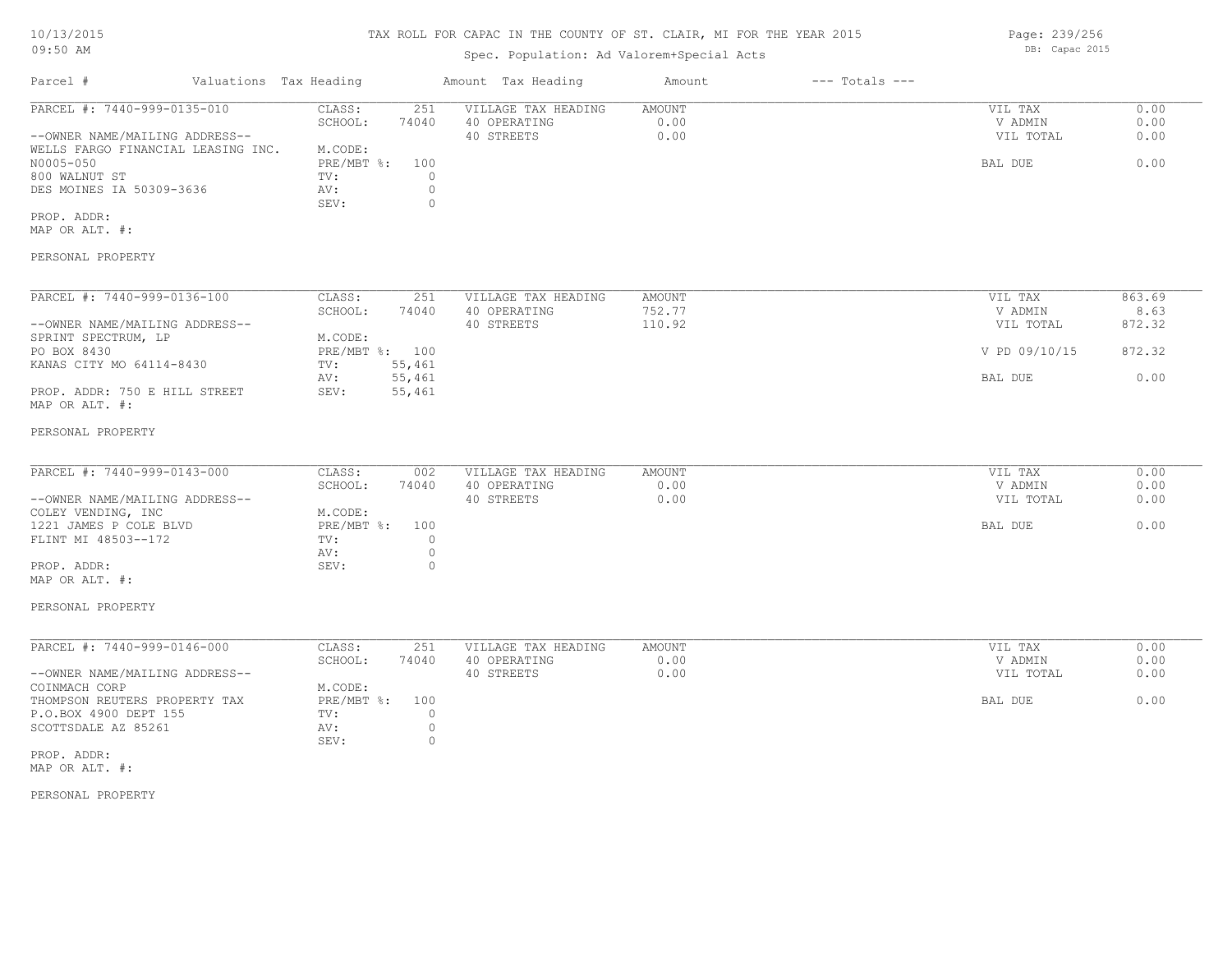Page: 240/256 DB: Capac 2015

### Spec. Population: Ad Valorem+Special Acts

Parcel # Valuations Tax Heading Amount Tax Heading Amount --- Totals ---PERSONAL PROPERTY MAP OR ALT. #: PROP. ADDR: SEV: 0 PLANO TX 75024 AV: 0 5301 LEGACY DR TV: 0 PROPERTY TAX DEPARTMENT **EXAMPLE 1999** PRE/MBT %: 100 BAL DUE **PROPERTY TAX DEPARTMENT** 9.00 AMERICAN BOTTLING COMPANY THE M.CODE: --OWNER NAME/MAILING ADDRESS-- 40 STREETS 0.00 VIL TOTAL 0.00 SCHOOL: 74040 40 OPERATING 0.00 V ADMIN 0.00 PARCEL #: 7440-999-0148-001 CLASS: 002 VILLAGE TAX HEADING AMOUNT VIL TAX VIL TAX 0.00<br>SCHOOL: 74040 40 OPERATING 0.00 0.00 VILLAGE VILLAGE 0.00  $\mathcal{L}_\mathcal{L} = \mathcal{L}_\mathcal{L} = \mathcal{L}_\mathcal{L} = \mathcal{L}_\mathcal{L} = \mathcal{L}_\mathcal{L} = \mathcal{L}_\mathcal{L} = \mathcal{L}_\mathcal{L} = \mathcal{L}_\mathcal{L} = \mathcal{L}_\mathcal{L} = \mathcal{L}_\mathcal{L} = \mathcal{L}_\mathcal{L} = \mathcal{L}_\mathcal{L} = \mathcal{L}_\mathcal{L} = \mathcal{L}_\mathcal{L} = \mathcal{L}_\mathcal{L} = \mathcal{L}_\mathcal{L} = \mathcal{L}_\mathcal{L}$ PERSONAL PROPERTY MAP OR ALT. #: PROP. ADDR: 3200 CAPAC RD SEV: 3,679 AV: 3,679 BAL DUE 0.00 WALCOTT IA 52773 TV: 3,679<br>
AV: 3,679 P.O.BOX 630 PRE/MBT %: 100 V PD 07/22/15 57.85 CAT SCALE COMPANY-763 M.CODE: --OWNER NAME/MAILING ADDRESS-- 40 STREETS 7.35 VIL TOTAL 57.85 SCHOOL: 74040 40 OPERATING 49.93 V ADMIN 0.57 PARCEL #: 7440-999-0149-001 CLASS: 251 VILLAGE TAX HEADING AMOUNT AUGUST 201 VIL TAX 57.28<br>SCHOOL: 74040 40 OPERATING 49.93 VADMIN 0.57 PERSONAL PROPERTY MAP OR ALT. #: PROP. ADDR: SEV: 0 REDMOND WA 98073-9791 AV: 0<br>
SEV: 0 PO BOX 97061 DO BOX 97061 DO BOX 97061 DO BOX 97061 DO BOX 97061 DO BOX 97061 DO BOX 97061 DO BOX 97061 DO BOX 97061 DO BOX 97061 DO BOX 97061 DO BOX 97061 DO BOX 97061 DO BOX 97061 DO BOX 97061 DO BOX 97061 DO BOX 97061 D TAX DEPT TAX SERVER SUBSECTION OF PRE/MBT \$: 100 CONTROL DECISION OF DEVICE A RELATIONS OF DEVICE A RELATIONS CINGULAR WIRELESS LLC M.CODE:<br>
TAX DEPT PRE/MBT %: --OWNER NAME/MAILING ADDRESS-- 40 STREETS 0.00 VIL TOTAL 0.00 SCHOOL: 74040 40 OPERATING 0.00 V ADMIN 0.00 PARCEL #: 7440-999-0150-000 CLASS: 251 VILLAGE TAX HEADING AMOUNT VIL TAX 0.00  $\mathcal{L}_\mathcal{L} = \mathcal{L}_\mathcal{L} = \mathcal{L}_\mathcal{L} = \mathcal{L}_\mathcal{L} = \mathcal{L}_\mathcal{L} = \mathcal{L}_\mathcal{L} = \mathcal{L}_\mathcal{L} = \mathcal{L}_\mathcal{L} = \mathcal{L}_\mathcal{L} = \mathcal{L}_\mathcal{L} = \mathcal{L}_\mathcal{L} = \mathcal{L}_\mathcal{L} = \mathcal{L}_\mathcal{L} = \mathcal{L}_\mathcal{L} = \mathcal{L}_\mathcal{L} = \mathcal{L}_\mathcal{L} = \mathcal{L}_\mathcal{L}$ PERSONAL PROPERTY MAP OR ALT. #: PROP. ADDR: SEV: 0 HOUSTON TX 77056 AV: 0 P.O.BOX 460049 TV: 0 RYAN TAX COMPLIANCE SERV.LLC BRE/MBT %: 100 BAL DUE 6.00 HUGHES NETWORK SYSTEMS, LLC M.CODE: --OWNER NAME/MAILING ADDRESS-- 40 STREETS 0.00 VIL TOTAL 0.00 SCHOOL: 74040 40 OPERATING 0.00 V ADMIN 0.00 PARCEL #: 7440-999-0150-011 CLASS: 251 VILLAGE TAX HEADING AMOUNT VIL TAX 0.00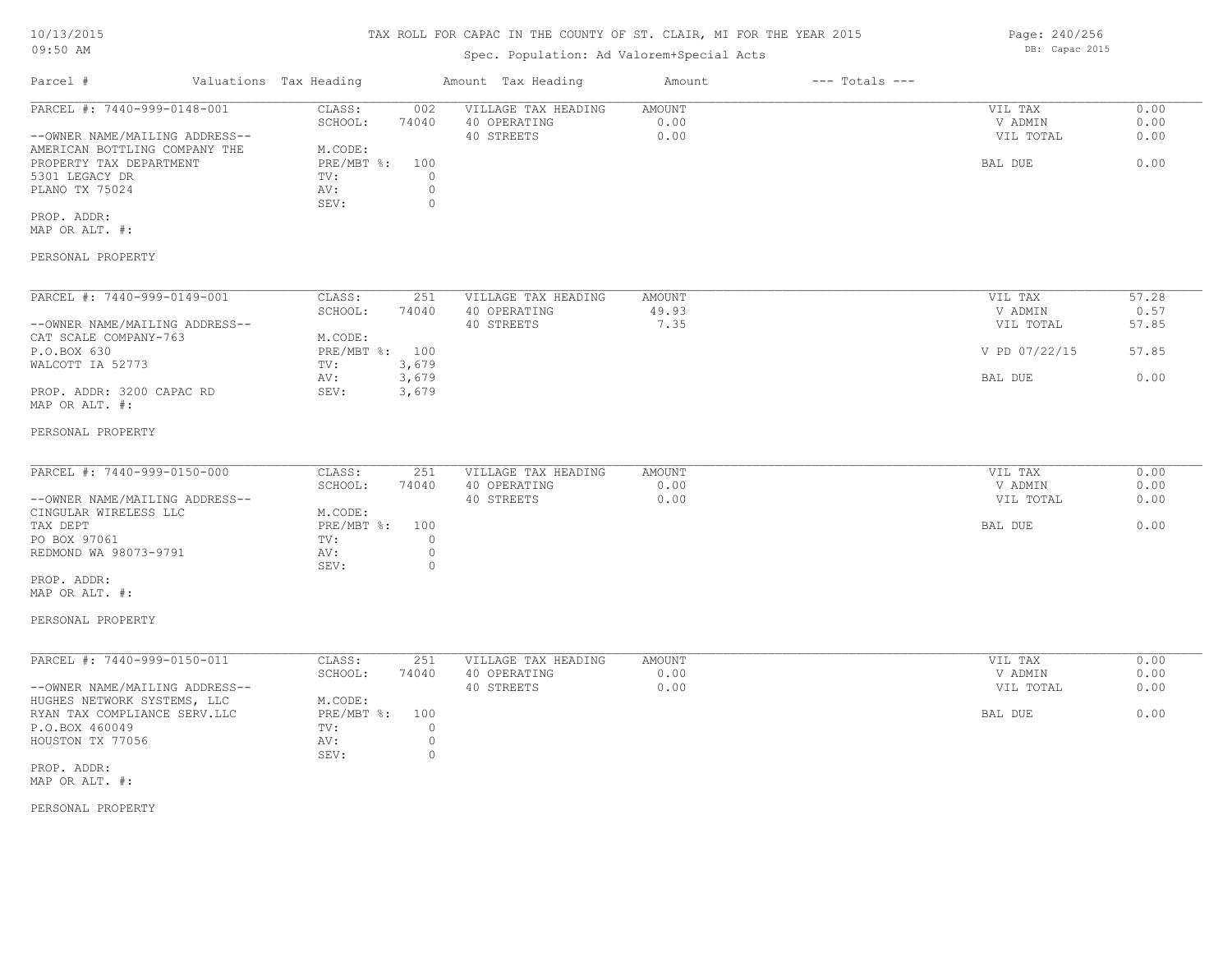# TAX ROLL FOR CAPAC IN THE COUNTY OF ST. CLAIR, MI FOR THE YEAR 2015

Spec. Population: Ad Valorem+Special Acts

| Parcel #                                                                                                                                                    | Valuations Tax Heading                                           |                                                      | Amount Tax Heading                                | Amount                        | $---$ Totals $---$ |                                            |                              |
|-------------------------------------------------------------------------------------------------------------------------------------------------------------|------------------------------------------------------------------|------------------------------------------------------|---------------------------------------------------|-------------------------------|--------------------|--------------------------------------------|------------------------------|
| PARCEL #: 7440-999-0153-000<br>--OWNER NAME/MAILING ADDRESS--<br>SARA LEE FOOD SERVICE INC.<br>3470 RIDER TRAIL SOUTH<br>EARTH CITY MO 63045<br>PROP. ADDR: | CLASS:<br>SCHOOL:<br>M.CODE:<br>PRE/MBT %:<br>TV:<br>AV:<br>SEV: | 002<br>74040<br>100<br>$\circ$<br>$\circ$<br>$\circ$ | VILLAGE TAX HEADING<br>40 OPERATING<br>40 STREETS | AMOUNT<br>0.00<br>0.00        |                    | VIL TAX<br>V ADMIN<br>VIL TOTAL<br>BAL DUE | 0.00<br>0.00<br>0.00<br>0.00 |
| MAP OR ALT. #:                                                                                                                                              |                                                                  |                                                      |                                                   |                               |                    |                                            |                              |
| PERSONAL PROPERTY                                                                                                                                           |                                                                  |                                                      |                                                   |                               |                    |                                            |                              |
| PARCEL #: 7440-999-0153-002<br>--OWNER NAME/MAILING ADDRESS--<br>FARMER BROTHERS COMPANY                                                                    | CLASS:<br>SCHOOL:<br>M.CODE:                                     | 251<br>74040                                         | VILLAGE TAX HEADING<br>40 OPERATING<br>40 STREETS | <b>AMOUNT</b><br>0.00<br>0.00 |                    | VIL TAX<br>V ADMIN<br>VIL TOTAL            | 0.00<br>0.00<br>0.00         |
| 20333 S. NORMANDIE AVE<br>TORRANCE CA 90502<br>PROP. ADDR:<br>MAP OR ALT. #:                                                                                | $PRE/MBT$ %:<br>TV:<br>AV:<br>SEV:                               | 100<br>$\circ$<br>$\circ$<br>$\circ$                 |                                                   |                               |                    | BAL DUE                                    | 0.00                         |
| PERSONAL PROPERTY                                                                                                                                           |                                                                  |                                                      |                                                   |                               |                    |                                            |                              |
| PARCEL #: 7440-999-0155-100<br>--OWNER NAME/MAILING ADDRESS--                                                                                               | CLASS:<br>SCHOOL:<br>M.CODE:                                     | 251<br>74040                                         | VILLAGE TAX HEADING<br>40 OPERATING<br>40 STREETS | <b>AMOUNT</b><br>0.00<br>0.00 |                    | VIL TAX<br>V ADMIN<br>VIL TOTAL            | 0.00<br>0.00<br>0.00         |
| RESTAURANT TECHNOLOGIES, INC.<br>ADVANCED PROPERTY TAX COMPLIANCE<br>1611 N. I-35E STE.428<br>CARROLLTON TX 75006-8616<br>PROP. ADDR:                       | $PRE/MBT$ %:<br>TV:<br>AV:<br>SEV:                               | 100<br>$\circ$<br>$\circ$<br>0                       |                                                   |                               |                    | BAL DUE                                    | 0.00                         |
| MAP OR ALT. #:<br>PERSONAL PROPERTY                                                                                                                         |                                                                  |                                                      |                                                   |                               |                    |                                            |                              |
|                                                                                                                                                             |                                                                  |                                                      |                                                   |                               |                    |                                            |                              |
| PARCEL #: 7440-999-0156-050<br>--OWNER NAME/MAILING ADDRESS--                                                                                               | CLASS:<br>SCHOOL:                                                | 251<br>74040                                         | VILLAGE TAX HEADING<br>40 OPERATING<br>40 STREETS | <b>AMOUNT</b><br>0.00<br>0.00 |                    | VIL TAX<br>V ADMIN<br>VIL TOTAL            | 0.00<br>0.00<br>0.00         |
| NORTHERN LEASING SYSTEMS, INC.<br>TAX DEPARTMENT<br>7303 SE LAKE RD<br>PORTLAND OR 97267                                                                    | M.CODE:<br>PRE/MBT %:<br>TV:<br>AV:<br>SEV:                      | 100<br>0<br>$\circ$<br>$\circ$                       |                                                   |                               |                    | BAL DUE                                    | 0.00                         |
| PROP. ADDR:<br>MAP OR ALT. #:                                                                                                                               |                                                                  |                                                      |                                                   |                               |                    |                                            |                              |
| PERSONAL PROPERTY                                                                                                                                           |                                                                  |                                                      |                                                   |                               |                    |                                            |                              |

Page: 241/256 DB: Capac 2015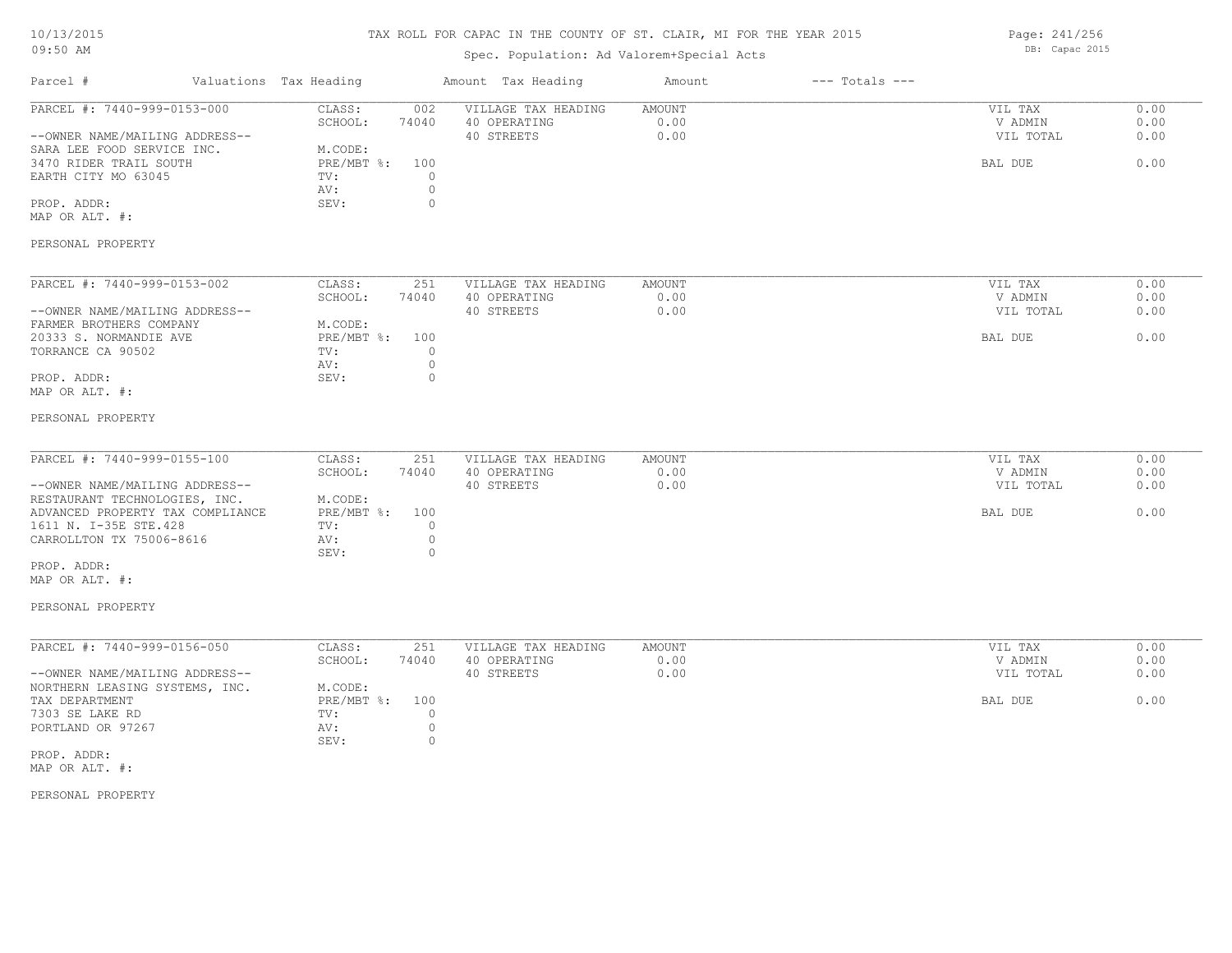# TAX ROLL FOR CAPAC IN THE COUNTY OF ST. CLAIR, MI FOR THE YEAR 2015

# Spec. Population: Ad Valorem+Special Acts

| Parcel #                       | Valuations Tax Heading |       | Amount Tax Heading  | Amount | $---$ Totals $---$ |           |      |
|--------------------------------|------------------------|-------|---------------------|--------|--------------------|-----------|------|
| PARCEL #: 7440-999-0156-150    | CLASS:                 | 251   | VILLAGE TAX HEADING | AMOUNT |                    | VIL TAX   | 0.00 |
|                                | SCHOOL:                | 74040 | 40 OPERATING        | 0.00   |                    | V ADMIN   | 0.00 |
| --OWNER NAME/MAILING ADDRESS-- |                        |       | 40 STREETS          | 0.00   |                    | VIL TOTAL | 0.00 |
| GCN HOLDING, LLC               | M.CODE:                |       |                     |        |                    |           |      |
| PROPERTY TAX DEPARTMENT        | $PRE/MBT$ %:           | 100   |                     |        |                    | BAL DUE   | 0.00 |
| 7303 SE LAKE ROAD              | TV:                    |       |                     |        |                    |           |      |
| PORTLAND OR 97267              | AV:                    |       |                     |        |                    |           |      |
|                                | SEV:                   |       |                     |        |                    |           |      |
|                                |                        |       |                     |        |                    |           |      |

MAP OR ALT. #: PROP. ADDR:

### PERSONAL PROPERTY

| PARCEL #: 7440-999-0157-001    | CLASS:     | 251   | VILLAGE TAX HEADING | AMOUNT | VIL TAX   | 0.00 |
|--------------------------------|------------|-------|---------------------|--------|-----------|------|
|                                | SCHOOL:    | 74040 | 40 OPERATING        | 0.00   | V ADMIN   | 0.00 |
| --OWNER NAME/MAILING ADDRESS-- |            |       | 40 STREETS          | 0.00   | VIL TOTAL | 0.00 |
| MAILFINANCE INC.               | M.CODE:    |       |                     |        |           |      |
| TAX DEPARTMENT                 | PRE/MBT %: | 100   |                     |        | BAL DUE   | 0.00 |
| 478 WHEELERS FARMS ROAD        | TV:        |       |                     |        |           |      |
| MILFORD CT 06461               | AV:        |       |                     |        |           |      |
|                                | SEV:       |       |                     |        |           |      |
| PROP. ADDR:                    |            |       |                     |        |           |      |

MAP OR ALT. #:

#### PERSONAL PROPERTY

| PARCEL #: 7440-999-0157-010    | CLASS:     | 251   | VILLAGE TAX HEADING | AMOUNT | VIL TAX   | 0.00 |
|--------------------------------|------------|-------|---------------------|--------|-----------|------|
|                                | SCHOOL:    | 74040 | 40 OPERATING        | 0.00   | V ADMIN   | 0.00 |
| --OWNER NAME/MAILING ADDRESS-- |            |       | 40 STREETS          | 0.00   | VIL TOTAL | 0.00 |
| NEOPOST USA INC                | M.CODE:    |       |                     |        |           |      |
| TAX DEPT.                      | PRE/MBT %: | 100   |                     |        | BAL DUE   | 0.00 |
| 478 WHEELERS FARMS ROAD        | TV:        |       |                     |        |           |      |
| MILFORD CT 06461               | AV:        |       |                     |        |           |      |
|                                | SEV:       |       |                     |        |           |      |

MAP OR ALT. #: PROP. ADDR:

PERSONAL PROPERTY

| PARCEL #: 7440-999-0158-000    | CLASS:     | 251   | VILLAGE TAX HEADING | AMOUNT | VIL TAX   | 26.86 |
|--------------------------------|------------|-------|---------------------|--------|-----------|-------|
|                                | SCHOOL:    | 74040 | 40 OPERATING        | 23.41  | V ADMIN   | 0.26  |
| --OWNER NAME/MAILING ADDRESS-- |            |       | 40 STREETS          | 3.45   | VIL TOTAL | 27.12 |
| LAPEER GRAIN                   | M.CODE:    |       |                     |        |           |       |
| 155 S SAGINAW                  | PRE/MBT %: | 100   |                     |        | BAL DUE   | 27.12 |
| LAPEER MI 48446                | TV:        | 1,725 |                     |        |           |       |
|                                | AV:        | 1,725 |                     |        |           |       |
| PROP. ADDR: 220 S HUNTER       | SEV:       | 1,725 |                     |        |           |       |
| MAP OR ALT. #:                 |            |       |                     |        |           |       |

 $\mathcal{L}_\mathcal{L} = \mathcal{L}_\mathcal{L} = \mathcal{L}_\mathcal{L} = \mathcal{L}_\mathcal{L} = \mathcal{L}_\mathcal{L} = \mathcal{L}_\mathcal{L} = \mathcal{L}_\mathcal{L} = \mathcal{L}_\mathcal{L} = \mathcal{L}_\mathcal{L} = \mathcal{L}_\mathcal{L} = \mathcal{L}_\mathcal{L} = \mathcal{L}_\mathcal{L} = \mathcal{L}_\mathcal{L} = \mathcal{L}_\mathcal{L} = \mathcal{L}_\mathcal{L} = \mathcal{L}_\mathcal{L} = \mathcal{L}_\mathcal{L}$ 

### PERSONAL PROPERTY

Page: 242/256 DB: Capac 2015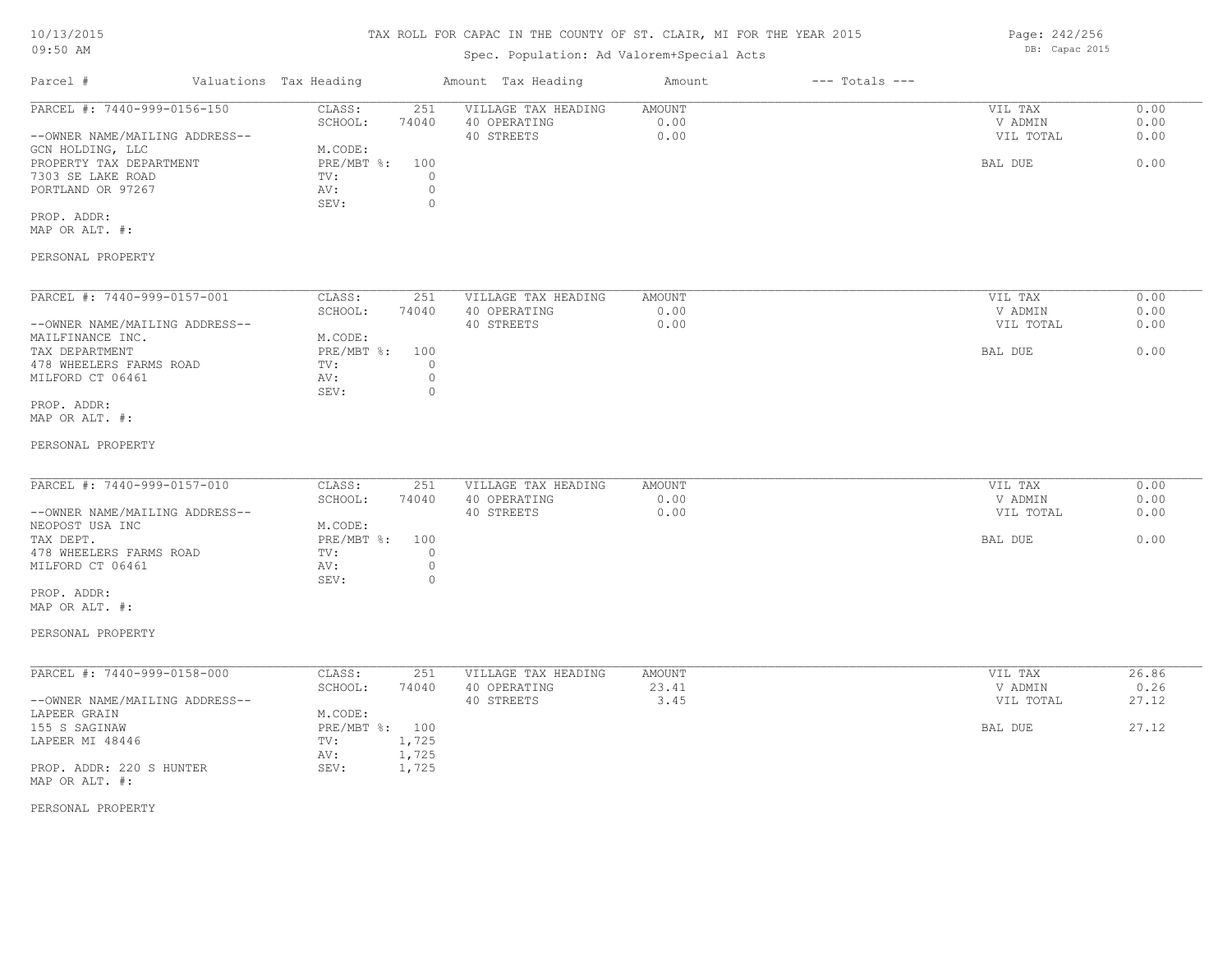PERSONAL PROPERTY MAP OR ALT. #:

Parcel # Valuations Tax Heading Amount Tax Heading Amount --- Totals ---TAX ROLL FOR CAPAC IN THE COUNTY OF ST. CLAIR, MI FOR THE YEAR 2015 Spec. Population: Ad Valorem+Special Acts Page: 243/256 DB: Capac 2015 PROP. ADDR: 113 N MAIN ST SEV: 0 AV: 0 CAPAC MI 48014  $TV:$  0<br>AV: 0 113 N MAIN ST PRE/MBT %: 100 BAL DUE 0.00 GATHERING THE M.CODE:<br>113 N MAIN ST THE ME PRE/MBT %: 100 --OWNER NAME/MAILING ADDRESS-- 40 STREETS 0.00 VIL TOTAL 0.00 SCHOOL: 74040 40 OPERATING 0.00 V ADMIN 0.00 PARCEL #: 7440-999-0159-000 CLASS: 002 VILLAGE TAX HEADING AMOUNT VIL TAX VIL TAX 0.00<br>SCHOOL: 74040 40 OPERATING 0.00 000 VADMIN 0.00  $\mathcal{L}_\mathcal{L} = \mathcal{L}_\mathcal{L} = \mathcal{L}_\mathcal{L} = \mathcal{L}_\mathcal{L} = \mathcal{L}_\mathcal{L} = \mathcal{L}_\mathcal{L} = \mathcal{L}_\mathcal{L} = \mathcal{L}_\mathcal{L} = \mathcal{L}_\mathcal{L} = \mathcal{L}_\mathcal{L} = \mathcal{L}_\mathcal{L} = \mathcal{L}_\mathcal{L} = \mathcal{L}_\mathcal{L} = \mathcal{L}_\mathcal{L} = \mathcal{L}_\mathcal{L} = \mathcal{L}_\mathcal{L} = \mathcal{L}_\mathcal{L}$ PROP. ADDR: 0 AV: 0 HERNDON VA 20171  $TV:$  0  $AV:$  0 2300 CORPORATE PARK DR STE#200 PRE/MBT %: 100 BAL DUE 6.00 K12 MANAGEMENT INC M.CODE: --OWNER NAME/MAILING ADDRESS-- 40 STREETS 0.00 VIL TOTAL 0.00 SCHOOL: 74040 40 OPERATING 0.00 V ADMIN 0.00 PARCEL #: 7440-999-0159-015 CLASS: 251 VILLAGE TAX HEADING AMOUNT VIL TAX VIL TAX 0.00<br>SCHOOL: 74040 40 OPERATING 0.00 00 VADMIN 0.00  $\mathcal{L}_\mathcal{L} = \mathcal{L}_\mathcal{L} = \mathcal{L}_\mathcal{L} = \mathcal{L}_\mathcal{L} = \mathcal{L}_\mathcal{L} = \mathcal{L}_\mathcal{L} = \mathcal{L}_\mathcal{L} = \mathcal{L}_\mathcal{L} = \mathcal{L}_\mathcal{L} = \mathcal{L}_\mathcal{L} = \mathcal{L}_\mathcal{L} = \mathcal{L}_\mathcal{L} = \mathcal{L}_\mathcal{L} = \mathcal{L}_\mathcal{L} = \mathcal{L}_\mathcal{L} = \mathcal{L}_\mathcal{L} = \mathcal{L}_\mathcal{L}$ --OWNER NAME/MAILING ADDRESS-- 40 STREETS 0.00 VIL TOTAL 0.00 SCHOOL: 74040 40 OPERATING 0.00 V ADMIN 0.00 PARCEL #: 7440-999-0159-025 CLASS: 251 VILLAGE TAX HEADING AMOUNT VIL TAX VIL TAX 0.00<br>SCHOOL: 74040 40 OPERATING 0.00 000 VADMIN 0.00  $\mathcal{L}_\mathcal{L} = \mathcal{L}_\mathcal{L} = \mathcal{L}_\mathcal{L} = \mathcal{L}_\mathcal{L} = \mathcal{L}_\mathcal{L} = \mathcal{L}_\mathcal{L} = \mathcal{L}_\mathcal{L} = \mathcal{L}_\mathcal{L} = \mathcal{L}_\mathcal{L} = \mathcal{L}_\mathcal{L} = \mathcal{L}_\mathcal{L} = \mathcal{L}_\mathcal{L} = \mathcal{L}_\mathcal{L} = \mathcal{L}_\mathcal{L} = \mathcal{L}_\mathcal{L} = \mathcal{L}_\mathcal{L} = \mathcal{L}_\mathcal{L}$ 

| M.CODE:<br>LA MAXICANA MARKET DBA<br>$PRE/MBT$ %:<br>100<br>AGF ENTERPRISES, INC<br>BAL DUE |      |
|---------------------------------------------------------------------------------------------|------|
|                                                                                             |      |
|                                                                                             | 0.00 |
| 129 N MAIN ST<br>TV:                                                                        |      |
| CAPAC MI 48014<br>AV:                                                                       |      |
| SEV:<br>$^{(1)}$                                                                            |      |
| PROP. ADDR: 129 N MAIN ST                                                                   |      |

MAP OR ALT. #:

PERSONAL PROPERTY MAP OR ALT. #:

#### PERSONAL PROPERTY

| PARCEL #: 7440-999-0159-040    | CLASS:         | 002   | VILLAGE TAX HEADING | AMOUNT | VIL TAX   | 0.00 |
|--------------------------------|----------------|-------|---------------------|--------|-----------|------|
|                                | SCHOOL:        | 74040 | 40 OPERATING        | 0.00   | V ADMIN   | 0.00 |
| --OWNER NAME/MAILING ADDRESS-- |                |       | 40 STREETS          | 0.00   | VIL TOTAL | 0.00 |
| BUTCHER'S CHOICE               | M.CODE:        |       |                     |        |           |      |
| 111 S MAIN                     | PRE/MBT %: 100 |       |                     |        | BAL DUE   | 0.00 |
| CAPAC MI 48014                 | TV:            |       |                     |        |           |      |
|                                | AV:            |       |                     |        |           |      |
| PROP. ADDR: 111 S MAIN         | SEV:           |       |                     |        |           |      |
| MAP OR ALT. #:                 |                |       |                     |        |           |      |

#### PERSONAL PROPERTY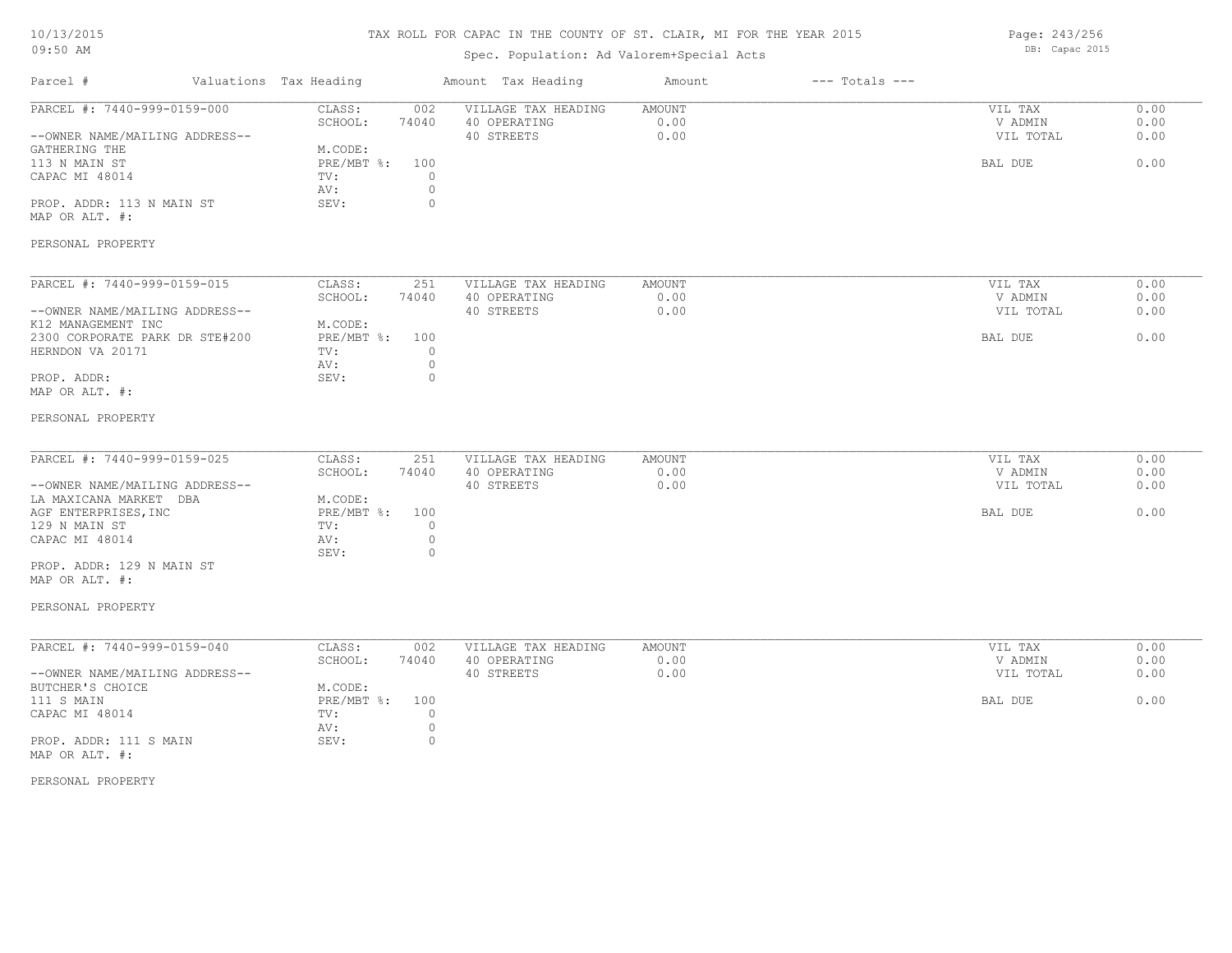### Spec. Population: Ad Valorem+Special Acts

Parcel # Valuations Tax Heading Amount Tax Heading Amount --- Totals ---PROP. ADDR: 111 S MAIN ST SEV: 4,000 CAPAC MI 48014 AV: 4,000 BAL DUE 0.00 111 S MAIN ST TV: 4,000 KAREN & STACEY PELC **PRE/MBT %:** 100 **PRE/MBT %:** 100 **PRE/MBT %:** 100 **PRE/MBT %:** 100 **PRE/MBT %:** 100 **PRE/MBT %:** 100 **PRE/MBT %:** 100 **PRE/MBT %:** 100 **PRE/MBT %:** 100 **PRE/MBT %:** 100 **PRE/MBT %:** 100 **PRE/MBT %:** 10 BUTCHER'S CHOICE 1 INC M.CODE: --OWNER NAME/MAILING ADDRESS-- 40 STREETS 8.00 VIL TOTAL 62.91 SCHOOL: 74040 40 OPERATING 54.29 V ADMIN 0.62 PARCEL #: 7440-999-0159-041 CLASS: 251 VILLAGE TAX HEADING AMOUNT VIL TAX VIL TAX 62.29<br>SCHOOL: 74040 40 OPERATING 54.29 VADMIN 0.62  $\mathcal{L}_\mathcal{L} = \mathcal{L}_\mathcal{L} = \mathcal{L}_\mathcal{L} = \mathcal{L}_\mathcal{L} = \mathcal{L}_\mathcal{L} = \mathcal{L}_\mathcal{L} = \mathcal{L}_\mathcal{L} = \mathcal{L}_\mathcal{L} = \mathcal{L}_\mathcal{L} = \mathcal{L}_\mathcal{L} = \mathcal{L}_\mathcal{L} = \mathcal{L}_\mathcal{L} = \mathcal{L}_\mathcal{L} = \mathcal{L}_\mathcal{L} = \mathcal{L}_\mathcal{L} = \mathcal{L}_\mathcal{L} = \mathcal{L}_\mathcal{L}$ 

MAP OR ALT. #:

#### PERSONAL PROPERTY

| PARCEL #: 7440-999-0159-060    | CLASS:     | 251   | VILLAGE TAX HEADING | AMOUNT              | VIL TAX       | 9.34 |
|--------------------------------|------------|-------|---------------------|---------------------|---------------|------|
|                                | SCHOOL:    | 74040 | 40 OPERATING        | 8.14                | V ADMIN       | 0.09 |
| --OWNER NAME/MAILING ADDRESS-- |            |       | 40 STREETS          | $\overline{1}$ . 20 | VIL TOTAL     | 9.43 |
| NEW IMAGE NAIL & HAIR          | M.CODE:    |       |                     |                     |               |      |
| 125 N MAIN ST                  | PRE/MBT %: | 100   |                     |                     | V PD 09/16/15 | 9.43 |
| CAPAC MI 48014                 | TV:        | 600   |                     |                     |               |      |
|                                | AV:        | 600   |                     |                     | BAL DUE       | 0.00 |
| PROP. ADDR: 125 N MAIN ST      | SEV:       | 600   |                     |                     |               |      |
| MAP OR ALT. #:                 |            |       |                     |                     |               |      |

#### PERSONAL PROPERTY

| PARCEL #: 7440-999-0159-065    | CLASS:     | 002   | VILLAGE TAX HEADING | AMOUNT | VIL TAX   | 0.00 |
|--------------------------------|------------|-------|---------------------|--------|-----------|------|
|                                | SCHOOL:    | 74040 | 40 OPERATING        | 0.00   | V ADMIN   | 0.00 |
| --OWNER NAME/MAILING ADDRESS-- |            |       | 40 STREETS          | 0.00   | VIL TOTAL | 0.00 |
| CAPAC RESALE SHOP              | M.CODE:    |       |                     |        |           |      |
| 108 S MAIN ST                  | PRE/MBT %: | 100   |                     |        | BAL DUE   | 0.00 |
| CAPAC MI 48014                 | TV:        |       |                     |        |           |      |
|                                | AV:        |       |                     |        |           |      |
| PROP. ADDR: 108 S MAIN ST      | SEV:       |       |                     |        |           |      |
|                                |            |       |                     |        |           |      |

MAP OR ALT. #:

#### PERSONAL PROPERTY

| PARCEL #: 7440-999-0159-075    | CLASS:         | 251   | VILLAGE TAX HEADING | AMOUNT | VIL TAX   | 0.00 |
|--------------------------------|----------------|-------|---------------------|--------|-----------|------|
|                                | SCHOOL:        | 74040 | 40 OPERATING        | 0.00   | V ADMIN   | 0.00 |
| --OWNER NAME/MAILING ADDRESS-- |                |       | 40 STREETS          | 0.00   | VIL TOTAL | 0.00 |
| DOODLING OUTBACK EMBROIDERY    | M.CODE:        |       |                     |        |           |      |
| 102 S MAIN ST                  | PRE/MBT %: 100 |       |                     |        | BAL DUE   | 0.00 |
| CAPAC MI 48014                 | TV:            |       |                     |        |           |      |
|                                | AV:            |       |                     |        |           |      |
| PROP. ADDR: 102 S MAIN ST      | SEV:           |       |                     |        |           |      |
| MAP OR ALT. #:                 |                |       |                     |        |           |      |

#### PERSONAL PROPERTY

Page: 244/256 DB: Capac 2015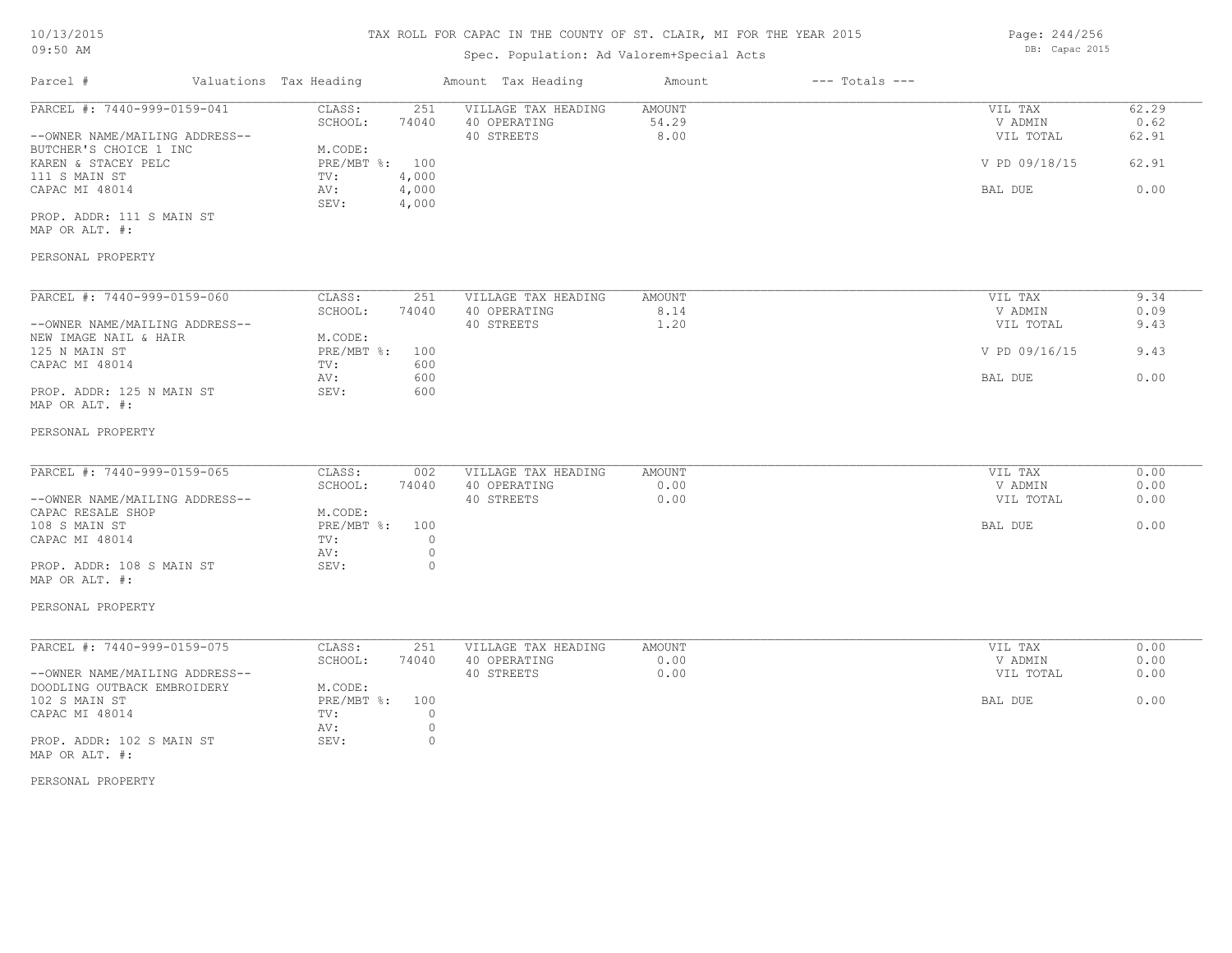#### TAX ROLL FOR CAPAC IN THE COUNTY OF ST. CLAIR, MI FOR THE YEAR 2015

# Spec. Population: Ad Valorem+Special Acts

Parcel # Valuations Tax Heading Amount Tax Heading Amount --- Totals ---PERSONAL PROPERTY MAP OR ALT. #: PROP. ADDR: 14960 E PARK ST SEV: 0 AV: 0 CAPAC MI 48014 TV: 0<br>
AV: 0 14960 E PARK ST PRE/MBT %: 100 BAL DUE 0.00 CAPAC FAMILY MEDICINE, P.L.L.C. M.CODE:<br>14960 E PARK ST PRE/MBT %: --OWNER NAME/MAILING ADDRESS-- 40 STREETS 0.00 VIL TOTAL 0.00 SCHOOL: 74040 40 OPERATING 0.00 V ADMIN 0.00 PARCEL #: 7440-999-0159-080 CLASS: 251 VILLAGE TAX HEADING AMOUNT AMOUNT VIL TAX 0.00<br>SCHOOL: 74040 40 OPERATING 0.00 0.00 VADMIN 0.00  $\mathcal{L}_\mathcal{L} = \mathcal{L}_\mathcal{L} = \mathcal{L}_\mathcal{L} = \mathcal{L}_\mathcal{L} = \mathcal{L}_\mathcal{L} = \mathcal{L}_\mathcal{L} = \mathcal{L}_\mathcal{L} = \mathcal{L}_\mathcal{L} = \mathcal{L}_\mathcal{L} = \mathcal{L}_\mathcal{L} = \mathcal{L}_\mathcal{L} = \mathcal{L}_\mathcal{L} = \mathcal{L}_\mathcal{L} = \mathcal{L}_\mathcal{L} = \mathcal{L}_\mathcal{L} = \mathcal{L}_\mathcal{L} = \mathcal{L}_\mathcal{L}$ PERSONAL PROPERTY MAP OR ALT. #: PROP. ADDR: 0 AV: 0 MADISON WI 53711  $TV:$  0<br>AV: 0 2675 RESEARCH PARK DRIVE PRE/MBT %: 100 BAL DUE 0.00 GORDON FLESCH COMPANY M.CODE: --OWNER NAME/MAILING ADDRESS-- 40 STREETS 0.00 VIL TOTAL 0.00 SCHOOL: 74040 40 OPERATING 0.00 V ADMIN 0.00 PARCEL #: 7440-999-0160-010 CLASS: 251 VILLAGE TAX HEADING AMOUNT VIL TAX VIL TAX 0.00<br>SCHOOL: 74040 40 OPERATING 0.00 00 VADMIN 0.00  $\mathcal{L}_\mathcal{L} = \mathcal{L}_\mathcal{L} = \mathcal{L}_\mathcal{L} = \mathcal{L}_\mathcal{L} = \mathcal{L}_\mathcal{L} = \mathcal{L}_\mathcal{L} = \mathcal{L}_\mathcal{L} = \mathcal{L}_\mathcal{L} = \mathcal{L}_\mathcal{L} = \mathcal{L}_\mathcal{L} = \mathcal{L}_\mathcal{L} = \mathcal{L}_\mathcal{L} = \mathcal{L}_\mathcal{L} = \mathcal{L}_\mathcal{L} = \mathcal{L}_\mathcal{L} = \mathcal{L}_\mathcal{L} = \mathcal{L}_\mathcal{L}$ PERSONAL PROPERTY MAP OR ALT. #: PROP. ADDR: SEV: 0 AV: 0 FRANKENMUTH MI 48734 TV: 0 465 N FRANKLIN ST. STE.C PRE/MBT %: 100 BAL DUE 0.00 AIR ADVANTAGE LLC M.CODE: --OWNER NAME/MAILING ADDRESS-- 40 STREETS 0.00 VIL TOTAL 0.00 SCHOOL: 74040 40 OPERATING 0.00 V ADMIN 0.00 PARCEL #: 7440-999-0161-025 CLASS: 251 VILLAGE TAX HEADING AMOUNT AUGUST 2010 VIL TAX 0.00<br>SCHOOL: 74040 40 OPERATING 0.00 00 VADMIN 0.00  $\mathcal{L}_\mathcal{L} = \mathcal{L}_\mathcal{L} = \mathcal{L}_\mathcal{L} = \mathcal{L}_\mathcal{L} = \mathcal{L}_\mathcal{L} = \mathcal{L}_\mathcal{L} = \mathcal{L}_\mathcal{L} = \mathcal{L}_\mathcal{L} = \mathcal{L}_\mathcal{L} = \mathcal{L}_\mathcal{L} = \mathcal{L}_\mathcal{L} = \mathcal{L}_\mathcal{L} = \mathcal{L}_\mathcal{L} = \mathcal{L}_\mathcal{L} = \mathcal{L}_\mathcal{L} = \mathcal{L}_\mathcal{L} = \mathcal{L}_\mathcal{L}$ PERSONAL PROPERTY MAP OR ALT. #: PROP. ADDR: 109 S MAIN SEV: 200 AV: 200 CAPAC MI 48014 TV: 200 109 S MAIN CHARL PRE/MBT %: 100 CHARL PRE/MBT %: 100 CHARL PRESS, THE SAL DUE 3.14 TJ"S AUTO SALES, LLC M.CODE:<br>109 S MAIN PRE/MBT %: --OWNER NAME/MAILING ADDRESS-- 40 STREETS 40 STREETS 0.40 0.40 VIL TOTAL 3.14 SCHOOL: 74040 40 OPERATING 2.71 2.71 V ADMIN 0.03 PARCEL #: 7440-999-0161-028 CLASS: 251 VILLAGE TAX HEADING AMOUNT VIL TAX 3.11

Page: 245/256 DB: Capac 2015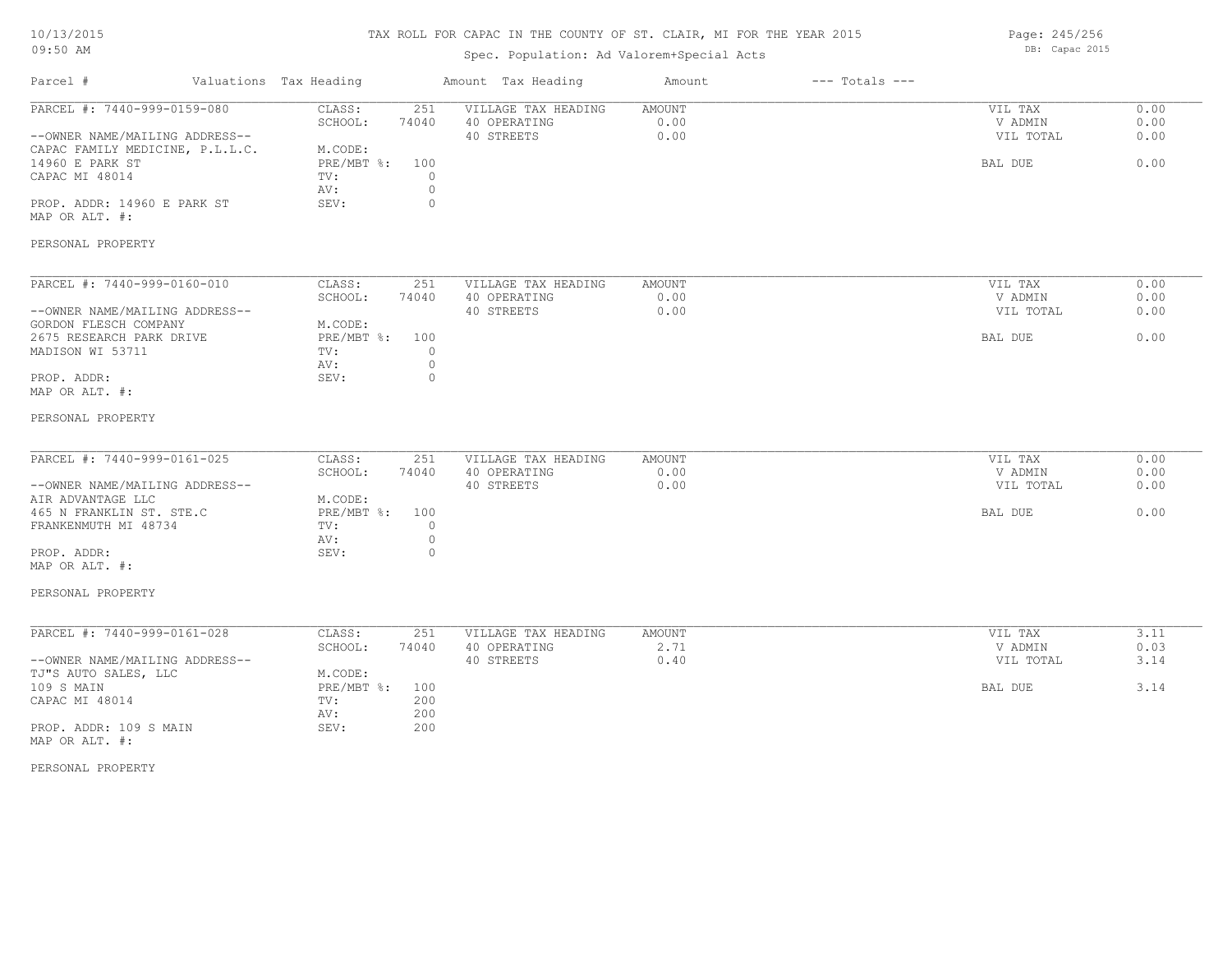# 10/13/2015

### 09:50 AM

# TAX ROLL FOR CAPAC IN THE COUNTY OF ST. CLAIR, MI FOR THE YEAR 2015

# Spec. Population: Ad Valorem+Special Acts

| Parcel #                          | Valuations Tax Heading |       | Amount Tax Heading  | Amount | $---$ Totals $---$ |           |      |
|-----------------------------------|------------------------|-------|---------------------|--------|--------------------|-----------|------|
| PARCEL #: 7440-999-0161-046       | CLASS:                 | 002   | VILLAGE TAX HEADING | AMOUNT |                    | VIL TAX   | 0.00 |
|                                   | SCHOOL:                | 74040 | 40 OPERATING        | 0.00   |                    | V ADMIN   | 0.00 |
| --OWNER NAME/MAILING ADDRESS--    |                        |       | 40 STREETS          | 0.00   |                    | VIL TOTAL | 0.00 |
| VIASAT COMMUNICATIONS, INC.       | M.CODE:                |       |                     |        |                    |           |      |
| FKA: WILDBLUE COMMUNICATIONS, INC | $PRE/MBT$ %:           | 100   |                     |        |                    | BAL DUE   | 0.00 |
| RYAN, LLC                         | TV:                    |       |                     |        |                    |           |      |
| P.O. BOX 198109                   | AV:                    |       |                     |        |                    |           |      |
| NASHVILLE TN 37219                | SEV:                   |       |                     |        |                    |           |      |
| PROP. ADDR:                       |                        |       |                     |        |                    |           |      |

MAP OR ALT. #:

PERSONAL PROPERTY

| PARCEL #: 7440-999-0161-047    | CLASS:         | 251   | VILLAGE TAX HEADING | AMOUNT | VIL TAX   | 0.00 |
|--------------------------------|----------------|-------|---------------------|--------|-----------|------|
|                                | SCHOOL:        | 74040 | 40 OPERATING        | 0.00   | V ADMIN   | 0.00 |
| --OWNER NAME/MAILING ADDRESS-- |                |       | 40 STREETS          | 0.00   | VIL TOTAL | 0.00 |
| VIASAT, INC                    | M.CODE:        |       |                     |        |           |      |
| RYAN, LLC                      | PRE/MBT %: 100 |       |                     |        | BAL DUE   | 0.00 |
| P.O. BOX 198109                | TV:            |       |                     |        |           |      |
| NASHVILLE TN 37219             | AV:            |       |                     |        |           |      |
|                                | SEV:           |       |                     |        |           |      |
| PROP. ADDR:                    |                |       |                     |        |           |      |

MAP OR ALT. #:

PERSONAL PROPERTY

| PARCEL #: 7440-999-0162-010         | CLASS:       | 251   | VILLAGE TAX HEADING | AMOUNT | VIL TAX   | 0.00 |
|-------------------------------------|--------------|-------|---------------------|--------|-----------|------|
|                                     | SCHOOL:      | 74040 | 40 OPERATING        | 0.00   | V ADMIN   | 0.00 |
| --OWNER NAME/MAILING ADDRESS--      |              |       | 40 STREETS          | 0.00   | VIL TOTAL | 0.00 |
| GE CAPITAL INFORMATIONAL TECH SOLUT | M.CODE:      |       |                     |        |           |      |
| PROPERTY TAX COMPLIANCE             | $PRE/MBT$ %: | 100   |                     |        | BAL DUE   | 0.00 |
| P.O. BOX 35715                      | TV:          |       |                     |        |           |      |
| BILLINGS MT 59107                   | AV:          |       |                     |        |           |      |
|                                     | SEV:         |       |                     |        |           |      |
| PROP. ADDR:                         |              |       |                     |        |           |      |

 $\mathcal{L}_\mathcal{L} = \mathcal{L}_\mathcal{L} = \mathcal{L}_\mathcal{L} = \mathcal{L}_\mathcal{L} = \mathcal{L}_\mathcal{L} = \mathcal{L}_\mathcal{L} = \mathcal{L}_\mathcal{L} = \mathcal{L}_\mathcal{L} = \mathcal{L}_\mathcal{L} = \mathcal{L}_\mathcal{L} = \mathcal{L}_\mathcal{L} = \mathcal{L}_\mathcal{L} = \mathcal{L}_\mathcal{L} = \mathcal{L}_\mathcal{L} = \mathcal{L}_\mathcal{L} = \mathcal{L}_\mathcal{L} = \mathcal{L}_\mathcal{L}$ 

MAP OR ALT. #:

PERSONAL PROPERTY

| PARCEL #: 7440-999-0162-020    | CLASS:       | 251   | VILLAGE TAX HEADING | AMOUNT | VIL TAX   | 4.67 |
|--------------------------------|--------------|-------|---------------------|--------|-----------|------|
|                                | SCHOOL:      | 74040 | 40 OPERATING        | 4.07   | V ADMIN   | 0.04 |
| --OWNER NAME/MAILING ADDRESS-- |              |       | 40 STREETS          | 0.60   | VIL TOTAL | 4.71 |
| R J SERVICES                   | M.CODE:      |       |                     |        |           |      |
| 4361 CAPAC RD                  | $PRE/MBT$ %: | 100   |                     |        | BAL DUE   | 4.71 |
| CAPAC MI 48014                 | TV:          | 300   |                     |        |           |      |
|                                | AV:          | 300   |                     |        |           |      |
| PROP. ADDR: 4361 CAPAC RD      | SEV:         | 300   |                     |        |           |      |
| MAP OR ALT. #:                 |              |       |                     |        |           |      |

PERSONAL PROPERTY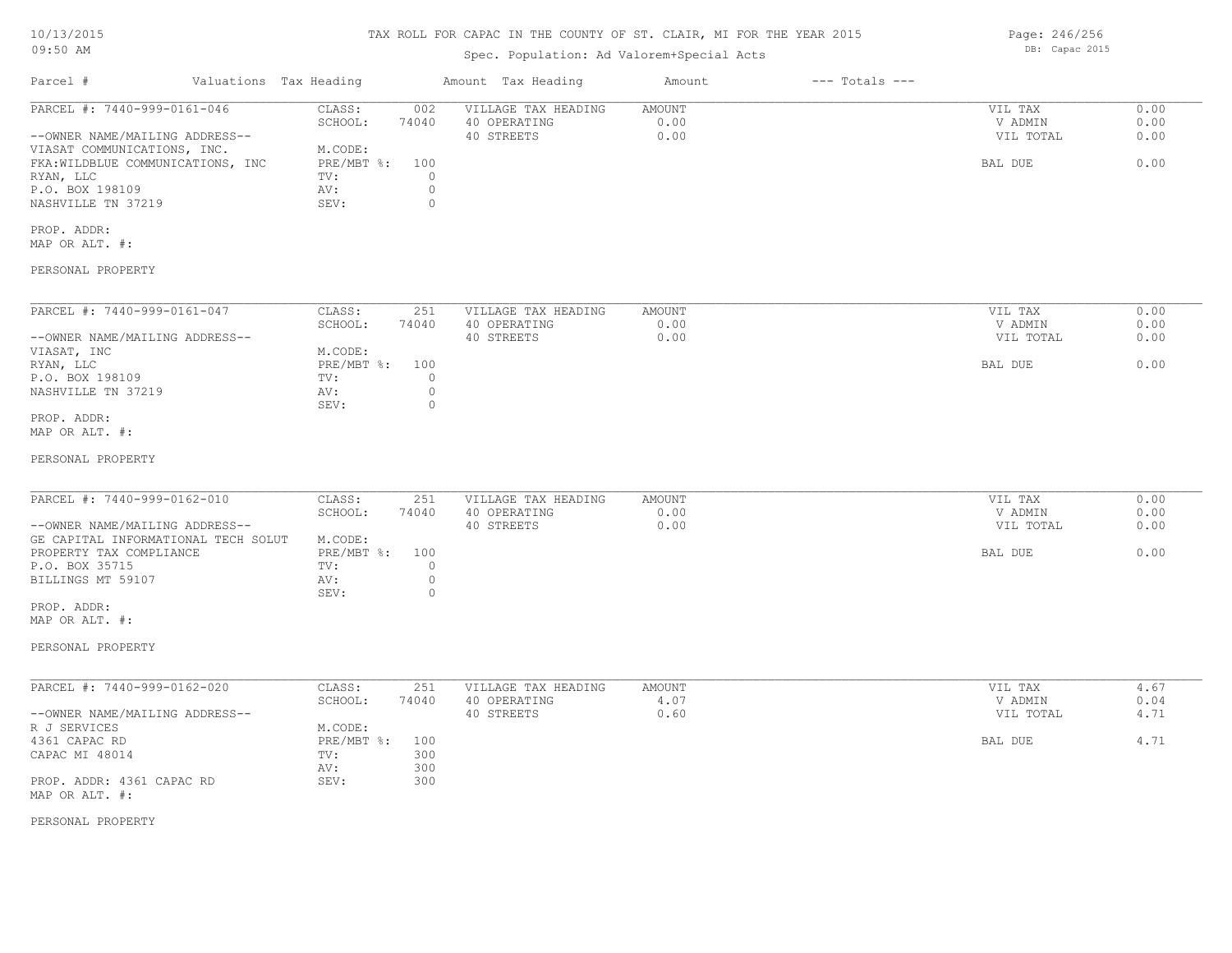# TAX ROLL FOR CAPAC IN THE COUNTY OF ST. CLAIR, MI FOR THE YEAR 2015

# Spec. Population: Ad Valorem+Special Acts

Page: 247/256 DB: Capac 2015

| Parcel #                                                      | Valuations Tax Heading |                                   | Amount Tax Heading                                | Amount                                  | $---$ Totals $---$ |                                 |                                  |
|---------------------------------------------------------------|------------------------|-----------------------------------|---------------------------------------------------|-----------------------------------------|--------------------|---------------------------------|----------------------------------|
| PARCEL #: 7440-999-0163-010<br>--OWNER NAME/MAILING ADDRESS-- |                        | CLASS:<br>351<br>74040<br>SCHOOL: | VILLAGE TAX HEADING<br>40 OPERATING<br>40 STREETS | <b>AMOUNT</b><br>26, 318.63<br>3,878.08 |                    | VIL TAX<br>V ADMIN<br>VIL TOTAL | 30,196.71<br>301.96<br>30,498.67 |
| KEIHIN MICHIGAN MANUFACTURING, LLC<br>14898 KOEHN ROAD        |                        | M.CODE:<br>PRE/MBT %: 100         |                                                   |                                         |                    | V PD 08/19/15 30,498.67         |                                  |
| CAPAC MI 48014                                                | TV:<br>AV:             | 1,939,043<br>1,939,043            |                                                   |                                         |                    | BAL DUE                         | 0.00                             |
| PROP. ADDR: 14898 KOEHN ROAD<br>MAP OR ALT. #:                |                        | SEV: 1,939,043                    |                                                   |                                         |                    |                                 |                                  |
| PERSONAL PROPERTY                                             |                        |                                   |                                                   |                                         |                    |                                 |                                  |
| PARCEL #: 7440-999-0165-023                                   |                        | CLASS:<br>251                     | VILLAGE TAX HEADING                               | AMOUNT                                  |                    | VIL TAX                         | 0.00                             |
| --OWNER NAME/MAILING ADDRESS--                                |                        | SCHOOL:<br>74040                  | 40 OPERATING<br>40 STREETS                        | 0.00<br>0.00                            |                    | V ADMIN<br>VIL TOTAL            | 0.00<br>0.00                     |
| GRAYHAWK LEASING, LLC                                         |                        | M.CODE:                           |                                                   |                                         |                    |                                 |                                  |
| TAX DEPT. 3A-300<br>P.O. BOX 660937                           | TV:                    | PRE/MBT %: 100<br>$\circ$         |                                                   |                                         |                    | BAL DUE                         | 0.00                             |
| DALLAS TX 75266-0937                                          | AV:<br>SEV:            | $\circ$<br>$\circ$                |                                                   |                                         |                    |                                 |                                  |
| PROP. ADDR:                                                   |                        |                                   |                                                   |                                         |                    |                                 |                                  |
| MAP OR ALT. #:                                                |                        |                                   |                                                   |                                         |                    |                                 |                                  |
| PERSONAL PROPERTY                                             |                        |                                   |                                                   |                                         |                    |                                 |                                  |
|                                                               |                        |                                   |                                                   |                                         |                    |                                 |                                  |
| PARCEL #: 7440-999-0165-030                                   |                        | CLASS:<br>351<br>SCHOOL:<br>74040 | VILLAGE TAX HEADING<br>40 OPERATING               | <b>AMOUNT</b><br>18,324.12              |                    | VIL TAX<br>V ADMIN              | 21,024.20<br>210.24              |
| --OWNER NAME/MAILING ADDRESS--                                |                        |                                   | 40 STREETS                                        | 2,700.08                                |                    | VIL TOTAL                       | 21, 234.44                       |
| PRECISION PIPELINE LLC                                        |                        | M.CODE:                           |                                                   |                                         |                    |                                 |                                  |
| 3314 56TH ST                                                  |                        | PRE/MBT %: 100                    |                                                   |                                         |                    | V PD 09/10/15 21,234.44         |                                  |
| EAU CLAIRE WI 54703                                           | TV:<br>AV:             | 1,350,042<br>1,350,042            |                                                   |                                         |                    | BAL DUE                         | 0.00                             |
| PROP. ADDR:                                                   |                        | SEV: 1,350,042                    |                                                   |                                         |                    |                                 |                                  |
| MAP OR ALT. #:                                                |                        |                                   |                                                   |                                         |                    |                                 |                                  |
| PERSONAL PROPERTY                                             |                        |                                   |                                                   |                                         |                    |                                 |                                  |
| PARCEL #: 7440-999-0166-010                                   |                        | CLASS:<br>002                     | VILLAGE TAX HEADING                               | <b>AMOUNT</b>                           |                    | VIL TAX                         | 0.00                             |
|                                                               |                        | SCHOOL:<br>74040                  | 40 OPERATING                                      | 0.00                                    |                    | V ADMIN                         | 0.00                             |
| --OWNER NAME/MAILING ADDRESS--<br>PBG MICHIGAN, LLC           |                        | M.CODE:                           | 40 STREETS                                        | 0.00                                    |                    | VIL TOTAL                       | 0.00                             |
| P.O. BOX 660634 MD3A-300                                      |                        | PRE/MBT %:<br>100                 |                                                   |                                         |                    | BAL DUE                         | 0.00                             |
| DALLAS TX 75266-0634                                          | TV:<br>AV:             | $\circ$<br>$\circ$                |                                                   |                                         |                    |                                 |                                  |
| PROP. ADDR:                                                   | SEV:                   | $\circ$                           |                                                   |                                         |                    |                                 |                                  |
| MAP OR ALT. #:                                                |                        |                                   |                                                   |                                         |                    |                                 |                                  |
| PERSONAL PROPERTY                                             |                        |                                   |                                                   |                                         |                    |                                 |                                  |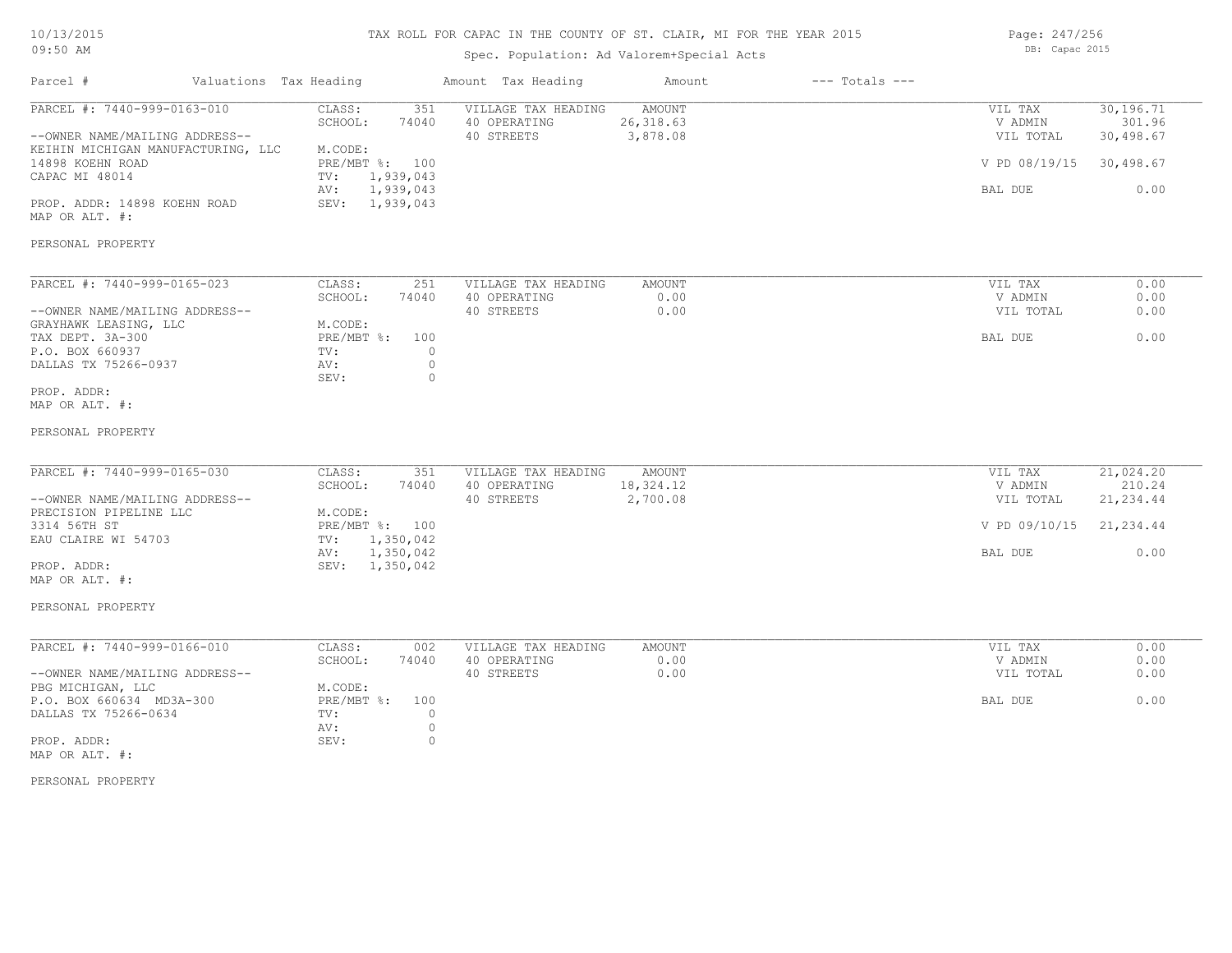#### TAX ROLL FOR CAPAC IN THE COUNTY OF ST. CLAIR, MI FOR THE YEAR 2015

Spec. Population: Ad Valorem+Special Acts

Parcel # Valuations Tax Heading Amount Tax Heading Amount --- Totals ---PERSONAL PROPERTY MAP OR ALT. #: PROP. ADDR: 116 S MAIN SEV: 4,500 AV: 4,500 BAL DUE 0.00 CAPAC MI 48014 TV: 4,500<br>
AV: 4,500 116 S MAIN PRE/MBT %: 100 V PD 07/24/15 70.77 CHAMPIONS SPORTS BAR & GRILL M.CODE:<br>116 S MAIN PRE/MBT %: 100 --OWNER NAME/MAILING ADDRESS-- 40 STREETS 9.00 VIL TOTAL 70.77 SCHOOL: 74040 40 OPERATING 61.07 V ADMIN 0.70 PARCEL #: 7440-999-0166-015 CLASS: 251 VILLAGE TAX HEADING AMOUNT NULLAGE ON THE TAX 70.07<br>SCHOOL: 74040 40 OPERATING 61.07 61.07 VADMIN 0.70  $\mathcal{L}_\mathcal{L} = \mathcal{L}_\mathcal{L} = \mathcal{L}_\mathcal{L} = \mathcal{L}_\mathcal{L} = \mathcal{L}_\mathcal{L} = \mathcal{L}_\mathcal{L} = \mathcal{L}_\mathcal{L} = \mathcal{L}_\mathcal{L} = \mathcal{L}_\mathcal{L} = \mathcal{L}_\mathcal{L} = \mathcal{L}_\mathcal{L} = \mathcal{L}_\mathcal{L} = \mathcal{L}_\mathcal{L} = \mathcal{L}_\mathcal{L} = \mathcal{L}_\mathcal{L} = \mathcal{L}_\mathcal{L} = \mathcal{L}_\mathcal{L}$ PERSONAL PROPERTY MAP OR ALT. #: PROP. ADDR: 108 S MAIN SEV: 0 AV: 0 CAPAC MI 48014 TV: 0<br>
AV: 0 108 S MAIN CHARLOUE RESTARD BAL DUE CONSUMER SECTION OF THE PRESSURE OF A SERVICE SERVICE SERVICE SERVICE SERVICE THRIFT STORE **M.CODE:**<br>108 S MAIN **Market Market Strategy** PRE/MBT %: 100 --OWNER NAME/MAILING ADDRESS-- 40 STREETS 0.00 VIL TOTAL 0.00 SCHOOL: 74040 40 OPERATING 0.00 V ADMIN 0.00 PARCEL #: 7440-999-0166-020 CLASS: 002 VILLAGE TAX HEADING AMOUNT VIL TAX VIL TAX 0.00<br>SCHOOL: 74040 40 OPERATING 0.00 000 VADMIN 0.00  $\mathcal{L}_\mathcal{L} = \mathcal{L}_\mathcal{L} = \mathcal{L}_\mathcal{L} = \mathcal{L}_\mathcal{L} = \mathcal{L}_\mathcal{L} = \mathcal{L}_\mathcal{L} = \mathcal{L}_\mathcal{L} = \mathcal{L}_\mathcal{L} = \mathcal{L}_\mathcal{L} = \mathcal{L}_\mathcal{L} = \mathcal{L}_\mathcal{L} = \mathcal{L}_\mathcal{L} = \mathcal{L}_\mathcal{L} = \mathcal{L}_\mathcal{L} = \mathcal{L}_\mathcal{L} = \mathcal{L}_\mathcal{L} = \mathcal{L}_\mathcal{L}$ PERSONAL PROPERTY MAP OR ALT. #: PROP. ADDR: 109 N MAIN SEV: 0 AV: 0 CAPAC MI 48014 TV: 0 109 N MAIN PRE/MBT %: 100 BAL DUE 0.00 zUMBA FITNESS<br>109 N MAIN CHARLES DESCRIPTION PRE/MBT \$: 100 --OWNER NAME/MAILING ADDRESS-- 40 STREETS 0.00 VIL TOTAL 0.00 SCHOOL: 74040 40 OPERATING 0.00 V ADMIN 0.00 PARCEL #: 7440-999-0166-025 CLASS: 251 VILLAGE TAX HEADING AMOUNT AUGUST 2010 VIL TAX 0.00<br>SCHOOL: 74040 40 OPERATING 0.00 00 VADMIN 0.00  $\mathcal{L}_\mathcal{L} = \mathcal{L}_\mathcal{L} = \mathcal{L}_\mathcal{L} = \mathcal{L}_\mathcal{L} = \mathcal{L}_\mathcal{L} = \mathcal{L}_\mathcal{L} = \mathcal{L}_\mathcal{L} = \mathcal{L}_\mathcal{L} = \mathcal{L}_\mathcal{L} = \mathcal{L}_\mathcal{L} = \mathcal{L}_\mathcal{L} = \mathcal{L}_\mathcal{L} = \mathcal{L}_\mathcal{L} = \mathcal{L}_\mathcal{L} = \mathcal{L}_\mathcal{L} = \mathcal{L}_\mathcal{L} = \mathcal{L}_\mathcal{L}$ PERSONAL PROPERTY MAP OR ALT. #: PROP. ADDR: SEV: 0 AV: 0 BALTIMORE MD 21236 TV:  $0$ <br>AV: 0 8100 SANDPIPER CIRCLE # 300 PRE/MBT %: 100 PRE/MBT %: 100 BAL DUE 6.00 VEND LEASE COMPANY, INC M.CODE: --OWNER NAME/MAILING ADDRESS-- 40 STREETS 0.00 VIL TOTAL 0.00 SCHOOL: 74040 40 OPERATING 0.00 V ADMIN 0.00 PARCEL #: 7440-999-0166-030 CLASS: 251 VILLAGE TAX HEADING AMOUNT VIL TAX 0.00

Page: 248/256 DB: Capac 2015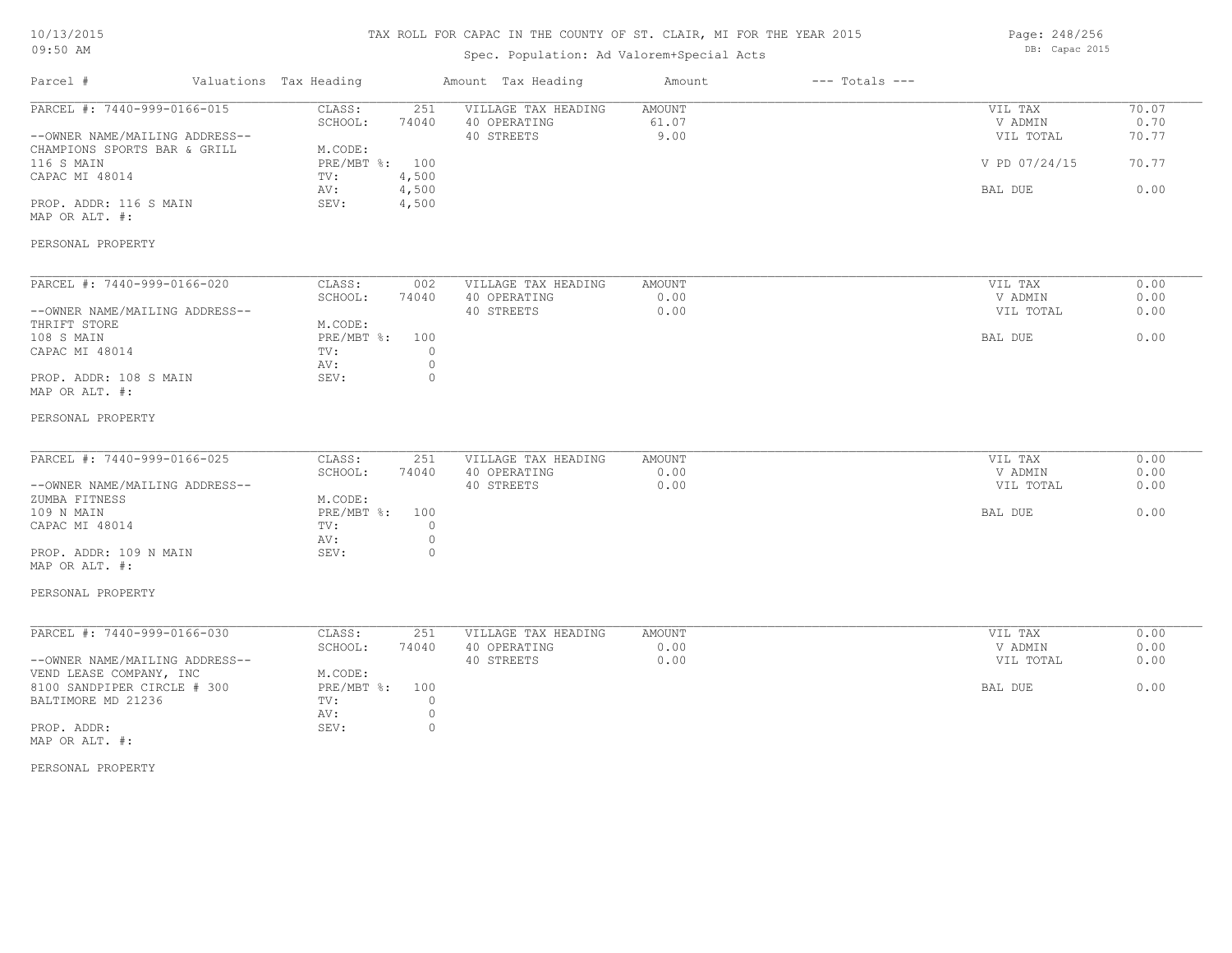# TAX ROLL FOR CAPAC IN THE COUNTY OF ST. CLAIR, MI FOR THE YEAR 2015

# Spec. Population: Ad Valorem+Special Acts

| Parcel #                       | Valuations Tax Heading |       | Amount Tax Heading  | Amount | $---$ Totals $---$ |           |      |
|--------------------------------|------------------------|-------|---------------------|--------|--------------------|-----------|------|
| PARCEL #: 7440-999-0167-010    | CLASS:                 | 251   | VILLAGE TAX HEADING | AMOUNT |                    | VIL TAX   | 0.00 |
|                                | SCHOOL:                | 74040 | 40 OPERATING        | 0.00   |                    | V ADMIN   | 0.00 |
| --OWNER NAME/MAILING ADDRESS-- |                        |       | 40 STREETS          | 0.00   |                    | VIL TOTAL | 0.00 |
| WAYPORT, INC                   | M.CODE:                |       |                     |        |                    |           |      |
| RYAN TAX COMPLIANCE SERVICES   | $PRE/MBT$ %:           | 100   |                     |        |                    | BAL DUE   | 0.00 |
| P.O. BOX 460049                | TV:                    |       |                     |        |                    |           |      |
| HOUSTON TX 77056               | AV:                    |       |                     |        |                    |           |      |
|                                | SEV:                   |       |                     |        |                    |           |      |
| PROP. ADDR:                    |                        |       |                     |        |                    |           |      |

MAP OR ALT. #:

### PERSONAL PROPERTY

| PARCEL #: 7440-999-0167-020    | CLASS:     | 251   | VILLAGE TAX HEADING | AMOUNT | VIL TAX   | 0.00 |
|--------------------------------|------------|-------|---------------------|--------|-----------|------|
|                                | SCHOOL:    | 74040 | 40 OPERATING        | 0.00   | V ADMIN   | 0.00 |
| --OWNER NAME/MAILING ADDRESS-- |            |       | 40 STREETS          | 0.00   | VIL TOTAL | 0.00 |
| PINKY'S PALACE                 | M.CODE:    |       |                     |        |           |      |
| 108 S MAIN ST                  | PRE/MBT %: | 100   |                     |        | BAL DUE   | 0.00 |
| CAPAC MI 48014                 | TV:        |       |                     |        |           |      |
|                                | AV:        |       |                     |        |           |      |
| PROP. ADDR: 108 S MAIN ST      | SEV:       |       |                     |        |           |      |
| MAP OR ALT. #:                 |            |       |                     |        |           |      |

#### PERSONAL PROPERTY

| PARCEL #: 7440-999-0168-000    | CLASS:         | 251   | VILLAGE TAX HEADING | AMOUNT | VIL TAX   | 0.00 |
|--------------------------------|----------------|-------|---------------------|--------|-----------|------|
|                                | SCHOOL:        | 74040 | 40 OPERATING        | 0.00   | V ADMIN   | 0.00 |
| --OWNER NAME/MAILING ADDRESS-- |                |       | 40 STREETS          | 0.00   | VIL TOTAL | 0.00 |
| PRECEDENCE INDUSTRIAL, LLC     | M.CODE:        |       |                     |        |           |      |
| EBAY STORE THE                 | PRE/MBT %: 100 |       |                     |        | BAL DUE   | 0.00 |
| KYLE SCHIEWECK                 | TV:            |       |                     |        |           |      |
| 122 N MAIN ST                  | AV:            |       |                     |        |           |      |
| CAPAC MI 48014                 | SEV:           |       |                     |        |           |      |

MAP OR ALT. #: PROP. ADDR: 122 N MAIN ST

#### PERSONAL PROPERTY

| PARCEL #: 7440-999-0168-010    | CLASS:       | 251   | VILLAGE TAX HEADING | AMOUNT | VIL TAX   | 0.00 |
|--------------------------------|--------------|-------|---------------------|--------|-----------|------|
|                                | SCHOOL:      | 74040 | 40 OPERATING        | 0.00   | V ADMIN   | 0.00 |
| --OWNER NAME/MAILING ADDRESS-- |              |       | 40 STREETS          | 0.00   | VIL TOTAL | 0.00 |
| XEROX FINANCIAL SERVICES LLC   | M.CODE:      |       |                     |        |           |      |
| P.O. BOX 909                   | $PRE/MBT$ %: | 100   |                     |        | BAL DUE   | 0.00 |
| WEBSTER NY 14580               | TV:          |       |                     |        |           |      |
|                                | AV:          |       |                     |        |           |      |
| PROP. ADDR:                    | SEV:         |       |                     |        |           |      |
| MAP OR ALT. #:                 |              |       |                     |        |           |      |

PERSONAL PROPERTY

Page: 249/256 DB: Capac 2015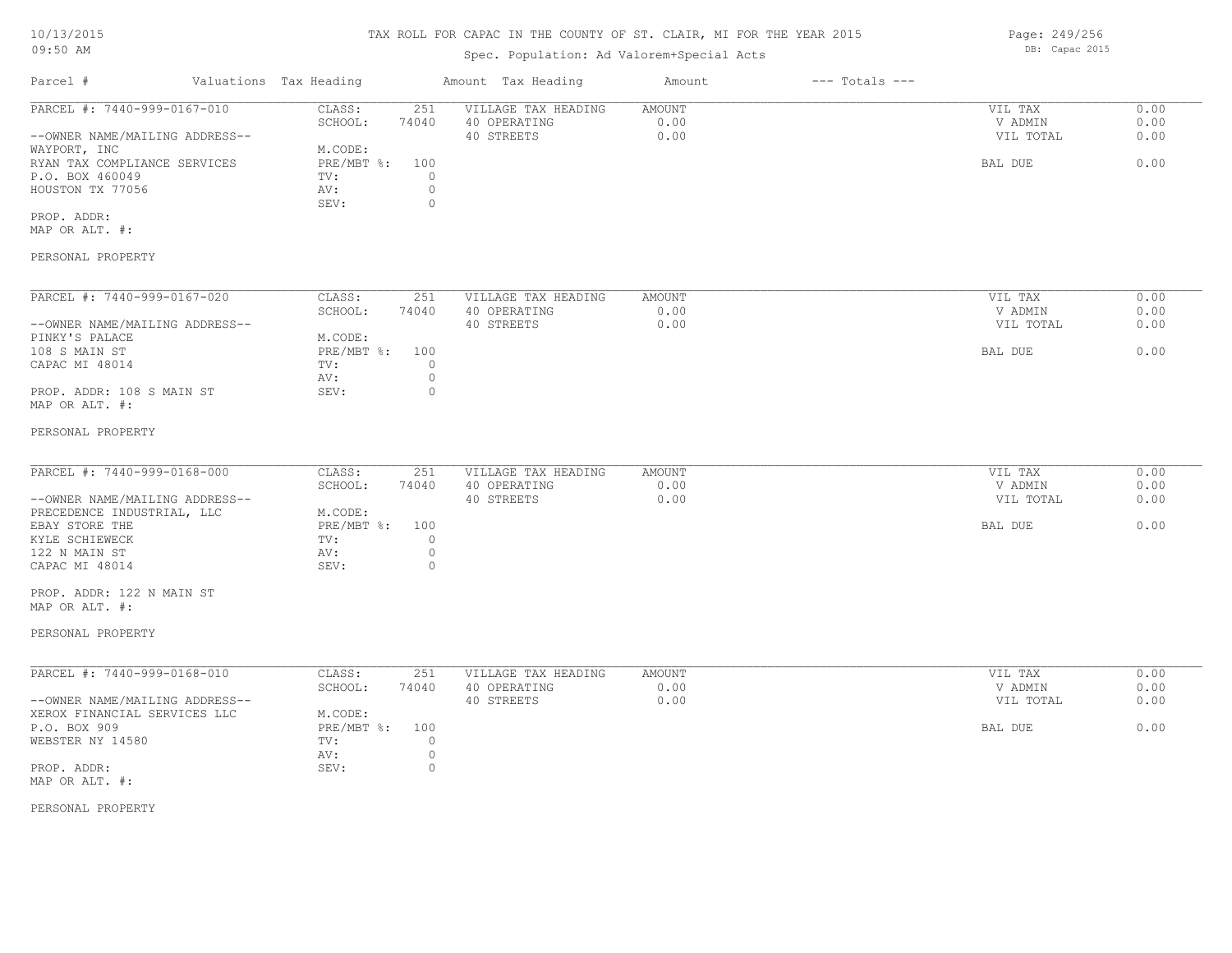# TAX ROLL FOR CAPAC IN THE COUNTY OF ST. CLAIR, MI FOR THE YEAR 2015

# Spec. Population: Ad Valorem+Special Acts

| Parcel #                       |  | Valuations Tax Heading | Amount Tax Heading |                     | Amount | $---$ Totals $---$ |           |      |  |
|--------------------------------|--|------------------------|--------------------|---------------------|--------|--------------------|-----------|------|--|
| PARCEL #: 7440-999-0168-015    |  | CLASS:                 | 251                | VILLAGE TAX HEADING | AMOUNT |                    | VIL TAX   | 0.00 |  |
|                                |  | SCHOOL:                | 74040              | 40 OPERATING        | 0.00   |                    | V ADMIN   | 0.00 |  |
| --OWNER NAME/MAILING ADDRESS-- |  |                        |                    | 40 STREETS          | 0.00   |                    | VIL TOTAL | 0.00 |  |
| NIELSEN AUDIO, INC.            |  | M.CODE:                |                    |                     |        |                    |           |      |  |
| RYAN, LLC                      |  | $PRE/MBT$ %:           | 100                |                     |        |                    | BAL DUE   | 0.00 |  |
| P.O. BOX 4900 DEPT.380         |  | TV:                    |                    |                     |        |                    |           |      |  |
| SCOTTSDALE AZ 85261            |  | AV:                    |                    |                     |        |                    |           |      |  |
|                                |  | SEV:                   |                    |                     |        |                    |           |      |  |
| PROP. ADDR:                    |  |                        |                    |                     |        |                    |           |      |  |

MAP OR ALT. #:

### PERSONAL PROPERTY

| PARCEL #: 7440-999-0168-020    | CLASS:     | 251   | VILLAGE TAX HEADING | AMOUNT | VIL TAX   | 0.00 |
|--------------------------------|------------|-------|---------------------|--------|-----------|------|
|                                | SCHOOL:    | 74040 | 40 OPERATING        | 0.00   | V ADMIN   | 0.00 |
| --OWNER NAME/MAILING ADDRESS-- |            |       | 40 STREETS          | 0.00   | VIL TOTAL | 0.00 |
| FRONNEY'S                      | M.CODE:    |       |                     |        |           |      |
| 3433 S CAPAC RD                | PRE/MBT %: | 100   |                     |        | BAL DUE   | 0.00 |
| CAPAC MI 48014                 | TV:        |       |                     |        |           |      |
|                                | AV:        |       |                     |        |           |      |
| PROP. ADDR: 3433 S CAPAC RD    | SEV:       |       |                     |        |           |      |
| MAP OR ALT. #:                 |            |       |                     |        |           |      |

#### PERSONAL PROPERTY

| PARCEL #: 7440-999-0168-025    | CLASS:       | 251   | VILLAGE TAX HEADING | AMOUNT | VIL TAX   | 9.34 |
|--------------------------------|--------------|-------|---------------------|--------|-----------|------|
|                                | SCHOOL:      | 74040 | 40 OPERATING        | 8.14   | V ADMIN   | 0.09 |
| --OWNER NAME/MAILING ADDRESS-- |              |       | 40 STREETS          | 1.20   | VIL TOTAL | 9.43 |
| MOUNTS OF DISTINCTION          | M.CODE:      |       |                     |        |           |      |
| 114 S MAIN ST                  | $PRE/MBT$ %: | 100   |                     |        | BAL DUE   | 9.43 |
| CAPAC MI 48014                 | TV:          | 600   |                     |        |           |      |
|                                | AV:          | 600   |                     |        |           |      |
| PROP. ADDR: 114 S MAIN ST      | SEV:         | 600   |                     |        |           |      |
| MAP OR ALT. #:                 |              |       |                     |        |           |      |

#### PERSONAL PROPERTY

| PARCEL #: 7440-999-0168-026    | CLASS:       | 251   | VILLAGE TAX HEADING | AMOUNT | VIL TAX   | 0.00 |
|--------------------------------|--------------|-------|---------------------|--------|-----------|------|
|                                | SCHOOL:      | 74040 | 40 OPERATING        | 0.00   | V ADMIN   | 0.00 |
| --OWNER NAME/MAILING ADDRESS-- |              |       | 40 STREETS          | 0.00   | VIL TOTAL | 0.00 |
| RUG DOCTOR LLC                 | M.CODE:      |       |                     |        |           |      |
| TAX DEPT.                      | $PRE/MBT$ %: | 100   |                     |        | BAL DUE   | 0.00 |
| 4701 OLD SHEPARD PLACE         | TV:          |       |                     |        |           |      |
| PLANO TX 75093                 | AV:          |       |                     |        |           |      |
|                                | SEV:         |       |                     |        |           |      |
| PROP. ADDR:                    |              |       |                     |        |           |      |

MAP OR ALT. #:

PERSONAL PROPERTY

Page: 250/256 DB: Capac 2015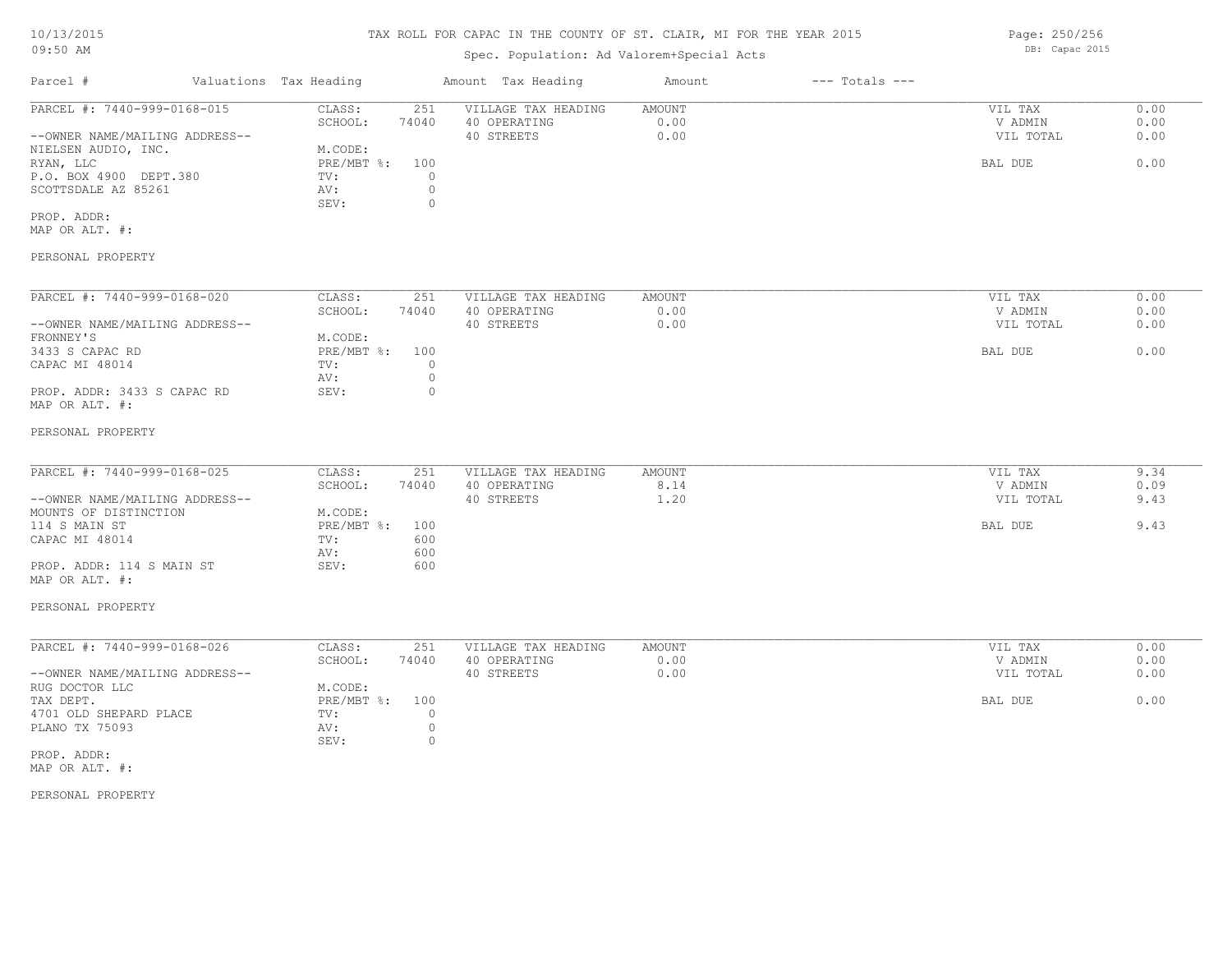### Spec. Population: Ad Valorem+Special Acts

Parcel # Valuations Tax Heading Amount Tax Heading Amount --- Totals ---PERSONAL PROPERTY MAP OR ALT. #: PROP. ADDR: SEV: 0 CARROLLTON TX 75006 AV: 0 1611 N. INTERSTATE 35E STE 428 TV: 0 ADVANCE PROPERTY TAX COMPLIANCE PRE/MBT  $\frac{8}{3}$ : 100 BAL DUE 6.00 LASALLE SYSTEMS LEASING, INC. M.CODE: --OWNER NAME/MAILING ADDRESS-- 40 STREETS 0.00 VIL TOTAL 0.00 SCHOOL: 74040 40 OPERATING 0.00 V ADMIN 0.00 PARCEL #: 7440-999-0168-027 CLASS: 251 VILLAGE TAX HEADING AMOUNT AUGUST 20.00 VIL TAX 0.00<br>SCHOOL: 74040 40 OPERATING 0.00 0.00 VADMIN 0.00  $\mathcal{L}_\mathcal{L} = \mathcal{L}_\mathcal{L} = \mathcal{L}_\mathcal{L} = \mathcal{L}_\mathcal{L} = \mathcal{L}_\mathcal{L} = \mathcal{L}_\mathcal{L} = \mathcal{L}_\mathcal{L} = \mathcal{L}_\mathcal{L} = \mathcal{L}_\mathcal{L} = \mathcal{L}_\mathcal{L} = \mathcal{L}_\mathcal{L} = \mathcal{L}_\mathcal{L} = \mathcal{L}_\mathcal{L} = \mathcal{L}_\mathcal{L} = \mathcal{L}_\mathcal{L} = \mathcal{L}_\mathcal{L} = \mathcal{L}_\mathcal{L}$ 

| PARCEL #: 7440-999-0169-001    | CLASS:       | 251   | VILLAGE TAX HEADING | AMOUNT | VIL TAX       | 8.29 |
|--------------------------------|--------------|-------|---------------------|--------|---------------|------|
|                                | SCHOOL:      | 74040 | 40 OPERATING        | 7.23   | V ADMIN       | 0.08 |
| --OWNER NAME/MAILING ADDRESS-- |              |       | 40 STREETS          | ⊥.06   | VIL TOTAL     | 8.37 |
| MOBILE MINI, LLC               | M.CODE:      |       |                     |        |               |      |
| 4646 E VAN BUREN ST STE 400    | $PRE/MBT$ %: | 100   |                     |        | V PD 10/02/15 | 8.37 |
| PHOENIX AZ 85008-6927          | TV:          | 533   |                     |        |               |      |
|                                | AV:          | 533   |                     |        | BAL DUE       | 0.00 |
| PROP. ADDR:                    | SEV:         | 533   |                     |        |               |      |
| MAP OR ALT. #:                 |              |       |                     |        |               |      |

#### PERSONAL PROPERTY

| PARCEL #: 7440-999-0169-005    | CLASS:         | 251   | VILLAGE TAX HEADING | AMOUNT | VIL TAX   | 0.00 |
|--------------------------------|----------------|-------|---------------------|--------|-----------|------|
|                                | SCHOOL:        | 74040 | 40 OPERATING        | 0.00   | V ADMIN   | 0.00 |
| --OWNER NAME/MAILING ADDRESS-- |                |       | 40 STREETS          | 0.00   | VIL TOTAL | 0.00 |
| CONOPCO, INC                   | M.CODE:        |       |                     |        |           |      |
| P.O. BOX 550609                | PRE/MBT %: 100 |       |                     |        | BAL DUE   | 0.00 |
| ATLANTA GA 30355               | TV:            |       |                     |        |           |      |
|                                | AV:            |       |                     |        |           |      |
| PROP. ADDR:                    | SEV:           |       |                     |        |           |      |
| MAP OR ALT. #:                 |                |       |                     |        |           |      |

### PERSONAL PROPERTY

| PARCEL #: 7440-999-0169-010         | CLASS:  | 351            | VILLAGE TAX HEADING | AMOUNT   | VIL TAX   | 2,324.42 |
|-------------------------------------|---------|----------------|---------------------|----------|-----------|----------|
|                                     | SCHOOL: | 74040          | 40 OPERATING        | 2,025.90 | V ADMIN   | 23.24    |
| --OWNER NAME/MAILING ADDRESS--      |         |                | 40 STREETS          | 298.52   | VIL TOTAL | 2,347.66 |
| CATERPILLAR FINANCIAL SERVICES CORP | M.CODE: |                |                     |          |           |          |
| TAX DEPARTMENT                      |         | PRE/MBT %: 100 |                     |          | BAL DUE   | 2,347.66 |
| 2120 WEST END AVE                   | TV:     | 149,260        |                     |          |           |          |
| NASHVILLE TN 37203                  | AV:     | 149,260        |                     |          |           |          |
|                                     | SEV:    | 149,260        |                     |          |           |          |
| PROP. ADDR: 3191 S CAPAC RD         |         |                |                     |          |           |          |

MAP OR ALT. #:

PERSONAL PROPERTY

Page: 251/256 DB: Capac 2015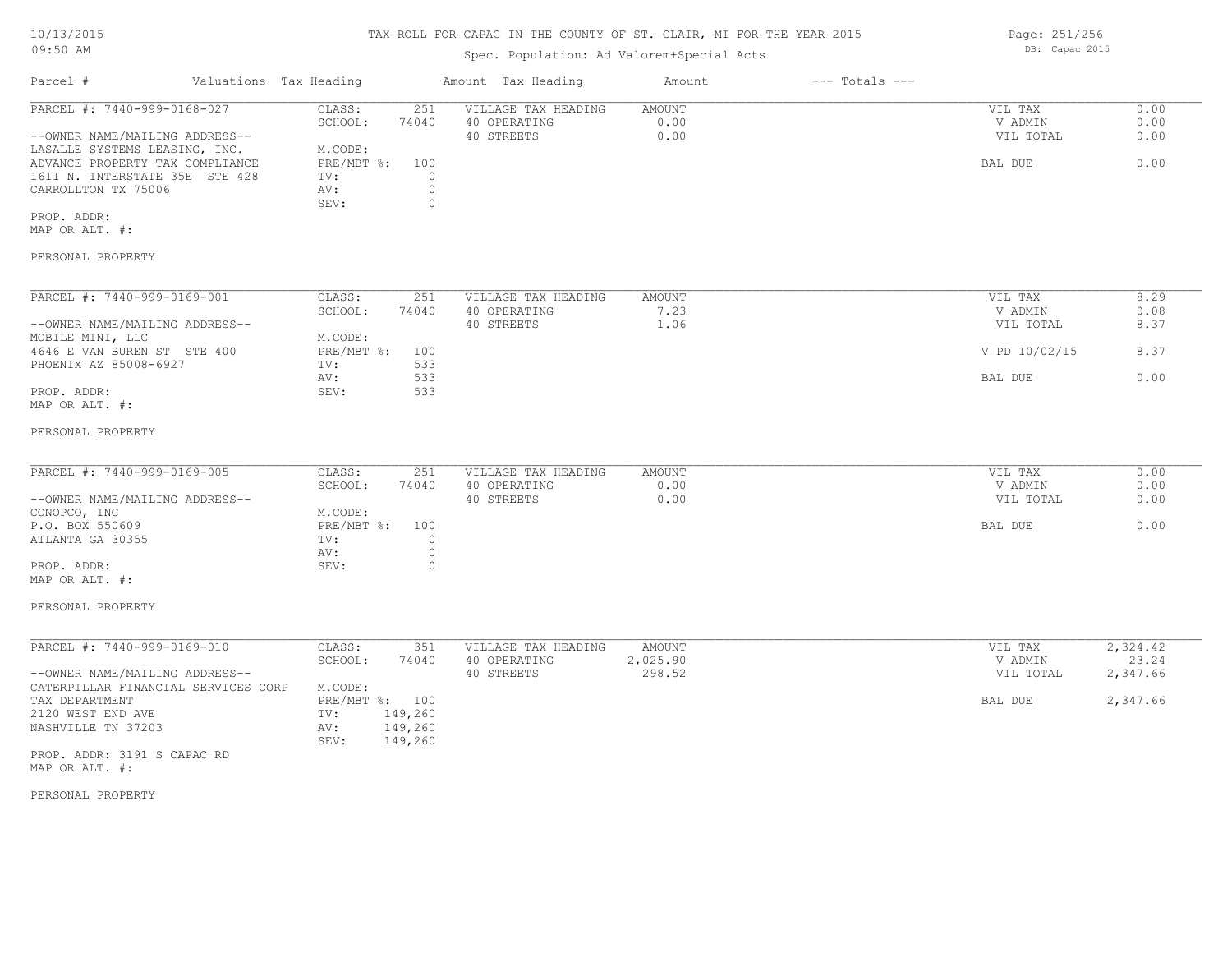# TAX ROLL FOR CAPAC IN THE COUNTY OF ST. CLAIR, MI FOR THE YEAR 2015

# Spec. Population: Ad Valorem+Special Acts

Page: 252/256 DB: Capac 2015

| Parcel #                                                                                                                                                                                                                   | Valuations Tax Heading                                                                                             | Amount Tax Heading                                                                 | Amount                    | $---$ Totals $---$ |                                                             |                                            |
|----------------------------------------------------------------------------------------------------------------------------------------------------------------------------------------------------------------------------|--------------------------------------------------------------------------------------------------------------------|------------------------------------------------------------------------------------|---------------------------|--------------------|-------------------------------------------------------------|--------------------------------------------|
| PARCEL #: 7440-999-0200-000<br>--OWNER NAME/MAILING ADDRESS--<br>HORTMARK<br>302 S MAIN ST<br>CAPAC MI 48014<br>PROP. ADDR: 302 S MAIN ST<br>MAP OR ALT. #:                                                                | CLASS:<br>002<br>SCHOOL:<br>74040<br>M.CODE:<br>$PRE/MBT$ %:<br>100<br>TV:<br>AV:<br>SEV:                          | VILLAGE TAX HEADING<br>40 OPERATING<br>40 STREETS<br>$\circ$<br>$\circ$<br>$\circ$ | AMOUNT<br>0.00<br>0.00    |                    | VIL TAX<br>V ADMIN<br>VIL TOTAL<br>BAL DUE                  | 0.00<br>0.00<br>0.00<br>0.00               |
| PERSONAL PROPERTY                                                                                                                                                                                                          |                                                                                                                    |                                                                                    |                           |                    |                                                             |                                            |
| PARCEL #: 7440-999-0202-005<br>--OWNER NAME/MAILING ADDRESS--<br>CROWN CASTLE TOWERS 05 LLC<br>PMB 353<br>4017 WASHINGTON ROAD<br>MCMURRAY PA 15317<br>PROP. ADDR: 750 HILL ROAD<br>MAP OR ALT. #:<br>PERSONAL PROPERTY    | CLASS:<br>251<br>SCHOOL:<br>74040<br>M.CODE:<br>$PRE/MBT$ %:<br>100<br>TV:<br>AV:<br>SEV:                          | VILLAGE TAX HEADING<br>40 OPERATING<br>40 STREETS<br>$\circ$<br>$\circ$<br>$\circ$ | AMOUNT<br>0.00<br>0.00    |                    | VIL TAX<br>V ADMIN<br>VIL TOTAL<br>BAL DUE                  | 0.00<br>0.00<br>0.00<br>0.00               |
| PARCEL #: 7440-999-0202-010<br>--OWNER NAME/MAILING ADDRESS--<br>FAMILY DOLLAR<br>FAMILY DOLLAR -TAX DEPT.<br>P.O. BOX 1017<br>CHARLOTTE NC 28201-1017<br>PROP. ADDR: 101 S MAIN ST<br>MAP OR ALT. #:<br>PERSONAL PROPERTY | CLASS:<br>251<br>SCHOOL:<br>74040<br>M.CODE:<br>PRE/MBT %: 100<br>TV:<br>44,024<br>AV:<br>44,024<br>SEV:<br>44,024 | VILLAGE TAX HEADING<br>40 OPERATING<br>40 STREETS                                  | AMOUNT<br>597.53<br>88.04 |                    | VIL TAX<br>V ADMIN<br>VIL TOTAL<br>V PD 08/13/15<br>BAL DUE | 685.57<br>6.85<br>692.42<br>692.42<br>0.00 |
| PARCEL #: 7440-999-0202-015<br>--OWNER NAME/MAILING ADDRESS--<br>VENDOR SERVICES CENTER<br>630 N CENTRAL EXPY. STE A<br>PLANO TX 75074<br>PROP. ADDR:<br>MAP OR ALT. #:                                                    | CLASS:<br>251<br>SCHOOL:<br>74040<br>M.CODE:<br>$PRE/MBT$ $\frac{1}{6}$ :<br>100<br>TV:<br>AV:<br>SEV:             | VILLAGE TAX HEADING<br>40 OPERATING<br>40 STREETS<br>$\circ$<br>$\circ$<br>0       | AMOUNT<br>0.00<br>0.00    |                    | VIL TAX<br>V ADMIN<br>VIL TOTAL<br>BAL DUE                  | 0.00<br>0.00<br>0.00<br>0.00               |

PERSONAL PROPERTY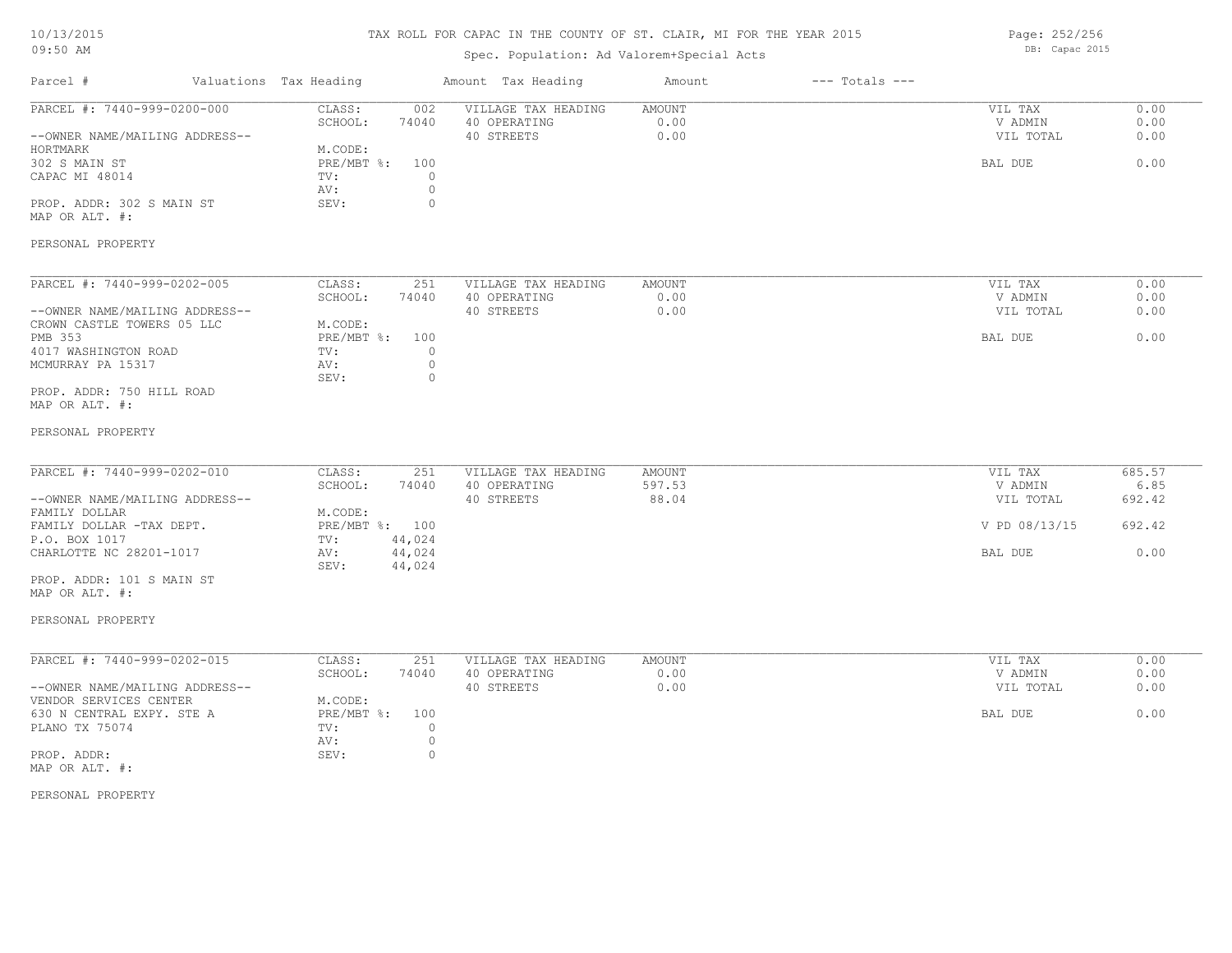Page: 253/256 DB: Capac 2015

| TOTAL ALL DISTRICTS | REAL       | (BAL DUE) | PERSONAL   | (BAL DUE) | <b>EXEMPT</b> | (BAL DUE) |
|---------------------|------------|-----------|------------|-----------|---------------|-----------|
| PARCEL COUNT        | 802        |           | 122        |           | 58            |           |
| TAXABLE VALUE       | 29,896,151 |           | 9,746,835  |           | 0             |           |
| ASSESSED VALUE      | 33,107,600 |           | 9,746,835  |           | $\circ$       |           |
| SEV VALUE           | 33,107,600 |           | 9,746,835  |           | $\circ$       |           |
| PRE/MBT TAXABLE     | 15,879,370 |           | 8,454,322  |           | $\circ$       |           |
| N PRE/MBT TAXABLE   | 14,016,781 |           | 1,292,513  |           | $\circ$       |           |
| V 40 OPERATING      | 381,074.12 | 47,710.30 | 105,242.65 | 2,984.92  | 0.00          | 0.00      |
| V 40 STREETS        | 56,149.97  | 7,029.88  | 15,507.85  | 439.83    | 0.00          | 0.00      |
| * SP. ASSESSMENTS   | 2,315.14   | 542.60    | 0.00       | 0.00      | 0.00          | 0.00      |
| V ADMIN FEE         | 4,368.48   | 546.86    | 1,207.34   | 34.20     | 0.00          | 0.00      |
| V TOTALS            | 443,907.71 | 55,829.64 | 121,957.84 | 3,458.95  | 0.00          | 0.00      |
| GRAND TOTALS        | 443,907.71 | 55,829.64 | 121,957.84 | 3,458.95  | 0.00          | 0.00      |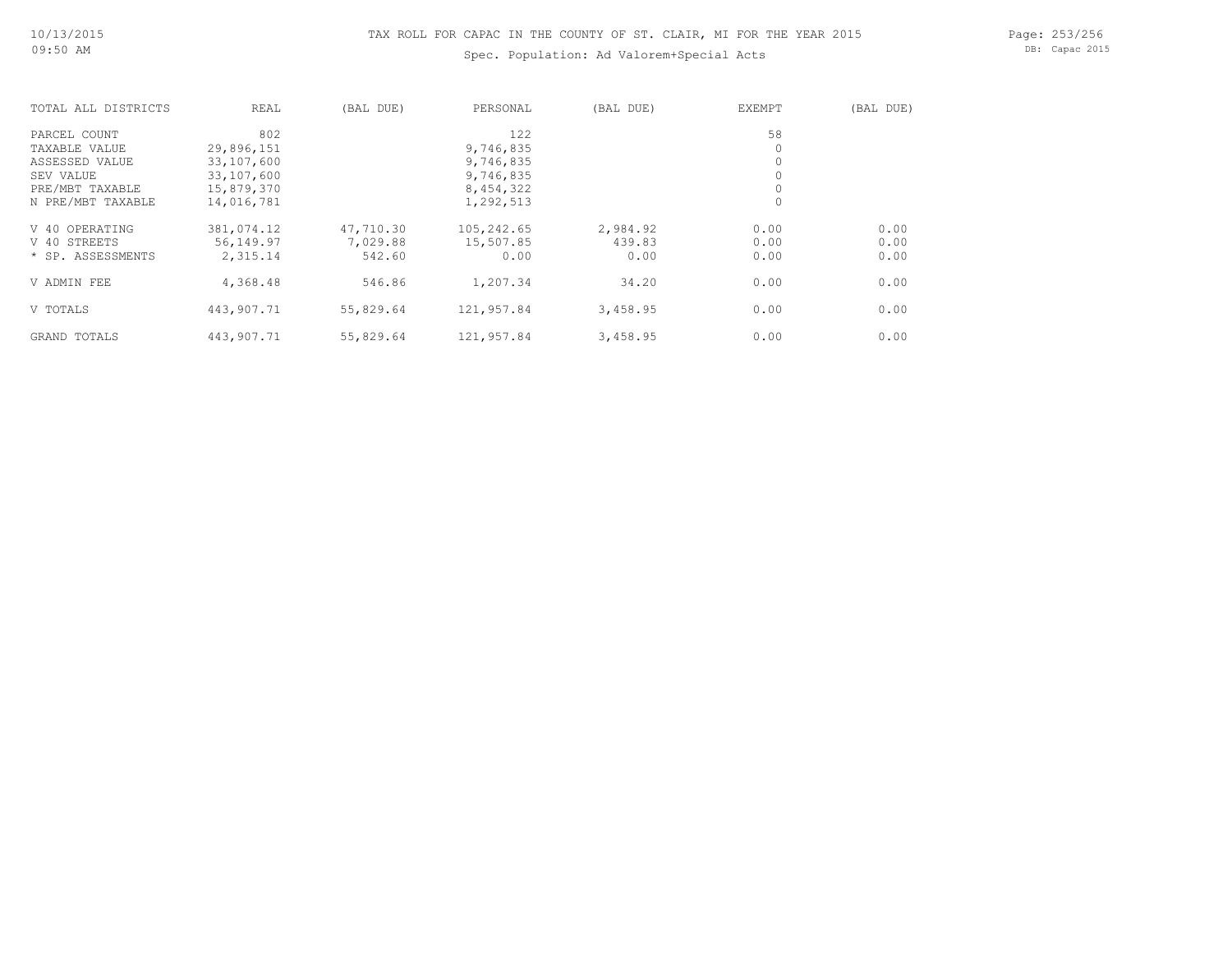Page: 254/256 DB: Capac 2015

| TOTAL ALL DISTRICTS | LEASED LAND | (BAL DUE) | TOTAL      | (BAL DUE)  |
|---------------------|-------------|-----------|------------|------------|
| PARCEL COUNT        | 23          |           | 1005       |            |
| TAXABLE VALUE       | 138,463     |           | 39,781,449 |            |
| ASSESSED VALUE      | 145,500     |           | 42,999,935 |            |
| SEV VALUE           | 145,500     |           | 42,999,935 |            |
| PRE/MBT TAXABLE     | 51,709      |           | 24,385,401 |            |
| NON PRE/MBT TAXABLE | 86,754      |           | 15,396,048 |            |
| V 40 OPERATING      | 1,879.30    | 196.06    | 488,196.07 | 50,891.28  |
| V 40 STREETS        | 276.83      | 28.88     | 71,934.65  | 7,498.59   |
| * SP. ASSESSMENTS   | 0.00        | 0.00      | 2,315.14   | 542.60     |
| V ADMIN FEE         | 21.46       | 2.23      | 5,597.28   | 583.29     |
| V TOTALS            | 2,177.59    | 227.17    | 568,043.14 | 59, 515.76 |
| GRAND TOTALS        | 2,177.59    | 227.17    | 568,043.14 | 59, 515.76 |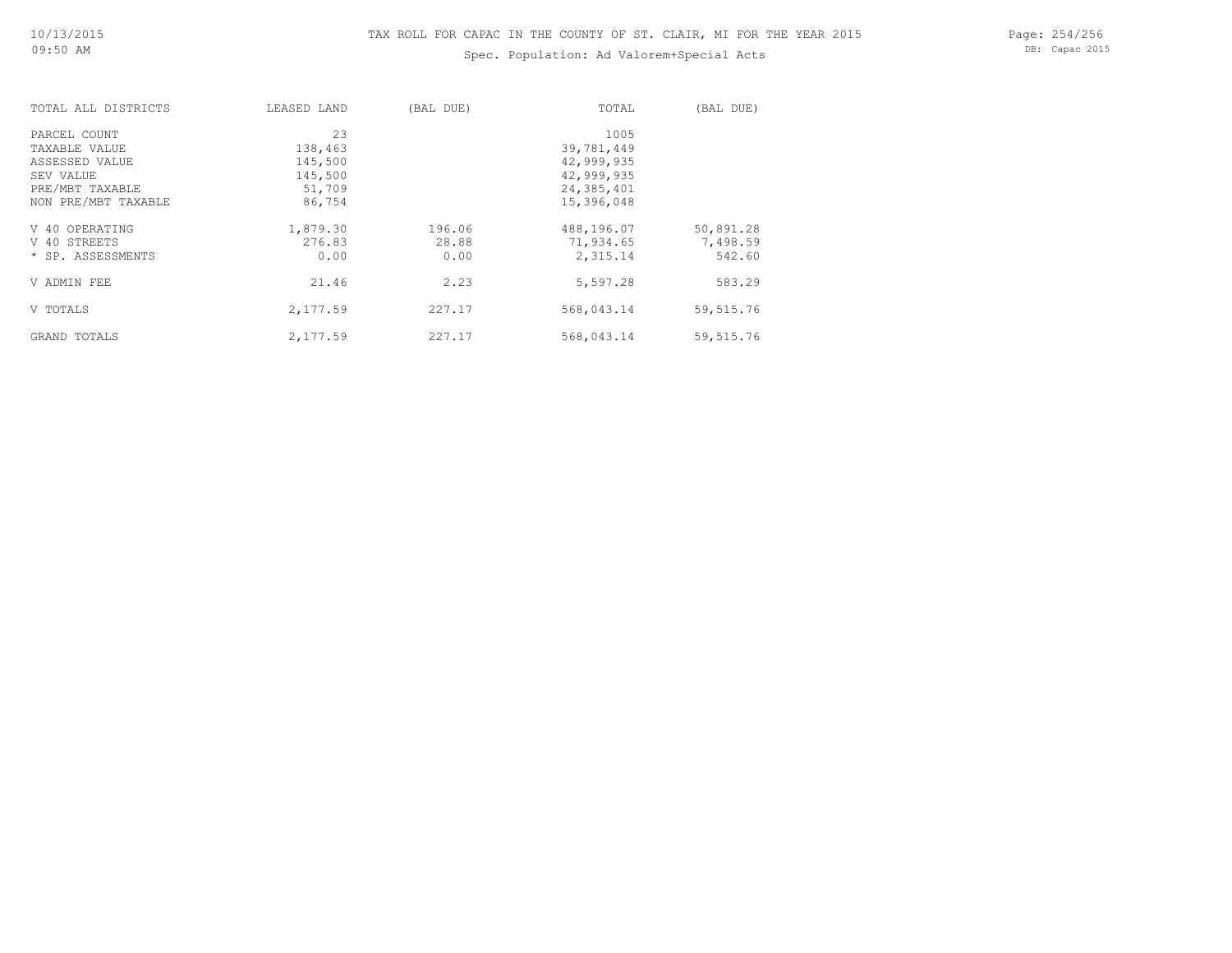Page: 255/256 DB: Capac 2015

| SCHOOL DISTRICT 74040     | UNIT 40<br>REAL | PERSONAL   | <b>EXEMPT</b> | LEASED LAND | TOTAL      |
|---------------------------|-----------------|------------|---------------|-------------|------------|
| PARCEL COUNT              | 802             | 122        | 58            | 23          | 1005       |
| TAXABLE VALUE             | 29,896,151      | 9,746,835  |               | 138,463     | 39,781,449 |
| ASSESSED VALUE            | 33,107,600      | 9,746,835  |               | 145,500     | 42,999,935 |
| SEV VALUE                 | 33,107,600      | 9,746,835  |               | 145,500     | 42,999,935 |
| PRE/MBT TAXABLE           | 15,879,370      | 8,454,322  |               | 51,709      | 24,385,401 |
| NON PRE/MBT TAXABLE       | 14,016,781      | 1,292,513  | 0             | 86,754      | 15,396,048 |
| 40 OPERATING<br>(V)       | 381,074.12      | 105,242.65 | 0.00          | 1,879.30    | 488,196.07 |
| 40 STREETS<br>(V)         | 56,149.97       | 15,507.85  | 0.00          | 276.83      | 71,934.65  |
| SP. ASSESSMENTS<br>$(* )$ | 2,315.14        | 0.00       | 0.00          | 0.00        | 2,315.14   |
| ADMIN FEE<br>(V)          | 4,368.48        | 1,207.34   | 0.00          | 21.46       | 5,597.28   |
| TOTALS<br>(V)             | 443,907.71      | 121,957.84 | 0.00          | 2,177.59    | 568,043.14 |
| GRAND TOTALS              | 443,907.71      | 121,957.84 | 0.00          | 2,177.59    | 568,043.14 |